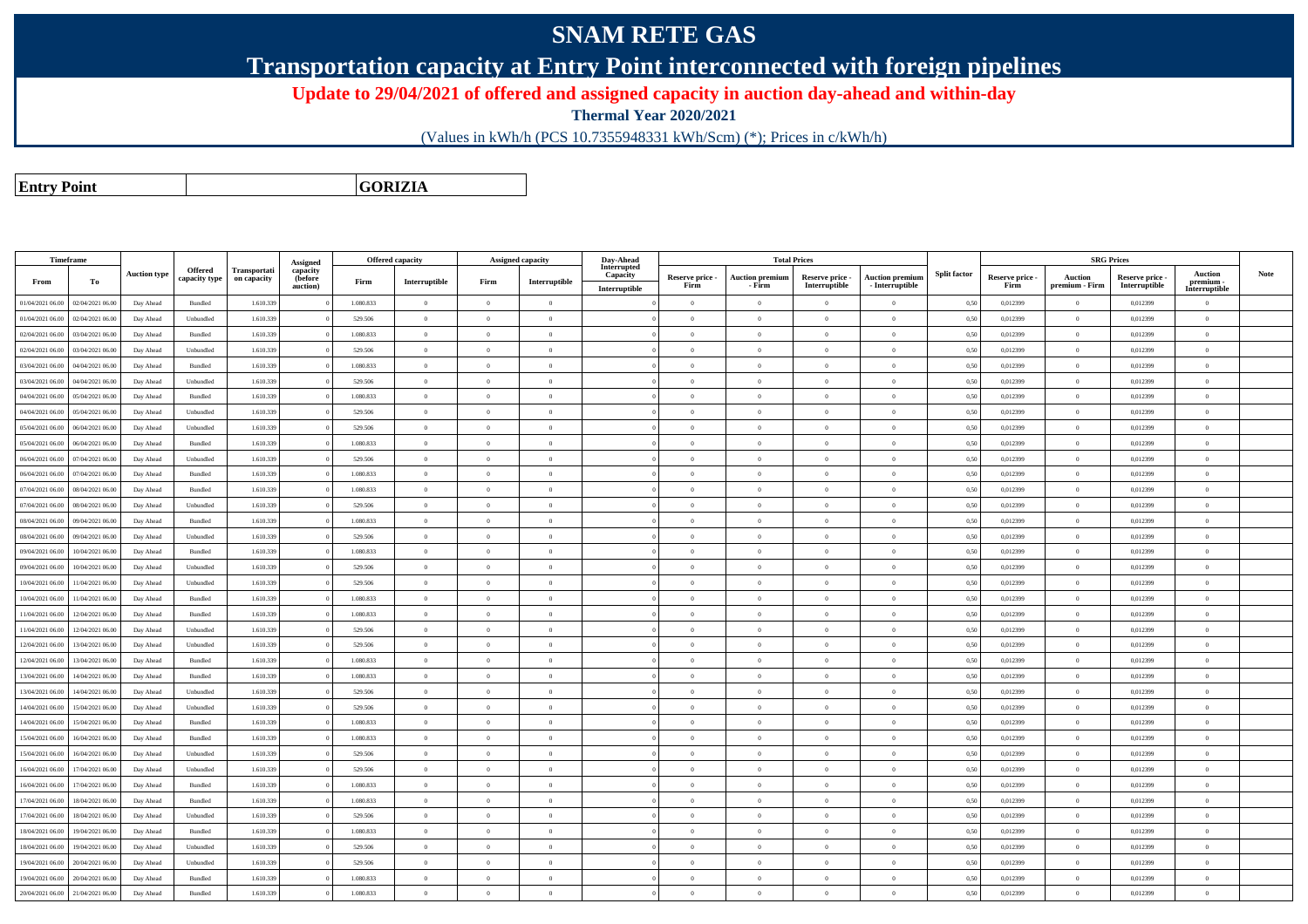| 20/04/2021 06:00 21/04/2021 06:00    | Day Ahead  | Unbundled | 1.610.339 | 529.506   | $\overline{0}$ | $\overline{0}$ | $\Omega$       | $\Omega$       | $\theta$       | $\Omega$       | $\overline{0}$ | 0,50 | 0,012399 | $\theta$       | 0,012399       | $\overline{0}$ |  |
|--------------------------------------|------------|-----------|-----------|-----------|----------------|----------------|----------------|----------------|----------------|----------------|----------------|------|----------|----------------|----------------|----------------|--|
| 21/04/2021 06:00<br>22/04/2021 06:00 | Day Ahead  | Bundled   | 1.610.339 | 1.080.833 | $\overline{0}$ | $\overline{0}$ | $\overline{0}$ | $\overline{0}$ | $\theta$       | $\overline{0}$ | $\bf{0}$       | 0,50 | 0,012399 | $\theta$       | 0,012399       | $\overline{0}$ |  |
| 21/04/2021 06:00<br>22/04/2021 06:00 | Day Ahead  | Unbundled | 1.610.339 | 529.506   | $\overline{0}$ | $\bf{0}$       | $\overline{0}$ | $\overline{0}$ | $\overline{0}$ | $\overline{0}$ | $\bf{0}$       | 0,50 | 0,012399 | $\bf{0}$       | 0,012399       | $\overline{0}$ |  |
| 22/04/2021 06:00<br>23/04/2021 06:00 | Day Ahead  | Bundled   | 1.610.339 | 1.080.833 | $\overline{0}$ | $\overline{0}$ | $\overline{0}$ | $\overline{0}$ | $\theta$       | $\overline{0}$ | $\overline{0}$ | 0.50 | 0.012399 | $\theta$       | 0.012399       | $\overline{0}$ |  |
| 22/04/2021 06:00<br>23/04/2021 06:00 | Day Ahead  | Unbundled | 1.610.339 | 529.506   | $\overline{0}$ | $\overline{0}$ | $\overline{0}$ | $\overline{0}$ | $\theta$       | $\overline{0}$ | $\bf{0}$       | 0,50 | 0,012399 | $\theta$       | 0,012399       | $\overline{0}$ |  |
| 23/04/2021 06:00<br>24/04/2021 06.00 | Day Ahead  | Unbundled | 1.610.339 | 529.506   | $\overline{0}$ | $\bf{0}$       | $\overline{0}$ | $\overline{0}$ | $\overline{0}$ | $\overline{0}$ | $\bf{0}$       | 0,50 | 0,012399 | $\bf{0}$       | 0,012399       | $\bf{0}$       |  |
| 23/04/2021 06:00<br>24/04/2021 06.00 | Day Ahead  | Bundled   | 1.610.339 | 1.080.833 | $\overline{0}$ | $\overline{0}$ | $\overline{0}$ | $\overline{0}$ | $\overline{0}$ | $\overline{0}$ | $\overline{0}$ | 0.5( | 0,012399 | $\overline{0}$ | 0.012399       | $\overline{0}$ |  |
| 24/04/2021 06:00<br>25/04/2021 06:00 | Day Ahead  | Bundled   | 1.610.339 | 1.080.833 | $\overline{0}$ | $\theta$       | $\overline{0}$ | $\overline{0}$ | $\theta$       | $\overline{0}$ | $\bf{0}$       | 0,50 | 0,012399 | $\theta$       | 0,012399       | $\overline{0}$ |  |
|                                      |            |           |           |           |                |                |                |                |                |                |                |      |          |                |                |                |  |
| 24/04/2021 06:00<br>25/04/2021 06.00 | Day Ahead  | Unbundled | 1.610.339 | 529.506   | $\overline{0}$ | $\bf{0}$       | $\overline{0}$ | $\overline{0}$ | $\overline{0}$ | $\overline{0}$ | $\bf{0}$       | 0,50 | 0,012399 | $\bf{0}$       | 0,012399       | $\overline{0}$ |  |
| 25/04/2021 06:00<br>26/04/2021 06:00 | Day Ahead  | Bundled   | 1.610.339 | 1.080.833 | $\overline{0}$ | $\overline{0}$ | $\overline{0}$ | $\overline{0}$ | $\overline{0}$ | $\overline{0}$ | $\overline{0}$ | 0.5( | 0,012399 | $\overline{0}$ | 0,012399       | $\overline{0}$ |  |
| 25/04/2021 06:00<br>26/04/2021 06:00 | Day Ahead  | Unbundled | 1.610.339 | 529.506   | $\overline{0}$ | $\overline{0}$ | $\overline{0}$ | $\overline{0}$ | $\theta$       | $\overline{0}$ | $\bf{0}$       | 0,50 | 0,012399 | $\theta$       | 0,012399       | $\overline{0}$ |  |
| 26/04/2021 06:00<br>27/04/2021 06:00 | Day Ahead  | Bundled   | 1.610.339 | 1.080.833 | $\overline{0}$ | $\bf{0}$       | $\overline{0}$ | $\overline{0}$ | $\overline{0}$ | $\overline{0}$ | $\bf{0}$       | 0,50 | 0,012399 | $\bf{0}$       | 0,012399       | $\overline{0}$ |  |
| 26/04/2021 06:00<br>27/04/2021 06:00 | Day Ahead  | Unbundled | 1.610.339 | 529,506   | $\overline{0}$ | $\overline{0}$ | $\overline{0}$ | $\overline{0}$ | $\theta$       | $\overline{0}$ | $\overline{0}$ | 0.5( | 0.012399 | $\overline{0}$ | 0.012399       | $\overline{0}$ |  |
| 27/04/2021 06:00<br>28/04/2021 06:00 | Day Ahead  | Unbundled | 1.610.339 | 529.506   | $\overline{0}$ | $\theta$       | $\overline{0}$ | $\overline{0}$ | $\overline{0}$ | $\overline{0}$ | $\bf{0}$       | 0,50 | 0,012399 | $\,$ 0 $\,$    | 0,012399       | $\overline{0}$ |  |
| 27/04/2021 06:00<br>28/04/2021 06:00 | Day Ahead  | Bundled   | 1.610.339 | 1.080.833 | $\overline{0}$ | 1.080.833      | $\overline{0}$ | 2,704599       | 0,005000       | $\overline{0}$ | $\bf{0}$       | 0,50 | 0,012399 | 0,002500       | 0,012399       | $\bf{0}$       |  |
| 28/04/2021 06:00<br>29/04/2021 06:00 | Day Ahead  | Bundled   | 1.610.339 | 1.080.833 | $\overline{0}$ | $\overline{0}$ | $\overline{0}$ | $\overline{0}$ | $\overline{0}$ | $\overline{0}$ | $\overline{0}$ | 0.5( | 0,012399 | $\overline{0}$ | 0.012399       | $\overline{0}$ |  |
| 28/04/2021 06:00<br>29/04/2021 06:00 | Day Ahead  | Unbundled | 1.610.339 | 529.506   | $\overline{0}$ | $\theta$       | $\overline{0}$ | $\overline{0}$ | $\theta$       | $\overline{0}$ | $\bf{0}$       | 0,50 | 0,012399 | $\theta$       | 0,012399       | $\overline{0}$ |  |
| 29/04/2021 06:00<br>30/04/2021 06.00 | Day Ahead  | Unbundled | 1.610.339 | 529.506   | $\overline{0}$ | $\bf{0}$       | $\overline{0}$ | $\overline{0}$ | $\overline{0}$ | $\overline{0}$ | $\bf{0}$       | 0,50 | 0,012399 | $\bf{0}$       | 0,012399       | $\overline{0}$ |  |
| 29/04/2021 06:00<br>30/04/2021 06:00 | Day Ahead  | Bundled   | 1.610.339 | 1.080.833 | $\overline{0}$ | $\overline{0}$ | $\overline{0}$ | $\overline{0}$ | $\overline{0}$ | $\overline{0}$ | $\overline{0}$ | 0.5( | 0,012399 | $\overline{0}$ | 0.012399       | $\overline{0}$ |  |
| 30/04/2021 06:00<br>01/05/2021 06:00 | Day Ahead  | Unbundled | 1.610.339 | 529.506   | $\bf{0}$       | $\overline{0}$ | $\overline{0}$ | $\overline{0}$ | $\theta$       | $\overline{0}$ | $\bf{0}$       | 0,50 | 0,012399 | $\,$ 0 $\,$    | 0,012399       | $\overline{0}$ |  |
| 30/04/2021 06:00<br>01/05/2021 06:00 | Day Ahead  | Bundled   | 1.610.339 | 1.080.833 | $\overline{0}$ | $\bf{0}$       | $\overline{0}$ | $\overline{0}$ | $\overline{0}$ | $\overline{0}$ | $\bf{0}$       | 0,50 | 0,012399 | $\bf{0}$       | 0,012399       | $\overline{0}$ |  |
| 01/04/2021 06:00<br>02/04/2021 06:00 | Within Day | Bundled   | 1.610.339 | 1.080.833 | $\overline{0}$ | $\overline{0}$ | $\overline{0}$ | $\overline{0}$ | $\overline{0}$ | $\overline{0}$ | $\overline{0}$ | 0.5( | 1,239879 | $\theta$       | $\overline{0}$ | $\overline{0}$ |  |
| 01/04/2021 06:00<br>02/04/2021 06:00 | Within Day | Unbundled | 1.610.339 | 529.506   | $\overline{0}$ | $\overline{0}$ | $\overline{0}$ | $\overline{0}$ | $\theta$       | $\overline{0}$ | $\bf{0}$       | 0,50 | 1,239879 | $\theta$       | $\theta$       | $\overline{0}$ |  |
| 01/04/2021 07:00<br>02/04/2021 06:00 | Within Day | Unbundled | 1.610.339 | 529.506   | $\overline{0}$ | $\bf{0}$       | $\overline{0}$ | $\overline{0}$ | $\overline{0}$ | $\overline{0}$ | $\bf{0}$       | 0,50 | 1,188217 | $\bf{0}$       | $\overline{0}$ | $\bf{0}$       |  |
| 01/04/2021 07:00<br>02/04/2021 06:00 | Within Day | Bundled   | 1.610.339 | 1.080.833 | $\overline{0}$ | $\overline{0}$ | $\overline{0}$ | $\overline{0}$ | $\overline{0}$ | $\overline{0}$ | $\overline{0}$ | 0.5( | 1,188217 | $\theta$       | $\theta$       | $\overline{0}$ |  |
| 01/04/2021 08:00<br>02/04/2021 06:00 | Within Day | Unbundled | 1.610.339 | 529.506   | $\overline{0}$ | $\overline{0}$ | $\overline{0}$ | $\overline{0}$ | $\theta$       | $\overline{0}$ | $\bf{0}$       | 0,50 | 1,136556 | $\theta$       | $\theta$       | $\overline{0}$ |  |
| 01/04/2021 08:00<br>02/04/2021 06:00 | Within Day | Bundled   | 1.610.339 | 1.080.833 | $\overline{0}$ | $\bf{0}$       | $\overline{0}$ | $\overline{0}$ | $\overline{0}$ | $\overline{0}$ | $\bf{0}$       | 0,50 | 1,136556 | $\bf{0}$       | $\bf{0}$       | $\overline{0}$ |  |
| 01/04/2021 09:00<br>02/04/2021 06:00 | Within Day | Bundled   | 1.610.339 | 1.080.833 | $\overline{0}$ | $\overline{0}$ | $\overline{0}$ | $\overline{0}$ | $\overline{0}$ | $\overline{0}$ | $\overline{0}$ | 0.5( | 1.084894 | $\theta$       | $\theta$       | $\overline{0}$ |  |
| 01/04/2021 09:00<br>02/04/2021 06:00 | Within Day | Unbundled | 1.610.339 | 529.506   | $\bf{0}$       | $\overline{0}$ | $\overline{0}$ | $\overline{0}$ | $\theta$       | $\overline{0}$ | $\bf{0}$       | 0,50 | 1,084894 | $\theta$       | $\theta$       | $\overline{0}$ |  |
| 01/04/2021 10:00<br>02/04/2021 06:00 | Within Day | Unbundled | 1.610.339 | 529.506   | $\overline{0}$ | $\bf{0}$       | $\overline{0}$ | $\overline{0}$ | $\bf{0}$       | $\overline{0}$ | $\bf{0}$       | 0,50 | 1,033233 | $\bf{0}$       | $\overline{0}$ | $\overline{0}$ |  |
| 01/04/2021 10:00<br>02/04/2021 06.00 | Within Day | Bundled   | 1.610.339 | 1.080.833 | $\overline{0}$ | $\overline{0}$ | $\Omega$       | $\Omega$       | $\Omega$       | $\theta$       | $\overline{0}$ | 0,50 | 1,033233 | $\,$ 0 $\,$    | $\Omega$       | $\theta$       |  |
| 01/04/2021 11:00<br>02/04/2021 06:00 | Within Day | Unbundled | 1.610.339 | 529.506   | $\overline{0}$ | $\overline{0}$ | $\overline{0}$ | $\overline{0}$ | $\theta$       | $\overline{0}$ | $\bf{0}$       | 0,50 | 0,981571 | $\theta$       | $\theta$       | $\overline{0}$ |  |
| 01/04/2021 11:00<br>02/04/2021 06:00 | Within Day | Bundled   | 1.610.339 | 1.080.833 | $\overline{0}$ | $\bf{0}$       | $\overline{0}$ | $\overline{0}$ | $\bf{0}$       | $\overline{0}$ | $\bf{0}$       | 0,50 | 0,981571 | $\bf{0}$       | $\overline{0}$ | $\bf{0}$       |  |
| 01/04/2021 12:00<br>02/04/2021 06:00 | Within Day | Unbundled | 1.610.339 | 529.506   | $\overline{0}$ | $\overline{0}$ | $\Omega$       | $\Omega$       | $\overline{0}$ | $\theta$       | $\overline{0}$ | 0.50 | 0,929909 | $\overline{0}$ | $\Omega$       | $\theta$       |  |
| 01/04/2021 12:00<br>02/04/2021 06:00 | Within Day | Bundled   | 1.610.339 | 1.080.833 | $\bf{0}$       | $\overline{0}$ | $\overline{0}$ | $\overline{0}$ | $\theta$       | $\overline{0}$ | $\bf{0}$       | 0,50 | 0,929909 | $\theta$       | $\theta$       | $\overline{0}$ |  |
| 01/04/2021 13:00<br>02/04/2021 06:00 | Within Day | Unbundled | 1.610.339 | 529.506   | $\overline{0}$ | $\bf{0}$       | $\overline{0}$ | $\overline{0}$ | $\overline{0}$ | $\overline{0}$ | $\bf{0}$       | 0,50 | 0,878248 | $\bf{0}$       | $\overline{0}$ | $\overline{0}$ |  |
| 01/04/2021 13:00<br>02/04/2021 06:00 | Within Day | Bundled   | 1.610.339 | 1.080.833 | $\overline{0}$ | $\theta$       | $\Omega$       | $\Omega$       | $\Omega$       | $\Omega$       | $\overline{0}$ | 0.50 | 0,878248 | $\theta$       | $\Omega$       | $\theta$       |  |
| 01/04/2021 14:00<br>02/04/2021 06:00 | Within Day | Bundled   | 1.610.339 | 1.080.833 | $\bf{0}$       | $\overline{0}$ | $\overline{0}$ | $\overline{0}$ | $\theta$       | $\overline{0}$ | $\bf{0}$       | 0,50 | 0,826586 | $\theta$       | $\theta$       | $\overline{0}$ |  |
| 01/04/2021 14:00<br>02/04/2021 06:00 | Within Day | Unbundled | 1.610.339 | 529.506   | $\overline{0}$ | $\bf{0}$       | $\overline{0}$ | $\overline{0}$ | $\overline{0}$ | $\overline{0}$ | $\bf{0}$       | 0,50 | 0,826586 | $\bf{0}$       | $\overline{0}$ | $\overline{0}$ |  |
| 01/04/2021 15:00<br>02/04/2021 06.00 | Within Day | Unbundled | 1.610.339 | 529.506   | $\overline{0}$ | $\overline{0}$ | $\overline{0}$ | $\Omega$       | $\theta$       | $\theta$       | $\overline{0}$ | 0.50 | 0,774924 | $\,$ 0 $\,$    | $\Omega$       | $\theta$       |  |
| 01/04/2021 15:00<br>02/04/2021 06:00 | Within Day | Bundled   | 1.610.339 | 1.080.833 | $\bf{0}$       | $\overline{0}$ | $\overline{0}$ | $\overline{0}$ | $\theta$       | $\overline{0}$ | $\bf{0}$       | 0,50 | 0,774924 | $\,$ 0 $\,$    | $\theta$       | $\overline{0}$ |  |
| 01/04/2021 16:00<br>02/04/2021 06.00 | Within Day | Unbundled | 1.610.339 | 529.506   | $\overline{0}$ | $\bf{0}$       | $\overline{0}$ | $\overline{0}$ | $\bf{0}$       | $\overline{0}$ | $\bf{0}$       | 0,50 | 0,723263 | $\overline{0}$ | $\overline{0}$ | $\bf{0}$       |  |
| 01/04/2021 16:00<br>02/04/2021 06.00 | Within Day | Bundled   | 1.610.339 | 1.080.833 | $\overline{0}$ | $\Omega$       | $\Omega$       | $\Omega$       | $\Omega$       | $\theta$       | $\overline{0}$ | 0.50 | 0,723263 | $\theta$       | $\Omega$       | $\theta$       |  |
| 01/04/2021 17:00<br>02/04/2021 06:00 | Within Day | Unbundled | 1.610.339 | 529.506   | $\bf{0}$       | $\bf{0}$       | $\overline{0}$ | $\overline{0}$ | $\bf{0}$       | $\overline{0}$ | $\bf{0}$       | 0,50 | 0,671601 | $\bf{0}$       | $\bf{0}$       | $\overline{0}$ |  |
| 01/04/2021 17:00 02/04/2021 06:00    | Within Day | Bundled   | 1.610.339 | 1.080.833 | $\bf{0}$       |                |                |                |                |                |                | 0,50 | 0,671601 | $\bf{0}$       | $\bf{0}$       |                |  |
| 01/04/2021 18:00 02/04/2021 06:00    | Within Day | Unbundled | 1.610.339 | 529.506   | $\Omega$       | $\overline{0}$ | $\Omega$       | $\theta$       | $\overline{0}$ | $\theta$       | $\overline{0}$ | 0.50 | 0.619940 | $\theta$       | $\theta$       | $\theta$       |  |
| 01/04/2021 18:00<br>02/04/2021 06:00 | Within Day | Bundled   | 1.610.339 | 1.080.833 | $\overline{0}$ | $\overline{0}$ | $\overline{0}$ | $\overline{0}$ | $\,$ 0 $\,$    | $\overline{0}$ | $\,$ 0 $\,$    | 0,50 | 0,619940 | $\,$ 0 $\,$    | $\,$ 0 $\,$    | $\,$ 0         |  |
| 01/04/2021 19:00 02/04/2021 06:00    | Within Day | Unbundled | 1.610.339 | 529.506   | $\overline{0}$ | $\overline{0}$ | $\overline{0}$ | $\overline{0}$ | $\overline{0}$ | $\overline{0}$ | $\bf{0}$       | 0,50 | 0,568278 | $\overline{0}$ | $\bf{0}$       | $\overline{0}$ |  |
| 01/04/2021 19:00<br>02/04/2021 06:00 | Within Day | Bundled   | 1.610.339 | 1.080.833 | $\overline{0}$ | $\bf{0}$       | $\overline{0}$ | $\overline{0}$ | $\overline{0}$ | $\overline{0}$ | $\bf{0}$       | 0,50 | 0,568278 | $\bf{0}$       | $\theta$       | $\overline{0}$ |  |
| 01/04/2021 20:00<br>02/04/2021 06:00 | Within Day | Bundled   | 1.610.339 | 1.080.833 | $\overline{0}$ | $\overline{0}$ | $\overline{0}$ | $\overline{0}$ | $\overline{0}$ | $\overline{0}$ | $\bf{0}$       | 0,50 | 0,516616 | $\,$ 0 $\,$    | $\,$ 0 $\,$    | $\overline{0}$ |  |
| 01/04/2021 20:00<br>02/04/2021 06:00 | Within Day | Unbundled | 1.610.339 | 529.506   | $\overline{0}$ | $\overline{0}$ | $\overline{0}$ | $\overline{0}$ | $\mathbf{0}$   | $\overline{0}$ | $\bf{0}$       | 0,50 | 0,516616 | $\overline{0}$ | $\overline{0}$ | $\overline{0}$ |  |
| 01/04/2021 21:00<br>02/04/2021 06:00 | Within Day | Unbundled | 1.610.339 | 529.506   | $\overline{0}$ | $\bf{0}$       | $\overline{0}$ | $\overline{0}$ | $\overline{0}$ | $\overline{0}$ | $\bf{0}$       | 0.50 | 0.464955 | $\overline{0}$ | $\theta$       | $\overline{0}$ |  |
| 01/04/2021 21:00<br>02/04/2021 06:00 | Within Day | Bundled   | 1.610.339 | 1.080.833 | $\overline{0}$ | $\overline{0}$ | $\overline{0}$ | $\overline{0}$ | $\overline{0}$ | $\overline{0}$ | $\bf{0}$       | 0,50 | 0,464955 | $\,$ 0 $\,$    | $\bf{0}$       | $\overline{0}$ |  |
| 01/04/2021 22:00<br>02/04/2021 06:00 | Within Day | Unbundled | 1.610.339 | 529.506   | $\overline{0}$ | $\bf{0}$       | $\overline{0}$ | $\overline{0}$ | $\overline{0}$ | $\overline{0}$ | $\bf{0}$       | 0,50 | 0,413293 | $\overline{0}$ | $\overline{0}$ | $\bf{0}$       |  |
| 01/04/2021 22:00<br>02/04/2021 06:00 | Within Day | Bundled   | 1.610.339 | 1.080.833 | $\overline{0}$ | $\overline{0}$ | $\overline{0}$ | $\overline{0}$ | $\overline{0}$ | $\overline{0}$ | $\bf{0}$       | 0.50 | 0,413293 | $\overline{0}$ | $\theta$       | $\overline{0}$ |  |
| 01/04/2021 23:00<br>02/04/2021 06:00 | Within Day | Unbundled | 1.610.339 | 529.506   | $\overline{0}$ | $\,$ 0         | $\overline{0}$ | $\overline{0}$ | $\overline{0}$ | $\bf{0}$       | $\bf{0}$       | 0,50 | 0,361631 | $\,$ 0 $\,$    | $\,$ 0 $\,$    | $\bf{0}$       |  |
| 01/04/2021 23:00 02/04/2021 06:00    | Within Day | Bundled   | 1.610.339 | 1.080.833 | $\overline{0}$ | $\bf{0}$       | $\overline{0}$ | $\overline{0}$ | $\overline{0}$ | $\overline{0}$ | $\bf{0}$       | 0,50 | 0,361631 | $\overline{0}$ | $\bf{0}$       | $\overline{0}$ |  |
|                                      |            |           |           |           |                |                |                |                |                |                |                |      |          |                |                |                |  |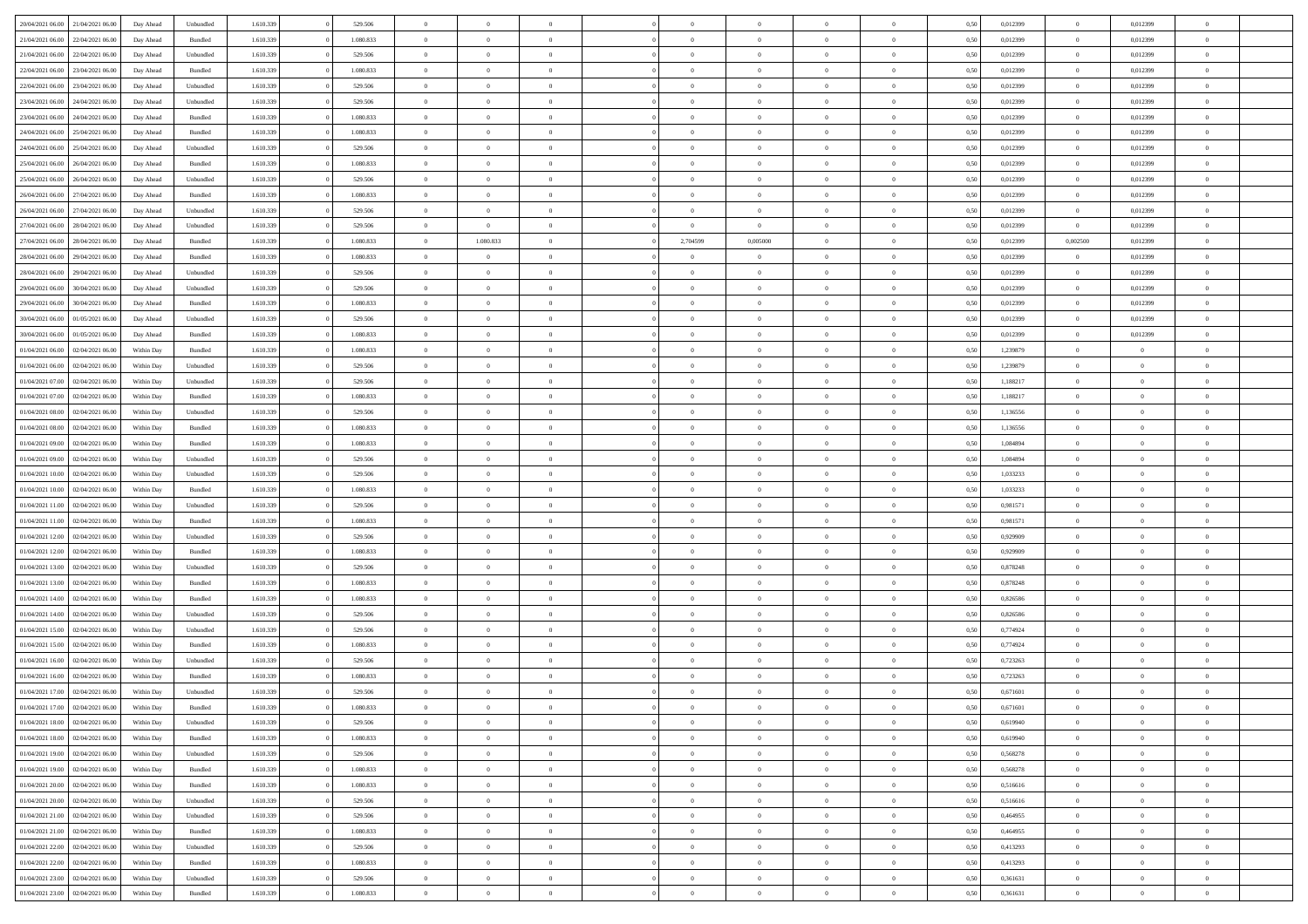| 02/04/2021 00:00 | 02/04/2021 06:00 | Within Dav | Unbundled | 1.610.339 | 529.506   | $\overline{0}$ | $\Omega$       |                | $\Omega$       | $\Omega$       | $\Omega$       | $\theta$       | 0,50 | 0,309970 | $\theta$       | $\theta$       | $\theta$       |  |
|------------------|------------------|------------|-----------|-----------|-----------|----------------|----------------|----------------|----------------|----------------|----------------|----------------|------|----------|----------------|----------------|----------------|--|
|                  |                  |            |           |           |           |                |                |                |                |                |                |                |      |          |                |                |                |  |
| 02/04/2021 00:00 | 02/04/2021 06:00 | Within Day | Bundled   | 1.610.339 | 1.080.833 | $\overline{0}$ | $\theta$       | $\overline{0}$ | $\overline{0}$ | $\bf{0}$       | $\overline{0}$ | $\bf{0}$       | 0,50 | 0,309970 | $\theta$       | $\theta$       | $\overline{0}$ |  |
| 02/04/2021 01:00 | 02/04/2021 06:00 | Within Day | Bundled   | 1.610.339 | 1.080.833 | $\overline{0}$ | $\overline{0}$ | $\overline{0}$ | $\bf{0}$       | $\bf{0}$       | $\bf{0}$       | $\bf{0}$       | 0,50 | 0,258308 | $\overline{0}$ | $\overline{0}$ | $\overline{0}$ |  |
| 02/04/2021 01:00 | 02/04/2021 06:00 | Within Dav | Unbundled | 1.610.339 | 529.506   | $\overline{0}$ | $\overline{0}$ | $\overline{0}$ | $\overline{0}$ | $\bf{0}$       | $\overline{0}$ | $\overline{0}$ | 0.50 | 0,258308 | $\theta$       | $\theta$       | $\overline{0}$ |  |
| 02/04/2021 02:00 | 02/04/2021 06:00 | Within Day | Unbundled | 1.610.339 | 529.506   | $\overline{0}$ | $\theta$       | $\overline{0}$ | $\overline{0}$ | $\bf{0}$       | $\overline{0}$ | $\bf{0}$       | 0,50 | 0,206647 | $\theta$       | $\overline{0}$ | $\overline{0}$ |  |
| 02/04/2021 02:00 | 02/04/2021 06:00 | Within Day | Bundled   | 1.610.339 | 1.080.833 | $\overline{0}$ | $\bf{0}$       | $\overline{0}$ | $\bf{0}$       | $\overline{0}$ | $\overline{0}$ | $\mathbf{0}$   | 0,50 | 0,206647 | $\overline{0}$ | $\overline{0}$ | $\bf{0}$       |  |
|                  |                  |            |           |           |           |                |                |                |                | $\overline{0}$ |                |                |      |          | $\theta$       | $\overline{0}$ | $\overline{0}$ |  |
| 02/04/2021 03:00 | 02/04/2021 06:00 | Within Dav | Bundled   | 1.610.339 | 1.080.833 | $\overline{0}$ | $\overline{0}$ | $\overline{0}$ | $\overline{0}$ |                | $\overline{0}$ | $\overline{0}$ | 0.50 | 0,154985 |                |                |                |  |
| 02/04/2021 03:00 | 02/04/2021 06:00 | Within Day | Unbundled | 1.610.339 | 529.506   | $\overline{0}$ | $\theta$       | $\overline{0}$ | $\overline{0}$ | $\bf{0}$       | $\overline{0}$ | $\bf{0}$       | 0,50 | 0,154985 | $\theta$       | $\theta$       | $\overline{0}$ |  |
| 02/04/2021 04:00 | 02/04/2021 06.00 | Within Day | Unbundled | 1.610.339 | 529.506   | $\overline{0}$ | $\overline{0}$ | $\overline{0}$ | $\bf{0}$       | $\bf{0}$       | $\bf{0}$       | $\bf{0}$       | 0,50 | 0,103323 | $\,0\,$        | $\overline{0}$ | $\overline{0}$ |  |
| 02/04/2021 04:00 | 02/04/2021 06:00 | Within Dav | Bundled   | 1.610.339 | 1.080.833 | $\overline{0}$ | $\overline{0}$ | $\overline{0}$ | $\overline{0}$ | $\overline{0}$ | $\overline{0}$ | $\overline{0}$ | 0.50 | 0,103323 | $\theta$       | $\overline{0}$ | $\overline{0}$ |  |
| 02/04/2021 05:00 | 02/04/2021 06:00 | Within Day | Unbundled | 1.610.339 | 529.506   | $\overline{0}$ | $\theta$       | $\overline{0}$ | $\overline{0}$ | $\bf{0}$       | $\overline{0}$ | $\bf{0}$       | 0,50 | 0,051662 | $\,$ 0 $\,$    | $\overline{0}$ | $\overline{0}$ |  |
| 02/04/2021 05:00 | 02/04/2021 06.00 | Within Day | Bundled   | 1.610.339 | 1.080.833 | $\overline{0}$ | $\overline{0}$ | $\overline{0}$ | $\bf{0}$       | $\bf{0}$       | $\bf{0}$       | $\bf{0}$       | 0,50 | 0,051662 | $\bf{0}$       | $\overline{0}$ | $\overline{0}$ |  |
| 02/04/2021 06:00 | 03/04/2021 06:00 | Within Day | Unbundled | 1.610.339 | 529.506   | $\overline{0}$ | $\overline{0}$ | $\overline{0}$ | $\overline{0}$ | $\bf{0}$       | $\overline{0}$ | $\overline{0}$ | 0.50 | 1,239879 | $\theta$       | $\theta$       | $\overline{0}$ |  |
|                  |                  |            |           |           |           | $\overline{0}$ | $\theta$       | $\overline{0}$ | $\overline{0}$ | $\bf{0}$       | $\overline{0}$ |                |      |          | $\theta$       | $\theta$       | $\overline{0}$ |  |
| 02/04/2021 06:00 | 03/04/2021 06.00 | Within Day | Bundled   | 1.610.339 | 1.080.833 |                |                |                |                |                |                | $\bf{0}$       | 0,50 | 1,239879 |                |                |                |  |
| 02/04/2021 07:00 | 03/04/2021 06:00 | Within Day | Bundled   | 1.610.339 | 1.080.833 | $\overline{0}$ | $\overline{0}$ | $\overline{0}$ | $\bf{0}$       | $\overline{0}$ | $\overline{0}$ | $\mathbf{0}$   | 0,50 | 1,188217 | $\bf{0}$       | $\overline{0}$ | $\bf{0}$       |  |
| 02/04/2021 07:00 | 03/04/2021 06:00 | Within Dav | Unbundled | 1.610.339 | 529.506   | $\overline{0}$ | $\overline{0}$ | $\overline{0}$ | $\overline{0}$ | $\overline{0}$ | $\overline{0}$ | $\overline{0}$ | 0.50 | 1,188217 | $\theta$       | $\overline{0}$ | $\overline{0}$ |  |
| 02/04/2021 08:00 | 03/04/2021 06:00 | Within Day | Unbundled | 1.610.339 | 529.506   | $\overline{0}$ | $\theta$       | $\overline{0}$ | $\overline{0}$ | $\bf{0}$       | $\overline{0}$ | $\bf{0}$       | 0,50 | 1,136556 | $\,$ 0 $\,$    | $\theta$       | $\overline{0}$ |  |
| 02/04/2021 08:00 | 03/04/2021 06:00 | Within Day | Bundled   | 1.610.339 | 1.080.833 | $\overline{0}$ | $\overline{0}$ | $\overline{0}$ | $\bf{0}$       | $\bf{0}$       | $\bf{0}$       | $\mathbf{0}$   | 0,50 | 1,136556 | $\,0\,$        | $\overline{0}$ | $\overline{0}$ |  |
| 02/04/2021 09:00 | 03/04/2021 06:00 | Within Day | Unbundled | 1.610.339 | 529.506   | $\overline{0}$ | $\overline{0}$ | $\overline{0}$ | $\overline{0}$ | $\overline{0}$ | $\overline{0}$ | $\overline{0}$ | 0.50 | 1,084894 | $\theta$       | $\overline{0}$ | $\overline{0}$ |  |
| 02/04/2021 09:00 | 03/04/2021 06:00 | Within Day | Bundled   | 1.610.339 | 1.080.833 | $\overline{0}$ | $\theta$       | $\overline{0}$ | $\overline{0}$ | $\bf{0}$       | $\overline{0}$ | $\bf{0}$       | 0,50 | 1,084894 | $\,$ 0 $\,$    | $\theta$       | $\overline{0}$ |  |
|                  |                  |            |           |           |           |                |                |                |                |                |                |                |      |          |                |                |                |  |
| 02/04/2021 10:00 | 03/04/2021 06:00 | Within Day | Unbundled | 1.610.339 | 529.506   | $\overline{0}$ | $\overline{0}$ | $\overline{0}$ | $\bf{0}$       | $\bf{0}$       | $\bf{0}$       | $\bf{0}$       | 0,50 | 1,033233 | $\bf{0}$       | $\overline{0}$ | $\overline{0}$ |  |
| 02/04/2021 10:00 | 03/04/2021 06:00 | Within Day | Bundled   | 1.610.339 | 1.080.833 | $\overline{0}$ | $\overline{0}$ | $\overline{0}$ | $\overline{0}$ | $\bf{0}$       | $\overline{0}$ | $\overline{0}$ | 0.50 | 1,033233 | $\theta$       | $\overline{0}$ | $\overline{0}$ |  |
| 02/04/2021 11:00 | 03/04/2021 06:00 | Within Day | Unbundled | 1.610.339 | 529.506   | $\overline{0}$ | $\theta$       | $\overline{0}$ | $\overline{0}$ | $\bf{0}$       | $\overline{0}$ | $\bf{0}$       | 0,50 | 0,981571 | $\,$ 0 $\,$    | $\overline{0}$ | $\overline{0}$ |  |
| 02/04/2021 11:00 | 03/04/2021 06:00 | Within Day | Bundled   | 1.610.339 | 1.080.833 | $\overline{0}$ | $\bf{0}$       | $\overline{0}$ | $\bf{0}$       | $\overline{0}$ | $\overline{0}$ | $\mathbf{0}$   | 0,50 | 0,981571 | $\bf{0}$       | $\overline{0}$ | $\bf{0}$       |  |
| 02/04/2021 12:00 | 03/04/2021 06:00 | Within Dav | Bundled   | 1.610.339 | 1.080.833 | $\overline{0}$ | $\overline{0}$ | $\overline{0}$ | $\overline{0}$ | $\overline{0}$ | $\overline{0}$ | $\overline{0}$ | 0.50 | 0.929909 | $\theta$       | $\overline{0}$ | $\overline{0}$ |  |
| 02/04/2021 12:00 | 03/04/2021 06:00 | Within Day | Unbundled | 1.610.339 | 529.506   | $\overline{0}$ | $\theta$       | $\overline{0}$ | $\overline{0}$ | $\bf{0}$       | $\overline{0}$ | $\bf{0}$       | 0,50 | 0,929909 | $\theta$       | $\theta$       | $\overline{0}$ |  |
| 02/04/2021 13:00 | 03/04/2021 06:00 | Within Day | Unbundled | 1.610.339 | 529.506   | $\overline{0}$ | $\overline{0}$ | $\overline{0}$ | $\bf{0}$       | $\bf{0}$       | $\bf{0}$       | $\bf{0}$       | 0,50 | 0,878248 | $\,0\,$        | $\overline{0}$ | $\overline{0}$ |  |
| 02/04/2021 13:00 | 03/04/2021 06:00 |            | Bundled   | 1.610.339 | 1.080.833 | $\overline{0}$ | $\overline{0}$ | $\overline{0}$ | $\overline{0}$ | $\overline{0}$ | $\overline{0}$ | $\overline{0}$ | 0.50 | 0,878248 | $\theta$       | $\overline{0}$ | $\overline{0}$ |  |
|                  |                  | Within Day |           |           |           |                |                |                |                |                |                |                |      |          |                |                |                |  |
| 02/04/2021 14:00 | 03/04/2021 06:00 | Within Day | Unbundled | 1.610.339 | 529.506   | $\overline{0}$ | $\theta$       | $\overline{0}$ | $\overline{0}$ | $\bf{0}$       | $\overline{0}$ | $\bf{0}$       | 0,50 | 0,826586 | $\,$ 0 $\,$    | $\overline{0}$ | $\overline{0}$ |  |
| 02/04/2021 14:00 | 03/04/2021 06:00 | Within Day | Bundled   | 1.610.339 | 1.080.833 | $\overline{0}$ | $\overline{0}$ | $\overline{0}$ | $\bf{0}$       | $\bf{0}$       | $\bf{0}$       | $\bf{0}$       | 0,50 | 0,826586 | $\bf{0}$       | $\overline{0}$ | $\overline{0}$ |  |
| 02/04/2021 15:00 | 03/04/2021 06:00 | Within Day | Unbundled | 1.610.339 | 529.506   | $\overline{0}$ | $\Omega$       | $\overline{0}$ | $\Omega$       | $\Omega$       | $\overline{0}$ | $\overline{0}$ | 0,50 | 0,774924 | $\,0\,$        | $\theta$       | $\theta$       |  |
| 02/04/2021 15:00 | 03/04/2021 06:00 | Within Day | Bundled   | 1.610.339 | 1.080.833 | $\overline{0}$ | $\theta$       | $\overline{0}$ | $\overline{0}$ | $\bf{0}$       | $\overline{0}$ | $\bf{0}$       | 0,50 | 0,774924 | $\,$ 0 $\,$    | $\theta$       | $\overline{0}$ |  |
| 02/04/2021 16:00 | 03/04/2021 06:00 | Within Day | Unbundled | 1.610.339 | 529.506   | $\overline{0}$ | $\overline{0}$ | $\overline{0}$ | $\bf{0}$       | $\bf{0}$       | $\overline{0}$ | $\mathbf{0}$   | 0,50 | 0,723263 | $\bf{0}$       | $\overline{0}$ | $\bf{0}$       |  |
| 02/04/2021 16:00 | 03/04/2021 06:00 | Within Day | Bundled   | 1.610.339 | 1.080.833 | $\overline{0}$ | $\Omega$       | $\Omega$       | $\Omega$       | $\bf{0}$       | $\overline{0}$ | $\overline{0}$ | 0.50 | 0,723263 | $\,0\,$        | $\theta$       | $\theta$       |  |
| 02/04/2021 17:00 | 03/04/2021 06:00 | Within Day | Unbundled | 1.610.339 | 529.506   | $\overline{0}$ | $\theta$       | $\overline{0}$ | $\overline{0}$ | $\bf{0}$       | $\overline{0}$ | $\bf{0}$       | 0,50 | 0,671601 | $\,$ 0 $\,$    | $\theta$       | $\overline{0}$ |  |
|                  |                  |            |           |           |           |                |                |                |                |                |                |                |      |          |                |                |                |  |
| 02/04/2021 17.00 | 03/04/2021 06:00 | Within Day | Bundled   | 1.610.339 | 1.080.833 | $\overline{0}$ | $\overline{0}$ | $\overline{0}$ | $\bf{0}$       | $\bf{0}$       | $\bf{0}$       | $\bf{0}$       | 0,50 | 0,671601 | $\,0\,$        | $\overline{0}$ | $\overline{0}$ |  |
| 02/04/2021 18:00 | 03/04/2021 06:00 | Within Day | Bundled   | 1.610.339 | 1.080.833 | $\overline{0}$ | $\Omega$       | $\overline{0}$ | $\Omega$       | $\theta$       | $\overline{0}$ | $\overline{0}$ | 0.50 | 0.619940 | $\theta$       | $\theta$       | $\theta$       |  |
| 02/04/2021 18:00 | 03/04/2021 06:00 | Within Day | Unbundled | 1.610.339 | 529.506   | $\overline{0}$ | $\theta$       | $\overline{0}$ | $\overline{0}$ | $\bf{0}$       | $\overline{0}$ | $\bf{0}$       | 0,50 | 0,619940 | $\,$ 0 $\,$    | $\overline{0}$ | $\overline{0}$ |  |
| 02/04/2021 19:00 | 03/04/2021 06:00 | Within Day | Unbundled | 1.610.339 | 529.506   | $\overline{0}$ | $\overline{0}$ | $\overline{0}$ | $\bf{0}$       | $\bf{0}$       | $\bf{0}$       | $\bf{0}$       | 0,50 | 0,568278 | $\overline{0}$ | $\overline{0}$ | $\overline{0}$ |  |
| 02/04/2021 19:00 | 03/04/2021 06:00 | Within Day | Bundled   | 1.610.339 | 1.080.833 | $\overline{0}$ | $\Omega$       | $\overline{0}$ | $\Omega$       | $\overline{0}$ | $\overline{0}$ | $\overline{0}$ | 0.50 | 0,568278 | $\,0\,$        | $\theta$       | $\theta$       |  |
| 02/04/2021 20:00 | 03/04/2021 06:00 | Within Day | Unbundled | 1.610.339 | 529.506   | $\overline{0}$ | $\theta$       | $\overline{0}$ | $\overline{0}$ | $\bf{0}$       | $\overline{0}$ | $\bf{0}$       | 0,50 | 0,516616 | $\,$ 0 $\,$    | $\overline{0}$ | $\overline{0}$ |  |
| 02/04/2021 20.00 | 03/04/2021 06:00 | Within Day | Bundled   | 1.610.339 | 1.080.833 | $\overline{0}$ | $\overline{0}$ | $\overline{0}$ | $\bf{0}$       | $\bf{0}$       | $\bf{0}$       | $\mathbf{0}$   | 0,50 | 0,516616 | $\overline{0}$ | $\overline{0}$ | $\bf{0}$       |  |
|                  | 03/04/2021 06:00 |            | Unbundled | 1.610.339 | 529.506   | $\overline{0}$ | $\Omega$       | $\Omega$       | $\Omega$       | $\Omega$       | $\Omega$       | $\overline{0}$ | 0.50 | 0.464955 | $\theta$       | $\theta$       | $\theta$       |  |
| 02/04/2021 21:00 |                  | Within Day |           |           |           |                |                |                |                |                |                |                |      |          |                |                |                |  |
| 02/04/2021 21:00 | 03/04/2021 06:00 | Within Day | Bundled   | 1.610.339 | 1.080.833 | $\overline{0}$ | $\overline{0}$ | $\overline{0}$ | $\bf{0}$       | $\,$ 0         | $\bf{0}$       | $\bf{0}$       | 0,50 | 0,464955 | $\,0\,$        | $\overline{0}$ | $\overline{0}$ |  |
| 02/04/2021 22:00 | 03/04/2021 06:00 | Within Day | Unbundled | 1.610.339 | 529.506   | $\bf{0}$       | $\bf{0}$       |                |                |                |                |                | 0,50 | 0,413293 | $\bf{0}$       | $\overline{0}$ |                |  |
| 02/04/2021 22.00 | 03/04/2021 06:00 | Within Day | Bundled   | 1.610.339 | 1.080.833 | $\overline{0}$ | $\overline{0}$ | $\overline{0}$ | $\Omega$       | $\overline{0}$ | $\overline{0}$ | $\overline{0}$ | 0,50 | 0,413293 | $\theta$       | $\theta$       | $\Omega$       |  |
| 02/04/2021 23:00 | 03/04/2021 06:00 | Within Day | Bundled   | 1.610.339 | 1.080.833 | $\overline{0}$ | $\bf{0}$       | $\overline{0}$ | $\bf{0}$       | $\,$ 0 $\,$    | $\overline{0}$ | $\,$ 0 $\,$    | 0,50 | 0,361631 | $\,$ 0 $\,$    | $\,$ 0 $\,$    | $\,$ 0         |  |
| 02/04/2021 23.00 | 03/04/2021 06:00 | Within Day | Unbundled | 1.610.339 | 529.506   | $\overline{0}$ | $\overline{0}$ | $\overline{0}$ | $\overline{0}$ | $\overline{0}$ | $\overline{0}$ | $\mathbf{0}$   | 0,50 | 0,361631 | $\overline{0}$ | $\bf{0}$       | $\overline{0}$ |  |
| 03/04/2021 00:00 | 03/04/2021 06:00 | Within Day | Unbundled | 1.610.339 | 529.506   | $\overline{0}$ | $\overline{0}$ | $\overline{0}$ | $\Omega$       | $\overline{0}$ | $\overline{0}$ | $\overline{0}$ | 0,50 | 0,309970 | $\overline{0}$ | $\theta$       | $\overline{0}$ |  |
| 03/04/2021 00:00 | 03/04/2021 06:00 | Within Day | Bundled   | 1.610.339 | 1.080.833 | $\overline{0}$ | $\,$ 0         | $\overline{0}$ | $\overline{0}$ | $\,$ 0 $\,$    | $\overline{0}$ | $\mathbf{0}$   | 0,50 | 0,309970 | $\,$ 0 $\,$    | $\overline{0}$ | $\overline{0}$ |  |
|                  |                  |            |           |           |           |                |                |                |                |                |                |                |      |          |                |                |                |  |
| 03/04/2021 01:00 | 03/04/2021 06:00 | Within Day | Unbundled | 1.610.339 | 529.506   | $\overline{0}$ | $\overline{0}$ | $\overline{0}$ | $\overline{0}$ | $\overline{0}$ | $\overline{0}$ | $\mathbf{0}$   | 0,50 | 0,258308 | $\overline{0}$ | $\overline{0}$ | $\overline{0}$ |  |
| 03/04/2021 01:00 | 03/04/2021 06:00 | Within Day | Bundled   | 1.610.339 | 1.080.833 | $\overline{0}$ | $\overline{0}$ | $\overline{0}$ | $\overline{0}$ | $\overline{0}$ | $\overline{0}$ | $\bf{0}$       | 0.50 | 0,258308 | $\overline{0}$ | $\theta$       | $\overline{0}$ |  |
| 03/04/2021 02:00 | 03/04/2021 06:00 | Within Day | Unbundled | 1.610.339 | 529.506   | $\overline{0}$ | $\,$ 0         | $\overline{0}$ | $\overline{0}$ | $\bf{0}$       | $\overline{0}$ | $\bf{0}$       | 0,50 | 0,206647 | $\,$ 0 $\,$    | $\overline{0}$ | $\overline{0}$ |  |
| 03/04/2021 02:00 | 03/04/2021 06:00 | Within Day | Bundled   | 1.610.339 | 1.080.833 | $\overline{0}$ | $\bf{0}$       | $\overline{0}$ | $\overline{0}$ | $\overline{0}$ | $\overline{0}$ | $\mathbf{0}$   | 0,50 | 0,206647 | $\overline{0}$ | $\overline{0}$ | $\bf{0}$       |  |
| 03/04/2021 03:00 | 03/04/2021 06:00 | Within Day | Unbundled | 1.610.339 | 529.506   | $\overline{0}$ | $\overline{0}$ | $\overline{0}$ | $\Omega$       | $\overline{0}$ | $\overline{0}$ | $\overline{0}$ | 0.50 | 0,154985 | $\overline{0}$ | $\overline{0}$ | $\overline{0}$ |  |
| 03/04/2021 03:00 | 03/04/2021 06:00 | Within Day | Bundled   | 1.610.339 | 1.080.833 | $\overline{0}$ | $\bf{0}$       | $\overline{0}$ | $\bf{0}$       | $\bf{0}$       | $\overline{0}$ | $\mathbf{0}$   | 0,50 | 0,154985 | $\,$ 0 $\,$    | $\,$ 0 $\,$    | $\bf{0}$       |  |
| 03/04/2021 04:00 | 03/04/2021 06:00 | Within Day | Unbundled | 1.610.339 | 529.506   | $\overline{0}$ | $\overline{0}$ | $\overline{0}$ | $\overline{0}$ | $\overline{0}$ | $\overline{0}$ | $\mathbf{0}$   | 0,50 | 0,103323 | $\overline{0}$ | $\bf{0}$       | $\overline{0}$ |  |
|                  |                  |            |           |           |           |                |                |                |                |                |                |                |      |          |                |                |                |  |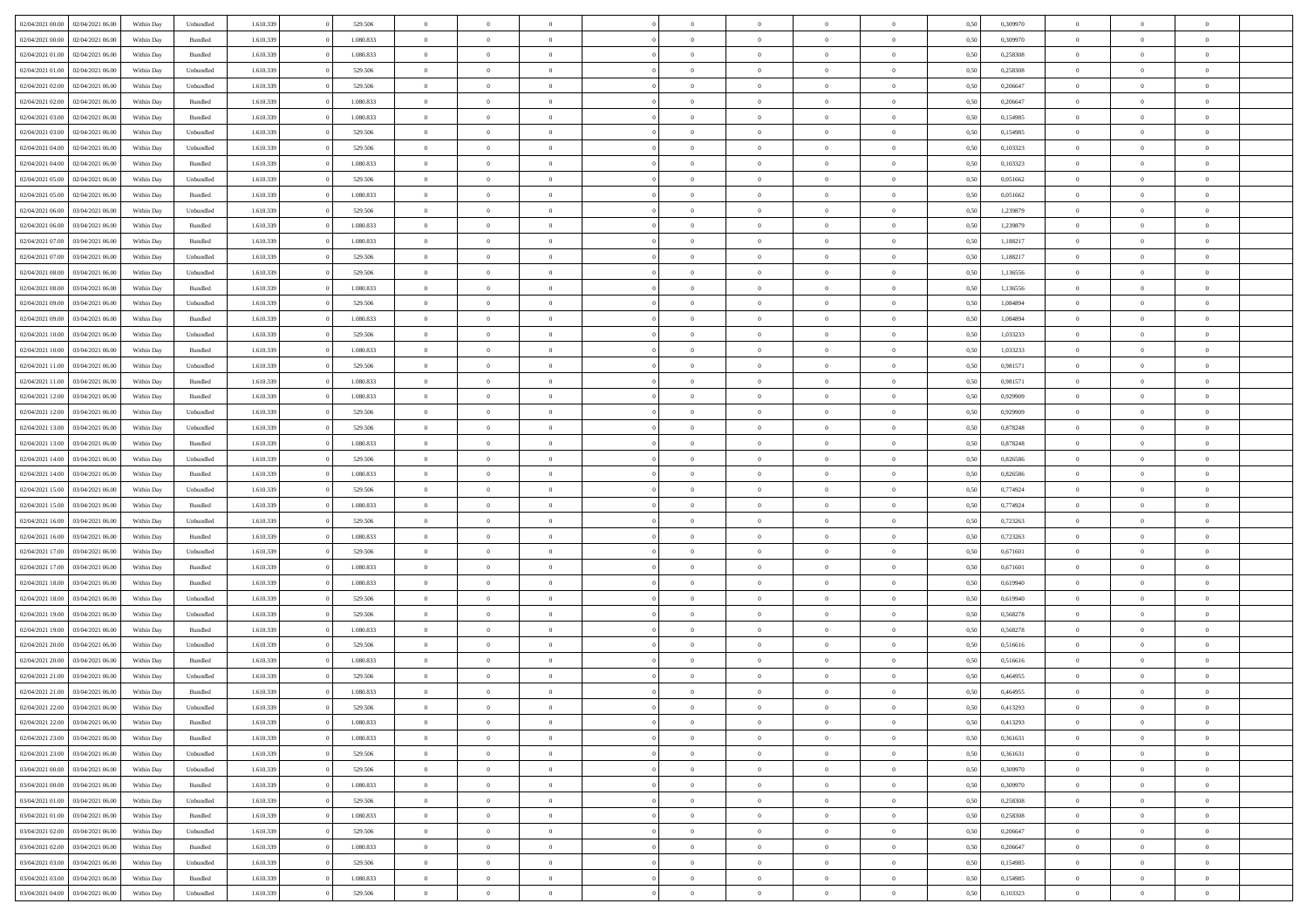| 03/04/2021 04:00 | 03/04/2021 06:00                  | Within Day | Bundled            | 1.610.339 | 1.080.833 | $\overline{0}$ | $\theta$       |                | $\Omega$       | $\Omega$       | $\theta$       | $\theta$       | 0,50 | 0,103323 | $\theta$       | $\overline{0}$ | $\theta$       |  |
|------------------|-----------------------------------|------------|--------------------|-----------|-----------|----------------|----------------|----------------|----------------|----------------|----------------|----------------|------|----------|----------------|----------------|----------------|--|
|                  |                                   |            |                    |           |           |                |                |                |                |                |                |                |      |          |                |                |                |  |
| 03/04/2021 05:00 | 03/04/2021 06:00                  | Within Day | Bundled            | 1.610.339 | 1.080.833 | $\overline{0}$ | $\overline{0}$ | $\overline{0}$ | $\overline{0}$ | $\bf{0}$       | $\overline{0}$ | $\bf{0}$       | 0,50 | 0,051662 | $\theta$       | $\overline{0}$ | $\overline{0}$ |  |
| 03/04/2021 05:00 | 03/04/2021 06:00                  | Within Day | Unbundled          | 1.610.339 | 529.506   | $\overline{0}$ | $\overline{0}$ | $\overline{0}$ | $\overline{0}$ | $\bf{0}$       | $\overline{0}$ | $\mathbf{0}$   | 0,50 | 0,051662 | $\overline{0}$ | $\overline{0}$ | $\bf{0}$       |  |
| 03/04/2021 06:00 | 04/04/2021 06:00                  | Within Dav | Unbundled          | 1.610.339 | 529.506   | $\overline{0}$ | $\overline{0}$ | $\overline{0}$ | $\overline{0}$ | $\bf{0}$       | $\overline{0}$ | $\overline{0}$ | 0.50 | 1,239879 | $\theta$       | $\overline{0}$ | $\overline{0}$ |  |
| 03/04/2021 06:00 | 04/04/2021 06.00                  | Within Day | Bundled            | 1.610.339 | 1.080.833 | $\overline{0}$ | $\theta$       | $\overline{0}$ | $\overline{0}$ | $\bf{0}$       | $\overline{0}$ | $\bf{0}$       | 0,50 | 1,239879 | $\,$ 0 $\,$    | $\overline{0}$ | $\overline{0}$ |  |
| 03/04/2021 07:00 | 04/04/2021 06:00                  | Within Day | Unbundled          | 1.610.339 | 529.506   | $\overline{0}$ | $\overline{0}$ | $\overline{0}$ | $\overline{0}$ | $\overline{0}$ | $\overline{0}$ | $\mathbf{0}$   | 0,50 | 1,188217 | $\overline{0}$ | $\overline{0}$ | $\bf{0}$       |  |
|                  |                                   |            |                    |           |           |                |                |                |                |                |                |                |      |          |                |                |                |  |
| 03/04/2021 07:00 | 04/04/2021 06.00                  | Within Dav | Bundled            | 1.610.339 | 1.080.833 | $\overline{0}$ | $\overline{0}$ | $\overline{0}$ | $\overline{0}$ | $\overline{0}$ | $\overline{0}$ | $\overline{0}$ | 0.50 | 1,188217 | $\theta$       | $\overline{0}$ | $\overline{0}$ |  |
| 03/04/2021 08:00 | 04/04/2021 06.00                  | Within Day | Unbundled          | 1.610.339 | 529.506   | $\overline{0}$ | $\theta$       | $\overline{0}$ | $\overline{0}$ | $\bf{0}$       | $\overline{0}$ | $\bf{0}$       | 0,50 | 1,136556 | $\,$ 0 $\,$    | $\theta$       | $\overline{0}$ |  |
| 03/04/2021 08:00 | 04/04/2021 06.00                  | Within Day | Bundled            | 1.610.339 | 1.080.833 | $\overline{0}$ | $\overline{0}$ | $\overline{0}$ | $\bf{0}$       | $\bf{0}$       | $\bf{0}$       | $\mathbf{0}$   | 0,50 | 1,136556 | $\,0\,$        | $\overline{0}$ | $\overline{0}$ |  |
| 03/04/2021 09:00 | 04/04/2021 06.00                  | Within Dav | Unbundled          | 1.610.339 | 529.506   | $\overline{0}$ | $\overline{0}$ | $\overline{0}$ | $\overline{0}$ | $\overline{0}$ | $\overline{0}$ | $\overline{0}$ | 0.50 | 1,084894 | $\theta$       | $\overline{0}$ | $\overline{0}$ |  |
| 03/04/2021 09:00 | 04/04/2021 06.00                  | Within Day | Bundled            | 1.610.339 | 1.080.833 | $\overline{0}$ | $\theta$       | $\overline{0}$ | $\overline{0}$ | $\bf{0}$       | $\overline{0}$ | $\bf{0}$       | 0,50 | 1,084894 | $\,$ 0 $\,$    | $\overline{0}$ | $\overline{0}$ |  |
| 03/04/2021 10:00 | 04/04/2021 06.00                  | Within Day | Bundled            | 1.610.339 | 1.080.833 | $\overline{0}$ | $\overline{0}$ | $\overline{0}$ | $\bf{0}$       | $\overline{0}$ | $\bf{0}$       | $\mathbf{0}$   | 0,50 | 1,033233 | $\overline{0}$ | $\overline{0}$ | $\bf{0}$       |  |
| 03/04/2021 10:00 | 04/04/2021 06:00                  | Within Day | Unbundled          | 1.610.339 | 529.506   | $\overline{0}$ | $\overline{0}$ | $\overline{0}$ | $\overline{0}$ | $\overline{0}$ | $\overline{0}$ | $\overline{0}$ | 0.50 | 1,033233 | $\theta$       | $\theta$       | $\overline{0}$ |  |
|                  |                                   |            |                    |           |           |                |                |                |                |                |                |                |      |          |                |                |                |  |
| 03/04/2021 11:00 | 04/04/2021 06.00                  | Within Day | Unbundled          | 1.610.339 | 529.506   | $\overline{0}$ | $\theta$       | $\overline{0}$ | $\overline{0}$ | $\bf{0}$       | $\overline{0}$ | $\bf{0}$       | 0,50 | 0,981571 | $\theta$       | $\overline{0}$ | $\overline{0}$ |  |
| 03/04/2021 11:00 | 04/04/2021 06:00                  | Within Day | Bundled            | 1.610.339 | 1.080.833 | $\overline{0}$ | $\overline{0}$ | $\overline{0}$ | $\bf{0}$       | $\overline{0}$ | $\overline{0}$ | $\mathbf{0}$   | 0,50 | 0,981571 | $\overline{0}$ | $\overline{0}$ | $\bf{0}$       |  |
| 03/04/2021 12:00 | 04/04/2021 06:00                  | Within Dav | Unbundled          | 1.610.339 | 529.506   | $\overline{0}$ | $\overline{0}$ | $\overline{0}$ | $\overline{0}$ | $\overline{0}$ | $\overline{0}$ | $\overline{0}$ | 0.50 | 0.929909 | $\overline{0}$ | $\overline{0}$ | $\overline{0}$ |  |
| 03/04/2021 12:00 | 04/04/2021 06.00                  | Within Day | Bundled            | 1.610.339 | 1.080.833 | $\overline{0}$ | $\theta$       | $\overline{0}$ | $\overline{0}$ | $\bf{0}$       | $\overline{0}$ | $\bf{0}$       | 0,50 | 0,929909 | $\theta$       | $\overline{0}$ | $\overline{0}$ |  |
| 03/04/2021 13:00 | 04/04/2021 06.00                  | Within Day | Unbundled          | 1.610.339 | 529.506   | $\overline{0}$ | $\overline{0}$ | $\overline{0}$ | $\bf{0}$       | $\overline{0}$ | $\bf{0}$       | $\mathbf{0}$   | 0,50 | 0,878248 | $\overline{0}$ | $\overline{0}$ | $\bf{0}$       |  |
| 03/04/2021 13:00 | 04/04/2021 06.00                  | Within Day | Bundled            | 1.610.339 | 1.080.833 | $\overline{0}$ | $\overline{0}$ | $\overline{0}$ | $\overline{0}$ | $\overline{0}$ | $\overline{0}$ | $\overline{0}$ | 0.50 | 0,878248 | $\theta$       | $\overline{0}$ | $\overline{0}$ |  |
|                  |                                   |            |                    |           |           | $\overline{0}$ |                |                |                |                |                |                |      |          |                |                |                |  |
| 03/04/2021 14:00 | 04/04/2021 06.00                  | Within Day | Unbundled          | 1.610.339 | 529.506   |                | $\theta$       | $\overline{0}$ | $\overline{0}$ | $\bf{0}$       | $\overline{0}$ | $\bf{0}$       | 0,50 | 0,826586 | $\,$ 0 $\,$    | $\overline{0}$ | $\overline{0}$ |  |
| 03/04/2021 14:00 | 04/04/2021 06:00                  | Within Day | Bundled            | 1.610.339 | 1.080.833 | $\overline{0}$ | $\overline{0}$ | $\overline{0}$ | $\bf{0}$       | $\bf{0}$       | $\bf{0}$       | $\mathbf{0}$   | 0,50 | 0,826586 | $\overline{0}$ | $\overline{0}$ | $\bf{0}$       |  |
| 03/04/2021 15:00 | 04/04/2021 06:00                  | Within Day | Unbundled          | 1.610.339 | 529.506   | $\overline{0}$ | $\overline{0}$ | $\overline{0}$ | $\overline{0}$ | $\overline{0}$ | $\overline{0}$ | $\overline{0}$ | 0.50 | 0,774924 | $\theta$       | $\overline{0}$ | $\overline{0}$ |  |
| 03/04/2021 15:00 | 04/04/2021 06.00                  | Within Day | Bundled            | 1.610.339 | 1.080.833 | $\overline{0}$ | $\theta$       | $\overline{0}$ | $\overline{0}$ | $\bf{0}$       | $\overline{0}$ | $\,$ 0 $\,$    | 0,50 | 0,774924 | $\,$ 0 $\,$    | $\overline{0}$ | $\overline{0}$ |  |
| 03/04/2021 16:00 | 04/04/2021 06.00                  | Within Day | Bundled            | 1.610.339 | 1.080.833 | $\overline{0}$ | $\overline{0}$ | $\overline{0}$ | $\bf{0}$       | $\overline{0}$ | $\overline{0}$ | $\mathbf{0}$   | 0,50 | 0,723263 | $\overline{0}$ | $\overline{0}$ | $\bf{0}$       |  |
| 03/04/2021 16:00 | 04/04/2021 06.00                  | Within Dav | Unbundled          | 1.610.339 | 529.506   | $\overline{0}$ | $\overline{0}$ | $\overline{0}$ | $\overline{0}$ | $\overline{0}$ | $\overline{0}$ | $\overline{0}$ | 0.50 | 0,723263 | $\overline{0}$ | $\overline{0}$ | $\overline{0}$ |  |
| 03/04/2021 17:00 | 04/04/2021 06.00                  |            |                    | 1.610.339 | 529.506   | $\overline{0}$ | $\theta$       | $\overline{0}$ | $\overline{0}$ | $\bf{0}$       | $\overline{0}$ |                |      | 0,671601 | $\,$ 0 $\,$    | $\overline{0}$ | $\overline{0}$ |  |
|                  |                                   | Within Day | Unbundled          |           |           |                |                |                |                |                |                | $\bf{0}$       | 0,50 |          |                |                |                |  |
| 03/04/2021 17:00 | 04/04/2021 06.00                  | Within Day | Bundled            | 1.610.339 | 1.080.833 | $\overline{0}$ | $\overline{0}$ | $\overline{0}$ | $\overline{0}$ | $\bf{0}$       | $\overline{0}$ | $\mathbf{0}$   | 0,50 | 0,671601 | $\,0\,$        | $\overline{0}$ | $\bf{0}$       |  |
| 03/04/2021 18:00 | 04/04/2021 06.00                  | Within Day | Unbundled          | 1.610.339 | 529.506   | $\overline{0}$ | $\overline{0}$ | $\overline{0}$ | $\overline{0}$ | $\overline{0}$ | $\overline{0}$ | $\overline{0}$ | 0.50 | 0.619940 | $\theta$       | $\overline{0}$ | $\overline{0}$ |  |
| 03/04/2021 18:00 | 04/04/2021 06.00                  | Within Day | Bundled            | 1.610.339 | 1.080.833 | $\overline{0}$ | $\overline{0}$ | $\overline{0}$ | $\overline{0}$ | $\bf{0}$       | $\overline{0}$ | $\bf{0}$       | 0,50 | 0,619940 | $\,$ 0 $\,$    | $\overline{0}$ | $\overline{0}$ |  |
| 03/04/2021 19:00 | 04/04/2021 06:00                  | Within Day | Unbundled          | 1.610.339 | 529.506   | $\overline{0}$ | $\overline{0}$ | $\overline{0}$ | $\overline{0}$ | $\overline{0}$ | $\overline{0}$ | $\mathbf{0}$   | 0,50 | 0,568278 | $\overline{0}$ | $\overline{0}$ | $\bf{0}$       |  |
| 03/04/2021 19:00 | 04/04/2021 06.00                  | Within Day | Bundled            | 1.610.339 | 1.080.833 | $\overline{0}$ | $\Omega$       | $\overline{0}$ | $\Omega$       | $\Omega$       | $\overline{0}$ | $\overline{0}$ | 0,50 | 0,568278 | $\,0\,$        | $\theta$       | $\theta$       |  |
| 03/04/2021 20:00 | 04/04/2021 06.00                  | Within Day | Unbundled          | 1.610.339 | 529.506   | $\overline{0}$ | $\overline{0}$ | $\overline{0}$ | $\overline{0}$ | $\bf{0}$       | $\overline{0}$ | $\bf{0}$       | 0,50 | 0,516616 | $\,$ 0 $\,$    | $\overline{0}$ | $\overline{0}$ |  |
|                  |                                   |            |                    |           |           |                |                |                |                |                |                |                |      |          |                |                |                |  |
| 03/04/2021 20:00 | 04/04/2021 06:00                  | Within Day | Bundled            | 1.610.339 | 1.080.833 | $\overline{0}$ | $\overline{0}$ | $\overline{0}$ | $\overline{0}$ | $\overline{0}$ | $\overline{0}$ | $\mathbf{0}$   | 0,50 | 0,516616 | $\overline{0}$ | $\overline{0}$ | $\bf{0}$       |  |
| 03/04/2021 21:00 | 04/04/2021 06:00                  | Within Day | Bundled            | 1.610.339 | 1.080.833 | $\overline{0}$ | $\Omega$       | $\overline{0}$ | $\Omega$       | $\overline{0}$ | $\overline{0}$ | $\overline{0}$ | 0.50 | 0.464955 | $\,0\,$        | $\theta$       | $\theta$       |  |
| 03/04/2021 21:00 | 04/04/2021 06.00                  | Within Day | Unbundled          | 1.610.339 | 529.506   | $\overline{0}$ | $\theta$       | $\overline{0}$ | $\overline{0}$ | $\bf{0}$       | $\overline{0}$ | $\bf{0}$       | 0,50 | 0,464955 | $\,$ 0 $\,$    | $\overline{0}$ | $\overline{0}$ |  |
| 03/04/2021 22.00 | 04/04/2021 06.00                  | Within Day | Unbundled          | 1.610.339 | 529.506   | $\overline{0}$ | $\bf{0}$       | $\overline{0}$ | $\overline{0}$ | $\bf{0}$       | $\overline{0}$ | $\mathbf{0}$   | 0,50 | 0,413293 | $\overline{0}$ | $\overline{0}$ | $\bf{0}$       |  |
| 03/04/2021 22.00 | 04/04/2021 06:00                  | Within Day | Bundled            | 1.610.339 | 1.080.833 | $\overline{0}$ | $\Omega$       | $\overline{0}$ | $\Omega$       | $\overline{0}$ | $\overline{0}$ | $\overline{0}$ | 0.50 | 0,413293 | $\,$ 0 $\,$    | $\theta$       | $\theta$       |  |
| 03/04/2021 23:00 | 04/04/2021 06.00                  | Within Day | Unbundled          | 1.610.339 | 529.506   | $\overline{0}$ | $\,$ 0         | $\overline{0}$ | $\overline{0}$ | $\,$ 0         | $\overline{0}$ | $\bf{0}$       | 0,50 | 0,361631 | $\,$ 0 $\,$    | $\overline{0}$ | $\overline{0}$ |  |
|                  |                                   |            |                    |           |           |                |                |                |                | $\bf{0}$       |                |                |      |          |                | $\overline{0}$ | $\bf{0}$       |  |
| 03/04/2021 23.00 | 04/04/2021 06.00                  | Within Day | Bundled            | 1.610.339 | 1.080.833 | $\overline{0}$ | $\overline{0}$ | $\overline{0}$ | $\overline{0}$ |                | $\overline{0}$ | $\mathbf{0}$   | 0,50 | 0,361631 | $\overline{0}$ |                |                |  |
| 04/04/2021 00:00 | 04/04/2021 06.00                  | Within Day | Unbundled          | 1.610.339 | 529.506   | $\overline{0}$ | $\Omega$       | $\overline{0}$ | $\Omega$       | $\overline{0}$ | $\overline{0}$ | $\overline{0}$ | 0,50 | 0,309970 | $\,0\,$        | $\theta$       | $\theta$       |  |
| 04/04/2021 00:00 | 04/04/2021 06.00                  | Within Day | Bundled            | 1.610.339 | 1.080.833 | $\overline{0}$ | $\overline{0}$ | $\overline{0}$ | $\overline{0}$ | $\,$ 0         | $\overline{0}$ | $\bf{0}$       | 0,50 | 0,309970 | $\,$ 0 $\,$    | $\overline{0}$ | $\overline{0}$ |  |
| 04/04/2021 01.00 | 04/04/2021 06.00                  | Within Day | Unbundled          | 1.610.339 | 529.506   | $\overline{0}$ | $\overline{0}$ | $\overline{0}$ | $\bf{0}$       | $\bf{0}$       | $\overline{0}$ | $\mathbf{0}$   | 0,50 | 0,258308 | $\overline{0}$ | $\overline{0}$ | $\bf{0}$       |  |
| 04/04/2021 01:00 | 04/04/2021 06:00                  | Within Day | Bundled            | 1.610.339 | 1.080.833 | $\overline{0}$ | $\Omega$       | $\Omega$       | $\Omega$       | $\Omega$       | $\Omega$       | $\overline{0}$ | 0.50 | 0,258308 | $\theta$       | $\theta$       | $\theta$       |  |
| 04/04/2021 02:00 | 04/04/2021 06:00                  | Within Day | Unbundled          | 1.610.339 | 529.506   | $\overline{0}$ | $\overline{0}$ | $\overline{0}$ | $\bf{0}$       | $\,$ 0         | $\bf{0}$       | $\bf{0}$       | 0,50 | 0,206647 | $\,0\,$        | $\,$ 0 $\,$    | $\overline{0}$ |  |
|                  | 04/04/2021 02:00 04/04/2021 06:00 | Within Day | $\mathbf B$ undled | 1.610.339 | 1.080.833 | $\bf{0}$       | $\bf{0}$       |                |                | $\bf{0}$       |                |                | 0,50 | 0,206647 | $\bf{0}$       | $\overline{0}$ |                |  |
| 04/04/2021 03:00 | 04/04/2021 06:00                  | Within Day | Bundled            | 1.610.339 | 1.080.833 | $\overline{0}$ | $\overline{0}$ | $\overline{0}$ | $\Omega$       | $\overline{0}$ | $\overline{0}$ | $\overline{0}$ | 0,50 | 0,154985 | $\theta$       | $\theta$       | $\Omega$       |  |
|                  |                                   |            |                    |           |           |                |                |                |                |                |                |                |      |          |                |                |                |  |
| 04/04/2021 03:00 | 04/04/2021 06:00                  | Within Day | Unbundled          | 1.610.339 | 529.506   | $\overline{0}$ | $\,$ 0         | $\overline{0}$ | $\bf{0}$       | $\,$ 0 $\,$    | $\overline{0}$ | $\,$ 0 $\,$    | 0,50 | 0,154985 | $\,$ 0 $\,$    | $\,$ 0 $\,$    | $\,$ 0         |  |
| 04/04/2021 04:00 | 04/04/2021 06:00                  | Within Day | Unbundled          | 1.610.339 | 529.506   | $\overline{0}$ | $\overline{0}$ | $\overline{0}$ | $\overline{0}$ | $\overline{0}$ | $\overline{0}$ | $\mathbf{0}$   | 0,50 | 0,103323 | $\overline{0}$ | $\bf{0}$       | $\bf{0}$       |  |
| 04/04/2021 04:00 | 04/04/2021 06:00                  | Within Day | $\mathbf B$ undled | 1.610.339 | 1.080.833 | $\overline{0}$ | $\overline{0}$ | $\overline{0}$ | $\Omega$       | $\overline{0}$ | $\overline{0}$ | $\overline{0}$ | 0,50 | 0,103323 | $\overline{0}$ | $\theta$       | $\overline{0}$ |  |
| 04/04/2021 05:00 | 04/04/2021 06:00                  | Within Day | Unbundled          | 1.610.339 | 529.506   | $\overline{0}$ | $\,$ 0         | $\overline{0}$ | $\bf{0}$       | $\,$ 0 $\,$    | $\overline{0}$ | $\mathbf{0}$   | 0,50 | 0,051662 | $\,$ 0 $\,$    | $\overline{0}$ | $\overline{0}$ |  |
| 04/04/2021 05:00 | 04/04/2021 06:00                  | Within Day | Bundled            | 1.610.339 | 1.080.833 | $\overline{0}$ | $\overline{0}$ | $\overline{0}$ | $\overline{0}$ | $\overline{0}$ | $\overline{0}$ | $\mathbf{0}$   | 0,50 | 0,051662 | $\overline{0}$ | $\overline{0}$ | $\bf{0}$       |  |
| 04/04/2021 06:00 | 05/04/2021 06:00                  | Within Day | Unbundled          | 1.610.339 | 529.506   | $\overline{0}$ | $\overline{0}$ | $\overline{0}$ | $\overline{0}$ | $\overline{0}$ | $\overline{0}$ | $\bf{0}$       | 0.50 | 1,239879 | $\overline{0}$ | $\theta$       | $\overline{0}$ |  |
| 04/04/2021 06:00 | 05/04/2021 06:00                  | Within Day | Bundled            | 1.610.339 | 1.080.833 | $\overline{0}$ | $\,$ 0         | $\overline{0}$ | $\bf{0}$       | $\bf{0}$       | $\bf{0}$       | $\bf{0}$       | 0,50 | 1,239879 | $\,$ 0 $\,$    | $\overline{0}$ | $\overline{0}$ |  |
|                  |                                   |            |                    |           |           |                |                |                |                |                |                |                |      |          |                |                |                |  |
| 04/04/2021 07:00 | 05/04/2021 06:00                  | Within Day | Unbundled          | 1.610.339 | 529.506   | $\overline{0}$ | $\bf{0}$       | $\overline{0}$ | $\overline{0}$ | $\overline{0}$ | $\overline{0}$ | $\mathbf{0}$   | 0,50 | 1,188217 | $\overline{0}$ | $\overline{0}$ | $\bf{0}$       |  |
| 04/04/2021 07:00 | 05/04/2021 06:00                  | Within Day | Bundled            | 1.610.339 | 1.080.833 | $\overline{0}$ | $\overline{0}$ | $\overline{0}$ | $\Omega$       | $\overline{0}$ | $\overline{0}$ | $\overline{0}$ | 0.50 | 1,188217 | $\overline{0}$ | $\overline{0}$ | $\overline{0}$ |  |
| 04/04/2021 08:00 | 05/04/2021 06:00                  | Within Day | Bundled            | 1.610.339 | 1.080.833 | $\overline{0}$ | $\bf{0}$       | $\overline{0}$ | $\bf{0}$       | $\bf{0}$       | $\bf{0}$       | $\mathbf{0}$   | 0,50 | 1,136556 | $\,$ 0 $\,$    | $\,$ 0 $\,$    | $\bf{0}$       |  |
| 04/04/2021 08:00 | 05/04/2021 06:00                  | Within Day | Unbundled          | 1.610.339 | 529.506   | $\overline{0}$ | $\overline{0}$ | $\overline{0}$ | $\overline{0}$ | $\overline{0}$ | $\bf{0}$       | $\mathbf{0}$   | 0,50 | 1,136556 | $\overline{0}$ | $\bf{0}$       | $\overline{0}$ |  |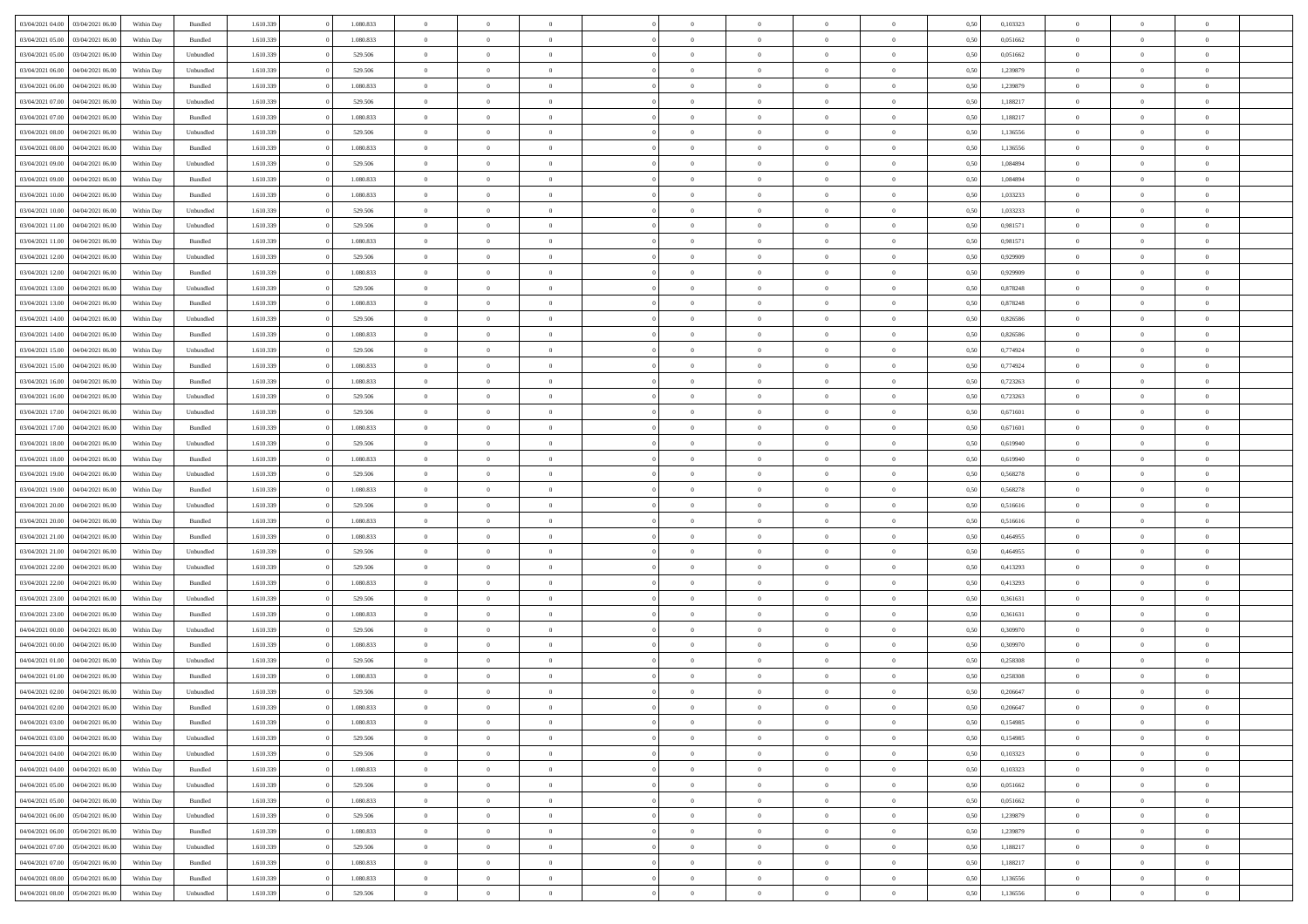| 04/04/2021 09:00                  | 05/04/2021 06:00 | Within Day | Unbundled | 1.610.339 | 529.506   | $\overline{0}$ | $\Omega$       |                | $\Omega$       | $\Omega$       | $\Omega$       | $\theta$       | 0,50 | 1,084894 | $\theta$       | $\theta$       | $\theta$       |  |
|-----------------------------------|------------------|------------|-----------|-----------|-----------|----------------|----------------|----------------|----------------|----------------|----------------|----------------|------|----------|----------------|----------------|----------------|--|
| 04/04/2021 09:00                  | 05/04/2021 06:00 | Within Day | Bundled   | 1.610.339 | 1.080.833 | $\overline{0}$ | $\theta$       | $\overline{0}$ | $\overline{0}$ | $\bf{0}$       | $\overline{0}$ | $\bf{0}$       | 0,50 | 1,084894 | $\theta$       | $\theta$       | $\overline{0}$ |  |
| 04/04/2021 11:00                  | 05/04/2021 06:00 | Within Day | Unbundled | 1.610.339 | 529.506   | $\overline{0}$ | $\overline{0}$ | $\overline{0}$ | $\bf{0}$       | $\bf{0}$       | $\bf{0}$       | $\bf{0}$       | 0,50 | 0,981571 | $\overline{0}$ | $\overline{0}$ | $\overline{0}$ |  |
| 04/04/2021 11:00                  | 05/04/2021 06:00 | Within Dav | Bundled   | 1.610.339 | 1.080.833 | $\overline{0}$ | $\overline{0}$ | $\overline{0}$ | $\overline{0}$ | $\bf{0}$       | $\overline{0}$ | $\overline{0}$ | 0.50 | 0.981571 | $\theta$       | $\theta$       | $\overline{0}$ |  |
|                                   |                  |            |           |           |           |                |                |                |                |                |                |                |      |          |                |                |                |  |
| 04/04/2021 12:00                  | 05/04/2021 06:00 | Within Day | Unbundled | 1.610.339 | 529.506   | $\overline{0}$ | $\theta$       | $\overline{0}$ | $\overline{0}$ | $\bf{0}$       | $\overline{0}$ | $\bf{0}$       | 0,50 | 0,929909 | $\theta$       | $\overline{0}$ | $\overline{0}$ |  |
| 04/04/2021 12:00                  | 05/04/2021 06:00 | Within Day | Bundled   | 1.610.339 | 1.080.833 | $\overline{0}$ | $\overline{0}$ | $\overline{0}$ | $\overline{0}$ | $\overline{0}$ | $\overline{0}$ | $\mathbf{0}$   | 0,50 | 0,929909 | $\overline{0}$ | $\overline{0}$ | $\bf{0}$       |  |
| 04/04/2021 13:00                  | 05/04/2021 06:00 | Within Dav | Unbundled | 1.610.339 | 529.506   | $\overline{0}$ | $\overline{0}$ | $\overline{0}$ | $\overline{0}$ | $\overline{0}$ | $\overline{0}$ | $\overline{0}$ | 0.50 | 0,878248 | $\theta$       | $\overline{0}$ | $\overline{0}$ |  |
| 04/04/2021 13:00                  | 05/04/2021 06:00 | Within Day | Bundled   | 1.610.339 | 1.080.833 | $\overline{0}$ | $\theta$       | $\overline{0}$ | $\overline{0}$ | $\bf{0}$       | $\overline{0}$ | $\bf{0}$       | 0,50 | 0,878248 | $\theta$       | $\theta$       | $\overline{0}$ |  |
| 04/04/2021 14:00                  | 05/04/2021 06:00 | Within Day | Unbundled | 1.610.339 | 529.506   | $\overline{0}$ | $\overline{0}$ | $\overline{0}$ | $\overline{0}$ | $\bf{0}$       | $\overline{0}$ | $\bf{0}$       | 0,50 | 0,826586 | $\,0\,$        | $\overline{0}$ | $\overline{0}$ |  |
| 04/04/2021 14:00                  | 05/04/2021 06:00 | Within Dav | Bundled   | 1.610.339 | 1.080.833 | $\overline{0}$ | $\overline{0}$ | $\overline{0}$ | $\overline{0}$ | $\overline{0}$ | $\overline{0}$ | $\overline{0}$ | 0.50 | 0,826586 | $\theta$       | $\overline{0}$ | $\overline{0}$ |  |
|                                   |                  |            |           |           |           |                |                |                |                |                |                |                |      |          |                |                |                |  |
| 04/04/2021 15:00                  | 05/04/2021 06:00 | Within Day | Bundled   | 1.610.339 | 1.080.833 | $\overline{0}$ | $\theta$       | $\overline{0}$ | $\overline{0}$ | $\bf{0}$       | $\overline{0}$ | $\bf{0}$       | 0,50 | 0,774924 | $\,$ 0 $\,$    | $\overline{0}$ | $\overline{0}$ |  |
| 04/04/2021 15:00                  | 05/04/2021 06:00 | Within Day | Unbundled | 1.610.339 | 529.506   | $\overline{0}$ | $\overline{0}$ | $\overline{0}$ | $\overline{0}$ | $\bf{0}$       | $\overline{0}$ | $\mathbf{0}$   | 0,50 | 0,774924 | $\overline{0}$ | $\overline{0}$ | $\overline{0}$ |  |
| 04/04/2021 16:00                  | 05/04/2021 06:00 | Within Day | Unbundled | 1.610.339 | 529.506   | $\overline{0}$ | $\overline{0}$ | $\overline{0}$ | $\overline{0}$ | $\bf{0}$       | $\overline{0}$ | $\overline{0}$ | 0.50 | 0,723263 | $\theta$       | $\theta$       | $\overline{0}$ |  |
| 04/04/2021 16:00                  | 05/04/2021 06:00 | Within Day | Bundled   | 1.610.339 | 1.080.833 | $\overline{0}$ | $\theta$       | $\overline{0}$ | $\overline{0}$ | $\bf{0}$       | $\overline{0}$ | $\bf{0}$       | 0,50 | 0,723263 | $\theta$       | $\theta$       | $\overline{0}$ |  |
| 04/04/2021 17.00                  | 05/04/2021 06:00 | Within Day | Unbundled | 1.610.339 | 529.506   | $\overline{0}$ | $\overline{0}$ | $\overline{0}$ | $\overline{0}$ | $\overline{0}$ | $\overline{0}$ | $\mathbf{0}$   | 0,50 | 0,671601 | $\overline{0}$ | $\overline{0}$ | $\bf{0}$       |  |
| 04/04/2021 17:00                  | 05/04/2021 06:00 | Within Dav | Bundled   | 1.610.339 | 1.080.833 | $\overline{0}$ | $\overline{0}$ | $\overline{0}$ | $\overline{0}$ | $\overline{0}$ | $\overline{0}$ | $\overline{0}$ | 0.50 | 0,671601 | $\theta$       | $\overline{0}$ | $\overline{0}$ |  |
|                                   |                  |            |           |           |           |                |                |                |                |                |                |                |      |          |                |                |                |  |
| 04/04/2021 18:00                  | 05/04/2021 06:00 | Within Day | Unbundled | 1.610.339 | 529.506   | $\overline{0}$ | $\theta$       | $\overline{0}$ | $\overline{0}$ | $\bf{0}$       | $\overline{0}$ | $\bf{0}$       | 0,50 | 0,619940 | $\theta$       | $\theta$       | $\overline{0}$ |  |
| 04/04/2021 18:00                  | 05/04/2021 06:00 | Within Day | Bundled   | 1.610.339 | 1.080.833 | $\overline{0}$ | $\overline{0}$ | $\overline{0}$ | $\overline{0}$ | $\bf{0}$       | $\overline{0}$ | $\bf{0}$       | 0,50 | 0,619940 | $\,0\,$        | $\overline{0}$ | $\overline{0}$ |  |
| 04/04/2021 19:00                  | 05/04/2021 06:00 | Within Dav | Unbundled | 1.610.339 | 529.506   | $\overline{0}$ | $\overline{0}$ | $\overline{0}$ | $\overline{0}$ | $\overline{0}$ | $\overline{0}$ | $\overline{0}$ | 0.50 | 0,568278 | $\theta$       | $\overline{0}$ | $\overline{0}$ |  |
| 04/04/2021 19:00                  | 05/04/2021 06:00 | Within Day | Bundled   | 1.610.339 | 1.080.833 | $\overline{0}$ | $\theta$       | $\overline{0}$ | $\overline{0}$ | $\bf{0}$       | $\overline{0}$ | $\bf{0}$       | 0,50 | 0,568278 | $\,$ 0 $\,$    | $\theta$       | $\overline{0}$ |  |
| 04/04/2021 20.00                  | 05/04/2021 06:00 | Within Day | Bundled   | 1.610.339 | 1.080.833 | $\overline{0}$ | $\overline{0}$ | $\overline{0}$ | $\overline{0}$ | $\bf{0}$       | $\overline{0}$ | $\bf{0}$       | 0,50 | 0,516616 | $\bf{0}$       | $\overline{0}$ | $\overline{0}$ |  |
| 04/04/2021 20:00                  | 05/04/2021 06:00 | Within Day | Unbundled | 1.610.339 | 529.506   | $\overline{0}$ | $\overline{0}$ | $\overline{0}$ | $\overline{0}$ | $\bf{0}$       | $\overline{0}$ | $\overline{0}$ | 0.50 | 0.516616 | $\theta$       | $\overline{0}$ | $\overline{0}$ |  |
|                                   |                  |            |           |           |           |                |                |                |                |                |                |                |      |          |                |                |                |  |
| 04/04/2021 21.00                  | 05/04/2021 06:00 | Within Day | Unbundled | 1.610.339 | 529.506   | $\overline{0}$ | $\theta$       | $\overline{0}$ | $\overline{0}$ | $\bf{0}$       | $\overline{0}$ | $\bf{0}$       | 0,50 | 0,464955 | $\,$ 0 $\,$    | $\overline{0}$ | $\overline{0}$ |  |
| 04/04/2021 21.00                  | 05/04/2021 06:00 | Within Day | Bundled   | 1.610.339 | 1.080.833 | $\overline{0}$ | $\overline{0}$ | $\overline{0}$ | $\bf{0}$       | $\overline{0}$ | $\overline{0}$ | $\mathbf{0}$   | 0,50 | 0,464955 | $\overline{0}$ | $\overline{0}$ | $\bf{0}$       |  |
| 04/04/2021 22:00                  | 05/04/2021 06:00 | Within Dav | Unbundled | 1.610.339 | 529.506   | $\overline{0}$ | $\overline{0}$ | $\overline{0}$ | $\overline{0}$ | $\overline{0}$ | $\overline{0}$ | $\overline{0}$ | 0.50 | 0,413293 | $\overline{0}$ | $\overline{0}$ | $\overline{0}$ |  |
| 04/04/2021 22.00                  | 05/04/2021 06:00 | Within Day | Bundled   | 1.610.339 | 1.080.833 | $\overline{0}$ | $\theta$       | $\overline{0}$ | $\overline{0}$ | $\bf{0}$       | $\overline{0}$ | $\bf{0}$       | 0,50 | 0,413293 | $\theta$       | $\theta$       | $\overline{0}$ |  |
| 04/04/2021 23.00                  | 05/04/2021 06:00 | Within Day | Unbundled | 1.610.339 | 529.506   | $\overline{0}$ | $\overline{0}$ | $\overline{0}$ | $\bf{0}$       | $\bf{0}$       | $\bf{0}$       | $\bf{0}$       | 0,50 | 0,361631 | $\,0\,$        | $\overline{0}$ | $\overline{0}$ |  |
| 04/04/2021 23:00                  | 05/04/2021 06:00 | Within Day | Bundled   | 1.610.339 | 1.080.833 | $\overline{0}$ | $\overline{0}$ | $\overline{0}$ | $\overline{0}$ | $\overline{0}$ | $\overline{0}$ | $\overline{0}$ | 0.50 | 0,361631 | $\theta$       | $\overline{0}$ | $\overline{0}$ |  |
|                                   |                  |            |           |           |           | $\overline{0}$ | $\theta$       | $\overline{0}$ |                | $\bf{0}$       | $\overline{0}$ |                |      |          |                |                | $\overline{0}$ |  |
| 05/04/2021 00:00                  | 05/04/2021 06:00 | Within Day | Unbundled | 1.610.339 | 529.506   |                |                |                | $\overline{0}$ |                |                | $\bf{0}$       | 0,50 | 0,309970 | $\,$ 0 $\,$    | $\overline{0}$ |                |  |
| 05/04/2021 00:00                  | 05/04/2021 06:00 | Within Day | Bundled   | 1.610.339 | 1.080.833 | $\overline{0}$ | $\overline{0}$ | $\overline{0}$ | $\bf{0}$       | $\bf{0}$       | $\bf{0}$       | $\bf{0}$       | 0,50 | 0,309970 | $\overline{0}$ | $\overline{0}$ | $\overline{0}$ |  |
| 05/04/2021 01:00                  | 05/04/2021 06:00 | Within Day | Unbundled | 1.610.339 | 529.506   | $\overline{0}$ | $\Omega$       | $\Omega$       | $\Omega$       | $\Omega$       | $\Omega$       | $\overline{0}$ | 0,50 | 0,258308 | $\,0\,$        | $\theta$       | $\theta$       |  |
| 05/04/2021 01:00                  | 05/04/2021 06:00 | Within Day | Bundled   | 1.610.339 | 1.080.833 | $\overline{0}$ | $\theta$       | $\overline{0}$ | $\overline{0}$ | $\bf{0}$       | $\overline{0}$ | $\bf{0}$       | 0,50 | 0,258308 | $\theta$       | $\theta$       | $\overline{0}$ |  |
| 05/04/2021 02:00                  | 05/04/2021 06:00 | Within Day | Bundled   | 1.610.339 | 1.080.833 | $\overline{0}$ | $\overline{0}$ | $\overline{0}$ | $\bf{0}$       | $\bf{0}$       | $\overline{0}$ | $\mathbf{0}$   | 0,50 | 0,206647 | $\overline{0}$ | $\overline{0}$ | $\bf{0}$       |  |
| 05/04/2021 02:00                  | 05/04/2021 06:00 | Within Day | Unbundled | 1.610.339 | 529.506   | $\overline{0}$ | $\Omega$       | $\Omega$       | $\Omega$       | $\bf{0}$       | $\overline{0}$ | $\overline{0}$ | 0.50 | 0.206647 | $\theta$       | $\theta$       | $\theta$       |  |
| 05/04/2021 03:00                  | 05/04/2021 06:00 | Within Day | Unbundled | 1.610.339 | 529.506   | $\overline{0}$ | $\theta$       | $\overline{0}$ | $\overline{0}$ | $\bf{0}$       | $\overline{0}$ | $\bf{0}$       | 0,50 | 0,154985 | $\,$ 0 $\,$    | $\theta$       | $\overline{0}$ |  |
|                                   |                  |            |           |           |           |                |                |                |                |                |                |                |      |          |                |                |                |  |
| 05/04/2021 03:00                  | 05/04/2021 06:00 | Within Day | Bundled   | 1.610.339 | 1.080.833 | $\overline{0}$ | $\overline{0}$ | $\overline{0}$ | $\bf{0}$       | $\bf{0}$       | $\bf{0}$       | $\bf{0}$       | 0,50 | 0,154985 | $\bf{0}$       | $\overline{0}$ | $\overline{0}$ |  |
| 05/04/2021 04:00                  | 05/04/2021 06:00 | Within Day | Unbundled | 1.610.339 | 529.506   | $\overline{0}$ | $\Omega$       | $\Omega$       | $\Omega$       | $\theta$       | $\theta$       | $\overline{0}$ | 0.50 | 0.103323 | $\theta$       | $\theta$       | $\theta$       |  |
| 05/04/2021 04:00                  | 05/04/2021 06:00 | Within Day | Bundled   | 1.610.339 | 1.080.833 | $\overline{0}$ | $\theta$       | $\overline{0}$ | $\overline{0}$ | $\bf{0}$       | $\overline{0}$ | $\bf{0}$       | 0,50 | 0,103323 | $\,$ 0 $\,$    | $\overline{0}$ | $\overline{0}$ |  |
| 05/04/2021 05:00                  | 05/04/2021 06:00 | Within Day | Unbundled | 1.610.339 | 529.506   | $\overline{0}$ | $\overline{0}$ | $\overline{0}$ | $\bf{0}$       | $\bf{0}$       | $\bf{0}$       | $\bf{0}$       | 0,50 | 0,051662 | $\overline{0}$ | $\overline{0}$ | $\overline{0}$ |  |
| 05/04/2021 05:00                  | 05/04/2021 06:00 | Within Day | Bundled   | 1.610.339 | 1.080.833 | $\overline{0}$ | $\Omega$       | $\overline{0}$ | $\Omega$       | $\Omega$       | $\overline{0}$ | $\overline{0}$ | 0.50 | 0,051662 | $\,0\,$        | $\theta$       | $\theta$       |  |
| 05/04/2021 06:00                  | 06/04/2021 06:00 | Within Day | Unbundled | 1.610.339 | 529.506   | $\overline{0}$ | $\theta$       | $\overline{0}$ | $\overline{0}$ | $\bf{0}$       | $\overline{0}$ | $\bf{0}$       | 0,50 | 1,239879 | $\,$ 0 $\,$    | $\overline{0}$ | $\overline{0}$ |  |
|                                   |                  |            |           |           |           |                |                |                |                |                |                |                |      |          |                |                |                |  |
| 05/04/2021 06:00                  | 06/04/2021 06:00 | Within Day | Bundled   | 1.610.339 | 1.080.833 | $\overline{0}$ | $\overline{0}$ | $\overline{0}$ | $\overline{0}$ | $\bf{0}$       | $\overline{0}$ | $\mathbf{0}$   | 0,50 | 1,239879 | $\overline{0}$ | $\overline{0}$ | $\bf{0}$       |  |
| 05/04/2021 07:00                  | 06/04/2021 06:00 | Within Day | Bundled   | 1.610.339 | 1.080.833 | $\overline{0}$ | $\Omega$       | $\Omega$       | $\Omega$       | $\Omega$       | $\Omega$       | $\overline{0}$ | 0.50 | 1,188217 | $\theta$       | $\theta$       | $\theta$       |  |
| 05/04/2021 07:00                  | 06/04/2021 06:00 | Within Day | Unbundled | 1.610.339 | 529.506   | $\overline{0}$ | $\overline{0}$ | $\overline{0}$ | $\bf{0}$       | $\,$ 0         | $\overline{0}$ | $\bf{0}$       | 0,50 | 1,188217 | $\,0\,$        | $\overline{0}$ | $\overline{0}$ |  |
| 05/04/2021 08:00 06/04/2021 06:00 |                  | Within Day | Unbundled | 1.610.339 | 529.506   | $\bf{0}$       | $\bf{0}$       |                |                |                |                |                | 0,50 | 1,136556 | $\bf{0}$       | $\overline{0}$ |                |  |
| 05/04/2021 08:00                  | 06/04/2021 06:00 | Within Day | Bundled   | 1.610.339 | 1.080.833 | $\overline{0}$ | $\overline{0}$ | $\overline{0}$ | $\Omega$       | $\overline{0}$ | $\overline{0}$ | $\overline{0}$ | 0,50 | 1,136556 | $\theta$       | $\theta$       | $\Omega$       |  |
| 05/04/2021 09:00                  | 06/04/2021 06:00 | Within Day | Unbundled | 1.610.339 | 529.506   | $\overline{0}$ | $\,$ 0         | $\overline{0}$ | $\overline{0}$ | $\,$ 0 $\,$    | $\overline{0}$ | $\,$ 0 $\,$    | 0,50 | 1,084894 | $\,$ 0 $\,$    | $\,$ 0 $\,$    | $\,$ 0         |  |
| 05/04/2021 09:00                  | 06/04/2021 06:00 | Within Day | Bundled   | 1.610.339 | 1.080.833 | $\overline{0}$ | $\overline{0}$ | $\overline{0}$ | $\overline{0}$ | $\overline{0}$ | $\overline{0}$ | $\mathbf{0}$   | 0,50 | 1,084894 | $\overline{0}$ | $\bf{0}$       | $\bf{0}$       |  |
|                                   |                  |            |           |           |           |                |                |                |                |                |                |                |      |          |                |                |                |  |
| 05/04/2021 10:00                  | 06/04/2021 06:00 | Within Day | Unbundled | 1.610.339 | 529.506   | $\overline{0}$ | $\overline{0}$ | $\overline{0}$ | $\Omega$       | $\overline{0}$ | $\overline{0}$ | $\overline{0}$ | 0,50 | 1,033233 | $\overline{0}$ | $\theta$       | $\overline{0}$ |  |
| 05/04/2021 10:00                  | 06/04/2021 06:00 | Within Day | Bundled   | 1.610.339 | 1.080.833 | $\overline{0}$ | $\,$ 0         | $\overline{0}$ | $\overline{0}$ | $\,$ 0 $\,$    | $\overline{0}$ | $\mathbf{0}$   | 0,50 | 1,033233 | $\,$ 0 $\,$    | $\overline{0}$ | $\overline{0}$ |  |
| 05/04/2021 11:00                  | 06/04/2021 06:00 | Within Day | Unbundled | 1.610.339 | 529.506   | $\overline{0}$ | $\overline{0}$ | $\overline{0}$ | $\overline{0}$ | $\overline{0}$ | $\overline{0}$ | $\mathbf{0}$   | 0,50 | 0,981571 | $\overline{0}$ | $\overline{0}$ | $\bf{0}$       |  |
| 05/04/2021 11:00                  | 06/04/2021 06:00 | Within Day | Bundled   | 1.610.339 | 1.080.833 | $\overline{0}$ | $\overline{0}$ | $\overline{0}$ | $\overline{0}$ | $\overline{0}$ | $\overline{0}$ | $\bf{0}$       | 0.50 | 0,981571 | $\overline{0}$ | $\theta$       | $\overline{0}$ |  |
| 05/04/2021 12:00                  | 06/04/2021 06:00 | Within Day | Unbundled | 1.610.339 | 529.506   | $\overline{0}$ | $\,$ 0         | $\overline{0}$ | $\overline{0}$ | $\bf{0}$       | $\overline{0}$ | $\bf{0}$       | 0,50 | 0,929909 | $\,$ 0 $\,$    | $\overline{0}$ | $\overline{0}$ |  |
| 05/04/2021 12:00                  | 06/04/2021 06:00 | Within Day | Bundled   | 1.610.339 | 1.080.833 | $\overline{0}$ | $\bf{0}$       | $\overline{0}$ | $\overline{0}$ | $\overline{0}$ | $\overline{0}$ | $\mathbf{0}$   | 0,50 | 0,929909 | $\overline{0}$ | $\overline{0}$ | $\bf{0}$       |  |
|                                   |                  |            |           |           |           |                |                |                |                |                |                |                |      |          |                |                |                |  |
| 05/04/2021 13:00                  | 06/04/2021 06:00 | Within Day | Bundled   | 1.610.339 | 1.080.833 | $\overline{0}$ | $\overline{0}$ | $\overline{0}$ | $\Omega$       | $\overline{0}$ | $\overline{0}$ | $\overline{0}$ | 0.50 | 0,878248 | $\overline{0}$ | $\overline{0}$ | $\overline{0}$ |  |
| 05/04/2021 13:00                  | 06/04/2021 06:00 | Within Day | Unbundled | 1.610.339 | 529.506   | $\overline{0}$ | $\bf{0}$       | $\overline{0}$ | $\overline{0}$ | $\bf{0}$       | $\overline{0}$ | $\mathbf{0}$   | 0,50 | 0,878248 | $\,$ 0 $\,$    | $\,$ 0 $\,$    | $\bf{0}$       |  |
| 05/04/2021 14:00                  | 06/04/2021 06:00 | Within Day | Unbundled | 1.610.339 | 529.506   | $\overline{0}$ | $\bf{0}$       | $\overline{0}$ | $\overline{0}$ | $\bf{0}$       | $\overline{0}$ | $\bf{0}$       | 0,50 | 0,826586 | $\overline{0}$ | $\overline{0}$ | $\bf{0}$       |  |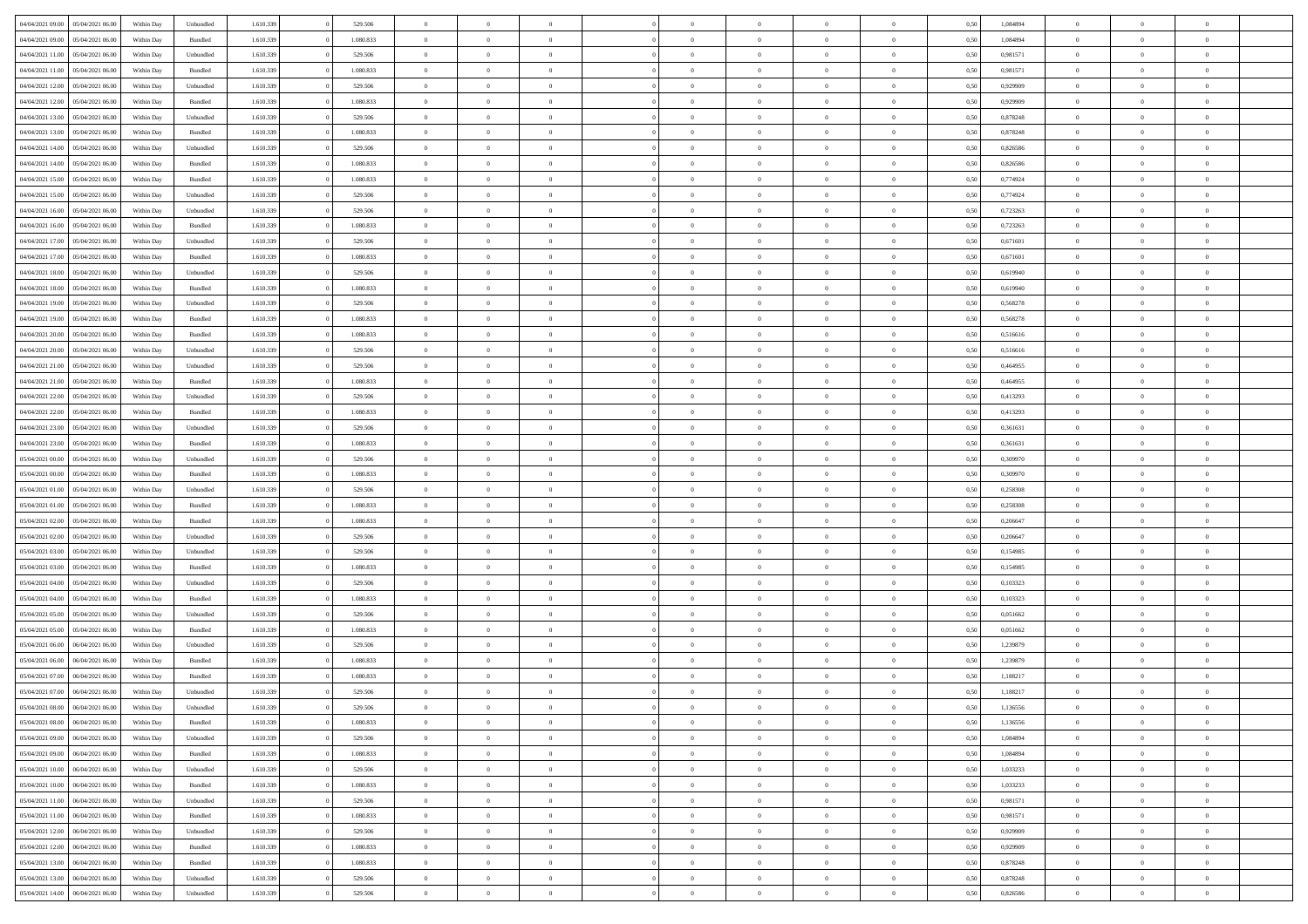| 05/04/2021 14:00                  | 06/04/2021 06:00 | Within Day | Bundled            | 1.610.339 | 1.080.833 | $\overline{0}$ | $\Omega$       |                | $\Omega$       | $\Omega$       | $\theta$       | $\theta$       | 0,50 | 0,826586 | $\theta$       | $\theta$       | $\theta$       |  |
|-----------------------------------|------------------|------------|--------------------|-----------|-----------|----------------|----------------|----------------|----------------|----------------|----------------|----------------|------|----------|----------------|----------------|----------------|--|
|                                   |                  |            |                    |           |           |                |                |                |                |                |                |                |      |          |                |                |                |  |
| 05/04/2021 15:00                  | 06/04/2021 06:00 | Within Day | Unbundled          | 1.610.339 | 529.506   | $\overline{0}$ | $\theta$       | $\overline{0}$ | $\overline{0}$ | $\bf{0}$       | $\overline{0}$ | $\bf{0}$       | 0,50 | 0,774924 | $\theta$       | $\overline{0}$ | $\overline{0}$ |  |
| 05/04/2021 15:00                  | 06/04/2021 06:00 | Within Day | Bundled            | 1.610.339 | 1.080.833 | $\overline{0}$ | $\overline{0}$ | $\overline{0}$ | $\overline{0}$ | $\bf{0}$       | $\overline{0}$ | $\mathbf{0}$   | 0,50 | 0,774924 | $\overline{0}$ | $\overline{0}$ | $\bf{0}$       |  |
| 05/04/2021 16:00                  | 06/04/2021 06:00 | Within Day | Unbundled          | 1.610.339 | 529.506   | $\overline{0}$ | $\overline{0}$ | $\overline{0}$ | $\overline{0}$ | $\bf{0}$       | $\overline{0}$ | $\overline{0}$ | 0.50 | 0,723263 | $\theta$       | $\theta$       | $\overline{0}$ |  |
|                                   |                  |            |                    |           |           |                |                |                |                |                |                |                |      |          |                |                |                |  |
| 05/04/2021 16:00                  | 06/04/2021 06:00 | Within Day | Bundled            | 1.610.339 | 1.080.833 | $\overline{0}$ | $\theta$       | $\overline{0}$ | $\overline{0}$ | $\bf{0}$       | $\overline{0}$ | $\bf{0}$       | 0,50 | 0,723263 | $\,$ 0 $\,$    | $\overline{0}$ | $\overline{0}$ |  |
| 05/04/2021 17:00                  | 06/04/2021 06:00 | Within Day | Unbundled          | 1.610.339 | 529.506   | $\overline{0}$ | $\overline{0}$ | $\overline{0}$ | $\bf{0}$       | $\overline{0}$ | $\overline{0}$ | $\mathbf{0}$   | 0,50 | 0,671601 | $\overline{0}$ | $\overline{0}$ | $\bf{0}$       |  |
| 05/04/2021 17:00                  | 06/04/2021 06:00 | Within Dav | Bundled            | 1.610.339 | 1.080.833 | $\overline{0}$ | $\overline{0}$ | $\overline{0}$ | $\overline{0}$ | $\overline{0}$ | $\overline{0}$ | $\overline{0}$ | 0.50 | 0,671601 | $\theta$       | $\overline{0}$ | $\overline{0}$ |  |
| 05/04/2021 18:00                  | 06/04/2021 06:00 | Within Day | Bundled            | 1.610.339 | 1.080.833 | $\overline{0}$ | $\theta$       | $\overline{0}$ | $\overline{0}$ | $\bf{0}$       | $\overline{0}$ | $\bf{0}$       | 0,50 | 0,619940 | $\theta$       | $\theta$       | $\overline{0}$ |  |
|                                   |                  |            |                    |           |           |                | $\overline{0}$ |                |                | $\bf{0}$       |                |                |      |          | $\,0\,$        | $\overline{0}$ | $\overline{0}$ |  |
| 05/04/2021 18:00                  | 06/04/2021 06:00 | Within Day | Unbundled          | 1.610.339 | 529.506   | $\overline{0}$ |                | $\overline{0}$ | $\bf{0}$       |                | $\bf{0}$       | $\mathbf{0}$   | 0,50 | 0,619940 |                |                |                |  |
| 05/04/2021 19:00                  | 06/04/2021 06:00 | Within Dav | Unbundled          | 1.610.339 | 529.506   | $\overline{0}$ | $\overline{0}$ | $\overline{0}$ | $\overline{0}$ | $\overline{0}$ | $\overline{0}$ | $\overline{0}$ | 0.50 | 0,568278 | $\theta$       | $\overline{0}$ | $\overline{0}$ |  |
| 05/04/2021 19:00                  | 06/04/2021 06:00 | Within Day | Bundled            | 1.610.339 | 1.080.833 | $\overline{0}$ | $\theta$       | $\overline{0}$ | $\overline{0}$ | $\bf{0}$       | $\overline{0}$ | $\bf{0}$       | 0,50 | 0,568278 | $\,$ 0 $\,$    | $\overline{0}$ | $\overline{0}$ |  |
| 05/04/2021 20.00                  | 06/04/2021 06:00 | Within Day | Unbundled          | 1.610.339 | 529.506   | $\overline{0}$ | $\overline{0}$ | $\overline{0}$ | $\bf{0}$       | $\bf{0}$       | $\bf{0}$       | $\mathbf{0}$   | 0,50 | 0,516616 | $\overline{0}$ | $\overline{0}$ | $\bf{0}$       |  |
| 05/04/2021 20:00                  | 06/04/2021 06:00 | Within Day | Bundled            | 1.610.339 | 1.080.833 | $\overline{0}$ | $\overline{0}$ | $\overline{0}$ | $\overline{0}$ | $\bf{0}$       | $\overline{0}$ | $\overline{0}$ | 0.50 | 0.516616 | $\theta$       | $\theta$       | $\overline{0}$ |  |
|                                   |                  |            |                    |           |           | $\overline{0}$ | $\theta$       |                |                | $\bf{0}$       |                |                |      |          | $\theta$       | $\overline{0}$ |                |  |
| 05/04/2021 21:00                  | 06/04/2021 06:00 | Within Day | Unbundled          | 1.610.339 | 529.506   |                |                | $\overline{0}$ | $\overline{0}$ |                | $\overline{0}$ | $\bf{0}$       | 0,50 | 0,464955 |                |                | $\overline{0}$ |  |
| 05/04/2021 21.00                  | 06/04/2021 06:00 | Within Day | Bundled            | 1.610.339 | 1.080.833 | $\overline{0}$ | $\overline{0}$ | $\overline{0}$ | $\bf{0}$       | $\overline{0}$ | $\overline{0}$ | $\mathbf{0}$   | 0,50 | 0,464955 | $\overline{0}$ | $\overline{0}$ | $\bf{0}$       |  |
| 05/04/2021 22.00                  | 06/04/2021 06:00 | Within Dav | Unbundled          | 1.610.339 | 529.506   | $\overline{0}$ | $\overline{0}$ | $\overline{0}$ | $\overline{0}$ | $\overline{0}$ | $\overline{0}$ | $\overline{0}$ | 0.50 | 0,413293 | $\theta$       | $\overline{0}$ | $\overline{0}$ |  |
| 05/04/2021 22.00                  | 06/04/2021 06:00 | Within Day | Bundled            | 1.610.339 | 1.080.833 | $\overline{0}$ | $\theta$       | $\overline{0}$ | $\overline{0}$ | $\bf{0}$       | $\overline{0}$ | $\bf{0}$       | 0,50 | 0,413293 | $\,$ 0 $\,$    | $\overline{0}$ | $\overline{0}$ |  |
| 05/04/2021 23.00                  | 06/04/2021 06:00 | Within Day | Unbundled          | 1.610.339 | 529.506   | $\overline{0}$ | $\overline{0}$ | $\overline{0}$ | $\bf{0}$       | $\bf{0}$       | $\bf{0}$       | $\mathbf{0}$   | 0,50 | 0,361631 | $\bf{0}$       | $\overline{0}$ | $\bf{0}$       |  |
|                                   |                  |            |                    |           |           |                |                |                |                |                |                |                |      |          |                |                |                |  |
| 05/04/2021 23:00                  | 06/04/2021 06:00 | Within Dav | Bundled            | 1.610.339 | 1.080.833 | $\overline{0}$ | $\overline{0}$ | $\overline{0}$ | $\overline{0}$ | $\overline{0}$ | $\overline{0}$ | $\overline{0}$ | 0.50 | 0,361631 | $\theta$       | $\overline{0}$ | $\overline{0}$ |  |
| 06/04/2021 00:00                  | 06/04/2021 06:00 | Within Day | Bundled            | 1.610.339 | 1.080.833 | $\overline{0}$ | $\theta$       | $\overline{0}$ | $\overline{0}$ | $\bf{0}$       | $\overline{0}$ | $\bf{0}$       | 0,50 | 0,309970 | $\,$ 0 $\,$    | $\overline{0}$ | $\overline{0}$ |  |
| 06/04/2021 00:00                  | 06/04/2021 06:00 | Within Day | Unbundled          | 1.610.339 | 529.506   | $\overline{0}$ | $\overline{0}$ | $\overline{0}$ | $\bf{0}$       | $\bf{0}$       | $\bf{0}$       | $\mathbf{0}$   | 0,50 | 0,309970 | $\overline{0}$ | $\overline{0}$ | $\bf{0}$       |  |
| 06/04/2021 01:00                  | 06/04/2021 06:00 | Within Day | Unbundled          | 1.610.339 | 529.506   | $\overline{0}$ | $\overline{0}$ | $\overline{0}$ | $\overline{0}$ | $\overline{0}$ | $\overline{0}$ | $\overline{0}$ | 0.50 | 0,258308 | $\theta$       | $\overline{0}$ | $\overline{0}$ |  |
| 06/04/2021 01:00                  | 06/04/2021 06:00 | Within Day | Bundled            | 1.610.339 | 1.080.833 | $\overline{0}$ | $\theta$       | $\overline{0}$ | $\overline{0}$ | $\bf{0}$       | $\overline{0}$ |                |      | 0,258308 | $\,$ 0 $\,$    | $\overline{0}$ | $\overline{0}$ |  |
|                                   |                  |            |                    |           |           |                |                |                |                |                |                | $\bf{0}$       | 0,50 |          |                |                |                |  |
| 06/04/2021 02:00                  | 06/04/2021 06:00 | Within Day | Unbundled          | 1.610.339 | 529.506   | $\overline{0}$ | $\overline{0}$ | $\overline{0}$ | $\overline{0}$ | $\overline{0}$ | $\overline{0}$ | $\mathbf{0}$   | 0,50 | 0,206647 | $\overline{0}$ | $\overline{0}$ | $\bf{0}$       |  |
| 06/04/2021 02:00                  | 06/04/2021 06:00 | Within Dav | Bundled            | 1.610.339 | 1.080.833 | $\overline{0}$ | $\overline{0}$ | $\overline{0}$ | $\overline{0}$ | $\overline{0}$ | $\overline{0}$ | $\overline{0}$ | 0.50 | 0.206647 | $\overline{0}$ | $\overline{0}$ | $\overline{0}$ |  |
| 06/04/2021 03:00                  | 06/04/2021 06:00 | Within Day | Unbundled          | 1.610.339 | 529.506   | $\overline{0}$ | $\theta$       | $\overline{0}$ | $\overline{0}$ | $\bf{0}$       | $\overline{0}$ | $\bf{0}$       | 0,50 | 0,154985 | $\,$ 0 $\,$    | $\overline{0}$ | $\overline{0}$ |  |
| 06/04/2021 03:00                  | 06/04/2021 06:00 | Within Day | Bundled            | 1.610.339 | 1.080.833 | $\overline{0}$ | $\overline{0}$ | $\overline{0}$ | $\overline{0}$ | $\bf{0}$       | $\overline{0}$ | $\mathbf{0}$   | 0,50 | 0,154985 | $\,0\,$        | $\overline{0}$ | $\overline{0}$ |  |
|                                   |                  |            |                    |           |           |                | $\overline{0}$ |                |                | $\overline{0}$ |                |                |      |          | $\theta$       | $\overline{0}$ | $\overline{0}$ |  |
| 06/04/2021 04:00                  | 06/04/2021 06:00 | Within Day | Unbundled          | 1.610.339 | 529.506   | $\overline{0}$ |                | $\overline{0}$ | $\overline{0}$ |                | $\overline{0}$ | $\overline{0}$ | 0.50 | 0,103323 |                |                |                |  |
| 06/04/2021 04:00                  | 06/04/2021 06:00 | Within Day | Bundled            | 1.610.339 | 1.080.833 | $\overline{0}$ | $\theta$       | $\overline{0}$ | $\overline{0}$ | $\bf{0}$       | $\overline{0}$ | $\bf{0}$       | 0,50 | 0,103323 | $\,$ 0 $\,$    | $\overline{0}$ | $\overline{0}$ |  |
| 06/04/2021 05:00                  | 06/04/2021 06:00 | Within Day | Bundled            | 1.610.339 | 1.080.833 | $\overline{0}$ | $\overline{0}$ | $\overline{0}$ | $\overline{0}$ | $\bf{0}$       | $\overline{0}$ | $\bf{0}$       | 0,50 | 0,051662 | $\overline{0}$ | $\overline{0}$ | $\bf{0}$       |  |
| 06/04/2021 05:00                  | 06/04/2021 06:00 | Within Day | Unbundled          | 1.610.339 | 529.506   | $\overline{0}$ | $\Omega$       | $\overline{0}$ | $\Omega$       | $\Omega$       | $\overline{0}$ | $\overline{0}$ | 0,50 | 0.051662 | $\,0\,$        | $\theta$       | $\theta$       |  |
| 06/04/2021 06:00                  | 07/04/2021 06:00 | Within Day | Unbundled          | 1.610.339 | 529.506   | $\overline{0}$ | $\theta$       | $\overline{0}$ | $\overline{0}$ | $\bf{0}$       | $\overline{0}$ | $\bf{0}$       | 0,50 | 1,239879 | $\,$ 0 $\,$    | $\overline{0}$ | $\overline{0}$ |  |
|                                   |                  |            |                    |           |           |                |                |                |                |                |                |                |      |          |                |                |                |  |
| 06/04/2021 06:00                  | 07/04/2021 06:00 | Within Day | Bundled            | 1.610.339 | 1.080.833 | $\overline{0}$ | $\overline{0}$ | $\overline{0}$ | $\overline{0}$ | $\overline{0}$ | $\overline{0}$ | $\mathbf{0}$   | 0,50 | 1,239879 | $\overline{0}$ | $\overline{0}$ | $\bf{0}$       |  |
| 06/04/2021 07:00                  | 07/04/2021 06:00 | Within Day | Unbundled          | 1.610.339 | 529.506   | $\overline{0}$ | $\Omega$       | $\Omega$       | $\Omega$       | $\overline{0}$ | $\overline{0}$ | $\overline{0}$ | 0.50 | 1,188217 | $\,0\,$        | $\theta$       | $\theta$       |  |
| 06/04/2021 07:00                  | 07/04/2021 06:00 | Within Day | Bundled            | 1.610.339 | 1.080.833 | $\overline{0}$ | $\theta$       | $\overline{0}$ | $\overline{0}$ | $\bf{0}$       | $\overline{0}$ | $\bf{0}$       | 0,50 | 1,188217 | $\,$ 0 $\,$    | $\overline{0}$ | $\overline{0}$ |  |
| 06/04/2021 08:00                  | 07/04/2021 06.00 | Within Day | Unbundled          | 1.610.339 | 529.506   | $\overline{0}$ | $\overline{0}$ | $\overline{0}$ | $\overline{0}$ | $\bf{0}$       | $\overline{0}$ | $\mathbf{0}$   | 0,50 | 1,136556 | $\bf{0}$       | $\overline{0}$ | $\bf{0}$       |  |
| 06/04/2021 08:00                  | 07/04/2021 06:00 |            |                    |           | 1.080.833 | $\overline{0}$ | $\Omega$       | $\overline{0}$ | $\Omega$       | $\overline{0}$ | $\overline{0}$ | $\overline{0}$ | 0.50 |          | $\,$ 0 $\,$    | $\theta$       | $\theta$       |  |
|                                   |                  | Within Day | Bundled            | 1.610.339 |           |                |                |                |                |                |                |                |      | 1,136556 |                |                |                |  |
| 06/04/2021 09:00                  | 07/04/2021 06:00 | Within Day | Unbundled          | 1.610.339 | 529.506   | $\overline{0}$ | $\overline{0}$ | $\overline{0}$ | $\overline{0}$ | $\,$ 0         | $\overline{0}$ | $\bf{0}$       | 0,50 | 1,084894 | $\,$ 0 $\,$    | $\overline{0}$ | $\overline{0}$ |  |
| 06/04/2021 09:00                  | 07/04/2021 06:00 | Within Day | Bundled            | 1.610.339 | 1.080.833 | $\overline{0}$ | $\overline{0}$ | $\overline{0}$ | $\overline{0}$ | $\bf{0}$       | $\overline{0}$ | $\mathbf{0}$   | 0,50 | 1,084894 | $\overline{0}$ | $\overline{0}$ | $\bf{0}$       |  |
| 06/04/2021 10:00                  | 07/04/2021 06.00 | Within Day | Unbundled          | 1.610.339 | 529.506   | $\overline{0}$ | $\Omega$       | $\overline{0}$ | $\Omega$       | $\overline{0}$ | $\overline{0}$ | $\overline{0}$ | 0,50 | 1,033233 | $\,0\,$        | $\theta$       | $\theta$       |  |
| 06/04/2021 10:00                  | 07/04/2021 06:00 | Within Day | Bundled            | 1.610.339 | 1.080.833 | $\overline{0}$ | $\overline{0}$ | $\overline{0}$ | $\overline{0}$ | $\,$ 0         | $\overline{0}$ | $\bf{0}$       | 0,50 | 1,033233 | $\,$ 0 $\,$    | $\overline{0}$ | $\overline{0}$ |  |
|                                   |                  |            |                    |           |           |                |                |                |                |                |                |                |      |          |                |                |                |  |
| 06/04/2021 11:00                  | 07/04/2021 06.00 | Within Day | Bundled            | 1.610.339 | 1.080.833 | $\overline{0}$ | $\overline{0}$ | $\overline{0}$ | $\bf{0}$       | $\bf{0}$       | $\overline{0}$ | $\mathbf{0}$   | 0,50 | 0,981571 | $\overline{0}$ | $\overline{0}$ | $\bf{0}$       |  |
| 06/04/2021 11:00                  | 07/04/2021 06:00 | Within Day | Unbundled          | 1.610.339 | 529.506   | $\overline{0}$ | $\Omega$       | $\Omega$       | $\Omega$       | $\Omega$       | $\Omega$       | $\overline{0}$ | 0.50 | 0.981571 | $\theta$       | $\theta$       | $\theta$       |  |
| 06/04/2021 12:00                  | 07/04/2021 06:00 | Within Day | Unbundled          | 1.610.339 | 529.506   | $\overline{0}$ | $\overline{0}$ | $\overline{0}$ | $\bf{0}$       | $\,$ 0         | $\bf{0}$       | $\bf{0}$       | 0,50 | 0,929909 | $\,0\,$        | $\,$ 0 $\,$    | $\overline{0}$ |  |
| 06/04/2021 12:00 07/04/2021 06:00 |                  | Within Day | $\mathbf B$ undled | 1.610.339 | 1.080.833 | $\overline{0}$ | $\bf{0}$       |                |                | $\bf{0}$       |                |                | 0,50 | 0,929909 | $\bf{0}$       | $\overline{0}$ |                |  |
| 06/04/2021 13:00                  | 07/04/2021 06:00 | Within Day | Unbundled          | 1.610.339 | 529.506   | $\overline{0}$ | $\overline{0}$ | $\overline{0}$ | $\Omega$       | $\overline{0}$ | $\overline{0}$ | $\overline{0}$ | 0.50 | 0,878248 | $\theta$       | $\theta$       | $\theta$       |  |
|                                   |                  |            |                    |           |           |                | $\,$ 0         |                |                | $\,$ 0 $\,$    |                |                |      |          | $\,$ 0 $\,$    | $\,$ 0 $\,$    | $\,$ 0         |  |
| 06/04/2021 13:00                  | 07/04/2021 06:00 | Within Day | Bundled            | 1.610.339 | 1.080.833 | $\overline{0}$ |                | $\overline{0}$ | $\bf{0}$       |                | $\overline{0}$ | $\,$ 0 $\,$    | 0,50 | 0,878248 |                |                |                |  |
| 06/04/2021 14:00                  | 07/04/2021 06:00 | Within Day | Unbundled          | 1.610.339 | 529.506   | $\overline{0}$ | $\overline{0}$ | $\overline{0}$ | $\overline{0}$ | $\overline{0}$ | $\overline{0}$ | $\mathbf{0}$   | 0,50 | 0,826586 | $\overline{0}$ | $\bf{0}$       | $\overline{0}$ |  |
| 06/04/2021 14:00                  | 07/04/2021 06:00 | Within Day | $\mathbf B$ undled | 1.610.339 | 1.080.833 | $\overline{0}$ | $\overline{0}$ | $\overline{0}$ | $\Omega$       | $\overline{0}$ | $\overline{0}$ | $\overline{0}$ | 0,50 | 0,826586 | $\overline{0}$ | $\theta$       | $\overline{0}$ |  |
| 06/04/2021 15:00                  | 07/04/2021 06:00 | Within Day | Unbundled          | 1.610.339 | 529.506   | $\overline{0}$ | $\,$ 0         | $\overline{0}$ | $\overline{0}$ | $\,$ 0 $\,$    | $\overline{0}$ | $\mathbf{0}$   | 0,50 | 0,774924 | $\,$ 0 $\,$    | $\overline{0}$ | $\overline{0}$ |  |
| 06/04/2021 15:00                  | 07/04/2021 06:00 | Within Day | Bundled            | 1.610.339 | 1.080.833 | $\overline{0}$ | $\overline{0}$ | $\overline{0}$ | $\overline{0}$ | $\overline{0}$ | $\overline{0}$ | $\mathbf{0}$   | 0,50 | 0,774924 | $\overline{0}$ | $\overline{0}$ | $\bf{0}$       |  |
|                                   |                  |            |                    |           |           |                |                |                |                |                |                |                |      |          |                |                |                |  |
| 06/04/2021 16:00                  | 07/04/2021 06:00 | Within Day | Bundled            | 1.610.339 | 1.080.833 | $\overline{0}$ | $\overline{0}$ | $\overline{0}$ | $\overline{0}$ | $\overline{0}$ | $\overline{0}$ | $\bf{0}$       | 0.50 | 0,723263 | $\overline{0}$ | $\theta$       | $\overline{0}$ |  |
| 06/04/2021 16:00                  | 07/04/2021 06:00 | Within Day | Unbundled          | 1.610.339 | 529.506   | $\overline{0}$ | $\,$ 0         | $\overline{0}$ | $\bf{0}$       | $\bf{0}$       | $\bf{0}$       | $\bf{0}$       | 0,50 | 0,723263 | $\,$ 0 $\,$    | $\overline{0}$ | $\overline{0}$ |  |
| 06/04/2021 17:00                  | 07/04/2021 06:00 | Within Day | Unbundled          | 1.610.339 | 529.506   | $\overline{0}$ | $\bf{0}$       | $\overline{0}$ | $\overline{0}$ | $\overline{0}$ | $\overline{0}$ | $\mathbf{0}$   | 0,50 | 0,671601 | $\overline{0}$ | $\overline{0}$ | $\bf{0}$       |  |
| 06/04/2021 17:00                  | 07/04/2021 06:00 | Within Day | Bundled            | 1.610.339 | 1.080.833 | $\overline{0}$ | $\overline{0}$ | $\overline{0}$ | $\Omega$       | $\overline{0}$ | $\overline{0}$ | $\overline{0}$ | 0.50 | 0,671601 | $\overline{0}$ | $\overline{0}$ | $\overline{0}$ |  |
| 06/04/2021 18:00                  | 07/04/2021 06:00 | Within Day | Unbundled          | 1.610.339 | 529.506   | $\overline{0}$ | $\bf{0}$       | $\overline{0}$ | $\bf{0}$       | $\bf{0}$       | $\bf{0}$       | $\mathbf{0}$   | 0,50 | 0,619940 | $\,$ 0 $\,$    | $\,$ 0 $\,$    | $\bf{0}$       |  |
|                                   |                  |            |                    |           |           |                |                |                |                |                |                |                |      |          |                |                |                |  |
| 06/04/2021 18:00                  | 07/04/2021 06:00 | Within Day | Bundled            | 1.610.339 | 1.080.833 | $\overline{0}$ | $\overline{0}$ | $\overline{0}$ | $\overline{0}$ | $\overline{0}$ | $\bf{0}$       | $\mathbf{0}$   | 0,50 | 0,619940 | $\overline{0}$ | $\bf{0}$       | $\overline{0}$ |  |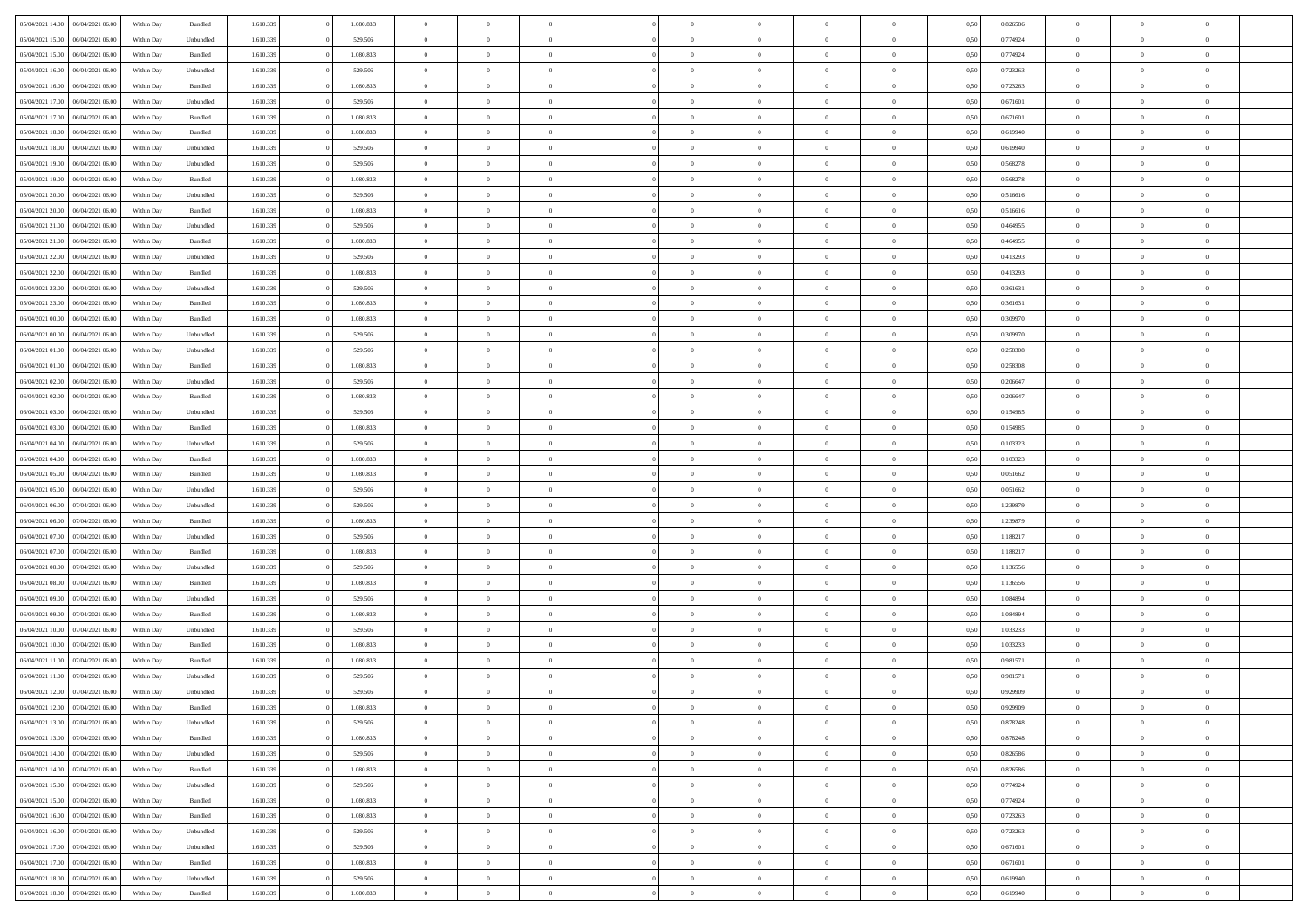| 06/04/2021 19:00                  | 07/04/2021 06:00 | Within Dav | Unbundled | 1.610.339 |         | 529.506   | $\overline{0}$ | $\Omega$       |                | $\Omega$       | $\Omega$       | $\Omega$       | $\theta$       | 0.50 | 0,568278 | $\theta$       | $\theta$       | $\theta$       |  |
|-----------------------------------|------------------|------------|-----------|-----------|---------|-----------|----------------|----------------|----------------|----------------|----------------|----------------|----------------|------|----------|----------------|----------------|----------------|--|
|                                   |                  |            |           |           |         |           |                |                |                |                |                |                |                |      |          |                |                |                |  |
| 06/04/2021 19:00                  | 07/04/2021 06:00 | Within Day | Bundled   | 1.610.339 |         | 1.080.833 | $\overline{0}$ | $\theta$       | $\overline{0}$ | $\overline{0}$ | $\bf{0}$       | $\overline{0}$ | $\bf{0}$       | 0,50 | 0,568278 | $\theta$       | $\theta$       | $\overline{0}$ |  |
| 06/04/2021 20.00                  | 07/04/2021 06.00 | Within Day | Unbundled | 1.610.339 |         | 529.506   | $\overline{0}$ | $\overline{0}$ | $\overline{0}$ | $\bf{0}$       | $\bf{0}$       | $\bf{0}$       | $\bf{0}$       | 0,50 | 0,516616 | $\bf{0}$       | $\overline{0}$ | $\overline{0}$ |  |
|                                   |                  |            |           |           |         |           |                |                |                |                |                |                |                |      |          |                |                |                |  |
| 06/04/2021 20:00                  | 07/04/2021 06:00 | Within Dav | Bundled   | 1.610.339 |         | 1.080.833 | $\overline{0}$ | $\overline{0}$ | $\overline{0}$ | $\overline{0}$ | $\bf{0}$       | $\overline{0}$ | $\overline{0}$ | 0.50 | 0.516616 | $\theta$       | $\theta$       | $\overline{0}$ |  |
| 06/04/2021 21:00                  | 07/04/2021 06:00 | Within Day | Unbundled | 1.610.339 |         | 529.506   | $\overline{0}$ | $\theta$       | $\overline{0}$ | $\overline{0}$ | $\bf{0}$       | $\overline{0}$ | $\bf{0}$       | 0,50 | 0,464955 | $\theta$       | $\theta$       | $\overline{0}$ |  |
| 06/04/2021 21:00                  | 07/04/2021 06.00 | Within Day | Bundled   | 1.610.339 |         | 1.080.833 | $\overline{0}$ | $\overline{0}$ | $\overline{0}$ | $\overline{0}$ | $\overline{0}$ | $\overline{0}$ | $\mathbf{0}$   | 0,50 | 0,464955 | $\overline{0}$ | $\overline{0}$ | $\bf{0}$       |  |
| 06/04/2021 22:00                  | 07/04/2021 06.00 | Within Dav | Bundled   | 1.610.339 |         | 1.080.833 | $\overline{0}$ | $\overline{0}$ | $\overline{0}$ |                | $\overline{0}$ | $\overline{0}$ | $\overline{0}$ | 0.50 | 0,413293 | $\theta$       | $\overline{0}$ | $\overline{0}$ |  |
|                                   |                  |            |           |           |         |           |                |                |                | $\overline{0}$ |                |                |                |      |          |                |                |                |  |
| 06/04/2021 22.00                  | 07/04/2021 06:00 | Within Day | Unbundled | 1.610.339 |         | 529.506   | $\overline{0}$ | $\theta$       | $\overline{0}$ | $\overline{0}$ | $\bf{0}$       | $\overline{0}$ | $\bf{0}$       | 0,50 | 0,413293 | $\theta$       | $\theta$       | $\overline{0}$ |  |
| 06/04/2021 23.00                  | 07/04/2021 06.00 | Within Day | Bundled   | 1.610.339 |         | 1.080.833 | $\overline{0}$ | $\overline{0}$ | $\overline{0}$ | $\overline{0}$ | $\bf{0}$       | $\overline{0}$ | $\bf{0}$       | 0,50 | 0,361631 | $\,0\,$        | $\overline{0}$ | $\overline{0}$ |  |
| 06/04/2021 23:00                  | 07/04/2021 06.00 | Within Dav | Unbundled | 1.610.339 |         | 529.506   | $\overline{0}$ | $\overline{0}$ | $\overline{0}$ | $\overline{0}$ | $\overline{0}$ | $\overline{0}$ | $\overline{0}$ | 0.50 | 0,361631 | $\theta$       | $\overline{0}$ | $\overline{0}$ |  |
|                                   |                  |            |           |           |         |           |                |                |                |                |                |                |                |      |          |                |                |                |  |
| 07/04/2021 00:00                  | 07/04/2021 06:00 | Within Day | Bundled   | 1.610.339 |         | 1.080.833 | $\overline{0}$ | $\theta$       | $\overline{0}$ | $\overline{0}$ | $\bf{0}$       | $\overline{0}$ | $\bf{0}$       | 0,50 | 0,309970 | $\theta$       | $\overline{0}$ | $\overline{0}$ |  |
| 07/04/2021 00:00                  | 07/04/2021 06.00 | Within Day | Unbundled | 1.610.339 |         | 529.506   | $\overline{0}$ | $\overline{0}$ | $\overline{0}$ | $\overline{0}$ | $\bf{0}$       | $\overline{0}$ | $\mathbf{0}$   | 0,50 | 0,309970 | $\overline{0}$ | $\overline{0}$ | $\overline{0}$ |  |
| 07/04/2021 01:00                  | 07/04/2021 06:00 | Within Day | Bundled   | 1.610.339 |         | 1.080.833 | $\overline{0}$ | $\overline{0}$ | $\overline{0}$ | $\overline{0}$ | $\bf{0}$       | $\overline{0}$ | $\overline{0}$ | 0.50 | 0,258308 | $\theta$       | $\theta$       | $\overline{0}$ |  |
|                                   |                  |            |           |           |         |           |                |                |                |                |                |                |                |      |          |                |                |                |  |
| 07/04/2021 01:00                  | 07/04/2021 06:00 | Within Day | Unbundled | 1.610.339 |         | 529.506   | $\overline{0}$ | $\theta$       | $\overline{0}$ | $\overline{0}$ | $\bf{0}$       | $\overline{0}$ | $\bf{0}$       | 0,50 | 0,258308 | $\theta$       | $\theta$       | $\overline{0}$ |  |
| 07/04/2021 02:00                  | 07/04/2021 06:00 | Within Day | Unbundled | 1.610.339 |         | 529.506   | $\overline{0}$ | $\overline{0}$ | $\overline{0}$ | $\overline{0}$ | $\overline{0}$ | $\overline{0}$ | $\mathbf{0}$   | 0,50 | 0,206647 | $\overline{0}$ | $\overline{0}$ | $\bf{0}$       |  |
| 07/04/2021 02:00                  | 07/04/2021 06:00 | Within Dav | Bundled   | 1.610.339 |         | 1.080.833 | $\overline{0}$ | $\overline{0}$ | $\overline{0}$ | $\overline{0}$ | $\overline{0}$ | $\overline{0}$ | $\overline{0}$ | 0.50 | 0.206647 | $\theta$       | $\overline{0}$ | $\overline{0}$ |  |
|                                   |                  |            |           |           |         |           |                |                |                |                |                |                |                |      |          |                |                |                |  |
| 07/04/2021 03:00                  | 07/04/2021 06:00 | Within Day | Unbundled | 1.610.339 |         | 529.506   | $\overline{0}$ | $\theta$       | $\overline{0}$ | $\overline{0}$ | $\bf{0}$       | $\overline{0}$ | $\bf{0}$       | 0,50 | 0,154985 | $\theta$       | $\theta$       | $\overline{0}$ |  |
| 07/04/2021 03:00                  | 07/04/2021 06.00 | Within Day | Bundled   | 1.610.339 |         | 1.080.833 | $\overline{0}$ | $\overline{0}$ | $\overline{0}$ | $\overline{0}$ | $\bf{0}$       | $\overline{0}$ | $\mathbf{0}$   | 0,50 | 0,154985 | $\,0\,$        | $\overline{0}$ | $\overline{0}$ |  |
| 07/04/2021 04:00                  | 07/04/2021 06.00 | Within Day | Bundled   | 1.610.339 |         | 1.080.833 | $\overline{0}$ | $\overline{0}$ | $\overline{0}$ | $\overline{0}$ | $\overline{0}$ | $\overline{0}$ | $\overline{0}$ | 0.50 | 0,103323 | $\theta$       | $\overline{0}$ | $\overline{0}$ |  |
|                                   |                  |            |           |           |         |           |                |                |                |                |                |                |                |      |          |                |                |                |  |
| 07/04/2021 04:00                  | 07/04/2021 06:00 | Within Day | Unbundled | 1.610.339 |         | 529.506   | $\overline{0}$ | $\theta$       | $\overline{0}$ | $\overline{0}$ | $\bf{0}$       | $\overline{0}$ | $\bf{0}$       | 0,50 | 0,103323 | $\theta$       | $\theta$       | $\overline{0}$ |  |
| 07/04/2021 05:00                  | 07/04/2021 06:00 | Within Day | Unbundled | 1.610.339 |         | 529.506   | $\overline{0}$ | $\overline{0}$ | $\overline{0}$ | $\overline{0}$ | $\bf{0}$       | $\overline{0}$ | $\bf{0}$       | 0,50 | 0,051662 | $\,0\,$        | $\overline{0}$ | $\overline{0}$ |  |
| 07/04/2021 05:00                  | 07/04/2021 06:00 | Within Day | Bundled   | 1.610.339 |         | 1.080.833 | $\overline{0}$ | $\overline{0}$ | $\overline{0}$ | $\overline{0}$ | $\bf{0}$       | $\overline{0}$ | $\overline{0}$ | 0.50 | 0.051662 | $\theta$       | $\overline{0}$ | $\overline{0}$ |  |
|                                   |                  |            |           |           |         |           | $\overline{0}$ | $\theta$       | $\overline{0}$ | $\overline{0}$ | $\bf{0}$       | $\overline{0}$ |                |      |          | $\,$ 0 $\,$    | $\overline{0}$ | $\overline{0}$ |  |
| 07/04/2021 06:00                  | 08/04/2021 06:00 | Within Day | Unbundled | 1.610.339 |         | 529.506   |                |                |                |                |                |                | $\bf{0}$       | 0,50 | 1,239879 |                |                |                |  |
| 07/04/2021 06.00                  | 08/04/2021 06:00 | Within Day | Bundled   | 1.610.339 |         | 1.080.833 | $\overline{0}$ | $\overline{0}$ | $\overline{0}$ | $\bf{0}$       | $\overline{0}$ | $\overline{0}$ | $\mathbf{0}$   | 0,50 | 1,239879 | $\overline{0}$ | $\overline{0}$ | $\bf{0}$       |  |
| 07/04/2021 07:00                  | 08/04/2021 06:00 | Within Dav | Unbundled | 1.610.339 |         | 529.506   | $\overline{0}$ | $\overline{0}$ | $\overline{0}$ | $\overline{0}$ | $\overline{0}$ | $\overline{0}$ | $\overline{0}$ | 0.50 | 1,188217 | $\theta$       | $\overline{0}$ | $\overline{0}$ |  |
| 07/04/2021 07:00                  | 08/04/2021 06:00 | Within Day | Bundled   | 1.610.339 |         | 1.080.833 | $\overline{0}$ | $\theta$       | $\overline{0}$ | $\overline{0}$ | $\bf{0}$       | $\overline{0}$ | $\bf{0}$       | 0,50 | 1,188217 | $\theta$       | $\theta$       | $\overline{0}$ |  |
|                                   |                  |            |           |           |         |           |                |                |                |                |                |                |                |      |          |                |                |                |  |
| 07/04/2021 08:00                  | 08/04/2021 06:00 | Within Day | Unbundled | 1.610.339 |         | 529.506   | $\overline{0}$ | $\overline{0}$ | $\overline{0}$ | $\bf{0}$       | $\bf{0}$       | $\bf{0}$       | $\bf{0}$       | 0,50 | 1,136556 | $\,0\,$        | $\overline{0}$ | $\overline{0}$ |  |
| 07/04/2021 08:00                  | 08/04/2021 06:00 | Within Day | Bundled   | 1.610.339 |         | 1.080.833 | $\overline{0}$ | $\overline{0}$ | $\overline{0}$ | $\overline{0}$ | $\overline{0}$ | $\overline{0}$ | $\overline{0}$ | 0.50 | 1,136556 | $\theta$       | $\overline{0}$ | $\overline{0}$ |  |
| 07/04/2021 09:00                  | 08/04/2021 06:00 | Within Day | Unbundled | 1.610.339 |         | 529.506   | $\overline{0}$ | $\theta$       | $\overline{0}$ | $\overline{0}$ | $\bf{0}$       | $\overline{0}$ | $\bf{0}$       | 0,50 | 1,084894 | $\,$ 0 $\,$    | $\overline{0}$ | $\overline{0}$ |  |
|                                   |                  |            |           |           |         |           |                |                |                |                |                |                |                |      |          |                |                |                |  |
| 07/04/2021 09:00                  | 08/04/2021 06:00 | Within Day | Bundled   | 1.610.339 |         | 1.080.833 | $\overline{0}$ | $\overline{0}$ | $\overline{0}$ | $\bf{0}$       | $\bf{0}$       | $\bf{0}$       | $\bf{0}$       | 0,50 | 1,084894 | $\overline{0}$ | $\overline{0}$ | $\overline{0}$ |  |
| 07/04/2021 10:00                  | 08/04/2021 06:00 | Within Day | Bundled   | 1.610.339 |         | 1.080.833 | $\overline{0}$ | $\Omega$       | $\Omega$       | $\Omega$       | $\Omega$       | $\Omega$       | $\overline{0}$ | 0,50 | 1,033233 | $\,0\,$        | $\theta$       | $\theta$       |  |
| 07/04/2021 10:00                  | 08/04/2021 06:00 | Within Day | Unbundled | 1.610.339 |         | 529.506   | $\overline{0}$ | $\theta$       | $\overline{0}$ | $\overline{0}$ | $\bf{0}$       | $\overline{0}$ | $\bf{0}$       | 0,50 | 1,033233 | $\theta$       | $\theta$       | $\overline{0}$ |  |
|                                   |                  |            |           |           |         |           |                |                |                |                |                |                |                |      |          |                |                |                |  |
| 07/04/2021 11:00                  | 08/04/2021 06:00 | Within Day | Unbundled | 1.610.339 |         | 529.506   | $\overline{0}$ | $\overline{0}$ | $\overline{0}$ | $\bf{0}$       | $\bf{0}$       | $\overline{0}$ | $\mathbf{0}$   | 0,50 | 0,981571 | $\overline{0}$ | $\overline{0}$ | $\bf{0}$       |  |
| 07/04/2021 11:00                  | 08/04/2021 06:00 | Within Day | Bundled   | 1.610.339 |         | 1.080.833 | $\overline{0}$ | $\Omega$       | $\Omega$       | $\Omega$       | $\bf{0}$       | $\overline{0}$ | $\overline{0}$ | 0.50 | 0,981571 | $\,0\,$        | $\theta$       | $\theta$       |  |
| 07/04/2021 12:00                  | 08/04/2021 06:00 | Within Day | Unbundled | 1.610.339 |         | 529.506   | $\overline{0}$ | $\theta$       | $\overline{0}$ | $\overline{0}$ | $\bf{0}$       | $\overline{0}$ | $\bf{0}$       | 0,50 | 0,929909 | $\,$ 0 $\,$    | $\theta$       | $\overline{0}$ |  |
|                                   |                  |            |           |           |         |           |                |                |                |                |                |                |                |      |          |                |                |                |  |
| 07/04/2021 12:00                  | 08/04/2021 06:00 | Within Day | Bundled   | 1.610.339 |         | 1.080.833 | $\overline{0}$ | $\overline{0}$ | $\overline{0}$ | $\bf{0}$       | $\bf{0}$       | $\bf{0}$       | $\bf{0}$       | 0,50 | 0,929909 | $\,0\,$        | $\overline{0}$ | $\overline{0}$ |  |
| 07/04/2021 13:00                  | 08/04/2021 06:00 | Within Day | Unbundled | 1.610.339 |         | 529.506   | $\overline{0}$ | $\Omega$       | $\Omega$       | $\Omega$       | $\theta$       | $\theta$       | $\overline{0}$ | 0.50 | 0,878248 | $\,0\,$        | $\theta$       | $\theta$       |  |
| 07/04/2021 13:00                  | 08/04/2021 06:00 | Within Day | Bundled   | 1.610.339 |         | 1.080.833 | $\overline{0}$ | $\theta$       | $\overline{0}$ | $\overline{0}$ | $\bf{0}$       | $\overline{0}$ | $\bf{0}$       | 0,50 | 0,878248 | $\,$ 0 $\,$    | $\overline{0}$ | $\overline{0}$ |  |
| 07/04/2021 14:00                  | 08/04/2021 06:00 | Within Day | Unbundled | 1.610.339 |         | 529.506   | $\overline{0}$ | $\overline{0}$ | $\overline{0}$ | $\bf{0}$       | $\bf{0}$       | $\bf{0}$       | $\bf{0}$       | 0,50 | 0,826586 | $\overline{0}$ | $\overline{0}$ | $\overline{0}$ |  |
|                                   |                  |            |           |           |         |           |                |                |                |                |                |                |                |      |          |                |                |                |  |
| 07/04/2021 14:00                  | 08/04/2021 06:00 | Within Day | Bundled   | 1.610.339 |         | 1.080.833 | $\overline{0}$ | $\Omega$       | $\overline{0}$ | $\Omega$       | $\Omega$       | $\overline{0}$ | $\overline{0}$ | 0.50 | 0,826586 | $\,0\,$        | $\theta$       | $\theta$       |  |
| 07/04/2021 15:00                  | 08/04/2021 06:00 | Within Day | Bundled   | 1.610.339 |         | 1.080.833 | $\overline{0}$ | $\theta$       | $\overline{0}$ | $\overline{0}$ | $\bf{0}$       | $\overline{0}$ | $\bf{0}$       | 0,50 | 0,774924 | $\,$ 0 $\,$    | $\overline{0}$ | $\overline{0}$ |  |
| 07/04/2021 15:00                  | 08/04/2021 06:00 | Within Day | Unbundled | 1.610.339 |         | 529.506   | $\overline{0}$ | $\overline{0}$ | $\overline{0}$ | $\bf{0}$       | $\bf{0}$       | $\bf{0}$       | $\mathbf{0}$   | 0,50 | 0,774924 | $\overline{0}$ | $\overline{0}$ | $\bf{0}$       |  |
|                                   |                  |            |           |           |         |           |                |                |                |                |                |                |                |      |          |                |                |                |  |
| 07/04/2021 16:00                  | 08/04/2021 06:00 | Within Day | Unbundled | 1.610.339 |         | 529.506   | $\overline{0}$ | $\Omega$       | $\Omega$       | $\Omega$       | $\Omega$       | $\Omega$       | $\overline{0}$ | 0.50 | 0,723263 | $\theta$       | $\theta$       | $\theta$       |  |
| 07/04/2021 16:00                  | 08/04/2021 06:00 | Within Day | Bundled   | 1.610.339 |         | 1.080.833 | $\overline{0}$ | $\overline{0}$ | $\overline{0}$ | $\bf{0}$       | $\,$ 0         | $\overline{0}$ | $\bf{0}$       | 0,50 | 0,723263 | $\,0\,$        | $\overline{0}$ | $\overline{0}$ |  |
| 07/04/2021 17:00 08/04/2021 06:00 |                  | Within Day | Unbundled | 1.610.339 |         | 529.506   | $\bf{0}$       | $\bf{0}$       |                |                |                |                |                | 0,50 | 0,671601 | $\bf{0}$       | $\overline{0}$ |                |  |
|                                   |                  |            |           |           |         |           |                |                |                |                |                |                |                |      |          |                |                |                |  |
| 07/04/2021 17:00                  | 08/04/2021 06:00 | Within Day | Bundled   | 1.610.339 |         | 1.080.833 | $\overline{0}$ | $\overline{0}$ | $\overline{0}$ | $\Omega$       | $\overline{0}$ | $\overline{0}$ | $\overline{0}$ | 0,50 | 0.671601 | $\theta$       | $\theta$       | $\theta$       |  |
| 07/04/2021 18:00                  | 08/04/2021 06:00 | Within Day | Unbundled | 1.610.339 |         | 529.506   | $\overline{0}$ | $\bf{0}$       | $\overline{0}$ | $\overline{0}$ | $\,$ 0 $\,$    | $\overline{0}$ | $\,$ 0 $\,$    | 0,50 | 0,619940 | $\,$ 0 $\,$    | $\,$ 0 $\,$    | $\,$ 0         |  |
| 07/04/2021 18:00                  | 08/04/2021 06:00 | Within Day | Bundled   | 1.610.339 |         | 1.080.833 | $\overline{0}$ | $\overline{0}$ | $\overline{0}$ | $\overline{0}$ | $\overline{0}$ | $\overline{0}$ | $\mathbf{0}$   | 0,50 | 0,619940 | $\overline{0}$ | $\bf{0}$       | $\bf{0}$       |  |
|                                   |                  |            |           |           |         |           |                | $\overline{0}$ | $\overline{0}$ | $\Omega$       | $\overline{0}$ | $\overline{0}$ |                |      |          | $\overline{0}$ | $\,0\,$        | $\overline{0}$ |  |
| 07/04/2021 19:00                  | 08/04/2021 06:00 | Within Day | Unbundled | 1.610.339 |         | 529.506   | $\overline{0}$ |                |                |                |                |                | $\overline{0}$ | 0,50 | 0,568278 |                |                |                |  |
| 07/04/2021 19:00                  | 08/04/2021 06:00 | Within Day | Bundled   | 1.610.339 |         | 1.080.833 | $\overline{0}$ | $\,$ 0         | $\overline{0}$ | $\overline{0}$ | $\,$ 0 $\,$    | $\overline{0}$ | $\mathbf{0}$   | 0,50 | 0,568278 | $\,$ 0 $\,$    | $\overline{0}$ | $\overline{0}$ |  |
| 07/04/2021 20:00                  | 08/04/2021 06:00 | Within Day | Unbundled | 1.610.339 |         | 529.506   | $\overline{0}$ | $\overline{0}$ | $\overline{0}$ | $\overline{0}$ | $\overline{0}$ | $\overline{0}$ | $\mathbf{0}$   | 0,50 | 0,516616 | $\overline{0}$ | $\overline{0}$ | $\bf{0}$       |  |
| 07/04/2021 20:00                  | 08/04/2021 06:00 |            | Bundled   | 1.610.339 |         | 1.080.833 | $\overline{0}$ | $\overline{0}$ | $\overline{0}$ | $\overline{0}$ | $\overline{0}$ | $\overline{0}$ | $\bf{0}$       | 0.50 | 0,516616 | $\overline{0}$ | $\theta$       | $\overline{0}$ |  |
|                                   |                  | Within Day |           |           |         |           |                |                |                |                |                |                |                |      |          |                |                |                |  |
| 07/04/2021 21:00                  | 08/04/2021 06:00 | Within Day | Bundled   | 1.610.339 |         | 1.080.833 | $\overline{0}$ | $\,$ 0         | $\overline{0}$ | $\overline{0}$ | $\bf{0}$       | $\overline{0}$ | $\bf{0}$       | 0,50 | 0,464955 | $\,$ 0 $\,$    | $\overline{0}$ | $\overline{0}$ |  |
| 07/04/2021 21:00                  | 08/04/2021 06:00 | Within Day | Unbundled | 1.610.339 |         | 529.506   | $\overline{0}$ | $\overline{0}$ | $\overline{0}$ | $\overline{0}$ | $\overline{0}$ | $\overline{0}$ | $\mathbf{0}$   | 0,50 | 0,464955 | $\overline{0}$ | $\overline{0}$ | $\bf{0}$       |  |
| 07/04/2021 22.00                  | 08/04/2021 06:00 | Within Day | Unbundled | 1.610.339 |         | 529.506   | $\overline{0}$ | $\overline{0}$ | $\overline{0}$ | $\overline{0}$ | $\overline{0}$ | $\overline{0}$ | $\overline{0}$ | 0.50 | 0,413293 | $\overline{0}$ | $\overline{0}$ | $\overline{0}$ |  |
|                                   |                  |            |           |           |         |           |                |                |                |                |                |                |                |      |          |                |                |                |  |
| 07/04/2021 22.00                  | 08/04/2021 06:00 | Within Day | Bundled   | 1.610.339 |         | 1.080.833 | $\overline{0}$ | 400.000        | $\overline{0}$ | 0,910445       | $\bf{0}$       | $\overline{0}$ | $\mathbf{0}$   | 0,50 | 0,413293 | $\,$ 0 $\,$    | $\,$ 0 $\,$    | $\bf{0}$       |  |
| 07/04/2021 23.00                  | 08/04/2021 06:00 | Within Day | Unbundled | 1.610.339 | 400.000 | 529.506   | $\overline{0}$ | $\sim$ 0       | $\overline{0}$ | $\overline{0}$ | $\overline{0}$ | $\overline{0}$ | $\mathbf{0}$   | 0,50 | 0,361631 | $\overline{0}$ | $\bf{0}$       | $\overline{0}$ |  |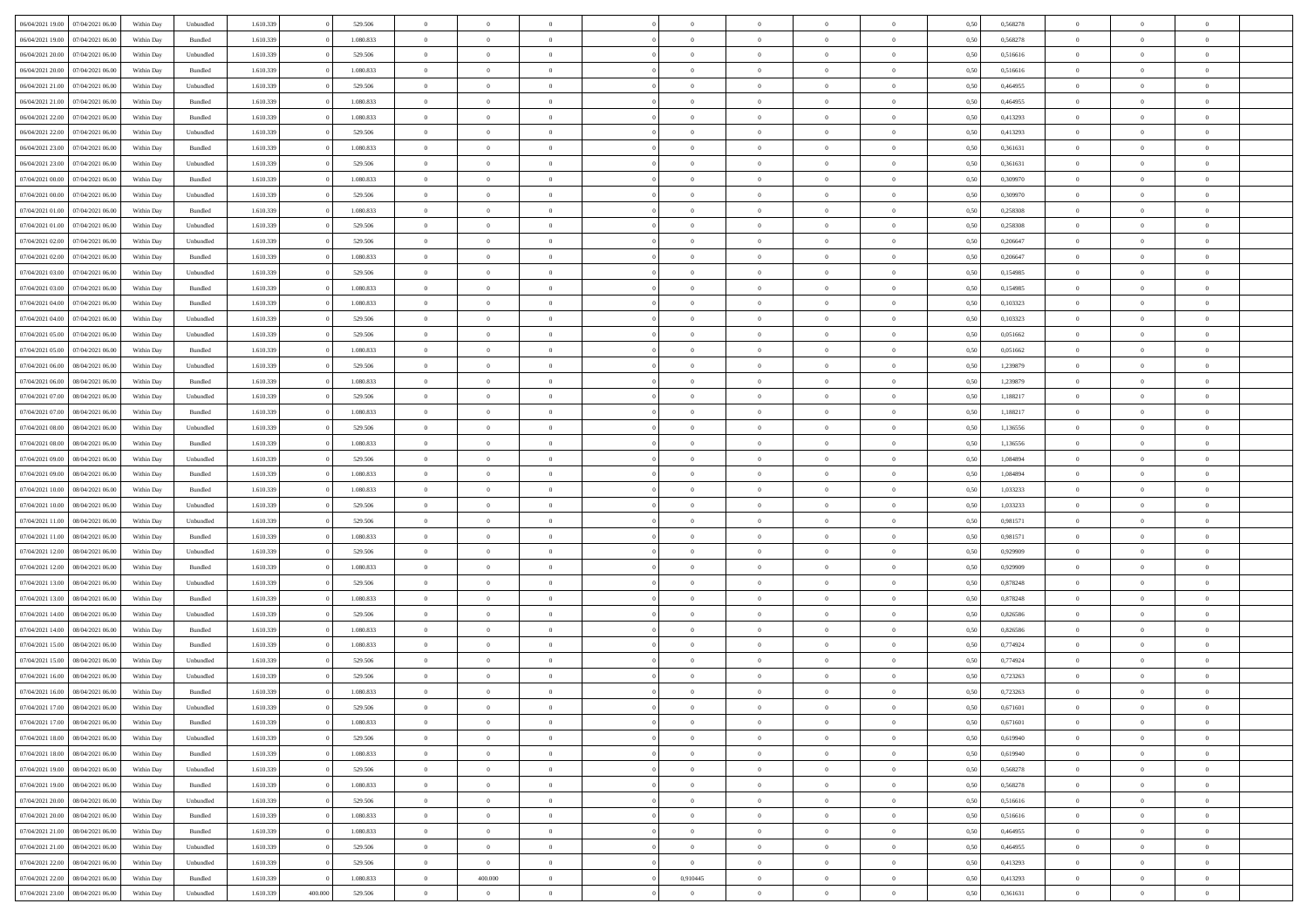| 07/04/2021 23:00  08/04/2021 06:00   | Within Day | Bundled   | 1.610.339 | 400,000 | 680.833   | $\overline{0}$ | $\overline{0}$ | $\Omega$       | $\Omega$       | $\theta$       | $\theta$       | $\overline{0}$ | 0,50 | 0,361631 | $\theta$       | $\theta$       | $\theta$       |  |
|--------------------------------------|------------|-----------|-----------|---------|-----------|----------------|----------------|----------------|----------------|----------------|----------------|----------------|------|----------|----------------|----------------|----------------|--|
| 08/04/2021 00:00<br>08/04/2021 06:00 | Within Day | Unbundled | 1.610.339 | 400.000 | 529.506   | $\overline{0}$ | $\overline{0}$ | $\overline{0}$ | $\overline{0}$ | $\theta$       | $\overline{0}$ | $\bf{0}$       | 0,50 | 0,309970 | $\theta$       | $\theta$       | $\overline{0}$ |  |
| 08/04/2021 00:00<br>08/04/2021 06:00 | Within Day | Bundled   | 1.610.339 | 400.000 | 680.833   | $\overline{0}$ | $\bf{0}$       | $\overline{0}$ | $\overline{0}$ | $\overline{0}$ | $\overline{0}$ | $\bf{0}$       | 0,50 | 0,309970 | $\bf{0}$       | $\overline{0}$ | $\overline{0}$ |  |
| 08/04/2021 01:00<br>08/04/2021 06:00 | Within Day | Unbundled | 1.610.339 | 400,000 | 529,506   | $\overline{0}$ | $\overline{0}$ | $\overline{0}$ | $\overline{0}$ | $\theta$       | $\overline{0}$ | $\overline{0}$ | 0.50 | 0.258308 | $\theta$       | $\theta$       | $\overline{0}$ |  |
| 08/04/2021 01:00<br>08/04/2021 06:00 | Within Day | Bundled   | 1.610.339 | 400,000 | 680.833   | $\overline{0}$ | 430.000        | $\overline{0}$ | 0,569028       | $\theta$       | $\overline{0}$ | $\bf{0}$       | 0,50 | 0,258308 | $\theta$       | $\theta$       | $\overline{0}$ |  |
|                                      |            |           |           |         |           |                |                |                |                |                |                |                |      |          |                |                |                |  |
| 08/04/2021 02:00<br>08/04/2021 06:00 | Within Day | Bundled   | 1.610.339 | 830,000 | 250.833   | $\overline{0}$ | $\bf{0}$       | $\overline{0}$ | $\overline{0}$ | $\overline{0}$ | $\overline{0}$ | $\bf{0}$       | 0,50 | 0,206647 | $\bf{0}$       | $\overline{0}$ | $\bf{0}$       |  |
| 08/04/2021 02:00<br>08/04/2021 06:00 | Within Day | Unbundled | 1.610.339 | 830,000 | 529,506   | $\overline{0}$ | $\overline{0}$ | $\overline{0}$ | $\overline{0}$ | $\overline{0}$ | $\overline{0}$ | $\overline{0}$ | 0.5( | 0.206647 | $\theta$       | $\theta$       | $\overline{0}$ |  |
| 08/04/2021 03:00<br>08/04/2021 06:00 | Within Day | Unbundled | 1.610.339 | 830,000 | 529.506   | $\bf{0}$       | $\theta$       | $\overline{0}$ | $\overline{0}$ | $\theta$       | $\overline{0}$ | $\bf{0}$       | 0,50 | 0,154985 | $\theta$       | $\theta$       | $\overline{0}$ |  |
| 08/04/2021 03:00<br>08/04/2021 06:00 | Within Day | Bundled   | 1.610.339 | 830,000 | 250.833   | $\overline{0}$ | $\bf{0}$       | $\overline{0}$ | $\overline{0}$ | $\overline{0}$ | $\overline{0}$ | $\bf{0}$       | 0,50 | 0,154985 | $\bf{0}$       | $\overline{0}$ | $\overline{0}$ |  |
| 08/04/2021 04:00<br>08/04/2021 06:00 | Within Day | Unbundled | 1.610.339 | 830,000 | 529,506   | $\overline{0}$ | $\overline{0}$ | $\overline{0}$ | $\overline{0}$ | $\overline{0}$ | $\overline{0}$ | $\bf{0}$       | 0.50 | 0,103323 | $\theta$       | $\theta$       | $\overline{0}$ |  |
| 08/04/2021 04:00<br>08/04/2021 06:00 | Within Day | Bundled   | 1.610.339 | 830,000 | 250.833   | $\bf{0}$       | $\overline{0}$ | $\overline{0}$ | $\overline{0}$ | $\theta$       | $\overline{0}$ | $\bf{0}$       | 0,50 | 0,103323 | $\theta$       | $\theta$       | $\overline{0}$ |  |
| 08/04/2021 05:00<br>08/04/2021 06:00 | Within Day | Unbundled | 1.610.339 | 830,000 | 529.506   | $\overline{0}$ | $\bf{0}$       | $\overline{0}$ | $\overline{0}$ | $\overline{0}$ | $\overline{0}$ | $\bf{0}$       | 0,50 | 0,051662 | $\bf{0}$       | $\overline{0}$ | $\overline{0}$ |  |
| 08/04/2021 05:00<br>08/04/2021 06:00 | Within Day | Bundled   | 1.610.339 | 830,000 | 250,833   | $\overline{0}$ | $\overline{0}$ | $\overline{0}$ | $\overline{0}$ | $\overline{0}$ | $\overline{0}$ | $\overline{0}$ | 0.5( | 0.051662 | $\theta$       | $\theta$       | $\overline{0}$ |  |
| 08/04/2021 06:00<br>09/04/2021 06:00 | Within Day | Unbundled | 1.610.339 |         | 529.506   | $\overline{0}$ | $\overline{0}$ | $\overline{0}$ | $\overline{0}$ | $\theta$       | $\overline{0}$ | $\bf{0}$       | 0,50 | 1,239879 | $\theta$       | $\theta$       | $\overline{0}$ |  |
| 08/04/2021 06:00<br>09/04/2021 06.00 | Within Day | Bundled   | 1.610.339 |         | 1.080.833 | $\overline{0}$ | $\bf{0}$       | $\overline{0}$ | $\overline{0}$ | $\overline{0}$ | $\overline{0}$ | $\bf{0}$       | 0,50 | 1,239879 | $\bf{0}$       | $\overline{0}$ | $\bf{0}$       |  |
| 08/04/2021 07:00<br>09/04/2021 06:00 | Within Day | Unbundled | 1.610.339 |         | 529,506   | $\overline{0}$ | $\overline{0}$ | $\overline{0}$ | $\overline{0}$ | $\overline{0}$ | $\overline{0}$ | $\overline{0}$ | 0.5( | 1,188217 | $\theta$       | $\overline{0}$ | $\overline{0}$ |  |
| 08/04/2021 07:00<br>09/04/2021 06:00 | Within Day | Bundled   | 1.610.339 |         | 1.080.833 | $\bf{0}$       | $\overline{0}$ | $\overline{0}$ | $\overline{0}$ | $\theta$       | $\overline{0}$ | $\bf{0}$       | 0,50 | 1,188217 | $\theta$       | $\theta$       | $\overline{0}$ |  |
|                                      |            |           |           |         |           |                |                |                |                |                |                |                |      |          |                |                |                |  |
| 08/04/2021 08:00<br>09/04/2021 06.00 | Within Day | Bundled   | 1.610.339 |         | 1.080.833 | $\overline{0}$ | $\bf{0}$       | $\overline{0}$ | $\overline{0}$ | $\overline{0}$ | $\overline{0}$ | $\bf{0}$       | 0,50 | 1,136556 | $\bf{0}$       | $\overline{0}$ | $\overline{0}$ |  |
| 08/04/2021 08:00<br>09/04/2021 06:00 | Within Day | Unbundled | 1.610.339 |         | 529.506   | $\overline{0}$ | $\overline{0}$ | $\overline{0}$ | $\overline{0}$ | $\overline{0}$ | $\overline{0}$ | $\overline{0}$ | 0.50 | 1,136556 | $\theta$       | $\theta$       | $\overline{0}$ |  |
| 08/04/2021 09:00<br>09/04/2021 06:00 | Within Day | Unbundled | 1.610.339 |         | 529.506   | $\bf{0}$       | $\overline{0}$ | $\overline{0}$ | $\overline{0}$ | $\theta$       | $\overline{0}$ | $\bf{0}$       | 0,50 | 1,084894 | $\theta$       | $\theta$       | $\overline{0}$ |  |
| 08/04/2021 09:00<br>09/04/2021 06.00 | Within Day | Bundled   | 1.610.339 |         | 1.080.833 | $\overline{0}$ | $\bf{0}$       | $\overline{0}$ | $\overline{0}$ | $\overline{0}$ | $\overline{0}$ | $\bf{0}$       | 0,50 | 1,084894 | $\bf{0}$       | $\overline{0}$ | $\overline{0}$ |  |
| 08/04/2021 10:00<br>09/04/2021 06:00 | Within Day | Unbundled | 1.610.339 |         | 529,506   | $\overline{0}$ | $\overline{0}$ | $\overline{0}$ | $\overline{0}$ | $\overline{0}$ | $\overline{0}$ | $\overline{0}$ | 0.5( | 1,033233 | $\theta$       | $\theta$       | $\overline{0}$ |  |
| 08/04/2021 10:00<br>09/04/2021 06:00 | Within Day | Bundled   | 1.610.339 |         | 1.080.833 | $\overline{0}$ | $\overline{0}$ | $\overline{0}$ | $\overline{0}$ | $\theta$       | $\overline{0}$ | $\bf{0}$       | 0,50 | 1,033233 | $\theta$       | $\theta$       | $\overline{0}$ |  |
| 08/04/2021 11:00<br>09/04/2021 06.00 | Within Day | Unbundled | 1.610.339 |         | 529.506   | $\overline{0}$ | $\bf{0}$       | $\overline{0}$ | $\overline{0}$ | $\overline{0}$ | $\overline{0}$ | $\bf{0}$       | 0,50 | 0,981571 | $\overline{0}$ | $\overline{0}$ | $\bf{0}$       |  |
| 08/04/2021 11:00<br>09/04/2021 06:00 | Within Day | Bundled   | 1.610.339 |         | 1.080.833 | $\overline{0}$ | $\overline{0}$ | $\overline{0}$ | $\overline{0}$ | $\overline{0}$ | $\overline{0}$ | $\overline{0}$ | 0.5( | 0,981571 | $\overline{0}$ | $\theta$       | $\overline{0}$ |  |
| 08/04/2021 12:00<br>09/04/2021 06:00 | Within Day | Unbundled | 1.610.339 |         | 529.506   | $\overline{0}$ | $\overline{0}$ | $\overline{0}$ | $\overline{0}$ | $\theta$       | $\overline{0}$ | $\bf{0}$       | 0,50 | 0,929909 | $\theta$       | $\theta$       | $\overline{0}$ |  |
| 08/04/2021 12:00<br>09/04/2021 06.00 | Within Day | Bundled   | 1.610.339 |         | 1.080.833 | $\overline{0}$ | $\bf{0}$       | $\overline{0}$ | $\overline{0}$ | $\overline{0}$ | $\bf{0}$       | $\bf{0}$       | 0,50 | 0,929909 | $\bf{0}$       | $\bf{0}$       | $\overline{0}$ |  |
| 08/04/2021 13:00<br>09/04/2021 06:00 | Within Day | Bundled   | 1.610.339 |         | 1.080.833 | $\overline{0}$ | $\overline{0}$ | $\overline{0}$ | $\overline{0}$ | $\overline{0}$ | $\overline{0}$ | $\overline{0}$ | 0.5( | 0,878248 | $\theta$       | $\theta$       | $\overline{0}$ |  |
| 08/04/2021 13:00<br>09/04/2021 06:00 | Within Day | Unbundled | 1.610.339 |         | 529.506   | $\bf{0}$       | $\overline{0}$ | $\overline{0}$ | $\overline{0}$ | $\theta$       | $\overline{0}$ | $\bf{0}$       | 0,50 | 0,878248 | $\theta$       | $\theta$       | $\overline{0}$ |  |
| 08/04/2021 14:00<br>09/04/2021 06.00 | Within Day | Unbundled | 1.610.339 |         | 529.506   | $\overline{0}$ | $\bf{0}$       | $\overline{0}$ | $\overline{0}$ | $\bf{0}$       | $\overline{0}$ | $\bf{0}$       | 0,50 | 0,826586 | $\bf{0}$       | $\overline{0}$ | $\overline{0}$ |  |
|                                      |            |           |           |         |           | $\overline{0}$ | $\overline{0}$ | $\Omega$       | $\Omega$       | $\Omega$       | $\Omega$       | $\overline{0}$ | 0.50 |          | $\,$ 0 $\,$    | $\Omega$       | $\theta$       |  |
| 08/04/2021 14:00<br>09/04/2021 06.00 | Within Day | Bundled   | 1.610.339 |         | 1.080.833 |                |                |                |                |                |                |                |      | 0,826586 | $\theta$       |                |                |  |
| 08/04/2021 15:00<br>09/04/2021 06:00 | Within Day | Unbundled | 1.610.339 |         | 529.506   | $\bf{0}$       | $\overline{0}$ | $\overline{0}$ | $\overline{0}$ | $\theta$       | $\overline{0}$ | $\bf{0}$       | 0,50 | 0,774924 |                | $\theta$       | $\overline{0}$ |  |
| 08/04/2021 15:00<br>09/04/2021 06.00 | Within Day | Bundled   | 1.610.339 |         | 1.080.833 | $\overline{0}$ | $\bf{0}$       | $\overline{0}$ | $\overline{0}$ | $\overline{0}$ | $\overline{0}$ | $\bf{0}$       | 0,50 | 0,774924 | $\bf{0}$       | $\overline{0}$ | $\bf{0}$       |  |
| 08/04/2021 16:00<br>09/04/2021 06:00 | Within Day | Unbundled | 1.610.339 |         | 529.506   | $\overline{0}$ | $\overline{0}$ | $\Omega$       | $\Omega$       | $\overline{0}$ | $\Omega$       | $\overline{0}$ | 0.50 | 0,723263 | $\bf{0}$       | $\theta$       | $\theta$       |  |
| 08/04/2021 16:00<br>09/04/2021 06:00 | Within Day | Bundled   | 1.610.339 |         | 1.080.833 | $\bf{0}$       | $\overline{0}$ | $\overline{0}$ | $\overline{0}$ | $\theta$       | $\overline{0}$ | $\bf{0}$       | 0,50 | 0,723263 | $\theta$       | $\theta$       | $\overline{0}$ |  |
| 08/04/2021 17:00<br>09/04/2021 06.00 | Within Day | Unbundled | 1.610.339 |         | 529.506   | $\overline{0}$ | $\bf{0}$       | $\overline{0}$ | $\overline{0}$ | $\overline{0}$ | $\bf{0}$       | $\bf{0}$       | 0,50 | 0,671601 | $\bf{0}$       | $\overline{0}$ | $\overline{0}$ |  |
| 08/04/2021 17:00<br>09/04/2021 06:00 | Within Day | Bundled   | 1.610.339 |         | 1.080.833 | $\overline{0}$ | $\overline{0}$ | $\Omega$       | $\Omega$       | $\Omega$       | $\Omega$       | $\overline{0}$ | 0.50 | 0.671601 | $\theta$       | $\Omega$       | $\theta$       |  |
| 08/04/2021 18:00<br>09/04/2021 06:00 | Within Day | Unbundled | 1.610.339 |         | 529.506   | $\bf{0}$       | $\overline{0}$ | $\overline{0}$ | $\overline{0}$ | $\theta$       | $\overline{0}$ | $\bf{0}$       | 0,50 | 0,619940 | $\,$ 0 $\,$    | $\theta$       | $\overline{0}$ |  |
| 08/04/2021 18:00<br>09/04/2021 06.00 | Within Day | Bundled   | 1.610.339 |         | 1.080.833 | $\overline{0}$ | $\bf{0}$       | $\overline{0}$ | $\overline{0}$ | $\overline{0}$ | $\overline{0}$ | $\bf{0}$       | 0,50 | 0,619940 | $\bf{0}$       | $\overline{0}$ | $\overline{0}$ |  |
| 08/04/2021 19:00<br>09/04/2021 06.00 | Within Day | Bundled   | 1.610.339 |         | 1.080.833 | $\overline{0}$ | $\overline{0}$ | $\overline{0}$ | $\Omega$       | $\theta$       | $\Omega$       | $\overline{0}$ | 0.50 | 0,568278 | $\,$ 0 $\,$    | $\overline{0}$ | $\theta$       |  |
| 08/04/2021 19:00<br>09/04/2021 06:00 | Within Day | Unbundled | 1.610.339 |         | 529.506   | $\bf{0}$       | $\overline{0}$ | $\overline{0}$ | $\overline{0}$ | $\theta$       | $\overline{0}$ | $\bf{0}$       | 0,50 | 0,568278 | $\,$ 0 $\,$    | $\theta$       | $\overline{0}$ |  |
| 08/04/2021 20:00<br>09/04/2021 06.00 | Within Day | Unbundled | 1.610.339 |         | 529.506   | $\overline{0}$ | $\bf{0}$       | $\overline{0}$ | $\overline{0}$ | $\bf{0}$       | $\overline{0}$ | $\bf{0}$       | 0,50 | 0,516616 | $\overline{0}$ | $\overline{0}$ | $\bf{0}$       |  |
| 08/04/2021 20:00<br>09/04/2021 06:00 | Within Day | Bundled   | 1.610.339 |         | 1.080.833 | $\overline{0}$ | $\Omega$       | $\Omega$       | $\Omega$       | $\Omega$       | $\theta$       | $\overline{0}$ | 0.50 | 0.516616 | $\theta$       | $\overline{0}$ | $\theta$       |  |
| 08/04/2021 21:00<br>09/04/2021 06:00 | Within Day | Unbundled | 1.610.339 |         | 529.506   | $\bf{0}$       | $\bf{0}$       | $\overline{0}$ | $\overline{0}$ | $\overline{0}$ | $\bf{0}$       | $\bf{0}$       | 0,50 | 0,464955 | $\bf{0}$       | $\,$ 0 $\,$    | $\overline{0}$ |  |
| 08/04/2021 21:00 09/04/2021 06:00    |            | Bundled   |           |         |           |                |                |                |                |                |                |                |      |          |                |                |                |  |
|                                      | Within Day |           | 1.610.339 |         | 1.080.833 | $\bf{0}$       |                |                |                |                |                |                | 0,50 | 0,464955 | $\bf{0}$       | $\bf{0}$       | $\Omega$       |  |
| 08/04/2021 22:00 09/04/2021 06:00    | Within Day | Unbundled | 1.610.339 |         | 529.506   | $\Omega$       | $\overline{0}$ | $\Omega$       | $\theta$       | $\overline{0}$ | $\theta$       | $\overline{0}$ | 0.50 | 0,413293 | $\theta$       | $\theta$       |                |  |
| 08/04/2021 22:00<br>09/04/2021 06:00 | Within Day | Bundled   | 1.610.339 |         | 1.080.833 | $\overline{0}$ | $\overline{0}$ | $\overline{0}$ | $\overline{0}$ | $\,$ 0 $\,$    | $\overline{0}$ | $\,$ 0 $\,$    | 0,50 | 0,413293 | $\,$ 0 $\,$    | $\,$ 0 $\,$    | $\,$ 0         |  |
| 08/04/2021 23:00<br>09/04/2021 06:00 | Within Day | Unbundled | 1.610.339 |         | 529.506   | $\overline{0}$ | $\overline{0}$ | $\overline{0}$ | $\overline{0}$ | $\overline{0}$ | $\overline{0}$ | $\bf{0}$       | 0,50 | 0,361631 | $\overline{0}$ | $\bf{0}$       | $\overline{0}$ |  |
| 08/04/2021 23:00<br>09/04/2021 06:00 | Within Day | Bundled   | 1.610.339 |         | 1.080.833 | $\overline{0}$ | $\bf{0}$       | $\overline{0}$ | $\overline{0}$ | $\overline{0}$ | $\overline{0}$ | $\bf{0}$       | 0,50 | 0,361631 | $\bf{0}$       | $\theta$       | $\overline{0}$ |  |
| 09/04/2021 00:00<br>09/04/2021 06:00 | Within Day | Bundled   | 1.610.339 |         | 1.080.833 | $\overline{0}$ | $\overline{0}$ | $\overline{0}$ | $\overline{0}$ | $\overline{0}$ | $\overline{0}$ | $\bf{0}$       | 0,50 | 0,309970 | $\,$ 0 $\,$    | $\,$ 0 $\,$    | $\overline{0}$ |  |
| 09/04/2021 00:00<br>09/04/2021 06:00 | Within Day | Unbundled | 1.610.339 |         | 529.506   | $\overline{0}$ | $\overline{0}$ | $\overline{0}$ | $\overline{0}$ | $\bf{0}$       | $\overline{0}$ | $\bf{0}$       | 0,50 | 0,309970 | $\overline{0}$ | $\overline{0}$ | $\overline{0}$ |  |
| 09/04/2021 01:00<br>09/04/2021 06:00 | Within Day | Unbundled | 1.610.339 |         | 529.506   | $\overline{0}$ | $\bf{0}$       | $\overline{0}$ | $\overline{0}$ | $\overline{0}$ | $\overline{0}$ | $\bf{0}$       | 0.50 | 0,258308 | $\overline{0}$ | $\theta$       | $\overline{0}$ |  |
| 09/04/2021 01:00<br>09/04/2021 06:00 | Within Day | Bundled   | 1.610.339 |         | 1.080.833 | $\overline{0}$ | $\overline{0}$ | $\overline{0}$ | $\overline{0}$ | $\overline{0}$ | $\bf{0}$       | $\bf{0}$       | 0,50 | 0,258308 | $\,$ 0 $\,$    | $\bf{0}$       | $\overline{0}$ |  |
| 09/04/2021 02:00<br>09/04/2021 06:00 | Within Day | Unbundled | 1.610.339 |         | 529.506   | $\overline{0}$ | $\bf{0}$       | $\overline{0}$ | $\overline{0}$ | $\overline{0}$ | $\overline{0}$ | $\bf{0}$       | 0,50 | 0,206647 | $\overline{0}$ | $\overline{0}$ | $\bf{0}$       |  |
| 09/04/2021 02:00<br>09/04/2021 06:00 | Within Day | Bundled   | 1.610.339 |         | 1.080.833 | $\overline{0}$ | $\overline{0}$ | $\overline{0}$ | $\overline{0}$ | $\overline{0}$ | $\overline{0}$ | $\bf{0}$       | 0.50 | 0,206647 | $\overline{0}$ | $\theta$       | $\overline{0}$ |  |
| 09/04/2021 03:00<br>09/04/2021 06:00 | Within Day | Unbundled | 1.610.339 |         | 529.506   | $\overline{0}$ | $\,$ 0         | $\overline{0}$ | $\overline{0}$ | $\bf{0}$       | $\bf{0}$       | $\bf{0}$       | 0,50 | 0,154985 | $\,$ 0 $\,$    | $\,$ 0 $\,$    | $\bf{0}$       |  |
|                                      |            |           |           |         |           |                | $\bf{0}$       |                |                |                |                |                |      |          |                |                |                |  |
| 09/04/2021 03:00 09/04/2021 06:00    | Within Day | Bundled   | 1.610.339 |         | 1.080.833 | $\overline{0}$ |                | $\overline{0}$ | $\overline{0}$ | $\overline{0}$ | $\overline{0}$ | $\bf{0}$       | 0,50 | 0,154985 | $\overline{0}$ | $\bf{0}$       | $\overline{0}$ |  |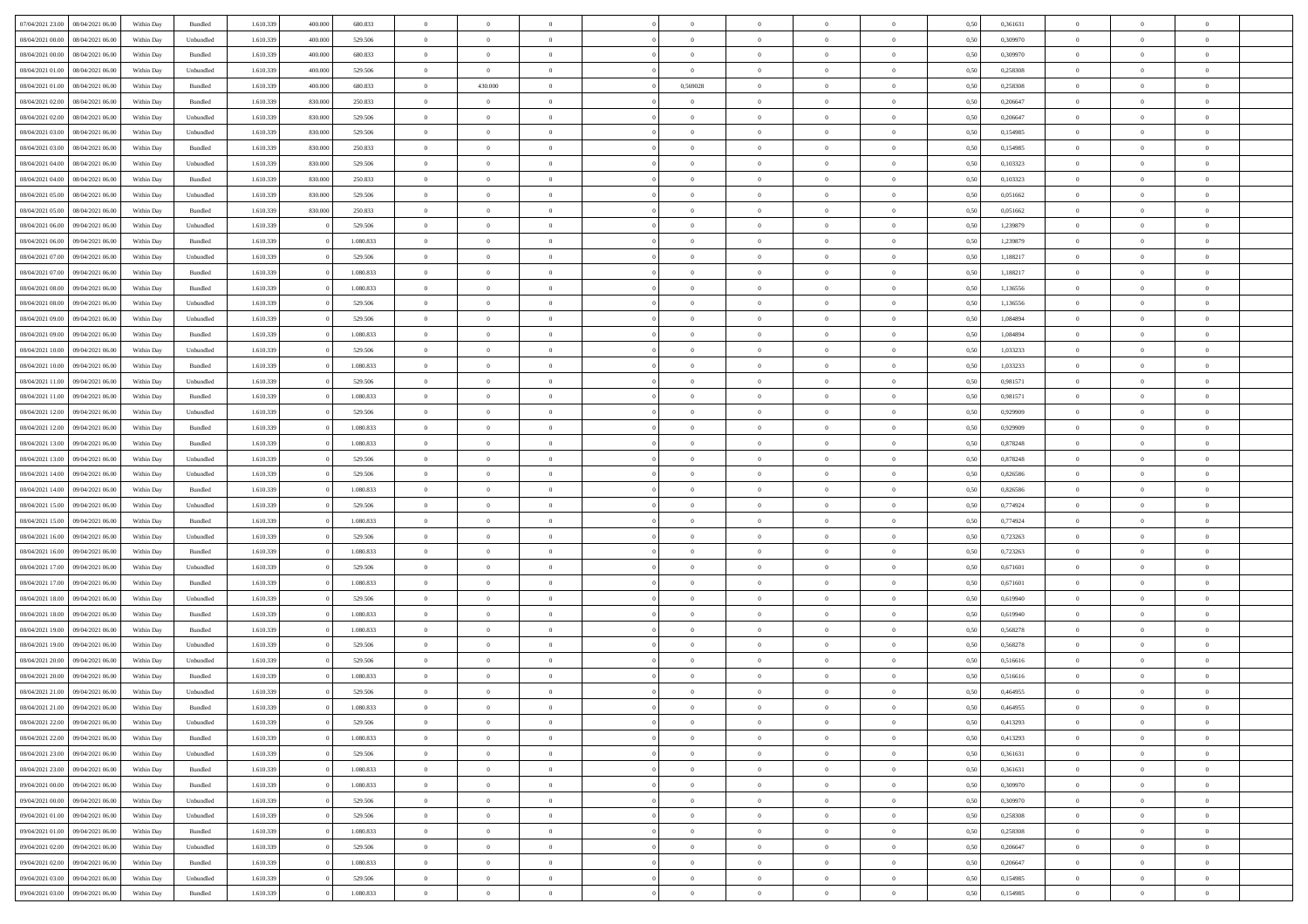| 09/04/2021 04:00 | 09/04/2021 06:00 | Within Dav | Unbundled          | 1.610.339 | 529.506   | $\overline{0}$ | $\Omega$       |                | $\Omega$       | $\Omega$       | $\Omega$       | $\theta$       | 0.50 | 0,103323 | $\theta$       | $\theta$       | $\theta$       |  |
|------------------|------------------|------------|--------------------|-----------|-----------|----------------|----------------|----------------|----------------|----------------|----------------|----------------|------|----------|----------------|----------------|----------------|--|
|                  |                  |            |                    |           |           |                |                |                |                |                |                |                |      |          |                |                |                |  |
| 09/04/2021 04:00 | 09/04/2021 06:00 | Within Day | Bundled            | 1.610.339 | 1.080.833 | $\overline{0}$ | $\theta$       | $\overline{0}$ | $\overline{0}$ | $\bf{0}$       | $\overline{0}$ | $\bf{0}$       | 0,50 | 0,103323 | $\theta$       | $\theta$       | $\overline{0}$ |  |
| 09/04/2021 05:00 | 09/04/2021 06:00 | Within Day | Unbundled          | 1.610.339 | 529.506   | $\overline{0}$ | $\overline{0}$ | $\overline{0}$ | $\bf{0}$       | $\bf{0}$       | $\bf{0}$       | $\bf{0}$       | 0,50 | 0,051662 | $\bf{0}$       | $\overline{0}$ | $\overline{0}$ |  |
| 09/04/2021 05:00 | 09/04/2021 06:00 | Within Dav | Bundled            | 1.610.339 | 1.080.833 | $\overline{0}$ | $\overline{0}$ | $\overline{0}$ | $\overline{0}$ | $\bf{0}$       | $\overline{0}$ | $\overline{0}$ | 0.50 | 0.051662 | $\theta$       | $\theta$       | $\overline{0}$ |  |
|                  |                  |            |                    |           |           |                |                |                |                |                |                |                |      |          |                |                |                |  |
| 09/04/2021 06:00 | 10/04/2021 06:00 | Within Day | Bundled            | 1.610.339 | 1.080.833 | $\overline{0}$ | $\theta$       | $\overline{0}$ | $\overline{0}$ | $\bf{0}$       | $\overline{0}$ | $\bf{0}$       | 0,50 | 1,239879 | $\theta$       | $\overline{0}$ | $\overline{0}$ |  |
| 09/04/2021 06:00 | 10/04/2021 06:00 | Within Day | Unbundled          | 1.610.339 | 529.506   | $\overline{0}$ | $\bf{0}$       | $\overline{0}$ | $\overline{0}$ | $\overline{0}$ | $\overline{0}$ | $\mathbf{0}$   | 0,50 | 1,239879 | $\overline{0}$ | $\overline{0}$ | $\bf{0}$       |  |
| 09/04/2021 07:00 | 10/04/2021 06:00 | Within Dav | Unbundled          | 1.610.339 | 529.506   | $\overline{0}$ | $\overline{0}$ | $\overline{0}$ | $\overline{0}$ | $\overline{0}$ | $\overline{0}$ | $\overline{0}$ | 0.50 | 1,188217 | $\theta$       | $\overline{0}$ | $\overline{0}$ |  |
| 09/04/2021 07:00 | 10/04/2021 06:00 | Within Day | Bundled            | 1.610.339 | 1.080.833 | $\overline{0}$ | $\theta$       | $\overline{0}$ | $\overline{0}$ | $\bf{0}$       | $\overline{0}$ | $\bf{0}$       | 0,50 | 1,188217 | $\theta$       | $\theta$       | $\overline{0}$ |  |
|                  |                  |            |                    |           |           |                | $\overline{0}$ |                |                | $\bf{0}$       |                |                |      |          | $\,0\,$        | $\overline{0}$ | $\overline{0}$ |  |
| 09/04/2021 08:00 | 10/04/2021 06:00 | Within Day | Unbundled          | 1.610.339 | 529.506   | $\overline{0}$ |                | $\overline{0}$ | $\overline{0}$ |                | $\overline{0}$ | $\bf{0}$       | 0,50 | 1,136556 |                |                |                |  |
| 09/04/2021 08:00 | 10/04/2021 06:00 | Within Dav | Bundled            | 1.610.339 | 1.080.833 | $\overline{0}$ | $\overline{0}$ | $\overline{0}$ | $\overline{0}$ | $\overline{0}$ | $\overline{0}$ | $\overline{0}$ | 0.50 | 1,136556 | $\theta$       | $\overline{0}$ | $\overline{0}$ |  |
| 09/04/2021 09:00 | 10/04/2021 06:00 | Within Day | Unbundled          | 1.610.339 | 529.506   | $\overline{0}$ | $\theta$       | $\overline{0}$ | $\overline{0}$ | $\bf{0}$       | $\overline{0}$ | $\bf{0}$       | 0,50 | 1,084894 | $\,$ 0 $\,$    | $\overline{0}$ | $\overline{0}$ |  |
| 09/04/2021 09:00 | 10/04/2021 06:00 | Within Day | Bundled            | 1.610.339 | 1.080.833 | $\overline{0}$ | $\overline{0}$ | $\overline{0}$ | $\overline{0}$ | $\bf{0}$       | $\overline{0}$ | $\mathbf{0}$   | 0,50 | 1,084894 | $\overline{0}$ | $\overline{0}$ | $\overline{0}$ |  |
| 09/04/2021 10:00 | 10/04/2021 06:00 | Within Day | Unbundled          | 1.610.339 | 529.506   | $\overline{0}$ | $\overline{0}$ | $\overline{0}$ | $\overline{0}$ | $\bf{0}$       | $\overline{0}$ | $\overline{0}$ | 0.50 | 1,033233 | $\theta$       | $\theta$       | $\overline{0}$ |  |
|                  |                  |            |                    |           |           | $\overline{0}$ | $\theta$       | $\overline{0}$ | $\overline{0}$ | $\bf{0}$       | $\overline{0}$ |                |      |          | $\theta$       | $\theta$       | $\overline{0}$ |  |
| 09/04/2021 10:00 | 10/04/2021 06:00 | Within Day | Bundled            | 1.610.339 | 1.080.833 |                |                |                |                |                |                | $\bf{0}$       | 0,50 | 1,033233 |                |                |                |  |
| 09/04/2021 11:00 | 10/04/2021 06:00 | Within Day | Bundled            | 1.610.339 | 1.080.833 | $\overline{0}$ | $\overline{0}$ | $\overline{0}$ | $\overline{0}$ | $\overline{0}$ | $\overline{0}$ | $\mathbf{0}$   | 0,50 | 0,981571 | $\overline{0}$ | $\overline{0}$ | $\bf{0}$       |  |
| 09/04/2021 11:00 | 10/04/2021 06:00 | Within Dav | Unbundled          | 1.610.339 | 529.506   | $\overline{0}$ | $\overline{0}$ | $\overline{0}$ | $\overline{0}$ | $\overline{0}$ | $\overline{0}$ | $\overline{0}$ | 0.50 | 0.981571 | $\theta$       | $\overline{0}$ | $\overline{0}$ |  |
| 09/04/2021 12:00 | 10/04/2021 06:00 | Within Day | Unbundled          | 1.610.339 | 529.506   | $\overline{0}$ | $\theta$       | $\overline{0}$ | $\overline{0}$ | $\bf{0}$       | $\overline{0}$ | $\bf{0}$       | 0,50 | 0,929909 | $\theta$       | $\theta$       | $\overline{0}$ |  |
| 09/04/2021 12:00 | 10/04/2021 06:00 | Within Day | Bundled            | 1.610.339 | 1.080.833 | $\overline{0}$ | $\overline{0}$ | $\overline{0}$ | $\overline{0}$ | $\bf{0}$       | $\overline{0}$ | $\mathbf{0}$   | 0,50 | 0,929909 | $\,0\,$        | $\overline{0}$ | $\overline{0}$ |  |
|                  |                  |            |                    |           |           |                |                |                |                |                |                |                |      |          |                |                |                |  |
| 09/04/2021 13:00 | 10/04/2021 06:00 | Within Day | Unbundled          | 1.610.339 | 529.506   | $\overline{0}$ | $\overline{0}$ | $\overline{0}$ | $\overline{0}$ | $\overline{0}$ | $\overline{0}$ | $\overline{0}$ | 0.50 | 0,878248 | $\theta$       | $\overline{0}$ | $\overline{0}$ |  |
| 09/04/2021 13:00 | 10/04/2021 06:00 | Within Day | Bundled            | 1.610.339 | 1.080.833 | $\overline{0}$ | $\theta$       | $\overline{0}$ | $\overline{0}$ | $\bf{0}$       | $\overline{0}$ | $\bf{0}$       | 0,50 | 0,878248 | $\,$ 0 $\,$    | $\theta$       | $\overline{0}$ |  |
| 09/04/2021 14:00 | 10/04/2021 06:00 | Within Day | Unbundled          | 1.610.339 | 529.506   | $\overline{0}$ | $\overline{0}$ | $\overline{0}$ | $\overline{0}$ | $\bf{0}$       | $\overline{0}$ | $\bf{0}$       | 0,50 | 0,826586 | $\bf{0}$       | $\overline{0}$ | $\overline{0}$ |  |
| 09/04/2021 14:00 | 10/04/2021 06:00 | Within Day | Bundled            | 1.610.339 | 1.080.833 | $\overline{0}$ | $\overline{0}$ | $\overline{0}$ | $\overline{0}$ | $\bf{0}$       | $\overline{0}$ | $\overline{0}$ | 0.50 | 0.826586 | $\theta$       | $\overline{0}$ | $\overline{0}$ |  |
| 09/04/2021 15:00 | 10/04/2021 06:00 | Within Day | Unbundled          | 1.610.339 | 529.506   | $\overline{0}$ | $\theta$       | $\overline{0}$ | $\overline{0}$ | $\bf{0}$       | $\overline{0}$ | $\bf{0}$       | 0,50 | 0,774924 | $\,$ 0 $\,$    | $\overline{0}$ | $\overline{0}$ |  |
|                  |                  |            |                    |           |           |                |                |                |                |                |                |                |      |          |                |                |                |  |
| 09/04/2021 15:00 | 10/04/2021 06:00 | Within Day | Bundled            | 1.610.339 | 1.080.833 | $\overline{0}$ | $\overline{0}$ | $\overline{0}$ | $\bf{0}$       | $\overline{0}$ | $\overline{0}$ | $\mathbf{0}$   | 0,50 | 0,774924 | $\overline{0}$ | $\overline{0}$ | $\bf{0}$       |  |
| 09/04/2021 16:00 | 10/04/2021 06:00 | Within Dav | Unbundled          | 1.610.339 | 529.506   | $\overline{0}$ | $\overline{0}$ | $\overline{0}$ | $\overline{0}$ | $\overline{0}$ | $\overline{0}$ | $\overline{0}$ | 0.50 | 0,723263 | $\theta$       | $\overline{0}$ | $\overline{0}$ |  |
| 09/04/2021 16:00 | 10/04/2021 06:00 | Within Day | Bundled            | 1.610.339 | 1.080.833 | $\overline{0}$ | $\theta$       | $\overline{0}$ | $\overline{0}$ | $\bf{0}$       | $\overline{0}$ | $\bf{0}$       | 0,50 | 0,723263 | $\theta$       | $\theta$       | $\overline{0}$ |  |
| 09/04/2021 17:00 | 10/04/2021 06:00 | Within Day | Bundled            | 1.610.339 | 1.080.833 | $\overline{0}$ | $\overline{0}$ | $\overline{0}$ | $\bf{0}$       | $\bf{0}$       | $\bf{0}$       | $\bf{0}$       | 0,50 | 0,671601 | $\,0\,$        | $\overline{0}$ | $\overline{0}$ |  |
|                  | 10/04/2021 06:00 |            | Unbundled          | 1.610.339 | 529.506   | $\overline{0}$ | $\overline{0}$ | $\overline{0}$ | $\overline{0}$ | $\overline{0}$ | $\overline{0}$ | $\overline{0}$ | 0.50 | 0,671601 | $\theta$       | $\overline{0}$ | $\overline{0}$ |  |
| 09/04/2021 17:00 |                  | Within Day |                    |           |           |                |                |                |                |                |                |                |      |          |                |                |                |  |
| 09/04/2021 18:00 | 10/04/2021 06:00 | Within Day | Unbundled          | 1.610.339 | 529.506   | $\overline{0}$ | $\theta$       | $\overline{0}$ | $\overline{0}$ | $\bf{0}$       | $\overline{0}$ | $\bf{0}$       | 0,50 | 0,619940 | $\,$ 0 $\,$    | $\overline{0}$ | $\overline{0}$ |  |
| 09/04/2021 18:00 | 10/04/2021 06:00 | Within Day | Bundled            | 1.610.339 | 1.080.833 | $\overline{0}$ | $\overline{0}$ | $\overline{0}$ | $\bf{0}$       | $\bf{0}$       | $\bf{0}$       | $\bf{0}$       | 0,50 | 0,619940 | $\bf{0}$       | $\overline{0}$ | $\overline{0}$ |  |
| 09/04/2021 19:00 | 10/04/2021 06:00 | Within Day | Unbundled          | 1.610.339 | 529.506   | $\overline{0}$ | $\Omega$       | $\overline{0}$ | $\Omega$       | $\Omega$       | $\overline{0}$ | $\overline{0}$ | 0,50 | 0,568278 | $\,0\,$        | $\theta$       | $\theta$       |  |
| 09/04/2021 19:00 | 10/04/2021 06:00 | Within Day | Bundled            | 1.610.339 | 1.080.833 | $\overline{0}$ | $\theta$       | $\overline{0}$ | $\overline{0}$ | $\bf{0}$       | $\overline{0}$ | $\bf{0}$       | 0,50 | 0,568278 | $\,$ 0 $\,$    | $\theta$       | $\overline{0}$ |  |
|                  |                  |            |                    |           |           |                |                |                |                |                |                |                |      |          |                |                |                |  |
| 09/04/2021 20:00 | 10/04/2021 06:00 | Within Day | Unbundled          | 1.610.339 | 529.506   | $\overline{0}$ | $\overline{0}$ | $\overline{0}$ | $\bf{0}$       | $\bf{0}$       | $\overline{0}$ | $\mathbf{0}$   | 0,50 | 0,516616 | $\overline{0}$ | $\overline{0}$ | $\bf{0}$       |  |
| 09/04/2021 20:00 | 10/04/2021 06:00 | Within Day | Bundled            | 1.610.339 | 1.080.833 | $\overline{0}$ | $\Omega$       | $\Omega$       | $\Omega$       | $\bf{0}$       | $\overline{0}$ | $\overline{0}$ | 0.50 | 0,516616 | $\,0\,$        | $\theta$       | $\theta$       |  |
| 09/04/2021 21.00 | 10/04/2021 06:00 | Within Day | Unbundled          | 1.610.339 | 529.506   | $\overline{0}$ | $\theta$       | $\overline{0}$ | $\overline{0}$ | $\bf{0}$       | $\overline{0}$ | $\bf{0}$       | 0,50 | 0,464955 | $\,$ 0 $\,$    | $\theta$       | $\overline{0}$ |  |
| 09/04/2021 21.00 | 10/04/2021 06:00 | Within Day | Bundled            | 1.610.339 | 1.080.833 | $\overline{0}$ | $\overline{0}$ | $\overline{0}$ | $\bf{0}$       | $\bf{0}$       | $\bf{0}$       | $\bf{0}$       | 0,50 | 0,464955 | $\bf{0}$       | $\overline{0}$ | $\overline{0}$ |  |
| 09/04/2021 22.00 | 10/04/2021 06:00 | Within Day | Bundled            | 1.610.339 | 1.080.833 | $\overline{0}$ | $\Omega$       | $\overline{0}$ | $\Omega$       | $\theta$       | $\overline{0}$ | $\overline{0}$ | 0.50 | 0,413293 | $\,0\,$        | $\theta$       | $\theta$       |  |
|                  |                  |            |                    |           |           |                |                |                |                |                |                |                |      |          |                |                |                |  |
| 09/04/2021 22.00 | 10/04/2021 06:00 | Within Day | Unbundled          | 1.610.339 | 529.506   | $\overline{0}$ | $\theta$       | $\overline{0}$ | $\overline{0}$ | $\bf{0}$       | $\overline{0}$ | $\bf{0}$       | 0,50 | 0,413293 | $\,$ 0 $\,$    | $\overline{0}$ | $\overline{0}$ |  |
| 09/04/2021 23.00 | 10/04/2021 06:00 | Within Day | Unbundled          | 1.610.339 | 529.506   | $\overline{0}$ | $\overline{0}$ | $\overline{0}$ | $\bf{0}$       | $\bf{0}$       | $\bf{0}$       | $\bf{0}$       | 0,50 | 0,361631 | $\overline{0}$ | $\overline{0}$ | $\overline{0}$ |  |
| 09/04/2021 23:00 | 10/04/2021 06:00 | Within Day | Bundled            | 1.610.339 | 1.080.833 | $\overline{0}$ | $\Omega$       | $\overline{0}$ | $\Omega$       | $\overline{0}$ | $\overline{0}$ | $\overline{0}$ | 0.50 | 0,361631 | $\,0\,$        | $\theta$       | $\theta$       |  |
| 10/04/2021 00:00 | 10/04/2021 06:00 | Within Day | Unbundled          | 1.610.339 | 529.506   | $\overline{0}$ | $\theta$       | $\overline{0}$ | $\overline{0}$ | $\,$ 0         | $\overline{0}$ | $\bf{0}$       | 0,50 | 0,309970 | $\,$ 0 $\,$    | $\overline{0}$ | $\overline{0}$ |  |
| 10/04/2021 00:00 | 10/04/2021 06:00 | Within Day | Bundled            | 1.610.339 | 1.080.833 | $\overline{0}$ | $\overline{0}$ | $\overline{0}$ | $\bf{0}$       | $\bf{0}$       | $\overline{0}$ | $\mathbf{0}$   | 0,50 | 0,309970 | $\overline{0}$ | $\overline{0}$ | $\bf{0}$       |  |
|                  |                  |            |                    |           |           |                |                |                |                |                |                |                |      |          |                |                |                |  |
| 10/04/2021 01:00 | 10/04/2021 06:00 | Within Day | Unbundled          | 1.610.339 | 529.506   | $\overline{0}$ | $\Omega$       | $\Omega$       | $\Omega$       | $\Omega$       | $\Omega$       | $\overline{0}$ | 0.50 | 0.258308 | $\theta$       | $\theta$       | $\theta$       |  |
| 10/04/2021 01:00 | 10/04/2021 06:00 | Within Day | Bundled            | 1.610.339 | 1.080.833 | $\overline{0}$ | $\overline{0}$ | $\overline{0}$ | $\bf{0}$       | $\,$ 0         | $\overline{0}$ | $\bf{0}$       | 0,50 | 0,258308 | $\,0\,$        | $\overline{0}$ | $\overline{0}$ |  |
| 10/04/2021 02:00 | 10/04/2021 06:00 | Within Day | Unbundled          | 1.610.339 | 529.506   | $\bf{0}$       | $\bf{0}$       |                |                |                |                |                | 0,50 | 0,206647 | $\bf{0}$       | $\overline{0}$ |                |  |
| 10/04/2021 02:00 | 10/04/2021 06:00 | Within Day | Bundled            | 1.610.339 | 1.080.833 | $\overline{0}$ | $\overline{0}$ | $\overline{0}$ | $\Omega$       | $\overline{0}$ | $\overline{0}$ | $\overline{0}$ | 0.50 | 0.206647 | $\theta$       | $\theta$       | $\theta$       |  |
| 10/04/2021 03:00 | 10/04/2021 06:00 | Within Day | Unbundled          | 1.610.339 | 529.506   | $\overline{0}$ | $\,$ 0         | $\overline{0}$ | $\overline{0}$ | $\,$ 0 $\,$    | $\overline{0}$ | $\,$ 0 $\,$    | 0,50 | 0,154985 | $\,$ 0 $\,$    | $\,$ 0 $\,$    | $\,$ 0         |  |
|                  |                  |            |                    |           |           |                |                |                |                |                |                |                |      |          |                |                |                |  |
| 10/04/2021 03:00 | 10/04/2021 06:00 | Within Day | Bundled            | 1.610.339 | 1.080.833 | $\overline{0}$ | $\overline{0}$ | $\overline{0}$ | $\overline{0}$ | $\overline{0}$ | $\overline{0}$ | $\mathbf{0}$   | 0,50 | 0,154985 | $\overline{0}$ | $\bf{0}$       | $\bf{0}$       |  |
| 10/04/2021 04:00 | 10/04/2021 06:00 | Within Day | $\mathbf B$ undled | 1.610.339 | 1.080.833 | $\overline{0}$ | $\overline{0}$ | $\overline{0}$ | $\Omega$       | $\overline{0}$ | $\overline{0}$ | $\overline{0}$ | 0,50 | 0,103323 | $\overline{0}$ | $\theta$       | $\overline{0}$ |  |
| 10/04/2021 04:00 | 10/04/2021 06:00 | Within Day | Unbundled          | 1.610.339 | 529.506   | $\overline{0}$ | $\,$ 0         | $\overline{0}$ | $\overline{0}$ | $\,$ 0 $\,$    | $\overline{0}$ | $\mathbf{0}$   | 0,50 | 0,103323 | $\,$ 0 $\,$    | $\overline{0}$ | $\overline{0}$ |  |
| 10/04/2021 05:00 | 10/04/2021 06:00 | Within Day | Unbundled          | 1.610.339 | 529.506   | $\overline{0}$ | $\overline{0}$ | $\overline{0}$ | $\overline{0}$ | $\overline{0}$ | $\overline{0}$ | $\mathbf{0}$   | 0,50 | 0,051662 | $\overline{0}$ | $\overline{0}$ | $\bf{0}$       |  |
|                  | 10/04/2021 06:00 |            |                    |           | 1.080.833 |                | $\overline{0}$ | $\overline{0}$ |                | $\overline{0}$ | $\overline{0}$ |                | 0.50 | 0.051662 |                | $\theta$       | $\overline{0}$ |  |
| 10/04/2021 05:00 |                  | Within Day | Bundled            | 1.610.339 |           | $\overline{0}$ |                |                | $\overline{0}$ |                |                | $\bf{0}$       |      |          | $\overline{0}$ |                |                |  |
| 10/04/2021 06:00 | 11/04/2021 06:00 | Within Day | Unbundled          | 1.610.339 | 529.506   | $\overline{0}$ | $\,$ 0         | $\overline{0}$ | $\overline{0}$ | $\bf{0}$       | $\overline{0}$ | $\bf{0}$       | 0,50 | 1,239879 | $\,$ 0 $\,$    | $\overline{0}$ | $\overline{0}$ |  |
| 10/04/2021 06:00 | 11/04/2021 06:00 | Within Day | Bundled            | 1.610.339 | 1.080.833 | $\overline{0}$ | $\bf{0}$       | $\overline{0}$ | $\overline{0}$ | $\overline{0}$ | $\overline{0}$ | $\mathbf{0}$   | 0,50 | 1,239879 | $\overline{0}$ | $\overline{0}$ | $\bf{0}$       |  |
| 10/04/2021 07:00 | 11/04/2021 06:00 | Within Day | Unbundled          | 1.610.339 | 529.506   | $\overline{0}$ | $\overline{0}$ | $\overline{0}$ | $\Omega$       | $\overline{0}$ | $\overline{0}$ | $\overline{0}$ | 0.50 | 1,188217 | $\overline{0}$ | $\overline{0}$ | $\overline{0}$ |  |
| 10/04/2021 07:00 | 11/04/2021 06:00 | Within Day | Bundled            | 1.610.339 | 1.080.833 | $\overline{0}$ | $\bf{0}$       | $\overline{0}$ | $\bf{0}$       | $\bf{0}$       | $\overline{0}$ | $\mathbf{0}$   | 0,50 | 1,188217 | $\,$ 0 $\,$    | $\,$ 0 $\,$    | $\bf{0}$       |  |
|                  |                  |            |                    |           |           |                |                |                |                |                |                |                |      |          |                |                |                |  |
| 10/04/2021 08:00 | 11/04/2021 06:00 | Within Day | Unbundled          | 1.610.339 | 529.506   | $\overline{0}$ | $\overline{0}$ | $\overline{0}$ | $\overline{0}$ | $\overline{0}$ | $\overline{0}$ | $\mathbf{0}$   | 0,50 | 1,136556 | $\overline{0}$ | $\bf{0}$       | $\bf{0}$       |  |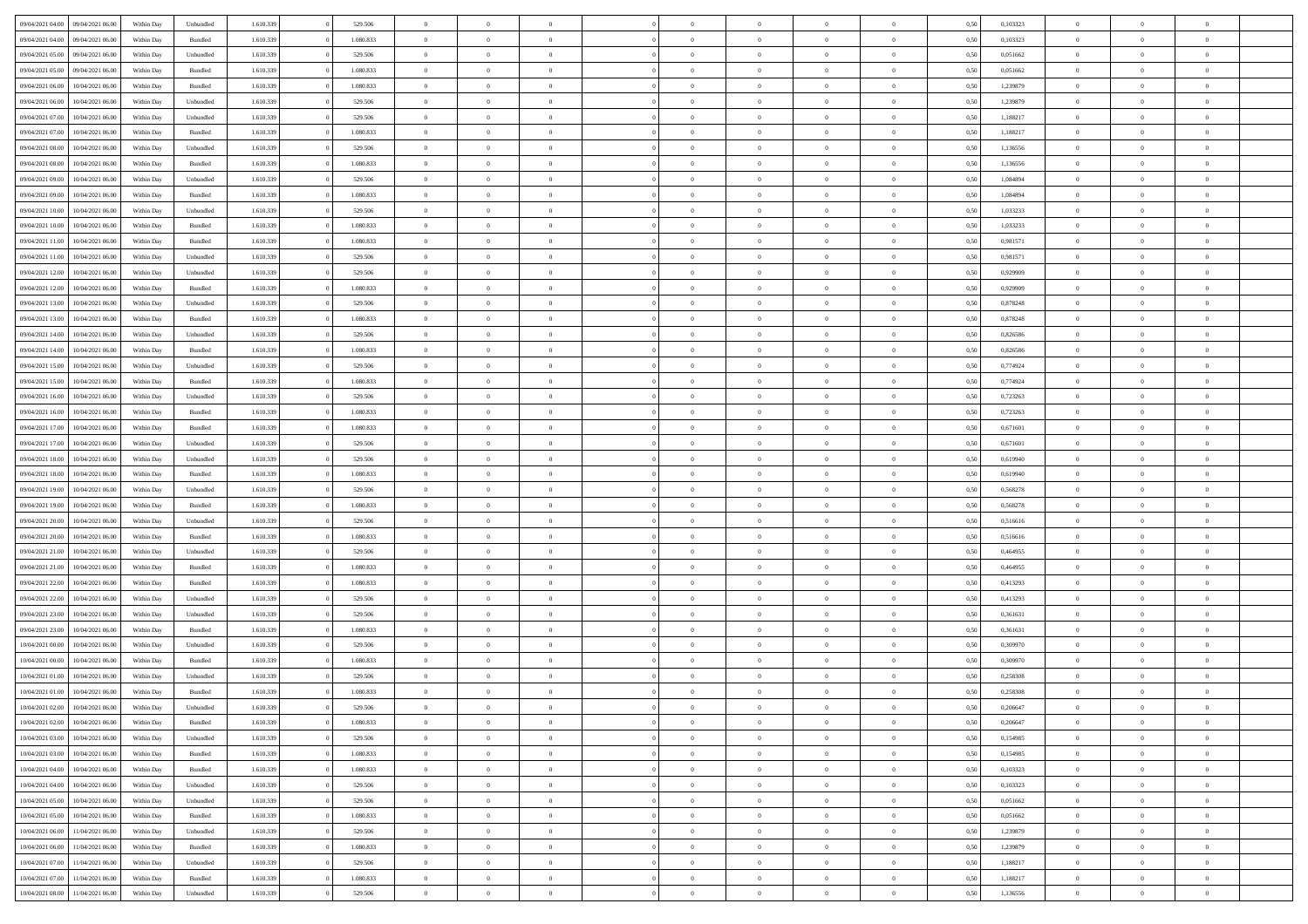|                                   |                  |            |                    |           |           | $\overline{0}$ | $\Omega$       |                |                | $\Omega$       | $\Omega$       | $\theta$       |      |          | $\theta$       |                | $\theta$       |  |
|-----------------------------------|------------------|------------|--------------------|-----------|-----------|----------------|----------------|----------------|----------------|----------------|----------------|----------------|------|----------|----------------|----------------|----------------|--|
| 10/04/2021 08:00                  | 11/04/2021 06:00 | Within Day | Bundled            | 1.610.339 | 1.080.833 |                |                |                | $\Omega$       |                |                |                | 0,50 | 1,136556 |                | $\theta$       |                |  |
| 10/04/2021 09:00                  | 11/04/2021 06:00 | Within Day | Bundled            | 1.610.339 | 1.080.833 | $\overline{0}$ | $\theta$       | $\overline{0}$ | $\overline{0}$ | $\bf{0}$       | $\overline{0}$ | $\bf{0}$       | 0,50 | 1,084894 | $\theta$       | $\overline{0}$ | $\overline{0}$ |  |
| 10/04/2021 09:00                  | 11/04/2021 06:00 | Within Day | Unbundled          | 1.610.339 | 529.506   | $\overline{0}$ | $\overline{0}$ | $\overline{0}$ | $\overline{0}$ | $\bf{0}$       | $\overline{0}$ | $\mathbf{0}$   | 0,50 | 1,084894 | $\overline{0}$ | $\overline{0}$ | $\overline{0}$ |  |
| 10/04/2021 10:00                  | 11/04/2021 06:00 | Within Dav | Unbundled          | 1.610.339 | 529.506   | $\overline{0}$ | $\overline{0}$ | $\overline{0}$ | $\overline{0}$ | $\bf{0}$       | $\overline{0}$ | $\overline{0}$ | 0.50 | 1,033233 | $\theta$       | $\theta$       | $\overline{0}$ |  |
|                                   |                  |            |                    |           |           |                |                |                |                |                |                |                |      |          |                |                |                |  |
| 10/04/2021 10:00                  | 11/04/2021 06:00 | Within Day | Bundled            | 1.610.339 | 1.080.833 | $\overline{0}$ | $\theta$       | $\overline{0}$ | $\overline{0}$ | $\bf{0}$       | $\overline{0}$ | $\bf{0}$       | 0,50 | 1,033233 | $\theta$       | $\overline{0}$ | $\overline{0}$ |  |
| 10/04/2021 11:00                  | 11/04/2021 06:00 | Within Day | Unbundled          | 1.610.339 | 529.506   | $\overline{0}$ | $\bf{0}$       | $\overline{0}$ | $\overline{0}$ | $\overline{0}$ | $\overline{0}$ | $\mathbf{0}$   | 0,50 | 0,981571 | $\overline{0}$ | $\overline{0}$ | $\bf{0}$       |  |
| 10/04/2021 11:00                  | 11/04/2021 06:00 | Within Dav | Bundled            | 1.610.339 | 1.080.833 | $\overline{0}$ | $\overline{0}$ | $\overline{0}$ | $\overline{0}$ | $\overline{0}$ | $\overline{0}$ | $\overline{0}$ | 0.50 | 0.981571 | $\theta$       | $\overline{0}$ | $\overline{0}$ |  |
| 10/04/2021 12:00                  | 11/04/2021 06:00 | Within Day | Unbundled          | 1.610.339 | 529.506   | $\overline{0}$ | $\theta$       | $\overline{0}$ | $\overline{0}$ | $\bf{0}$       | $\overline{0}$ | $\bf{0}$       | 0,50 | 0,929909 | $\theta$       | $\theta$       | $\overline{0}$ |  |
|                                   |                  |            |                    |           |           |                |                |                |                |                |                |                |      |          |                |                |                |  |
| 10/04/2021 12:00                  | 11/04/2021 06:00 | Within Day | Bundled            | 1.610.339 | 1.080.833 | $\overline{0}$ | $\overline{0}$ | $\overline{0}$ | $\bf{0}$       | $\bf{0}$       | $\bf{0}$       | $\mathbf{0}$   | 0,50 | 0,929909 | $\,0\,$        | $\overline{0}$ | $\overline{0}$ |  |
| 10/04/2021 13:00                  | 11/04/2021 06:00 | Within Dav | Unbundled          | 1.610.339 | 529.506   | $\overline{0}$ | $\overline{0}$ | $\overline{0}$ | $\overline{0}$ | $\overline{0}$ | $\overline{0}$ | $\overline{0}$ | 0.50 | 0,878248 | $\theta$       | $\overline{0}$ | $\overline{0}$ |  |
| 10/04/2021 13:00                  | 11/04/2021 06:00 | Within Day | Bundled            | 1.610.339 | 1.080.833 | $\overline{0}$ | $\theta$       | $\overline{0}$ | $\overline{0}$ | $\bf{0}$       | $\overline{0}$ | $\bf{0}$       | 0,50 | 0,878248 | $\,$ 0 $\,$    | $\overline{0}$ | $\overline{0}$ |  |
| 10/04/2021 14:00                  | 11/04/2021 06:00 | Within Day | Unbundled          | 1.610.339 | 529.506   | $\overline{0}$ | $\overline{0}$ | $\overline{0}$ | $\bf{0}$       | $\bf{0}$       | $\bf{0}$       | $\mathbf{0}$   | 0,50 | 0,826586 | $\overline{0}$ | $\overline{0}$ | $\bf{0}$       |  |
|                                   |                  |            |                    |           |           |                |                |                |                |                |                |                |      |          |                |                |                |  |
| 10/04/2021 14:00                  | 11/04/2021 06:00 | Within Day | Bundled            | 1.610.339 | 1.080.833 | $\overline{0}$ | $\overline{0}$ | $\overline{0}$ | $\overline{0}$ | $\bf{0}$       | $\overline{0}$ | $\overline{0}$ | 0.50 | 0.826586 | $\theta$       | $\theta$       | $\overline{0}$ |  |
| 10/04/2021 15:00                  | 11/04/2021 06:00 | Within Day | Bundled            | 1.610.339 | 1.080.833 | $\overline{0}$ | $\theta$       | $\overline{0}$ | $\overline{0}$ | $\bf{0}$       | $\overline{0}$ | $\bf{0}$       | 0,50 | 0,774924 | $\theta$       | $\theta$       | $\overline{0}$ |  |
| 10/04/2021 15:00                  | 11/04/2021 06:00 | Within Day | Unbundled          | 1.610.339 | 529.506   | $\overline{0}$ | $\overline{0}$ | $\overline{0}$ | $\bf{0}$       | $\overline{0}$ | $\overline{0}$ | $\mathbf{0}$   | 0,50 | 0,774924 | $\overline{0}$ | $\overline{0}$ | $\bf{0}$       |  |
| 10/04/2021 16:00                  | 11/04/2021 06:00 | Within Dav | Unbundled          | 1.610.339 | 529.506   | $\overline{0}$ | $\overline{0}$ | $\overline{0}$ | $\overline{0}$ | $\overline{0}$ | $\overline{0}$ | $\overline{0}$ | 0.50 | 0,723263 | $\theta$       | $\overline{0}$ | $\overline{0}$ |  |
|                                   |                  |            |                    |           |           | $\overline{0}$ | $\theta$       | $\overline{0}$ |                | $\bf{0}$       | $\overline{0}$ |                |      |          |                | $\theta$       | $\overline{0}$ |  |
| 10/04/2021 16:00                  | 11/04/2021 06:00 | Within Day | Bundled            | 1.610.339 | 1.080.833 |                |                |                | $\overline{0}$ |                |                | $\bf{0}$       | 0,50 | 0,723263 | $\,$ 0 $\,$    |                |                |  |
| 10/04/2021 17:00                  | 11/04/2021 06:00 | Within Day | Unbundled          | 1.610.339 | 529.506   | $\overline{0}$ | $\overline{0}$ | $\overline{0}$ | $\bf{0}$       | $\bf{0}$       | $\bf{0}$       | $\mathbf{0}$   | 0,50 | 0,671601 | $\,0\,$        | $\overline{0}$ | $\overline{0}$ |  |
| 10/04/2021 17:00                  | 11/04/2021 06:00 | Within Day | Bundled            | 1.610.339 | 1.080.833 | $\overline{0}$ | $\overline{0}$ | $\overline{0}$ | $\overline{0}$ | $\overline{0}$ | $\overline{0}$ | $\overline{0}$ | 0.50 | 0,671601 | $\theta$       | $\overline{0}$ | $\overline{0}$ |  |
| 10/04/2021 18:00                  | 11/04/2021 06:00 | Within Day | Unbundled          | 1.610.339 | 529.506   | $\overline{0}$ | $\theta$       | $\overline{0}$ | $\overline{0}$ | $\bf{0}$       | $\overline{0}$ | $\bf{0}$       | 0,50 | 0,619940 | $\,$ 0 $\,$    | $\theta$       | $\overline{0}$ |  |
|                                   |                  |            |                    |           |           |                |                |                |                |                |                |                |      |          |                |                |                |  |
| 10/04/2021 18:00                  | 11/04/2021 06:00 | Within Day | Bundled            | 1.610.339 | 1.080.833 | $\overline{0}$ | $\overline{0}$ | $\overline{0}$ | $\bf{0}$       | $\bf{0}$       | $\bf{0}$       | $\bf{0}$       | 0,50 | 0,619940 | $\bf{0}$       | $\overline{0}$ | $\overline{0}$ |  |
| 10/04/2021 19:00                  | 11/04/2021 06:00 | Within Day | Unbundled          | 1.610.339 | 529.506   | $\overline{0}$ | $\overline{0}$ | $\overline{0}$ | $\overline{0}$ | $\bf{0}$       | $\overline{0}$ | $\overline{0}$ | 0.50 | 0,568278 | $\theta$       | $\overline{0}$ | $\overline{0}$ |  |
| 10/04/2021 19:00                  | 11/04/2021 06:00 | Within Day | Bundled            | 1.610.339 | 1.080.833 | $\overline{0}$ | $\theta$       | $\overline{0}$ | $\overline{0}$ | $\bf{0}$       | $\overline{0}$ | $\bf{0}$       | 0,50 | 0,568278 | $\,$ 0 $\,$    | $\overline{0}$ | $\overline{0}$ |  |
| 10/04/2021 20:00                  | 11/04/2021 06:00 | Within Day | Bundled            | 1.610.339 | 1.080.833 | $\overline{0}$ | $\overline{0}$ | $\overline{0}$ | $\bf{0}$       | $\overline{0}$ | $\overline{0}$ | $\mathbf{0}$   | 0,50 | 0,516616 | $\overline{0}$ | $\overline{0}$ | $\bf{0}$       |  |
| 10/04/2021 20:00                  | 11/04/2021 06:00 | Within Dav | Unbundled          | 1.610.339 | 529.506   | $\overline{0}$ | $\overline{0}$ | $\overline{0}$ | $\overline{0}$ | $\overline{0}$ | $\overline{0}$ | $\overline{0}$ | 0.50 | 0.516616 | $\overline{0}$ | $\overline{0}$ | $\overline{0}$ |  |
|                                   |                  |            |                    |           |           |                |                |                |                |                |                |                |      |          |                |                |                |  |
| 10/04/2021 21:00                  | 11/04/2021 06:00 | Within Day | Unbundled          | 1.610.339 | 529.506   | $\overline{0}$ | $\theta$       | $\overline{0}$ | $\overline{0}$ | $\bf{0}$       | $\overline{0}$ | $\bf{0}$       | 0,50 | 0,464955 | $\theta$       | $\theta$       | $\overline{0}$ |  |
| 10/04/2021 21:00                  | 11/04/2021 06:00 | Within Day | Bundled            | 1.610.339 | 1.080.833 | $\overline{0}$ | $\overline{0}$ | $\overline{0}$ | $\bf{0}$       | $\bf{0}$       | $\bf{0}$       | $\bf{0}$       | 0,50 | 0,464955 | $\,0\,$        | $\overline{0}$ | $\overline{0}$ |  |
| 10/04/2021 22.00                  | 11/04/2021 06:00 | Within Day | Unbundled          | 1.610.339 | 529.506   | $\overline{0}$ | $\overline{0}$ | $\overline{0}$ | $\overline{0}$ | $\overline{0}$ | $\overline{0}$ | $\overline{0}$ | 0.50 | 0,413293 | $\theta$       | $\overline{0}$ | $\overline{0}$ |  |
| 10/04/2021 22:00                  | 11/04/2021 06:00 | Within Day | Bundled            | 1.610.339 | 1.080.833 | $\overline{0}$ | $\theta$       | $\overline{0}$ | $\overline{0}$ | $\bf{0}$       | $\overline{0}$ | $\bf{0}$       | 0,50 | 0,413293 | $\,$ 0 $\,$    | $\overline{0}$ | $\overline{0}$ |  |
|                                   |                  |            |                    |           |           |                |                |                |                |                |                |                |      |          |                |                |                |  |
| 10/04/2021 23:00                  | 11/04/2021 06:00 | Within Day | Unbundled          | 1.610.339 | 529.506   | $\overline{0}$ | $\overline{0}$ | $\overline{0}$ | $\overline{0}$ | $\bf{0}$       | $\overline{0}$ | $\bf{0}$       | 0,50 | 0,361631 | $\overline{0}$ | $\overline{0}$ | $\overline{0}$ |  |
| 10/04/2021 23:00                  | 11/04/2021 06.00 | Within Day | Bundled            | 1.610.339 | 1.080.833 | $\overline{0}$ | $\Omega$       | $\overline{0}$ | $\Omega$       | $\Omega$       | $\overline{0}$ | $\overline{0}$ | 0,50 | 0,361631 | $\,0\,$        | $\theta$       | $\theta$       |  |
| 11/04/2021 00:00                  | 11/04/2021 06:00 | Within Day | Unbundled          | 1.610.339 | 529.506   | $\overline{0}$ | $\theta$       | $\overline{0}$ | $\overline{0}$ | $\bf{0}$       | $\overline{0}$ | $\bf{0}$       | 0,50 | 0,309970 | $\theta$       | $\overline{0}$ | $\overline{0}$ |  |
| 11/04/2021 00:00                  | 11/04/2021 06:00 | Within Day | Bundled            | 1.610.339 | 1.080.833 | $\overline{0}$ | $\overline{0}$ | $\overline{0}$ | $\overline{0}$ | $\bf{0}$       | $\overline{0}$ | $\mathbf{0}$   | 0,50 | 0,309970 | $\overline{0}$ | $\overline{0}$ | $\bf{0}$       |  |
| 11/04/2021 01:00                  | 11/04/2021 06:00 |            | Unbundled          | 1.610.339 | 529.506   | $\overline{0}$ | $\Omega$       | $\Omega$       | $\Omega$       | $\bf{0}$       | $\overline{0}$ | $\overline{0}$ | 0.50 | 0,258308 | $\,0\,$        | $\theta$       | $\theta$       |  |
|                                   |                  | Within Day |                    |           |           |                |                |                |                |                |                |                |      |          |                |                |                |  |
| 11/04/2021 01:00                  | 11/04/2021 06:00 | Within Day | Bundled            | 1.610.339 | 1.080.833 | $\overline{0}$ | $\theta$       | $\overline{0}$ | $\overline{0}$ | $\bf{0}$       | $\overline{0}$ | $\bf{0}$       | 0,50 | 0,258308 | $\,$ 0 $\,$    | $\overline{0}$ | $\overline{0}$ |  |
| 11/04/2021 02:00                  | 11/04/2021 06:00 | Within Day | Bundled            | 1.610.339 | 1.080.833 | $\overline{0}$ | $\overline{0}$ | $\overline{0}$ | $\overline{0}$ | $\bf{0}$       | $\overline{0}$ | $\bf{0}$       | 0,50 | 0,206647 | $\bf{0}$       | $\overline{0}$ | $\overline{0}$ |  |
| 11/04/2021 02:00                  | 11/04/2021 06:00 | Within Day | Unbundled          | 1.610.339 | 529.506   | $\overline{0}$ | $\Omega$       | $\Omega$       | $\Omega$       | $\theta$       | $\overline{0}$ | $\overline{0}$ | 0.50 | 0.206647 | $\theta$       | $\theta$       | $\theta$       |  |
| 11/04/2021 03:00                  | 11/04/2021 06:00 | Within Day | Unbundled          | 1.610.339 | 529.506   | $\overline{0}$ | $\theta$       | $\overline{0}$ | $\overline{0}$ | $\,$ 0         | $\overline{0}$ | $\bf{0}$       | 0,50 | 0,154985 | $\,$ 0 $\,$    | $\overline{0}$ | $\overline{0}$ |  |
|                                   |                  |            |                    |           |           |                |                |                |                |                |                |                |      |          |                |                |                |  |
| 11/04/2021 03:00                  | 11/04/2021 06:00 | Within Day | Bundled            | 1.610.339 | 1.080.833 | $\overline{0}$ | $\overline{0}$ | $\overline{0}$ | $\overline{0}$ | $\bf{0}$       | $\overline{0}$ | $\mathbf{0}$   | 0,50 | 0,154985 | $\overline{0}$ | $\overline{0}$ | $\overline{0}$ |  |
| 11/04/2021 04:00                  | 11/04/2021 06.00 | Within Day | Unbundled          | 1.610.339 | 529.506   | $\overline{0}$ | $\Omega$       | $\overline{0}$ | $\Omega$       | $\overline{0}$ | $\overline{0}$ | $\overline{0}$ | 0.50 | 0,103323 | $\,0\,$        | $\theta$       | $\theta$       |  |
| 11/04/2021 04:00                  | 11/04/2021 06:00 | Within Day | Bundled            | 1.610.339 | 1.080.833 | $\overline{0}$ | $\theta$       | $\overline{0}$ | $\overline{0}$ | $\,$ 0         | $\overline{0}$ | $\bf{0}$       | 0,50 | 0,103323 | $\,$ 0 $\,$    | $\overline{0}$ | $\overline{0}$ |  |
| 11/04/2021 05:00                  | 11/04/2021 06:00 | Within Day | Unbundled          | 1.610.339 | 529.506   | $\overline{0}$ | $\overline{0}$ | $\overline{0}$ | $\overline{0}$ | $\bf{0}$       | $\overline{0}$ | $\mathbf{0}$   | 0,50 | 0,051662 | $\overline{0}$ | $\overline{0}$ | $\bf{0}$       |  |
| 11/04/2021 05:00                  | 11/04/2021 06:00 |            | Bundled            | 1.610.339 | 1.080.833 | $\overline{0}$ | $\Omega$       | $\Omega$       | $\Omega$       | $\Omega$       | $\Omega$       | $\overline{0}$ | 0.50 | 0.051662 | $\theta$       | $\theta$       | $\theta$       |  |
|                                   |                  | Within Day |                    |           |           |                |                |                |                |                |                |                |      |          |                |                |                |  |
| 11/04/2021 06:00                  | 12/04/2021 06:00 | Within Day | Unbundled          | 1.610.339 | 529.506   | $\overline{0}$ | $\overline{0}$ | $\overline{0}$ | $\bf{0}$       | $\,$ 0         | $\overline{0}$ | $\bf{0}$       | 0,50 | 1,239879 | $\,0\,$        | $\overline{0}$ | $\overline{0}$ |  |
| 11/04/2021 06:00                  | 12/04/2021 06:00 | Within Day | $\mathbf B$ undled | 1.610.339 | 1.080.833 | $\bf{0}$       | $\bf{0}$       |                |                |                |                |                | 0,50 | 1,239879 | $\bf{0}$       | $\overline{0}$ |                |  |
| 11/04/2021 07:00                  | 12/04/2021 06:00 | Within Day | Bundled            | 1.610.339 | 1.080.833 | $\overline{0}$ | $\overline{0}$ | $\overline{0}$ | $\Omega$       | $\overline{0}$ | $\overline{0}$ | $\overline{0}$ | 0,50 | 1,188217 | $\theta$       | $\theta$       | $\Omega$       |  |
| 11/04/2021 07:00                  | 12/04/2021 06:00 | Within Day | Unbundled          | 1.610.339 | 529.506   | $\overline{0}$ | $\,$ 0         | $\overline{0}$ | $\overline{0}$ | $\,$ 0 $\,$    | $\overline{0}$ | $\,$ 0 $\,$    | 0,50 | 1,188217 | $\,$ 0 $\,$    | $\,$ 0 $\,$    | $\,$ 0         |  |
|                                   |                  |            |                    |           |           |                |                |                |                |                |                |                |      |          |                |                |                |  |
| 11/04/2021 08:00                  | 12/04/2021 06:00 | Within Day | Unbundled          | 1.610.339 | 529.506   | $\overline{0}$ | $\overline{0}$ | $\overline{0}$ | $\overline{0}$ | $\overline{0}$ | $\overline{0}$ | $\mathbf{0}$   | 0,50 | 1,136556 | $\overline{0}$ | $\bf{0}$       | $\bf{0}$       |  |
| 11/04/2021 08:00                  | 12/04/2021 06:00 | Within Day | $\mathbf B$ undled | 1.610.339 | 1.080.833 | $\overline{0}$ | $\overline{0}$ | $\overline{0}$ | $\Omega$       | $\overline{0}$ | $\overline{0}$ | $\overline{0}$ | 0,50 | 1,136556 | $\overline{0}$ | $\theta$       | $\overline{0}$ |  |
| 11/04/2021 11:00                  | 12/04/2021 06:00 | Within Day | Unbundled          | 1.610.339 | 529.506   | $\overline{0}$ | $\,$ 0         | $\overline{0}$ | $\overline{0}$ | $\,$ 0 $\,$    | $\overline{0}$ | $\mathbf{0}$   | 0,50 | 0,981571 | $\,$ 0 $\,$    | $\overline{0}$ | $\overline{0}$ |  |
| 11/04/2021 11:00                  | 12/04/2021 06:00 | Within Day | Bundled            | 1.610.339 | 1.080.833 | $\overline{0}$ | $\overline{0}$ | $\overline{0}$ | $\overline{0}$ | $\overline{0}$ | $\overline{0}$ | $\mathbf{0}$   | 0,50 | 0,981571 | $\overline{0}$ | $\overline{0}$ | $\bf{0}$       |  |
|                                   |                  |            |                    |           |           |                |                |                |                |                |                |                |      |          |                |                |                |  |
| 11/04/2021 12:00                  | 12/04/2021 06:00 | Within Day | Unbundled          | 1.610.339 | 529.506   | $\overline{0}$ | $\overline{0}$ | $\overline{0}$ | $\overline{0}$ | $\overline{0}$ | $\overline{0}$ | $\bf{0}$       | 0.50 | 0,929909 | $\overline{0}$ | $\theta$       | $\overline{0}$ |  |
| 11/04/2021 12:00                  | 12/04/2021 06:00 | Within Day | Bundled            | 1.610.339 | 1.080.833 | $\overline{0}$ | $\,$ 0         | $\overline{0}$ | $\bf{0}$       | $\bf{0}$       | $\bf{0}$       | $\bf{0}$       | 0,50 | 0,929909 | $\,$ 0 $\,$    | $\overline{0}$ | $\overline{0}$ |  |
| 11/04/2021 13:00                  | 12/04/2021 06:00 | Within Day | Unbundled          | 1.610.339 | 529.506   | $\overline{0}$ | $\bf{0}$       | $\overline{0}$ | $\overline{0}$ | $\overline{0}$ | $\overline{0}$ | $\mathbf{0}$   | 0,50 | 0,878248 | $\overline{0}$ | $\overline{0}$ | $\bf{0}$       |  |
| 11/04/2021 13:00                  | 12/04/2021 06:00 | Within Day | Bundled            | 1.610.339 | 1.080.833 | $\overline{0}$ | $\overline{0}$ | $\overline{0}$ | $\Omega$       | $\overline{0}$ | $\overline{0}$ | $\overline{0}$ | 0.50 | 0,878248 | $\overline{0}$ | $\overline{0}$ | $\overline{0}$ |  |
|                                   |                  |            |                    |           |           |                | $\bf{0}$       |                | $\overline{0}$ |                |                |                |      |          | $\,$ 0 $\,$    | $\,$ 0 $\,$    |                |  |
| 11/04/2021 14:00                  | 12/04/2021 06:00 | Within Day | Unbundled          | 1.610.339 | 529.506   | $\overline{0}$ |                | $\overline{0}$ |                | $\bf{0}$       | $\bf{0}$       | $\bf{0}$       | 0,50 | 0,826586 |                |                | $\bf{0}$       |  |
| 11/04/2021 14:00 12/04/2021 06:00 |                  | Within Day | Bundled            | 1.610.339 | 1.080.833 | $\overline{0}$ | $\bf{0}$       | $\overline{0}$ | $\bf{0}$       | $\bf{0}$       | $\bf{0}$       | $\bf{0}$       | 0,50 | 0,826586 | $\overline{0}$ | $\overline{0}$ | $\bf{0}$       |  |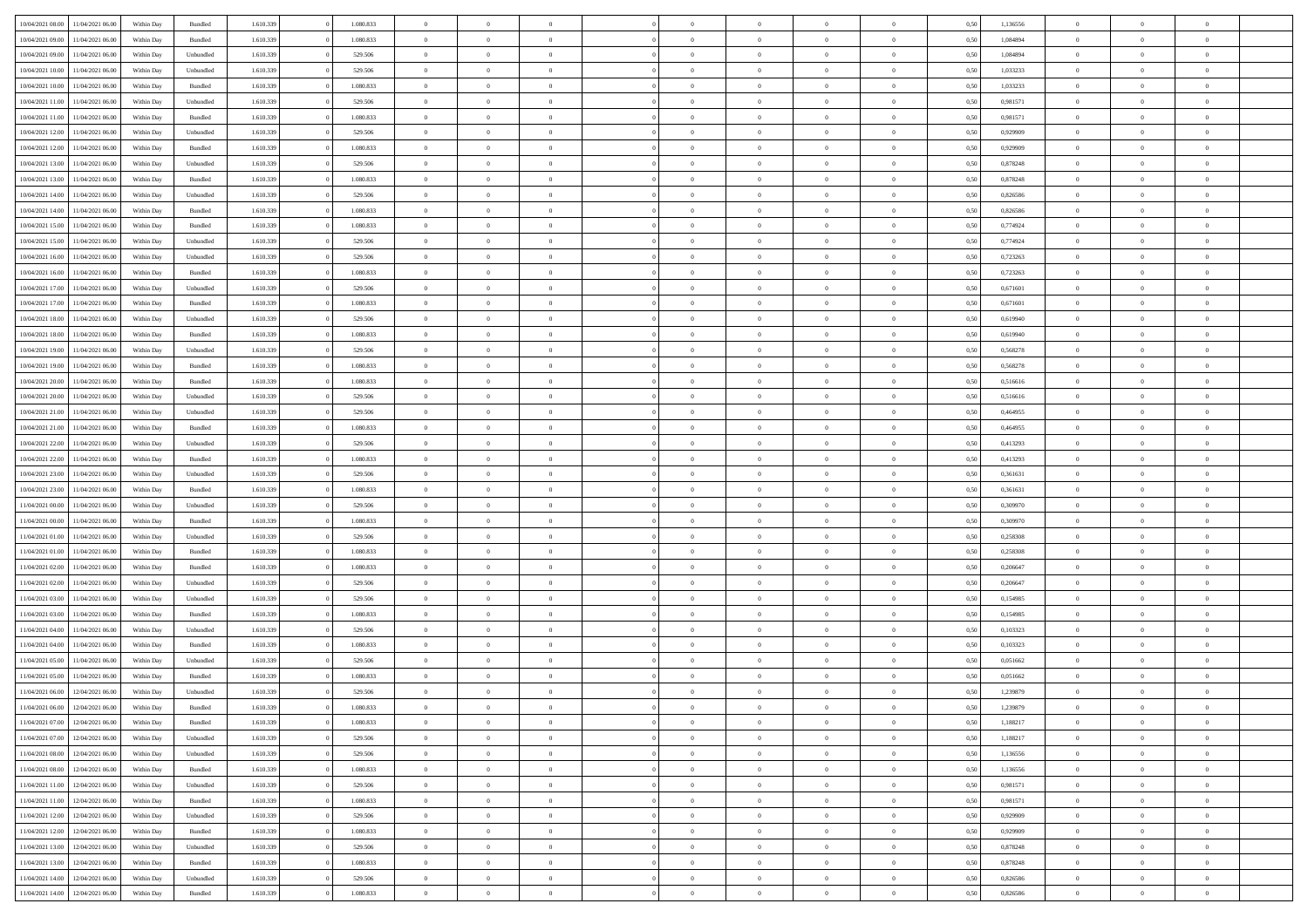| 11/04/2021 15:00                  | 12/04/2021 06:00                  | Within Day | Bundled            | 1.610.339 |           | 1.080.833 | $\overline{0}$ | 1.000                            |                | 1,707084       | $\bf{0}$       | $\overline{0}$ | $\theta$       | 0,50 | 0,774924 | $\theta$       | $\theta$       | $\overline{0}$ |  |
|-----------------------------------|-----------------------------------|------------|--------------------|-----------|-----------|-----------|----------------|----------------------------------|----------------|----------------|----------------|----------------|----------------|------|----------|----------------|----------------|----------------|--|
| 11/04/2021 15:00                  | 12/04/2021 06.00                  | Within Day | Unbundled          | 1.610.339 |           | 529.506   | $\overline{0}$ | $\overline{0}$                   | $\overline{0}$ | $\overline{0}$ | $\bf{0}$       | $\bf{0}$       | $\bf{0}$       | 0,50 | 0,774924 | $\,$ 0 $\,$    | $\overline{0}$ | $\overline{0}$ |  |
|                                   |                                   |            |                    |           |           |           |                |                                  |                |                |                |                |                |      |          |                |                |                |  |
| 11/04/2021 16:00                  | 12/04/2021 06:00                  | Within Day | Unbundled          | 1.610.339 | 1.000     | 529.506   | $\overline{0}$ | $\overline{0}$                   | $\overline{0}$ | $\overline{0}$ | $\bf{0}$       | $\overline{0}$ | $\mathbf{0}$   | 0.50 | 0,723263 | $\mathbf{0}$   | $\,$ 0 $\,$    | $\bf{0}$       |  |
| 11/04/2021 16:00                  | 12/04/2021 06:00                  | Within Day | Bundled            | 1.610.339 | 1.000     | 1.079.833 | $\overline{0}$ | $\,$ 0                           | $\overline{0}$ | $\overline{0}$ | $\,0\,$        | $\overline{0}$ | $\overline{0}$ | 0,50 | 0,723263 | $\,$ 0 $\,$    | $\overline{0}$ | $\overline{0}$ |  |
| 11/04/2021 17:00                  | 12/04/2021 06.00                  | Within Day | Unbundled          | 1.610.339 | 1.000     | 529.506   | $\overline{0}$ | $\overline{0}$                   | $\overline{0}$ | $\overline{0}$ | $\,$ 0         | $\overline{0}$ | $\bf{0}$       | 0,50 | 0,671601 | $\,$ 0 $\,$    | $\overline{0}$ | $\overline{0}$ |  |
| 11/04/2021 17:00                  | 12/04/2021 06:00                  | Within Day | Bundled            | 1.610.339 | 1.000     | 1.079.833 | $\overline{0}$ | $\overline{0}$                   | $\overline{0}$ | $\overline{0}$ | $\bf{0}$       | $\overline{0}$ | $\bf{0}$       | 0.50 | 0.671601 | $\,0\,$        | $\overline{0}$ | $\overline{0}$ |  |
| 11/04/2021 18:00                  | 12/04/2021 06:00                  | Within Day | Unbundled          | 1.610.339 | 1.000     | 529.506   | $\overline{0}$ | $\overline{0}$                   | $\overline{0}$ | $\overline{0}$ | $\bf{0}$       | $\overline{0}$ | $\bf{0}$       | 0,50 | 0,619940 | $\,$ 0 $\,$    | $\overline{0}$ | $\overline{0}$ |  |
| 11/04/2021 18:00                  | 12/04/2021 06.00                  | Within Day | Bundled            | 1.610.339 | 1.000     | 1.079.833 | $\overline{0}$ | $\overline{0}$                   | $\overline{0}$ | $\overline{0}$ | $\,$ 0         | $\bf{0}$       | $\bf{0}$       | 0,50 | 0,619940 | $\,$ 0 $\,$    | $\overline{0}$ | $\overline{0}$ |  |
| 11/04/2021 19:00                  | 12/04/2021 06:00                  | Within Day | Unbundled          | 1.610.339 | 1.000     | 529,506   | $\overline{0}$ | $\overline{0}$                   | $\overline{0}$ | $\overline{0}$ | $\bf{0}$       | $\overline{0}$ | $\mathbf{0}$   | 0.50 | 0.568278 | $\bf{0}$       | $\overline{0}$ | $\bf{0}$       |  |
| 11/04/2021 19:00                  | 12/04/2021 06:00                  | Within Day | Bundled            | 1.610.339 | 1.000     | 1.079.833 | $\overline{0}$ | $\overline{0}$                   | $\overline{0}$ | $\overline{0}$ | $\bf{0}$       | $\overline{0}$ | $\bf{0}$       | 0,50 | 0,568278 | $\,$ 0 $\,$    | $\overline{0}$ | $\overline{0}$ |  |
| 11/04/2021 20:00                  | 12/04/2021 06.00                  | Within Day | Bundled            | 1.610.339 | 1.000     | 1.079.833 | $\overline{0}$ | $\overline{0}$                   | $\overline{0}$ | $\overline{0}$ | $\bf{0}$       | $\bf{0}$       | $\bf{0}$       | 0,50 | 0,516616 | $\,$ 0 $\,$    | $\overline{0}$ | $\overline{0}$ |  |
| 11/04/2021 20:00                  | 12/04/2021 06:00                  |            |                    | 1.610.339 | 1.000     |           | $\overline{0}$ |                                  |                | $\overline{0}$ | $\bf{0}$       | $\overline{0}$ |                | 0.50 | 0.516616 | $\overline{0}$ | $\,$ 0 $\,$    | $\overline{0}$ |  |
|                                   |                                   | Within Day | Unbundled          |           |           | 529.506   |                | $\overline{0}$<br>$\overline{0}$ | $\overline{0}$ |                |                |                | $\mathbf{0}$   |      |          |                |                |                |  |
| 11/04/2021 21:00                  | 12/04/2021 06:00                  | Within Day | Unbundled          | 1.610.339 | 1.000     | 529.506   | $\overline{0}$ |                                  | $\overline{0}$ | $\overline{0}$ | $\bf{0}$       | $\overline{0}$ | $\overline{0}$ | 0,50 | 0,464955 | $\,$ 0 $\,$    | $\overline{0}$ | $\overline{0}$ |  |
| 11/04/2021 21:00                  | 12/04/2021 06.00                  | Within Day | Bundled            | 1.610.339 | 1.000     | 1.079.833 | $\bf{0}$       | $\overline{0}$                   | $\overline{0}$ | $\overline{0}$ | $\,$ 0         | $\overline{0}$ | $\bf{0}$       | 0,50 | 0,464955 | $\,$ 0 $\,$    | $\overline{0}$ | $\overline{0}$ |  |
| 11/04/2021 22:00                  | 12/04/2021 06:00                  | Within Day | Unbundled          | 1.610.339 | 1.000     | 529.506   | $\overline{0}$ | $\overline{0}$                   | $\overline{0}$ | $\overline{0}$ | $\bf{0}$       | $\overline{0}$ | $\bf{0}$       | 0.50 | 0.413293 | $\,0\,$        | $\overline{0}$ | $\overline{0}$ |  |
| 11/04/2021 22.00                  | 12/04/2021 06:00                  | Within Day | Bundled            | 1.610.339 | 1.000     | 1.079.833 | $\overline{0}$ | $\overline{0}$                   | $\overline{0}$ | $\overline{0}$ | $\bf{0}$       | $\overline{0}$ | $\bf{0}$       | 0,50 | 0,413293 | $\,$ 0 $\,$    | $\theta$       | $\overline{0}$ |  |
| 11/04/2021 23:00                  | 12/04/2021 06.00                  | Within Day | Unbundled          | 1.610.339 | 1.000     | 529.506   | $\overline{0}$ | $\overline{0}$                   | $\overline{0}$ | $\overline{0}$ | $\,$ 0         | $\overline{0}$ | $\bf{0}$       | 0,50 | 0,361631 | $\,$ 0 $\,$    | $\overline{0}$ | $\overline{0}$ |  |
| 11/04/2021 23:00                  | 12/04/2021 06:00                  | Within Day | Bundled            | 1.610.339 | 1.000     | 1.079.833 | $\overline{0}$ | $\overline{0}$                   | $\overline{0}$ | $\overline{0}$ | $\overline{0}$ | $\overline{0}$ | $\mathbf{0}$   | 0.50 | 0.361631 | $\bf{0}$       | $\overline{0}$ | $\bf{0}$       |  |
| 12/04/2021 00:00                  | 12/04/2021 06:00                  | Within Day | Unbundled          | 1.610.339 | 1.000     | 529.506   | $\overline{0}$ | $\overline{0}$                   | $\overline{0}$ | $\overline{0}$ | $\bf{0}$       | $\overline{0}$ | $\bf{0}$       | 0,50 | 0,309970 | $\,$ 0 $\,$    | $\overline{0}$ | $\overline{0}$ |  |
| 12/04/2021 00:00                  | 12/04/2021 06.00                  | Within Day | Bundled            | 1.610.339 | 1.000     | 1.079.833 | $\overline{0}$ | $\overline{0}$                   | $\overline{0}$ | $\overline{0}$ | $\bf{0}$       | $\overline{0}$ | $\bf{0}$       | 0,50 | 0,309970 | $\,$ 0 $\,$    | $\overline{0}$ | $\overline{0}$ |  |
| 12/04/2021 01:00                  | 12/04/2021 06:00                  | Within Day | Unbundled          | 1.610.339 | 1.000     | 529.506   | $\overline{0}$ | $\overline{0}$                   | $\overline{0}$ | $\overline{0}$ | $\bf{0}$       | $\overline{0}$ | $\mathbf{0}$   | 0.50 | 0.258308 | $\overline{0}$ | $\,$ 0 $\,$    | $\overline{0}$ |  |
| 12/04/2021 01:00                  | 12/04/2021 06:00                  | Within Day | Bundled            | 1.610.339 | 1.000     | 1.079.833 | $\overline{0}$ | $\overline{0}$                   | $\overline{0}$ | $\overline{0}$ | $\,$ 0 $\,$    | $\overline{0}$ | $\overline{0}$ | 0,50 | 0,258308 | $\,$ 0 $\,$    | $\overline{0}$ | $\overline{0}$ |  |
| 12/04/2021 02:00                  | 12/04/2021 06.00                  | Within Day | Bundled            | 1.610.339 | 1.000     | 1.079.833 | $\overline{0}$ | $\overline{0}$                   | $\overline{0}$ | $\overline{0}$ | $\bf{0}$       | $\overline{0}$ | $\bf{0}$       | 0,50 | 0,206647 | $\,$ 0 $\,$    | $\overline{0}$ | $\overline{0}$ |  |
|                                   |                                   |            |                    |           |           |           |                |                                  |                |                |                |                |                |      |          |                |                |                |  |
| 12/04/2021 02:00                  | 12/04/2021 06:00                  | Within Day | Unbundled          | 1.610.339 | 1.000     | 529.506   | $\overline{0}$ | $\overline{0}$                   | $\overline{0}$ | $\overline{0}$ | $\bf{0}$       | $\overline{0}$ | $\bf{0}$       | 0.50 | 0.206647 | $\,0\,$        | $\overline{0}$ | $\overline{0}$ |  |
| 12/04/2021 03:00                  | 12/04/2021 06:00                  | Within Day | Unbundled          | 1.610.339 | 1.000     | 529.506   | $\overline{0}$ | $\overline{0}$                   | $\overline{0}$ | $\overline{0}$ | $\bf{0}$       | $\overline{0}$ | $\bf{0}$       | 0,50 | 0,154985 | $\,$ 0 $\,$    | $\theta$       | $\overline{0}$ |  |
| 12/04/2021 03:00                  | 12/04/2021 06.00                  | Within Day | Bundled            | 1.610.339 | 1.000     | 1.079.833 | $\bf{0}$       | $\overline{0}$                   | $\overline{0}$ | $\overline{0}$ | $\,$ 0         | $\bf{0}$       | $\bf{0}$       | 0,50 | 0,154985 | $\,$ 0 $\,$    | $\overline{0}$ | $\overline{0}$ |  |
| 12/04/2021 04:00                  | 12/04/2021 06:00                  | Within Day | Unbundled          | 1.610.339 | 1.000     | 529,506   | $\overline{0}$ | $\overline{0}$                   | $\overline{0}$ | $\overline{0}$ | $\bf{0}$       | $\overline{0}$ | $\mathbf{0}$   | 0.50 | 0.103323 | $\bf{0}$       | $\overline{0}$ | $\bf{0}$       |  |
| 12/04/2021 04:00                  | 12/04/2021 06:00                  | Within Day | Bundled            | 1.610.339 | 1.000     | 1.079.833 | $\overline{0}$ | $\overline{0}$                   | $\overline{0}$ | $\overline{0}$ | $\bf{0}$       | $\overline{0}$ | $\bf{0}$       | 0,50 | 0,103323 | $\,$ 0 $\,$    | $\overline{0}$ | $\overline{0}$ |  |
| 12/04/2021 05:00                  | 12/04/2021 06.00                  | Within Day | Unbundled          | 1.610.339 | 1.000     | 529.506   | $\overline{0}$ | $\overline{0}$                   | $\overline{0}$ | $\overline{0}$ | $\bf{0}$       | $\bf{0}$       | $\bf{0}$       | 0,50 | 0,051662 | $\,$ 0 $\,$    | $\overline{0}$ | $\overline{0}$ |  |
| 12/04/2021 05:00                  | 12/04/2021 06:00                  | Within Day | Bundled            | 1.610.339 | 1.000     | 1.079.833 | $\overline{0}$ | $\overline{0}$                   | $\overline{0}$ | $\overline{0}$ | $\bf{0}$       | $\overline{0}$ | $\mathbf{0}$   | 0.50 | 0.051662 | $\overline{0}$ | $\,$ 0 $\,$    | $\overline{0}$ |  |
| 12/04/2021 06:00                  | 13/04/2021 06:00                  | Within Dav | Unbundled          | 1.610.339 |           | 529.506   | $\overline{0}$ | $\overline{0}$                   | $\overline{0}$ | $\overline{0}$ | $\overline{0}$ | $\overline{0}$ | $\mathbf{0}$   | 0.50 | 1,239879 | $\theta$       | $\overline{0}$ | $\overline{0}$ |  |
| 12/04/2021 06:00                  | 13/04/2021 06.00                  | Within Day | Bundled            | 1.610.339 |           | 1.080.833 | $\overline{0}$ | $\overline{0}$                   | $\overline{0}$ | $\overline{0}$ | $\bf{0}$       | $\bf{0}$       | $\bf{0}$       | 0,50 | 1,239879 | $\,$ 0 $\,$    | $\overline{0}$ | $\overline{0}$ |  |
| 12/04/2021 07:00                  | 13/04/2021 06:00                  | Within Day | Bundled            | 1.610.339 |           | 1.080.833 | $\overline{0}$ | $\overline{0}$                   | $\overline{0}$ | $\overline{0}$ | $\bf{0}$       | $\overline{0}$ | $\bf{0}$       | 0.50 | 1.188217 | $\,0\,$        | $\overline{0}$ | $\overline{0}$ |  |
| 12/04/2021 07:00                  | 13/04/2021 06:00                  | Within Dav | Unbundled          | 1.610.339 |           | 529.506   | $\overline{0}$ | $\overline{0}$                   | $\overline{0}$ | $\overline{0}$ | $\overline{0}$ | $\overline{0}$ | $\overline{0}$ | 0,50 | 1,188217 | $\theta$       | $\overline{0}$ | $\overline{0}$ |  |
|                                   |                                   |            |                    |           |           |           |                | $\overline{0}$                   | $\overline{0}$ | $\overline{0}$ | $\bf{0}$       |                |                |      |          | $\,$ 0 $\,$    | $\overline{0}$ | $\overline{0}$ |  |
| 12/04/2021 08:00                  | 13/04/2021 06.00                  | Within Day | Unbundled          | 1.610.339 |           | 529.506   | $\overline{0}$ |                                  |                |                |                | $\bf{0}$       | $\bf{0}$       | 0,50 | 1,136556 |                |                |                |  |
| 12/04/2021 08:00                  | 13/04/2021 06:00                  | Within Day | Bundled            | 1.610.339 |           | 1.080.833 | $\overline{0}$ | $\overline{0}$                   | $\overline{0}$ | $\overline{0}$ | $\bf{0}$       | $\overline{0}$ | $\mathbf{0}$   | 0.50 | 1.136556 | $\overline{0}$ | $\overline{0}$ | $\bf{0}$       |  |
| 12/04/2021 09:00                  | 13/04/2021 06:00                  | Within Dav | Unbundled          | 1.610.339 |           | 529.506   | $\overline{0}$ | $\overline{0}$                   | $\overline{0}$ | $\overline{0}$ | $\overline{0}$ | $\overline{0}$ | $\overline{0}$ | 0,50 | 1,084894 | $\theta$       | $\overline{0}$ | $\overline{0}$ |  |
| 12/04/2021 09:00                  | 13/04/2021 06.00                  | Within Day | Bundled            | 1.610.339 |           | 1.080.833 | $\overline{0}$ | $\overline{0}$                   | $\overline{0}$ | $\bf{0}$       | $\bf{0}$       | $\bf{0}$       | $\bf{0}$       | 0,50 | 1,084894 | $\,$ 0 $\,$    | $\overline{0}$ | $\overline{0}$ |  |
| 12/04/2021 10:00                  | 13/04/2021 06:00                  | Within Day | Unbundled          | 1.610.339 |           | 529.506   | $\overline{0}$ | $\overline{0}$                   | $\overline{0}$ | $\overline{0}$ | $\bf{0}$       | $\overline{0}$ | $\mathbf{0}$   | 0.50 | 1,033233 | $\overline{0}$ | $\,$ 0 $\,$    | $\overline{0}$ |  |
| 12/04/2021 10:00                  | 13/04/2021 06:00                  | Within Dav | Bundled            | 1.610.339 |           | 1.080.833 | $\overline{0}$ | $\overline{0}$                   | $\overline{0}$ | $\overline{0}$ | $\overline{0}$ | $\overline{0}$ | $\overline{0}$ | 0.50 | 1,033233 | $\theta$       | $\overline{0}$ | $\overline{0}$ |  |
| 12/04/2021 11:00                  | 13/04/2021 06:00                  | Within Day | Unbundled          | 1.610.339 |           | 529.506   | $\overline{0}$ | $\overline{0}$                   | $\overline{0}$ | $\overline{0}$ | $\bf{0}$       | $\overline{0}$ | $\bf{0}$       | 0,50 | 0,981571 | $\,$ 0 $\,$    | $\overline{0}$ | $\overline{0}$ |  |
| 12/04/2021 11:00                  | 13/04/2021 06:00                  | Within Day | Bundled            | 1.610.339 |           | 1.080.833 | $\overline{0}$ | $\overline{0}$                   | $\overline{0}$ | $\overline{0}$ | $\bf{0}$       | $\overline{0}$ | $\bf{0}$       | 0.50 | 0.981571 | $\,0\,$        | $\overline{0}$ | $\overline{0}$ |  |
| 12/04/2021 12:00                  | 13/04/2021 06:00                  | Within Dav | Unbundled          | 1.610.339 |           | 529.506   | $\overline{0}$ | $\theta$                         | $\Omega$       | $\overline{0}$ | $\bf{0}$       | $\overline{0}$ | $\overline{0}$ | 0.50 | 0,929909 | $\theta$       | $\overline{0}$ | $\overline{0}$ |  |
| 12/04/2021 12:00                  | 13/04/2021 06:00                  | Within Day | Bundled            | 1.610.339 |           | 1.080.833 | $\overline{0}$ | $\overline{0}$                   | $\overline{0}$ | $\overline{0}$ | $\,$ 0         | $\overline{0}$ | $\bf{0}$       | 0,50 | 0,929909 | $\,$ 0 $\,$    | $\overline{0}$ | $\overline{0}$ |  |
|                                   | 12/04/2021 13:00 13/04/2021 06:00 | Within Day | $\mathbf B$ undled | 1.610.339 |           | 1.080.833 | $\bf{0}$       | 1.080.000                        |                | 1.934696       | $\bf{0}$       |                |                | 0.50 | 0,878248 | $\bf{0}$       | $\bf{0}$       |                |  |
| 12/04/2021 13:00 13/04/2021 06:00 |                                   | Within Day | Unbundled          | 1.610.339 |           | 529.506   | $\overline{0}$ | $\overline{0}$                   | $\overline{0}$ | $\overline{0}$ | $\mathbf{0}$   | $\overline{0}$ | $\overline{0}$ | 0,50 | 0,878248 | $\theta$       | $\overline{0}$ | $\overline{0}$ |  |
|                                   |                                   |            |                    |           |           |           |                |                                  |                |                |                |                |                |      |          |                |                |                |  |
| 12/04/2021 14:00                  | 13/04/2021 06:00                  | Within Day | Unbundled          | 1.610.339 | 1.080.000 | 529.506   | $\overline{0}$ | $\overline{0}$                   | $\overline{0}$ | $\overline{0}$ | $\overline{0}$ | $\overline{0}$ | $\bf{0}$       | 0,50 | 0,826586 | $\overline{0}$ | $\overline{0}$ | $\bf{0}$       |  |
| 12/04/2021 14:00                  | 13/04/2021 06:00                  | Within Day | Bundled            | 1.610.339 | 1,080,000 | 833       | $\overline{0}$ | $\overline{0}$                   | $\overline{0}$ | $\overline{0}$ | $\overline{0}$ | $\overline{0}$ | $\mathbf{0}$   | 0.50 | 0.826586 | $\overline{0}$ | $\,$ 0 $\,$    | $\bf{0}$       |  |
| 12/04/2021 15:00                  | 13/04/2021 06:00                  | Within Day | Unbundled          | 1.610.339 | 1.080.000 | 529,506   | $\overline{0}$ | $\overline{0}$                   | $\overline{0}$ | $\overline{0}$ | $\overline{0}$ | $\overline{0}$ | $\overline{0}$ | 0,50 | 0,774924 | $\overline{0}$ | $\theta$       | $\overline{0}$ |  |
| 12/04/2021 15:00                  | 13/04/2021 06:00                  | Within Day | Bundled            | 1.610.339 | 1.080.000 | 833       | $\overline{0}$ | $\overline{0}$                   | $\overline{0}$ | $\overline{0}$ | $\bf{0}$       | $\overline{0}$ | $\bf{0}$       | 0,50 | 0,774924 | $\,$ 0 $\,$    | $\overline{0}$ | $\bf{0}$       |  |
| 12/04/2021 16:00                  | 13/04/2021 06:00                  | Within Day | Unbundled          | 1.610.339 | 1,080,000 | 529.506   | $\overline{0}$ | $\overline{0}$                   | $\overline{0}$ | $\overline{0}$ | $\bf{0}$       | $\overline{0}$ | $\mathbf{0}$   | 0.50 | 0,723263 | $\mathbf{0}$   | $\overline{0}$ | $\overline{0}$ |  |
| 12/04/2021 16:00                  | 13/04/2021 06:00                  | Within Day | Bundled            | 1.610.339 | 1.080.000 | 833       | $\overline{0}$ | $\overline{0}$                   | $\overline{0}$ | $\overline{0}$ | $\bf{0}$       | $\overline{0}$ | $\overline{0}$ | 0,50 | 0,723263 | $\overline{0}$ | $\theta$       | $\overline{0}$ |  |
| 12/04/2021 17:00                  | 13/04/2021 06:00                  | Within Day | Unbundled          | 1.610.339 | 1.080.000 | 529.506   | $\overline{0}$ | $\bf{0}$                         | $\overline{0}$ | $\bf{0}$       | $\,$ 0 $\,$    | $\overline{0}$ | $\bf{0}$       | 0,50 | 0,671601 | $\,$ 0 $\,$    | $\,$ 0 $\,$    | $\overline{0}$ |  |
| 12/04/2021 17:00                  | 13/04/2021 06:00                  | Within Day | Bundled            | 1.610.339 | 1,080,000 | 833       | $\overline{0}$ | $\overline{0}$                   | $\overline{0}$ | $\overline{0}$ | $\bf{0}$       | $\overline{0}$ | $\mathbf{0}$   | 0.50 | 0.671601 | $\mathbf{0}$   | $\bf{0}$       | $\bf{0}$       |  |
| 12/04/2021 18:00                  | 13/04/2021 06:00                  | Within Day | Bundled            | 1.610.339 | 1.080.000 | 833       | $\overline{0}$ | $\overline{0}$                   | $\overline{0}$ | $\overline{0}$ | $\overline{0}$ | $\overline{0}$ | $\overline{0}$ | 0,50 | 0,619940 | $\overline{0}$ | $\overline{0}$ | $\overline{0}$ |  |
| 12/04/2021 18:00                  | 13/04/2021 06:00                  | Within Day | Unbundled          | 1.610.339 | 1.080.000 | 529.506   | $\overline{0}$ | $\bf{0}$                         | $\overline{0}$ | $\bf{0}$       | $\bf{0}$       | $\bf{0}$       | $\bf{0}$       | 0,50 | 0,619940 | $\overline{0}$ | $\overline{0}$ | $\bf{0}$       |  |
|                                   |                                   |            |                    |           |           |           |                |                                  |                |                |                |                |                |      |          |                |                |                |  |
|                                   | 12/04/2021 19:00 13/04/2021 06:00 | Within Day | Unbundled          | 1.610.339 | 1.080.000 | 529.506   | $\,$ 0 $\,$    | $\mathbf{1}$                     | $\overline{0}$ | $\overline{0}$ | $\,$ 0 $\,$    | $\,$ 0 $\,$    | $\,$ 0 $\,$    | 0,50 | 0,568278 | $\overline{0}$ | $\,$ 0 $\,$    | $\,$ 0 $\,$    |  |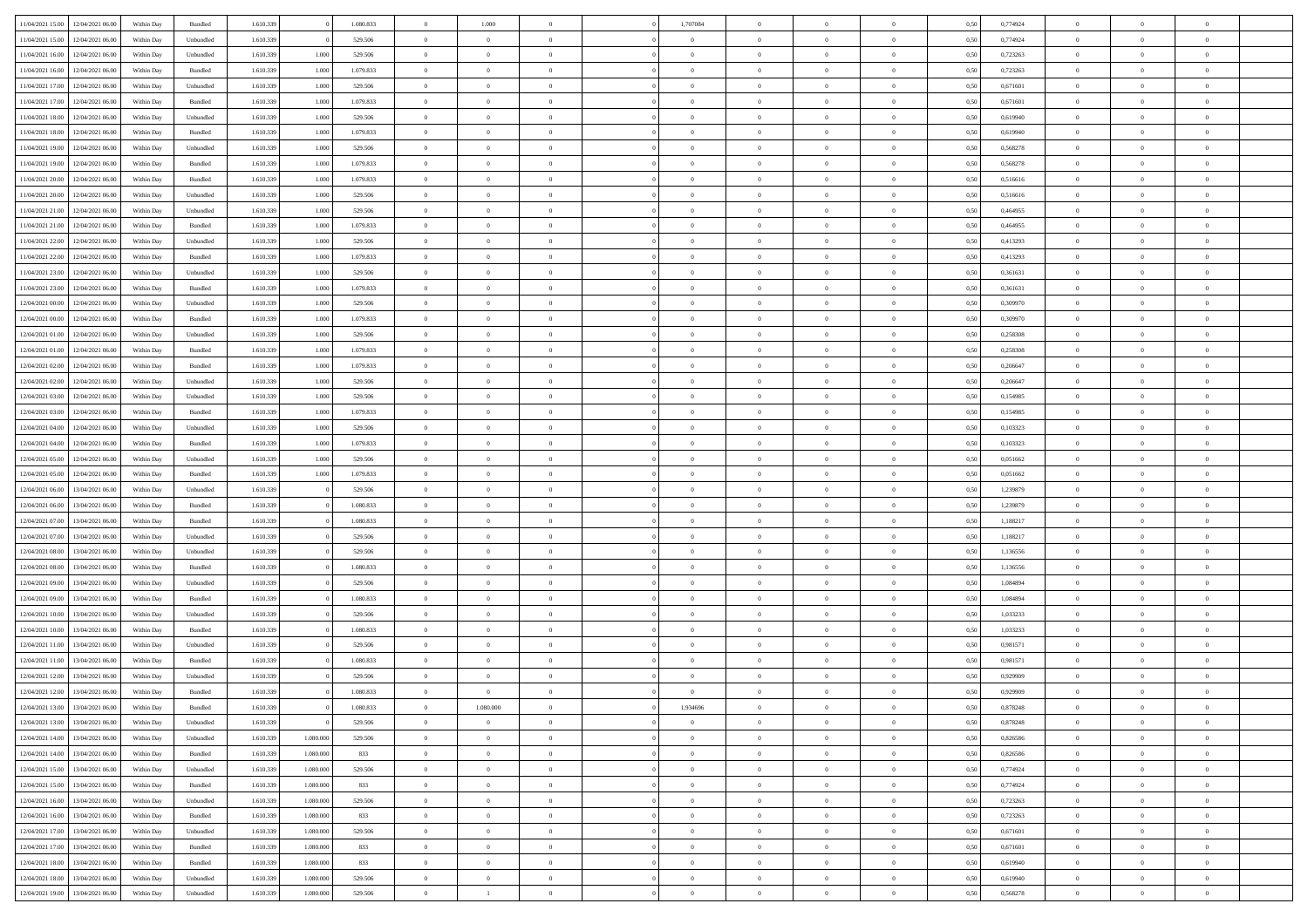| 12/04/2021 19:00                  | 13/04/2021 06:00 | Within Day | Bundled            | 1.610.339 | 1.080.000 | 833       | $\overline{0}$ | $\theta$       |                | $\overline{0}$ | $\bf{0}$       | $\overline{0}$ | $\theta$       | 0,50 | 0,568278 | $\theta$       | $\theta$       | $\theta$                 |  |
|-----------------------------------|------------------|------------|--------------------|-----------|-----------|-----------|----------------|----------------|----------------|----------------|----------------|----------------|----------------|------|----------|----------------|----------------|--------------------------|--|
| 12/04/2021 20:00                  | 13/04/2021 06:00 | Within Day | Unbundled          | 1.610.33  | 1.080.001 | 529.505   | $\overline{0}$ | $\overline{0}$ | $\overline{0}$ | $\overline{0}$ | $\,$ 0         | $\bf{0}$       | $\bf{0}$       | 0,50 | 0,516616 | $\,$ 0 $\,$    | $\overline{0}$ | $\overline{0}$           |  |
|                                   |                  |            |                    |           |           |           |                |                |                |                |                |                |                |      |          |                |                |                          |  |
| 12/04/2021 20:00                  | 13/04/2021 06:00 | Within Day | Bundled            | 1.610.339 | 1.080.001 | 833       | $\overline{0}$ | $\overline{0}$ | $\overline{0}$ | $\overline{0}$ | $\bf{0}$       | $\overline{0}$ | $\mathbf{0}$   | 0,50 | 0,516616 | $\bf{0}$       | $\overline{0}$ | $\overline{0}$           |  |
| 12/04/2021 21:00                  | 13/04/2021 06:00 | Within Day | Unbundled          | 1.610.339 | 1.080.001 | 529.505   | $\overline{0}$ | $\overline{0}$ | $\overline{0}$ | $\overline{0}$ | $\,$ 0         | $\overline{0}$ | $\overline{0}$ | 0,50 | 0,464955 | $\,$ 0 $\,$    | $\overline{0}$ | $\overline{0}$           |  |
| 12/04/2021 21:00                  | 13/04/2021 06:00 | Within Day | Bundled            | 1.610.33  | 1.080.001 | 833       | $\overline{0}$ | $\theta$       | $\overline{0}$ |                | $\overline{0}$ | $\overline{0}$ | $\bf{0}$       | 0,50 | 0,464955 | $\,$ 0 $\,$    | $\overline{0}$ | $\overline{0}$           |  |
| 12/04/2021 22:00                  | 13/04/2021 06:00 | Within Day | Unbundled          | 1.610.339 | 1.080.001 | 529.505   | $\overline{0}$ | $\overline{0}$ | $\overline{0}$ | $\overline{0}$ | $\bf{0}$       | $\overline{0}$ | $\bf{0}$       | 0.50 | 0.413293 | $\,0\,$        | $\theta$       | $\overline{0}$           |  |
| 12/04/2021 22:00                  | 13/04/2021 06:00 | Within Day | Bundled            | 1.610.339 | 1.080.001 | 833       | $\overline{0}$ | $\overline{0}$ | $\overline{0}$ | $\overline{0}$ | $\bf{0}$       | $\overline{0}$ | $\overline{0}$ | 0,50 | 0,413293 | $\,$ 0 $\,$    | $\theta$       | $\overline{0}$           |  |
| 12/04/2021 23:00                  | 13/04/2021 06.00 | Within Day | Unbundled          | 1.610.33  | 1.080.001 | 529.505   | $\overline{0}$ | $\theta$       | $\overline{0}$ | $\overline{0}$ | $\,$ 0         | $\bf{0}$       | $\bf{0}$       | 0,50 | 0,361631 | $\,$ 0 $\,$    | $\overline{0}$ | $\overline{0}$           |  |
| 12/04/2021 23:00                  | 13/04/2021 06:00 | Within Day | Bundled            | 1.610.339 | 1.080.001 | 833       | $\overline{0}$ | $\overline{0}$ | $\overline{0}$ | $\overline{0}$ | $\bf{0}$       | $\overline{0}$ | $\bf{0}$       | 0.50 | 0.361631 | $\,0\,$        | $\overline{0}$ | $\overline{0}$           |  |
| 13/04/2021 00:00                  | 13/04/2021 06:00 | Within Day | Bundled            | 1.610.339 | 1.080.001 | 833       | $\overline{0}$ | $\overline{0}$ | $\overline{0}$ | $\overline{0}$ | $\,$ 0         | $\overline{0}$ | $\bf{0}$       | 0,50 | 0,309970 | $\,$ 0 $\,$    | $\overline{0}$ | $\overline{0}$           |  |
| 13/04/2021 00:00                  | 13/04/2021 06:00 | Within Day | Unbundled          | 1.610.33  | 1.080.001 | 529.505   | $\bf{0}$       | $\theta$       | $\overline{0}$ | $\overline{0}$ | $\,$ 0         | $\bf{0}$       | $\bf{0}$       | 0,50 | 0,309970 | $\,$ 0 $\,$    | $\overline{0}$ | $\overline{0}$           |  |
|                                   |                  |            |                    |           |           |           |                |                |                |                |                |                |                |      |          |                |                |                          |  |
| 13/04/2021 01:00                  | 13/04/2021 06:00 | Within Day | Unbundled          | 1.610.339 | 1,080,001 | 529.505   | $\overline{0}$ | $\overline{0}$ | $\overline{0}$ | $\overline{0}$ | $\bf{0}$       | $\overline{0}$ | $\mathbf{0}$   | 0.50 | 0,258308 | $\,$ 0 $\,$    | $\overline{0}$ | $\bf{0}$                 |  |
| 13/04/2021 01:00                  | 13/04/2021 06:00 | Within Day | Bundled            | 1.610.339 | 1.080.001 | 833       | $\overline{0}$ | $\overline{0}$ | $\overline{0}$ | $\overline{0}$ | $\bf{0}$       | $\overline{0}$ | $\overline{0}$ | 0,50 | 0,258308 | $\,$ 0 $\,$    | $\overline{0}$ | $\overline{0}$           |  |
| 13/04/2021 02:00                  | 13/04/2021 06:00 | Within Day | Unbundled          | 1.610.33  | 1.080.001 | 529.505   | $\overline{0}$ | $\theta$       | $\overline{0}$ | $\overline{0}$ | $\bf{0}$       | $\overline{0}$ | $\bf{0}$       | 0,50 | 0,206647 | $\,$ 0 $\,$    | $\overline{0}$ | $\overline{0}$           |  |
| 13/04/2021 02:00                  | 13/04/2021 06:00 | Within Day | Bundled            | 1.610.339 | 1.080.001 | 833       | $\overline{0}$ | $\overline{0}$ | $\overline{0}$ | $\overline{0}$ | $\,$ 0         | $\overline{0}$ | $\bf{0}$       | 0.50 | 0.206647 | $\,0\,$        | $\theta$       | $\overline{0}$           |  |
| 13/04/2021 03:00                  | 13/04/2021 06:00 | Within Day | Unbundled          | 1.610.339 | 1.080.001 | 529.505   | $\overline{0}$ | $\overline{0}$ | $\overline{0}$ | $\overline{0}$ | $\,$ 0         | $\overline{0}$ | $\bf{0}$       | 0,50 | 0,154985 | $\,$ 0 $\,$    | $\theta$       | $\overline{0}$           |  |
| 13/04/2021 03:00                  | 13/04/2021 06.00 | Within Day | Bundled            | 1.610.33  | 1.080.001 | 833       | $\overline{0}$ | $\theta$       | $\overline{0}$ |                | $\,$ 0         | $\overline{0}$ | $\bf{0}$       | 0,50 | 0,154985 | $\,$ 0 $\,$    | $\overline{0}$ | $\overline{0}$           |  |
| 13/04/2021 04:00                  | 13/04/2021 06:00 | Within Day | Unbundled          | 1.610.339 | 1.080.001 | 529.505   | $\overline{0}$ | $\overline{0}$ | $\overline{0}$ | $\overline{0}$ | $\bf{0}$       | $\overline{0}$ | $\bf{0}$       | 0.50 | 0.103323 | $\bf{0}$       | $\overline{0}$ | $\overline{\phantom{a}}$ |  |
| 13/04/2021 04:00                  | 13/04/2021 06:00 | Within Day | Bundled            | 1.610.339 | 1.080.001 | 833       | $\overline{0}$ | $\overline{0}$ | $\overline{0}$ | $\overline{0}$ | $\bf{0}$       | $\overline{0}$ | $\bf{0}$       | 0,50 | 0,103323 | $\,$ 0 $\,$    | $\overline{0}$ | $\overline{0}$           |  |
| 13/04/2021 05:00                  | 13/04/2021 06:00 | Within Day | Bundled            | 1.610.33  | 1.080.001 | 833       | $\bf{0}$       | $\overline{0}$ | $\overline{0}$ | $\overline{0}$ | $\,$ 0         | $\overline{0}$ | $\bf{0}$       | 0,50 | 0,051662 | $\,$ 0 $\,$    | $\overline{0}$ | $\overline{0}$           |  |
|                                   |                  |            |                    |           |           |           |                |                |                |                |                |                |                |      |          |                |                |                          |  |
| 13/04/2021 05:00                  | 13/04/2021 06:00 | Within Day | Unbundled          | 1.610.339 | 1.080.001 | 529.505   | $\overline{0}$ | $\overline{0}$ | $\overline{0}$ | $\overline{0}$ | $\bf{0}$       | $\overline{0}$ | $\mathbf{0}$   | 0.50 | 0.051662 | $\,$ 0 $\,$    | $\overline{0}$ | $\overline{\phantom{a}}$ |  |
| 13/04/2021 06:00                  | 14/04/2021 06:00 | Within Day | Unbundled          | 1.610.339 |           | 529.506   | $\overline{0}$ | $\overline{0}$ | $\overline{0}$ | $\overline{0}$ | $\bf{0}$       | $\overline{0}$ | $\overline{0}$ | 0,50 | 1,239879 | $\,$ 0 $\,$    | $\overline{0}$ | $\overline{0}$           |  |
| 13/04/2021 06:00                  | 14/04/2021 06.00 | Within Day | Bundled            | 1.610.339 |           | 1.080.833 | $\overline{0}$ | $\theta$       | $\overline{0}$ | $\overline{0}$ | $\,$ 0         | $\overline{0}$ | $\bf{0}$       | 0,50 | 1,239879 | $\,$ 0 $\,$    | $\overline{0}$ | $\overline{0}$           |  |
| 13/04/2021 07:00                  | 14/04/2021 06:00 | Within Day | Unbundled          | 1.610.339 |           | 529.506   | $\overline{0}$ | $\overline{0}$ | $\overline{0}$ | $\overline{0}$ | $\bf{0}$       | $\overline{0}$ | $\bf{0}$       | 0.50 | 1.188217 | $\,0\,$        | $\theta$       | $\overline{0}$           |  |
| 13/04/2021 07:00                  | 14/04/2021 06:00 | Within Day | Bundled            | 1.610.339 |           | 1.080.833 | $\overline{0}$ | $\overline{0}$ | $\overline{0}$ | $\overline{0}$ | $\,$ 0         | $\overline{0}$ | $\overline{0}$ | 0,50 | 1,188217 | $\,$ 0 $\,$    | $\theta$       | $\overline{0}$           |  |
| 13/04/2021 08:00                  | 14/04/2021 06.00 | Within Day | Unbundled          | 1.610.339 |           | 529.506   | $\overline{0}$ | $\theta$       | $\overline{0}$ |                | $\,$ 0         | $\overline{0}$ | $\bf{0}$       | 0,50 | 1,136556 | $\,$ 0 $\,$    | $\overline{0}$ | $\overline{0}$           |  |
| 13/04/2021 08:00                  | 14/04/2021 06:00 | Within Day | Bundled            | 1.610.339 |           | 1.080.833 | $\overline{0}$ | $\overline{0}$ | $\overline{0}$ | $\overline{0}$ | $\bf{0}$       | $\overline{0}$ | $\bf{0}$       | 0.50 | 1.136556 | $\,0\,$        | $\overline{0}$ | $\overline{0}$           |  |
| 13/04/2021 09:00                  | 14/04/2021 06:00 | Within Day | Unbundled          | 1.610.339 |           | 529.506   | $\overline{0}$ | $\overline{0}$ | $\overline{0}$ | $\overline{0}$ | $\bf{0}$       | $\overline{0}$ | $\bf{0}$       | 0,50 | 1,084894 | $\,$ 0 $\,$    | $\overline{0}$ | $\overline{0}$           |  |
| 13/04/2021 09:00                  | 14/04/2021 06.00 | Within Day | Bundled            | 1.610.339 |           | 1.080.833 | $\overline{0}$ | $\overline{0}$ | $\overline{0}$ | $\overline{0}$ | $\bf{0}$       | $\overline{0}$ | $\bf{0}$       | 0,50 | 1,084894 | $\,$ 0 $\,$    | $\overline{0}$ | $\overline{0}$           |  |
|                                   | 14/04/2021 06:00 |            |                    | 1.610.339 |           | 529.506   |                | $\bf{0}$       |                | $\overline{0}$ | $\bf{0}$       | $\overline{0}$ |                | 0.50 | 1.033233 | $\,$ 0 $\,$    | $\overline{0}$ | $\bf{0}$                 |  |
| 13/04/2021 10:00                  |                  | Within Day | Unbundled          |           |           |           | $\bf{0}$       |                | $\overline{0}$ |                |                |                | $\mathbf{0}$   |      |          |                |                |                          |  |
| 13/04/2021 10:00                  | 14/04/2021 06:00 | Within Dav | Bundled            | 1.610.339 |           | 1.080.833 | $\overline{0}$ | $\overline{0}$ | $\overline{0}$ | $\overline{0}$ | $\overline{0}$ | $\overline{0}$ | $\overline{0}$ | 0.50 | 1,033233 | $\theta$       | $\overline{0}$ | $\overline{0}$           |  |
| 13/04/2021 11:00                  | 14/04/2021 06.00 | Within Day | Bundled            | 1.610.339 |           | 1.080.833 | $\bf{0}$       | $\theta$       | $\overline{0}$ | $\overline{0}$ | $\,$ 0         | $\overline{0}$ | $\bf{0}$       | 0,50 | 0,981571 | $\,$ 0 $\,$    | $\overline{0}$ | $\overline{0}$           |  |
| 13/04/2021 11:00                  | 14/04/2021 06:00 | Within Day | Unbundled          | 1.610.339 |           | 529.506   | $\overline{0}$ | $\overline{0}$ | $\overline{0}$ | $\overline{0}$ | $\bf{0}$       | $\overline{0}$ | $\bf{0}$       | 0.50 | 0.981571 | $\,0\,$        | $\theta$       | $\overline{0}$           |  |
| 13/04/2021 12:00                  | 14/04/2021 06:00 | Within Dav | Unbundled          | 1.610.339 |           | 529.506   | $\overline{0}$ | $\overline{0}$ | $\Omega$       | $\Omega$       | $\mathbf{0}$   | $\overline{0}$ | $\overline{0}$ | 0.50 | 0,929909 | $\theta$       | $\overline{0}$ | $\overline{0}$           |  |
| 13/04/2021 12:00                  | 14/04/2021 06.00 | Within Day | Bundled            | 1.610.339 |           | 1.080.833 | $\overline{0}$ | $\theta$       | $\overline{0}$ | $\overline{0}$ | $\,$ 0         | $\overline{0}$ | $\bf{0}$       | 0,50 | 0,929909 | $\,$ 0 $\,$    | $\overline{0}$ | $\overline{0}$           |  |
| 13/04/2021 13:00                  | 14/04/2021 06:00 | Within Day | Unbundled          | 1.610.339 |           | 529.506   | $\overline{0}$ | $\overline{0}$ | $\overline{0}$ | $\overline{0}$ | $\bf{0}$       | $\overline{0}$ | $\bf{0}$       | 0.50 | 0.878248 | $\,0\,$        | $\overline{0}$ | $\overline{0}$           |  |
| 13/04/2021 13:00                  | 14/04/2021 06:00 | Within Dav | Bundled            | 1.610.339 |           | 1.080.833 | $\overline{0}$ | $\overline{0}$ | $\overline{0}$ | $\overline{0}$ | $\overline{0}$ | $\overline{0}$ | $\overline{0}$ | 0.50 | 0,878248 | $\theta$       | $\overline{0}$ | $\overline{0}$           |  |
| 13/04/2021 14:00                  | 14/04/2021 06.00 | Within Day | Unbundled          | 1.610.339 |           | 529.506   | $\overline{0}$ | $\overline{0}$ | $\overline{0}$ | $\bf{0}$       | $\bf{0}$       | $\overline{0}$ | $\bf{0}$       | 0,50 | 0,826586 | $\,$ 0 $\,$    | $\overline{0}$ | $\overline{0}$           |  |
| 13/04/2021 14:00                  | 14/04/2021 06:00 | Within Day | Bundled            | 1.610.339 |           | 1.080.833 | $\overline{0}$ | $\overline{0}$ | $\overline{0}$ | $\overline{0}$ | $\bf{0}$       | $\overline{0}$ | $\mathbf{0}$   | 0.50 | 0.826586 | $\,$ 0 $\,$    | $\overline{0}$ | $\overline{0}$           |  |
| 13/04/2021 15:00                  | 14/04/2021 06:00 | Within Dav | Unbundled          | 1.610.339 |           | 529.506   | $\overline{0}$ | $\overline{0}$ | $\Omega$       | $\overline{0}$ | $\mathbf{0}$   | $\overline{0}$ | $\overline{0}$ | 0.50 | 0,774924 | $\theta$       | $\overline{0}$ | $\overline{0}$           |  |
|                                   |                  |            |                    |           |           |           |                |                |                |                |                |                |                |      |          |                |                |                          |  |
| 13/04/2021 15:00                  | 14/04/2021 06.00 | Within Day | Bundled            | 1.610.339 |           | 1.080.833 | $\overline{0}$ | $\overline{0}$ | $\overline{0}$ | $\overline{0}$ | $\,$ 0         | $\bf{0}$       | $\bf{0}$       | 0,50 | 0,774924 | $\,$ 0 $\,$    | $\overline{0}$ | $\overline{0}$           |  |
| 13/04/2021 16:00                  | 14/04/2021 06:00 | Within Day | Bundled            | 1.610.339 |           | 1.080.833 | $\overline{0}$ | $\overline{0}$ | $\overline{0}$ | $\overline{0}$ | $\bf{0}$       | $\overline{0}$ | $\overline{0}$ | 0.50 | 0,723263 | $\,0\,$        | $\theta$       | $\overline{0}$           |  |
| 13/04/2021 16:00                  | 14/04/2021 06:00 | Within Dav | Unbundled          | 1.610.339 |           | 529.506   | $\overline{0}$ | $\Omega$       | $\Omega$       | $\Omega$       | $\bf{0}$       | $\overline{0}$ | $\mathbf{0}$   | 0.50 | 0,723263 | $\theta$       | $\overline{0}$ | $\overline{0}$           |  |
| 13/04/2021 17:00                  | 14/04/2021 06:00 | Within Day | Unbundled          | 1.610.339 |           | 529.506   | $\overline{0}$ | $\,$ 0 $\,$    | $\overline{0}$ | $\bf{0}$       | $\,$ 0         | $\bf{0}$       | $\bf{0}$       | 0,50 | 0,671601 | $\,$ 0 $\,$    | $\overline{0}$ | $\overline{0}$           |  |
| 13/04/2021 17:00                  | 14/04/2021 06:00 | Within Day | $\mathbf B$ undled | 1.610.339 |           | 1.080.833 | $\bf{0}$       | $\bf{0}$       |                | $^{\circ}$     | $\Omega$       |                |                | 0,50 | 0,671601 | $\bf{0}$       | $\theta$       |                          |  |
| 13/04/2021 18:00                  | 14/04/2021 06:00 | Within Day | Unbundled          | 1.610.339 |           | 529.506   | $\overline{0}$ | $\overline{0}$ | $\overline{0}$ | $\overline{0}$ | $\overline{0}$ | $\overline{0}$ | $\mathbf{0}$   | 0,50 | 0,619940 | $\theta$       | $\overline{0}$ | $\overline{0}$           |  |
| 13/04/2021 18:00                  | 14/04/2021 06:00 | Within Day | Bundled            | 1.610.339 |           | 1.080.833 | $\overline{0}$ | $\overline{0}$ | $\overline{0}$ | $\bf{0}$       | $\overline{0}$ | $\overline{0}$ | $\bf{0}$       | 0,50 | 0,619940 | $\overline{0}$ | $\overline{0}$ | $\bf{0}$                 |  |
| 13/04/2021 19:00                  | 14/04/2021 06:00 | Within Day | Unbundled          | 1.610.339 |           | 529.506   | $\overline{0}$ | $\overline{0}$ | $\overline{0}$ | $\overline{0}$ | $\overline{0}$ | $\overline{0}$ | $\mathbf{0}$   | 0.50 | 0.568278 | $\overline{0}$ | $\bf{0}$       | $\bf{0}$                 |  |
| 13/04/2021 19:00                  | 14/04/2021 06:00 | Within Day | Bundled            | 1.610.339 |           | 1.080.833 | $\overline{0}$ | $\overline{0}$ | $\overline{0}$ | $\overline{0}$ | $\overline{0}$ | $\overline{0}$ | $\mathbf{0}$   | 0,50 | 0,568278 | $\overline{0}$ | $\theta$       | $\overline{0}$           |  |
|                                   |                  |            |                    |           |           |           |                |                |                | $\overline{0}$ |                |                |                |      |          | $\,$ 0 $\,$    |                |                          |  |
| 13/04/2021 20:00                  | 14/04/2021 06:00 | Within Day | Unbundled          | 1.610.339 |           | 529.506   | $\overline{0}$ | $\overline{0}$ | $\overline{0}$ |                | $\bf{0}$       | $\bf{0}$       | $\bf{0}$       | 0,50 | 0,516616 |                | $\overline{0}$ | $\overline{0}$           |  |
| 13/04/2021 20:00                  | 14/04/2021 06:00 | Within Day | Bundled            | 1.610.339 |           | 1.080.833 | $\overline{0}$ | $\overline{0}$ | $\overline{0}$ | $\overline{0}$ | $\bf{0}$       | $\overline{0}$ | $\mathbf{0}$   | 0.50 | 0.516616 | $\,$ 0 $\,$    | $\overline{0}$ | $\overline{0}$           |  |
| 13/04/2021 21:00                  | 14/04/2021 06:00 | Within Day | Unbundled          | 1.610.339 |           | 529.506   | $\overline{0}$ | $\overline{0}$ | $\overline{0}$ | $\overline{0}$ | $\overline{0}$ | $\overline{0}$ | $\overline{0}$ | 0,50 | 0,464955 | $\overline{0}$ | $\theta$       | $\overline{0}$           |  |
| 13/04/2021 21:00                  | 14/04/2021 06:00 | Within Day | Bundled            | 1.610.339 |           | 1.080.833 | $\overline{0}$ | $\,$ 0         | $\overline{0}$ | $\bf{0}$       | $\,$ 0 $\,$    | $\overline{0}$ | $\bf{0}$       | 0,50 | 0,464955 | $\,$ 0 $\,$    | $\overline{0}$ | $\overline{0}$           |  |
| 13/04/2021 22:00                  | 14/04/2021 06:00 | Within Day | Bundled            | 1.610.339 |           | 1.080.833 | $\overline{0}$ | $\overline{0}$ | $\overline{0}$ | $\overline{0}$ | $\bf{0}$       | $\overline{0}$ | $\mathbf{0}$   | 0.50 | 0.413293 | $\mathbf{0}$   | $\bf{0}$       | $\overline{0}$           |  |
| 13/04/2021 22:00                  | 14/04/2021 06:00 | Within Day | Unbundled          | 1.610.339 |           | 529.506   | $\overline{0}$ | $\overline{0}$ | $\overline{0}$ | $\overline{0}$ | $\overline{0}$ | $\overline{0}$ | $\overline{0}$ | 0,50 | 0,413293 | $\overline{0}$ | $\overline{0}$ | $\overline{0}$           |  |
| 13/04/2021 23:00                  | 14/04/2021 06:00 | Within Day | Unbundled          | 1.610.339 |           | 529.506   | $\overline{0}$ | $\overline{0}$ | $\overline{0}$ | $\bf{0}$       | $\bf{0}$       | $\bf{0}$       | $\bf{0}$       | 0,50 | 0,361631 | $\bf{0}$       | $\overline{0}$ | $\bf{0}$                 |  |
| 13/04/2021 23:00 14/04/2021 06:00 |                  | Within Day | Bundled            | 1.610.339 |           | 1.080.833 | $\,$ 0 $\,$    | $\,$ 0 $\,$    | $\overline{0}$ | $\overline{0}$ | $\,$ 0 $\,$    | $\overline{0}$ | $\,$ 0 $\,$    | 0,50 | 0,361631 | $\overline{0}$ | $\,$ 0 $\,$    | $\,$ 0 $\,$              |  |
|                                   |                  |            |                    |           |           |           |                |                |                |                |                |                |                |      |          |                |                |                          |  |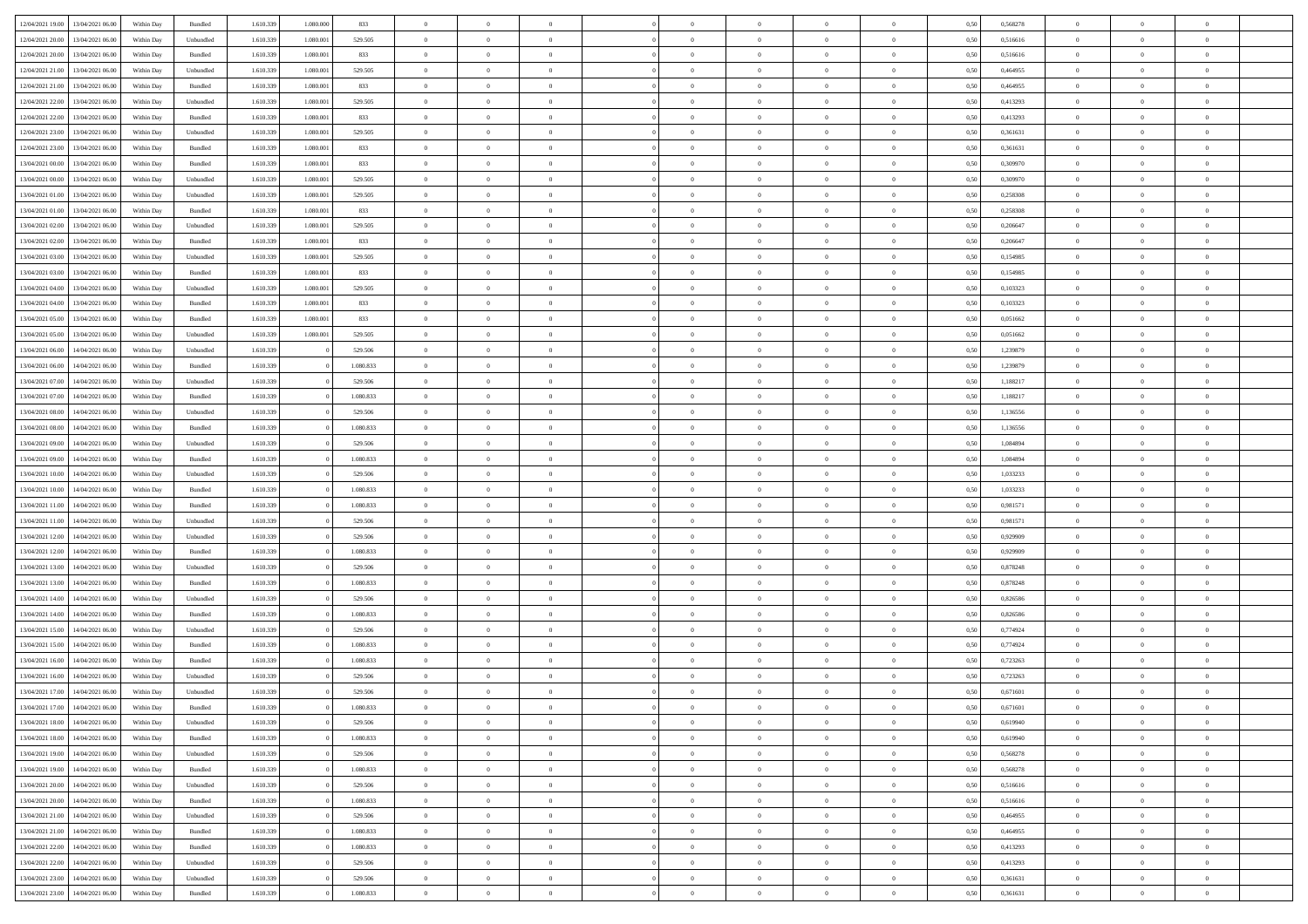| 14/04/2021 00:00 | 14/04/2021 06:00 | Within Dav | Unbundled | 1.610.339 | 529.506   | $\overline{0}$ | $\Omega$       |                | $\Omega$       | $\Omega$       | $\Omega$       | $\theta$       | 0,50 | 0,309970 | $\theta$       | $\theta$       | $\theta$       |  |
|------------------|------------------|------------|-----------|-----------|-----------|----------------|----------------|----------------|----------------|----------------|----------------|----------------|------|----------|----------------|----------------|----------------|--|
|                  |                  |            |           |           |           |                |                |                |                |                |                |                |      |          |                |                |                |  |
| 14/04/2021 00:00 | 14/04/2021 06:00 | Within Day | Bundled   | 1.610.339 | 1.080.833 | $\overline{0}$ | $\theta$       | $\overline{0}$ | $\overline{0}$ | $\bf{0}$       | $\overline{0}$ | $\bf{0}$       | 0,50 | 0,309970 | $\theta$       | $\theta$       | $\overline{0}$ |  |
| 14/04/2021 01:00 | 14/04/2021 06:00 | Within Day | Unbundled | 1.610.339 | 529.506   | $\overline{0}$ | $\overline{0}$ | $\overline{0}$ | $\overline{0}$ | $\bf{0}$       | $\overline{0}$ | $\mathbf{0}$   | 0,50 | 0,258308 | $\overline{0}$ | $\overline{0}$ | $\overline{0}$ |  |
| 14/04/2021 01:00 | 14/04/2021 06:00 | Within Dav | Bundled   | 1.610.339 | 1.080.833 | $\overline{0}$ | $\overline{0}$ | $\overline{0}$ | $\overline{0}$ | $\bf{0}$       | $\overline{0}$ | $\overline{0}$ | 0.50 | 0,258308 | $\theta$       | $\theta$       | $\overline{0}$ |  |
|                  |                  |            |           |           |           |                |                |                |                |                |                |                |      |          |                |                |                |  |
| 14/04/2021 02.00 | 14/04/2021 06:00 | Within Day | Unbundled | 1.610.339 | 529.506   | $\overline{0}$ | $\theta$       | $\overline{0}$ | $\overline{0}$ | $\bf{0}$       | $\overline{0}$ | $\bf{0}$       | 0,50 | 0,206647 | $\theta$       | $\overline{0}$ | $\overline{0}$ |  |
| 14/04/2021 02:00 | 14/04/2021 06:00 | Within Day | Bundled   | 1.610.339 | 1.080.833 | $\overline{0}$ | $\overline{0}$ | $\overline{0}$ | $\overline{0}$ | $\overline{0}$ | $\overline{0}$ | $\mathbf{0}$   | 0,50 | 0,206647 | $\overline{0}$ | $\overline{0}$ | $\bf{0}$       |  |
| 14/04/2021 03:00 | 14/04/2021 06:00 | Within Dav | Bundled   | 1.610.339 | 1.080.833 | $\overline{0}$ | $\overline{0}$ | $\overline{0}$ | $\overline{0}$ | $\overline{0}$ | $\overline{0}$ | $\overline{0}$ | 0.50 | 0,154985 | $\theta$       | $\overline{0}$ | $\overline{0}$ |  |
| 14/04/2021 03:00 | 14/04/2021 06:00 | Within Day | Unbundled | 1.610.339 | 529.506   | $\overline{0}$ | $\theta$       | $\overline{0}$ | $\overline{0}$ | $\bf{0}$       | $\overline{0}$ | $\bf{0}$       | 0,50 | 0,154985 | $\theta$       | $\theta$       | $\overline{0}$ |  |
| 14/04/2021 04:00 | 14/04/2021 06:00 | Within Day | Unbundled | 1.610.339 | 529.506   | $\overline{0}$ | $\overline{0}$ | $\overline{0}$ | $\overline{0}$ | $\bf{0}$       | $\overline{0}$ | $\bf{0}$       | 0,50 | 0,103323 | $\,0\,$        | $\overline{0}$ | $\overline{0}$ |  |
|                  |                  |            |           |           |           |                |                |                |                |                |                |                |      |          |                |                |                |  |
| 14/04/2021 04:00 | 14/04/2021 06:00 | Within Dav | Bundled   | 1.610.339 | 1.080.833 | $\overline{0}$ | $\overline{0}$ | $\overline{0}$ | $\overline{0}$ | $\overline{0}$ | $\overline{0}$ | $\overline{0}$ | 0.50 | 0,103323 | $\theta$       | $\overline{0}$ | $\overline{0}$ |  |
| 14/04/2021 05:00 | 14/04/2021 06:00 | Within Day | Unbundled | 1.610.339 | 529.506   | $\overline{0}$ | $\theta$       | $\overline{0}$ | $\overline{0}$ | $\bf{0}$       | $\overline{0}$ | $\bf{0}$       | 0,50 | 0,051662 | $\,$ 0 $\,$    | $\overline{0}$ | $\overline{0}$ |  |
| 14/04/2021 05:00 | 14/04/2021 06:00 | Within Day | Bundled   | 1.610.339 | 1.080.833 | $\overline{0}$ | $\overline{0}$ | $\overline{0}$ | $\overline{0}$ | $\bf{0}$       | $\overline{0}$ | $\mathbf{0}$   | 0,50 | 0,051662 | $\overline{0}$ | $\overline{0}$ | $\overline{0}$ |  |
| 14/04/2021 06:00 | 15/04/2021 06:00 | Within Day | Unbundled | 1.610.339 | 529.506   | $\overline{0}$ | $\overline{0}$ | $\overline{0}$ | $\overline{0}$ | $\bf{0}$       | $\overline{0}$ | $\overline{0}$ | 0.50 | 1,239879 | $\theta$       | $\theta$       | $\overline{0}$ |  |
| 14/04/2021 06:00 | 15/04/2021 06:00 | Within Day | Bundled   | 1.610.339 | 1.080.833 | $\overline{0}$ | $\theta$       | $\overline{0}$ | $\overline{0}$ | $\bf{0}$       | $\overline{0}$ | $\bf{0}$       | 0,50 | 1,239879 | $\theta$       | $\overline{0}$ | $\overline{0}$ |  |
|                  |                  |            |           |           |           |                |                |                |                |                |                |                |      |          |                |                |                |  |
| 14/04/2021 07:00 | 15/04/2021 06:00 | Within Day | Unbundled | 1.610.339 | 529.506   | $\overline{0}$ | $\overline{0}$ | $\overline{0}$ | $\overline{0}$ | $\overline{0}$ | $\overline{0}$ | $\mathbf{0}$   | 0,50 | 1,188217 | $\overline{0}$ | $\overline{0}$ | $\bf{0}$       |  |
| 14/04/2021 07:00 | 15/04/2021 06:00 | Within Dav | Bundled   | 1.610.339 | 1.080.833 | $\overline{0}$ | $\overline{0}$ | $\overline{0}$ | $\overline{0}$ | $\overline{0}$ | $\overline{0}$ | $\overline{0}$ | 0.50 | 1,188217 | $\theta$       | $\overline{0}$ | $\overline{0}$ |  |
| 14/04/2021 08:00 | 15/04/2021 06:00 | Within Day | Unbundled | 1.610.339 | 529.506   | $\overline{0}$ | $\theta$       | $\overline{0}$ | $\overline{0}$ | $\bf{0}$       | $\overline{0}$ | $\bf{0}$       | 0,50 | 1,136556 | $\,$ 0 $\,$    | $\theta$       | $\overline{0}$ |  |
| 14/04/2021 08:00 | 15/04/2021 06:00 | Within Day | Bundled   | 1.610.339 | 1.080.833 | $\overline{0}$ | $\overline{0}$ | $\overline{0}$ | $\overline{0}$ | $\bf{0}$       | $\bf{0}$       | $\mathbf{0}$   | 0,50 | 1,136556 | $\,0\,$        | $\overline{0}$ | $\overline{0}$ |  |
| 14/04/2021 09:00 | 15/04/2021 06:00 | Within Day | Bundled   | 1.610.339 | 1.080.833 | $\overline{0}$ | $\overline{0}$ | $\overline{0}$ | $\overline{0}$ | $\overline{0}$ | $\overline{0}$ | $\overline{0}$ | 0.50 | 1,084894 | $\theta$       | $\overline{0}$ | $\overline{0}$ |  |
|                  |                  |            |           |           |           |                |                |                |                |                |                |                |      |          |                |                |                |  |
| 14/04/2021 09:00 | 15/04/2021 06:00 | Within Day | Unbundled | 1.610.339 | 529.506   | $\overline{0}$ | $\theta$       | $\overline{0}$ | $\overline{0}$ | $\bf{0}$       | $\overline{0}$ | $\bf{0}$       | 0,50 | 1,084894 | $\,$ 0 $\,$    | $\theta$       | $\overline{0}$ |  |
| 14/04/2021 10:00 | 15/04/2021 06:00 | Within Day | Bundled   | 1.610.339 | 1.080.833 | $\overline{0}$ | $\overline{0}$ | $\overline{0}$ | $\bf{0}$       | $\bf{0}$       | $\bf{0}$       | $\bf{0}$       | 0,50 | 1,033233 | $\overline{0}$ | $\overline{0}$ | $\overline{0}$ |  |
| 14/04/2021 10:00 | 15/04/2021 06:00 | Within Day | Unbundled | 1.610.339 | 529.506   | $\overline{0}$ | $\overline{0}$ | $\overline{0}$ | $\overline{0}$ | $\bf{0}$       | $\overline{0}$ | $\overline{0}$ | 0.50 | 1,033233 | $\theta$       | $\theta$       | $\overline{0}$ |  |
| 14/04/2021 11:00 | 15/04/2021 06:00 | Within Day | Bundled   | 1.610.339 | 1.080.833 | $\overline{0}$ | $\theta$       | $\overline{0}$ | $\overline{0}$ | $\bf{0}$       | $\overline{0}$ | $\bf{0}$       | 0,50 | 0,981571 | $\,$ 0 $\,$    | $\overline{0}$ | $\overline{0}$ |  |
| 14/04/2021 11:00 | 15/04/2021 06:00 | Within Day | Unbundled | 1.610.339 | 529.506   | $\overline{0}$ | $\bf{0}$       | $\overline{0}$ | $\bf{0}$       | $\overline{0}$ | $\overline{0}$ | $\mathbf{0}$   | 0,50 | 0,981571 | $\overline{0}$ | $\overline{0}$ | $\bf{0}$       |  |
|                  |                  |            |           |           |           |                |                |                |                |                |                |                |      |          |                |                |                |  |
| 14/04/2021 12:00 | 15/04/2021 06:00 | Within Day | Bundled   | 1.610.339 | 1.080.833 | $\overline{0}$ | $\overline{0}$ | $\overline{0}$ | $\overline{0}$ | $\overline{0}$ | $\overline{0}$ | $\overline{0}$ | 0.50 | 0.929909 | $\overline{0}$ | $\overline{0}$ | $\overline{0}$ |  |
| 14/04/2021 12:00 | 15/04/2021 06:00 | Within Day | Unbundled | 1.610.339 | 529.506   | $\overline{0}$ | $\theta$       | $\overline{0}$ | $\overline{0}$ | $\bf{0}$       | $\overline{0}$ | $\bf{0}$       | 0,50 | 0,929909 | $\theta$       | $\theta$       | $\overline{0}$ |  |
| 14/04/2021 13:00 | 15/04/2021 06:00 | Within Day | Unbundled | 1.610.339 | 529.506   | $\overline{0}$ | $\overline{0}$ | $\overline{0}$ | $\bf{0}$       | $\bf{0}$       | $\bf{0}$       | $\bf{0}$       | 0,50 | 0,878248 | $\,0\,$        | $\overline{0}$ | $\overline{0}$ |  |
| 14/04/2021 13:00 | 15/04/2021 06:00 | Within Day | Bundled   | 1.610.339 | 1.080.833 | $\overline{0}$ | $\overline{0}$ | $\overline{0}$ | $\overline{0}$ | $\overline{0}$ | $\overline{0}$ | $\overline{0}$ | 0.50 | 0,878248 | $\theta$       | $\overline{0}$ | $\overline{0}$ |  |
| 14/04/2021 14:00 | 15/04/2021 06:00 | Within Day | Unbundled | 1.610.339 | 529.506   | $\overline{0}$ | $\theta$       | $\overline{0}$ | $\overline{0}$ | $\bf{0}$       | $\overline{0}$ | $\bf{0}$       | 0,50 | 0,826586 | $\,$ 0 $\,$    | $\overline{0}$ | $\overline{0}$ |  |
| 14/04/2021 14:00 | 15/04/2021 06:00 | Within Day | Bundled   | 1.610.339 | 1.080.833 | $\overline{0}$ | $\overline{0}$ | $\overline{0}$ | $\bf{0}$       | $\bf{0}$       | $\bf{0}$       | $\bf{0}$       | 0,50 | 0,826586 | $\overline{0}$ | $\overline{0}$ | $\overline{0}$ |  |
|                  |                  |            |           |           |           |                |                |                |                |                |                |                |      |          |                |                | $\theta$       |  |
| 14/04/2021 15:00 | 15/04/2021 06:00 | Within Day | Bundled   | 1.610.339 | 1.080.833 | $\overline{0}$ | $\Omega$       | $\overline{0}$ | $\Omega$       | $\Omega$       | $\overline{0}$ | $\overline{0}$ | 0.50 | 0,774924 | $\,0\,$        | $\theta$       |                |  |
| 14/04/2021 15:00 | 15/04/2021 06:00 | Within Day | Unbundled | 1.610.339 | 529.506   | $\overline{0}$ | $\theta$       | $\overline{0}$ | $\overline{0}$ | $\bf{0}$       | $\overline{0}$ | $\bf{0}$       | 0,50 | 0,774924 | $\,$ 0 $\,$    | $\theta$       | $\overline{0}$ |  |
| 14/04/2021 16:00 | 15/04/2021 06:00 | Within Day | Unbundled | 1.610.339 | 529.506   | $\overline{0}$ | $\overline{0}$ | $\overline{0}$ | $\bf{0}$       | $\bf{0}$       | $\overline{0}$ | $\mathbf{0}$   | 0,50 | 0,723263 | $\overline{0}$ | $\overline{0}$ | $\bf{0}$       |  |
| 14/04/2021 16:00 | 15/04/2021 06:00 | Within Day | Bundled   | 1.610.339 | 1.080.833 | $\overline{0}$ | $\Omega$       | $\Omega$       | $\Omega$       | $\bf{0}$       | $\overline{0}$ | $\overline{0}$ | 0.50 | 0,723263 | $\,0\,$        | $\theta$       | $\theta$       |  |
| 14/04/2021 17:00 | 15/04/2021 06:00 | Within Day | Unbundled | 1.610.339 | 529.506   | $\overline{0}$ | $\theta$       | $\overline{0}$ | $\overline{0}$ | $\bf{0}$       | $\overline{0}$ | $\bf{0}$       | 0,50 | 0,671601 | $\,$ 0 $\,$    | $\theta$       | $\overline{0}$ |  |
| 14/04/2021 17:00 | 15/04/2021 06:00 | Within Day | Bundled   | 1.610.339 | 1.080.833 | $\overline{0}$ | $\overline{0}$ | $\overline{0}$ | $\bf{0}$       | $\bf{0}$       | $\bf{0}$       | $\bf{0}$       | 0,50 | 0,671601 | $\,0\,$        | $\overline{0}$ | $\overline{0}$ |  |
|                  |                  |            |           |           |           |                |                |                |                |                |                |                |      |          |                |                |                |  |
| 14/04/2021 18:00 | 15/04/2021 06:00 | Within Day | Unbundled | 1.610.339 | 529.506   | $\overline{0}$ | $\Omega$       | $\overline{0}$ | $\Omega$       | $\theta$       | $\overline{0}$ | $\overline{0}$ | 0.50 | 0.619940 | $\theta$       | $\theta$       | $\theta$       |  |
| 14/04/2021 18:00 | 15/04/2021 06:00 | Within Day | Bundled   | 1.610.339 | 1.080.833 | $\overline{0}$ | $\theta$       | $\overline{0}$ | $\overline{0}$ | $\bf{0}$       | $\overline{0}$ | $\bf{0}$       | 0,50 | 0,619940 | $\,$ 0 $\,$    | $\overline{0}$ | $\overline{0}$ |  |
| 14/04/2021 19:00 | 15/04/2021 06:00 | Within Day | Unbundled | 1.610.339 | 529.506   | $\overline{0}$ | $\overline{0}$ | $\overline{0}$ | $\overline{0}$ | $\bf{0}$       | $\overline{0}$ | $\bf{0}$       | 0,50 | 0,568278 | $\overline{0}$ | $\overline{0}$ | $\overline{0}$ |  |
| 14/04/2021 19:00 | 15/04/2021 06:00 | Within Day | Bundled   | 1.610.339 | 1.080.833 | $\overline{0}$ | $\Omega$       | $\overline{0}$ | $\Omega$       | $\overline{0}$ | $\overline{0}$ | $\overline{0}$ | 0.50 | 0,568278 | $\,0\,$        | $\theta$       | $\theta$       |  |
| 14/04/2021 20:00 | 15/04/2021 06:00 | Within Day | Unbundled | 1.610.339 | 529.506   | $\overline{0}$ | $\theta$       | $\overline{0}$ | $\overline{0}$ | $\,$ 0         | $\overline{0}$ | $\bf{0}$       | 0,50 | 0,516616 | $\,$ 0 $\,$    | $\overline{0}$ | $\overline{0}$ |  |
| 14/04/2021 20:00 | 15/04/2021 06:00 | Within Day | Bundled   | 1.610.339 | 1.080.833 | $\overline{0}$ | $\overline{0}$ | $\overline{0}$ | $\overline{0}$ | $\bf{0}$       | $\overline{0}$ | $\mathbf{0}$   | 0,50 | 0,516616 | $\overline{0}$ | $\overline{0}$ | $\bf{0}$       |  |
|                  |                  |            |           |           |           |                |                |                |                |                |                |                |      |          |                |                |                |  |
| 14/04/2021 21:00 | 15/04/2021 06:00 | Within Day | Bundled   | 1.610.339 | 1.080.833 | $\overline{0}$ | $\Omega$       | $\Omega$       | $\Omega$       | $\Omega$       | $\Omega$       | $\overline{0}$ | 0.50 | 0.464955 | $\theta$       | $\theta$       | $\theta$       |  |
| 14/04/2021 21:00 | 15/04/2021 06:00 | Within Day | Unbundled | 1.610.339 | 529.506   | $\overline{0}$ | $\overline{0}$ | $\overline{0}$ | $\bf{0}$       | $\,$ 0         | $\overline{0}$ | $\bf{0}$       | 0,50 | 0,464955 | $\,0\,$        | $\overline{0}$ | $\overline{0}$ |  |
| 14/04/2021 22:00 | 15/04/2021 06:00 | Within Day | Unbundled | 1.610.339 | 529.506   | $\bf{0}$       | $\bf{0}$       |                |                |                |                |                | 0,50 | 0,413293 | $\bf{0}$       | $\overline{0}$ |                |  |
| 14/04/2021 22.00 | 15/04/2021 06:00 | Within Day | Bundled   | 1.610.339 | 1.080.833 | $\overline{0}$ | $\overline{0}$ | $\overline{0}$ | $\Omega$       | $\overline{0}$ | $\overline{0}$ | $\overline{0}$ | 0,50 | 0,413293 | $\theta$       | $\theta$       | $\theta$       |  |
| 14/04/2021 23:00 | 15/04/2021 06:00 | Within Day | Unbundled | 1.610.339 | 529.506   | $\overline{0}$ | $\,$ 0         | $\overline{0}$ | $\overline{0}$ | $\,$ 0 $\,$    | $\overline{0}$ | $\,$ 0 $\,$    | 0,50 | 0,361631 | $\,$ 0 $\,$    | $\,$ 0 $\,$    | $\,$ 0         |  |
| 14/04/2021 23:00 | 15/04/2021 06:00 | Within Day | Bundled   | 1.610.339 | 1.080.833 | $\overline{0}$ | $\overline{0}$ | $\overline{0}$ | $\overline{0}$ | $\overline{0}$ | $\overline{0}$ | $\mathbf{0}$   | 0,50 | 0,361631 | $\overline{0}$ | $\bf{0}$       | $\bf{0}$       |  |
|                  |                  |            |           |           |           |                |                |                |                |                |                |                |      |          |                |                |                |  |
| 15/04/2021 00:00 | 15/04/2021 06:00 | Within Day | Unbundled | 1.610.339 | 529.506   | $\overline{0}$ | $\overline{0}$ | $\overline{0}$ | $\Omega$       | $\overline{0}$ | $\overline{0}$ | $\overline{0}$ | 0,50 | 0,309970 | $\overline{0}$ | $\theta$       | $\overline{0}$ |  |
| 15/04/2021 00:00 | 15/04/2021 06:00 | Within Day | Bundled   | 1.610.339 | 1.080.833 | $\overline{0}$ | $\,$ 0         | $\overline{0}$ | $\overline{0}$ | $\,$ 0 $\,$    | $\overline{0}$ | $\mathbf{0}$   | 0,50 | 0,309970 | $\,$ 0 $\,$    | $\overline{0}$ | $\overline{0}$ |  |
| 15/04/2021 01:00 | 15/04/2021 06:00 | Within Day | Unbundled | 1.610.339 | 529.506   | $\overline{0}$ | $\overline{0}$ | $\overline{0}$ | $\overline{0}$ | $\overline{0}$ | $\overline{0}$ | $\mathbf{0}$   | 0,50 | 0,258308 | $\overline{0}$ | $\overline{0}$ | $\bf{0}$       |  |
| 15/04/2021 01:00 | 15/04/2021 06:00 | Within Day | Bundled   | 1.610.339 | 1.080.833 | $\overline{0}$ | $\overline{0}$ | $\overline{0}$ | $\overline{0}$ | $\overline{0}$ | $\overline{0}$ | $\bf{0}$       | 0.50 | 0,258308 | $\overline{0}$ | $\theta$       | $\overline{0}$ |  |
| 15/04/2021 02:00 | 15/04/2021 06:00 | Within Day | Bundled   | 1.610.339 | 1.080.833 | $\overline{0}$ | $\,$ 0         | $\overline{0}$ | $\overline{0}$ | $\bf{0}$       | $\overline{0}$ | $\bf{0}$       | 0,50 | 0,206647 | $\,$ 0 $\,$    | $\overline{0}$ | $\overline{0}$ |  |
|                  |                  |            |           |           |           |                |                |                |                |                |                |                |      |          |                |                |                |  |
| 15/04/2021 02:00 | 15/04/2021 06:00 | Within Day | Unbundled | 1.610.339 | 529.506   | $\overline{0}$ | $\bf{0}$       | $\overline{0}$ | $\overline{0}$ | $\overline{0}$ | $\overline{0}$ | $\mathbf{0}$   | 0,50 | 0,206647 | $\overline{0}$ | $\overline{0}$ | $\bf{0}$       |  |
| 15/04/2021 03:00 | 15/04/2021 06:00 | Within Day | Unbundled | 1.610.339 | 529.506   | $\overline{0}$ | $\overline{0}$ | $\overline{0}$ | $\Omega$       | $\overline{0}$ | $\overline{0}$ | $\overline{0}$ | 0.50 | 0,154985 | $\overline{0}$ | $\overline{0}$ | $\overline{0}$ |  |
| 15/04/2021 03:00 | 15/04/2021 06:00 | Within Day | Bundled   | 1.610.339 | 1.080.833 | $\overline{0}$ | $\bf{0}$       | $\overline{0}$ | $\bf{0}$       | $\bf{0}$       | $\overline{0}$ | $\mathbf{0}$   | 0,50 | 0,154985 | $\,$ 0 $\,$    | $\,$ 0 $\,$    | $\bf{0}$       |  |
| 15/04/2021 04:00 | 15/04/2021 06:00 | Within Day | Unbundled | 1.610.339 | 529.506   | $\overline{0}$ | $\overline{0}$ | $\overline{0}$ | $\overline{0}$ | $\overline{0}$ | $\overline{0}$ | $\mathbf{0}$   | 0,50 | 0,103323 | $\overline{0}$ | $\bf{0}$       | $\overline{0}$ |  |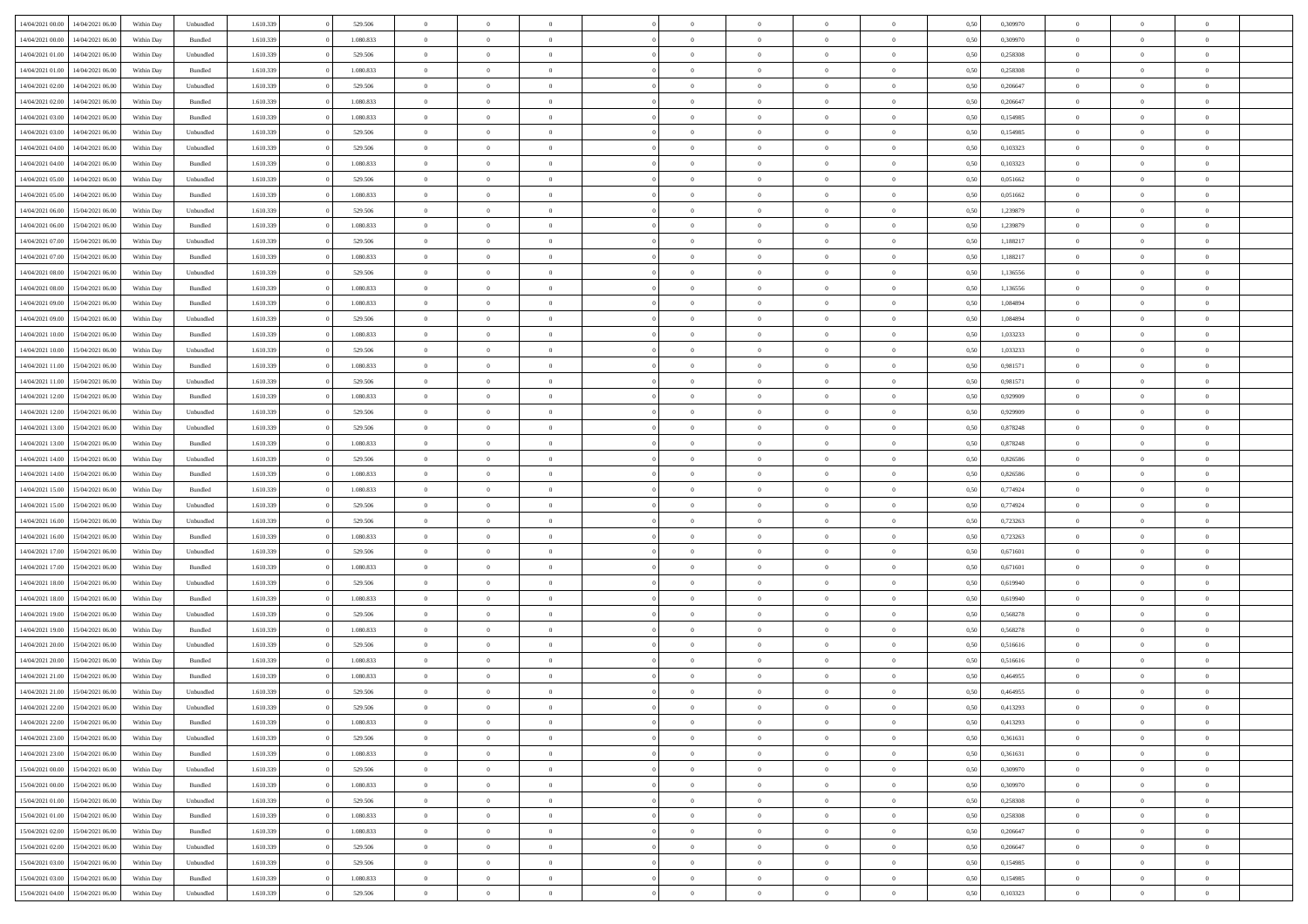| 15/04/2021 04:00                  | 15/04/2021 06:00 | Within Day | Bundled            | 1.610.339 | 1.080.833 | $\overline{0}$ | $\Omega$       |                | $\Omega$       | $\Omega$       | $\theta$       | $\theta$       | 0,50 | 0,103323 | $\theta$       | $\theta$       | $\theta$       |  |
|-----------------------------------|------------------|------------|--------------------|-----------|-----------|----------------|----------------|----------------|----------------|----------------|----------------|----------------|------|----------|----------------|----------------|----------------|--|
|                                   |                  |            |                    |           |           |                |                |                |                |                |                |                |      |          |                |                |                |  |
| 15/04/2021 05:00                  | 15/04/2021 06:00 | Within Day | Unbundled          | 1.610.339 | 529.506   | $\overline{0}$ | $\theta$       | $\overline{0}$ | $\overline{0}$ | $\bf{0}$       | $\overline{0}$ | $\bf{0}$       | 0,50 | 0,051662 | $\theta$       | $\overline{0}$ | $\overline{0}$ |  |
| 15/04/2021 05:00                  | 15/04/2021 06:00 | Within Day | Bundled            | 1.610.339 | 1.080.833 | $\overline{0}$ | $\overline{0}$ | $\overline{0}$ | $\bf{0}$       | $\bf{0}$       | $\bf{0}$       | $\mathbf{0}$   | 0,50 | 0,051662 | $\overline{0}$ | $\overline{0}$ | $\bf{0}$       |  |
| 15/04/2021 06:00                  | 16/04/2021 06:00 | Within Day | Unbundled          | 1.610.339 | 529.506   | $\overline{0}$ | $\overline{0}$ | $\overline{0}$ | $\overline{0}$ | $\bf{0}$       | $\overline{0}$ | $\overline{0}$ | 0.50 | 1,239879 | $\theta$       | $\theta$       | $\overline{0}$ |  |
| 15/04/2021 06:00                  | 16/04/2021 06:00 | Within Day | Bundled            | 1.610.339 | 1.080.833 | $\overline{0}$ | $\theta$       | $\overline{0}$ | $\overline{0}$ | $\bf{0}$       | $\overline{0}$ | $\bf{0}$       | 0,50 | 1,239879 | $\,$ 0 $\,$    | $\overline{0}$ | $\overline{0}$ |  |
| 15/04/2021 07:00                  | 16/04/2021 06:00 | Within Day | Unbundled          | 1.610.339 | 529.506   | $\overline{0}$ | $\overline{0}$ | $\overline{0}$ | $\bf{0}$       | $\overline{0}$ | $\overline{0}$ | $\mathbf{0}$   | 0,50 | 1,188217 | $\overline{0}$ | $\overline{0}$ | $\bf{0}$       |  |
|                                   |                  |            |                    |           |           |                | $\overline{0}$ |                |                | $\overline{0}$ |                |                |      |          | $\theta$       | $\overline{0}$ | $\overline{0}$ |  |
| 15/04/2021 07:00                  | 16/04/2021 06:00 | Within Dav | Bundled            | 1.610.339 | 1.080.833 | $\overline{0}$ |                | $\overline{0}$ | $\overline{0}$ |                | $\overline{0}$ | $\overline{0}$ | 0.50 | 1,188217 |                |                |                |  |
| 15/04/2021 08:00                  | 16/04/2021 06:00 | Within Day | Bundled            | 1.610.339 | 1.080.833 | $\overline{0}$ | $\theta$       | $\overline{0}$ | $\overline{0}$ | $\bf{0}$       | $\overline{0}$ | $\bf{0}$       | 0,50 | 1,136556 | $\theta$       | $\theta$       | $\overline{0}$ |  |
| 15/04/2021 08:00                  | 16/04/2021 06:00 | Within Day | Unbundled          | 1.610.339 | 529.506   | $\overline{0}$ | $\overline{0}$ | $\overline{0}$ | $\bf{0}$       | $\bf{0}$       | $\bf{0}$       | $\mathbf{0}$   | 0,50 | 1,136556 | $\,0\,$        | $\overline{0}$ | $\overline{0}$ |  |
| 15/04/2021 09:00                  | 16/04/2021 06:00 | Within Dav | Unbundled          | 1.610.339 | 529.506   | $\overline{0}$ | $\overline{0}$ | $\overline{0}$ | $\overline{0}$ | $\overline{0}$ | $\overline{0}$ | $\overline{0}$ | 0.50 | 1,084894 | $\theta$       | $\overline{0}$ | $\overline{0}$ |  |
| 15/04/2021 09:00                  | 16/04/2021 06:00 | Within Day | Bundled            | 1.610.339 | 1.080.833 | $\overline{0}$ | $\theta$       | $\overline{0}$ | $\overline{0}$ | $\bf{0}$       | $\overline{0}$ | $\bf{0}$       | 0,50 | 1,084894 | $\,$ 0 $\,$    | $\overline{0}$ | $\overline{0}$ |  |
| 15/04/2021 10:00                  | 16/04/2021 06:00 | Within Day | Unbundled          | 1.610.339 | 529.506   | $\overline{0}$ | $\overline{0}$ | $\overline{0}$ | $\bf{0}$       | $\bf{0}$       | $\bf{0}$       | $\mathbf{0}$   | 0,50 | 1,033233 | $\overline{0}$ | $\overline{0}$ | $\bf{0}$       |  |
| 15/04/2021 10:00                  | 16/04/2021 06:00 | Within Day | Bundled            | 1.610.339 | 1.080.833 | $\overline{0}$ | $\overline{0}$ | $\overline{0}$ | $\overline{0}$ | $\bf{0}$       | $\overline{0}$ | $\overline{0}$ | 0.50 | 1,033233 | $\theta$       | $\theta$       | $\overline{0}$ |  |
|                                   |                  |            |                    |           |           |                |                |                |                |                |                |                |      |          |                |                |                |  |
| 15/04/2021 11:00                  | 16/04/2021 06:00 | Within Day | Unbundled          | 1.610.339 | 529.506   | $\overline{0}$ | $\theta$       | $\overline{0}$ | $\overline{0}$ | $\bf{0}$       | $\overline{0}$ | $\bf{0}$       | 0,50 | 0,981571 | $\theta$       | $\overline{0}$ | $\overline{0}$ |  |
| 15/04/2021 11:00                  | 16/04/2021 06:00 | Within Day | Bundled            | 1.610.339 | 1.080.833 | $\overline{0}$ | $\overline{0}$ | $\overline{0}$ | $\bf{0}$       | $\overline{0}$ | $\overline{0}$ | $\mathbf{0}$   | 0,50 | 0,981571 | $\overline{0}$ | $\overline{0}$ | $\bf{0}$       |  |
| 15/04/2021 12:00                  | 16/04/2021 06:00 | Within Dav | Unbundled          | 1.610.339 | 529.506   | $\overline{0}$ | $\overline{0}$ | $\overline{0}$ | $\overline{0}$ | $\overline{0}$ | $\overline{0}$ | $\overline{0}$ | 0.50 | 0.929909 | $\overline{0}$ | $\overline{0}$ | $\overline{0}$ |  |
| 15/04/2021 12:00                  | 16/04/2021 06:00 | Within Day | Bundled            | 1.610.339 | 1.080.833 | $\overline{0}$ | $\theta$       | $\overline{0}$ | $\overline{0}$ | $\bf{0}$       | $\overline{0}$ | $\bf{0}$       | 0,50 | 0,929909 | $\theta$       | $\overline{0}$ | $\overline{0}$ |  |
| 15/04/2021 13:00                  | 16/04/2021 06:00 | Within Day | Bundled            | 1.610.339 | 1.080.833 | $\overline{0}$ | $\overline{0}$ | $\overline{0}$ | $\bf{0}$       | $\bf{0}$       | $\bf{0}$       | $\mathbf{0}$   | 0,50 | 0,878248 | $\bf{0}$       | $\overline{0}$ | $\bf{0}$       |  |
| 15/04/2021 13:00                  | 16/04/2021 06:00 | Within Dav | Unbundled          | 1.610.339 | 529.506   | $\overline{0}$ | $\overline{0}$ | $\overline{0}$ | $\overline{0}$ | $\overline{0}$ | $\overline{0}$ | $\overline{0}$ | 0.50 | 0,878248 | $\theta$       | $\overline{0}$ | $\overline{0}$ |  |
| 15/04/2021 14:00                  | 16/04/2021 06:00 | Within Day | Unbundled          | 1.610.339 | 529.506   | $\overline{0}$ | $\theta$       | $\overline{0}$ | $\overline{0}$ | $\bf{0}$       | $\overline{0}$ | $\bf{0}$       | 0,50 | 0,826586 | $\,$ 0 $\,$    | $\overline{0}$ | $\overline{0}$ |  |
|                                   |                  |            |                    |           |           |                |                |                |                |                |                |                |      |          |                |                |                |  |
| 15/04/2021 14:00                  | 16/04/2021 06:00 | Within Day | Bundled            | 1.610.339 | 1.080.833 | $\overline{0}$ | $\overline{0}$ | $\overline{0}$ | $\bf{0}$       | $\bf{0}$       | $\bf{0}$       | $\mathbf{0}$   | 0,50 | 0,826586 | $\overline{0}$ | $\overline{0}$ | $\bf{0}$       |  |
| 15/04/2021 15:00                  | 16/04/2021 06:00 | Within Day | Unbundled          | 1.610.339 | 529.506   | $\overline{0}$ | $\overline{0}$ | $\overline{0}$ | $\overline{0}$ | $\overline{0}$ | $\overline{0}$ | $\overline{0}$ | 0.50 | 0,774924 | $\theta$       | $\overline{0}$ | $\overline{0}$ |  |
| 15/04/2021 15:00                  | 16/04/2021 06:00 | Within Day | Bundled            | 1.610.339 | 1.080.833 | $\overline{0}$ | $\theta$       | $\overline{0}$ | $\overline{0}$ | $\bf{0}$       | $\overline{0}$ | $\,$ 0 $\,$    | 0,50 | 0,774924 | $\,$ 0 $\,$    | $\overline{0}$ | $\overline{0}$ |  |
| 15/04/2021 16:00                  | 16/04/2021 06:00 | Within Day | Unbundled          | 1.610.339 | 529.506   | $\overline{0}$ | $\overline{0}$ | $\overline{0}$ | $\overline{0}$ | $\overline{0}$ | $\overline{0}$ | $\mathbf{0}$   | 0,50 | 0,723263 | $\overline{0}$ | $\overline{0}$ | $\bf{0}$       |  |
| 15/04/2021 16:00                  | 16/04/2021 06:00 | Within Dav | Bundled            | 1.610.339 | 1.080.833 | $\overline{0}$ | $\overline{0}$ | $\overline{0}$ | $\overline{0}$ | $\overline{0}$ | $\overline{0}$ | $\overline{0}$ | 0.50 | 0,723263 | $\overline{0}$ | $\overline{0}$ | $\overline{0}$ |  |
| 15/04/2021 17:00                  | 16/04/2021 06:00 | Within Day | Unbundled          | 1.610.339 | 529.506   | $\overline{0}$ | $\theta$       | $\overline{0}$ | $\overline{0}$ | $\bf{0}$       | $\overline{0}$ | $\bf{0}$       | 0,50 | 0,671601 | $\,$ 0 $\,$    | $\overline{0}$ | $\overline{0}$ |  |
| 15/04/2021 17:00                  | 16/04/2021 06:00 | Within Day | Bundled            | 1.610.339 | 1.080.833 | $\overline{0}$ | $\overline{0}$ | $\overline{0}$ | $\overline{0}$ | $\bf{0}$       | $\overline{0}$ | $\mathbf{0}$   | 0,50 | 0,671601 | $\,0\,$        | $\overline{0}$ | $\bf{0}$       |  |
|                                   |                  |            |                    |           |           |                |                |                |                |                |                |                |      |          |                |                |                |  |
| 15/04/2021 18:00                  | 16/04/2021 06:00 | Within Day | Unbundled          | 1.610.339 | 529.506   | $\overline{0}$ | $\overline{0}$ | $\overline{0}$ | $\overline{0}$ | $\overline{0}$ | $\overline{0}$ | $\overline{0}$ | 0.50 | 0.619940 | $\theta$       | $\overline{0}$ | $\overline{0}$ |  |
| 15/04/2021 18:00                  | 16/04/2021 06:00 | Within Day | Bundled            | 1.610.339 | 1.080.833 | $\overline{0}$ | $\theta$       | $\overline{0}$ | $\overline{0}$ | $\bf{0}$       | $\overline{0}$ | $\bf{0}$       | 0,50 | 0,619940 | $\,$ 0 $\,$    | $\overline{0}$ | $\overline{0}$ |  |
| 15/04/2021 19:00                  | 16/04/2021 06:00 | Within Day | Bundled            | 1.610.339 | 1.080.833 | $\overline{0}$ | $\overline{0}$ | $\overline{0}$ | $\overline{0}$ | $\overline{0}$ | $\overline{0}$ | $\mathbf{0}$   | 0,50 | 0,568278 | $\overline{0}$ | $\overline{0}$ | $\bf{0}$       |  |
| 15/04/2021 19:00                  | 16/04/2021 06:00 | Within Day | Unbundled          | 1.610.339 | 529.506   | $\overline{0}$ | $\Omega$       | $\overline{0}$ | $\Omega$       | $\Omega$       | $\overline{0}$ | $\overline{0}$ | 0,50 | 0,568278 | $\,0\,$        | $\theta$       | $\theta$       |  |
| 15/04/2021 20:00                  | 16/04/2021 06:00 | Within Day | Unbundled          | 1.610.339 | 529.506   | $\overline{0}$ | $\theta$       | $\overline{0}$ | $\overline{0}$ | $\bf{0}$       | $\overline{0}$ | $\bf{0}$       | 0,50 | 0,516616 | $\,$ 0 $\,$    | $\overline{0}$ | $\overline{0}$ |  |
| 15/04/2021 20:00                  | 16/04/2021 06:00 | Within Day | Bundled            | 1.610.339 | 1.080.833 | $\overline{0}$ | $\overline{0}$ | $\overline{0}$ | $\overline{0}$ | $\overline{0}$ | $\overline{0}$ | $\mathbf{0}$   | 0,50 | 0,516616 | $\overline{0}$ | $\overline{0}$ | $\bf{0}$       |  |
| 15/04/2021 21:00                  | 16/04/2021 06:00 | Within Day | Unbundled          | 1.610.339 | 529.506   | $\overline{0}$ | $\Omega$       | $\Omega$       | $\Omega$       | $\overline{0}$ | $\overline{0}$ | $\overline{0}$ | 0.50 | 0.464955 | $\,0\,$        | $\theta$       | $\theta$       |  |
|                                   |                  |            |                    |           |           |                |                |                |                |                |                |                |      |          |                |                |                |  |
| 15/04/2021 21:00                  | 16/04/2021 06:00 | Within Day | Bundled            | 1.610.339 | 1.080.833 | $\overline{0}$ | $\theta$       | $\overline{0}$ | $\overline{0}$ | $\bf{0}$       | $\overline{0}$ | $\bf{0}$       | 0,50 | 0,464955 | $\,$ 0 $\,$    | $\overline{0}$ | $\overline{0}$ |  |
| 15/04/2021 22.00                  | 16/04/2021 06:00 | Within Day | Unbundled          | 1.610.339 | 529.506   | $\overline{0}$ | $\overline{0}$ | $\overline{0}$ | $\overline{0}$ | $\bf{0}$       | $\overline{0}$ | $\mathbf{0}$   | 0,50 | 0,413293 | $\bf{0}$       | $\overline{0}$ | $\bf{0}$       |  |
| 15/04/2021 22.00                  | 16/04/2021 06:00 | Within Day | Bundled            | 1.610.339 | 1.080.833 | $\overline{0}$ | $\Omega$       | $\overline{0}$ | $\Omega$       | $\overline{0}$ | $\overline{0}$ | $\overline{0}$ | 0.50 | 0,413293 | $\,$ 0 $\,$    | $\theta$       | $\theta$       |  |
| 15/04/2021 23:00                  | 16/04/2021 06:00 | Within Day | Unbundled          | 1.610.339 | 529.506   | $\overline{0}$ | $\overline{0}$ | $\overline{0}$ | $\overline{0}$ | $\,$ 0         | $\overline{0}$ | $\bf{0}$       | 0,50 | 0,361631 | $\,$ 0 $\,$    | $\overline{0}$ | $\overline{0}$ |  |
| 15/04/2021 23.00                  | 16/04/2021 06:00 | Within Day | Bundled            | 1.610.339 | 1.080.833 | $\overline{0}$ | $\overline{0}$ | $\overline{0}$ | $\bf{0}$       | $\bf{0}$       | $\bf{0}$       | $\mathbf{0}$   | 0,50 | 0,361631 | $\overline{0}$ | $\overline{0}$ | $\bf{0}$       |  |
| 16/04/2021 00:00                  | 16/04/2021 06:00 | Within Day | Bundled            | 1.610.339 | 1.080.833 | $\overline{0}$ | $\Omega$       | $\overline{0}$ | $\Omega$       | $\overline{0}$ | $\overline{0}$ | $\overline{0}$ | 0.50 | 0,309970 | $\,0\,$        | $\theta$       | $\theta$       |  |
| 16/04/2021 00:00                  | 16/04/2021 06:00 | Within Day | Unbundled          | 1.610.339 | 529.506   | $\overline{0}$ | $\overline{0}$ | $\overline{0}$ | $\overline{0}$ | $\,$ 0         | $\overline{0}$ | $\bf{0}$       | 0,50 | 0,309970 | $\,$ 0 $\,$    | $\overline{0}$ | $\overline{0}$ |  |
| 16/04/2021 01:00                  | 16/04/2021 06:00 | Within Day | Unbundled          | 1.610.339 | 529.506   | $\overline{0}$ | $\overline{0}$ | $\overline{0}$ | $\bf{0}$       | $\bf{0}$       | $\overline{0}$ | $\mathbf{0}$   | 0,50 | 0,258308 | $\overline{0}$ | $\overline{0}$ | $\bf{0}$       |  |
|                                   |                  |            |                    |           |           |                |                |                |                |                |                |                |      |          |                |                |                |  |
| 16/04/2021 01:00                  | 16/04/2021 06:00 | Within Day | Bundled            | 1.610.339 | 1.080.833 | $\overline{0}$ | $\Omega$       | $\Omega$       | $\Omega$       | $\Omega$       | $\Omega$       | $\overline{0}$ | 0.50 | 0.258308 | $\theta$       | $\theta$       | $\theta$       |  |
| 16/04/2021 02:00                  | 16/04/2021 06:00 | Within Day | Unbundled          | 1.610.339 | 529.506   | $\overline{0}$ | $\overline{0}$ | $\overline{0}$ | $\bf{0}$       | $\,$ 0         | $\bf{0}$       | $\bf{0}$       | 0,50 | 0,206647 | $\,0\,$        | $\,0\,$        | $\overline{0}$ |  |
| 16/04/2021 02:00                  | 16/04/2021 06:00 | Within Day | $\mathbf B$ undled | 1.610.339 | 1.080.833 | $\overline{0}$ | $\bf{0}$       |                |                | $\bf{0}$       |                |                | 0,50 | 0,206647 | $\bf{0}$       | $\overline{0}$ |                |  |
| 16/04/2021 03:00                  | 16/04/2021 06:00 | Within Day | Unbundled          | 1.610.339 | 529.506   | $\overline{0}$ | $\overline{0}$ | $\overline{0}$ | $\Omega$       | $\overline{0}$ | $\overline{0}$ | $\overline{0}$ | 0,50 | 0,154985 | $\theta$       | $\theta$       | $\theta$       |  |
| 16/04/2021 03:00                  | 16/04/2021 06:00 | Within Day | Bundled            | 1.610.339 | 1.080.833 | $\overline{0}$ | $\,$ 0         | $\overline{0}$ | $\bf{0}$       | $\,$ 0 $\,$    | $\overline{0}$ | $\,$ 0 $\,$    | 0,50 | 0,154985 | $\,$ 0 $\,$    | $\,$ 0 $\,$    | $\,$ 0         |  |
| 16/04/2021 04:00                  | 16/04/2021 06:00 | Within Day | Unbundled          | 1.610.339 | 529.506   | $\overline{0}$ | $\overline{0}$ | $\overline{0}$ | $\overline{0}$ | $\overline{0}$ | $\overline{0}$ | $\mathbf{0}$   | 0,50 | 0,103323 | $\overline{0}$ | $\bf{0}$       | $\bf{0}$       |  |
| 16/04/2021 04:00                  | 16/04/2021 06:00 | Within Day | $\mathbf B$ undled | 1.610.339 | 1.080.833 | $\overline{0}$ | $\overline{0}$ | $\overline{0}$ | $\Omega$       | $\overline{0}$ | $\overline{0}$ | $\overline{0}$ | 0,50 | 0,103323 | $\overline{0}$ | $\theta$       | $\overline{0}$ |  |
|                                   |                  |            |                    |           |           |                |                |                |                |                |                |                |      |          |                |                |                |  |
| 16/04/2021 05:00                  | 16/04/2021 06:00 | Within Day | Unbundled          | 1.610.339 | 529.506   | $\overline{0}$ | $\,$ 0         | $\overline{0}$ | $\overline{0}$ | $\,$ 0 $\,$    | $\overline{0}$ | $\mathbf{0}$   | 0,50 | 0,051662 | $\,$ 0 $\,$    | $\overline{0}$ | $\overline{0}$ |  |
| 16/04/2021 05:00                  | 16/04/2021 06:00 | Within Day | Bundled            | 1.610.339 | 1.080.833 | $\overline{0}$ | $\overline{0}$ | $\overline{0}$ | $\overline{0}$ | $\overline{0}$ | $\overline{0}$ | $\mathbf{0}$   | 0,50 | 0,051662 | $\overline{0}$ | $\overline{0}$ | $\bf{0}$       |  |
| 16/04/2021 06:00                  | 17/04/2021 06:00 | Within Day | Bundled            | 1.610.339 | 1.080.833 | $\overline{0}$ | $\overline{0}$ | $\overline{0}$ | $\Omega$       | $\overline{0}$ | $\overline{0}$ | $\bf{0}$       | 0.50 | 1,239879 | $\overline{0}$ | $\theta$       | $\overline{0}$ |  |
| 16/04/2021 06:00                  | 17/04/2021 06:00 | Within Day | Unbundled          | 1.610.339 | 529.506   | $\overline{0}$ | $\,$ 0         | $\overline{0}$ | $\bf{0}$       | $\bf{0}$       | $\bf{0}$       | $\bf{0}$       | 0,50 | 1,239879 | $\,$ 0 $\,$    | $\overline{0}$ | $\overline{0}$ |  |
| 16/04/2021 07:00                  | 17/04/2021 06:00 | Within Day | Unbundled          | 1.610.339 | 529.506   | $\overline{0}$ | $\bf{0}$       | $\overline{0}$ | $\overline{0}$ | $\overline{0}$ | $\overline{0}$ | $\mathbf{0}$   | 0,50 | 1,188217 | $\overline{0}$ | $\overline{0}$ | $\bf{0}$       |  |
| 16/04/2021 07:00                  | 17/04/2021 06:00 | Within Day | Bundled            | 1.610.339 | 1.080.833 | $\overline{0}$ | $\overline{0}$ | $\overline{0}$ | $\Omega$       | $\overline{0}$ | $\overline{0}$ | $\overline{0}$ | 0.50 | 1,188217 | $\overline{0}$ | $\overline{0}$ | $\overline{0}$ |  |
| 16/04/2021 08:00                  | 17/04/2021 06:00 | Within Day | Unbundled          | 1.610.339 | 529.506   | $\overline{0}$ | $\bf{0}$       | $\overline{0}$ | $\overline{0}$ | $\bf{0}$       | $\bf{0}$       | $\mathbf{0}$   | 0,50 | 1,136556 | $\,$ 0 $\,$    | $\,$ 0 $\,$    | $\bf{0}$       |  |
|                                   |                  |            |                    |           |           |                |                |                |                |                |                |                |      |          |                |                |                |  |
| 16/04/2021 08:00 17/04/2021 06:00 |                  | Within Day | Bundled            | 1.610.339 | 1.080.833 | $\overline{0}$ | $\overline{0}$ | $\overline{0}$ | $\overline{0}$ | $\overline{0}$ | $\bf{0}$       | $\mathbf{0}$   | 0,50 | 1,136556 | $\overline{0}$ | $\bf{0}$       | $\bf{0}$       |  |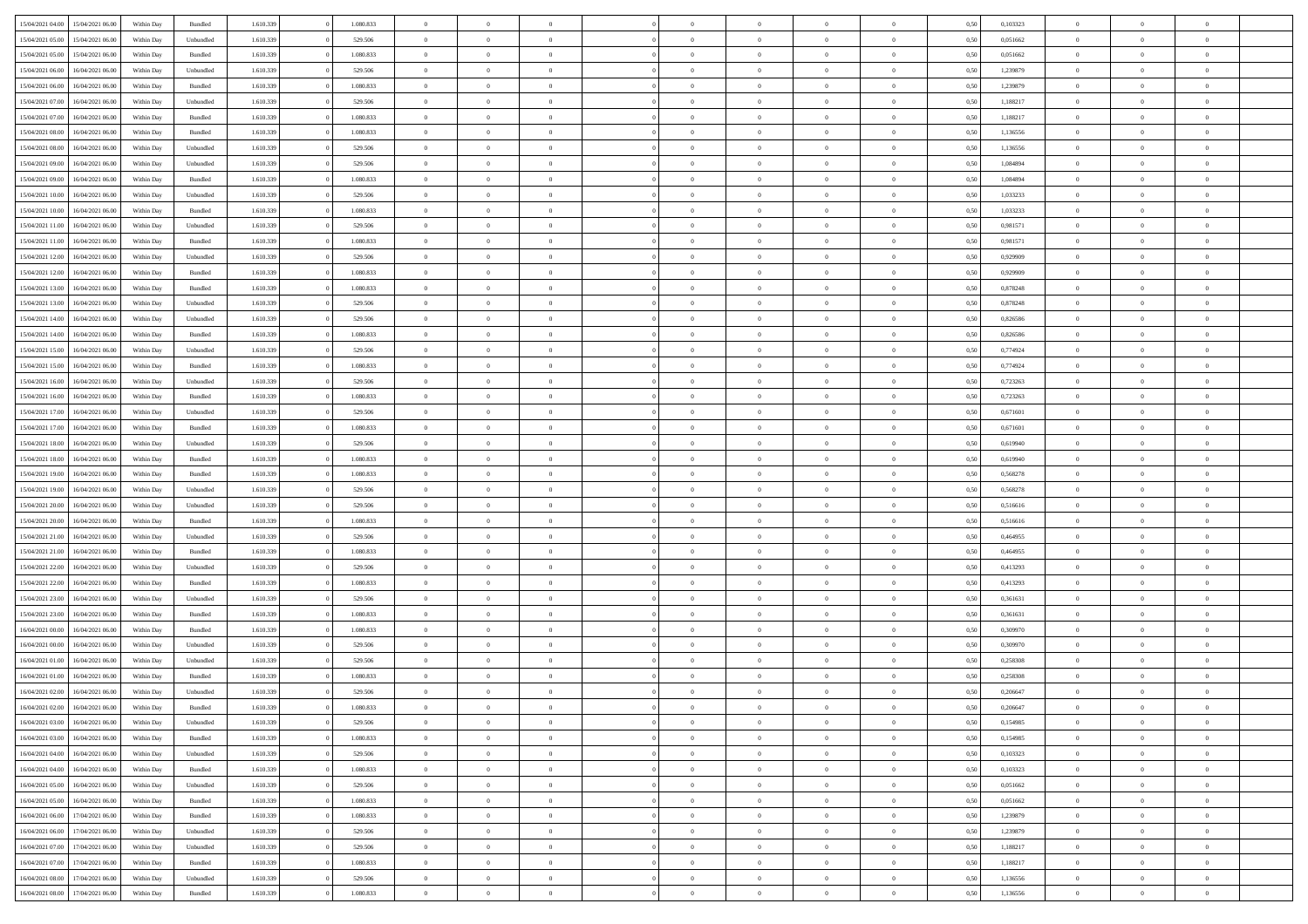| 16/04/2021 09:00 | 17/04/2021 06:00 | Within Dav | Unbundled          | 1.610.339 | 529.506   | $\overline{0}$ | $\Omega$       |                | $\Omega$       | $\Omega$       | $\Omega$       | $\theta$       | 0,50 | 1,084894 | $\theta$       | $\theta$       | $\theta$       |  |
|------------------|------------------|------------|--------------------|-----------|-----------|----------------|----------------|----------------|----------------|----------------|----------------|----------------|------|----------|----------------|----------------|----------------|--|
| 16/04/2021 09:00 | 17/04/2021 06:00 | Within Day | Bundled            | 1.610.339 | 1.080.833 | $\overline{0}$ | $\theta$       | $\overline{0}$ | $\overline{0}$ | $\bf{0}$       | $\overline{0}$ | $\bf{0}$       | 0,50 | 1,084894 | $\theta$       | $\theta$       | $\overline{0}$ |  |
| 16/04/2021 10:00 | 17/04/2021 06:00 | Within Day | Unbundled          | 1.610.339 | 529.506   | $\overline{0}$ | $\overline{0}$ | $\overline{0}$ | $\bf{0}$       | $\bf{0}$       | $\bf{0}$       | $\mathbf{0}$   | 0,50 | 1,033233 | $\bf{0}$       | $\overline{0}$ | $\overline{0}$ |  |
| 16/04/2021 10:00 | 17/04/2021 06:00 | Within Dav | Bundled            | 1.610.339 | 1.080.833 | $\overline{0}$ | $\overline{0}$ | $\overline{0}$ | $\overline{0}$ | $\bf{0}$       | $\overline{0}$ | $\overline{0}$ | 0.50 | 1,033233 | $\theta$       | $\theta$       | $\overline{0}$ |  |
| 16/04/2021 11:00 | 17/04/2021 06:00 | Within Day | Bundled            | 1.610.339 | 1.080.833 | $\overline{0}$ | $\theta$       | $\overline{0}$ | $\overline{0}$ | $\bf{0}$       | $\overline{0}$ | $\bf{0}$       | 0,50 | 0,981571 | $\theta$       | $\overline{0}$ | $\overline{0}$ |  |
|                  |                  |            |                    |           |           |                |                |                |                |                |                |                |      |          |                |                |                |  |
| 16/04/2021 11:00 | 17/04/2021 06:00 | Within Day | Unbundled          | 1.610.339 | 529.506   | $\overline{0}$ | $\overline{0}$ | $\overline{0}$ | $\overline{0}$ | $\overline{0}$ | $\overline{0}$ | $\mathbf{0}$   | 0,50 | 0,981571 | $\overline{0}$ | $\overline{0}$ | $\bf{0}$       |  |
| 16/04/2021 12:00 | 17/04/2021 06:00 | Within Dav | Unbundled          | 1.610.339 | 529.506   | $\overline{0}$ | $\overline{0}$ | $\overline{0}$ | $\overline{0}$ | $\overline{0}$ | $\overline{0}$ | $\overline{0}$ | 0.50 | 0.929909 | $\theta$       | $\overline{0}$ | $\overline{0}$ |  |
| 16/04/2021 12:00 | 17/04/2021 06:00 | Within Day | Bundled            | 1.610.339 | 1.080.833 | $\overline{0}$ | $\theta$       | $\overline{0}$ | $\overline{0}$ | $\bf{0}$       | $\overline{0}$ | $\bf{0}$       | 0,50 | 0,929909 | $\theta$       | $\theta$       | $\overline{0}$ |  |
| 16/04/2021 13:00 | 17/04/2021 06:00 | Within Day | Unbundled          | 1.610.339 | 529.506   | $\overline{0}$ | $\overline{0}$ | $\overline{0}$ | $\overline{0}$ | $\bf{0}$       | $\overline{0}$ | $\bf{0}$       | 0,50 | 0,878248 | $\,0\,$        | $\overline{0}$ | $\overline{0}$ |  |
| 16/04/2021 13:00 | 17/04/2021 06:00 | Within Dav | Bundled            | 1.610.339 | 1.080.833 | $\overline{0}$ | $\overline{0}$ | $\overline{0}$ | $\overline{0}$ | $\overline{0}$ | $\overline{0}$ | $\overline{0}$ | 0.50 | 0,878248 | $\theta$       | $\overline{0}$ | $\overline{0}$ |  |
| 16/04/2021 14:00 | 17/04/2021 06:00 | Within Day | Unbundled          | 1.610.339 | 529.506   | $\overline{0}$ | $\theta$       | $\overline{0}$ | $\overline{0}$ | $\bf{0}$       | $\overline{0}$ | $\bf{0}$       | 0,50 | 0,826586 | $\,$ 0 $\,$    | $\overline{0}$ | $\overline{0}$ |  |
| 16/04/2021 14:00 | 17/04/2021 06:00 | Within Day | Bundled            | 1.610.339 | 1.080.833 | $\overline{0}$ | $\mathbf{1}$   | $\overline{0}$ | 1,820890       | $\bf{0}$       | $\overline{0}$ | $\mathbf{0}$   | 0,50 | 0,826586 | $\overline{0}$ | $\overline{0}$ | $\overline{0}$ |  |
|                  |                  |            |                    |           |           |                |                |                |                |                |                |                |      |          |                |                |                |  |
| 16/04/2021 15:00 | 17/04/2021 06:00 | Within Day | Unbundled          | 1.610.339 | 529.506   | $\overline{0}$ | $\overline{0}$ | $\overline{0}$ | $\overline{0}$ | $\bf{0}$       | $\overline{0}$ | $\overline{0}$ | 0.50 | 0.774924 | $\theta$       | $\theta$       | $\overline{0}$ |  |
| 16/04/2021 15:00 | 17/04/2021 06:00 | Within Day | Bundled            | 1.610.339 | 1.080.832 | $\overline{0}$ | $\theta$       | $\overline{0}$ | $\overline{0}$ | $\bf{0}$       | $\overline{0}$ | $\bf{0}$       | 0,50 | 0,774924 | $\theta$       | $\theta$       | $\overline{0}$ |  |
| 16/04/2021 16:00 | 17/04/2021 06:00 | Within Day | Unbundled          | 1.610.339 | 529.506   | $\overline{0}$ | $\overline{0}$ | $\overline{0}$ | $\overline{0}$ | $\overline{0}$ | $\overline{0}$ | $\mathbf{0}$   | 0,50 | 0,723263 | $\overline{0}$ | $\overline{0}$ | $\bf{0}$       |  |
| 16/04/2021 16:00 | 17/04/2021 06:00 | Within Dav | Bundled            | 1.610.339 | 1.080.832 | $\overline{0}$ | $\overline{0}$ | $\overline{0}$ | $\overline{0}$ | $\overline{0}$ | $\overline{0}$ | $\overline{0}$ | 0.50 | 0,723263 | $\theta$       | $\overline{0}$ | $\overline{0}$ |  |
| 16/04/2021 17:00 | 17/04/2021 06:00 | Within Day | Bundled            | 1.610.339 | 1.080.832 | $\overline{0}$ | $\theta$       | $\overline{0}$ | $\overline{0}$ | $\bf{0}$       | $\overline{0}$ | $\bf{0}$       | 0,50 | 0,671601 | $\,$ 0 $\,$    | $\theta$       | $\overline{0}$ |  |
| 16/04/2021 17:00 | 17/04/2021 06:00 | Within Day | Unbundled          | 1.610.339 | 529.506   | $\overline{0}$ | $\overline{0}$ | $\overline{0}$ | $\overline{0}$ | $\bf{0}$       | $\overline{0}$ | $\mathbf{0}$   | 0,50 | 0,671601 | $\,0\,$        | $\overline{0}$ | $\overline{0}$ |  |
| 16/04/2021 18:00 | 17/04/2021 06:00 | Within Day | Unbundled          | 1.610.339 | 529.506   | $\overline{0}$ | $\overline{0}$ | $\overline{0}$ | $\overline{0}$ | $\overline{0}$ | $\overline{0}$ | $\overline{0}$ | 0.50 | 0,619940 | $\theta$       | $\overline{0}$ | $\overline{0}$ |  |
|                  |                  |            |                    |           |           | $\overline{0}$ | $\theta$       | $\overline{0}$ |                | $\bf{0}$       | $\overline{0}$ |                |      |          |                | $\theta$       | $\overline{0}$ |  |
| 16/04/2021 18:00 | 17/04/2021 06:00 | Within Day | Bundled            | 1.610.339 | 1.080.832 |                |                |                | $\overline{0}$ |                |                | $\bf{0}$       | 0,50 | 0,619940 | $\,$ 0 $\,$    |                |                |  |
| 16/04/2021 19:00 | 17/04/2021 06:00 | Within Day | Unbundled          | 1.610.339 | 529.506   | $\overline{0}$ | $\overline{0}$ | $\overline{0}$ | $\overline{0}$ | $\bf{0}$       | $\overline{0}$ | $\bf{0}$       | 0,50 | 0,568278 | $\overline{0}$ | $\overline{0}$ | $\overline{0}$ |  |
| 16/04/2021 19:00 | 17/04/2021 06:00 | Within Day | Bundled            | 1.610.339 | 1.080.832 | $\overline{0}$ | $\overline{0}$ | $\overline{0}$ | $\overline{0}$ | $\bf{0}$       | $\overline{0}$ | $\overline{0}$ | 0.50 | 0,568278 | $\theta$       | $\overline{0}$ | $\overline{0}$ |  |
| 16/04/2021 20:00 | 17/04/2021 06:00 | Within Day | Unbundled          | 1.610.339 | 529.506   | $\overline{0}$ | $\theta$       | $\overline{0}$ | $\overline{0}$ | $\bf{0}$       | $\overline{0}$ | $\bf{0}$       | 0,50 | 0,516616 | $\,$ 0 $\,$    | $\overline{0}$ | $\overline{0}$ |  |
| 16/04/2021 20:00 | 17/04/2021 06:00 | Within Day | Bundled            | 1.610.339 | 1.080.832 | $\overline{0}$ | $\overline{0}$ | $\overline{0}$ | $\bf{0}$       | $\overline{0}$ | $\overline{0}$ | $\mathbf{0}$   | 0,50 | 0,516616 | $\overline{0}$ | $\overline{0}$ | $\bf{0}$       |  |
| 16/04/2021 21:00 | 17/04/2021 06:00 | Within Dav | Unbundled          | 1.610.339 | 529.506   | $\overline{0}$ | $\overline{0}$ | $\overline{0}$ | $\overline{0}$ | $\overline{0}$ | $\overline{0}$ | $\overline{0}$ | 0.50 | 0,464955 | $\theta$       | $\overline{0}$ | $\overline{0}$ |  |
| 16/04/2021 21:00 | 17/04/2021 06:00 | Within Day | Bundled            | 1.610.339 | 1.080.832 | $\overline{0}$ | $\theta$       | $\overline{0}$ | $\overline{0}$ | $\bf{0}$       | $\overline{0}$ | $\bf{0}$       | 0,50 | 0,464955 | $\theta$       | $\theta$       | $\overline{0}$ |  |
| 16/04/2021 22:00 | 17/04/2021 06:00 | Within Day | Bundled            | 1.610.339 | 1.080.832 | $\overline{0}$ | $\overline{0}$ | $\overline{0}$ | $\bf{0}$       | $\bf{0}$       | $\bf{0}$       | $\bf{0}$       | 0,50 | 0,413293 | $\,0\,$        | $\overline{0}$ | $\overline{0}$ |  |
|                  |                  |            |                    |           |           |                | $\overline{0}$ |                |                | $\overline{0}$ |                |                |      |          | $\theta$       | $\overline{0}$ | $\overline{0}$ |  |
| 16/04/2021 22.00 | 17/04/2021 06:00 | Within Day | Unbundled          | 1.610.339 | 529.506   | $\overline{0}$ |                | $\overline{0}$ | $\overline{0}$ |                | $\overline{0}$ | $\overline{0}$ | 0.50 | 0,413293 |                |                |                |  |
| 16/04/2021 23:00 | 17/04/2021 06:00 | Within Day | Unbundled          | 1.610.339 | 529.506   | $\overline{0}$ | $\theta$       | $\overline{0}$ | $\overline{0}$ | $\bf{0}$       | $\overline{0}$ | $\bf{0}$       | 0,50 | 0,361631 | $\,$ 0 $\,$    | $\overline{0}$ | $\overline{0}$ |  |
| 16/04/2021 23:00 | 17/04/2021 06:00 | Within Day | Bundled            | 1.610.339 | 1.080.832 | $\overline{0}$ | $\overline{0}$ | $\overline{0}$ | $\bf{0}$       | $\bf{0}$       | $\bf{0}$       | $\bf{0}$       | 0,50 | 0,361631 | $\overline{0}$ | $\overline{0}$ | $\overline{0}$ |  |
| 17/04/2021 00:00 | 17/04/2021 06:00 | Within Day | Unbundled          | 1.610.339 | 529.506   | $\overline{0}$ | $\Omega$       | $\Omega$       | $\Omega$       | $\Omega$       | $\overline{0}$ | $\overline{0}$ | 0.50 | 0,309970 | $\,0\,$        | $\theta$       | $\theta$       |  |
| 17/04/2021 00:00 | 17/04/2021 06:00 | Within Day | Bundled            | 1.610.339 | 1.080.832 | $\overline{0}$ | $\theta$       | $\overline{0}$ | $\overline{0}$ | $\bf{0}$       | $\overline{0}$ | $\bf{0}$       | 0,50 | 0,309970 | $\theta$       | $\theta$       | $\overline{0}$ |  |
| 17/04/2021 01:00 | 17/04/2021 06:00 | Within Day | Unbundled          | 1.610.339 | 529.506   | $\overline{0}$ | $\overline{0}$ | $\overline{0}$ | $\bf{0}$       | $\bf{0}$       | $\overline{0}$ | $\mathbf{0}$   | 0,50 | 0,258308 | $\overline{0}$ | $\overline{0}$ | $\bf{0}$       |  |
| 17/04/2021 01:00 | 17/04/2021 06:00 | Within Day | Bundled            | 1.610.339 | 1.080.832 | $\overline{0}$ | $\Omega$       | $\Omega$       | $\Omega$       | $\bf{0}$       | $\overline{0}$ | $\overline{0}$ | 0.50 | 0,258308 | $\,0\,$        | $\theta$       | $\theta$       |  |
| 17/04/2021 02:00 | 17/04/2021 06:00 | Within Day | Unbundled          | 1.610.339 | 529.506   | $\overline{0}$ | $\theta$       | $\overline{0}$ | $\overline{0}$ | $\bf{0}$       | $\overline{0}$ | $\bf{0}$       | 0,50 | 0,206647 | $\,$ 0 $\,$    | $\theta$       | $\overline{0}$ |  |
|                  |                  |            |                    |           |           |                | $\overline{0}$ |                |                | $\bf{0}$       |                |                |      |          | $\bf{0}$       | $\overline{0}$ | $\overline{0}$ |  |
| 17/04/2021 02:00 | 17/04/2021 06:00 | Within Day | Bundled            | 1.610.339 | 1.080.832 | $\overline{0}$ |                | $\overline{0}$ | $\bf{0}$       |                | $\bf{0}$       | $\bf{0}$       | 0,50 | 0,206647 |                |                |                |  |
| 17/04/2021 03:00 | 17/04/2021 06:00 | Within Day | Unbundled          | 1.610.339 | 529.506   | $\overline{0}$ | $\Omega$       | $\Omega$       | $\Omega$       | $\theta$       | $\overline{0}$ | $\overline{0}$ | 0.50 | 0,154985 | $\,0\,$        | $\theta$       | $\theta$       |  |
| 17/04/2021 03:00 | 17/04/2021 06:00 | Within Day | Bundled            | 1.610.339 | 1.080.832 | $\overline{0}$ | $\theta$       | $\overline{0}$ | $\overline{0}$ | $\bf{0}$       | $\overline{0}$ | $\bf{0}$       | 0,50 | 0,154985 | $\,$ 0 $\,$    | $\overline{0}$ | $\overline{0}$ |  |
| 17/04/2021 04:00 | 17/04/2021 06:00 | Within Day | Bundled            | 1.610.339 | 1.080.832 | $\overline{0}$ | $\overline{0}$ | $\overline{0}$ | $\bf{0}$       | $\bf{0}$       | $\bf{0}$       | $\bf{0}$       | 0,50 | 0,103323 | $\overline{0}$ | $\overline{0}$ | $\overline{0}$ |  |
| 17/04/2021 04:00 | 17/04/2021 06:00 | Within Day | Unbundled          | 1.610.339 | 529.506   | $\overline{0}$ | $\Omega$       | $\overline{0}$ | $\Omega$       | $\Omega$       | $\overline{0}$ | $\overline{0}$ | 0.50 | 0,103323 | $\,0\,$        | $\theta$       | $\theta$       |  |
| 17/04/2021 05:00 | 17/04/2021 06:00 | Within Day | Unbundled          | 1.610.339 | 529.506   | $\overline{0}$ | $\theta$       | $\overline{0}$ | $\overline{0}$ | $\bf{0}$       | $\overline{0}$ | $\bf{0}$       | 0,50 | 0,051662 | $\,$ 0 $\,$    | $\overline{0}$ | $\overline{0}$ |  |
| 17/04/2021 05:00 | 17/04/2021 06:00 | Within Day | Bundled            | 1.610.339 | 1.080.832 | $\overline{0}$ | $\overline{0}$ | $\overline{0}$ | $\bf{0}$       | $\bf{0}$       | $\bf{0}$       | $\mathbf{0}$   | 0,50 | 0,051662 | $\overline{0}$ | $\overline{0}$ | $\bf{0}$       |  |
| 17/04/2021 06:00 | 18/04/2021 06:00 | Within Day | Unbundled          | 1.610.339 | 529.506   | $\overline{0}$ | $\Omega$       | $\Omega$       | $\Omega$       | $\Omega$       | $\Omega$       | $\overline{0}$ | 0.50 | 1,239879 | $\theta$       | $\theta$       | $\theta$       |  |
| 17/04/2021 06:00 | 18/04/2021 06:00 | Within Day | Bundled            | 1.610.339 | 1.080.833 | $\overline{0}$ | $\,$ 0 $\,$    | $\overline{0}$ | $\bf{0}$       | $\,$ 0         | $\overline{0}$ | $\bf{0}$       | 0,50 | 1,239879 | $\,0\,$        | $\overline{0}$ | $\overline{0}$ |  |
| 17/04/2021 07:00 | 18/04/2021 06:00 | Within Day | Unbundled          | 1.610.339 |           |                |                |                |                |                |                |                |      |          |                |                |                |  |
|                  |                  |            |                    |           | 529.506   | $\bf{0}$       | $\bf{0}$       |                |                |                |                |                | 0,50 | 1,188217 | $\bf{0}$       | $\overline{0}$ |                |  |
| 17/04/2021 07:00 | 18/04/2021 06:00 | Within Day | Bundled            | 1.610.339 | 1.080.833 | $\overline{0}$ | $\overline{0}$ | $\overline{0}$ | $\Omega$       | $\overline{0}$ | $\overline{0}$ | $\overline{0}$ | 0,50 | 1,188217 | $\theta$       | $\theta$       | $\theta$       |  |
| 17/04/2021 08:00 | 18/04/2021 06:00 | Within Day | Unbundled          | 1.610.339 | 529.506   | $\overline{0}$ | $\,$ 0         | $\overline{0}$ | $\overline{0}$ | $\,$ 0 $\,$    | $\overline{0}$ | $\,$ 0 $\,$    | 0,50 | 1,136556 | $\,$ 0 $\,$    | $\,$ 0 $\,$    | $\,$ 0         |  |
| 17/04/2021 08:00 | 18/04/2021 06:00 | Within Day | Bundled            | 1.610.339 | 1.080.833 | $\overline{0}$ | $\overline{0}$ | $\overline{0}$ | $\overline{0}$ | $\overline{0}$ | $\overline{0}$ | $\mathbf{0}$   | 0,50 | 1,136556 | $\overline{0}$ | $\bf{0}$       | $\bf{0}$       |  |
| 17/04/2021 09:00 | 18/04/2021 06:00 | Within Day | $\mathbf B$ undled | 1.610.339 | 1.080.833 | $\overline{0}$ | $\overline{0}$ | $\overline{0}$ | $\Omega$       | $\overline{0}$ | $\overline{0}$ | $\overline{0}$ | 0,50 | 1,084894 | $\overline{0}$ | $\theta$       | $\overline{0}$ |  |
| 17/04/2021 09:00 | 18/04/2021 06:00 | Within Day | Unbundled          | 1.610.339 | 529.506   | $\overline{0}$ | $\,$ 0         | $\overline{0}$ | $\overline{0}$ | $\,$ 0 $\,$    | $\overline{0}$ | $\mathbf{0}$   | 0,50 | 1,084894 | $\,$ 0 $\,$    | $\overline{0}$ | $\overline{0}$ |  |
| 17/04/2021 10:00 | 18/04/2021 06:00 | Within Day | Unbundled          | 1.610.339 | 529.506   | $\overline{0}$ | $\overline{0}$ | $\overline{0}$ | $\overline{0}$ | $\overline{0}$ | $\overline{0}$ | $\mathbf{0}$   | 0,50 | 1,033233 | $\overline{0}$ | $\overline{0}$ | $\bf{0}$       |  |
| 17/04/2021 10:00 | 18/04/2021 06:00 | Within Day | Bundled            | 1.610.339 | 1.080.833 | $\overline{0}$ | $\overline{0}$ | $\overline{0}$ | $\overline{0}$ | $\overline{0}$ | $\overline{0}$ | $\bf{0}$       | 0.50 | 1,033233 | $\overline{0}$ | $\theta$       | $\overline{0}$ |  |
| 17/04/2021 11:00 | 18/04/2021 06:00 |            |                    | 1.610.339 | 529.506   | $\overline{0}$ | $\,$ 0         |                |                | $\bf{0}$       |                |                |      | 0,981571 | $\,$ 0 $\,$    | $\overline{0}$ | $\overline{0}$ |  |
|                  |                  | Within Day | Unbundled          |           |           |                |                | $\overline{0}$ | $\overline{0}$ |                | $\overline{0}$ | $\bf{0}$       | 0,50 |          |                |                |                |  |
| 17/04/2021 11:00 | 18/04/2021 06:00 | Within Day | Bundled            | 1.610.339 | 1.080.833 | $\overline{0}$ | $\bf{0}$       | $\overline{0}$ | $\overline{0}$ | $\overline{0}$ | $\overline{0}$ | $\mathbf{0}$   | 0,50 | 0,981571 | $\overline{0}$ | $\overline{0}$ | $\bf{0}$       |  |
| 17/04/2021 12:00 | 18/04/2021 06:00 | Within Day | Unbundled          | 1.610.339 | 529.506   | $\overline{0}$ | $\overline{0}$ | $\overline{0}$ | $\Omega$       | $\overline{0}$ | $\overline{0}$ | $\overline{0}$ | 0.50 | 0,929909 | $\overline{0}$ | $\overline{0}$ | $\overline{0}$ |  |
| 17/04/2021 12:00 | 18/04/2021 06:00 | Within Day | Bundled            | 1.610.339 | 1.080.833 | $\overline{0}$ | $\bf{0}$       | $\overline{0}$ | $\overline{0}$ | $\bf{0}$       | $\overline{0}$ | $\mathbf{0}$   | 0,50 | 0,929909 | $\,$ 0 $\,$    | $\,$ 0 $\,$    | $\bf{0}$       |  |
| 17/04/2021 13:00 | 18/04/2021 06:00 | Within Day | Unbundled          | 1.610.339 | 529.506   | $\overline{0}$ | $\bf{0}$       | $\overline{0}$ | $\overline{0}$ | $\bf{0}$       | $\overline{0}$ | $\bf{0}$       | 0,50 | 0,878248 | $\overline{0}$ | $\overline{0}$ | $\bf{0}$       |  |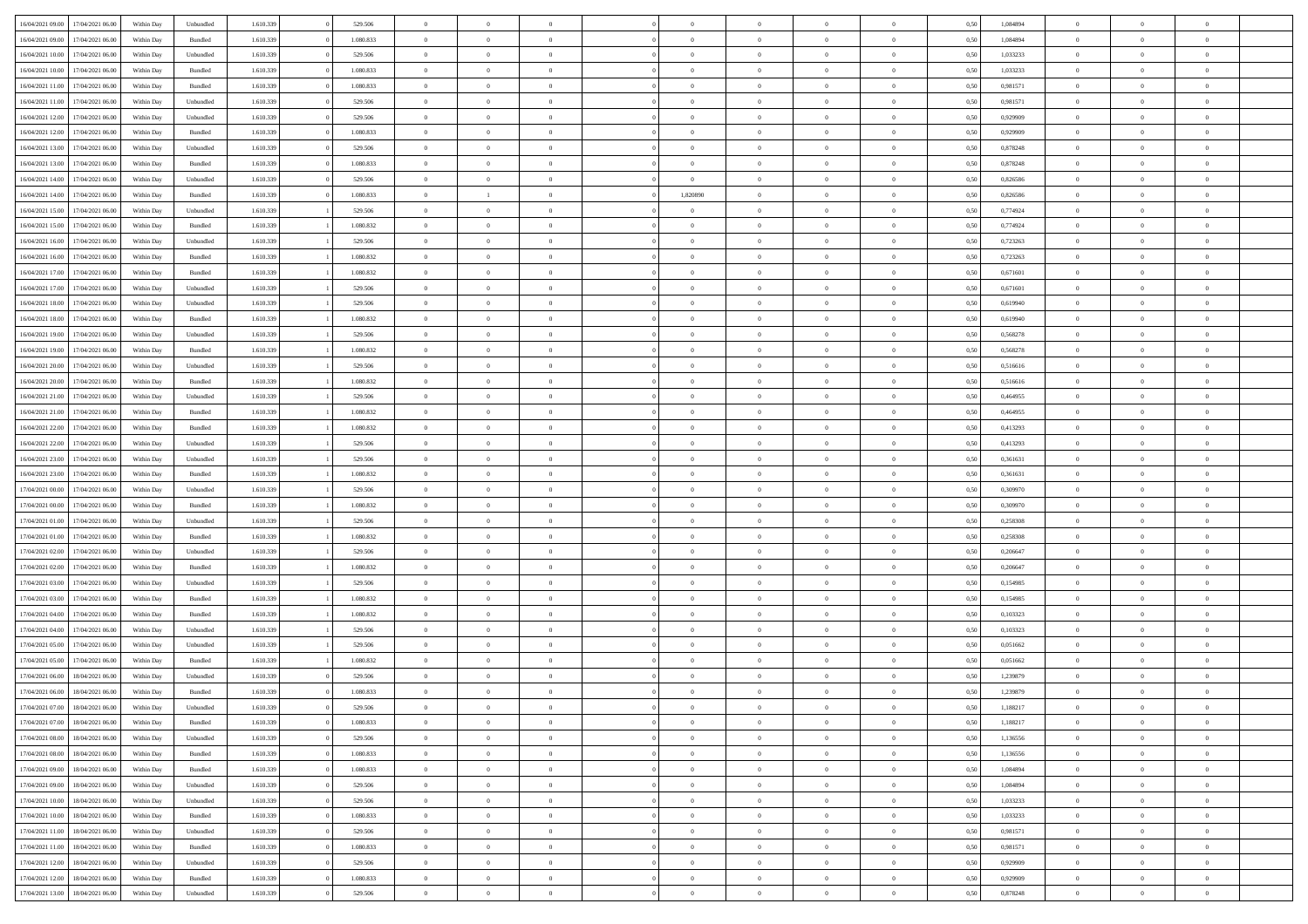| 17/04/2021 13:00 | 18/04/2021 06:00 | Within Day | Bundled            | 1.610.339 | 1.080.833 | $\overline{0}$ | $\Omega$       |                | $\Omega$       | $\Omega$       | $\theta$       | $\theta$       | 0,50 | 0,878248 | $\theta$       | $\theta$       | $\theta$       |  |
|------------------|------------------|------------|--------------------|-----------|-----------|----------------|----------------|----------------|----------------|----------------|----------------|----------------|------|----------|----------------|----------------|----------------|--|
|                  |                  |            |                    |           |           |                |                |                |                |                |                |                |      |          |                |                |                |  |
| 17/04/2021 14:00 | 18/04/2021 06:00 | Within Day | Unbundled          | 1.610.339 | 529.506   | $\overline{0}$ | $\theta$       | $\overline{0}$ | $\overline{0}$ | $\bf{0}$       | $\overline{0}$ | $\bf{0}$       | 0,50 | 0,826586 | $\theta$       | $\overline{0}$ | $\overline{0}$ |  |
| 17/04/2021 14:00 | 18/04/2021 06:00 | Within Day | Bundled            | 1.610.339 | 1.080.833 | $\overline{0}$ | $\bf{0}$       | $\overline{0}$ | $\overline{0}$ | $\bf{0}$       | $\overline{0}$ | $\mathbf{0}$   | 0,50 | 0,826586 | $\overline{0}$ | $\overline{0}$ | $\bf{0}$       |  |
| 17/04/2021 15:00 | 18/04/2021 06:00 | Within Dav | Bundled            | 1.610.339 | 1.080.833 | $\overline{0}$ | $\overline{0}$ | $\overline{0}$ |                | $\bf{0}$       | $\overline{0}$ | $\overline{0}$ | 0.50 | 0,774924 | $\theta$       | $\theta$       | $\overline{0}$ |  |
|                  |                  |            |                    |           |           |                |                |                | $\overline{0}$ |                |                |                |      |          |                |                |                |  |
| 17/04/2021 15:00 | 18/04/2021 06:00 | Within Day | Unbundled          | 1.610.339 | 529.506   | $\overline{0}$ | $\theta$       | $\overline{0}$ | $\overline{0}$ | $\bf{0}$       | $\overline{0}$ | $\bf{0}$       | 0,50 | 0,774924 | $\,$ 0 $\,$    | $\overline{0}$ | $\overline{0}$ |  |
| 17/04/2021 16:00 | 18/04/2021 06:00 | Within Day | Unbundled          | 1.610.339 | 529.506   | $\overline{0}$ | $\overline{0}$ | $\overline{0}$ | $\bf{0}$       | $\overline{0}$ | $\overline{0}$ | $\mathbf{0}$   | 0,50 | 0,723263 | $\overline{0}$ | $\overline{0}$ | $\bf{0}$       |  |
| 17/04/2021 16:00 | 18/04/2021 06:00 | Within Dav | Bundled            | 1.610.339 | 1.080.833 | $\overline{0}$ | $\overline{0}$ | $\overline{0}$ | $\overline{0}$ | $\overline{0}$ | $\overline{0}$ | $\overline{0}$ | 0.50 | 0,723263 | $\theta$       | $\overline{0}$ | $\overline{0}$ |  |
|                  |                  |            |                    |           |           |                |                |                |                |                |                |                |      |          |                |                |                |  |
| 17/04/2021 17:00 | 18/04/2021 06:00 | Within Day | Unbundled          | 1.610.339 | 529.506   | $\overline{0}$ | $\theta$       | $\overline{0}$ | $\overline{0}$ | $\bf{0}$       | $\overline{0}$ | $\bf{0}$       | 0,50 | 0,671601 | $\theta$       | $\theta$       | $\overline{0}$ |  |
| 17/04/2021 17:00 | 18/04/2021 06:00 | Within Day | Bundled            | 1.610.339 | 1.080.833 | $\overline{0}$ | $\overline{0}$ | $\overline{0}$ | $\bf{0}$       | $\bf{0}$       | $\bf{0}$       | $\bf{0}$       | 0,50 | 0,671601 | $\,0\,$        | $\overline{0}$ | $\overline{0}$ |  |
| 17/04/2021 18:00 | 18/04/2021 06:00 | Within Dav | Unbundled          | 1.610.339 | 529.506   | $\overline{0}$ | $\overline{0}$ | $\overline{0}$ | $\overline{0}$ | $\overline{0}$ | $\overline{0}$ | $\overline{0}$ | 0.50 | 0,619940 | $\theta$       | $\overline{0}$ | $\overline{0}$ |  |
| 17/04/2021 18:00 | 18/04/2021 06:00 | Within Day | Bundled            | 1.610.339 | 1.080.833 | $\overline{0}$ | $\theta$       | $\overline{0}$ | $\overline{0}$ | $\bf{0}$       | $\overline{0}$ | $\bf{0}$       | 0,50 | 0,619940 | $\,$ 0 $\,$    | $\overline{0}$ | $\overline{0}$ |  |
|                  |                  |            |                    |           |           |                |                |                |                |                |                |                |      |          |                |                |                |  |
| 17/04/2021 19:00 | 18/04/2021 06:00 | Within Day | Unbundled          | 1.610.339 | 529.506   | $\overline{0}$ | $\overline{0}$ | $\overline{0}$ | $\bf{0}$       | $\bf{0}$       | $\bf{0}$       | $\mathbf{0}$   | 0,50 | 0,568278 | $\overline{0}$ | $\overline{0}$ | $\bf{0}$       |  |
| 17/04/2021 19:00 | 18/04/2021 06:00 | Within Day | Bundled            | 1.610.339 | 1.080.833 | $\overline{0}$ | $\overline{0}$ | $\overline{0}$ | $\overline{0}$ | $\bf{0}$       | $\overline{0}$ | $\overline{0}$ | 0.50 | 0,568278 | $\theta$       | $\theta$       | $\overline{0}$ |  |
| 17/04/2021 20:00 | 18/04/2021 06:00 | Within Day | Bundled            | 1.610.339 | 1.080.833 | $\overline{0}$ | $\theta$       | $\overline{0}$ | $\overline{0}$ | $\bf{0}$       | $\overline{0}$ | $\bf{0}$       | 0,50 | 0,516616 | $\theta$       | $\overline{0}$ | $\overline{0}$ |  |
|                  |                  |            |                    |           |           |                |                |                |                |                |                |                |      |          |                | $\overline{0}$ |                |  |
| 17/04/2021 20:00 | 18/04/2021 06:00 | Within Day | Unbundled          | 1.610.339 | 529.506   | $\overline{0}$ | $\overline{0}$ | $\overline{0}$ | $\bf{0}$       | $\overline{0}$ | $\overline{0}$ | $\mathbf{0}$   | 0,50 | 0,516616 | $\overline{0}$ |                | $\bf{0}$       |  |
| 17/04/2021 21:00 | 18/04/2021 06:00 | Within Dav | Unbundled          | 1.610.339 | 529.506   | $\overline{0}$ | $\overline{0}$ | $\overline{0}$ | $\overline{0}$ | $\overline{0}$ | $\overline{0}$ | $\overline{0}$ | 0.50 | 0,464955 | $\theta$       | $\overline{0}$ | $\overline{0}$ |  |
| 17/04/2021 21:00 | 18/04/2021 06:00 | Within Day | Bundled            | 1.610.339 | 1.080.833 | $\overline{0}$ | $\theta$       | $\overline{0}$ | $\overline{0}$ | $\bf{0}$       | $\overline{0}$ | $\bf{0}$       | 0,50 | 0,464955 | $\,$ 0 $\,$    | $\overline{0}$ | $\overline{0}$ |  |
| 17/04/2021 22.00 | 18/04/2021 06:00 | Within Day | Unbundled          | 1.610.339 | 529.506   | $\overline{0}$ | $\overline{0}$ | $\overline{0}$ | $\bf{0}$       | $\bf{0}$       | $\bf{0}$       | $\mathbf{0}$   | 0,50 | 0,413293 | $\overline{0}$ | $\overline{0}$ | $\bf{0}$       |  |
| 17/04/2021 22:00 | 18/04/2021 06:00 | Within Day | Bundled            | 1.610.339 | 1.080.833 | $\overline{0}$ | $\overline{0}$ | $\overline{0}$ | $\overline{0}$ | $\overline{0}$ | $\overline{0}$ | $\overline{0}$ | 0.50 | 0,413293 | $\theta$       | $\overline{0}$ | $\overline{0}$ |  |
|                  |                  |            |                    |           |           |                |                |                |                |                |                |                |      |          |                |                |                |  |
| 17/04/2021 23:00 | 18/04/2021 06:00 | Within Day | Unbundled          | 1.610.339 | 529.506   | $\overline{0}$ | $\theta$       | $\overline{0}$ | $\overline{0}$ | $\bf{0}$       | $\overline{0}$ | $\bf{0}$       | 0,50 | 0,361631 | $\,$ 0 $\,$    | $\overline{0}$ | $\overline{0}$ |  |
| 17/04/2021 23:00 | 18/04/2021 06:00 | Within Day | Bundled            | 1.610.339 | 1.080.833 | $\overline{0}$ | $\overline{0}$ | $\overline{0}$ | $\bf{0}$       | $\bf{0}$       | $\bf{0}$       | $\mathbf{0}$   | 0,50 | 0,361631 | $\overline{0}$ | $\overline{0}$ | $\bf{0}$       |  |
| 18/04/2021 00:00 | 18/04/2021 06:00 | Within Day | Unbundled          | 1.610.339 | 529.506   | $\overline{0}$ | $\overline{0}$ | $\overline{0}$ | $\overline{0}$ | $\overline{0}$ | $\overline{0}$ | $\overline{0}$ | 0.50 | 0,309970 | $\theta$       | $\overline{0}$ | $\overline{0}$ |  |
|                  |                  |            |                    |           |           | $\overline{0}$ | $\theta$       | $\overline{0}$ | $\overline{0}$ | $\bf{0}$       | $\overline{0}$ |                |      |          | $\,$ 0 $\,$    | $\overline{0}$ | $\overline{0}$ |  |
| 18/04/2021 00:00 | 18/04/2021 06:00 | Within Day | Bundled            | 1.610.339 | 1.080.833 |                |                |                |                |                |                | $\,$ 0 $\,$    | 0,50 | 0,309970 |                |                |                |  |
| 18/04/2021 01:00 | 18/04/2021 06:00 | Within Day | Unbundled          | 1.610.339 | 529.506   | $\overline{0}$ | $\overline{0}$ | $\overline{0}$ | $\bf{0}$       | $\overline{0}$ | $\overline{0}$ | $\mathbf{0}$   | 0,50 | 0,258308 | $\overline{0}$ | $\overline{0}$ | $\bf{0}$       |  |
| 18/04/2021 01:00 | 18/04/2021 06:00 | Within Dav | Bundled            | 1.610.339 | 1.080.833 | $\overline{0}$ | $\overline{0}$ | $\overline{0}$ | $\overline{0}$ | $\overline{0}$ | $\overline{0}$ | $\overline{0}$ | 0.50 | 0,258308 | $\theta$       | $\overline{0}$ | $\overline{0}$ |  |
| 18/04/2021 02:00 | 18/04/2021 06:00 | Within Day | Bundled            | 1.610.339 | 1.080.833 | $\overline{0}$ | $\theta$       | $\overline{0}$ | $\overline{0}$ | $\bf{0}$       | $\overline{0}$ | $\bf{0}$       | 0,50 | 0,206647 | $\theta$       | $\overline{0}$ | $\overline{0}$ |  |
|                  |                  |            |                    |           |           |                |                |                |                |                |                |                |      |          |                |                |                |  |
| 18/04/2021 02:00 | 18/04/2021 06:00 | Within Day | Unbundled          | 1.610.339 | 529.506   | $\overline{0}$ | $\overline{0}$ | $\overline{0}$ | $\overline{0}$ | $\bf{0}$       | $\overline{0}$ | $\bf{0}$       | 0,50 | 0,206647 | $\,0\,$        | $\overline{0}$ | $\bf{0}$       |  |
| 18/04/2021 03:00 | 18/04/2021 06:00 | Within Day | Unbundled          | 1.610.339 | 529.506   | $\overline{0}$ | $\overline{0}$ | $\overline{0}$ | $\overline{0}$ | $\overline{0}$ | $\overline{0}$ | $\overline{0}$ | 0.50 | 0,154985 | $\theta$       | $\overline{0}$ | $\overline{0}$ |  |
| 18/04/2021 03:00 | 18/04/2021 06:00 | Within Day | Bundled            | 1.610.339 | 1.080.833 | $\overline{0}$ | $\theta$       | $\overline{0}$ | $\overline{0}$ | $\bf{0}$       | $\overline{0}$ | $\bf{0}$       | 0,50 | 0,154985 | $\,$ 0 $\,$    | $\overline{0}$ | $\overline{0}$ |  |
| 18/04/2021 04:00 | 18/04/2021 06:00 | Within Day | Unbundled          | 1.610.339 | 529.506   | $\overline{0}$ | $\overline{0}$ | $\overline{0}$ | $\overline{0}$ | $\bf{0}$       | $\overline{0}$ | $\bf{0}$       | 0,50 | 0,103323 | $\overline{0}$ | $\overline{0}$ | $\bf{0}$       |  |
|                  |                  |            |                    |           |           |                | $\Omega$       |                | $\Omega$       | $\Omega$       |                |                |      |          |                | $\theta$       | $\theta$       |  |
| 18/04/2021 04:00 | 18/04/2021 06:00 | Within Day | Bundled            | 1.610.339 | 1.080.833 | $\overline{0}$ |                | $\overline{0}$ |                |                | $\overline{0}$ | $\overline{0}$ | 0,50 | 0,103323 | $\,0\,$        |                |                |  |
| 18/04/2021 05:00 | 18/04/2021 06:00 | Within Day | Unbundled          | 1.610.339 | 529.506   | $\overline{0}$ | $\theta$       | $\overline{0}$ | $\overline{0}$ | $\bf{0}$       | $\overline{0}$ | $\bf{0}$       | 0,50 | 0,051662 | $\,$ 0 $\,$    | $\overline{0}$ | $\overline{0}$ |  |
| 18/04/2021 05:00 | 18/04/2021 06:00 | Within Day | Bundled            | 1.610.339 | 1.080.833 | $\overline{0}$ | $\overline{0}$ | $\overline{0}$ | $\overline{0}$ | $\overline{0}$ | $\overline{0}$ | $\mathbf{0}$   | 0,50 | 0,051662 | $\overline{0}$ | $\overline{0}$ | $\bf{0}$       |  |
| 18/04/2021 06:00 | 19/04/2021 06:00 | Within Day | Unbundled          | 1.610.339 | 529.506   | $\overline{0}$ | $\Omega$       | $\Omega$       | $\Omega$       | $\overline{0}$ | $\overline{0}$ | $\overline{0}$ | 0.50 | 1,239879 | $\,0\,$        | $\theta$       | $\theta$       |  |
| 18/04/2021 06:00 | 19/04/2021 06:00 |            |                    | 1.610.339 | 1.080.833 | $\overline{0}$ | $\theta$       | $\overline{0}$ | $\overline{0}$ | $\bf{0}$       | $\overline{0}$ |                |      | 1,239879 | $\,$ 0 $\,$    | $\overline{0}$ | $\overline{0}$ |  |
|                  |                  | Within Day | Bundled            |           |           |                |                |                |                |                |                | $\bf{0}$       | 0,50 |          |                |                |                |  |
| 18/04/2021 07:00 | 19/04/2021 06:00 | Within Day | Bundled            | 1.610.339 | 1.080.833 | $\overline{0}$ | $\overline{0}$ | $\overline{0}$ | $\overline{0}$ | $\bf{0}$       | $\overline{0}$ | $\mathbf{0}$   | 0,50 | 1,188217 | $\bf{0}$       | $\overline{0}$ | $\bf{0}$       |  |
| 18/04/2021 07:00 | 19/04/2021 06:00 | Within Day | Unbundled          | 1.610.339 | 529.506   | $\overline{0}$ | $\Omega$       | $\overline{0}$ | $\Omega$       | $\overline{0}$ | $\overline{0}$ | $\overline{0}$ | 0.50 | 1,188217 | $\,$ 0 $\,$    | $\theta$       | $\theta$       |  |
| 18/04/2021 08:00 | 19/04/2021 06:00 | Within Day | Unbundled          | 1.610.339 | 529.506   | $\overline{0}$ | $\overline{0}$ | $\overline{0}$ | $\overline{0}$ | $\,$ 0         | $\overline{0}$ | $\bf{0}$       | 0,50 | 1,136556 | $\,$ 0 $\,$    | $\overline{0}$ | $\overline{0}$ |  |
|                  |                  |            |                    |           |           |                |                |                |                |                |                |                |      |          |                |                |                |  |
| 18/04/2021 08:00 | 19/04/2021 06:00 | Within Day | Bundled            | 1.610.339 | 1.080.833 | $\overline{0}$ | $\overline{0}$ | $\overline{0}$ | $\overline{0}$ | $\bf{0}$       | $\bf{0}$       | $\mathbf{0}$   | 0,50 | 1,136556 | $\overline{0}$ | $\overline{0}$ | $\bf{0}$       |  |
| 18/04/2021 09:00 | 19/04/2021 06:00 | Within Day | Unbundled          | 1.610.339 | 529.506   | $\overline{0}$ | $\Omega$       | $\overline{0}$ | $\Omega$       | $\overline{0}$ | $\overline{0}$ | $\overline{0}$ | 0,50 | 1,084894 | $\,0\,$        | $\theta$       | $\theta$       |  |
| 18/04/2021 09:00 | 19/04/2021 06:00 | Within Day | Bundled            | 1.610.339 | 1.080.833 | $\overline{0}$ | $\overline{0}$ | $\overline{0}$ | $\overline{0}$ | $\,$ 0         | $\overline{0}$ | $\bf{0}$       | 0,50 | 1,084894 | $\,$ 0 $\,$    | $\overline{0}$ | $\overline{0}$ |  |
| 18/04/2021 11:00 | 19/04/2021 06:00 | Within Day | Unbundled          | 1.610.339 | 529.506   | $\overline{0}$ | $\overline{0}$ | $\overline{0}$ | $\bf{0}$       | $\bf{0}$       | $\overline{0}$ | $\mathbf{0}$   | 0,50 | 0,981571 | $\overline{0}$ | $\overline{0}$ | $\bf{0}$       |  |
|                  | 19/04/2021 06:00 |            |                    |           | 1.080.833 | $\overline{0}$ | $\Omega$       | $\Omega$       | $\Omega$       | $\Omega$       | $\Omega$       | $\overline{0}$ | 0.50 | 0.981571 | $\theta$       | $\theta$       | $\theta$       |  |
| 18/04/2021 11:00 |                  | Within Day | Bundled            | 1.610.339 |           |                |                |                |                |                |                |                |      |          |                |                |                |  |
| 18/04/2021 12:00 | 19/04/2021 06:00 | Within Day | Unbundled          | 1.610.339 | 529.506   | $\overline{0}$ | $\overline{0}$ | $\overline{0}$ | $\bf{0}$       | $\,$ 0         | $\bf{0}$       | $\bf{0}$       | 0,50 | 0,929909 | $\,0\,$        | $\,$ 0 $\,$    | $\overline{0}$ |  |
| 18/04/2021 12:00 | 19/04/2021 06:00 | Within Day | $\mathbf B$ undled | 1.610.339 | 1.080.833 | $\overline{0}$ | $\bf{0}$       |                |                | $\bf{0}$       |                |                | 0,50 | 0,929909 | $\bf{0}$       | $\overline{0}$ |                |  |
| 18/04/2021 13:00 | 19/04/2021 06:00 | Within Day | Unbundled          | 1.610.339 | 529.506   | $\overline{0}$ | $\overline{0}$ | $\overline{0}$ | $\Omega$       | $\overline{0}$ | $\overline{0}$ | $\overline{0}$ | 0,50 | 0,878248 | $\theta$       | $\theta$       | $\theta$       |  |
| 18/04/2021 13:00 | 19/04/2021 06:00 | Within Day | Bundled            | 1.610.339 | 1.080.833 | $\overline{0}$ | $\,$ 0         | $\overline{0}$ | $\bf{0}$       | $\,$ 0 $\,$    | $\overline{0}$ | $\,$ 0 $\,$    | 0,50 | 0,878248 | $\,$ 0 $\,$    | $\,$ 0 $\,$    | $\,$ 0         |  |
|                  |                  |            |                    |           |           |                |                |                |                |                |                |                |      |          |                |                |                |  |
| 18/04/2021 14:00 | 19/04/2021 06:00 | Within Day | Bundled            | 1.610.339 | 1.080.833 | $\overline{0}$ | $\overline{0}$ | $\overline{0}$ | $\overline{0}$ | $\overline{0}$ | $\overline{0}$ | $\mathbf{0}$   | 0,50 | 0,826586 | $\overline{0}$ | $\bf{0}$       | $\bf{0}$       |  |
| 18/04/2021 14:00 | 19/04/2021 06:00 | Within Day | Unbundled          | 1.610.339 | 529.506   | $\overline{0}$ | $\overline{0}$ | $\overline{0}$ | $\Omega$       | $\overline{0}$ | $\overline{0}$ | $\overline{0}$ | 0,50 | 0,826586 | $\overline{0}$ | $\theta$       | $\overline{0}$ |  |
| 18/04/2021 15:00 | 19/04/2021 06:00 | Within Day | Unbundled          | 1.610.339 | 529.506   | $\overline{0}$ | $\,$ 0         | $\overline{0}$ | $\overline{0}$ | $\,$ 0 $\,$    | $\overline{0}$ | $\mathbf{0}$   | 0,50 | 0,774924 | $\,$ 0 $\,$    | $\overline{0}$ | $\overline{0}$ |  |
| 18/04/2021 15:00 | 19/04/2021 06:00 | Within Day | Bundled            | 1.610.339 | 1.080.833 | $\overline{0}$ | $\overline{0}$ | $\overline{0}$ | $\overline{0}$ | $\overline{0}$ | $\overline{0}$ | $\mathbf{0}$   | 0,50 | 0,774924 | $\overline{0}$ | $\overline{0}$ | $\bf{0}$       |  |
|                  |                  |            |                    |           |           |                |                |                |                |                |                |                |      |          |                |                |                |  |
| 18/04/2021 16:00 | 19/04/2021 06:00 | Within Day | Unbundled          | 1.610.339 | 529.506   | $\overline{0}$ | $\overline{0}$ | $\overline{0}$ | $\overline{0}$ | $\overline{0}$ | $\overline{0}$ | $\bf{0}$       | 0.50 | 0,723263 | $\overline{0}$ | $\theta$       | $\overline{0}$ |  |
| 18/04/2021 16:00 | 19/04/2021 06:00 | Within Day | Bundled            | 1.610.339 | 1.080.833 | $\overline{0}$ | $\,$ 0         | $\overline{0}$ | $\bf{0}$       | $\bf{0}$       | $\bf{0}$       | $\bf{0}$       | 0,50 | 0,723263 | $\,$ 0 $\,$    | $\overline{0}$ | $\overline{0}$ |  |
| 18/04/2021 17:00 | 19/04/2021 06:00 | Within Day | Unbundled          | 1.610.339 | 529.506   | $\overline{0}$ | $\bf{0}$       | $\overline{0}$ | $\overline{0}$ | $\overline{0}$ | $\overline{0}$ | $\mathbf{0}$   | 0,50 | 0,671601 | $\overline{0}$ | $\overline{0}$ | $\bf{0}$       |  |
|                  | 19/04/2021 06:00 |            | Bundled            |           | 1.080.833 | $\overline{0}$ | $\overline{0}$ | $\overline{0}$ | $\Omega$       | $\overline{0}$ | $\overline{0}$ |                | 0.50 |          | $\overline{0}$ | $\overline{0}$ | $\overline{0}$ |  |
| 18/04/2021 17:00 |                  | Within Day |                    | 1.610.339 |           |                |                |                |                |                |                | $\overline{0}$ |      | 0,671601 |                |                |                |  |
| 18/04/2021 18:00 | 19/04/2021 06:00 | Within Day | Unbundled          | 1.610.339 | 529.506   | $\overline{0}$ | $\bf{0}$       | $\overline{0}$ | $\bf{0}$       | $\bf{0}$       | $\bf{0}$       | $\mathbf{0}$   | 0,50 | 0,619940 | $\,$ 0 $\,$    | $\,$ 0 $\,$    | $\bf{0}$       |  |
| 18/04/2021 18:00 | 19/04/2021 06:00 | Within Day | Bundled            | 1.610.339 | 1.080.833 | $\overline{0}$ | $\overline{0}$ | $\overline{0}$ | $\overline{0}$ | $\overline{0}$ | $\bf{0}$       | $\mathbf{0}$   | 0,50 | 0,619940 | $\overline{0}$ | $\bf{0}$       | $\bf{0}$       |  |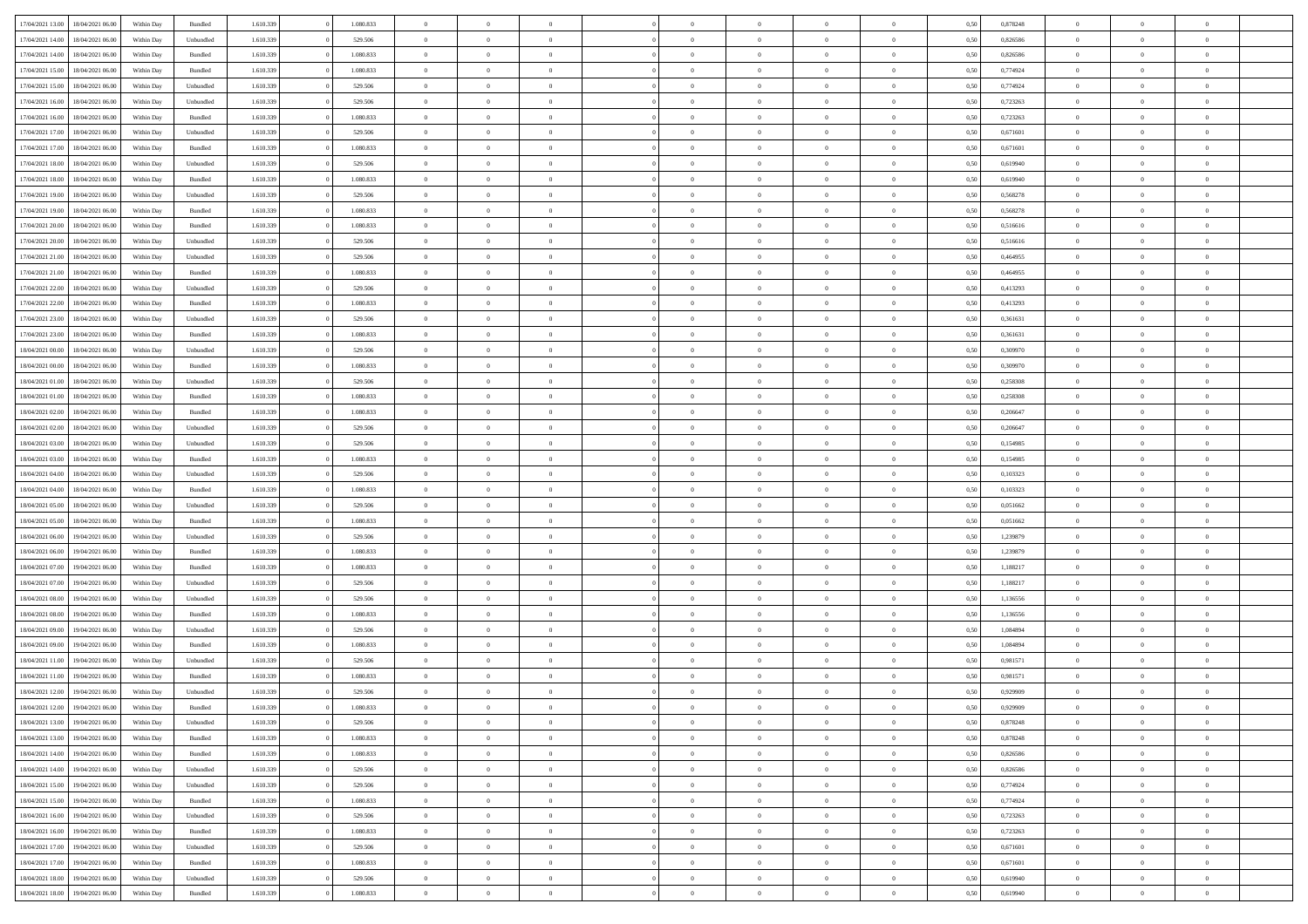| 18/04/2021 19:00 | 19/04/2021 06:00 | Within Day | Bundled            | 1.610.339 | 1.080.833 | $\overline{0}$ | $\Omega$       |                | $\Omega$       | $\Omega$       | $\Omega$       | $\theta$       | 0.50 | 0,568278 | $\theta$       | $\theta$       | $\theta$       |  |
|------------------|------------------|------------|--------------------|-----------|-----------|----------------|----------------|----------------|----------------|----------------|----------------|----------------|------|----------|----------------|----------------|----------------|--|
|                  |                  |            |                    |           |           |                |                |                |                |                |                |                |      |          |                |                |                |  |
| 18/04/2021 19:00 | 19/04/2021 06:00 | Within Day | Unbundled          | 1.610.339 | 529.506   | $\overline{0}$ | $\theta$       | $\overline{0}$ | $\overline{0}$ | $\bf{0}$       | $\overline{0}$ | $\bf{0}$       | 0,50 | 0,568278 | $\theta$       | $\theta$       | $\overline{0}$ |  |
| 18/04/2021 20:00 | 19/04/2021 06:00 | Within Day | Unbundled          | 1.610.339 | 529.506   | $\overline{0}$ | $\bf{0}$       | $\overline{0}$ | $\bf{0}$       | $\bf{0}$       | $\bf{0}$       | $\mathbf{0}$   | 0,50 | 0,516616 | $\bf{0}$       | $\overline{0}$ | $\overline{0}$ |  |
| 18/04/2021 20:00 | 19/04/2021 06:00 | Within Dav | Bundled            | 1.610.339 | 1.080.833 | $\overline{0}$ | $\overline{0}$ | $\overline{0}$ | $\overline{0}$ | $\bf{0}$       | $\overline{0}$ | $\overline{0}$ | 0.50 | 0.516616 | $\theta$       | $\theta$       | $\overline{0}$ |  |
|                  |                  |            |                    |           |           |                |                |                |                |                |                |                |      |          |                |                |                |  |
| 18/04/2021 21:00 | 19/04/2021 06:00 | Within Day | Unbundled          | 1.610.339 | 529.506   | $\overline{0}$ | $\theta$       | $\overline{0}$ | $\overline{0}$ | $\bf{0}$       | $\overline{0}$ | $\bf{0}$       | 0,50 | 0,464955 | $\theta$       | $\overline{0}$ | $\overline{0}$ |  |
| 18/04/2021 21:00 | 19/04/2021 06:00 | Within Day | Bundled            | 1.610.339 | 1.080.833 | $\overline{0}$ | $\overline{0}$ | $\overline{0}$ | $\overline{0}$ | $\overline{0}$ | $\overline{0}$ | $\mathbf{0}$   | 0,50 | 0,464955 | $\overline{0}$ | $\overline{0}$ | $\bf{0}$       |  |
| 18/04/2021 22:00 | 19/04/2021 06:00 | Within Dav | Unbundled          | 1.610.339 | 529.506   | $\overline{0}$ | $\overline{0}$ | $\overline{0}$ | $\overline{0}$ | $\overline{0}$ | $\overline{0}$ | $\overline{0}$ | 0.50 | 0,413293 | $\theta$       | $\overline{0}$ | $\overline{0}$ |  |
| 18/04/2021 22:00 | 19/04/2021 06:00 | Within Day | Bundled            | 1.610.339 | 1.080.833 | $\overline{0}$ | $\theta$       | $\overline{0}$ | $\overline{0}$ | $\bf{0}$       | $\overline{0}$ | $\bf{0}$       | 0,50 | 0,413293 | $\theta$       | $\theta$       | $\overline{0}$ |  |
|                  |                  |            |                    |           |           |                | $\overline{0}$ |                |                | $\bf{0}$       |                |                |      |          | $\,0\,$        | $\overline{0}$ | $\overline{0}$ |  |
| 18/04/2021 23:00 | 19/04/2021 06:00 | Within Day | Unbundled          | 1.610.339 | 529.506   | $\overline{0}$ |                | $\overline{0}$ | $\overline{0}$ |                | $\overline{0}$ | $\bf{0}$       | 0,50 | 0,361631 |                |                |                |  |
| 18/04/2021 23:00 | 19/04/2021 06:00 | Within Dav | Bundled            | 1.610.339 | 1.080.833 | $\overline{0}$ | $\overline{0}$ | $\overline{0}$ | $\overline{0}$ | $\overline{0}$ | $\overline{0}$ | $\overline{0}$ | 0.50 | 0,361631 | $\theta$       | $\overline{0}$ | $\overline{0}$ |  |
| 19/04/2021 00:00 | 19/04/2021 06:00 | Within Day | Unbundled          | 1.610.339 | 529.506   | $\overline{0}$ | $\theta$       | $\overline{0}$ | $\overline{0}$ | $\bf{0}$       | $\overline{0}$ | $\bf{0}$       | 0,50 | 0,309970 | $\,$ 0 $\,$    | $\overline{0}$ | $\overline{0}$ |  |
| 19/04/2021 00:00 | 19/04/2021 06:00 | Within Day | Bundled            | 1.610.339 | 1.080.833 | $\overline{0}$ | $\overline{0}$ | $\overline{0}$ | $\overline{0}$ | $\bf{0}$       | $\overline{0}$ | $\mathbf{0}$   | 0,50 | 0,309970 | $\overline{0}$ | $\overline{0}$ | $\bf{0}$       |  |
| 19/04/2021 01:00 | 19/04/2021 06:00 | Within Day | Bundled            | 1.610.339 | 1.080.833 | $\overline{0}$ | $\overline{0}$ | $\overline{0}$ | $\overline{0}$ | $\bf{0}$       | $\overline{0}$ | $\overline{0}$ | 0.50 | 0,258308 | $\theta$       | $\theta$       | $\overline{0}$ |  |
|                  |                  |            |                    |           |           |                |                |                |                |                |                |                |      |          |                |                |                |  |
| 19/04/2021 01:00 | 19/04/2021 06:00 | Within Day | Unbundled          | 1.610.339 | 529.506   | $\overline{0}$ | $\theta$       | $\overline{0}$ | $\overline{0}$ | $\bf{0}$       | $\overline{0}$ | $\bf{0}$       | 0,50 | 0,258308 | $\theta$       | $\overline{0}$ | $\overline{0}$ |  |
| 19/04/2021 02:00 | 19/04/2021 06:00 | Within Day | Unbundled          | 1.610.339 | 529.506   | $\overline{0}$ | $\overline{0}$ | $\overline{0}$ | $\overline{0}$ | $\overline{0}$ | $\overline{0}$ | $\mathbf{0}$   | 0,50 | 0,206647 | $\overline{0}$ | $\overline{0}$ | $\bf{0}$       |  |
| 19/04/2021 02:00 | 19/04/2021 06:00 | Within Dav | Bundled            | 1.610.339 | 1.080.833 | $\overline{0}$ | $\overline{0}$ | $\overline{0}$ | $\overline{0}$ | $\overline{0}$ | $\overline{0}$ | $\overline{0}$ | 0.50 | 0.206647 | $\theta$       | $\overline{0}$ | $\overline{0}$ |  |
| 19/04/2021 03:00 | 19/04/2021 06:00 | Within Day | Unbundled          | 1.610.339 | 529.506   | $\overline{0}$ | $\theta$       | $\overline{0}$ | $\overline{0}$ | $\bf{0}$       | $\overline{0}$ | $\bf{0}$       | 0,50 | 0,154985 | $\theta$       | $\theta$       | $\overline{0}$ |  |
|                  |                  |            |                    |           |           |                | $\overline{0}$ |                |                | $\bf{0}$       |                |                |      |          | $\bf{0}$       | $\overline{0}$ | $\overline{0}$ |  |
| 19/04/2021 03:00 | 19/04/2021 06:00 | Within Day | Bundled            | 1.610.339 | 1.080.833 | $\overline{0}$ |                | $\overline{0}$ | $\overline{0}$ |                | $\overline{0}$ | $\mathbf{0}$   | 0,50 | 0,154985 |                |                |                |  |
| 19/04/2021 04:00 | 19/04/2021 06:00 | Within Day | Unbundled          | 1.610.339 | 529.506   | $\overline{0}$ | $\overline{0}$ | $\overline{0}$ | $\overline{0}$ | $\overline{0}$ | $\overline{0}$ | $\overline{0}$ | 0.50 | 0,103323 | $\theta$       | $\overline{0}$ | $\overline{0}$ |  |
| 19/04/2021 04:00 | 19/04/2021 06:00 | Within Day | Bundled            | 1.610.339 | 1.080.833 | $\overline{0}$ | $\theta$       | $\overline{0}$ | $\overline{0}$ | $\bf{0}$       | $\overline{0}$ | $\bf{0}$       | 0,50 | 0,103323 | $\,$ 0 $\,$    | $\theta$       | $\overline{0}$ |  |
| 19/04/2021 05:00 | 19/04/2021 06:00 | Within Day | Unbundled          | 1.610.339 | 529.506   | $\overline{0}$ | $\overline{0}$ | $\overline{0}$ | $\overline{0}$ | $\bf{0}$       | $\overline{0}$ | $\bf{0}$       | 0,50 | 0,051662 | $\,0\,$        | $\overline{0}$ | $\overline{0}$ |  |
| 19/04/2021 05:00 | 19/04/2021 06:00 | Within Day | Bundled            | 1.610.339 | 1.080.833 | $\overline{0}$ | $\overline{0}$ | $\overline{0}$ | $\overline{0}$ | $\bf{0}$       | $\overline{0}$ | $\overline{0}$ | 0.50 | 0.051662 | $\theta$       | $\overline{0}$ | $\overline{0}$ |  |
|                  |                  |            |                    |           |           |                |                |                |                |                |                |                |      |          |                |                |                |  |
| 19/04/2021 06:00 | 20/04/2021 06:00 | Within Day | Bundled            | 1.610.339 | 1.080.833 | $\overline{0}$ | $\theta$       | $\overline{0}$ | $\overline{0}$ | $\bf{0}$       | $\overline{0}$ | $\bf{0}$       | 0,50 | 1,239879 | $\,$ 0 $\,$    | $\overline{0}$ | $\overline{0}$ |  |
| 19/04/2021 06:00 | 20/04/2021 06:00 | Within Day | Unbundled          | 1.610.339 | 529.506   | $\overline{0}$ | $\overline{0}$ | $\overline{0}$ | $\bf{0}$       | $\overline{0}$ | $\overline{0}$ | $\mathbf{0}$   | 0,50 | 1,239879 | $\overline{0}$ | $\overline{0}$ | $\bf{0}$       |  |
| 19/04/2021 07:00 | 20/04/2021 06:00 | Within Dav | Unbundled          | 1.610.339 | 529.506   | $\overline{0}$ | $\overline{0}$ | $\overline{0}$ | $\overline{0}$ | $\overline{0}$ | $\overline{0}$ | $\overline{0}$ | 0.50 | 1,188217 | $\theta$       | $\overline{0}$ | $\overline{0}$ |  |
| 19/04/2021 07:00 | 20/04/2021 06:00 | Within Day | Bundled            | 1.610.339 | 1.080.833 | $\overline{0}$ | $\theta$       | $\overline{0}$ | $\overline{0}$ | $\bf{0}$       | $\overline{0}$ | $\bf{0}$       | 0,50 | 1,188217 | $\theta$       | $\theta$       | $\overline{0}$ |  |
|                  |                  |            |                    |           |           |                |                |                |                |                |                |                |      |          |                |                |                |  |
| 19/04/2021 08:00 | 20/04/2021 06:00 | Within Day | Unbundled          | 1.610.339 | 529.506   | $\overline{0}$ | $\overline{0}$ | $\overline{0}$ | $\bf{0}$       | $\bf{0}$       | $\bf{0}$       | $\bf{0}$       | 0,50 | 1,136556 | $\,0\,$        | $\overline{0}$ | $\overline{0}$ |  |
| 19/04/2021 08:00 | 20/04/2021 06:00 | Within Day | Bundled            | 1.610.339 | 1.080.833 | $\overline{0}$ | $\overline{0}$ | $\overline{0}$ | $\overline{0}$ | $\overline{0}$ | $\overline{0}$ | $\overline{0}$ | 0.50 | 1,136556 | $\theta$       | $\overline{0}$ | $\overline{0}$ |  |
| 19/04/2021 09:00 | 20/04/2021 06:00 | Within Day | Unbundled          | 1.610.339 | 529.506   | $\overline{0}$ | $\theta$       | $\overline{0}$ | $\overline{0}$ | $\bf{0}$       | $\overline{0}$ | $\bf{0}$       | 0,50 | 1,084894 | $\,$ 0 $\,$    | $\overline{0}$ | $\overline{0}$ |  |
| 19/04/2021 09:00 | 20/04/2021 06:00 | Within Day | Bundled            | 1.610.339 | 1.080.833 | $\overline{0}$ | $\overline{0}$ | $\overline{0}$ | $\bf{0}$       | $\bf{0}$       | $\bf{0}$       | $\bf{0}$       | 0,50 | 1,084894 | $\overline{0}$ | $\overline{0}$ | $\overline{0}$ |  |
| 19/04/2021 10:00 | 20/04/2021 06:00 | Within Day | Unbundled          | 1.610.339 | 529.506   | $\overline{0}$ | $\Omega$       | $\overline{0}$ | $\Omega$       | $\Omega$       | $\overline{0}$ | $\overline{0}$ | 0,50 | 1,033233 | $\,0\,$        | $\theta$       | $\theta$       |  |
|                  |                  |            |                    |           |           |                |                |                |                |                |                |                |      |          |                |                |                |  |
| 19/04/2021 10:00 | 20/04/2021 06:00 | Within Day | Bundled            | 1.610.339 | 1.080.833 | $\overline{0}$ | $\theta$       | $\overline{0}$ | $\overline{0}$ | $\bf{0}$       | $\overline{0}$ | $\bf{0}$       | 0,50 | 1,033233 | $\theta$       | $\theta$       | $\overline{0}$ |  |
| 19/04/2021 11:00 | 20/04/2021 06:00 | Within Day | Unbundled          | 1.610.339 | 529.506   | $\overline{0}$ | $\overline{0}$ | $\overline{0}$ | $\bf{0}$       | $\bf{0}$       | $\overline{0}$ | $\mathbf{0}$   | 0,50 | 0,981571 | $\overline{0}$ | $\overline{0}$ | $\bf{0}$       |  |
| 19/04/2021 11:00 | 20/04/2021 06:00 | Within Day | Bundled            | 1.610.339 | 1.080.833 | $\overline{0}$ | $\Omega$       | $\Omega$       | $\Omega$       | $\bf{0}$       | $\overline{0}$ | $\overline{0}$ | 0.50 | 0,981571 | $\,0\,$        | $\theta$       | $\theta$       |  |
| 19/04/2021 12:00 | 20/04/2021 06:00 | Within Day | Bundled            | 1.610.339 | 1.080.833 | $\overline{0}$ | $\theta$       | $\overline{0}$ | $\overline{0}$ | $\bf{0}$       | $\overline{0}$ | $\bf{0}$       | 0,50 | 0,929909 | $\,$ 0 $\,$    | $\overline{0}$ | $\overline{0}$ |  |
|                  |                  |            |                    |           |           |                | $\overline{0}$ |                |                | $\bf{0}$       |                |                |      |          | $\,0\,$        | $\overline{0}$ | $\overline{0}$ |  |
| 19/04/2021 12:00 | 20/04/2021 06:00 | Within Day | Unbundled          | 1.610.339 | 529.506   | $\overline{0}$ |                | $\overline{0}$ | $\bf{0}$       |                | $\bf{0}$       | $\bf{0}$       | 0,50 | 0,929909 |                |                |                |  |
| 19/04/2021 13:00 | 20/04/2021 06:00 | Within Day | Unbundled          | 1.610.339 | 529.506   | $\overline{0}$ | $\Omega$       | $\overline{0}$ | $\Omega$       | $\overline{0}$ | $\overline{0}$ | $\overline{0}$ | 0.50 | 0,878248 | $\,$ 0 $\,$    | $\theta$       | $\theta$       |  |
| 19/04/2021 13:00 | 20/04/2021 06:00 | Within Day | Bundled            | 1.610.339 | 1.080.833 | $\overline{0}$ | $\theta$       | $\overline{0}$ | $\overline{0}$ | $\,$ 0         | $\overline{0}$ | $\bf{0}$       | 0,50 | 0,878248 | $\,$ 0 $\,$    | $\overline{0}$ | $\overline{0}$ |  |
| 19/04/2021 14:00 | 20/04/2021 06:00 | Within Day | Unbundled          | 1.610.339 | 529.506   | $\overline{0}$ | $\overline{0}$ | $\overline{0}$ | $\bf{0}$       | $\bf{0}$       | $\bf{0}$       | $\mathbf{0}$   | 0,50 | 0,826586 | $\overline{0}$ | $\overline{0}$ | $\overline{0}$ |  |
| 19/04/2021 14:00 | 20/04/2021 06:00 | Within Day | Bundled            | 1.610.339 | 1.080.833 | $\overline{0}$ | $\Omega$       | $\overline{0}$ | $\Omega$       | $\overline{0}$ | $\overline{0}$ | $\overline{0}$ | 0.50 | 0,826586 | $\,0\,$        | $\theta$       | $\theta$       |  |
|                  |                  |            |                    |           |           | $\overline{0}$ | $\theta$       | $\overline{0}$ | $\overline{0}$ |                | $\overline{0}$ |                |      |          | $\,$ 0 $\,$    | $\overline{0}$ | $\overline{0}$ |  |
| 19/04/2021 15:00 | 20/04/2021 06:00 | Within Day | Unbundled          | 1.610.339 | 529.506   |                |                |                |                | $\,$ 0         |                | $\bf{0}$       | 0,50 | 0,774924 |                |                |                |  |
| 19/04/2021 15:00 | 20/04/2021 06:00 | Within Day | Bundled            | 1.610.339 | 1.080.833 | $\overline{0}$ | $\mathbf{1}$   | $\overline{0}$ | 1,707084       | $\bf{0}$       | $\bf{0}$       | $\mathbf{0}$   | 0,50 | 0,774924 | $\overline{0}$ | $\overline{0}$ | $\bf{0}$       |  |
| 19/04/2021 16:00 | 20/04/2021 06:00 | Within Day | Unbundled          | 1.610.339 | 529.506   | $\overline{0}$ | $\Omega$       | $\Omega$       | $\Omega$       | $\Omega$       | $\Omega$       | $\overline{0}$ | 0.50 | 0,723263 | $\theta$       | $\theta$       | $\theta$       |  |
| 19/04/2021 16:00 | 20/04/2021 06:00 | Within Day | Bundled            | 1.610.339 | 1.080.832 | $\overline{0}$ | $\,$ 0 $\,$    | $\overline{0}$ | $\bf{0}$       | $\,$ 0         | $\overline{0}$ | $\bf{0}$       | 0,50 | 0,723263 | $\,0\,$        | $\overline{0}$ | $\overline{0}$ |  |
| 19/04/2021 17:00 | 20/04/2021 06:00 | Within Day | $\mathbf B$ undled | 1.610.339 | 1.080.832 | $\bf{0}$       | $\bf{0}$       |                |                |                |                |                | 0,50 | 0,671601 | $\bf{0}$       | $\overline{0}$ |                |  |
|                  |                  |            |                    |           |           |                |                |                |                |                |                |                |      |          |                |                |                |  |
| 19/04/2021 17:00 | 20/04/2021 06:00 | Within Day | Unbundled          | 1.610.339 | 529.506   | $\overline{0}$ | $\overline{0}$ | $\overline{0}$ | $\Omega$       | $\overline{0}$ | $\overline{0}$ | $\overline{0}$ | 0.50 | 0.671601 | $\theta$       | $\theta$       | $\theta$       |  |
| 19/04/2021 18:00 | 20/04/2021 06:00 | Within Day | Unbundled          | 1.610.339 | 529.506   | $\overline{0}$ | $\bf{0}$       | $\overline{0}$ | $\overline{0}$ | $\,$ 0 $\,$    | $\overline{0}$ | $\,$ 0 $\,$    | 0,50 | 0,619940 | $\,$ 0 $\,$    | $\,$ 0 $\,$    | $\,$ 0         |  |
| 19/04/2021 18:00 | 20/04/2021 06:00 | Within Day | Bundled            | 1.610.339 | 1.080.832 | $\overline{0}$ | $\overline{0}$ | $\overline{0}$ | $\overline{0}$ | $\overline{0}$ | $\overline{0}$ | $\mathbf{0}$   | 0,50 | 0,619940 | $\overline{0}$ | $\bf{0}$       | $\bf{0}$       |  |
| 19/04/2021 19:00 | 20/04/2021 06:00 | Within Day | Unbundled          | 1.610.339 | 529.506   | $\overline{0}$ | $\overline{0}$ | $\overline{0}$ | $\Omega$       | $\overline{0}$ | $\overline{0}$ | $\overline{0}$ | 0,50 | 0,568278 | $\overline{0}$ | $\theta$       | $\overline{0}$ |  |
| 19/04/2021 19:00 | 20/04/2021 06:00 | Within Day | Bundled            | 1.610.339 | 1.080.832 | $\overline{0}$ | $\,$ 0         | $\overline{0}$ | $\overline{0}$ | $\,$ 0 $\,$    | $\overline{0}$ | $\mathbf{0}$   | 0,50 | 0,568278 | $\,$ 0 $\,$    | $\overline{0}$ | $\overline{0}$ |  |
|                  |                  |            |                    |           |           |                |                |                |                |                |                |                |      |          |                |                |                |  |
| 19/04/2021 20:00 | 20/04/2021 06:00 | Within Day | Unbundled          | 1.610.339 | 529.506   | $\overline{0}$ | $\overline{0}$ | $\overline{0}$ | $\overline{0}$ | $\overline{0}$ | $\overline{0}$ | $\mathbf{0}$   | 0,50 | 0,516616 | $\overline{0}$ | $\overline{0}$ | $\bf{0}$       |  |
| 19/04/2021 20:00 | 20/04/2021 06:00 | Within Day | Bundled            | 1.610.339 | 1.080.832 | $\overline{0}$ | $\overline{0}$ | $\overline{0}$ | $\Omega$       | $\overline{0}$ | $\overline{0}$ | $\bf{0}$       | 0.50 | 0,516616 | $\overline{0}$ | $\theta$       | $\overline{0}$ |  |
| 19/04/2021 21:00 | 20/04/2021 06:00 | Within Day | Unbundled          | 1.610.339 | 529.506   | $\overline{0}$ | $\,$ 0         | $\overline{0}$ | $\overline{0}$ | $\bf{0}$       | $\overline{0}$ | $\bf{0}$       | 0,50 | 0,464955 | $\,$ 0 $\,$    | $\overline{0}$ | $\overline{0}$ |  |
| 19/04/2021 21:00 | 20/04/2021 06:00 | Within Day | Bundled            | 1.610.339 | 1.080.832 | $\overline{0}$ | $\bf{0}$       | $\overline{0}$ | $\overline{0}$ | $\overline{0}$ | $\overline{0}$ | $\mathbf{0}$   | 0,50 | 0,464955 | $\overline{0}$ | $\overline{0}$ | $\bf{0}$       |  |
|                  |                  |            |                    |           |           |                |                |                |                |                |                |                |      |          |                |                |                |  |
| 19/04/2021 22:00 | 20/04/2021 06:00 | Within Day | Unbundled          | 1.610.339 | 529.506   | $\overline{0}$ | $\overline{0}$ | $\overline{0}$ | $\Omega$       | $\overline{0}$ | $\overline{0}$ | $\overline{0}$ | 0.50 | 0,413293 | $\overline{0}$ | $\overline{0}$ | $\overline{0}$ |  |
| 19/04/2021 22:00 | 20/04/2021 06:00 | Within Day | Bundled            | 1.610.339 | 1.080.832 | $\overline{0}$ | $\bf{0}$       | $\overline{0}$ | $\bf{0}$       | $\bf{0}$       | $\overline{0}$ | $\mathbf{0}$   | 0,50 | 0,413293 | $\,$ 0 $\,$    | $\,$ 0 $\,$    | $\bf{0}$       |  |
| 19/04/2021 23:00 | 20/04/2021 06:00 | Within Day | Bundled            | 1.610.339 | 1.080.832 | $\overline{0}$ | $\overline{0}$ | $\overline{0}$ | $\overline{0}$ | $\overline{0}$ | $\overline{0}$ | $\mathbf{0}$   | 0,50 | 0,361631 | $\overline{0}$ | $\bf{0}$       | $\bf{0}$       |  |
|                  |                  |            |                    |           |           |                |                |                |                |                |                |                |      |          |                |                |                |  |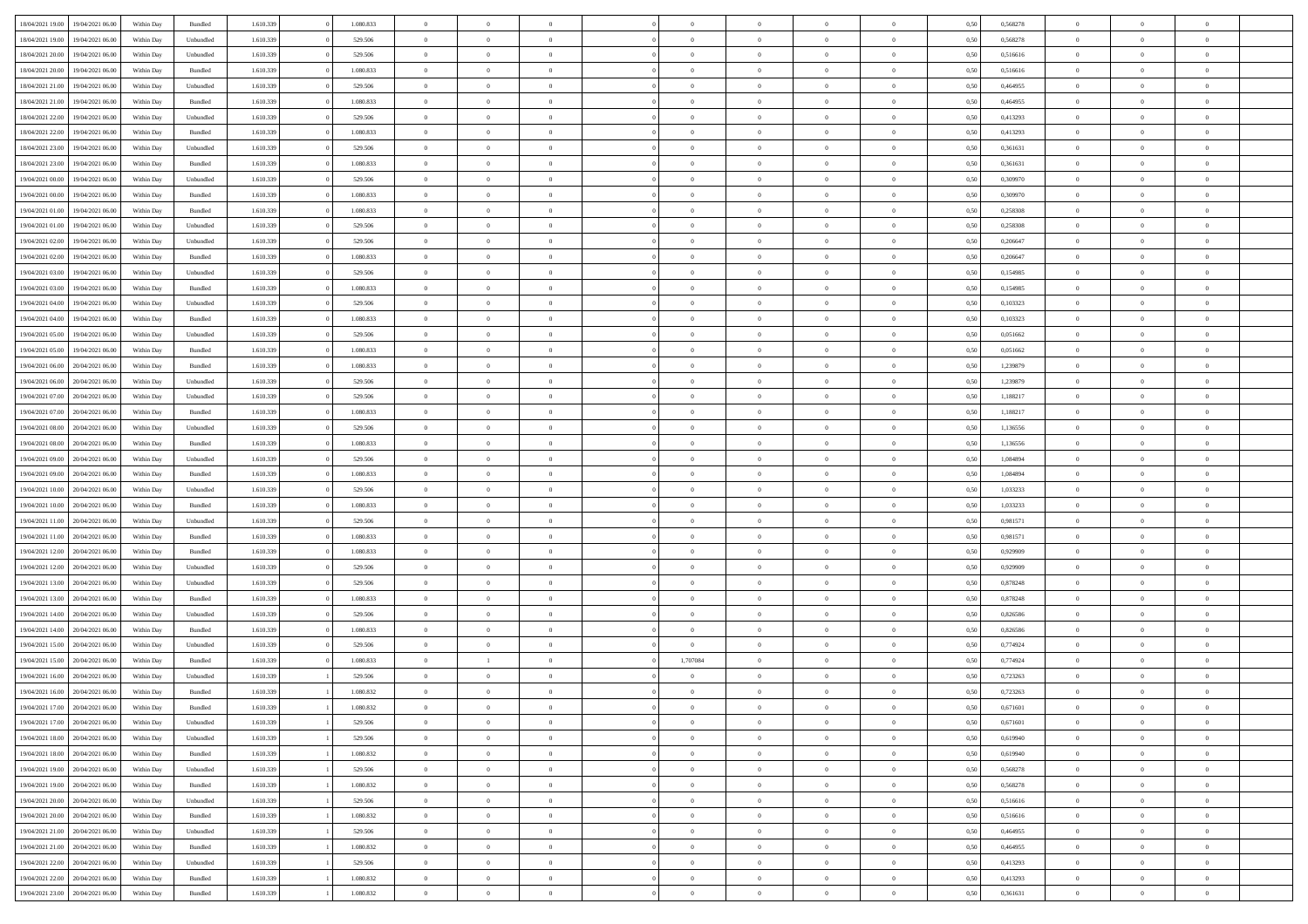|                                   |                  |            |                    |           |           | $\overline{0}$ | $\Omega$       |                |                | $\Omega$       | $\Omega$       | $\theta$       |      |          | $\theta$       |                | $\theta$       |  |
|-----------------------------------|------------------|------------|--------------------|-----------|-----------|----------------|----------------|----------------|----------------|----------------|----------------|----------------|------|----------|----------------|----------------|----------------|--|
| 19/04/2021 23:00                  | 20/04/2021 06:00 | Within Dav | Unbundled          | 1.610.339 | 529.506   |                |                |                | $\Omega$       |                |                |                | 0,50 | 0,361631 |                | $\theta$       |                |  |
| 20/04/2021 00:00                  | 20/04/2021 06:00 | Within Day | Unbundled          | 1.610.339 | 529.506   | $\overline{0}$ | $\theta$       | $\overline{0}$ | $\overline{0}$ | $\bf{0}$       | $\overline{0}$ | $\bf{0}$       | 0,50 | 0,309970 | $\theta$       | $\theta$       | $\overline{0}$ |  |
| 20/04/2021 00:00                  | 20/04/2021 06:00 | Within Day | Bundled            | 1.610.339 | 1.080.832 | $\overline{0}$ | $\overline{0}$ | $\overline{0}$ | $\overline{0}$ | $\bf{0}$       | $\overline{0}$ | $\bf{0}$       | 0,50 | 0,309970 | $\overline{0}$ | $\overline{0}$ | $\overline{0}$ |  |
| 20/04/2021 01:00                  | 20/04/2021 06:00 | Within Day | Unbundled          | 1.610.339 | 529.506   | $\overline{0}$ | $\overline{0}$ | $\overline{0}$ | $\overline{0}$ | $\bf{0}$       | $\overline{0}$ | $\overline{0}$ | 0.50 | 0,258308 | $\theta$       | $\theta$       | $\overline{0}$ |  |
| 20/04/2021 01:00                  | 20/04/2021 06:00 | Within Day | Bundled            | 1.610.339 | 1.080.832 | $\overline{0}$ | $\theta$       | $\overline{0}$ | $\overline{0}$ | $\bf{0}$       | $\overline{0}$ | $\bf{0}$       | 0,50 | 0,258308 | $\theta$       | $\theta$       | $\overline{0}$ |  |
|                                   |                  |            |                    |           |           |                |                |                |                |                |                |                |      |          |                |                |                |  |
| 20/04/2021 02:00                  | 20/04/2021 06:00 | Within Day | Unbundled          | 1.610.339 | 529.506   | $\overline{0}$ | $\bf{0}$       | $\overline{0}$ | $\overline{0}$ | $\overline{0}$ | $\overline{0}$ | $\mathbf{0}$   | 0,50 | 0,206647 | $\overline{0}$ | $\overline{0}$ | $\bf{0}$       |  |
| 20/04/2021 02:00                  | 20/04/2021 06:00 | Within Dav | Bundled            | 1.610.339 | 1.080.832 | $\overline{0}$ | $\overline{0}$ | $\overline{0}$ | $\overline{0}$ | $\overline{0}$ | $\overline{0}$ | $\overline{0}$ | 0.50 | 0.206647 | $\theta$       | $\overline{0}$ | $\overline{0}$ |  |
| 20/04/2021 03:00                  | 20/04/2021 06:00 | Within Day | Unbundled          | 1.610.339 | 529.506   | $\overline{0}$ | $\theta$       | $\overline{0}$ | $\overline{0}$ | $\bf{0}$       | $\overline{0}$ | $\bf{0}$       | 0,50 | 0,154985 | $\theta$       | $\theta$       | $\overline{0}$ |  |
| 20/04/2021 03:00                  | 20/04/2021 06:00 | Within Day | Bundled            | 1.610.339 | 1.080.832 | $\overline{0}$ | $\overline{0}$ | $\overline{0}$ | $\bf{0}$       | $\bf{0}$       | $\bf{0}$       | $\bf{0}$       | 0,50 | 0,154985 | $\,0\,$        | $\overline{0}$ | $\overline{0}$ |  |
| 20/04/2021 04:00                  | 20/04/2021 06:00 | Within Dav | Bundled            | 1.610.339 | 1.080.832 | $\overline{0}$ | $\overline{0}$ | $\overline{0}$ | $\overline{0}$ | $\overline{0}$ | $\overline{0}$ | $\overline{0}$ | 0.50 | 0,103323 | $\theta$       | $\overline{0}$ | $\overline{0}$ |  |
| 20/04/2021 04:00                  | 20/04/2021 06:00 | Within Day | Unbundled          | 1.610.339 | 529.506   | $\overline{0}$ | $\theta$       | $\overline{0}$ | $\overline{0}$ | $\bf{0}$       | $\overline{0}$ | $\bf{0}$       | 0,50 | 0,103323 | $\,$ 0 $\,$    | $\theta$       | $\overline{0}$ |  |
| 20/04/2021 05:00                  | 20/04/2021 06:00 | Within Day | Unbundled          | 1.610.339 | 529.506   | $\overline{0}$ | $\overline{0}$ | $\overline{0}$ | $\bf{0}$       | $\bf{0}$       | $\bf{0}$       | $\mathbf{0}$   | 0,50 | 0,051662 | $\overline{0}$ | $\overline{0}$ | $\overline{0}$ |  |
| 20/04/2021 05:00                  | 20/04/2021 06:00 |            | Bundled            | 1.610.339 | 1.080.832 | $\overline{0}$ | $\overline{0}$ | $\overline{0}$ |                | $\bf{0}$       | $\overline{0}$ | $\overline{0}$ | 0.50 | 0.051662 | $\theta$       | $\theta$       | $\overline{0}$ |  |
|                                   |                  | Within Day |                    |           |           |                |                |                | $\overline{0}$ |                |                |                |      |          |                |                |                |  |
| 20/04/2021 06:00                  | 21/04/2021 06:00 | Within Day | Unbundled          | 1.610.339 | 529.506   | $\overline{0}$ | $\theta$       | $\overline{0}$ | $\overline{0}$ | $\bf{0}$       | $\overline{0}$ | $\bf{0}$       | 0,50 | 1,239879 | $\theta$       | $\theta$       | $\overline{0}$ |  |
| 20/04/2021 06:00                  | 21/04/2021 06:00 | Within Day | Bundled            | 1.610.339 | 1.080.833 | $\overline{0}$ | $\overline{0}$ | $\overline{0}$ | $\bf{0}$       | $\overline{0}$ | $\overline{0}$ | $\mathbf{0}$   | 0,50 | 1,239879 | $\overline{0}$ | $\overline{0}$ | $\bf{0}$       |  |
| 20/04/2021 07:00                  | 21/04/2021 06:00 | Within Dav | Unbundled          | 1.610.339 | 529.506   | $\overline{0}$ | $\overline{0}$ | $\overline{0}$ | $\overline{0}$ | $\overline{0}$ | $\overline{0}$ | $\overline{0}$ | 0.50 | 1,188217 | $\theta$       | $\overline{0}$ | $\overline{0}$ |  |
| 20/04/2021 07:00                  | 21/04/2021 06:00 | Within Day | Bundled            | 1.610.339 | 1.080.833 | $\overline{0}$ | $\theta$       | $\overline{0}$ | $\overline{0}$ | $\bf{0}$       | $\overline{0}$ | $\bf{0}$       | 0,50 | 1,188217 | $\theta$       | $\theta$       | $\overline{0}$ |  |
| 20/04/2021 08:00                  | 21/04/2021 06:00 | Within Day | Unbundled          | 1.610.339 | 529.506   | $\overline{0}$ | $\overline{0}$ | $\overline{0}$ | $\bf{0}$       | $\bf{0}$       | $\bf{0}$       | $\mathbf{0}$   | 0,50 | 1,136556 | $\,0\,$        | $\overline{0}$ | $\overline{0}$ |  |
| 20/04/2021 08:00                  | 21/04/2021 06:00 | Within Day | Bundled            | 1.610.339 | 1.080.833 | $\overline{0}$ | $\overline{0}$ | $\overline{0}$ | $\overline{0}$ | $\overline{0}$ | $\overline{0}$ | $\overline{0}$ | 0.50 | 1,136556 | $\theta$       | $\overline{0}$ | $\overline{0}$ |  |
|                                   |                  |            |                    |           |           |                |                |                |                |                |                |                |      |          |                |                |                |  |
| 20/04/2021 09:00                  | 21/04/2021 06:00 | Within Day | Unbundled          | 1.610.339 | 529.506   | $\overline{0}$ | $\theta$       | $\overline{0}$ | $\overline{0}$ | $\bf{0}$       | $\overline{0}$ | $\bf{0}$       | 0,50 | 1,084894 | $\,$ 0 $\,$    | $\theta$       | $\overline{0}$ |  |
| 20/04/2021 09:00                  | 21/04/2021 06:00 | Within Day | Bundled            | 1.610.339 | 1.080.833 | $\overline{0}$ | $\overline{0}$ | $\overline{0}$ | $\bf{0}$       | $\bf{0}$       | $\bf{0}$       | $\bf{0}$       | 0,50 | 1,084894 | $\overline{0}$ | $\overline{0}$ | $\overline{0}$ |  |
| 20/04/2021 10:00                  | 21/04/2021 06:00 | Within Day | Bundled            | 1.610.339 | 1.080.833 | $\overline{0}$ | $\overline{0}$ | $\overline{0}$ | $\overline{0}$ | $\bf{0}$       | $\overline{0}$ | $\overline{0}$ | 0.50 | 1,033233 | $\theta$       | $\theta$       | $\overline{0}$ |  |
| 20/04/2021 10:00                  | 21/04/2021 06:00 | Within Day | Unbundled          | 1.610.339 | 529.506   | $\overline{0}$ | $\theta$       | $\overline{0}$ | $\overline{0}$ | $\bf{0}$       | $\overline{0}$ | $\bf{0}$       | 0,50 | 1,033233 | $\,$ 0 $\,$    | $\overline{0}$ | $\overline{0}$ |  |
| 20/04/2021 11:00                  | 21/04/2021 06:00 | Within Day | Unbundled          | 1.610.339 | 529.506   | $\overline{0}$ | $\bf{0}$       | $\overline{0}$ | $\bf{0}$       | $\overline{0}$ | $\overline{0}$ | $\mathbf{0}$   | 0,50 | 0,981571 | $\overline{0}$ | $\overline{0}$ | $\bf{0}$       |  |
| 20/04/2021 11:00                  | 21/04/2021 06:00 | Within Dav | Bundled            | 1.610.339 | 1.080.833 | $\overline{0}$ | $\overline{0}$ | $\overline{0}$ | $\overline{0}$ | $\overline{0}$ | $\overline{0}$ | $\overline{0}$ | 0.50 | 0.981571 | $\theta$       | $\overline{0}$ | $\overline{0}$ |  |
|                                   |                  |            |                    |           |           | $\overline{0}$ | $\theta$       | $\overline{0}$ |                | $\bf{0}$       | $\overline{0}$ |                |      |          | $\theta$       | $\theta$       | $\overline{0}$ |  |
| 20/04/2021 12:00                  | 21/04/2021 06:00 | Within Day | Unbundled          | 1.610.339 | 529.506   |                |                |                | $\overline{0}$ |                |                | $\bf{0}$       | 0,50 | 0,929909 |                |                |                |  |
| 20/04/2021 12:00                  | 21/04/2021 06:00 | Within Day | Bundled            | 1.610.339 | 1.080.833 | $\overline{0}$ | $\overline{0}$ | $\overline{0}$ | $\bf{0}$       | $\bf{0}$       | $\bf{0}$       | $\bf{0}$       | 0,50 | 0,929909 | $\,0\,$        | $\overline{0}$ | $\overline{0}$ |  |
| 20/04/2021 13:00                  | 21/04/2021 06:00 | Within Day | Unbundled          | 1.610.339 | 529.506   | $\overline{0}$ | $\overline{0}$ | $\overline{0}$ | $\overline{0}$ | $\overline{0}$ | $\overline{0}$ | $\overline{0}$ | 0.50 | 0,878248 | $\theta$       | $\overline{0}$ | $\overline{0}$ |  |
| 20/04/2021 13:00                  | 21/04/2021 06:00 | Within Day | Bundled            | 1.610.339 | 1.080.833 | $\overline{0}$ | $\theta$       | $\overline{0}$ | $\overline{0}$ | $\bf{0}$       | $\overline{0}$ | $\bf{0}$       | 0,50 | 0,878248 | $\,$ 0 $\,$    | $\overline{0}$ | $\overline{0}$ |  |
| 20/04/2021 14:00                  | 21/04/2021 06:00 | Within Day | Unbundled          | 1.610.339 | 529.506   | $\overline{0}$ | $\overline{0}$ | $\overline{0}$ | $\bf{0}$       | $\bf{0}$       | $\bf{0}$       | $\bf{0}$       | 0,50 | 0,826586 | $\overline{0}$ | $\overline{0}$ | $\overline{0}$ |  |
| 20/04/2021 14:00                  | 21/04/2021 06.00 | Within Day | Bundled            | 1.610.339 | 1.080.833 | $\overline{0}$ | $\Omega$       | $\Omega$       | $\Omega$       | $\Omega$       | $\Omega$       | $\overline{0}$ | 0.50 | 0,826586 | $\,0\,$        | $\theta$       | $\theta$       |  |
| 20/04/2021 15:00                  | 21/04/2021 06:00 | Within Day | Bundled            | 1.610.339 | 1.080.833 | $\overline{0}$ | $\theta$       | $\overline{0}$ | $\overline{0}$ | $\bf{0}$       | $\overline{0}$ | $\bf{0}$       | 0,50 | 0,774924 | $\theta$       | $\theta$       | $\overline{0}$ |  |
|                                   |                  |            |                    |           |           |                |                |                |                |                |                |                |      |          |                |                |                |  |
| 20/04/2021 15:00                  | 21/04/2021 06:00 | Within Day | Unbundled          | 1.610.339 | 529.506   | $\overline{0}$ | $\overline{0}$ | $\overline{0}$ | $\overline{0}$ | $\bf{0}$       | $\overline{0}$ | $\mathbf{0}$   | 0,50 | 0,774924 | $\overline{0}$ | $\overline{0}$ | $\bf{0}$       |  |
| 20/04/2021 16:00                  | 21/04/2021 06:00 | Within Day | Unbundled          | 1.610.339 | 529.506   | $\overline{0}$ | $\Omega$       | $\Omega$       | $\Omega$       | $\bf{0}$       | $\overline{0}$ | $\overline{0}$ | 0.50 | 0,723263 | $\,0\,$        | $\theta$       | $\theta$       |  |
| 20/04/2021 16:00                  | 21/04/2021 06:00 | Within Day | Bundled            | 1.610.339 | 1.080.833 | $\overline{0}$ | $\theta$       | $\overline{0}$ | $\overline{0}$ | $\bf{0}$       | $\overline{0}$ | $\bf{0}$       | 0,50 | 0,723263 | $\,$ 0 $\,$    | $\theta$       | $\overline{0}$ |  |
| 20/04/2021 17:00                  | 21/04/2021 06:00 | Within Day | Unbundled          | 1.610.339 | 529.506   | $\overline{0}$ | $\overline{0}$ | $\overline{0}$ | $\overline{0}$ | $\bf{0}$       | $\overline{0}$ | $\bf{0}$       | 0,50 | 0,671601 | $\,0\,$        | $\overline{0}$ | $\overline{0}$ |  |
| 20/04/2021 17:00                  | 21/04/2021 06:00 | Within Day | Bundled            | 1.610.339 | 1.080.833 | $\overline{0}$ | $\Omega$       | $\Omega$       | $\Omega$       | $\theta$       | $\theta$       | $\overline{0}$ | 0.50 | 0.671601 | $\theta$       | $\theta$       | $\theta$       |  |
| 20/04/2021 18:00                  | 21/04/2021 06:00 | Within Day | Unbundled          | 1.610.339 | 529.506   | $\overline{0}$ | $\theta$       | $\overline{0}$ | $\overline{0}$ | $\bf{0}$       | $\overline{0}$ | $\bf{0}$       | 0,50 | 0,619940 | $\,$ 0 $\,$    | $\overline{0}$ | $\overline{0}$ |  |
| 20/04/2021 18:00                  | 21/04/2021 06:00 | Within Day | Bundled            | 1.610.339 | 1.080.833 | $\overline{0}$ | $\overline{0}$ | $\overline{0}$ | $\overline{0}$ | $\bf{0}$       | $\overline{0}$ | $\bf{0}$       | 0,50 | 0,619940 | $\overline{0}$ | $\overline{0}$ | $\overline{0}$ |  |
|                                   |                  |            |                    |           |           |                |                |                |                |                |                |                |      |          |                |                |                |  |
| 20/04/2021 19:00                  | 21/04/2021 06.00 | Within Day | Unbundled          | 1.610.339 | 529.506   | $\overline{0}$ | $\Omega$       | $\overline{0}$ | $\Omega$       | $\Omega$       | $\overline{0}$ | $\overline{0}$ | 0.50 | 0,568278 | $\,0\,$        | $\theta$       | $\theta$       |  |
| 20/04/2021 19:00                  | 21/04/2021 06:00 | Within Day | Bundled            | 1.610.339 | 1.080.833 | $\overline{0}$ | $\theta$       | $\overline{0}$ | $\overline{0}$ | $\bf{0}$       | $\overline{0}$ | $\bf{0}$       | 0,50 | 0,568278 | $\,$ 0 $\,$    | $\overline{0}$ | $\overline{0}$ |  |
| 20/04/2021 20:00                  | 21/04/2021 06:00 | Within Day | Unbundled          | 1.610.339 | 529.506   | $\overline{0}$ | $\overline{0}$ | $\overline{0}$ | $\overline{0}$ | $\bf{0}$       | $\overline{0}$ | $\mathbf{0}$   | 0,50 | 0,516616 | $\overline{0}$ | $\overline{0}$ | $\bf{0}$       |  |
| 20/04/2021 20:00                  | 21/04/2021 06:00 | Within Day | Bundled            | 1.610.339 | 1.080.833 | $\overline{0}$ | $\Omega$       | $\Omega$       | $\Omega$       | $\Omega$       | $\Omega$       | $\overline{0}$ | 0.50 | 0,516616 | $\theta$       | $\theta$       | $\theta$       |  |
| 20/04/2021 21:00                  | 21/04/2021 06:00 | Within Day | Bundled            | 1.610.339 | 1.080.833 | $\overline{0}$ | $\,$ 0 $\,$    | $\overline{0}$ | $\bf{0}$       | $\,$ 0         | $\overline{0}$ | $\bf{0}$       | 0,50 | 0,464955 | $\,0\,$        | $\overline{0}$ | $\overline{0}$ |  |
| 20/04/2021 21:00                  | 21/04/2021 06:00 | Within Day | Unbundled          | 1.610.339 | 529.506   | $\bf{0}$       | $\bf{0}$       |                |                |                |                |                | 0,50 | 0,464955 | $\bf{0}$       | $\overline{0}$ |                |  |
| 20/04/2021 22:00                  | 21/04/2021 06:00 | Within Day | Unbundled          | 1.610.339 | 529.506   | $\overline{0}$ | $\overline{0}$ | $\overline{0}$ | $\Omega$       | $\overline{0}$ | $\overline{0}$ | $\overline{0}$ | 0,50 | 0,413293 | $\theta$       | $\theta$       | $\theta$       |  |
| 20/04/2021 22:00                  | 21/04/2021 06:00 | Within Day | Bundled            | 1.610.339 | 1.080.833 | $\overline{0}$ | $\,$ 0         | $\overline{0}$ | $\overline{0}$ | $\,$ 0 $\,$    | $\overline{0}$ | $\,$ 0 $\,$    | 0,50 | 0,413293 | $\,$ 0 $\,$    | $\,$ 0 $\,$    | $\,$ 0         |  |
|                                   |                  |            |                    |           |           |                |                |                |                |                |                |                |      |          |                |                |                |  |
| 20/04/2021 23:00                  | 21/04/2021 06:00 | Within Day | Unbundled          | 1.610.339 | 529.506   | $\overline{0}$ | $\overline{0}$ | $\overline{0}$ | $\overline{0}$ | $\overline{0}$ | $\overline{0}$ | $\mathbf{0}$   | 0,50 | 0,361631 | $\overline{0}$ | $\bf{0}$       | $\bf{0}$       |  |
| 20/04/2021 23:00                  | 21/04/2021 06:00 | Within Day | $\mathbf B$ undled | 1.610.339 | 1.080.833 | $\overline{0}$ | $\overline{0}$ | $\overline{0}$ | $\Omega$       | $\overline{0}$ | $\overline{0}$ | $\overline{0}$ | 0,50 | 0,361631 | $\overline{0}$ | $\theta$       | $\overline{0}$ |  |
| 21/04/2021 00:00                  | 21/04/2021 06:00 | Within Day | Unbundled          | 1.610.339 | 529.506   | $\overline{0}$ | $\,$ 0         | $\overline{0}$ | $\overline{0}$ | $\,$ 0 $\,$    | $\overline{0}$ | $\mathbf{0}$   | 0,50 | 0,309970 | $\,$ 0 $\,$    | $\overline{0}$ | $\overline{0}$ |  |
| 21/04/2021 00:00                  | 21/04/2021 06:00 | Within Day | Bundled            | 1.610.339 | 1.080.833 | $\overline{0}$ | $\overline{0}$ | $\overline{0}$ | $\overline{0}$ | $\overline{0}$ | $\overline{0}$ | $\mathbf{0}$   | 0,50 | 0,309970 | $\overline{0}$ | $\overline{0}$ | $\bf{0}$       |  |
| 21/04/2021 01:00                  | 21/04/2021 06:00 | Within Day | Unbundled          | 1.610.339 | 529.506   | $\overline{0}$ | $\overline{0}$ | $\overline{0}$ | $\overline{0}$ | $\overline{0}$ | $\overline{0}$ | $\bf{0}$       | 0.50 | 0,258308 | $\overline{0}$ | $\theta$       | $\overline{0}$ |  |
| 21/04/2021 01:00                  | 21/04/2021 06:00 | Within Day | Bundled            | 1.610.339 | 1.080.833 | $\overline{0}$ | $\,$ 0         | $\overline{0}$ | $\bf{0}$       | $\bf{0}$       | $\bf{0}$       | $\bf{0}$       | 0,50 | 0,258308 | $\,$ 0 $\,$    | $\overline{0}$ | $\overline{0}$ |  |
|                                   |                  |            |                    |           |           |                |                |                |                |                |                |                |      |          |                |                |                |  |
| 21/04/2021 02:00                  | 21/04/2021 06:00 | Within Day | Bundled            | 1.610.339 | 1.080.833 | $\overline{0}$ | $\bf{0}$       | $\overline{0}$ | $\overline{0}$ | $\overline{0}$ | $\overline{0}$ | $\mathbf{0}$   | 0,50 | 0,206647 | $\overline{0}$ | $\overline{0}$ | $\bf{0}$       |  |
| 21/04/2021 02:00                  | 21/04/2021 06:00 | Within Day | Unbundled          | 1.610.339 | 529.506   | $\overline{0}$ | $\overline{0}$ | $\overline{0}$ | $\Omega$       | $\overline{0}$ | $\overline{0}$ | $\overline{0}$ | 0.50 | 0,206647 | $\overline{0}$ | $\overline{0}$ | $\overline{0}$ |  |
| 21/04/2021 03:00                  | 21/04/2021 06:00 | Within Day | Unbundled          | 1.610.339 | 529.506   | $\overline{0}$ | $\bf{0}$       | $\overline{0}$ | $\overline{0}$ | $\bf{0}$       | $\bf{0}$       | $\mathbf{0}$   | 0,50 | 0,154985 | $\,$ 0 $\,$    | $\,$ 0 $\,$    | $\bf{0}$       |  |
| 21/04/2021 03:00 21/04/2021 06:00 |                  | Within Day | Bundled            | 1.610.339 | 1.080.833 | $\overline{0}$ | $\bf{0}$       | $\overline{0}$ | $\overline{0}$ | $\bf{0}$       | $\bf{0}$       | $\bf{0}$       | 0,50 | 0,154985 | $\overline{0}$ | $\overline{0}$ | $\bf{0}$       |  |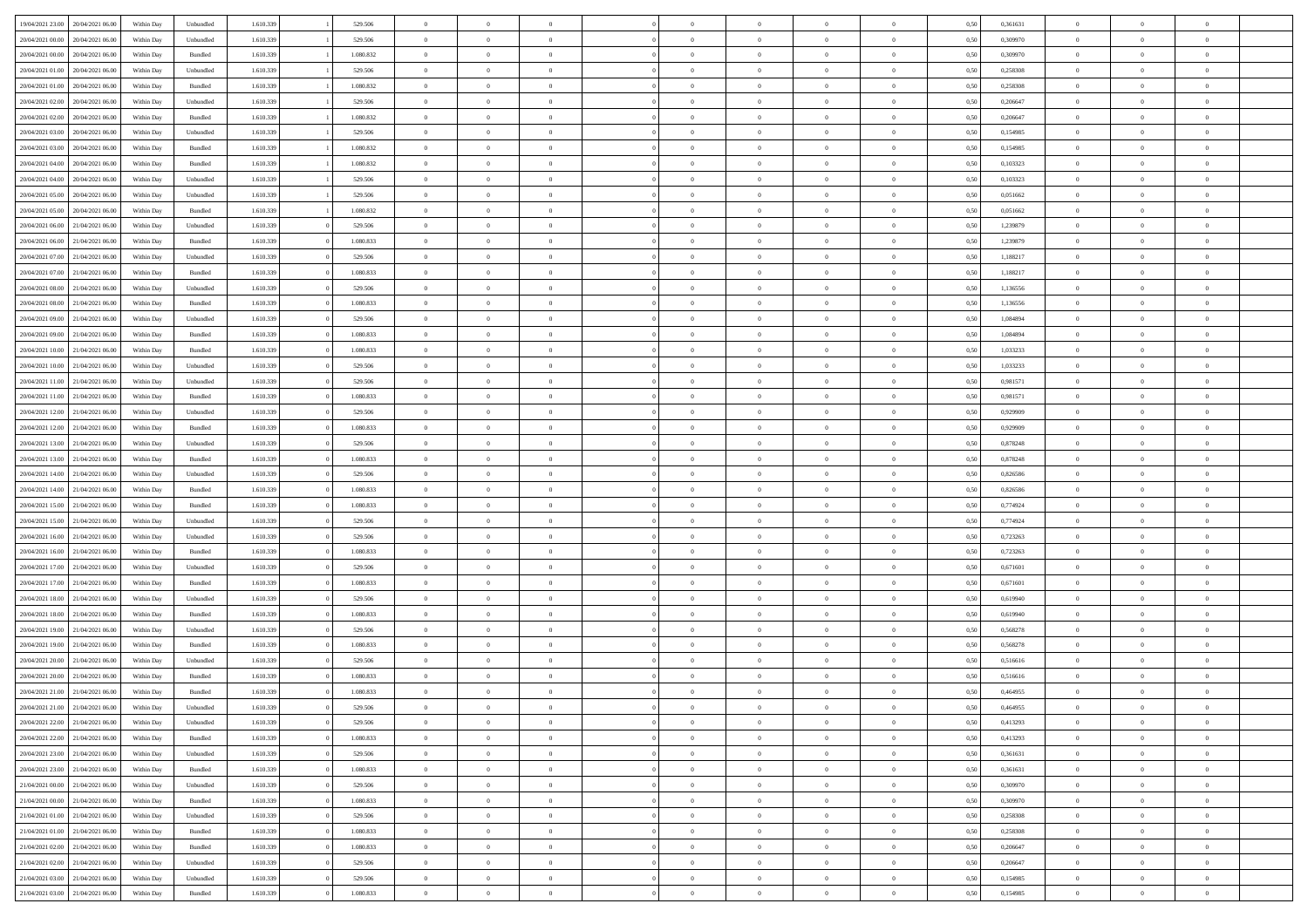| 21/04/2021 04:00 | 21/04/2021 06:00                  | Within Dav | Unbundled | 1.610.339 | 529.506   | $\overline{0}$ | $\Omega$       |                | $\Omega$       | $\Omega$       | $\Omega$       | $\theta$       | 0,50 | 0,103323 | $\theta$       | $\theta$       | $\theta$       |  |
|------------------|-----------------------------------|------------|-----------|-----------|-----------|----------------|----------------|----------------|----------------|----------------|----------------|----------------|------|----------|----------------|----------------|----------------|--|
| 21/04/2021 04:00 | 21/04/2021 06:00                  | Within Day | Bundled   | 1.610.339 | 1.080.833 | $\overline{0}$ | $\theta$       | $\overline{0}$ | $\overline{0}$ | $\bf{0}$       | $\overline{0}$ | $\bf{0}$       | 0,50 | 0,103323 | $\theta$       | $\theta$       | $\overline{0}$ |  |
| 21/04/2021 05:00 | 21/04/2021 06:00                  | Within Day | Unbundled | 1.610.339 | 529.506   | $\overline{0}$ | $\overline{0}$ | $\overline{0}$ | $\bf{0}$       | $\bf{0}$       | $\bf{0}$       | $\bf{0}$       | 0,50 | 0,051662 | $\bf{0}$       | $\overline{0}$ | $\overline{0}$ |  |
|                  |                                   |            |           |           |           |                |                |                |                |                |                |                |      |          | $\theta$       |                |                |  |
| 21/04/2021 05:00 | 21/04/2021 06:00                  | Within Dav | Bundled   | 1.610.339 | 1.080.833 | $\overline{0}$ | $\overline{0}$ | $\overline{0}$ | $\overline{0}$ | $\bf{0}$       | $\overline{0}$ | $\overline{0}$ | 0.50 | 0.051662 |                | $\theta$       | $\overline{0}$ |  |
| 21/04/2021 06:00 | 22/04/2021 06.00                  | Within Day | Unbundled | 1.610.339 | 529.506   | $\overline{0}$ | $\theta$       | $\overline{0}$ | $\overline{0}$ | $\bf{0}$       | $\overline{0}$ | $\bf{0}$       | 0,50 | 1,239879 | $\theta$       | $\theta$       | $\overline{0}$ |  |
| 21/04/2021 06:00 | 22/04/2021 06:00                  | Within Day | Bundled   | 1.610.339 | 1.080.833 | $\overline{0}$ | $\bf{0}$       | $\overline{0}$ | $\bf{0}$       | $\overline{0}$ | $\overline{0}$ | $\mathbf{0}$   | 0,50 | 1,239879 | $\overline{0}$ | $\overline{0}$ | $\bf{0}$       |  |
| 21/04/2021 07:00 | 22/04/2021 06:00                  | Within Dav | Unbundled | 1.610.339 | 529.506   | $\overline{0}$ | $\overline{0}$ | $\overline{0}$ | $\overline{0}$ | $\overline{0}$ | $\overline{0}$ | $\overline{0}$ | 0.50 | 1,188217 | $\theta$       | $\overline{0}$ | $\overline{0}$ |  |
|                  |                                   |            |           |           |           |                |                |                |                |                |                |                |      |          |                |                |                |  |
| 21/04/2021 07:00 | 22/04/2021 06:00                  | Within Day | Bundled   | 1.610.339 | 1.080.833 | $\overline{0}$ | $\theta$       | $\overline{0}$ | $\overline{0}$ | $\bf{0}$       | $\overline{0}$ | $\bf{0}$       | 0,50 | 1,188217 | $\theta$       | $\theta$       | $\overline{0}$ |  |
| 21/04/2021 08:00 | 22/04/2021 06:00                  | Within Day | Bundled   | 1.610.339 | 1.080.833 | $\overline{0}$ | $\overline{0}$ | $\overline{0}$ | $\bf{0}$       | $\bf{0}$       | $\bf{0}$       | $\bf{0}$       | 0,50 | 1,136556 | $\,0\,$        | $\overline{0}$ | $\overline{0}$ |  |
| 21/04/2021 08:00 | 22/04/2021 06:00                  | Within Dav | Unbundled | 1.610.339 | 529.506   | $\overline{0}$ | $\overline{0}$ | $\overline{0}$ | $\overline{0}$ | $\overline{0}$ | $\overline{0}$ | $\overline{0}$ | 0.50 | 1,136556 | $\theta$       | $\overline{0}$ | $\overline{0}$ |  |
|                  |                                   |            |           |           |           |                |                |                |                |                |                |                |      |          |                |                |                |  |
| 21/04/2021 09:00 | 22/04/2021 06.00                  | Within Day | Unbundled | 1.610.339 | 529.506   | $\overline{0}$ | $\theta$       | $\overline{0}$ | $\overline{0}$ | $\bf{0}$       | $\overline{0}$ | $\bf{0}$       | 0,50 | 1,084894 | $\,$ 0 $\,$    | $\overline{0}$ | $\overline{0}$ |  |
| 21/04/2021 09:00 | 22/04/2021 06:00                  | Within Day | Bundled   | 1.610.339 | 1.080.833 | $\overline{0}$ | $\overline{0}$ | $\overline{0}$ | $\bf{0}$       | $\bf{0}$       | $\bf{0}$       | $\mathbf{0}$   | 0,50 | 1,084894 | $\overline{0}$ | $\overline{0}$ | $\overline{0}$ |  |
| 21/04/2021 10:00 | 22/04/2021 06:00                  | Within Day | Unbundled | 1.610.339 | 529.506   | $\overline{0}$ | $\overline{0}$ | $\overline{0}$ | $\overline{0}$ | $\bf{0}$       | $\overline{0}$ | $\overline{0}$ | 0.50 | 1,033233 | $\theta$       | $\theta$       | $\overline{0}$ |  |
| 21/04/2021 10:00 | 22/04/2021 06.00                  |            |           | 1.610.339 | 1.080.833 | $\overline{0}$ | $\theta$       | $\overline{0}$ | $\overline{0}$ | $\bf{0}$       | $\overline{0}$ |                |      | 1,033233 | $\theta$       | $\theta$       | $\overline{0}$ |  |
|                  |                                   | Within Day | Bundled   |           |           |                |                |                |                |                |                | $\bf{0}$       | 0,50 |          |                |                |                |  |
| 21/04/2021 11:00 | 22/04/2021 06:00                  | Within Day | Unbundled | 1.610.339 | 529.506   | $\overline{0}$ | $\overline{0}$ | $\overline{0}$ | $\overline{0}$ | $\overline{0}$ | $\overline{0}$ | $\mathbf{0}$   | 0,50 | 0,981571 | $\bf{0}$       | $\overline{0}$ | $\bf{0}$       |  |
| 21/04/2021 11:00 | 22/04/2021 06:00                  | Within Dav | Bundled   | 1.610.339 | 1.080.833 | $\overline{0}$ | $\overline{0}$ | $\overline{0}$ | $\overline{0}$ | $\overline{0}$ | $\overline{0}$ | $\overline{0}$ | 0.50 | 0.981571 | $\theta$       | $\overline{0}$ | $\overline{0}$ |  |
| 21/04/2021 12:00 | 22/04/2021 06:00                  | Within Day | Unbundled | 1.610.339 | 529.506   | $\overline{0}$ | $\theta$       | $\overline{0}$ | $\overline{0}$ | $\bf{0}$       | $\overline{0}$ | $\bf{0}$       | 0,50 | 0,929909 | $\theta$       | $\theta$       | $\overline{0}$ |  |
|                  |                                   |            |           |           |           |                |                |                |                |                |                |                |      |          |                |                |                |  |
| 21/04/2021 12:00 | 22/04/2021 06:00                  | Within Day | Bundled   | 1.610.339 | 1.080.833 | $\overline{0}$ | $\overline{0}$ | $\overline{0}$ | $\overline{0}$ | $\bf{0}$       | $\overline{0}$ | $\mathbf{0}$   | 0,50 | 0,929909 | $\,0\,$        | $\overline{0}$ | $\overline{0}$ |  |
| 21/04/2021 13:00 | 22/04/2021 06:00                  | Within Day | Bundled   | 1.610.339 | 1.080.833 | $\overline{0}$ | $\overline{0}$ | $\overline{0}$ | $\overline{0}$ | $\overline{0}$ | $\overline{0}$ | $\overline{0}$ | 0.50 | 0,878248 | $\theta$       | $\overline{0}$ | $\overline{0}$ |  |
| 21/04/2021 13:00 | 22/04/2021 06:00                  | Within Day | Unbundled | 1.610.339 | 529.506   | $\overline{0}$ | $\theta$       | $\overline{0}$ | $\overline{0}$ | $\bf{0}$       | $\overline{0}$ | $\bf{0}$       | 0,50 | 0,878248 | $\,$ 0 $\,$    | $\theta$       | $\overline{0}$ |  |
| 21/04/2021 14:00 | 22/04/2021 06:00                  | Within Day | Unbundled | 1.610.339 | 529.506   | $\overline{0}$ | $\overline{0}$ | $\overline{0}$ | $\overline{0}$ | $\bf{0}$       | $\overline{0}$ | $\bf{0}$       | 0,50 | 0,826586 | $\bf{0}$       | $\overline{0}$ | $\overline{0}$ |  |
|                  |                                   |            |           |           |           |                |                |                |                |                |                |                |      |          |                |                |                |  |
| 21/04/2021 14:00 | 22/04/2021 06:00                  | Within Day | Bundled   | 1.610.339 | 1.080.833 | $\overline{0}$ | $\overline{0}$ | $\overline{0}$ | $\overline{0}$ | $\bf{0}$       | $\overline{0}$ | $\overline{0}$ | 0.50 | 0.826586 | $\theta$       | $\theta$       | $\overline{0}$ |  |
| 21/04/2021 15:00 | 22/04/2021 06:00                  | Within Day | Unbundled | 1.610.339 | 529.506   | $\overline{0}$ | $\theta$       | $\overline{0}$ | $\overline{0}$ | $\bf{0}$       | $\overline{0}$ | $\bf{0}$       | 0,50 | 0,774924 | $\,$ 0 $\,$    | $\overline{0}$ | $\overline{0}$ |  |
| 21/04/2021 15:00 | 22/04/2021 06:00                  | Within Day | Bundled   | 1.610.339 | 1.080.833 | $\overline{0}$ | $\bf{0}$       | $\overline{0}$ | $\overline{0}$ | $\overline{0}$ | $\overline{0}$ | $\mathbf{0}$   | 0,50 | 0,774924 | $\bf{0}$       | $\overline{0}$ | $\bf{0}$       |  |
| 21/04/2021 16:00 | 22/04/2021 06:00                  | Within Dav | Unbundled | 1.610.339 | 529.506   | $\overline{0}$ | $\overline{0}$ | $\overline{0}$ | $\overline{0}$ | $\overline{0}$ | $\overline{0}$ | $\overline{0}$ | 0.50 | 0,723263 | $\theta$       | $\overline{0}$ | $\overline{0}$ |  |
|                  |                                   |            |           |           |           |                |                |                |                |                |                |                |      |          |                |                |                |  |
| 21/04/2021 16:00 | 22/04/2021 06:00                  | Within Day | Bundled   | 1.610.339 | 1.080.833 | $\overline{0}$ | $\theta$       | $\overline{0}$ | $\overline{0}$ | $\bf{0}$       | $\overline{0}$ | $\bf{0}$       | 0,50 | 0,723263 | $\theta$       | $\theta$       | $\overline{0}$ |  |
| 21/04/2021 17:00 | 22/04/2021 06:00                  | Within Day | Unbundled | 1.610.339 | 529.506   | $\overline{0}$ | $\overline{0}$ | $\overline{0}$ | $\overline{0}$ | $\bf{0}$       | $\overline{0}$ | $\bf{0}$       | 0,50 | 0,671601 | $\,0\,$        | $\overline{0}$ | $\overline{0}$ |  |
| 21/04/2021 17:00 | 22/04/2021 06:00                  | Within Day | Bundled   | 1.610.339 | 1.080.833 | $\overline{0}$ | $\overline{0}$ | $\overline{0}$ | $\overline{0}$ | $\overline{0}$ | $\overline{0}$ | $\overline{0}$ | 0.50 | 0,671601 | $\theta$       | $\overline{0}$ | $\overline{0}$ |  |
| 21/04/2021 18:00 | 22/04/2021 06:00                  | Within Day | Unbundled | 1.610.339 | 529.506   | $\overline{0}$ | $\theta$       | $\overline{0}$ | $\overline{0}$ | $\bf{0}$       | $\overline{0}$ | $\bf{0}$       | 0,50 | 0,619940 | $\,$ 0 $\,$    | $\overline{0}$ | $\overline{0}$ |  |
|                  |                                   |            |           |           |           |                |                |                |                |                |                |                |      |          |                |                |                |  |
| 21/04/2021 18:00 | 22/04/2021 06:00                  | Within Day | Bundled   | 1.610.339 | 1.080.833 | $\overline{0}$ | $\overline{0}$ | $\overline{0}$ | $\overline{0}$ | $\bf{0}$       | $\overline{0}$ | $\bf{0}$       | 0,50 | 0,619940 | $\bf{0}$       | $\overline{0}$ | $\overline{0}$ |  |
| 21/04/2021 19:00 | 22/04/2021 06:00                  | Within Day | Bundled   | 1.610.339 | 1.080.833 | $\overline{0}$ | $\Omega$       | $\overline{0}$ | $\Omega$       | $\Omega$       | $\overline{0}$ | $\overline{0}$ | 0,50 | 0,568278 | $\,0\,$        | $\theta$       | $\theta$       |  |
| 21/04/2021 19:00 | 22/04/2021 06:00                  | Within Day | Unbundled | 1.610.339 | 529.506   | $\overline{0}$ | $\theta$       | $\overline{0}$ | $\overline{0}$ | $\bf{0}$       | $\overline{0}$ | $\bf{0}$       | 0,50 | 0,568278 | $\,$ 0 $\,$    | $\theta$       | $\overline{0}$ |  |
|                  |                                   |            |           |           |           |                |                |                |                |                |                |                |      |          |                |                |                |  |
| 21/04/2021 20:00 | 22/04/2021 06:00                  | Within Day | Bundled   | 1.610.339 | 1.080.833 | $\overline{0}$ | $\overline{0}$ | $\overline{0}$ | $\overline{0}$ | $\bf{0}$       | $\overline{0}$ | $\mathbf{0}$   | 0,50 | 0,516616 | $\bf{0}$       | $\overline{0}$ | $\bf{0}$       |  |
| 21/04/2021 20:00 | 22/04/2021 06:00                  | Within Day | Unbundled | 1.610.339 | 529.506   | $\overline{0}$ | $\Omega$       | $\Omega$       | $\Omega$       | $\bf{0}$       | $\overline{0}$ | $\overline{0}$ | 0.50 | 0,516616 | $\,0\,$        | $\theta$       | $\theta$       |  |
| 21/04/2021 21:00 | 22/04/2021 06:00                  | Within Day | Bundled   | 1.610.339 | 1.080.833 | $\overline{0}$ | $\theta$       | $\overline{0}$ | $\overline{0}$ | $\bf{0}$       | $\overline{0}$ | $\bf{0}$       | 0,50 | 0,464955 | $\,$ 0 $\,$    | $\theta$       | $\overline{0}$ |  |
| 21/04/2021 21:00 | 22/04/2021 06:00                  | Within Day | Unbundled | 1.610.339 | 529.506   | $\overline{0}$ | $\overline{0}$ | $\overline{0}$ | $\overline{0}$ | $\bf{0}$       | $\overline{0}$ | $\bf{0}$       | 0,50 | 0,464955 | $\bf{0}$       | $\overline{0}$ | $\overline{0}$ |  |
|                  |                                   |            |           |           |           |                |                |                |                |                |                |                |      |          |                |                |                |  |
| 21/04/2021 22.00 | 22/04/2021 06:00                  | Within Day | Bundled   | 1.610.339 | 1.080.833 | $\overline{0}$ | $\Omega$       | $\overline{0}$ | $\Omega$       | $\theta$       | $\overline{0}$ | $\overline{0}$ | 0.50 | 0,413293 | $\,$ 0 $\,$    | $\theta$       | $\theta$       |  |
| 21/04/2021 22:00 | 22/04/2021 06:00                  | Within Day | Unbundled | 1.610.339 | 529.506   | $\overline{0}$ | $\theta$       | $\overline{0}$ | $\overline{0}$ | $\bf{0}$       | $\overline{0}$ | $\bf{0}$       | 0,50 | 0,413293 | $\,$ 0 $\,$    | $\overline{0}$ | $\overline{0}$ |  |
| 21/04/2021 23:00 | 22/04/2021 06:00                  | Within Day | Unbundled | 1.610.339 | 529.506   | $\overline{0}$ | $\overline{0}$ | $\overline{0}$ | $\overline{0}$ | $\bf{0}$       | $\overline{0}$ | $\bf{0}$       | 0,50 | 0,361631 | $\bf{0}$       | $\overline{0}$ | $\overline{0}$ |  |
| 21/04/2021 23:00 | 22/04/2021 06:00                  |            |           | 1.610.339 | 1.080.833 | $\overline{0}$ | $\Omega$       | $\overline{0}$ | $\Omega$       | $\Omega$       | $\overline{0}$ | $\overline{0}$ | 0.50 | 0,361631 | $\,0\,$        | $\theta$       | $\theta$       |  |
|                  |                                   | Within Day | Bundled   |           |           |                |                |                |                |                |                |                |      |          |                |                |                |  |
| 22/04/2021 00:00 | 22/04/2021 06:00                  | Within Day | Unbundled | 1.610.339 | 529.506   | $\overline{0}$ | $\theta$       | $\overline{0}$ | $\overline{0}$ | $\bf{0}$       | $\overline{0}$ | $\bf{0}$       | 0,50 | 0,309970 | $\,$ 0 $\,$    | $\overline{0}$ | $\overline{0}$ |  |
| 22/04/2021 00:00 | 22/04/2021 06:00                  | Within Day | Bundled   | 1.610.339 | 1.080.833 | $\overline{0}$ | $\overline{0}$ | $\overline{0}$ | $\bf{0}$       | $\bf{0}$       | $\bf{0}$       | $\mathbf{0}$   | 0,50 | 0,309970 | $\bf{0}$       | $\overline{0}$ | $\bf{0}$       |  |
| 22/04/2021 01:00 | 22/04/2021 06:00                  | Within Day | Bundled   | 1.610.339 | 1.080.833 | $\overline{0}$ | $\Omega$       | $\Omega$       | $\Omega$       | $\Omega$       | $\Omega$       | $\overline{0}$ | 0.50 | 0.258308 | $\theta$       | $\theta$       | $\theta$       |  |
| 22/04/2021 01:00 | 22/04/2021 06:00                  | Within Day | Unbundled | 1.610.339 | 529.506   | $\overline{0}$ | $\overline{0}$ | $\overline{0}$ | $\bf{0}$       | $\,$ 0         | $\bf{0}$       | $\bf{0}$       | 0,50 | 0,258308 | $\,0\,$        | $\overline{0}$ | $\overline{0}$ |  |
|                  |                                   |            |           |           |           |                |                |                |                |                |                |                |      |          |                |                |                |  |
|                  | 22/04/2021 02:00 22/04/2021 06:00 | Within Day | Unbundled | 1.610.339 | 529.506   | $\bf{0}$       | $\bf{0}$       |                |                |                |                |                | 0,50 | 0,206647 | $\bf{0}$       | $\overline{0}$ |                |  |
| 22/04/2021 02:00 | 22/04/2021 06:00                  | Within Day | Bundled   | 1.610.339 | 1.080.833 | $\overline{0}$ | $\overline{0}$ | $\overline{0}$ | $\Omega$       | $\overline{0}$ | $\overline{0}$ | $\overline{0}$ | 0.50 | 0.206647 | $\theta$       | $\theta$       | $\theta$       |  |
| 22/04/2021 03:00 | 22/04/2021 06:00                  | Within Day | Unbundled | 1.610.339 | 529.506   | $\overline{0}$ | $\,$ 0         | $\overline{0}$ | $\bf{0}$       | $\,$ 0 $\,$    | $\overline{0}$ | $\,$ 0 $\,$    | 0,50 | 0,154985 | $\,$ 0 $\,$    | $\,$ 0 $\,$    | $\,$ 0         |  |
|                  |                                   |            |           |           |           |                |                |                |                |                |                |                |      |          |                |                |                |  |
| 22/04/2021 03:00 | 22/04/2021 06:00                  | Within Day | Bundled   | 1.610.339 | 1.080.833 | $\overline{0}$ | $\overline{0}$ | $\overline{0}$ | $\overline{0}$ | $\overline{0}$ | $\overline{0}$ | $\mathbf{0}$   | 0,50 | 0,154985 | $\overline{0}$ | $\bf{0}$       | $\bf{0}$       |  |
| 22/04/2021 04:00 | 22/04/2021 06:00                  | Within Day | Unbundled | 1.610.339 | 529.506   | $\overline{0}$ | $\overline{0}$ | $\overline{0}$ | $\Omega$       | $\overline{0}$ | $\overline{0}$ | $\overline{0}$ | 0,50 | 0,103323 | $\overline{0}$ | $\theta$       | $\overline{0}$ |  |
| 22/04/2021 04:00 | 22/04/2021 06:00                  | Within Day | Bundled   | 1.610.339 | 1.080.833 | $\overline{0}$ | $\,$ 0         | $\overline{0}$ | $\overline{0}$ | $\,$ 0 $\,$    | $\overline{0}$ | $\mathbf{0}$   | 0,50 | 0,103323 | $\,$ 0 $\,$    | $\overline{0}$ | $\overline{0}$ |  |
| 22/04/2021 05:00 | 22/04/2021 06:00                  | Within Day | Unbundled | 1.610.339 | 529.506   | $\overline{0}$ | $\overline{0}$ | $\overline{0}$ | $\overline{0}$ | $\overline{0}$ | $\overline{0}$ | $\mathbf{0}$   | 0,50 | 0,051662 | $\overline{0}$ | $\overline{0}$ | $\bf{0}$       |  |
|                  |                                   |            |           |           |           |                |                |                |                |                |                |                |      |          |                |                |                |  |
| 22/04/2021 05:00 | 22/04/2021 06:00                  | Within Day | Bundled   | 1.610.339 | 1.080.833 | $\overline{0}$ | $\overline{0}$ | $\overline{0}$ | $\Omega$       | $\overline{0}$ | $\overline{0}$ | $\bf{0}$       | 0.50 | 0.051662 | $\overline{0}$ | $\theta$       | $\overline{0}$ |  |
| 22/04/2021 06:00 | 23/04/2021 06:00                  | Within Day | Unbundled | 1.610.339 | 529.506   | $\overline{0}$ | $\,$ 0         | $\overline{0}$ | $\bf{0}$       | $\bf{0}$       | $\bf{0}$       | $\bf{0}$       | 0,50 | 1,239879 | $\,$ 0 $\,$    | $\overline{0}$ | $\overline{0}$ |  |
| 22/04/2021 06:00 | 23/04/2021 06:00                  | Within Day | Bundled   | 1.610.339 | 1.080.833 | $\overline{0}$ | $\bf{0}$       | $\overline{0}$ | $\overline{0}$ | $\overline{0}$ | $\overline{0}$ | $\mathbf{0}$   | 0,50 | 1,239879 | $\overline{0}$ | $\overline{0}$ | $\bf{0}$       |  |
|                  | 23/04/2021 06:00                  |            |           |           | 1.080.833 |                | $\overline{0}$ | $\overline{0}$ | $\Omega$       | $\overline{0}$ | $\overline{0}$ |                |      |          |                | $\overline{0}$ | $\overline{0}$ |  |
| 22/04/2021 07:00 |                                   | Within Day | Bundled   | 1.610.339 |           | $\overline{0}$ |                |                |                |                |                | $\overline{0}$ | 0.50 | 1,188217 | $\overline{0}$ |                |                |  |
| 22/04/2021 07:00 | 23/04/2021 06:00                  | Within Day | Unbundled | 1.610.339 | 529.506   | $\overline{0}$ | $\bf{0}$       | $\overline{0}$ | $\overline{0}$ | $\bf{0}$       | $\bf{0}$       | $\mathbf{0}$   | 0,50 | 1,188217 | $\,$ 0 $\,$    | $\,$ 0 $\,$    | $\bf{0}$       |  |
|                  | 22/04/2021 08:00 23/04/2021 06:00 | Within Day | Unbundled | 1.610.339 | 529.506   | $\overline{0}$ | $\overline{0}$ | $\overline{0}$ | $\overline{0}$ | $\overline{0}$ | $\bf{0}$       | $\mathbf{0}$   | 0,50 | 1,136556 | $\overline{0}$ | $\bf{0}$       | $\bf{0}$       |  |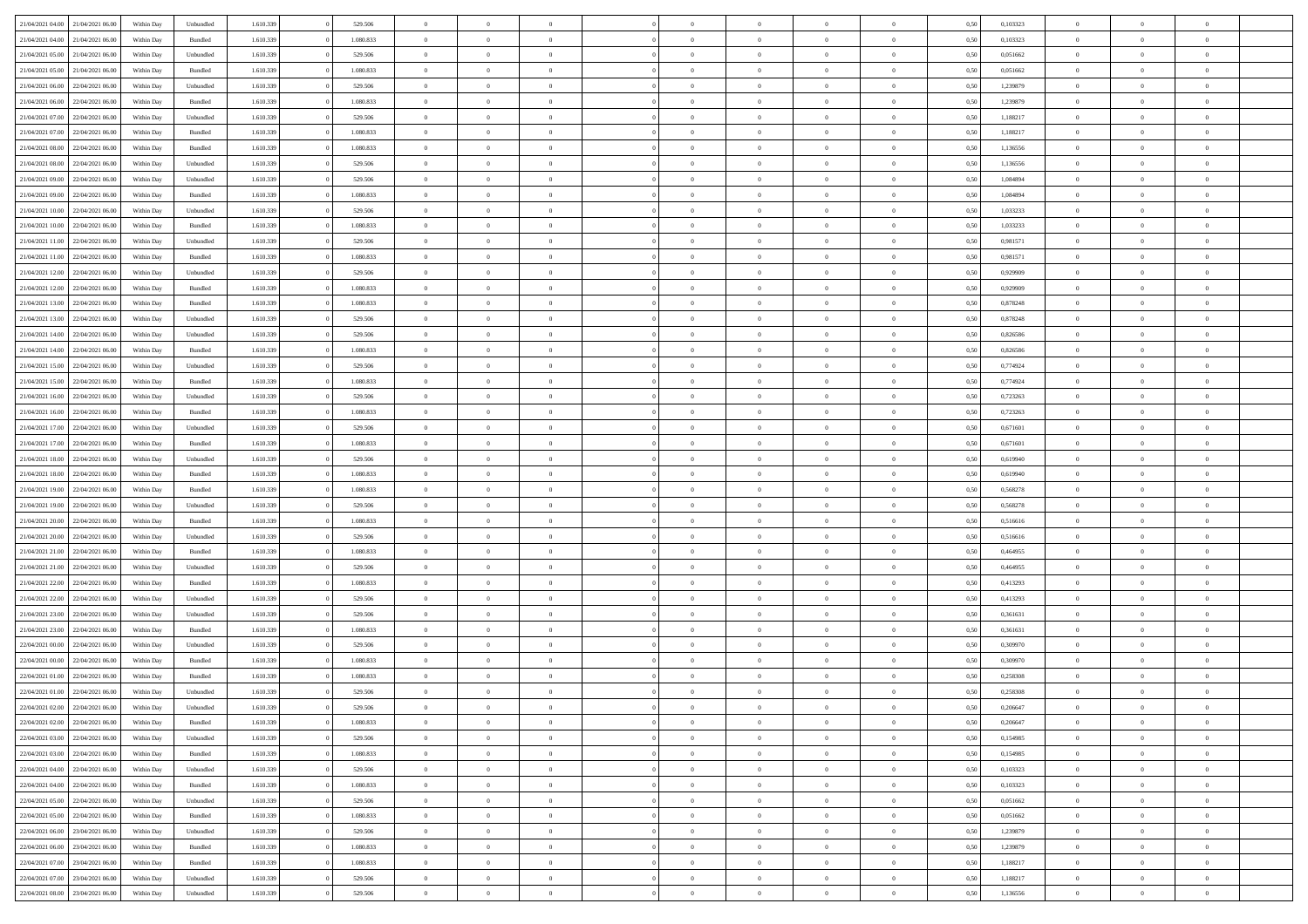| 22/04/2021 08:00 23/04/2021 06:00    | Within Day | Bundled   | 1.610.339 | 1.080.833 | $\overline{0}$ | $\overline{0}$ | $\Omega$       | $\Omega$       | $\theta$       | $\Omega$       | $\overline{0}$ | 0,50 | 1,136556 | $\theta$       | $\theta$       | $\theta$       |  |
|--------------------------------------|------------|-----------|-----------|-----------|----------------|----------------|----------------|----------------|----------------|----------------|----------------|------|----------|----------------|----------------|----------------|--|
| 22/04/2021 09:00<br>23/04/2021 06:00 | Within Day | Unbundled | 1.610.339 | 529.506   | $\overline{0}$ | $\overline{0}$ | $\overline{0}$ | $\overline{0}$ | $\theta$       | $\overline{0}$ | $\bf{0}$       | 0,50 | 1,084894 | $\theta$       | $\theta$       | $\overline{0}$ |  |
| 22/04/2021 09:00<br>23/04/2021 06:00 | Within Day | Bundled   | 1.610.339 | 1.080.833 | $\overline{0}$ | $\bf{0}$       | $\overline{0}$ | $\overline{0}$ | $\overline{0}$ | $\overline{0}$ | $\bf{0}$       | 0,50 | 1,084894 | $\bf{0}$       | $\overline{0}$ | $\overline{0}$ |  |
| 22/04/2021 10:00<br>23/04/2021 06:00 | Within Day | Unbundled | 1.610.339 | 529,506   | $\overline{0}$ | $\overline{0}$ | $\overline{0}$ | $\overline{0}$ | $\theta$       | $\overline{0}$ | $\overline{0}$ | 0.50 | 1,033233 | $\theta$       | $\theta$       | $\overline{0}$ |  |
| 22/04/2021 10:00<br>23/04/2021 06:00 | Within Day | Bundled   | 1.610.339 | 1.080.833 | $\overline{0}$ | $\overline{0}$ | $\overline{0}$ | $\overline{0}$ | $\theta$       | $\overline{0}$ | $\bf{0}$       | 0,50 | 1,033233 | $\theta$       | $\theta$       | $\overline{0}$ |  |
|                                      |            |           |           |           |                |                |                |                |                |                |                |      |          |                |                |                |  |
| 22/04/2021 11:00<br>23/04/2021 06:00 | Within Day | Unbundled | 1.610.339 | 529.506   | $\overline{0}$ | $\bf{0}$       | $\overline{0}$ | $\overline{0}$ | $\overline{0}$ | $\overline{0}$ | $\bf{0}$       | 0,50 | 0,981571 | $\overline{0}$ | $\overline{0}$ | $\bf{0}$       |  |
| 22/04/2021 11:00<br>23/04/2021 06:00 | Within Day | Bundled   | 1.610.339 | 1.080.833 | $\overline{0}$ | $\overline{0}$ | $\overline{0}$ | $\overline{0}$ | $\overline{0}$ | $\overline{0}$ | $\overline{0}$ | 0.5( | 0,981571 | $\theta$       | $\theta$       | $\overline{0}$ |  |
| 22/04/2021 12:00<br>23/04/2021 06:00 | Within Day | Bundled   | 1.610.339 | 1.080.833 | $\overline{0}$ | $\theta$       | $\overline{0}$ | $\overline{0}$ | $\theta$       | $\overline{0}$ | $\bf{0}$       | 0,50 | 0,929909 | $\theta$       | $\theta$       | $\overline{0}$ |  |
| 22/04/2021 12:00<br>23/04/2021 06:00 | Within Day | Unbundled | 1.610.339 | 529.506   | $\overline{0}$ | $\bf{0}$       | $\overline{0}$ | $\overline{0}$ | $\overline{0}$ | $\overline{0}$ | $\bf{0}$       | 0,50 | 0,929909 | $\bf{0}$       | $\bf{0}$       | $\overline{0}$ |  |
| 22/04/2021 13:00<br>23/04/2021 06:00 | Within Day | Unbundled | 1.610.339 | 529.506   | $\overline{0}$ | $\overline{0}$ | $\overline{0}$ | $\overline{0}$ | $\overline{0}$ | $\overline{0}$ | $\bf{0}$       | 0.50 | 0,878248 | $\theta$       | $\theta$       | $\overline{0}$ |  |
| 22/04/2021 13:00<br>23/04/2021 06:00 | Within Day | Bundled   | 1.610.339 | 1.080.833 | $\bf{0}$       | $\overline{0}$ | $\overline{0}$ | $\overline{0}$ | $\theta$       | $\overline{0}$ | $\bf{0}$       | 0,50 | 0,878248 | $\theta$       | $\theta$       | $\overline{0}$ |  |
| 22/04/2021 14:00<br>23/04/2021 06:00 | Within Day | Unbundled | 1.610.339 | 529.506   | $\overline{0}$ | $\bf{0}$       | $\overline{0}$ | $\overline{0}$ | $\bf{0}$       | $\overline{0}$ | $\bf{0}$       | 0,50 | 0,826586 | $\bf{0}$       | $\overline{0}$ | $\overline{0}$ |  |
| 22/04/2021 14:00<br>23/04/2021 06:00 | Within Day | Bundled   | 1.610.339 | 1.080.833 | $\overline{0}$ | $\overline{0}$ | $\overline{0}$ | $\overline{0}$ | $\overline{0}$ | $\overline{0}$ | $\overline{0}$ | 0.5( | 0.826586 | $\theta$       | $\theta$       | $\overline{0}$ |  |
| 22/04/2021 15:00<br>23/04/2021 06:00 | Within Day | Unbundled | 1.610.339 | 529.506   | $\overline{0}$ | $\overline{0}$ | $\overline{0}$ | $\overline{0}$ | $\theta$       | $\overline{0}$ | $\,$ 0 $\,$    | 0,50 | 0,774924 | $\theta$       | $\theta$       | $\overline{0}$ |  |
| 22/04/2021 15:00<br>23/04/2021 06:00 | Within Day | Bundled   | 1.610.339 | 1.080.833 | $\overline{0}$ | $\bf{0}$       | $\overline{0}$ | $\overline{0}$ | $\overline{0}$ | $\overline{0}$ | $\bf{0}$       | 0,50 | 0,774924 | $\bf{0}$       | $\overline{0}$ | $\bf{0}$       |  |
| 22/04/2021 16:00<br>23/04/2021 06:00 | Within Day | Unbundled | 1.610.339 | 529.506   | $\overline{0}$ | $\overline{0}$ | $\overline{0}$ | $\overline{0}$ | $\overline{0}$ | $\overline{0}$ | $\overline{0}$ | 0.5( | 0,723263 | $\overline{0}$ | $\overline{0}$ | $\overline{0}$ |  |
| 22/04/2021 16:00<br>23/04/2021 06:00 | Within Day | Bundled   | 1.610.339 | 1.080.833 | $\overline{0}$ | $\overline{0}$ | $\overline{0}$ | $\overline{0}$ | $\theta$       | $\overline{0}$ | $\bf{0}$       | 0,50 | 0,723263 | $\theta$       | $\theta$       | $\overline{0}$ |  |
| 22/04/2021 17:00<br>23/04/2021 06:00 | Within Day | Unbundled | 1.610.339 | 529.506   | $\overline{0}$ | $\bf{0}$       | $\overline{0}$ | $\overline{0}$ | $\overline{0}$ | $\overline{0}$ | $\bf{0}$       | 0,50 | 0,671601 | $\bf{0}$       | $\overline{0}$ | $\overline{0}$ |  |
|                                      |            |           |           |           |                | $\overline{0}$ |                |                | $\overline{0}$ |                |                |      |          | $\theta$       | $\theta$       | $\overline{0}$ |  |
| 22/04/2021 17:00<br>23/04/2021 06:00 | Within Day | Bundled   | 1.610.339 | 1.080.833 | $\overline{0}$ |                | $\overline{0}$ | $\overline{0}$ |                | $\overline{0}$ | $\overline{0}$ | 0.50 | 0,671601 |                |                |                |  |
| 22/04/2021 18:00<br>23/04/2021 06:00 | Within Day | Bundled   | 1.610.339 | 1.080.833 | $\bf{0}$       | $\overline{0}$ | $\overline{0}$ | $\overline{0}$ | $\theta$       | $\overline{0}$ | $\bf{0}$       | 0,50 | 0,619940 | $\theta$       | $\theta$       | $\overline{0}$ |  |
| 22/04/2021 18:00<br>23/04/2021 06:00 | Within Day | Unbundled | 1.610.339 | 529.506   | $\overline{0}$ | $\bf{0}$       | $\overline{0}$ | $\overline{0}$ | $\overline{0}$ | $\overline{0}$ | $\bf{0}$       | 0,50 | 0,619940 | $\bf{0}$       | $\overline{0}$ | $\overline{0}$ |  |
| 22/04/2021 19:00<br>23/04/2021 06:00 | Within Day | Unbundled | 1.610.339 | 529,506   | $\overline{0}$ | $\overline{0}$ | $\overline{0}$ | $\overline{0}$ | $\overline{0}$ | $\overline{0}$ | $\overline{0}$ | 0.50 | 0,568278 | $\theta$       | $\theta$       | $\overline{0}$ |  |
| 22/04/2021 19:00<br>23/04/2021 06:00 | Within Day | Bundled   | 1.610.339 | 1.080.833 | $\overline{0}$ | $\overline{0}$ | $\overline{0}$ | $\overline{0}$ | $\theta$       | $\overline{0}$ | $\bf{0}$       | 0,50 | 0,568278 | $\theta$       | $\theta$       | $\overline{0}$ |  |
| 22/04/2021 20:00<br>23/04/2021 06.00 | Within Day | Unbundled | 1.610.339 | 529.506   | $\overline{0}$ | $\bf{0}$       | $\overline{0}$ | $\overline{0}$ | $\overline{0}$ | $\overline{0}$ | $\bf{0}$       | 0,50 | 0,516616 | $\overline{0}$ | $\overline{0}$ | $\bf{0}$       |  |
| 22/04/2021 20:00<br>23/04/2021 06:00 | Within Day | Bundled   | 1.610.339 | 1.080.833 | $\overline{0}$ | $\overline{0}$ | $\overline{0}$ | $\overline{0}$ | $\overline{0}$ | $\overline{0}$ | $\overline{0}$ | 0.5( | 0.516616 | $\overline{0}$ | $\theta$       | $\overline{0}$ |  |
| 22/04/2021 21:00<br>23/04/2021 06:00 | Within Day | Unbundled | 1.610.339 | 529.506   | $\bf{0}$       | $\overline{0}$ | $\overline{0}$ | $\overline{0}$ | $\theta$       | $\overline{0}$ | $\bf{0}$       | 0,50 | 0,464955 | $\theta$       | $\theta$       | $\overline{0}$ |  |
| 22/04/2021 21:00<br>23/04/2021 06:00 | Within Day | Bundled   | 1.610.339 | 1.080.833 | $\overline{0}$ | $\bf{0}$       | $\overline{0}$ | $\overline{0}$ | $\overline{0}$ | $\overline{0}$ | $\bf{0}$       | 0,50 | 0,464955 | $\bf{0}$       | $\bf{0}$       | $\overline{0}$ |  |
| 22/04/2021 22:00<br>23/04/2021 06:00 | Within Day | Unbundled | 1.610.339 | 529.506   | $\overline{0}$ | $\overline{0}$ | $\overline{0}$ | $\overline{0}$ | $\overline{0}$ | $\overline{0}$ | $\overline{0}$ | 0.5( | 0,413293 | $\theta$       | $\theta$       | $\overline{0}$ |  |
| 22/04/2021 22:00<br>23/04/2021 06:00 | Within Day | Bundled   | 1.610.339 | 1.080.833 | $\bf{0}$       | $\overline{0}$ | $\overline{0}$ | $\overline{0}$ | $\theta$       | $\overline{0}$ | $\bf{0}$       | 0,50 | 0,413293 | $\,$ 0 $\,$    | $\theta$       | $\overline{0}$ |  |
| 22/04/2021 23:00<br>23/04/2021 06:00 | Within Day | Bundled   | 1.610.339 | 1.080.833 | $\overline{0}$ | $\bf{0}$       | $\overline{0}$ | $\overline{0}$ | $\bf{0}$       | $\overline{0}$ | $\bf{0}$       | 0,50 | 0,361631 | $\bf{0}$       | $\overline{0}$ | $\overline{0}$ |  |
| 22/04/2021 23:00<br>23/04/2021 06.00 | Within Day | Unbundled | 1.610.339 | 529.506   | $\overline{0}$ | $\overline{0}$ | $\Omega$       | $\Omega$       | $\Omega$       | $\Omega$       | $\overline{0}$ | 0.50 | 0,361631 | $\,$ 0 $\,$    | $\Omega$       | $\theta$       |  |
| 23/04/2021 00:00<br>23/04/2021 06:00 | Within Day | Unbundled | 1.610.339 | 529.506   | $\bf{0}$       | $\overline{0}$ | $\overline{0}$ | $\overline{0}$ | $\theta$       | $\overline{0}$ | $\bf{0}$       | 0,50 | 0,309970 | $\theta$       | $\theta$       | $\overline{0}$ |  |
|                                      |            |           |           |           |                |                |                |                |                |                |                |      |          |                |                |                |  |
| 23/04/2021 00:00<br>23/04/2021 06:00 | Within Day | Bundled   | 1.610.339 | 1.080.833 | $\overline{0}$ | $\bf{0}$       | $\overline{0}$ | $\overline{0}$ | $\overline{0}$ | $\overline{0}$ | $\bf{0}$       | 0,50 | 0,309970 | $\overline{0}$ | $\overline{0}$ | $\bf{0}$       |  |
| 23/04/2021 01:00<br>23/04/2021 06:00 | Within Day | Unbundled | 1.610.339 | 529.506   | $\overline{0}$ | $\overline{0}$ | $\Omega$       | $\Omega$       | $\overline{0}$ | $\Omega$       | $\overline{0}$ | 0.50 | 0,258308 | $\bf{0}$       | $\overline{0}$ | $\theta$       |  |
| 23/04/2021 01:00<br>23/04/2021 06:00 | Within Day | Bundled   | 1.610.339 | 1.080.833 | $\bf{0}$       | $\overline{0}$ | $\overline{0}$ | $\overline{0}$ | $\theta$       | $\overline{0}$ | $\bf{0}$       | 0,50 | 0,258308 | $\theta$       | $\theta$       | $\overline{0}$ |  |
| 23/04/2021 02:00<br>23/04/2021 06.00 | Within Day | Unbundled | 1.610.339 | 529.506   | $\overline{0}$ | $\bf{0}$       | $\overline{0}$ | $\overline{0}$ | $\overline{0}$ | $\bf{0}$       | $\bf{0}$       | 0,50 | 0,206647 | $\bf{0}$       | $\overline{0}$ | $\overline{0}$ |  |
| 23/04/2021 02:00<br>23/04/2021 06:00 | Within Day | Bundled   | 1.610.339 | 1.080.833 | $\overline{0}$ | $\overline{0}$ | $\Omega$       | $\Omega$       | $\Omega$       | $\Omega$       | $\overline{0}$ | 0.50 | 0.206647 | $\theta$       | $\Omega$       | $\theta$       |  |
| 23/04/2021 03:00<br>23/04/2021 06:00 | Within Day | Unbundled | 1.610.339 | 529.506   | $\bf{0}$       | $\overline{0}$ | $\overline{0}$ | $\overline{0}$ | $\theta$       | $\overline{0}$ | $\bf{0}$       | 0,50 | 0,154985 | $\theta$       | $\theta$       | $\overline{0}$ |  |
| 23/04/2021 03:00<br>23/04/2021 06:00 | Within Day | Bundled   | 1.610.339 | 1.080.833 | $\overline{0}$ | $\bf{0}$       | $\overline{0}$ | $\overline{0}$ | $\overline{0}$ | $\overline{0}$ | $\bf{0}$       | 0,50 | 0,154985 | $\bf{0}$       | $\overline{0}$ | $\overline{0}$ |  |
| 23/04/2021 04:00<br>23/04/2021 06.00 | Within Day | Unbundled | 1.610.339 | 529.506   | $\overline{0}$ | $\overline{0}$ | $\overline{0}$ | $\Omega$       | $\theta$       | $\Omega$       | $\overline{0}$ | 0.50 | 0,103323 | $\bf{0}$       | $\overline{0}$ | $\theta$       |  |
| 23/04/2021 04:00<br>23/04/2021 06:00 | Within Day | Bundled   | 1.610.339 | 1.080.833 | $\bf{0}$       | $\overline{0}$ | $\overline{0}$ | $\overline{0}$ | $\theta$       | $\overline{0}$ | $\bf{0}$       | 0,50 | 0,103323 | $\,$ 0 $\,$    | $\theta$       | $\overline{0}$ |  |
| 23/04/2021 05:00<br>23/04/2021 06.00 | Within Day | Bundled   | 1.610.339 | 1.080.833 | $\overline{0}$ | $\bf{0}$       | $\overline{0}$ | $\overline{0}$ | $\bf{0}$       | $\overline{0}$ | $\bf{0}$       | 0,50 | 0,051662 | $\overline{0}$ | $\overline{0}$ | $\bf{0}$       |  |
| 23/04/2021 05:00<br>23/04/2021 06:00 | Within Day | Unbundled | 1.610.339 | 529.506   | $\overline{0}$ | $\Omega$       | $\Omega$       | $\Omega$       | $\Omega$       | $\theta$       | $\overline{0}$ | 0.50 | 0.051662 | $\theta$       | $\overline{0}$ | $\theta$       |  |
| 23/04/2021 06:00<br>24/04/2021 06:00 | Within Day | Unbundled | 1.610.339 | 529.506   | $\bf{0}$       | $\bf{0}$       | $\overline{0}$ | $\overline{0}$ | $\overline{0}$ | $\bf{0}$       | $\bf{0}$       | 0,50 | 1,239879 | $\bf{0}$       | $\bf{0}$       | $\overline{0}$ |  |
| 23/04/2021 06:00 24/04/2021 06:00    | Within Day | Bundled   | 1.610.339 | 1.080.833 | $\bf{0}$       | $\bf{0}$       |                |                |                |                |                | 0,50 | 1,239879 | $\bf{0}$       | $\bf{0}$       |                |  |
| 23/04/2021 07:00 24/04/2021 06:00    | Within Day |           | 1.610.339 |           | $\Omega$       | $\overline{0}$ | $\Omega$       | $\theta$       | $\overline{0}$ | $\theta$       | $\overline{0}$ |      |          | $\theta$       | $\theta$       | $\Omega$       |  |
|                                      |            | Unbundled |           | 529.506   |                | $\overline{0}$ |                |                | $\,$ 0 $\,$    |                |                | 0,50 | 1,188217 | $\,$ 0 $\,$    | $\,$ 0 $\,$    | $\,$ 0         |  |
| 23/04/2021 07:00<br>24/04/2021 06:00 | Within Day | Bundled   | 1.610.339 | 1.080.833 | $\overline{0}$ |                | $\overline{0}$ | $\overline{0}$ |                | $\overline{0}$ | $\,$ 0 $\,$    | 0,50 | 1,188217 |                |                |                |  |
| 23/04/2021 08:00 24/04/2021 06:00    | Within Day | Unbundled | 1.610.339 | 529.506   | $\overline{0}$ | $\overline{0}$ | $\overline{0}$ | $\overline{0}$ | $\overline{0}$ | $\overline{0}$ | $\bf{0}$       | 0,50 | 1,136556 | $\overline{0}$ | $\bf{0}$       | $\overline{0}$ |  |
| 24/04/2021 06:00<br>23/04/2021 08:00 | Within Day | Bundled   | 1.610.339 | 1.080.833 | $\overline{0}$ | $\bf{0}$       | $\overline{0}$ | $\overline{0}$ | $\overline{0}$ | $\overline{0}$ | $\bf{0}$       | 0,50 | 1,136556 | $\bf{0}$       | $\theta$       | $\overline{0}$ |  |
| 23/04/2021 09:00<br>24/04/2021 06:00 | Within Day | Unbundled | 1.610.339 | 529.506   | $\overline{0}$ | $\overline{0}$ | $\overline{0}$ | $\overline{0}$ | $\overline{0}$ | $\overline{0}$ | $\bf{0}$       | 0,50 | 1,084894 | $\,$ 0 $\,$    | $\,$ 0 $\,$    | $\overline{0}$ |  |
| 23/04/2021 09:00<br>24/04/2021 06:00 | Within Day | Bundled   | 1.610.339 | 1.080.833 | $\overline{0}$ | $\overline{0}$ | $\overline{0}$ | $\overline{0}$ | $\mathbf{0}$   | $\overline{0}$ | $\bf{0}$       | 0,50 | 1,084894 | $\overline{0}$ | $\overline{0}$ | $\overline{0}$ |  |
| 24/04/2021 06:00<br>23/04/2021 10:00 | Within Day | Bundled   | 1.610.339 | 1.080.833 | $\overline{0}$ | $\bf{0}$       | $\overline{0}$ | $\overline{0}$ | $\overline{0}$ | $\overline{0}$ | $\bf{0}$       | 0.50 | 1,033233 | $\overline{0}$ | $\theta$       | $\overline{0}$ |  |
| 23/04/2021 10:00<br>24/04/2021 06:00 | Within Day | Unbundled | 1.610.339 | 529.506   | $\overline{0}$ | $\overline{0}$ | $\overline{0}$ | $\overline{0}$ | $\overline{0}$ | $\overline{0}$ | $\bf{0}$       | 0,50 | 1,033233 | $\,$ 0 $\,$    | $\,$ 0 $\,$    | $\overline{0}$ |  |
| 23/04/2021 11:00 24/04/2021 06:00    | Within Day | Unbundled | 1.610.339 | 529.506   | $\overline{0}$ | $\bf{0}$       | $\overline{0}$ | $\overline{0}$ | $\overline{0}$ | $\overline{0}$ | $\bf{0}$       | 0,50 | 0,981571 | $\bf{0}$       | $\overline{0}$ | $\bf{0}$       |  |
| 23/04/2021 11:00 24/04/2021 06:00    | Within Day | Bundled   | 1.610.339 | 1.080.833 | $\overline{0}$ | $\overline{0}$ | $\overline{0}$ | $\overline{0}$ | $\overline{0}$ | $\overline{0}$ | $\bf{0}$       | 0.50 | 0,981571 | $\overline{0}$ | $\theta$       | $\overline{0}$ |  |
| 23/04/2021 12:00<br>24/04/2021 06:00 | Within Day | Unbundled | 1.610.339 | 529.506   | $\overline{0}$ | $\,$ 0         | $\overline{0}$ | $\overline{0}$ | $\bf{0}$       | $\overline{0}$ | $\bf{0}$       | 0,50 | 0,929909 | $\,$ 0 $\,$    | $\,$ 0 $\,$    | $\bf{0}$       |  |
| 23/04/2021 12:00 24/04/2021 06:00    | Within Day | Bundled   | 1.610.339 | 1.080.833 | $\overline{0}$ | $\bf{0}$       | $\overline{0}$ | $\overline{0}$ | $\overline{0}$ | $\overline{0}$ | $\bf{0}$       | 0,50 | 0,929909 | $\overline{0}$ | $\bf{0}$       | $\overline{0}$ |  |
|                                      |            |           |           |           |                |                |                |                |                |                |                |      |          |                |                |                |  |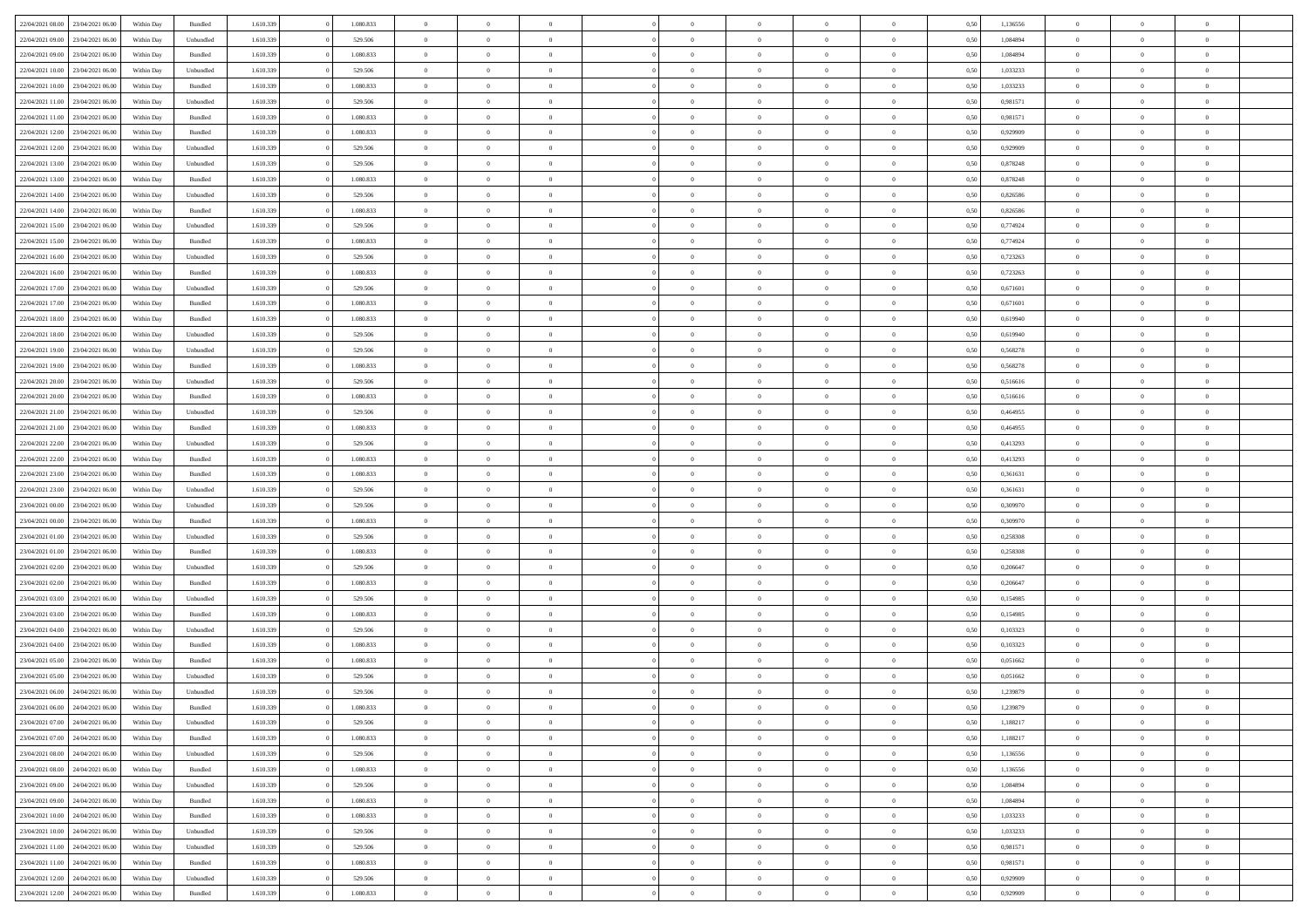|                                   |                  |            |           |           |           | $\overline{0}$ | $\Omega$       |                |                | $\Omega$       | $\Omega$       | $\theta$       |      |          | $\theta$       |                | $\theta$       |  |
|-----------------------------------|------------------|------------|-----------|-----------|-----------|----------------|----------------|----------------|----------------|----------------|----------------|----------------|------|----------|----------------|----------------|----------------|--|
| 23/04/2021 13:00                  | 24/04/2021 06:00 | Within Dav | Unbundled | 1.610.339 | 529.506   |                |                |                | $\Omega$       |                |                |                | 0.50 | 0,878248 |                | $\theta$       |                |  |
| 23/04/2021 13:00                  | 24/04/2021 06.00 | Within Day | Bundled   | 1.610.339 | 1.080.833 | $\overline{0}$ | $\theta$       | $\overline{0}$ | $\overline{0}$ | $\bf{0}$       | $\overline{0}$ | $\bf{0}$       | 0,50 | 0,878248 | $\theta$       | $\theta$       | $\overline{0}$ |  |
| 23/04/2021 14:00                  | 24/04/2021 06.00 | Within Day | Unbundled | 1.610.339 | 529.506   | $\overline{0}$ | $\overline{0}$ | $\overline{0}$ | $\bf{0}$       | $\bf{0}$       | $\bf{0}$       | $\mathbf{0}$   | 0,50 | 0,826586 | $\bf{0}$       | $\overline{0}$ | $\overline{0}$ |  |
| 23/04/2021 14:00                  | 24/04/2021 06:00 | Within Dav | Bundled   | 1.610.339 | 1.080.833 | $\overline{0}$ | $\overline{0}$ | $\overline{0}$ | $\overline{0}$ | $\bf{0}$       | $\overline{0}$ | $\overline{0}$ | 0.50 | 0.826586 | $\theta$       | $\theta$       | $\overline{0}$ |  |
|                                   |                  |            |           |           |           |                |                |                |                |                |                |                |      |          |                |                |                |  |
| 23/04/2021 15:00                  | 24/04/2021 06.00 | Within Day | Unbundled | 1.610.339 | 529.506   | $\overline{0}$ | $\theta$       | $\overline{0}$ | $\overline{0}$ | $\bf{0}$       | $\overline{0}$ | $\bf{0}$       | 0,50 | 0,774924 | $\theta$       | $\theta$       | $\overline{0}$ |  |
| 23/04/2021 15:00                  | 24/04/2021 06.00 | Within Day | Bundled   | 1.610.339 | 1.080.833 | $\overline{0}$ | $\bf{0}$       | $\overline{0}$ | $\bf{0}$       | $\overline{0}$ | $\overline{0}$ | $\mathbf{0}$   | 0,50 | 0,774924 | $\bf{0}$       | $\overline{0}$ | $\bf{0}$       |  |
| 23/04/2021 16:00                  | 24/04/2021 06.00 | Within Dav | Bundled   | 1.610.339 | 1.080.833 | $\overline{0}$ | $\overline{0}$ | $\overline{0}$ | $\overline{0}$ | $\overline{0}$ | $\overline{0}$ | $\overline{0}$ | 0.50 | 0,723263 | $\theta$       | $\overline{0}$ | $\overline{0}$ |  |
| 23/04/2021 16:00                  | 24/04/2021 06.00 | Within Day | Unbundled | 1.610.339 | 529.506   | $\overline{0}$ | $\theta$       | $\overline{0}$ | $\overline{0}$ | $\bf{0}$       | $\overline{0}$ | $\bf{0}$       | 0,50 | 0,723263 | $\theta$       | $\theta$       | $\overline{0}$ |  |
|                                   |                  |            |           |           |           |                | $\overline{0}$ |                |                | $\bf{0}$       |                |                |      |          | $\,0\,$        | $\overline{0}$ | $\overline{0}$ |  |
| 23/04/2021 17:00                  | 24/04/2021 06.00 | Within Day | Unbundled | 1.610.339 | 529.506   | $\overline{0}$ |                | $\overline{0}$ | $\bf{0}$       |                | $\bf{0}$       | $\bf{0}$       | 0,50 | 0,671601 |                |                |                |  |
| 23/04/2021 17:00                  | 24/04/2021 06.00 | Within Dav | Bundled   | 1.610.339 | 1.080.833 | $\overline{0}$ | $\overline{0}$ | $\overline{0}$ | $\overline{0}$ | $\overline{0}$ | $\overline{0}$ | $\overline{0}$ | 0.50 | 0,671601 | $\theta$       | $\overline{0}$ | $\overline{0}$ |  |
| 23/04/2021 18:00                  | 24/04/2021 06.00 | Within Day | Unbundled | 1.610.339 | 529.506   | $\overline{0}$ | $\theta$       | $\overline{0}$ | $\overline{0}$ | $\bf{0}$       | $\overline{0}$ | $\bf{0}$       | 0,50 | 0,619940 | $\,$ 0 $\,$    | $\overline{0}$ | $\overline{0}$ |  |
| 23/04/2021 18:00                  | 24/04/2021 06.00 | Within Day | Bundled   | 1.610.339 | 1.080.833 | $\overline{0}$ | $\overline{0}$ | $\overline{0}$ | $\bf{0}$       | $\bf{0}$       | $\bf{0}$       | $\mathbf{0}$   | 0,50 | 0,619940 | $\bf{0}$       | $\overline{0}$ | $\overline{0}$ |  |
| 23/04/2021 19:00                  | 24/04/2021 06:00 | Within Day | Unbundled | 1.610.339 | 529.506   | $\overline{0}$ | $\overline{0}$ | $\overline{0}$ | $\overline{0}$ | $\bf{0}$       | $\overline{0}$ | $\overline{0}$ | 0.50 | 0,568278 | $\theta$       | $\theta$       | $\overline{0}$ |  |
|                                   |                  |            |           |           |           | $\overline{0}$ | $\theta$       | $\overline{0}$ | $\overline{0}$ | $\bf{0}$       | $\overline{0}$ |                |      |          | $\theta$       | $\theta$       | $\overline{0}$ |  |
| 23/04/2021 19:00                  | 24/04/2021 06.00 | Within Day | Bundled   | 1.610.339 | 1.080.833 |                |                |                |                |                |                | $\bf{0}$       | 0,50 | 0,568278 |                |                |                |  |
| 23/04/2021 20:00                  | 24/04/2021 06.00 | Within Day | Unbundled | 1.610.339 | 529.506   | $\overline{0}$ | $\overline{0}$ | $\overline{0}$ | $\bf{0}$       | $\overline{0}$ | $\overline{0}$ | $\mathbf{0}$   | 0,50 | 0,516616 | $\bf{0}$       | $\overline{0}$ | $\bf{0}$       |  |
| 23/04/2021 20:00                  | 24/04/2021 06:00 | Within Dav | Bundled   | 1.610.339 | 1.080.833 | $\overline{0}$ | $\overline{0}$ | $\overline{0}$ | $\overline{0}$ | $\overline{0}$ | $\overline{0}$ | $\overline{0}$ | 0.50 | 0,516616 | $\theta$       | $\overline{0}$ | $\overline{0}$ |  |
| 23/04/2021 21:00                  | 24/04/2021 06.00 | Within Day | Bundled   | 1.610.339 | 1.080.833 | $\overline{0}$ | $\theta$       | $\overline{0}$ | $\overline{0}$ | $\bf{0}$       | $\overline{0}$ | $\bf{0}$       | 0,50 | 0,464955 | $\theta$       | $\theta$       | $\overline{0}$ |  |
| 23/04/2021 21:00                  | 24/04/2021 06.00 | Within Day | Unbundled | 1.610.339 | 529.506   | $\overline{0}$ | $\overline{0}$ | $\overline{0}$ | $\bf{0}$       | $\bf{0}$       | $\bf{0}$       | $\mathbf{0}$   | 0,50 | 0,464955 | $\,0\,$        | $\overline{0}$ | $\overline{0}$ |  |
|                                   |                  |            |           |           |           |                |                |                |                |                |                |                |      |          |                |                |                |  |
| 23/04/2021 22:00                  | 24/04/2021 06.00 | Within Day | Unbundled | 1.610.339 | 529.506   | $\overline{0}$ | $\overline{0}$ | $\overline{0}$ | $\overline{0}$ | $\overline{0}$ | $\overline{0}$ | $\overline{0}$ | 0.50 | 0,413293 | $\theta$       | $\overline{0}$ | $\overline{0}$ |  |
| 23/04/2021 22:00                  | 24/04/2021 06.00 | Within Day | Bundled   | 1.610.339 | 1.080.833 | $\overline{0}$ | $\theta$       | $\overline{0}$ | $\overline{0}$ | $\bf{0}$       | $\overline{0}$ | $\bf{0}$       | 0,50 | 0,413293 | $\,$ 0 $\,$    | $\theta$       | $\overline{0}$ |  |
| 23/04/2021 23:00                  | 24/04/2021 06.00 | Within Day | Unbundled | 1.610.339 | 529.506   | $\overline{0}$ | $\overline{0}$ | $\overline{0}$ | $\bf{0}$       | $\bf{0}$       | $\bf{0}$       | $\bf{0}$       | 0,50 | 0,361631 | $\bf{0}$       | $\overline{0}$ | $\overline{0}$ |  |
| 23/04/2021 23:00                  | 24/04/2021 06:00 | Within Day | Bundled   | 1.610.339 | 1.080.833 | $\overline{0}$ | $\overline{0}$ | $\overline{0}$ | $\overline{0}$ | $\bf{0}$       | $\overline{0}$ | $\overline{0}$ | 0.50 | 0.361631 | $\theta$       | $\theta$       | $\overline{0}$ |  |
| 24/04/2021 00:00                  | 24/04/2021 06.00 | Within Day | Unbundled | 1.610.339 | 529.506   | $\overline{0}$ | $\theta$       | $\overline{0}$ | $\overline{0}$ | $\bf{0}$       | $\overline{0}$ | $\bf{0}$       | 0,50 | 0,309970 | $\,$ 0 $\,$    | $\overline{0}$ | $\overline{0}$ |  |
|                                   |                  |            |           |           |           |                |                |                |                |                |                |                |      |          |                |                |                |  |
| 24/04/2021 00:00                  | 24/04/2021 06.00 | Within Day | Bundled   | 1.610.339 | 1.080.833 | $\overline{0}$ | $\overline{0}$ | $\overline{0}$ | $\overline{0}$ | $\overline{0}$ | $\overline{0}$ | $\mathbf{0}$   | 0,50 | 0,309970 | $\bf{0}$       | $\overline{0}$ | $\bf{0}$       |  |
| 24/04/2021 01:00                  | 24/04/2021 06.00 | Within Dav | Unbundled | 1.610.339 | 529.506   | $\overline{0}$ | $\overline{0}$ | $\overline{0}$ | $\overline{0}$ | $\overline{0}$ | $\overline{0}$ | $\overline{0}$ | 0.50 | 0,258308 | $\theta$       | $\overline{0}$ | $\overline{0}$ |  |
| 24/04/2021 01:00                  | 24/04/2021 06.00 | Within Day | Bundled   | 1.610.339 | 1.080.833 | $\overline{0}$ | $\theta$       | $\overline{0}$ | $\overline{0}$ | $\bf{0}$       | $\overline{0}$ | $\bf{0}$       | 0,50 | 0,258308 | $\theta$       | $\theta$       | $\overline{0}$ |  |
| 24/04/2021 02:00                  | 24/04/2021 06.00 | Within Day | Unbundled | 1.610.339 | 529.506   | $\overline{0}$ | $\overline{0}$ | $\overline{0}$ | $\overline{0}$ | $\bf{0}$       | $\overline{0}$ | $\bf{0}$       | 0,50 | 0,206647 | $\,0\,$        | $\overline{0}$ | $\overline{0}$ |  |
|                                   | 24/04/2021 06.00 |            | Bundled   | 1.610.339 | 1.080.833 | $\overline{0}$ | $\overline{0}$ | $\overline{0}$ | $\overline{0}$ | $\overline{0}$ | $\overline{0}$ | $\overline{0}$ | 0.50 | 0.206647 | $\theta$       | $\overline{0}$ | $\overline{0}$ |  |
| 24/04/2021 02.00                  |                  | Within Day |           |           |           |                |                |                |                |                |                |                |      |          |                |                |                |  |
| 24/04/2021 03:00                  | 24/04/2021 06.00 | Within Day | Bundled   | 1.610.339 | 1.080.833 | $\overline{0}$ | $\theta$       | $\overline{0}$ | $\overline{0}$ | $\bf{0}$       | $\overline{0}$ | $\bf{0}$       | 0,50 | 0,154985 | $\,$ 0 $\,$    | $\overline{0}$ | $\overline{0}$ |  |
| 24/04/2021 03:00                  | 24/04/2021 06.00 | Within Day | Unbundled | 1.610.339 | 529.506   | $\overline{0}$ | $\overline{0}$ | $\overline{0}$ | $\overline{0}$ | $\bf{0}$       | $\overline{0}$ | $\bf{0}$       | 0,50 | 0,154985 | $\bf{0}$       | $\overline{0}$ | $\overline{0}$ |  |
| 24/04/2021 04:00                  | 24/04/2021 06.00 | Within Day | Unbundled | 1.610.339 | 529.506   | $\overline{0}$ | $\Omega$       | $\overline{0}$ | $\Omega$       | $\Omega$       | $\overline{0}$ | $\overline{0}$ | 0.50 | 0,103323 | $\,0\,$        | $\theta$       | $\theta$       |  |
| 24/04/2021 04:00                  | 24/04/2021 06.00 | Within Day | Bundled   | 1.610.339 | 1.080.833 | $\overline{0}$ | $\theta$       | $\overline{0}$ | $\overline{0}$ | $\bf{0}$       | $\overline{0}$ | $\bf{0}$       | 0,50 | 0,103323 | $\theta$       | $\theta$       | $\overline{0}$ |  |
|                                   |                  |            |           |           |           |                |                |                |                |                |                |                |      |          |                |                |                |  |
| 24/04/2021 05:00                  | 24/04/2021 06.00 | Within Day | Unbundled | 1.610.339 | 529.506   | $\overline{0}$ | $\overline{0}$ | $\overline{0}$ | $\bf{0}$       | $\bf{0}$       | $\overline{0}$ | $\mathbf{0}$   | 0,50 | 0,051662 | $\bf{0}$       | $\overline{0}$ | $\bf{0}$       |  |
| 24/04/2021 05:00                  | 24/04/2021 06:00 | Within Day | Bundled   | 1.610.339 | 1.080.833 | $\overline{0}$ | $\Omega$       | $\Omega$       | $\Omega$       | $\bf{0}$       | $\overline{0}$ | $\overline{0}$ | 0.50 | 0.051662 | $\,0\,$        | $\theta$       | $\theta$       |  |
| 24/04/2021 06:00                  | 25/04/2021 06:00 | Within Day | Unbundled | 1.610.339 | 529.506   | $\overline{0}$ | $\theta$       | $\overline{0}$ | $\overline{0}$ | $\bf{0}$       | $\overline{0}$ | $\bf{0}$       | 0,50 | 1,239879 | $\,$ 0 $\,$    | $\theta$       | $\overline{0}$ |  |
| 24/04/2021 06:00                  | 25/04/2021 06:00 | Within Day | Bundled   | 1.610.339 | 1.080.833 | $\overline{0}$ | $\overline{0}$ | $\overline{0}$ | $\bf{0}$       | $\bf{0}$       | $\bf{0}$       | $\bf{0}$       | 0,50 | 1,239879 | $\bf{0}$       | $\overline{0}$ | $\overline{0}$ |  |
| 24/04/2021 07:00                  | 25/04/2021 06:00 | Within Day | Unbundled | 1.610.339 | 529.506   | $\overline{0}$ | $\Omega$       | $\overline{0}$ | $\Omega$       | $\theta$       | $\overline{0}$ | $\overline{0}$ | 0.50 | 1,188217 | $\,$ 0 $\,$    | $\theta$       | $\theta$       |  |
|                                   |                  |            |           |           |           |                |                |                |                |                |                |                |      |          |                |                |                |  |
| 24/04/2021 07:00                  | 25/04/2021 06:00 | Within Day | Bundled   | 1.610.339 | 1.080.833 | $\overline{0}$ | $\theta$       | $\overline{0}$ | $\overline{0}$ | $\,$ 0         | $\overline{0}$ | $\bf{0}$       | 0,50 | 1,188217 | $\,$ 0 $\,$    | $\overline{0}$ | $\overline{0}$ |  |
| 24/04/2021 08:00                  | 25/04/2021 06:00 | Within Day | Bundled   | 1.610.339 | 1.080.833 | $\overline{0}$ | $\overline{0}$ | $\overline{0}$ | $\bf{0}$       | $\bf{0}$       | $\bf{0}$       | $\mathbf{0}$   | 0,50 | 1,136556 | $\bf{0}$       | $\overline{0}$ | $\overline{0}$ |  |
| 24/04/2021 08:00                  | 25/04/2021 06.00 | Within Day | Unbundled | 1.610.339 | 529.506   | $\overline{0}$ | $\Omega$       | $\overline{0}$ | $\Omega$       | $\overline{0}$ | $\overline{0}$ | $\overline{0}$ | 0.50 | 1,136556 | $\,0\,$        | $\theta$       | $\theta$       |  |
| 24/04/2021 09:00                  | 25/04/2021 06:00 | Within Day | Unbundled | 1.610.339 | 529.506   | $\overline{0}$ | $\theta$       | $\overline{0}$ | $\overline{0}$ | $\,$ 0         | $\overline{0}$ | $\bf{0}$       | 0,50 | 1,084894 | $\,$ 0 $\,$    | $\overline{0}$ | $\overline{0}$ |  |
| 24/04/2021 09:00                  | 25/04/2021 06:00 | Within Day | Bundled   | 1.610.339 | 1.080.833 | $\overline{0}$ | $\overline{0}$ | $\overline{0}$ | $\bf{0}$       | $\bf{0}$       | $\bf{0}$       | $\mathbf{0}$   | 0,50 | 1,084894 | $\bf{0}$       | $\overline{0}$ | $\bf{0}$       |  |
|                                   |                  |            |           |           |           |                |                |                |                |                |                |                |      |          |                |                |                |  |
| 24/04/2021 10:00                  | 25/04/2021 06:00 | Within Day | Unbundled | 1.610.339 | 529.506   | $\overline{0}$ | $\Omega$       | $\Omega$       | $\Omega$       | $\Omega$       | $\Omega$       | $\overline{0}$ | 0.50 | 1.033233 | $\theta$       | $\theta$       | $\theta$       |  |
| 24/04/2021 10:00                  | 25/04/2021 06:00 | Within Day | Bundled   | 1.610.339 | 1.080.833 | $\overline{0}$ | $\overline{0}$ | $\overline{0}$ | $\bf{0}$       | $\,$ 0         | $\bf{0}$       | $\bf{0}$       | 0,50 | 1,033233 | $\,0\,$        | $\overline{0}$ | $\overline{0}$ |  |
| 24/04/2021 11:00                  | 25/04/2021 06:00 | Within Day | Unbundled | 1.610.339 | 529.506   | $\bf{0}$       | $\bf{0}$       |                |                |                |                |                | 0,50 | 0,981571 | $\bf{0}$       | $\overline{0}$ |                |  |
| 24/04/2021 11:00                  | 25/04/2021 06:00 | Within Day | Bundled   | 1.610.339 | 1.080.833 | $\overline{0}$ | $\overline{0}$ | $\overline{0}$ | $\Omega$       | $\overline{0}$ | $\overline{0}$ | $\overline{0}$ | 0,50 | 0.981571 | $\theta$       | $\theta$       | $\theta$       |  |
| 24/04/2021 12:00                  | 25/04/2021 06:00 | Within Day | Unbundled | 1.610.339 | 529.506   | $\overline{0}$ | $\,$ 0         | $\overline{0}$ | $\bf{0}$       | $\,$ 0 $\,$    | $\overline{0}$ | $\,$ 0 $\,$    | 0,50 | 0,929909 | $\,$ 0 $\,$    | $\,$ 0 $\,$    | $\,$ 0         |  |
|                                   |                  |            |           |           |           |                |                |                |                |                |                |                |      |          |                |                |                |  |
| 24/04/2021 12:00                  | 25/04/2021 06:00 | Within Day | Bundled   | 1.610.339 | 1.080.833 | $\overline{0}$ | $\overline{0}$ | $\overline{0}$ | $\overline{0}$ | $\overline{0}$ | $\overline{0}$ | $\mathbf{0}$   | 0,50 | 0,929909 | $\overline{0}$ | $\bf{0}$       | $\bf{0}$       |  |
| 24/04/2021 13:00                  | 25/04/2021 06:00 | Within Day | Unbundled | 1.610.339 | 529.506   | $\overline{0}$ | $\overline{0}$ | $\overline{0}$ | $\Omega$       | $\overline{0}$ | $\overline{0}$ | $\overline{0}$ | 0,50 | 0,878248 | $\overline{0}$ | $\theta$       | $\overline{0}$ |  |
| 24/04/2021 13:00                  | 25/04/2021 06:00 | Within Day | Bundled   | 1.610.339 | 1.080.833 | $\overline{0}$ | $\,$ 0         | $\overline{0}$ | $\overline{0}$ | $\,$ 0 $\,$    | $\overline{0}$ | $\mathbf{0}$   | 0,50 | 0,878248 | $\,$ 0 $\,$    | $\overline{0}$ | $\overline{0}$ |  |
| 24/04/2021 14:00                  | 25/04/2021 06:00 | Within Day | Bundled   | 1.610.339 | 1.080.833 | $\overline{0}$ | $\overline{0}$ | $\overline{0}$ | $\overline{0}$ | $\overline{0}$ | $\overline{0}$ | $\mathbf{0}$   | 0,50 | 0,826586 | $\overline{0}$ | $\overline{0}$ | $\bf{0}$       |  |
|                                   | 25/04/2021 06:00 |            |           |           |           |                | $\overline{0}$ | $\overline{0}$ |                | $\overline{0}$ | $\overline{0}$ |                | 0.50 |          |                | $\theta$       | $\overline{0}$ |  |
| 24/04/2021 14:00                  |                  | Within Day | Unbundled | 1.610.339 | 529.506   | $\overline{0}$ |                |                | $\overline{0}$ |                |                | $\bf{0}$       |      | 0,826586 | $\overline{0}$ |                |                |  |
| 24/04/2021 15:00                  | 25/04/2021 06:00 | Within Day | Unbundled | 1.610.339 | 529.506   | $\overline{0}$ | $\,$ 0         | $\overline{0}$ | $\bf{0}$       | $\bf{0}$       | $\bf{0}$       | $\bf{0}$       | 0,50 | 0,774924 | $\,$ 0 $\,$    | $\overline{0}$ | $\overline{0}$ |  |
| 24/04/2021 15:00                  | 25/04/2021 06:00 | Within Day | Bundled   | 1.610.339 | 1.080.833 | $\overline{0}$ | $\bf{0}$       | $\overline{0}$ | $\overline{0}$ | $\overline{0}$ | $\overline{0}$ | $\mathbf{0}$   | 0,50 | 0,774924 | $\overline{0}$ | $\overline{0}$ | $\bf{0}$       |  |
| 24/04/2021 16:00                  | 25/04/2021 06:00 | Within Day | Unbundled | 1.610.339 | 529.506   | $\overline{0}$ | $\overline{0}$ | $\overline{0}$ | $\Omega$       | $\overline{0}$ | $\overline{0}$ | $\overline{0}$ | 0.50 | 0,723263 | $\overline{0}$ | $\overline{0}$ | $\overline{0}$ |  |
| 24/04/2021 16:00                  | 25/04/2021 06:00 | Within Day | Bundled   | 1.610.339 | 1.080.833 | $\overline{0}$ | $\bf{0}$       | $\overline{0}$ | $\bf{0}$       | $\bf{0}$       | $\bf{0}$       | $\mathbf{0}$   | 0,50 | 0,723263 | $\,$ 0 $\,$    | $\,$ 0 $\,$    | $\bf{0}$       |  |
|                                   |                  |            |           |           |           |                |                |                |                |                |                |                |      |          |                |                |                |  |
| 24/04/2021 17:00 25/04/2021 06:00 |                  | Within Day | Unbundled | 1.610.339 | 529.506   | $\overline{0}$ | $\overline{0}$ | $\overline{0}$ | $\overline{0}$ | $\overline{0}$ | $\bf{0}$       | $\mathbf{0}$   | 0,50 | 0,671601 | $\overline{0}$ | $\bf{0}$       | $\overline{0}$ |  |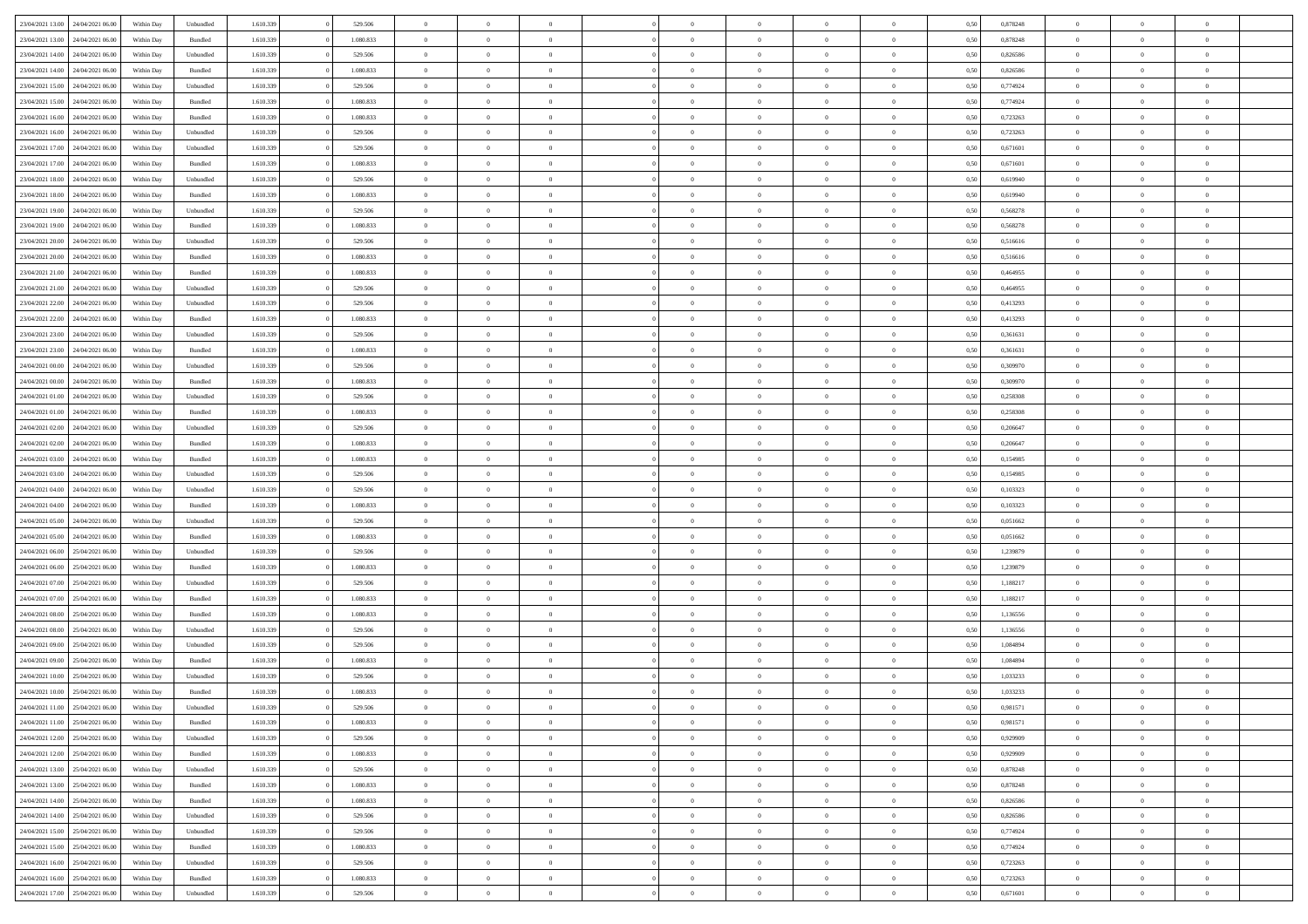| 24/04/2021 17:00 25/04/2021 06:00    | Within Day | Bundled            | 1.610.339 | 1.080.833 | $\overline{0}$ | $\overline{0}$ | $\Omega$       | $\Omega$       | $\Omega$       |                | $\overline{0}$ | 0,50 | 0,671601 | $\mathbf{0}$   | $\Omega$       | $\Omega$       |  |
|--------------------------------------|------------|--------------------|-----------|-----------|----------------|----------------|----------------|----------------|----------------|----------------|----------------|------|----------|----------------|----------------|----------------|--|
| 24/04/2021 18:00<br>25/04/2021 06:00 | Within Day | Unbundled          | 1.610.339 | 529.506   | $\bf{0}$       | $\overline{0}$ | $\overline{0}$ | $\theta$       | $\overline{0}$ | $\overline{0}$ | $\,$ 0         | 0,50 | 0,619940 | $\theta$       | $\theta$       | $\bf{0}$       |  |
| 24/04/2021 18:00<br>25/04/2021 06:00 | Within Day | Bundled            | 1.610.339 | 1.080.833 | $\overline{0}$ | $\overline{0}$ | $\overline{0}$ | $\bf{0}$       | $\bf{0}$       | $\overline{0}$ | $\mathbf{0}$   | 0,50 | 0,619940 | $\bf{0}$       | $\bf{0}$       | $\bf{0}$       |  |
| 24/04/2021 19:00                     |            |                    |           |           |                |                |                |                |                |                |                |      |          | $\mathbf{0}$   |                |                |  |
| 25/04/2021 06:00                     | Within Day | Bundled            | 1.610.339 | 1.080.833 | $\overline{0}$ | $\overline{0}$ | $\overline{0}$ | $\overline{0}$ | $\overline{0}$ | $\Omega$       | $\overline{0}$ | 0.50 | 0,568278 |                | $\overline{0}$ | $\bf{0}$       |  |
| 24/04/2021 19:00<br>25/04/2021 06:00 | Within Day | Unbundled          | 1.610.339 | 529.506   | $\bf{0}$       | $\overline{0}$ | $\overline{0}$ | $\theta$       | $\overline{0}$ | $\overline{0}$ | $\bf{0}$       | 0,50 | 0,568278 | $\theta$       | $\theta$       | $\overline{0}$ |  |
| 24/04/2021 20:00<br>25/04/2021 06.00 | Within Day | Unbundled          | 1.610.339 | 529.506   | $\overline{0}$ | $\overline{0}$ | $\overline{0}$ | $\bf{0}$       | $\overline{0}$ | $\overline{0}$ | $\overline{0}$ | 0,50 | 0,516616 | $\overline{0}$ | $\overline{0}$ | $\overline{0}$ |  |
| 24/04/2021 20:00<br>25/04/2021 06:00 | Within Day | Bundled            | 1.610.339 | 1.080.833 | $\overline{0}$ | $\overline{0}$ | $\overline{0}$ | $\overline{0}$ | $\overline{0}$ | $\overline{0}$ | $\mathbf{0}$   | 0.50 | 0.516616 | $\mathbf{0}$   | $\overline{0}$ | $\overline{0}$ |  |
|                                      |            |                    |           |           |                |                |                |                |                |                |                |      |          |                |                |                |  |
| 24/04/2021 21:00<br>25/04/2021 06:00 | Within Day | Unbundled          | 1.610.339 | 529.506   | $\bf{0}$       | $\overline{0}$ | $\overline{0}$ | $\theta$       | $\overline{0}$ | $\overline{0}$ | $\bf{0}$       | 0,50 | 0,464955 | $\theta$       | $\theta$       | $\bf{0}$       |  |
| 24/04/2021 21:00<br>25/04/2021 06.00 | Within Day | Bundled            | 1.610.339 | 1.080.833 | $\overline{0}$ | $\overline{0}$ | $\overline{0}$ | $\bf{0}$       | $\bf{0}$       | $\overline{0}$ | $\mathbf{0}$   | 0,50 | 0,464955 | $\bf{0}$       | $\bf{0}$       | $\bf{0}$       |  |
| 24/04/2021 22:00<br>25/04/2021 06:00 | Within Day | Unbundled          | 1.610.339 | 529.506   | $\overline{0}$ | $\overline{0}$ | $\overline{0}$ | $\overline{0}$ | $\overline{0}$ | $\overline{0}$ | $\overline{0}$ | 0.50 | 0,413293 | $\overline{0}$ | $\overline{0}$ | $\overline{0}$ |  |
| 24/04/2021 22:00<br>25/04/2021 06:00 | Within Day | Bundled            | 1.610.339 | 1.080.833 | $\bf{0}$       | $\overline{0}$ | $\overline{0}$ | $\overline{0}$ | $\overline{0}$ | $\overline{0}$ | $\,$ 0         | 0,50 | 0,413293 | $\theta$       | $\theta$       | $\bf{0}$       |  |
|                                      |            |                    |           |           |                |                |                |                |                |                |                |      |          |                |                |                |  |
| 24/04/2021 23:00<br>25/04/2021 06:00 | Within Day | Unbundled          | 1.610.339 | 529.506   | $\overline{0}$ | $\overline{0}$ | $\overline{0}$ | $\bf{0}$       | $\bf{0}$       | $\overline{0}$ | $\mathbf{0}$   | 0,50 | 0,361631 | $\bf{0}$       | $\bf{0}$       | $\bf{0}$       |  |
| 24/04/2021 23:00<br>25/04/2021 06:00 | Within Day | Bundled            | 1.610.339 | 1.080.833 | $\overline{0}$ | $\overline{0}$ | $\overline{0}$ | $\overline{0}$ | $\overline{0}$ | $\overline{0}$ | $\overline{0}$ | 0.50 | 0.361631 | $\mathbf{0}$   | $\overline{0}$ | $\bf{0}$       |  |
| 25/04/2021 00:00<br>25/04/2021 06:00 | Within Day | Unbundled          | 1.610.339 | 529.506   | $\bf{0}$       | $\overline{0}$ | $\overline{0}$ | $\theta$       | $\overline{0}$ | $\overline{0}$ | $\,$ 0         | 0,50 | 0,309970 | $\theta$       | $\theta$       | $\overline{0}$ |  |
|                                      |            |                    |           |           |                |                |                |                |                |                |                |      |          |                |                |                |  |
| 25/04/2021 00:00<br>25/04/2021 06:00 | Within Day | Bundled            | 1.610.339 | 1.080.833 | $\overline{0}$ | $\overline{0}$ | $\overline{0}$ | $\bf{0}$       | $\overline{0}$ | $\overline{0}$ | $\overline{0}$ | 0,50 | 0,309970 | $\overline{0}$ | $\overline{0}$ | $\overline{0}$ |  |
| 25/04/2021 01:00<br>25/04/2021 06:00 | Within Day | Bundled            | 1.610.339 | 1.080.833 | $\overline{0}$ | $\overline{0}$ | $\overline{0}$ | $\overline{0}$ | $\overline{0}$ | $\overline{0}$ | $\mathbf{0}$   | 0.50 | 0,258308 | $\overline{0}$ | $\overline{0}$ | $\overline{0}$ |  |
| 25/04/2021 01:00<br>25/04/2021 06:00 | Within Day | Unbundled          | 1.610.339 | 529.506   | $\bf{0}$       | $\overline{0}$ | $\overline{0}$ | $\overline{0}$ | $\overline{0}$ | $\overline{0}$ | $\bf{0}$       | 0,50 | 0,258308 | $\theta$       | $\theta$       | $\bf{0}$       |  |
| 25/04/2021 02:00<br>25/04/2021 06.00 | Within Day | Unbundled          | 1.610.339 | 529.506   | $\overline{0}$ | $\overline{0}$ | $\bf{0}$       | $\bf{0}$       | $\bf{0}$       | $\overline{0}$ | $\mathbf{0}$   | 0,50 | 0,206647 | $\bf{0}$       | $\bf{0}$       | $\bf{0}$       |  |
|                                      |            |                    |           |           |                |                |                |                |                |                |                |      |          |                |                |                |  |
| 25/04/2021 02:00<br>25/04/2021 06:00 | Within Day | Bundled            | 1.610.339 | 1.080.833 | $\overline{0}$ | $\overline{0}$ | $\overline{0}$ | $\overline{0}$ | $\overline{0}$ | $\overline{0}$ | $\overline{0}$ | 0.50 | 0.206647 | $\overline{0}$ | $\overline{0}$ | $\overline{0}$ |  |
| 25/04/2021 03:00<br>25/04/2021 06:00 | Within Day | Unbundled          | 1.610.339 | 529.506   | $\bf{0}$       | $\overline{0}$ | $\overline{0}$ | $\theta$       | $\overline{0}$ | $\overline{0}$ | $\,$ 0         | 0,50 | 0,154985 | $\theta$       | $\theta$       | $\bf{0}$       |  |
| 25/04/2021 03:00<br>25/04/2021 06:00 | Within Day | Bundled            | 1.610.339 | 1.080.833 | $\overline{0}$ | $\overline{0}$ | $\overline{0}$ | $\bf{0}$       | $\bf{0}$       | $\overline{0}$ | $\mathbf{0}$   | 0,50 | 0,154985 | $\bf{0}$       | $\bf{0}$       | $\bf{0}$       |  |
| 25/04/2021 04:00<br>25/04/2021 06:00 | Within Day | Unbundled          | 1.610.339 | 529,506   | $\overline{0}$ | $\overline{0}$ | $\overline{0}$ | $\overline{0}$ | $\overline{0}$ | $\overline{0}$ | $\overline{0}$ | 0.50 | 0,103323 | $\overline{0}$ | $\overline{0}$ | $\bf{0}$       |  |
|                                      |            |                    |           |           |                |                |                |                |                |                |                |      |          |                |                |                |  |
| 25/04/2021 04:00<br>25/04/2021 06:00 | Within Day | Bundled            | 1.610.339 | 1.080.833 | $\bf{0}$       | $\overline{0}$ | $\overline{0}$ | $\theta$       | $\overline{0}$ | $\overline{0}$ | $\,$ 0         | 0,50 | 0,103323 | $\mathbf{0}$   | $\theta$       | $\bf{0}$       |  |
| 25/04/2021 05:00<br>25/04/2021 06:00 | Within Day | Unbundled          | 1.610.339 | 529.506   | $\overline{0}$ | $\overline{0}$ | $\overline{0}$ | $\bf{0}$       | $\overline{0}$ | $\overline{0}$ | $\overline{0}$ | 0,50 | 0,051662 | $\overline{0}$ | $\overline{0}$ | $\overline{0}$ |  |
| 25/04/2021 05:00<br>25/04/2021 06:00 | Within Day | Bundled            | 1.610.339 | 1.080.833 | $\overline{0}$ | $\overline{0}$ | $\overline{0}$ | $\overline{0}$ | $\overline{0}$ | $\overline{0}$ | $\overline{0}$ | 0.50 | 0.051662 | $\overline{0}$ | $\overline{0}$ | $\overline{0}$ |  |
| 25/04/2021 06:00<br>26/04/2021 06:00 | Within Day | Bundled            | 1.610.339 | 1.080.833 | $\bf{0}$       | $\overline{0}$ | $\bf{0}$       | $\overline{0}$ | $\overline{0}$ | $\overline{0}$ | $\bf{0}$       | 0,50 | 1,239879 | $\theta$       | $\theta$       | $\bf{0}$       |  |
|                                      |            |                    |           |           |                |                |                |                |                |                |                |      |          |                |                |                |  |
| 25/04/2021 06:00<br>26/04/2021 06.00 | Within Day | Unbundled          | 1.610.339 | 529.506   | $\overline{0}$ | $\overline{0}$ | $\overline{0}$ | $\bf{0}$       | $\bf{0}$       | $\overline{0}$ | $\mathbf{0}$   | 0,50 | 1,239879 | $\bf{0}$       | $\bf{0}$       | $\bf{0}$       |  |
| 25/04/2021 07:00<br>26/04/2021 06:00 | Within Day | Unbundled          | 1.610.339 | 529.506   | $\overline{0}$ | $\overline{0}$ | $\overline{0}$ | $\overline{0}$ | $\overline{0}$ | $\overline{0}$ | $\overline{0}$ | 0.50 | 1,188217 | $\overline{0}$ | $\overline{0}$ | $\bf{0}$       |  |
| 25/04/2021 07:00<br>26/04/2021 06:00 | Within Day | Bundled            | 1.610.339 | 1.080.833 | $\bf{0}$       | $\overline{0}$ | $\overline{0}$ | $\overline{0}$ | $\overline{0}$ | $\overline{0}$ | $\,$ 0         | 0,50 | 1,188217 | $\theta$       | $\theta$       | $\bf{0}$       |  |
| 25/04/2021 08:00<br>26/04/2021 06.00 | Within Day | Unbundled          | 1.610.339 | 529.506   | $\overline{0}$ | $\overline{0}$ | $\overline{0}$ | $\bf{0}$       | $\bf{0}$       | $\overline{0}$ | $\mathbf{0}$   | 0,50 | 1,136556 | $\overline{0}$ | $\bf{0}$       | $\bf{0}$       |  |
|                                      |            |                    |           |           |                |                |                |                |                |                |                |      |          |                |                |                |  |
| 25/04/2021 08:00<br>26/04/2021 06.00 | Within Day | Bundled            | 1.610.339 | 1.080.833 | $\overline{0}$ | $\overline{0}$ | $\overline{0}$ | $\overline{0}$ | $\overline{0}$ | $\Omega$       | $\overline{0}$ | 0,50 | 1,136556 | $\bf{0}$       | $\Omega$       | $\Omega$       |  |
| 25/04/2021 09:00<br>26/04/2021 06:00 | Within Day | Unbundled          | 1.610.339 | 529.506   | $\bf{0}$       | $\overline{0}$ | $\overline{0}$ | $\theta$       | $\overline{0}$ | $\overline{0}$ | $\,$ 0         | 0,50 | 1,084894 | $\theta$       | $\theta$       | $\bf{0}$       |  |
| 25/04/2021 09:00<br>26/04/2021 06.00 | Within Day | Bundled            | 1.610.339 | 1.080.833 | $\overline{0}$ | $\overline{0}$ | $\overline{0}$ | $\bf{0}$       | $\overline{0}$ | $\overline{0}$ | $\overline{0}$ | 0,50 | 1,084894 | $\overline{0}$ | $\bf{0}$       | $\overline{0}$ |  |
| 25/04/2021 11:00<br>26/04/2021 06:00 | Within Day | Unbundled          | 1.610.339 | 529.506   | $\overline{0}$ | $\overline{0}$ | $\overline{0}$ | $\overline{0}$ | $\overline{0}$ | $\Omega$       | $\overline{0}$ | 0.50 | 0,981571 | $\overline{0}$ | $\Omega$       | $\Omega$       |  |
|                                      |            |                    |           |           |                |                |                |                |                |                |                |      |          |                |                |                |  |
| 25/04/2021 11:00<br>26/04/2021 06:00 | Within Day | Bundled            | 1.610.339 | 1.080.833 | $\bf{0}$       | $\overline{0}$ | $\bf{0}$       | $\overline{0}$ | $\overline{0}$ | $\overline{0}$ | $\bf{0}$       | 0,50 | 0,981571 | $\theta$       | $\theta$       | $\bf{0}$       |  |
| 25/04/2021 12:00<br>26/04/2021 06.00 | Within Day | Unbundled          | 1.610.339 | 529.506   | $\overline{0}$ | $\overline{0}$ | $\bf{0}$       | $\bf{0}$       | $\bf{0}$       | $\overline{0}$ | $\bf{0}$       | 0,50 | 0,929909 | $\bf{0}$       | $\bf{0}$       | $\bf{0}$       |  |
| 25/04/2021 12:00<br>26/04/2021 06:00 | Within Day | Bundled            | 1.610.339 | 1.080.833 | $\overline{0}$ | $\overline{0}$ | $\Omega$       | $\overline{0}$ | $\overline{0}$ | $\Omega$       | $\theta$       | 0.50 | 0,929909 | $\overline{0}$ | $\Omega$       | $\Omega$       |  |
| 25/04/2021 13:00<br>26/04/2021 06:00 | Within Day | $\mathbf B$ undled | 1.610.339 | 1.080.833 | $\bf{0}$       | $\overline{0}$ | $\bf{0}$       | $\overline{0}$ | $\overline{0}$ | $\overline{0}$ | $\,$ 0         | 0,50 | 0,878248 | $\theta$       | $\theta$       | $\bf{0}$       |  |
|                                      |            |                    |           |           |                |                |                |                |                |                |                |      |          |                |                |                |  |
| 25/04/2021 13:00<br>26/04/2021 06.00 | Within Day | Unbundled          | 1.610.339 | 529.506   | $\overline{0}$ | $\overline{0}$ | $\overline{0}$ | $\bf{0}$       | $\bf{0}$       | $\overline{0}$ | $\mathbf{0}$   | 0,50 | 0,878248 | $\overline{0}$ | $\bf{0}$       | $\bf{0}$       |  |
| 25/04/2021 14:00<br>26/04/2021 06.00 | Within Day | Bundled            | 1.610.339 | 1.080.833 | $\overline{0}$ | $\overline{0}$ | $\overline{0}$ | $\overline{0}$ | $\overline{0}$ | $\Omega$       | $\overline{0}$ | 0.50 | 0,826586 | $\overline{0}$ | $\Omega$       | $\Omega$       |  |
| 25/04/2021 14:00<br>26/04/2021 06:00 | Within Day | Unbundled          | 1.610.339 | 529.506   | $\bf{0}$       | $\overline{0}$ | $\bf{0}$       | $\overline{0}$ | $\overline{0}$ | $\overline{0}$ | $\,$ 0         | 0,50 | 0,826586 | $\,$ 0 $\,$    | $\theta$       | $\bf{0}$       |  |
| 25/04/2021 15:00<br>26/04/2021 06.00 | Within Day | Bundled            | 1.610.339 | 1.080.833 | $\overline{0}$ | $\overline{0}$ | $\overline{0}$ | $\bf{0}$       | $\overline{0}$ | $\overline{0}$ | $\overline{0}$ | 0,50 | 0,774924 | $\overline{0}$ | $\bf{0}$       | $\bf{0}$       |  |
|                                      |            |                    |           |           |                |                |                |                |                |                |                |      |          |                |                |                |  |
| 25/04/2021 15:00<br>26/04/2021 06.00 | Within Day | Unbundled          | 1.610.339 | 529.506   | $\overline{0}$ | $\Omega$       | $\Omega$       | $\Omega$       | $\overline{0}$ | $\Omega$       | $\overline{0}$ | 0.50 | 0.774924 | $\overline{0}$ | $\Omega$       | $\Omega$       |  |
| 25/04/2021 16:00<br>26/04/2021 06:00 | Within Day | Bundled            | 1.610.339 | 1.080.833 | $\bf{0}$       | $\bf{0}$       | $\bf{0}$       | $\bf{0}$       | $\bf{0}$       | $\overline{0}$ | $\,$ 0         | 0,50 | 0,723263 | $\bf{0}$       | $\,$ 0         | $\bf{0}$       |  |
| 25/04/2021 16:00<br>26/04/2021 06:00 | Within Day | Unbundled          | 1.610.339 | 529.506   |                | $\bf{0}$       |                | $\bf{0}$       |                |                |                | 0,50 | 0,723263 | $\bf{0}$       | $\bf{0}$       |                |  |
| 25/04/2021 17:00 26/04/2021 06:00    | Within Day | Unbundled          | 1.610.339 | 529.506   | $\overline{0}$ | $\overline{0}$ | $\theta$       | $\overline{0}$ | $\overline{0}$ | $\overline{0}$ | $\mathbf{0}$   | 0,50 | 0.671601 | $\overline{0}$ | $\theta$       | $\theta$       |  |
|                                      |            |                    |           |           |                |                |                |                |                |                |                |      |          |                |                |                |  |
| 25/04/2021 17:00<br>26/04/2021 06:00 | Within Day | Bundled            | 1.610.339 | 1.080.833 | $\overline{0}$ | $\overline{0}$ | $\overline{0}$ | $\bf{0}$       | $\overline{0}$ | $\overline{0}$ | $\mathbf{0}$   | 0,50 | 0,671601 | $\,$ 0 $\,$    | $\overline{0}$ | $\,0\,$        |  |
| 25/04/2021 18:00<br>26/04/2021 06:00 | Within Day | Unbundled          | 1.610.339 | 529.506   | $\overline{0}$ | $\overline{0}$ | $\overline{0}$ | $\bf{0}$       | $\overline{0}$ | $\overline{0}$ | $\overline{0}$ | 0,50 | 0,619940 | $\overline{0}$ | $\overline{0}$ | $\overline{0}$ |  |
| 25/04/2021 18:00<br>26/04/2021 06:00 | Within Day | Bundled            | 1.610.339 | 1.080.833 | $\overline{0}$ | $\overline{0}$ | $\overline{0}$ | $\overline{0}$ | $\bf{0}$       | $\overline{0}$ | $\overline{0}$ | 0,50 | 0,619940 | $\overline{0}$ | $\overline{0}$ | $\overline{0}$ |  |
| 25/04/2021 19:00<br>26/04/2021 06:00 | Within Day | Bundled            | 1.610.339 | 1.080.833 | $\overline{0}$ | $\overline{0}$ | $\overline{0}$ | $\overline{0}$ | $\overline{0}$ | $\overline{0}$ | $\,$ 0 $\,$    | 0,50 | 0,568278 | $\,$ 0 $\,$    | $\theta$       | $\bf{0}$       |  |
|                                      |            |                    |           |           |                |                |                |                |                |                |                |      |          |                |                |                |  |
| 25/04/2021 19:00<br>26/04/2021 06:00 | Within Day | Unbundled          | 1.610.339 | 529.506   | $\overline{0}$ | $\overline{0}$ | $\overline{0}$ | $\bf{0}$       | $\overline{0}$ | $\overline{0}$ | $\overline{0}$ | 0,50 | 0,568278 | $\overline{0}$ | $\overline{0}$ | $\overline{0}$ |  |
| 25/04/2021 20:00<br>26/04/2021 06:00 | Within Day | Unbundled          | 1.610.339 | 529.506   | $\overline{0}$ | $\overline{0}$ | $\overline{0}$ | $\overline{0}$ | $\overline{0}$ | $\overline{0}$ | $\overline{0}$ | 0.50 | 0,516616 | $\overline{0}$ | $\overline{0}$ | $\overline{0}$ |  |
| 25/04/2021 20:00<br>26/04/2021 06:00 | Within Day | Bundled            | 1.610.339 | 1.080.833 | $\overline{0}$ | $\overline{0}$ | $\overline{0}$ | $\bf{0}$       | $\bf{0}$       | $\overline{0}$ | $\,$ 0 $\,$    | 0,50 | 0,516616 | $\,$ 0 $\,$    | $\theta$       | $\,$ 0         |  |
| 25/04/2021 21:00<br>26/04/2021 06:00 | Within Day | Unbundled          | 1.610.339 | 529.506   | $\overline{0}$ | $\overline{0}$ | $\overline{0}$ | $\bf{0}$       | $\overline{0}$ | $\overline{0}$ | $\overline{0}$ | 0,50 | 0,464955 | $\bf{0}$       | $\bf{0}$       | $\overline{0}$ |  |
|                                      |            |                    |           |           |                |                |                |                |                |                |                |      |          |                |                |                |  |
| 25/04/2021 21:00<br>26/04/2021 06:00 | Within Day | Bundled            | 1.610.339 | 1.080.833 | $\overline{0}$ | $\overline{0}$ | $\overline{0}$ | $\overline{0}$ | $\overline{0}$ | $\overline{0}$ | $\overline{0}$ | 0,50 | 0.464955 | $\overline{0}$ | $\overline{0}$ | $\overline{0}$ |  |
| 25/04/2021 22:00<br>26/04/2021 06:00 | Within Day | Unbundled          | 1.610.339 | 529.506   | $\overline{0}$ | $\overline{0}$ | $\overline{0}$ | $\bf{0}$       | $\bf{0}$       | $\bf{0}$       | $\,$ 0 $\,$    | 0,50 | 0,413293 | $\,$ 0 $\,$    | $\,0\,$        | $\,$ 0         |  |
| 25/04/2021 22:00 26/04/2021 06:00    | Within Day | Bundled            | 1.610.339 | 1.080.833 | $\overline{0}$ | $\overline{0}$ | $\overline{0}$ | $\bf{0}$       | $\overline{0}$ | $\overline{0}$ | $\overline{0}$ | 0,50 | 0,413293 | $\overline{0}$ | $\bf{0}$       | $\overline{0}$ |  |
|                                      |            |                    |           |           |                |                |                |                |                |                |                |      |          |                |                |                |  |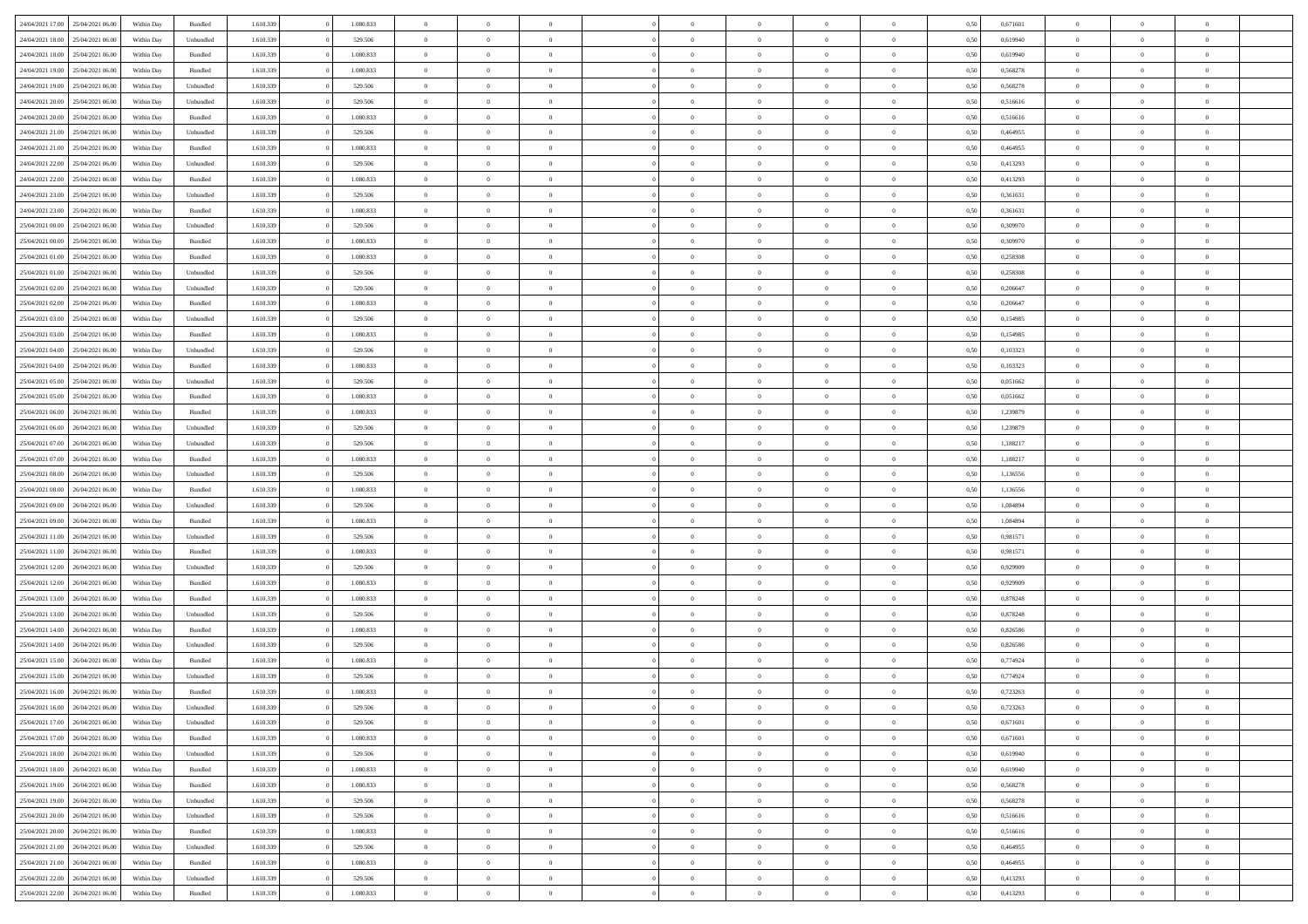| 25/04/2021 23:00                  | 26/04/2021 06:00 | Within Dav | Unbundled          | 1.610.339 | 529.506   | $\overline{0}$ | $\Omega$       |                | $\Omega$       | $\Omega$       | $\Omega$       | $\theta$       | 0,50 | 0,361631 | $\theta$       | $\theta$       | $\theta$       |  |
|-----------------------------------|------------------|------------|--------------------|-----------|-----------|----------------|----------------|----------------|----------------|----------------|----------------|----------------|------|----------|----------------|----------------|----------------|--|
|                                   |                  |            |                    |           |           |                |                |                |                |                |                |                |      |          |                |                |                |  |
| 25/04/2021 23:00                  | 26/04/2021 06:00 | Within Day | Bundled            | 1.610.339 | 1.080.833 | $\overline{0}$ | $\theta$       | $\overline{0}$ | $\overline{0}$ | $\bf{0}$       | $\overline{0}$ | $\bf{0}$       | 0,50 | 0,361631 | $\theta$       | $\theta$       | $\overline{0}$ |  |
| 26/04/2021 00:00                  | 26/04/2021 06:00 | Within Day | Unbundled          | 1.610.339 | 529.506   | $\overline{0}$ | $\overline{0}$ | $\overline{0}$ | $\bf{0}$       | $\bf{0}$       | $\bf{0}$       | $\bf{0}$       | 0,50 | 0,309970 | $\overline{0}$ | $\overline{0}$ | $\overline{0}$ |  |
| 26/04/2021 00:00                  | 26/04/2021 06:00 | Within Dav | Bundled            | 1.610.339 | 1.080.833 | $\overline{0}$ | $\overline{0}$ | $\overline{0}$ | $\overline{0}$ | $\bf{0}$       | $\overline{0}$ | $\overline{0}$ | 0.50 | 0,309970 | $\theta$       | $\theta$       | $\overline{0}$ |  |
|                                   |                  |            |                    |           |           |                |                |                |                |                |                |                |      |          |                |                |                |  |
| 26/04/2021 01:00                  | 26/04/2021 06:00 | Within Day | Bundled            | 1.610.339 | 1.080.833 | $\overline{0}$ | $\theta$       | $\overline{0}$ | $\overline{0}$ | $\bf{0}$       | $\overline{0}$ | $\bf{0}$       | 0,50 | 0,258308 | $\theta$       | $\theta$       | $\overline{0}$ |  |
| 26/04/2021 01:00                  | 26/04/2021 06:00 | Within Day | Unbundled          | 1.610.339 | 529.506   | $\overline{0}$ | $\bf{0}$       | $\overline{0}$ | $\bf{0}$       | $\overline{0}$ | $\overline{0}$ | $\mathbf{0}$   | 0,50 | 0,258308 | $\overline{0}$ | $\overline{0}$ | $\bf{0}$       |  |
| 26/04/2021 02:00                  | 26/04/2021 06:00 | Within Dav | Unbundled          | 1.610.339 | 529.506   | $\overline{0}$ | $\overline{0}$ | $\overline{0}$ | $\overline{0}$ | $\overline{0}$ | $\overline{0}$ | $\overline{0}$ | 0.50 | 0.206647 | $\theta$       | $\overline{0}$ | $\overline{0}$ |  |
| 26/04/2021 02.00                  | 26/04/2021 06:00 | Within Day | Bundled            | 1.610.339 | 1.080.833 | $\overline{0}$ | $\theta$       | $\overline{0}$ | $\overline{0}$ | $\bf{0}$       | $\overline{0}$ | $\bf{0}$       | 0,50 | 0,206647 | $\theta$       | $\theta$       | $\overline{0}$ |  |
|                                   |                  |            |                    |           |           |                |                |                |                |                |                |                |      |          |                |                |                |  |
| 26/04/2021 03:00                  | 26/04/2021 06:00 | Within Day | Unbundled          | 1.610.339 | 529.506   | $\overline{0}$ | $\overline{0}$ | $\overline{0}$ | $\bf{0}$       | $\bf{0}$       | $\bf{0}$       | $\bf{0}$       | 0,50 | 0,154985 | $\,0\,$        | $\overline{0}$ | $\overline{0}$ |  |
| 26/04/2021 03:00                  | 26/04/2021 06:00 | Within Dav | Bundled            | 1.610.339 | 1.080.833 | $\overline{0}$ | $\overline{0}$ | $\overline{0}$ | $\overline{0}$ | $\overline{0}$ | $\overline{0}$ | $\overline{0}$ | 0.50 | 0,154985 | $\theta$       | $\overline{0}$ | $\overline{0}$ |  |
| 26/04/2021 04:00                  | 26/04/2021 06:00 | Within Day | Unbundled          | 1.610.339 | 529.506   | $\overline{0}$ | $\theta$       | $\overline{0}$ | $\overline{0}$ | $\bf{0}$       | $\overline{0}$ | $\bf{0}$       | 0,50 | 0,103323 | $\,$ 0 $\,$    | $\overline{0}$ | $\overline{0}$ |  |
| 26/04/2021 04:00                  | 26/04/2021 06:00 | Within Day | Bundled            | 1.610.339 | 1.080.833 | $\overline{0}$ | $\overline{0}$ | $\overline{0}$ | $\bf{0}$       | $\bf{0}$       | $\bf{0}$       | $\mathbf{0}$   | 0,50 | 0,103323 | $\overline{0}$ | $\overline{0}$ | $\overline{0}$ |  |
| 26/04/2021 05:00                  | 26/04/2021 06:00 | Within Day | Unbundled          | 1.610.339 | 529.506   | $\overline{0}$ | $\overline{0}$ | $\overline{0}$ | $\overline{0}$ | $\bf{0}$       | $\overline{0}$ | $\overline{0}$ | 0.50 | 0.051662 | $\theta$       | $\theta$       | $\overline{0}$ |  |
|                                   |                  |            |                    |           |           | $\overline{0}$ | $\theta$       | $\overline{0}$ | $\overline{0}$ | $\bf{0}$       | $\overline{0}$ |                |      |          | $\theta$       | $\theta$       | $\overline{0}$ |  |
| 26/04/2021 05:00                  | 26/04/2021 06:00 | Within Day | Bundled            | 1.610.339 | 1.080.833 |                |                |                |                |                |                | $\bf{0}$       | 0,50 | 0,051662 |                |                |                |  |
| 26/04/2021 06:00                  | 27/04/2021 06:00 | Within Day | Bundled            | 1.610.339 | 1.080.833 | $\overline{0}$ | $\overline{0}$ | $\overline{0}$ | $\bf{0}$       | $\overline{0}$ | $\overline{0}$ | $\mathbf{0}$   | 0,50 | 1,239879 | $\overline{0}$ | $\overline{0}$ | $\bf{0}$       |  |
| 26/04/2021 06:00                  | 27/04/2021 06:00 | Within Dav | Unbundled          | 1.610.339 | 529.506   | $\overline{0}$ | $\overline{0}$ | $\overline{0}$ | $\overline{0}$ | $\overline{0}$ | $\overline{0}$ | $\overline{0}$ | 0.50 | 1,239879 | $\theta$       | $\overline{0}$ | $\overline{0}$ |  |
| 26/04/2021 07:00                  | 27/04/2021 06.00 | Within Day | Unbundled          | 1.610.339 | 529.506   | $\overline{0}$ | $\theta$       | $\overline{0}$ | $\overline{0}$ | $\bf{0}$       | $\overline{0}$ | $\bf{0}$       | 0,50 | 1,188217 | $\,$ 0 $\,$    | $\theta$       | $\overline{0}$ |  |
| 26/04/2021 07:00                  | 27/04/2021 06:00 | Within Day | Bundled            | 1.610.339 | 1.080.833 | $\overline{0}$ | $\overline{0}$ | $\overline{0}$ | $\bf{0}$       | $\bf{0}$       | $\bf{0}$       | $\mathbf{0}$   | 0,50 | 1,188217 | $\,0\,$        | $\overline{0}$ | $\overline{0}$ |  |
|                                   |                  |            |                    |           |           |                | $\overline{0}$ |                |                | $\overline{0}$ |                |                |      |          | $\theta$       | $\overline{0}$ | $\overline{0}$ |  |
| 26/04/2021 08:00                  | 27/04/2021 06.00 | Within Day | Unbundled          | 1.610.339 | 529.506   | $\overline{0}$ |                | $\overline{0}$ | $\overline{0}$ |                | $\overline{0}$ | $\overline{0}$ | 0.50 | 1,136556 |                |                |                |  |
| 26/04/2021 08:00                  | 27/04/2021 06.00 | Within Day | Bundled            | 1.610.339 | 1.080.833 | $\overline{0}$ | $\theta$       | $\overline{0}$ | $\overline{0}$ | $\bf{0}$       | $\overline{0}$ | $\bf{0}$       | 0,50 | 1,136556 | $\,$ 0 $\,$    | $\theta$       | $\overline{0}$ |  |
| 26/04/2021 09:00                  | 27/04/2021 06:00 | Within Day | Unbundled          | 1.610.339 | 529.506   | $\overline{0}$ | $\overline{0}$ | $\overline{0}$ | $\bf{0}$       | $\bf{0}$       | $\bf{0}$       | $\bf{0}$       | 0,50 | 1,084894 | $\bf{0}$       | $\overline{0}$ | $\overline{0}$ |  |
| 26/04/2021 09:00                  | 27/04/2021 06:00 | Within Day | Bundled            | 1.610.339 | 1.080.833 | $\overline{0}$ | $\overline{0}$ | $\overline{0}$ | $\overline{0}$ | $\bf{0}$       | $\overline{0}$ | $\overline{0}$ | 0.50 | 1.084894 | $\theta$       | $\theta$       | $\overline{0}$ |  |
| 26/04/2021 10:00                  | 27/04/2021 06.00 | Within Day | Unbundled          | 1.610.339 | 529.506   | $\overline{0}$ | $\theta$       | $\overline{0}$ | $\overline{0}$ | $\bf{0}$       | $\overline{0}$ | $\bf{0}$       | 0,50 | 1,033233 | $\,$ 0 $\,$    | $\overline{0}$ | $\overline{0}$ |  |
|                                   |                  |            |                    |           |           |                |                |                |                |                |                |                |      |          |                |                |                |  |
| 26/04/2021 10:00                  | 27/04/2021 06:00 | Within Day | Bundled            | 1.610.339 | 1.080.833 | $\overline{0}$ | $\overline{0}$ | $\overline{0}$ | $\bf{0}$       | $\overline{0}$ | $\overline{0}$ | $\mathbf{0}$   | 0,50 | 1,033233 | $\overline{0}$ | $\overline{0}$ | $\bf{0}$       |  |
| 26/04/2021 11:00                  | 27/04/2021 06:00 | Within Dav | Unbundled          | 1.610.339 | 529.506   | $\overline{0}$ | $\overline{0}$ | $\overline{0}$ | $\overline{0}$ | $\overline{0}$ | $\overline{0}$ | $\overline{0}$ | 0.50 | 0.981571 | $\theta$       | $\overline{0}$ | $\overline{0}$ |  |
| 26/04/2021 11:00                  | 27/04/2021 06.00 | Within Day | Bundled            | 1.610.339 | 1.080.833 | $\overline{0}$ | $\theta$       | $\overline{0}$ | $\overline{0}$ | $\bf{0}$       | $\overline{0}$ | $\bf{0}$       | 0,50 | 0,981571 | $\theta$       | $\theta$       | $\overline{0}$ |  |
| 26/04/2021 12:00                  | 27/04/2021 06:00 | Within Day | Bundled            | 1.610.339 | 1.080.833 | $\overline{0}$ | $\overline{0}$ | $\overline{0}$ | $\bf{0}$       | $\bf{0}$       | $\bf{0}$       | $\bf{0}$       | 0,50 | 0,929909 | $\,0\,$        | $\overline{0}$ | $\overline{0}$ |  |
| 26/04/2021 12:00                  | 27/04/2021 06:00 | Within Day | Unbundled          | 1.610.339 | 529.506   | $\overline{0}$ | $\overline{0}$ | $\overline{0}$ | $\overline{0}$ | $\overline{0}$ | $\overline{0}$ | $\overline{0}$ | 0.50 | 0.929909 | $\theta$       | $\overline{0}$ | $\overline{0}$ |  |
|                                   |                  |            |                    |           |           |                |                |                |                |                |                |                |      |          |                |                |                |  |
| 26/04/2021 13:00                  | 27/04/2021 06.00 | Within Day | Unbundled          | 1.610.339 | 529.506   | $\overline{0}$ | $\theta$       | $\overline{0}$ | $\overline{0}$ | $\bf{0}$       | $\overline{0}$ | $\bf{0}$       | 0,50 | 0,878248 | $\,$ 0 $\,$    | $\overline{0}$ | $\overline{0}$ |  |
| 26/04/2021 13:00                  | 27/04/2021 06:00 | Within Day | Bundled            | 1.610.339 | 1.080.833 | $\overline{0}$ | $\overline{0}$ | $\overline{0}$ | $\bf{0}$       | $\bf{0}$       | $\bf{0}$       | $\bf{0}$       | 0,50 | 0,878248 | $\bf{0}$       | $\overline{0}$ | $\overline{0}$ |  |
| 26/04/2021 14:00                  | 27/04/2021 06.00 | Within Day | Unbundled          | 1.610.339 | 529.506   | $\overline{0}$ | $\Omega$       | $\overline{0}$ | $\Omega$       | $\Omega$       | $\overline{0}$ | $\overline{0}$ | 0.50 | 0,826586 | $\,0\,$        | $\theta$       | $\theta$       |  |
| 26/04/2021 14:00                  | 27/04/2021 06.00 | Within Day | Bundled            | 1.610.339 | 1.080.833 | $\overline{0}$ | $\theta$       | $\overline{0}$ | $\overline{0}$ | $\bf{0}$       | $\overline{0}$ | $\bf{0}$       | 0,50 | 0,826586 | $\theta$       | $\theta$       | $\overline{0}$ |  |
|                                   |                  |            |                    |           |           |                |                |                |                | $\bf{0}$       |                |                |      |          |                | $\overline{0}$ | $\bf{0}$       |  |
| 26/04/2021 15:00                  | 27/04/2021 06:00 | Within Day | Unbundled          | 1.610.339 | 529.506   | $\overline{0}$ | $\overline{0}$ | $\overline{0}$ | $\bf{0}$       |                | $\overline{0}$ | $\mathbf{0}$   | 0,50 | 0,774924 | $\bf{0}$       |                |                |  |
| 26/04/2021 15:00                  | 27/04/2021 06:00 | Within Day | Bundled            | 1.610.339 | 1.080.833 | $\overline{0}$ | $\Omega$       | $\Omega$       | $\Omega$       | $\bf{0}$       | $\overline{0}$ | $\overline{0}$ | 0.50 | 0,774924 | $\,0\,$        | $\theta$       | $\theta$       |  |
| 26/04/2021 16:00                  | 27/04/2021 06.00 | Within Day | Unbundled          | 1.610.339 | 529.506   | $\overline{0}$ | $\theta$       | $\overline{0}$ | $\overline{0}$ | $\bf{0}$       | $\overline{0}$ | $\bf{0}$       | 0,50 | 0,723263 | $\,$ 0 $\,$    | $\theta$       | $\overline{0}$ |  |
| 26/04/2021 16:00                  | 27/04/2021 06:00 | Within Day | Bundled            | 1.610.339 | 1.080.833 | $\overline{0}$ | $\overline{0}$ | $\overline{0}$ | $\bf{0}$       | $\bf{0}$       | $\bf{0}$       | $\bf{0}$       | 0,50 | 0,723263 | $\bf{0}$       | $\overline{0}$ | $\overline{0}$ |  |
| 26/04/2021 17:00                  | 27/04/2021 06:00 | Within Day | Bundled            | 1.610.339 | 1.080.833 | $\overline{0}$ | $\Omega$       | $\overline{0}$ | $\Omega$       | $\theta$       | $\theta$       | $\overline{0}$ | 0.50 | 0.671601 | $\theta$       | $\theta$       | $\theta$       |  |
|                                   |                  |            |                    |           |           | $\overline{0}$ | $\theta$       | $\overline{0}$ |                | $\bf{0}$       | $\overline{0}$ |                |      |          | $\,$ 0 $\,$    |                | $\overline{0}$ |  |
| 26/04/2021 17:00                  | 27/04/2021 06.00 | Within Day | Unbundled          | 1.610.339 | 529.506   |                |                |                | $\overline{0}$ |                |                | $\bf{0}$       | 0,50 | 0,671601 |                | $\overline{0}$ |                |  |
| 26/04/2021 18:00                  | 27/04/2021 06:00 | Within Day | Unbundled          | 1.610.339 | 529.506   | $\overline{0}$ | $\overline{0}$ | $\overline{0}$ | $\bf{0}$       | $\bf{0}$       | $\bf{0}$       | $\bf{0}$       | 0,50 | 0,619940 | $\bf{0}$       | $\overline{0}$ | $\overline{0}$ |  |
| 26/04/2021 18:00                  | 27/04/2021 06.00 | Within Day | Bundled            | 1.610.339 | 1.080.833 | $\overline{0}$ | $\Omega$       | $\overline{0}$ | $\Omega$       | $\Omega$       | $\overline{0}$ | $\overline{0}$ | 0.50 | 0,619940 | $\,0\,$        | $\theta$       | $\theta$       |  |
| 26/04/2021 19:00                  | 27/04/2021 06.00 | Within Day | Unbundled          | 1.610.339 | 529.506   | $\overline{0}$ | $\theta$       | $\overline{0}$ | $\overline{0}$ | $\bf{0}$       | $\overline{0}$ | $\bf{0}$       | 0,50 | 0,568278 | $\,$ 0 $\,$    | $\overline{0}$ | $\overline{0}$ |  |
| 26/04/2021 19:00                  | 27/04/2021 06:00 | Within Day | Bundled            | 1.610.339 | 1.080.833 | $\overline{0}$ | $\overline{0}$ | $\overline{0}$ | $\bf{0}$       | $\bf{0}$       | $\bf{0}$       | $\mathbf{0}$   | 0,50 | 0,568278 | $\overline{0}$ | $\overline{0}$ | $\bf{0}$       |  |
|                                   |                  |            |                    |           |           |                |                |                |                |                |                |                |      |          |                |                |                |  |
| 26/04/2021 20:00                  | 27/04/2021 06:00 | Within Day | Unbundled          | 1.610.339 | 529.506   | $\overline{0}$ | $\Omega$       | $\Omega$       | $\Omega$       | $\Omega$       | $\Omega$       | $\overline{0}$ | 0.50 | 0,516616 | $\theta$       | $\theta$       | $\theta$       |  |
| 26/04/2021 20:00                  | 27/04/2021 06:00 | Within Day | Bundled            | 1.610.339 | 1.080.833 | $\overline{0}$ | $\overline{0}$ | $\overline{0}$ | $\bf{0}$       | $\,$ 0         | $\bf{0}$       | $\bf{0}$       | 0,50 | 0,516616 | $\,0\,$        | $\overline{0}$ | $\overline{0}$ |  |
| 26/04/2021 21:00                  | 27/04/2021 06:00 | Within Day | Unbundled          | 1.610.339 | 529.506   | $\bf{0}$       | $\bf{0}$       |                |                |                |                |                | 0,50 | 0,464955 | $\bf{0}$       | $\overline{0}$ |                |  |
| 26/04/2021 21:00                  | 27/04/2021 06:00 | Within Day | Bundled            | 1.610.339 | 1.080.833 | $\overline{0}$ | $\overline{0}$ | $\overline{0}$ | $\Omega$       | $\overline{0}$ | $\overline{0}$ | $\overline{0}$ | 0.50 | 0.464955 | $\theta$       | $\theta$       | $\theta$       |  |
| 26/04/2021 22.00                  | 27/04/2021 06.00 | Within Day | Unbundled          | 1.610.339 | 529.506   | $\overline{0}$ | $\,$ 0         | $\overline{0}$ | $\bf{0}$       | $\,$ 0 $\,$    | $\overline{0}$ | $\,$ 0 $\,$    | 0,50 | 0,413293 | $\,$ 0 $\,$    | $\,$ 0 $\,$    | $\,$ 0         |  |
|                                   |                  |            |                    |           |           |                |                |                |                |                |                |                |      |          |                |                |                |  |
| 26/04/2021 22.00                  | 27/04/2021 06:00 | Within Day | Bundled            | 1.610.339 | 1.080.833 | $\overline{0}$ | $\overline{0}$ | $\overline{0}$ | $\overline{0}$ | $\overline{0}$ | $\overline{0}$ | $\mathbf{0}$   | 0,50 | 0,413293 | $\overline{0}$ | $\bf{0}$       | $\bf{0}$       |  |
| 26/04/2021 23:00                  | 27/04/2021 06:00 | Within Day | $\mathbf B$ undled | 1.610.339 | 1.080.833 | $\overline{0}$ | $\overline{0}$ | $\overline{0}$ | $\Omega$       | $\overline{0}$ | $\overline{0}$ | $\overline{0}$ | 0,50 | 0,361631 | $\overline{0}$ | $\theta$       | $\overline{0}$ |  |
| 26/04/2021 23:00                  | 27/04/2021 06.00 | Within Day | Unbundled          | 1.610.339 | 529.506   | $\overline{0}$ | $\,$ 0         | $\overline{0}$ | $\overline{0}$ | $\,$ 0 $\,$    | $\overline{0}$ | $\mathbf{0}$   | 0,50 | 0,361631 | $\,$ 0 $\,$    | $\overline{0}$ | $\overline{0}$ |  |
| 27/04/2021 00:00                  | 27/04/2021 06:00 | Within Day | Unbundled          | 1.610.339 | 529.506   | $\overline{0}$ | $\overline{0}$ | $\overline{0}$ | $\overline{0}$ | $\overline{0}$ | $\overline{0}$ | $\mathbf{0}$   | 0,50 | 0,309970 | $\overline{0}$ | $\overline{0}$ | $\bf{0}$       |  |
| 27/04/2021 00:00                  | 27/04/2021 06:00 | Within Day | Bundled            | 1.610.339 | 1.080.833 | $\overline{0}$ | $\overline{0}$ | $\overline{0}$ | $\Omega$       | $\overline{0}$ | $\overline{0}$ | $\bf{0}$       | 0.50 | 0,309970 | $\overline{0}$ | $\theta$       | $\overline{0}$ |  |
|                                   |                  |            |                    |           |           |                |                |                |                |                |                |                |      |          |                |                |                |  |
| 27/04/2021 01:00                  | 27/04/2021 06:00 | Within Day | Unbundled          | 1.610.339 | 529.506   | $\overline{0}$ | $\,$ 0         | $\overline{0}$ | $\bf{0}$       | $\bf{0}$       | $\bf{0}$       | $\bf{0}$       | 0,50 | 0,258308 | $\,$ 0 $\,$    | $\overline{0}$ | $\overline{0}$ |  |
| 27/04/2021 01:00                  | 27/04/2021 06:00 | Within Day | Bundled            | 1.610.339 | 1.080.833 | $\overline{0}$ | $\bf{0}$       | $\overline{0}$ | $\overline{0}$ | $\overline{0}$ | $\overline{0}$ | $\mathbf{0}$   | 0,50 | 0,258308 | $\overline{0}$ | $\overline{0}$ | $\bf{0}$       |  |
| 27/04/2021 02:00                  | 27/04/2021 06:00 | Within Day | Unbundled          | 1.610.339 | 529.506   | $\overline{0}$ | $\overline{0}$ | $\overline{0}$ | $\Omega$       | $\overline{0}$ | $\overline{0}$ | $\overline{0}$ | 0.50 | 0,206647 | $\overline{0}$ | $\overline{0}$ | $\overline{0}$ |  |
| 27/04/2021 02:00                  | 27/04/2021 06.00 | Within Day | Bundled            | 1.610.339 | 1.080.833 | $\overline{0}$ | $\bf{0}$       | $\overline{0}$ | $\overline{0}$ | $\bf{0}$       | $\bf{0}$       | $\mathbf{0}$   | 0,50 | 0,206647 | $\,$ 0 $\,$    | $\,$ 0 $\,$    | $\bf{0}$       |  |
| 27/04/2021 03:00 27/04/2021 06:00 |                  | Within Day | Unbundled          | 1.610.339 | 529.506   | $\overline{0}$ | $\overline{0}$ | $\overline{0}$ | $\overline{0}$ | $\overline{0}$ | $\bf{0}$       | $\mathbf{0}$   | 0,50 | 0,154985 | $\overline{0}$ | $\bf{0}$       | $\bf{0}$       |  |
|                                   |                  |            |                    |           |           |                |                |                |                |                |                |                |      |          |                |                |                |  |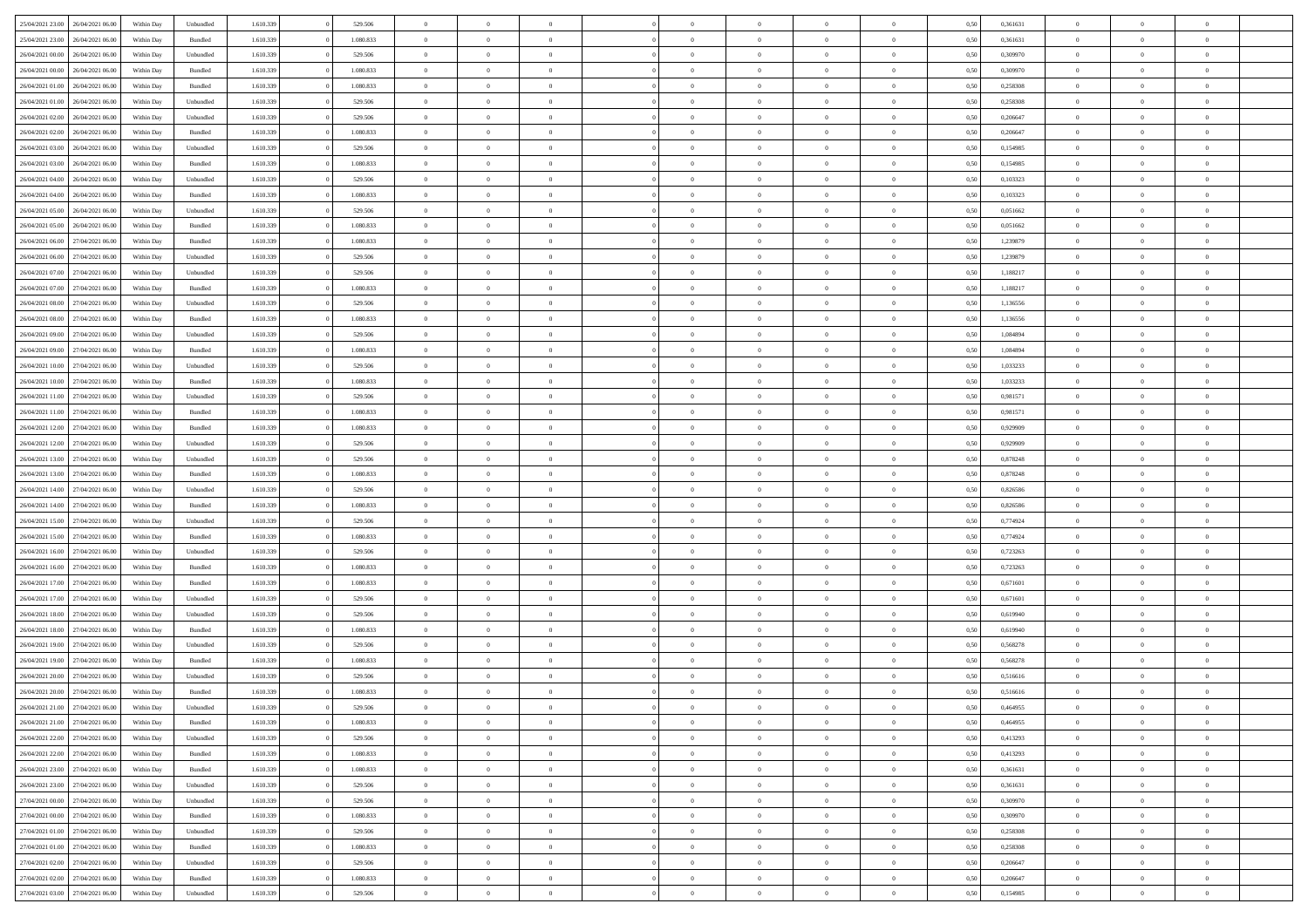| 27/04/2021 03:00 27/04/2021 06:00    | Within Day | Bundled   | 1.610.339 |           | 1.080.833 | $\overline{0}$ | $\overline{0}$ | $\Omega$       | $\Omega$       | $\theta$       | $\Omega$       | $\overline{0}$ | 0,50 | 0,154985 | $\theta$       | $\Omega$       | $\theta$       |  |
|--------------------------------------|------------|-----------|-----------|-----------|-----------|----------------|----------------|----------------|----------------|----------------|----------------|----------------|------|----------|----------------|----------------|----------------|--|
| 27/04/2021 04:00<br>27/04/2021 06:00 | Within Day | Unbundled | 1.610.339 |           | 529.506   | $\overline{0}$ | $\overline{0}$ | $\overline{0}$ | $\overline{0}$ | $\theta$       | $\overline{0}$ | $\bf{0}$       | 0,50 | 0,103323 | $\theta$       | $\theta$       | $\overline{0}$ |  |
| 27/04/2021 04:00<br>27/04/2021 06:00 | Within Day | Bundled   | 1.610.339 |           | 1.080.833 | $\overline{0}$ | $\bf{0}$       | $\overline{0}$ | $\overline{0}$ | $\bf{0}$       | $\overline{0}$ | $\bf{0}$       | 0,50 | 0,103323 | $\bf{0}$       | $\overline{0}$ | $\overline{0}$ |  |
| 27/04/2021 05:00<br>27/04/2021 06:00 | Within Day | Unbundled | 1.610.339 |           | 529.506   | $\overline{0}$ | $\overline{0}$ | $\overline{0}$ | $\overline{0}$ | $\overline{0}$ | $\overline{0}$ | $\overline{0}$ | 0.50 | 0.051662 | $\theta$       | $\theta$       | $\overline{0}$ |  |
| 27/04/2021 05:00<br>27/04/2021 06:00 | Within Day | Bundled   | 1.610.339 |           | 1.080.833 | $\overline{0}$ | $\overline{0}$ | $\overline{0}$ | $\overline{0}$ | $\theta$       | $\overline{0}$ | $\bf{0}$       | 0,50 | 0,051662 | $\theta$       | $\theta$       | $\overline{0}$ |  |
| 27/04/2021 06:00<br>28/04/2021 06:00 | Within Day | Unbundled | 1.610.339 | 1.080.832 | 529.506   | $\overline{0}$ | $\bf{0}$       | $\overline{0}$ | $\overline{0}$ | $\overline{0}$ | $\overline{0}$ | $\bf{0}$       | 0,50 | 1,239879 | $\overline{0}$ | $\overline{0}$ | $\bf{0}$       |  |
| 27/04/2021 07:00<br>28/04/2021 06:00 | Within Day | Unbundled | 1.610.339 | 1.080.832 | 529,506   | $\overline{0}$ | $\overline{0}$ | $\overline{0}$ | $\overline{0}$ | $\overline{0}$ | $\overline{0}$ | $\overline{0}$ | 0.5( | 1,188217 | $\theta$       | $\theta$       | $\overline{0}$ |  |
|                                      |            |           |           |           |           |                |                |                |                |                |                |                |      |          |                |                |                |  |
| 27/04/2021 08:00<br>28/04/2021 06:00 | Within Day | Unbundled | 1.610.339 | 1.080.832 | 529.506   | $\overline{0}$ | $\overline{0}$ | $\overline{0}$ | $\overline{0}$ | $\theta$       | $\overline{0}$ | $\bf{0}$       | 0,50 | 1,136556 | $\theta$       | $\theta$       | $\overline{0}$ |  |
| 27/04/2021 09:00<br>28/04/2021 06:00 | Within Day | Unbundled | 1.610.339 | 1.080.832 | 529.506   | $\overline{0}$ | $\bf{0}$       | $\overline{0}$ | $\overline{0}$ | $\overline{0}$ | $\bf{0}$       | $\bf{0}$       | 0,50 | 1,084894 | $\bf{0}$       | $\overline{0}$ | $\overline{0}$ |  |
| 27/04/2021 10:00<br>28/04/2021 06:00 | Within Day | Unbundled | 1.610.339 | 1.080.832 | 529,506   | $\overline{0}$ | $\overline{0}$ | $\overline{0}$ | $\overline{0}$ | $\overline{0}$ | $\overline{0}$ | $\bf{0}$       | 0.5( | 1,033233 | $\theta$       | $\theta$       | $\overline{0}$ |  |
| 27/04/2021 11:00<br>28/04/2021 06:00 | Within Day | Unbundled | 1.610.339 | 1.080.832 | 529.506   | $\overline{0}$ | $\overline{0}$ | $\overline{0}$ | $\overline{0}$ | $\theta$       | $\overline{0}$ | $\bf{0}$       | 0,50 | 0,981571 | $\theta$       | $\theta$       | $\overline{0}$ |  |
| 27/04/2021 12:00<br>28/04/2021 06:00 | Within Day | Unbundled | 1.610.339 | 1.080.832 | 529.506   | $\overline{0}$ | $\bf{0}$       | $\overline{0}$ | $\overline{0}$ | $\overline{0}$ | $\overline{0}$ | $\bf{0}$       | 0,50 | 0,929909 | $\bf{0}$       | $\overline{0}$ | $\overline{0}$ |  |
| 27/04/2021 13:00<br>28/04/2021 06:00 | Within Day | Unbundled | 1.610.339 | 1.080.832 | 529,506   | $\overline{0}$ | $\overline{0}$ | $\overline{0}$ | $\overline{0}$ | $\overline{0}$ | $\overline{0}$ | $\overline{0}$ | 0.5( | 0.878248 | $\theta$       | $\theta$       | $\overline{0}$ |  |
| 27/04/2021 14:00<br>28/04/2021 06:00 | Within Day | Unbundled | 1.610.339 | 1.080.832 | 529.506   | $\overline{0}$ | $\theta$       | $\overline{0}$ | $\overline{0}$ | $\theta$       | $\overline{0}$ | $\bf{0}$       | 0,50 | 0,826586 | $\theta$       | $\theta$       | $\overline{0}$ |  |
| 27/04/2021 15:00<br>28/04/2021 06:00 | Within Day | Unbundled | 1.610.339 | 1.080.832 | 529.506   | $\overline{0}$ | $\bf{0}$       | $\overline{0}$ | $\overline{0}$ | $\overline{0}$ | $\overline{0}$ | $\bf{0}$       | 0,50 | 0,774924 | $\bf{0}$       | $\overline{0}$ | $\bf{0}$       |  |
| 27/04/2021 16:00<br>28/04/2021 06:00 | Within Day | Unbundled | 1.610.339 | 1.080.832 | 529,506   | $\overline{0}$ | $\overline{0}$ | $\overline{0}$ | $\overline{0}$ | $\overline{0}$ | $\overline{0}$ | $\overline{0}$ | 0.5( | 0,723263 | $\overline{0}$ | $\overline{0}$ | $\overline{0}$ |  |
| 27/04/2021 17:00<br>28/04/2021 06:00 | Within Day | Unbundled | 1.610.339 | 1.080.832 | 529.506   | $\bf{0}$       | $\overline{0}$ | $\overline{0}$ | $\overline{0}$ | $\theta$       | $\overline{0}$ | $\bf{0}$       | 0,50 | 0,671601 | $\theta$       | $\theta$       | $\overline{0}$ |  |
| 27/04/2021 18:00<br>28/04/2021 06:00 | Within Day | Unbundled | 1.610.339 | 1.080.832 | 529.506   | $\overline{0}$ | $\bf{0}$       | $\overline{0}$ | $\overline{0}$ | $\overline{0}$ | $\bf{0}$       | $\bf{0}$       | 0,50 | 0,619940 | $\bf{0}$       | $\overline{0}$ | $\overline{0}$ |  |
| 27/04/2021 19:00<br>28/04/2021 06:00 | Within Day | Unbundled | 1.610.339 | 1.080.832 | 529,506   | $\overline{0}$ | $\overline{0}$ | $\overline{0}$ | $\overline{0}$ | $\overline{0}$ | $\overline{0}$ | $\overline{0}$ | 0.5( | 0,568278 | $\theta$       | $\theta$       | $\overline{0}$ |  |
| 27/04/2021 20:00<br>28/04/2021 06:00 | Within Day | Unbundled | 1.610.339 | 1.080.832 | 529.506   | $\bf{0}$       | $\overline{0}$ | $\overline{0}$ | $\overline{0}$ | $\theta$       | $\overline{0}$ | $\bf{0}$       | 0,50 | 0,516616 | $\theta$       | $\theta$       | $\overline{0}$ |  |
| 27/04/2021 21:00<br>28/04/2021 06:00 | Within Day | Unbundled | 1.610.339 | 1.080.832 | 529.506   | $\overline{0}$ | $\bf{0}$       | $\overline{0}$ | $\overline{0}$ | $\overline{0}$ | $\overline{0}$ | $\bf{0}$       | 0,50 | 0,464955 | $\bf{0}$       | $\overline{0}$ | $\overline{0}$ |  |
| 27/04/2021 22:00<br>28/04/2021 06:00 | Within Day | Unbundled | 1.610.339 | 1.080.832 | 529,506   | $\overline{0}$ | $\overline{0}$ | $\overline{0}$ | $\overline{0}$ | $\overline{0}$ | $\overline{0}$ | $\overline{0}$ | 0.5( | 0,413293 | $\theta$       | $\theta$       | $\overline{0}$ |  |
|                                      |            |           |           |           |           |                |                |                |                |                |                |                |      |          |                |                |                |  |
| 27/04/2021 23:00<br>28/04/2021 06:00 | Within Day | Unbundled | 1.610.339 | 1.080.832 | 529.506   | $\overline{0}$ | $\theta$       | $\overline{0}$ | $\overline{0}$ | $\theta$       | $\overline{0}$ | $\bf{0}$       | 0,50 | 0,361631 | $\theta$       | $\theta$       | $\overline{0}$ |  |
| 28/04/2021 00:00<br>28/04/2021 06:00 | Within Day | Unbundled | 1.610.339 | 1.080.832 | 529.506   | $\overline{0}$ | $\bf{0}$       | $\overline{0}$ | $\overline{0}$ | $\overline{0}$ | $\overline{0}$ | $\bf{0}$       | 0,50 | 0,309970 | $\overline{0}$ | $\overline{0}$ | $\bf{0}$       |  |
| 28/04/2021 01:00<br>28/04/2021 06:00 | Within Day | Unbundled | 1.610.339 | 1.080.832 | 529,506   | $\overline{0}$ | $\overline{0}$ | $\overline{0}$ | $\overline{0}$ | $\overline{0}$ | $\overline{0}$ | $\overline{0}$ | 0.5( | 0,258308 | $\overline{0}$ | $\theta$       | $\overline{0}$ |  |
| 28/04/2021 02:00<br>28/04/2021 06:00 | Within Day | Unbundled | 1.610.339 | 1.080.832 | 529.506   | $\overline{0}$ | $\overline{0}$ | $\overline{0}$ | $\overline{0}$ | $\theta$       | $\overline{0}$ | $\bf{0}$       | 0,50 | 0,206647 | $\theta$       | $\theta$       | $\overline{0}$ |  |
| 28/04/2021 03:00<br>28/04/2021 06:00 | Within Day | Unbundled | 1.610.339 | 1.080.832 | 529.506   | $\overline{0}$ | $\bf{0}$       | $\overline{0}$ | $\overline{0}$ | $\overline{0}$ | $\bf{0}$       | $\bf{0}$       | 0,50 | 0,154985 | $\bf{0}$       | $\bf{0}$       | $\overline{0}$ |  |
| 28/04/2021 04:00<br>28/04/2021 06:00 | Within Day | Unbundled | 1.610.339 | 1.080.832 | 529,506   | $\overline{0}$ | $\overline{0}$ | $\overline{0}$ | $\overline{0}$ | $\overline{0}$ | $\overline{0}$ | $\overline{0}$ | 0.5( | 0,103323 | $\theta$       | $\theta$       | $\overline{0}$ |  |
| 28/04/2021 05:00<br>28/04/2021 06:00 | Within Day | Unbundled | 1.610.339 | 1.080.832 | 529.506   | $\bf{0}$       | $\overline{0}$ | $\overline{0}$ | $\overline{0}$ | $\theta$       | $\overline{0}$ | $\bf{0}$       | 0,50 | 0,051662 | $\,$ 0 $\,$    | $\theta$       | $\overline{0}$ |  |
| 28/04/2021 06:00<br>29/04/2021 06.00 | Within Day | Unbundled | 1.610.339 |           | 529.506   | $\overline{0}$ | $\bf{0}$       | $\overline{0}$ | $\overline{0}$ | $\overline{0}$ | $\overline{0}$ | $\bf{0}$       | 0,50 | 1,239879 | $\bf{0}$       | $\overline{0}$ | $\overline{0}$ |  |
| 28/04/2021 06:00<br>29/04/2021 06.00 | Within Day | Bundled   | 1.610.339 |           | 1.080.833 | $\overline{0}$ | $\overline{0}$ | $\overline{0}$ | $\Omega$       | $\Omega$       | $\Omega$       | $\overline{0}$ | 0,50 | 1,239879 | $\,$ 0 $\,$    | $\overline{0}$ | $\theta$       |  |
| 28/04/2021 07:00<br>29/04/2021 06:00 | Within Day | Unbundled | 1.610.339 |           | 529.506   | $\overline{0}$ | $\overline{0}$ | $\overline{0}$ | $\overline{0}$ | $\theta$       | $\overline{0}$ | $\bf{0}$       | 0,50 | 1,188217 | $\theta$       | $\theta$       | $\overline{0}$ |  |
| 28/04/2021 07:00<br>29/04/2021 06.00 | Within Day | Bundled   | 1.610.339 |           | 1.080.833 | $\overline{0}$ | $\bf{0}$       | $\overline{0}$ | $\overline{0}$ | $\overline{0}$ | $\overline{0}$ | $\bf{0}$       | 0,50 | 1,188217 | $\bf{0}$       | $\overline{0}$ | $\bf{0}$       |  |
| 28/04/2021 08:00<br>29/04/2021 06:00 | Within Day | Unbundled | 1.610.339 |           | 529.506   | $\overline{0}$ | $\overline{0}$ | $\Omega$       | $\Omega$       | $\overline{0}$ | $\Omega$       | $\overline{0}$ | 0.50 | 1,136556 | $\bf{0}$       | $\theta$       | $\theta$       |  |
| 28/04/2021 08:00<br>29/04/2021 06:00 | Within Day | Bundled   | 1.610.339 |           | 1.080.833 | $\bf{0}$       | $\overline{0}$ | $\overline{0}$ | $\overline{0}$ | $\theta$       | $\overline{0}$ | $\bf{0}$       | 0,50 | 1,136556 | $\,$ 0 $\,$    | $\theta$       | $\overline{0}$ |  |
| 28/04/2021 09:00<br>29/04/2021 06.00 | Within Day | Bundled   | 1.610.339 |           | 1.080.833 | $\overline{0}$ | $\bf{0}$       | $\overline{0}$ | $\overline{0}$ | $\overline{0}$ | $\overline{0}$ | $\bf{0}$       | 0,50 | 1,084894 | $\bf{0}$       | $\overline{0}$ | $\overline{0}$ |  |
| 28/04/2021 09:00<br>29/04/2021 06:00 | Within Day | Unbundled | 1.610.339 |           | 529.506   | $\overline{0}$ | $\overline{0}$ | $\Omega$       | $\Omega$       | $\Omega$       | $\theta$       | $\overline{0}$ | 0.50 | 1.084894 | $\theta$       | $\theta$       | $\theta$       |  |
| 28/04/2021 10:00<br>29/04/2021 06:00 | Within Day | Unbundled | 1.610.339 |           | 529.506   | $\bf{0}$       | $\bf{0}$       | $\overline{0}$ | $\overline{0}$ | $\theta$       | $\overline{0}$ | $\bf{0}$       | 0,50 | 1,033233 | $\,$ 0 $\,$    | $\theta$       | $\overline{0}$ |  |
| 28/04/2021 10:00<br>29/04/2021 06.00 | Within Day | Bundled   | 1.610.339 |           | 1.080.833 | $\overline{0}$ | $\bf{0}$       | $\overline{0}$ | $\overline{0}$ | $\overline{0}$ | $\overline{0}$ | $\bf{0}$       | 0,50 | 1,033233 | $\bf{0}$       | $\overline{0}$ | $\overline{0}$ |  |
| 28/04/2021 11:00<br>29/04/2021 06.00 | Within Day | Unbundled | 1.610.339 |           | 529.506   | $\overline{0}$ | $\overline{0}$ | $\overline{0}$ | $\Omega$       | $\theta$       | $\Omega$       | $\overline{0}$ | 0.50 | 0,981571 | $\bf{0}$       | $\overline{0}$ | $\theta$       |  |
|                                      |            |           |           |           |           |                | $\overline{0}$ | $\overline{0}$ | $\overline{0}$ | $\theta$       | $\overline{0}$ |                |      |          | $\,$ 0 $\,$    | $\theta$       | $\overline{0}$ |  |
| 28/04/2021 11:00<br>29/04/2021 06:00 | Within Day | Bundled   | 1.610.339 |           | 1.080.833 | $\bf{0}$       |                |                |                |                |                | $\bf{0}$       | 0,50 | 0,981571 |                |                |                |  |
| 28/04/2021 12:00<br>29/04/2021 06.00 | Within Day | Unbundled | 1.610.339 |           | 529.506   | $\overline{0}$ | $\bf{0}$       | $\overline{0}$ | $\overline{0}$ | $\overline{0}$ | $\overline{0}$ | $\bf{0}$       | 0,50 | 0,929909 | $\bf{0}$       | $\overline{0}$ | $\bf{0}$       |  |
| 28/04/2021 12:00<br>29/04/2021 06.00 | Within Day | Bundled   | 1.610.339 |           | 1.080.833 | $\overline{0}$ | $\Omega$       | $\Omega$       | $\Omega$       | $\Omega$       | $\theta$       | $\overline{0}$ | 0.50 | 0,929909 | $\theta$       | $\overline{0}$ | $\theta$       |  |
| 28/04/2021 13:00<br>29/04/2021 06:00 | Within Day | Unbundled | 1.610.339 |           | 529.506   | $\bf{0}$       | $\bf{0}$       | $\overline{0}$ | $\overline{0}$ | $\overline{0}$ | $\bf{0}$       | $\bf{0}$       | 0,50 | 0,878248 | $\bf{0}$       | $\,0\,$        | $\overline{0}$ |  |
| 28/04/2021 13:00 29/04/2021 06:00    | Within Day | Bundled   | 1.610.339 |           | 1.080.833 | $\bf{0}$       |                |                |                |                |                |                | 0,50 | 0,878248 | $\bf{0}$       | $\bf{0}$       |                |  |
| 28/04/2021 14:00 29/04/2021 06:00    | Within Day | Bundled   | 1.610.339 |           | 1.080.833 | $\Omega$       | $\overline{0}$ | $\Omega$       | $\theta$       | $\overline{0}$ | $\theta$       | $\overline{0}$ | 0.50 | 0.826586 | $\theta$       | $\theta$       | $\theta$       |  |
| 28/04/2021 14:00<br>29/04/2021 06:00 | Within Day | Unbundled | 1.610.339 |           | 529.506   | $\overline{0}$ | $\overline{0}$ | $\overline{0}$ | $\overline{0}$ | $\,$ 0 $\,$    | $\overline{0}$ | $\,$ 0 $\,$    | 0,50 | 0,826586 | $\,$ 0 $\,$    | $\,$ 0 $\,$    | $\,$ 0         |  |
| 28/04/2021 15:00 29/04/2021 06:00    | Within Day | Unbundled | 1.610.339 |           | 529.506   | $\overline{0}$ | $\overline{0}$ | $\overline{0}$ | $\overline{0}$ | $\overline{0}$ | $\overline{0}$ | $\bf{0}$       | 0,50 | 0,774924 | $\overline{0}$ | $\bf{0}$       | $\overline{0}$ |  |
| 28/04/2021 15:00<br>29/04/2021 06:00 | Within Day | Bundled   | 1.610.339 |           | 1.080.833 | $\overline{0}$ | $\bf{0}$       | $\overline{0}$ | $\overline{0}$ | $\overline{0}$ | $\overline{0}$ | $\bf{0}$       | 0,50 | 0,774924 | $\bf{0}$       | $\theta$       | $\overline{0}$ |  |
| 28/04/2021 16:00<br>29/04/2021 06:00 | Within Day | Unbundled | 1.610.339 |           | 529.506   | $\overline{0}$ | $\overline{0}$ | $\overline{0}$ | $\overline{0}$ | $\overline{0}$ | $\overline{0}$ | $\bf{0}$       | 0,50 | 0,723263 | $\,$ 0 $\,$    | $\,$ 0 $\,$    | $\overline{0}$ |  |
| 28/04/2021 16:00<br>29/04/2021 06:00 | Within Day | Bundled   | 1.610.339 |           | 1.080.833 | $\overline{0}$ | $\overline{0}$ | $\overline{0}$ | $\overline{0}$ | $\bf{0}$       | $\overline{0}$ | $\bf{0}$       | 0,50 | 0,723263 | $\overline{0}$ | $\overline{0}$ | $\overline{0}$ |  |
| 28/04/2021 17:00<br>29/04/2021 06:00 | Within Day | Unbundled | 1.610.339 |           | 529.506   | $\overline{0}$ | $\bf{0}$       | $\overline{0}$ | $\overline{0}$ | $\overline{0}$ | $\overline{0}$ | $\bf{0}$       | 0.50 | 0,671601 | $\overline{0}$ | $\theta$       | $\overline{0}$ |  |
| 28/04/2021 17:00<br>29/04/2021 06:00 | Within Day | Bundled   | 1.610.339 |           | 1.080.833 | $\overline{0}$ | $\overline{0}$ | $\overline{0}$ | $\overline{0}$ | $\overline{0}$ | $\overline{0}$ | $\bf{0}$       | 0,50 | 0,671601 | $\,$ 0 $\,$    | $\bf{0}$       | $\overline{0}$ |  |
| 28/04/2021 18:00<br>29/04/2021 06:00 | Within Day | Unbundled | 1.610.339 |           | 529.506   | $\overline{0}$ | $\bf{0}$       | $\overline{0}$ | $\overline{0}$ | $\overline{0}$ | $\overline{0}$ | $\bf{0}$       | 0,50 | 0,619940 | $\bf{0}$       | $\overline{0}$ | $\bf{0}$       |  |
| 28/04/2021 18:00<br>29/04/2021 06:00 | Within Day | Bundled   | 1.610.339 |           | 1.080.833 | $\overline{0}$ | $\overline{0}$ | $\overline{0}$ | $\overline{0}$ | $\overline{0}$ | $\overline{0}$ | $\bf{0}$       | 0.50 | 0,619940 | $\overline{0}$ | $\theta$       | $\overline{0}$ |  |
| 28/04/2021 19:00<br>29/04/2021 06:00 | Within Day | Unbundled | 1.610.339 |           | 529.506   | $\overline{0}$ | $\,$ 0         | $\overline{0}$ | $\overline{0}$ | $\bf{0}$       | $\overline{0}$ | $\bf{0}$       | 0,50 | 0,568278 | $\,$ 0 $\,$    | $\,$ 0 $\,$    | $\bf{0}$       |  |
| 28/04/2021 19:00 29/04/2021 06:00    | Within Day | Bundled   | 1.610.339 |           | 1.080.833 | $\overline{0}$ | $\bf{0}$       | $\overline{0}$ | $\overline{0}$ | $\overline{0}$ | $\overline{0}$ | $\bf{0}$       | 0,50 | 0,568278 | $\overline{0}$ | $\bf{0}$       | $\overline{0}$ |  |
|                                      |            |           |           |           |           |                |                |                |                |                |                |                |      |          |                |                |                |  |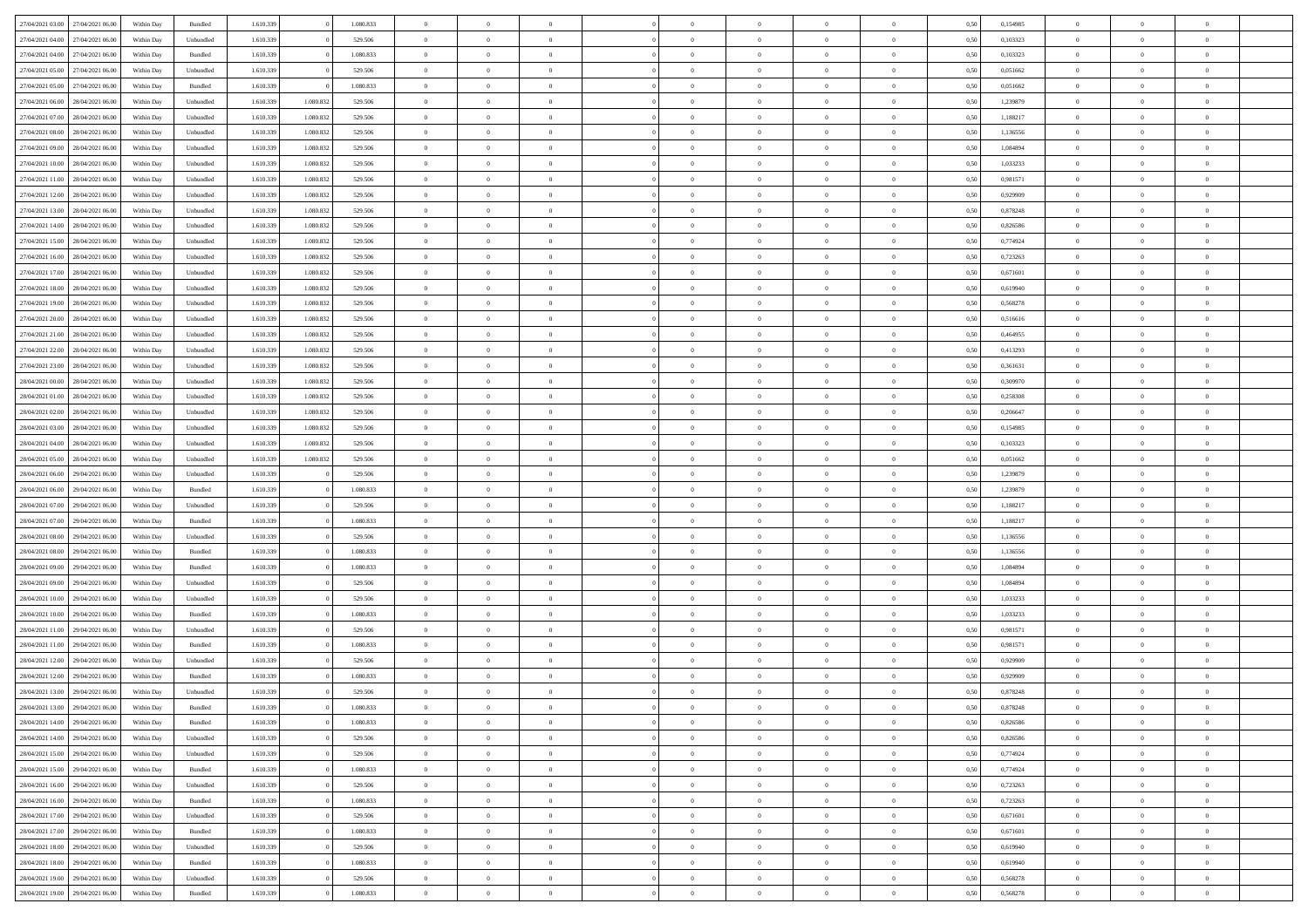| 28/04/2021 20:00 | 29/04/2021 06:00 | Within Day | Bundled            | 1.610.339 | 1.080.833 | $\overline{0}$ | $\Omega$       |                | $\Omega$       | $\Omega$       | $\Omega$       | $\theta$       | 0,50 | 0,516616 | $\theta$       | $\theta$       | $\theta$       |  |
|------------------|------------------|------------|--------------------|-----------|-----------|----------------|----------------|----------------|----------------|----------------|----------------|----------------|------|----------|----------------|----------------|----------------|--|
|                  |                  |            |                    |           |           |                |                |                |                |                |                |                |      |          |                |                |                |  |
| 28/04/2021 20:00 | 29/04/2021 06.00 | Within Day | Unbundled          | 1.610.339 | 529.506   | $\overline{0}$ | $\theta$       | $\overline{0}$ | $\overline{0}$ | $\bf{0}$       | $\overline{0}$ | $\bf{0}$       | 0,50 | 0,516616 | $\theta$       | $\theta$       | $\overline{0}$ |  |
| 28/04/2021 21:00 | 29/04/2021 06:00 | Within Day | Unbundled          | 1.610.339 | 529.506   | $\overline{0}$ | $\overline{0}$ | $\overline{0}$ | $\overline{0}$ | $\bf{0}$       | $\overline{0}$ | $\bf{0}$       | 0,50 | 0,464955 | $\bf{0}$       | $\overline{0}$ | $\overline{0}$ |  |
| 28/04/2021 21:00 | 29/04/2021 06:00 | Within Dav | Bundled            | 1.610.339 | 1.080.833 | $\overline{0}$ | $\overline{0}$ | $\overline{0}$ | $\overline{0}$ | $\bf{0}$       | $\overline{0}$ | $\overline{0}$ | 0.50 | 0.464955 | $\theta$       | $\theta$       | $\overline{0}$ |  |
|                  |                  |            |                    |           |           |                |                |                |                |                |                |                |      |          |                |                |                |  |
| 28/04/2021 22:00 | 29/04/2021 06.00 | Within Day | Unbundled          | 1.610.339 | 529.506   | $\overline{0}$ | $\theta$       | $\overline{0}$ | $\overline{0}$ | $\bf{0}$       | $\overline{0}$ | $\bf{0}$       | 0,50 | 0,413293 | $\theta$       | $\overline{0}$ | $\overline{0}$ |  |
| 28/04/2021 22:00 | 29/04/2021 06.00 | Within Day | Bundled            | 1.610.339 | 1.080.833 | $\overline{0}$ | $\overline{0}$ | $\overline{0}$ | $\overline{0}$ | $\overline{0}$ | $\overline{0}$ | $\mathbf{0}$   | 0,50 | 0,413293 | $\overline{0}$ | $\overline{0}$ | $\bf{0}$       |  |
| 28/04/2021 23:00 | 29/04/2021 06.00 | Within Dav | Unbundled          | 1.610.339 | 529.506   | $\overline{0}$ | $\overline{0}$ | $\overline{0}$ | $\overline{0}$ | $\overline{0}$ | $\overline{0}$ | $\overline{0}$ | 0.50 | 0,361631 | $\theta$       | $\overline{0}$ | $\overline{0}$ |  |
| 28/04/2021 23:00 | 29/04/2021 06.00 | Within Day | Bundled            | 1.610.339 | 1.080.833 | $\overline{0}$ | $\theta$       | $\overline{0}$ | $\overline{0}$ | $\bf{0}$       | $\overline{0}$ | $\bf{0}$       | 0,50 | 0,361631 | $\theta$       | $\theta$       | $\overline{0}$ |  |
|                  |                  |            |                    |           |           |                |                |                |                |                |                |                |      |          |                |                |                |  |
| 29/04/2021 00:00 | 29/04/2021 06.00 | Within Day | Unbundled          | 1.610.339 | 529.506   | $\overline{0}$ | $\overline{0}$ | $\overline{0}$ | $\bf{0}$       | $\bf{0}$       | $\bf{0}$       | $\bf{0}$       | 0,50 | 0,309970 | $\,0\,$        | $\overline{0}$ | $\overline{0}$ |  |
| 29/04/2021 00:00 | 29/04/2021 06.00 | Within Dav | Bundled            | 1.610.339 | 1.080.833 | $\overline{0}$ | $\overline{0}$ | $\overline{0}$ | $\overline{0}$ | $\overline{0}$ | $\overline{0}$ | $\overline{0}$ | 0.50 | 0,309970 | $\theta$       | $\overline{0}$ | $\overline{0}$ |  |
| 29/04/2021 01:00 | 29/04/2021 06.00 | Within Day | Bundled            | 1.610.339 | 1.080.833 | $\overline{0}$ | $\theta$       | $\overline{0}$ | $\overline{0}$ | $\bf{0}$       | $\overline{0}$ | $\bf{0}$       | 0,50 | 0,258308 | $\,$ 0 $\,$    | $\overline{0}$ | $\overline{0}$ |  |
| 29/04/2021 01:00 | 29/04/2021 06:00 | Within Day | Unbundled          | 1.610.339 | 529.506   | $\overline{0}$ | $\overline{0}$ | $\overline{0}$ | $\bf{0}$       | $\bf{0}$       | $\bf{0}$       | $\mathbf{0}$   | 0,50 | 0,258308 | $\overline{0}$ | $\overline{0}$ | $\overline{0}$ |  |
| 29/04/2021 02:00 | 29/04/2021 06:00 | Within Day | Unbundled          | 1.610.339 | 529.506   | $\overline{0}$ | $\overline{0}$ | $\overline{0}$ | $\overline{0}$ | $\bf{0}$       | $\overline{0}$ | $\overline{0}$ | 0.50 | 0.206647 | $\theta$       | $\theta$       | $\overline{0}$ |  |
|                  |                  |            |                    |           |           |                |                |                |                |                |                |                |      |          |                |                |                |  |
| 29/04/2021 02.00 | 29/04/2021 06.00 | Within Day | Bundled            | 1.610.339 | 1.080.833 | $\overline{0}$ | $\theta$       | $\overline{0}$ | $\overline{0}$ | $\bf{0}$       | $\overline{0}$ | $\bf{0}$       | 0,50 | 0,206647 | $\theta$       | $\overline{0}$ | $\overline{0}$ |  |
| 29/04/2021 03:00 | 29/04/2021 06:00 | Within Day | Unbundled          | 1.610.339 | 529.506   | $\overline{0}$ | $\overline{0}$ | $\overline{0}$ | $\bf{0}$       | $\overline{0}$ | $\overline{0}$ | $\mathbf{0}$   | 0,50 | 0,154985 | $\overline{0}$ | $\overline{0}$ | $\bf{0}$       |  |
| 29/04/2021 03:00 | 29/04/2021 06:00 | Within Dav | Bundled            | 1.610.339 | 1.080.833 | $\overline{0}$ | $\overline{0}$ | $\overline{0}$ | $\overline{0}$ | $\overline{0}$ | $\overline{0}$ | $\overline{0}$ | 0.50 | 0,154985 | $\theta$       | $\overline{0}$ | $\overline{0}$ |  |
| 29/04/2021 04:00 | 29/04/2021 06.00 | Within Day | Unbundled          | 1.610.339 | 529.506   | $\overline{0}$ | $\theta$       | $\overline{0}$ | $\overline{0}$ | $\bf{0}$       | $\overline{0}$ | $\bf{0}$       | 0,50 | 0,103323 | $\theta$       | $\theta$       | $\overline{0}$ |  |
| 29/04/2021 04:00 | 29/04/2021 06.00 | Within Day | Bundled            | 1.610.339 | 1.080.833 | $\overline{0}$ | $\overline{0}$ | $\overline{0}$ | $\bf{0}$       | $\bf{0}$       | $\bf{0}$       | $\mathbf{0}$   | 0,50 | 0,103323 | $\bf{0}$       | $\overline{0}$ | $\overline{0}$ |  |
|                  |                  |            |                    |           |           |                |                |                |                |                |                |                |      |          |                |                |                |  |
| 29/04/2021 05:00 | 29/04/2021 06.00 | Within Day | Unbundled          | 1.610.339 | 529.506   | $\overline{0}$ | $\overline{0}$ | $\overline{0}$ | $\overline{0}$ | $\overline{0}$ | $\overline{0}$ | $\overline{0}$ | 0.50 | 0,051662 | $\theta$       | $\overline{0}$ | $\overline{0}$ |  |
| 29/04/2021 05:00 | 29/04/2021 06.00 | Within Day | Bundled            | 1.610.339 | 1.080.833 | $\overline{0}$ | $\theta$       | $\overline{0}$ | $\overline{0}$ | $\bf{0}$       | $\overline{0}$ | $\bf{0}$       | 0,50 | 0,051662 | $\,$ 0 $\,$    | $\theta$       | $\overline{0}$ |  |
| 29/04/2021 06:00 | 30/04/2021 06:00 | Within Day | Unbundled          | 1.610.339 | 529.506   | $\overline{0}$ | $\overline{0}$ | $\overline{0}$ | $\bf{0}$       | $\bf{0}$       | $\bf{0}$       | $\bf{0}$       | 0,50 | 1,239879 | $\bf{0}$       | $\overline{0}$ | $\overline{0}$ |  |
| 29/04/2021 06:00 | 30/04/2021 06:00 | Within Day | Bundled            | 1.610.339 | 1.080.833 | $\overline{0}$ | $\overline{0}$ | $\overline{0}$ | $\overline{0}$ | $\bf{0}$       | $\overline{0}$ | $\overline{0}$ | 0.50 | 1,239879 | $\theta$       | $\overline{0}$ | $\overline{0}$ |  |
|                  |                  |            |                    |           |           |                |                |                |                |                |                |                |      |          |                |                |                |  |
| 29/04/2021 07:00 | 30/04/2021 06:00 | Within Day | Bundled            | 1.610.339 | 1.080.833 | $\overline{0}$ | $\theta$       | $\overline{0}$ | $\overline{0}$ | $\bf{0}$       | $\overline{0}$ | $\bf{0}$       | 0,50 | 1,188217 | $\,$ 0 $\,$    | $\overline{0}$ | $\overline{0}$ |  |
| 29/04/2021 07:00 | 30/04/2021 06:00 | Within Day | Unbundled          | 1.610.339 | 529.506   | $\overline{0}$ | $\overline{0}$ | $\overline{0}$ | $\bf{0}$       | $\overline{0}$ | $\overline{0}$ | $\mathbf{0}$   | 0,50 | 1,188217 | $\overline{0}$ | $\overline{0}$ | $\bf{0}$       |  |
| 29/04/2021 08:00 | 30/04/2021 06:00 | Within Dav | Unbundled          | 1.610.339 | 529.506   | $\overline{0}$ | $\overline{0}$ | $\overline{0}$ | $\overline{0}$ | $\overline{0}$ | $\overline{0}$ | $\overline{0}$ | 0.50 | 1,136556 | $\overline{0}$ | $\overline{0}$ | $\overline{0}$ |  |
| 29/04/2021 08:00 | 30/04/2021 06:00 | Within Day | Bundled            | 1.610.339 | 1.080.833 | $\overline{0}$ | $\theta$       | $\overline{0}$ | $\overline{0}$ | $\bf{0}$       | $\overline{0}$ | $\bf{0}$       | 0,50 | 1,136556 | $\theta$       | $\theta$       | $\overline{0}$ |  |
|                  | 30/04/2021 06:00 | Within Day | Unbundled          | 1.610.339 | 529.506   | $\overline{0}$ | $\overline{0}$ | $\overline{0}$ | $\bf{0}$       | $\bf{0}$       | $\bf{0}$       | $\bf{0}$       | 0,50 | 1,084894 | $\,0\,$        | $\overline{0}$ | $\overline{0}$ |  |
| 29/04/2021 09:00 |                  |            |                    |           |           |                |                |                |                |                |                |                |      |          |                |                |                |  |
| 29/04/2021 09:00 | 30/04/2021 06:00 | Within Day | Bundled            | 1.610.339 | 1.080.833 | $\overline{0}$ | $\overline{0}$ | $\overline{0}$ | $\overline{0}$ | $\overline{0}$ | $\overline{0}$ | $\overline{0}$ | 0.50 | 1,084894 | $\theta$       | $\overline{0}$ | $\overline{0}$ |  |
| 29/04/2021 10:00 | 30/04/2021 06:00 | Within Day | Unbundled          | 1.610.339 | 529.506   | $\overline{0}$ | $\theta$       | $\overline{0}$ | $\overline{0}$ | $\bf{0}$       | $\overline{0}$ | $\bf{0}$       | 0,50 | 1,033233 | $\,$ 0 $\,$    | $\overline{0}$ | $\overline{0}$ |  |
| 29/04/2021 10:00 | 30/04/2021 06:00 | Within Day | Bundled            | 1.610.339 | 1.080.833 | $\overline{0}$ | $\overline{0}$ | $\overline{0}$ | $\bf{0}$       | $\bf{0}$       | $\bf{0}$       | $\bf{0}$       | 0,50 | 1,033233 | $\overline{0}$ | $\overline{0}$ | $\overline{0}$ |  |
| 29/04/2021 11:00 | 30/04/2021 06:00 | Within Day | Unbundled          | 1.610.339 | 529.506   | $\overline{0}$ | $\Omega$       | $\overline{0}$ | $\Omega$       | $\Omega$       | $\overline{0}$ | $\overline{0}$ | 0,50 | 0,981571 | $\,0\,$        | $\theta$       | $\theta$       |  |
|                  |                  |            |                    |           |           |                | $\theta$       |                |                |                |                |                |      |          | $\theta$       |                |                |  |
| 29/04/2021 11:00 | 30/04/2021 06:00 | Within Day | Bundled            | 1.610.339 | 1.080.833 | $\overline{0}$ |                | $\overline{0}$ | $\overline{0}$ | $\bf{0}$       | $\overline{0}$ | $\bf{0}$       | 0,50 | 0,981571 |                | $\theta$       | $\overline{0}$ |  |
| 29/04/2021 12:00 | 30/04/2021 06:00 | Within Day | Bundled            | 1.610.339 | 1.080.833 | $\overline{0}$ | $\overline{0}$ | $\overline{0}$ | $\bf{0}$       | $\bf{0}$       | $\overline{0}$ | $\mathbf{0}$   | 0,50 | 0,929909 | $\overline{0}$ | $\overline{0}$ | $\bf{0}$       |  |
| 29/04/2021 12:00 | 30/04/2021 06:00 | Within Day | Unbundled          | 1.610.339 | 529.506   | $\overline{0}$ | $\Omega$       | $\Omega$       | $\Omega$       | $\bf{0}$       | $\overline{0}$ | $\overline{0}$ | 0.50 | 0,929909 | $\,0\,$        | $\theta$       | $\theta$       |  |
| 29/04/2021 13:00 | 30/04/2021 06:00 | Within Day | Unbundled          | 1.610.339 | 529.506   | $\overline{0}$ | $\theta$       | $\overline{0}$ | $\overline{0}$ | $\bf{0}$       | $\overline{0}$ | $\bf{0}$       | 0,50 | 0,878248 | $\,$ 0 $\,$    | $\theta$       | $\overline{0}$ |  |
| 29/04/2021 13:00 | 30/04/2021 06:00 | Within Day | Bundled            | 1.610.339 | 1.080.833 | $\overline{0}$ | $\overline{0}$ | $\overline{0}$ | $\bf{0}$       | $\bf{0}$       | $\bf{0}$       | $\bf{0}$       | 0,50 | 0,878248 | $\bf{0}$       | $\overline{0}$ | $\overline{0}$ |  |
|                  |                  |            |                    |           |           |                |                |                |                |                |                |                |      |          |                |                |                |  |
| 29/04/2021 14:00 | 30/04/2021 06:00 | Within Day | Unbundled          | 1.610.339 | 529.506   | $\overline{0}$ | $\Omega$       | $\overline{0}$ | $\Omega$       | $\theta$       | $\overline{0}$ | $\overline{0}$ | 0.50 | 0.826586 | $\,$ 0 $\,$    | $\theta$       | $\theta$       |  |
| 29/04/2021 14:00 | 30/04/2021 06:00 | Within Day | Bundled            | 1.610.339 | 1.080.833 | $\overline{0}$ | $\theta$       | $\overline{0}$ | $\overline{0}$ | $\bf{0}$       | $\overline{0}$ | $\bf{0}$       | 0,50 | 0,826586 | $\,$ 0 $\,$    | $\overline{0}$ | $\overline{0}$ |  |
| 29/04/2021 15:00 | 30/04/2021 06:00 | Within Day | Unbundled          | 1.610.339 | 529.506   | $\overline{0}$ | $\overline{0}$ | $\overline{0}$ | $\overline{0}$ | $\bf{0}$       | $\overline{0}$ | $\mathbf{0}$   | 0,50 | 0,774924 | $\bf{0}$       | $\overline{0}$ | $\overline{0}$ |  |
| 29/04/2021 15:00 | 30/04/2021 06:00 | Within Day | Bundled            | 1.610.339 | 1.080.833 | $\overline{0}$ | $\Omega$       | $\overline{0}$ | $\Omega$       | $\Omega$       | $\overline{0}$ | $\overline{0}$ | 0.50 | 0,774924 | $\,0\,$        | $\theta$       | $\theta$       |  |
| 29/04/2021 16:00 | 30/04/2021 06:00 | Within Day | Unbundled          | 1.610.339 | 529.506   | $\overline{0}$ | $\theta$       | $\overline{0}$ | $\overline{0}$ | $\,$ 0         | $\overline{0}$ | $\bf{0}$       | 0,50 | 0,723263 | $\,$ 0 $\,$    | $\overline{0}$ | $\overline{0}$ |  |
|                  |                  |            |                    |           |           |                |                |                |                |                |                |                |      |          |                |                |                |  |
| 29/04/2021 16:00 | 30/04/2021 06:00 | Within Day | Bundled            | 1.610.339 | 1.080.833 | $\overline{0}$ | $\overline{0}$ | $\overline{0}$ | $\overline{0}$ | $\bf{0}$       | $\overline{0}$ | $\mathbf{0}$   | 0,50 | 0,723263 | $\bf{0}$       | $\overline{0}$ | $\bf{0}$       |  |
| 29/04/2021 17:00 | 30/04/2021 06:00 | Within Day | Unbundled          | 1.610.339 | 529.506   | $\overline{0}$ | $\Omega$       | $\Omega$       | $\Omega$       | $\Omega$       | $\Omega$       | $\overline{0}$ | 0.50 | 0.671601 | $\theta$       | $\theta$       | $\theta$       |  |
| 29/04/2021 17:00 | 30/04/2021 06:00 | Within Day | Bundled            | 1.610.339 | 1.080.833 | $\overline{0}$ | $\,$ 0 $\,$    | $\overline{0}$ | $\bf{0}$       | $\,$ 0         | $\overline{0}$ | $\bf{0}$       | 0,50 | 0,671601 | $\,0\,$        | $\overline{0}$ | $\overline{0}$ |  |
| 29/04/2021 18:00 | 30/04/2021 06:00 | Within Day | $\mathbf B$ undled | 1.610.339 | 1.080.833 | $\bf{0}$       | $\bf{0}$       |                |                |                |                |                | 0,50 | 0,619940 | $\bf{0}$       | $\overline{0}$ |                |  |
|                  | 30/04/2021 06:00 |            |                    | 1.610.339 |           | $\overline{0}$ | $\overline{0}$ |                | $\Omega$       | $\overline{0}$ | $\overline{0}$ | $\overline{0}$ |      | 0.619940 | $\theta$       | $\theta$       | $\Omega$       |  |
| 29/04/2021 18:00 |                  | Within Day | Unbundled          |           | 529.506   |                |                | $\overline{0}$ |                |                |                |                | 0,50 |          |                |                |                |  |
| 29/04/2021 19:00 | 30/04/2021 06:00 | Within Day | Unbundled          | 1.610.339 | 529.506   | $\overline{0}$ | $\bf{0}$       | $\overline{0}$ | $\bf{0}$       | $\,$ 0 $\,$    | $\overline{0}$ | $\,$ 0 $\,$    | 0,50 | 0,568278 | $\,$ 0 $\,$    | $\,$ 0 $\,$    | $\,$ 0         |  |
| 29/04/2021 19:00 | 30/04/2021 06:00 | Within Day | Bundled            | 1.610.339 | 1.080.833 | $\overline{0}$ | $\overline{0}$ | $\overline{0}$ | $\overline{0}$ | $\overline{0}$ | $\overline{0}$ | $\mathbf{0}$   | 0,50 | 0,568278 | $\overline{0}$ | $\bf{0}$       | $\bf{0}$       |  |
| 29/04/2021 20:00 | 30/04/2021 06:00 | Within Day | Unbundled          | 1.610.339 | 529.506   | $\overline{0}$ | $\overline{0}$ | $\overline{0}$ | $\Omega$       | $\overline{0}$ | $\overline{0}$ | $\overline{0}$ | 0,50 | 0,516616 | $\overline{0}$ | $\overline{0}$ | $\overline{0}$ |  |
| 29/04/2021 20:00 | 30/04/2021 06:00 | Within Day | Bundled            | 1.610.339 | 1.080.833 | $\overline{0}$ | $\,$ 0         | $\overline{0}$ | $\bf{0}$       | $\,$ 0 $\,$    | $\overline{0}$ | $\mathbf{0}$   | 0,50 | 0,516616 | $\,$ 0 $\,$    | $\overline{0}$ | $\overline{0}$ |  |
|                  |                  |            |                    |           |           |                |                |                |                |                |                |                |      |          |                |                |                |  |
| 29/04/2021 21:00 | 30/04/2021 06:00 | Within Day | Unbundled          | 1.610.339 | 529.506   | $\overline{0}$ | $\overline{0}$ | $\overline{0}$ | $\overline{0}$ | $\overline{0}$ | $\overline{0}$ | $\mathbf{0}$   | 0,50 | 0,464955 | $\overline{0}$ | $\overline{0}$ | $\bf{0}$       |  |
| 29/04/2021 21:00 | 30/04/2021 06:00 | Within Day | Bundled            | 1.610.339 | 1.080.833 | $\overline{0}$ | $\overline{0}$ | $\overline{0}$ | $\overline{0}$ | $\overline{0}$ | $\overline{0}$ | $\bf{0}$       | 0.50 | 0.464955 | $\overline{0}$ | $\theta$       | $\overline{0}$ |  |
| 29/04/2021 22.00 | 30/04/2021 06:00 | Within Day | Unbundled          | 1.610.339 | 529.506   | $\overline{0}$ | $\,$ 0         | $\overline{0}$ | $\bf{0}$       | $\bf{0}$       | $\bf{0}$       | $\bf{0}$       | 0,50 | 0,413293 | $\,$ 0 $\,$    | $\overline{0}$ | $\overline{0}$ |  |
| 29/04/2021 22.00 | 30/04/2021 06:00 | Within Day | Bundled            | 1.610.339 | 1.080.833 | $\overline{0}$ | $\bf{0}$       | $\overline{0}$ | $\overline{0}$ | $\overline{0}$ | $\overline{0}$ | $\mathbf{0}$   | 0,50 | 0,413293 | $\overline{0}$ | $\overline{0}$ | $\bf{0}$       |  |
|                  |                  |            |                    |           |           |                |                |                |                |                |                |                |      |          |                |                |                |  |
| 29/04/2021 23:00 | 30/04/2021 06:00 | Within Day | Unbundled          | 1.610.339 | 529.506   | $\overline{0}$ | $\overline{0}$ | $\overline{0}$ | $\Omega$       | $\overline{0}$ | $\overline{0}$ | $\overline{0}$ | 0,50 | 0.361631 | $\overline{0}$ | $\overline{0}$ | $\overline{0}$ |  |
| 29/04/2021 23:00 | 30/04/2021 06:00 | Within Day | Bundled            | 1.610.339 | 1.080.833 | $\overline{0}$ | $\bf{0}$       | $\overline{0}$ | $\bf{0}$       | $\bf{0}$       | $\bf{0}$       | $\mathbf{0}$   | 0,50 | 0,361631 | $\,$ 0 $\,$    | $\,$ 0 $\,$    | $\bf{0}$       |  |
| 30/04/2021 00:00 | 30/04/2021 06:00 | Within Day | Bundled            | 1.610.339 | 1.080.833 | $\overline{0}$ | $\overline{0}$ | $\overline{0}$ | $\overline{0}$ | $\overline{0}$ | $\bf{0}$       | $\mathbf{0}$   | 0,50 | 0,309970 | $\overline{0}$ | $\bf{0}$       | $\overline{0}$ |  |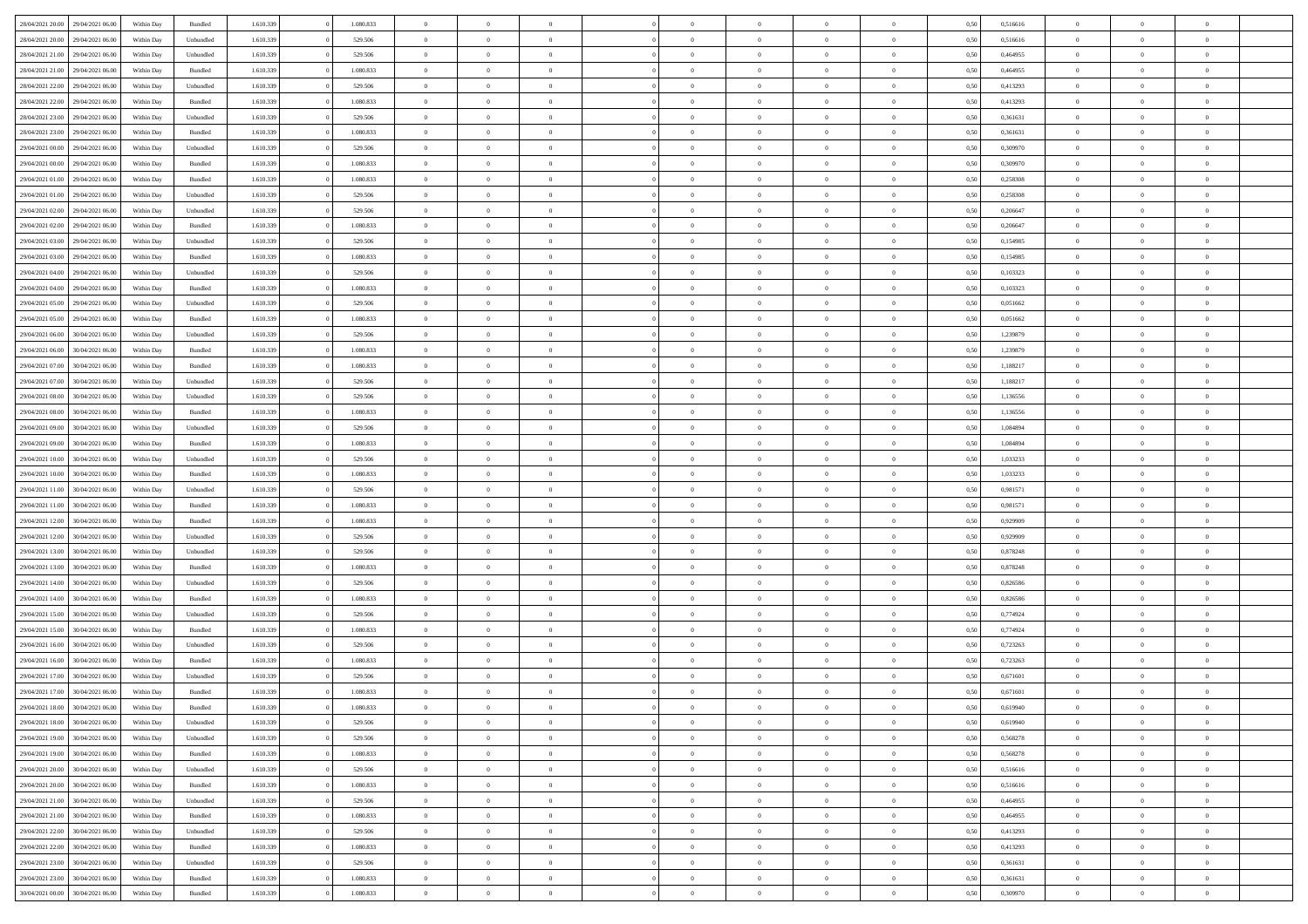| 30/04/2021 00:00 30/04/2021 06:00            | Within Day | Unbundled | 1.610.339 | 529,506   |  |  |          |  | 0.50 | 0.309970 |  |  |
|----------------------------------------------|------------|-----------|-----------|-----------|--|--|----------|--|------|----------|--|--|
| 30/04/2021 01:00 30/04/2021 06:00            | Within Day | Unbundled | 1.610.339 | 529.506   |  |  |          |  |      | 0.258308 |  |  |
| 30/04/2021 01:00 30/04/2021 06:00            | Within Day | Bundled   | 1.610.339 | 1.080.833 |  |  |          |  | 0.50 | 0.258308 |  |  |
| 30/04/2021 02:00 30/04/2021 06:00            | Within Day | Unbundled | 1.610.339 | 529.506   |  |  |          |  | 0.50 | 0.206647 |  |  |
| 30/04/2021 02.00 30/04/2021 06:00            | Within Day | Bundled   | 1.610.339 | 1.080.833 |  |  |          |  | 0.50 | 0.206647 |  |  |
| 30/04/2021 03:00 30/04/2021 06:00 Within Day |            | Unbundled | 1.610.339 | 529.506   |  |  | $\Omega$ |  | 0.50 | 0,154985 |  |  |
| 30/04/2021 03:00 30/04/2021 06:00            | Within Day | Bundled   | 1.610.339 | 1.080.833 |  |  |          |  | 0.50 | 0.154985 |  |  |
| 30/04/2021 04:00 30/04/2021 06:00            | Within Day | Unbundled | 1.610.339 | 529.506   |  |  |          |  | 0.50 | 0,103323 |  |  |
| 30/04/2021 04:00 30/04/2021 06:00            | Within Day | Bundled   | 1.610.339 | 1.080.833 |  |  |          |  | 0.50 | 0.103323 |  |  |
| 30/04/2021 06:00 01/05/2021 06:00            | Within Dav | Unbundled | 1.610.339 | 529.506   |  |  |          |  | 0.50 | 1,239879 |  |  |
| 30/04/2021 06:00 01/05/2021 06:00            | Within Dav | Bundled   | 1.610.339 | 1.080.833 |  |  |          |  | 0.50 | 1,239879 |  |  |

(\*) GCV used for the purpose of the conversion does not corresponding to the actual GCV of the Gas Day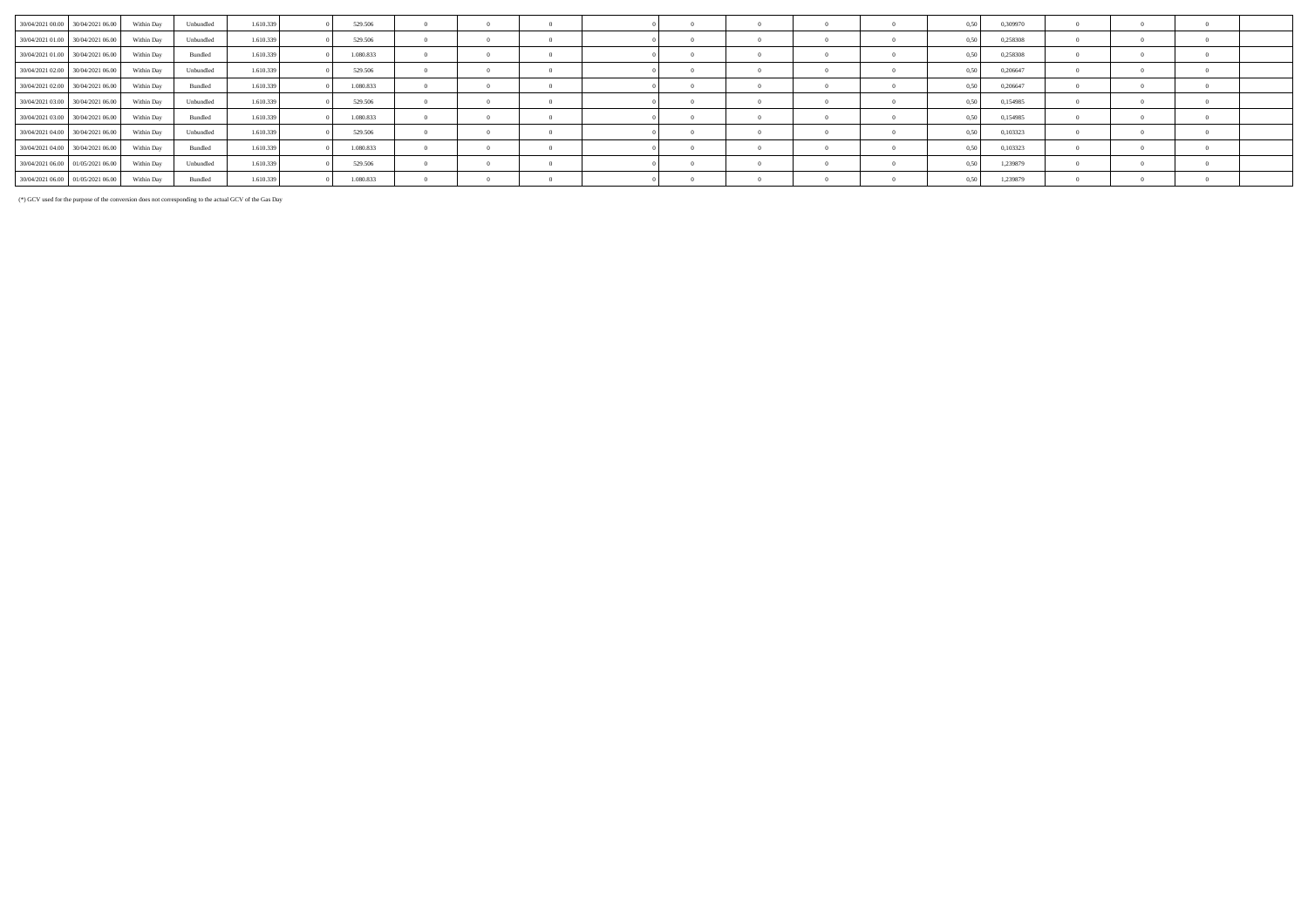## **SNAM RETE GAS**

**Transportation capacity at Entry Point interconnected with foreign pipelines**

**Update to 29/04/2021 of offered and assigned capacity in auction day-ahead and within-day**

**Thermal Year 2020/2021**

(Values in Scm/day (15° C; 1,01325 bar); Prices in c/Scm)

**Entry Point**

**GORIZIA**

|                  | Timeframe        |                     |                                 |                             |                                             |           | <b>Offered capacity</b> |                | <b>Assigned capacity</b> | Day-Ahead                                |                         | <b>Total Prices</b>              |                                  |                                           |                     |                         | <b>SRG Prices</b>                |                                  |                                              |             |
|------------------|------------------|---------------------|---------------------------------|-----------------------------|---------------------------------------------|-----------|-------------------------|----------------|--------------------------|------------------------------------------|-------------------------|----------------------------------|----------------------------------|-------------------------------------------|---------------------|-------------------------|----------------------------------|----------------------------------|----------------------------------------------|-------------|
| From             | To               | <b>Auction type</b> | <b>Offered</b><br>capacity type | Transportati<br>on capacity | Assigned<br>capacity<br>(before<br>auction) | Firm      | Interruptible           | Firm           | Interruptible            | Interrupted<br>Capacity<br>Interruptible | Reserve price -<br>Firm | <b>Auction premium</b><br>- Firm | Reserve price -<br>Interruptible | <b>Auction premiun</b><br>- Interruptible | <b>Split factor</b> | Reserve price -<br>Firm | <b>Auction</b><br>premium - Firm | Reserve price -<br>Interruptible | <b>Auction</b><br>premium -<br>Interruptible | <b>Note</b> |
| 01/04/2021 06:00 | 02/04/2021 06:00 | Day Ahead           | Bundled                         | 3.600.000                   |                                             | 2.416.260 | $\overline{0}$          | $\Omega$       | $\overline{0}$           |                                          | $\Omega$                | $\theta$                         | $\Omega$                         | $\theta$                                  | 0.50                | 0.005546                | $\theta$                         | 0.005546                         | $\theta$                                     |             |
| 01/04/2021 06:00 | 02/04/2021 06:00 | Day Ahead           | Unbundled                       | 3.600.000                   |                                             | 1.183.739 | $\overline{0}$          | $\overline{0}$ | $\theta$                 |                                          | $\Omega$                | $\theta$                         | $\overline{0}$                   | $\mathbf{0}$                              | 0,50                | 0,005546                | $\overline{0}$                   | 0,005546                         | $\bf{0}$                                     |             |
| 02/04/2021 06:00 | 03/04/2021 06:00 | Day Ahead           | Bundled                         | 3.600,000                   |                                             | 2.416.260 | $\overline{0}$          | $\theta$       | $\Omega$                 |                                          | $\Omega$                | $\sqrt{2}$                       | $\Omega$                         | $\Omega$                                  | 0.50                | 0.005546                | $\overline{0}$                   | 0.005546                         | $\Omega$                                     |             |
| 02/04/2021 06:00 | 03/04/2021 06:00 | Day Ahead           | Unbundled                       | 3.600,000                   |                                             | 1.183.739 | $\overline{0}$          | $\Omega$       | $\Omega$                 |                                          | $\Omega$                | $\theta$                         | $\theta$                         | $\theta$                                  | 0,50                | 0,005546                | $\overline{0}$                   | 0.005546                         | $\theta$                                     |             |
| 03/04/2021 06:00 | 04/04/2021 06:00 | Day Ahead           | Bundled                         | 3.600.000                   |                                             | 2.416.260 | $\overline{0}$          | $\overline{0}$ | $\overline{0}$           |                                          | $\overline{0}$          | $\overline{0}$                   | $\overline{0}$                   | $\mathbf{0}$                              | 0,50                | 0,005546                | $\overline{0}$                   | 0,005546                         | $\bf{0}$                                     |             |
| 03/04/2021 06:00 | 04/04/2021 06.00 | Day Ahead           | Unbundled                       | 3 600 000                   |                                             | 1.183.739 | $\overline{0}$          | $\overline{0}$ | $\overline{0}$           |                                          | $\overline{0}$          | $\theta$                         | $\overline{0}$                   | $\overline{0}$                            | 0,50                | 0.005546                | $\overline{0}$                   | 0.005546                         | $\Omega$                                     |             |
| 04/04/2021 06:00 | 05/04/2021 06.00 | Day Ahead           | Bundled                         | 3.600.000                   |                                             | 2.416.260 | $\overline{0}$          | $\overline{0}$ | $\overline{0}$           |                                          | $\Omega$                | $\theta$                         | $\overline{0}$                   | $\mathbf{0}$                              | 0,50                | 0,005546                | $\overline{0}$                   | 0,005546                         | $\Omega$                                     |             |
| 04/04/2021 06:00 | 05/04/2021 06:00 | Day Ahead           | Unbundled                       | 3.600.000                   |                                             | 1.183.739 | $\overline{0}$          | $\Omega$       | $\Omega$                 |                                          | $\Omega$                | $\theta$                         | $\overline{0}$                   | $\Omega$                                  | 0,50                | 0,005546                | $\overline{0}$                   | 0,005546                         | $\Omega$                                     |             |
| 05/04/2021 06:00 | 06/04/2021 06:00 | Day Ahead           | Unbundled                       | 3.600.000                   |                                             | 1.183.739 | $\overline{0}$          | $\Omega$       | $\theta$                 |                                          | $\Omega$                | $\theta$                         | $\Omega$                         | $\Omega$                                  | 0.50                | 0.005546                | $\overline{0}$                   | 0.005546                         | $\Omega$                                     |             |
| 05/04/2021 06:00 | 06/04/2021 06:00 | Day Ahead           | Bundled                         | 3.600.000                   |                                             | 2.416.260 | $\theta$                | $\Omega$       | $\Omega$                 |                                          | $\Omega$                | $\theta$                         | $\overline{0}$                   | $\theta$                                  | 0,50                | 0,005546                | $\Omega$                         | 0,005546                         | $\Omega$                                     |             |
| 06/04/2021 06:00 | 07/04/2021 06:00 | Day Ahead           | Unbundled                       | 3.600,000                   |                                             | 1.183.739 | $\overline{0}$          | $\overline{0}$ | $\overline{0}$           |                                          | $\overline{0}$          | $\theta$                         | $\overline{0}$                   | $\overline{0}$                            | 0.50                | 0.005546                | $\overline{0}$                   | 0.005546                         | $\bf{0}$                                     |             |
| 06/04/2021 06:00 | 07/04/2021 06.00 | Day Ahead           | Bundled                         | 3.600.000                   |                                             | 2.416.260 | $\overline{0}$          | $\overline{0}$ | $\overline{0}$           |                                          | $\overline{0}$          | $\theta$                         | $\overline{0}$                   | $\bf{0}$                                  | 0.50                | 0,005546                | $\overline{0}$                   | 0,005546                         | $\overline{0}$                               |             |
| 07/04/2021 06:00 | 08/04/2021 06:00 | Day Ahead           | Bundled                         | 3.600.000                   |                                             | 2.416.260 | $\overline{0}$          | $\overline{0}$ | $\overline{0}$           |                                          | $\Omega$                |                                  | $\overline{0}$                   | $\Omega$                                  | 0,50                | 0,005546                | $\overline{0}$                   | 0,005546                         | $\Omega$                                     |             |
| 07/04/2021 06:00 | 08/04/2021 06:00 | Day Ahead           | Unbundled                       | 3.600,000                   |                                             | 1.183.739 | $\overline{0}$          | $\overline{0}$ | $\overline{0}$           |                                          | $\overline{0}$          | $\theta$                         | $\overline{0}$                   | $\overline{0}$                            | 0,50                | 0,005546                | $\overline{0}$                   | 0.005546                         | $\theta$                                     |             |
| 08/04/2021 06:00 | 09/04/2021 06:00 | Day Ahead           | Bundled                         | 3.600.000                   |                                             | 2.416.260 | $\overline{0}$          | $\overline{0}$ | $\Omega$                 |                                          | $\overline{0}$          | $\theta$                         | $\overline{0}$                   | $\mathbf{0}$                              | 0,50                | 0,005546                | $\overline{0}$                   | 0,005546                         | $\bf{0}$                                     |             |
| 08/04/2021 06:00 | 09/04/2021 06:00 | Day Ahead           | Unbundled                       | 3.600,000                   |                                             | 1.183.739 | $\overline{0}$          | $\Omega$       | $\Omega$                 |                                          | $\theta$                |                                  | $\Omega$                         | $\theta$                                  | 0.50                | 0.005546                | $\Omega$                         | 0.005546                         | $\Omega$                                     |             |
| 09/04/2021 06:00 | 10/04/2021 06:00 | Day Ahead           | Bundled                         | 3.600,000                   |                                             | 2.416.260 | $\overline{0}$          | $\overline{0}$ | $\overline{0}$           |                                          | $\overline{0}$          | $\theta$                         | $\overline{0}$                   | $\overline{0}$                            | 0.50                | 0.005546                | $\overline{0}$                   | 0.005546                         | $\Omega$                                     |             |
| 09/04/2021 06:00 | 10/04/2021 06:00 | Day Ahead           | Unbundled                       | 3.600.000                   |                                             | 1.183.739 | $\overline{0}$          | $\overline{0}$ | $\overline{0}$           |                                          | $\overline{0}$          | $\bf{0}$                         | $\overline{0}$                   | $\mathbf{0}$                              | 0,50                | 0,005546                | $\overline{0}$                   | 0,005546                         | $\bf{0}$                                     |             |
| 10/04/2021 06:00 | 11/04/2021 06:00 | Day Ahead           | Unbundled                       | 3.600,000                   |                                             | 1.183.739 | $\overline{0}$          | $\theta$       | $\overline{0}$           |                                          | $\Omega$                | $\theta$                         | $\overline{0}$                   | $\theta$                                  | 0,50                | 0.005546                | $\overline{0}$                   | 0.005546                         | $\Omega$                                     |             |
| 10/04/2021 06:00 | 11/04/2021 06:00 | Day Ahead           | Bundled                         | 3.600.000                   |                                             | 2.416.260 | $\overline{0}$          | $\overline{0}$ | $\overline{0}$           |                                          | $\Omega$                | $\theta$                         | $\overline{0}$                   | $\overline{0}$                            | 0,50                | 0,005546                | $\overline{0}$                   | 0,005546                         | $\Omega$                                     |             |
| 11/04/2021 06:00 | 12/04/2021 06:00 | Day Ahead           | Bundled                         | 3.600.000                   |                                             | 2.416.260 | $\overline{0}$          | $\theta$       | $\Omega$                 |                                          | $\Omega$                | $\theta$                         | $\overline{0}$                   | $\Omega$                                  | 0,50                | 0,005546                | $\overline{0}$                   | 0,005546                         | $\Omega$                                     |             |
| 11/04/2021 06:00 | 12/04/2021 06:00 | Day Ahead           | Unbundled                       | 3.600,000                   |                                             | 1.183.739 | $\overline{0}$          | $\Omega$       | $\Omega$                 |                                          | $\Omega$                | $\theta$                         | $\Omega$                         | $\Omega$                                  | 0.50                | 0.005546                | $\overline{0}$                   | 0.005546                         | $\theta$                                     |             |
| 12/04/2021 06:00 | 13/04/2021 06:00 | Day Ahead           | Unbundled                       | 3.600.000                   |                                             | 1.183.739 | $\overline{0}$          | $\overline{0}$ | $\overline{0}$           |                                          | $\overline{0}$          | $\theta$                         | $\overline{0}$                   | $\mathbf{0}$                              | 0,50                | 0,005546                | $\overline{0}$                   | 0,005546                         | $\bf{0}$                                     |             |
| 12/04/2021 06:00 | 13/04/2021 06:00 | Day Ahead           | Bundled                         | 3.600.000                   |                                             | 2.416.260 | $\overline{0}$          | $\overline{0}$ | $\overline{0}$           |                                          | $\overline{0}$          | $\theta$                         | $\overline{0}$                   | $\mathbf{0}$                              | 0,50                | 0,005546                | $\overline{0}$                   | 0,005546                         | $\bf{0}$                                     |             |
| 13/04/2021 06:00 | 14/04/2021 06:00 | Day Ahead           | Bundled                         | 3.600.000                   |                                             | 2.416.260 | $\overline{0}$          | $\overline{0}$ | $\overline{0}$           |                                          | $\overline{0}$          | $\theta$                         | $\overline{0}$                   | $\overline{0}$                            | 0,50                | 0,005546                | $\overline{0}$                   | 0,005546                         | $\bf{0}$                                     |             |
| 13/04/2021 06:00 | 14/04/2021 06.0  | Day Ahead           | Unbundled                       | 3.600.000                   |                                             | 1.183.739 | $\overline{0}$          | $\overline{0}$ | $\overline{0}$           |                                          | $\overline{0}$          | $\theta$                         | $\overline{0}$                   | $\overline{0}$                            | 0,50                | 0,005546                | $\overline{0}$                   | 0,005546                         | $\bf{0}$                                     |             |
| 14/04/2021 06:00 | 15/04/2021 06:00 | Day Ahead           | Unbundled                       | 3.600,000                   |                                             | 1.183.739 | $\overline{0}$          | $\Omega$       | $\Omega$                 |                                          | $\Omega$                | $\theta$                         | $\theta$                         | $\theta$                                  | 0,50                | 0.005546                | $\overline{0}$                   | 0.005546                         | $\theta$                                     |             |
| 14/04/2021 06:00 | 15/04/2021 06:00 | Day Ahead           | Bundled                         | 3.600.000                   |                                             | 2.416.260 | $\overline{0}$          | $\theta$       | $\Omega$                 |                                          | $\Omega$                | $\theta$                         | $\overline{0}$                   | $\Omega$                                  | 0,50                | 0,005546                | $\overline{0}$                   | 0,005546                         | $\Omega$                                     |             |
| 15/04/2021 06:00 | 16/04/2021 06:00 | Day Ahead           | Bundled                         | 3.600.000                   |                                             | 2.416.260 | $\overline{0}$          | $\overline{0}$ | $\overline{0}$           |                                          | $\overline{0}$          |                                  | $\overline{0}$                   | $\mathbf{0}$                              | 0,50                | 0,005546                | $\overline{0}$                   | 0,005546                         | $\bf{0}$                                     |             |
| 15/04/2021 06:00 | 16/04/2021 06:00 | Day Ahead           | Unbundled                       | 3.600.000                   |                                             | 1.183.739 | $\overline{0}$          | $\overline{0}$ | $\overline{0}$           |                                          | $\overline{0}$          | $\theta$                         | $\overline{0}$                   | $\overline{0}$                            | 0,50                | 0,005546                | $\overline{0}$                   | 0,005546                         | $\bf{0}$                                     |             |
| 16/04/2021 06:00 | 17/04/2021 06.00 | Day Ahead           | Unbundled                       | 3.600.000                   |                                             | 1.183.739 | $\overline{0}$          | $\overline{0}$ | $\overline{0}$           |                                          | $\overline{0}$          | $\theta$                         | $\overline{0}$                   | $\mathbf{0}$                              | 0,50                | 0,005546                | $\overline{0}$                   | 0,005546                         | $\bf{0}$                                     |             |
| 16/04/2021 06:00 | 17/04/2021 06.00 | Day Ahead           | Bundled                         | 3.600.000                   |                                             | 2.416.260 | $\overline{0}$          | $\overline{0}$ | $\Omega$                 |                                          | $\Omega$                |                                  | $\overline{0}$                   | $\Omega$                                  | 0,50                | 0,005546                | $\overline{0}$                   | 0,005546                         | $\Omega$                                     |             |
| 17/04/2021 06:00 | 18/04/2021 06:00 | Day Ahead           | Unbundled                       | 3.600,000                   |                                             | 1.183.739 | $\overline{0}$          | $\overline{0}$ | $\Omega$                 |                                          | $\Omega$                | $\theta$                         | $\theta$                         | $\theta$                                  | 0.50                | 0.005546                | $\overline{0}$                   | 0.005546                         | $\theta$                                     |             |
| 17/04/2021 06:00 | 18/04/2021 06:00 | Day Ahead           | Bundled                         | 3.600.000                   |                                             | 2.416.260 | $\overline{0}$          | $\Omega$       | $\theta$                 |                                          | $\theta$                | $\theta$                         | $\Omega$                         | $\Omega$                                  | 0,50                | 0,005546                | $\overline{0}$                   | 0,005546                         | $\Omega$                                     |             |
| 18/04/2021 06:00 | 19/04/2021 06:00 | Day Ahead           | Bundled                         | 3.600.000                   |                                             | 2.416.260 | $\overline{0}$          | $\overline{0}$ | $\overline{0}$           |                                          | $\Omega$                |                                  | $\overline{0}$                   | $\mathbf{0}$                              | 0,50                | 0,005546                | $\overline{0}$                   | 0,005546                         | $\bf{0}$                                     |             |
| 18/04/2021 06:00 | 19/04/2021 06.0  | Day Ahead           | Unbundled                       | 3.600.000                   |                                             | 1.183.739 | $\overline{0}$          | $\overline{0}$ | $\overline{0}$           |                                          | $\overline{0}$          | $\theta$                         | $\overline{0}$                   | $\mathbf{0}$                              | 0,50                | 0,005546                | $\overline{0}$                   | 0,005546                         | $\bf{0}$                                     |             |
| 19/04/2021 06:00 | 20/04/2021 06:00 | Day Ahead           | Bundled                         | 3.600.000                   |                                             | 2.416.260 | $\theta$                | $\Omega$       | $\Omega$                 |                                          | $\Omega$                |                                  | $\Omega$                         | $\theta$                                  | 0,50                | 0,005546                | $\overline{0}$                   | 0,005546                         | $\Omega$                                     |             |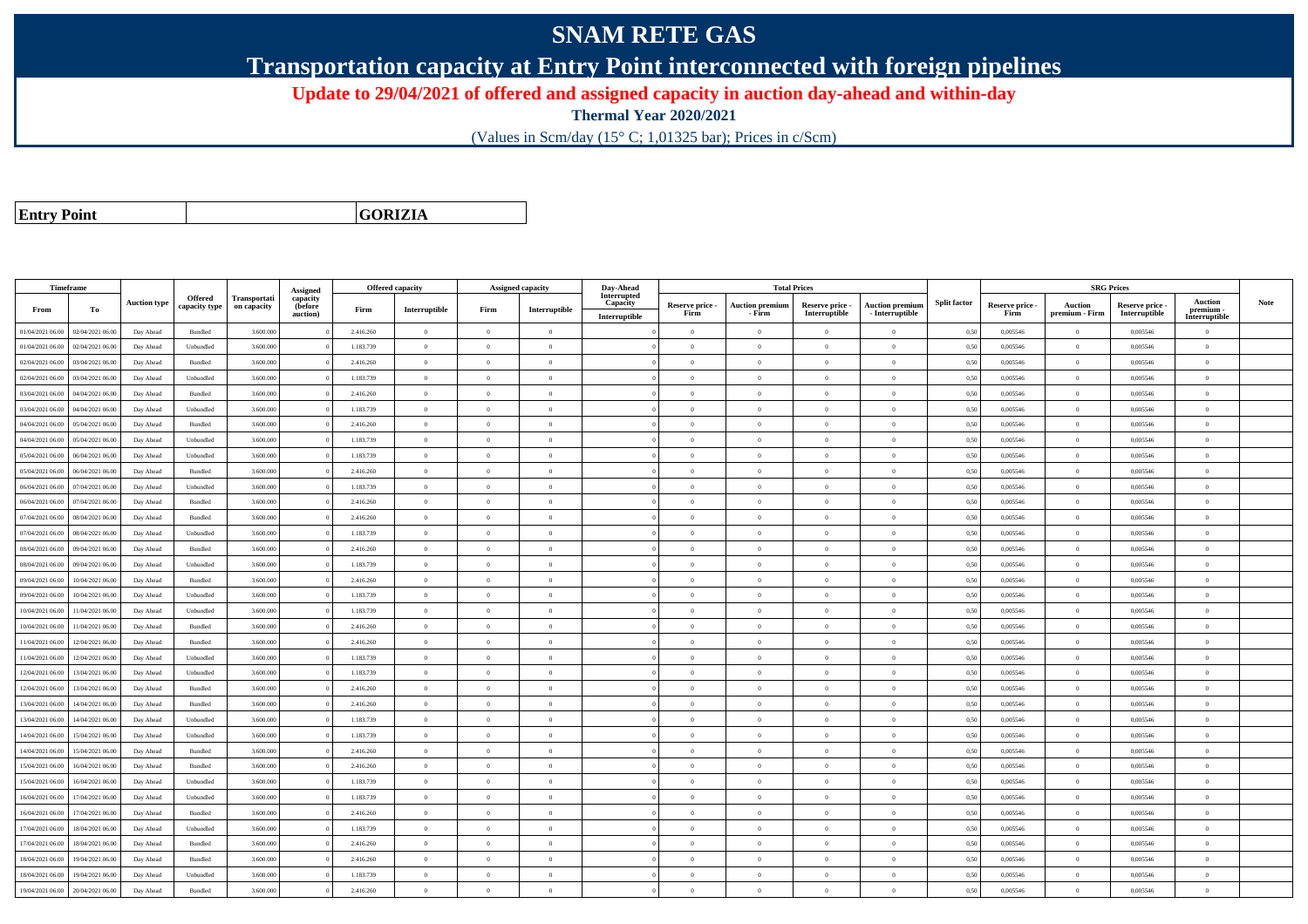| 19/04/2021 06:00<br>20/04/2021 06:00 | Day Ahead  | Unbundled |                    | 3.600.000 | 1.183.739 | $\overline{0}$ | $\Omega$       |                |                | $\theta$       | $\Omega$       | $\Omega$     | 0,50 | 0,005546 | $\mathbf{0}$   | 0,005546       | $\Omega$       |  |
|--------------------------------------|------------|-----------|--------------------|-----------|-----------|----------------|----------------|----------------|----------------|----------------|----------------|--------------|------|----------|----------------|----------------|----------------|--|
| 20/04/2021 06:00<br>21/04/2021 06:00 | Day Ahead  |           | Unbundled          | 3.600.000 | 1.183.739 | $\overline{0}$ | $\overline{0}$ | $\overline{0}$ |                | $\overline{0}$ | $\overline{0}$ | $\theta$     | 0,50 | 0,005546 | $\bf{0}$       | 0,005546       | $\bf{0}$       |  |
| 20/04/2021 06:00<br>21/04/2021 06:00 | Day Ahead  | Bundled   |                    | 3.600.000 | 2.416.260 | $\overline{0}$ | $\bf{0}$       | $\overline{0}$ | $\overline{0}$ | $\,$ 0 $\,$    | $\overline{0}$ | $\bf{0}$     | 0,50 | 0,005546 | $\bf{0}$       | 0,005546       | $\bf{0}$       |  |
| 21/04/2021 06:00<br>22/04/2021 06:00 | Day Ahead  | Bundled   |                    | 3.600,000 | 2.416.260 | $\overline{0}$ | $\overline{0}$ | $\overline{0}$ | $^{\circ}$     | $\overline{0}$ | $\overline{0}$ | $\bf{0}$     | 0.50 | 0.005546 | $\overline{0}$ | 0.005546       | $\overline{0}$ |  |
| 21/04/2021 06:00<br>22/04/2021 06.00 | Day Ahead  |           | Unbundled          | 3.600.000 | 1.183.739 | $\overline{0}$ | $\overline{0}$ | $\overline{0}$ |                | $\overline{0}$ | $\overline{0}$ | $\theta$     | 0,50 | 0,005546 | $\,$ 0 $\,$    | 0,005546       | $\overline{0}$ |  |
| 22/04/2021 06:00<br>23/04/2021 06:00 | Day Ahead  |           | Unbundled          | 3.600.000 | 1.183.739 | $\overline{0}$ | $\bf{0}$       | $\overline{0}$ | $\overline{0}$ | $\bf{0}$       | $\overline{0}$ | $\bf{0}$     | 0,50 | 0,005546 | $\overline{0}$ | 0,005546       | $\bf{0}$       |  |
|                                      |            |           |                    |           |           |                |                |                |                |                |                |              |      |          |                |                |                |  |
| 22/04/2021 06:00<br>23/04/2021 06:00 | Day Ahead  | Bundled   |                    | 3.600.000 | 2.416.260 | $\overline{0}$ | $\overline{0}$ | $\overline{0}$ | $\Omega$       | $\overline{0}$ | $\overline{0}$ | $\bf{0}$     | 0,50 | 0,005546 | $\overline{0}$ | 0.005546       | $\overline{0}$ |  |
| 23/04/2021 06:00<br>24/04/2021 06.00 | Day Ahead  |           | Bundled            | 3.600.000 | 2.416.260 | $\overline{0}$ | $\overline{0}$ | $\overline{0}$ |                | $\overline{0}$ | $\overline{0}$ | $\theta$     | 0,50 | 0,005546 | $\bf{0}$       | 0,005546       | $\bf{0}$       |  |
| 23/04/2021 06:00<br>24/04/2021 06.00 | Day Ahead  |           | Unbundled          | 3.600.000 | 1.183.739 | $\overline{0}$ | $\overline{0}$ | $\overline{0}$ | $\overline{0}$ | $\bf{0}$       | $\overline{0}$ | $\bf{0}$     | 0,50 | 0,005546 | $\bf{0}$       | 0,005546       | $\bf{0}$       |  |
| 24/04/2021 06:00<br>25/04/2021 06:00 | Day Ahead  | Bundled   |                    | 3.600.000 | 2.416.260 | $\overline{0}$ | $\overline{0}$ | $\overline{0}$ | $\Omega$       | $\overline{0}$ | $\overline{0}$ | $\bf{0}$     | 0.50 | 0,005546 | $\overline{0}$ | 0.005546       | $\overline{0}$ |  |
| 24/04/2021 06:00<br>25/04/2021 06:00 | Day Ahead  |           | Unbundled          | 3.600.000 | 1.183.739 | $\overline{0}$ | $\overline{0}$ | $\overline{0}$ | $\overline{0}$ | $\overline{0}$ | $\overline{0}$ | $\theta$     | 0,50 | 0,005546 | $\,$ 0 $\,$    | 0,005546       | $\bf{0}$       |  |
| 25/04/2021 06:00<br>26/04/2021 06:00 | Day Ahead  | Bundled   |                    | 3.600.000 | 2.416.260 | $\overline{0}$ | $\bf{0}$       | $\overline{0}$ | $\overline{0}$ | $\bf{0}$       | $\overline{0}$ | $\bf{0}$     | 0,50 | 0,005546 | $\bf{0}$       | 0,005546       | $\bf{0}$       |  |
| 25/04/2021 06:00<br>26/04/2021 06:00 | Day Ahead  | Unbundled |                    | 3.600.000 | 1.183.739 | $\overline{0}$ | $\overline{0}$ | $\overline{0}$ | $^{\circ}$     | $\overline{0}$ | $\overline{0}$ | $\bf{0}$     | 0.50 | 0.005546 | $\overline{0}$ | 0.005546       | $\overline{0}$ |  |
|                                      |            |           |                    |           |           |                |                |                |                |                |                |              |      |          |                |                |                |  |
| 26/04/2021 06:00<br>27/04/2021 06.00 | Day Ahead  |           | Bundled            | 3.600.000 | 2.416.260 | $\overline{0}$ | $\overline{0}$ | $\overline{0}$ |                | $\overline{0}$ | $\overline{0}$ | $\theta$     | 0,50 | 0,005546 | $\bf{0}$       | 0,005546       | $\overline{0}$ |  |
| 26/04/2021 06:00<br>27/04/2021 06:00 | Day Ahead  |           | Unbundled          | 3.600.000 | 1.183.739 | $\overline{0}$ | $\overline{0}$ | $\overline{0}$ | $\overline{0}$ | $\bf{0}$       | $\overline{0}$ | $\bf{0}$     | 0,50 | 0,005546 | $\overline{0}$ | 0,005546       | $\bf{0}$       |  |
| 27/04/2021 06:00<br>28/04/2021 06:00 | Day Ahead  | Unbundled |                    | 3.600,000 | 1.183.739 | $\overline{0}$ | $\overline{0}$ | $\overline{0}$ | $\Omega$       | $\overline{0}$ | $\overline{0}$ | $\bf{0}$     | 0.50 | 0,005546 | $\overline{0}$ | 0.005546       | $\overline{0}$ |  |
| 27/04/2021 06:00<br>28/04/2021 06:00 | Day Ahead  |           | Bundled            | 3.600.000 | 2.416.260 | $\overline{0}$ | 2.416.260      | $\overline{0}$ | 1,209812       | 0,002237       | $\overline{0}$ | $\theta$     | 0,50 | 0,005546 | 0,001118       | 0,005546       | $\bf{0}$       |  |
| 28/04/2021 06:00<br>29/04/2021 06.00 | Day Ahead  | Bundled   |                    | 3.600.000 | 2.416.260 | $\overline{0}$ | $\bf{0}$       | $\overline{0}$ | $\overline{0}$ | $\bf{0}$       | $\overline{0}$ | $\bf{0}$     | 0,50 | 0,005546 | $\bf{0}$       | 0,005546       | $\bf{0}$       |  |
| 28/04/2021 06:00<br>29/04/2021 06:00 | Day Ahead  | Unbundled |                    | 3.600.000 | 1.183.739 | $\overline{0}$ | $\overline{0}$ | $\overline{0}$ | $\Omega$       | $\overline{0}$ | $\overline{0}$ | $\bf{0}$     | 0.50 | 0,005546 | $\overline{0}$ | 0.005546       | $\overline{0}$ |  |
| 29/04/2021 06:00<br>30/04/2021 06:00 | Day Ahead  |           | Unbundled          | 3.600.000 | 1.183.739 | $\overline{0}$ | $\overline{0}$ | $\overline{0}$ | $\overline{0}$ | $\overline{0}$ | $\overline{0}$ | $\theta$     | 0,50 | 0,005546 | $\,$ 0 $\,$    | 0,005546       | $\bf{0}$       |  |
|                                      |            |           |                    |           |           |                |                |                |                |                |                |              |      |          |                |                |                |  |
| 29/04/2021 06:00<br>30/04/2021 06:00 | Day Ahead  | Bundled   |                    | 3.600.000 | 2.416.260 | $\overline{0}$ | $\bf{0}$       | $\overline{0}$ | $\overline{0}$ | $\,$ 0 $\,$    | $\overline{0}$ | $\bf{0}$     | 0,50 | 0,005546 | $\bf{0}$       | 0,005546       | $\bf{0}$       |  |
| 30/04/2021 06:00<br>01/05/2021 06:00 | Day Ahead  |           | Unbundled          | 3.600,000 | 1.183.739 | $\overline{0}$ | $\overline{0}$ | $\overline{0}$ | $^{\circ}$     | $\overline{0}$ | $\overline{0}$ | $\bf{0}$     | 0.50 | 0.005546 | $\mathbf{0}$   | 0.005546       | $\overline{0}$ |  |
| 30/04/2021 06:00<br>01/05/2021 06:00 | Day Ahead  |           | Bundled            | 3.600.000 | 2.416.260 | $\overline{0}$ | $\overline{0}$ | $\overline{0}$ |                | $\overline{0}$ | $\overline{0}$ | $\theta$     | 0,50 | 0,005546 | $\bf{0}$       | 0,005546       | $\overline{0}$ |  |
| 01/04/2021 06:00<br>02/04/2021 06.00 | Within Day |           | Bundled            | 3.600.000 | 2.416.260 | $\overline{0}$ | $\bf{0}$       | $\overline{0}$ | $\overline{0}$ | $\bf{0}$       | $\overline{0}$ | $\bf{0}$     | 0,50 | 0,554618 | $\bf{0}$       | $\bf{0}$       | $\bf{0}$       |  |
| 01/04/2021 06:00<br>02/04/2021 06:00 | Within Dav | Unbundled |                    | 3.600.000 | 1.183.739 | $\overline{0}$ | $\overline{0}$ | $\overline{0}$ | $\Omega$       | $\overline{0}$ | $\overline{0}$ | $\bf{0}$     | 0.50 | 0.554618 | $\mathbf{0}$   | $\overline{0}$ | $\overline{0}$ |  |
| 01/04/2021 07:00<br>02/04/2021 06:00 | Within Day |           | Unbundled          | 3.600.000 | 1.134.416 | $\overline{0}$ | $\overline{0}$ | $\overline{0}$ | $\overline{0}$ | $\overline{0}$ | $\overline{0}$ | $\theta$     | 0,50 | 0,554618 | $\bf{0}$       | $\overline{0}$ | $\bf{0}$       |  |
| 01/04/2021 07:00<br>02/04/2021 06.00 | Within Day | Bundled   |                    | 3.600.000 | 2.315.582 | $\overline{0}$ | $\overline{0}$ | $\overline{0}$ | $\overline{0}$ | $\,$ 0 $\,$    | $\overline{0}$ | $\bf{0}$     | 0,50 | 0,554618 | $\bf{0}$       | $\overline{0}$ | $\bf{0}$       |  |
| 01/04/2021 08:00<br>02/04/2021 06:00 | Within Dav |           | Unbundled          | 3.600,000 | 1.085.094 | $\overline{0}$ | $\overline{0}$ | $\overline{0}$ | $\Omega$       | $\overline{0}$ | $\overline{0}$ | $\bf{0}$     | 0.50 | 0.554618 | $\mathbf{0}$   | $\overline{0}$ | $\overline{0}$ |  |
|                                      |            |           |                    |           |           |                |                |                |                |                |                |              |      |          |                |                |                |  |
| 01/04/2021 08:00<br>02/04/2021 06:00 | Within Day |           | Bundled            | 3.600.000 | 2.214.905 | $\overline{0}$ | $\overline{0}$ | $\overline{0}$ | $\overline{0}$ | $\overline{0}$ | $\overline{0}$ | $\theta$     | 0,50 | 0,554618 | $\,$ 0 $\,$    | $\overline{0}$ | $\overline{0}$ |  |
| 01/04/2021 09:00<br>02/04/2021 06.00 | Within Day | Bundled   |                    | 3.600.000 | 2.114.227 | $\overline{0}$ | $\bf{0}$       | $\overline{0}$ | $\overline{0}$ | $\bf{0}$       | $\overline{0}$ | $\bf{0}$     | 0,50 | 0,554618 | $\bf{0}$       | $\bf{0}$       | $\bf{0}$       |  |
| 01/04/2021 09:00<br>02/04/2021 06.00 | Within Day | Unbundled |                    | 3.600.000 | 1.035.771 | $\overline{0}$ | $\Omega$       | $\Omega$       | $\Omega$       | $\theta$       | $\overline{0}$ | $\theta$     | 0.50 | 0,554618 | $\,$ 0 $\,$    | $\overline{0}$ | $\Omega$       |  |
| 01/04/2021 10:00<br>02/04/2021 06:00 | Within Day |           | Unbundled          | 3.600.000 | 986.449   | $\overline{0}$ | $\overline{0}$ | $\overline{0}$ |                | $\overline{0}$ | $\overline{0}$ | $\theta$     | 0,50 | 0,554619 | $\bf{0}$       | $\overline{0}$ | $\bf{0}$       |  |
| 01/04/2021 10:00<br>02/04/2021 06:00 | Within Day |           | Bundled            | 3.600.000 | 2.013.550 | $\overline{0}$ | $\bf{0}$       | $\overline{0}$ | $\overline{0}$ | $\bf{0}$       | $\overline{0}$ | $\bf{0}$     | 0,50 | 0,554619 | $\bf{0}$       | $\bf{0}$       | $\bf{0}$       |  |
| 01/04/2021 11:00<br>02/04/2021 06:00 | Within Day | Unbundled |                    | 3.600,000 | 937.126   | $\overline{0}$ | $\Omega$       | $\Omega$       | $\Omega$       | $\overline{0}$ | $\overline{0}$ | $\mathbf{0}$ | 0.50 | 0.554618 | $\,$ 0 $\,$    | $\overline{0}$ | $\theta$       |  |
| 01/04/2021 11:00<br>02/04/2021 06:00 | Within Day |           | Bundled            | 3.600.000 | 1.912.872 | $\overline{0}$ | $\overline{0}$ | $\overline{0}$ | $\overline{0}$ | $\overline{0}$ | $\overline{0}$ | $\theta$     | 0,50 | 0,554618 | $\bf{0}$       | $\overline{0}$ | $\overline{0}$ |  |
|                                      |            |           |                    |           |           |                |                |                | $\overline{0}$ |                |                |              |      |          |                |                |                |  |
| 01/04/2021 12:00<br>02/04/2021 06.00 | Within Day |           | Unbundled          | 3.600.000 | 887.804   | $\overline{0}$ | $\bf{0}$       | $\overline{0}$ |                | $\bf{0}$       | $\overline{0}$ | $\bf{0}$     | 0,50 | 0,554618 | $\bf{0}$       | $\bf{0}$       | $\bf{0}$       |  |
| 01/04/2021 12:00<br>02/04/2021 06:00 | Within Day | Bundled   |                    | 3.600,000 | 1.812.195 | $\overline{0}$ | $\Omega$       | $\Omega$       | $\Omega$       | $\theta$       | $\overline{0}$ | $\mathbf{0}$ | 0.50 | 0.554618 | $\mathbf{0}$   | $\overline{0}$ | $\theta$       |  |
| 01/04/2021 13:00<br>02/04/2021 06:00 | Within Day |           | Unbundled          | 3.600.000 | 838.481   | $\overline{0}$ | $\overline{0}$ | $\overline{0}$ | $\overline{0}$ | $\overline{0}$ | $\overline{0}$ | $\theta$     | 0,50 | 0,554619 | $\,$ 0 $\,$    | $\overline{0}$ | $\overline{0}$ |  |
| 01/04/2021 13:00<br>02/04/2021 06.00 | Within Day | Bundled   |                    | 3.600.000 | 1.711.517 | $\overline{0}$ | $\bf{0}$       | $\overline{0}$ | $\overline{0}$ | $\bf{0}$       | $\overline{0}$ | $\bf{0}$     | 0,50 | 0,554619 | $\bf{0}$       | $\bf{0}$       | $\bf{0}$       |  |
| 01/04/2021 14:00<br>02/04/2021 06.00 | Within Day | Bundled   |                    | 3.600.000 | 1.610.840 | $\overline{0}$ | $\Omega$       | $\Omega$       | $^{\circ}$     | $\theta$       | $\overline{0}$ | $\theta$     | 0.50 | 0,554618 | $\,$ 0 $\,$    | $\overline{0}$ | $\Omega$       |  |
| 01/04/2021 14:00<br>02/04/2021 06:00 | Within Day |           | Unbundled          | 3.600.000 | 789.159   | $\overline{0}$ | $\overline{0}$ | $\overline{0}$ | $\overline{0}$ | $\bf{0}$       | $\overline{0}$ | $\bf{0}$     | 0,50 | 0,554618 | $\,$ 0 $\,$    | $\overline{0}$ | $\overline{0}$ |  |
| 01/04/2021 15:00<br>02/04/2021 06.00 | Within Day |           | Unbundled          | 3.600.000 | 739.836   | $\overline{0}$ | $\bf{0}$       | $\overline{0}$ | $\overline{0}$ | $\bf{0}$       | $\overline{0}$ | $\bf{0}$     | 0,50 | 0,554618 | $\mathbf{0}$   | $\bf{0}$       | $\bf{0}$       |  |
| 01/04/2021 15:00<br>02/04/2021 06:00 | Within Day | Bundled   |                    | 3.600,000 | 1.510.162 | $\overline{0}$ | $\Omega$       | $\Omega$       | $^{\circ}$     | $\Omega$       | $\overline{0}$ | $\theta$     | 0.50 | 0.554618 | $\overline{0}$ | $\Omega$       | $\theta$       |  |
| 01/04/2021 16:00<br>02/04/2021 06:00 |            |           |                    | 3.600.000 | 690.514   | $\overline{0}$ | $\bf{0}$       | $\overline{0}$ | $\overline{0}$ | $\bf{0}$       | $\overline{0}$ | $\bf{0}$     |      | 0,554618 | $\bf{0}$       | $\bf{0}$       | $\bf{0}$       |  |
|                                      | Within Day |           | Unbundled          |           |           |                |                |                |                |                |                |              | 0,50 |          |                |                |                |  |
| 01/04/2021 16:00 02/04/2021 06:00    | Within Day |           | Bundled            | 3.600.000 | 1.409.485 | $\bf{0}$       | $\bf{0}$       |                |                |                |                |              | 0,50 | 0,554618 | $\bf{0}$       |                |                |  |
| 01/04/2021 17:00<br>02/04/2021 06:00 | Within Day |           | Unbundled          | 3.600,000 | 641.192   | $\overline{0}$ | $\overline{0}$ | $\overline{0}$ | $\Omega$       | $\overline{0}$ | $\overline{0}$ | $\mathbf{0}$ | 0.50 | 0.554618 | $\overline{0}$ | $\overline{0}$ | $\overline{0}$ |  |
| 01/04/2021 17:00<br>02/04/2021 06:00 | Within Day |           | Bundled            | 3.600.000 | 1.308.807 | $\overline{0}$ | $\,$ 0 $\,$    | $\overline{0}$ | $\overline{0}$ | $\,$ 0         | $\overline{0}$ | $\bf{0}$     | 0,50 | 0,554618 | $\bf{0}$       | $\,$ 0 $\,$    | $\bf{0}$       |  |
| 01/04/2021 18:00<br>02/04/2021 06:00 | Within Day |           | Unbundled          | 3.600.000 | 591.869   | $\overline{0}$ | $\overline{0}$ | $\overline{0}$ | $\overline{0}$ | $\overline{0}$ | $\overline{0}$ | $\bf{0}$     | 0,50 | 0,554619 | $\overline{0}$ | $\overline{0}$ | $\bf{0}$       |  |
| 01/04/2021 18:00<br>02/04/2021 06:00 | Within Day |           | $\mathbf B$ undled | 3.600.000 | 1.208.130 | $\overline{0}$ | $\overline{0}$ | $\overline{0}$ | $\Omega$       | $\overline{0}$ | $\overline{0}$ | $\mathbf{0}$ | 0.50 | 0,554619 | $\,$ 0 $\,$    | $\bf{0}$       | $\bf{0}$       |  |
| 01/04/2021 19:00<br>02/04/2021 06:00 | Within Day |           | Unbundled          | 3.600.000 | 542.547   | $\overline{0}$ | $\,$ 0 $\,$    | $\overline{0}$ | $\overline{0}$ | $\,$ 0         | $\overline{0}$ | $\bf{0}$     | 0,50 | 0,554618 | $\bf{0}$       | $\overline{0}$ | $\bf{0}$       |  |
| 01/04/2021 19:00<br>02/04/2021 06:00 | Within Day |           | Bundled            | 3.600.000 | 1.107.452 | $\overline{0}$ | $\overline{0}$ | $\overline{0}$ | $\overline{0}$ | $\overline{0}$ | $\overline{0}$ | $\bf{0}$     | 0,50 | 0,554618 | $\overline{0}$ | $\overline{0}$ | $\bf{0}$       |  |
|                                      |            |           |                    |           |           |                |                |                |                |                |                |              |      |          |                |                |                |  |
| 01/04/2021 20:00<br>02/04/2021 06:00 | Within Day |           | Bundled            | 3.600,000 | 1.006.775 | $\overline{0}$ | $\overline{0}$ | $\overline{0}$ | $\Omega$       | $\overline{0}$ | $\overline{0}$ | $\mathbf{0}$ | 0.50 | 0,554618 | $\overline{0}$ | $\bf{0}$       | $\overline{0}$ |  |
| 01/04/2021 20:00<br>02/04/2021 06:00 | Within Day |           | Unbundled          | 3.600.000 | 493.224   | $\overline{0}$ | $\,$ 0 $\,$    | $\overline{0}$ | $\overline{0}$ | $\bf{0}$       | $\overline{0}$ | $\bf{0}$     | 0,50 | 0,554618 | $\,0\,$        | $\bf{0}$       | $\bf{0}$       |  |
| 01/04/2021 21:00<br>02/04/2021 06:00 | Within Day |           | Unbundled          | 3.600.000 | 443.902   | $\overline{0}$ | $\overline{0}$ | $\overline{0}$ | $\overline{0}$ | $\overline{0}$ | $\overline{0}$ | $\bf{0}$     | 0,50 | 0,554619 | $\overline{0}$ | $\bf{0}$       | $\bf{0}$       |  |
| 01/04/2021 21:00<br>02/04/2021 06:00 | Within Day |           | Bundled            | 3.600,000 | 906.097   | $\overline{0}$ | $\overline{0}$ | $\overline{0}$ | $\Omega$       | $\overline{0}$ | $\overline{0}$ | $\mathbf{0}$ | 0.50 | 0,554619 | $\bf{0}$       | $\overline{0}$ | $\overline{0}$ |  |
| 01/04/2021 22.00<br>02/04/2021 06:00 | Within Day |           | Unbundled          | 3.600.000 | 394.579   | $\overline{0}$ | $\,$ 0 $\,$    | $\overline{0}$ | $\overline{0}$ | $\,$ 0 $\,$    | $\overline{0}$ | $\bf{0}$     | 0,50 | 0,554618 | $\,0\,$        | $\,$ 0 $\,$    | $\bf{0}$       |  |
| 01/04/2021 22.00<br>02/04/2021 06:00 | Within Day |           | Bundled            | 3.600.000 | 805.420   | $\overline{0}$ | $\overline{0}$ | $\overline{0}$ | $\overline{0}$ | $\bf{0}$       | $\overline{0}$ | $\bf{0}$     | 0,50 | 0,554618 | $\overline{0}$ | $\overline{0}$ | $\bf{0}$       |  |
|                                      |            |           |                    |           |           |                |                |                |                |                |                |              |      |          |                |                |                |  |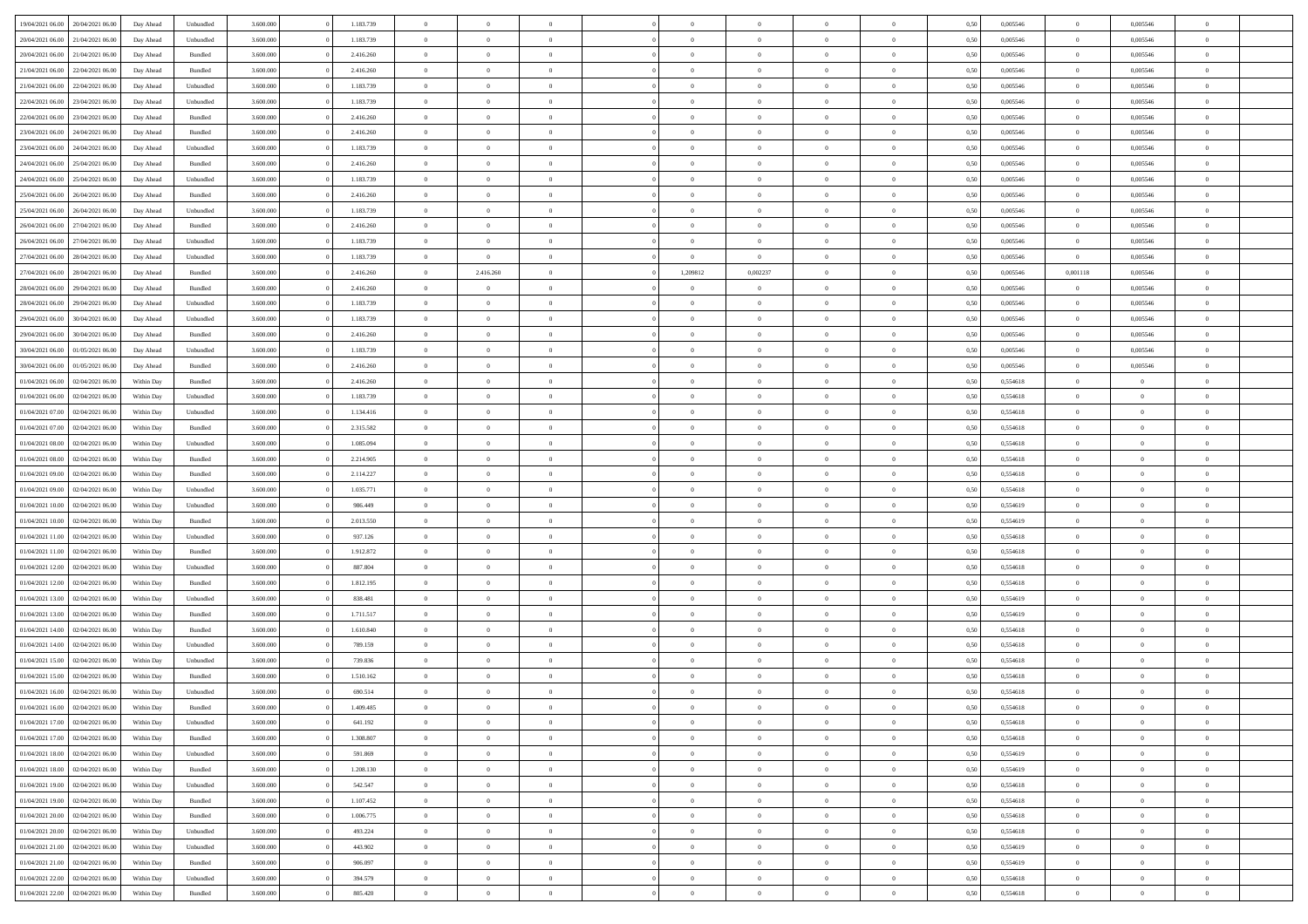| 01/04/2021 23:00 | 02/04/2021 06:00 | Within Day | Unbundled          | 3.600.000 | 345.257   | $\overline{0}$ | $\Omega$       |                | $\Omega$       | $\Omega$       | $\Omega$       | $\theta$       | 0,50 | 0,554618 | $\theta$       | $\theta$       | $\theta$       |  |
|------------------|------------------|------------|--------------------|-----------|-----------|----------------|----------------|----------------|----------------|----------------|----------------|----------------|------|----------|----------------|----------------|----------------|--|
|                  |                  |            |                    |           |           |                |                |                |                |                |                |                |      |          |                |                |                |  |
| 01/04/2021 23:00 | 02/04/2021 06:00 | Within Day | Bundled            | 3.600.000 | 704.742   | $\overline{0}$ | $\theta$       | $\overline{0}$ | $\overline{0}$ | $\bf{0}$       | $\overline{0}$ | $\bf{0}$       | 0,50 | 0,554618 | $\theta$       | $\theta$       | $\overline{0}$ |  |
| 02/04/2021 00:00 | 02/04/2021 06:00 | Within Day | Unbundled          | 3.600.000 | 295.934   | $\overline{0}$ | $\overline{0}$ | $\overline{0}$ | $\bf{0}$       | $\bf{0}$       | $\bf{0}$       | $\bf{0}$       | 0,50 | 0,554619 | $\overline{0}$ | $\overline{0}$ | $\overline{0}$ |  |
| 02/04/2021 00:00 | 02/04/2021 06:00 | Within Dav | Bundled            | 3.600,000 | 604.065   | $\overline{0}$ | $\overline{0}$ | $\overline{0}$ | $\overline{0}$ | $\bf{0}$       | $\overline{0}$ | $\overline{0}$ | 0.50 | 0.554619 | $\theta$       | $\theta$       | $\overline{0}$ |  |
|                  |                  |            |                    |           |           | $\overline{0}$ | $\theta$       | $\overline{0}$ |                | $\bf{0}$       | $\overline{0}$ |                |      |          | $\theta$       | $\theta$       | $\overline{0}$ |  |
| 02/04/2021 01:00 | 02/04/2021 06:00 | Within Day | Bundled            | 3.600.000 | 503.387   |                |                |                | $\overline{0}$ |                |                | $\bf{0}$       | 0,50 | 0,554618 |                |                |                |  |
| 02/04/2021 01:00 | 02/04/2021 06:00 | Within Day | Unbundled          | 3.600.000 | 246.612   | $\overline{0}$ | $\bf{0}$       | $\overline{0}$ | $\bf{0}$       | $\overline{0}$ | $\overline{0}$ | $\mathbf{0}$   | 0,50 | 0,554618 | $\overline{0}$ | $\overline{0}$ | $\bf{0}$       |  |
| 02/04/2021 02:00 | 02/04/2021 06:00 | Within Dav | Unbundled          | 3.600.000 | 197.289   | $\overline{0}$ | $\overline{0}$ | $\overline{0}$ | $\overline{0}$ | $\overline{0}$ | $\overline{0}$ | $\overline{0}$ | 0.50 | 0,554620 | $\theta$       | $\overline{0}$ | $\overline{0}$ |  |
| 02/04/2021 02:00 | 02/04/2021 06:00 | Within Day | Bundled            | 3.600.000 | 402.710   | $\overline{0}$ | $\theta$       | $\overline{0}$ | $\overline{0}$ | $\bf{0}$       | $\overline{0}$ | $\bf{0}$       | 0,50 | 0,554620 | $\theta$       | $\theta$       | $\overline{0}$ |  |
| 02/04/2021 03:00 | 02/04/2021 06.00 | Within Day | Bundled            | 3.600.000 | 302.032   | $\overline{0}$ | $\overline{0}$ | $\overline{0}$ | $\bf{0}$       | $\bf{0}$       | $\bf{0}$       | $\bf{0}$       | 0,50 | 0,554619 | $\,0\,$        | $\overline{0}$ | $\overline{0}$ |  |
|                  |                  |            |                    |           |           |                | $\overline{0}$ |                |                | $\overline{0}$ |                |                |      |          | $\theta$       | $\overline{0}$ | $\overline{0}$ |  |
| 02/04/2021 03:00 | 02/04/2021 06:00 | Within Dav | Unbundled          | 3.600.000 | 147.967   | $\overline{0}$ |                | $\overline{0}$ | $\overline{0}$ |                | $\overline{0}$ | $\overline{0}$ | 0.50 | 0.554619 |                |                |                |  |
| 02/04/2021 04:00 | 02/04/2021 06:00 | Within Day | Unbundled          | 3.600.000 | 98.644    | $\overline{0}$ | $\theta$       | $\overline{0}$ | $\overline{0}$ | $\bf{0}$       | $\overline{0}$ | $\bf{0}$       | 0,50 | 0,554617 | $\,$ 0 $\,$    | $\theta$       | $\overline{0}$ |  |
| 02/04/2021 04:00 | 02/04/2021 06.00 | Within Day | Bundled            | 3.600.000 | 201.355   | $\overline{0}$ | $\overline{0}$ | $\overline{0}$ | $\bf{0}$       | $\bf{0}$       | $\bf{0}$       | $\mathbf{0}$   | 0,50 | 0,554617 | $\overline{0}$ | $\overline{0}$ | $\overline{0}$ |  |
| 02/04/2021 05:00 | 02/04/2021 06:00 | Within Day | Unbundled          | 3.600.000 | 49.322    | $\overline{0}$ | $\overline{0}$ | $\overline{0}$ | $\overline{0}$ | $\bf{0}$       | $\overline{0}$ | $\overline{0}$ | 0.50 | 0.554622 | $\theta$       | $\theta$       | $\overline{0}$ |  |
| 02/04/2021 05:00 | 02/04/2021 06:00 | Within Day | Bundled            | 3.600.000 | 100.677   | $\overline{0}$ | $\theta$       | $\overline{0}$ | $\overline{0}$ | $\bf{0}$       | $\overline{0}$ | $\bf{0}$       | 0,50 | 0,554622 | $\theta$       | $\theta$       | $\overline{0}$ |  |
|                  |                  |            |                    |           |           |                |                |                |                |                |                |                |      |          |                |                |                |  |
| 02/04/2021 06.00 | 03/04/2021 06:00 | Within Day | Unbundled          | 3.600.000 | 1.183.739 | $\overline{0}$ | $\overline{0}$ | $\overline{0}$ | $\overline{0}$ | $\overline{0}$ | $\overline{0}$ | $\mathbf{0}$   | 0,50 | 0,554618 | $\overline{0}$ | $\overline{0}$ | $\bf{0}$       |  |
| 02/04/2021 06:00 | 03/04/2021 06:00 | Within Dav | Bundled            | 3.600.000 | 2.416.260 | $\overline{0}$ | $\overline{0}$ | $\overline{0}$ | $\overline{0}$ | $\overline{0}$ | $\overline{0}$ | $\overline{0}$ | 0.50 | 0.554618 | $\theta$       | $\overline{0}$ | $\overline{0}$ |  |
| 02/04/2021 07:00 | 03/04/2021 06:00 | Within Day | Bundled            | 3.600.000 | 2.315.582 | $\overline{0}$ | $\theta$       | $\overline{0}$ | $\overline{0}$ | $\bf{0}$       | $\overline{0}$ | $\bf{0}$       | 0,50 | 0,554618 | $\theta$       | $\theta$       | $\overline{0}$ |  |
| 02/04/2021 07:00 | 03/04/2021 06:00 | Within Day | Unbundled          | 3.600.000 | 1.134.416 | $\overline{0}$ | $\overline{0}$ | $\overline{0}$ | $\overline{0}$ | $\bf{0}$       | $\overline{0}$ | $\mathbf{0}$   | 0,50 | 0,554618 | $\,0\,$        | $\overline{0}$ | $\overline{0}$ |  |
| 02/04/2021 08:00 | 03/04/2021 06:00 | Within Day | Unbundled          | 3.600.000 | 1.085.094 | $\overline{0}$ | $\overline{0}$ | $\overline{0}$ | $\overline{0}$ | $\overline{0}$ | $\overline{0}$ | $\overline{0}$ | 0.50 | 0,554618 | $\theta$       | $\overline{0}$ | $\overline{0}$ |  |
| 02/04/2021 08:00 | 03/04/2021 06:00 | Within Day | Bundled            | 3.600.000 | 2.214.905 | $\overline{0}$ | $\theta$       | $\overline{0}$ | $\overline{0}$ | $\bf{0}$       | $\overline{0}$ | $\bf{0}$       | 0,50 | 0,554618 | $\,$ 0 $\,$    | $\theta$       | $\overline{0}$ |  |
|                  |                  |            |                    |           |           |                |                |                |                |                |                |                |      |          |                |                |                |  |
| 02/04/2021 09:00 | 03/04/2021 06:00 | Within Day | Unbundled          | 3.600.000 | 1.035.771 | $\overline{0}$ | $\overline{0}$ | $\overline{0}$ | $\overline{0}$ | $\bf{0}$       | $\overline{0}$ | $\bf{0}$       | 0,50 | 0,554618 | $\bf{0}$       | $\overline{0}$ | $\overline{0}$ |  |
| 02/04/2021 09:00 | 03/04/2021 06:00 | Within Day | Bundled            | 3.600,000 | 2.114.227 | $\overline{0}$ | $\overline{0}$ | $\overline{0}$ | $\overline{0}$ | $\bf{0}$       | $\overline{0}$ | $\overline{0}$ | 0.50 | 0.554618 | $\theta$       | $\theta$       | $\overline{0}$ |  |
| 02/04/2021 10:00 | 03/04/2021 06:00 | Within Day | Unbundled          | 3.600.000 | 986.449   | $\overline{0}$ | $\theta$       | $\overline{0}$ | $\overline{0}$ | $\bf{0}$       | $\overline{0}$ | $\bf{0}$       | 0,50 | 0,554619 | $\,$ 0 $\,$    | $\overline{0}$ | $\overline{0}$ |  |
| 02/04/2021 10:00 | 03/04/2021 06:00 | Within Day | Bundled            | 3.600.000 | 2.013.550 | $\overline{0}$ | $\bf{0}$       | $\overline{0}$ | $\overline{0}$ | $\overline{0}$ | $\overline{0}$ | $\mathbf{0}$   | 0,50 | 0,554619 | $\overline{0}$ | $\overline{0}$ | $\bf{0}$       |  |
| 02/04/2021 11:00 | 03/04/2021 06:00 | Within Dav | Unbundled          | 3.600.000 | 937.126   | $\overline{0}$ | $\overline{0}$ | $\overline{0}$ | $\overline{0}$ | $\overline{0}$ | $\overline{0}$ | $\overline{0}$ | 0.50 | 0.554618 | $\theta$       | $\overline{0}$ | $\overline{0}$ |  |
| 02/04/2021 11:00 | 03/04/2021 06:00 | Within Day | Bundled            | 3.600.000 | 1.912.872 | $\overline{0}$ | $\theta$       | $\overline{0}$ | $\overline{0}$ | $\bf{0}$       | $\overline{0}$ | $\bf{0}$       | 0,50 | 0,554618 | $\theta$       | $\theta$       | $\overline{0}$ |  |
| 02/04/2021 12:00 | 03/04/2021 06:00 | Within Day | Bundled            | 3.600.000 | 1.812.195 | $\overline{0}$ | $\overline{0}$ | $\overline{0}$ | $\overline{0}$ | $\bf{0}$       | $\overline{0}$ | $\bf{0}$       | 0,50 | 0,554618 | $\,0\,$        | $\overline{0}$ | $\overline{0}$ |  |
|                  |                  |            |                    |           |           |                |                |                |                |                |                |                |      |          |                |                |                |  |
| 02/04/2021 12:00 | 03/04/2021 06:00 | Within Day | Unbundled          | 3.600.000 | 887.804   | $\overline{0}$ | $\overline{0}$ | $\overline{0}$ | $\overline{0}$ | $\overline{0}$ | $\overline{0}$ | $\overline{0}$ | 0.50 | 0.554618 | $\theta$       | $\overline{0}$ | $\overline{0}$ |  |
| 02/04/2021 13:00 | 03/04/2021 06:00 | Within Day | Unbundled          | 3.600.000 | 838.481   | $\overline{0}$ | $\theta$       | $\overline{0}$ | $\overline{0}$ | $\bf{0}$       | $\overline{0}$ | $\bf{0}$       | 0,50 | 0,554619 | $\,$ 0 $\,$    | $\overline{0}$ | $\overline{0}$ |  |
| 02/04/2021 13:00 | 03/04/2021 06:00 | Within Day | Bundled            | 3.600.000 | 1.711.517 | $\overline{0}$ | $\overline{0}$ | $\overline{0}$ | $\overline{0}$ | $\bf{0}$       | $\overline{0}$ | $\bf{0}$       | 0,50 | 0,554619 | $\overline{0}$ | $\overline{0}$ | $\overline{0}$ |  |
| 02/04/2021 14:00 | 03/04/2021 06:00 | Within Day | Unbundled          | 3.600.000 | 789.159   | $\overline{0}$ | $\Omega$       | $\Omega$       | $\Omega$       | $\Omega$       | $\Omega$       | $\overline{0}$ | 0,50 | 0,554618 | $\,0\,$        | $\theta$       | $\theta$       |  |
| 02/04/2021 14:00 | 03/04/2021 06:00 | Within Day | Bundled            | 3.600.000 | 1.610.840 | $\overline{0}$ | $\theta$       | $\overline{0}$ | $\overline{0}$ | $\bf{0}$       | $\overline{0}$ | $\bf{0}$       | 0,50 | 0,554618 | $\theta$       | $\theta$       | $\overline{0}$ |  |
| 02/04/2021 15:00 | 03/04/2021 06:00 | Within Day | Unbundled          | 3.600.000 | 739.836   | $\overline{0}$ | $\overline{0}$ | $\overline{0}$ | $\bf{0}$       | $\bf{0}$       | $\overline{0}$ | $\mathbf{0}$   | 0,50 | 0,554618 | $\overline{0}$ | $\overline{0}$ | $\bf{0}$       |  |
|                  |                  |            |                    |           |           |                |                |                |                |                |                |                |      |          |                |                |                |  |
| 02/04/2021 15:00 | 03/04/2021 06:00 | Within Day | Bundled            | 3.600,000 | 1.510.162 | $\overline{0}$ | $\Omega$       | $\Omega$       | $\Omega$       | $\bf{0}$       | $\overline{0}$ | $\overline{0}$ | 0.50 | 0.554618 | $\theta$       | $\theta$       | $\theta$       |  |
| 02/04/2021 16:00 | 03/04/2021 06:00 | Within Day | Unbundled          | 3.600.000 | 690.514   | $\overline{0}$ | $\theta$       | $\overline{0}$ | $\overline{0}$ | $\bf{0}$       | $\overline{0}$ | $\bf{0}$       | 0,50 | 0,554618 | $\theta$       | $\theta$       | $\overline{0}$ |  |
| 02/04/2021 16:00 | 03/04/2021 06:00 | Within Day | Bundled            | 3.600.000 | 1.409.485 | $\overline{0}$ | $\overline{0}$ | $\overline{0}$ | $\bf{0}$       | $\bf{0}$       | $\bf{0}$       | $\bf{0}$       | 0,50 | 0,554618 | $\,0\,$        | $\overline{0}$ | $\overline{0}$ |  |
| 02/04/2021 17:00 | 03/04/2021 06:00 | Within Day | Unbundled          | 3.600,000 | 641.192   | $\overline{0}$ | $\Omega$       | $\Omega$       | $\Omega$       | $\theta$       | $\theta$       | $\overline{0}$ | 0.50 | 0.554618 | $\theta$       | $\theta$       | $\theta$       |  |
| 02/04/2021 17:00 | 03/04/2021 06:00 | Within Day | Bundled            | 3.600.000 | 1.308.807 | $\overline{0}$ | $\theta$       | $\overline{0}$ | $\overline{0}$ | $\bf{0}$       | $\overline{0}$ | $\bf{0}$       | 0,50 | 0,554618 | $\,$ 0 $\,$    | $\overline{0}$ | $\overline{0}$ |  |
|                  |                  |            |                    |           |           |                | $\overline{0}$ |                |                | $\bf{0}$       |                |                |      |          |                | $\overline{0}$ | $\overline{0}$ |  |
| 02/04/2021 18:00 | 03/04/2021 06:00 | Within Day | Bundled            | 3.600.000 | 1.208.130 | $\overline{0}$ |                | $\overline{0}$ | $\bf{0}$       |                | $\bf{0}$       | $\bf{0}$       | 0,50 | 0,554619 | $\overline{0}$ |                |                |  |
| 02/04/2021 18:00 | 03/04/2021 06:00 | Within Day | Unbundled          | 3.600.000 | 591.869   | $\overline{0}$ | $\Omega$       | $\overline{0}$ | $\Omega$       | $\Omega$       | $\overline{0}$ | $\overline{0}$ | 0,50 | 0,554619 | $\,0\,$        | $\theta$       | $\theta$       |  |
| 02/04/2021 19:00 | 03/04/2021 06:00 | Within Day | Unbundled          | 3.600.000 | 542.547   | $\overline{0}$ | $\theta$       | $\overline{0}$ | $\overline{0}$ | $\bf{0}$       | $\overline{0}$ | $\bf{0}$       | 0,50 | 0,554618 | $\,$ 0 $\,$    | $\overline{0}$ | $\overline{0}$ |  |
| 02/04/2021 19:00 | 03/04/2021 06:00 | Within Day | Bundled            | 3.600.000 | 1.107.452 | $\overline{0}$ | $\overline{0}$ | $\overline{0}$ | $\overline{0}$ | $\bf{0}$       | $\overline{0}$ | $\mathbf{0}$   | 0,50 | 0,554618 | $\bf{0}$       | $\overline{0}$ | $\bf{0}$       |  |
| 02/04/2021 20:00 | 03/04/2021 06:00 | Within Day | Unbundled          | 3.600,000 | 493.224   | $\overline{0}$ | $\Omega$       | $\Omega$       | $\Omega$       | $\Omega$       | $\Omega$       | $\overline{0}$ | 0.50 | 0.554618 | $\theta$       | $\theta$       | $\theta$       |  |
| 02/04/2021 20:00 | 03/04/2021 06:00 | Within Day | Bundled            | 3.600.000 | 1.006.775 | $\overline{0}$ | $\overline{0}$ | $\overline{0}$ | $\bf{0}$       | $\,$ 0         | $\overline{0}$ | $\bf{0}$       | 0,50 | 0,554618 | $\,0\,$        | $\overline{0}$ | $\overline{0}$ |  |
| 02/04/2021 21:00 | 03/04/2021 06:00 | Within Day | Unbundled          | 3.600.000 | 443.902   | $\bf{0}$       | $\bf{0}$       |                |                |                |                |                | 0,50 | 0,554619 | $\bf{0}$       | $\overline{0}$ |                |  |
|                  |                  |            |                    |           |           |                |                |                |                |                |                |                |      |          |                |                |                |  |
| 02/04/2021 21:00 | 03/04/2021 06:00 | Within Day | Bundled            | 3.600,000 | 906 097   | $\overline{0}$ | $\overline{0}$ | $\overline{0}$ | $\Omega$       | $\overline{0}$ | $\overline{0}$ | $\overline{0}$ | 0,50 | 0.554619 | $\theta$       | $\theta$       | $\theta$       |  |
| 02/04/2021 22.00 | 03/04/2021 06:00 | Within Day | Unbundled          | 3.600.000 | 394.579   | $\overline{0}$ | $\bf{0}$       | $\overline{0}$ | $\overline{0}$ | $\,$ 0 $\,$    | $\overline{0}$ | $\,$ 0 $\,$    | 0,50 | 0,554618 | $\,$ 0 $\,$    | $\,$ 0 $\,$    | $\,$ 0         |  |
| 02/04/2021 22.00 | 03/04/2021 06:00 | Within Day | Bundled            | 3.600.000 | 805.420   | $\overline{0}$ | $\overline{0}$ | $\overline{0}$ | $\overline{0}$ | $\overline{0}$ | $\overline{0}$ | $\mathbf{0}$   | 0,50 | 0,554618 | $\overline{0}$ | $\bf{0}$       | $\overline{0}$ |  |
| 02/04/2021 23:00 | 03/04/2021 06:00 | Within Day | $\mathbf B$ undled | 3.600.000 | 704.742   | $\overline{0}$ | $\overline{0}$ | $\overline{0}$ | $\Omega$       | $\overline{0}$ | $\overline{0}$ | $\overline{0}$ | 0,50 | 0,554618 | $\overline{0}$ | $\theta$       | $\overline{0}$ |  |
| 02/04/2021 23:00 | 03/04/2021 06:00 | Within Day | Unbundled          | 3.600.000 | 345.257   | $\overline{0}$ | $\,$ 0         | $\overline{0}$ | $\overline{0}$ | $\,$ 0 $\,$    | $\overline{0}$ | $\mathbf{0}$   | 0,50 | 0,554618 | $\,$ 0 $\,$    | $\overline{0}$ | $\,$ 0         |  |
| 03/04/2021 00:00 | 03/04/2021 06:00 | Within Day | Unbundled          | 3.600.000 | 295.934   | $\overline{0}$ | $\overline{0}$ | $\overline{0}$ | $\overline{0}$ | $\overline{0}$ | $\overline{0}$ | $\mathbf{0}$   | 0,50 | 0,554619 | $\overline{0}$ | $\overline{0}$ | $\overline{0}$ |  |
|                  |                  |            |                    |           |           |                |                |                |                |                |                |                |      |          |                |                |                |  |
| 03/04/2021 00:00 | 03/04/2021 06:00 | Within Day | Bundled            | 3.600,000 | 604.065   | $\overline{0}$ | $\overline{0}$ | $\overline{0}$ | $\overline{0}$ | $\overline{0}$ | $\overline{0}$ | $\overline{0}$ | 0.50 | 0,554619 | $\overline{0}$ | $\theta$       | $\overline{0}$ |  |
| 03/04/2021 01:00 | 03/04/2021 06:00 | Within Day | Unbundled          | 3.600.000 | 246.612   | $\overline{0}$ | $\,$ 0         | $\overline{0}$ | $\bf{0}$       | $\bf{0}$       | $\bf{0}$       | $\bf{0}$       | 0,50 | 0,554618 | $\,$ 0 $\,$    | $\overline{0}$ | $\overline{0}$ |  |
| 03/04/2021 01:00 | 03/04/2021 06:00 | Within Day | Bundled            | 3.600.000 | 503.387   | $\overline{0}$ | $\overline{0}$ | $\overline{0}$ | $\overline{0}$ | $\overline{0}$ | $\overline{0}$ | $\mathbf{0}$   | 0,50 | 0,554618 | $\overline{0}$ | $\overline{0}$ | $\bf{0}$       |  |
| 03/04/2021 02:00 | 03/04/2021 06:00 | Within Day | Unbundled          | 3.600,000 | 197.289   | $\overline{0}$ | $\overline{0}$ | $\overline{0}$ | $\Omega$       | $\overline{0}$ | $\overline{0}$ | $\overline{0}$ | 0.50 | 0,554620 | $\overline{0}$ | $\overline{0}$ | $\overline{0}$ |  |
| 03/04/2021 02:00 | 03/04/2021 06:00 | Within Day | Bundled            | 3.600.000 | 402.710   | $\overline{0}$ | $\bf{0}$       | $\overline{0}$ | $\bf{0}$       | $\bf{0}$       | $\bf{0}$       | $\mathbf{0}$   | 0,50 | 0,554620 | $\,$ 0 $\,$    | $\,$ 0 $\,$    | $\bf{0}$       |  |
| 03/04/2021 03:00 | 03/04/2021 06:00 | Within Day | Unbundled          | 3.600.000 | 147.967   | $\overline{0}$ | $\overline{0}$ | $\overline{0}$ | $\overline{0}$ | $\overline{0}$ | $\bf{0}$       | $\mathbf{0}$   | 0,50 | 0,554619 | $\overline{0}$ | $\bf{0}$       | $\overline{0}$ |  |
|                  |                  |            |                    |           |           |                |                |                |                |                |                |                |      |          |                |                |                |  |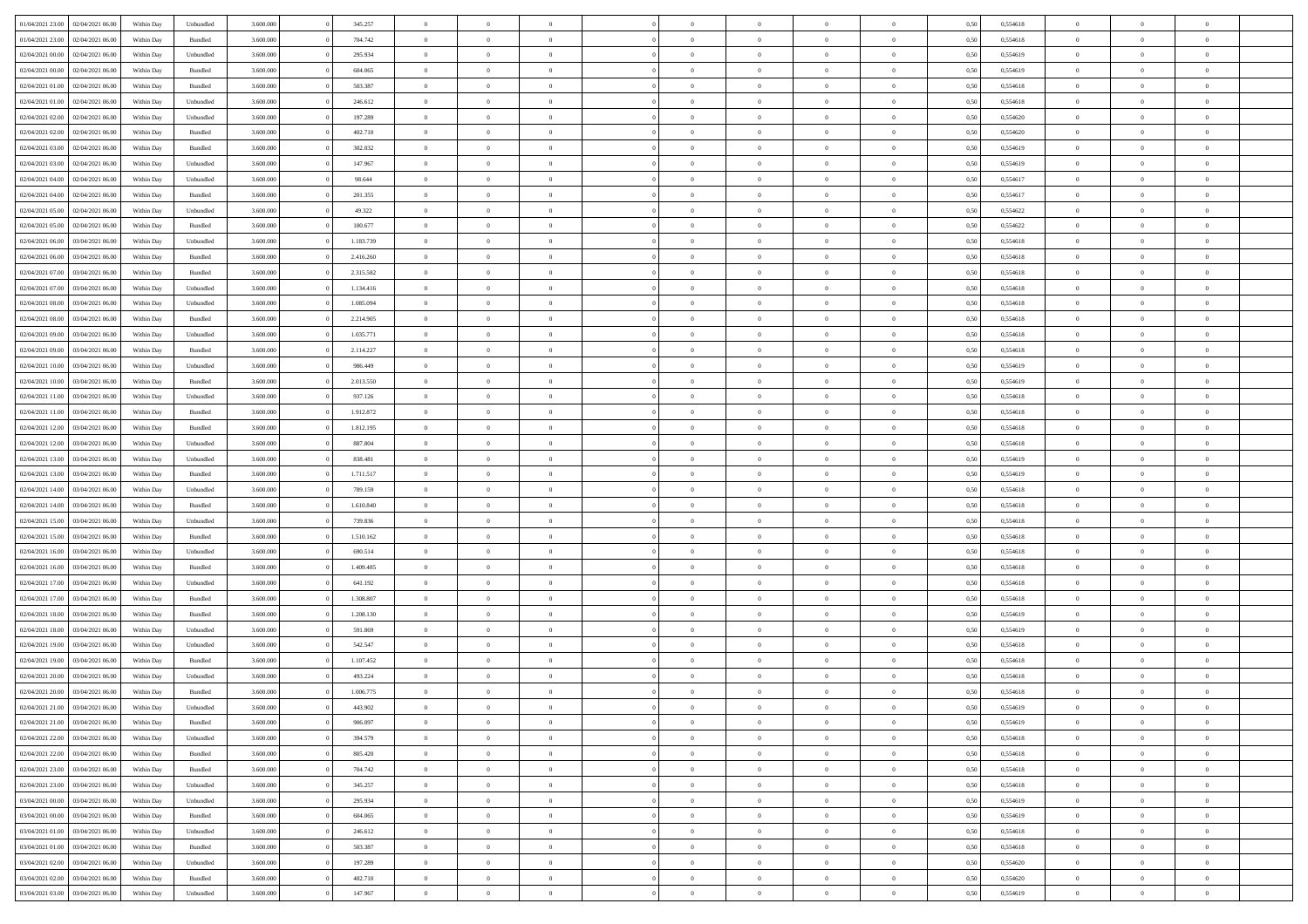| 03/04/2021 03:00                  | 03/04/2021 06:00 | Within Day | Bundled            | 3.600.000 | 302.032   | $\overline{0}$ | $\Omega$       |                | $\Omega$       | $\Omega$       | $\Omega$       | $\theta$       | 0,50 | 0,554619 | $\theta$       | $\theta$       | $\theta$       |  |
|-----------------------------------|------------------|------------|--------------------|-----------|-----------|----------------|----------------|----------------|----------------|----------------|----------------|----------------|------|----------|----------------|----------------|----------------|--|
| 03/04/2021 04:00                  | 03/04/2021 06:00 | Within Day | Unbundled          | 3.600.000 | 98.644    | $\overline{0}$ | $\theta$       | $\overline{0}$ | $\overline{0}$ | $\bf{0}$       | $\overline{0}$ | $\bf{0}$       | 0,50 | 0,554617 | $\theta$       | $\theta$       | $\overline{0}$ |  |
| 03/04/2021 04:00                  | 03/04/2021 06:00 | Within Day | Bundled            | 3.600.000 | 201.355   | $\overline{0}$ | $\overline{0}$ | $\overline{0}$ | $\bf{0}$       | $\bf{0}$       | $\bf{0}$       | $\bf{0}$       | 0,50 | 0,554617 | $\overline{0}$ | $\overline{0}$ | $\overline{0}$ |  |
| 03/04/2021 05:00                  | 03/04/2021 06:00 | Within Dav | Bundled            | 3.600,000 | 100.677   | $\overline{0}$ | $\overline{0}$ | $\overline{0}$ | $\overline{0}$ | $\bf{0}$       | $\overline{0}$ | $\overline{0}$ | 0.50 | 0.554622 | $\theta$       | $\theta$       | $\overline{0}$ |  |
| 03/04/2021 05:00                  | 03/04/2021 06:00 | Within Day | Unbundled          | 3.600.000 | 49.322    | $\overline{0}$ | $\theta$       | $\overline{0}$ | $\overline{0}$ | $\bf{0}$       | $\overline{0}$ | $\bf{0}$       | 0,50 | 0,554622 | $\theta$       | $\overline{0}$ | $\overline{0}$ |  |
|                                   |                  |            |                    |           |           |                |                |                |                |                |                |                |      |          |                |                |                |  |
| 03/04/2021 06:00                  | 04/04/2021 06.00 | Within Day | Unbundled          | 3.600.000 | 1.183.739 | $\overline{0}$ | $\overline{0}$ | $\overline{0}$ | $\bf{0}$       | $\overline{0}$ | $\overline{0}$ | $\mathbf{0}$   | 0,50 | 0,554618 | $\overline{0}$ | $\overline{0}$ | $\bf{0}$       |  |
| 03/04/2021 06:00                  | 04/04/2021 06.00 | Within Dav | Bundled            | 3.600.000 | 2.416.260 | $\overline{0}$ | $\overline{0}$ | $\overline{0}$ | $\overline{0}$ | $\overline{0}$ | $\overline{0}$ | $\overline{0}$ | 0.50 | 0,554618 | $\theta$       | $\overline{0}$ | $\overline{0}$ |  |
| 03/04/2021 07:00                  | 04/04/2021 06.00 | Within Day | Unbundled          | 3.600.000 | 1.134.416 | $\overline{0}$ | $\theta$       | $\overline{0}$ | $\overline{0}$ | $\bf{0}$       | $\overline{0}$ | $\bf{0}$       | 0,50 | 0,554618 | $\theta$       | $\theta$       | $\overline{0}$ |  |
| 03/04/2021 07:00                  | 04/04/2021 06.00 | Within Day | Bundled            | 3.600.000 | 2.315.582 | $\overline{0}$ | $\overline{0}$ | $\overline{0}$ | $\bf{0}$       | $\bf{0}$       | $\bf{0}$       | $\bf{0}$       | 0,50 | 0,554618 | $\,0\,$        | $\overline{0}$ | $\overline{0}$ |  |
| 03/04/2021 08:00                  | 04/04/2021 06.00 | Within Dav | Unbundled          | 3.600.000 | 1.085.094 | $\overline{0}$ | $\overline{0}$ | $\overline{0}$ | $\overline{0}$ | $\overline{0}$ | $\overline{0}$ | $\overline{0}$ | 0.50 | 0.554618 | $\theta$       | $\overline{0}$ | $\overline{0}$ |  |
| 03/04/2021 08:00                  | 04/04/2021 06.00 | Within Day | Bundled            | 3.600.000 | 2.214.905 | $\overline{0}$ | $\theta$       | $\overline{0}$ | $\overline{0}$ | $\bf{0}$       | $\overline{0}$ | $\bf{0}$       | 0,50 | 0,554618 | $\,$ 0 $\,$    | $\overline{0}$ | $\overline{0}$ |  |
| 03/04/2021 09:00                  | 04/04/2021 06:00 | Within Day | Unbundled          | 3.600.000 | 1.035.771 | $\overline{0}$ | $\overline{0}$ | $\overline{0}$ | $\bf{0}$       | $\bf{0}$       | $\bf{0}$       | $\bf{0}$       | 0,50 | 0,554618 | $\overline{0}$ | $\overline{0}$ | $\overline{0}$ |  |
|                                   |                  |            |                    |           |           |                |                |                |                |                |                |                |      |          |                |                |                |  |
| 03/04/2021 09:00                  | 04/04/2021 06:00 | Within Day | Bundled            | 3.600.000 | 2.114.227 | $\overline{0}$ | $\overline{0}$ | $\overline{0}$ | $\overline{0}$ | $\bf{0}$       | $\overline{0}$ | $\overline{0}$ | 0.50 | 0.554618 | $\theta$       | $\theta$       | $\overline{0}$ |  |
| 03/04/2021 10:00                  | 04/04/2021 06.00 | Within Day | Bundled            | 3.600.000 | 2.013.550 | $\overline{0}$ | $\theta$       | $\overline{0}$ | $\overline{0}$ | $\bf{0}$       | $\overline{0}$ | $\bf{0}$       | 0,50 | 0,554619 | $\theta$       | $\overline{0}$ | $\overline{0}$ |  |
| 03/04/2021 10:00                  | 04/04/2021 06.00 | Within Day | Unbundled          | 3.600.000 | 986.449   | $\overline{0}$ | $\overline{0}$ | $\overline{0}$ | $\bf{0}$       | $\overline{0}$ | $\overline{0}$ | $\mathbf{0}$   | 0,50 | 0,554619 | $\overline{0}$ | $\overline{0}$ | $\bf{0}$       |  |
| 03/04/2021 11:00                  | 04/04/2021 06.00 | Within Dav | Unbundled          | 3.600.000 | 937.126   | $\overline{0}$ | $\overline{0}$ | $\overline{0}$ | $\overline{0}$ | $\overline{0}$ | $\overline{0}$ | $\overline{0}$ | 0.50 | 0.554618 | $\theta$       | $\overline{0}$ | $\overline{0}$ |  |
| 03/04/2021 11:00                  | 04/04/2021 06.00 | Within Day | Bundled            | 3.600.000 | 1.912.872 | $\overline{0}$ | $\theta$       | $\overline{0}$ | $\overline{0}$ | $\bf{0}$       | $\overline{0}$ | $\bf{0}$       | 0,50 | 0,554618 | $\theta$       | $\theta$       | $\overline{0}$ |  |
| 03/04/2021 12:00                  | 04/04/2021 06.00 | Within Day | Unbundled          | 3.600.000 | 887.804   | $\overline{0}$ | $\overline{0}$ | $\overline{0}$ | $\bf{0}$       | $\bf{0}$       | $\bf{0}$       | $\bf{0}$       | 0,50 | 0,554618 | $\,0\,$        | $\overline{0}$ | $\overline{0}$ |  |
| 03/04/2021 12:00                  | 04/04/2021 06.00 | Within Day | Bundled            | 3.600.000 | 1.812.195 | $\overline{0}$ | $\overline{0}$ | $\overline{0}$ | $\overline{0}$ | $\overline{0}$ | $\overline{0}$ | $\overline{0}$ | 0.50 | 0,554618 | $\theta$       | $\overline{0}$ | $\overline{0}$ |  |
|                                   |                  |            |                    |           |           | $\overline{0}$ | $\theta$       | $\overline{0}$ |                | $\bf{0}$       | $\overline{0}$ |                |      |          |                | $\theta$       | $\overline{0}$ |  |
| 03/04/2021 13:00                  | 04/04/2021 06.00 | Within Day | Unbundled          | 3.600.000 | 838.481   |                |                |                | $\overline{0}$ |                |                | $\bf{0}$       | 0,50 | 0,554619 | $\,$ 0 $\,$    |                |                |  |
| 03/04/2021 13:00                  | 04/04/2021 06:00 | Within Day | Bundled            | 3.600.000 | 1.711.517 | $\overline{0}$ | $\overline{0}$ | $\overline{0}$ | $\bf{0}$       | $\bf{0}$       | $\bf{0}$       | $\bf{0}$       | 0,50 | 0,554619 | $\bf{0}$       | $\overline{0}$ | $\overline{0}$ |  |
| 03/04/2021 14:00                  | 04/04/2021 06:00 | Within Day | Unbundled          | 3.600.000 | 789.159   | $\overline{0}$ | $\overline{0}$ | $\overline{0}$ | $\overline{0}$ | $\bf{0}$       | $\overline{0}$ | $\overline{0}$ | 0.50 | 0.554618 | $\theta$       | $\overline{0}$ | $\overline{0}$ |  |
| 03/04/2021 14:00                  | 04/04/2021 06.00 | Within Day | Bundled            | 3.600.000 | 1.610.840 | $\overline{0}$ | $\theta$       | $\overline{0}$ | $\overline{0}$ | $\bf{0}$       | $\overline{0}$ | $\bf{0}$       | 0,50 | 0,554618 | $\,$ 0 $\,$    | $\overline{0}$ | $\overline{0}$ |  |
| 03/04/2021 15:00                  | 04/04/2021 06.00 | Within Day | Unbundled          | 3.600.000 | 739.836   | $\overline{0}$ | $\bf{0}$       | $\overline{0}$ | $\bf{0}$       | $\overline{0}$ | $\overline{0}$ | $\mathbf{0}$   | 0,50 | 0,554618 | $\overline{0}$ | $\overline{0}$ | $\bf{0}$       |  |
| 03/04/2021 15:00                  | 04/04/2021 06.00 | Within Dav | Bundled            | 3.600.000 | 1.510.162 | $\overline{0}$ | $\overline{0}$ | $\overline{0}$ | $\overline{0}$ | $\overline{0}$ | $\overline{0}$ | $\overline{0}$ | 0.50 | 0,554618 | $\theta$       | $\overline{0}$ | $\overline{0}$ |  |
| 03/04/2021 16:00                  | 04/04/2021 06.00 | Within Day | Bundled            | 3.600.000 | 1.409.485 | $\overline{0}$ | $\theta$       | $\overline{0}$ | $\overline{0}$ | $\bf{0}$       | $\overline{0}$ | $\bf{0}$       | 0,50 | 0,554618 | $\theta$       | $\theta$       | $\overline{0}$ |  |
|                                   |                  |            |                    |           |           |                |                |                |                |                |                |                |      |          |                |                |                |  |
| 03/04/2021 16:00                  | 04/04/2021 06:00 | Within Day | Unbundled          | 3.600.000 | 690.514   | $\overline{0}$ | $\overline{0}$ | $\overline{0}$ | $\overline{0}$ | $\bf{0}$       | $\overline{0}$ | $\bf{0}$       | 0,50 | 0,554618 | $\,0\,$        | $\overline{0}$ | $\overline{0}$ |  |
| 03/04/2021 17:00                  | 04/04/2021 06.00 | Within Day | Unbundled          | 3.600.000 | 641.192   | $\overline{0}$ | $\overline{0}$ | $\overline{0}$ | $\overline{0}$ | $\overline{0}$ | $\overline{0}$ | $\overline{0}$ | 0.50 | 0.554618 | $\theta$       | $\overline{0}$ | $\overline{0}$ |  |
| 03/04/2021 17:00                  | 04/04/2021 06.00 | Within Day | Bundled            | 3.600.000 | 1.308.807 | $\overline{0}$ | $\theta$       | $\overline{0}$ | $\overline{0}$ | $\bf{0}$       | $\overline{0}$ | $\bf{0}$       | 0,50 | 0,554618 | $\,$ 0 $\,$    | $\overline{0}$ | $\overline{0}$ |  |
| 03/04/2021 18:00                  | 04/04/2021 06:00 | Within Day | Unbundled          | 3.600.000 | 591.869   | $\overline{0}$ | $\overline{0}$ | $\overline{0}$ | $\overline{0}$ | $\bf{0}$       | $\overline{0}$ | $\bf{0}$       | 0,50 | 0,554619 | $\bf{0}$       | $\overline{0}$ | $\overline{0}$ |  |
| 03/04/2021 18:00                  | 04/04/2021 06.00 | Within Day | Bundled            | 3.600.000 | 1.208.130 | $\overline{0}$ | $\Omega$       | $\Omega$       | $\Omega$       | $\Omega$       | $\Omega$       | $\overline{0}$ | 0,50 | 0,554619 | $\,0\,$        | $\theta$       | $\theta$       |  |
| 03/04/2021 19:00                  | 04/04/2021 06.00 | Within Day | Unbundled          | 3.600.000 | 542.547   | $\overline{0}$ | $\theta$       | $\overline{0}$ | $\overline{0}$ | $\bf{0}$       | $\overline{0}$ | $\bf{0}$       | 0,50 | 0,554618 | $\,$ 0 $\,$    | $\theta$       | $\overline{0}$ |  |
| 03/04/2021 19:00                  | 04/04/2021 06:00 | Within Day | Bundled            | 3.600.000 | 1.107.452 | $\overline{0}$ | $\overline{0}$ | $\overline{0}$ | $\overline{0}$ | $\bf{0}$       | $\overline{0}$ | $\mathbf{0}$   | 0,50 | 0,554618 | $\overline{0}$ | $\overline{0}$ | $\bf{0}$       |  |
| 03/04/2021 20:00                  | 04/04/2021 06:00 |            | Unbundled          | 3.600,000 | 493.224   | $\overline{0}$ | $\Omega$       | $\Omega$       | $\Omega$       | $\bf{0}$       | $\overline{0}$ | $\overline{0}$ | 0.50 | 0.554618 | $\theta$       | $\theta$       | $\theta$       |  |
|                                   |                  | Within Day |                    |           |           |                |                |                |                |                |                |                |      |          |                |                |                |  |
| 03/04/2021 20:00                  | 04/04/2021 06.00 | Within Day | Bundled            | 3.600.000 | 1.006.775 | $\overline{0}$ | $\theta$       | $\overline{0}$ | $\overline{0}$ | $\bf{0}$       | $\overline{0}$ | $\bf{0}$       | 0,50 | 0,554618 | $\,$ 0 $\,$    | $\theta$       | $\overline{0}$ |  |
| 03/04/2021 21.00                  | 04/04/2021 06.00 | Within Day | Bundled            | 3.600.000 | 906.097   | $\overline{0}$ | $\overline{0}$ | $\overline{0}$ | $\overline{0}$ | $\bf{0}$       | $\overline{0}$ | $\bf{0}$       | 0,50 | 0,554619 | $\,0\,$        | $\overline{0}$ | $\overline{0}$ |  |
| 03/04/2021 21:00                  | 04/04/2021 06:00 | Within Day | Unbundled          | 3.600,000 | 443.902   | $\overline{0}$ | $\Omega$       | $\Omega$       | $\Omega$       | $\theta$       | $\theta$       | $\overline{0}$ | 0.50 | 0.554619 | $\theta$       | $\theta$       | $\theta$       |  |
| 03/04/2021 22:00                  | 04/04/2021 06.00 | Within Day | Unbundled          | 3.600.000 | 394.579   | $\overline{0}$ | $\theta$       | $\overline{0}$ | $\overline{0}$ | $\bf{0}$       | $\overline{0}$ | $\bf{0}$       | 0,50 | 0,554618 | $\,$ 0 $\,$    | $\overline{0}$ | $\overline{0}$ |  |
| 03/04/2021 22.00                  | 04/04/2021 06:00 | Within Day | Bundled            | 3.600.000 | 805.420   | $\overline{0}$ | $\overline{0}$ | $\overline{0}$ | $\overline{0}$ | $\bf{0}$       | $\overline{0}$ | $\bf{0}$       | 0,50 | 0,554618 | $\overline{0}$ | $\overline{0}$ | $\overline{0}$ |  |
| 03/04/2021 23:00                  | 04/04/2021 06.00 | Within Day | Unbundled          | 3.600.000 | 345.257   | $\overline{0}$ | $\Omega$       | $\overline{0}$ | $\Omega$       | $\Omega$       | $\overline{0}$ | $\overline{0}$ | 0,50 | 0,554618 | $\,0\,$        | $\theta$       | $\theta$       |  |
| 03/04/2021 23:00                  | 04/04/2021 06.00 | Within Day | Bundled            | 3.600.000 | 704.742   | $\overline{0}$ | $\theta$       | $\overline{0}$ | $\overline{0}$ | $\bf{0}$       | $\overline{0}$ | $\bf{0}$       | 0,50 | 0,554618 | $\,$ 0 $\,$    | $\overline{0}$ | $\overline{0}$ |  |
| 04/04/2021 00:00                  | 04/04/2021 06.00 | Within Day | Unbundled          | 3.600.000 | 295.934   | $\overline{0}$ | $\overline{0}$ | $\overline{0}$ | $\overline{0}$ | $\bf{0}$       | $\overline{0}$ | $\mathbf{0}$   | 0,50 | 0,554619 | $\overline{0}$ | $\overline{0}$ | $\bf{0}$       |  |
|                                   |                  |            |                    |           |           |                |                |                |                |                |                |                |      |          |                |                |                |  |
| 04/04/2021 00:00                  | 04/04/2021 06:00 | Within Day | Bundled            | 3.600,000 | 604,065   | $\overline{0}$ | $\Omega$       | $\Omega$       | $\Omega$       | $\Omega$       | $\Omega$       | $\overline{0}$ | 0.50 | 0.554619 | $\theta$       | $\theta$       | $\theta$       |  |
| 04/04/2021 01:00                  | 04/04/2021 06:00 | Within Day | Unbundled          | 3.600.000 | 246.612   | $\overline{0}$ | $\overline{0}$ | $\overline{0}$ | $\bf{0}$       | $\,$ 0         | $\overline{0}$ | $\bf{0}$       | 0,50 | 0,554618 | $\,0\,$        | $\overline{0}$ | $\overline{0}$ |  |
| 04/04/2021 01:00 04/04/2021 06:00 |                  | Within Day | $\mathbf B$ undled | 3.600.000 | 503.387   | $\bf{0}$       | $\bf{0}$       |                |                |                |                |                | 0,50 | 0,554618 | $\bf{0}$       | $\overline{0}$ |                |  |
| 04/04/2021 02.00                  | 04/04/2021 06:00 | Within Day | Unbundled          | 3.600.000 | 197.289   | $\overline{0}$ | $\overline{0}$ | $\overline{0}$ | $\Omega$       | $\overline{0}$ | $\overline{0}$ | $\overline{0}$ | 0,50 | 0.554620 | $\theta$       | $\theta$       | $\theta$       |  |
| 04/04/2021 02:00                  | 04/04/2021 06:00 | Within Day | Bundled            | 3.600.000 | 402.710   | $\overline{0}$ | $\bf{0}$       | $\overline{0}$ | $\overline{0}$ | $\,$ 0 $\,$    | $\overline{0}$ | $\,$ 0 $\,$    | 0,50 | 0,554620 | $\,$ 0 $\,$    | $\,$ 0 $\,$    | $\,$ 0         |  |
| 04/04/2021 03:00                  | 04/04/2021 06:00 | Within Day | Bundled            | 3.600.000 | 302.032   | $\overline{0}$ | $\overline{0}$ | $\overline{0}$ | $\overline{0}$ | $\overline{0}$ | $\overline{0}$ | $\mathbf{0}$   | 0,50 | 0,554619 | $\overline{0}$ | $\bf{0}$       | $\overline{0}$ |  |
| 04/04/2021 03:00                  | 04/04/2021 06:00 | Within Day | Unbundled          | 3.600.000 | 147.967   | $\overline{0}$ | $\overline{0}$ | $\overline{0}$ | $\Omega$       | $\overline{0}$ | $\overline{0}$ | $\overline{0}$ | 0,50 | 0,554619 | $\overline{0}$ | $\theta$       | $\overline{0}$ |  |
| 04/04/2021 04:00                  | 04/04/2021 06:00 | Within Day | Unbundled          | 3.600.000 | 98.644    | $\overline{0}$ | $\,$ 0         | $\overline{0}$ | $\overline{0}$ | $\,$ 0 $\,$    | $\overline{0}$ | $\mathbf{0}$   | 0,50 | 0,554617 | $\,$ 0 $\,$    | $\overline{0}$ | $\overline{0}$ |  |
|                                   |                  |            |                    |           |           |                |                |                |                |                |                |                |      |          |                |                |                |  |
| 04/04/2021 04:00                  | 04/04/2021 06:00 | Within Day | Bundled            | 3.600.000 | 201.355   | $\overline{0}$ | $\overline{0}$ | $\overline{0}$ | $\overline{0}$ | $\overline{0}$ | $\overline{0}$ | $\mathbf{0}$   | 0,50 | 0,554617 | $\overline{0}$ | $\overline{0}$ | $\bf{0}$       |  |
| 04/04/2021 05:00                  | 04/04/2021 06:00 | Within Day | Unbundled          | 3.600.000 | 49.322    | $\overline{0}$ | $\overline{0}$ | $\overline{0}$ | $\overline{0}$ | $\overline{0}$ | $\overline{0}$ | $\bf{0}$       | 0.50 | 0,554622 | $\overline{0}$ | $\theta$       | $\overline{0}$ |  |
| 04/04/2021 05:00                  | 04/04/2021 06:00 | Within Day | Bundled            | 3.600.000 | 100.677   | $\overline{0}$ | $\,$ 0         | $\overline{0}$ | $\bf{0}$       | $\bf{0}$       | $\bf{0}$       | $\bf{0}$       | 0,50 | 0,554622 | $\,$ 0 $\,$    | $\overline{0}$ | $\overline{0}$ |  |
| 04/04/2021 06.00                  | 05/04/2021 06:00 | Within Day | Unbundled          | 3.600.000 | 1.183.739 | $\overline{0}$ | $\bf{0}$       | $\overline{0}$ | $\overline{0}$ | $\overline{0}$ | $\overline{0}$ | $\mathbf{0}$   | 0,50 | 0,554618 | $\overline{0}$ | $\overline{0}$ | $\bf{0}$       |  |
| 04/04/2021 06:00                  | 05/04/2021 06:00 | Within Day | Bundled            | 3.600,000 | 2.416.260 | $\overline{0}$ | $\overline{0}$ | $\overline{0}$ | $\Omega$       | $\overline{0}$ | $\overline{0}$ | $\overline{0}$ | 0.50 | 0,554618 | $\overline{0}$ | $\overline{0}$ | $\overline{0}$ |  |
| 04/04/2021 07:00                  | 05/04/2021 06:00 | Within Day | Unbundled          | 3.600.000 | 1.134.416 | $\overline{0}$ | $\bf{0}$       | $\overline{0}$ | $\overline{0}$ | $\bf{0}$       | $\bf{0}$       | $\mathbf{0}$   | 0,50 | 0,554618 | $\,$ 0 $\,$    | $\,$ 0 $\,$    | $\bf{0}$       |  |
|                                   |                  |            |                    |           |           |                | $\bf{0}$       |                |                | $\bf{0}$       |                |                |      |          |                | $\overline{0}$ |                |  |
| 04/04/2021 07:00                  | 05/04/2021 06:00 | Within Day | Bundled            | 3.600.000 | 2.315.582 | $\overline{0}$ |                | $\overline{0}$ | $\overline{0}$ |                | $\bf{0}$       | $\bf{0}$       | 0,50 | 0,554618 | $\overline{0}$ |                | $\bf{0}$       |  |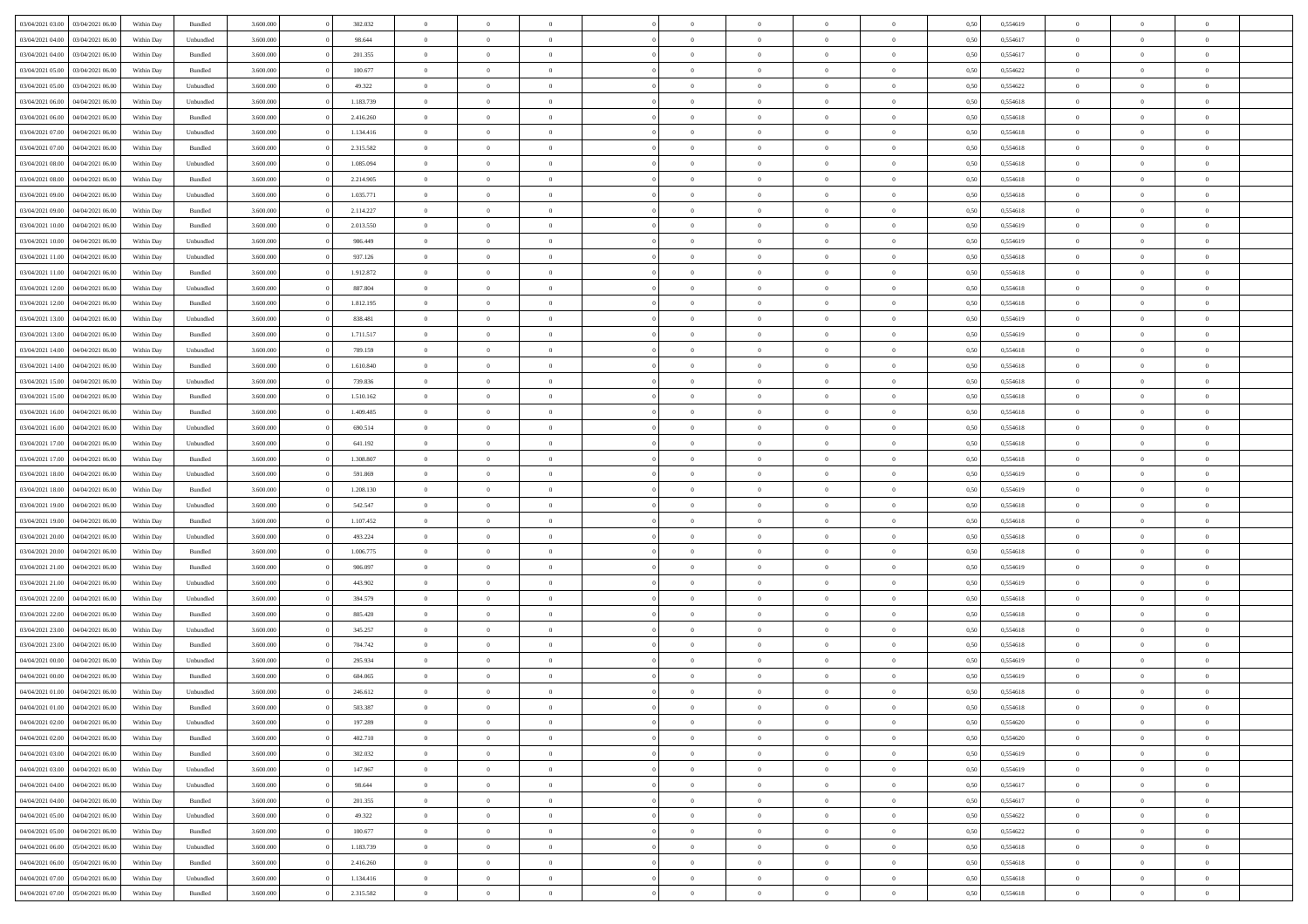|                                   |                  |            |                    |           |           | $\overline{0}$ | $\Omega$       |                |                | $\Omega$       | $\Omega$       | $\theta$       |      |          | $\theta$       | $\theta$       | $\theta$       |  |
|-----------------------------------|------------------|------------|--------------------|-----------|-----------|----------------|----------------|----------------|----------------|----------------|----------------|----------------|------|----------|----------------|----------------|----------------|--|
| 04/04/2021 08:00                  | 05/04/2021 06:00 | Within Day | Bundled            | 3.600.000 | 2.214.905 |                |                |                | $\Omega$       |                |                |                | 0,50 | 0,554618 |                |                |                |  |
| 04/04/2021 08:00                  | 05/04/2021 06:00 | Within Day | Unbundled          | 3.600.000 | 1.085.094 | $\overline{0}$ | $\theta$       | $\overline{0}$ | $\overline{0}$ | $\bf{0}$       | $\overline{0}$ | $\bf{0}$       | 0,50 | 0,554618 | $\theta$       | $\theta$       | $\overline{0}$ |  |
| 04/04/2021 09:00                  | 05/04/2021 06:00 | Within Day | Unbundled          | 3.600.000 | 1.035.771 | $\overline{0}$ | $\overline{0}$ | $\overline{0}$ | $\bf{0}$       | $\bf{0}$       | $\bf{0}$       | $\bf{0}$       | 0,50 | 0,554618 | $\overline{0}$ | $\overline{0}$ | $\overline{0}$ |  |
| 04/04/2021 09:00                  | 05/04/2021 06:00 | Within Dav | Bundled            | 3.600,000 | 2.114.227 | $\overline{0}$ | $\overline{0}$ | $\overline{0}$ | $\overline{0}$ | $\bf{0}$       | $\overline{0}$ | $\overline{0}$ | 0.50 | 0.554618 | $\theta$       | $\theta$       | $\overline{0}$ |  |
| 04/04/2021 11:00                  | 05/04/2021 06:00 | Within Day | Unbundled          | 3.600.000 | 937.126   | $\overline{0}$ | $\theta$       | $\overline{0}$ | $\overline{0}$ | $\bf{0}$       | $\overline{0}$ | $\bf{0}$       | 0,50 | 0,554618 | $\theta$       | $\overline{0}$ | $\overline{0}$ |  |
|                                   |                  |            |                    |           |           |                |                |                |                |                |                |                |      |          |                |                |                |  |
| 04/04/2021 11:00                  | 05/04/2021 06:00 | Within Day | Bundled            | 3.600.000 | 1.912.872 | $\overline{0}$ | $\overline{0}$ | $\overline{0}$ | $\bf{0}$       | $\overline{0}$ | $\overline{0}$ | $\mathbf{0}$   | 0,50 | 0,554618 | $\overline{0}$ | $\overline{0}$ | $\bf{0}$       |  |
| 04/04/2021 12:00                  | 05/04/2021 06:00 | Within Dav | Unbundled          | 3.600.000 | 887.804   | $\overline{0}$ | $\overline{0}$ | $\overline{0}$ | $\overline{0}$ | $\overline{0}$ | $\overline{0}$ | $\overline{0}$ | 0.50 | 0,554618 | $\theta$       | $\overline{0}$ | $\overline{0}$ |  |
| 04/04/2021 12:00                  | 05/04/2021 06:00 | Within Day | Bundled            | 3.600.000 | 1.812.195 | $\overline{0}$ | $\theta$       | $\overline{0}$ | $\overline{0}$ | $\bf{0}$       | $\overline{0}$ | $\bf{0}$       | 0,50 | 0,554618 | $\theta$       | $\theta$       | $\overline{0}$ |  |
| 04/04/2021 13:00                  | 05/04/2021 06:00 | Within Day | Unbundled          | 3.600.000 | 838.481   | $\overline{0}$ | $\overline{0}$ | $\overline{0}$ | $\bf{0}$       | $\bf{0}$       | $\bf{0}$       | $\bf{0}$       | 0,50 | 0,554619 | $\,0\,$        | $\overline{0}$ | $\overline{0}$ |  |
| 04/04/2021 13:00                  | 05/04/2021 06:00 | Within Dav | Bundled            | 3.600.000 | 1.711.517 | $\overline{0}$ | $\overline{0}$ | $\overline{0}$ | $\overline{0}$ | $\overline{0}$ | $\overline{0}$ | $\overline{0}$ | 0.50 | 0,554619 | $\theta$       | $\overline{0}$ | $\overline{0}$ |  |
|                                   |                  |            |                    |           |           | $\overline{0}$ | $\theta$       | $\overline{0}$ |                | $\bf{0}$       | $\overline{0}$ |                |      |          | $\,$ 0 $\,$    | $\overline{0}$ | $\overline{0}$ |  |
| 04/04/2021 14:00                  | 05/04/2021 06:00 | Within Day | Unbundled          | 3.600.000 | 789.159   |                |                |                | $\overline{0}$ |                |                | $\bf{0}$       | 0,50 | 0,554618 |                |                |                |  |
| 04/04/2021 14:00                  | 05/04/2021 06:00 | Within Day | Bundled            | 3.600.000 | 1.610.840 | $\overline{0}$ | $\overline{0}$ | $\overline{0}$ | $\bf{0}$       | $\bf{0}$       | $\bf{0}$       | $\bf{0}$       | 0,50 | 0,554618 | $\overline{0}$ | $\overline{0}$ | $\bf{0}$       |  |
| 04/04/2021 15:00                  | 05/04/2021 06:00 | Within Day | Bundled            | 3.600.000 | 1.510.162 | $\overline{0}$ | $\overline{0}$ | $\overline{0}$ | $\overline{0}$ | $\bf{0}$       | $\overline{0}$ | $\overline{0}$ | 0.50 | 0.554618 | $\theta$       | $\theta$       | $\overline{0}$ |  |
| 04/04/2021 15:00                  | 05/04/2021 06:00 | Within Day | Unbundled          | 3.600.000 | 739.836   | $\overline{0}$ | $\theta$       | $\overline{0}$ | $\overline{0}$ | $\bf{0}$       | $\overline{0}$ | $\bf{0}$       | 0,50 | 0,554618 | $\theta$       | $\overline{0}$ | $\overline{0}$ |  |
| 04/04/2021 16:00                  | 05/04/2021 06:00 | Within Day | Unbundled          | 3.600.000 | 690.514   | $\overline{0}$ | $\overline{0}$ | $\overline{0}$ | $\overline{0}$ | $\overline{0}$ | $\overline{0}$ | $\mathbf{0}$   | 0,50 | 0,554618 | $\overline{0}$ | $\overline{0}$ | $\bf{0}$       |  |
| 04/04/2021 16:00                  | 05/04/2021 06:00 | Within Dav | Bundled            | 3.600.000 | 1.409.485 | $\overline{0}$ | $\overline{0}$ | $\overline{0}$ | $\overline{0}$ | $\overline{0}$ | $\overline{0}$ | $\overline{0}$ | 0.50 | 0.554618 | $\theta$       | $\overline{0}$ | $\overline{0}$ |  |
| 04/04/2021 17.00                  | 05/04/2021 06:00 | Within Day | Unbundled          | 3.600.000 | 641.192   | $\overline{0}$ | $\theta$       | $\overline{0}$ | $\overline{0}$ | $\bf{0}$       | $\overline{0}$ | $\bf{0}$       | 0,50 | 0,554618 | $\theta$       | $\theta$       | $\overline{0}$ |  |
|                                   |                  |            |                    |           |           |                | $\overline{0}$ |                |                | $\bf{0}$       |                |                |      |          | $\,0\,$        | $\overline{0}$ | $\overline{0}$ |  |
| 04/04/2021 17:00                  | 05/04/2021 06:00 | Within Day | Bundled            | 3.600.000 | 1.308.807 | $\overline{0}$ |                | $\overline{0}$ | $\overline{0}$ |                | $\overline{0}$ | $\bf{0}$       | 0,50 | 0,554618 |                |                |                |  |
| 04/04/2021 18:00                  | 05/04/2021 06:00 | Within Day | Unbundled          | 3.600.000 | 591.869   | $\overline{0}$ | $\overline{0}$ | $\overline{0}$ | $\overline{0}$ | $\overline{0}$ | $\overline{0}$ | $\overline{0}$ | 0.50 | 0,554619 | $\theta$       | $\overline{0}$ | $\overline{0}$ |  |
| 04/04/2021 18:00                  | 05/04/2021 06:00 | Within Day | Bundled            | 3.600.000 | 1.208.130 | $\overline{0}$ | $\theta$       | $\overline{0}$ | $\overline{0}$ | $\bf{0}$       | $\overline{0}$ | $\bf{0}$       | 0,50 | 0,554619 | $\,$ 0 $\,$    | $\theta$       | $\overline{0}$ |  |
| 04/04/2021 19:00                  | 05/04/2021 06:00 | Within Day | Unbundled          | 3.600.000 | 542.547   | $\overline{0}$ | $\overline{0}$ | $\overline{0}$ | $\overline{0}$ | $\bf{0}$       | $\overline{0}$ | $\bf{0}$       | 0,50 | 0,554618 | $\overline{0}$ | $\overline{0}$ | $\overline{0}$ |  |
| 04/04/2021 19:00                  | 05/04/2021 06:00 | Within Day | Bundled            | 3.600,000 | 1.107.452 | $\overline{0}$ | $\overline{0}$ | $\overline{0}$ | $\overline{0}$ | $\bf{0}$       | $\overline{0}$ | $\overline{0}$ | 0.50 | 0.554618 | $\theta$       | $\overline{0}$ | $\overline{0}$ |  |
| 04/04/2021 20.00                  | 05/04/2021 06:00 | Within Day | Bundled            | 3.600.000 | 1.006.775 | $\overline{0}$ | $\theta$       | $\overline{0}$ | $\overline{0}$ | $\bf{0}$       | $\overline{0}$ | $\bf{0}$       | 0,50 | 0,554618 | $\,$ 0 $\,$    | $\overline{0}$ | $\overline{0}$ |  |
| 04/04/2021 20:00                  | 05/04/2021 06:00 | Within Day | Unbundled          | 3.600.000 | 493.224   | $\overline{0}$ | $\overline{0}$ | $\overline{0}$ | $\overline{0}$ | $\overline{0}$ | $\overline{0}$ | $\mathbf{0}$   | 0,50 | 0,554618 | $\overline{0}$ | $\overline{0}$ | $\bf{0}$       |  |
| 04/04/2021 21:00                  | 05/04/2021 06:00 | Within Dav | Unbundled          | 3.600.000 | 443.902   | $\overline{0}$ | $\overline{0}$ | $\overline{0}$ | $\overline{0}$ | $\overline{0}$ | $\overline{0}$ | $\overline{0}$ | 0.50 | 0,554619 | $\theta$       | $\overline{0}$ | $\overline{0}$ |  |
|                                   |                  |            |                    |           |           |                |                |                |                |                |                |                |      |          |                |                |                |  |
| 04/04/2021 21.00                  | 05/04/2021 06:00 | Within Day | Bundled            | 3.600.000 | 906.097   | $\overline{0}$ | $\theta$       | $\overline{0}$ | $\overline{0}$ | $\bf{0}$       | $\overline{0}$ | $\bf{0}$       | 0,50 | 0,554619 | $\theta$       | $\theta$       | $\overline{0}$ |  |
| 04/04/2021 22.00                  | 05/04/2021 06:00 | Within Day | Unbundled          | 3.600.000 | 394.579   | $\overline{0}$ | $\overline{0}$ | $\overline{0}$ | $\overline{0}$ | $\bf{0}$       | $\overline{0}$ | $\bf{0}$       | 0,50 | 0,554618 | $\,0\,$        | $\overline{0}$ | $\overline{0}$ |  |
| 04/04/2021 22.00                  | 05/04/2021 06:00 | Within Day | Bundled            | 3.600.000 | 805.420   | $\overline{0}$ | $\overline{0}$ | $\overline{0}$ | $\overline{0}$ | $\overline{0}$ | $\overline{0}$ | $\overline{0}$ | 0.50 | 0.554618 | $\theta$       | $\overline{0}$ | $\overline{0}$ |  |
| 04/04/2021 23:00                  | 05/04/2021 06:00 | Within Day | Unbundled          | 3.600.000 | 345.257   | $\overline{0}$ | $\theta$       | $\overline{0}$ | $\overline{0}$ | $\bf{0}$       | $\overline{0}$ | $\bf{0}$       | 0,50 | 0,554618 | $\,$ 0 $\,$    | $\overline{0}$ | $\overline{0}$ |  |
| 04/04/2021 23.00                  | 05/04/2021 06:00 | Within Day | Bundled            | 3.600.000 | 704.742   | $\overline{0}$ | $\overline{0}$ | $\overline{0}$ | $\overline{0}$ | $\bf{0}$       | $\overline{0}$ | $\bf{0}$       | 0,50 | 0,554618 | $\overline{0}$ | $\overline{0}$ | $\overline{0}$ |  |
| 05/04/2021 00:00                  | 05/04/2021 06:00 | Within Day | Unbundled          | 3.600.000 | 295.934   | $\overline{0}$ | $\Omega$       | $\Omega$       | $\Omega$       | $\Omega$       | $\Omega$       | $\overline{0}$ | 0,50 | 0,554619 | $\,0\,$        | $\theta$       | $\theta$       |  |
|                                   |                  |            |                    |           |           | $\overline{0}$ | $\theta$       | $\overline{0}$ | $\overline{0}$ | $\bf{0}$       | $\overline{0}$ |                |      |          | $\theta$       | $\overline{0}$ | $\overline{0}$ |  |
| 05/04/2021 00:00                  | 05/04/2021 06:00 | Within Day | Bundled            | 3.600.000 | 604.065   |                |                |                |                |                |                | $\bf{0}$       | 0,50 | 0,554619 |                |                |                |  |
| 05/04/2021 01:00                  | 05/04/2021 06:00 | Within Day | Unbundled          | 3.600.000 | 246.612   | $\overline{0}$ | $\overline{0}$ | $\overline{0}$ | $\bf{0}$       | $\bf{0}$       | $\overline{0}$ | $\mathbf{0}$   | 0,50 | 0,554618 | $\overline{0}$ | $\overline{0}$ | $\bf{0}$       |  |
| 05/04/2021 01:00                  | 05/04/2021 06:00 | Within Day | Bundled            | 3.600,000 | 503,387   | $\overline{0}$ | $\Omega$       | $\Omega$       | $\Omega$       | $\bf{0}$       | $\overline{0}$ | $\overline{0}$ | 0.50 | 0.554618 | $\theta$       | $\theta$       | $\theta$       |  |
| 05/04/2021 02:00                  | 05/04/2021 06:00 | Within Day | Bundled            | 3.600.000 | 402.710   | $\overline{0}$ | $\theta$       | $\overline{0}$ | $\overline{0}$ | $\bf{0}$       | $\overline{0}$ | $\bf{0}$       | 0,50 | 0,554620 | $\,$ 0 $\,$    | $\theta$       | $\overline{0}$ |  |
| 05/04/2021 02:00                  | 05/04/2021 06:00 | Within Day | Unbundled          | 3.600.000 | 197.289   | $\overline{0}$ | $\overline{0}$ | $\overline{0}$ | $\bf{0}$       | $\bf{0}$       | $\bf{0}$       | $\bf{0}$       | 0,50 | 0,554620 | $\bf{0}$       | $\overline{0}$ | $\overline{0}$ |  |
| 05/04/2021 03:00                  | 05/04/2021 06:00 | Within Day | Unbundled          | 3.600,000 | 147.967   | $\overline{0}$ | $\Omega$       | $\Omega$       | $\Omega$       | $\theta$       | $\theta$       | $\overline{0}$ | 0.50 | 0.554619 | $\theta$       | $\theta$       | $\theta$       |  |
| 05/04/2021 03:00                  | 05/04/2021 06:00 | Within Day | Bundled            | 3.600.000 | 302.032   | $\overline{0}$ | $\theta$       | $\overline{0}$ | $\overline{0}$ | $\bf{0}$       | $\overline{0}$ | $\bf{0}$       | 0,50 | 0,554619 | $\,$ 0 $\,$    | $\overline{0}$ | $\overline{0}$ |  |
|                                   |                  |            |                    |           |           |                |                |                |                |                |                |                |      |          |                |                |                |  |
| 05/04/2021 04:00                  | 05/04/2021 06:00 | Within Day | Unbundled          | 3.600.000 | 98.644    | $\overline{0}$ | $\overline{0}$ | $\overline{0}$ | $\bf{0}$       | $\bf{0}$       | $\bf{0}$       | $\bf{0}$       | 0,50 | 0,554617 | $\overline{0}$ | $\overline{0}$ | $\overline{0}$ |  |
| 05/04/2021 04:00                  | 05/04/2021 06:00 | Within Day | Bundled            | 3.600.000 | 201.355   | $\overline{0}$ | $\Omega$       | $\overline{0}$ | $\Omega$       | $\Omega$       | $\overline{0}$ | $\overline{0}$ | 0,50 | 0,554617 | $\,0\,$        | $\theta$       | $\theta$       |  |
| 05/04/2021 05:00                  | 05/04/2021 06:00 | Within Day | Unbundled          | 3.600.000 | 49.322    | $\overline{0}$ | $\theta$       | $\overline{0}$ | $\overline{0}$ | $\bf{0}$       | $\overline{0}$ | $\bf{0}$       | 0,50 | 0,554622 | $\,$ 0 $\,$    | $\overline{0}$ | $\overline{0}$ |  |
| 05/04/2021 05:00                  | 05/04/2021 06:00 | Within Day | Bundled            | 3.600.000 | 100.677   | $\overline{0}$ | $\overline{0}$ | $\overline{0}$ | $\bf{0}$       | $\bf{0}$       | $\bf{0}$       | $\mathbf{0}$   | 0,50 | 0,554622 | $\overline{0}$ | $\overline{0}$ | $\bf{0}$       |  |
| 05/04/2021 06:00                  | 06/04/2021 06:00 | Within Day | Unbundled          | 3.600,000 | 1.183.739 | $\overline{0}$ | $\Omega$       | $\Omega$       | $\Omega$       | $\Omega$       | $\Omega$       | $\overline{0}$ | 0.50 | 0.554618 | $\theta$       | $\theta$       | $\theta$       |  |
| 05/04/2021 06:00                  | 06/04/2021 06:00 | Within Day | Bundled            | 3.600.000 | 2.416.260 | $\overline{0}$ | $\overline{0}$ | $\overline{0}$ | $\bf{0}$       | $\,$ 0         | $\bf{0}$       | $\bf{0}$       | 0,50 | 0,554618 | $\,0\,$        | $\,$ 0 $\,$    | $\overline{0}$ |  |
| 05/04/2021 07:00 06/04/2021 06:00 |                  | Within Day | $\mathbf B$ undled | 3.600.000 | 2.315.582 | $\bf{0}$       | $\bf{0}$       |                |                |                |                |                | 0,50 | 0,554618 | $\bf{0}$       | $\overline{0}$ |                |  |
|                                   | 06/04/2021 06:00 |            |                    | 3.600.000 | 1.134.416 | $\overline{0}$ | $\overline{0}$ |                | $\Omega$       | $\overline{0}$ | $\overline{0}$ |                |      | 0.554618 | $\theta$       | $\theta$       | $\theta$       |  |
| 05/04/2021 07:00                  |                  | Within Day | Unbundled          |           |           |                |                | $\overline{0}$ |                |                |                | $\overline{0}$ | 0,50 |          |                |                |                |  |
| 05/04/2021 08:00                  | 06/04/2021 06:00 | Within Day | Unbundled          | 3.600.000 | 1.085.094 | $\overline{0}$ | $\,$ 0         | $\overline{0}$ | $\bf{0}$       | $\,$ 0 $\,$    | $\overline{0}$ | $\,$ 0 $\,$    | 0,50 | 0,554618 | $\,$ 0 $\,$    | $\,$ 0 $\,$    | $\,$ 0         |  |
| 05/04/2021 08:00                  | 06/04/2021 06:00 | Within Day | Bundled            | 3.600.000 | 2.214.905 | $\overline{0}$ | $\overline{0}$ | $\overline{0}$ | $\overline{0}$ | $\overline{0}$ | $\overline{0}$ | $\mathbf{0}$   | 0,50 | 0,554618 | $\overline{0}$ | $\bf{0}$       | $\bf{0}$       |  |
| 05/04/2021 09:00                  | 06/04/2021 06:00 | Within Day | Unbundled          | 3.600.000 | 1.035.771 | $\overline{0}$ | $\overline{0}$ | $\overline{0}$ | $\Omega$       | $\overline{0}$ | $\overline{0}$ | $\overline{0}$ | 0,50 | 0,554618 | $\overline{0}$ | $\theta$       | $\overline{0}$ |  |
| 05/04/2021 09:00                  | 06/04/2021 06:00 | Within Day | Bundled            | 3.600.000 | 2.114.227 | $\overline{0}$ | $\,$ 0         | $\overline{0}$ | $\overline{0}$ | $\,$ 0 $\,$    | $\overline{0}$ | $\mathbf{0}$   | 0,50 | 0,554618 | $\,$ 0 $\,$    | $\overline{0}$ | $\overline{0}$ |  |
| 05/04/2021 10:00                  | 06/04/2021 06:00 | Within Day | Unbundled          | 3.600.000 | 986.449   | $\overline{0}$ | $\overline{0}$ | $\overline{0}$ | $\overline{0}$ | $\overline{0}$ | $\overline{0}$ | $\mathbf{0}$   | 0,50 | 0,554619 | $\overline{0}$ | $\overline{0}$ | $\bf{0}$       |  |
| 05/04/2021 10:00                  | 06/04/2021 06:00 | Within Day | Bundled            | 3.600,000 | 2.013.550 | $\overline{0}$ | $\overline{0}$ | $\overline{0}$ | $\Omega$       | $\overline{0}$ | $\overline{0}$ | $\bf{0}$       | 0.50 | 0,554619 | $\overline{0}$ | $\theta$       | $\overline{0}$ |  |
| 05/04/2021 11:00                  | 06/04/2021 06:00 | Within Day | Unbundled          | 3.600.000 | 937.126   | $\overline{0}$ | $\,$ 0         | $\overline{0}$ | $\bf{0}$       | $\bf{0}$       | $\bf{0}$       | $\bf{0}$       | 0,50 | 0,554618 | $\,$ 0 $\,$    | $\overline{0}$ | $\overline{0}$ |  |
|                                   |                  |            |                    |           |           |                |                |                |                |                |                |                |      |          |                |                |                |  |
| 05/04/2021 11:00                  | 06/04/2021 06:00 | Within Day | Bundled            | 3.600.000 | 1.912.872 | $\overline{0}$ | $\bf{0}$       | $\overline{0}$ | $\overline{0}$ | $\overline{0}$ | $\overline{0}$ | $\mathbf{0}$   | 0,50 | 0,554618 | $\overline{0}$ | $\overline{0}$ | $\bf{0}$       |  |
| 05/04/2021 12:00                  | 06/04/2021 06:00 | Within Day | Unbundled          | 3.600,000 | 887.804   | $\overline{0}$ | $\overline{0}$ | $\overline{0}$ | $\Omega$       | $\overline{0}$ | $\overline{0}$ | $\overline{0}$ | 0.50 | 0,554618 | $\overline{0}$ | $\overline{0}$ | $\overline{0}$ |  |
| 05/04/2021 12:00                  | 06/04/2021 06:00 | Within Day | Bundled            | 3.600.000 | 1.812.195 | $\overline{0}$ | $\bf{0}$       | $\overline{0}$ | $\bf{0}$       | $\bf{0}$       | $\overline{0}$ | $\mathbf{0}$   | 0,50 | 0,554618 | $\,$ 0 $\,$    | $\,$ 0 $\,$    | $\bf{0}$       |  |
| 05/04/2021 13:00                  | 06/04/2021 06:00 | Within Day | Bundled            | 3.600.000 | 1.711.517 | $\overline{0}$ | $\overline{0}$ | $\overline{0}$ | $\overline{0}$ | $\overline{0}$ | $\overline{0}$ | $\mathbf{0}$   | 0,50 | 0,554619 | $\overline{0}$ | $\bf{0}$       | $\bf{0}$       |  |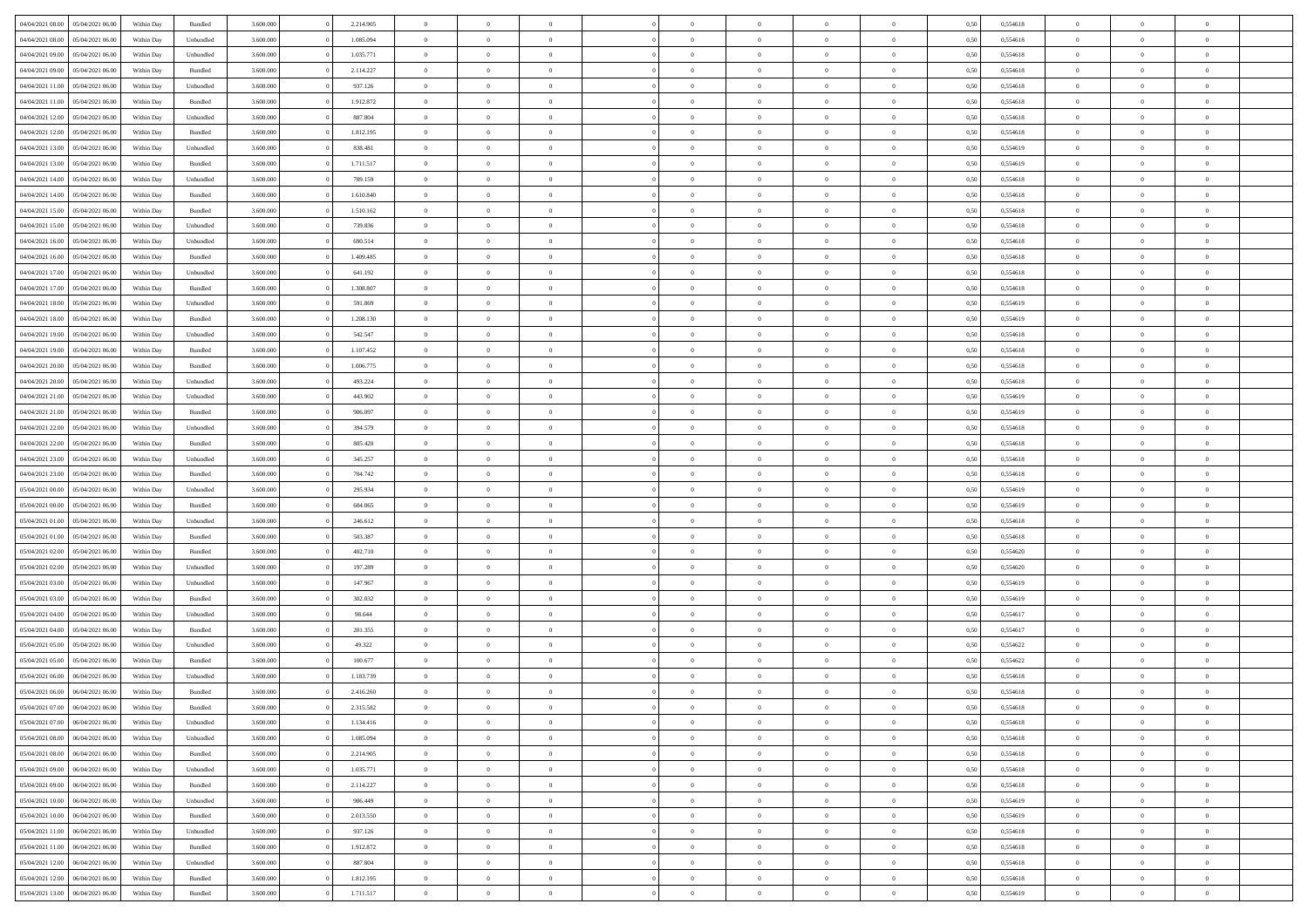| 05/04/2021 13:00                  | 06/04/2021 06:00 | Within Day | Unbundled          | 3.600.000 | 838.481   | $\overline{0}$ | $\Omega$       |                | $\Omega$       | $\Omega$       | $\Omega$       | $\theta$       | 0,50 | 0,554619 | $\theta$       | $\theta$       | $\theta$       |  |
|-----------------------------------|------------------|------------|--------------------|-----------|-----------|----------------|----------------|----------------|----------------|----------------|----------------|----------------|------|----------|----------------|----------------|----------------|--|
| 05/04/2021 14:00                  | 06/04/2021 06:00 | Within Day | Unbundled          | 3.600.000 | 789.159   | $\overline{0}$ | $\theta$       | $\overline{0}$ | $\overline{0}$ | $\bf{0}$       | $\overline{0}$ | $\bf{0}$       | 0,50 | 0,554618 | $\theta$       | $\theta$       | $\overline{0}$ |  |
| 05/04/2021 14:00                  | 06/04/2021 06:00 | Within Day | Bundled            | 3.600.000 | 1.610.840 | $\overline{0}$ | $\overline{0}$ | $\overline{0}$ | $\overline{0}$ | $\bf{0}$       | $\overline{0}$ | $\bf{0}$       | 0,50 | 0,554618 | $\overline{0}$ | $\overline{0}$ | $\overline{0}$ |  |
| 05/04/2021 15:00                  | 06/04/2021 06:00 | Within Dav | Unbundled          | 3.600.000 | 739.836   | $\overline{0}$ | $\overline{0}$ | $\overline{0}$ | $\overline{0}$ | $\bf{0}$       | $\overline{0}$ | $\overline{0}$ | 0.50 | 0.554618 | $\theta$       | $\theta$       | $\overline{0}$ |  |
|                                   |                  |            |                    |           |           |                |                |                |                |                |                |                |      |          |                |                |                |  |
| 05/04/2021 15:00                  | 06/04/2021 06:00 | Within Day | Bundled            | 3.600.000 | 1.510.162 | $\overline{0}$ | $\theta$       | $\overline{0}$ | $\overline{0}$ | $\bf{0}$       | $\overline{0}$ | $\bf{0}$       | 0,50 | 0,554618 | $\theta$       | $\overline{0}$ | $\overline{0}$ |  |
| 05/04/2021 16:00                  | 06/04/2021 06:00 | Within Day | Unbundled          | 3.600.000 | 690.514   | $\overline{0}$ | $\bf{0}$       | $\overline{0}$ | $\overline{0}$ | $\overline{0}$ | $\overline{0}$ | $\mathbf{0}$   | 0,50 | 0,554618 | $\overline{0}$ | $\overline{0}$ | $\bf{0}$       |  |
| 05/04/2021 16:00                  | 06/04/2021 06:00 | Within Dav | Bundled            | 3.600.000 | 1.409.485 | $\overline{0}$ | $\overline{0}$ | $\overline{0}$ | $\overline{0}$ | $\overline{0}$ | $\overline{0}$ | $\overline{0}$ | 0.50 | 0,554618 | $\theta$       | $\overline{0}$ | $\overline{0}$ |  |
| 05/04/2021 17:00                  | 06/04/2021 06:00 | Within Day | Unbundled          | 3.600.000 | 641.192   | $\overline{0}$ | $\theta$       | $\overline{0}$ | $\overline{0}$ | $\bf{0}$       | $\overline{0}$ | $\bf{0}$       | 0,50 | 0,554618 | $\theta$       | $\theta$       | $\overline{0}$ |  |
|                                   |                  |            |                    |           |           |                |                |                |                |                |                |                |      |          |                |                |                |  |
| 05/04/2021 17.00                  | 06/04/2021 06:00 | Within Day | Bundled            | 3.600.000 | 1.308.807 | $\overline{0}$ | $\overline{0}$ | $\overline{0}$ | $\overline{0}$ | $\bf{0}$       | $\overline{0}$ | $\bf{0}$       | 0,50 | 0,554618 | $\,0\,$        | $\overline{0}$ | $\overline{0}$ |  |
| 05/04/2021 18:00                  | 06/04/2021 06:00 | Within Dav | Bundled            | 3.600.000 | 1.208.130 | $\overline{0}$ | $\overline{0}$ | $\overline{0}$ | $\overline{0}$ | $\overline{0}$ | $\overline{0}$ | $\overline{0}$ | 0.50 | 0.554619 | $\theta$       | $\overline{0}$ | $\overline{0}$ |  |
| 05/04/2021 18:00                  | 06/04/2021 06:00 | Within Day | Unbundled          | 3.600.000 | 591.869   | $\overline{0}$ | $\theta$       | $\overline{0}$ | $\overline{0}$ | $\bf{0}$       | $\overline{0}$ | $\bf{0}$       | 0,50 | 0,554619 | $\,$ 0 $\,$    | $\overline{0}$ | $\overline{0}$ |  |
| 05/04/2021 19:00                  | 06/04/2021 06:00 | Within Day | Unbundled          | 3.600.000 | 542.547   | $\overline{0}$ | $\overline{0}$ | $\overline{0}$ | $\overline{0}$ | $\bf{0}$       | $\overline{0}$ | $\mathbf{0}$   | 0,50 | 0,554618 | $\overline{0}$ | $\overline{0}$ | $\overline{0}$ |  |
| 05/04/2021 19:00                  | 06/04/2021 06:00 | Within Day | Bundled            | 3.600.000 | 1.107.452 | $\overline{0}$ | $\overline{0}$ | $\overline{0}$ | $\overline{0}$ | $\bf{0}$       | $\overline{0}$ | $\overline{0}$ | 0.50 | 0.554618 | $\theta$       | $\theta$       | $\overline{0}$ |  |
|                                   |                  |            |                    |           |           |                |                |                |                |                |                |                |      |          |                |                |                |  |
| 05/04/2021 20.00                  | 06/04/2021 06:00 | Within Day | Unbundled          | 3.600.000 | 493.224   | $\overline{0}$ | $\theta$       | $\overline{0}$ | $\overline{0}$ | $\bf{0}$       | $\overline{0}$ | $\bf{0}$       | 0,50 | 0,554618 | $\theta$       | $\theta$       | $\overline{0}$ |  |
| 05/04/2021 20:00                  | 06/04/2021 06:00 | Within Day | Bundled            | 3.600.000 | 1.006.775 | $\overline{0}$ | $\overline{0}$ | $\overline{0}$ | $\overline{0}$ | $\overline{0}$ | $\overline{0}$ | $\mathbf{0}$   | 0,50 | 0,554618 | $\overline{0}$ | $\overline{0}$ | $\bf{0}$       |  |
| 05/04/2021 21:00                  | 06/04/2021 06:00 | Within Dav | Unbundled          | 3.600.000 | 443.902   | $\overline{0}$ | $\overline{0}$ | $\overline{0}$ | $\overline{0}$ | $\overline{0}$ | $\overline{0}$ | $\overline{0}$ | 0.50 | 0,554619 | $\theta$       | $\overline{0}$ | $\overline{0}$ |  |
| 05/04/2021 21:00                  | 06/04/2021 06:00 | Within Day | Bundled            | 3.600.000 | 906.097   | $\overline{0}$ | $\theta$       | $\overline{0}$ | $\overline{0}$ | $\bf{0}$       | $\overline{0}$ | $\bf{0}$       | 0,50 | 0,554619 | $\theta$       | $\theta$       | $\overline{0}$ |  |
|                                   |                  |            |                    |           |           |                |                |                |                |                |                |                |      |          |                |                |                |  |
| 05/04/2021 22.00                  | 06/04/2021 06:00 | Within Day | Unbundled          | 3.600.000 | 394.579   | $\overline{0}$ | $\overline{0}$ | $\overline{0}$ | $\bf{0}$       | $\bf{0}$       | $\bf{0}$       | $\bf{0}$       | 0,50 | 0,554618 | $\,0\,$        | $\overline{0}$ | $\overline{0}$ |  |
| 05/04/2021 22.00                  | 06/04/2021 06:00 | Within Day | Bundled            | 3.600.000 | 805.420   | $\overline{0}$ | $\overline{0}$ | $\overline{0}$ | $\overline{0}$ | $\overline{0}$ | $\overline{0}$ | $\overline{0}$ | 0.50 | 0,554618 | $\theta$       | $\overline{0}$ | $\overline{0}$ |  |
| 05/04/2021 23:00                  | 06/04/2021 06:00 | Within Day | Unbundled          | 3.600.000 | 345.257   | $\overline{0}$ | $\theta$       | $\overline{0}$ | $\overline{0}$ | $\bf{0}$       | $\overline{0}$ | $\bf{0}$       | 0,50 | 0,554618 | $\,$ 0 $\,$    | $\theta$       | $\overline{0}$ |  |
| 05/04/2021 23.00                  | 06/04/2021 06:00 | Within Day | Bundled            | 3.600.000 | 704.742   | $\overline{0}$ | $\overline{0}$ | $\overline{0}$ | $\bf{0}$       | $\bf{0}$       | $\bf{0}$       | $\bf{0}$       | 0,50 | 0,554618 | $\bf{0}$       | $\overline{0}$ | $\overline{0}$ |  |
| 06/04/2021 00:00                  | 06/04/2021 06:00 | Within Day | Bundled            | 3.600,000 | 604.065   | $\overline{0}$ | $\overline{0}$ | $\overline{0}$ | $\overline{0}$ | $\bf{0}$       | $\overline{0}$ | $\overline{0}$ | 0.50 | 0.554619 | $\theta$       | $\theta$       | $\overline{0}$ |  |
|                                   |                  |            |                    |           |           |                |                |                |                |                |                |                |      |          |                |                |                |  |
| 06/04/2021 00:00                  | 06/04/2021 06:00 | Within Day | Unbundled          | 3.600.000 | 295.934   | $\overline{0}$ | $\theta$       | $\overline{0}$ | $\overline{0}$ | $\bf{0}$       | $\overline{0}$ | $\bf{0}$       | 0,50 | 0,554619 | $\,$ 0 $\,$    | $\overline{0}$ | $\overline{0}$ |  |
| 06/04/2021 01:00                  | 06/04/2021 06:00 | Within Day | Unbundled          | 3.600.000 | 246.612   | $\overline{0}$ | $\bf{0}$       | $\overline{0}$ | $\bf{0}$       | $\overline{0}$ | $\overline{0}$ | $\mathbf{0}$   | 0,50 | 0,554618 | $\overline{0}$ | $\overline{0}$ | $\bf{0}$       |  |
| 06/04/2021 01:00                  | 06/04/2021 06:00 | Within Dav | Bundled            | 3.600.000 | 503.387   | $\overline{0}$ | $\overline{0}$ | $\overline{0}$ | $\overline{0}$ | $\overline{0}$ | $\overline{0}$ | $\overline{0}$ | 0.50 | 0.554618 | $\theta$       | $\overline{0}$ | $\overline{0}$ |  |
| 06/04/2021 02:00                  | 06/04/2021 06:00 | Within Day | Unbundled          | 3.600.000 | 197.289   | $\overline{0}$ | $\theta$       | $\overline{0}$ | $\overline{0}$ | $\bf{0}$       | $\overline{0}$ | $\bf{0}$       | 0,50 | 0,554620 | $\theta$       | $\theta$       | $\overline{0}$ |  |
|                                   |                  |            |                    |           |           |                |                |                |                |                |                |                |      |          |                |                |                |  |
| 06/04/2021 02:00                  | 06/04/2021 06:00 | Within Day | Bundled            | 3.600.000 | 402.710   | $\overline{0}$ | $\overline{0}$ | $\overline{0}$ | $\bf{0}$       | $\bf{0}$       | $\bf{0}$       | $\bf{0}$       | 0,50 | 0,554620 | $\,0\,$        | $\overline{0}$ | $\overline{0}$ |  |
| 06/04/2021 03:00                  | 06/04/2021 06:00 | Within Day | Unbundled          | 3.600.000 | 147.967   | $\overline{0}$ | $\overline{0}$ | $\overline{0}$ | $\overline{0}$ | $\overline{0}$ | $\overline{0}$ | $\overline{0}$ | 0.50 | 0.554619 | $\theta$       | $\overline{0}$ | $\overline{0}$ |  |
| 06/04/2021 03:00                  | 06/04/2021 06:00 | Within Day | Bundled            | 3.600.000 | 302.032   | $\overline{0}$ | $\theta$       | $\overline{0}$ | $\overline{0}$ | $\bf{0}$       | $\overline{0}$ | $\bf{0}$       | 0,50 | 0,554619 | $\,$ 0 $\,$    | $\overline{0}$ | $\overline{0}$ |  |
| 06/04/2021 04:00                  | 06/04/2021 06:00 | Within Day | Unbundled          | 3.600.000 | 98.644    | $\overline{0}$ | $\overline{0}$ | $\overline{0}$ | $\bf{0}$       | $\bf{0}$       | $\bf{0}$       | $\bf{0}$       | 0,50 | 0,554617 | $\overline{0}$ | $\overline{0}$ | $\overline{0}$ |  |
| 06/04/2021 04:00                  | 06/04/2021 06:00 | Within Day | Bundled            | 3.600.000 | 201.355   | $\overline{0}$ | $\Omega$       | $\Omega$       | $\Omega$       | $\Omega$       | $\Omega$       | $\overline{0}$ | 0,50 | 0,554617 | $\,0\,$        | $\theta$       | $\theta$       |  |
|                                   |                  |            |                    |           |           |                |                |                |                |                |                |                |      |          |                |                |                |  |
| 06/04/2021 05:00                  | 06/04/2021 06:00 | Within Day | Bundled            | 3.600.000 | 100.677   | $\overline{0}$ | $\theta$       | $\overline{0}$ | $\overline{0}$ | $\bf{0}$       | $\overline{0}$ | $\bf{0}$       | 0,50 | 0,554622 | $\theta$       | $\theta$       | $\overline{0}$ |  |
| 06/04/2021 05:00                  | 06/04/2021 06:00 | Within Day | Unbundled          | 3.600.000 | 49.322    | $\overline{0}$ | $\overline{0}$ | $\overline{0}$ | $\bf{0}$       | $\bf{0}$       | $\overline{0}$ | $\mathbf{0}$   | 0,50 | 0,554622 | $\overline{0}$ | $\overline{0}$ | $\bf{0}$       |  |
| 06/04/2021 06:00                  | 07/04/2021 06:00 | Within Day | Unbundled          | 3.600,000 | 1.183.739 | $\overline{0}$ | $\Omega$       | $\Omega$       | $\Omega$       | $\bf{0}$       | $\overline{0}$ | $\overline{0}$ | 0.50 | 0.554618 | $\theta$       | $\theta$       | $\theta$       |  |
| 06/04/2021 06:00                  | 07/04/2021 06:00 | Within Day | Bundled            | 3.600.000 | 2.416.260 | $\overline{0}$ | $\theta$       | $\overline{0}$ | $\overline{0}$ | $\bf{0}$       | $\overline{0}$ | $\bf{0}$       | 0,50 | 0,554618 | $\theta$       | $\theta$       | $\overline{0}$ |  |
| 06/04/2021 07:00                  | 07/04/2021 06.00 | Within Day | Unbundled          | 3.600.000 | 1.134.416 | $\overline{0}$ | $\overline{0}$ | $\overline{0}$ | $\bf{0}$       | $\bf{0}$       | $\bf{0}$       | $\bf{0}$       | 0,50 | 0,554618 | $\,0\,$        | $\overline{0}$ | $\overline{0}$ |  |
|                                   |                  |            |                    |           |           |                |                |                |                |                |                |                |      |          |                |                |                |  |
| 06/04/2021 07:00                  | 07/04/2021 06:00 | Within Day | Bundled            | 3.600,000 | 2.315.582 | $\overline{0}$ | $\Omega$       | $\overline{0}$ | $\Omega$       | $\theta$       | $\theta$       | $\overline{0}$ | 0.50 | 0.554618 | $\theta$       | $\theta$       | $\theta$       |  |
| 06/04/2021 08:00                  | 07/04/2021 06:00 | Within Day | Unbundled          | 3.600.000 | 1.085.094 | $\overline{0}$ | $\theta$       | $\overline{0}$ | $\overline{0}$ | $\bf{0}$       | $\overline{0}$ | $\bf{0}$       | 0,50 | 0,554618 | $\,$ 0 $\,$    | $\overline{0}$ | $\overline{0}$ |  |
| 06/04/2021 08:00                  | 07/04/2021 06.00 | Within Day | Bundled            | 3.600.000 | 2.214.905 | $\overline{0}$ | $\overline{0}$ | $\overline{0}$ | $\bf{0}$       | $\bf{0}$       | $\overline{0}$ | $\bf{0}$       | 0,50 | 0,554618 | $\overline{0}$ | $\overline{0}$ | $\overline{0}$ |  |
| 06/04/2021 09:00                  | 07/04/2021 06.00 | Within Day | Unbundled          | 3.600.000 | 1.035.771 | $\overline{0}$ | $\Omega$       | $\overline{0}$ | $\Omega$       | $\Omega$       | $\overline{0}$ | $\overline{0}$ | 0,50 | 0,554618 | $\,0\,$        | $\theta$       | $\theta$       |  |
| 06/04/2021 09:00                  | 07/04/2021 06:00 | Within Day | Bundled            | 3.600.000 | 2.114.227 | $\overline{0}$ | $\theta$       | $\overline{0}$ | $\overline{0}$ | $\bf{0}$       | $\overline{0}$ | $\bf{0}$       | 0,50 | 0,554618 | $\,$ 0 $\,$    | $\overline{0}$ | $\overline{0}$ |  |
|                                   |                  |            |                    |           |           |                |                |                |                |                |                |                |      |          |                |                |                |  |
| 06/04/2021 10:00                  | 07/04/2021 06.00 | Within Day | Unbundled          | 3.600.000 | 986.449   | $\overline{0}$ | $\overline{0}$ | $\overline{0}$ | $\overline{0}$ | $\bf{0}$       | $\overline{0}$ | $\mathbf{0}$   | 0,50 | 0,554619 | $\overline{0}$ | $\overline{0}$ | $\bf{0}$       |  |
| 06/04/2021 10:00                  | 07/04/2021 06:00 | Within Day | Bundled            | 3.600,000 | 2.013.550 | $\overline{0}$ | $\Omega$       | $\Omega$       | $\Omega$       | $\Omega$       | $\Omega$       | $\overline{0}$ | 0.50 | 0.554619 | $\theta$       | $\theta$       | $\theta$       |  |
| 06/04/2021 11:00                  | 07/04/2021 06:00 | Within Day | Bundled            | 3.600.000 | 1.912.872 | $\overline{0}$ | $\,$ 0 $\,$    | $\overline{0}$ | $\bf{0}$       | $\,$ 0         | $\overline{0}$ | $\bf{0}$       | 0,50 | 0,554618 | $\,0\,$        | $\overline{0}$ | $\overline{0}$ |  |
| 06/04/2021 11:00 07/04/2021 06:00 |                  | Within Day | Unbundled          | 3.600.000 | 937.126   | $\bf{0}$       | $\bf{0}$       |                |                |                |                |                | 0,50 | 0,554618 | $\bf{0}$       | $\overline{0}$ |                |  |
|                                   |                  |            |                    |           |           |                |                |                |                |                |                |                |      |          |                |                | $\theta$       |  |
| 06/04/2021 12:00                  | 07/04/2021 06:00 | Within Day | Unbundled          | 3.600.000 | 887.804   | $\overline{0}$ | $\overline{0}$ | $\overline{0}$ | $\Omega$       | $\overline{0}$ | $\overline{0}$ | $\overline{0}$ | 0,50 | 0.554618 | $\theta$       | $\theta$       |                |  |
| 06/04/2021 12:00                  | 07/04/2021 06:00 | Within Day | Bundled            | 3.600.000 | 1.812.195 | $\overline{0}$ | $\,$ 0         | $\overline{0}$ | $\overline{0}$ | $\,$ 0 $\,$    | $\overline{0}$ | $\,$ 0 $\,$    | 0,50 | 0,554618 | $\,$ 0 $\,$    | $\,$ 0 $\,$    | $\,$ 0         |  |
| 06/04/2021 13:00                  | 07/04/2021 06:00 | Within Day | Unbundled          | 3.600.000 | 838.481   | $\overline{0}$ | $\overline{0}$ | $\overline{0}$ | $\overline{0}$ | $\overline{0}$ | $\overline{0}$ | $\mathbf{0}$   | 0,50 | 0,554619 | $\overline{0}$ | $\bf{0}$       | $\overline{0}$ |  |
| 06/04/2021 13:00                  | 07/04/2021 06:00 | Within Day | $\mathbf B$ undled | 3.600.000 | 1.711.517 | $\overline{0}$ | $\overline{0}$ | $\overline{0}$ | $\Omega$       | $\overline{0}$ | $\overline{0}$ | $\overline{0}$ | 0,50 | 0,554619 | $\overline{0}$ | $\theta$       | $\overline{0}$ |  |
| 06/04/2021 14:00                  | 07/04/2021 06:00 | Within Day | Unbundled          | 3.600.000 | 789.159   | $\overline{0}$ | $\,$ 0         | $\overline{0}$ | $\overline{0}$ | $\,$ 0 $\,$    | $\overline{0}$ | $\mathbf{0}$   | 0,50 | 0,554618 | $\,$ 0 $\,$    | $\overline{0}$ | $\overline{0}$ |  |
|                                   |                  |            |                    |           |           |                |                |                |                |                |                |                |      |          |                |                |                |  |
| 06/04/2021 14:00                  | 07/04/2021 06:00 | Within Day | Bundled            | 3.600.000 | 1.610.840 | $\overline{0}$ | $\overline{0}$ | $\overline{0}$ | $\overline{0}$ | $\overline{0}$ | $\overline{0}$ | $\mathbf{0}$   | 0,50 | 0,554618 | $\overline{0}$ | $\overline{0}$ | $\overline{0}$ |  |
| 06/04/2021 15:00                  | 07/04/2021 06:00 | Within Day | Unbundled          | 3.600,000 | 739.836   | $\overline{0}$ | $\overline{0}$ | $\overline{0}$ | $\overline{0}$ | $\overline{0}$ | $\overline{0}$ | $\bf{0}$       | 0.50 | 0,554618 | $\overline{0}$ | $\theta$       | $\overline{0}$ |  |
| 06/04/2021 15:00                  | 07/04/2021 06:00 | Within Day | Bundled            | 3.600.000 | 1.510.162 | $\overline{0}$ | $\,$ 0         | $\overline{0}$ | $\overline{0}$ | $\bf{0}$       | $\overline{0}$ | $\bf{0}$       | 0,50 | 0,554618 | $\,$ 0 $\,$    | $\overline{0}$ | $\overline{0}$ |  |
| 06/04/2021 16:00                  | 07/04/2021 06:00 | Within Day | Bundled            | 3.600.000 | 1.409.485 | $\overline{0}$ | $\bf{0}$       | $\overline{0}$ | $\overline{0}$ | $\overline{0}$ | $\overline{0}$ | $\mathbf{0}$   | 0,50 | 0,554618 | $\overline{0}$ | $\overline{0}$ | $\bf{0}$       |  |
|                                   |                  |            |                    |           |           |                |                |                |                |                |                |                |      |          |                |                |                |  |
| 06/04/2021 16:00                  | 07/04/2021 06:00 | Within Day | Unbundled          | 3.600,000 | 690.514   | $\overline{0}$ | $\overline{0}$ | $\overline{0}$ | $\Omega$       | $\overline{0}$ | $\overline{0}$ | $\overline{0}$ | 0.50 | 0,554618 | $\overline{0}$ | $\overline{0}$ | $\overline{0}$ |  |
| 06/04/2021 17:00                  | 07/04/2021 06:00 | Within Day | Unbundled          | 3.600.000 | 641.192   | $\overline{0}$ | $\bf{0}$       | $\overline{0}$ | $\overline{0}$ | $\bf{0}$       | $\overline{0}$ | $\mathbf{0}$   | 0,50 | 0,554618 | $\,$ 0 $\,$    | $\,$ 0 $\,$    | $\bf{0}$       |  |
| 06/04/2021 17:00                  | 07/04/2021 06:00 | Within Day | Bundled            | 3.600.000 | 1.308.807 | $\overline{0}$ | $\bf{0}$       | $\overline{0}$ | $\overline{0}$ | $\bf{0}$       | $\bf{0}$       | $\bf{0}$       | 0,50 | 0,554618 | $\overline{0}$ | $\overline{0}$ | $\bf{0}$       |  |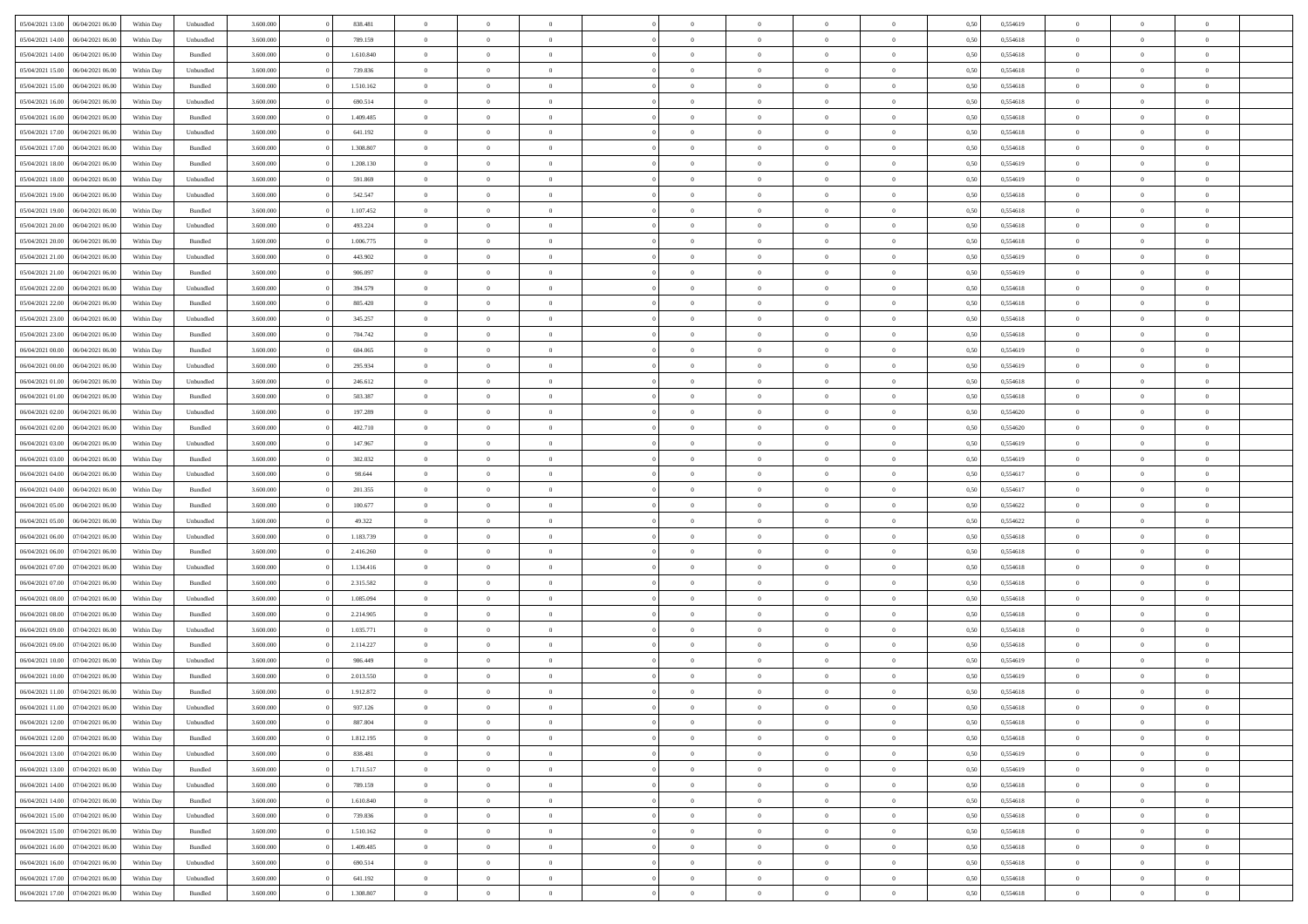| 06/04/2021 18:00                  | 07/04/2021 06:00 | Within Day | Unbundled | 3.600.000 | 591.869   | $\overline{0}$ | $\Omega$       |                | $\Omega$       | $\Omega$       | $\Omega$       | $\theta$       | 0,50 | 0,554619 | $\theta$       | $\theta$       | $\theta$       |  |
|-----------------------------------|------------------|------------|-----------|-----------|-----------|----------------|----------------|----------------|----------------|----------------|----------------|----------------|------|----------|----------------|----------------|----------------|--|
|                                   |                  |            |           |           |           |                |                |                |                |                |                |                |      |          |                |                |                |  |
| 06/04/2021 18:00                  | 07/04/2021 06:00 | Within Day | Bundled   | 3.600.000 | 1.208.130 | $\overline{0}$ | $\theta$       | $\overline{0}$ | $\overline{0}$ | $\bf{0}$       | $\overline{0}$ | $\bf{0}$       | 0,50 | 0,554619 | $\theta$       | $\theta$       | $\overline{0}$ |  |
| 06/04/2021 19:00                  | 07/04/2021 06.00 | Within Day | Unbundled | 3.600.000 | 542.547   | $\overline{0}$ | $\overline{0}$ | $\overline{0}$ | $\bf{0}$       | $\bf{0}$       | $\bf{0}$       | $\bf{0}$       | 0,50 | 0,554618 | $\bf{0}$       | $\overline{0}$ | $\overline{0}$ |  |
| 06/04/2021 19:00                  | 07/04/2021 06:00 | Within Dav | Bundled   | 3.600,000 | 1.107.452 | $\overline{0}$ | $\overline{0}$ | $\overline{0}$ | $\overline{0}$ | $\bf{0}$       | $\overline{0}$ | $\overline{0}$ | 0.50 | 0.554618 | $\theta$       | $\theta$       | $\overline{0}$ |  |
|                                   |                  |            |           |           |           | $\overline{0}$ | $\theta$       | $\overline{0}$ |                | $\bf{0}$       | $\overline{0}$ |                |      |          | $\theta$       | $\overline{0}$ | $\overline{0}$ |  |
| 06/04/2021 20:00                  | 07/04/2021 06:00 | Within Day | Unbundled | 3.600.000 | 493.224   |                |                |                | $\overline{0}$ |                |                | $\bf{0}$       | 0,50 | 0,554618 |                |                |                |  |
| 06/04/2021 20:00                  | 07/04/2021 06.00 | Within Day | Bundled   | 3.600.000 | 1.006.775 | $\overline{0}$ | $\overline{0}$ | $\overline{0}$ | $\bf{0}$       | $\overline{0}$ | $\overline{0}$ | $\mathbf{0}$   | 0,50 | 0,554618 | $\bf{0}$       | $\overline{0}$ | $\bf{0}$       |  |
| 06/04/2021 21:00                  | 07/04/2021 06.00 | Within Dav | Unbundled | 3.600.000 | 443.902   | $\overline{0}$ | $\overline{0}$ | $\overline{0}$ | $\overline{0}$ | $\overline{0}$ | $\overline{0}$ | $\overline{0}$ | 0.50 | 0,554619 | $\theta$       | $\overline{0}$ | $\overline{0}$ |  |
| 06/04/2021 21:00                  | 07/04/2021 06:00 | Within Day | Bundled   | 3.600.000 | 906.097   | $\overline{0}$ | $\theta$       | $\overline{0}$ | $\overline{0}$ | $\bf{0}$       | $\overline{0}$ | $\bf{0}$       | 0,50 | 0,554619 | $\theta$       | $\theta$       | $\overline{0}$ |  |
| 06/04/2021 22.00                  | 07/04/2021 06.00 | Within Day | Bundled   | 3.600.000 | 805.420   | $\overline{0}$ | $\overline{0}$ | $\overline{0}$ | $\bf{0}$       | $\bf{0}$       | $\bf{0}$       | $\bf{0}$       | 0,50 | 0,554618 | $\,0\,$        | $\overline{0}$ | $\overline{0}$ |  |
|                                   |                  |            |           |           |           |                | $\overline{0}$ |                |                | $\overline{0}$ |                |                |      |          | $\theta$       | $\overline{0}$ | $\overline{0}$ |  |
| 06/04/2021 22:00                  | 07/04/2021 06.00 | Within Dav | Unbundled | 3.600.000 | 394.579   | $\overline{0}$ |                | $\overline{0}$ | $\overline{0}$ |                | $\overline{0}$ | $\overline{0}$ | 0.50 | 0.554618 |                |                |                |  |
| 06/04/2021 23:00                  | 07/04/2021 06:00 | Within Day | Bundled   | 3.600.000 | 704.742   | $\overline{0}$ | $\theta$       | $\overline{0}$ | $\overline{0}$ | $\bf{0}$       | $\overline{0}$ | $\bf{0}$       | 0,50 | 0,554618 | $\,$ 0 $\,$    | $\overline{0}$ | $\overline{0}$ |  |
| 06/04/2021 23:00                  | 07/04/2021 06.00 | Within Day | Unbundled | 3.600.000 | 345.257   | $\overline{0}$ | $\overline{0}$ | $\overline{0}$ | $\bf{0}$       | $\bf{0}$       | $\bf{0}$       | $\mathbf{0}$   | 0,50 | 0,554618 | $\overline{0}$ | $\overline{0}$ | $\overline{0}$ |  |
| 07/04/2021 00:00                  | 07/04/2021 06:00 | Within Day | Bundled   | 3.600.000 | 604.065   | $\overline{0}$ | $\overline{0}$ | $\overline{0}$ | $\overline{0}$ | $\bf{0}$       | $\overline{0}$ | $\overline{0}$ | 0.50 | 0.554619 | $\theta$       | $\theta$       | $\overline{0}$ |  |
| 07/04/2021 00:00                  | 07/04/2021 06.00 | Within Day | Unbundled | 3.600.000 | 295.934   | $\overline{0}$ | $\theta$       | $\overline{0}$ | $\overline{0}$ | $\bf{0}$       | $\overline{0}$ | $\bf{0}$       | 0,50 | 0,554619 | $\theta$       | $\theta$       | $\overline{0}$ |  |
|                                   |                  |            |           |           |           |                |                |                |                |                |                |                |      |          |                |                |                |  |
| 07/04/2021 01:00                  | 07/04/2021 06:00 | Within Day | Bundled   | 3.600.000 | 503.387   | $\overline{0}$ | $\overline{0}$ | $\overline{0}$ | $\bf{0}$       | $\overline{0}$ | $\overline{0}$ | $\mathbf{0}$   | 0,50 | 0,554618 | $\overline{0}$ | $\overline{0}$ | $\bf{0}$       |  |
| 07/04/2021 01:00                  | 07/04/2021 06:00 | Within Dav | Unbundled | 3.600.000 | 246.612   | $\overline{0}$ | $\overline{0}$ | $\overline{0}$ | $\overline{0}$ | $\overline{0}$ | $\overline{0}$ | $\overline{0}$ | 0.50 | 0.554618 | $\theta$       | $\overline{0}$ | $\overline{0}$ |  |
| 07/04/2021 02:00                  | 07/04/2021 06:00 | Within Day | Unbundled | 3.600.000 | 197.289   | $\overline{0}$ | $\theta$       | $\overline{0}$ | $\overline{0}$ | $\bf{0}$       | $\overline{0}$ | $\bf{0}$       | 0,50 | 0,554620 | $\theta$       | $\theta$       | $\overline{0}$ |  |
| 07/04/2021 02:00                  | 07/04/2021 06.00 | Within Day | Bundled   | 3.600.000 | 402.710   | $\overline{0}$ | $\overline{0}$ | $\overline{0}$ | $\bf{0}$       | $\bf{0}$       | $\bf{0}$       | $\mathbf{0}$   | 0,50 | 0,554620 | $\,0\,$        | $\overline{0}$ | $\overline{0}$ |  |
| 07/04/2021 03:00                  | 07/04/2021 06.00 | Within Day | Unbundled | 3.600.000 | 147.967   | $\overline{0}$ | $\overline{0}$ | $\overline{0}$ | $\overline{0}$ | $\overline{0}$ | $\overline{0}$ | $\overline{0}$ | 0.50 | 0,554619 | $\theta$       | $\overline{0}$ | $\overline{0}$ |  |
| 07/04/2021 03:00                  | 07/04/2021 06:00 | Within Day | Bundled   | 3.600.000 | 302.032   | $\overline{0}$ | $\theta$       | $\overline{0}$ | $\overline{0}$ | $\bf{0}$       | $\overline{0}$ | $\bf{0}$       | 0,50 | 0,554619 | $\,$ 0 $\,$    | $\theta$       | $\overline{0}$ |  |
|                                   |                  |            |           |           |           |                |                |                |                |                |                |                |      |          |                |                |                |  |
| 07/04/2021 04:00                  | 07/04/2021 06.00 | Within Day | Bundled   | 3.600.000 | 201.355   | $\overline{0}$ | $\overline{0}$ | $\overline{0}$ | $\overline{0}$ | $\bf{0}$       | $\overline{0}$ | $\bf{0}$       | 0,50 | 0,554617 | $\bf{0}$       | $\overline{0}$ | $\overline{0}$ |  |
| 07/04/2021 04:00                  | 07/04/2021 06:00 | Within Day | Unbundled | 3.600,000 | 98.644    | $\overline{0}$ | $\overline{0}$ | $\overline{0}$ | $\overline{0}$ | $\bf{0}$       | $\overline{0}$ | $\overline{0}$ | 0.50 | 0.554617 | $\theta$       | $\overline{0}$ | $\overline{0}$ |  |
| 07/04/2021 05:00                  | 07/04/2021 06:00 | Within Day | Unbundled | 3.600.000 | 49.322    | $\overline{0}$ | $\theta$       | $\overline{0}$ | $\overline{0}$ | $\bf{0}$       | $\overline{0}$ | $\bf{0}$       | 0,50 | 0,554622 | $\,$ 0 $\,$    | $\overline{0}$ | $\overline{0}$ |  |
| 07/04/2021 05:00                  | 07/04/2021 06.00 | Within Day | Bundled   | 3.600.000 | 100.677   | $\overline{0}$ | $\overline{0}$ | $\overline{0}$ | $\overline{0}$ | $\overline{0}$ | $\overline{0}$ | $\mathbf{0}$   | 0,50 | 0,554622 | $\bf{0}$       | $\overline{0}$ | $\bf{0}$       |  |
| 07/04/2021 06:00                  | 08/04/2021 06:00 | Within Dav | Unbundled | 3.600.000 | 1.183.739 | $\overline{0}$ | $\overline{0}$ | $\overline{0}$ | $\overline{0}$ | $\overline{0}$ | $\overline{0}$ | $\overline{0}$ | 0.50 | 0.554618 | $\theta$       | $\overline{0}$ | $\overline{0}$ |  |
| 07/04/2021 06:00                  | 08/04/2021 06:00 | Within Day | Bundled   | 3.600.000 | 2.416.260 | $\overline{0}$ | $\theta$       | $\overline{0}$ | $\overline{0}$ | $\bf{0}$       | $\overline{0}$ | $\bf{0}$       | 0,50 | 0,554618 | $\theta$       | $\theta$       | $\overline{0}$ |  |
| 07/04/2021 07:00                  | 08/04/2021 06:00 | Within Day | Unbundled | 3.600.000 | 1.134.416 | $\overline{0}$ | $\overline{0}$ | $\overline{0}$ | $\overline{0}$ | $\bf{0}$       | $\overline{0}$ | $\bf{0}$       | 0,50 | 0,554618 | $\,0\,$        | $\overline{0}$ | $\overline{0}$ |  |
|                                   |                  |            |           |           |           |                |                |                |                |                |                |                |      |          |                |                |                |  |
| 07/04/2021 07:00                  | 08/04/2021 06:00 | Within Day | Bundled   | 3.600.000 | 2.315.582 | $\overline{0}$ | $\overline{0}$ | $\overline{0}$ | $\overline{0}$ | $\overline{0}$ | $\overline{0}$ | $\overline{0}$ | 0.50 | 0.554618 | $\theta$       | $\overline{0}$ | $\overline{0}$ |  |
| 07/04/2021 08:00                  | 08/04/2021 06:00 | Within Day | Unbundled | 3.600.000 | 1.085.094 | $\overline{0}$ | $\theta$       | $\overline{0}$ | $\overline{0}$ | $\bf{0}$       | $\overline{0}$ | $\bf{0}$       | 0,50 | 0,554618 | $\,$ 0 $\,$    | $\overline{0}$ | $\overline{0}$ |  |
| 07/04/2021 08:00                  | 08/04/2021 06:00 | Within Day | Bundled   | 3.600.000 | 2.214.905 | $\overline{0}$ | $\overline{0}$ | $\overline{0}$ | $\overline{0}$ | $\bf{0}$       | $\overline{0}$ | $\bf{0}$       | 0,50 | 0,554618 | $\bf{0}$       | $\overline{0}$ | $\overline{0}$ |  |
| 07/04/2021 09:00                  | 08/04/2021 06:00 | Within Day | Unbundled | 3.600.000 | 1.035.771 | $\overline{0}$ | $\Omega$       | $\Omega$       | $\Omega$       | $\Omega$       | $\Omega$       | $\overline{0}$ | 0,50 | 0,554618 | $\,0\,$        | $\theta$       | $\theta$       |  |
| 07/04/2021 09:00                  | 08/04/2021 06:00 | Within Day | Bundled   | 3.600.000 | 2.114.227 | $\overline{0}$ | $\theta$       | $\overline{0}$ | $\overline{0}$ | $\bf{0}$       | $\overline{0}$ | $\bf{0}$       | 0,50 | 0,554618 | $\theta$       | $\theta$       | $\overline{0}$ |  |
| 07/04/2021 10:00                  | 08/04/2021 06:00 | Within Day | Bundled   | 3.600.000 | 2.013.550 | $\overline{0}$ | $\overline{0}$ | $\overline{0}$ | $\overline{0}$ | $\bf{0}$       | $\overline{0}$ | $\mathbf{0}$   | 0,50 | 0,554619 | $\bf{0}$       | $\overline{0}$ | $\bf{0}$       |  |
|                                   |                  |            |           |           |           |                |                |                |                |                |                |                |      |          |                |                |                |  |
| 07/04/2021 10:00                  | 08/04/2021 06:00 | Within Day | Unbundled | 3.600,000 | 986,449   | $\overline{0}$ | $\Omega$       | $\Omega$       | $\Omega$       | $\bf{0}$       | $\overline{0}$ | $\overline{0}$ | 0.50 | 0.554619 | $\theta$       | $\theta$       | $\theta$       |  |
| 07/04/2021 11:00                  | 08/04/2021 06:00 | Within Day | Unbundled | 3.600.000 | 937.126   | $\overline{0}$ | $\theta$       | $\overline{0}$ | $\overline{0}$ | $\bf{0}$       | $\overline{0}$ | $\bf{0}$       | 0,50 | 0,554618 | $\,$ 0 $\,$    | $\theta$       | $\overline{0}$ |  |
| 07/04/2021 11:00                  | 08/04/2021 06:00 | Within Day | Bundled   | 3.600.000 | 1.912.872 | $\overline{0}$ | $\overline{0}$ | $\overline{0}$ | $\overline{0}$ | $\bf{0}$       | $\overline{0}$ | $\bf{0}$       | 0,50 | 0,554618 | $\,0\,$        | $\overline{0}$ | $\overline{0}$ |  |
| 07/04/2021 12:00                  | 08/04/2021 06:00 | Within Day | Unbundled | 3.600,000 | 887.804   | $\overline{0}$ | $\Omega$       | $\Omega$       | $\Omega$       | $\theta$       | $\theta$       | $\overline{0}$ | 0.50 | 0.554618 | $\theta$       | $\theta$       | $\theta$       |  |
| 07/04/2021 12:00                  | 08/04/2021 06:00 | Within Day | Bundled   | 3.600.000 | 1.812.195 | $\overline{0}$ | $\theta$       | $\overline{0}$ | $\overline{0}$ | $\bf{0}$       | $\overline{0}$ | $\bf{0}$       | 0,50 | 0,554618 | $\,$ 0 $\,$    | $\overline{0}$ | $\overline{0}$ |  |
| 07/04/2021 13:00                  | 08/04/2021 06:00 | Within Day | Unbundled | 3.600.000 | 838.481   | $\overline{0}$ | $\overline{0}$ | $\overline{0}$ | $\overline{0}$ | $\bf{0}$       | $\bf{0}$       | $\bf{0}$       | 0,50 | 0,554619 | $\bf{0}$       | $\overline{0}$ | $\overline{0}$ |  |
|                                   |                  |            |           |           |           |                |                |                |                |                |                |                |      |          |                |                |                |  |
| 07/04/2021 13:00                  | 08/04/2021 06:00 | Within Day | Bundled   | 3.600.000 | 1.711.517 | $\overline{0}$ | $\Omega$       | $\overline{0}$ | $\Omega$       | $\Omega$       | $\overline{0}$ | $\overline{0}$ | 0,50 | 0,554619 | $\,0\,$        | $\theta$       | $\theta$       |  |
| 07/04/2021 14:00                  | 08/04/2021 06:00 | Within Day | Unbundled | 3.600.000 | 789.159   | $\overline{0}$ | $\theta$       | $\overline{0}$ | $\overline{0}$ | $\bf{0}$       | $\overline{0}$ | $\bf{0}$       | 0,50 | 0,554618 | $\,$ 0 $\,$    | $\overline{0}$ | $\overline{0}$ |  |
| 07/04/2021 14:00                  | 08/04/2021 06:00 | Within Day | Bundled   | 3.600.000 | 1.610.840 | $\overline{0}$ | $\overline{0}$ | $\overline{0}$ | $\bf{0}$       | $\bf{0}$       | $\bf{0}$       | $\mathbf{0}$   | 0,50 | 0,554618 | $\bf{0}$       | $\overline{0}$ | $\bf{0}$       |  |
| 07/04/2021 15:00                  | 08/04/2021 06:00 | Within Day | Bundled   | 3.600,000 | 1.510.162 | $\overline{0}$ | $\Omega$       | $\Omega$       | $\Omega$       | $\Omega$       | $\Omega$       | $\overline{0}$ | 0.50 | 0.554618 | $\theta$       | $\theta$       | $\theta$       |  |
| 07/04/2021 15:00                  | 08/04/2021 06:00 | Within Day | Unbundled | 3.600.000 | 739.836   | $\overline{0}$ | $\overline{0}$ | $\overline{0}$ | $\bf{0}$       | $\,$ 0         | $\bf{0}$       | $\bf{0}$       | 0,50 | 0,554618 | $\,0\,$        | $\overline{0}$ | $\overline{0}$ |  |
| 07/04/2021 16:00 08/04/2021 06:00 |                  | Within Day | Unbundled | 3.600.000 | 690.514   | $\bf{0}$       | $\bf{0}$       |                |                |                |                |                | 0,50 | 0,554618 | $\bf{0}$       | $\overline{0}$ |                |  |
|                                   |                  |            |           |           |           |                |                |                | $\Omega$       |                |                |                |      |          | $\theta$       |                | $\theta$       |  |
| 07/04/2021 16:00                  | 08/04/2021 06:00 | Within Day | Bundled   | 3.600.000 | 1.409.485 | $\overline{0}$ | $\overline{0}$ | $\overline{0}$ |                | $\overline{0}$ | $\overline{0}$ | $\overline{0}$ | 0,50 | 0.554618 |                | $\theta$       |                |  |
| 07/04/2021 17:00                  | 08/04/2021 06:00 | Within Day | Unbundled | 3.600.000 | 641.192   | $\overline{0}$ | $\bf{0}$       | $\overline{0}$ | $\bf{0}$       | $\,$ 0 $\,$    | $\overline{0}$ | $\,$ 0 $\,$    | 0,50 | 0,554618 | $\,$ 0 $\,$    | $\,$ 0 $\,$    | $\,$ 0         |  |
| 07/04/2021 17:00                  | 08/04/2021 06:00 | Within Day | Bundled   | 3.600.000 | 1.308.807 | $\overline{0}$ | $\overline{0}$ | $\overline{0}$ | $\overline{0}$ | $\overline{0}$ | $\overline{0}$ | $\mathbf{0}$   | 0,50 | 0,554618 | $\overline{0}$ | $\bf{0}$       | $\overline{0}$ |  |
| 07/04/2021 18:00                  | 08/04/2021 06:00 | Within Day | Unbundled | 3.600.000 | 591.869   | $\overline{0}$ | $\overline{0}$ | $\overline{0}$ | $\Omega$       | $\overline{0}$ | $\overline{0}$ | $\overline{0}$ | 0,50 | 0,554619 | $\overline{0}$ | $\,$ 0 $\,$    | $\overline{0}$ |  |
| 07/04/2021 18:00                  | 08/04/2021 06:00 | Within Day | Bundled   | 3.600.000 | 1.208.130 | $\overline{0}$ | $\,$ 0         | $\overline{0}$ | $\bf{0}$       | $\,$ 0 $\,$    | $\overline{0}$ | $\,$ 0 $\,$    | 0,50 | 0,554619 | $\,$ 0 $\,$    | $\overline{0}$ | $\,$ 0         |  |
| 07/04/2021 19:00                  | 08/04/2021 06:00 | Within Day | Unbundled | 3.600.000 | 542.547   | $\overline{0}$ | $\overline{0}$ | $\overline{0}$ | $\overline{0}$ | $\overline{0}$ | $\overline{0}$ | $\mathbf{0}$   | 0,50 | 0,554618 | $\overline{0}$ | $\overline{0}$ | $\overline{0}$ |  |
|                                   | 08/04/2021 06:00 |            |           | 3.600,000 |           |                | $\overline{0}$ | $\overline{0}$ |                | $\overline{0}$ | $\overline{0}$ |                | 0.50 |          |                | $\theta$       | $\overline{0}$ |  |
| 07/04/2021 19:00                  |                  | Within Day | Bundled   |           | 1.107.452 | $\overline{0}$ |                |                | $\overline{0}$ |                |                | $\overline{0}$ |      | 0,554618 | $\overline{0}$ |                |                |  |
| 07/04/2021 20:00                  | 08/04/2021 06:00 | Within Day | Unbundled | 3.600.000 | 493.224   | $\overline{0}$ | $\,$ 0         | $\overline{0}$ | $\bf{0}$       | $\bf{0}$       | $\bf{0}$       | $\bf{0}$       | 0,50 | 0,554618 | $\,$ 0 $\,$    | $\overline{0}$ | $\overline{0}$ |  |
| 07/04/2021 20:00                  | 08/04/2021 06:00 | Within Day | Bundled   | 3.600.000 | 1.006.775 | $\overline{0}$ | $\bf{0}$       | $\overline{0}$ | $\overline{0}$ | $\overline{0}$ | $\overline{0}$ | $\mathbf{0}$   | 0,50 | 0,554618 | $\overline{0}$ | $\overline{0}$ | $\bf{0}$       |  |
| 07/04/2021 21:00                  | 08/04/2021 06:00 | Within Day | Bundled   | 3.600,000 | 906,097   | $\overline{0}$ | $\overline{0}$ | $\overline{0}$ | $\Omega$       | $\overline{0}$ | $\overline{0}$ | $\overline{0}$ | 0.50 | 0,554619 | $\overline{0}$ | $\overline{0}$ | $\overline{0}$ |  |
| 07/04/2021 21:00                  | 08/04/2021 06:00 | Within Day | Unbundled | 3.600.000 | 443.902   | $\overline{0}$ | $\bf{0}$       | $\overline{0}$ | $\bf{0}$       | $\bf{0}$       | $\bf{0}$       | $\mathbf{0}$   | 0,50 | 0,554619 | $\,$ 0 $\,$    | $\,$ 0 $\,$    | $\bf{0}$       |  |
| 07/04/2021 22.00                  | 08/04/2021 06:00 | Within Day | Unbundled | 3.600.000 | 394.579   | $\overline{0}$ | $\overline{0}$ | $\overline{0}$ | $\overline{0}$ | $\overline{0}$ | $\bf{0}$       | $\mathbf{0}$   | 0,50 | 0,554618 | $\overline{0}$ | $\bf{0}$       | $\overline{0}$ |  |
|                                   |                  |            |           |           |           |                |                |                |                |                |                |                |      |          |                |                |                |  |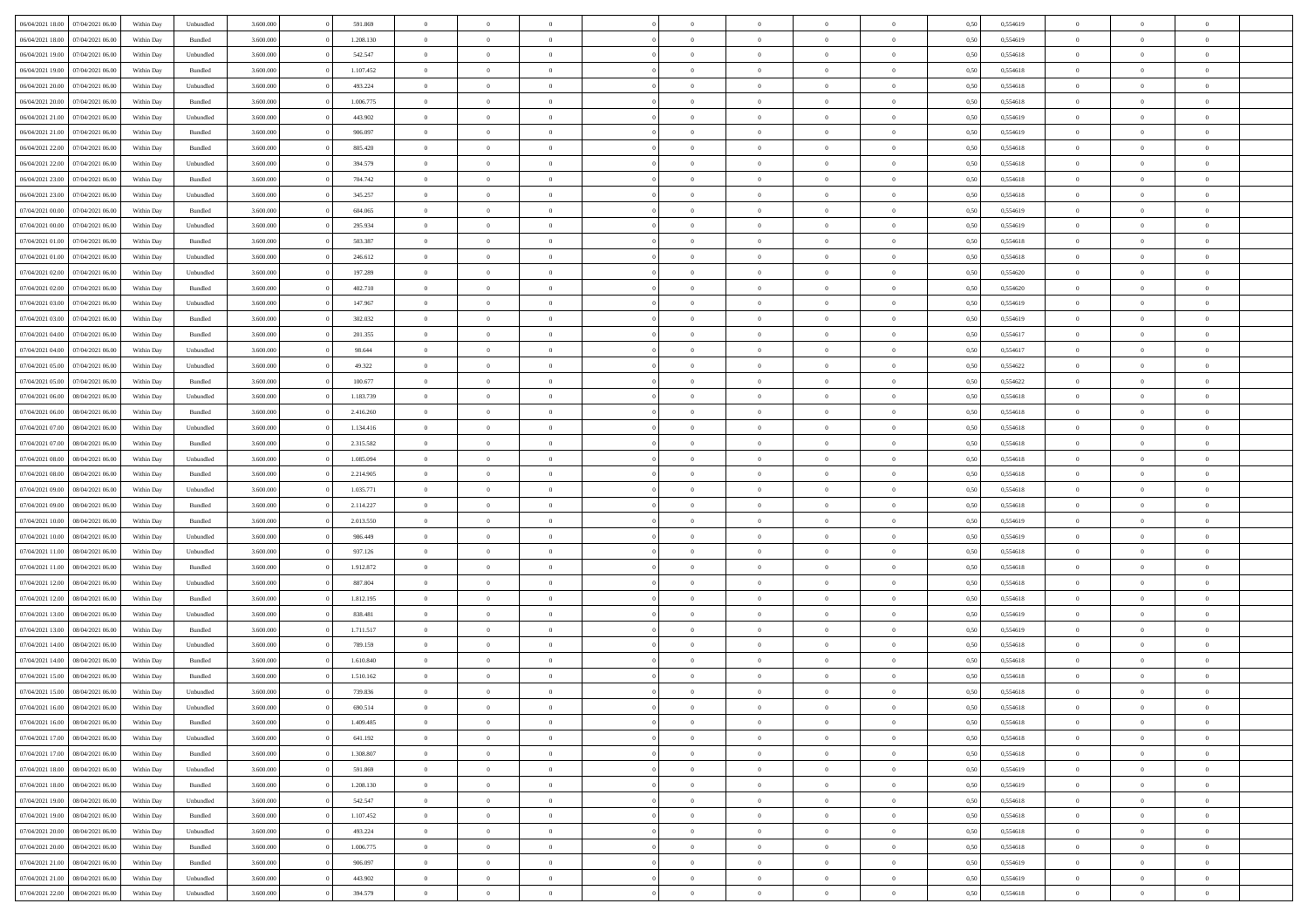| 07/04/2021 22.00                  | 08/04/2021 06:00 | Within Day | Bundled            | 3.600.000 |         | 805.420   | $\overline{0}$ | 298.074        |                | 1,221771       | $\bf{0}$       | $\overline{0}$ | $\theta$       | 0,50 | 0,554618 | $\theta$       | $\theta$       | $\overline{0}$ |  |
|-----------------------------------|------------------|------------|--------------------|-----------|---------|-----------|----------------|----------------|----------------|----------------|----------------|----------------|----------------|------|----------|----------------|----------------|----------------|--|
| 07/04/2021 23.00                  | 08/04/2021 06.00 | Within Day | Unbundled          | 3.600.000 | 298.073 | 345.257   | $\overline{0}$ | $\theta$       | $\overline{0}$ | $\overline{0}$ | $\,$ 0         | $\bf{0}$       | $\bf{0}$       | 0,50 | 0,554618 | $\,$ 0 $\,$    | $\overline{0}$ | $\overline{0}$ |  |
|                                   |                  |            |                    |           |         |           |                |                |                |                |                |                |                |      |          |                |                |                |  |
| 07/04/2021 23:00                  | 08/04/2021 06:00 | Within Day | Bundled            | 3.600,000 | 298.073 | 443.927   | $\overline{0}$ | $\overline{0}$ | $\overline{0}$ | $\overline{0}$ | $\bf{0}$       | $\overline{0}$ | $\mathbf{0}$   | 0,50 | 0,554618 | $\bf{0}$       | $\overline{0}$ | $\overline{0}$ |  |
| 08/04/2021 00:00                  | 08/04/2021 06:00 | Within Day | Unbundled          | 3.600.000 | 298.073 | 295.934   | $\overline{0}$ | $\overline{0}$ | $\overline{0}$ | $\overline{0}$ | $\bf{0}$       | $\overline{0}$ | $\overline{0}$ | 0,50 | 0,554619 | $\,$ 0 $\,$    | $\overline{0}$ | $\overline{0}$ |  |
| 08/04/2021 00:00                  | 08/04/2021 06.00 | Within Day | Bundled            | 3.600.000 | 298.073 | 380.509   | $\overline{0}$ | $\theta$       | $\overline{0}$ | $\overline{0}$ | $\overline{0}$ | $\overline{0}$ | $\bf{0}$       | 0,50 | 0,554619 | $\,$ 0 $\,$    | $\overline{0}$ | $\overline{0}$ |  |
| 08/04/2021 01:00                  | 08/04/2021 06:00 | Within Day | Unbundled          | 3.600,000 | 298.073 | 246.612   | $\overline{0}$ | $\overline{0}$ | $\overline{0}$ | $\overline{0}$ | $\bf{0}$       | $\overline{0}$ | $\overline{0}$ | 0.50 | 0.554618 | $\,0\,$        | $\theta$       | $\overline{0}$ |  |
| 08/04/2021 01:00                  | 08/04/2021 06:00 | Within Day | Bundled            | 3.600.000 | 298.073 | 317.091   | $\overline{0}$ | 200.268        | $\overline{0}$ | 1,221771       | $\,$ 0         | $\overline{0}$ | $\overline{0}$ | 0,50 | 0,554618 | $\,$ 0 $\,$    | $\theta$       | $\overline{0}$ |  |
| 08/04/2021 02:00                  | 08/04/2021 06.00 | Within Day | Bundled            | 3.600.000 | 498.342 | 93.458    | $\overline{0}$ | $\theta$       | $\overline{0}$ |                | $\,$ 0         | $\overline{0}$ | $\bf{0}$       | 0,50 | 0,554620 | $\,$ 0 $\,$    | $\overline{0}$ | $\overline{0}$ |  |
| 08/04/2021 02:00                  | 08/04/2021 06:00 | Within Day | Unbundled          | 3.600,000 | 498,342 | 197.289   | $\overline{0}$ | $\overline{0}$ | $\overline{0}$ | $\overline{0}$ | $\bf{0}$       | $\overline{0}$ | $\bf{0}$       | 0.50 | 0.554620 | $\,0\,$        | $\overline{0}$ | $\overline{0}$ |  |
| 08/04/2021 03:00                  | 08/04/2021 06:00 | Within Day | Unbundled          | 3.600.000 | 498.342 | 147.967   | $\overline{0}$ | $\overline{0}$ | $\overline{0}$ | $\overline{0}$ | $\,$ 0         | $\overline{0}$ | $\bf{0}$       | 0,50 | 0,554619 | $\,$ 0 $\,$    | $\overline{0}$ | $\overline{0}$ |  |
| 08/04/2021 03:00                  | 08/04/2021 06.00 | Within Day | Bundled            | 3.600.000 | 498.342 | 70.093    | $\bf{0}$       | $\theta$       | $\overline{0}$ | $\overline{0}$ | $\,$ 0         | $\overline{0}$ | $\bf{0}$       | 0,50 | 0,554619 | $\,$ 0 $\,$    | $\overline{0}$ | $\overline{0}$ |  |
| 08/04/2021 04:00                  | 08/04/2021 06:00 |            |                    | 3.600,000 | 498,342 | 98.644    |                | $\overline{0}$ | $\overline{0}$ | $\overline{0}$ |                | $\overline{0}$ |                | 0.50 | 0.554617 | $\bf{0}$       | $\overline{0}$ | $\overline{0}$ |  |
|                                   |                  | Within Day | Unbundled          |           |         |           | $\overline{0}$ |                |                |                | $\bf{0}$       |                | $\mathbf{0}$   |      |          |                |                |                |  |
| 08/04/2021 04:00                  | 08/04/2021 06:00 | Within Day | Bundled            | 3.600.000 | 498.342 | 46.729    | $\overline{0}$ | $\overline{0}$ | $\overline{0}$ | $\overline{0}$ | $\,$ 0         | $\overline{0}$ | $\overline{0}$ | 0,50 | 0,554617 | $\,$ 0 $\,$    | $\overline{0}$ | $\overline{0}$ |  |
| 08/04/2021 05:00                  | 08/04/2021 06.00 | Within Day | Unbundled          | 3.600.000 | 498.342 | 49.322    | $\overline{0}$ | $\theta$       | $\overline{0}$ | $\overline{0}$ | $\overline{0}$ | $\overline{0}$ | $\bf{0}$       | 0,50 | 0,554622 | $\,$ 0 $\,$    | $\overline{0}$ | $\overline{0}$ |  |
| 08/04/2021 05:00                  | 08/04/2021 06:00 | Within Day | Bundled            | 3.600,000 | 498.342 | 23.364    | $\overline{0}$ | $\overline{0}$ | $\overline{0}$ | $\overline{0}$ | $\,$ 0         | $\overline{0}$ | $\bf{0}$       | 0.50 | 0.554622 | $\,0\,$        | $\theta$       | $\overline{0}$ |  |
| 08/04/2021 06:00                  | 09/04/2021 06:00 | Within Day | Unbundled          | 3.600.000 |         | 1.183.739 | $\overline{0}$ | $\overline{0}$ | $\overline{0}$ | $\overline{0}$ | $\,$ 0         | $\overline{0}$ | $\bf{0}$       | 0,50 | 0,554618 | $\,$ 0 $\,$    | $\theta$       | $\overline{0}$ |  |
| 08/04/2021 06:00                  | 09/04/2021 06.00 | Within Day | Bundled            | 3.600.000 |         | 2.416.260 | $\overline{0}$ | $\theta$       | $\overline{0}$ |                | $\bf{0}$       | $\overline{0}$ | $\bf{0}$       | 0,50 | 0,554618 | $\,$ 0 $\,$    | $\overline{0}$ | $\overline{0}$ |  |
| 08/04/2021 07:00                  | 09/04/2021 06:00 | Within Day | Unbundled          | 3.600,000 |         | 1.134.416 | $\overline{0}$ | $\overline{0}$ | $\overline{0}$ | $\overline{0}$ | $\bf{0}$       | $\overline{0}$ | $\bf{0}$       | 0.50 | 0.554618 | $\,0\,$        | $\overline{0}$ | $\overline{0}$ |  |
| 08/04/2021 07:00                  | 09/04/2021 06:00 | Within Day | Bundled            | 3.600.000 |         | 2.315.582 | $\overline{0}$ | $\overline{0}$ | $\overline{0}$ | $\overline{0}$ | $\,$ 0         | $\overline{0}$ | $\bf{0}$       | 0,50 | 0,554618 | $\,$ 0 $\,$    | $\overline{0}$ | $\overline{0}$ |  |
| 08/04/2021 08:00                  | 09/04/2021 06.00 | Within Day | Bundled            | 3.600.000 |         | 2.214.905 | $\overline{0}$ | $\theta$       | $\overline{0}$ | $\overline{0}$ | $\,$ 0         | $\bf{0}$       | $\bf{0}$       | 0,50 | 0,554618 | $\,$ 0 $\,$    | $\overline{0}$ | $\overline{0}$ |  |
| 08/04/2021 08:00                  | 09/04/2021 06:00 | Within Day | Unbundled          | 3.600,000 |         | 1.085.094 | $\overline{0}$ | $\overline{0}$ | $\overline{0}$ | $\overline{0}$ | $\bf{0}$       | $\overline{0}$ | $\mathbf{0}$   | 0.50 | 0.554618 | $\bf{0}$       | $\overline{0}$ | $\overline{0}$ |  |
| 08/04/2021 09:00                  | 09/04/2021 06:00 | Within Day | Unbundled          | 3.600.000 |         | 1.035.771 | $\overline{0}$ | $\overline{0}$ | $\overline{0}$ | $\overline{0}$ | $\bf{0}$       | $\overline{0}$ | $\overline{0}$ | 0,50 | 0,554618 | $\,$ 0 $\,$    | $\overline{0}$ | $\overline{0}$ |  |
|                                   | 09/04/2021 06.00 | Within Day | Bundled            | 3.600.000 |         | 2.114.227 | $\overline{0}$ | $\theta$       | $\overline{0}$ | $\overline{0}$ | $\,$ 0         | $\overline{0}$ | $\bf{0}$       | 0,50 | 0,554618 | $\,$ 0 $\,$    | $\overline{0}$ | $\overline{0}$ |  |
| 08/04/2021 09:00                  |                  |            |                    |           |         |           |                |                |                |                |                |                |                |      |          |                |                |                |  |
| 08/04/2021 10:00                  | 09/04/2021 06:00 | Within Day | Unbundled          | 3.600,000 |         | 986,449   | $\overline{0}$ | $\overline{0}$ | $\overline{0}$ | $\overline{0}$ | $\bf{0}$       | $\overline{0}$ | $\overline{0}$ | 0.50 | 0.554619 | $\,0\,$        | $\theta$       | $\overline{0}$ |  |
| 08/04/2021 10:00                  | 09/04/2021 06:00 | Within Day | Bundled            | 3.600.000 |         | 2.013.550 | $\overline{0}$ | $\theta$       | $\overline{0}$ | $\overline{0}$ | $\,$ 0         | $\overline{0}$ | $\overline{0}$ | 0,50 | 0,554619 | $\,0\,$        | $\theta$       | $\overline{0}$ |  |
| 08/04/2021 11:00                  | 09/04/2021 06.00 | Within Day | Unbundled          | 3.600.000 |         | 937.126   | $\overline{0}$ | $\theta$       | $\overline{0}$ |                | $\bf{0}$       | $\overline{0}$ | $\bf{0}$       | 0,50 | 0,554618 | $\,$ 0 $\,$    | $\overline{0}$ | $\overline{0}$ |  |
| 08/04/2021 11:00                  | 09/04/2021 06:00 | Within Day | Bundled            | 3.600,000 |         | 1.912.872 | $\overline{0}$ | $\overline{0}$ | $\overline{0}$ | $\overline{0}$ | $\bf{0}$       | $\overline{0}$ | $\bf{0}$       | 0.50 | 0.554618 | $\,0\,$        | $\overline{0}$ | $\overline{0}$ |  |
| 08/04/2021 12:00                  | 09/04/2021 06:00 | Within Day | Unbundled          | 3.600.000 |         | 887.804   | $\overline{0}$ | $\overline{0}$ | $\overline{0}$ | $\overline{0}$ | $\,$ 0         | $\overline{0}$ | $\bf{0}$       | 0,50 | 0,554618 | $\,$ 0 $\,$    | $\overline{0}$ | $\overline{0}$ |  |
| 08/04/2021 12:00                  | 09/04/2021 06.00 | Within Day | Bundled            | 3.600.000 |         | 1.812.195 | $\bf{0}$       | $\overline{0}$ | $\overline{0}$ | $\overline{0}$ | $\,$ 0         | $\bf{0}$       | $\bf{0}$       | 0,50 | 0,554618 | $\,$ 0 $\,$    | $\overline{0}$ | $\overline{0}$ |  |
| 08/04/2021 13:00                  | 09/04/2021 06:00 | Within Day | Bundled            | 3.600,000 |         | 1.711.517 | $\overline{0}$ | $\overline{0}$ | $\overline{0}$ | $\overline{0}$ | $\bf{0}$       | $\overline{0}$ | $\mathbf{0}$   | 0.50 | 0.554619 | $\bf{0}$       | $\overline{0}$ | $\overline{0}$ |  |
| 08/04/2021 13:00                  | 09/04/2021 06:00 | Within Dav | Unbundled          | 3.600.000 |         | 838.481   | $\overline{0}$ | $\overline{0}$ | $\overline{0}$ | $\overline{0}$ | $\mathbf{0}$   | $\overline{0}$ | $\overline{0}$ | 0.50 | 0,554619 | $\theta$       | $\overline{0}$ | $\overline{0}$ |  |
| 08/04/2021 14:00                  | 09/04/2021 06.00 | Within Day | Unbundled          | 3.600.000 |         | 789.159   | $\overline{0}$ | $\theta$       | $\overline{0}$ | $\overline{0}$ | $\bf{0}$       | $\overline{0}$ | $\bf{0}$       | 0,50 | 0,554618 | $\,$ 0 $\,$    | $\overline{0}$ | $\overline{0}$ |  |
| 08/04/2021 14:00                  | 09/04/2021 06:00 | Within Day | Bundled            | 3.600,000 |         | 1.610.840 | $\overline{0}$ | $\overline{0}$ | $\overline{0}$ | $\overline{0}$ | $\,$ 0         | $\overline{0}$ | $\bf{0}$       | 0.50 | 0.554618 | $\,0\,$        | $\theta$       | $\overline{0}$ |  |
| 08/04/2021 15:00                  | 09/04/2021 06:00 | Within Dav | Unbundled          | 3.600.000 |         | 739.836   | $\overline{0}$ | $\theta$       | $\Omega$       | $\overline{0}$ | $\bf{0}$       | $\overline{0}$ | $\overline{0}$ | 0.50 | 0,554618 | $\theta$       | $\overline{0}$ | $\overline{0}$ |  |
|                                   |                  |            |                    |           |         |           | $\overline{0}$ | $\theta$       | $\overline{0}$ |                |                |                |                |      |          |                |                |                |  |
| 08/04/2021 15:00                  | 09/04/2021 06.00 | Within Day | Bundled            | 3.600.000 |         | 1.510.162 |                |                |                | $\overline{0}$ | $\,$ 0         | $\overline{0}$ | $\bf{0}$       | 0,50 | 0,554618 | $\,$ 0 $\,$    | $\overline{0}$ | $\overline{0}$ |  |
| 08/04/2021 16:00                  | 09/04/2021 06:00 | Within Day | Unbundled          | 3.600,000 |         | 690.514   | $\overline{0}$ | $\overline{0}$ | $\overline{0}$ | $\overline{0}$ | $\bf{0}$       | $\overline{0}$ | $\bf{0}$       | 0.50 | 0.554618 | $\,0\,$        | $\overline{0}$ | $\overline{0}$ |  |
| 08/04/2021 16:00                  | 09/04/2021 06:00 | Within Dav | Bundled            | 3.600.000 |         | 1.409.485 | $\overline{0}$ | $\overline{0}$ | $\overline{0}$ | $\overline{0}$ | $\overline{0}$ | $\overline{0}$ | $\overline{0}$ | 0.50 | 0,554618 | $\theta$       | $\overline{0}$ | $\overline{0}$ |  |
| 08/04/2021 17:00                  | 09/04/2021 06.00 | Within Day | Unbundled          | 3.600.000 |         | 641.192   | $\overline{0}$ | $\overline{0}$ | $\overline{0}$ | $\overline{0}$ | $\bf{0}$       | $\bf{0}$       | $\bf{0}$       | 0,50 | 0,554618 | $\,$ 0 $\,$    | $\overline{0}$ | $\overline{0}$ |  |
| 08/04/2021 17:00                  | 09/04/2021 06:00 | Within Day | Bundled            | 3.600,000 |         | 1.308.807 | $\overline{0}$ | $\overline{0}$ | $\overline{0}$ | $\overline{0}$ | $\bf{0}$       | $\overline{0}$ | $\mathbf{0}$   | 0.50 | 0.554618 | $\,$ 0 $\,$    | $\overline{0}$ | $\overline{0}$ |  |
| 08/04/2021 18:00                  | 09/04/2021 06:00 | Within Dav | Unbundled          | 3.600.000 |         | 591.869   | $\overline{0}$ | $\overline{0}$ | $\Omega$       | $\overline{0}$ | $\mathbf{0}$   | $\overline{0}$ | $\overline{0}$ | 0.50 | 0,554619 | $\theta$       | $\overline{0}$ | $\overline{0}$ |  |
| 08/04/2021 18:00                  | 09/04/2021 06.00 | Within Day | Bundled            | 3.600.000 |         | 1.208.130 | $\overline{0}$ | $\overline{0}$ | $\overline{0}$ | $\overline{0}$ | $\,$ 0         | $\overline{0}$ | $\bf{0}$       | 0,50 | 0,554619 | $\,$ 0 $\,$    | $\overline{0}$ | $\overline{0}$ |  |
| 08/04/2021 19:00                  | 09/04/2021 06:00 | Within Day | Bundled            | 3.600,000 |         | 1.107.452 | $\overline{0}$ | $\theta$       | $\overline{0}$ | $\overline{0}$ | $\bf{0}$       | $\Omega$       | $\overline{0}$ | 0.50 | 0.554618 | $\,0\,$        | $\theta$       | $\overline{0}$ |  |
| 08/04/2021 19:00                  | 09/04/2021 06:00 | Within Dav | Unbundled          | 3.600.000 |         | 542.547   | $\overline{0}$ | $\Omega$       | $\Omega$       | $\Omega$       | $\bf{0}$       | $\overline{0}$ | $\bf{0}$       | 0.50 | 0,554618 | $\theta$       | $\theta$       | $\overline{0}$ |  |
| 08/04/2021 20:00                  | 09/04/2021 06:00 | Within Day | Unbundled          | 3.600.000 |         | 493.224   | $\overline{0}$ | $\,$ 0 $\,$    | $\overline{0}$ | $\overline{0}$ | $\,$ 0         | $\bf{0}$       | $\bf{0}$       | 0,50 | 0,554618 | $\,$ 0 $\,$    | $\overline{0}$ | $\overline{0}$ |  |
| 08/04/2021 20:00                  | 09/04/2021 06:00 | Within Day | $\mathbf B$ undled | 3.600.000 |         | 1.006.775 | $\bf{0}$       | $\theta$       |                |                |                |                |                | 0,50 | 0,554618 | $\bf{0}$       | $\theta$       |                |  |
|                                   |                  |            |                    |           |         |           |                | $\overline{0}$ |                |                | $\overline{0}$ |                |                |      |          | $\theta$       | $\overline{0}$ | $\overline{0}$ |  |
| 08/04/2021 21:00 09/04/2021 06:00 |                  | Within Day | Unbundled          | 3.600.000 |         | 443.902   | $\overline{0}$ |                | $\overline{0}$ | $\overline{0}$ |                | $\overline{0}$ | $\mathbf{0}$   | 0,50 | 0,554619 |                |                |                |  |
| 08/04/2021 21:00                  | 09/04/2021 06:00 | Within Day | Bundled            | 3.600.000 |         | 906.097   | $\overline{0}$ | $\overline{0}$ | $\overline{0}$ | $\bf{0}$       | $\overline{0}$ | $\overline{0}$ | $\bf{0}$       | 0,50 | 0,554619 | $\bf{0}$       | $\overline{0}$ | $\bf{0}$       |  |
| 08/04/2021 22:00                  | 09/04/2021 06:00 | Within Day | Unbundled          | 3.600.000 |         | 394.579   | $\overline{0}$ | $\overline{0}$ | $\overline{0}$ | $\overline{0}$ | $\overline{0}$ | $\overline{0}$ | $\mathbf{0}$   | 0.50 | 0.554618 | $\overline{0}$ | $\bf{0}$       | $\bf{0}$       |  |
| 08/04/2021 22:00                  | 09/04/2021 06:00 | Within Day | Bundled            | 3.600.000 |         | 805.420   | $\overline{0}$ | $\overline{0}$ | $\overline{0}$ | $\overline{0}$ | $\overline{0}$ | $\overline{0}$ | $\mathbf{0}$   | 0,50 | 0,554618 | $\overline{0}$ | $\theta$       | $\overline{0}$ |  |
| 08/04/2021 23:00                  | 09/04/2021 06:00 | Within Day | Unbundled          | 3.600.000 |         | 345.257   | $\overline{0}$ | $\overline{0}$ | $\overline{0}$ | $\overline{0}$ | $\bf{0}$       | $\bf{0}$       | $\bf{0}$       | 0,50 | 0,554618 | $\bf{0}$       | $\overline{0}$ | $\overline{0}$ |  |
| 08/04/2021 23:00                  | 09/04/2021 06:00 | Within Day | Bundled            | 3.600.000 |         | 704.742   | $\overline{0}$ | $\overline{0}$ | $\overline{0}$ | $\overline{0}$ | $\bf{0}$       | $\overline{0}$ | $\mathbf{0}$   | 0.50 | 0.554618 | $\,$ 0 $\,$    | $\overline{0}$ | $\overline{0}$ |  |
| 09/04/2021 00:00                  | 09/04/2021 06:00 | Within Day | Bundled            | 3.600.000 |         | 604.065   | $\overline{0}$ | $\overline{0}$ | $\overline{0}$ | $\overline{0}$ | $\overline{0}$ | $\overline{0}$ | $\overline{0}$ | 0,50 | 0,554619 | $\overline{0}$ | $\overline{0}$ | $\overline{0}$ |  |
| 09/04/2021 00:00                  | 09/04/2021 06:00 | Within Day | Unbundled          | 3.600.000 |         | 295.934   | $\overline{0}$ | $\overline{0}$ | $\overline{0}$ | $\bf{0}$       | $\overline{0}$ | $\overline{0}$ | $\bf{0}$       | 0,50 | 0,554619 | $\,$ 0 $\,$    | $\overline{0}$ | $\overline{0}$ |  |
| 09/04/2021 01:00                  | 09/04/2021 06:00 | Within Day | Unbundled          | 3.600.000 |         | 246.612   | $\overline{0}$ | $\overline{0}$ | $\overline{0}$ | $\overline{0}$ | $\bf{0}$       | $\overline{0}$ | $\mathbf{0}$   | 0.50 | 0.554618 | $\mathbf{0}$   | $\bf{0}$       | $\bf{0}$       |  |
| 09/04/2021 01:00                  | 09/04/2021 06:00 | Within Day | Bundled            | 3.600.000 |         | 503.387   | $\overline{0}$ | $\overline{0}$ | $\overline{0}$ | $\overline{0}$ | $\overline{0}$ | $\overline{0}$ | $\overline{0}$ | 0,50 | 0,554618 | $\overline{0}$ | $\overline{0}$ | $\overline{0}$ |  |
| 09/04/2021 02:00                  | 09/04/2021 06:00 | Within Day | Unbundled          | 3.600.000 |         | 197.289   | $\overline{0}$ | $\bf{0}$       | $\overline{0}$ | $\bf{0}$       | $\bf{0}$       | $\bf{0}$       | $\bf{0}$       | 0,50 | 0,554620 | $\bf{0}$       | $\overline{0}$ | $\bf{0}$       |  |
|                                   |                  |            |                    |           |         |           |                |                |                |                |                |                |                |      |          |                |                |                |  |
| 09/04/2021 02:00 09/04/2021 06:00 |                  | Within Day | Bundled            | 3.600.000 |         | 402.710   | $\,$ 0 $\,$    | $\,$ 0 $\,$    | $\overline{0}$ | $\overline{0}$ | $\,$ 0 $\,$    | $\,$ 0 $\,$    | $\,$ 0 $\,$    | 0,50 | 0,554620 | $\mathbf{0}^-$ | $\,$ 0 $\,$    | $\,$ 0 $\,$    |  |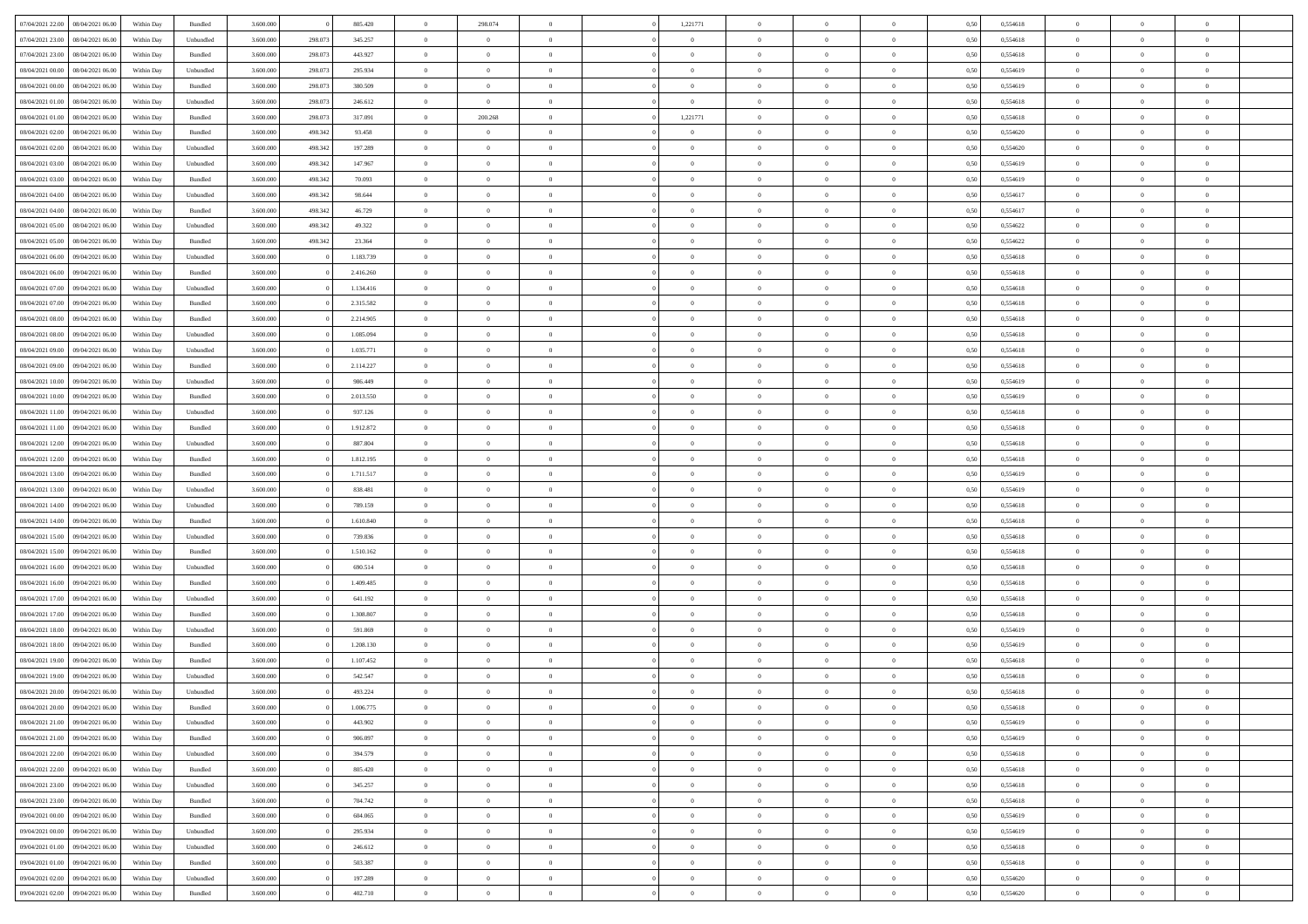| 09/04/2021 03:00                  | 09/04/2021 06:00 | Within Day | Unbundled                   | 3.600.000 | 147.967   | $\overline{0}$ | $\theta$       |                | $\overline{0}$ | $\bf{0}$       | $\overline{0}$ | $\theta$       | 0,50 | 0,554619 | $\theta$       | $\theta$       | $\theta$       |  |
|-----------------------------------|------------------|------------|-----------------------------|-----------|-----------|----------------|----------------|----------------|----------------|----------------|----------------|----------------|------|----------|----------------|----------------|----------------|--|
| 09/04/2021 03:00                  | 09/04/2021 06.00 | Within Day | Bundled                     | 3.600.000 | 302.032   | $\overline{0}$ | $\overline{0}$ | $\overline{0}$ | $\overline{0}$ | $\bf{0}$       | $\bf{0}$       | $\bf{0}$       | 0,50 | 0,554619 | $\,$ 0 $\,$    | $\overline{0}$ | $\overline{0}$ |  |
|                                   |                  |            |                             |           |           |                |                |                |                |                |                |                |      |          |                |                |                |  |
| 09/04/2021 04:00                  | 09/04/2021 06:00 | Within Day | Unbundled                   | 3.600,000 | 98.644    | $\overline{0}$ | $\overline{0}$ | $\overline{0}$ | $\overline{0}$ | $\bf{0}$       | $\overline{0}$ | $\mathbf{0}$   | 0,50 | 0.554617 | $\overline{0}$ | $\overline{0}$ | $\bf{0}$       |  |
| 09/04/2021 04:00                  | 09/04/2021 06:00 | Within Day | Bundled                     | 3.600.000 | 201.355   | $\overline{0}$ | $\overline{0}$ | $\overline{0}$ | $\overline{0}$ | $\,0\,$        | $\overline{0}$ | $\overline{0}$ | 0,50 | 0,554617 | $\,$ 0 $\,$    | $\overline{0}$ | $\overline{0}$ |  |
| 09/04/2021 05:00                  | 09/04/2021 06.00 | Within Day | Unbundled                   | 3.600.000 | 49.322    | $\overline{0}$ | $\overline{0}$ | $\overline{0}$ | $\overline{0}$ | $\,$ 0         | $\overline{0}$ | $\bf{0}$       | 0,50 | 0,554622 | $\,$ 0 $\,$    | $\overline{0}$ | $\overline{0}$ |  |
| 09/04/2021 05:00                  | 09/04/2021 06:00 | Within Day | Bundled                     | 3.600,000 | 100.677   | $\overline{0}$ | $\overline{0}$ | $\overline{0}$ | $\overline{0}$ | $\bf{0}$       | $\overline{0}$ | $\bf{0}$       | 0.50 | 0.554622 | $\,0\,$        | $\overline{0}$ | $\overline{0}$ |  |
| 09/04/2021 06:00                  | 10/04/2021 06:00 | Within Day | Bundled                     | 3.600.000 | 2.416.260 | $\overline{0}$ | $\overline{0}$ | $\overline{0}$ | $\overline{0}$ | $\bf{0}$       | $\overline{0}$ | $\bf{0}$       | 0,50 | 0,554618 | $\,$ 0 $\,$    | $\overline{0}$ | $\overline{0}$ |  |
| 09/04/2021 06:00                  | 10/04/2021 06.00 | Within Day | Unbundled                   | 3.600.000 | 1.183.739 | $\overline{0}$ | $\overline{0}$ | $\overline{0}$ | $\overline{0}$ | $\,$ 0         | $\bf{0}$       | $\bf{0}$       | 0,50 | 0,554618 | $\,$ 0 $\,$    | $\overline{0}$ | $\overline{0}$ |  |
| 09/04/2021 07:00                  | 10/04/2021 06:00 | Within Day | Unbundled                   | 3.600,000 | 1.134.416 | $\overline{0}$ | $\overline{0}$ | $\overline{0}$ | $\overline{0}$ | $\bf{0}$       | $\overline{0}$ | $\bf{0}$       | 0.50 | 0.554618 | $\bf{0}$       | $\overline{0}$ | $\bf{0}$       |  |
| 09/04/2021 07:00                  | 10/04/2021 06:00 | Within Day | Bundled                     | 3.600.000 | 2.315.582 | $\overline{0}$ | $\overline{0}$ | $\overline{0}$ | $\overline{0}$ | $\bf{0}$       | $\overline{0}$ | $\bf{0}$       | 0,50 | 0,554618 | $\,$ 0 $\,$    | $\overline{0}$ | $\overline{0}$ |  |
| 09/04/2021 08:00                  | 10/04/2021 06.00 | Within Day | Unbundled                   | 3.600.000 | 1.085.094 | $\overline{0}$ | $\overline{0}$ | $\overline{0}$ | $\overline{0}$ | $\,$ 0         | $\bf{0}$       | $\bf{0}$       | 0,50 | 0,554618 | $\,$ 0 $\,$    | $\overline{0}$ | $\overline{0}$ |  |
| 09/04/2021 08:00                  | 10/04/2021 06:00 | Within Day | Bundled                     | 3.600,000 | 2.214.905 | $\overline{0}$ | $\overline{0}$ | $\overline{0}$ | $\overline{0}$ | $\bf{0}$       | $\overline{0}$ | $\mathbf{0}$   | 0.50 | 0.554618 | $\overline{0}$ | $\,$ 0 $\,$    | $\bf{0}$       |  |
| 09/04/2021 09:00                  | 10/04/2021 06:00 | Within Day | Unbundled                   | 3.600.000 | 1.035.771 | $\overline{0}$ | $\overline{0}$ | $\overline{0}$ | $\overline{0}$ | $\bf{0}$       | $\overline{0}$ | $\overline{0}$ | 0,50 | 0,554618 | $\,$ 0 $\,$    | $\overline{0}$ | $\overline{0}$ |  |
| 09/04/2021 09:00                  | 10/04/2021 06.00 | Within Day | Bundled                     | 3.600.000 | 2.114.227 | $\overline{0}$ | $\theta$       | $\overline{0}$ | $\overline{0}$ | $\,$ 0         | $\overline{0}$ | $\bf{0}$       | 0,50 | 0,554618 | $\,$ 0 $\,$    | $\overline{0}$ | $\overline{0}$ |  |
| 09/04/2021 10:00                  | 10/04/2021 06:00 | Within Day | Unbundled                   | 3.600,000 | 986,449   | $\overline{0}$ | $\overline{0}$ | $\overline{0}$ | $\overline{0}$ | $\bf{0}$       | $\overline{0}$ | $\bf{0}$       | 0.50 | 0.554619 | $\,0\,$        | $\overline{0}$ | $\overline{0}$ |  |
| 09/04/2021 10:00                  | 10/04/2021 06:00 | Within Day | Bundled                     | 3.600.000 | 2.013.550 | $\overline{0}$ | $\overline{0}$ | $\overline{0}$ | $\overline{0}$ | $\bf{0}$       | $\overline{0}$ | $\bf{0}$       | 0,50 | 0,554619 | $\,$ 0 $\,$    | $\theta$       | $\overline{0}$ |  |
|                                   |                  |            |                             |           |           | $\overline{0}$ | $\overline{0}$ | $\overline{0}$ |                |                |                |                |      |          |                |                |                |  |
| 09/04/2021 11:00                  | 10/04/2021 06.00 | Within Day | Bundled                     | 3.600.000 | 1.912.872 |                |                |                | $\overline{0}$ | $\,$ 0         | $\bf{0}$       | $\bf{0}$       | 0,50 | 0,554618 | $\,$ 0 $\,$    | $\overline{0}$ | $\overline{0}$ |  |
| 09/04/2021 11:00                  | 10/04/2021 06:00 | Within Day | Unbundled                   | 3.600,000 | 937.126   | $\overline{0}$ | $\overline{0}$ | $\overline{0}$ | $\overline{0}$ | $\bf{0}$       | $\overline{0}$ | $\mathbf{0}$   | 0.50 | 0.554618 | $\bf{0}$       | $\overline{0}$ | $\bf{0}$       |  |
| 09/04/2021 12:00                  | 10/04/2021 06:00 | Within Day | Unbundled                   | 3.600.000 | 887.804   | $\overline{0}$ | $\overline{0}$ | $\overline{0}$ | $\overline{0}$ | $\bf{0}$       | $\overline{0}$ | $\bf{0}$       | 0,50 | 0,554618 | $\,$ 0 $\,$    | $\overline{0}$ | $\overline{0}$ |  |
| 09/04/2021 12:00                  | 10/04/2021 06.00 | Within Day | Bundled                     | 3.600.000 | 1.812.195 | $\bf{0}$       | $\overline{0}$ | $\overline{0}$ | $\overline{0}$ | $\bf{0}$       | $\bf{0}$       | $\bf{0}$       | 0,50 | 0,554618 | $\,$ 0 $\,$    | $\overline{0}$ | $\overline{0}$ |  |
| 09/04/2021 13:00                  | 10/04/2021 06:00 | Within Day | Unbundled                   | 3.600,000 | 838.481   | $\overline{0}$ | $\overline{0}$ | $\overline{0}$ | $\overline{0}$ | $\bf{0}$       | $\overline{0}$ | $\mathbf{0}$   | 0.50 | 0.554619 | $\overline{0}$ | $\,$ 0 $\,$    | $\overline{0}$ |  |
| 09/04/2021 13:00                  | 10/04/2021 06:00 | Within Day | Bundled                     | 3.600.000 | 1.711.517 | $\overline{0}$ | $\overline{0}$ | $\overline{0}$ | $\overline{0}$ | $\bf{0}$       | $\overline{0}$ | $\overline{0}$ | 0,50 | 0,554619 | $\,$ 0 $\,$    | $\overline{0}$ | $\overline{0}$ |  |
| 09/04/2021 14:00                  | 10/04/2021 06.00 | Within Day | Unbundled                   | 3.600.000 | 789.159   | $\overline{0}$ | $\overline{0}$ | $\overline{0}$ | $\overline{0}$ | $\,$ 0         | $\overline{0}$ | $\bf{0}$       | 0,50 | 0,554618 | $\,$ 0 $\,$    | $\overline{0}$ | $\overline{0}$ |  |
| 09/04/2021 14:00                  | 10/04/2021 06:00 | Within Day | Bundled                     | 3.600,000 | 1.610.840 | $\overline{0}$ | $\overline{0}$ | $\overline{0}$ | $\overline{0}$ | $\bf{0}$       | $\overline{0}$ | $\bf{0}$       | 0.50 | 0.554618 | $\,0\,$        | $\overline{0}$ | $\overline{0}$ |  |
| 09/04/2021 15:00                  | 10/04/2021 06:00 | Within Day | Unbundled                   | 3.600.000 | 739.836   | $\overline{0}$ | $\overline{0}$ | $\overline{0}$ | $\overline{0}$ | $\bf{0}$       | $\overline{0}$ | $\bf{0}$       | 0,50 | 0,554618 | $\,$ 0 $\,$    | $\theta$       | $\overline{0}$ |  |
| 09/04/2021 15:00                  | 10/04/2021 06.00 | Within Day | Bundled                     | 3.600.000 | 1.510.162 | $\overline{0}$ | $\theta$       | $\overline{0}$ | $\overline{0}$ | $\,$ 0         | $\bf{0}$       | $\bf{0}$       | 0,50 | 0,554618 | $\,$ 0 $\,$    | $\overline{0}$ | $\overline{0}$ |  |
| 09/04/2021 16:00                  | 10/04/2021 06:00 | Within Day | Unbundled                   | 3.600,000 | 690.514   | $\overline{0}$ | $\overline{0}$ | $\overline{0}$ | $\overline{0}$ | $\bf{0}$       | $\overline{0}$ | $\mathbf{0}$   | 0.50 | 0.554618 | $\bf{0}$       | $\overline{0}$ | $\bf{0}$       |  |
| 09/04/2021 16:00                  | 10/04/2021 06:00 | Within Day | Bundled                     | 3.600.000 | 1.409.485 | $\overline{0}$ | $\overline{0}$ | $\overline{0}$ | $\overline{0}$ | $\bf{0}$       | $\overline{0}$ | $\bf{0}$       | 0,50 | 0,554618 | $\,$ 0 $\,$    | $\overline{0}$ | $\overline{0}$ |  |
| 09/04/2021 17:00                  | 10/04/2021 06.00 | Within Day | Bundled                     | 3.600.000 | 1.308.807 | $\bf{0}$       | $\overline{0}$ | $\overline{0}$ | $\overline{0}$ | $\bf{0}$       | $\bf{0}$       | $\bf{0}$       | 0,50 | 0,554618 | $\,$ 0 $\,$    | $\overline{0}$ | $\overline{0}$ |  |
| 09/04/2021 17:00                  | 10/04/2021 06:00 | Within Day | Unbundled                   | 3.600,000 | 641.192   | $\overline{0}$ | $\overline{0}$ | $\overline{0}$ | $\overline{0}$ | $\bf{0}$       | $\overline{0}$ | $\mathbf{0}$   | 0.50 | 0.554618 | $\overline{0}$ | $\,$ 0 $\,$    | $\bf{0}$       |  |
| 09/04/2021 18:00                  | 10/04/2021 06:00 | Within Dav | Unbundled                   | 3.600.000 | 591.869   | $\overline{0}$ | $\overline{0}$ | $\overline{0}$ | $\overline{0}$ | $\overline{0}$ | $\overline{0}$ | $\overline{0}$ | 0.50 | 0,554619 | $\theta$       | $\overline{0}$ | $\overline{0}$ |  |
| 09/04/2021 18:00                  | 10/04/2021 06.00 | Within Day | Bundled                     | 3.600.000 | 1.208.130 | $\overline{0}$ | $\overline{0}$ | $\overline{0}$ | $\overline{0}$ | $\bf{0}$       | $\bf{0}$       | $\bf{0}$       | 0,50 | 0,554619 | $\,$ 0 $\,$    | $\overline{0}$ | $\overline{0}$ |  |
| 09/04/2021 19:00                  | 10/04/2021 06:00 | Within Day | Unbundled                   | 3.600,000 | 542.547   | $\overline{0}$ | $\overline{0}$ | $\overline{0}$ | $\overline{0}$ | $\bf{0}$       | $\overline{0}$ | $\bf{0}$       | 0.50 | 0.554618 | $\,0\,$        | $\overline{0}$ | $\overline{0}$ |  |
| 09/04/2021 19:00                  | 10/04/2021 06:00 | Within Dav | Bundled                     | 3.600.000 | 1.107.452 | $\overline{0}$ | $\overline{0}$ | $\Omega$       | $\overline{0}$ | $\mathbf{0}$   | $\overline{0}$ | $\overline{0}$ | 0,50 | 0,554618 | $\theta$       | $\overline{0}$ | $\overline{0}$ |  |
|                                   |                  |            |                             |           |           |                | $\overline{0}$ | $\overline{0}$ | $\overline{0}$ | $\,$ 0         |                |                |      |          | $\,$ 0 $\,$    | $\overline{0}$ | $\overline{0}$ |  |
| 09/04/2021 20:00                  | 10/04/2021 06.00 | Within Day | Unbundled                   | 3.600.000 | 493.224   | $\overline{0}$ |                |                |                |                | $\bf{0}$       | $\bf{0}$       | 0,50 | 0,554618 |                |                |                |  |
| 09/04/2021 20:00                  | 10/04/2021 06:00 | Within Day | Bundled                     | 3.600,000 | 1.006.775 | $\overline{0}$ | $\overline{0}$ | $\overline{0}$ | $\overline{0}$ | $\bf{0}$       | $\overline{0}$ | $\mathbf{0}$   | 0.50 | 0.554618 | $\overline{0}$ | $\overline{0}$ | $\bf{0}$       |  |
| 09/04/2021 21:00                  | 10/04/2021 06:00 | Within Dav | Unbundled                   | 3.600.000 | 443.902   | $\overline{0}$ | $\overline{0}$ | $\overline{0}$ | $\overline{0}$ | $\overline{0}$ | $\overline{0}$ | $\overline{0}$ | 0,50 | 0,554619 | $\theta$       | $\overline{0}$ | $\overline{0}$ |  |
| 09/04/2021 21:00                  | 10/04/2021 06.00 | Within Day | Bundled                     | 3.600.000 | 906.097   | $\overline{0}$ | $\overline{0}$ | $\overline{0}$ | $\bf{0}$       | $\bf{0}$       | $\bf{0}$       | $\bf{0}$       | 0,50 | 0,554619 | $\,$ 0 $\,$    | $\overline{0}$ | $\overline{0}$ |  |
| 09/04/2021 22:00                  | 10/04/2021 06:00 | Within Day | $\mathbf B$ undled          | 3.600,000 | 805.420   | $\overline{0}$ | $\overline{0}$ | $\overline{0}$ | $\overline{0}$ | $\bf{0}$       | $\overline{0}$ | $\mathbf{0}$   | 0.50 | 0.554618 | $\overline{0}$ | $\,$ 0 $\,$    | $\overline{0}$ |  |
| 09/04/2021 22:00                  | 10/04/2021 06:00 | Within Dav | Unbundled                   | 3.600.000 | 394.579   | $\overline{0}$ | $\overline{0}$ | $\overline{0}$ | $\overline{0}$ | $\overline{0}$ | $\overline{0}$ | $\overline{0}$ | 0,50 | 0,554618 | $\theta$       | $\overline{0}$ | $\overline{0}$ |  |
| 09/04/2021 23:00                  | 10/04/2021 06.00 | Within Day | Unbundled                   | 3.600.000 | 345.257   | $\overline{0}$ | $\overline{0}$ | $\overline{0}$ | $\overline{0}$ | $\bf{0}$       | $\overline{0}$ | $\bf{0}$       | 0,50 | 0,554618 | $\,$ 0 $\,$    | $\overline{0}$ | $\overline{0}$ |  |
| 09/04/2021 23.00                  | 10/04/2021 06:00 | Within Day | Bundled                     | 3.600,000 | 704.742   | $\overline{0}$ | $\overline{0}$ | $\overline{0}$ | $\overline{0}$ | $\bf{0}$       | $\Omega$       | $\bf{0}$       | 0.50 | 0.554618 | $\bf{0}$       | $\theta$       | $\overline{0}$ |  |
| 10/04/2021 00:00                  | 10/04/2021 06:00 | Within Dav | Unbundled                   | 3.600.000 | 295.934   | $\overline{0}$ | $\theta$       | $\Omega$       | $\overline{0}$ | $\bf{0}$       | $\overline{0}$ | $\overline{0}$ | 0.50 | 0,554619 | $\theta$       | $\overline{0}$ | $\overline{0}$ |  |
| 10/04/2021 00:00                  | 10/04/2021 06:00 | Within Day | Bundled                     | 3.600.000 | 604.065   | $\overline{0}$ | $\overline{0}$ | $\overline{0}$ | $\bf{0}$       | $\,$ 0         | $\bf{0}$       | $\bf{0}$       | 0,50 | 0,554619 | $\,$ 0 $\,$    | $\overline{0}$ | $\overline{0}$ |  |
| $10/04/2021\ 01.00$               | 10/04/2021 06:00 | Within Day | $\ensuremath{\mathsf{Unb}}$ | 3.600.000 | 246.612   | $\bf{0}$       | $\bf{0}$       |                | $\Omega$       | $\Omega$       |                |                | 0,50 | 0,554618 | $\bf{0}$       | $\theta$       |                |  |
| 10/04/2021 01:00                  | 10/04/2021 06:00 | Within Day | Bundled                     | 3.600.000 | 503.387   | $\overline{0}$ | $\overline{0}$ | $\overline{0}$ | $\overline{0}$ | $\overline{0}$ | $\overline{0}$ | $\mathbf{0}$   | 0,50 | 0,554618 | $\theta$       | $\overline{0}$ | $\overline{0}$ |  |
| 10/04/2021 02:00                  | 10/04/2021 06:00 | Within Day | Unbundled                   | 3.600.000 | 197.289   | $\overline{0}$ | $\overline{0}$ | $\overline{0}$ | $\bf{0}$       | $\overline{0}$ | $\overline{0}$ | $\bf{0}$       | 0,50 | 0,554620 | $\bf{0}$       | $\overline{0}$ | $\bf{0}$       |  |
| 10/04/2021 02:00                  | 10/04/2021 06:00 | Within Day | Bundled                     | 3.600.000 | 402.710   | $\overline{0}$ | $\overline{0}$ | $\overline{0}$ | $\overline{0}$ | $\overline{0}$ | $\overline{0}$ | $\mathbf{0}$   | 0.50 | 0.554620 | $\overline{0}$ | $\bf{0}$       | $\bf{0}$       |  |
| 10/04/2021 03:00                  | 10/04/2021 06:00 | Within Day | Unbundled                   | 3.600.000 | 147.967   | $\overline{0}$ | $\overline{0}$ | $\overline{0}$ | $\overline{0}$ | $\overline{0}$ | $\overline{0}$ | $\mathbf{0}$   | 0,50 | 0,554619 | $\overline{0}$ | $\theta$       | $\overline{0}$ |  |
| 10/04/2021 03:00                  | 10/04/2021 06:00 | Within Day | Bundled                     | 3.600.000 | 302.032   | $\overline{0}$ | $\overline{0}$ | $\overline{0}$ | $\overline{0}$ | $\bf{0}$       | $\bf{0}$       | $\bf{0}$       | 0,50 | 0,554619 | $\,$ 0 $\,$    | $\overline{0}$ | $\overline{0}$ |  |
| 10/04/2021 04:00                  | 10/04/2021 06:00 | Within Day | Bundled                     | 3.600.000 | 201.355   | $\overline{0}$ | $\overline{0}$ | $\overline{0}$ | $\overline{0}$ | $\bf{0}$       | $\overline{0}$ | $\mathbf{0}$   | 0.50 | 0.554617 | $\,$ 0 $\,$    | $\overline{0}$ | $\overline{0}$ |  |
| 10/04/2021 04:00                  | 10/04/2021 06:00 | Within Day | Unbundled                   | 3.600.000 | 98.644    | $\overline{0}$ | $\overline{0}$ | $\overline{0}$ | $\overline{0}$ | $\overline{0}$ | $\overline{0}$ | $\overline{0}$ | 0,50 | 0,554617 | $\overline{0}$ | $\theta$       | $\overline{0}$ |  |
| 10/04/2021 05:00                  | 10/04/2021 06:00 | Within Day | Unbundled                   | 3.600.000 | 49.322    | $\overline{0}$ | $\,$ 0         | $\overline{0}$ | $\bf{0}$       | $\overline{0}$ | $\overline{0}$ | $\bf{0}$       | 0,50 | 0,554622 | $\,$ 0 $\,$    | $\overline{0}$ | $\overline{0}$ |  |
|                                   |                  |            |                             |           |           |                |                |                |                |                |                |                |      |          |                |                |                |  |
| 10/04/2021 05:00                  | 10/04/2021 06:00 | Within Day | Bundled                     | 3.600.000 | 100.677   | $\overline{0}$ | $\overline{0}$ | $\overline{0}$ | $\overline{0}$ | $\bf{0}$       | $\overline{0}$ | $\mathbf{0}$   | 0.50 | 0.554622 | $\mathbf{0}$   | $\bf{0}$       | $\bf{0}$       |  |
| 10/04/2021 06:00                  | 11/04/2021 06:00 | Within Day | Unbundled                   | 3.600.000 | 1.183.739 | $\overline{0}$ | $\overline{0}$ | $\overline{0}$ | $\overline{0}$ | $\overline{0}$ | $\overline{0}$ | $\overline{0}$ | 0,50 | 0,554618 | $\overline{0}$ | $\overline{0}$ | $\overline{0}$ |  |
| 10/04/2021 06:00                  | 11/04/2021 06:00 | Within Day | Bundled                     | 3.600.000 | 2.416.260 | $\overline{0}$ | $\bf{0}$       | $\overline{0}$ | $\bf{0}$       | $\bf{0}$       | $\bf{0}$       | $\bf{0}$       | 0,50 | 0,554618 | $\bf{0}$       | $\overline{0}$ | $\bf{0}$       |  |
| 10/04/2021 07:00 11/04/2021 06:00 |                  | Within Day | Unbundled                   | 3.600.000 | 1.134.416 | $\,$ 0 $\,$    | $\,$ 0 $\,$    | $\overline{0}$ | $\overline{0}$ | $\,$ 0 $\,$    | $\,$ 0 $\,$    | $\,$ 0 $\,$    | 0,50 | 0,554618 | $\overline{0}$ | $\,$ 0 $\,$    | $\,$ 0 $\,$    |  |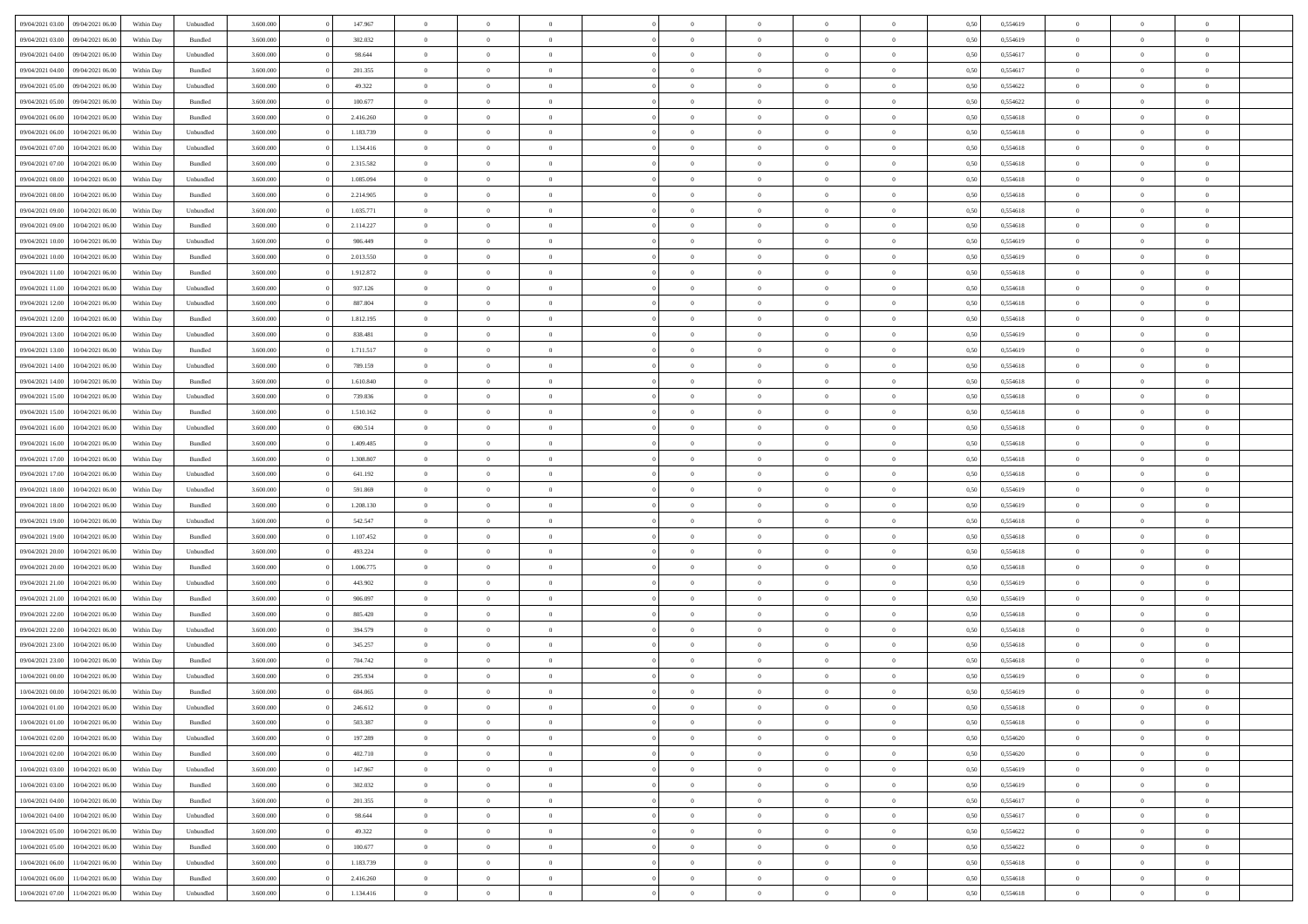| 10/04/2021 07:00 | 11/04/2021 06:00 | Within Day | Bundled   | 3.600.000 | 2.315.582 | $\overline{0}$ | $\Omega$       |                | $\Omega$       | $\Omega$       | $\Omega$       | $\theta$       | 0,50 | 0,554618 | $\theta$       | $\theta$       | $\theta$       |  |
|------------------|------------------|------------|-----------|-----------|-----------|----------------|----------------|----------------|----------------|----------------|----------------|----------------|------|----------|----------------|----------------|----------------|--|
| 10/04/2021 08:00 | 11/04/2021 06:00 | Within Day | Unbundled | 3.600.000 | 1.085.094 | $\overline{0}$ | $\theta$       | $\overline{0}$ | $\overline{0}$ | $\bf{0}$       | $\overline{0}$ | $\bf{0}$       | 0,50 | 0,554618 | $\theta$       | $\theta$       | $\overline{0}$ |  |
| 10/04/2021 08:00 | 11/04/2021 06:00 | Within Day | Bundled   | 3.600.000 | 2.214.905 | $\overline{0}$ | $\overline{0}$ | $\overline{0}$ | $\bf{0}$       | $\bf{0}$       | $\bf{0}$       | $\bf{0}$       | 0,50 | 0,554618 | $\bf{0}$       | $\overline{0}$ | $\overline{0}$ |  |
| 10/04/2021 09:00 | 11/04/2021 06:00 | Within Dav | Bundled   | 3.600,000 | 2.114.227 | $\overline{0}$ | $\overline{0}$ | $\overline{0}$ | $\overline{0}$ | $\bf{0}$       | $\overline{0}$ | $\overline{0}$ | 0.50 | 0.554618 | $\theta$       | $\theta$       | $\overline{0}$ |  |
| 10/04/2021 09:00 | 11/04/2021 06:00 | Within Day | Unbundled | 3.600.000 | 1.035.771 | $\overline{0}$ | $\theta$       | $\overline{0}$ | $\overline{0}$ | $\bf{0}$       | $\overline{0}$ | $\bf{0}$       | 0,50 | 0,554618 | $\theta$       | $\overline{0}$ | $\overline{0}$ |  |
|                  |                  |            |           |           |           |                |                |                |                |                |                |                |      |          |                |                |                |  |
| 10/04/2021 10:00 | 11/04/2021 06:00 | Within Day | Unbundled | 3.600.000 | 986.449   | $\overline{0}$ | $\bf{0}$       | $\overline{0}$ | $\bf{0}$       | $\overline{0}$ | $\overline{0}$ | $\mathbf{0}$   | 0,50 | 0,554619 | $\bf{0}$       | $\overline{0}$ | $\bf{0}$       |  |
| 10/04/2021 10:00 | 11/04/2021 06:00 | Within Dav | Bundled   | 3.600.000 | 2.013.550 | $\overline{0}$ | $\overline{0}$ | $\overline{0}$ | $\overline{0}$ | $\overline{0}$ | $\overline{0}$ | $\overline{0}$ | 0.50 | 0,554619 | $\theta$       | $\overline{0}$ | $\overline{0}$ |  |
| 10/04/2021 11:00 | 11/04/2021 06:00 | Within Day | Unbundled | 3.600.000 | 937.126   | $\overline{0}$ | $\theta$       | $\overline{0}$ | $\overline{0}$ | $\bf{0}$       | $\overline{0}$ | $\bf{0}$       | 0,50 | 0,554618 | $\theta$       | $\theta$       | $\overline{0}$ |  |
| 10/04/2021 11:00 | 11/04/2021 06:00 | Within Day | Bundled   | 3.600.000 | 1.912.872 | $\overline{0}$ | $\overline{0}$ | $\overline{0}$ | $\bf{0}$       | $\bf{0}$       | $\bf{0}$       | $\bf{0}$       | 0,50 | 0,554618 | $\,0\,$        | $\overline{0}$ | $\overline{0}$ |  |
| 10/04/2021 12:00 | 11/04/2021 06:00 | Within Dav | Unbundled | 3.600.000 | 887.804   | $\overline{0}$ | $\overline{0}$ | $\overline{0}$ | $\overline{0}$ | $\overline{0}$ | $\overline{0}$ | $\overline{0}$ | 0.50 | 0.554618 | $\theta$       | $\overline{0}$ | $\overline{0}$ |  |
| 10/04/2021 12:00 | 11/04/2021 06:00 | Within Day | Bundled   | 3.600.000 | 1.812.195 | $\overline{0}$ | $\theta$       | $\overline{0}$ | $\overline{0}$ | $\bf{0}$       | $\overline{0}$ | $\bf{0}$       | 0,50 | 0,554618 | $\,$ 0 $\,$    | $\overline{0}$ | $\overline{0}$ |  |
| 10/04/2021 13:00 | 11/04/2021 06:00 | Within Day | Unbundled | 3.600.000 | 838.481   | $\overline{0}$ | $\overline{0}$ | $\overline{0}$ | $\bf{0}$       | $\bf{0}$       | $\bf{0}$       | $\mathbf{0}$   | 0,50 | 0,554619 | $\bf{0}$       | $\overline{0}$ | $\overline{0}$ |  |
|                  |                  |            |           |           |           |                |                |                |                |                |                |                |      |          |                |                |                |  |
| 10/04/2021 13:00 | 11/04/2021 06:00 | Within Day | Bundled   | 3.600.000 | 1.711.517 | $\overline{0}$ | $\overline{0}$ | $\overline{0}$ | $\overline{0}$ | $\bf{0}$       | $\overline{0}$ | $\overline{0}$ | 0.50 | 0.554619 | $\theta$       | $\theta$       | $\overline{0}$ |  |
| 10/04/2021 14:00 | 11/04/2021 06:00 | Within Day | Unbundled | 3.600.000 | 789.159   | $\overline{0}$ | $\theta$       | $\overline{0}$ | $\overline{0}$ | $\bf{0}$       | $\overline{0}$ | $\bf{0}$       | 0,50 | 0,554618 | $\theta$       | $\overline{0}$ | $\overline{0}$ |  |
| 10/04/2021 14:00 | 11/04/2021 06:00 | Within Day | Bundled   | 3.600.000 | 1.610.840 | $\overline{0}$ | $\overline{0}$ | $\overline{0}$ | $\bf{0}$       | $\overline{0}$ | $\overline{0}$ | $\mathbf{0}$   | 0,50 | 0,554618 | $\overline{0}$ | $\overline{0}$ | $\bf{0}$       |  |
| 10/04/2021 15:00 | 11/04/2021 06:00 | Within Dav | Bundled   | 3.600.000 | 1.510.162 | $\overline{0}$ | $\overline{0}$ | $\overline{0}$ | $\overline{0}$ | $\overline{0}$ | $\overline{0}$ | $\overline{0}$ | 0.50 | 0.554618 | $\theta$       | $\overline{0}$ | $\overline{0}$ |  |
| 10/04/2021 15:00 | 11/04/2021 06:00 | Within Day | Unbundled | 3.600.000 | 739.836   | $\overline{0}$ | $\theta$       | $\overline{0}$ | $\overline{0}$ | $\bf{0}$       | $\overline{0}$ | $\bf{0}$       | 0,50 | 0,554618 | $\theta$       | $\theta$       | $\overline{0}$ |  |
| 10/04/2021 16:00 | 11/04/2021 06:00 | Within Day | Unbundled | 3.600.000 | 690.514   | $\overline{0}$ | $\overline{0}$ | $\overline{0}$ | $\bf{0}$       | $\bf{0}$       | $\bf{0}$       | $\mathbf{0}$   | 0,50 | 0,554618 | $\,0\,$        | $\overline{0}$ | $\overline{0}$ |  |
| 10/04/2021 16:00 | 11/04/2021 06:00 | Within Day | Bundled   | 3.600.000 | 1.409.485 | $\overline{0}$ | $\overline{0}$ | $\overline{0}$ | $\overline{0}$ | $\overline{0}$ | $\overline{0}$ | $\overline{0}$ | 0.50 | 0,554618 | $\theta$       | $\overline{0}$ | $\overline{0}$ |  |
|                  |                  |            |           |           |           |                |                |                |                |                |                |                |      |          |                |                |                |  |
| 10/04/2021 17:00 | 11/04/2021 06:00 | Within Day | Unbundled | 3.600.000 | 641.192   | $\overline{0}$ | $\theta$       | $\overline{0}$ | $\overline{0}$ | $\bf{0}$       | $\overline{0}$ | $\bf{0}$       | 0,50 | 0,554618 | $\,$ 0 $\,$    | $\theta$       | $\overline{0}$ |  |
| 10/04/2021 17:00 | 11/04/2021 06:00 | Within Day | Bundled   | 3.600.000 | 1.308.807 | $\overline{0}$ | $\overline{0}$ | $\overline{0}$ | $\bf{0}$       | $\bf{0}$       | $\bf{0}$       | $\bf{0}$       | 0,50 | 0,554618 | $\overline{0}$ | $\overline{0}$ | $\overline{0}$ |  |
| 10/04/2021 18:00 | 11/04/2021 06:00 | Within Day | Unbundled | 3.600,000 | 591.869   | $\overline{0}$ | $\overline{0}$ | $\overline{0}$ | $\overline{0}$ | $\bf{0}$       | $\overline{0}$ | $\overline{0}$ | 0.50 | 0.554619 | $\theta$       | $\overline{0}$ | $\overline{0}$ |  |
| 10/04/2021 18:00 | 11/04/2021 06:00 | Within Day | Bundled   | 3.600.000 | 1.208.130 | $\overline{0}$ | $\theta$       | $\overline{0}$ | $\overline{0}$ | $\bf{0}$       | $\overline{0}$ | $\bf{0}$       | 0,50 | 0,554619 | $\,$ 0 $\,$    | $\overline{0}$ | $\overline{0}$ |  |
| 10/04/2021 19:00 | 11/04/2021 06:00 | Within Day | Unbundled | 3.600.000 | 542.547   | $\overline{0}$ | $\bf{0}$       | $\overline{0}$ | $\bf{0}$       | $\overline{0}$ | $\overline{0}$ | $\mathbf{0}$   | 0,50 | 0,554618 | $\bf{0}$       | $\overline{0}$ | $\bf{0}$       |  |
| 10/04/2021 19:00 | 11/04/2021 06:00 | Within Dav | Bundled   | 3.600.000 | 1.107.452 | $\overline{0}$ | $\overline{0}$ | $\overline{0}$ | $\overline{0}$ | $\overline{0}$ | $\overline{0}$ | $\overline{0}$ | 0.50 | 0,554618 | $\theta$       | $\overline{0}$ | $\overline{0}$ |  |
| 10/04/2021 20:00 | 11/04/2021 06:00 | Within Day | Bundled   | 3.600.000 | 1.006.775 | $\overline{0}$ | $\theta$       | $\overline{0}$ | $\overline{0}$ | $\bf{0}$       | $\overline{0}$ | $\bf{0}$       | 0,50 | 0,554618 | $\theta$       | $\theta$       | $\overline{0}$ |  |
|                  |                  |            |           |           |           |                |                |                |                |                |                |                |      |          |                |                |                |  |
| 10/04/2021 20:00 | 11/04/2021 06:00 | Within Day | Unbundled | 3.600.000 | 493.224   | $\overline{0}$ | $\overline{0}$ | $\overline{0}$ | $\bf{0}$       | $\bf{0}$       | $\bf{0}$       | $\bf{0}$       | 0,50 | 0,554618 | $\,0\,$        | $\overline{0}$ | $\overline{0}$ |  |
| 10/04/2021 21:00 | 11/04/2021 06:00 | Within Day | Unbundled | 3.600.000 | 443.902   | $\overline{0}$ | $\overline{0}$ | $\overline{0}$ | $\overline{0}$ | $\overline{0}$ | $\overline{0}$ | $\overline{0}$ | 0.50 | 0.554619 | $\theta$       | $\overline{0}$ | $\overline{0}$ |  |
| 10/04/2021 21:00 | 11/04/2021 06:00 | Within Day | Bundled   | 3.600.000 | 906.097   | $\overline{0}$ | $\theta$       | $\overline{0}$ | $\overline{0}$ | $\bf{0}$       | $\overline{0}$ | $\bf{0}$       | 0,50 | 0,554619 | $\,$ 0 $\,$    | $\overline{0}$ | $\overline{0}$ |  |
| 10/04/2021 22:00 | 11/04/2021 06:00 | Within Day | Unbundled | 3.600.000 | 394.579   | $\overline{0}$ | $\overline{0}$ | $\overline{0}$ | $\bf{0}$       | $\bf{0}$       | $\bf{0}$       | $\bf{0}$       | 0,50 | 0,554618 | $\bf{0}$       | $\overline{0}$ | $\overline{0}$ |  |
| 10/04/2021 22:00 | 11/04/2021 06.00 | Within Day | Bundled   | 3.600.000 | 805.420   | $\overline{0}$ | $\Omega$       | $\Omega$       | $\Omega$       | $\Omega$       | $\Omega$       | $\overline{0}$ | 0,50 | 0,554618 | $\,0\,$        | $\theta$       | $\theta$       |  |
| 10/04/2021 23:00 | 11/04/2021 06:00 | Within Day | Unbundled | 3.600.000 | 345.257   | $\overline{0}$ | $\theta$       | $\overline{0}$ | $\overline{0}$ | $\bf{0}$       | $\overline{0}$ | $\bf{0}$       | 0,50 | 0,554618 | $\theta$       | $\theta$       | $\overline{0}$ |  |
| 10/04/2021 23:00 | 11/04/2021 06:00 | Within Day | Bundled   | 3.600.000 | 704.742   | $\overline{0}$ | $\overline{0}$ | $\overline{0}$ | $\bf{0}$       | $\bf{0}$       | $\overline{0}$ | $\mathbf{0}$   | 0,50 | 0,554618 | $\overline{0}$ | $\overline{0}$ | $\bf{0}$       |  |
|                  |                  |            |           |           |           |                |                |                |                |                |                |                |      |          |                |                |                |  |
| 11/04/2021 00:00 | 11/04/2021 06:00 | Within Day | Unbundled | 3.600,000 | 295.934   | $\overline{0}$ | $\Omega$       | $\Omega$       | $\Omega$       | $\bf{0}$       | $\overline{0}$ | $\overline{0}$ | 0.50 | 0.554619 | $\theta$       | $\theta$       | $\theta$       |  |
| 11/04/2021 00:00 | 11/04/2021 06:00 | Within Day | Bundled   | 3.600.000 | 604.065   | $\overline{0}$ | $\theta$       | $\overline{0}$ | $\overline{0}$ | $\bf{0}$       | $\overline{0}$ | $\bf{0}$       | 0,50 | 0,554619 | $\,$ 0 $\,$    | $\theta$       | $\overline{0}$ |  |
| 11/04/2021 01:00 | 11/04/2021 06:00 | Within Day | Unbundled | 3.600.000 | 246.612   | $\overline{0}$ | $\overline{0}$ | $\overline{0}$ | $\bf{0}$       | $\bf{0}$       | $\bf{0}$       | $\bf{0}$       | 0,50 | 0,554618 | $\bf{0}$       | $\overline{0}$ | $\overline{0}$ |  |
| 11/04/2021 01:00 | 11/04/2021 06:00 | Within Day | Bundled   | 3.600,000 | 503,387   | $\overline{0}$ | $\Omega$       | $\Omega$       | $\Omega$       | $\theta$       | $\theta$       | $\overline{0}$ | 0.50 | 0.554618 | $\theta$       | $\theta$       | $\theta$       |  |
| 11/04/2021 02:00 | 11/04/2021 06:00 | Within Day | Bundled   | 3.600.000 | 402.710   | $\overline{0}$ | $\theta$       | $\overline{0}$ | $\overline{0}$ | $\bf{0}$       | $\overline{0}$ | $\bf{0}$       | 0,50 | 0,554620 | $\,$ 0 $\,$    | $\overline{0}$ | $\overline{0}$ |  |
| 11/04/2021 02:00 | 11/04/2021 06:00 | Within Day | Unbundled | 3.600.000 | 197.289   | $\overline{0}$ | $\overline{0}$ | $\overline{0}$ | $\bf{0}$       | $\bf{0}$       | $\bf{0}$       | $\bf{0}$       | 0,50 | 0,554620 | $\overline{0}$ | $\overline{0}$ | $\overline{0}$ |  |
| 11/04/2021 03:00 | 11/04/2021 06.00 | Within Day | Unbundled | 3.600.000 | 147.967   | $\overline{0}$ | $\Omega$       | $\overline{0}$ | $\Omega$       | $\Omega$       | $\overline{0}$ | $\overline{0}$ | 0,50 | 0,554619 | $\,0\,$        | $\theta$       | $\theta$       |  |
| 11/04/2021 03:00 | 11/04/2021 06:00 | Within Day | Bundled   | 3.600.000 | 302.032   | $\overline{0}$ | $\theta$       | $\overline{0}$ | $\overline{0}$ | $\bf{0}$       | $\overline{0}$ | $\bf{0}$       | 0,50 | 0,554619 | $\,$ 0 $\,$    | $\overline{0}$ | $\overline{0}$ |  |
|                  |                  |            |           |           |           |                |                |                |                |                |                |                |      |          |                |                |                |  |
| 11/04/2021 04:00 | 11/04/2021 06:00 | Within Day | Unbundled | 3.600.000 | 98.644    | $\overline{0}$ | $\overline{0}$ | $\overline{0}$ | $\bf{0}$       | $\bf{0}$       | $\bf{0}$       | $\mathbf{0}$   | 0,50 | 0,554617 | $\bf{0}$       | $\overline{0}$ | $\bf{0}$       |  |
| 11/04/2021 04:00 | 11/04/2021 06:00 | Within Day | Bundled   | 3.600,000 | 201.355   | $\overline{0}$ | $\Omega$       | $\Omega$       | $\Omega$       | $\Omega$       | $\Omega$       | $\overline{0}$ | 0.50 | 0.554617 | $\theta$       | $\theta$       | $\theta$       |  |
| 11/04/2021 05:00 | 11/04/2021 06:00 | Within Day | Unbundled | 3.600.000 | 49.322    | $\overline{0}$ | $\overline{0}$ | $\overline{0}$ | $\bf{0}$       | $\,$ 0         | $\bf{0}$       | $\bf{0}$       | 0,50 | 0,554622 | $\,0\,$        | $\overline{0}$ | $\overline{0}$ |  |
| 11/04/2021 05:00 | 11/04/2021 06:00 | Within Day | Bundled   | 3.600.000 | 100.677   | $\bf{0}$       | $\bf{0}$       |                |                |                |                |                | 0,50 | 0,554622 | $\bf{0}$       | $\overline{0}$ |                |  |
| 11/04/2021 06:00 | 12/04/2021 06:00 | Within Day | Unbundled | 3.600.000 | 1.183.739 | $\overline{0}$ | $\overline{0}$ | $\overline{0}$ | $\Omega$       | $\overline{0}$ | $\overline{0}$ | $\overline{0}$ | 0,50 | 0.554618 | $\theta$       | $\theta$       | $\theta$       |  |
| 11/04/2021 06:00 | 12/04/2021 06:00 | Within Day | Bundled   | 3.600.000 | 2.416.260 | $\overline{0}$ | $\,$ 0         | $\overline{0}$ | $\bf{0}$       | $\,$ 0 $\,$    | $\overline{0}$ | $\mathbf{0}$   | 0,50 | 0,554618 | $\,$ 0 $\,$    | $\,$ 0 $\,$    | $\,$ 0         |  |
| 11/04/2021 07:00 | 12/04/2021 06:00 | Within Day | Bundled   | 3.600.000 | 2.315.582 | $\overline{0}$ | $\overline{0}$ | $\overline{0}$ | $\overline{0}$ | $\overline{0}$ | $\overline{0}$ | $\mathbf{0}$   | 0,50 | 0,554618 | $\overline{0}$ | $\bf{0}$       | $\bf{0}$       |  |
|                  |                  |            |           |           |           |                | $\overline{0}$ |                | $\Omega$       | $\overline{0}$ | $\overline{0}$ |                |      |          |                | $\theta$       | $\overline{0}$ |  |
| 11/04/2021 07:00 | 12/04/2021 06:00 | Within Day | Unbundled | 3.600.000 | 1.134.416 | $\overline{0}$ |                | $\overline{0}$ |                |                |                | $\overline{0}$ | 0,50 | 0,554618 | $\overline{0}$ |                |                |  |
| 11/04/2021 08:00 | 12/04/2021 06:00 | Within Day | Unbundled | 3.600.000 | 1.085.094 | $\overline{0}$ | $\,$ 0         | $\overline{0}$ | $\overline{0}$ | $\,$ 0 $\,$    | $\overline{0}$ | $\mathbf{0}$   | 0,50 | 0,554618 | $\,$ 0 $\,$    | $\overline{0}$ | $\overline{0}$ |  |
| 11/04/2021 08:00 | 12/04/2021 06:00 | Within Day | Bundled   | 3.600.000 | 2.214.905 | $\overline{0}$ | $\overline{0}$ | $\overline{0}$ | $\overline{0}$ | $\overline{0}$ | $\overline{0}$ | $\mathbf{0}$   | 0,50 | 0,554618 | $\overline{0}$ | $\overline{0}$ | $\bf{0}$       |  |
| 11/04/2021 11:00 | 12/04/2021 06:00 | Within Day | Unbundled | 3.600,000 | 937.126   | $\overline{0}$ | $\overline{0}$ | $\overline{0}$ | $\Omega$       | $\overline{0}$ | $\overline{0}$ | $\bf{0}$       | 0.50 | 0,554618 | $\overline{0}$ | $\theta$       | $\overline{0}$ |  |
| 11/04/2021 11:00 | 12/04/2021 06:00 | Within Day | Bundled   | 3.600.000 | 1.912.872 | $\overline{0}$ | $\,$ 0         | $\overline{0}$ | $\bf{0}$       | $\bf{0}$       | $\bf{0}$       | $\bf{0}$       | 0,50 | 0,554618 | $\,$ 0 $\,$    | $\overline{0}$ | $\overline{0}$ |  |
| 11/04/2021 12:00 | 12/04/2021 06:00 | Within Day | Unbundled | 3.600.000 | 887.804   | $\overline{0}$ | $\bf{0}$       | $\overline{0}$ | $\overline{0}$ | $\overline{0}$ | $\overline{0}$ | $\mathbf{0}$   | 0,50 | 0,554618 | $\overline{0}$ | $\overline{0}$ | $\bf{0}$       |  |
| 11/04/2021 12:00 | 12/04/2021 06:00 | Within Day | Bundled   | 3.600,000 | 1.812.195 | $\overline{0}$ | $\overline{0}$ | $\overline{0}$ | $\Omega$       | $\overline{0}$ | $\overline{0}$ | $\overline{0}$ | 0.50 | 0,554618 | $\overline{0}$ | $\theta$       | $\overline{0}$ |  |
|                  |                  |            |           |           |           |                |                |                |                |                |                |                |      |          |                |                |                |  |
| 11/04/2021 13:00 | 12/04/2021 06:00 | Within Day | Unbundled | 3.600.000 | 838.481   | $\overline{0}$ | $\,$ 0 $\,$    | $\overline{0}$ | $\overline{0}$ | $\bf{0}$       | $\bf{0}$       | $\bf{0}$       | 0,50 | 0,554619 | $\,$ 0 $\,$    | $\,$ 0 $\,$    | $\bf{0}$       |  |
| 11/04/2021 13:00 | 12/04/2021 06:00 | Within Day | Bundled   | 3.600.000 | 1.711.517 | $\overline{0}$ | $\bf{0}$       | $\overline{0}$ | $\bf{0}$       | $\bf{0}$       | $\bf{0}$       | $\bf{0}$       | 0,50 | 0,554619 | $\overline{0}$ | $\overline{0}$ | $\bf{0}$       |  |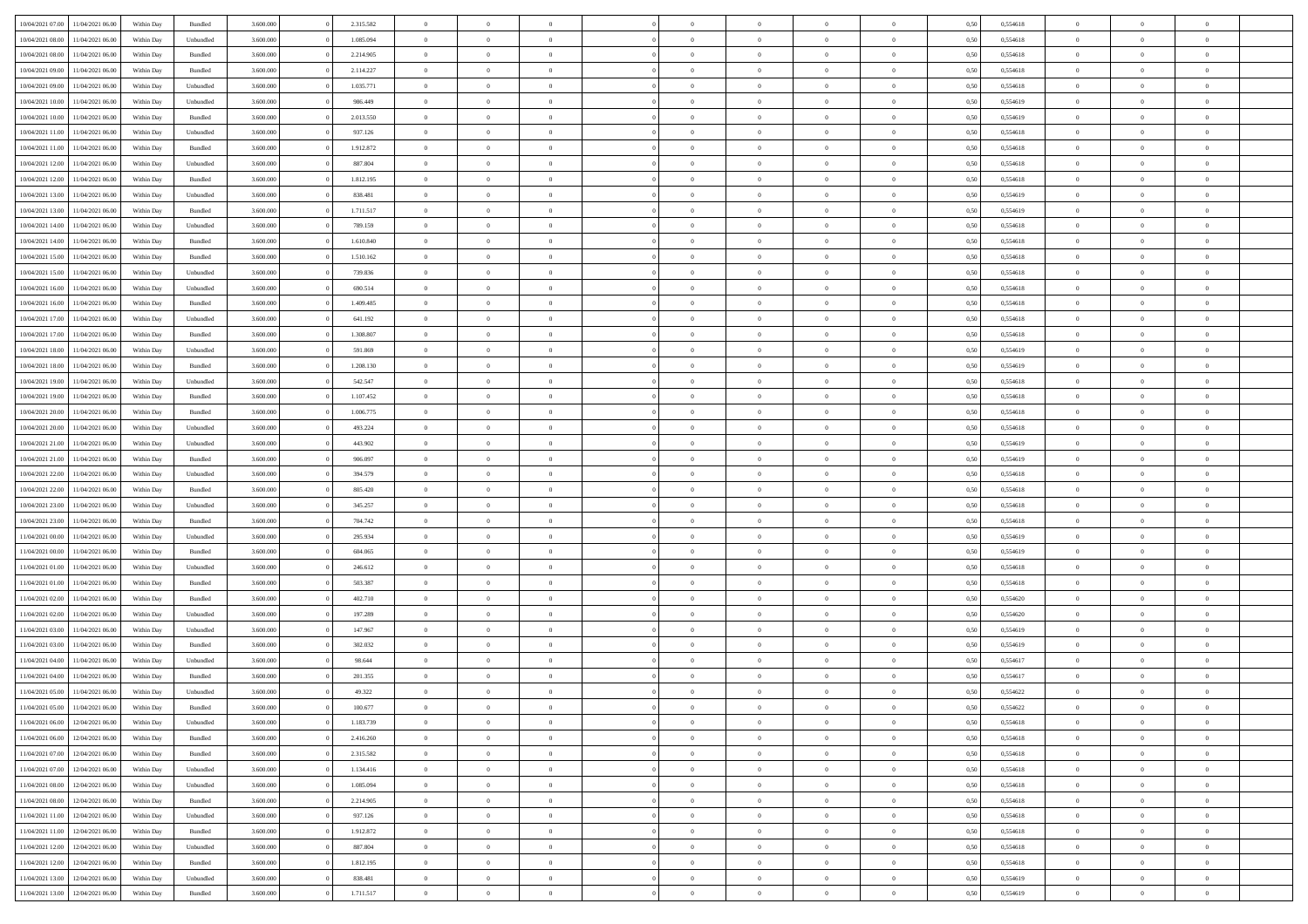| 11/04/2021 14:00                  | 12/04/2021 06:00                  | Within Dav | Unbundled | 3.600.000 |           | 789.159   | $\overline{0}$ | $\Omega$       |                | $\Omega$       | $\Omega$       | $\Omega$       | $\theta$       | 0,50 | 0,554618 | $\theta$       | $\theta$       | $\theta$       |  |
|-----------------------------------|-----------------------------------|------------|-----------|-----------|-----------|-----------|----------------|----------------|----------------|----------------|----------------|----------------|----------------|------|----------|----------------|----------------|----------------|--|
|                                   |                                   |            |           |           |           |           |                |                |                |                |                |                |                |      |          |                |                |                |  |
| 11/04/2021 14:00                  | 12/04/2021 06:00                  | Within Day | Bundled   | 3.600.000 |           | 1.610.840 | $\overline{0}$ | $\overline{0}$ | $\overline{0}$ | $\overline{0}$ | $\bf{0}$       | $\overline{0}$ | $\bf{0}$       | 0,50 | 0,554618 | $\theta$       | $\overline{0}$ | $\overline{0}$ |  |
| 11/04/2021 15:00                  | 12/04/2021 06:00                  | Within Day | Bundled   | 3.600.000 |           | 1.510.162 | $\overline{0}$ | 1.397          | $\overline{0}$ | 1,221771       | $\bf{0}$       | $\bf{0}$       | $\mathbf{0}$   | 0,50 | 0,554618 | $\overline{0}$ | $\overline{0}$ | $\overline{0}$ |  |
| 11/04/2021 15:00                  | 12/04/2021 06:00                  | Within Dav | Unbundled | 3.600,000 |           | 739.836   | $\overline{0}$ | $\overline{0}$ | $\overline{0}$ | $\overline{0}$ | $\bf{0}$       | $\overline{0}$ | $\overline{0}$ | 0.50 | 0.554618 | $\theta$       | $\theta$       | $\overline{0}$ |  |
| 11/04/2021 16:00                  | 12/04/2021 06:00                  | Within Day | Unbundled | 3.600.000 | 1.397     | 690.514   | $\overline{0}$ | $\theta$       | $\overline{0}$ | $\overline{0}$ | $\bf{0}$       | $\overline{0}$ | $\bf{0}$       | 0,50 | 0,554618 | $\theta$       | $\overline{0}$ | $\overline{0}$ |  |
| 11/04/2021 16:00                  | 12/04/2021 06:00                  | Within Day | Bundled   | 3.600.000 | 1.397     | 1.408.181 | $\overline{0}$ | $\bf{0}$       | $\overline{0}$ | $\bf{0}$       | $\overline{0}$ | $\overline{0}$ | $\mathbf{0}$   | 0,50 | 0,554618 | $\overline{0}$ | $\overline{0}$ | $\bf{0}$       |  |
| 11/04/2021 17:00                  | 12/04/2021 06:00                  | Within Dav | Unbundled | 3.600.000 | 1.397     | 641.192   | $\overline{0}$ | $\overline{0}$ | $\overline{0}$ | $\overline{0}$ | $\overline{0}$ | $\overline{0}$ | $\overline{0}$ | 0.50 | 0,554618 | $\theta$       | $\overline{0}$ | $\overline{0}$ |  |
|                                   |                                   |            |           |           |           |           |                |                |                |                |                |                |                |      |          |                |                |                |  |
| 11/04/2021 17:00                  | 12/04/2021 06:00                  | Within Day | Bundled   | 3.600.000 | 1.397     | 1.307.596 | $\overline{0}$ | $\theta$       | $\overline{0}$ | $\overline{0}$ | $\bf{0}$       | $\overline{0}$ | $\bf{0}$       | 0,50 | 0,554618 | $\theta$       | $\theta$       | $\overline{0}$ |  |
| 11/04/2021 18:00                  | 12/04/2021 06:00                  | Within Day | Unbundled | 3.600.000 | 1.397     | 591.869   | $\overline{0}$ | $\overline{0}$ | $\overline{0}$ | $\bf{0}$       | $\bf{0}$       | $\bf{0}$       | $\bf{0}$       | 0,50 | 0,554619 | $\,0\,$        | $\overline{0}$ | $\overline{0}$ |  |
| 11/04/2021 18:00                  | 12/04/2021 06:00                  | Within Dav | Bundled   | 3.600.000 | 1.397     | 1.207.012 | $\overline{0}$ | $\overline{0}$ | $\overline{0}$ | $\overline{0}$ | $\overline{0}$ | $\overline{0}$ | $\overline{0}$ | 0.50 | 0.554619 | $\theta$       | $\overline{0}$ | $\overline{0}$ |  |
| 11/04/2021 19:00                  | 12/04/2021 06:00                  | Within Day | Unbundled | 3.600.000 | 1.397     | 542.547   | $\overline{0}$ | $\theta$       | $\overline{0}$ | $\overline{0}$ | $\bf{0}$       | $\overline{0}$ | $\bf{0}$       | 0,50 | 0,554618 | $\,$ 0 $\,$    | $\overline{0}$ | $\overline{0}$ |  |
| 11/04/2021 19:00                  | 12/04/2021 06:00                  | Within Day | Bundled   | 3.600.000 | 1.397     | 1.106.428 | $\overline{0}$ | $\overline{0}$ | $\overline{0}$ | $\bf{0}$       | $\bf{0}$       | $\bf{0}$       | $\mathbf{0}$   | 0,50 | 0,554618 | $\overline{0}$ | $\overline{0}$ | $\bf{0}$       |  |
| 11/04/2021 20:00                  | 12/04/2021 06:00                  | Within Day | Bundled   | 3.600.000 | 1.397     | 1.005.843 | $\overline{0}$ | $\overline{0}$ | $\overline{0}$ | $\overline{0}$ | $\bf{0}$       | $\overline{0}$ | $\overline{0}$ | 0.50 | 0.554618 | $\theta$       | $\theta$       | $\overline{0}$ |  |
|                                   |                                   |            |           |           |           |           |                |                |                |                |                |                |                |      |          |                |                |                |  |
| 11/04/2021 20:00                  | 12/04/2021 06:00                  | Within Day | Unbundled | 3.600.000 | 1.397     | 493.224   | $\overline{0}$ | $\theta$       | $\overline{0}$ | $\overline{0}$ | $\bf{0}$       | $\overline{0}$ | $\bf{0}$       | 0,50 | 0,554618 | $\theta$       | $\overline{0}$ | $\overline{0}$ |  |
| 11/04/2021 21:00                  | 12/04/2021 06:00                  | Within Day | Unbundled | 3.600.000 | 1.397     | 443.902   | $\overline{0}$ | $\overline{0}$ | $\overline{0}$ | $\bf{0}$       | $\overline{0}$ | $\overline{0}$ | $\mathbf{0}$   | 0,50 | 0,554619 | $\overline{0}$ | $\overline{0}$ | $\bf{0}$       |  |
| 11/04/2021 21:00                  | 12/04/2021 06:00                  | Within Dav | Bundled   | 3.600.000 | 1.397     | 905.259   | $\overline{0}$ | $\overline{0}$ | $\overline{0}$ | $\overline{0}$ | $\overline{0}$ | $\overline{0}$ | $\overline{0}$ | 0.50 | 0.554619 | $\theta$       | $\overline{0}$ | $\overline{0}$ |  |
| 11/04/2021 22:00                  | 12/04/2021 06:00                  | Within Day | Unbundled | 3.600.000 | 1.397     | 394.579   | $\overline{0}$ | $\theta$       | $\overline{0}$ | $\overline{0}$ | $\bf{0}$       | $\overline{0}$ | $\bf{0}$       | 0,50 | 0,554618 | $\theta$       | $\theta$       | $\overline{0}$ |  |
| 11/04/2021 22.00                  | 12/04/2021 06:00                  | Within Day | Bundled   | 3.600.000 | 1.397     | 804.674   | $\overline{0}$ | $\overline{0}$ | $\overline{0}$ | $\bf{0}$       | $\bf{0}$       | $\bf{0}$       | $\mathbf{0}$   | 0,50 | 0,554618 | $\,0\,$        | $\overline{0}$ | $\overline{0}$ |  |
| 11/04/2021 23:00                  | 12/04/2021 06:00                  | Within Day | Unbundled | 3.600.000 | 1.397     | 345.257   | $\overline{0}$ | $\overline{0}$ | $\overline{0}$ | $\overline{0}$ | $\overline{0}$ | $\overline{0}$ | $\overline{0}$ | 0.50 | 0.554618 | $\theta$       | $\overline{0}$ | $\overline{0}$ |  |
| 11/04/2021 23:00                  | 12/04/2021 06:00                  |            | Bundled   | 3.600.000 |           |           | $\overline{0}$ | $\theta$       | $\overline{0}$ | $\overline{0}$ | $\bf{0}$       | $\overline{0}$ |                |      | 0,554618 | $\,$ 0 $\,$    | $\theta$       | $\overline{0}$ |  |
|                                   |                                   | Within Day |           |           | 1.397     | 704.090   |                |                |                |                |                |                | $\bf{0}$       | 0,50 |          |                |                |                |  |
| 12/04/2021 00:00                  | 12/04/2021 06:00                  | Within Day | Unbundled | 3.600.000 | 1.397     | 295.934   | $\overline{0}$ | $\overline{0}$ | $\overline{0}$ | $\bf{0}$       | $\bf{0}$       | $\bf{0}$       | $\bf{0}$       | 0,50 | 0,554619 | $\bf{0}$       | $\overline{0}$ | $\overline{0}$ |  |
| 12/04/2021 00:00                  | 12/04/2021 06:00                  | Within Day | Bundled   | 3.600.000 | 1.397     | 603,506   | $\overline{0}$ | $\overline{0}$ | $\overline{0}$ | $\overline{0}$ | $\bf{0}$       | $\overline{0}$ | $\overline{0}$ | 0.50 | 0.554619 | $\theta$       | $\overline{0}$ | $\overline{0}$ |  |
| 12/04/2021 01:00                  | 12/04/2021 06:00                  | Within Day | Unbundled | 3.600.000 | 1.397     | 246.612   | $\overline{0}$ | $\theta$       | $\overline{0}$ | $\overline{0}$ | $\bf{0}$       | $\overline{0}$ | $\bf{0}$       | 0,50 | 0,554618 | $\,$ 0 $\,$    | $\overline{0}$ | $\overline{0}$ |  |
| 12/04/2021 01:00                  | 12/04/2021 06:00                  | Within Day | Bundled   | 3.600.000 | 1.397     | 502.921   | $\overline{0}$ | $\bf{0}$       | $\overline{0}$ | $\bf{0}$       | $\overline{0}$ | $\overline{0}$ | $\mathbf{0}$   | 0,50 | 0,554618 | $\overline{0}$ | $\overline{0}$ | $\bf{0}$       |  |
| 12/04/2021 02:00                  | 12/04/2021 06:00                  | Within Day | Bundled   | 3.600.000 | 1.397     | 402.337   | $\overline{0}$ | $\overline{0}$ | $\overline{0}$ | $\overline{0}$ | $\overline{0}$ | $\overline{0}$ | $\overline{0}$ | 0.50 | 0,554620 | $\theta$       | $\overline{0}$ | $\overline{0}$ |  |
| 12/04/2021 02:00                  | 12/04/2021 06:00                  | Within Day | Unbundled | 3.600.000 | 1.397     | 197.289   | $\overline{0}$ | $\theta$       | $\overline{0}$ | $\overline{0}$ | $\bf{0}$       | $\overline{0}$ | $\bf{0}$       | 0,50 | 0,554620 | $\theta$       | $\theta$       | $\overline{0}$ |  |
|                                   |                                   |            |           |           |           |           |                |                |                |                |                |                |                |      |          |                |                |                |  |
| 12/04/2021 03:00                  | 12/04/2021 06:00                  | Within Day | Unbundled | 3.600.000 | 1.397     | 147.967   | $\overline{0}$ | $\overline{0}$ | $\overline{0}$ | $\bf{0}$       | $\bf{0}$       | $\bf{0}$       | $\bf{0}$       | 0,50 | 0,554619 | $\,0\,$        | $\overline{0}$ | $\overline{0}$ |  |
| 12/04/2021 03:00                  | 12/04/2021 06:00                  | Within Day | Bundled   | 3.600.000 | 1.397     | 301.753   | $\overline{0}$ | $\overline{0}$ | $\overline{0}$ | $\overline{0}$ | $\overline{0}$ | $\overline{0}$ | $\overline{0}$ | 0.50 | 0.554619 | $\theta$       | $\overline{0}$ | $\overline{0}$ |  |
| 12/04/2021 04:00                  | 12/04/2021 06:00                  | Within Day | Unbundled | 3.600.000 | 1.397     | 98.644    | $\overline{0}$ | $\theta$       | $\overline{0}$ | $\overline{0}$ | $\bf{0}$       | $\overline{0}$ | $\bf{0}$       | 0,50 | 0,554617 | $\,$ 0 $\,$    | $\overline{0}$ | $\overline{0}$ |  |
| 12/04/2021 04:00                  | 12/04/2021 06:00                  | Within Day | Bundled   | 3.600.000 | 1.397     | 201.168   | $\overline{0}$ | $\overline{0}$ | $\overline{0}$ | $\bf{0}$       | $\bf{0}$       | $\bf{0}$       | $\bf{0}$       | 0,50 | 0,554617 | $\bf{0}$       | $\overline{0}$ | $\overline{0}$ |  |
| 12/04/2021 05:00                  | 12/04/2021 06:00                  | Within Day | Unbundled | 3.600.000 | 1.397     | 49.322    | $\overline{0}$ | $\Omega$       | $\overline{0}$ | $\Omega$       | $\Omega$       | $\overline{0}$ | $\overline{0}$ | 0,50 | 0,554622 | $\,0\,$        | $\theta$       | $\theta$       |  |
| 12/04/2021 05:00                  | 12/04/2021 06:00                  | Within Day | Bundled   | 3.600.000 | 1.397     | 100.584   | $\overline{0}$ | $\theta$       | $\overline{0}$ | $\overline{0}$ | $\bf{0}$       | $\overline{0}$ | $\bf{0}$       | 0,50 | 0,554622 | $\,$ 0 $\,$    | $\overline{0}$ | $\overline{0}$ |  |
| 12/04/2021 06:00                  | 13/04/2021 06:00                  | Within Day | Unbundled | 3.600.000 |           | 1.183.739 | $\overline{0}$ | $\overline{0}$ | $\overline{0}$ | $\bf{0}$       | $\bf{0}$       | $\overline{0}$ | $\mathbf{0}$   | 0,50 | 0,554618 | $\bf{0}$       | $\overline{0}$ | $\bf{0}$       |  |
|                                   |                                   |            |           |           |           |           |                |                |                |                |                |                |                |      |          |                |                |                |  |
| 12/04/2021 06:00                  | 13/04/2021 06:00                  | Within Day | Bundled   | 3.600,000 |           | 2.416.260 | $\overline{0}$ | $\Omega$       | $\Omega$       | $\Omega$       | $\bf{0}$       | $\overline{0}$ | $\overline{0}$ | 0.50 | 0.554618 | $\theta$       | $\theta$       | $\theta$       |  |
| 12/04/2021 07:00                  | 13/04/2021 06:00                  | Within Day | Bundled   | 3.600.000 |           | 2.315.582 | $\overline{0}$ | $\theta$       | $\overline{0}$ | $\overline{0}$ | $\bf{0}$       | $\overline{0}$ | $\bf{0}$       | 0,50 | 0,554618 | $\,$ 0 $\,$    | $\overline{0}$ | $\overline{0}$ |  |
| 12/04/2021 07:00                  | 13/04/2021 06:00                  | Within Day | Unbundled | 3.600.000 |           | 1.134.416 | $\overline{0}$ | $\overline{0}$ | $\overline{0}$ | $\bf{0}$       | $\bf{0}$       | $\bf{0}$       | $\bf{0}$       | 0,50 | 0,554618 | $\,0\,$        | $\overline{0}$ | $\overline{0}$ |  |
| 12/04/2021 08:00                  | 13/04/2021 06:00                  | Within Day | Unbundled | 3.600,000 |           | 1.085.094 | $\overline{0}$ | $\Omega$       | $\overline{0}$ | $\Omega$       | $\Omega$       | $\overline{0}$ | $\overline{0}$ | 0.50 | 0.554618 | $\,$ 0 $\,$    | $\theta$       | $\theta$       |  |
| 12/04/2021 08:00                  | 13/04/2021 06:00                  | Within Day | Bundled   | 3.600.000 |           | 2.214.905 | $\overline{0}$ | $\theta$       | $\overline{0}$ | $\overline{0}$ | $\bf{0}$       | $\overline{0}$ | $\bf{0}$       | 0,50 | 0,554618 | $\,$ 0 $\,$    | $\overline{0}$ | $\overline{0}$ |  |
| 12/04/2021 09:00                  | 13/04/2021 06:00                  | Within Day | Unbundled | 3.600.000 |           | 1.035.771 | $\overline{0}$ | $\overline{0}$ | $\overline{0}$ | $\overline{0}$ | $\bf{0}$       | $\overline{0}$ | $\bf{0}$       | 0,50 | 0,554618 | $\overline{0}$ | $\overline{0}$ | $\overline{0}$ |  |
|                                   |                                   |            |           |           |           |           | $\overline{0}$ | $\Omega$       | $\overline{0}$ | $\Omega$       | $\overline{0}$ | $\overline{0}$ | $\overline{0}$ |      |          | $\,0\,$        | $\theta$       | $\theta$       |  |
| 12/04/2021 09:00                  | 13/04/2021 06:00                  | Within Day | Bundled   | 3.600.000 |           | 2.114.227 |                |                |                |                |                |                |                | 0,50 | 0,554618 |                |                |                |  |
| 12/04/2021 10:00                  | 13/04/2021 06:00                  | Within Day | Unbundled | 3.600.000 |           | 986.449   | $\overline{0}$ | $\theta$       | $\overline{0}$ | $\overline{0}$ | $\,$ 0         | $\overline{0}$ | $\bf{0}$       | 0,50 | 0,554619 | $\,$ 0 $\,$    | $\overline{0}$ | $\overline{0}$ |  |
| 12/04/2021 10:00                  | 13/04/2021 06:00                  | Within Day | Bundled   | 3.600.000 |           | 2.013.550 | $\overline{0}$ | $\overline{0}$ | $\overline{0}$ | $\overline{0}$ | $\bf{0}$       | $\overline{0}$ | $\mathbf{0}$   | 0,50 | 0,554619 | $\overline{0}$ | $\overline{0}$ | $\bf{0}$       |  |
| 12/04/2021 11:00                  | 13/04/2021 06:00                  | Within Day | Unbundled | 3.600,000 |           | 937.126   | $\overline{0}$ | $\Omega$       | $\Omega$       | $\Omega$       | $\Omega$       | $\Omega$       | $\overline{0}$ | 0.50 | 0.554618 | $\theta$       | $\theta$       | $\theta$       |  |
| 12/04/2021 11:00                  | 13/04/2021 06:00                  | Within Day | Bundled   | 3.600.000 |           | 1.912.872 | $\overline{0}$ | $\,$ 0 $\,$    | $\overline{0}$ | $\bf{0}$       | $\,$ 0         | $\overline{0}$ | $\bf{0}$       | 0,50 | 0,554618 | $\,0\,$        | $\overline{0}$ | $\overline{0}$ |  |
|                                   | 12/04/2021 12:00 13/04/2021 06:00 | Within Day | Unbundled | 3.600.000 |           | 887.804   | $\bf{0}$       | $\bf{0}$       |                |                |                |                |                | 0,50 | 0,554618 | $\bf{0}$       | $\overline{0}$ |                |  |
| 12/04/2021 12:00                  | 13/04/2021 06:00                  | Within Day | Bundled   | 3.600,000 |           | 1.812.195 | $\overline{0}$ | $\overline{0}$ | $\overline{0}$ | $\theta$       | $\overline{0}$ | $\overline{0}$ | $\overline{0}$ | 0,50 | 0.554618 | $\theta$       | $\theta$       | $\Omega$       |  |
| 12/04/2021 13:00                  | 13/04/2021 06:00                  | Within Day | Bundled   | 3.600.000 |           | 1.711.517 | $\overline{0}$ | 1.710.199      | $\overline{0}$ | 1,221771       | $\,$ 0 $\,$    | $\overline{0}$ | $\,$ 0 $\,$    | 0,50 | 0,554619 | $\,$ 0 $\,$    | $\,$ 0 $\,$    | $\,$ 0         |  |
|                                   |                                   |            |           |           |           |           |                |                |                |                |                |                |                |      |          |                |                |                |  |
| 12/04/2021 13:00                  | 13/04/2021 06:00                  | Within Day | Unbundled | 3.600.000 |           | 838.481   | $\overline{0}$ | $\overline{0}$ | $\overline{0}$ | $\overline{0}$ | $\overline{0}$ | $\overline{0}$ | $\mathbf{0}$   | 0,50 | 0,554619 | $\overline{0}$ | $\overline{0}$ | $\overline{0}$ |  |
| 12/04/2021 14:00                  | 13/04/2021 06:00                  | Within Day | Unbundled | 3.600.000 | 1.710.198 | 789.159   | $\overline{0}$ | $\overline{0}$ | $\overline{0}$ | $\overline{0}$ | $\overline{0}$ | $\overline{0}$ | $\overline{0}$ | 0,50 | 0,554618 | $\overline{0}$ | $\theta$       | $\overline{0}$ |  |
| 12/04/2021 14:00                  | 13/04/2021 06:00                  | Within Day | Bundled   | 3.600.000 | 1.710.198 | 1.241     | $\overline{0}$ | $\bf{0}$       | $\overline{0}$ | $\overline{0}$ | $\,$ 0 $\,$    | $\overline{0}$ | $\,$ 0 $\,$    | 0,50 | 0,554618 | $\,$ 0 $\,$    | $\overline{0}$ | $\,$ 0         |  |
| 12/04/2021 15:00                  | 13/04/2021 06:00                  | Within Day | Unbundled | 3.600.000 | 1.710.198 | 739.836   | $\overline{0}$ | $\overline{0}$ | $\overline{0}$ | $\overline{0}$ | $\overline{0}$ | $\overline{0}$ | $\mathbf{0}$   | 0,50 | 0,554618 | $\overline{0}$ | $\overline{0}$ | $\overline{0}$ |  |
| 12/04/2021 15:00                  | 13/04/2021 06:00                  | Within Day | Bundled   | 3.600.000 | 1.710.198 | 1.163     | $\overline{0}$ | $\overline{0}$ | $\overline{0}$ | $\overline{0}$ | $\overline{0}$ | $\overline{0}$ | $\bf{0}$       | 0.50 | 0,554618 | $\overline{0}$ | $\theta$       | $\overline{0}$ |  |
| 12/04/2021 16:00                  | 13/04/2021 06:00                  | Within Day | Unbundled | 3.600.000 | 1.710.198 | 690.514   | $\overline{0}$ | $\,$ 0         | $\overline{0}$ | $\overline{0}$ | $\bf{0}$       | $\overline{0}$ | $\bf{0}$       | 0,50 | 0,554618 | $\,$ 0 $\,$    | $\overline{0}$ | $\overline{0}$ |  |
|                                   |                                   |            |           |           |           |           |                |                |                |                |                |                |                |      |          |                |                |                |  |
| 12/04/2021 16:00                  | 13/04/2021 06:00                  | Within Day | Bundled   | 3.600.000 | 1.710.198 | 1.086     | $\overline{0}$ | $\overline{0}$ | $\overline{0}$ | $\overline{0}$ | $\overline{0}$ | $\overline{0}$ | $\mathbf{0}$   | 0,50 | 0,554618 | $\overline{0}$ | $\overline{0}$ | $\bf{0}$       |  |
| 12/04/2021 17:00                  | 13/04/2021 06:00                  | Within Day | Unbundled | 3.600.000 | 1.710.198 | 641.192   | $\overline{0}$ | $\overline{0}$ | $\overline{0}$ | $\Omega$       | $\overline{0}$ | $\overline{0}$ | $\overline{0}$ | 0.50 | 0,554618 | $\overline{0}$ | $\theta$       | $\overline{0}$ |  |
| 12/04/2021 17:00                  | 13/04/2021 06:00                  | Within Day | Bundled   | 3.600.000 | 1.710.198 | 1.008     | $\overline{0}$ | $\bf{0}$       | $\overline{0}$ | $\bf{0}$       | $\bf{0}$       | $\bf{0}$       | $\mathbf{0}$   | 0,50 | 0,554618 | $\,$ 0 $\,$    | $\,$ 0 $\,$    | $\bf{0}$       |  |
| 12/04/2021 18:00 13/04/2021 06:00 |                                   | Within Day | Bundled   | 3.600.000 | 1.710.198 | 931       | $\overline{0}$ | $\overline{0}$ | $\overline{0}$ | $\overline{0}$ | $\overline{0}$ | $\bf{0}$       | $\mathbf{0}$   | 0,50 | 0,554619 | $\overline{0}$ | $\bf{0}$       | $\overline{0}$ |  |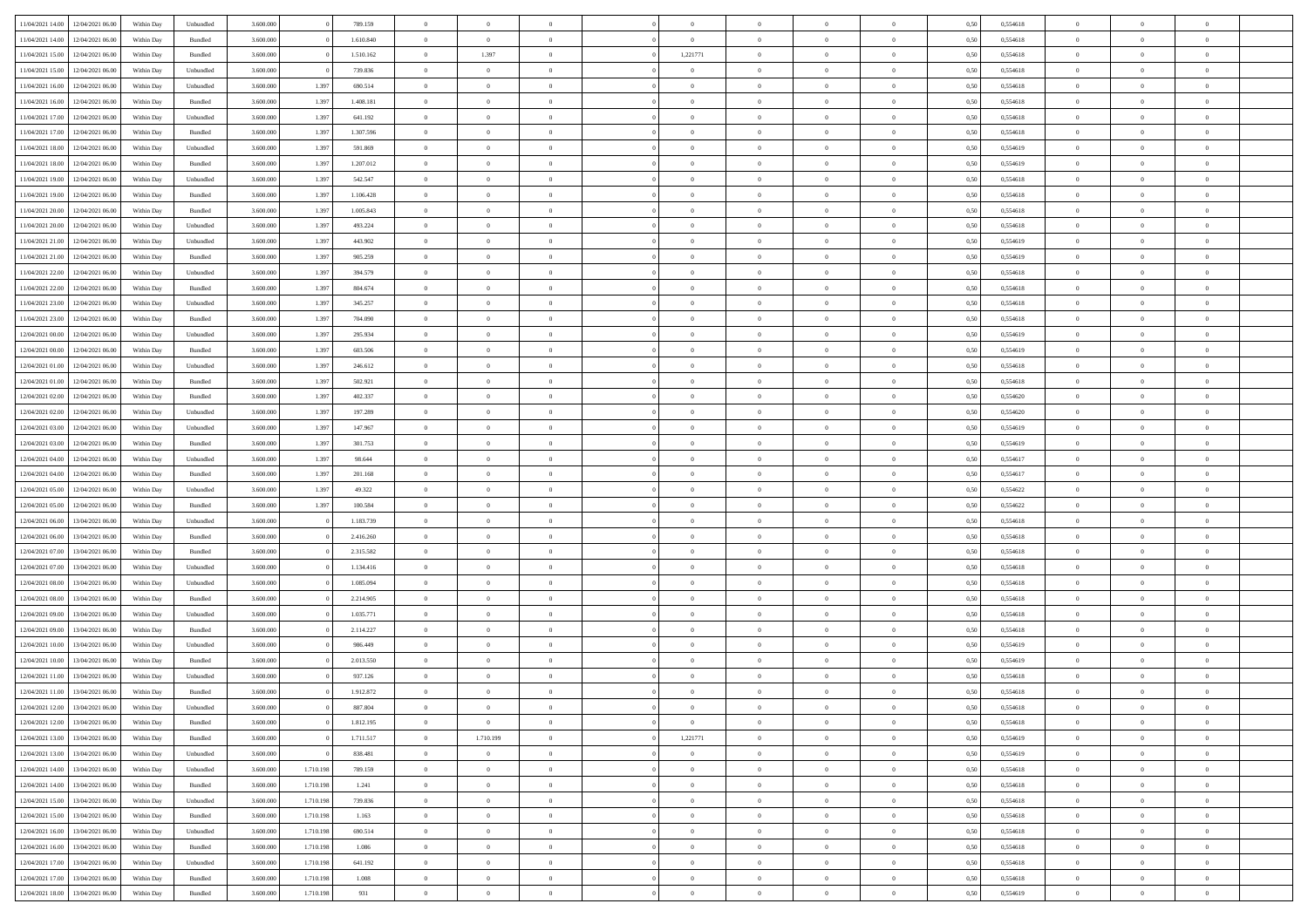| 12/04/2021 18:00                  | 13/04/2021 06:00 | Within Day | Unbundled                   | 3.600.000 | 1.710.198 | 591.869   | $\overline{0}$ | $\theta$       |                | $\overline{0}$ | $\bf{0}$       | $\overline{0}$ | $\theta$       | 0,50 | 0,554619 | $\theta$       | $\theta$       | $\theta$       |  |
|-----------------------------------|------------------|------------|-----------------------------|-----------|-----------|-----------|----------------|----------------|----------------|----------------|----------------|----------------|----------------|------|----------|----------------|----------------|----------------|--|
| 12/04/2021 19:00                  | 13/04/2021 06:00 | Within Day | Unbundled                   | 3.600.000 | 1.710.198 | 542.547   | $\overline{0}$ | <sup>1</sup>   | $\overline{0}$ | $\overline{0}$ | $\,$ 0         | $\bf{0}$       | $\bf{0}$       | 0,50 | 0,554618 | $\,$ 0 $\,$    | $\overline{0}$ | $\overline{0}$ |  |
|                                   |                  |            |                             |           |           |           |                |                |                |                |                |                |                |      |          |                |                |                |  |
| 12/04/2021 19:00                  | 13/04/2021 06:00 | Within Day | Bundled                     | 3.600,000 | 1.710.198 | 853       | $\overline{0}$ | $\overline{0}$ | $\overline{0}$ | $\overline{0}$ | $\bf{0}$       | $\overline{0}$ | $\mathbf{0}$   | 0,50 | 0,554618 | $\bf{0}$       | $\overline{0}$ | $\overline{0}$ |  |
| 12/04/2021 20:00                  | 13/04/2021 06:00 | Within Day | Unbundled                   | 3.600.000 | 1.710.199 | 493.223   | $\overline{0}$ | $\overline{0}$ | $\overline{0}$ | $\overline{0}$ | $\bf{0}$       | $\overline{0}$ | $\overline{0}$ | 0,50 | 0,554618 | $\,$ 0 $\,$    | $\overline{0}$ | $\overline{0}$ |  |
| 12/04/2021 20:00                  | 13/04/2021 06.00 | Within Day | Bundled                     | 3.600.000 | 1.710.199 | 775       | $\overline{0}$ | $\theta$       | $\overline{0}$ |                | $\overline{0}$ | $\overline{0}$ | $\bf{0}$       | 0,50 | 0,554618 | $\,$ 0 $\,$    | $\overline{0}$ | $\overline{0}$ |  |
| 12/04/2021 21:00                  | 13/04/2021 06:00 | Within Day | Unbundled                   | 3.600,000 | 1.710.199 | 443.901   | $\overline{0}$ | $\overline{0}$ | $\overline{0}$ | $\overline{0}$ | $\bf{0}$       | $\overline{0}$ | $\overline{0}$ | 0.50 | 0.554619 | $\,0\,$        | $\theta$       | $\overline{0}$ |  |
| 12/04/2021 21:00                  | 13/04/2021 06:00 | Within Day | Bundled                     | 3.600.000 | 1.710.199 | 698       | $\overline{0}$ | $\overline{0}$ | $\overline{0}$ | $\overline{0}$ | $\,$ 0         | $\overline{0}$ | $\overline{0}$ | 0,50 | 0,554619 | $\,$ 0 $\,$    | $\theta$       | $\overline{0}$ |  |
| 12/04/2021 22:00                  | 13/04/2021 06.00 | Within Day | Unbundled                   | 3.600.000 | 1.710.199 | 394.578   | $\overline{0}$ | $\theta$       | $\overline{0}$ | $\overline{0}$ | $\,$ 0         | $\bf{0}$       | $\bf{0}$       | 0,50 | 0,554618 | $\,$ 0 $\,$    | $\overline{0}$ | $\overline{0}$ |  |
| 12/04/2021 22:00                  | 13/04/2021 06:00 | Within Day | Bundled                     | 3.600,000 | 1.710.199 | 620       | $\overline{0}$ | $\overline{0}$ | $\overline{0}$ | $\overline{0}$ | $\bf{0}$       | $\overline{0}$ | $\bf{0}$       | 0.50 | 0.554618 | $\,0\,$        | $\overline{0}$ | $\overline{0}$ |  |
| 12/04/2021 23:00                  | 13/04/2021 06:00 | Within Day | Unbundled                   | 3.600.000 | 1.710.199 | 345.256   | $\overline{0}$ | $\overline{0}$ | $\overline{0}$ | $\overline{0}$ | $\,$ 0         | $\overline{0}$ | $\bf{0}$       | 0,50 | 0,554618 | $\,$ 0 $\,$    | $\overline{0}$ | $\overline{0}$ |  |
| 12/04/2021 23:00                  | 13/04/2021 06.00 | Within Day | Bundled                     | 3.600.000 | 1.710.199 | 543       | $\overline{0}$ | $\theta$       | $\overline{0}$ | $\overline{0}$ | $\,$ 0         | $\overline{0}$ | $\bf{0}$       | 0,50 | 0,554618 | $\,$ 0 $\,$    | $\overline{0}$ | $\overline{0}$ |  |
|                                   | 13/04/2021 06:00 |            | $\mathbf B$ undled          | 3.600,000 |           | 465       |                | $\overline{0}$ | $\overline{0}$ | $\overline{0}$ |                | $\overline{0}$ |                | 0.50 | 0.554619 | $\bf{0}$       | $\overline{0}$ | $\overline{0}$ |  |
| 13/04/2021 00:00                  |                  | Within Day |                             |           | 1.710.199 |           | $\overline{0}$ |                |                |                | $\bf{0}$       |                | $\mathbf{0}$   |      |          |                |                |                |  |
| 13/04/2021 00:00                  | 13/04/2021 06:00 | Within Day | Unbundled                   | 3.600.000 | 1.710.199 | 295.934   | $\overline{0}$ | $\overline{0}$ | $\overline{0}$ | $\overline{0}$ | $\,$ 0         | $\overline{0}$ | $\overline{0}$ | 0,50 | 0,554619 | $\,$ 0 $\,$    | $\overline{0}$ | $\overline{0}$ |  |
| 13/04/2021 01:00                  | 13/04/2021 06:00 | Within Day | Unbundled                   | 3.600.000 | 1.710.199 | 246.611   | $\overline{0}$ | $\theta$       | $\overline{0}$ | $\overline{0}$ | $\bf{0}$       | $\overline{0}$ | $\bf{0}$       | 0,50 | 0,554618 | $\,$ 0 $\,$    | $\overline{0}$ | $\overline{0}$ |  |
| 13/04/2021 01:00                  | 13/04/2021 06:00 | Within Day | Bundled                     | 3.600,000 | 1.710.199 | 387       | $\overline{0}$ | $\overline{0}$ | $\overline{0}$ | $\overline{0}$ | $\,$ 0         | $\overline{0}$ | $\bf{0}$       | 0.50 | 0.554618 | $\theta$       | $\theta$       | $\overline{0}$ |  |
| 13/04/2021 02:00                  | 13/04/2021 06:00 | Within Day | Unbundled                   | 3.600.000 | 1.710.199 | 197.289   | $\overline{0}$ | $\overline{0}$ | $\overline{0}$ | $\overline{0}$ | $\,$ 0         | $\overline{0}$ | $\bf{0}$       | 0,50 | 0,554620 | $\,$ 0 $\,$    | $\theta$       | $\overline{0}$ |  |
| 13/04/2021 02:00                  | 13/04/2021 06.00 | Within Day | Bundled                     | 3.600.000 | 1.710.199 | 310       | $\overline{0}$ | $\theta$       | $\overline{0}$ |                | $\,$ 0         | $\overline{0}$ | $\bf{0}$       | 0,50 | 0,554620 | $\,$ 0 $\,$    | $\overline{0}$ | $\overline{0}$ |  |
| 13/04/2021 03:00                  | 13/04/2021 06:00 | Within Day | Unbundled                   | 3.600,000 | 1.710.199 | 147.967   | $\overline{0}$ | $\overline{0}$ | $\overline{0}$ | $\overline{0}$ | $\bf{0}$       | $\overline{0}$ | $\bf{0}$       | 0.50 | 0.554619 | $\,0\,$        | $\overline{0}$ | $\overline{0}$ |  |
| 13/04/2021 03:00                  | 13/04/2021 06:00 | Within Day | Bundled                     | 3.600.000 | 1.710.199 | 232       | $\overline{0}$ | $\overline{0}$ | $\overline{0}$ | $\overline{0}$ | $\,$ 0         | $\overline{0}$ | $\bf{0}$       | 0,50 | 0,554619 | $\,$ 0 $\,$    | $\overline{0}$ | $\overline{0}$ |  |
| 13/04/2021 04:00                  | 13/04/2021 06.00 | Within Day | Unbundled                   | 3.600.000 | 1.710.199 | 98.644    | $\bf{0}$       | $\,$ 0 $\,$    | $\overline{0}$ | $\overline{0}$ | $\,$ 0         | $\bf{0}$       | $\bf{0}$       | 0,50 | 0,554617 | $\,$ 0 $\,$    | $\overline{0}$ | $\overline{0}$ |  |
| 13/04/2021 04:00                  | 13/04/2021 06:00 | Within Day | Bundled                     | 3.600,000 | 1.710.199 | 155       | $\overline{0}$ | $\overline{0}$ | $\overline{0}$ | $\overline{0}$ | $\bf{0}$       | $\overline{0}$ | $\mathbf{0}$   | 0.50 | 0.554617 | $\bf{0}$       | $\overline{0}$ | $\overline{0}$ |  |
| 13/04/2021 05:00                  | 13/04/2021 06:00 | Within Day | Bundled                     | 3.600.000 | 1.710.199 | 77        | $\overline{0}$ | $\overline{0}$ | $\overline{0}$ | $\overline{0}$ | $\bf{0}$       | $\overline{0}$ | $\overline{0}$ | 0,50 | 0,554622 | $\,$ 0 $\,$    | $\overline{0}$ | $\overline{0}$ |  |
|                                   |                  |            |                             |           |           |           |                |                |                |                |                |                |                |      |          |                |                |                |  |
| 13/04/2021 05:00                  | 13/04/2021 06:00 | Within Day | Unbundled                   | 3.600.000 | 1.710.199 | 49.322    | $\overline{0}$ | $\theta$       | $\overline{0}$ | $\overline{0}$ | $\,$ 0         | $\overline{0}$ | $\bf{0}$       | 0,50 | 0,554622 | $\,$ 0 $\,$    | $\overline{0}$ | $\overline{0}$ |  |
| 13/04/2021 06:00                  | 14/04/2021 06:00 | Within Day | Unbundled                   | 3.600,000 |           | 1.183.739 | $\overline{0}$ | $\overline{0}$ | $\overline{0}$ | $\overline{0}$ | $\bf{0}$       | $\overline{0}$ | $\bf{0}$       | 0.50 | 0.554618 | $\,0\,$        | $\theta$       | $\overline{0}$ |  |
| 13/04/2021 06:00                  | 14/04/2021 06:00 | Within Day | Bundled                     | 3.600.000 |           | 2.416.260 | $\overline{0}$ | $\theta$       | $\overline{0}$ | $\overline{0}$ | $\,$ 0         | $\overline{0}$ | $\overline{0}$ | 0,50 | 0,554618 | $\,0\,$        | $\theta$       | $\overline{0}$ |  |
| 13/04/2021 07:00                  | 14/04/2021 06.00 | Within Day | Unbundled                   | 3.600.000 |           | 1.134.416 | $\overline{0}$ | $\theta$       | $\overline{0}$ |                | $\bf{0}$       | $\overline{0}$ | $\bf{0}$       | 0,50 | 0,554618 | $\,$ 0 $\,$    | $\overline{0}$ | $\overline{0}$ |  |
| 13/04/2021 07:00                  | 14/04/2021 06:00 | Within Day | Bundled                     | 3.600,000 |           | 2.315.582 | $\overline{0}$ | $\overline{0}$ | $\overline{0}$ | $\overline{0}$ | $\bf{0}$       | $\overline{0}$ | $\bf{0}$       | 0.50 | 0.554618 | $\,0\,$        | $\overline{0}$ | $\overline{0}$ |  |
| 13/04/2021 08:00                  | 14/04/2021 06:00 | Within Day | Unbundled                   | 3.600.000 |           | 1.085.094 | $\overline{0}$ | $\overline{0}$ | $\overline{0}$ | $\overline{0}$ | $\,$ 0         | $\overline{0}$ | $\bf{0}$       | 0,50 | 0,554618 | $\,$ 0 $\,$    | $\overline{0}$ | $\overline{0}$ |  |
| 13/04/2021 08:00                  | 14/04/2021 06.00 | Within Day | Bundled                     | 3.600.000 |           | 2.214.905 | $\overline{0}$ | $\overline{0}$ | $\overline{0}$ | $\overline{0}$ | $\,$ 0         | $\overline{0}$ | $\bf{0}$       | 0,50 | 0,554618 | $\,$ 0 $\,$    | $\overline{0}$ | $\overline{0}$ |  |
| 13/04/2021 09:00                  | 14/04/2021 06:00 | Within Day | Unbundled                   | 3.600,000 |           | 1.035.771 | $\overline{0}$ | $\overline{0}$ | $\overline{0}$ | $\overline{0}$ | $\bf{0}$       | $\overline{0}$ | $\mathbf{0}$   | 0.50 | 0.554618 | $\bf{0}$       | $\overline{0}$ | $\overline{0}$ |  |
| 13/04/2021 09:00                  | 14/04/2021 06:00 | Within Dav | Bundled                     | 3.600.000 |           | 2.114.227 | $\overline{0}$ | $\overline{0}$ | $\overline{0}$ | $\overline{0}$ | $\mathbf{0}$   | $\overline{0}$ | $\overline{0}$ | 0.50 | 0,554618 | $\theta$       | $\overline{0}$ | $\overline{0}$ |  |
| 13/04/2021 10:00                  | 14/04/2021 06.00 | Within Day | Unbundled                   | 3.600.000 |           | 986.449   | $\overline{0}$ | $\theta$       | $\overline{0}$ | $\overline{0}$ | $\,$ 0         | $\overline{0}$ | $\bf{0}$       | 0,50 | 0,554619 | $\,$ 0 $\,$    | $\overline{0}$ | $\overline{0}$ |  |
|                                   | 14/04/2021 06:00 |            |                             | 3.600,000 |           | 2.013.550 |                | $\overline{0}$ |                |                |                | $\overline{0}$ |                |      |          |                | $\theta$       |                |  |
| 13/04/2021 10:00                  |                  | Within Day | Bundled                     |           |           |           | $\overline{0}$ |                | $\overline{0}$ | $\overline{0}$ | $\,$ 0         |                | $\bf{0}$       | 0.50 | 0.554619 | $\,0\,$        |                | $\overline{0}$ |  |
| 13/04/2021 11:00                  | 14/04/2021 06:00 | Within Dav | Bundled                     | 3.600.000 |           | 1.912.872 | $\overline{0}$ | $\theta$       | $\Omega$       | $\Omega$       | $\mathbf{0}$   | $\overline{0}$ | $\overline{0}$ | 0.50 | 0,554618 | $\theta$       | $\overline{0}$ | $\overline{0}$ |  |
| 13/04/2021 11:00                  | 14/04/2021 06.00 | Within Day | Unbundled                   | 3.600.000 |           | 937.126   | $\overline{0}$ | $\theta$       | $\overline{0}$ | $\overline{0}$ | $\,$ 0         | $\overline{0}$ | $\bf{0}$       | 0,50 | 0,554618 | $\,$ 0 $\,$    | $\overline{0}$ | $\overline{0}$ |  |
| 13/04/2021 12:00                  | 14/04/2021 06:00 | Within Day | Unbundled                   | 3.600,000 |           | 887.804   | $\overline{0}$ | $\overline{0}$ | $\overline{0}$ | $\overline{0}$ | $\bf{0}$       | $\overline{0}$ | $\bf{0}$       | 0.50 | 0.554618 | $\,0\,$        | $\overline{0}$ | $\overline{0}$ |  |
| 13/04/2021 12:00                  | 14/04/2021 06:00 | Within Dav | Bundled                     | 3.600.000 |           | 1.812.195 | $\overline{0}$ | $\overline{0}$ | $\overline{0}$ | $\overline{0}$ | $\overline{0}$ | $\overline{0}$ | $\overline{0}$ | 0.50 | 0,554618 | $\theta$       | $\overline{0}$ | $\overline{0}$ |  |
| 13/04/2021 13:00                  | 14/04/2021 06.00 | Within Day | Unbundled                   | 3.600.000 |           | 838.481   | $\overline{0}$ | $\overline{0}$ | $\overline{0}$ | $\overline{0}$ | $\bf{0}$       | $\overline{0}$ | $\bf{0}$       | 0,50 | 0,554619 | $\,$ 0 $\,$    | $\overline{0}$ | $\overline{0}$ |  |
| 13/04/2021 13:00                  | 14/04/2021 06:00 | Within Day | Bundled                     | 3.600,000 |           | 1.711.517 | $\overline{0}$ | $\overline{0}$ | $\overline{0}$ | $\overline{0}$ | $\bf{0}$       | $\overline{0}$ | $\mathbf{0}$   | 0.50 | 0.554619 | $\,$ 0 $\,$    | $\overline{0}$ | $\overline{0}$ |  |
| 13/04/2021 14:00                  | 14/04/2021 06:00 | Within Dav | Unbundled                   | 3.600.000 |           | 789.159   | $\overline{0}$ | $\overline{0}$ | $\Omega$       | $\overline{0}$ | $\mathbf{0}$   | $\overline{0}$ | $\overline{0}$ | 0.50 | 0.554618 | $\theta$       | $\overline{0}$ | $\overline{0}$ |  |
| 13/04/2021 14:00                  | 14/04/2021 06.00 | Within Day | Bundled                     | 3.600.000 |           | 1.610.840 | $\overline{0}$ | $\theta$       | $\overline{0}$ | $\overline{0}$ | $\,$ 0         | $\overline{0}$ | $\bf{0}$       | 0,50 | 0,554618 | $\,$ 0 $\,$    | $\overline{0}$ | $\overline{0}$ |  |
| 13/04/2021 15:00                  | 14/04/2021 06:00 | Within Day | Unbundled                   | 3.600,000 |           | 739.836   | $\overline{0}$ | $\theta$       | $\overline{0}$ | $\overline{0}$ | $\bf{0}$       | $\overline{0}$ | $\overline{0}$ | 0.50 | 0.554618 | $\,0\,$        | $\theta$       | $\overline{0}$ |  |
| 13/04/2021 15:00                  | 14/04/2021 06:00 | Within Dav | Bundled                     | 3.600.000 |           | 1.510.162 | $\overline{0}$ | $\Omega$       | $\Omega$       | $\Omega$       | $\bf{0}$       | $\overline{0}$ | $\bf{0}$       | 0.50 | 0,554618 | $\theta$       | $\theta$       | $\overline{0}$ |  |
|                                   |                  |            |                             |           |           |           |                | $\,$ 0 $\,$    | $\overline{0}$ |                | $\,$ 0         |                |                |      |          | $\,$ 0 $\,$    | $\overline{0}$ | $\overline{0}$ |  |
| 13/04/2021 16:00                  | 14/04/2021 06:00 | Within Day | Bundled                     | 3.600.000 |           | 1.409.485 | $\overline{0}$ |                |                | $\bf{0}$       |                | $\bf{0}$       | $\bf{0}$       | 0,50 | 0,554618 |                |                |                |  |
| 13/04/2021 16:00                  | 14/04/2021 06:00 | Within Day | $\ensuremath{\mathsf{Unb}}$ | 3.600.000 |           | 690.514   | $\bf{0}$       | $\theta$       |                | $\Omega$       |                |                |                | 0,50 | 0,554618 | $\bf{0}$       | $\theta$       |                |  |
| 13/04/2021 17:00 14/04/2021 06:00 |                  | Within Day | Unbundled                   | 3.600.000 |           | 641.192   | $\overline{0}$ | $\overline{0}$ | $\overline{0}$ | $\overline{0}$ | $\overline{0}$ | $\overline{0}$ | $\mathbf{0}$   | 0,50 | 0,554618 | $\theta$       | $\overline{0}$ | $\overline{0}$ |  |
| 13/04/2021 17:00                  | 14/04/2021 06:00 | Within Day | Bundled                     | 3.600.000 |           | 1.308.807 | $\overline{0}$ | $\overline{0}$ | $\overline{0}$ | $\bf{0}$       | $\overline{0}$ | $\overline{0}$ | $\bf{0}$       | 0,50 | 0,554618 | $\overline{0}$ | $\overline{0}$ | $\bf{0}$       |  |
| 13/04/2021 18:00                  | 14/04/2021 06:00 | Within Day | Unbundled                   | 3.600.000 |           | 591.869   | $\overline{0}$ | $\overline{0}$ | $\overline{0}$ | $\overline{0}$ | $\overline{0}$ | $\overline{0}$ | $\mathbf{0}$   | 0.50 | 0.554619 | $\overline{0}$ | $\bf{0}$       | $\overline{0}$ |  |
| 13/04/2021 18:00                  | 14/04/2021 06:00 | Within Day | Bundled                     | 3.600.000 |           | 1.208.130 | $\overline{0}$ | $\overline{0}$ | $\overline{0}$ | $\overline{0}$ | $\overline{0}$ | $\overline{0}$ | $\mathbf{0}$   | 0,50 | 0,554619 | $\overline{0}$ | $\theta$       | $\overline{0}$ |  |
| 13/04/2021 19:00                  | 14/04/2021 06:00 | Within Day | Unbundled                   | 3.600.000 |           | 542.547   | $\overline{0}$ | $\overline{0}$ | $\overline{0}$ | $\overline{0}$ | $\bf{0}$       | $\bf{0}$       | $\bf{0}$       | 0,50 | 0,554618 | $\bf{0}$       | $\overline{0}$ | $\overline{0}$ |  |
| 13/04/2021 19:00                  | 14/04/2021 06:00 | Within Day | Bundled                     | 3.600.000 |           | 1.107.452 | $\overline{0}$ | $\overline{0}$ | $\overline{0}$ | $\overline{0}$ | $\bf{0}$       | $\overline{0}$ | $\mathbf{0}$   | 0.50 | 0.554618 | $\,$ 0 $\,$    | $\overline{0}$ | $\overline{0}$ |  |
| 13/04/2021 20:00                  | 14/04/2021 06:00 | Within Day | Unbundled                   | 3.600.000 |           | 493.224   | $\overline{0}$ | $\overline{0}$ | $\overline{0}$ | $\overline{0}$ | $\overline{0}$ | $\overline{0}$ | $\overline{0}$ | 0,50 | 0,554618 | $\overline{0}$ | $\theta$       | $\overline{0}$ |  |
| 13/04/2021 20:00                  | 14/04/2021 06:00 | Within Day | Bundled                     | 3.600.000 |           | 1.006.775 | $\overline{0}$ | $\,$ 0         | $\overline{0}$ | $\bf{0}$       | $\overline{0}$ | $\overline{0}$ | $\bf{0}$       | 0,50 | 0,554618 | $\,$ 0 $\,$    | $\overline{0}$ | $\overline{0}$ |  |
| 13/04/2021 21:00                  | 14/04/2021 06:00 |            | Unbundled                   | 3.600,000 |           | 443.902   | $\overline{0}$ | $\overline{0}$ |                | $\overline{0}$ | $\bf{0}$       | $\overline{0}$ |                | 0.50 | 0.554619 | $\mathbf{0}$   | $\bf{0}$       | $\bf{0}$       |  |
|                                   |                  | Within Day |                             |           |           |           |                |                | $\overline{0}$ |                |                |                | $\mathbf{0}$   |      |          |                |                |                |  |
| 13/04/2021 21:00                  | 14/04/2021 06:00 | Within Day | Bundled                     | 3.600.000 |           | 906.097   | $\overline{0}$ | $\overline{0}$ | $\overline{0}$ | $\overline{0}$ | $\overline{0}$ | $\overline{0}$ | $\overline{0}$ | 0,50 | 0,554619 | $\overline{0}$ | $\overline{0}$ | $\overline{0}$ |  |
| 13/04/2021 22:00                  | 14/04/2021 06:00 | Within Day | Bundled                     | 3.600.000 |           | 805.420   | $\overline{0}$ | $\bf{0}$       | $\overline{0}$ | $\bf{0}$       | $\bf{0}$       | $\bf{0}$       | $\bf{0}$       | 0,50 | 0,554618 | $\overline{0}$ | $\overline{0}$ | $\bf{0}$       |  |
| 13/04/2021 22:00 14/04/2021 06:00 |                  | Within Day | Unbundled                   | 3.600.000 |           | 394.579   | $\,$ 0 $\,$    | $\,$ 0 $\,$    | $\overline{0}$ | $\overline{0}$ | $\,$ 0 $\,$    | $\,$ 0 $\,$    | $\,$ 0 $\,$    | 0,50 | 0,554618 | $\mathbf{0}^-$ | $\,$ 0 $\,$    | $\,$ 0 $\,$    |  |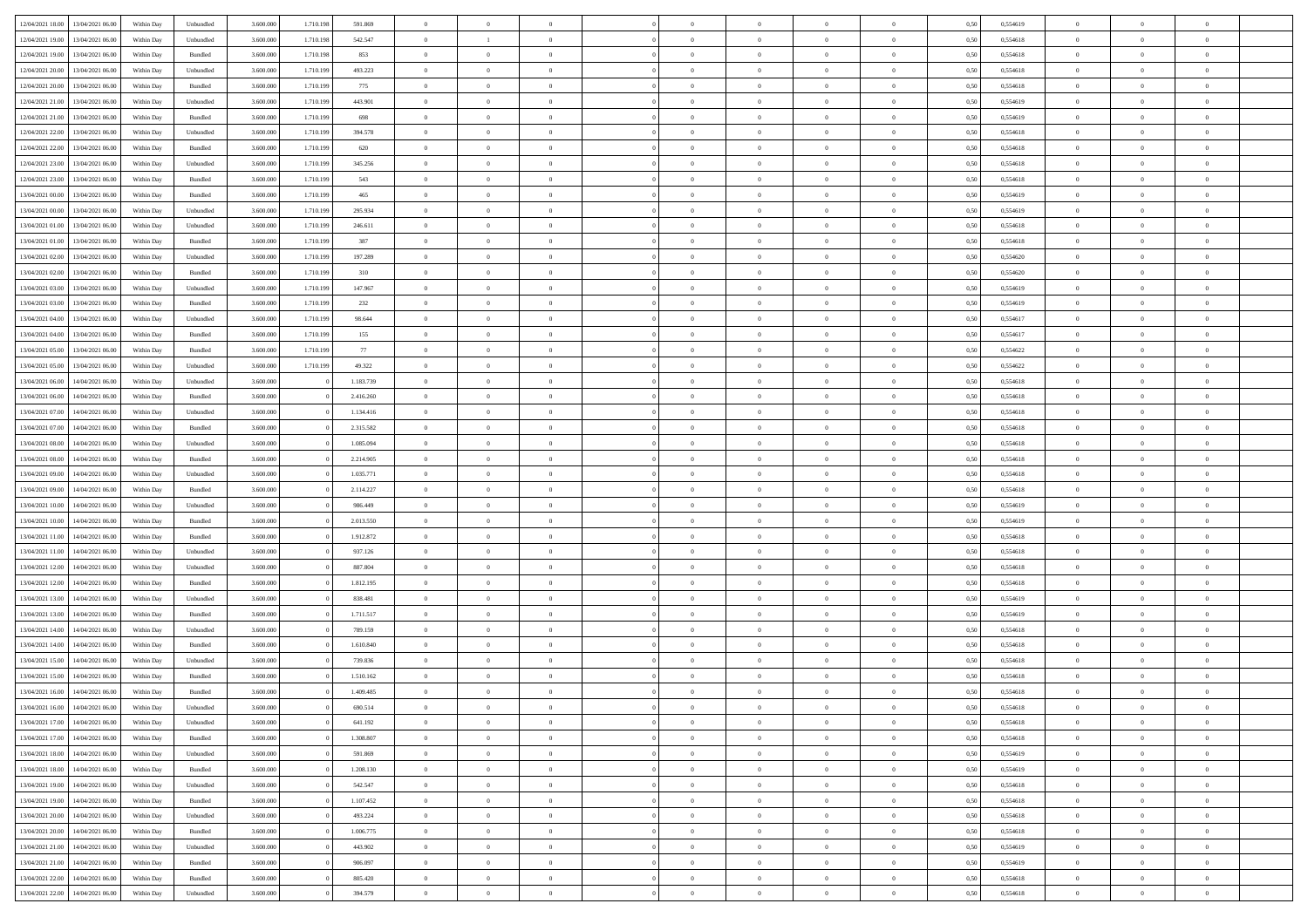| 13/04/2021 23:00                  | 14/04/2021 06:00 | Within Day | Unbundled          | 3.600.000 | 345.257   | $\overline{0}$ | $\Omega$       |                | $\Omega$       | $\Omega$       | $\Omega$       | $\theta$       | 0,50 | 0,554618 | $\theta$       | $\theta$       | $\theta$       |  |
|-----------------------------------|------------------|------------|--------------------|-----------|-----------|----------------|----------------|----------------|----------------|----------------|----------------|----------------|------|----------|----------------|----------------|----------------|--|
|                                   |                  |            |                    |           |           |                |                |                |                |                |                |                |      |          |                |                |                |  |
| 13/04/2021 23:00                  | 14/04/2021 06:00 | Within Day | Bundled            | 3.600.000 | 704.742   | $\overline{0}$ | $\theta$       | $\overline{0}$ | $\overline{0}$ | $\bf{0}$       | $\overline{0}$ | $\bf{0}$       | 0,50 | 0,554618 | $\theta$       | $\overline{0}$ | $\overline{0}$ |  |
| 14/04/2021 00:00                  | 14/04/2021 06:00 | Within Day | Unbundled          | 3.600.000 | 295.934   | $\overline{0}$ | $\overline{0}$ | $\overline{0}$ | $\bf{0}$       | $\bf{0}$       | $\bf{0}$       | $\bf{0}$       | 0,50 | 0,554619 | $\overline{0}$ | $\overline{0}$ | $\overline{0}$ |  |
| 14/04/2021 00:00                  | 14/04/2021 06:00 | Within Dav | Bundled            | 3.600,000 | 604.065   | $\overline{0}$ | $\overline{0}$ | $\overline{0}$ | $\overline{0}$ | $\bf{0}$       | $\overline{0}$ | $\overline{0}$ | 0.50 | 0.554619 | $\theta$       | $\theta$       | $\overline{0}$ |  |
|                                   |                  |            |                    |           |           | $\overline{0}$ | $\theta$       | $\overline{0}$ |                | $\bf{0}$       | $\overline{0}$ |                |      |          | $\theta$       | $\overline{0}$ | $\overline{0}$ |  |
| 14/04/2021 01:00                  | 14/04/2021 06:00 | Within Day | Unbundled          | 3.600.000 | 246.612   |                |                |                | $\overline{0}$ |                |                | $\bf{0}$       | 0,50 | 0,554618 |                |                |                |  |
| 14/04/2021 01:00                  | 14/04/2021 06:00 | Within Day | Bundled            | 3.600.000 | 503.387   | $\overline{0}$ | $\overline{0}$ | $\overline{0}$ | $\overline{0}$ | $\overline{0}$ | $\overline{0}$ | $\mathbf{0}$   | 0,50 | 0,554618 | $\overline{0}$ | $\overline{0}$ | $\bf{0}$       |  |
| 14/04/2021 02:00                  | 14/04/2021 06:00 | Within Dav | Unbundled          | 3.600.000 | 197.289   | $\overline{0}$ | $\overline{0}$ | $\overline{0}$ | $\overline{0}$ | $\overline{0}$ | $\overline{0}$ | $\overline{0}$ | 0.50 | 0,554620 | $\theta$       | $\overline{0}$ | $\overline{0}$ |  |
| 14/04/2021 02.00                  | 14/04/2021 06:00 | Within Day | Bundled            | 3.600.000 | 402.710   | $\overline{0}$ | $\theta$       | $\overline{0}$ | $\overline{0}$ | $\bf{0}$       | $\overline{0}$ | $\bf{0}$       | 0,50 | 0,554620 | $\theta$       | $\theta$       | $\overline{0}$ |  |
| 14/04/2021 03:00                  | 14/04/2021 06:00 | Within Day | Bundled            | 3.600.000 | 302.032   | $\overline{0}$ | $\overline{0}$ | $\overline{0}$ | $\overline{0}$ | $\bf{0}$       | $\overline{0}$ | $\bf{0}$       | 0,50 | 0,554619 | $\,0\,$        | $\overline{0}$ | $\overline{0}$ |  |
|                                   |                  |            |                    |           |           |                | $\overline{0}$ |                |                | $\overline{0}$ |                |                |      |          | $\theta$       | $\overline{0}$ | $\overline{0}$ |  |
| 14/04/2021 03:00                  | 14/04/2021 06:00 | Within Dav | Unbundled          | 3.600.000 | 147.967   | $\overline{0}$ |                | $\overline{0}$ | $\overline{0}$ |                | $\overline{0}$ | $\overline{0}$ | 0.50 | 0.554619 |                |                |                |  |
| 14/04/2021 04:00                  | 14/04/2021 06:00 | Within Day | Unbundled          | 3.600.000 | 98.644    | $\overline{0}$ | $\theta$       | $\overline{0}$ | $\overline{0}$ | $\bf{0}$       | $\overline{0}$ | $\bf{0}$       | 0,50 | 0,554617 | $\,$ 0 $\,$    | $\overline{0}$ | $\overline{0}$ |  |
| 14/04/2021 04:00                  | 14/04/2021 06:00 | Within Day | Bundled            | 3.600.000 | 201.355   | $\overline{0}$ | $\overline{0}$ | $\overline{0}$ | $\overline{0}$ | $\bf{0}$       | $\overline{0}$ | $\mathbf{0}$   | 0,50 | 0,554617 | $\overline{0}$ | $\overline{0}$ | $\overline{0}$ |  |
| 14/04/2021 05:00                  | 14/04/2021 06:00 | Within Day | Unbundled          | 3.600.000 | 49.322    | $\overline{0}$ | $\overline{0}$ | $\overline{0}$ | $\overline{0}$ | $\bf{0}$       | $\overline{0}$ | $\overline{0}$ | 0.50 | 0.554622 | $\theta$       | $\theta$       | $\overline{0}$ |  |
| 14/04/2021 05:00                  | 14/04/2021 06:00 | Within Day | Bundled            | 3.600.000 | 100.677   | $\overline{0}$ | $\theta$       | $\overline{0}$ | $\overline{0}$ | $\bf{0}$       | $\overline{0}$ | $\bf{0}$       | 0,50 | 0,554622 | $\theta$       | $\overline{0}$ | $\overline{0}$ |  |
|                                   |                  |            |                    |           |           |                |                |                |                |                |                |                |      |          |                |                |                |  |
| 14/04/2021 06:00                  | 15/04/2021 06:00 | Within Day | Unbundled          | 3.600.000 | 1.183.739 | $\overline{0}$ | $\overline{0}$ | $\overline{0}$ | $\overline{0}$ | $\overline{0}$ | $\overline{0}$ | $\mathbf{0}$   | 0,50 | 0,554618 | $\overline{0}$ | $\overline{0}$ | $\bf{0}$       |  |
| 14/04/2021 06:00                  | 15/04/2021 06:00 | Within Dav | Bundled            | 3.600.000 | 2.416.260 | $\overline{0}$ | $\overline{0}$ | $\overline{0}$ | $\overline{0}$ | $\overline{0}$ | $\overline{0}$ | $\overline{0}$ | 0.50 | 0.554618 | $\theta$       | $\overline{0}$ | $\overline{0}$ |  |
| 14/04/2021 07:00                  | 15/04/2021 06:00 | Within Day | Unbundled          | 3.600.000 | 1.134.416 | $\overline{0}$ | $\theta$       | $\overline{0}$ | $\overline{0}$ | $\bf{0}$       | $\overline{0}$ | $\bf{0}$       | 0,50 | 0,554618 | $\theta$       | $\theta$       | $\overline{0}$ |  |
| 14/04/2021 07:00                  | 15/04/2021 06:00 | Within Day | Bundled            | 3.600.000 | 2.315.582 | $\overline{0}$ | $\overline{0}$ | $\overline{0}$ | $\overline{0}$ | $\bf{0}$       | $\overline{0}$ | $\mathbf{0}$   | 0,50 | 0,554618 | $\,0\,$        | $\overline{0}$ | $\overline{0}$ |  |
| 14/04/2021 08:00                  | 15/04/2021 06:00 | Within Day | Unbundled          | 3.600.000 | 1.085.094 | $\overline{0}$ | $\overline{0}$ | $\overline{0}$ | $\overline{0}$ | $\overline{0}$ | $\overline{0}$ | $\overline{0}$ | 0.50 | 0,554618 | $\theta$       | $\overline{0}$ | $\overline{0}$ |  |
| 14/04/2021 08:00                  | 15/04/2021 06:00 | Within Day | Bundled            | 3.600.000 | 2.214.905 | $\overline{0}$ | $\theta$       | $\overline{0}$ | $\overline{0}$ | $\bf{0}$       | $\overline{0}$ | $\bf{0}$       | 0,50 | 0,554618 | $\,$ 0 $\,$    | $\theta$       | $\overline{0}$ |  |
|                                   |                  |            |                    |           |           |                |                |                |                |                |                |                |      |          |                |                |                |  |
| 14/04/2021 09:00                  | 15/04/2021 06:00 | Within Day | Bundled            | 3.600.000 | 2.114.227 | $\overline{0}$ | $\overline{0}$ | $\overline{0}$ | $\overline{0}$ | $\bf{0}$       | $\overline{0}$ | $\bf{0}$       | 0,50 | 0,554618 | $\bf{0}$       | $\overline{0}$ | $\overline{0}$ |  |
| 14/04/2021 09:00                  | 15/04/2021 06:00 | Within Day | Unbundled          | 3.600,000 | 1.035.771 | $\overline{0}$ | $\overline{0}$ | $\overline{0}$ | $\overline{0}$ | $\bf{0}$       | $\overline{0}$ | $\overline{0}$ | 0.50 | 0.554618 | $\theta$       | $\theta$       | $\overline{0}$ |  |
| 14/04/2021 10:00                  | 15/04/2021 06:00 | Within Day | Bundled            | 3.600.000 | 2.013.550 | $\overline{0}$ | $\theta$       | $\overline{0}$ | $\overline{0}$ | $\bf{0}$       | $\overline{0}$ | $\bf{0}$       | 0,50 | 0,554619 | $\,$ 0 $\,$    | $\overline{0}$ | $\overline{0}$ |  |
| 14/04/2021 10:00                  | 15/04/2021 06:00 | Within Day | Unbundled          | 3.600.000 | 986.449   | $\overline{0}$ | $\bf{0}$       | $\overline{0}$ | $\bf{0}$       | $\overline{0}$ | $\overline{0}$ | $\mathbf{0}$   | 0,50 | 0,554619 | $\overline{0}$ | $\overline{0}$ | $\bf{0}$       |  |
| 14/04/2021 11:00                  | 15/04/2021 06:00 | Within Dav | Bundled            | 3.600.000 | 1.912.872 | $\overline{0}$ | $\overline{0}$ | $\overline{0}$ | $\overline{0}$ | $\overline{0}$ | $\overline{0}$ | $\overline{0}$ | 0.50 | 0.554618 | $\theta$       | $\overline{0}$ | $\overline{0}$ |  |
| 14/04/2021 11:00                  | 15/04/2021 06:00 | Within Day | Unbundled          | 3.600.000 | 937.126   | $\overline{0}$ | $\theta$       | $\overline{0}$ | $\overline{0}$ | $\bf{0}$       | $\overline{0}$ | $\bf{0}$       | 0,50 | 0,554618 | $\theta$       | $\theta$       | $\overline{0}$ |  |
|                                   | 15/04/2021 06:00 | Within Day | Bundled            | 3.600.000 | 1.812.195 | $\overline{0}$ | $\overline{0}$ | $\overline{0}$ | $\bf{0}$       | $\bf{0}$       | $\bf{0}$       | $\bf{0}$       | 0,50 | 0,554618 | $\,0\,$        | $\overline{0}$ | $\overline{0}$ |  |
| 14/04/2021 12:00                  |                  |            |                    |           |           |                |                |                |                |                |                |                |      |          |                |                |                |  |
| 14/04/2021 12:00                  | 15/04/2021 06:00 | Within Day | Unbundled          | 3.600.000 | 887.804   | $\overline{0}$ | $\overline{0}$ | $\overline{0}$ | $\overline{0}$ | $\overline{0}$ | $\overline{0}$ | $\overline{0}$ | 0.50 | 0.554618 | $\theta$       | $\overline{0}$ | $\overline{0}$ |  |
| 14/04/2021 13:00                  | 15/04/2021 06:00 | Within Day | Unbundled          | 3.600.000 | 838.481   | $\overline{0}$ | $\theta$       | $\overline{0}$ | $\overline{0}$ | $\bf{0}$       | $\overline{0}$ | $\bf{0}$       | 0,50 | 0,554619 | $\,$ 0 $\,$    | $\overline{0}$ | $\overline{0}$ |  |
| 14/04/2021 13:00                  | 15/04/2021 06:00 | Within Day | Bundled            | 3.600.000 | 1.711.517 | $\overline{0}$ | $\overline{0}$ | $\overline{0}$ | $\bf{0}$       | $\bf{0}$       | $\bf{0}$       | $\bf{0}$       | 0,50 | 0,554619 | $\overline{0}$ | $\overline{0}$ | $\overline{0}$ |  |
| 14/04/2021 14:00                  | 15/04/2021 06:00 | Within Day | Unbundled          | 3.600.000 | 789.159   | $\overline{0}$ | $\Omega$       | $\overline{0}$ | $\Omega$       | $\Omega$       | $\overline{0}$ | $\overline{0}$ | 0,50 | 0,554618 | $\,0\,$        | $\theta$       | $\theta$       |  |
| 14/04/2021 14:00                  | 15/04/2021 06:00 | Within Day | Bundled            | 3.600.000 | 1.610.840 | $\overline{0}$ | $\theta$       | $\overline{0}$ | $\overline{0}$ | $\bf{0}$       | $\overline{0}$ | $\bf{0}$       | 0,50 | 0,554618 | $\theta$       | $\theta$       | $\overline{0}$ |  |
| 14/04/2021 15:00                  | 15/04/2021 06:00 | Within Day | Bundled            | 3.600.000 | 1.510.162 | $\overline{0}$ | $\overline{0}$ | $\overline{0}$ | $\bf{0}$       | $\bf{0}$       | $\overline{0}$ | $\mathbf{0}$   | 0,50 | 0,554618 | $\overline{0}$ | $\overline{0}$ | $\bf{0}$       |  |
|                                   |                  |            |                    |           |           |                |                |                |                |                |                |                |      |          |                |                |                |  |
| 14/04/2021 15:00                  | 15/04/2021 06:00 | Within Day | Unbundled          | 3.600,000 | 739.836   | $\overline{0}$ | $\Omega$       | $\Omega$       | $\Omega$       | $\bf{0}$       | $\overline{0}$ | $\overline{0}$ | 0.50 | 0.554618 | $\theta$       | $\theta$       | $\theta$       |  |
| 14/04/2021 16:00                  | 15/04/2021 06:00 | Within Day | Unbundled          | 3.600.000 | 690.514   | $\overline{0}$ | $\theta$       | $\overline{0}$ | $\overline{0}$ | $\bf{0}$       | $\overline{0}$ | $\bf{0}$       | 0,50 | 0,554618 | $\,$ 0 $\,$    | $\theta$       | $\overline{0}$ |  |
| 14/04/2021 16:00                  | 15/04/2021 06:00 | Within Day | Bundled            | 3.600.000 | 1.409.485 | $\overline{0}$ | $\overline{0}$ | $\overline{0}$ | $\bf{0}$       | $\bf{0}$       | $\bf{0}$       | $\bf{0}$       | 0,50 | 0,554618 | $\,0\,$        | $\overline{0}$ | $\overline{0}$ |  |
| 14/04/2021 17:00                  | 15/04/2021 06:00 | Within Day | Unbundled          | 3.600,000 | 641.192   | $\overline{0}$ | $\Omega$       | $\overline{0}$ | $\Omega$       | $\theta$       | $\overline{0}$ | $\overline{0}$ | 0.50 | 0.554618 | $\,0\,$        | $\theta$       | $\theta$       |  |
| 14/04/2021 17:00                  | 15/04/2021 06:00 | Within Day | Bundled            | 3.600.000 | 1.308.807 | $\overline{0}$ | $\theta$       | $\overline{0}$ | $\overline{0}$ | $\,$ 0         | $\overline{0}$ | $\bf{0}$       | 0,50 | 0,554618 | $\,$ 0 $\,$    | $\overline{0}$ | $\overline{0}$ |  |
| 14/04/2021 18:00                  | 15/04/2021 06:00 | Within Day | Unbundled          | 3.600.000 | 591.869   | $\overline{0}$ | $\overline{0}$ | $\overline{0}$ | $\bf{0}$       | $\bf{0}$       | $\bf{0}$       | $\bf{0}$       | 0,50 | 0,554619 | $\bf{0}$       | $\overline{0}$ | $\overline{0}$ |  |
|                                   |                  |            |                    |           |           |                |                |                |                |                |                |                |      |          |                |                |                |  |
| 14/04/2021 18:00                  | 15/04/2021 06:00 | Within Day | Bundled            | 3.600.000 | 1.208.130 | $\overline{0}$ | $\Omega$       | $\overline{0}$ | $\Omega$       | $\overline{0}$ | $\overline{0}$ | $\overline{0}$ | 0,50 | 0,554619 | $\,0\,$        | $\theta$       | $\theta$       |  |
| 14/04/2021 19:00                  | 15/04/2021 06:00 | Within Day | Unbundled          | 3.600.000 | 542.547   | $\overline{0}$ | $\theta$       | $\overline{0}$ | $\overline{0}$ | $\,$ 0         | $\overline{0}$ | $\bf{0}$       | 0,50 | 0,554618 | $\,$ 0 $\,$    | $\overline{0}$ | $\overline{0}$ |  |
| 14/04/2021 19:00                  | 15/04/2021 06:00 | Within Day | Bundled            | 3.600.000 | 1.107.452 | $\overline{0}$ | $\overline{0}$ | $\overline{0}$ | $\bf{0}$       | $\bf{0}$       | $\bf{0}$       | $\mathbf{0}$   | 0,50 | 0,554618 | $\bf{0}$       | $\overline{0}$ | $\bf{0}$       |  |
| 14/04/2021 20:00                  | 15/04/2021 06:00 | Within Day | Unbundled          | 3.600,000 | 493.224   | $\overline{0}$ | $\Omega$       | $\Omega$       | $\Omega$       | $\Omega$       | $\Omega$       | $\overline{0}$ | 0.50 | 0.554618 | $\theta$       | $\theta$       | $\theta$       |  |
| 14/04/2021 20:00                  | 15/04/2021 06:00 | Within Day | Bundled            | 3.600.000 | 1.006.775 | $\overline{0}$ | $\overline{0}$ | $\overline{0}$ | $\bf{0}$       | $\,$ 0         | $\bf{0}$       | $\bf{0}$       | 0,50 | 0,554618 | $\,0\,$        | $\overline{0}$ | $\overline{0}$ |  |
| 14/04/2021 21:00                  | 15/04/2021 06:00 | Within Day | $\mathbf B$ undled | 3.600.000 | 906.097   | $\bf{0}$       | $\bf{0}$       |                |                |                |                |                | 0,50 | 0,554619 | $\bf{0}$       | $\overline{0}$ |                |  |
|                                   |                  |            |                    |           |           |                |                |                |                |                |                |                |      |          |                |                |                |  |
| 14/04/2021 21:00                  | 15/04/2021 06:00 | Within Day | Unbundled          | 3.600.000 | 443.902   | $\overline{0}$ | $\overline{0}$ | $\overline{0}$ | $\Omega$       | $\overline{0}$ | $\overline{0}$ | $\overline{0}$ | 0,50 | 0.554619 | $\theta$       | $\theta$       | $\Omega$       |  |
| 14/04/2021 22.00                  | 15/04/2021 06:00 | Within Day | Unbundled          | 3.600.000 | 394.579   | $\overline{0}$ | $\bf{0}$       | $\overline{0}$ | $\bf{0}$       | $\,$ 0 $\,$    | $\overline{0}$ | $\,$ 0 $\,$    | 0,50 | 0,554618 | $\,$ 0 $\,$    | $\,$ 0 $\,$    | $\,$ 0         |  |
| 14/04/2021 22.00                  | 15/04/2021 06:00 | Within Day | Bundled            | 3.600.000 | 805.420   | $\overline{0}$ | $\overline{0}$ | $\overline{0}$ | $\overline{0}$ | $\overline{0}$ | $\overline{0}$ | $\mathbf{0}$   | 0,50 | 0,554618 | $\overline{0}$ | $\bf{0}$       | $\overline{0}$ |  |
| 14/04/2021 23:00                  | 15/04/2021 06:00 | Within Day | Unbundled          | 3.600.000 | 345.257   | $\overline{0}$ | $\overline{0}$ | $\overline{0}$ | $\Omega$       | $\overline{0}$ | $\overline{0}$ | $\overline{0}$ | 0,50 | 0,554618 | $\overline{0}$ | $\theta$       | $\overline{0}$ |  |
| 14/04/2021 23:00                  | 15/04/2021 06:00 | Within Day | Bundled            | 3.600.000 | 704.742   | $\overline{0}$ | $\,$ 0         | $\overline{0}$ | $\bf{0}$       | $\,$ 0 $\,$    | $\overline{0}$ | $\mathbf{0}$   | 0,50 | 0,554618 | $\,$ 0 $\,$    | $\overline{0}$ | $\,$ 0         |  |
| 15/04/2021 00:00                  | 15/04/2021 06:00 | Within Day | Unbundled          | 3.600.000 | 295.934   | $\overline{0}$ | $\overline{0}$ | $\overline{0}$ | $\overline{0}$ | $\overline{0}$ | $\overline{0}$ | $\mathbf{0}$   | 0,50 | 0,554619 | $\overline{0}$ | $\overline{0}$ | $\overline{0}$ |  |
|                                   |                  |            |                    |           |           |                |                |                |                |                |                |                |      |          |                |                |                |  |
| 15/04/2021 00:00                  | 15/04/2021 06:00 | Within Day | Bundled            | 3.600.000 | 604.065   | $\overline{0}$ | $\overline{0}$ | $\overline{0}$ | $\overline{0}$ | $\overline{0}$ | $\overline{0}$ | $\bf{0}$       | 0.50 | 0,554619 | $\overline{0}$ | $\theta$       | $\overline{0}$ |  |
| 15/04/2021 01:00                  | 15/04/2021 06:00 | Within Day | Unbundled          | 3.600.000 | 246.612   | $\overline{0}$ | $\,$ 0         | $\overline{0}$ | $\bf{0}$       | $\bf{0}$       | $\bf{0}$       | $\bf{0}$       | 0,50 | 0,554618 | $\,$ 0 $\,$    | $\overline{0}$ | $\overline{0}$ |  |
| 15/04/2021 01:00                  | 15/04/2021 06:00 | Within Day | Bundled            | 3.600.000 | 503.387   | $\overline{0}$ | $\bf{0}$       | $\overline{0}$ | $\overline{0}$ | $\overline{0}$ | $\overline{0}$ | $\mathbf{0}$   | 0,50 | 0,554618 | $\overline{0}$ | $\overline{0}$ | $\bf{0}$       |  |
| 15/04/2021 02:00                  | 15/04/2021 06:00 | Within Day | Bundled            | 3.600,000 | 402.710   | $\overline{0}$ | $\overline{0}$ | $\overline{0}$ | $\Omega$       | $\overline{0}$ | $\overline{0}$ | $\overline{0}$ | 0.50 | 0,554620 | $\overline{0}$ | $\overline{0}$ | $\overline{0}$ |  |
| 15/04/2021 02:00                  | 15/04/2021 06:00 | Within Day | Unbundled          | 3.600.000 | 197.289   | $\overline{0}$ | $\bf{0}$       | $\overline{0}$ | $\bf{0}$       | $\bf{0}$       | $\bf{0}$       | $\mathbf{0}$   | 0,50 | 0,554620 | $\,$ 0 $\,$    | $\,$ 0 $\,$    | $\bf{0}$       |  |
| 15/04/2021 03:00 15/04/2021 06:00 |                  | Within Day | Unbundled          | 3.600.000 | 147.967   | $\overline{0}$ | $\overline{0}$ | $\overline{0}$ | $\overline{0}$ | $\overline{0}$ | $\bf{0}$       | $\mathbf{0}$   | 0,50 | 0,554619 | $\overline{0}$ | $\bf{0}$       | $\overline{0}$ |  |
|                                   |                  |            |                    |           |           |                |                |                |                |                |                |                |      |          |                |                |                |  |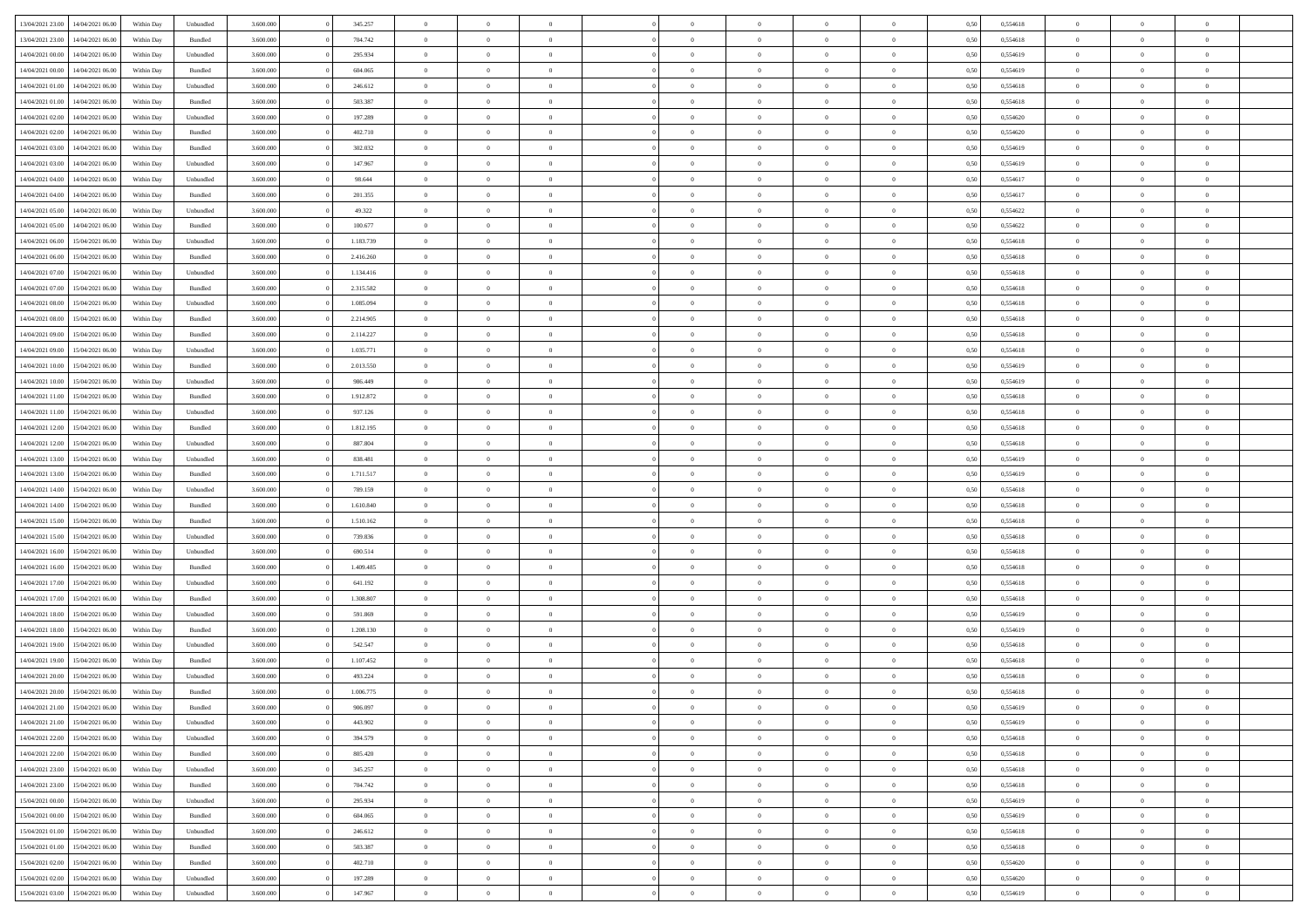|                                   |                  |            |                    |           |           | $\overline{0}$ | $\Omega$       |                |                | $\Omega$       | $\Omega$       | $\theta$       |      |          | $\theta$       |                | $\theta$       |  |
|-----------------------------------|------------------|------------|--------------------|-----------|-----------|----------------|----------------|----------------|----------------|----------------|----------------|----------------|------|----------|----------------|----------------|----------------|--|
| 15/04/2021 03:00                  | 15/04/2021 06:00 | Within Day | Bundled            | 3.600.000 | 302.032   |                |                |                | $\Omega$       |                |                |                | 0,50 | 0,554619 |                | $\theta$       |                |  |
| 15/04/2021 04:00                  | 15/04/2021 06:00 | Within Day | Unbundled          | 3.600.000 | 98.644    | $\overline{0}$ | $\theta$       | $\overline{0}$ | $\overline{0}$ | $\bf{0}$       | $\overline{0}$ | $\bf{0}$       | 0,50 | 0,554617 | $\theta$       | $\theta$       | $\overline{0}$ |  |
| 15/04/2021 04:00                  | 15/04/2021 06:00 | Within Day | Bundled            | 3.600.000 | 201.355   | $\overline{0}$ | $\overline{0}$ | $\overline{0}$ | $\bf{0}$       | $\bf{0}$       | $\bf{0}$       | $\bf{0}$       | 0,50 | 0,554617 | $\bf{0}$       | $\overline{0}$ | $\overline{0}$ |  |
| 15/04/2021 05:00                  | 15/04/2021 06:00 | Within Day | Unbundled          | 3.600.000 | 49.322    | $\overline{0}$ | $\overline{0}$ | $\overline{0}$ | $\overline{0}$ | $\bf{0}$       | $\overline{0}$ | $\overline{0}$ | 0.50 | 0.554622 | $\theta$       | $\theta$       | $\overline{0}$ |  |
|                                   |                  |            |                    |           |           | $\overline{0}$ | $\theta$       | $\overline{0}$ |                | $\bf{0}$       | $\overline{0}$ |                |      |          | $\theta$       | $\theta$       | $\overline{0}$ |  |
| 15/04/2021 05:00                  | 15/04/2021 06:00 | Within Day | Bundled            | 3.600.000 | 100.677   |                |                |                | $\overline{0}$ |                |                | $\bf{0}$       | 0,50 | 0,554622 |                |                |                |  |
| 15/04/2021 06:00                  | 16/04/2021 06:00 | Within Day | Unbundled          | 3.600.000 | 1.183.739 | $\overline{0}$ | $\overline{0}$ | $\overline{0}$ | $\bf{0}$       | $\overline{0}$ | $\overline{0}$ | $\mathbf{0}$   | 0,50 | 0,554618 | $\overline{0}$ | $\overline{0}$ | $\bf{0}$       |  |
| 15/04/2021 06:00                  | 16/04/2021 06:00 | Within Dav | Bundled            | 3.600.000 | 2.416.260 | $\overline{0}$ | $\overline{0}$ | $\overline{0}$ | $\overline{0}$ | $\overline{0}$ | $\overline{0}$ | $\overline{0}$ | 0.50 | 0,554618 | $\theta$       | $\overline{0}$ | $\overline{0}$ |  |
| 15/04/2021 07:00                  | 16/04/2021 06:00 | Within Day | Unbundled          | 3.600.000 | 1.134.416 | $\overline{0}$ | $\theta$       | $\overline{0}$ | $\overline{0}$ | $\bf{0}$       | $\overline{0}$ | $\bf{0}$       | 0,50 | 0,554618 | $\theta$       | $\theta$       | $\overline{0}$ |  |
| 15/04/2021 07:00                  | 16/04/2021 06:00 | Within Day | Bundled            | 3.600.000 | 2.315.582 | $\overline{0}$ | $\overline{0}$ | $\overline{0}$ | $\bf{0}$       | $\bf{0}$       | $\bf{0}$       | $\bf{0}$       | 0,50 | 0,554618 | $\,0\,$        | $\overline{0}$ | $\overline{0}$ |  |
|                                   |                  |            |                    |           |           |                | $\overline{0}$ |                |                | $\overline{0}$ |                |                |      |          | $\theta$       | $\overline{0}$ | $\overline{0}$ |  |
| 15/04/2021 08:00                  | 16/04/2021 06:00 | Within Dav | Bundled            | 3.600.000 | 2.214.905 | $\overline{0}$ |                | $\overline{0}$ | $\overline{0}$ |                | $\overline{0}$ | $\overline{0}$ | 0.50 | 0.554618 |                |                |                |  |
| 15/04/2021 08:00                  | 16/04/2021 06:00 | Within Day | Unbundled          | 3.600.000 | 1.085.094 | $\overline{0}$ | $\theta$       | $\overline{0}$ | $\overline{0}$ | $\bf{0}$       | $\overline{0}$ | $\bf{0}$       | 0,50 | 0,554618 | $\,$ 0 $\,$    | $\overline{0}$ | $\overline{0}$ |  |
| 15/04/2021 09:00                  | 16/04/2021 06:00 | Within Day | Unbundled          | 3.600.000 | 1.035.771 | $\overline{0}$ | $\overline{0}$ | $\overline{0}$ | $\bf{0}$       | $\bf{0}$       | $\bf{0}$       | $\mathbf{0}$   | 0,50 | 0,554618 | $\overline{0}$ | $\overline{0}$ | $\overline{0}$ |  |
| 15/04/2021 09:00                  | 16/04/2021 06:00 | Within Day | Bundled            | 3.600.000 | 2.114.227 | $\overline{0}$ | $\overline{0}$ | $\overline{0}$ | $\overline{0}$ | $\bf{0}$       | $\overline{0}$ | $\overline{0}$ | 0.50 | 0.554618 | $\theta$       | $\theta$       | $\overline{0}$ |  |
| 15/04/2021 10:00                  | 16/04/2021 06:00 | Within Day | Unbundled          | 3.600.000 | 986.449   | $\overline{0}$ | $\theta$       | $\overline{0}$ | $\overline{0}$ | $\bf{0}$       | $\overline{0}$ | $\bf{0}$       | 0,50 | 0,554619 | $\theta$       | $\theta$       | $\overline{0}$ |  |
|                                   |                  |            |                    |           |           |                |                |                |                |                |                |                |      |          |                |                |                |  |
| 15/04/2021 10:00                  | 16/04/2021 06:00 | Within Day | Bundled            | 3.600.000 | 2.013.550 | $\overline{0}$ | $\overline{0}$ | $\overline{0}$ | $\bf{0}$       | $\overline{0}$ | $\overline{0}$ | $\mathbf{0}$   | 0,50 | 0,554619 | $\overline{0}$ | $\overline{0}$ | $\bf{0}$       |  |
| 15/04/2021 11:00                  | 16/04/2021 06:00 | Within Dav | Unbundled          | 3.600.000 | 937.126   | $\overline{0}$ | $\overline{0}$ | $\overline{0}$ | $\overline{0}$ | $\overline{0}$ | $\overline{0}$ | $\overline{0}$ | 0.50 | 0.554618 | $\theta$       | $\overline{0}$ | $\overline{0}$ |  |
| 15/04/2021 11:00                  | 16/04/2021 06:00 | Within Day | Bundled            | 3.600.000 | 1.912.872 | $\overline{0}$ | $\theta$       | $\overline{0}$ | $\overline{0}$ | $\bf{0}$       | $\overline{0}$ | $\bf{0}$       | 0,50 | 0,554618 | $\theta$       | $\theta$       | $\overline{0}$ |  |
| 15/04/2021 12:00                  | 16/04/2021 06:00 | Within Day | Unbundled          | 3.600.000 | 887.804   | $\overline{0}$ | $\overline{0}$ | $\overline{0}$ | $\bf{0}$       | $\bf{0}$       | $\bf{0}$       | $\bf{0}$       | 0,50 | 0,554618 | $\,0\,$        | $\overline{0}$ | $\overline{0}$ |  |
| 15/04/2021 12:00                  | 16/04/2021 06:00 | Within Day | Bundled            | 3.600.000 | 1.812.195 | $\overline{0}$ | $\overline{0}$ | $\overline{0}$ | $\overline{0}$ | $\overline{0}$ | $\overline{0}$ | $\overline{0}$ | 0.50 | 0,554618 | $\theta$       | $\overline{0}$ | $\overline{0}$ |  |
| 15/04/2021 13:00                  | 16/04/2021 06:00 | Within Day | Bundled            | 3.600.000 | 1.711.517 | $\overline{0}$ | $\theta$       | $\overline{0}$ | $\overline{0}$ | $\bf{0}$       | $\overline{0}$ | $\bf{0}$       | 0,50 | 0,554619 | $\,$ 0 $\,$    | $\theta$       | $\overline{0}$ |  |
|                                   |                  |            |                    |           |           |                |                |                |                |                |                |                |      |          |                |                |                |  |
| 15/04/2021 13:00                  | 16/04/2021 06:00 | Within Day | Unbundled          | 3.600.000 | 838.481   | $\overline{0}$ | $\overline{0}$ | $\overline{0}$ | $\bf{0}$       | $\bf{0}$       | $\bf{0}$       | $\bf{0}$       | 0,50 | 0,554619 | $\bf{0}$       | $\overline{0}$ | $\overline{0}$ |  |
| 15/04/2021 14:00                  | 16/04/2021 06:00 | Within Day | Unbundled          | 3.600,000 | 789.159   | $\overline{0}$ | $\overline{0}$ | $\overline{0}$ | $\overline{0}$ | $\bf{0}$       | $\overline{0}$ | $\overline{0}$ | 0.50 | 0.554618 | $\theta$       | $\theta$       | $\overline{0}$ |  |
| 15/04/2021 14:00                  | 16/04/2021 06:00 | Within Day | Bundled            | 3.600.000 | 1.610.840 | $\overline{0}$ | $\theta$       | $\overline{0}$ | $\overline{0}$ | $\bf{0}$       | $\overline{0}$ | $\bf{0}$       | 0,50 | 0,554618 | $\,$ 0 $\,$    | $\overline{0}$ | $\overline{0}$ |  |
| 15/04/2021 15:00                  | 16/04/2021 06:00 | Within Day | Unbundled          | 3.600.000 | 739.836   | $\overline{0}$ | $\bf{0}$       | $\overline{0}$ | $\bf{0}$       | $\overline{0}$ | $\overline{0}$ | $\mathbf{0}$   | 0,50 | 0,554618 | $\overline{0}$ | $\overline{0}$ | $\bf{0}$       |  |
| 15/04/2021 15:00                  | 16/04/2021 06:00 | Within Dav | Bundled            | 3.600.000 | 1.510.162 | $\overline{0}$ | $\overline{0}$ | $\overline{0}$ | $\overline{0}$ | $\overline{0}$ | $\overline{0}$ | $\overline{0}$ | 0.50 | 0.554618 | $\theta$       | $\overline{0}$ | $\overline{0}$ |  |
| 15/04/2021 16:00                  | 16/04/2021 06:00 | Within Day | Unbundled          | 3.600.000 | 690.514   | $\overline{0}$ | $\theta$       | $\overline{0}$ | $\overline{0}$ | $\bf{0}$       | $\overline{0}$ | $\bf{0}$       | 0,50 | 0,554618 | $\theta$       | $\theta$       | $\overline{0}$ |  |
|                                   | 16/04/2021 06:00 | Within Day | Bundled            | 3.600.000 | 1.409.485 | $\overline{0}$ | $\overline{0}$ | $\overline{0}$ | $\bf{0}$       | $\bf{0}$       | $\bf{0}$       | $\bf{0}$       | 0,50 | 0,554618 | $\,0\,$        | $\overline{0}$ | $\overline{0}$ |  |
| 15/04/2021 16:00                  |                  |            |                    |           |           |                |                |                |                |                |                |                |      |          |                |                |                |  |
| 15/04/2021 17:00                  | 16/04/2021 06:00 | Within Day | Unbundled          | 3.600.000 | 641.192   | $\overline{0}$ | $\overline{0}$ | $\overline{0}$ | $\overline{0}$ | $\overline{0}$ | $\overline{0}$ | $\overline{0}$ | 0.50 | 0.554618 | $\theta$       | $\overline{0}$ | $\overline{0}$ |  |
| 15/04/2021 17:00                  | 16/04/2021 06:00 | Within Day | Bundled            | 3.600.000 | 1.308.807 | $\overline{0}$ | $\theta$       | $\overline{0}$ | $\overline{0}$ | $\bf{0}$       | $\overline{0}$ | $\bf{0}$       | 0,50 | 0,554618 | $\,$ 0 $\,$    | $\overline{0}$ | $\overline{0}$ |  |
| 15/04/2021 18:00                  | 16/04/2021 06:00 | Within Day | Unbundled          | 3.600.000 | 591.869   | $\overline{0}$ | $\overline{0}$ | $\overline{0}$ | $\bf{0}$       | $\bf{0}$       | $\bf{0}$       | $\bf{0}$       | 0,50 | 0,554619 | $\bf{0}$       | $\overline{0}$ | $\overline{0}$ |  |
| 15/04/2021 18:00                  | 16/04/2021 06:00 | Within Day | Bundled            | 3.600.000 | 1.208.130 | $\overline{0}$ | $\Omega$       | $\Omega$       | $\Omega$       | $\Omega$       | $\overline{0}$ | $\overline{0}$ | 0,50 | 0,554619 | $\,0\,$        | $\theta$       | $\theta$       |  |
| 15/04/2021 19:00                  | 16/04/2021 06:00 | Within Day | Bundled            | 3.600.000 | 1.107.452 | $\overline{0}$ | $\theta$       | $\overline{0}$ | $\overline{0}$ | $\bf{0}$       | $\overline{0}$ | $\bf{0}$       | 0,50 | 0,554618 | $\theta$       | $\theta$       | $\overline{0}$ |  |
| 15/04/2021 19:00                  | 16/04/2021 06:00 | Within Day | Unbundled          | 3.600.000 | 542.547   | $\overline{0}$ | $\overline{0}$ | $\overline{0}$ | $\bf{0}$       | $\bf{0}$       | $\overline{0}$ | $\mathbf{0}$   | 0,50 | 0,554618 | $\bf{0}$       | $\overline{0}$ | $\bf{0}$       |  |
|                                   |                  |            |                    |           |           |                |                |                |                |                |                |                |      |          |                |                |                |  |
| 15/04/2021 20:00                  | 16/04/2021 06:00 | Within Day | Unbundled          | 3.600,000 | 493.224   | $\overline{0}$ | $\Omega$       | $\Omega$       | $\Omega$       | $\bf{0}$       | $\overline{0}$ | $\overline{0}$ | 0.50 | 0.554618 | $\theta$       | $\theta$       | $\theta$       |  |
| 15/04/2021 20:00                  | 16/04/2021 06:00 | Within Day | Bundled            | 3.600.000 | 1.006.775 | $\overline{0}$ | $\theta$       | $\overline{0}$ | $\overline{0}$ | $\bf{0}$       | $\overline{0}$ | $\bf{0}$       | 0,50 | 0,554618 | $\,$ 0 $\,$    | $\theta$       | $\overline{0}$ |  |
| 15/04/2021 21:00                  | 16/04/2021 06:00 | Within Day | Unbundled          | 3.600.000 | 443.902   | $\overline{0}$ | $\overline{0}$ | $\overline{0}$ | $\bf{0}$       | $\bf{0}$       | $\bf{0}$       | $\bf{0}$       | 0,50 | 0,554619 | $\,0\,$        | $\overline{0}$ | $\overline{0}$ |  |
| 15/04/2021 21:00                  | 16/04/2021 06:00 | Within Day | Bundled            | 3.600,000 | 906,097   | $\overline{0}$ | $\Omega$       | $\Omega$       | $\Omega$       | $\theta$       | $\theta$       | $\overline{0}$ | 0.50 | 0.554619 | $\theta$       | $\theta$       | $\theta$       |  |
| 15/04/2021 22:00                  | 16/04/2021 06:00 | Within Day | Unbundled          | 3.600.000 | 394.579   | $\overline{0}$ | $\theta$       | $\overline{0}$ | $\overline{0}$ | $\bf{0}$       | $\overline{0}$ | $\bf{0}$       | 0,50 | 0,554618 | $\,$ 0 $\,$    | $\overline{0}$ | $\overline{0}$ |  |
|                                   |                  |            |                    |           |           |                |                |                |                |                |                |                |      |          |                |                |                |  |
| 15/04/2021 22.00                  | 16/04/2021 06:00 | Within Day | Bundled            | 3.600.000 | 805.420   | $\overline{0}$ | $\overline{0}$ | $\overline{0}$ | $\bf{0}$       | $\bf{0}$       | $\bf{0}$       | $\bf{0}$       | 0,50 | 0,554618 | $\bf{0}$       | $\overline{0}$ | $\overline{0}$ |  |
| 15/04/2021 23:00                  | 16/04/2021 06:00 | Within Day | Unbundled          | 3.600.000 | 345.257   | $\overline{0}$ | $\Omega$       | $\overline{0}$ | $\Omega$       | $\Omega$       | $\overline{0}$ | $\overline{0}$ | 0,50 | 0,554618 | $\,0\,$        | $\theta$       | $\theta$       |  |
| 15/04/2021 23:00                  | 16/04/2021 06:00 | Within Day | Bundled            | 3.600.000 | 704.742   | $\overline{0}$ | $\theta$       | $\overline{0}$ | $\overline{0}$ | $\bf{0}$       | $\overline{0}$ | $\bf{0}$       | 0,50 | 0,554618 | $\,$ 0 $\,$    | $\overline{0}$ | $\overline{0}$ |  |
| 16/04/2021 00:00                  | 16/04/2021 06:00 | Within Day | Bundled            | 3.600.000 | 604.065   | $\overline{0}$ | $\overline{0}$ | $\overline{0}$ | $\bf{0}$       | $\bf{0}$       | $\bf{0}$       | $\mathbf{0}$   | 0,50 | 0,554619 | $\bf{0}$       | $\overline{0}$ | $\bf{0}$       |  |
| 16/04/2021 00:00                  | 16/04/2021 06:00 | Within Day | Unbundled          | 3.600,000 | 295.934   | $\overline{0}$ | $\Omega$       | $\Omega$       | $\Omega$       | $\Omega$       | $\Omega$       | $\overline{0}$ | 0.50 | 0.554619 | $\theta$       | $\theta$       | $\theta$       |  |
| 16/04/2021 01:00                  | 16/04/2021 06:00 | Within Day | Unbundled          | 3.600.000 | 246.612   | $\overline{0}$ | $\,$ 0 $\,$    | $\overline{0}$ | $\bf{0}$       | $\,$ 0         | $\bf{0}$       | $\bf{0}$       | 0,50 | 0,554618 | $\,0\,$        | $\overline{0}$ | $\overline{0}$ |  |
| 16/04/2021 01:00                  | 16/04/2021 06:00 | Within Day | $\mathbf B$ undled | 3.600.000 | 503.387   | $\bf{0}$       | $\bf{0}$       |                |                |                |                |                | 0,50 | 0,554618 | $\bf{0}$       | $\overline{0}$ |                |  |
|                                   |                  |            |                    |           |           |                |                |                |                |                |                |                |      |          |                |                |                |  |
| 16/04/2021 02:00                  | 16/04/2021 06:00 | Within Day | Unbundled          | 3.600.000 | 197.289   | $\overline{0}$ | $\overline{0}$ | $\overline{0}$ | $\Omega$       | $\overline{0}$ | $\overline{0}$ | $\overline{0}$ | 0,50 | 0.554620 | $\theta$       | $\theta$       | $\theta$       |  |
| 16/04/2021 02:00                  | 16/04/2021 06:00 | Within Day | Bundled            | 3.600.000 | 402.710   | $\overline{0}$ | $\bf{0}$       | $\overline{0}$ | $\bf{0}$       | $\,$ 0 $\,$    | $\overline{0}$ | $\,$ 0 $\,$    | 0,50 | 0,554620 | $\,$ 0 $\,$    | $\,$ 0 $\,$    | $\,$ 0         |  |
| 16/04/2021 03:00                  | 16/04/2021 06:00 | Within Day | Unbundled          | 3.600.000 | 147.967   | $\overline{0}$ | $\overline{0}$ | $\overline{0}$ | $\overline{0}$ | $\overline{0}$ | $\overline{0}$ | $\mathbf{0}$   | 0,50 | 0,554619 | $\overline{0}$ | $\bf{0}$       | $\bf{0}$       |  |
| 16/04/2021 03:00                  | 16/04/2021 06:00 | Within Day | $\mathbf B$ undled | 3.600.000 | 302.032   | $\overline{0}$ | $\overline{0}$ | $\overline{0}$ | $\Omega$       | $\overline{0}$ | $\overline{0}$ | $\overline{0}$ | 0,50 | 0,554619 | $\overline{0}$ | $\theta$       | $\overline{0}$ |  |
| 16/04/2021 04:00                  | 16/04/2021 06:00 | Within Day | Unbundled          | 3.600.000 | 98.644    | $\overline{0}$ | $\,$ 0         | $\overline{0}$ | $\overline{0}$ | $\,$ 0 $\,$    | $\overline{0}$ | $\mathbf{0}$   | 0,50 | 0,554617 | $\,$ 0 $\,$    | $\overline{0}$ | $\overline{0}$ |  |
| 16/04/2021 04:00                  | 16/04/2021 06:00 | Within Day | Bundled            | 3.600.000 | 201.355   | $\overline{0}$ | $\overline{0}$ | $\overline{0}$ | $\overline{0}$ | $\overline{0}$ | $\overline{0}$ | $\mathbf{0}$   | 0,50 | 0,554617 | $\overline{0}$ | $\overline{0}$ | $\overline{0}$ |  |
|                                   |                  |            |                    |           |           |                |                |                |                |                |                |                |      |          |                |                |                |  |
| 16/04/2021 05:00                  | 16/04/2021 06:00 | Within Day | Unbundled          | 3.600.000 | 49.322    | $\overline{0}$ | $\overline{0}$ | $\overline{0}$ | $\Omega$       | $\overline{0}$ | $\overline{0}$ | $\bf{0}$       | 0.50 | 0,554622 | $\overline{0}$ | $\theta$       | $\overline{0}$ |  |
| 16/04/2021 05:00                  | 16/04/2021 06:00 | Within Day | Bundled            | 3.600.000 | 100.677   | $\overline{0}$ | $\,$ 0         | $\overline{0}$ | $\bf{0}$       | $\bf{0}$       | $\bf{0}$       | $\bf{0}$       | 0,50 | 0,554622 | $\,$ 0 $\,$    | $\overline{0}$ | $\overline{0}$ |  |
| 16/04/2021 06:00                  | 17/04/2021 06:00 | Within Day | Bundled            | 3.600.000 | 2.416.260 | $\overline{0}$ | $\bf{0}$       | $\overline{0}$ | $\overline{0}$ | $\overline{0}$ | $\overline{0}$ | $\mathbf{0}$   | 0,50 | 0,554618 | $\overline{0}$ | $\overline{0}$ | $\bf{0}$       |  |
| 16/04/2021 06:00                  | 17/04/2021 06:00 | Within Day | Unbundled          | 3.600,000 | 1.183.739 | $\overline{0}$ | $\overline{0}$ | $\overline{0}$ | $\Omega$       | $\overline{0}$ | $\overline{0}$ | $\overline{0}$ | 0.50 | 0,554618 | $\overline{0}$ | $\overline{0}$ | $\overline{0}$ |  |
| 16/04/2021 07:00                  | 17/04/2021 06:00 | Within Day | Unbundled          | 3.600.000 | 1.134.416 | $\overline{0}$ | $\bf{0}$       | $\overline{0}$ | $\bf{0}$       | $\bf{0}$       | $\bf{0}$       | $\mathbf{0}$   | 0,50 | 0,554618 | $\,$ 0 $\,$    | $\,$ 0 $\,$    | $\bf{0}$       |  |
| 16/04/2021 07:00 17/04/2021 06:00 |                  | Within Day | Bundled            | 3.600.000 | 2.315.582 | $\overline{0}$ | $\overline{0}$ | $\overline{0}$ | $\overline{0}$ | $\overline{0}$ | $\bf{0}$       | $\mathbf{0}$   | 0,50 | 0,554618 | $\overline{0}$ | $\bf{0}$       | $\bf{0}$       |  |
|                                   |                  |            |                    |           |           |                |                |                |                |                |                |                |      |          |                |                |                |  |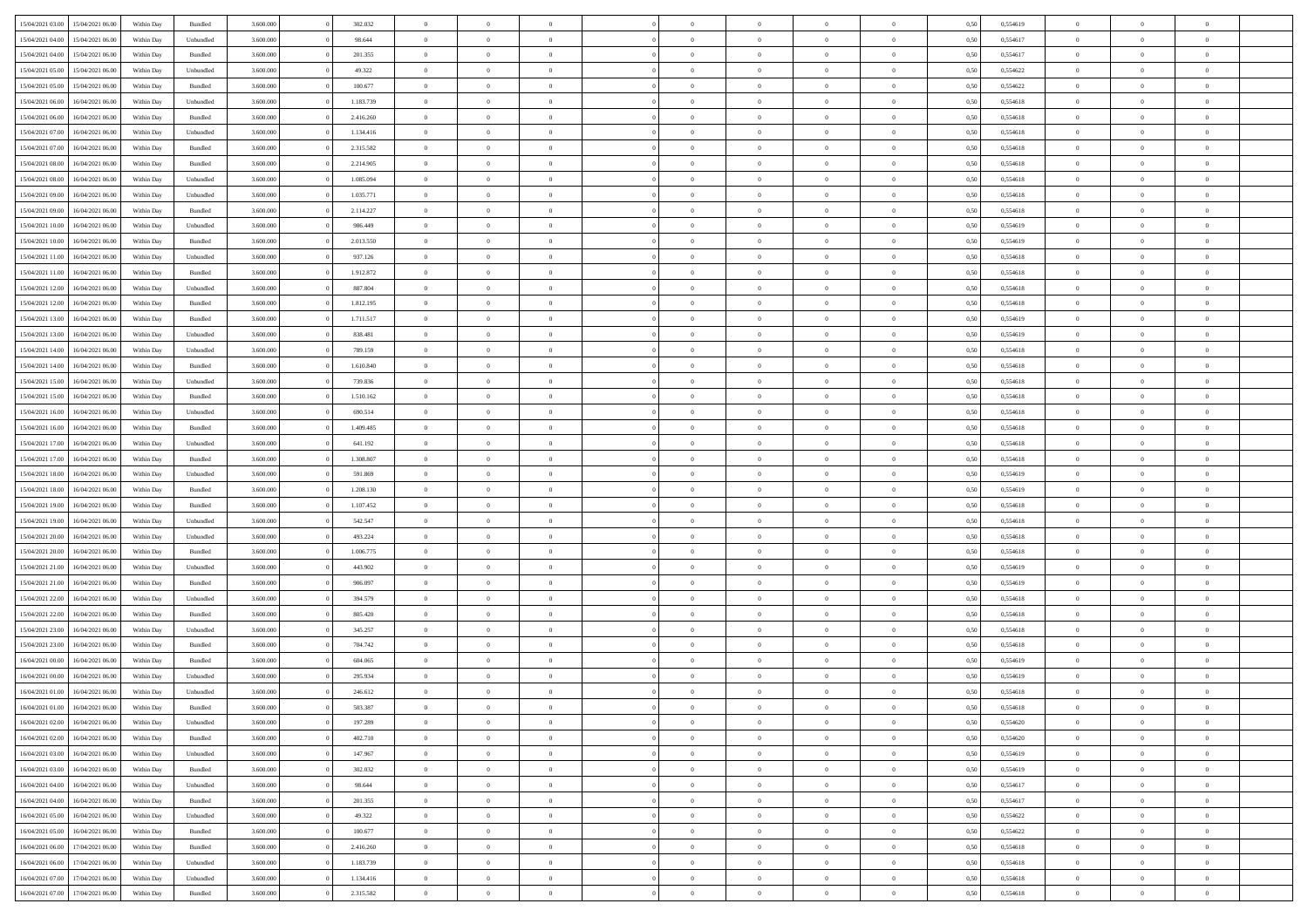|                  |                  |            |           |           |           | $\overline{0}$ | $\Omega$       |                |                | $\Omega$       | $\Omega$       | $\theta$       |      |          | $\theta$       |                | $\theta$       |  |
|------------------|------------------|------------|-----------|-----------|-----------|----------------|----------------|----------------|----------------|----------------|----------------|----------------|------|----------|----------------|----------------|----------------|--|
| 16/04/2021 08:00 | 17/04/2021 06:00 | Within Day | Unbundled | 3.600.000 | 1.085.094 |                |                |                | $\Omega$       |                |                |                | 0,50 | 0,554618 |                | $\theta$       |                |  |
| 16/04/2021 08:00 | 17/04/2021 06:00 | Within Day | Bundled   | 3.600.000 | 2.214.905 | $\overline{0}$ | $\theta$       | $\overline{0}$ | $\overline{0}$ | $\bf{0}$       | $\overline{0}$ | $\bf{0}$       | 0,50 | 0,554618 | $\theta$       | $\overline{0}$ | $\overline{0}$ |  |
| 16/04/2021 09:00 | 17/04/2021 06:00 | Within Day | Unbundled | 3.600.000 | 1.035.771 | $\overline{0}$ | $\bf{0}$       | $\overline{0}$ | $\bf{0}$       | $\bf{0}$       | $\bf{0}$       | $\mathbf{0}$   | 0,50 | 0,554618 | $\overline{0}$ | $\overline{0}$ | $\overline{0}$ |  |
| 16/04/2021 09:00 | 17/04/2021 06:00 | Within Dav | Bundled   | 3.600,000 | 2.114.227 | $\overline{0}$ | $\overline{0}$ | $\overline{0}$ | $\overline{0}$ | $\bf{0}$       | $\overline{0}$ | $\overline{0}$ | 0.50 | 0.554618 | $\theta$       | $\theta$       | $\overline{0}$ |  |
| 16/04/2021 10:00 | 17/04/2021 06:00 | Within Day | Unbundled | 3.600.000 | 986.449   | $\overline{0}$ | $\theta$       | $\overline{0}$ | $\overline{0}$ | $\bf{0}$       | $\overline{0}$ | $\bf{0}$       | 0,50 | 0,554619 | $\theta$       | $\overline{0}$ | $\overline{0}$ |  |
|                  |                  |            |           |           |           |                |                |                |                |                |                |                |      |          |                |                |                |  |
| 16/04/2021 10:00 | 17/04/2021 06:00 | Within Day | Bundled   | 3.600.000 | 2.013.550 | $\overline{0}$ | $\overline{0}$ | $\overline{0}$ | $\bf{0}$       | $\overline{0}$ | $\overline{0}$ | $\mathbf{0}$   | 0,50 | 0,554619 | $\overline{0}$ | $\overline{0}$ | $\bf{0}$       |  |
| 16/04/2021 11:00 | 17/04/2021 06:00 | Within Dav | Bundled   | 3.600.000 | 1.912.872 | $\overline{0}$ | $\overline{0}$ | $\overline{0}$ | $\overline{0}$ | $\overline{0}$ | $\overline{0}$ | $\overline{0}$ | 0.50 | 0,554618 | $\theta$       | $\overline{0}$ | $\overline{0}$ |  |
| 16/04/2021 11:00 | 17/04/2021 06:00 | Within Day | Unbundled | 3.600.000 | 937.126   | $\overline{0}$ | $\theta$       | $\overline{0}$ | $\overline{0}$ | $\bf{0}$       | $\overline{0}$ | $\bf{0}$       | 0,50 | 0,554618 | $\theta$       | $\theta$       | $\overline{0}$ |  |
| 16/04/2021 12:00 | 17/04/2021 06:00 | Within Day | Unbundled | 3.600.000 | 887.804   | $\overline{0}$ | $\overline{0}$ | $\overline{0}$ | $\bf{0}$       | $\bf{0}$       | $\bf{0}$       | $\bf{0}$       | 0,50 | 0,554618 | $\,0\,$        | $\overline{0}$ | $\overline{0}$ |  |
| 16/04/2021 12:00 | 17/04/2021 06:00 | Within Dav | Bundled   | 3.600.000 | 1.812.195 | $\overline{0}$ | $\overline{0}$ | $\overline{0}$ | $\overline{0}$ | $\overline{0}$ | $\overline{0}$ | $\overline{0}$ | 0.50 | 0.554618 | $\theta$       | $\overline{0}$ | $\overline{0}$ |  |
| 16/04/2021 13:00 | 17/04/2021 06:00 | Within Day | Unbundled | 3.600.000 | 838.481   | $\overline{0}$ | $\theta$       | $\overline{0}$ | $\overline{0}$ | $\bf{0}$       | $\overline{0}$ | $\bf{0}$       | 0,50 | 0,554619 | $\,$ 0 $\,$    | $\overline{0}$ | $\overline{0}$ |  |
| 16/04/2021 13:00 | 17/04/2021 06:00 | Within Day | Bundled   | 3.600.000 | 1.711.517 | $\overline{0}$ | $\overline{0}$ | $\overline{0}$ | $\bf{0}$       | $\bf{0}$       | $\bf{0}$       | $\mathbf{0}$   | 0,50 | 0,554619 | $\overline{0}$ | $\overline{0}$ | $\bf{0}$       |  |
|                  |                  |            |           |           |           |                |                |                |                |                |                |                |      |          |                |                |                |  |
| 16/04/2021 14:00 | 17/04/2021 06:00 | Within Day | Unbundled | 3.600.000 | 789.159   | $\overline{0}$ | $\overline{0}$ | $\overline{0}$ | $\overline{0}$ | $\bf{0}$       | $\overline{0}$ | $\overline{0}$ | 0.50 | 0.554618 | $\theta$       | $\theta$       | $\overline{0}$ |  |
| 16/04/2021 14:00 | 17/04/2021 06:00 | Within Day | Bundled   | 3.600.000 | 1.610.840 | $\overline{0}$ |                | $\overline{0}$ | 1,221771       | $\bf{0}$       | $\overline{0}$ | $\bf{0}$       | 0,50 | 0,554618 | $\theta$       | $\overline{0}$ | $\overline{0}$ |  |
| 16/04/2021 15:00 | 17/04/2021 06:00 | Within Day | Unbundled | 3.600.000 | 739.836   | $\overline{0}$ | $\overline{0}$ | $\overline{0}$ | $\bf{0}$       | $\overline{0}$ | $\overline{0}$ | $\mathbf{0}$   | 0,50 | 0,554618 | $\bf{0}$       | $\overline{0}$ | $\bf{0}$       |  |
| 16/04/2021 15:00 | 17/04/2021 06:00 | Within Dav | Bundled   | 3.600.000 | 1.510.161 | $\overline{0}$ | $\overline{0}$ | $\overline{0}$ | $\overline{0}$ | $\overline{0}$ | $\overline{0}$ | $\overline{0}$ | 0.50 | 0.554618 | $\theta$       | $\overline{0}$ | $\overline{0}$ |  |
| 16/04/2021 16:00 | 17/04/2021 06:00 | Within Day | Unbundled | 3.600.000 | 690.514   | $\overline{0}$ | $\theta$       | $\overline{0}$ | $\overline{0}$ | $\bf{0}$       | $\overline{0}$ | $\bf{0}$       | 0,50 | 0,554618 | $\theta$       | $\theta$       | $\overline{0}$ |  |
| 16/04/2021 16:00 | 17/04/2021 06:00 | Within Day | Bundled   | 3.600.000 | 1.409.483 | $\overline{0}$ | $\overline{0}$ | $\overline{0}$ | $\bf{0}$       | $\bf{0}$       | $\bf{0}$       | $\mathbf{0}$   | 0,50 | 0,554618 | $\,0\,$        | $\overline{0}$ | $\overline{0}$ |  |
| 16/04/2021 17:00 | 17/04/2021 06:00 | Within Day | Bundled   | 3.600.000 | 1.308.806 | $\overline{0}$ | $\overline{0}$ | $\overline{0}$ | $\overline{0}$ | $\overline{0}$ | $\overline{0}$ | $\overline{0}$ | 0.50 | 0,554618 | $\theta$       | $\overline{0}$ | $\overline{0}$ |  |
|                  |                  |            |           |           |           |                |                |                |                |                |                |                |      |          |                |                |                |  |
| 16/04/2021 17:00 | 17/04/2021 06:00 | Within Day | Unbundled | 3.600.000 | 641.192   | $\overline{0}$ | $\theta$       | $\overline{0}$ | $\overline{0}$ | $\bf{0}$       | $\overline{0}$ | $\bf{0}$       | 0,50 | 0,554618 | $\,$ 0 $\,$    | $\overline{0}$ | $\overline{0}$ |  |
| 16/04/2021 18:00 | 17/04/2021 06:00 | Within Day | Unbundled | 3.600.000 | 591.869   | $\overline{0}$ | $\overline{0}$ | $\overline{0}$ | $\bf{0}$       | $\bf{0}$       | $\bf{0}$       | $\bf{0}$       | 0,50 | 0,554619 | $\bf{0}$       | $\overline{0}$ | $\overline{0}$ |  |
| 16/04/2021 18:00 | 17/04/2021 06:00 | Within Day | Bundled   | 3.600,000 | 1.208.129 | $\overline{0}$ | $\overline{0}$ | $\overline{0}$ | $\overline{0}$ | $\bf{0}$       | $\overline{0}$ | $\overline{0}$ | 0.50 | 0.554619 | $\theta$       | $\overline{0}$ | $\overline{0}$ |  |
| 16/04/2021 19:00 | 17/04/2021 06:00 | Within Day | Unbundled | 3.600.000 | 542.547   | $\overline{0}$ | $\theta$       | $\overline{0}$ | $\overline{0}$ | $\bf{0}$       | $\overline{0}$ | $\bf{0}$       | 0,50 | 0,554618 | $\,$ 0 $\,$    | $\overline{0}$ | $\overline{0}$ |  |
| 16/04/2021 19:00 | 17/04/2021 06:00 | Within Day | Bundled   | 3.600.000 | 1.107.451 | $\overline{0}$ | $\overline{0}$ | $\overline{0}$ | $\bf{0}$       | $\overline{0}$ | $\overline{0}$ | $\mathbf{0}$   | 0,50 | 0,554618 | $\bf{0}$       | $\overline{0}$ | $\bf{0}$       |  |
| 16/04/2021 20:00 | 17/04/2021 06:00 | Within Dav | Unbundled | 3.600.000 | 493.224   | $\overline{0}$ | $\overline{0}$ | $\overline{0}$ | $\overline{0}$ | $\overline{0}$ | $\overline{0}$ | $\overline{0}$ | 0.50 | 0,554618 | $\theta$       | $\overline{0}$ | $\overline{0}$ |  |
| 16/04/2021 20:00 | 17/04/2021 06:00 |            |           | 3.600.000 | 1.006.774 | $\overline{0}$ | $\theta$       | $\overline{0}$ | $\overline{0}$ | $\bf{0}$       | $\overline{0}$ |                |      | 0,554618 | $\theta$       | $\theta$       | $\overline{0}$ |  |
|                  |                  | Within Day | Bundled   |           |           |                |                |                |                |                |                | $\bf{0}$       | 0,50 |          |                |                |                |  |
| 16/04/2021 21:00 | 17/04/2021 06:00 | Within Day | Unbundled | 3.600.000 | 443.902   | $\overline{0}$ | $\overline{0}$ | $\overline{0}$ | $\bf{0}$       | $\bf{0}$       | $\bf{0}$       | $\bf{0}$       | 0,50 | 0,554619 | $\,0\,$        | $\overline{0}$ | $\overline{0}$ |  |
| 16/04/2021 21:00 | 17/04/2021 06:00 | Within Day | Bundled   | 3.600.000 | 906,096   | $\overline{0}$ | $\overline{0}$ | $\overline{0}$ | $\overline{0}$ | $\overline{0}$ | $\overline{0}$ | $\overline{0}$ | 0.50 | 0.554619 | $\theta$       | $\overline{0}$ | $\overline{0}$ |  |
| 16/04/2021 22:00 | 17/04/2021 06:00 | Within Day | Bundled   | 3.600.000 | 805.419   | $\overline{0}$ | $\theta$       | $\overline{0}$ | $\overline{0}$ | $\bf{0}$       | $\overline{0}$ | $\bf{0}$       | 0,50 | 0,554618 | $\,$ 0 $\,$    | $\overline{0}$ | $\overline{0}$ |  |
| 16/04/2021 22:00 | 17/04/2021 06:00 | Within Day | Unbundled | 3.600.000 | 394.579   | $\overline{0}$ | $\overline{0}$ | $\overline{0}$ | $\bf{0}$       | $\bf{0}$       | $\bf{0}$       | $\bf{0}$       | 0,50 | 0,554618 | $\bf{0}$       | $\overline{0}$ | $\bf{0}$       |  |
| 16/04/2021 23:00 | 17/04/2021 06:00 | Within Day | Unbundled | 3.600.000 | 345.257   | $\overline{0}$ | $\Omega$       | $\overline{0}$ | $\Omega$       | $\Omega$       | $\overline{0}$ | $\overline{0}$ | 0,50 | 0,554618 | $\,0\,$        | $\theta$       | $\theta$       |  |
| 16/04/2021 23:00 | 17/04/2021 06:00 | Within Day | Bundled   | 3.600.000 | 704.741   | $\overline{0}$ | $\theta$       | $\overline{0}$ | $\overline{0}$ | $\bf{0}$       | $\overline{0}$ | $\bf{0}$       | 0,50 | 0,554618 | $\theta$       | $\overline{0}$ | $\overline{0}$ |  |
|                  |                  |            |           |           |           |                |                |                |                |                |                |                |      |          |                |                |                |  |
| 17/04/2021 00:00 | 17/04/2021 06:00 | Within Day | Unbundled | 3.600.000 | 295.934   | $\overline{0}$ | $\overline{0}$ | $\overline{0}$ | $\bf{0}$       | $\bf{0}$       | $\overline{0}$ | $\mathbf{0}$   | 0,50 | 0,554619 | $\bf{0}$       | $\overline{0}$ | $\bf{0}$       |  |
| 17/04/2021 00:00 | 17/04/2021 06:00 | Within Day | Bundled   | 3.600,000 | 604,064   | $\overline{0}$ | $\Omega$       | $\Omega$       | $\Omega$       | $\bf{0}$       | $\overline{0}$ | $\overline{0}$ | 0.50 | 0.554619 | $\theta$       | $\theta$       | $\theta$       |  |
| 17/04/2021 01:00 | 17/04/2021 06:00 | Within Day | Unbundled | 3.600.000 | 246.612   | $\overline{0}$ | $\theta$       | $\overline{0}$ | $\overline{0}$ | $\bf{0}$       | $\overline{0}$ | $\bf{0}$       | 0,50 | 0,554618 | $\,$ 0 $\,$    | $\overline{0}$ | $\overline{0}$ |  |
| 17/04/2021 01:00 | 17/04/2021 06:00 | Within Day | Bundled   | 3.600.000 | 503.387   | $\overline{0}$ | $\overline{0}$ | $\overline{0}$ | $\bf{0}$       | $\bf{0}$       | $\bf{0}$       | $\bf{0}$       | 0,50 | 0,554618 | $\bf{0}$       | $\overline{0}$ | $\overline{0}$ |  |
| 17/04/2021 02:00 | 17/04/2021 06:00 | Within Day | Unbundled | 3.600,000 | 197.289   | $\overline{0}$ | $\Omega$       | $\overline{0}$ | $\Omega$       | $\theta$       | $\overline{0}$ | $\overline{0}$ | 0.50 | 0.554620 | $\,0\,$        | $\theta$       | $\theta$       |  |
| 17/04/2021 02:00 | 17/04/2021 06:00 | Within Day | Bundled   | 3.600.000 | 402.709   | $\overline{0}$ | $\theta$       | $\overline{0}$ | $\overline{0}$ | $\bf{0}$       | $\overline{0}$ | $\bf{0}$       | 0,50 | 0,554620 | $\,$ 0 $\,$    | $\overline{0}$ | $\overline{0}$ |  |
| 17/04/2021 03:00 | 17/04/2021 06:00 | Within Day | Unbundled | 3.600.000 | 147.967   | $\overline{0}$ | $\overline{0}$ | $\overline{0}$ | $\bf{0}$       | $\bf{0}$       | $\bf{0}$       | $\bf{0}$       | 0,50 | 0,554619 | $\bf{0}$       | $\overline{0}$ | $\overline{0}$ |  |
| 17/04/2021 03:00 | 17/04/2021 06:00 | Within Day |           | 3.600.000 | 302.032   | $\overline{0}$ | $\Omega$       | $\overline{0}$ | $\Omega$       | $\overline{0}$ | $\overline{0}$ | $\overline{0}$ | 0,50 | 0,554619 | $\,0\,$        | $\theta$       | $\theta$       |  |
|                  |                  |            | Bundled   |           |           |                |                |                |                |                |                |                |      |          |                |                |                |  |
| 17/04/2021 04:00 | 17/04/2021 06:00 | Within Day | Bundled   | 3.600.000 | 201.354   | $\overline{0}$ | $\theta$       | $\overline{0}$ | $\overline{0}$ | $\,$ 0         | $\overline{0}$ | $\bf{0}$       | 0,50 | 0,554617 | $\,$ 0 $\,$    | $\overline{0}$ | $\overline{0}$ |  |
| 17/04/2021 04:00 | 17/04/2021 06:00 | Within Day | Unbundled | 3.600.000 | 98.644    | $\overline{0}$ | $\bf{0}$       | $\overline{0}$ | $\overline{0}$ | $\bf{0}$       | $\overline{0}$ | $\mathbf{0}$   | 0,50 | 0,554617 | $\bf{0}$       | $\overline{0}$ | $\bf{0}$       |  |
| 17/04/2021 05:00 | 17/04/2021 06:00 | Within Day | Unbundled | 3.600,000 | 49.322    | $\overline{0}$ | $\Omega$       | $\Omega$       | $\Omega$       | $\Omega$       | $\Omega$       | $\overline{0}$ | 0.50 | 0.554622 | $\theta$       | $\theta$       | $\theta$       |  |
| 17/04/2021 05:00 | 17/04/2021 06:00 | Within Day | Bundled   | 3.600.000 | 100.677   | $\overline{0}$ | $\,$ 0 $\,$    | $\overline{0}$ | $\bf{0}$       | $\,$ 0         | $\overline{0}$ | $\bf{0}$       | 0,50 | 0,554622 | $\,0\,$        | $\overline{0}$ | $\overline{0}$ |  |
| 17/04/2021 06:00 | 18/04/2021 06:00 | Within Day | Unbundled | 3.600.000 | 1.183.739 | $\bf{0}$       | $\bf{0}$       |                |                |                |                |                | 0,50 | 0,554618 | $\bf{0}$       | $\overline{0}$ |                |  |
| 17/04/2021 06:00 | 18/04/2021 06:00 | Within Day | Bundled   | 3.600.000 | 2.416.260 | $\overline{0}$ | $\overline{0}$ | $\overline{0}$ | $\Omega$       | $\overline{0}$ | $\overline{0}$ | $\overline{0}$ | 0,50 | 0.554618 | $\theta$       | $\theta$       | $\theta$       |  |
| 17/04/2021 07:00 | 18/04/2021 06:00 | Within Day | Unbundled | 3.600.000 | 1.134.416 | $\overline{0}$ | $\,$ 0         | $\overline{0}$ | $\overline{0}$ | $\,$ 0 $\,$    | $\overline{0}$ | $\mathbf{0}$   | 0,50 | 0,554618 | $\,$ 0 $\,$    | $\,$ 0 $\,$    | $\,$ 0         |  |
|                  |                  |            |           |           |           |                |                |                |                |                |                |                |      |          |                |                |                |  |
| 17/04/2021 07:00 | 18/04/2021 06:00 | Within Day | Bundled   | 3.600.000 | 2.315.582 | $\overline{0}$ | $\overline{0}$ | $\overline{0}$ | $\overline{0}$ | $\overline{0}$ | $\overline{0}$ | $\mathbf{0}$   | 0,50 | 0,554618 | $\overline{0}$ | $\bf{0}$       | $\bf{0}$       |  |
| 17/04/2021 08:00 | 18/04/2021 06:00 | Within Day | Unbundled | 3.600.000 | 1.085.094 | $\overline{0}$ | $\overline{0}$ | $\overline{0}$ | $\Omega$       | $\overline{0}$ | $\overline{0}$ | $\bf{0}$       | 0,50 | 0,554618 | $\overline{0}$ | $\theta$       | $\overline{0}$ |  |
| 17/04/2021 08:00 | 18/04/2021 06:00 | Within Day | Bundled   | 3.600.000 | 2.214.905 | $\overline{0}$ | $\,$ 0         | $\overline{0}$ | $\overline{0}$ | $\,$ 0 $\,$    | $\overline{0}$ | $\bf{0}$       | 0,50 | 0,554618 | $\,$ 0 $\,$    | $\overline{0}$ | $\overline{0}$ |  |
| 17/04/2021 09:00 | 18/04/2021 06:00 | Within Day | Bundled   | 3.600.000 | 2.114.227 | $\overline{0}$ | $\overline{0}$ | $\overline{0}$ | $\overline{0}$ | $\overline{0}$ | $\overline{0}$ | $\mathbf{0}$   | 0,50 | 0,554618 | $\overline{0}$ | $\overline{0}$ | $\bf{0}$       |  |
| 17/04/2021 09:00 | 18/04/2021 06:00 | Within Day | Unbundled | 3.600,000 | 1.035.771 | $\overline{0}$ | $\overline{0}$ | $\overline{0}$ | $\Omega$       | $\overline{0}$ | $\overline{0}$ | $\bf{0}$       | 0.50 | 0,554618 | $\overline{0}$ | $\theta$       | $\overline{0}$ |  |
| 17/04/2021 10:00 | 18/04/2021 06:00 | Within Day | Unbundled | 3.600.000 | 986.449   | $\overline{0}$ | $\,$ 0         | $\overline{0}$ | $\overline{0}$ | $\bf{0}$       | $\overline{0}$ | $\bf{0}$       | 0,50 | 0,554619 | $\,$ 0 $\,$    | $\overline{0}$ | $\overline{0}$ |  |
| 17/04/2021 10:00 | 18/04/2021 06:00 | Within Day | Bundled   | 3.600.000 | 2.013.550 | $\overline{0}$ | $\bf{0}$       | $\overline{0}$ | $\overline{0}$ | $\overline{0}$ | $\overline{0}$ | $\mathbf{0}$   | 0,50 | 0,554619 | $\overline{0}$ | $\overline{0}$ | $\bf{0}$       |  |
|                  |                  |            |           |           |           |                |                |                |                |                |                |                |      |          |                |                |                |  |
| 17/04/2021 11:00 | 18/04/2021 06:00 | Within Day | Unbundled | 3.600,000 | 937.126   | $\overline{0}$ | $\overline{0}$ | $\overline{0}$ | $\Omega$       | $\overline{0}$ | $\overline{0}$ | $\bf{0}$       | 0.50 | 0,554618 | $\overline{0}$ | $\theta$       | $\overline{0}$ |  |
| 17/04/2021 11:00 | 18/04/2021 06:00 | Within Day | Bundled   | 3.600.000 | 1.912.872 | $\overline{0}$ | $\bf{0}$       | $\overline{0}$ | $\overline{0}$ | $\bf{0}$       | $\overline{0}$ | $\bf{0}$       | 0,50 | 0,554618 | $\,$ 0 $\,$    | $\,$ 0 $\,$    | $\bf{0}$       |  |
| 17/04/2021 12:00 | 18/04/2021 06:00 | Within Day | Unbundled | 3.600.000 | 887.804   | $\overline{0}$ | $\bf{0}$       | $\overline{0}$ | $\bf{0}$       | $\bf{0}$       | $\overline{0}$ | $\bf{0}$       | 0,50 | 0,554618 | $\overline{0}$ | $\overline{0}$ | $\bf{0}$       |  |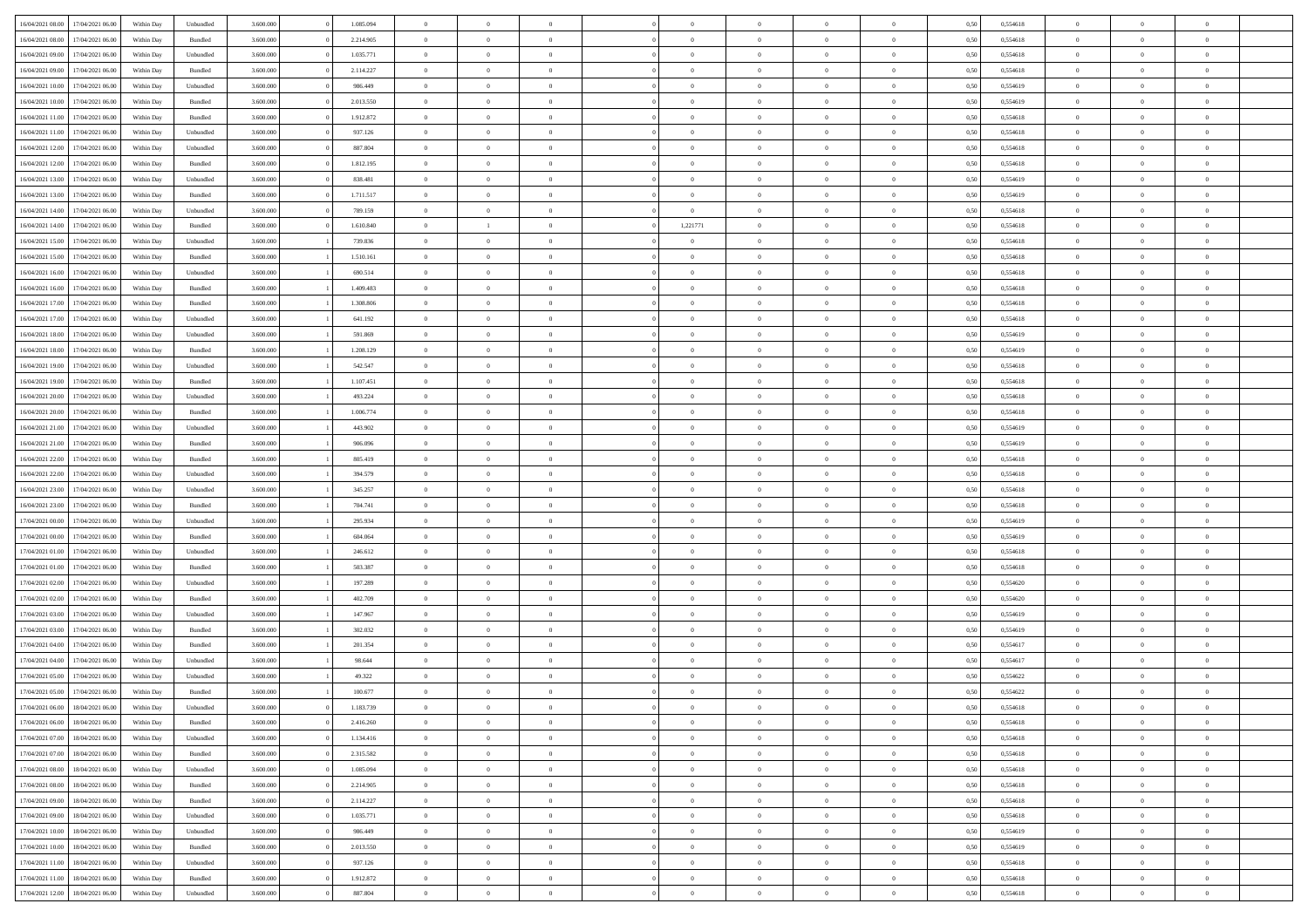|                  |                  |            |                    |           |           | $\overline{0}$ | $\Omega$       |                |                | $\Omega$       | $\Omega$       | $\theta$       |      |          | $\theta$       |                | $\theta$       |  |
|------------------|------------------|------------|--------------------|-----------|-----------|----------------|----------------|----------------|----------------|----------------|----------------|----------------|------|----------|----------------|----------------|----------------|--|
| 17/04/2021 12:00 | 18/04/2021 06:00 | Within Day | Bundled            | 3.600.000 | 1.812.195 |                |                |                | $\Omega$       |                |                |                | 0,50 | 0,554618 |                | $\theta$       |                |  |
| 17/04/2021 13:00 | 18/04/2021 06:00 | Within Day | Unbundled          | 3.600.000 | 838.481   | $\overline{0}$ | $\theta$       | $\overline{0}$ | $\overline{0}$ | $\bf{0}$       | $\overline{0}$ | $\bf{0}$       | 0,50 | 0,554619 | $\theta$       | $\theta$       | $\overline{0}$ |  |
| 17/04/2021 13:00 | 18/04/2021 06:00 | Within Day | Bundled            | 3.600.000 | 1.711.517 | $\overline{0}$ | $\overline{0}$ | $\overline{0}$ | $\overline{0}$ | $\bf{0}$       | $\overline{0}$ | $\bf{0}$       | 0,50 | 0,554619 | $\bf{0}$       | $\overline{0}$ | $\overline{0}$ |  |
| 17/04/2021 14:00 | 18/04/2021 06:00 | Within Dav | Unbundled          | 3.600,000 | 789.159   | $\overline{0}$ | $\overline{0}$ | $\overline{0}$ | $\overline{0}$ | $\bf{0}$       | $\overline{0}$ | $\overline{0}$ | 0.50 | 0.554618 | $\theta$       | $\theta$       | $\overline{0}$ |  |
|                  |                  |            |                    |           |           |                |                |                |                |                |                |                |      |          |                |                |                |  |
| 17/04/2021 14:00 | 18/04/2021 06:00 | Within Day | Bundled            | 3.600.000 | 1.610.840 | $\overline{0}$ | $\theta$       | $\overline{0}$ | $\overline{0}$ | $\bf{0}$       | $\overline{0}$ | $\bf{0}$       | 0,50 | 0,554618 | $\theta$       | $\theta$       | $\overline{0}$ |  |
| 17/04/2021 15:00 | 18/04/2021 06:00 | Within Day | Bundled            | 3.600.000 | 1.510.162 | $\overline{0}$ | $\bf{0}$       | $\overline{0}$ | $\overline{0}$ | $\overline{0}$ | $\overline{0}$ | $\mathbf{0}$   | 0,50 | 0,554618 | $\bf{0}$       | $\overline{0}$ | $\bf{0}$       |  |
| 17/04/2021 15:00 | 18/04/2021 06:00 | Within Dav | Unbundled          | 3.600.000 | 739.836   | $\overline{0}$ | $\overline{0}$ | $\overline{0}$ | $\overline{0}$ | $\overline{0}$ | $\overline{0}$ | $\overline{0}$ | 0.50 | 0,554618 | $\theta$       | $\overline{0}$ | $\overline{0}$ |  |
| 17/04/2021 16:00 | 18/04/2021 06:00 | Within Day | Unbundled          | 3.600.000 | 690.514   | $\overline{0}$ | $\theta$       | $\overline{0}$ | $\overline{0}$ | $\bf{0}$       | $\overline{0}$ | $\bf{0}$       | 0,50 | 0,554618 | $\theta$       | $\theta$       | $\overline{0}$ |  |
|                  |                  |            |                    |           |           |                | $\overline{0}$ |                |                | $\bf{0}$       |                |                |      |          | $\,0\,$        | $\overline{0}$ | $\overline{0}$ |  |
| 17/04/2021 16:00 | 18/04/2021 06:00 | Within Day | Bundled            | 3.600.000 | 1.409.485 | $\overline{0}$ |                | $\overline{0}$ | $\overline{0}$ |                | $\overline{0}$ | $\bf{0}$       | 0,50 | 0,554618 |                |                |                |  |
| 17/04/2021 17:00 | 18/04/2021 06:00 | Within Dav | Unbundled          | 3.600.000 | 641.192   | $\overline{0}$ | $\overline{0}$ | $\overline{0}$ | $\overline{0}$ | $\overline{0}$ | $\overline{0}$ | $\overline{0}$ | 0.50 | 0.554618 | $\theta$       | $\overline{0}$ | $\overline{0}$ |  |
| 17/04/2021 17:00 | 18/04/2021 06:00 | Within Day | Bundled            | 3.600.000 | 1.308.807 | $\overline{0}$ | $\theta$       | $\overline{0}$ | $\overline{0}$ | $\bf{0}$       | $\overline{0}$ | $\bf{0}$       | 0,50 | 0,554618 | $\,$ 0 $\,$    | $\overline{0}$ | $\overline{0}$ |  |
| 17/04/2021 18:00 | 18/04/2021 06:00 | Within Day | Unbundled          | 3.600.000 | 591.869   | $\overline{0}$ | $\overline{0}$ | $\overline{0}$ | $\overline{0}$ | $\bf{0}$       | $\overline{0}$ | $\mathbf{0}$   | 0,50 | 0,554619 | $\overline{0}$ | $\overline{0}$ | $\bf{0}$       |  |
| 17/04/2021 18:00 | 18/04/2021 06:00 | Within Day | Bundled            | 3.600.000 | 1.208.130 | $\overline{0}$ | $\overline{0}$ | $\overline{0}$ | $\overline{0}$ | $\bf{0}$       | $\overline{0}$ | $\overline{0}$ | 0.50 | 0.554619 | $\theta$       | $\theta$       | $\overline{0}$ |  |
|                  |                  |            |                    |           |           |                |                |                |                |                |                |                |      |          |                |                |                |  |
| 17/04/2021 19:00 | 18/04/2021 06:00 | Within Day | Unbundled          | 3.600.000 | 542.547   | $\overline{0}$ | $\theta$       | $\overline{0}$ | $\overline{0}$ | $\bf{0}$       | $\overline{0}$ | $\bf{0}$       | 0,50 | 0,554618 | $\theta$       | $\overline{0}$ | $\overline{0}$ |  |
| 17/04/2021 19:00 | 18/04/2021 06:00 | Within Day | Bundled            | 3.600.000 | 1.107.452 | $\overline{0}$ | $\overline{0}$ | $\overline{0}$ | $\overline{0}$ | $\overline{0}$ | $\overline{0}$ | $\mathbf{0}$   | 0,50 | 0,554618 | $\overline{0}$ | $\overline{0}$ | $\bf{0}$       |  |
| 17/04/2021 20:00 | 18/04/2021 06:00 | Within Dav | Bundled            | 3.600.000 | 1.006.775 | $\overline{0}$ | $\overline{0}$ | $\overline{0}$ | $\overline{0}$ | $\overline{0}$ | $\overline{0}$ | $\overline{0}$ | 0.50 | 0.554618 | $\theta$       | $\overline{0}$ | $\overline{0}$ |  |
| 17/04/2021 20:00 | 18/04/2021 06:00 | Within Day | Unbundled          | 3.600.000 | 493.224   | $\overline{0}$ | $\theta$       | $\overline{0}$ | $\overline{0}$ | $\bf{0}$       | $\overline{0}$ | $\bf{0}$       | 0,50 | 0,554618 | $\theta$       | $\theta$       | $\overline{0}$ |  |
| 17/04/2021 21:00 | 18/04/2021 06:00 | Within Day | Unbundled          | 3.600.000 | 443.902   | $\overline{0}$ | $\overline{0}$ | $\overline{0}$ | $\overline{0}$ | $\bf{0}$       | $\overline{0}$ | $\bf{0}$       | 0,50 | 0,554619 | $\,0\,$        | $\overline{0}$ | $\overline{0}$ |  |
|                  |                  |            |                    |           |           |                |                |                |                |                |                |                |      |          |                |                |                |  |
| 17/04/2021 21:00 | 18/04/2021 06:00 | Within Day | Bundled            | 3.600.000 | 906.097   | $\overline{0}$ | $\overline{0}$ | $\overline{0}$ | $\overline{0}$ | $\overline{0}$ | $\overline{0}$ | $\overline{0}$ | 0.50 | 0,554619 | $\theta$       | $\overline{0}$ | $\overline{0}$ |  |
| 17/04/2021 22.00 | 18/04/2021 06:00 | Within Day | Unbundled          | 3.600.000 | 394.579   | $\overline{0}$ | $\theta$       | $\overline{0}$ | $\overline{0}$ | $\bf{0}$       | $\overline{0}$ | $\bf{0}$       | 0,50 | 0,554618 | $\,$ 0 $\,$    | $\theta$       | $\overline{0}$ |  |
| 17/04/2021 22.00 | 18/04/2021 06:00 | Within Day | Bundled            | 3.600.000 | 805.420   | $\overline{0}$ | $\overline{0}$ | $\overline{0}$ | $\overline{0}$ | $\bf{0}$       | $\overline{0}$ | $\bf{0}$       | 0,50 | 0,554618 | $\overline{0}$ | $\overline{0}$ | $\overline{0}$ |  |
| 17/04/2021 23:00 | 18/04/2021 06:00 | Within Day | Unbundled          | 3.600,000 | 345.257   | $\overline{0}$ | $\overline{0}$ | $\overline{0}$ | $\overline{0}$ | $\bf{0}$       | $\overline{0}$ | $\overline{0}$ | 0.50 | 0.554618 | $\theta$       | $\theta$       | $\overline{0}$ |  |
|                  |                  |            |                    |           |           |                |                |                |                |                |                |                |      |          |                |                |                |  |
| 17/04/2021 23:00 | 18/04/2021 06:00 | Within Day | Bundled            | 3.600.000 | 704.742   | $\overline{0}$ | $\theta$       | $\overline{0}$ | $\overline{0}$ | $\bf{0}$       | $\overline{0}$ | $\bf{0}$       | 0,50 | 0,554618 | $\,$ 0 $\,$    | $\overline{0}$ | $\overline{0}$ |  |
| 18/04/2021 00:00 | 18/04/2021 06:00 | Within Day | Unbundled          | 3.600.000 | 295.934   | $\overline{0}$ | $\bf{0}$       | $\overline{0}$ | $\bf{0}$       | $\overline{0}$ | $\overline{0}$ | $\mathbf{0}$   | 0,50 | 0,554619 | $\overline{0}$ | $\overline{0}$ | $\bf{0}$       |  |
| 18/04/2021 00:00 | 18/04/2021 06:00 | Within Dav | Bundled            | 3.600.000 | 604.065   | $\overline{0}$ | $\overline{0}$ | $\overline{0}$ | $\overline{0}$ | $\overline{0}$ | $\overline{0}$ | $\overline{0}$ | 0.50 | 0,554619 | $\theta$       | $\overline{0}$ | $\overline{0}$ |  |
| 18/04/2021 01:00 | 18/04/2021 06:00 | Within Day | Unbundled          | 3.600.000 | 246.612   | $\overline{0}$ | $\theta$       | $\overline{0}$ | $\overline{0}$ | $\bf{0}$       | $\overline{0}$ | $\bf{0}$       | 0,50 | 0,554618 | $\theta$       | $\theta$       | $\overline{0}$ |  |
| 18/04/2021 01:00 | 18/04/2021 06:00 | Within Day | Bundled            | 3.600.000 | 503.387   | $\overline{0}$ | $\overline{0}$ | $\overline{0}$ | $\bf{0}$       | $\bf{0}$       | $\bf{0}$       | $\bf{0}$       | 0,50 | 0,554618 | $\,0\,$        | $\overline{0}$ | $\overline{0}$ |  |
|                  |                  |            |                    |           |           |                |                |                |                |                |                |                |      |          |                |                |                |  |
| 18/04/2021 02:00 | 18/04/2021 06:00 | Within Day | Bundled            | 3.600.000 | 402.710   | $\overline{0}$ | $\overline{0}$ | $\overline{0}$ | $\overline{0}$ | $\overline{0}$ | $\overline{0}$ | $\overline{0}$ | 0.50 | 0,554620 | $\theta$       | $\overline{0}$ | $\overline{0}$ |  |
| 18/04/2021 02:00 | 18/04/2021 06:00 | Within Day | Unbundled          | 3.600.000 | 197.289   | $\overline{0}$ | $\theta$       | $\overline{0}$ | $\overline{0}$ | $\bf{0}$       | $\overline{0}$ | $\bf{0}$       | 0,50 | 0,554620 | $\,$ 0 $\,$    | $\overline{0}$ | $\overline{0}$ |  |
| 18/04/2021 03:00 | 18/04/2021 06:00 | Within Day | Unbundled          | 3.600.000 | 147.967   | $\overline{0}$ | $\overline{0}$ | $\overline{0}$ | $\bf{0}$       | $\bf{0}$       | $\bf{0}$       | $\bf{0}$       | 0,50 | 0,554619 | $\overline{0}$ | $\overline{0}$ | $\overline{0}$ |  |
| 18/04/2021 03:00 | 18/04/2021 06:00 | Within Day | Bundled            | 3.600.000 | 302.032   | $\overline{0}$ | $\Omega$       | $\Omega$       | $\Omega$       | $\Omega$       | $\Omega$       | $\overline{0}$ | 0,50 | 0,554619 | $\,0\,$        | $\theta$       | $\theta$       |  |
| 18/04/2021 04:00 | 18/04/2021 06:00 | Within Day | Unbundled          | 3.600.000 | 98.644    | $\overline{0}$ | $\theta$       | $\overline{0}$ | $\overline{0}$ | $\bf{0}$       | $\overline{0}$ | $\bf{0}$       | 0,50 | 0,554617 | $\theta$       | $\theta$       | $\overline{0}$ |  |
|                  |                  |            |                    |           |           |                |                |                |                |                |                |                |      |          |                |                |                |  |
| 18/04/2021 04:00 | 18/04/2021 06:00 | Within Day | Bundled            | 3.600.000 | 201.355   | $\overline{0}$ | $\overline{0}$ | $\overline{0}$ | $\bf{0}$       | $\bf{0}$       | $\overline{0}$ | $\mathbf{0}$   | 0,50 | 0,554617 | $\overline{0}$ | $\overline{0}$ | $\bf{0}$       |  |
| 18/04/2021 05:00 | 18/04/2021 06:00 | Within Day | Unbundled          | 3.600,000 | 49.322    | $\overline{0}$ | $\Omega$       | $\Omega$       | $\Omega$       | $\bf{0}$       | $\overline{0}$ | $\overline{0}$ | 0.50 | 0.554622 | $\,0\,$        | $\theta$       | $\theta$       |  |
| 18/04/2021 05:00 | 18/04/2021 06:00 | Within Day | Bundled            | 3.600.000 | 100.677   | $\overline{0}$ | $\theta$       | $\overline{0}$ | $\overline{0}$ | $\bf{0}$       | $\overline{0}$ | $\bf{0}$       | 0,50 | 0,554622 | $\,$ 0 $\,$    | $\theta$       | $\overline{0}$ |  |
| 18/04/2021 06:00 | 19/04/2021 06:00 | Within Day | Unbundled          | 3.600.000 | 1.183.739 | $\overline{0}$ | $\overline{0}$ | $\overline{0}$ | $\bf{0}$       | $\bf{0}$       | $\bf{0}$       | $\bf{0}$       | 0,50 | 0,554618 | $\bf{0}$       | $\overline{0}$ | $\overline{0}$ |  |
|                  |                  |            |                    |           |           |                |                |                |                |                |                |                |      |          |                |                |                |  |
| 18/04/2021 06:00 | 19/04/2021 06:00 | Within Day | Bundled            | 3.600,000 | 2.416.260 | $\overline{0}$ | $\Omega$       | $\Omega$       | $\Omega$       | $\theta$       | $\theta$       | $\overline{0}$ | 0.50 | 0.554618 | $\theta$       | $\theta$       | $\theta$       |  |
| 18/04/2021 07:00 | 19/04/2021 06:00 | Within Day | Bundled            | 3.600.000 | 2.315.582 | $\overline{0}$ | $\theta$       | $\overline{0}$ | $\overline{0}$ | $\bf{0}$       | $\overline{0}$ | $\bf{0}$       | 0,50 | 0,554618 | $\,$ 0 $\,$    | $\overline{0}$ | $\overline{0}$ |  |
| 18/04/2021 07:00 | 19/04/2021 06:00 | Within Day | Unbundled          | 3.600.000 | 1.134.416 | $\overline{0}$ | $\overline{0}$ | $\overline{0}$ | $\bf{0}$       | $\bf{0}$       | $\bf{0}$       | $\bf{0}$       | 0,50 | 0,554618 | $\overline{0}$ | $\overline{0}$ | $\overline{0}$ |  |
| 18/04/2021 08:00 | 19/04/2021 06:00 | Within Day | Unbundled          | 3.600.000 | 1.085.094 | $\overline{0}$ | $\Omega$       | $\overline{0}$ | $\Omega$       | $\Omega$       | $\overline{0}$ | $\overline{0}$ | 0,50 | 0,554618 | $\,0\,$        | $\theta$       | $\theta$       |  |
| 18/04/2021 08:00 | 19/04/2021 06:00 | Within Day | Bundled            | 3.600.000 | 2.214.905 | $\overline{0}$ | $\theta$       | $\overline{0}$ | $\overline{0}$ | $\,$ 0         | $\overline{0}$ | $\bf{0}$       | 0,50 | 0,554618 | $\,$ 0 $\,$    | $\overline{0}$ | $\overline{0}$ |  |
|                  |                  |            |                    |           |           |                |                |                |                |                |                |                |      |          |                |                |                |  |
| 18/04/2021 09:00 | 19/04/2021 06:00 | Within Day | Unbundled          | 3.600.000 | 1.035.771 | $\overline{0}$ | $\overline{0}$ | $\overline{0}$ | $\bf{0}$       | $\bf{0}$       | $\bf{0}$       | $\mathbf{0}$   | 0,50 | 0,554618 | $\overline{0}$ | $\overline{0}$ | $\bf{0}$       |  |
| 18/04/2021 09:00 | 19/04/2021 06:00 | Within Day | Bundled            | 3.600,000 | 2.114.227 | $\overline{0}$ | $\Omega$       | $\Omega$       | $\Omega$       | $\Omega$       | $\Omega$       | $\overline{0}$ | 0.50 | 0.554618 | $\theta$       | $\theta$       | $\theta$       |  |
| 18/04/2021 11:00 | 19/04/2021 06:00 | Within Day | Unbundled          | 3.600.000 | 937.126   | $\overline{0}$ | $\overline{0}$ | $\overline{0}$ | $\bf{0}$       | $\,$ 0         | $\bf{0}$       | $\bf{0}$       | 0,50 | 0,554618 | $\,0\,$        | $\overline{0}$ | $\overline{0}$ |  |
| 18/04/2021 11:00 | 19/04/2021 06:00 | Within Day | $\mathbf B$ undled | 3.600.000 | 1.912.872 | $\bf{0}$       | $\bf{0}$       |                |                |                |                |                | 0,50 | 0,554618 | $\bf{0}$       | $\overline{0}$ |                |  |
| 18/04/2021 12:00 | 19/04/2021 06:00 | Within Day | Unbundled          | 3.600.000 | 887.804   | $\overline{0}$ | $\overline{0}$ | $\overline{0}$ | $\Omega$       | $\overline{0}$ | $\overline{0}$ | $\overline{0}$ | 0,50 | 0.554618 | $\theta$       | $\theta$       | $\theta$       |  |
|                  |                  |            |                    |           |           |                |                |                |                |                |                |                |      |          |                |                |                |  |
| 18/04/2021 12:00 | 19/04/2021 06:00 | Within Day | Bundled            | 3.600.000 | 1.812.195 | $\overline{0}$ | $\,$ 0         | $\overline{0}$ | $\bf{0}$       | $\,$ 0 $\,$    | $\overline{0}$ | $\,$ 0 $\,$    | 0,50 | 0,554618 | $\,$ 0 $\,$    | $\,$ 0 $\,$    | $\,$ 0         |  |
| 18/04/2021 13:00 | 19/04/2021 06:00 | Within Day | Unbundled          | 3.600.000 | 838.481   | $\overline{0}$ | $\overline{0}$ | $\overline{0}$ | $\overline{0}$ | $\overline{0}$ | $\overline{0}$ | $\mathbf{0}$   | 0,50 | 0,554619 | $\overline{0}$ | $\bf{0}$       | $\overline{0}$ |  |
| 18/04/2021 13:00 | 19/04/2021 06:00 | Within Day | $\mathbf B$ undled | 3.600.000 | 1.711.517 | $\overline{0}$ | $\overline{0}$ | $\overline{0}$ | $\Omega$       | $\overline{0}$ | $\overline{0}$ | $\overline{0}$ | 0,50 | 0,554619 | $\overline{0}$ | $\overline{0}$ | $\overline{0}$ |  |
| 18/04/2021 14:00 | 19/04/2021 06:00 | Within Day | Bundled            | 3.600.000 | 1.610.840 | $\overline{0}$ | $\,$ 0         | $\overline{0}$ | $\overline{0}$ | $\,$ 0 $\,$    | $\overline{0}$ | $\mathbf{0}$   | 0,50 | 0,554618 | $\,$ 0 $\,$    | $\overline{0}$ | $\overline{0}$ |  |
|                  |                  |            |                    |           |           |                |                |                |                |                |                |                |      |          |                |                |                |  |
| 18/04/2021 14:00 | 19/04/2021 06:00 | Within Day | Unbundled          | 3.600.000 | 789.159   | $\overline{0}$ | $\overline{0}$ | $\overline{0}$ | $\overline{0}$ | $\overline{0}$ | $\overline{0}$ | $\mathbf{0}$   | 0,50 | 0,554618 | $\overline{0}$ | $\overline{0}$ | $\overline{0}$ |  |
| 18/04/2021 15:00 | 19/04/2021 06:00 | Within Day | Unbundled          | 3.600.000 | 739.836   | $\overline{0}$ | $\overline{0}$ | $\overline{0}$ | $\overline{0}$ | $\overline{0}$ | $\overline{0}$ | $\bf{0}$       | 0.50 | 0,554618 | $\overline{0}$ | $\theta$       | $\overline{0}$ |  |
| 18/04/2021 15:00 | 19/04/2021 06:00 | Within Day | Bundled            | 3.600.000 | 1.510.162 | $\overline{0}$ | $\,$ 0         | $\overline{0}$ | $\overline{0}$ | $\bf{0}$       | $\overline{0}$ | $\bf{0}$       | 0,50 | 0,554618 | $\,$ 0 $\,$    | $\overline{0}$ | $\overline{0}$ |  |
| 18/04/2021 16:00 | 19/04/2021 06:00 | Within Day | Unbundled          | 3.600.000 | 690.514   | $\overline{0}$ | $\bf{0}$       | $\overline{0}$ | $\overline{0}$ | $\overline{0}$ | $\overline{0}$ | $\mathbf{0}$   | 0,50 | 0,554618 | $\overline{0}$ | $\overline{0}$ | $\bf{0}$       |  |
| 18/04/2021 16:00 | 19/04/2021 06:00 | Within Day | Bundled            | 3.600,000 | 1.409.485 | $\overline{0}$ | $\overline{0}$ | $\overline{0}$ | $\Omega$       | $\overline{0}$ | $\overline{0}$ | $\overline{0}$ | 0.50 | 0,554618 | $\overline{0}$ | $\overline{0}$ | $\overline{0}$ |  |
|                  |                  |            |                    |           |           |                |                |                |                |                |                |                |      |          |                |                |                |  |
| 18/04/2021 17:00 | 19/04/2021 06:00 | Within Day | Unbundled          | 3.600.000 | 641.192   | $\overline{0}$ | $\bf{0}$       | $\overline{0}$ | $\bf{0}$       | $\bf{0}$       | $\overline{0}$ | $\mathbf{0}$   | 0,50 | 0,554618 | $\,$ 0 $\,$    | $\,$ 0 $\,$    | $\bf{0}$       |  |
| 18/04/2021 17:00 | 19/04/2021 06:00 | Within Day | Bundled            | 3.600.000 | 1.308.807 | $\overline{0}$ | $\overline{0}$ | $\overline{0}$ | $\overline{0}$ | $\overline{0}$ | $\overline{0}$ | $\mathbf{0}$   | 0,50 | 0,554618 | $\overline{0}$ | $\bf{0}$       | $\overline{0}$ |  |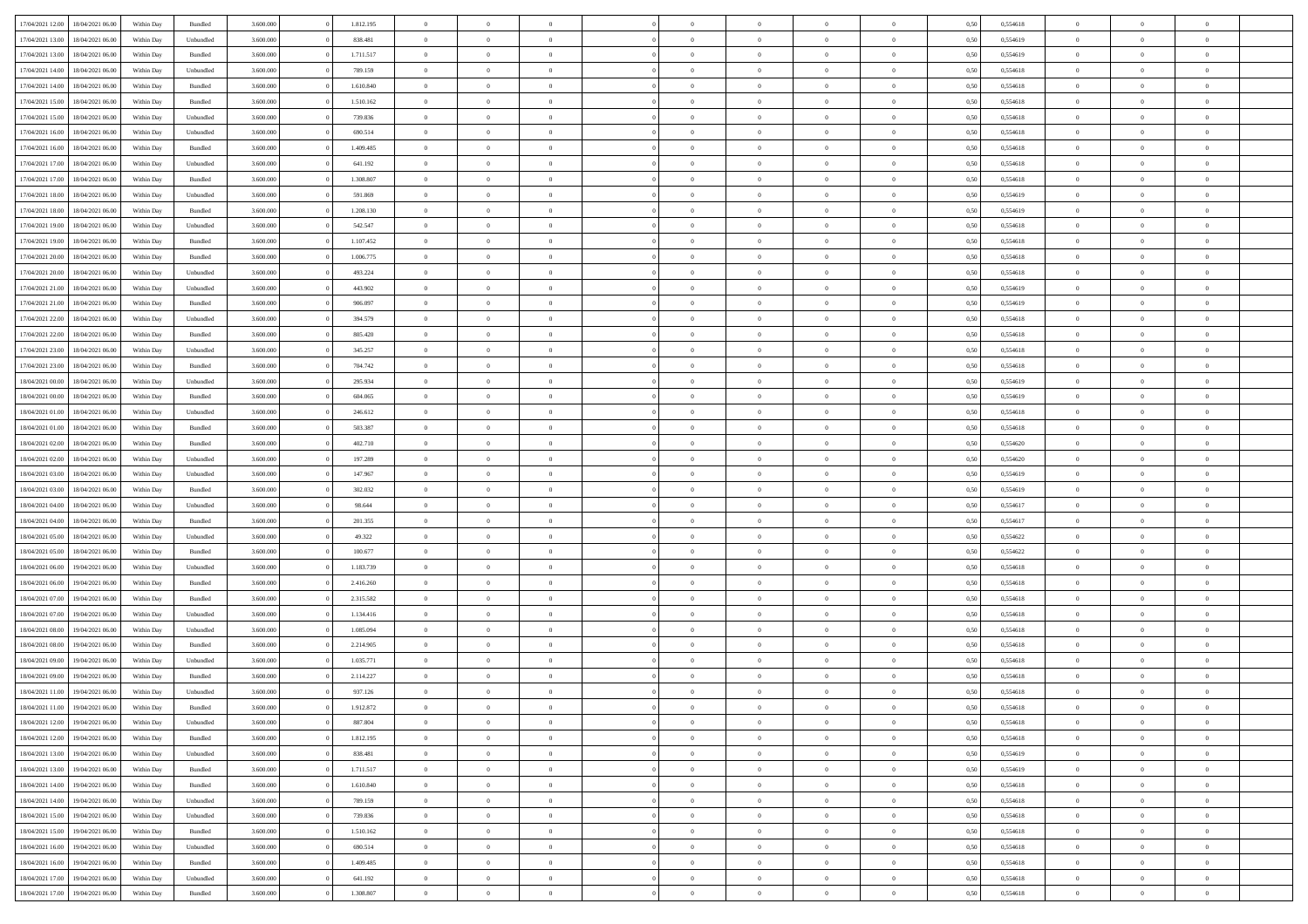| 18/04/2021 18:00 | 19/04/2021 06:00 | Within Day | Unbundled | 3.600.000 | 591.869   | $\overline{0}$ | $\Omega$       |                | $\Omega$       | $\Omega$       | $\Omega$       | $\theta$       | 0,50 | 0,554619 | $\theta$       | $\theta$       | $\theta$       |  |
|------------------|------------------|------------|-----------|-----------|-----------|----------------|----------------|----------------|----------------|----------------|----------------|----------------|------|----------|----------------|----------------|----------------|--|
| 18/04/2021 18:00 | 19/04/2021 06:00 | Within Day | Bundled   | 3.600.000 | 1.208.130 | $\overline{0}$ | $\theta$       | $\overline{0}$ | $\overline{0}$ | $\bf{0}$       | $\overline{0}$ | $\bf{0}$       | 0,50 | 0,554619 | $\theta$       | $\theta$       | $\overline{0}$ |  |
| 18/04/2021 19:00 | 19/04/2021 06:00 | Within Day | Bundled   | 3.600.000 | 1.107.452 | $\overline{0}$ | $\overline{0}$ | $\overline{0}$ | $\overline{0}$ | $\bf{0}$       | $\overline{0}$ | $\bf{0}$       | 0,50 | 0,554618 | $\overline{0}$ | $\overline{0}$ | $\overline{0}$ |  |
| 18/04/2021 19:00 | 19/04/2021 06:00 | Within Day | Unbundled | 3.600,000 | 542.547   | $\overline{0}$ | $\overline{0}$ | $\overline{0}$ | $\overline{0}$ | $\bf{0}$       | $\overline{0}$ | $\overline{0}$ | 0.50 | 0.554618 | $\theta$       | $\theta$       | $\overline{0}$ |  |
| 18/04/2021 20:00 | 19/04/2021 06:00 | Within Day | Unbundled | 3.600.000 | 493.224   | $\overline{0}$ | $\theta$       | $\overline{0}$ | $\overline{0}$ | $\bf{0}$       | $\overline{0}$ | $\bf{0}$       | 0,50 | 0,554618 | $\theta$       | $\overline{0}$ | $\overline{0}$ |  |
|                  |                  |            |           |           |           |                |                |                |                |                |                |                |      |          |                |                |                |  |
| 18/04/2021 20:00 | 19/04/2021 06:00 | Within Day | Bundled   | 3.600.000 | 1.006.775 | $\overline{0}$ | $\overline{0}$ | $\overline{0}$ | $\overline{0}$ | $\overline{0}$ | $\overline{0}$ | $\mathbf{0}$   | 0,50 | 0,554618 | $\bf{0}$       | $\overline{0}$ | $\bf{0}$       |  |
| 18/04/2021 21:00 | 19/04/2021 06:00 | Within Dav | Unbundled | 3.600.000 | 443.902   | $\overline{0}$ | $\overline{0}$ | $\overline{0}$ | $\overline{0}$ | $\overline{0}$ | $\overline{0}$ | $\overline{0}$ | 0.50 | 0,554619 | $\theta$       | $\overline{0}$ | $\overline{0}$ |  |
| 18/04/2021 21:00 | 19/04/2021 06:00 | Within Day | Bundled   | 3.600.000 | 906.097   | $\overline{0}$ | $\theta$       | $\overline{0}$ | $\overline{0}$ | $\bf{0}$       | $\overline{0}$ | $\bf{0}$       | 0,50 | 0,554619 | $\theta$       | $\theta$       | $\overline{0}$ |  |
| 18/04/2021 22:00 | 19/04/2021 06:00 | Within Day | Unbundled | 3.600.000 | 394.579   | $\overline{0}$ | $\overline{0}$ | $\overline{0}$ | $\overline{0}$ | $\bf{0}$       | $\overline{0}$ | $\bf{0}$       | 0,50 | 0,554618 | $\,0\,$        | $\overline{0}$ | $\overline{0}$ |  |
| 18/04/2021 22:00 | 19/04/2021 06:00 | Within Dav | Bundled   | 3.600.000 | 805.420   | $\overline{0}$ | $\overline{0}$ | $\overline{0}$ | $\overline{0}$ | $\overline{0}$ | $\overline{0}$ | $\overline{0}$ | 0.50 | 0.554618 | $\theta$       | $\overline{0}$ | $\overline{0}$ |  |
| 18/04/2021 23:00 | 19/04/2021 06:00 | Within Day | Unbundled | 3.600.000 | 345.257   | $\overline{0}$ | $\theta$       | $\overline{0}$ | $\overline{0}$ | $\bf{0}$       | $\overline{0}$ | $\bf{0}$       | 0,50 | 0,554618 | $\,$ 0 $\,$    | $\overline{0}$ | $\overline{0}$ |  |
| 18/04/2021 23:00 | 19/04/2021 06:00 | Within Day | Bundled   | 3.600.000 | 704.742   | $\overline{0}$ | $\overline{0}$ | $\overline{0}$ | $\overline{0}$ | $\bf{0}$       | $\overline{0}$ | $\mathbf{0}$   | 0,50 | 0,554618 | $\bf{0}$       | $\overline{0}$ | $\overline{0}$ |  |
| 19/04/2021 00:00 | 19/04/2021 06:00 | Within Day | Unbundled | 3.600.000 | 295.934   | $\overline{0}$ | $\overline{0}$ | $\overline{0}$ | $\overline{0}$ | $\bf{0}$       | $\overline{0}$ | $\overline{0}$ | 0.50 | 0.554619 | $\theta$       | $\theta$       | $\overline{0}$ |  |
|                  |                  |            |           |           |           |                |                |                |                |                |                |                |      |          |                |                |                |  |
| 19/04/2021 00:00 | 19/04/2021 06:00 | Within Day | Bundled   | 3.600.000 | 604.065   | $\overline{0}$ | $\theta$       | $\overline{0}$ | $\overline{0}$ | $\bf{0}$       | $\overline{0}$ | $\bf{0}$       | 0,50 | 0,554619 | $\theta$       | $\overline{0}$ | $\overline{0}$ |  |
| 19/04/2021 01:00 | 19/04/2021 06:00 | Within Day | Bundled   | 3.600.000 | 503.387   | $\overline{0}$ | $\overline{0}$ | $\overline{0}$ | $\overline{0}$ | $\overline{0}$ | $\overline{0}$ | $\mathbf{0}$   | 0,50 | 0,554618 | $\bf{0}$       | $\overline{0}$ | $\bf{0}$       |  |
| 19/04/2021 01:00 | 19/04/2021 06:00 | Within Dav | Unbundled | 3.600.000 | 246.612   | $\overline{0}$ | $\overline{0}$ | $\overline{0}$ | $\overline{0}$ | $\overline{0}$ | $\overline{0}$ | $\overline{0}$ | 0.50 | 0.554618 | $\theta$       | $\overline{0}$ | $\overline{0}$ |  |
| 19/04/2021 02:00 | 19/04/2021 06:00 | Within Day | Unbundled | 3.600.000 | 197.289   | $\overline{0}$ | $\theta$       | $\overline{0}$ | $\overline{0}$ | $\bf{0}$       | $\overline{0}$ | $\bf{0}$       | 0,50 | 0,554620 | $\,$ 0 $\,$    | $\theta$       | $\overline{0}$ |  |
| 19/04/2021 02:00 | 19/04/2021 06:00 | Within Day | Bundled   | 3.600.000 | 402.710   | $\overline{0}$ | $\overline{0}$ | $\overline{0}$ | $\overline{0}$ | $\bf{0}$       | $\overline{0}$ | $\mathbf{0}$   | 0,50 | 0,554620 | $\,0\,$        | $\overline{0}$ | $\overline{0}$ |  |
| 19/04/2021 03:00 | 19/04/2021 06:00 | Within Day | Unbundled | 3.600.000 | 147.967   | $\overline{0}$ | $\overline{0}$ | $\overline{0}$ | $\overline{0}$ | $\overline{0}$ | $\overline{0}$ | $\overline{0}$ | 0.50 | 0,554619 | $\theta$       | $\overline{0}$ | $\overline{0}$ |  |
| 19/04/2021 03:00 | 19/04/2021 06:00 | Within Day | Bundled   | 3.600.000 | 302.032   | $\overline{0}$ | $\theta$       | $\overline{0}$ | $\overline{0}$ | $\bf{0}$       | $\overline{0}$ | $\bf{0}$       | 0,50 | 0,554619 | $\,$ 0 $\,$    | $\overline{0}$ | $\overline{0}$ |  |
|                  |                  |            |           |           |           |                |                |                |                |                |                |                |      |          |                |                |                |  |
| 19/04/2021 04:00 | 19/04/2021 06:00 | Within Day | Unbundled | 3.600.000 | 98.644    | $\overline{0}$ | $\overline{0}$ | $\overline{0}$ | $\overline{0}$ | $\bf{0}$       | $\overline{0}$ | $\bf{0}$       | 0,50 | 0,554617 | $\bf{0}$       | $\overline{0}$ | $\overline{0}$ |  |
| 19/04/2021 04:00 | 19/04/2021 06:00 | Within Day | Bundled   | 3.600,000 | 201.355   | $\overline{0}$ | $\overline{0}$ | $\overline{0}$ | $\overline{0}$ | $\bf{0}$       | $\overline{0}$ | $\overline{0}$ | 0.50 | 0.554617 | $\theta$       | $\overline{0}$ | $\overline{0}$ |  |
| 19/04/2021 05:00 | 19/04/2021 06:00 | Within Day | Unbundled | 3.600.000 | 49.322    | $\overline{0}$ | $\theta$       | $\overline{0}$ | $\overline{0}$ | $\bf{0}$       | $\overline{0}$ | $\bf{0}$       | 0,50 | 0,554622 | $\,$ 0 $\,$    | $\overline{0}$ | $\overline{0}$ |  |
| 19/04/2021 05:00 | 19/04/2021 06:00 | Within Day | Bundled   | 3.600.000 | 100.677   | $\overline{0}$ | $\overline{0}$ | $\overline{0}$ | $\overline{0}$ | $\overline{0}$ | $\overline{0}$ | $\mathbf{0}$   | 0,50 | 0,554622 | $\bf{0}$       | $\overline{0}$ | $\bf{0}$       |  |
| 19/04/2021 06:00 | 20/04/2021 06:00 | Within Day | Bundled   | 3.600.000 | 2.416.260 | $\overline{0}$ | $\overline{0}$ | $\overline{0}$ | $\overline{0}$ | $\overline{0}$ | $\overline{0}$ | $\overline{0}$ | 0.50 | 0.554618 | $\theta$       | $\overline{0}$ | $\overline{0}$ |  |
| 19/04/2021 06:00 | 20/04/2021 06:00 | Within Day | Unbundled | 3.600.000 | 1.183.739 | $\overline{0}$ | $\theta$       | $\overline{0}$ | $\overline{0}$ | $\bf{0}$       | $\overline{0}$ | $\bf{0}$       | 0,50 | 0,554618 | $\theta$       | $\theta$       | $\overline{0}$ |  |
| 19/04/2021 07:00 | 20/04/2021 06:00 | Within Day | Unbundled | 3.600.000 | 1.134.416 | $\overline{0}$ | $\overline{0}$ | $\overline{0}$ | $\overline{0}$ | $\bf{0}$       | $\overline{0}$ | $\bf{0}$       | 0,50 | 0,554618 | $\,0\,$        | $\overline{0}$ | $\overline{0}$ |  |
|                  | 20/04/2021 06:00 |            | Bundled   | 3.600.000 | 2.315.582 | $\overline{0}$ | $\overline{0}$ | $\overline{0}$ | $\overline{0}$ | $\overline{0}$ | $\overline{0}$ | $\overline{0}$ | 0.50 | 0.554618 | $\theta$       | $\overline{0}$ | $\overline{0}$ |  |
| 19/04/2021 07:00 |                  | Within Day |           |           |           |                |                |                |                |                |                |                |      |          |                |                |                |  |
| 19/04/2021 08:00 | 20/04/2021 06:00 | Within Day | Unbundled | 3.600.000 | 1.085.094 | $\overline{0}$ | $\theta$       | $\overline{0}$ | $\overline{0}$ | $\bf{0}$       | $\overline{0}$ | $\bf{0}$       | 0,50 | 0,554618 | $\,$ 0 $\,$    | $\overline{0}$ | $\overline{0}$ |  |
| 19/04/2021 08:00 | 20/04/2021 06:00 | Within Day | Bundled   | 3.600.000 | 2.214.905 | $\overline{0}$ | $\overline{0}$ | $\overline{0}$ | $\overline{0}$ | $\bf{0}$       | $\overline{0}$ | $\bf{0}$       | 0,50 | 0,554618 | $\bf{0}$       | $\overline{0}$ | $\overline{0}$ |  |
| 19/04/2021 09:00 | 20/04/2021 06:00 | Within Day | Unbundled | 3.600.000 | 1.035.771 | $\overline{0}$ | $\Omega$       | $\overline{0}$ | $\Omega$       | $\Omega$       | $\overline{0}$ | $\overline{0}$ | 0,50 | 0,554618 | $\,0\,$        | $\theta$       | $\theta$       |  |
| 19/04/2021 09:00 | 20/04/2021 06:00 | Within Day | Bundled   | 3.600.000 | 2.114.227 | $\overline{0}$ | $\theta$       | $\overline{0}$ | $\overline{0}$ | $\bf{0}$       | $\overline{0}$ | $\bf{0}$       | 0,50 | 0,554618 | $\,$ 0 $\,$    | $\theta$       | $\overline{0}$ |  |
| 19/04/2021 10:00 | 20/04/2021 06:00 | Within Day | Unbundled | 3.600.000 | 986.449   | $\overline{0}$ | $\overline{0}$ | $\overline{0}$ | $\overline{0}$ | $\bf{0}$       | $\overline{0}$ | $\mathbf{0}$   | 0,50 | 0,554619 | $\bf{0}$       | $\overline{0}$ | $\bf{0}$       |  |
| 19/04/2021 10:00 | 20/04/2021 06:00 | Within Day | Bundled   | 3.600,000 | 2.013.550 | $\overline{0}$ | $\Omega$       | $\Omega$       | $\Omega$       | $\bf{0}$       | $\overline{0}$ | $\overline{0}$ | 0.50 | 0.554619 | $\theta$       | $\theta$       | $\theta$       |  |
| 19/04/2021 11:00 | 20/04/2021 06:00 | Within Day | Unbundled | 3.600.000 | 937.126   | $\overline{0}$ | $\theta$       | $\overline{0}$ | $\overline{0}$ | $\bf{0}$       | $\overline{0}$ | $\bf{0}$       | 0,50 | 0,554618 | $\,$ 0 $\,$    | $\overline{0}$ | $\overline{0}$ |  |
|                  |                  |            |           |           |           |                | $\overline{0}$ |                |                | $\bf{0}$       |                |                |      |          | $\bf{0}$       | $\overline{0}$ | $\overline{0}$ |  |
| 19/04/2021 11:00 | 20/04/2021 06:00 | Within Day | Bundled   | 3.600.000 | 1.912.872 | $\overline{0}$ |                | $\overline{0}$ | $\overline{0}$ |                | $\overline{0}$ | $\bf{0}$       | 0,50 | 0,554618 |                |                |                |  |
| 19/04/2021 12:00 | 20/04/2021 06:00 | Within Day | Bundled   | 3.600,000 | 1.812.195 | $\overline{0}$ | $\Omega$       | $\overline{0}$ | $\Omega$       | $\theta$       | $\overline{0}$ | $\overline{0}$ | 0.50 | 0.554618 | $\,0\,$        | $\theta$       | $\theta$       |  |
| 19/04/2021 12:00 | 20/04/2021 06:00 | Within Day | Unbundled | 3.600.000 | 887.804   | $\overline{0}$ | $\theta$       | $\overline{0}$ | $\overline{0}$ | $\,$ 0         | $\overline{0}$ | $\bf{0}$       | 0,50 | 0,554618 | $\,$ 0 $\,$    | $\overline{0}$ | $\overline{0}$ |  |
| 19/04/2021 13:00 | 20/04/2021 06:00 | Within Day | Unbundled | 3.600.000 | 838.481   | $\overline{0}$ | $\overline{0}$ | $\overline{0}$ | $\overline{0}$ | $\bf{0}$       | $\overline{0}$ | $\bf{0}$       | 0,50 | 0,554619 | $\bf{0}$       | $\overline{0}$ | $\overline{0}$ |  |
| 19/04/2021 13:00 | 20/04/2021 06:00 | Within Day | Bundled   | 3.600.000 | 1.711.517 | $\overline{0}$ | $\Omega$       | $\overline{0}$ | $\Omega$       | $\overline{0}$ | $\overline{0}$ | $\overline{0}$ | 0,50 | 0,554619 | $\,0\,$        | $\theta$       | $\theta$       |  |
| 19/04/2021 14:00 | 20/04/2021 06:00 | Within Day | Unbundled | 3.600.000 | 789.159   | $\overline{0}$ | $\theta$       | $\overline{0}$ | $\overline{0}$ | $\bf{0}$       | $\overline{0}$ | $\bf{0}$       | 0,50 | 0,554618 | $\,$ 0 $\,$    | $\overline{0}$ | $\overline{0}$ |  |
| 19/04/2021 14:00 | 20/04/2021 06:00 | Within Day | Bundled   | 3.600.000 | 1.610.840 | $\overline{0}$ | $\bf{0}$       | $\overline{0}$ | $\overline{0}$ | $\bf{0}$       | $\overline{0}$ | $\mathbf{0}$   | 0,50 | 0,554618 | $\bf{0}$       | $\overline{0}$ | $\bf{0}$       |  |
| 19/04/2021 15:00 | 20/04/2021 06:00 | Within Day | Unbundled | 3.600,000 | 739.836   | $\overline{0}$ | $\Omega$       | $\Omega$       | $\Omega$       | $\Omega$       | $\Omega$       | $\overline{0}$ | 0.50 | 0.554618 | $\theta$       | $\theta$       | $\theta$       |  |
| 19/04/2021 15:00 | 20/04/2021 06:00 | Within Day | Bundled   | 3.600.000 | 1.510.162 | $\overline{0}$ | $\mathbf{1}$   | $\overline{0}$ | 1,221771       | $\,$ 0         | $\overline{0}$ | $\bf{0}$       | 0,50 | 0,554618 | $\,0\,$        | $\overline{0}$ | $\overline{0}$ |  |
| 19/04/2021 16:00 | 20/04/2021 06:00 | Within Day | Unbundled | 3.600.000 |           |                |                |                |                |                |                |                |      |          |                |                |                |  |
|                  |                  |            |           |           | 690.514   | $\bf{0}$       | $\bf{0}$       |                |                | $\bf{0}$       |                |                | 0,50 | 0,554618 | $\bf{0}$       | $\overline{0}$ |                |  |
| 19/04/2021 16:00 | 20/04/2021 06:00 | Within Day | Bundled   | 3.600,000 | 1.409.483 | $\overline{0}$ | $\overline{0}$ | $\overline{0}$ | $\Omega$       | $\overline{0}$ | $\overline{0}$ | $\overline{0}$ | 0.50 | 0.554618 | $\theta$       | $\theta$       | $\theta$       |  |
| 19/04/2021 17:00 | 20/04/2021 06:00 | Within Day | Bundled   | 3.600.000 | 1.308.806 | $\overline{0}$ | $\,$ 0         | $\overline{0}$ | $\overline{0}$ | $\,$ 0 $\,$    | $\overline{0}$ | $\,$ 0 $\,$    | 0,50 | 0,554618 | $\,$ 0 $\,$    | $\,$ 0 $\,$    | $\,$ 0         |  |
| 19/04/2021 17:00 | 20/04/2021 06:00 | Within Day | Unbundled | 3.600.000 | 641.192   | $\overline{0}$ | $\overline{0}$ | $\overline{0}$ | $\overline{0}$ | $\overline{0}$ | $\overline{0}$ | $\mathbf{0}$   | 0,50 | 0,554618 | $\overline{0}$ | $\bf{0}$       | $\overline{0}$ |  |
| 19/04/2021 18:00 | 20/04/2021 06:00 | Within Day | Unbundled | 3.600.000 | 591.869   | $\overline{0}$ | $\overline{0}$ | $\overline{0}$ | $\Omega$       | $\overline{0}$ | $\overline{0}$ | $\overline{0}$ | 0,50 | 0,554619 | $\overline{0}$ | $\theta$       | $\overline{0}$ |  |
| 19/04/2021 18:00 | 20/04/2021 06:00 | Within Day | Bundled   | 3.600.000 | 1.208.129 | $\overline{0}$ | $\,$ 0         | $\overline{0}$ | $\overline{0}$ | $\,$ 0 $\,$    | $\overline{0}$ | $\mathbf{0}$   | 0,50 | 0,554619 | $\,$ 0 $\,$    | $\overline{0}$ | $\overline{0}$ |  |
| 19/04/2021 19:00 | 20/04/2021 06:00 | Within Day | Unbundled | 3.600.000 | 542.547   | $\overline{0}$ | $\overline{0}$ | $\overline{0}$ | $\overline{0}$ | $\overline{0}$ | $\overline{0}$ | $\mathbf{0}$   | 0,50 | 0,554618 | $\overline{0}$ | $\overline{0}$ | $\bf{0}$       |  |
| 19/04/2021 19:00 | 20/04/2021 06:00 | Within Day | Bundled   | 3.600.000 | 1.107.451 | $\overline{0}$ | $\overline{0}$ | $\overline{0}$ | $\overline{0}$ | $\overline{0}$ | $\overline{0}$ | $\bf{0}$       | 0.50 | 0,554618 | $\overline{0}$ | $\theta$       | $\overline{0}$ |  |
|                  |                  |            |           |           |           |                |                |                |                |                |                |                |      |          |                |                |                |  |
| 19/04/2021 20:00 | 20/04/2021 06:00 | Within Day | Unbundled | 3.600.000 | 493.224   | $\overline{0}$ | $\,$ 0         | $\overline{0}$ | $\overline{0}$ | $\bf{0}$       | $\overline{0}$ | $\bf{0}$       | 0,50 | 0,554618 | $\,$ 0 $\,$    | $\overline{0}$ | $\overline{0}$ |  |
| 19/04/2021 20:00 | 20/04/2021 06:00 | Within Day | Bundled   | 3.600.000 | 1.006.774 | $\overline{0}$ | $\bf{0}$       | $\overline{0}$ | $\overline{0}$ | $\overline{0}$ | $\overline{0}$ | $\mathbf{0}$   | 0,50 | 0,554618 | $\overline{0}$ | $\overline{0}$ | $\bf{0}$       |  |
| 19/04/2021 21:00 | 20/04/2021 06:00 | Within Day | Unbundled | 3.600,000 | 443.902   | $\overline{0}$ | $\overline{0}$ | $\overline{0}$ | $\Omega$       | $\overline{0}$ | $\overline{0}$ | $\overline{0}$ | 0.50 | 0,554619 | $\overline{0}$ | $\overline{0}$ | $\overline{0}$ |  |
| 19/04/2021 21:00 | 20/04/2021 06:00 | Within Day | Bundled   | 3.600.000 | 906.096   | $\overline{0}$ | $\bf{0}$       | $\overline{0}$ | $\overline{0}$ | $\bf{0}$       | $\overline{0}$ | $\mathbf{0}$   | 0,50 | 0,554619 | $\,$ 0 $\,$    | $\,$ 0 $\,$    | $\bf{0}$       |  |
| 19/04/2021 22.00 | 20/04/2021 06:00 | Within Day | Unbundled | 3.600.000 | 394.579   | $\overline{0}$ | $\bf{0}$       | $\overline{0}$ | $\overline{0}$ | $\bf{0}$       | $\overline{0}$ | $\bf{0}$       | 0,50 | 0,554618 | $\overline{0}$ | $\overline{0}$ | $\bf{0}$       |  |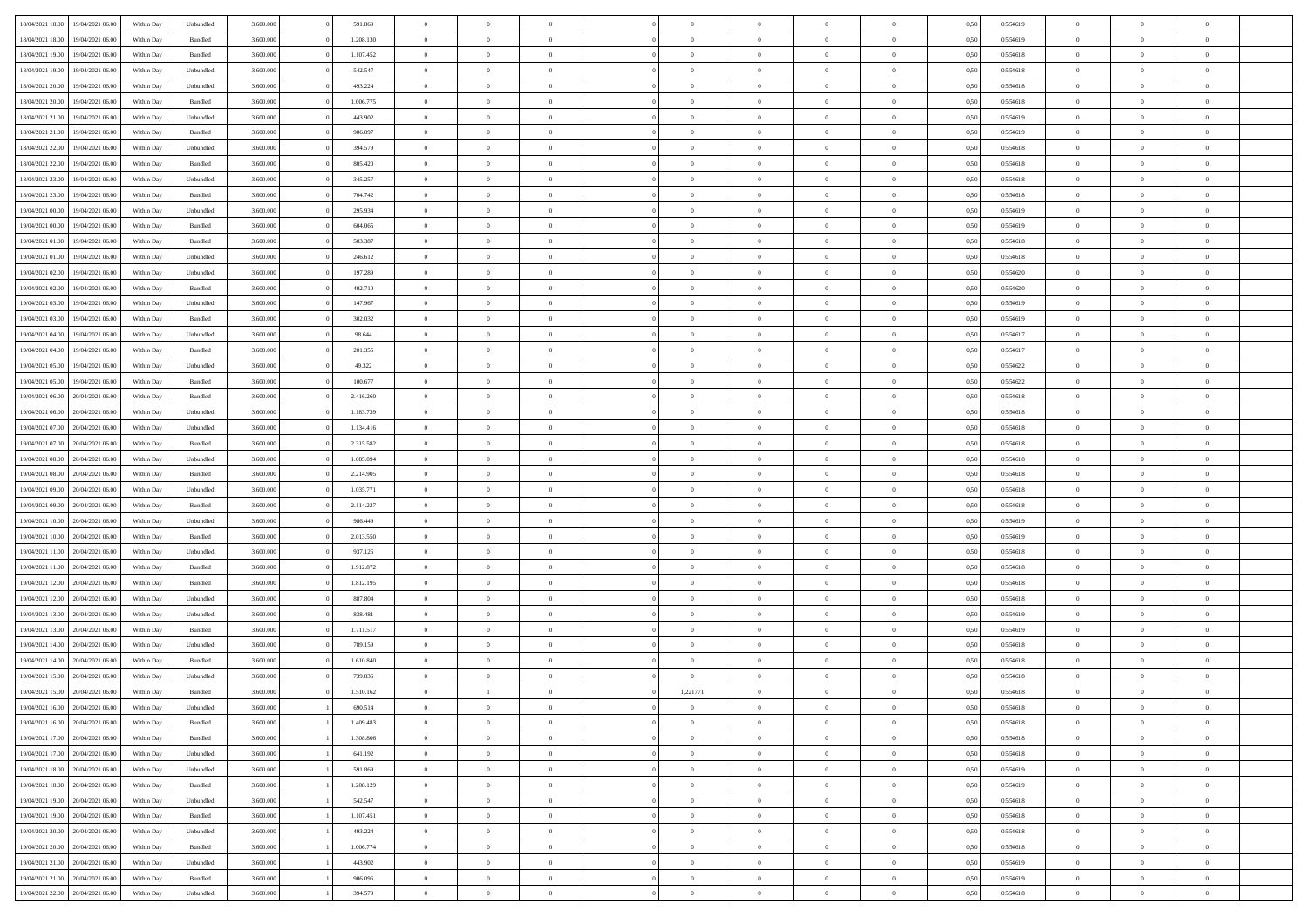| 19/04/2021 22:00                  | 20/04/2021 06:00 | Within Day | Bundled            | 3.600.000 | 805.419   | $\overline{0}$ | $\Omega$       |                | $\Omega$       | $\Omega$       | $\Omega$       | $\theta$       | 0,50 | 0,554618 | $\theta$       | $\theta$       | $\theta$       |  |
|-----------------------------------|------------------|------------|--------------------|-----------|-----------|----------------|----------------|----------------|----------------|----------------|----------------|----------------|------|----------|----------------|----------------|----------------|--|
|                                   |                  |            |                    |           |           |                |                |                |                |                |                |                |      |          |                |                |                |  |
| 19/04/2021 23:00                  | 20/04/2021 06:00 | Within Day | Bundled            | 3.600.000 | 704.741   | $\overline{0}$ | $\theta$       | $\overline{0}$ | $\overline{0}$ | $\bf{0}$       | $\overline{0}$ | $\bf{0}$       | 0,50 | 0,554618 | $\theta$       | $\theta$       | $\overline{0}$ |  |
| 19/04/2021 23:00                  | 20/04/2021 06:00 | Within Day | Unbundled          | 3.600.000 | 345.257   | $\overline{0}$ | $\overline{0}$ | $\overline{0}$ | $\overline{0}$ | $\bf{0}$       | $\overline{0}$ | $\bf{0}$       | 0,50 | 0,554618 | $\bf{0}$       | $\overline{0}$ | $\overline{0}$ |  |
| 20/04/2021 00:00                  | 20/04/2021 06:00 | Within Day | Unbundled          | 3.600,000 | 295.934   | $\overline{0}$ | $\overline{0}$ | $\overline{0}$ | $\overline{0}$ | $\bf{0}$       | $\overline{0}$ | $\overline{0}$ | 0.50 | 0.554619 | $\theta$       | $\theta$       | $\overline{0}$ |  |
| 20/04/2021 00:00                  | 20/04/2021 06:00 | Within Day | Bundled            | 3.600.000 | 604.064   | $\overline{0}$ | $\theta$       | $\overline{0}$ | $\overline{0}$ | $\bf{0}$       | $\overline{0}$ | $\bf{0}$       | 0,50 | 0,554619 | $\theta$       | $\theta$       | $\overline{0}$ |  |
| 20/04/2021 01:00                  | 20/04/2021 06:00 | Within Day | Unbundled          | 3.600.000 | 246.612   | $\overline{0}$ | $\bf{0}$       | $\overline{0}$ | $\overline{0}$ | $\overline{0}$ | $\overline{0}$ | $\mathbf{0}$   | 0,50 | 0,554618 | $\bf{0}$       | $\overline{0}$ | $\bf{0}$       |  |
|                                   |                  |            |                    |           |           |                |                |                |                |                |                |                |      |          |                |                |                |  |
| 20/04/2021 01:00                  | 20/04/2021 06:00 | Within Dav | Bundled            | 3.600.000 | 503.387   | $\overline{0}$ | $\overline{0}$ | $\overline{0}$ | $\overline{0}$ | $\overline{0}$ | $\overline{0}$ | $\overline{0}$ | 0.50 | 0.554618 | $\theta$       | $\overline{0}$ | $\overline{0}$ |  |
| 20/04/2021 02:00                  | 20/04/2021 06:00 | Within Day | Unbundled          | 3.600.000 | 197.289   | $\overline{0}$ | $\theta$       | $\overline{0}$ | $\overline{0}$ | $\bf{0}$       | $\overline{0}$ | $\bf{0}$       | 0,50 | 0,554620 | $\theta$       | $\theta$       | $\overline{0}$ |  |
| 20/04/2021 02:00                  | 20/04/2021 06:00 | Within Day | Bundled            | 3.600.000 | 402.709   | $\overline{0}$ | $\overline{0}$ | $\overline{0}$ | $\bf{0}$       | $\bf{0}$       | $\bf{0}$       | $\bf{0}$       | 0,50 | 0,554620 | $\,0\,$        | $\overline{0}$ | $\overline{0}$ |  |
| 20/04/2021 03:00                  | 20/04/2021 06:00 | Within Dav | Unbundled          | 3.600.000 | 147.967   | $\overline{0}$ | $\overline{0}$ | $\overline{0}$ | $\overline{0}$ | $\overline{0}$ | $\overline{0}$ | $\overline{0}$ | 0.50 | 0.554619 | $\theta$       | $\overline{0}$ | $\overline{0}$ |  |
| 20/04/2021 03:00                  | 20/04/2021 06:00 | Within Day | Bundled            | 3.600.000 | 302.032   | $\overline{0}$ | $\theta$       | $\overline{0}$ | $\overline{0}$ | $\bf{0}$       | $\overline{0}$ | $\bf{0}$       | 0,50 | 0,554619 | $\theta$       | $\theta$       | $\overline{0}$ |  |
| 20/04/2021 04:00                  | 20/04/2021 06:00 | Within Day | Bundled            | 3.600.000 | 201.354   | $\overline{0}$ | $\overline{0}$ | $\overline{0}$ | $\bf{0}$       | $\bf{0}$       | $\bf{0}$       | $\bf{0}$       | 0,50 | 0,554617 | $\bf{0}$       | $\overline{0}$ | $\overline{0}$ |  |
| 20/04/2021 04:00                  | 20/04/2021 06:00 | Within Day | Unbundled          | 3.600.000 | 98.644    | $\overline{0}$ | $\overline{0}$ | $\overline{0}$ | $\overline{0}$ | $\bf{0}$       | $\overline{0}$ | $\overline{0}$ | 0.50 | 0.554617 | $\theta$       | $\theta$       | $\overline{0}$ |  |
|                                   |                  |            |                    |           |           |                |                |                |                |                |                |                |      |          |                |                |                |  |
| 20/04/2021 05:00                  | 20/04/2021 06:00 | Within Day | Unbundled          | 3.600.000 | 49.322    | $\overline{0}$ | $\theta$       | $\overline{0}$ | $\overline{0}$ | $\bf{0}$       | $\overline{0}$ | $\bf{0}$       | 0,50 | 0,554622 | $\theta$       | $\theta$       | $\overline{0}$ |  |
| 20/04/2021 05:00                  | 20/04/2021 06:00 | Within Day | Bundled            | 3.600.000 | 100.677   | $\overline{0}$ | $\overline{0}$ | $\overline{0}$ | $\bf{0}$       | $\overline{0}$ | $\overline{0}$ | $\mathbf{0}$   | 0,50 | 0,554622 | $\bf{0}$       | $\overline{0}$ | $\bf{0}$       |  |
| 20/04/2021 06:00                  | 21/04/2021 06:00 | Within Dav | Unbundled          | 3.600.000 | 1.183.739 | $\overline{0}$ | $\overline{0}$ | $\overline{0}$ | $\overline{0}$ | $\overline{0}$ | $\overline{0}$ | $\overline{0}$ | 0.50 | 0,554618 | $\theta$       | $\overline{0}$ | $\overline{0}$ |  |
| 20/04/2021 06:00                  | 21/04/2021 06:00 | Within Day | Bundled            | 3.600.000 | 2.416.260 | $\overline{0}$ | $\theta$       | $\overline{0}$ | $\overline{0}$ | $\bf{0}$       | $\overline{0}$ | $\bf{0}$       | 0,50 | 0,554618 | $\theta$       | $\theta$       | $\overline{0}$ |  |
| 20/04/2021 07:00                  | 21/04/2021 06:00 | Within Day | Unbundled          | 3.600.000 | 1.134.416 | $\overline{0}$ | $\overline{0}$ | $\overline{0}$ | $\bf{0}$       | $\bf{0}$       | $\bf{0}$       | $\bf{0}$       | 0,50 | 0,554618 | $\,0\,$        | $\overline{0}$ | $\overline{0}$ |  |
| 20/04/2021 07:00                  | 21/04/2021 06:00 | Within Day | Bundled            | 3.600.000 | 2.315.582 | $\overline{0}$ | $\overline{0}$ | $\overline{0}$ | $\overline{0}$ | $\overline{0}$ | $\overline{0}$ | $\overline{0}$ | 0.50 | 0.554618 | $\theta$       | $\overline{0}$ | $\overline{0}$ |  |
|                                   |                  |            |                    |           |           | $\overline{0}$ | $\theta$       | $\overline{0}$ |                | $\bf{0}$       | $\overline{0}$ |                |      |          |                | $\theta$       | $\overline{0}$ |  |
| 20/04/2021 08:00                  | 21/04/2021 06:00 | Within Day | Unbundled          | 3.600.000 | 1.085.094 |                |                |                | $\overline{0}$ |                |                | $\bf{0}$       | 0,50 | 0,554618 | $\,$ 0 $\,$    |                |                |  |
| 20/04/2021 08:00                  | 21/04/2021 06:00 | Within Day | Bundled            | 3.600.000 | 2.214.905 | $\overline{0}$ | $\overline{0}$ | $\overline{0}$ | $\bf{0}$       | $\bf{0}$       | $\bf{0}$       | $\bf{0}$       | 0,50 | 0,554618 | $\bf{0}$       | $\overline{0}$ | $\overline{0}$ |  |
| 20/04/2021 09:00                  | 21/04/2021 06:00 | Within Day | Unbundled          | 3.600.000 | 1.035.771 | $\overline{0}$ | $\overline{0}$ | $\overline{0}$ | $\overline{0}$ | $\bf{0}$       | $\overline{0}$ | $\overline{0}$ | 0.50 | 0.554618 | $\theta$       | $\theta$       | $\overline{0}$ |  |
| 20/04/2021 09:00                  | 21/04/2021 06:00 | Within Day | Bundled            | 3.600.000 | 2.114.227 | $\overline{0}$ | $\theta$       | $\overline{0}$ | $\overline{0}$ | $\bf{0}$       | $\overline{0}$ | $\bf{0}$       | 0,50 | 0,554618 | $\theta$       | $\overline{0}$ | $\overline{0}$ |  |
| 20/04/2021 10:00                  | 21/04/2021 06:00 | Within Day | Bundled            | 3.600.000 | 2.013.550 | $\overline{0}$ | $\bf{0}$       | $\overline{0}$ | $\bf{0}$       | $\overline{0}$ | $\overline{0}$ | $\mathbf{0}$   | 0,50 | 0,554619 | $\overline{0}$ | $\overline{0}$ | $\bf{0}$       |  |
| 20/04/2021 10:00                  | 21/04/2021 06:00 | Within Dav | Unbundled          | 3.600.000 | 986,449   | $\overline{0}$ | $\overline{0}$ | $\overline{0}$ | $\overline{0}$ | $\overline{0}$ | $\overline{0}$ | $\overline{0}$ | 0.50 | 0,554619 | $\theta$       | $\theta$       | $\overline{0}$ |  |
| 20/04/2021 11:00                  | 21/04/2021 06:00 | Within Day | Unbundled          | 3.600.000 | 937.126   | $\overline{0}$ | $\theta$       | $\overline{0}$ | $\overline{0}$ | $\bf{0}$       | $\overline{0}$ | $\bf{0}$       | 0,50 | 0,554618 | $\theta$       | $\theta$       | $\overline{0}$ |  |
|                                   |                  |            |                    |           |           |                |                |                |                |                |                |                |      |          |                |                |                |  |
| 20/04/2021 11:00                  | 21/04/2021 06:00 | Within Day | Bundled            | 3.600.000 | 1.912.872 | $\overline{0}$ | $\overline{0}$ | $\overline{0}$ | $\bf{0}$       | $\bf{0}$       | $\bf{0}$       | $\bf{0}$       | 0,50 | 0,554618 | $\,0\,$        | $\overline{0}$ | $\overline{0}$ |  |
| 20/04/2021 12:00                  | 21/04/2021 06:00 | Within Day | Unbundled          | 3.600.000 | 887.804   | $\overline{0}$ | $\overline{0}$ | $\overline{0}$ | $\overline{0}$ | $\overline{0}$ | $\overline{0}$ | $\overline{0}$ | 0.50 | 0.554618 | $\theta$       | $\overline{0}$ | $\overline{0}$ |  |
| 20/04/2021 12:00                  | 21/04/2021 06:00 | Within Day | Bundled            | 3.600.000 | 1.812.195 | $\overline{0}$ | $\theta$       | $\overline{0}$ | $\overline{0}$ | $\bf{0}$       | $\overline{0}$ | $\bf{0}$       | 0,50 | 0,554618 | $\,$ 0 $\,$    | $\overline{0}$ | $\overline{0}$ |  |
| 20/04/2021 13:00                  | 21/04/2021 06:00 | Within Day | Unbundled          | 3.600.000 | 838.481   | $\overline{0}$ | $\overline{0}$ | $\overline{0}$ | $\bf{0}$       | $\bf{0}$       | $\overline{0}$ | $\bf{0}$       | 0,50 | 0,554619 | $\bf{0}$       | $\overline{0}$ | $\overline{0}$ |  |
| 20/04/2021 13:00                  | 21/04/2021 06.00 | Within Day | Bundled            | 3.600.000 | 1.711.517 | $\overline{0}$ | $\Omega$       | $\Omega$       | $\Omega$       | $\Omega$       | $\Omega$       | $\overline{0}$ | 0,50 | 0,554619 | $\,0\,$        | $\Omega$       | $\theta$       |  |
| 20/04/2021 14:00                  | 21/04/2021 06:00 | Within Day | Unbundled          | 3.600.000 | 789.159   | $\overline{0}$ | $\theta$       | $\overline{0}$ | $\overline{0}$ | $\bf{0}$       | $\overline{0}$ | $\bf{0}$       | 0,50 | 0,554618 | $\theta$       | $\theta$       | $\overline{0}$ |  |
|                                   |                  |            |                    |           |           |                |                |                |                |                |                |                |      |          |                |                |                |  |
| 20/04/2021 14:00                  | 21/04/2021 06:00 | Within Day | Bundled            | 3.600.000 | 1.610.840 | $\overline{0}$ | $\overline{0}$ | $\overline{0}$ | $\overline{0}$ | $\bf{0}$       | $\overline{0}$ | $\mathbf{0}$   | 0,50 | 0,554618 | $\bf{0}$       | $\overline{0}$ | $\bf{0}$       |  |
| 20/04/2021 15:00                  | 21/04/2021 06:00 | Within Day | Bundled            | 3.600,000 | 1.510.162 | $\overline{0}$ | $\Omega$       | $\Omega$       | $\Omega$       | $\bf{0}$       | $\overline{0}$ | $\overline{0}$ | 0.50 | 0.554618 | $\theta$       | $\theta$       | $\theta$       |  |
| 20/04/2021 15:00                  | 21/04/2021 06:00 | Within Day | Unbundled          | 3.600.000 | 739.836   | $\overline{0}$ | $\theta$       | $\overline{0}$ | $\overline{0}$ | $\bf{0}$       | $\overline{0}$ | $\bf{0}$       | 0,50 | 0,554618 | $\theta$       | $\theta$       | $\overline{0}$ |  |
| 20/04/2021 16:00                  | 21/04/2021 06:00 | Within Day | Unbundled          | 3.600.000 | 690.514   | $\overline{0}$ | $\overline{0}$ | $\overline{0}$ | $\overline{0}$ | $\bf{0}$       | $\overline{0}$ | $\bf{0}$       | 0,50 | 0,554618 | $\,0\,$        | $\overline{0}$ | $\overline{0}$ |  |
| 20/04/2021 16:00                  | 21/04/2021 06:00 | Within Day | Bundled            | 3.600,000 | 1.409.485 | $\overline{0}$ | $\Omega$       | $\Omega$       | $\Omega$       | $\Omega$       | $\theta$       | $\overline{0}$ | 0.50 | 0.554618 | $\theta$       | $\theta$       | $\theta$       |  |
| 20/04/2021 17:00                  | 21/04/2021 06:00 | Within Day | Unbundled          | 3.600.000 | 641.192   | $\overline{0}$ | $\theta$       | $\overline{0}$ | $\overline{0}$ | $\bf{0}$       | $\overline{0}$ | $\bf{0}$       | 0,50 | 0,554618 | $\,$ 0 $\,$    | $\overline{0}$ | $\overline{0}$ |  |
| 20/04/2021 17:00                  | 21/04/2021 06:00 | Within Day | Bundled            | 3.600.000 | 1.308.807 | $\overline{0}$ | $\overline{0}$ | $\overline{0}$ | $\overline{0}$ | $\bf{0}$       | $\overline{0}$ | $\bf{0}$       | 0,50 | 0,554618 | $\bf{0}$       | $\overline{0}$ | $\overline{0}$ |  |
|                                   |                  |            |                    |           |           |                |                |                |                |                |                |                |      |          |                |                |                |  |
| 20/04/2021 18:00                  | 21/04/2021 06.00 | Within Day | Unbundled          | 3.600.000 | 591.869   | $\overline{0}$ | $\Omega$       | $\overline{0}$ | $\Omega$       | $\Omega$       | $\overline{0}$ | $\overline{0}$ | 0,50 | 0,554619 | $\,0\,$        | $\theta$       | $\theta$       |  |
| 20/04/2021 18:00                  | 21/04/2021 06:00 | Within Day | Bundled            | 3.600.000 | 1.208.130 | $\overline{0}$ | $\theta$       | $\overline{0}$ | $\overline{0}$ | $\bf{0}$       | $\overline{0}$ | $\bf{0}$       | 0,50 | 0,554619 | $\,$ 0 $\,$    | $\overline{0}$ | $\overline{0}$ |  |
| 20/04/2021 19:00                  | 21/04/2021 06:00 | Within Day | Unbundled          | 3.600.000 | 542.547   | $\overline{0}$ | $\overline{0}$ | $\overline{0}$ | $\overline{0}$ | $\bf{0}$       | $\overline{0}$ | $\mathbf{0}$   | 0,50 | 0,554618 | $\bf{0}$       | $\overline{0}$ | $\bf{0}$       |  |
| 20/04/2021 19:00                  | 21/04/2021 06:00 | Within Day | Bundled            | 3.600,000 | 1.107.452 | $\overline{0}$ | $\Omega$       | $\Omega$       | $\Omega$       | $\Omega$       | $\Omega$       | $\overline{0}$ | 0.50 | 0.554618 | $\theta$       | $\Omega$       | $\theta$       |  |
| 20/04/2021 20:00                  | 21/04/2021 06:00 | Within Day | Unbundled          | 3.600.000 | 493.224   | $\overline{0}$ | $\,$ 0 $\,$    | $\overline{0}$ | $\bf{0}$       | $\,$ 0         | $\overline{0}$ | $\bf{0}$       | 0,50 | 0,554618 | $\,0\,$        | $\overline{0}$ | $\overline{0}$ |  |
| 20/04/2021 20:00                  | 21/04/2021 06:00 | Within Day | $\mathbf B$ undled | 3.600.000 | 1.006.775 | $\bf{0}$       | $\bf{0}$       |                |                |                |                |                | 0,50 | 0,554618 | $\bf{0}$       | $\overline{0}$ |                |  |
| 20/04/2021 21:00                  | 21/04/2021 06:00 | Within Day | Bundled            | 3.600,000 | 906 097   | $\overline{0}$ | $\overline{0}$ | $\overline{0}$ | $\Omega$       | $\overline{0}$ | $\overline{0}$ | $\overline{0}$ | 0,50 | 0.554619 | $\theta$       | $\theta$       | $\Omega$       |  |
| 20/04/2021 21:00                  | 21/04/2021 06:00 | Within Day | Unbundled          | 3.600.000 | 443.902   | $\overline{0}$ | $\bf{0}$       | $\overline{0}$ | $\overline{0}$ | $\,$ 0 $\,$    | $\overline{0}$ | $\,$ 0 $\,$    | 0,50 | 0,554619 | $\,$ 0 $\,$    | $\,$ 0 $\,$    | $\,$ 0         |  |
|                                   |                  |            |                    |           |           |                |                |                |                |                |                |                |      |          |                |                |                |  |
| 20/04/2021 22.00                  | 21/04/2021 06:00 | Within Day | Unbundled          | 3.600.000 | 394.579   | $\overline{0}$ | $\overline{0}$ | $\overline{0}$ | $\overline{0}$ | $\overline{0}$ | $\overline{0}$ | $\mathbf{0}$   | 0,50 | 0,554618 | $\overline{0}$ | $\bf{0}$       | $\overline{0}$ |  |
| 20/04/2021 22:00                  | 21/04/2021 06:00 | Within Day | $\mathbf B$ undled | 3.600.000 | 805.420   | $\overline{0}$ | $\overline{0}$ | $\overline{0}$ | $\Omega$       | $\overline{0}$ | $\overline{0}$ | $\overline{0}$ | 0,50 | 0,554618 | $\overline{0}$ | $\theta$       | $\overline{0}$ |  |
| 20/04/2021 23:00                  | 21/04/2021 06:00 | Within Day | Unbundled          | 3.600.000 | 345.257   | $\overline{0}$ | $\,$ 0         | $\overline{0}$ | $\overline{0}$ | $\,$ 0 $\,$    | $\overline{0}$ | $\,$ 0 $\,$    | 0,50 | 0,554618 | $\,$ 0 $\,$    | $\overline{0}$ | $\,$ 0         |  |
| 20/04/2021 23:00                  | 21/04/2021 06:00 | Within Day | Bundled            | 3.600.000 | 704.742   | $\overline{0}$ | $\overline{0}$ | $\overline{0}$ | $\overline{0}$ | $\overline{0}$ | $\overline{0}$ | $\mathbf{0}$   | 0,50 | 0,554618 | $\overline{0}$ | $\overline{0}$ | $\overline{0}$ |  |
| 21/04/2021 00:00                  | 21/04/2021 06:00 | Within Day | Unbundled          | 3.600.000 | 295.934   | $\overline{0}$ | $\overline{0}$ | $\overline{0}$ | $\overline{0}$ | $\overline{0}$ | $\overline{0}$ | $\overline{0}$ | 0.50 | 0,554619 | $\overline{0}$ | $\theta$       | $\overline{0}$ |  |
| 21/04/2021 00:00                  | 21/04/2021 06:00 | Within Day | Bundled            | 3.600.000 | 604.065   | $\overline{0}$ | $\,$ 0         | $\overline{0}$ | $\overline{0}$ | $\bf{0}$       | $\overline{0}$ | $\bf{0}$       | 0,50 | 0,554619 | $\,$ 0 $\,$    | $\overline{0}$ | $\overline{0}$ |  |
|                                   |                  |            |                    |           |           |                |                |                |                |                |                |                |      |          |                |                |                |  |
| 21/04/2021 01:00                  | 21/04/2021 06:00 | Within Day | Unbundled          | 3.600.000 | 246.612   | $\overline{0}$ | $\bf{0}$       | $\overline{0}$ | $\overline{0}$ | $\overline{0}$ | $\overline{0}$ | $\mathbf{0}$   | 0,50 | 0,554618 | $\overline{0}$ | $\overline{0}$ | $\bf{0}$       |  |
| 21/04/2021 01:00                  | 21/04/2021 06:00 | Within Day | Bundled            | 3.600,000 | 503,387   | $\overline{0}$ | $\overline{0}$ | $\overline{0}$ | $\Omega$       | $\overline{0}$ | $\overline{0}$ | $\overline{0}$ | 0.50 | 0,554618 | $\overline{0}$ | $\overline{0}$ | $\overline{0}$ |  |
| 21/04/2021 02:00                  | 21/04/2021 06:00 | Within Day | Bundled            | 3.600.000 | 402.710   | $\overline{0}$ | $\bf{0}$       | $\overline{0}$ | $\overline{0}$ | $\bf{0}$       | $\overline{0}$ | $\mathbf{0}$   | 0,50 | 0,554620 | $\,$ 0 $\,$    | $\,$ 0 $\,$    | $\bf{0}$       |  |
| 21/04/2021 02.00 21/04/2021 06.00 |                  | Within Day | Unbundled          | 3.600.000 | 197.289   | $\overline{0}$ | $\bf{0}$       | $\overline{0}$ | $\overline{0}$ | $\bf{0}$       | $\overline{0}$ | $\bf{0}$       | 0,50 | 0,554620 | $\overline{0}$ | $\overline{0}$ | $\bf{0}$       |  |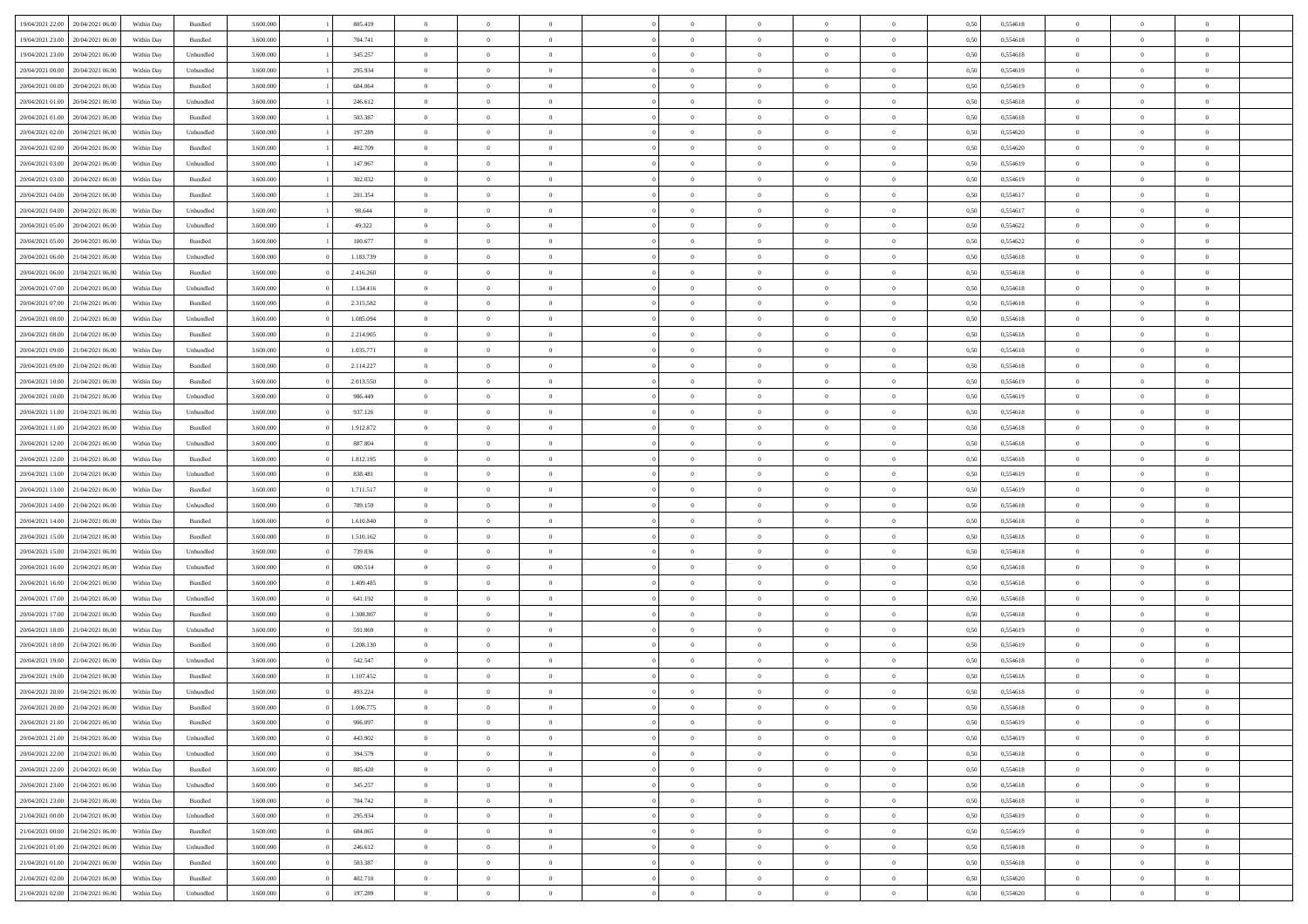|                                   |                  |            |                    |           |           | $\overline{0}$ | $\Omega$       |                |                | $\Omega$       | $\Omega$       | $\theta$       |      |          | $\theta$       |                | $\theta$       |  |
|-----------------------------------|------------------|------------|--------------------|-----------|-----------|----------------|----------------|----------------|----------------|----------------|----------------|----------------|------|----------|----------------|----------------|----------------|--|
| 21/04/2021 03:00                  | 21/04/2021 06:00 | Within Day | Unbundled          | 3.600.000 | 147.967   |                |                |                | $\Omega$       |                |                |                | 0,50 | 0,554619 |                | $\theta$       |                |  |
| 21/04/2021 03:00                  | 21/04/2021 06:00 | Within Day | Bundled            | 3.600.000 | 302.032   | $\overline{0}$ | $\theta$       | $\overline{0}$ | $\overline{0}$ | $\bf{0}$       | $\overline{0}$ | $\bf{0}$       | 0,50 | 0,554619 | $\theta$       | $\theta$       | $\overline{0}$ |  |
| 21/04/2021 04:00                  | 21/04/2021 06:00 | Within Day | Unbundled          | 3.600.000 | 98.644    | $\overline{0}$ | $\overline{0}$ | $\overline{0}$ | $\overline{0}$ | $\bf{0}$       | $\overline{0}$ | $\bf{0}$       | 0,50 | 0,554617 | $\overline{0}$ | $\overline{0}$ | $\overline{0}$ |  |
| 21/04/2021 04:00                  | 21/04/2021 06:00 | Within Dav | Bundled            | 3.600,000 | 201.355   | $\overline{0}$ | $\overline{0}$ | $\overline{0}$ | $\overline{0}$ | $\bf{0}$       | $\overline{0}$ | $\overline{0}$ | 0.50 | 0.554617 | $\theta$       | $\theta$       | $\overline{0}$ |  |
|                                   |                  |            |                    |           |           |                |                |                |                |                |                |                |      |          |                |                |                |  |
| 21/04/2021 05:00                  | 21/04/2021 06:00 | Within Day | Unbundled          | 3.600.000 | 49.322    | $\overline{0}$ | $\theta$       | $\overline{0}$ | $\overline{0}$ | $\bf{0}$       | $\overline{0}$ | $\bf{0}$       | 0,50 | 0,554622 | $\theta$       | $\theta$       | $\overline{0}$ |  |
| 21/04/2021 05:00                  | 21/04/2021 06:00 | Within Day | Bundled            | 3.600.000 | 100.677   | $\overline{0}$ | $\bf{0}$       | $\overline{0}$ | $\overline{0}$ | $\overline{0}$ | $\overline{0}$ | $\mathbf{0}$   | 0,50 | 0,554622 | $\overline{0}$ | $\overline{0}$ | $\bf{0}$       |  |
| 21/04/2021 06:00                  | 22/04/2021 06:00 | Within Dav | Unbundled          | 3.600.000 | 1.183.739 | $\overline{0}$ | $\overline{0}$ | $\overline{0}$ | $\overline{0}$ | $\overline{0}$ | $\overline{0}$ | $\overline{0}$ | 0.50 | 0.554618 | $\theta$       | $\overline{0}$ | $\overline{0}$ |  |
| 21/04/2021 06:00                  | 22/04/2021 06:00 | Within Day | Bundled            | 3.600.000 | 2.416.260 | $\overline{0}$ | $\theta$       | $\overline{0}$ | $\overline{0}$ | $\bf{0}$       | $\overline{0}$ | $\bf{0}$       | 0,50 | 0,554618 | $\theta$       | $\theta$       | $\overline{0}$ |  |
|                                   |                  |            |                    |           |           |                | $\overline{0}$ |                |                | $\bf{0}$       |                |                |      |          | $\,0\,$        | $\overline{0}$ | $\overline{0}$ |  |
| 21/04/2021 07:00                  | 22/04/2021 06:00 | Within Day | Unbundled          | 3.600.000 | 1.134.416 | $\overline{0}$ |                | $\overline{0}$ | $\overline{0}$ |                | $\overline{0}$ | $\bf{0}$       | 0,50 | 0,554618 |                |                |                |  |
| 21/04/2021 07:00                  | 22/04/2021 06:00 | Within Dav | Bundled            | 3.600.000 | 2.315.582 | $\overline{0}$ | $\overline{0}$ | $\overline{0}$ | $\overline{0}$ | $\overline{0}$ | $\overline{0}$ | $\overline{0}$ | 0.50 | 0.554618 | $\theta$       | $\overline{0}$ | $\overline{0}$ |  |
| 21/04/2021 08:00                  | 22/04/2021 06:00 | Within Day | Bundled            | 3.600.000 | 2.214.905 | $\overline{0}$ | $\theta$       | $\overline{0}$ | $\overline{0}$ | $\bf{0}$       | $\overline{0}$ | $\bf{0}$       | 0,50 | 0,554618 | $\,$ 0 $\,$    | $\overline{0}$ | $\overline{0}$ |  |
| 21/04/2021 08:00                  | 22/04/2021 06:00 | Within Day | Unbundled          | 3.600.000 | 1.085.094 | $\overline{0}$ | $\overline{0}$ | $\overline{0}$ | $\bf{0}$       | $\bf{0}$       | $\bf{0}$       | $\bf{0}$       | 0,50 | 0,554618 | $\overline{0}$ | $\overline{0}$ | $\overline{0}$ |  |
| 21/04/2021 09:00                  | 22/04/2021 06:00 | Within Day | Unbundled          | 3.600.000 | 1.035.771 | $\overline{0}$ | $\overline{0}$ | $\overline{0}$ | $\overline{0}$ | $\bf{0}$       | $\overline{0}$ | $\overline{0}$ | 0.50 | 0.554618 | $\theta$       | $\theta$       | $\overline{0}$ |  |
|                                   |                  |            |                    |           |           | $\overline{0}$ | $\theta$       |                |                |                |                |                |      |          | $\theta$       |                |                |  |
| 21/04/2021 09:00                  | 22/04/2021 06.00 | Within Day | Bundled            | 3.600.000 | 2.114.227 |                |                | $\overline{0}$ | $\overline{0}$ | $\bf{0}$       | $\overline{0}$ | $\bf{0}$       | 0,50 | 0,554618 |                | $\theta$       | $\overline{0}$ |  |
| 21/04/2021 10:00                  | 22/04/2021 06:00 | Within Day | Unbundled          | 3.600.000 | 986.449   | $\overline{0}$ | $\overline{0}$ | $\overline{0}$ | $\bf{0}$       | $\overline{0}$ | $\overline{0}$ | $\mathbf{0}$   | 0,50 | 0,554619 | $\overline{0}$ | $\overline{0}$ | $\bf{0}$       |  |
| 21/04/2021 10:00                  | 22/04/2021 06:00 | Within Dav | Bundled            | 3.600.000 | 2.013.550 | $\overline{0}$ | $\overline{0}$ | $\overline{0}$ | $\overline{0}$ | $\overline{0}$ | $\overline{0}$ | $\overline{0}$ | 0.50 | 0.554619 | $\theta$       | $\overline{0}$ | $\overline{0}$ |  |
| 21/04/2021 11:00                  | 22/04/2021 06:00 | Within Day | Unbundled          | 3.600.000 | 937.126   | $\overline{0}$ | $\theta$       | $\overline{0}$ | $\overline{0}$ | $\bf{0}$       | $\overline{0}$ | $\bf{0}$       | 0,50 | 0,554618 | $\theta$       | $\theta$       | $\overline{0}$ |  |
| 21/04/2021 11:00                  | 22/04/2021 06:00 | Within Day | Bundled            | 3.600.000 | 1.912.872 | $\overline{0}$ | $\overline{0}$ | $\overline{0}$ | $\bf{0}$       | $\bf{0}$       | $\bf{0}$       | $\bf{0}$       | 0,50 | 0,554618 | $\,0\,$        | $\overline{0}$ | $\overline{0}$ |  |
|                                   |                  |            |                    |           |           |                |                |                |                |                |                |                |      |          |                |                |                |  |
| 21/04/2021 12:00                  | 22/04/2021 06:00 | Within Day | Unbundled          | 3.600.000 | 887.804   | $\overline{0}$ | $\overline{0}$ | $\overline{0}$ | $\overline{0}$ | $\overline{0}$ | $\overline{0}$ | $\overline{0}$ | 0.50 | 0.554618 | $\theta$       | $\overline{0}$ | $\overline{0}$ |  |
| 21/04/2021 12:00                  | 22/04/2021 06:00 | Within Day | Bundled            | 3.600.000 | 1.812.195 | $\overline{0}$ | $\theta$       | $\overline{0}$ | $\overline{0}$ | $\bf{0}$       | $\overline{0}$ | $\bf{0}$       | 0,50 | 0,554618 | $\,$ 0 $\,$    | $\theta$       | $\overline{0}$ |  |
| 21/04/2021 13:00                  | 22/04/2021 06:00 | Within Day | Bundled            | 3.600.000 | 1.711.517 | $\overline{0}$ | $\overline{0}$ | $\overline{0}$ | $\bf{0}$       | $\bf{0}$       | $\bf{0}$       | $\bf{0}$       | 0,50 | 0,554619 | $\bf{0}$       | $\overline{0}$ | $\overline{0}$ |  |
| 21/04/2021 13:00                  | 22/04/2021 06:00 | Within Day | Unbundled          | 3.600,000 | 838.481   | $\overline{0}$ | $\overline{0}$ | $\overline{0}$ | $\overline{0}$ | $\bf{0}$       | $\overline{0}$ | $\overline{0}$ | 0.50 | 0.554619 | $\theta$       | $\theta$       | $\overline{0}$ |  |
|                                   |                  |            |                    |           |           | $\overline{0}$ | $\theta$       | $\overline{0}$ | $\overline{0}$ | $\bf{0}$       | $\overline{0}$ |                |      |          | $\,$ 0 $\,$    | $\overline{0}$ | $\overline{0}$ |  |
| 21/04/2021 14:00                  | 22/04/2021 06:00 | Within Day | Unbundled          | 3.600.000 | 789.159   |                |                |                |                |                |                | $\bf{0}$       | 0,50 | 0,554618 |                |                |                |  |
| 21/04/2021 14:00                  | 22/04/2021 06:00 | Within Day | Bundled            | 3.600.000 | 1.610.840 | $\overline{0}$ | $\bf{0}$       | $\overline{0}$ | $\bf{0}$       | $\overline{0}$ | $\overline{0}$ | $\mathbf{0}$   | 0,50 | 0,554618 | $\overline{0}$ | $\overline{0}$ | $\bf{0}$       |  |
| 21/04/2021 15:00                  | 22/04/2021 06:00 | Within Dav | Unbundled          | 3.600.000 | 739.836   | $\overline{0}$ | $\overline{0}$ | $\overline{0}$ | $\overline{0}$ | $\overline{0}$ | $\overline{0}$ | $\overline{0}$ | 0.50 | 0.554618 | $\theta$       | $\overline{0}$ | $\overline{0}$ |  |
| 21/04/2021 15:00                  | 22/04/2021 06:00 | Within Day | Bundled            | 3.600.000 | 1.510.162 | $\overline{0}$ | $\theta$       | $\overline{0}$ | $\overline{0}$ | $\bf{0}$       | $\overline{0}$ | $\bf{0}$       | 0,50 | 0,554618 | $\theta$       | $\theta$       | $\overline{0}$ |  |
| 21/04/2021 16:00                  | 22/04/2021 06:00 | Within Day | Unbundled          | 3.600.000 | 690.514   | $\overline{0}$ | $\overline{0}$ | $\overline{0}$ | $\bf{0}$       | $\bf{0}$       | $\bf{0}$       | $\bf{0}$       | 0,50 | 0,554618 | $\,0\,$        | $\overline{0}$ | $\overline{0}$ |  |
|                                   |                  |            |                    |           |           |                |                |                |                |                |                |                |      |          |                |                |                |  |
| 21/04/2021 16:00                  | 22/04/2021 06:00 | Within Day | Bundled            | 3.600.000 | 1.409.485 | $\overline{0}$ | $\overline{0}$ | $\overline{0}$ | $\overline{0}$ | $\overline{0}$ | $\overline{0}$ | $\overline{0}$ | 0.50 | 0.554618 | $\theta$       | $\overline{0}$ | $\overline{0}$ |  |
| 21/04/2021 17:00                  | 22/04/2021 06:00 | Within Day | Unbundled          | 3.600.000 | 641.192   | $\overline{0}$ | $\theta$       | $\overline{0}$ | $\overline{0}$ | $\bf{0}$       | $\overline{0}$ | $\bf{0}$       | 0,50 | 0,554618 | $\,$ 0 $\,$    | $\overline{0}$ | $\overline{0}$ |  |
| 21/04/2021 17:00                  | 22/04/2021 06:00 | Within Day | Bundled            | 3.600.000 | 1.308.807 | $\overline{0}$ | $\overline{0}$ | $\overline{0}$ | $\bf{0}$       | $\bf{0}$       | $\bf{0}$       | $\bf{0}$       | 0,50 | 0,554618 | $\overline{0}$ | $\overline{0}$ | $\overline{0}$ |  |
| 21/04/2021 18:00                  | 22/04/2021 06:00 | Within Day | Unbundled          | 3.600.000 | 591.869   | $\overline{0}$ | $\Omega$       | $\Omega$       | $\Omega$       | $\Omega$       | $\Omega$       | $\overline{0}$ | 0,50 | 0,554619 | $\,0\,$        | $\theta$       | $\theta$       |  |
| 21/04/2021 18:00                  | 22/04/2021 06:00 | Within Day | Bundled            | 3.600.000 | 1.208.130 | $\overline{0}$ | $\theta$       | $\overline{0}$ | $\overline{0}$ | $\bf{0}$       | $\overline{0}$ | $\bf{0}$       | 0,50 | 0,554619 | $\theta$       | $\theta$       | $\overline{0}$ |  |
|                                   |                  |            |                    |           |           |                |                |                |                |                |                |                |      |          |                |                |                |  |
| 21/04/2021 19:00                  | 22/04/2021 06:00 | Within Day | Bundled            | 3.600.000 | 1.107.452 | $\overline{0}$ | $\overline{0}$ | $\overline{0}$ | $\overline{0}$ | $\bf{0}$       | $\overline{0}$ | $\mathbf{0}$   | 0,50 | 0,554618 | $\overline{0}$ | $\overline{0}$ | $\bf{0}$       |  |
| 21/04/2021 19:00                  | 22/04/2021 06:00 | Within Day | Unbundled          | 3.600,000 | 542.547   | $\overline{0}$ | $\Omega$       | $\Omega$       | $\Omega$       | $\bf{0}$       | $\overline{0}$ | $\overline{0}$ | 0.50 | 0.554618 | $\theta$       | $\theta$       | $\theta$       |  |
| 21/04/2021 20:00                  | 22/04/2021 06:00 | Within Day | Bundled            | 3.600.000 | 1.006.775 | $\overline{0}$ | $\theta$       | $\overline{0}$ | $\overline{0}$ | $\bf{0}$       | $\overline{0}$ | $\bf{0}$       | 0,50 | 0,554618 | $\,$ 0 $\,$    | $\theta$       | $\overline{0}$ |  |
| 21/04/2021 20:00                  | 22/04/2021 06:00 | Within Day | Unbundled          | 3.600.000 | 493.224   | $\overline{0}$ | $\overline{0}$ | $\overline{0}$ | $\overline{0}$ | $\bf{0}$       | $\overline{0}$ | $\bf{0}$       | 0,50 | 0,554618 | $\,0\,$        | $\overline{0}$ | $\overline{0}$ |  |
|                                   |                  |            |                    |           |           |                |                |                |                |                |                |                |      |          |                |                |                |  |
| 21/04/2021 21:00                  | 22/04/2021 06:00 | Within Day | Bundled            | 3.600,000 | 906,097   | $\overline{0}$ | $\Omega$       | $\Omega$       | $\Omega$       | $\theta$       | $\theta$       | $\overline{0}$ | 0.50 | 0.554619 | $\theta$       | $\theta$       | $\theta$       |  |
| 21/04/2021 21:00                  | 22/04/2021 06:00 | Within Day | Unbundled          | 3.600.000 | 443.902   | $\overline{0}$ | $\theta$       | $\overline{0}$ | $\overline{0}$ | $\bf{0}$       | $\overline{0}$ | $\bf{0}$       | 0,50 | 0,554619 | $\,$ 0 $\,$    | $\overline{0}$ | $\overline{0}$ |  |
| 21/04/2021 22.00                  | 22/04/2021 06:00 | Within Day | Bundled            | 3.600.000 | 805.420   | $\overline{0}$ | $\overline{0}$ | $\overline{0}$ | $\overline{0}$ | $\bf{0}$       | $\overline{0}$ | $\bf{0}$       | 0,50 | 0,554618 | $\overline{0}$ | $\overline{0}$ | $\overline{0}$ |  |
| 21/04/2021 22:00                  | 22/04/2021 06:00 | Within Day | Unbundled          | 3.600.000 | 394.579   | $\overline{0}$ | $\Omega$       | $\overline{0}$ | $\Omega$       | $\Omega$       | $\overline{0}$ | $\overline{0}$ | 0,50 | 0,554618 | $\,0\,$        | $\theta$       | $\theta$       |  |
| 21/04/2021 23:00                  | 22/04/2021 06:00 | Within Day | Unbundled          | 3.600.000 | 345.257   | $\overline{0}$ | $\theta$       | $\overline{0}$ | $\overline{0}$ | $\bf{0}$       | $\overline{0}$ | $\bf{0}$       | 0,50 | 0,554618 | $\,$ 0 $\,$    | $\overline{0}$ | $\overline{0}$ |  |
|                                   |                  |            |                    |           |           |                |                |                |                |                |                |                |      |          |                |                |                |  |
| 21/04/2021 23:00                  | 22/04/2021 06:00 | Within Day | Bundled            | 3.600.000 | 704.742   | $\overline{0}$ | $\overline{0}$ | $\overline{0}$ | $\overline{0}$ | $\bf{0}$       | $\overline{0}$ | $\mathbf{0}$   | 0,50 | 0,554618 | $\overline{0}$ | $\overline{0}$ | $\bf{0}$       |  |
| 22/04/2021 00:00                  | 22/04/2021 06:00 | Within Day | Unbundled          | 3.600,000 | 295.934   | $\overline{0}$ | $\Omega$       | $\Omega$       | $\Omega$       | $\Omega$       | $\Omega$       | $\overline{0}$ | 0.50 | 0.554619 | $\theta$       | $\theta$       | $\theta$       |  |
| 22/04/2021 00:00                  | 22/04/2021 06:00 | Within Day | Bundled            | 3.600.000 | 604.065   | $\overline{0}$ | $\overline{0}$ | $\overline{0}$ | $\bf{0}$       | $\,$ 0         | $\overline{0}$ | $\bf{0}$       | 0,50 | 0,554619 | $\,0\,$        | $\overline{0}$ | $\overline{0}$ |  |
| 22/04/2021 01:00 22/04/2021 06:00 |                  | Within Day | $\mathbf B$ undled | 3.600.000 | 503.387   | $\bf{0}$       | $\bf{0}$       |                |                |                |                |                | 0,50 | 0,554618 | $\bf{0}$       | $\overline{0}$ |                |  |
| 22/04/2021 01:00                  | 22/04/2021 06:00 | Within Day | Unbundled          | 3.600.000 | 246.612   | $\overline{0}$ | $\overline{0}$ | $\overline{0}$ | $\Omega$       | $\overline{0}$ | $\overline{0}$ | $\overline{0}$ | 0,50 | 0.554618 | $\theta$       | $\theta$       | $\Omega$       |  |
|                                   |                  |            |                    |           |           |                |                |                |                |                |                |                |      |          |                |                |                |  |
| 22/04/2021 02:00                  | 22/04/2021 06:00 | Within Day | Unbundled          | 3.600.000 | 197.289   | $\overline{0}$ | $\bf{0}$       | $\overline{0}$ | $\overline{0}$ | $\,$ 0 $\,$    | $\overline{0}$ | $\,$ 0 $\,$    | 0,50 | 0,554620 | $\,$ 0 $\,$    | $\,$ 0 $\,$    | $\,$ 0         |  |
| 22/04/2021 02:00                  | 22/04/2021 06:00 | Within Day | Bundled            | 3.600.000 | 402.710   | $\overline{0}$ | $\overline{0}$ | $\overline{0}$ | $\overline{0}$ | $\overline{0}$ | $\overline{0}$ | $\mathbf{0}$   | 0,50 | 0,554620 | $\overline{0}$ | $\bf{0}$       | $\bf{0}$       |  |
| 22/04/2021 03:00                  | 22/04/2021 06:00 | Within Day | Unbundled          | 3.600.000 | 147.967   | $\overline{0}$ | $\overline{0}$ | $\overline{0}$ | $\Omega$       | $\overline{0}$ | $\overline{0}$ | $\overline{0}$ | 0,50 | 0,554619 | $\overline{0}$ | $\theta$       | $\overline{0}$ |  |
| 22/04/2021 03:00                  | 22/04/2021 06:00 | Within Day | Bundled            | 3.600.000 | 302.032   | $\overline{0}$ | $\,$ 0         | $\overline{0}$ | $\overline{0}$ | $\,$ 0 $\,$    | $\overline{0}$ | $\mathbf{0}$   | 0,50 | 0,554619 | $\,$ 0 $\,$    | $\overline{0}$ | $\overline{0}$ |  |
|                                   |                  |            |                    |           |           |                |                |                |                |                |                |                |      |          |                |                |                |  |
| 22/04/2021 04:00                  | 22/04/2021 06:00 | Within Day | Unbundled          | 3.600.000 | 98.644    | $\overline{0}$ | $\overline{0}$ | $\overline{0}$ | $\overline{0}$ | $\overline{0}$ | $\overline{0}$ | $\mathbf{0}$   | 0,50 | 0,554617 | $\overline{0}$ | $\overline{0}$ | $\bf{0}$       |  |
| 22/04/2021 04:00                  | 22/04/2021 06:00 | Within Day | Bundled            | 3.600.000 | 201.355   | $\overline{0}$ | $\overline{0}$ | $\overline{0}$ | $\Omega$       | $\overline{0}$ | $\overline{0}$ | $\bf{0}$       | 0.50 | 0,554617 | $\overline{0}$ | $\theta$       | $\overline{0}$ |  |
| 22/04/2021 05:00                  | 22/04/2021 06:00 | Within Day | Unbundled          | 3.600.000 | 49.322    | $\overline{0}$ | $\,$ 0         | $\overline{0}$ | $\overline{0}$ | $\bf{0}$       | $\overline{0}$ | $\bf{0}$       | 0,50 | 0,554622 | $\,$ 0 $\,$    | $\overline{0}$ | $\overline{0}$ |  |
| 22/04/2021 05:00                  | 22/04/2021 06:00 | Within Day | Bundled            | 3.600.000 | 100.677   | $\overline{0}$ | $\bf{0}$       | $\overline{0}$ | $\overline{0}$ | $\overline{0}$ | $\overline{0}$ | $\mathbf{0}$   | 0,50 | 0,554622 | $\overline{0}$ | $\overline{0}$ | $\bf{0}$       |  |
| 22/04/2021 06:00                  | 23/04/2021 06:00 | Within Day | Unbundled          | 3.600,000 | 1.183.739 | $\overline{0}$ | $\overline{0}$ | $\overline{0}$ | $\Omega$       | $\overline{0}$ | $\overline{0}$ | $\overline{0}$ | 0.50 | 0,554618 | $\overline{0}$ | $\overline{0}$ | $\overline{0}$ |  |
|                                   |                  |            |                    |           |           |                |                |                |                |                |                |                |      |          |                |                |                |  |
| 22/04/2021 06:00                  | 23/04/2021 06:00 | Within Day | Bundled            | 3.600.000 | 2.416.260 | $\overline{0}$ | $\bf{0}$       | $\overline{0}$ | $\overline{0}$ | $\bf{0}$       | $\overline{0}$ | $\mathbf{0}$   | 0,50 | 0,554618 | $\,$ 0 $\,$    | $\,$ 0 $\,$    | $\bf{0}$       |  |
| 22/04/2021 07:00 23/04/2021 06:00 |                  | Within Day | Bundled            | 3.600.000 | 2.315.582 | $\overline{0}$ | $\overline{0}$ | $\overline{0}$ | $\overline{0}$ | $\overline{0}$ | $\overline{0}$ | $\mathbf{0}$   | 0,50 | 0,554618 | $\overline{0}$ | $\bf{0}$       | $\bf{0}$       |  |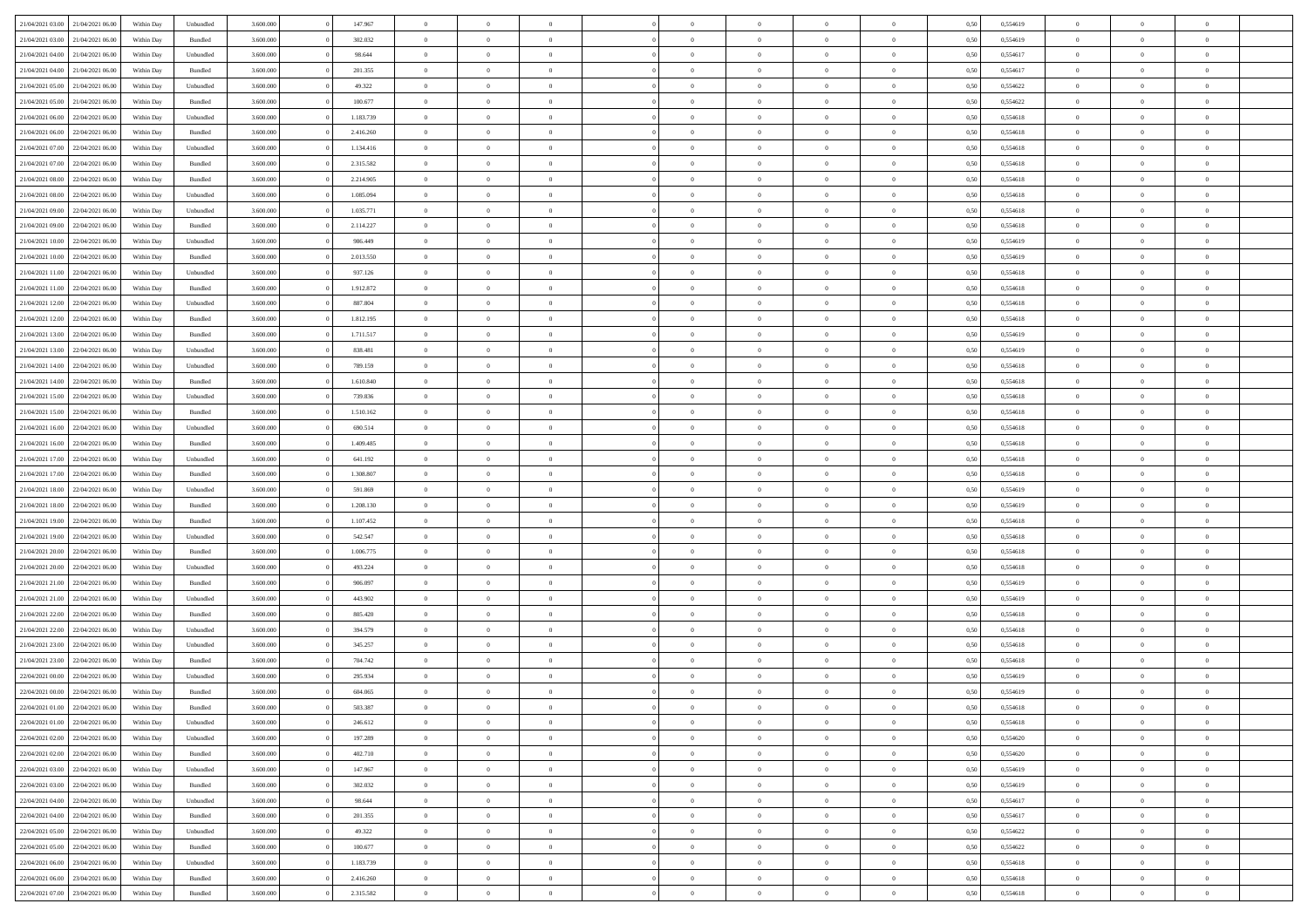| 22/04/2021 07:00                  | 23/04/2021 06:00 | Within Day | Unbundled          | 3.600.000 | 1.134.416 | $\overline{0}$ | $\Omega$       |                | $\Omega$       | $\Omega$       | $\Omega$       | $\theta$       | 0,50 | 0,554618 | $\theta$       | $\theta$       | $\theta$       |  |
|-----------------------------------|------------------|------------|--------------------|-----------|-----------|----------------|----------------|----------------|----------------|----------------|----------------|----------------|------|----------|----------------|----------------|----------------|--|
| 22/04/2021 08:00                  | 23/04/2021 06:00 | Within Day | Unbundled          | 3.600.000 | 1.085.094 | $\overline{0}$ | $\theta$       | $\overline{0}$ | $\overline{0}$ | $\bf{0}$       | $\overline{0}$ | $\bf{0}$       | 0,50 | 0,554618 | $\theta$       | $\theta$       | $\overline{0}$ |  |
| 22/04/2021 08:00                  | 23/04/2021 06:00 | Within Day | Bundled            | 3.600.000 | 2.214.905 | $\overline{0}$ | $\overline{0}$ | $\overline{0}$ | $\overline{0}$ | $\bf{0}$       | $\overline{0}$ | $\bf{0}$       | 0,50 | 0,554618 | $\overline{0}$ | $\overline{0}$ | $\overline{0}$ |  |
| 22/04/2021 09:00                  | 23/04/2021 06:00 | Within Dav | Unbundled          | 3.600.000 | 1.035.771 | $\overline{0}$ | $\overline{0}$ | $\overline{0}$ | $\overline{0}$ | $\bf{0}$       | $\overline{0}$ | $\overline{0}$ | 0.50 | 0.554618 | $\theta$       | $\theta$       | $\overline{0}$ |  |
| 22/04/2021 09:00                  | 23/04/2021 06:00 |            | Bundled            | 3.600.000 | 2.114.227 | $\overline{0}$ | $\theta$       | $\overline{0}$ | $\overline{0}$ | $\bf{0}$       | $\overline{0}$ |                |      | 0,554618 | $\theta$       | $\theta$       | $\overline{0}$ |  |
|                                   |                  | Within Day |                    |           |           |                |                |                |                |                |                | $\bf{0}$       | 0,50 |          |                |                |                |  |
| 22/04/2021 10:00                  | 23/04/2021 06:00 | Within Day | Unbundled          | 3.600.000 | 986.449   | $\overline{0}$ | $\bf{0}$       | $\overline{0}$ | $\overline{0}$ | $\overline{0}$ | $\overline{0}$ | $\mathbf{0}$   | 0,50 | 0,554619 | $\overline{0}$ | $\overline{0}$ | $\bf{0}$       |  |
| 22/04/2021 10:00                  | 23/04/2021 06:00 | Within Dav | Bundled            | 3.600.000 | 2.013.550 | $\overline{0}$ | $\overline{0}$ | $\overline{0}$ | $\overline{0}$ | $\overline{0}$ | $\overline{0}$ | $\overline{0}$ | 0.50 | 0,554619 | $\theta$       | $\overline{0}$ | $\overline{0}$ |  |
| 22/04/2021 11:00                  | 23/04/2021 06:00 | Within Day | Unbundled          | 3.600.000 | 937.126   | $\overline{0}$ | $\theta$       | $\overline{0}$ | $\overline{0}$ | $\bf{0}$       | $\overline{0}$ | $\bf{0}$       | 0,50 | 0,554618 | $\theta$       | $\theta$       | $\overline{0}$ |  |
| 22/04/2021 11:00                  | 23/04/2021 06:00 | Within Day | Bundled            | 3.600.000 | 1.912.872 | $\overline{0}$ | $\overline{0}$ | $\overline{0}$ | $\overline{0}$ | $\bf{0}$       | $\overline{0}$ | $\bf{0}$       | 0,50 | 0,554618 | $\,0\,$        | $\overline{0}$ | $\overline{0}$ |  |
| 22/04/2021 12:00                  | 23/04/2021 06:00 | Within Dav | Bundled            | 3.600.000 | 1.812.195 | $\overline{0}$ | $\overline{0}$ | $\overline{0}$ | $\overline{0}$ | $\overline{0}$ | $\overline{0}$ | $\overline{0}$ | 0.50 | 0.554618 | $\theta$       | $\overline{0}$ | $\overline{0}$ |  |
|                                   |                  |            |                    |           |           |                |                |                |                |                |                |                |      |          |                |                |                |  |
| 22/04/2021 12:00                  | 23/04/2021 06:00 | Within Day | Unbundled          | 3.600.000 | 887.804   | $\overline{0}$ | $\theta$       | $\overline{0}$ | $\overline{0}$ | $\bf{0}$       | $\overline{0}$ | $\bf{0}$       | 0,50 | 0,554618 | $\theta$       | $\overline{0}$ | $\overline{0}$ |  |
| 22/04/2021 13:00                  | 23/04/2021 06:00 | Within Day | Unbundled          | 3.600.000 | 838.481   | $\overline{0}$ | $\overline{0}$ | $\overline{0}$ | $\overline{0}$ | $\bf{0}$       | $\overline{0}$ | $\mathbf{0}$   | 0,50 | 0,554619 | $\bf{0}$       | $\overline{0}$ | $\bf{0}$       |  |
| 22/04/2021 13:00                  | 23/04/2021 06:00 | Within Day | Bundled            | 3.600.000 | 1.711.517 | $\overline{0}$ | $\overline{0}$ | $\overline{0}$ | $\overline{0}$ | $\bf{0}$       | $\overline{0}$ | $\overline{0}$ | 0.50 | 0.554619 | $\theta$       | $\theta$       | $\overline{0}$ |  |
| 22/04/2021 14:00                  | 23/04/2021 06:00 | Within Day | Unbundled          | 3.600.000 | 789.159   | $\overline{0}$ | $\theta$       | $\overline{0}$ | $\overline{0}$ | $\bf{0}$       | $\overline{0}$ | $\bf{0}$       | 0,50 | 0,554618 | $\theta$       | $\theta$       | $\overline{0}$ |  |
| 22/04/2021 14:00                  | 23/04/2021 06:00 | Within Day | Bundled            | 3.600.000 | 1.610.840 | $\overline{0}$ | $\overline{0}$ | $\overline{0}$ | $\overline{0}$ | $\overline{0}$ | $\overline{0}$ | $\mathbf{0}$   | 0,50 | 0,554618 | $\bf{0}$       | $\overline{0}$ | $\bf{0}$       |  |
|                                   |                  |            |                    |           |           |                |                |                |                |                |                |                |      |          |                |                |                |  |
| 22/04/2021 15:00                  | 23/04/2021 06:00 | Within Dav | Unbundled          | 3.600.000 | 739.836   | $\overline{0}$ | $\overline{0}$ | $\overline{0}$ | $\overline{0}$ | $\overline{0}$ | $\overline{0}$ | $\overline{0}$ | 0.50 | 0.554618 | $\theta$       | $\overline{0}$ | $\overline{0}$ |  |
| 22/04/2021 15:00                  | 23/04/2021 06:00 | Within Day | Bundled            | 3.600.000 | 1.510.162 | $\overline{0}$ | $\theta$       | $\overline{0}$ | $\overline{0}$ | $\bf{0}$       | $\overline{0}$ | $\bf{0}$       | 0,50 | 0,554618 | $\theta$       | $\theta$       | $\overline{0}$ |  |
| 22/04/2021 16:00                  | 23/04/2021 06:00 | Within Day | Unbundled          | 3.600.000 | 690.514   | $\overline{0}$ | $\overline{0}$ | $\overline{0}$ | $\overline{0}$ | $\bf{0}$       | $\overline{0}$ | $\bf{0}$       | 0,50 | 0,554618 | $\,0\,$        | $\overline{0}$ | $\overline{0}$ |  |
| 22/04/2021 16:00                  | 23/04/2021 06:00 | Within Day | Bundled            | 3.600.000 | 1.409.485 | $\overline{0}$ | $\overline{0}$ | $\overline{0}$ | $\overline{0}$ | $\overline{0}$ | $\overline{0}$ | $\overline{0}$ | 0.50 | 0,554618 | $\theta$       | $\overline{0}$ | $\overline{0}$ |  |
| 22/04/2021 17:00                  | 23/04/2021 06:00 | Within Day | Unbundled          | 3.600.000 | 641.192   | $\overline{0}$ | $\theta$       | $\overline{0}$ | $\overline{0}$ | $\bf{0}$       | $\overline{0}$ | $\bf{0}$       | 0,50 | 0,554618 | $\,$ 0 $\,$    | $\theta$       | $\overline{0}$ |  |
|                                   |                  |            |                    |           |           |                | $\overline{0}$ |                |                | $\bf{0}$       |                |                |      |          |                | $\overline{0}$ | $\overline{0}$ |  |
| 22/04/2021 17:00                  | 23/04/2021 06:00 | Within Day | Bundled            | 3.600.000 | 1.308.807 | $\overline{0}$ |                | $\overline{0}$ | $\overline{0}$ |                | $\bf{0}$       | $\bf{0}$       | 0,50 | 0,554618 | $\bf{0}$       |                |                |  |
| 22/04/2021 18:00                  | 23/04/2021 06:00 | Within Day | Bundled            | 3.600.000 | 1.208.130 | $\overline{0}$ | $\overline{0}$ | $\overline{0}$ | $\overline{0}$ | $\bf{0}$       | $\overline{0}$ | $\overline{0}$ | 0.50 | 0.554619 | $\theta$       | $\theta$       | $\overline{0}$ |  |
| 22/04/2021 18:00                  | 23/04/2021 06:00 | Within Day | Unbundled          | 3.600.000 | 591.869   | $\overline{0}$ | $\theta$       | $\overline{0}$ | $\overline{0}$ | $\bf{0}$       | $\overline{0}$ | $\bf{0}$       | 0,50 | 0,554619 | $\theta$       | $\overline{0}$ | $\overline{0}$ |  |
| 22/04/2021 19:00                  | 23/04/2021 06:00 | Within Day | Unbundled          | 3.600.000 | 542.547   | $\overline{0}$ | $\bf{0}$       | $\overline{0}$ | $\bf{0}$       | $\overline{0}$ | $\overline{0}$ | $\mathbf{0}$   | 0,50 | 0,554618 | $\bf{0}$       | $\overline{0}$ | $\bf{0}$       |  |
| 22/04/2021 19:00                  | 23/04/2021 06:00 | Within Dav | Bundled            | 3.600.000 | 1.107.452 | $\overline{0}$ | $\overline{0}$ | $\overline{0}$ | $\overline{0}$ | $\overline{0}$ | $\overline{0}$ | $\overline{0}$ | 0.50 | 0.554618 | $\theta$       | $\overline{0}$ | $\overline{0}$ |  |
| 22/04/2021 20:00                  | 23/04/2021 06:00 | Within Day | Unbundled          | 3.600.000 | 493.224   | $\overline{0}$ | $\theta$       | $\overline{0}$ | $\overline{0}$ | $\bf{0}$       | $\overline{0}$ | $\bf{0}$       | 0,50 | 0,554618 | $\theta$       | $\theta$       | $\overline{0}$ |  |
|                                   |                  |            |                    |           |           |                |                |                |                |                |                |                |      |          |                |                |                |  |
| 22/04/2021 20:00                  | 23/04/2021 06:00 | Within Day | Bundled            | 3.600.000 | 1.006.775 | $\overline{0}$ | $\overline{0}$ | $\overline{0}$ | $\bf{0}$       | $\bf{0}$       | $\bf{0}$       | $\bf{0}$       | 0,50 | 0,554618 | $\,0\,$        | $\overline{0}$ | $\overline{0}$ |  |
| 22/04/2021 21:00                  | 23/04/2021 06:00 | Within Day | Unbundled          | 3.600.000 | 443.902   | $\overline{0}$ | $\overline{0}$ | $\overline{0}$ | $\overline{0}$ | $\overline{0}$ | $\overline{0}$ | $\overline{0}$ | 0.50 | 0.554619 | $\theta$       | $\overline{0}$ | $\overline{0}$ |  |
| 22/04/2021 21:00                  | 23/04/2021 06:00 | Within Day | Bundled            | 3.600.000 | 906.097   | $\overline{0}$ | $\theta$       | $\overline{0}$ | $\overline{0}$ | $\bf{0}$       | $\overline{0}$ | $\bf{0}$       | 0,50 | 0,554619 | $\,$ 0 $\,$    | $\overline{0}$ | $\overline{0}$ |  |
| 22/04/2021 22:00                  | 23/04/2021 06:00 | Within Day | Unbundled          | 3.600.000 | 394.579   | $\overline{0}$ | $\overline{0}$ | $\overline{0}$ | $\bf{0}$       | $\bf{0}$       | $\bf{0}$       | $\bf{0}$       | 0,50 | 0,554618 | $\bf{0}$       | $\overline{0}$ | $\overline{0}$ |  |
| 22/04/2021 22:00                  | 23/04/2021 06:00 | Within Day | Bundled            | 3.600.000 | 805.420   | $\overline{0}$ | $\Omega$       | $\Omega$       | $\Omega$       | $\Omega$       | $\Omega$       | $\overline{0}$ | 0,50 | 0,554618 | $\,0\,$        | $\theta$       | $\theta$       |  |
| 22/04/2021 23:00                  | 23/04/2021 06:00 | Within Day | Bundled            | 3.600.000 | 704.742   | $\overline{0}$ | $\theta$       | $\overline{0}$ | $\overline{0}$ | $\bf{0}$       | $\overline{0}$ | $\bf{0}$       | 0,50 | 0,554618 | $\theta$       | $\theta$       | $\overline{0}$ |  |
|                                   |                  |            |                    |           |           |                |                |                |                |                |                |                |      |          |                |                |                |  |
| 22/04/2021 23:00                  | 23/04/2021 06:00 | Within Day | Unbundled          | 3.600.000 | 345.257   | $\overline{0}$ | $\overline{0}$ | $\overline{0}$ | $\bf{0}$       | $\bf{0}$       | $\overline{0}$ | $\mathbf{0}$   | 0,50 | 0,554618 | $\bf{0}$       | $\overline{0}$ | $\bf{0}$       |  |
| 23/04/2021 00:00                  | 23/04/2021 06:00 | Within Day | Unbundled          | 3.600,000 | 295.934   | $\overline{0}$ | $\Omega$       | $\Omega$       | $\Omega$       | $\bf{0}$       | $\overline{0}$ | $\overline{0}$ | 0.50 | 0.554619 | $\theta$       | $\theta$       | $\theta$       |  |
| 23/04/2021 00:00                  | 23/04/2021 06:00 | Within Day | Bundled            | 3.600.000 | 604.065   | $\overline{0}$ | $\theta$       | $\overline{0}$ | $\overline{0}$ | $\bf{0}$       | $\overline{0}$ | $\bf{0}$       | 0,50 | 0,554619 | $\,$ 0 $\,$    | $\theta$       | $\overline{0}$ |  |
| 23/04/2021 01:00                  | 23/04/2021 06:00 | Within Day | Unbundled          | 3.600.000 | 246.612   | $\overline{0}$ | $\overline{0}$ | $\overline{0}$ | $\overline{0}$ | $\bf{0}$       | $\overline{0}$ | $\bf{0}$       | 0,50 | 0,554618 | $\bf{0}$       | $\overline{0}$ | $\overline{0}$ |  |
| 23/04/2021 01:00                  | 23/04/2021 06:00 | Within Day | Bundled            | 3.600,000 | 503,387   | $\overline{0}$ | $\Omega$       | $\Omega$       | $\Omega$       | $\Omega$       | $\theta$       | $\overline{0}$ | 0.50 | 0.554618 | $\theta$       | $\theta$       | $\theta$       |  |
| 23/04/2021 02:00                  | 23/04/2021 06:00 | Within Day | Unbundled          | 3.600.000 | 197.289   | $\overline{0}$ | $\theta$       | $\overline{0}$ | $\overline{0}$ | $\bf{0}$       | $\overline{0}$ | $\bf{0}$       | 0,50 | 0,554620 | $\,$ 0 $\,$    | $\overline{0}$ | $\overline{0}$ |  |
|                                   |                  |            |                    |           |           |                |                |                |                |                |                |                |      |          |                |                |                |  |
| 23/04/2021 02:00                  | 23/04/2021 06:00 | Within Day | Bundled            | 3.600.000 | 402.710   | $\overline{0}$ | $\overline{0}$ | $\overline{0}$ | $\overline{0}$ | $\bf{0}$       | $\overline{0}$ | $\bf{0}$       | 0,50 | 0,554620 | $\overline{0}$ | $\overline{0}$ | $\overline{0}$ |  |
| 23/04/2021 03:00                  | 23/04/2021 06:00 | Within Day | Unbundled          | 3.600.000 | 147.967   | $\overline{0}$ | $\Omega$       | $\overline{0}$ | $\Omega$       | $\Omega$       | $\overline{0}$ | $\overline{0}$ | 0,50 | 0,554619 | $\,0\,$        | $\theta$       | $\theta$       |  |
| 23/04/2021 03:00                  | 23/04/2021 06:00 | Within Day | Bundled            | 3.600.000 | 302.032   | $\overline{0}$ | $\theta$       | $\overline{0}$ | $\overline{0}$ | $\bf{0}$       | $\overline{0}$ | $\bf{0}$       | 0,50 | 0,554619 | $\,$ 0 $\,$    | $\overline{0}$ | $\overline{0}$ |  |
| 23/04/2021 04:00                  | 23/04/2021 06:00 | Within Day | Unbundled          | 3.600.000 | 98.644    | $\overline{0}$ | $\overline{0}$ | $\overline{0}$ | $\overline{0}$ | $\bf{0}$       | $\overline{0}$ | $\mathbf{0}$   | 0,50 | 0,554617 | $\overline{0}$ | $\overline{0}$ | $\bf{0}$       |  |
| 23/04/2021 04:00                  | 23/04/2021 06:00 | Within Day | Bundled            | 3.600,000 | 201.355   | $\overline{0}$ | $\Omega$       | $\Omega$       | $\Omega$       | $\Omega$       | $\Omega$       | $\overline{0}$ | 0.50 | 0.554617 | $\theta$       | $\theta$       | $\theta$       |  |
| 23/04/2021 05:00                  | 23/04/2021 06:00 | Within Day | Bundled            | 3.600.000 | 100.677   | $\overline{0}$ | $\,$ 0 $\,$    | $\overline{0}$ | $\bf{0}$       | $\,$ 0         | $\overline{0}$ | $\bf{0}$       | 0,50 | 0,554622 | $\,0\,$        | $\overline{0}$ | $\overline{0}$ |  |
| 23/04/2021 05:00 23/04/2021 06:00 |                  |            |                    |           |           |                |                |                |                |                |                |                |      |          |                |                |                |  |
|                                   |                  | Within Day | Unbundled          | 3.600.000 | 49.322    | $\bf{0}$       | $\bf{0}$       |                |                |                |                |                | 0,50 | 0,554622 | $\bf{0}$       | $\overline{0}$ |                |  |
| 23/04/2021 06:00                  | 24/04/2021 06:00 | Within Day | Unbundled          | 3.600.000 | 1.183.739 | $\overline{0}$ | $\overline{0}$ | $\overline{0}$ | $\Omega$       | $\overline{0}$ | $\overline{0}$ | $\overline{0}$ | 0.50 | 0.554618 | $\theta$       | $\theta$       | $\Omega$       |  |
| 23/04/2021 06:00                  | 24/04/2021 06.00 | Within Day | Bundled            | 3.600.000 | 2.416.260 | $\overline{0}$ | $\,$ 0         | $\overline{0}$ | $\overline{0}$ | $\,$ 0 $\,$    | $\overline{0}$ | $\mathbf{0}$   | 0,50 | 0,554618 | $\,$ 0 $\,$    | $\,$ 0 $\,$    | $\,$ 0         |  |
| 23/04/2021 07:00                  | 24/04/2021 06:00 | Within Day | Unbundled          | 3.600.000 | 1.134.416 | $\overline{0}$ | $\overline{0}$ | $\overline{0}$ | $\overline{0}$ | $\overline{0}$ | $\overline{0}$ | $\mathbf{0}$   | 0,50 | 0,554618 | $\overline{0}$ | $\bf{0}$       | $\bf{0}$       |  |
| 23/04/2021 07:00                  | 24/04/2021 06.00 | Within Day | $\mathbf B$ undled | 3.600.000 | 2.315.582 | $\overline{0}$ | $\overline{0}$ | $\overline{0}$ | $\Omega$       | $\overline{0}$ | $\overline{0}$ | $\bf{0}$       | 0,50 | 0,554618 | $\overline{0}$ | $\theta$       | $\overline{0}$ |  |
| 23/04/2021 08:00                  | 24/04/2021 06.00 | Within Day | Unbundled          | 3.600.000 | 1.085.094 | $\overline{0}$ | $\,$ 0         | $\overline{0}$ | $\overline{0}$ | $\,$ 0 $\,$    | $\overline{0}$ | $\mathbf{0}$   | 0,50 | 0,554618 | $\,$ 0 $\,$    | $\overline{0}$ | $\overline{0}$ |  |
|                                   |                  |            |                    |           |           |                |                |                |                |                |                |                |      |          |                |                |                |  |
| 23/04/2021 08:00                  | 24/04/2021 06:00 | Within Day | Bundled            | 3.600.000 | 2.214.905 | $\overline{0}$ | $\overline{0}$ | $\overline{0}$ | $\overline{0}$ | $\overline{0}$ | $\overline{0}$ | $\mathbf{0}$   | 0,50 | 0,554618 | $\overline{0}$ | $\overline{0}$ | $\bf{0}$       |  |
| 23/04/2021 09:00                  | 24/04/2021 06:00 | Within Day | Unbundled          | 3.600,000 | 1.035.771 | $\overline{0}$ | $\overline{0}$ | $\overline{0}$ | $\Omega$       | $\overline{0}$ | $\overline{0}$ | $\bf{0}$       | 0.50 | 0,554618 | $\overline{0}$ | $\theta$       | $\overline{0}$ |  |
| 23/04/2021 09:00                  | 24/04/2021 06.00 | Within Day | Bundled            | 3.600.000 | 2.114.227 | $\overline{0}$ | $\,$ 0         | $\overline{0}$ | $\overline{0}$ | $\bf{0}$       | $\overline{0}$ | $\bf{0}$       | 0,50 | 0,554618 | $\,$ 0 $\,$    | $\overline{0}$ | $\overline{0}$ |  |
| 23/04/2021 10:00                  | 24/04/2021 06:00 | Within Day | Bundled            | 3.600.000 | 2.013.550 | $\overline{0}$ | $\bf{0}$       | $\overline{0}$ | $\overline{0}$ | $\overline{0}$ | $\overline{0}$ | $\mathbf{0}$   | 0,50 | 0,554619 | $\overline{0}$ | $\overline{0}$ | $\bf{0}$       |  |
| 23/04/2021 10:00                  | 24/04/2021 06:00 | Within Day | Unbundled          | 3.600,000 | 986.449   | $\overline{0}$ | $\overline{0}$ | $\overline{0}$ | $\Omega$       | $\overline{0}$ | $\overline{0}$ | $\overline{0}$ | 0.50 | 0,554619 | $\overline{0}$ | $\theta$       | $\overline{0}$ |  |
| 23/04/2021 11:00                  | 24/04/2021 06.00 | Within Day | Unbundled          | 3.600.000 | 937.126   | $\overline{0}$ | $\,$ 0 $\,$    | $\overline{0}$ | $\overline{0}$ | $\bf{0}$       | $\overline{0}$ | $\bf{0}$       | 0,50 | 0,554618 | $\,$ 0 $\,$    | $\,$ 0 $\,$    | $\bf{0}$       |  |
|                                   |                  |            |                    |           |           |                |                |                |                |                |                |                |      |          |                |                |                |  |
| 23/04/2021 11:00 24/04/2021 06:00 |                  | Within Day | Bundled            | 3.600.000 | 1.912.872 | $\overline{0}$ | $\bf{0}$       | $\overline{0}$ | $\bf{0}$       | $\bf{0}$       | $\overline{0}$ | $\bf{0}$       | 0,50 | 0,554618 | $\overline{0}$ | $\overline{0}$ | $\bf{0}$       |  |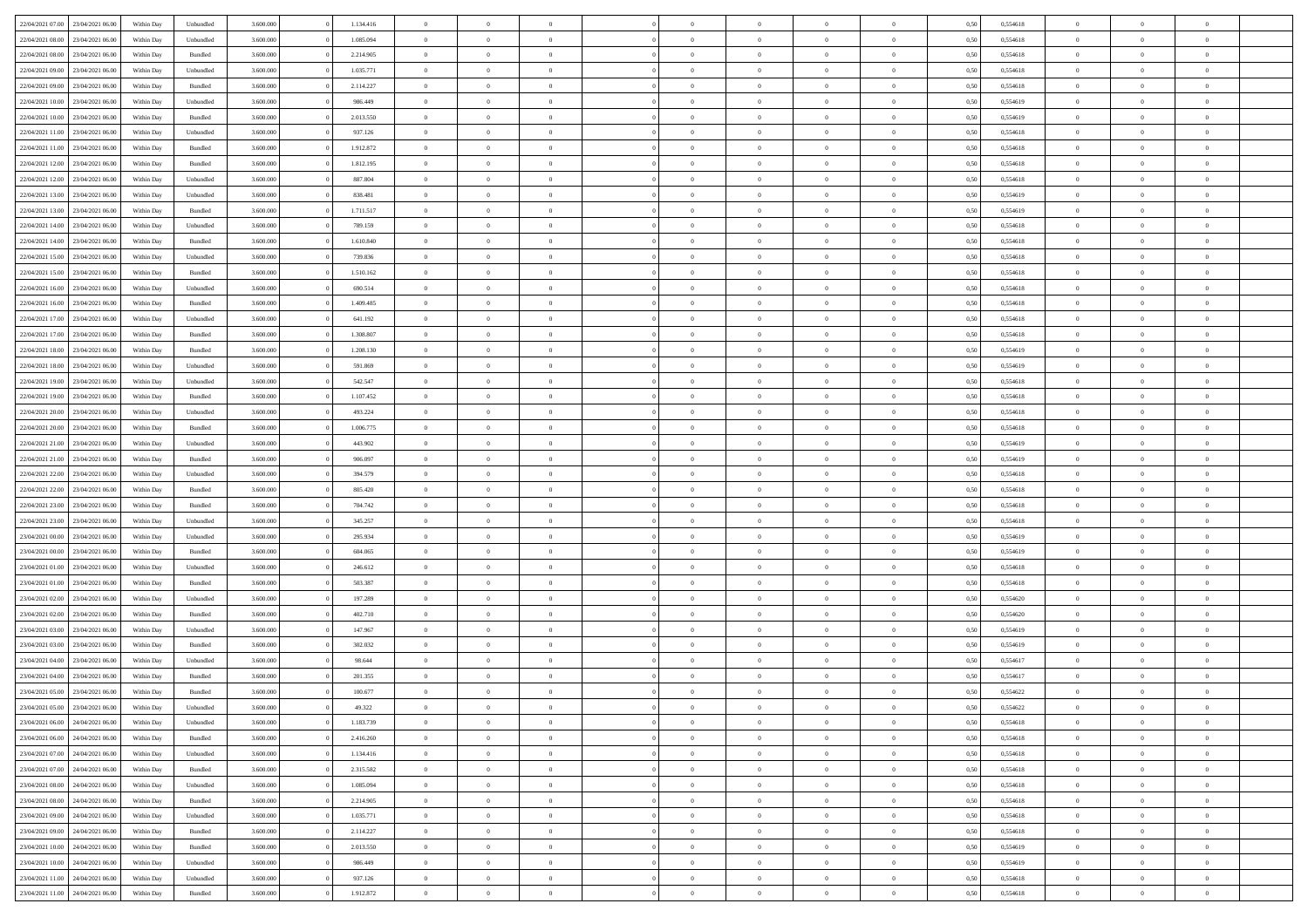| 23/04/2021 12:00 24/04/2021 06:00 |                  | Within Day | Unbundled | 3.600.000 | 887.804   | $\overline{0}$ | $\theta$       |                | $\overline{0}$ | $\bf{0}$       | $\overline{0}$ | $\theta$       | 0,50 | 0,554618 | $\theta$       | $\theta$       | $\overline{0}$           |  |
|-----------------------------------|------------------|------------|-----------|-----------|-----------|----------------|----------------|----------------|----------------|----------------|----------------|----------------|------|----------|----------------|----------------|--------------------------|--|
|                                   |                  |            |           |           |           | $\overline{0}$ | $\theta$       |                |                |                |                |                |      |          |                |                | $\overline{0}$           |  |
| 23/04/2021 12:00                  | 24/04/2021 06.00 | Within Day | Bundled   | 3.600.000 | 1.812.195 |                |                | $\overline{0}$ | $\overline{0}$ | $\,$ 0         | $\overline{0}$ | $\bf{0}$       | 0,50 | 0,554618 | $\,$ 0 $\,$    | $\overline{0}$ |                          |  |
| 23/04/2021 13:00                  | 24/04/2021 06:00 | Within Day | Unbundled | 3.600,000 | 838.481   | $\overline{0}$ | $\overline{0}$ | $\overline{0}$ | $\overline{0}$ | $\bf{0}$       | $\overline{0}$ | $\overline{0}$ | 0,50 | 0,554619 | $\bf{0}$       | $\overline{0}$ | $\overline{0}$           |  |
| 23/04/2021 13:00                  | 24/04/2021 06.00 | Within Day | Bundled   | 3.600.000 | 1.711.517 | $\overline{0}$ | $\overline{0}$ | $\overline{0}$ | $\overline{0}$ | $\bf{0}$       | $\overline{0}$ | $\overline{0}$ | 0,50 | 0,554619 | $\,$ 0 $\,$    | $\overline{0}$ | $\overline{0}$           |  |
| 23/04/2021 14:00                  | 24/04/2021 06.00 | Within Day | Unbundled | 3.600.000 | 789.159   | $\overline{0}$ | $\theta$       | $\overline{0}$ |                | $\overline{0}$ | $\overline{0}$ | $\bf{0}$       | 0,50 | 0,554618 | $\,$ 0 $\,$    | $\overline{0}$ | $\overline{0}$           |  |
| 23/04/2021 14:00                  | 24/04/2021 06:00 | Within Day | Bundled   | 3.600,000 | 1.610.840 | $\overline{0}$ | $\overline{0}$ | $\overline{0}$ | $\overline{0}$ | $\bf{0}$       | $\overline{0}$ | $\overline{0}$ | 0.50 | 0.554618 | $\,0\,$        | $\theta$       | $\overline{0}$           |  |
| 23/04/2021 15:00                  | 24/04/2021 06.00 | Within Day | Unbundled | 3.600.000 | 739.836   | $\overline{0}$ | $\overline{0}$ | $\overline{0}$ | $\overline{0}$ | $\,$ 0         | $\overline{0}$ | $\overline{0}$ | 0,50 | 0,554618 | $\,$ 0 $\,$    | $\theta$       | $\overline{0}$           |  |
| 23/04/2021 15:00                  | 24/04/2021 06.00 | Within Day | Bundled   | 3.600.000 | 1.510.162 | $\overline{0}$ | $\theta$       | $\overline{0}$ | $\overline{0}$ | $\,$ 0         | $\overline{0}$ | $\bf{0}$       | 0,50 | 0,554618 | $\,$ 0 $\,$    | $\overline{0}$ | $\overline{0}$           |  |
| 23/04/2021 16:00                  | 24/04/2021 06:00 | Within Day | Bundled   | 3.600,000 | 1.409.485 | $\overline{0}$ | $\overline{0}$ | $\overline{0}$ | $\overline{0}$ | $\bf{0}$       | $\overline{0}$ | $\bf{0}$       | 0.50 | 0.554618 | $\,0\,$        | $\overline{0}$ | $\overline{0}$           |  |
| 23/04/2021 16:00                  | 24/04/2021 06.00 | Within Day | Unbundled | 3.600.000 | 690.514   | $\overline{0}$ | $\overline{0}$ | $\overline{0}$ | $\overline{0}$ | $\,$ 0         | $\overline{0}$ | $\bf{0}$       | 0,50 | 0,554618 | $\,$ 0 $\,$    | $\overline{0}$ | $\overline{0}$           |  |
|                                   |                  |            |           |           |           |                |                |                |                |                |                |                |      |          |                |                |                          |  |
| 23/04/2021 17:00                  | 24/04/2021 06.00 | Within Day | Unbundled | 3.600.000 | 641.192   | $\bf{0}$       | $\theta$       | $\overline{0}$ | $\overline{0}$ | $\,$ 0         | $\overline{0}$ | $\bf{0}$       | 0,50 | 0,554618 | $\,$ 0 $\,$    | $\overline{0}$ | $\overline{0}$           |  |
| 23/04/2021 17:00                  | 24/04/2021 06:00 | Within Day | Bundled   | 3.600,000 | 1.308.807 | $\overline{0}$ | $\overline{0}$ | $\overline{0}$ | $\overline{0}$ | $\bf{0}$       | $\overline{0}$ | $\mathbf{0}$   | 0.50 | 0.554618 | $\bf{0}$       | $\overline{0}$ | $\overline{0}$           |  |
| 23/04/2021 18:00                  | 24/04/2021 06.00 | Within Day | Unbundled | 3.600.000 | 591.869   | $\overline{0}$ | $\overline{0}$ | $\overline{0}$ | $\overline{0}$ | $\,$ 0         | $\overline{0}$ | $\overline{0}$ | 0,50 | 0,554619 | $\,$ 0 $\,$    | $\theta$       | $\overline{0}$           |  |
| 23/04/2021 18:00                  | 24/04/2021 06.00 | Within Day | Bundled   | 3.600.000 | 1.208.130 | $\overline{0}$ | $\theta$       | $\overline{0}$ | $\overline{0}$ | $\overline{0}$ | $\overline{0}$ | $\bf{0}$       | 0,50 | 0,554619 | $\,$ 0 $\,$    | $\overline{0}$ | $\overline{0}$           |  |
| 23/04/2021 19:00                  | 24/04/2021 06:00 | Within Day | Unbundled | 3.600,000 | 542.547   | $\overline{0}$ | $\overline{0}$ | $\overline{0}$ | $\overline{0}$ | $\,$ 0         | $\overline{0}$ | $\bf{0}$       | 0.50 | 0.554618 | $\,0\,$        | $\theta$       | $\overline{0}$           |  |
| 23/04/2021 19:00                  | 24/04/2021 06.00 | Within Day | Bundled   | 3.600.000 | 1.107.452 | $\overline{0}$ | $\overline{0}$ | $\overline{0}$ | $\overline{0}$ | $\,$ 0         | $\overline{0}$ | $\bf{0}$       | 0,50 | 0,554618 | $\,0\,$        | $\theta$       | $\overline{0}$           |  |
| 23/04/2021 20:00                  | 24/04/2021 06.00 | Within Day | Unbundled | 3.600.000 | 493.224   | $\overline{0}$ | $\theta$       | $\overline{0}$ |                | $\,$ 0         | $\overline{0}$ | $\bf{0}$       | 0,50 | 0,554618 | $\,$ 0 $\,$    | $\overline{0}$ | $\overline{0}$           |  |
| 23/04/2021 20:00                  | 24/04/2021 06:00 | Within Day | Bundled   | 3.600,000 | 1.006.775 | $\overline{0}$ | $\overline{0}$ | $\overline{0}$ | $\overline{0}$ | $\bf{0}$       | $\overline{0}$ | $\bf{0}$       | 0.50 | 0.554618 | $\,0\,$        | $\overline{0}$ | $\overline{0}$           |  |
| 23/04/2021 21:00                  | 24/04/2021 06.00 | Within Day | Bundled   | 3.600.000 | 906.097   | $\overline{0}$ | $\overline{0}$ | $\overline{0}$ | $\overline{0}$ | $\bf{0}$       | $\overline{0}$ | $\bf{0}$       | 0,50 | 0,554619 | $\,$ 0 $\,$    | $\overline{0}$ | $\overline{0}$           |  |
|                                   |                  |            |           |           |           |                | $\theta$       | $\overline{0}$ | $\overline{0}$ | $\,$ 0         |                |                |      |          | $\,$ 0 $\,$    | $\overline{0}$ | $\overline{0}$           |  |
| 23/04/2021 21:00                  | 24/04/2021 06.00 | Within Day | Unbundled | 3.600.000 | 443.902   | $\bf{0}$       |                |                |                |                | $\overline{0}$ | $\bf{0}$       | 0,50 | 0,554619 |                |                |                          |  |
| 23/04/2021 22:00                  | 24/04/2021 06:00 | Within Day | Unbundled | 3.600,000 | 394.579   | $\overline{0}$ | $\overline{0}$ | $\overline{0}$ | $\overline{0}$ | $\bf{0}$       | $\overline{0}$ | $\mathbf{0}$   | 0.50 | 0.554618 | $\bf{0}$       | $\overline{0}$ | $\overline{\phantom{a}}$ |  |
| 23/04/2021 22:00                  | 24/04/2021 06.00 | Within Day | Bundled   | 3.600.000 | 805.420   | $\overline{0}$ | $\overline{0}$ | $\overline{0}$ | $\overline{0}$ | $\bf{0}$       | $\overline{0}$ | $\overline{0}$ | 0,50 | 0,554618 | $\,$ 0 $\,$    | $\overline{0}$ | $\overline{0}$           |  |
| 23/04/2021 23:00                  | 24/04/2021 06.00 | Within Day | Unbundled | 3.600.000 | 345.257   | $\overline{0}$ | $\theta$       | $\overline{0}$ | $\overline{0}$ | $\,$ 0         | $\overline{0}$ | $\bf{0}$       | 0,50 | 0,554618 | $\,$ 0 $\,$    | $\overline{0}$ | $\overline{0}$           |  |
| 23/04/2021 23:00                  | 24/04/2021 06:00 | Within Day | Bundled   | 3.600,000 | 704.742   | $\overline{0}$ | $\overline{0}$ | $\overline{0}$ | $\overline{0}$ | $\bf{0}$       | $\overline{0}$ | $\bf{0}$       | 0.50 | 0.554618 | $\,0\,$        | $\theta$       | $\overline{0}$           |  |
| 24/04/2021 00:00                  | 24/04/2021 06.00 | Within Day | Unbundled | 3.600.000 | 295.934   | $\overline{0}$ | $\overline{0}$ | $\overline{0}$ | $\overline{0}$ | $\,$ 0         | $\overline{0}$ | $\overline{0}$ | 0,50 | 0,554619 | $\,0\,$        | $\theta$       | $\overline{0}$           |  |
| 24/04/2021 00:00                  | 24/04/2021 06.00 | Within Day | Bundled   | 3.600.000 | 604.065   | $\overline{0}$ | $\theta$       | $\overline{0}$ |                | $\bf{0}$       | $\overline{0}$ | $\bf{0}$       | 0,50 | 0,554619 | $\,$ 0 $\,$    | $\overline{0}$ | $\overline{0}$           |  |
| 24/04/2021 01:00                  | 24/04/2021 06:00 | Within Day | Unbundled | 3.600,000 | 246.612   | $\overline{0}$ | $\overline{0}$ | $\overline{0}$ | $\overline{0}$ | $\bf{0}$       | $\overline{0}$ | $\bf{0}$       | 0.50 | 0.554618 | $\,0\,$        | $\overline{0}$ | $\overline{0}$           |  |
| 24/04/2021 01:00                  | 24/04/2021 06.00 | Within Day | Bundled   | 3.600.000 | 503.387   | $\overline{0}$ | $\overline{0}$ | $\overline{0}$ | $\overline{0}$ | $\,$ 0         | $\overline{0}$ | $\bf{0}$       | 0,50 | 0,554618 | $\,$ 0 $\,$    | $\overline{0}$ | $\overline{0}$           |  |
| 24/04/2021 02:00                  | 24/04/2021 06.00 | Within Day | Unbundled | 3.600.000 | 197.289   | $\bf{0}$       | $\overline{0}$ | $\overline{0}$ | $\overline{0}$ | $\bf{0}$       | $\overline{0}$ | $\bf{0}$       | 0,50 | 0,554620 | $\,$ 0 $\,$    | $\overline{0}$ | $\overline{0}$           |  |
| 24/04/2021 02:00                  | 24/04/2021 06:00 | Within Day | Bundled   | 3.600,000 | 402.710   | $\overline{0}$ | $\overline{0}$ | $\overline{0}$ | $\overline{0}$ | $\bf{0}$       | $\overline{0}$ | $\mathbf{0}$   | 0.50 | 0.554620 | $\bf{0}$       | $\overline{0}$ | $\overline{0}$           |  |
|                                   |                  |            |           |           |           |                |                |                |                |                |                |                |      |          |                |                |                          |  |
| 24/04/2021 03:00                  | 24/04/2021 06:00 | Within Dav | Bundled   | 3.600.000 | 302.032   | $\overline{0}$ | $\overline{0}$ | $\overline{0}$ | $\overline{0}$ | $\mathbf{0}$   | $\overline{0}$ | $\overline{0}$ | 0.50 | 0,554619 | $\theta$       | $\overline{0}$ | $\overline{0}$           |  |
| 24/04/2021 03:00                  | 24/04/2021 06.00 | Within Day | Unbundled | 3.600.000 | 147.967   | $\overline{0}$ | $\theta$       | $\overline{0}$ | $\overline{0}$ | $\,$ 0         | $\overline{0}$ | $\bf{0}$       | 0,50 | 0,554619 | $\,$ 0 $\,$    | $\overline{0}$ | $\overline{0}$           |  |
| 24/04/2021 04:00                  | 24/04/2021 06:00 | Within Day | Unbundled | 3.600,000 | 98.644    | $\overline{0}$ | $\overline{0}$ | $\overline{0}$ | $\overline{0}$ | $\,$ 0         | $\overline{0}$ | $\bf{0}$       | 0.50 | 0.554617 | $\,0\,$        | $\theta$       | $\overline{0}$           |  |
| 24/04/2021 04:00                  | 24/04/2021 06:00 | Within Dav | Bundled   | 3.600.000 | 201.355   | $\overline{0}$ | $\theta$       | $\Omega$       | $\overline{0}$ | $\mathbf{0}$   | $\overline{0}$ | $\overline{0}$ | 0.50 | 0,554617 | $\theta$       | $\overline{0}$ | $\overline{0}$           |  |
| 24/04/2021 05:00                  | 24/04/2021 06.00 | Within Day | Unbundled | 3.600.000 | 49.322    | $\bf{0}$       | $\theta$       | $\overline{0}$ | $\overline{0}$ | $\,$ 0         | $\overline{0}$ | $\bf{0}$       | 0,50 | 0,554622 | $\,$ 0 $\,$    | $\overline{0}$ | $\overline{0}$           |  |
| 24/04/2021 05:00                  | 24/04/2021 06:00 | Within Day | Bundled   | 3.600,000 | 100.677   | $\overline{0}$ | $\overline{0}$ | $\overline{0}$ | $\overline{0}$ | $\bf{0}$       | $\overline{0}$ | $\bf{0}$       | 0.50 | 0.554622 | $\bf{0}$       | $\overline{0}$ | $\overline{0}$           |  |
| 24/04/2021 06:00                  | 25/04/2021 06:00 | Within Dav | Unbundled | 3.600.000 | 1.183.739 | $\overline{0}$ | $\overline{0}$ | $\overline{0}$ | $\overline{0}$ | $\overline{0}$ | $\overline{0}$ | $\overline{0}$ | 0.50 | 0,554618 | $\theta$       | $\overline{0}$ | $\overline{0}$           |  |
| 24/04/2021 06:00                  | 25/04/2021 06.00 | Within Day | Bundled   | 3.600.000 | 2.416.260 | $\bf{0}$       | $\overline{0}$ | $\overline{0}$ | $\overline{0}$ | $\bf{0}$       | $\overline{0}$ | $\bf{0}$       | 0,50 | 0,554618 | $\,$ 0 $\,$    | $\overline{0}$ | $\overline{0}$           |  |
| 24/04/2021 07:00                  | 25/04/2021 06:00 | Within Day | Unbundled | 3.600,000 | 1.134.416 | $\overline{0}$ | $\overline{0}$ | $\overline{0}$ | $\overline{0}$ | $\bf{0}$       | $\overline{0}$ | $\mathbf{0}$   | 0.50 | 0.554618 | $\bf{0}$       | $\overline{0}$ | $\overline{0}$           |  |
| 24/04/2021 07:00                  | 25/04/2021 06:00 | Within Dav | Bundled   | 3.600.000 | 2.315.582 | $\overline{0}$ | $\overline{0}$ | $\Omega$       | $\overline{0}$ | $\mathbf{0}$   | $\overline{0}$ | $\overline{0}$ | 0.50 | 0,554618 | $\theta$       | $\overline{0}$ | $\overline{0}$           |  |
|                                   |                  |            |           |           |           |                | $\theta$       | $\overline{0}$ | $\overline{0}$ | $\,$ 0         | $\overline{0}$ |                |      |          | $\,$ 0 $\,$    | $\overline{0}$ | $\overline{0}$           |  |
| 24/04/2021 08:00                  | 25/04/2021 06.00 | Within Day | Bundled   | 3.600.000 | 2.214.905 | $\bf{0}$       |                |                |                |                |                | $\bf{0}$       | 0,50 | 0,554618 |                |                |                          |  |
| 24/04/2021 08:00                  | 25/04/2021 06:00 | Within Day | Unbundled | 3.600,000 | 1.085.094 | $\overline{0}$ | $\theta$       | $\overline{0}$ | $\overline{0}$ | $\bf{0}$       | $\Omega$       | $\overline{0}$ | 0.50 | 0.554618 | $\,0\,$        | $\theta$       | $\overline{0}$           |  |
| 24/04/2021 09:00                  | 25/04/2021 06:00 | Within Dav | Unbundled | 3.600.000 | 1.035.771 | $\overline{0}$ | $\Omega$       | $\Omega$       | $\Omega$       | $\bf{0}$       | $\overline{0}$ | $\bf{0}$       | 0.50 | 0,554618 | $\theta$       | $\theta$       | $\overline{0}$           |  |
| 24/04/2021 09:00                  | 25/04/2021 06.00 | Within Day | Bundled   | 3.600.000 | 2.114.227 | $\bf{0}$       | $\,$ 0 $\,$    | $\overline{0}$ | $\overline{0}$ | $\,$ 0         | $\overline{0}$ | $\bf{0}$       | 0,50 | 0,554618 | $\,$ 0 $\,$    | $\overline{0}$ | $\overline{0}$           |  |
| 24/04/2021 10:00                  | 25/04/2021 06:00 | Within Day | Unbundled | 3.600.000 | 986,449   | $\bf{0}$       | $\theta$       |                |                |                |                |                | 0,50 | 0,554619 | $\bf{0}$       | $\theta$       |                          |  |
| 24/04/2021 10:00 25/04/2021 06:00 |                  | Within Day | Bundled   | 3.600.000 | 2.013.550 | $\overline{0}$ | $\overline{0}$ | $\overline{0}$ | $\overline{0}$ | $\overline{0}$ | $\overline{0}$ | $\overline{0}$ | 0,50 | 0,554619 | $\theta$       | $\overline{0}$ | $\overline{0}$           |  |
| 24/04/2021 11:00                  | 25/04/2021 06:00 | Within Day | Unbundled | 3.600.000 | 937.126   | $\overline{0}$ | $\bf{0}$       | $\overline{0}$ | $\overline{0}$ | $\overline{0}$ | $\overline{0}$ | $\bf{0}$       | 0,50 | 0,554618 | $\bf{0}$       | $\overline{0}$ | $\bf{0}$                 |  |
| 24/04/2021 11:00                  | 25/04/2021 06:00 | Within Day | Bundled   | 3.600.000 | 1.912.872 | $\overline{0}$ | $\overline{0}$ | $\overline{0}$ | $\overline{0}$ | $\overline{0}$ | $\overline{0}$ | $\mathbf{0}$   | 0.50 | 0,554618 | $\overline{0}$ | $\bf{0}$       | $\bf{0}$                 |  |
| 24/04/2021 12:00                  | 25/04/2021 06:00 | Within Day | Unbundled | 3.600.000 | 887.804   | $\overline{0}$ | $\overline{0}$ | $\overline{0}$ | $\overline{0}$ | $\overline{0}$ | $\overline{0}$ | $\overline{0}$ | 0,50 | 0,554618 | $\overline{0}$ | $\theta$       | $\overline{0}$           |  |
| 24/04/2021 12:00                  | 25/04/2021 06:00 | Within Day | Bundled   | 3.600.000 | 1.812.195 | $\overline{0}$ | $\overline{0}$ | $\overline{0}$ | $\overline{0}$ | $\bf{0}$       | $\overline{0}$ | $\bf{0}$       | 0,50 | 0,554618 | $\,$ 0 $\,$    | $\overline{0}$ | $\overline{0}$           |  |
| 24/04/2021 13:00                  | 25/04/2021 06:00 | Within Day | Unbundled | 3.600.000 | 838.481   | $\overline{0}$ | $\overline{0}$ | $\overline{0}$ | $\overline{0}$ | $\bf{0}$       | $\overline{0}$ | $\mathbf{0}$   | 0.50 | 0.554619 | $\,$ 0 $\,$    | $\overline{0}$ | $\overline{0}$           |  |
|                                   |                  |            |           |           |           |                |                |                |                |                |                |                |      |          |                |                |                          |  |
| 24/04/2021 13:00                  | 25/04/2021 06:00 | Within Day | Bundled   | 3.600.000 | 1.711.517 | $\overline{0}$ | $\overline{0}$ | $\overline{0}$ | $\overline{0}$ | $\overline{0}$ | $\overline{0}$ | $\overline{0}$ | 0,50 | 0,554619 | $\overline{0}$ | $\theta$       | $\overline{0}$           |  |
| 24/04/2021 14:00                  | 25/04/2021 06:00 | Within Day | Bundled   | 3.600.000 | 1.610.840 | $\overline{0}$ | $\,$ 0         | $\overline{0}$ | $\bf{0}$       | $\overline{0}$ | $\overline{0}$ | $\bf{0}$       | 0,50 | 0,554618 | $\,$ 0 $\,$    | $\overline{0}$ | $\overline{0}$           |  |
| 24/04/2021 14:00                  | 25/04/2021 06:00 | Within Day | Unbundled | 3.600.000 | 789.159   | $\overline{0}$ | $\overline{0}$ | $\overline{0}$ | $\overline{0}$ | $\bf{0}$       | $\overline{0}$ | $\mathbf{0}$   | 0.50 | 0.554618 | $\mathbf{0}$   | $\bf{0}$       | $\bf{0}$                 |  |
| 24/04/2021 15:00                  | 25/04/2021 06:00 | Within Day | Unbundled | 3.600.000 | 739.836   | $\overline{0}$ | $\overline{0}$ | $\overline{0}$ | $\overline{0}$ | $\overline{0}$ | $\overline{0}$ | $\overline{0}$ | 0,50 | 0,554618 | $\overline{0}$ | $\overline{0}$ | $\overline{0}$           |  |
| 24/04/2021 15:00                  | 25/04/2021 06.00 | Within Day | Bundled   | 3.600.000 | 1.510.162 | $\overline{0}$ | $\bf{0}$       | $\overline{0}$ | $\bf{0}$       | $\bf{0}$       | $\bf{0}$       | $\bf{0}$       | 0,50 | 0,554618 | $\overline{0}$ | $\overline{0}$ | $\bf{0}$                 |  |
| 24/04/2021 16:00 25/04/2021 06:00 |                  | Within Day | Unbundled | 3.600.000 | 690.514   | $\,$ 0 $\,$    | $\,$ 0 $\,$    | $\overline{0}$ | $\overline{0}$ | $\,$ 0 $\,$    | $\,$ 0 $\,$    | $\,$ 0 $\,$    | 0,50 | 0,554618 | $\mathbf{0}^-$ | $\,$ 0 $\,$    | $\,$ 0 $\,$              |  |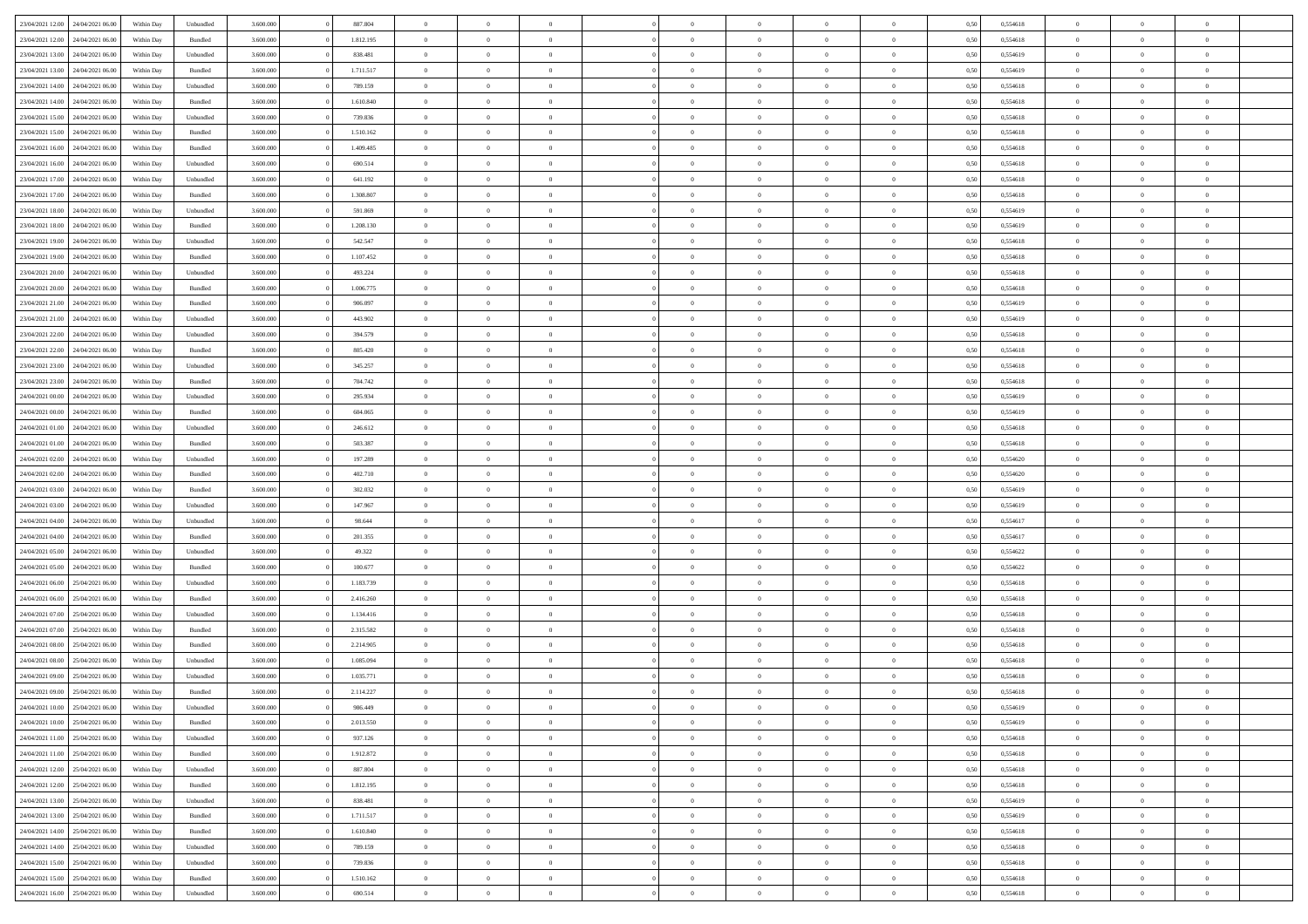| 24/04/2021 16:00 | 25/04/2021 06:00 | Within Day | Bundled            | 3.600.000 | 1.409.485 | $\overline{0}$ | $\Omega$       |                | $\Omega$       | $\Omega$       | $\Omega$       | $\theta$       | 0,50 | 0,554618 | $\theta$       | $\theta$       | $\theta$       |  |
|------------------|------------------|------------|--------------------|-----------|-----------|----------------|----------------|----------------|----------------|----------------|----------------|----------------|------|----------|----------------|----------------|----------------|--|
|                  |                  |            |                    |           |           |                |                |                |                |                |                |                |      |          |                |                |                |  |
| 24/04/2021 17:00 | 25/04/2021 06:00 | Within Day | Unbundled          | 3.600.000 | 641.192   | $\overline{0}$ | $\theta$       | $\overline{0}$ | $\overline{0}$ | $\bf{0}$       | $\overline{0}$ | $\bf{0}$       | 0,50 | 0,554618 | $\theta$       | $\theta$       | $\overline{0}$ |  |
| 24/04/2021 17:00 | 25/04/2021 06:00 | Within Day | Bundled            | 3.600.000 | 1.308.807 | $\overline{0}$ | $\overline{0}$ | $\overline{0}$ | $\bf{0}$       | $\bf{0}$       | $\bf{0}$       | $\bf{0}$       | 0,50 | 0,554618 | $\overline{0}$ | $\overline{0}$ | $\overline{0}$ |  |
| 24/04/2021 18:00 | 25/04/2021 06:00 | Within Dav | Unbundled          | 3.600,000 | 591.869   | $\overline{0}$ | $\overline{0}$ | $\overline{0}$ | $\overline{0}$ | $\bf{0}$       | $\overline{0}$ | $\overline{0}$ | 0.50 | 0.554619 | $\theta$       | $\theta$       | $\overline{0}$ |  |
|                  |                  |            |                    |           |           | $\overline{0}$ | $\theta$       | $\overline{0}$ |                | $\bf{0}$       | $\overline{0}$ |                |      |          | $\theta$       | $\overline{0}$ | $\overline{0}$ |  |
| 24/04/2021 18:00 | 25/04/2021 06:00 | Within Day | Bundled            | 3.600.000 | 1.208.130 |                |                |                | $\overline{0}$ |                |                | $\bf{0}$       | 0,50 | 0,554619 |                |                |                |  |
| 24/04/2021 19:00 | 25/04/2021 06:00 | Within Day | Bundled            | 3.600.000 | 1.107.452 | $\overline{0}$ | $\overline{0}$ | $\overline{0}$ | $\bf{0}$       | $\overline{0}$ | $\overline{0}$ | $\mathbf{0}$   | 0,50 | 0,554618 | $\overline{0}$ | $\overline{0}$ | $\bf{0}$       |  |
| 24/04/2021 19:00 | 25/04/2021 06.00 | Within Dav | Unbundled          | 3.600.000 | 542.547   | $\overline{0}$ | $\overline{0}$ | $\overline{0}$ | $\overline{0}$ | $\overline{0}$ | $\overline{0}$ | $\overline{0}$ | 0.50 | 0.554618 | $\theta$       | $\overline{0}$ | $\overline{0}$ |  |
| 24/04/2021 20:00 | 25/04/2021 06:00 | Within Day | Unbundled          | 3.600.000 | 493.224   | $\overline{0}$ | $\theta$       | $\overline{0}$ | $\overline{0}$ | $\bf{0}$       | $\overline{0}$ | $\bf{0}$       | 0,50 | 0,554618 | $\theta$       | $\theta$       | $\overline{0}$ |  |
| 24/04/2021 20:00 | 25/04/2021 06:00 | Within Day | Bundled            | 3.600.000 | 1.006.775 | $\overline{0}$ | $\overline{0}$ | $\overline{0}$ | $\bf{0}$       | $\bf{0}$       | $\bf{0}$       | $\bf{0}$       | 0,50 | 0,554618 | $\,0\,$        | $\overline{0}$ | $\overline{0}$ |  |
| 24/04/2021 21:00 | 25/04/2021 06:00 | Within Dav | Unbundled          | 3.600.000 | 443.902   | $\overline{0}$ | $\overline{0}$ | $\overline{0}$ | $\overline{0}$ | $\overline{0}$ | $\overline{0}$ | $\overline{0}$ | 0.50 | 0.554619 | $\theta$       | $\overline{0}$ | $\overline{0}$ |  |
|                  |                  |            |                    |           |           |                |                |                |                |                |                |                |      |          |                |                |                |  |
| 24/04/2021 21.00 | 25/04/2021 06:00 | Within Day | Bundled            | 3.600.000 | 906.097   | $\overline{0}$ | $\theta$       | $\overline{0}$ | $\overline{0}$ | $\bf{0}$       | $\overline{0}$ | $\bf{0}$       | 0,50 | 0,554619 | $\,$ 0 $\,$    | $\overline{0}$ | $\overline{0}$ |  |
| 24/04/2021 22.00 | 25/04/2021 06:00 | Within Day | Unbundled          | 3.600.000 | 394.579   | $\overline{0}$ | $\overline{0}$ | $\overline{0}$ | $\bf{0}$       | $\bf{0}$       | $\bf{0}$       | $\mathbf{0}$   | 0,50 | 0,554618 | $\overline{0}$ | $\overline{0}$ | $\bf{0}$       |  |
| 24/04/2021 22:00 | 25/04/2021 06:00 | Within Day | Bundled            | 3.600.000 | 805.420   | $\overline{0}$ | $\overline{0}$ | $\overline{0}$ | $\overline{0}$ | $\bf{0}$       | $\overline{0}$ | $\overline{0}$ | 0.50 | 0.554618 | $\theta$       | $\theta$       | $\overline{0}$ |  |
| 24/04/2021 23:00 | 25/04/2021 06:00 | Within Day | Unbundled          | 3.600.000 | 345.257   | $\overline{0}$ | $\theta$       | $\overline{0}$ | $\overline{0}$ | $\bf{0}$       | $\overline{0}$ | $\bf{0}$       | 0,50 | 0,554618 | $\theta$       | $\theta$       | $\overline{0}$ |  |
| 24/04/2021 23:00 | 25/04/2021 06:00 | Within Day | Bundled            | 3.600.000 | 704.742   | $\overline{0}$ | $\overline{0}$ | $\overline{0}$ | $\bf{0}$       | $\overline{0}$ | $\overline{0}$ | $\mathbf{0}$   | 0,50 | 0,554618 | $\overline{0}$ | $\overline{0}$ | $\bf{0}$       |  |
|                  |                  |            |                    |           |           |                |                |                |                |                |                |                |      |          |                |                |                |  |
| 25/04/2021 00:00 | 25/04/2021 06:00 | Within Dav | Unbundled          | 3.600.000 | 295.934   | $\overline{0}$ | $\overline{0}$ | $\overline{0}$ | $\overline{0}$ | $\overline{0}$ | $\overline{0}$ | $\overline{0}$ | 0.50 | 0,554619 | $\theta$       | $\overline{0}$ | $\overline{0}$ |  |
| 25/04/2021 00:00 | 25/04/2021 06:00 | Within Day | Bundled            | 3.600.000 | 604.065   | $\overline{0}$ | $\theta$       | $\overline{0}$ | $\overline{0}$ | $\bf{0}$       | $\overline{0}$ | $\bf{0}$       | 0,50 | 0,554619 | $\theta$       | $\theta$       | $\overline{0}$ |  |
| 25/04/2021 01:00 | 25/04/2021 06:00 | Within Day | Bundled            | 3.600.000 | 503.387   | $\overline{0}$ | $\overline{0}$ | $\overline{0}$ | $\bf{0}$       | $\bf{0}$       | $\bf{0}$       | $\mathbf{0}$   | 0,50 | 0,554618 | $\,0\,$        | $\overline{0}$ | $\overline{0}$ |  |
| 25/04/2021 01:00 | 25/04/2021 06:00 | Within Day | Unbundled          | 3.600.000 | 246.612   | $\overline{0}$ | $\overline{0}$ | $\overline{0}$ | $\overline{0}$ | $\overline{0}$ | $\overline{0}$ | $\overline{0}$ | 0.50 | 0.554618 | $\theta$       | $\overline{0}$ | $\overline{0}$ |  |
| 25/04/2021 02:00 | 25/04/2021 06:00 | Within Day | Unbundled          | 3.600.000 | 197.289   | $\overline{0}$ | $\theta$       | $\overline{0}$ | $\overline{0}$ | $\bf{0}$       | $\overline{0}$ | $\bf{0}$       | 0,50 | 0,554620 | $\,$ 0 $\,$    | $\theta$       | $\overline{0}$ |  |
| 25/04/2021 02:00 | 25/04/2021 06:00 | Within Day | Bundled            | 3.600.000 | 402.710   | $\overline{0}$ | $\overline{0}$ | $\overline{0}$ | $\bf{0}$       | $\bf{0}$       | $\bf{0}$       | $\bf{0}$       | 0,50 | 0,554620 | $\overline{0}$ | $\overline{0}$ | $\overline{0}$ |  |
|                  |                  |            |                    |           |           |                |                |                |                |                |                |                |      |          |                |                |                |  |
| 25/04/2021 03:00 | 25/04/2021 06:00 | Within Day | Unbundled          | 3.600.000 | 147.967   | $\overline{0}$ | $\overline{0}$ | $\overline{0}$ | $\overline{0}$ | $\bf{0}$       | $\overline{0}$ | $\overline{0}$ | 0.50 | 0.554619 | $\theta$       | $\theta$       | $\overline{0}$ |  |
| 25/04/2021 03:00 | 25/04/2021 06:00 | Within Day | Bundled            | 3.600.000 | 302.032   | $\overline{0}$ | $\theta$       | $\overline{0}$ | $\overline{0}$ | $\bf{0}$       | $\overline{0}$ | $\bf{0}$       | 0,50 | 0,554619 | $\,$ 0 $\,$    | $\overline{0}$ | $\overline{0}$ |  |
| 25/04/2021 04:00 | 25/04/2021 06:00 | Within Day | Unbundled          | 3.600.000 | 98.644    | $\overline{0}$ | $\overline{0}$ | $\overline{0}$ | $\bf{0}$       | $\overline{0}$ | $\overline{0}$ | $\mathbf{0}$   | 0,50 | 0,554617 | $\bf{0}$       | $\overline{0}$ | $\bf{0}$       |  |
| 25/04/2021 04:00 | 25/04/2021 06:00 | Within Dav | Bundled            | 3.600.000 | 201.355   | $\overline{0}$ | $\overline{0}$ | $\overline{0}$ | $\overline{0}$ | $\overline{0}$ | $\overline{0}$ | $\overline{0}$ | 0.50 | 0,554617 | $\theta$       | $\overline{0}$ | $\overline{0}$ |  |
| 25/04/2021 05:00 | 25/04/2021 06:00 | Within Day | Unbundled          | 3.600.000 | 49.322    | $\overline{0}$ | $\theta$       | $\overline{0}$ | $\overline{0}$ | $\bf{0}$       | $\overline{0}$ | $\bf{0}$       | 0,50 | 0,554622 | $\theta$       | $\theta$       | $\overline{0}$ |  |
| 25/04/2021 05:00 | 25/04/2021 06:00 | Within Day | Bundled            | 3.600.000 | 100.677   | $\overline{0}$ | $\overline{0}$ | $\overline{0}$ | $\bf{0}$       | $\bf{0}$       | $\bf{0}$       | $\bf{0}$       | 0,50 | 0,554622 | $\,0\,$        | $\overline{0}$ | $\overline{0}$ |  |
| 25/04/2021 06:00 | 26/04/2021 06:00 | Within Day | Bundled            | 3.600.000 | 2.416.260 | $\overline{0}$ | $\overline{0}$ | $\overline{0}$ | $\overline{0}$ | $\overline{0}$ | $\overline{0}$ | $\overline{0}$ | 0.50 | 0.554618 | $\theta$       | $\overline{0}$ | $\overline{0}$ |  |
|                  |                  |            |                    |           |           |                |                |                |                |                |                |                |      |          |                |                |                |  |
| 25/04/2021 06:00 | 26/04/2021 06:00 | Within Day | Unbundled          | 3.600.000 | 1.183.739 | $\overline{0}$ | $\theta$       | $\overline{0}$ | $\overline{0}$ | $\bf{0}$       | $\overline{0}$ | $\bf{0}$       | 0,50 | 0,554618 | $\,$ 0 $\,$    | $\overline{0}$ | $\overline{0}$ |  |
| 25/04/2021 07:00 | 26/04/2021 06:00 | Within Day | Unbundled          | 3.600.000 | 1.134.416 | $\overline{0}$ | $\overline{0}$ | $\overline{0}$ | $\bf{0}$       | $\bf{0}$       | $\bf{0}$       | $\bf{0}$       | 0,50 | 0,554618 | $\bf{0}$       | $\overline{0}$ | $\bf{0}$       |  |
| 25/04/2021 07:00 | 26/04/2021 06:00 | Within Day | Bundled            | 3.600.000 | 2.315.582 | $\overline{0}$ | $\Omega$       | $\overline{0}$ | $\Omega$       | $\Omega$       | $\overline{0}$ | $\overline{0}$ | 0,50 | 0,554618 | $\,0\,$        | $\theta$       | $\theta$       |  |
| 25/04/2021 08:00 | 26/04/2021 06:00 | Within Day | Unbundled          | 3.600.000 | 1.085.094 | $\overline{0}$ | $\theta$       | $\overline{0}$ | $\overline{0}$ | $\bf{0}$       | $\overline{0}$ | $\bf{0}$       | 0,50 | 0,554618 | $\theta$       | $\theta$       | $\overline{0}$ |  |
| 25/04/2021 08:00 | 26/04/2021 06:00 | Within Day | Bundled            | 3.600.000 | 2.214.905 | $\overline{0}$ | $\overline{0}$ | $\overline{0}$ | $\bf{0}$       | $\bf{0}$       | $\overline{0}$ | $\mathbf{0}$   | 0,50 | 0,554618 | $\bf{0}$       | $\overline{0}$ | $\bf{0}$       |  |
| 25/04/2021 09:00 | 26/04/2021 06:00 | Within Day | Unbundled          | 3.600,000 | 1.035.771 | $\overline{0}$ | $\Omega$       | $\Omega$       | $\Omega$       | $\bf{0}$       | $\overline{0}$ | $\overline{0}$ | 0.50 | 0.554618 | $\theta$       | $\theta$       | $\theta$       |  |
|                  |                  |            |                    |           |           | $\overline{0}$ | $\theta$       | $\overline{0}$ |                | $\bf{0}$       | $\overline{0}$ |                |      |          |                | $\theta$       | $\overline{0}$ |  |
| 25/04/2021 09:00 | 26/04/2021 06:00 | Within Day | Bundled            | 3.600.000 | 2.114.227 |                |                |                | $\overline{0}$ |                |                | $\bf{0}$       | 0,50 | 0,554618 | $\,$ 0 $\,$    |                |                |  |
| 25/04/2021 11:00 | 26/04/2021 06:00 | Within Day | Unbundled          | 3.600.000 | 937.126   | $\overline{0}$ | $\overline{0}$ | $\overline{0}$ | $\bf{0}$       | $\bf{0}$       | $\bf{0}$       | $\bf{0}$       | 0,50 | 0,554618 | $\bf{0}$       | $\overline{0}$ | $\overline{0}$ |  |
| 25/04/2021 11:00 | 26/04/2021 06:00 | Within Day | Bundled            | 3.600,000 | 1.912.872 | $\overline{0}$ | $\Omega$       | $\overline{0}$ | $\Omega$       | $\theta$       | $\overline{0}$ | $\overline{0}$ | 0.50 | 0.554618 | $\,0\,$        | $\theta$       | $\theta$       |  |
| 25/04/2021 12:00 | 26/04/2021 06:00 | Within Day | Unbundled          | 3.600.000 | 887.804   | $\overline{0}$ | $\theta$       | $\overline{0}$ | $\overline{0}$ | $\bf{0}$       | $\overline{0}$ | $\bf{0}$       | 0,50 | 0,554618 | $\,$ 0 $\,$    | $\overline{0}$ | $\overline{0}$ |  |
| 25/04/2021 12:00 | 26/04/2021 06:00 | Within Day | Bundled            | 3.600.000 | 1.812.195 | $\overline{0}$ | $\overline{0}$ | $\overline{0}$ | $\bf{0}$       | $\bf{0}$       | $\bf{0}$       | $\bf{0}$       | 0,50 | 0,554618 | $\overline{0}$ | $\overline{0}$ | $\overline{0}$ |  |
| 25/04/2021 13:00 | 26/04/2021 06:00 | Within Day | Bundled            | 3.600.000 | 1.711.517 | $\overline{0}$ | $\Omega$       | $\overline{0}$ | $\Omega$       | $\Omega$       | $\overline{0}$ | $\overline{0}$ | 0,50 | 0,554619 | $\,0\,$        | $\theta$       | $\theta$       |  |
| 25/04/2021 13:00 | 26/04/2021 06:00 | Within Day | Unbundled          | 3.600.000 | 838.481   | $\overline{0}$ | $\theta$       | $\overline{0}$ | $\overline{0}$ | $\,$ 0         | $\overline{0}$ | $\bf{0}$       | 0,50 | 0,554619 | $\,$ 0 $\,$    | $\overline{0}$ | $\overline{0}$ |  |
|                  |                  |            |                    |           |           |                |                |                |                |                |                |                |      |          |                |                |                |  |
| 25/04/2021 14:00 | 26/04/2021 06:00 | Within Day | Bundled            | 3.600.000 | 1.610.840 | $\overline{0}$ | $\overline{0}$ | $\overline{0}$ | $\bf{0}$       | $\bf{0}$       | $\bf{0}$       | $\mathbf{0}$   | 0,50 | 0,554618 | $\overline{0}$ | $\overline{0}$ | $\bf{0}$       |  |
| 25/04/2021 14:00 | 26/04/2021 06:00 | Within Day | Unbundled          | 3.600,000 | 789.159   | $\overline{0}$ | $\Omega$       | $\Omega$       | $\Omega$       | $\Omega$       | $\Omega$       | $\overline{0}$ | 0.50 | 0.554618 | $\theta$       | $\theta$       | $\theta$       |  |
| 25/04/2021 15:00 | 26/04/2021 06:00 | Within Day | Bundled            | 3.600.000 | 1.510.162 | $\overline{0}$ | $\overline{0}$ | $\overline{0}$ | $\bf{0}$       | $\,$ 0         | $\bf{0}$       | $\bf{0}$       | 0,50 | 0,554618 | $\,0\,$        | $\overline{0}$ | $\overline{0}$ |  |
| 25/04/2021 15:00 | 26/04/2021 06:00 | Within Day | Unbundled          | 3.600.000 | 739.836   | $\bf{0}$       | $\bf{0}$       |                |                |                |                |                | 0,50 | 0,554618 | $\bf{0}$       | $\overline{0}$ |                |  |
| 25/04/2021 16:00 | 26/04/2021 06:00 | Within Day | Bundled            | 3.600.000 | 1.409.485 | $\overline{0}$ | $\overline{0}$ | $\overline{0}$ | $\Omega$       | $\overline{0}$ | $\overline{0}$ | $\overline{0}$ | 0,50 | 0.554618 | $\theta$       | $\theta$       | $\theta$       |  |
| 25/04/2021 16:00 | 26/04/2021 06:00 | Within Day | Unbundled          | 3.600.000 | 690.514   | $\overline{0}$ | $\bf{0}$       | $\overline{0}$ | $\bf{0}$       | $\,$ 0 $\,$    | $\overline{0}$ | $\,$ 0 $\,$    | 0,50 | 0,554618 | $\,$ 0 $\,$    | $\,$ 0 $\,$    | $\,$ 0         |  |
|                  |                  |            |                    |           |           |                |                |                |                |                |                |                |      |          |                |                |                |  |
| 25/04/2021 17:00 | 26/04/2021 06:00 | Within Day | Unbundled          | 3.600.000 | 641.192   | $\overline{0}$ | $\overline{0}$ | $\overline{0}$ | $\overline{0}$ | $\overline{0}$ | $\overline{0}$ | $\mathbf{0}$   | 0,50 | 0,554618 | $\overline{0}$ | $\bf{0}$       | $\bf{0}$       |  |
| 25/04/2021 17:00 | 26/04/2021 06:00 | Within Day | $\mathbf B$ undled | 3.600.000 | 1.308.807 | $\overline{0}$ | $\overline{0}$ | $\overline{0}$ | $\Omega$       | $\overline{0}$ | $\overline{0}$ | $\overline{0}$ | 0,50 | 0,554618 | $\overline{0}$ | $\overline{0}$ | $\overline{0}$ |  |
| 25/04/2021 18:00 | 26/04/2021 06:00 | Within Day | Unbundled          | 3.600.000 | 591.869   | $\overline{0}$ | $\,$ 0         | $\overline{0}$ | $\bf{0}$       | $\,$ 0 $\,$    | $\overline{0}$ | $\mathbf{0}$   | 0,50 | 0,554619 | $\,$ 0 $\,$    | $\overline{0}$ | $\overline{0}$ |  |
| 25/04/2021 18:00 | 26/04/2021 06:00 | Within Day | Bundled            | 3.600.000 | 1.208.130 | $\overline{0}$ | $\overline{0}$ | $\overline{0}$ | $\overline{0}$ | $\overline{0}$ | $\overline{0}$ | $\mathbf{0}$   | 0,50 | 0,554619 | $\overline{0}$ | $\overline{0}$ | $\overline{0}$ |  |
| 25/04/2021 19:00 | 26/04/2021 06:00 | Within Day | Bundled            | 3.600,000 | 1.107.452 | $\overline{0}$ | $\overline{0}$ | $\overline{0}$ | $\overline{0}$ | $\overline{0}$ | $\overline{0}$ | $\bf{0}$       | 0.50 | 0,554618 | $\overline{0}$ | $\theta$       | $\overline{0}$ |  |
| 25/04/2021 19:00 | 26/04/2021 06:00 | Within Day | Unbundled          | 3.600.000 | 542.547   | $\overline{0}$ | $\,$ 0         | $\overline{0}$ | $\bf{0}$       | $\bf{0}$       | $\bf{0}$       | $\bf{0}$       | 0,50 | 0,554618 | $\,$ 0 $\,$    | $\overline{0}$ | $\overline{0}$ |  |
| 25/04/2021 20.00 | 26/04/2021 06:00 | Within Day | Unbundled          | 3.600.000 | 493.224   | $\overline{0}$ | $\bf{0}$       | $\overline{0}$ | $\overline{0}$ | $\overline{0}$ | $\overline{0}$ | $\mathbf{0}$   | 0,50 | 0,554618 | $\overline{0}$ | $\overline{0}$ | $\bf{0}$       |  |
|                  |                  |            |                    |           |           |                |                |                |                |                |                |                |      |          |                |                |                |  |
| 25/04/2021 20:00 | 26/04/2021 06:00 | Within Day | Bundled            | 3.600,000 | 1.006.775 | $\overline{0}$ | $\overline{0}$ | $\overline{0}$ | $\Omega$       | $\overline{0}$ | $\overline{0}$ | $\overline{0}$ | 0.50 | 0,554618 | $\overline{0}$ | $\overline{0}$ | $\overline{0}$ |  |
| 25/04/2021 21:00 | 26/04/2021 06:00 | Within Day | Unbundled          | 3.600.000 | 443.902   | $\overline{0}$ | $\bf{0}$       | $\overline{0}$ | $\bf{0}$       | $\bf{0}$       | $\bf{0}$       | $\mathbf{0}$   | 0,50 | 0,554619 | $\,$ 0 $\,$    | $\,$ 0 $\,$    | $\bf{0}$       |  |
| 25/04/2021 21:00 | 26/04/2021 06:00 | Within Day | Bundled            | 3.600.000 | 906.097   | $\overline{0}$ | $\overline{0}$ | $\overline{0}$ | $\overline{0}$ | $\overline{0}$ | $\bf{0}$       | $\mathbf{0}$   | 0,50 | 0,554619 | $\overline{0}$ | $\bf{0}$       | $\overline{0}$ |  |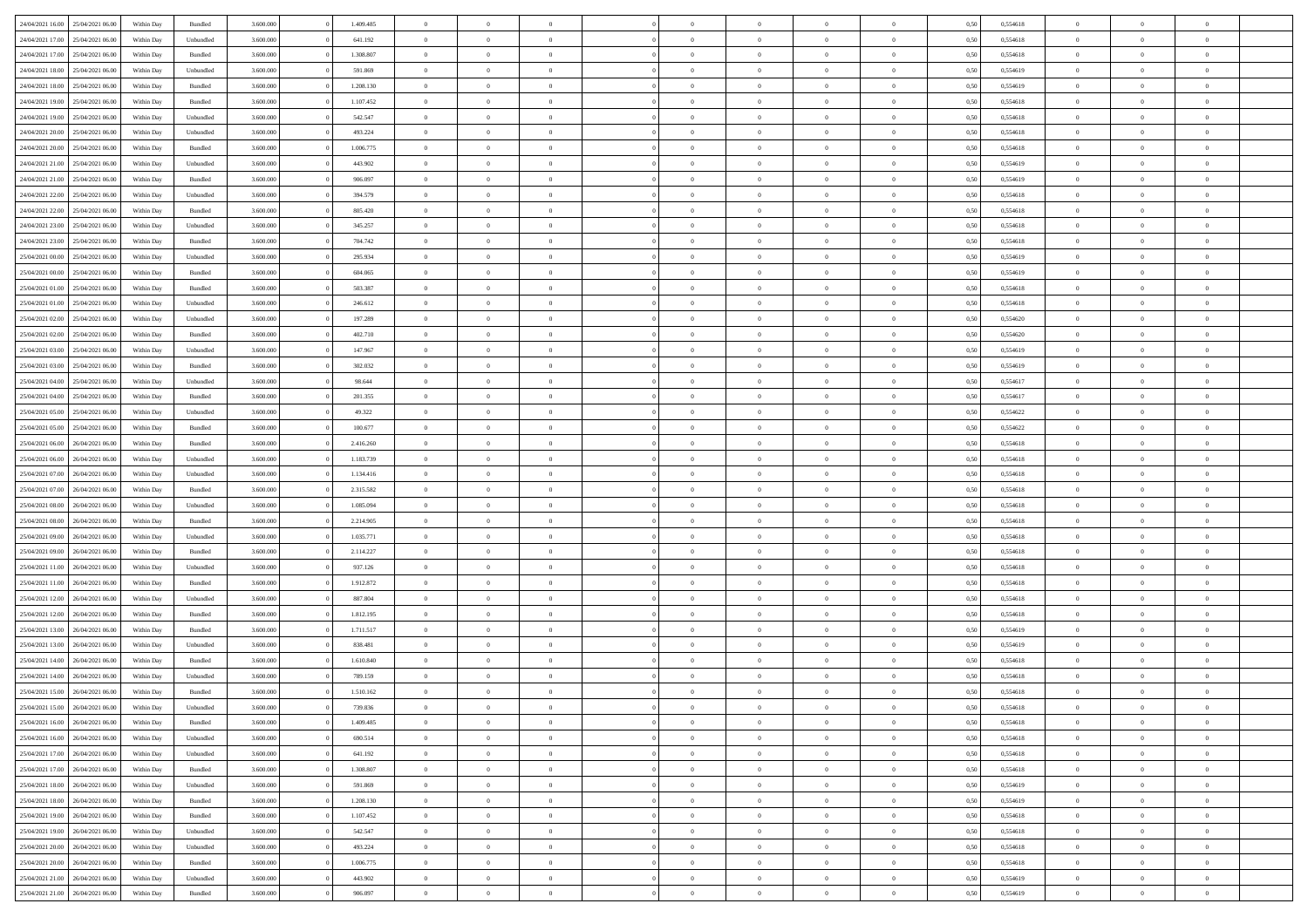| 25/04/2021 22.00                  | 26/04/2021 06:00 | Within Day | Unbundled                   | 3.600.000 | 394.579   | $\overline{0}$ | $\theta$       |                | $\overline{0}$ | $\bf{0}$       | $\overline{0}$ | $\theta$       | 0,50 | 0,554618 | $\theta$       | $\theta$       | $\overline{0}$ |  |
|-----------------------------------|------------------|------------|-----------------------------|-----------|-----------|----------------|----------------|----------------|----------------|----------------|----------------|----------------|------|----------|----------------|----------------|----------------|--|
|                                   |                  |            |                             |           |           | $\overline{0}$ |                | $\overline{0}$ |                |                |                |                |      |          |                |                | $\overline{0}$ |  |
| 25/04/2021 22.00                  | 26/04/2021 06.00 | Within Day | Bundled                     | 3.600.000 | 805.420   |                | $\overline{0}$ |                | $\overline{0}$ | $\,$ 0         | $\bf{0}$       | $\bf{0}$       | 0,50 | 0,554618 | $\,$ 0 $\,$    | $\overline{0}$ |                |  |
| 25/04/2021 23:00                  | 26/04/2021 06:00 | Within Day | Unbundled                   | 3.600,000 | 345.257   | $\overline{0}$ | $\overline{0}$ | $\overline{0}$ | $\overline{0}$ | $\bf{0}$       | $\overline{0}$ | $\mathbf{0}$   | 0,50 | 0,554618 | $\bf{0}$       | $\overline{0}$ | $\bf{0}$       |  |
| 25/04/2021 23:00                  | 26/04/2021 06:00 | Within Day | Bundled                     | 3.600.000 | 704.742   | $\overline{0}$ | $\overline{0}$ | $\overline{0}$ | $\overline{0}$ | $\,0\,$        | $\overline{0}$ | $\overline{0}$ | 0,50 | 0,554618 | $\,$ 0 $\,$    | $\overline{0}$ | $\overline{0}$ |  |
| 26/04/2021 00:00                  | 26/04/2021 06.00 | Within Day | Unbundled                   | 3.600.000 | 295.934   | $\overline{0}$ | $\theta$       | $\overline{0}$ | $\overline{0}$ | $\,$ 0         | $\overline{0}$ | $\bf{0}$       | 0,50 | 0,554619 | $\,$ 0 $\,$    | $\overline{0}$ | $\overline{0}$ |  |
| 26/04/2021 00:00                  | 26/04/2021 06:00 | Within Day | Bundled                     | 3.600,000 | 604.065   | $\overline{0}$ | $\overline{0}$ | $\overline{0}$ | $\overline{0}$ | $\bf{0}$       | $\overline{0}$ | $\bf{0}$       | 0.50 | 0.554619 | $\,0\,$        | $\overline{0}$ | $\overline{0}$ |  |
| 26/04/2021 01:00                  | 26/04/2021 06:00 | Within Day | Bundled                     | 3.600.000 | 503.387   | $\overline{0}$ | $\overline{0}$ | $\overline{0}$ | $\overline{0}$ | $\bf{0}$       | $\overline{0}$ | $\bf{0}$       | 0,50 | 0,554618 | $\,$ 0 $\,$    | $\overline{0}$ | $\overline{0}$ |  |
| 26/04/2021 01:00                  | 26/04/2021 06.00 | Within Day | Unbundled                   | 3.600.000 | 246.612   | $\overline{0}$ | $\overline{0}$ | $\overline{0}$ | $\overline{0}$ | $\,$ 0         | $\bf{0}$       | $\bf{0}$       | 0,50 | 0,554618 | $\,$ 0 $\,$    | $\overline{0}$ | $\overline{0}$ |  |
|                                   |                  |            |                             |           |           |                |                |                |                |                |                |                |      |          |                |                |                |  |
| 26/04/2021 02:00                  | 26/04/2021 06:00 | Within Day | Unbundled                   | 3.600,000 | 197.289   | $\overline{0}$ | $\overline{0}$ | $\overline{0}$ | $\overline{0}$ | $\bf{0}$       | $\overline{0}$ | $\bf{0}$       | 0.50 | 0.554620 | $\bf{0}$       | $\overline{0}$ | $\bf{0}$       |  |
| 26/04/2021 02:00                  | 26/04/2021 06:00 | Within Day | Bundled                     | 3.600.000 | 402.710   | $\overline{0}$ | $\overline{0}$ | $\overline{0}$ | $\overline{0}$ | $\bf{0}$       | $\overline{0}$ | $\bf{0}$       | 0,50 | 0,554620 | $\,$ 0 $\,$    | $\overline{0}$ | $\overline{0}$ |  |
| 26/04/2021 03:00                  | 26/04/2021 06.00 | Within Day | Unbundled                   | 3.600.000 | 147.967   | $\bf{0}$       | $\overline{0}$ | $\overline{0}$ | $\overline{0}$ | $\,$ 0         | $\bf{0}$       | $\bf{0}$       | 0,50 | 0,554619 | $\,$ 0 $\,$    | $\overline{0}$ | $\overline{0}$ |  |
| 26/04/2021 03:00                  | 26/04/2021 06:00 | Within Day | Bundled                     | 3.600,000 | 302.032   | $\overline{0}$ | $\overline{0}$ | $\overline{0}$ | $\overline{0}$ | $\bf{0}$       | $\overline{0}$ | $\mathbf{0}$   | 0.50 | 0.554619 | $\overline{0}$ | $\,$ 0 $\,$    | $\bf{0}$       |  |
| 26/04/2021 04:00                  | 26/04/2021 06:00 | Within Day | Unbundled                   | 3.600.000 | 98.644    | $\overline{0}$ | $\overline{0}$ | $\overline{0}$ | $\overline{0}$ | $\bf{0}$       | $\overline{0}$ | $\overline{0}$ | 0,50 | 0,554617 | $\,$ 0 $\,$    | $\overline{0}$ | $\overline{0}$ |  |
| 26/04/2021 04:00                  | 26/04/2021 06.00 | Within Day | Bundled                     | 3.600.000 | 201.355   | $\overline{0}$ | $\theta$       | $\overline{0}$ | $\overline{0}$ | $\,$ 0         | $\overline{0}$ | $\bf{0}$       | 0,50 | 0,554617 | $\,$ 0 $\,$    | $\overline{0}$ | $\overline{0}$ |  |
| 26/04/2021 05:00                  | 26/04/2021 06:00 | Within Day | Unbundled                   | 3.600,000 | 49.322    | $\overline{0}$ | $\overline{0}$ | $\overline{0}$ | $\overline{0}$ | $\bf{0}$       | $\overline{0}$ | $\bf{0}$       | 0.50 | 0.554622 | $\,0\,$        | $\theta$       | $\overline{0}$ |  |
| 26/04/2021 05:00                  | 26/04/2021 06:00 | Within Day | Bundled                     | 3.600.000 | 100.677   | $\overline{0}$ | $\overline{0}$ | $\overline{0}$ | $\overline{0}$ | $\bf{0}$       | $\overline{0}$ | $\bf{0}$       | 0,50 | 0,554622 | $\,$ 0 $\,$    | $\theta$       | $\overline{0}$ |  |
|                                   |                  |            |                             |           |           |                |                |                |                |                |                |                |      |          |                |                |                |  |
| 26/04/2021 06:00                  | 27/04/2021 06.00 | Within Day | Bundled                     | 3.600.000 | 2.416.260 | $\overline{0}$ | $\overline{0}$ | $\overline{0}$ | $\overline{0}$ | $\,$ 0         | $\bf{0}$       | $\bf{0}$       | 0,50 | 0,554618 | $\,$ 0 $\,$    | $\overline{0}$ | $\overline{0}$ |  |
| 26/04/2021 06:00                  | 27/04/2021 06:00 | Within Day | Unbundled                   | 3.600,000 | 1.183.739 | $\overline{0}$ | $\overline{0}$ | $\overline{0}$ | $\overline{0}$ | $\bf{0}$       | $\overline{0}$ | $\mathbf{0}$   | 0.50 | 0.554618 | $\bf{0}$       | $\overline{0}$ | $\bf{0}$       |  |
| 26/04/2021 07:00                  | 27/04/2021 06:00 | Within Day | Unbundled                   | 3.600.000 | 1.134.416 | $\overline{0}$ | $\overline{0}$ | $\overline{0}$ | $\overline{0}$ | $\bf{0}$       | $\overline{0}$ | $\bf{0}$       | 0,50 | 0,554618 | $\,$ 0 $\,$    | $\overline{0}$ | $\overline{0}$ |  |
| 26/04/2021 07:00                  | 27/04/2021 06.00 | Within Day | Bundled                     | 3.600.000 | 2.315.582 | $\overline{0}$ | $\overline{0}$ | $\overline{0}$ | $\overline{0}$ | $\bf{0}$       | $\bf{0}$       | $\bf{0}$       | 0,50 | 0,554618 | $\,$ 0 $\,$    | $\overline{0}$ | $\overline{0}$ |  |
| 26/04/2021 08:00                  | 27/04/2021 06:00 | Within Day | Unbundled                   | 3.600,000 | 1.085.094 | $\overline{0}$ | $\overline{0}$ | $\overline{0}$ | $\overline{0}$ | $\bf{0}$       | $\overline{0}$ | $\mathbf{0}$   | 0.50 | 0.554618 | $\overline{0}$ | $\,$ 0 $\,$    | $\overline{0}$ |  |
| 26/04/2021 08:00                  | 27/04/2021 06.00 | Within Day | Bundled                     | 3.600.000 | 2.214.905 | $\overline{0}$ | $\overline{0}$ | $\overline{0}$ | $\overline{0}$ | $\bf{0}$       | $\overline{0}$ | $\overline{0}$ | 0,50 | 0,554618 | $\,$ 0 $\,$    | $\overline{0}$ | $\overline{0}$ |  |
| 26/04/2021 09:00                  | 27/04/2021 06.00 | Within Day | Unbundled                   | 3.600.000 | 1.035.771 | $\overline{0}$ | $\overline{0}$ | $\overline{0}$ | $\overline{0}$ | $\,$ 0         | $\overline{0}$ | $\bf{0}$       | 0,50 | 0,554618 | $\,$ 0 $\,$    | $\overline{0}$ | $\overline{0}$ |  |
|                                   |                  |            |                             |           |           |                |                |                |                |                |                |                |      |          |                |                |                |  |
| 26/04/2021 09:00                  | 27/04/2021 06:00 | Within Day | Bundled                     | 3.600,000 | 2.114.227 | $\overline{0}$ | $\overline{0}$ | $\overline{0}$ | $\overline{0}$ | $\bf{0}$       | $\overline{0}$ | $\bf{0}$       | 0.50 | 0.554618 | $\,0\,$        | $\overline{0}$ | $\overline{0}$ |  |
| 26/04/2021 10:00                  | 27/04/2021 06.00 | Within Day | Unbundled                   | 3.600.000 | 986.449   | $\overline{0}$ | $\overline{0}$ | $\overline{0}$ | $\overline{0}$ | $\bf{0}$       | $\overline{0}$ | $\bf{0}$       | 0,50 | 0,554619 | $\,$ 0 $\,$    | $\theta$       | $\overline{0}$ |  |
| 26/04/2021 10:00                  | 27/04/2021 06.00 | Within Day | Bundled                     | 3.600.000 | 2.013.550 | $\overline{0}$ | $\theta$       | $\overline{0}$ | $\overline{0}$ | $\,$ 0         | $\bf{0}$       | $\bf{0}$       | 0,50 | 0,554619 | $\,$ 0 $\,$    | $\overline{0}$ | $\overline{0}$ |  |
| 26/04/2021 11:00                  | 27/04/2021 06:00 | Within Day | Unbundled                   | 3.600,000 | 937.126   | $\overline{0}$ | $\overline{0}$ | $\overline{0}$ | $\overline{0}$ | $\bf{0}$       | $\overline{0}$ | $\mathbf{0}$   | 0.50 | 0.554618 | $\bf{0}$       | $\overline{0}$ | $\bf{0}$       |  |
| 26/04/2021 11:00                  | 27/04/2021 06:00 | Within Day | Bundled                     | 3.600.000 | 1.912.872 | $\overline{0}$ | $\overline{0}$ | $\overline{0}$ | $\overline{0}$ | $\bf{0}$       | $\overline{0}$ | $\bf{0}$       | 0,50 | 0,554618 | $\,$ 0 $\,$    | $\overline{0}$ | $\overline{0}$ |  |
| 26/04/2021 12:00                  | 27/04/2021 06.00 | Within Day | Bundled                     | 3.600.000 | 1.812.195 | $\overline{0}$ | $\overline{0}$ | $\overline{0}$ | $\overline{0}$ | $\bf{0}$       | $\bf{0}$       | $\bf{0}$       | 0,50 | 0,554618 | $\,$ 0 $\,$    | $\overline{0}$ | $\overline{0}$ |  |
| 26/04/2021 12:00                  | 27/04/2021 06:00 | Within Day | Unbundled                   | 3.600,000 | 887.804   | $\overline{0}$ | $\overline{0}$ | $\overline{0}$ | $\overline{0}$ | $\bf{0}$       | $\overline{0}$ | $\mathbf{0}$   | 0.50 | 0.554618 | $\overline{0}$ | $\,$ 0 $\,$    | $\bf{0}$       |  |
| 26/04/2021 13:00                  | 27/04/2021 06:00 | Within Dav | Unbundled                   | 3.600.000 | 838.481   | $\overline{0}$ | $\overline{0}$ | $\overline{0}$ | $\overline{0}$ | $\overline{0}$ | $\overline{0}$ | $\overline{0}$ | 0.50 | 0,554619 | $\theta$       | $\overline{0}$ | $\overline{0}$ |  |
|                                   |                  |            |                             |           |           |                |                |                |                |                |                |                |      |          |                |                |                |  |
| 26/04/2021 13:00                  | 27/04/2021 06.00 | Within Day | Bundled                     | 3.600.000 | 1.711.517 | $\overline{0}$ | $\overline{0}$ | $\overline{0}$ | $\overline{0}$ | $\,$ 0         | $\bf{0}$       | $\bf{0}$       | 0,50 | 0,554619 | $\,$ 0 $\,$    | $\overline{0}$ | $\overline{0}$ |  |
| 26/04/2021 14:00                  | 27/04/2021 06:00 | Within Day | Unbundled                   | 3.600,000 | 789.159   | $\overline{0}$ | $\overline{0}$ | $\overline{0}$ | $\overline{0}$ | $\bf{0}$       | $\overline{0}$ | $\bf{0}$       | 0.50 | 0.554618 | $\,0\,$        | $\theta$       | $\overline{0}$ |  |
| 26/04/2021 14:00                  | 27/04/2021 06:00 | Within Dav | Bundled                     | 3.600.000 | 1.610.840 | $\overline{0}$ | $\overline{0}$ | $\Omega$       | $\overline{0}$ | $\mathbf{0}$   | $\overline{0}$ | $\overline{0}$ | 0,50 | 0,554618 | $\theta$       | $\overline{0}$ | $\overline{0}$ |  |
| 26/04/2021 15:00                  | 27/04/2021 06.00 | Within Day | Unbundled                   | 3.600.000 | 739.836   | $\overline{0}$ | $\overline{0}$ | $\overline{0}$ | $\overline{0}$ | $\,$ 0         | $\bf{0}$       | $\bf{0}$       | 0,50 | 0,554618 | $\,$ 0 $\,$    | $\overline{0}$ | $\overline{0}$ |  |
| 26/04/2021 15:00                  | 27/04/2021 06:00 | Within Day | Bundled                     | 3.600,000 | 1.510.162 | $\overline{0}$ | $\overline{0}$ | $\overline{0}$ | $\overline{0}$ | $\bf{0}$       | $\overline{0}$ | $\mathbf{0}$   | 0.50 | 0.554618 | $\bf{0}$       | $\overline{0}$ | $\bf{0}$       |  |
| 26/04/2021 16:00                  | 27/04/2021 06:00 | Within Dav | Unbundled                   | 3.600.000 | 690.514   | $\overline{0}$ | $\overline{0}$ | $\overline{0}$ | $\overline{0}$ | $\overline{0}$ | $\overline{0}$ | $\overline{0}$ | 0.50 | 0,554618 | $\theta$       | $\overline{0}$ | $\overline{0}$ |  |
| 26/04/2021 16:00                  | 27/04/2021 06.00 | Within Day | Bundled                     | 3.600.000 | 1.409.485 | $\bf{0}$       | $\overline{0}$ | $\overline{0}$ | $\bf{0}$       | $\bf{0}$       | $\bf{0}$       | $\bf{0}$       | 0,50 | 0,554618 | $\,$ 0 $\,$    | $\overline{0}$ | $\overline{0}$ |  |
| 26/04/2021 17:00                  | 27/04/2021 06:00 | Within Day | $\mathbf B$ undled          | 3.600,000 | 1.308.807 | $\overline{0}$ | $\overline{0}$ | $\overline{0}$ | $\overline{0}$ | $\bf{0}$       | $\overline{0}$ | $\mathbf{0}$   | 0.50 | 0.554618 | $\overline{0}$ | $\,$ 0 $\,$    | $\overline{0}$ |  |
|                                   |                  |            |                             |           |           |                |                |                |                |                |                |                |      |          |                |                |                |  |
| 26/04/2021 17:00                  | 27/04/2021 06:00 | Within Dav | Unbundled                   | 3.600.000 | 641.192   | $\overline{0}$ | $\overline{0}$ | $\overline{0}$ | $\overline{0}$ | $\mathbf{0}$   | $\overline{0}$ | $\overline{0}$ | 0,50 | 0,554618 | $\theta$       | $\overline{0}$ | $\overline{0}$ |  |
| 26/04/2021 18:00                  | 27/04/2021 06.00 | Within Day | Unbundled                   | 3.600.000 | 591.869   | $\bf{0}$       | $\overline{0}$ | $\overline{0}$ | $\overline{0}$ | $\bf{0}$       | $\overline{0}$ | $\bf{0}$       | 0,50 | 0,554619 | $\,$ 0 $\,$    | $\overline{0}$ | $\overline{0}$ |  |
| 26/04/2021 18:00                  | 27/04/2021 06:00 | Within Day | Bundled                     | 3.600,000 | 1.208.130 | $\overline{0}$ | $\overline{0}$ | $\overline{0}$ | $\overline{0}$ | $\bf{0}$       | $\Omega$       | $\overline{0}$ | 0.50 | 0.554619 | $\,0\,$        | $\theta$       | $\overline{0}$ |  |
| 26/04/2021 19:00                  | 27/04/2021 06:00 | Within Dav | Unbundled                   | 3.600.000 | 542.547   | $\overline{0}$ | $\theta$       | $\Omega$       | $\overline{0}$ | $\bf{0}$       | $\overline{0}$ | $\overline{0}$ | 0.50 | 0,554618 | $\theta$       | $\overline{0}$ | $\overline{0}$ |  |
| 26/04/2021 19:00                  | 27/04/2021 06:00 | Within Day | Bundled                     | 3.600.000 | 1.107.452 | $\bf{0}$       | $\overline{0}$ | $\overline{0}$ | $\bf{0}$       | $\,$ 0         | $\bf{0}$       | $\bf{0}$       | 0,50 | 0,554618 | $\,$ 0 $\,$    | $\overline{0}$ | $\overline{0}$ |  |
| 26/04/2021 20:00                  | 27/04/2021 06:00 | Within Day | $\ensuremath{\mathsf{Unb}}$ | 3.600.000 | 493.224   | $\bf{0}$       | $\theta$       |                | $^{\circ}$     | $\Omega$       |                |                | 0,50 | 0,554618 | $\bf{0}$       | $\theta$       |                |  |
| 26/04/2021 20:00 27/04/2021 06:00 |                  | Within Day | Bundled                     | 3.600.000 | 1.006.775 | $\overline{0}$ | $\overline{0}$ | $\overline{0}$ | $\overline{0}$ | $\overline{0}$ | $\overline{0}$ | $\mathbf{0}$   | 0,50 | 0,554618 | $\theta$       | $\overline{0}$ | $\overline{0}$ |  |
| 26/04/2021 21:00                  | 27/04/2021 06:00 | Within Day | Unbundled                   | 3.600.000 | 443.902   | $\overline{0}$ | $\overline{0}$ | $\overline{0}$ | $\bf{0}$       | $\overline{0}$ | $\overline{0}$ | $\bf{0}$       | 0,50 | 0,554619 | $\bf{0}$       | $\overline{0}$ | $\bf{0}$       |  |
|                                   |                  |            |                             |           |           |                |                |                |                |                |                |                |      |          |                |                |                |  |
| 26/04/2021 21:00                  | 27/04/2021 06:00 | Within Day | Bundled                     | 3.600.000 | 906.097   | $\overline{0}$ | $\overline{0}$ | $\overline{0}$ | $\overline{0}$ | $\overline{0}$ | $\overline{0}$ | $\mathbf{0}$   | 0.50 | 0.554619 | $\overline{0}$ | $\bf{0}$       | $\overline{0}$ |  |
| 26/04/2021 22:00                  | 27/04/2021 06:00 | Within Day | Unbundled                   | 3.600.000 | 394.579   | $\overline{0}$ | $\overline{0}$ | $\overline{0}$ | $\overline{0}$ | $\overline{0}$ | $\overline{0}$ | $\mathbf{0}$   | 0,50 | 0,554618 | $\overline{0}$ | $\theta$       | $\overline{0}$ |  |
| 26/04/2021 22:00                  | 27/04/2021 06:00 | Within Day | Bundled                     | 3.600.000 | 805.420   | $\overline{0}$ | $\overline{0}$ | $\overline{0}$ | $\overline{0}$ | $\bf{0}$       | $\bf{0}$       | $\bf{0}$       | 0,50 | 0,554618 | $\,$ 0 $\,$    | $\overline{0}$ | $\overline{0}$ |  |
| 26/04/2021 23:00                  | 27/04/2021 06:00 | Within Day | Bundled                     | 3.600.000 | 704.742   | $\overline{0}$ | $\overline{0}$ | $\overline{0}$ | $\overline{0}$ | $\bf{0}$       | $\overline{0}$ | $\mathbf{0}$   | 0.50 | 0.554618 | $\,$ 0 $\,$    | $\overline{0}$ | $\overline{0}$ |  |
| 26/04/2021 23:00                  | 27/04/2021 06:00 | Within Day | Unbundled                   | 3.600.000 | 345.257   | $\overline{0}$ | $\overline{0}$ | $\overline{0}$ | $\overline{0}$ | $\overline{0}$ | $\overline{0}$ | $\overline{0}$ | 0,50 | 0,554618 | $\overline{0}$ | $\theta$       | $\overline{0}$ |  |
| 27/04/2021 00:00                  | 27/04/2021 06:00 | Within Day | Unbundled                   | 3.600.000 | 295.934   | $\overline{0}$ | $\,$ 0         | $\overline{0}$ | $\bf{0}$       | $\overline{0}$ | $\overline{0}$ | $\bf{0}$       | 0,50 | 0,554619 | $\,$ 0 $\,$    | $\overline{0}$ | $\overline{0}$ |  |
| 27/04/2021 00:00                  | 27/04/2021 06:00 | Within Day | Bundled                     | 3.600.000 | 604.065   | $\overline{0}$ | $\overline{0}$ | $\overline{0}$ | $\overline{0}$ | $\bf{0}$       | $\overline{0}$ | $\mathbf{0}$   | 0.50 | 0.554619 | $\mathbf{0}$   | $\bf{0}$       | $\bf{0}$       |  |
| 27/04/2021 01:00                  | 27/04/2021 06:00 | Within Day | Unbundled                   | 3.600.000 | 246.612   | $\overline{0}$ | $\overline{0}$ | $\overline{0}$ | $\overline{0}$ | $\overline{0}$ | $\overline{0}$ | $\overline{0}$ | 0,50 | 0,554618 | $\overline{0}$ | $\overline{0}$ | $\overline{0}$ |  |
|                                   |                  |            |                             |           |           |                |                |                |                |                |                |                |      |          |                |                |                |  |
| 27/04/2021 01:00                  | 27/04/2021 06:00 | Within Day | Bundled                     | 3.600.000 | 503.387   | $\overline{0}$ | $\bf{0}$       | $\overline{0}$ | $\bf{0}$       | $\bf{0}$       | $\bf{0}$       | $\bf{0}$       | 0,50 | 0,554618 | $\overline{0}$ | $\overline{0}$ | $\bf{0}$       |  |
| 27/04/2021 02:00 27/04/2021 06:00 |                  | Within Day | Unbundled                   | 3.600.000 | 197.289   | $\,$ 0 $\,$    | $\,$ 0 $\,$    | $\overline{0}$ | $\overline{0}$ | $\,$ 0 $\,$    | $\,$ 0 $\,$    | $\,$ 0 $\,$    | 0,50 | 0,554620 | $\mathbf{0}^-$ | $\,$ 0 $\,$    | $\,$ 0 $\,$    |  |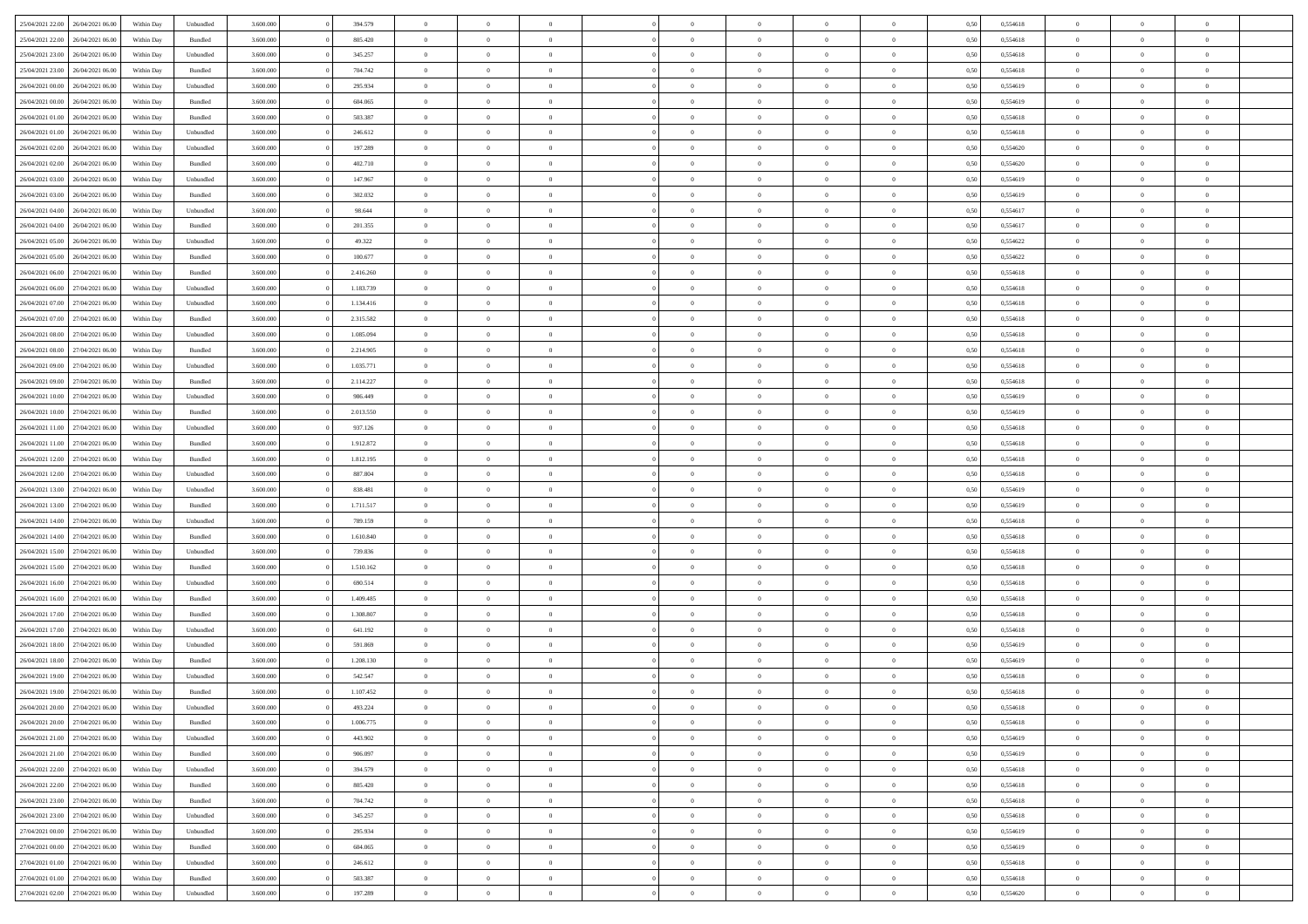| 27/04/2021 02.00 27/04/2021 06.00 |                  | Within Day | Bundled            | 3.600.000 |           | 402.710   | $\overline{0}$ | $\theta$       |                | $\overline{0}$ | $\bf{0}$       | $\overline{0}$ | $\theta$       | 0,50 | 0,554620 | $\theta$       | $\theta$       | $\theta$       |  |
|-----------------------------------|------------------|------------|--------------------|-----------|-----------|-----------|----------------|----------------|----------------|----------------|----------------|----------------|----------------|------|----------|----------------|----------------|----------------|--|
| 27/04/2021 03:00                  | 27/04/2021 06.00 | Within Day | Unbundled          | 3.600.000 |           | 147.967   | $\overline{0}$ | $\theta$       | $\overline{0}$ | $\overline{0}$ | $\,$ 0         | $\bf{0}$       | $\bf{0}$       | 0,50 | 0,554619 | $\,$ 0 $\,$    | $\overline{0}$ | $\overline{0}$ |  |
|                                   |                  |            |                    |           |           |           |                |                |                |                |                |                |                |      |          |                |                |                |  |
| 27/04/2021 03:00                  | 27/04/2021 06:00 | Within Day | Bundled            | 3.600,000 |           | 302.032   | $\overline{0}$ | $\overline{0}$ | $\overline{0}$ | $\overline{0}$ | $\bf{0}$       | $\overline{0}$ | $\mathbf{0}$   | 0.50 | 0.554619 | $\bf{0}$       | $\overline{0}$ | $\overline{0}$ |  |
| 27/04/2021 04:00                  | 27/04/2021 06.00 | Within Day | Unbundled          | 3.600.000 |           | 98.644    | $\overline{0}$ | $\overline{0}$ | $\overline{0}$ | $\overline{0}$ | $\bf{0}$       | $\overline{0}$ | $\overline{0}$ | 0,50 | 0,554617 | $\,$ 0 $\,$    | $\overline{0}$ | $\overline{0}$ |  |
| 27/04/2021 04:00                  | 27/04/2021 06.00 | Within Day | Bundled            | 3.600.000 |           | 201.355   | $\overline{0}$ | $\theta$       | $\overline{0}$ |                | $\overline{0}$ | $\overline{0}$ | $\bf{0}$       | 0,50 | 0,554617 | $\,$ 0 $\,$    | $\overline{0}$ | $\overline{0}$ |  |
| 27/04/2021 05:00                  | 27/04/2021 06:00 | Within Day | Unbundled          | 3.600,000 |           | 49.322    | $\overline{0}$ | $\overline{0}$ | $\overline{0}$ | $\overline{0}$ | $\bf{0}$       | $\overline{0}$ | $\overline{0}$ | 0.50 | 0.554622 | $\,0\,$        | $\theta$       | $\overline{0}$ |  |
| 27/04/2021 05:00                  | 27/04/2021 06.00 | Within Day | Bundled            | 3.600.000 |           | 100.677   | $\overline{0}$ | $\overline{0}$ | $\overline{0}$ | $\overline{0}$ | $\,$ 0         | $\overline{0}$ | $\overline{0}$ | 0,50 | 0,554622 | $\,$ 0 $\,$    | $\theta$       | $\overline{0}$ |  |
| 27/04/2021 06.00                  | 28/04/2021 06.00 | Within Day | Unbundled          | 3.600.000 | 2.416.260 | 1.183.739 | $\overline{0}$ | $\theta$       | $\overline{0}$ |                | $\bf{0}$       | $\overline{0}$ | $\bf{0}$       | 0,50 | 0,554618 | $\,$ 0 $\,$    | $\overline{0}$ | $\overline{0}$ |  |
| 27/04/2021 07:00                  | 28/04/2021 06:00 | Within Day | Unbundled          | 3.600,000 | 2.416.260 | 1.134.416 | $\overline{0}$ | $\overline{0}$ | $\overline{0}$ | $\overline{0}$ | $\bf{0}$       | $\overline{0}$ | $\bf{0}$       | 0.50 | 0.554618 | $\,0\,$        | $\overline{0}$ | $\overline{0}$ |  |
| 27/04/2021 08:00                  | 28/04/2021 06:00 | Within Day | Unbundled          | 3.600.000 | 2.416.260 | 1.085.094 | $\overline{0}$ | $\overline{0}$ | $\overline{0}$ | $\overline{0}$ | $\,$ 0         | $\overline{0}$ | $\bf{0}$       | 0,50 | 0,554618 | $\,$ 0 $\,$    | $\overline{0}$ | $\overline{0}$ |  |
| 27/04/2021 09:00                  | 28/04/2021 06.00 | Within Day | Unbundled          | 3.600.000 | 2.416.260 | 1.035.771 | $\bf{0}$       | $\theta$       | $\overline{0}$ | $\overline{0}$ | $\,$ 0         | $\overline{0}$ | $\bf{0}$       | 0,50 | 0,554618 | $\,$ 0 $\,$    | $\overline{0}$ | $\overline{0}$ |  |
| 27/04/2021 10:00                  | 28/04/2021 06:00 | Within Day | Unbundled          | 3.600,000 | 2.416.260 | 986.449   | $\overline{0}$ | $\overline{0}$ | $\overline{0}$ | $\overline{0}$ | $\bf{0}$       | $\overline{0}$ | $\mathbf{0}$   | 0.50 | 0.554619 | $\bf{0}$       | $\overline{0}$ | $\overline{0}$ |  |
| 27/04/2021 11:00                  | 28/04/2021 06:00 | Within Day | Unbundled          | 3.600.000 | 2.416.260 | 937.126   | $\overline{0}$ | $\overline{0}$ | $\overline{0}$ | $\overline{0}$ | $\,$ 0         | $\overline{0}$ | $\overline{0}$ | 0,50 | 0,554618 | $\,$ 0 $\,$    | $\theta$       | $\overline{0}$ |  |
| 27/04/2021 12:00                  | 28/04/2021 06.00 | Within Day | Unbundled          | 3.600.000 | 2.416.260 | 887.804   | $\overline{0}$ | $\theta$       | $\overline{0}$ |                | $\overline{0}$ | $\overline{0}$ | $\bf{0}$       | 0,50 | 0,554618 | $\,$ 0 $\,$    | $\overline{0}$ | $\overline{0}$ |  |
| 27/04/2021 13:00                  | 28/04/2021 06:00 | Within Day | Unbundled          | 3.600,000 | 2.416.260 | 838,481   | $\overline{0}$ | $\overline{0}$ | $\overline{0}$ | $\overline{0}$ | $\,$ 0         | $\overline{0}$ | $\bf{0}$       | 0.50 | 0.554619 | $\,0\,$        | $\theta$       | $\overline{0}$ |  |
|                                   |                  |            |                    |           |           |           | $\overline{0}$ | $\overline{0}$ | $\overline{0}$ | $\overline{0}$ | $\bf{0}$       | $\overline{0}$ | $\overline{0}$ |      |          |                | $\theta$       | $\overline{0}$ |  |
| 27/04/2021 14:00                  | 28/04/2021 06:00 | Within Day | Unbundled          | 3.600.000 | 2.416.260 | 789.159   |                |                |                |                |                |                |                | 0,50 | 0,554618 | $\,$ 0 $\,$    |                |                |  |
| 27/04/2021 15:00                  | 28/04/2021 06.00 | Within Day | Unbundled          | 3.600.000 | 2.416.260 | 739.836   | $\overline{0}$ | $\theta$       | $\overline{0}$ |                | $\bf{0}$       | $\overline{0}$ | $\bf{0}$       | 0,50 | 0,554618 | $\,$ 0 $\,$    | $\overline{0}$ | $\overline{0}$ |  |
| 27/04/2021 16:00                  | 28/04/2021 06:00 | Within Day | Unbundled          | 3.600,000 | 2.416.260 | 690.514   | $\overline{0}$ | $\overline{0}$ | $\overline{0}$ | $\overline{0}$ | $\bf{0}$       | $\overline{0}$ | $\bf{0}$       | 0.50 | 0.554618 | $\,0\,$        | $\overline{0}$ | $\overline{0}$ |  |
| 27/04/2021 17:00                  | 28/04/2021 06:00 | Within Day | Unbundled          | 3.600.000 | 2.416.260 | 641.192   | $\overline{0}$ | $\overline{0}$ | $\overline{0}$ | $\overline{0}$ | $\,$ 0         | $\overline{0}$ | $\bf{0}$       | 0,50 | 0,554618 | $\,$ 0 $\,$    | $\overline{0}$ | $\overline{0}$ |  |
| 27/04/2021 18:00                  | 28/04/2021 06.00 | Within Day | Unbundled          | 3.600.000 | 2.416.260 | 591.869   | $\bf{0}$       | $\theta$       | $\overline{0}$ | $\overline{0}$ | $\,$ 0         | $\bf{0}$       | $\bf{0}$       | 0,50 | 0,554619 | $\,$ 0 $\,$    | $\overline{0}$ | $\overline{0}$ |  |
| 27/04/2021 19:00                  | 28/04/2021 06:00 | Within Day | Unbundled          | 3.600,000 | 2.416.260 | 542.547   | $\overline{0}$ | $\overline{0}$ | $\overline{0}$ | $\overline{0}$ | $\bf{0}$       | $\overline{0}$ | $\mathbf{0}$   | 0.50 | 0.554618 | $\bf{0}$       | $\overline{0}$ | $\overline{0}$ |  |
| 27/04/2021 20:00                  | 28/04/2021 06:00 | Within Day | Unbundled          | 3.600.000 | 2.416.260 | 493.224   | $\overline{0}$ | $\overline{0}$ | $\overline{0}$ | $\overline{0}$ | $\bf{0}$       | $\overline{0}$ | $\overline{0}$ | 0,50 | 0,554618 | $\,$ 0 $\,$    | $\overline{0}$ | $\overline{0}$ |  |
| 27/04/2021 21:00                  | 28/04/2021 06.00 | Within Day | Unbundled          | 3.600.000 | 2.416.260 | 443.902   | $\overline{0}$ | $\theta$       | $\overline{0}$ | $\overline{0}$ | $\,$ 0         | $\overline{0}$ | $\bf{0}$       | 0,50 | 0,554619 | $\,$ 0 $\,$    | $\overline{0}$ | $\overline{0}$ |  |
| 27/04/2021 22:00                  | 28/04/2021 06:00 | Within Day | Unbundled          | 3.600,000 | 2.416.260 | 394.579   | $\overline{0}$ | $\overline{0}$ | $\overline{0}$ | $\overline{0}$ | $\bf{0}$       | $\overline{0}$ | $\overline{0}$ | 0.50 | 0.554618 | $\,0\,$        | $\theta$       | $\overline{0}$ |  |
| 27/04/2021 23:00                  | 28/04/2021 06:00 | Within Day | Unbundled          | 3.600.000 | 2.416.260 | 345.257   | $\overline{0}$ | $\theta$       | $\overline{0}$ | $\overline{0}$ | $\,$ 0         | $\overline{0}$ | $\overline{0}$ | 0,50 | 0,554618 | $\,0\,$        | $\theta$       | $\overline{0}$ |  |
| 28/04/2021 00:00                  | 28/04/2021 06.00 | Within Day | Unbundled          | 3.600.000 | 2.416.260 | 295.934   | $\overline{0}$ | $\theta$       | $\overline{0}$ |                | $\bf{0}$       | $\overline{0}$ | $\bf{0}$       | 0,50 | 0,554619 | $\,$ 0 $\,$    | $\overline{0}$ | $\overline{0}$ |  |
| 28/04/2021 01:00                  | 28/04/2021 06:00 | Within Day | Unbundled          | 3.600,000 | 2.416.260 | 246.612   | $\overline{0}$ | $\overline{0}$ | $\overline{0}$ | $\overline{0}$ | $\bf{0}$       | $\overline{0}$ | $\bf{0}$       | 0.50 | 0.554618 | $\,0\,$        | $\overline{0}$ | $\overline{0}$ |  |
| 28/04/2021 02:00                  | 28/04/2021 06:00 | Within Day | Unbundled          | 3.600.000 | 2.416.260 | 197.289   | $\overline{0}$ | $\overline{0}$ | $\overline{0}$ | $\overline{0}$ | $\,$ 0         | $\overline{0}$ | $\bf{0}$       | 0,50 | 0,554620 | $\,$ 0 $\,$    | $\theta$       | $\overline{0}$ |  |
| 28/04/2021 03:00                  | 28/04/2021 06.00 | Within Day | Unbundled          | 3.600.000 | 2.416.260 | 147.967   | $\bf{0}$       | $\overline{0}$ | $\overline{0}$ | $\overline{0}$ | $\,$ 0         | $\bf{0}$       | $\bf{0}$       | 0,50 | 0,554619 | $\,$ 0 $\,$    | $\overline{0}$ | $\overline{0}$ |  |
| 28/04/2021 04:00                  | 28/04/2021 06:00 |            |                    | 3.600,000 |           | 98.644    |                | $\overline{0}$ |                | $\overline{0}$ |                | $\overline{0}$ |                | 0.50 | 0.554617 | $\bf{0}$       | $\overline{0}$ | $\overline{0}$ |  |
|                                   |                  | Within Day | Unbundled          |           | 2.416.260 |           | $\overline{0}$ |                | $\overline{0}$ |                | $\bf{0}$       |                | $\mathbf{0}$   |      |          |                |                |                |  |
| 28/04/2021 05:00                  | 28/04/2021 06:00 | Within Dav | Unbundled          | 3.600.000 | 2.416.260 | 49.322    | $\overline{0}$ | $\overline{0}$ | $\overline{0}$ | $\overline{0}$ | $\mathbf{0}$   | $\overline{0}$ | $\overline{0}$ | 0.50 | 0,554622 | $\theta$       | $\overline{0}$ | $\overline{0}$ |  |
| 28/04/2021 06:00                  | 29/04/2021 06.00 | Within Day | Unbundled          | 3.600.000 |           | 1.183.739 | $\overline{0}$ | $\theta$       | $\overline{0}$ |                | $\bf{0}$       | $\overline{0}$ | $\bf{0}$       | 0,50 | 0,554618 | $\,$ 0 $\,$    | $\overline{0}$ | $\overline{0}$ |  |
| 28/04/2021 06:00                  | 29/04/2021 06:00 | Within Day | Bundled            | 3.600,000 |           | 2.416.260 | $\overline{0}$ | $\overline{0}$ | $\overline{0}$ | $\overline{0}$ | $\bf{0}$       | $\overline{0}$ | $\bf{0}$       | 0.50 | 0.554618 | $\,0\,$        | $\theta$       | $\overline{0}$ |  |
| 28/04/2021 07:00                  | 29/04/2021 06:00 | Within Dav | Unbundled          | 3.600.000 |           | 1.134.416 | $\overline{0}$ | $\theta$       | $\Omega$       | $\Omega$       | $\bf{0}$       | $\overline{0}$ | $\overline{0}$ | 0.50 | 0,554618 | $\theta$       | $\overline{0}$ | $\overline{0}$ |  |
| 28/04/2021 07:00                  | 29/04/2021 06.00 | Within Day | Bundled            | 3.600.000 |           | 2.315.582 | $\overline{0}$ | $\theta$       | $\overline{0}$ |                | $\,$ 0         | $\overline{0}$ | $\bf{0}$       | 0,50 | 0,554618 | $\,$ 0 $\,$    | $\overline{0}$ | $\overline{0}$ |  |
| 28/04/2021 08:00                  | 29/04/2021 06:00 | Within Day | Unbundled          | 3.600,000 |           | 1.085.094 | $\overline{0}$ | $\overline{0}$ | $\overline{0}$ | $\overline{0}$ | $\bf{0}$       | $\overline{0}$ | $\bf{0}$       | 0.50 | 0.554618 | $\,0\,$        | $\overline{0}$ | $\overline{0}$ |  |
| 28/04/2021 08:00                  | 29/04/2021 06:00 | Within Dav | Bundled            | 3.600.000 |           | 2.214.905 | $\overline{0}$ | $\overline{0}$ | $\overline{0}$ | $\overline{0}$ | $\overline{0}$ | $\overline{0}$ | $\overline{0}$ | 0.50 | 0,554618 | $\theta$       | $\overline{0}$ | $\overline{0}$ |  |
| 28/04/2021 09:00                  | 29/04/2021 06.00 | Within Day | Bundled            | 3.600.000 |           | 2.114.227 | $\overline{0}$ | $\overline{0}$ | $\overline{0}$ | $\overline{0}$ | $\bf{0}$       | $\bf{0}$       | $\bf{0}$       | 0,50 | 0,554618 | $\,$ 0 $\,$    | $\overline{0}$ | $\overline{0}$ |  |
| 28/04/2021 09:00                  | 29/04/2021 06:00 | Within Day | Unbundled          | 3.600,000 |           | 1.035.771 | $\overline{0}$ | $\overline{0}$ | $\overline{0}$ | $\overline{0}$ | $\bf{0}$       | $\overline{0}$ | $\mathbf{0}$   | 0.50 | 0.554618 | $\,$ 0 $\,$    | $\overline{0}$ | $\overline{0}$ |  |
| 28/04/2021 10:00                  | 29/04/2021 06:00 | Within Dav | Unbundled          | 3.600.000 |           | 986.449   | $\overline{0}$ | $\overline{0}$ | $\Omega$       | $\Omega$       | $\mathbf{0}$   | $\overline{0}$ | $\overline{0}$ | 0.50 | 0,554619 | $\theta$       | $\overline{0}$ | $\overline{0}$ |  |
| 28/04/2021 10:00                  | 29/04/2021 06.00 | Within Day | Bundled            | 3.600.000 |           | 2.013.550 | $\overline{0}$ | $\theta$       | $\overline{0}$ | $\overline{0}$ | $\,$ 0         | $\overline{0}$ | $\bf{0}$       | 0,50 | 0,554619 | $\,$ 0 $\,$    | $\overline{0}$ | $\overline{0}$ |  |
| 28/04/2021 11:00                  | 29/04/2021 06:00 | Within Day | Unbundled          | 3.600,000 |           | 937.126   | $\overline{0}$ | $\theta$       | $\overline{0}$ | $\overline{0}$ | $\bf{0}$       | $\Omega$       | $\overline{0}$ | 0.50 | 0.554618 | $\,0\,$        | $\theta$       | $\overline{0}$ |  |
| 28/04/2021 11:00                  | 29/04/2021 06:00 | Within Dav | Bundled            | 3.600.000 |           | 1.912.872 | $\overline{0}$ | $\Omega$       | $\Omega$       | $\Omega$       | $\bf{0}$       | $\overline{0}$ | $\Omega$       | 0.50 | 0,554618 | $\theta$       | $\theta$       | $\overline{0}$ |  |
| 28/04/2021 12:00                  | 29/04/2021 06.00 | Within Day | Unbundled          | 3.600.000 |           | 887.804   | $\overline{0}$ | $\,$ 0 $\,$    | $\overline{0}$ | $\overline{0}$ | $\,$ 0         | $\bf{0}$       | $\bf{0}$       | 0,50 | 0,554618 | $\,$ 0 $\,$    | $\overline{0}$ | $\overline{0}$ |  |
| 28/04/2021 12:00                  | 29/04/2021 06:00 | Within Day | $\mathbf B$ undled | 3.600.000 |           | 1.812.195 | $\bf{0}$       | $\theta$       |                |                |                |                |                | 0.50 | 0,554618 | $\bf{0}$       | $\theta$       |                |  |
| 28/04/2021 13:00 29/04/2021 06:00 |                  | Within Day | Unbundled          | 3.600.000 |           | 838.481   | $\overline{0}$ | $\overline{0}$ | $\overline{0}$ | $\overline{0}$ | $\overline{0}$ | $\overline{0}$ | $\mathbf{0}$   | 0,50 | 0,554619 | $\theta$       | $\overline{0}$ | $\overline{0}$ |  |
|                                   |                  |            |                    |           |           |           |                |                |                |                |                |                |                |      |          |                |                |                |  |
| 28/04/2021 13:00                  | 29/04/2021 06.00 | Within Day | Bundled            | 3.600.000 |           | 1.711.517 | $\overline{0}$ | $\overline{0}$ | $\overline{0}$ | $\bf{0}$       | $\overline{0}$ | $\overline{0}$ | $\bf{0}$       | 0,50 | 0,554619 | $\bf{0}$       | $\overline{0}$ | $\bf{0}$       |  |
| 28/04/2021 14:00                  | 29/04/2021 06:00 | Within Day | Bundled            | 3.600.000 |           | 1.610.840 | $\overline{0}$ | $\overline{0}$ | $\overline{0}$ | $\overline{0}$ | $\overline{0}$ | $\overline{0}$ | $\mathbf{0}$   | 0.50 | 0.554618 | $\overline{0}$ | $\bf{0}$       | $\overline{0}$ |  |
| 28/04/2021 14:00                  | 29/04/2021 06:00 | Within Day | Unbundled          | 3.600.000 |           | 789.159   | $\overline{0}$ | $\overline{0}$ | $\overline{0}$ | $\overline{0}$ | $\overline{0}$ | $\overline{0}$ | $\mathbf{0}$   | 0,50 | 0,554618 | $\overline{0}$ | $\theta$       | $\overline{0}$ |  |
| 28/04/2021 15:00                  | 29/04/2021 06:00 | Within Day | Unbundled          | 3.600.000 |           | 739.836   | $\overline{0}$ | $\overline{0}$ | $\overline{0}$ | $\overline{0}$ | $\bf{0}$       | $\bf{0}$       | $\bf{0}$       | 0,50 | 0,554618 | $\bf{0}$       | $\overline{0}$ | $\overline{0}$ |  |
| 28/04/2021 15:00                  | 29/04/2021 06:00 | Within Day | Bundled            | 3.600.000 |           | 1.510.162 | $\overline{0}$ | $\overline{0}$ | $\overline{0}$ | $\overline{0}$ | $\bf{0}$       | $\overline{0}$ | $\mathbf{0}$   | 0.50 | 0.554618 | $\,$ 0 $\,$    | $\overline{0}$ | $\overline{0}$ |  |
| 28/04/2021 16:00                  | 29/04/2021 06:00 | Within Day | Unbundled          | 3.600.000 |           | 690.514   | $\overline{0}$ | $\overline{0}$ | $\overline{0}$ | $\overline{0}$ | $\overline{0}$ | $\overline{0}$ | $\overline{0}$ | 0,50 | 0,554618 | $\overline{0}$ | $\theta$       | $\overline{0}$ |  |
| 28/04/2021 16:00                  | 29/04/2021 06:00 | Within Day | Bundled            | 3.600.000 |           | 1.409.485 | $\overline{0}$ | $\,$ 0         | $\overline{0}$ | $\bf{0}$       | $\,$ 0 $\,$    | $\overline{0}$ | $\bf{0}$       | 0,50 | 0,554618 | $\,$ 0 $\,$    | $\overline{0}$ | $\overline{0}$ |  |
| 28/04/2021 17:00                  | 29/04/2021 06:00 | Within Day | Unbundled          | 3.600,000 |           | 641.192   | $\overline{0}$ | $\overline{0}$ | $\overline{0}$ | $\overline{0}$ | $\bf{0}$       | $\overline{0}$ | $\mathbf{0}$   | 0.50 | 0.554618 | $\mathbf{0}$   | $\bf{0}$       | $\bf{0}$       |  |
| 28/04/2021 17:00                  | 29/04/2021 06:00 | Within Day | Bundled            | 3.600.000 |           | 1.308.807 | $\overline{0}$ | $\overline{0}$ | $\overline{0}$ | $\overline{0}$ | $\overline{0}$ | $\overline{0}$ | $\overline{0}$ | 0,50 | 0,554618 | $\overline{0}$ | $\theta$       | $\overline{0}$ |  |
| 28/04/2021 18:00                  | 29/04/2021 06.00 | Within Day | Unbundled          | 3.600.000 |           | 591.869   | $\overline{0}$ | $\bf{0}$       | $\overline{0}$ | $\bf{0}$       | $\bf{0}$       | $\bf{0}$       | $\bf{0}$       | 0,50 | 0,554619 | $\bf{0}$       | $\overline{0}$ | $\bf{0}$       |  |
| 28/04/2021 18:00 29/04/2021 06:00 |                  | Within Day | Bundled            | 3.600.000 |           | 1.208.130 | $\,$ 0 $\,$    | $\,$ 0 $\,$    | $\overline{0}$ | $\overline{0}$ | $\,$ 0 $\,$    | $\,$ 0 $\,$    | $\,$ 0 $\,$    | 0,50 | 0,554619 | $\mathbf{0}^-$ | $\,$ 0 $\,$    | $\,$ 0 $\,$    |  |
|                                   |                  |            |                    |           |           |           |                |                |                |                |                |                |                |      |          |                |                |                |  |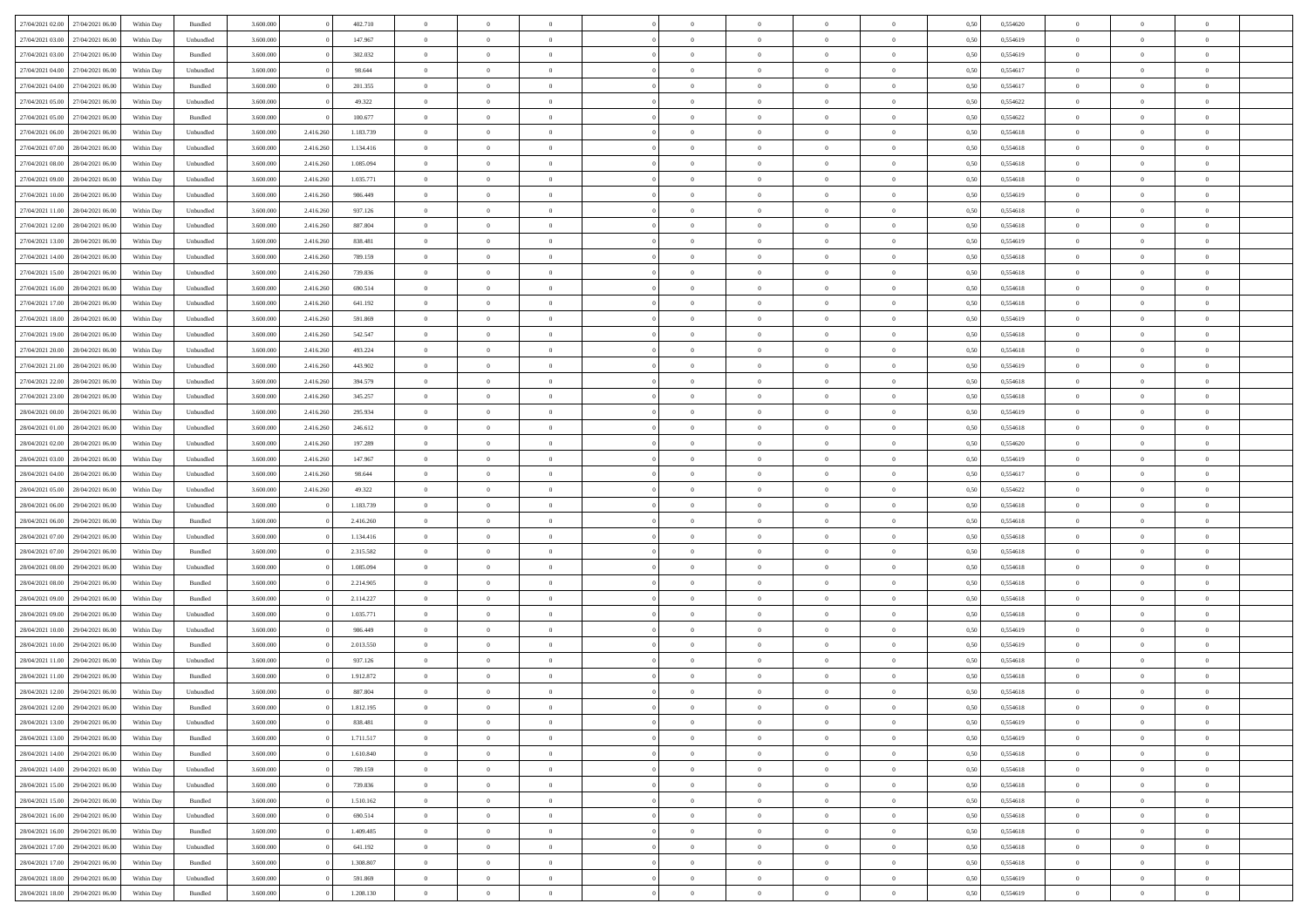| 28/04/2021 19:00 | 29/04/2021 06:00 | Within Day | Unbundled | 3.600.000 | 542.547   | $\overline{0}$ | $\Omega$       |                | $\Omega$       | $\Omega$       | $\Omega$       | $\theta$       | 0,50 | 0,554618 | $\theta$       | $\theta$       | $\theta$       |  |
|------------------|------------------|------------|-----------|-----------|-----------|----------------|----------------|----------------|----------------|----------------|----------------|----------------|------|----------|----------------|----------------|----------------|--|
| 28/04/2021 19:00 | 29/04/2021 06.00 | Within Day | Bundled   | 3.600.000 | 1.107.452 | $\overline{0}$ | $\theta$       | $\overline{0}$ | $\overline{0}$ | $\bf{0}$       | $\overline{0}$ | $\bf{0}$       | 0,50 | 0,554618 | $\theta$       | $\theta$       | $\overline{0}$ |  |
| 28/04/2021 20:00 | 29/04/2021 06:00 | Within Day | Bundled   | 3.600.000 | 1.006.775 | $\overline{0}$ | $\overline{0}$ | $\overline{0}$ | $\bf{0}$       | $\bf{0}$       | $\bf{0}$       | $\bf{0}$       | 0,50 | 0,554618 | $\bf{0}$       | $\overline{0}$ | $\overline{0}$ |  |
|                  |                  |            |           |           |           |                |                |                |                |                |                |                |      |          | $\theta$       |                |                |  |
| 28/04/2021 20:00 | 29/04/2021 06:00 | Within Day | Unbundled | 3.600,000 | 493.224   | $\overline{0}$ | $\overline{0}$ | $\overline{0}$ | $\overline{0}$ | $\bf{0}$       | $\overline{0}$ | $\overline{0}$ | 0.50 | 0.554618 |                | $\theta$       | $\overline{0}$ |  |
| 28/04/2021 21:00 | 29/04/2021 06.00 | Within Day | Unbundled | 3.600.000 | 443.902   | $\overline{0}$ | $\theta$       | $\overline{0}$ | $\overline{0}$ | $\bf{0}$       | $\overline{0}$ | $\bf{0}$       | 0,50 | 0,554619 | $\theta$       | $\theta$       | $\overline{0}$ |  |
| 28/04/2021 21:00 | 29/04/2021 06.00 | Within Day | Bundled   | 3.600.000 | 906.097   | $\overline{0}$ | $\overline{0}$ | $\overline{0}$ | $\bf{0}$       | $\overline{0}$ | $\overline{0}$ | $\mathbf{0}$   | 0,50 | 0,554619 | $\bf{0}$       | $\overline{0}$ | $\bf{0}$       |  |
| 28/04/2021 22:00 | 29/04/2021 06.00 | Within Dav | Unbundled | 3.600.000 | 394.579   | $\overline{0}$ | $\overline{0}$ | $\overline{0}$ | $\overline{0}$ | $\overline{0}$ | $\overline{0}$ | $\overline{0}$ | 0.50 | 0.554618 | $\theta$       | $\overline{0}$ | $\overline{0}$ |  |
|                  |                  |            |           |           |           |                |                |                |                |                |                |                |      |          |                |                |                |  |
| 28/04/2021 22:00 | 29/04/2021 06.00 | Within Day | Bundled   | 3.600.000 | 805.420   | $\overline{0}$ | $\theta$       | $\overline{0}$ | $\overline{0}$ | $\bf{0}$       | $\overline{0}$ | $\bf{0}$       | 0,50 | 0,554618 | $\theta$       | $\theta$       | $\overline{0}$ |  |
| 28/04/2021 23:00 | 29/04/2021 06.00 | Within Day | Unbundled | 3.600.000 | 345.257   | $\overline{0}$ | $\overline{0}$ | $\overline{0}$ | $\bf{0}$       | $\bf{0}$       | $\bf{0}$       | $\bf{0}$       | 0,50 | 0,554618 | $\,0\,$        | $\overline{0}$ | $\overline{0}$ |  |
| 28/04/2021 23:00 | 29/04/2021 06.00 | Within Dav | Bundled   | 3.600.000 | 704.742   | $\overline{0}$ | $\overline{0}$ | $\overline{0}$ | $\overline{0}$ | $\overline{0}$ | $\overline{0}$ | $\overline{0}$ | 0.50 | 0.554618 | $\theta$       | $\overline{0}$ | $\overline{0}$ |  |
|                  |                  |            |           |           |           |                |                |                |                |                |                |                |      |          |                |                |                |  |
| 29/04/2021 00:00 | 29/04/2021 06.00 | Within Day | Unbundled | 3.600.000 | 295.934   | $\overline{0}$ | $\theta$       | $\overline{0}$ | $\overline{0}$ | $\bf{0}$       | $\overline{0}$ | $\bf{0}$       | 0,50 | 0,554619 | $\,$ 0 $\,$    | $\overline{0}$ | $\overline{0}$ |  |
| 29/04/2021 00:00 | 29/04/2021 06:00 | Within Day | Bundled   | 3.600.000 | 604.065   | $\overline{0}$ | $\overline{0}$ | $\overline{0}$ | $\bf{0}$       | $\bf{0}$       | $\bf{0}$       | $\mathbf{0}$   | 0,50 | 0,554619 | $\overline{0}$ | $\overline{0}$ | $\overline{0}$ |  |
| 29/04/2021 01:00 | 29/04/2021 06:00 | Within Day | Bundled   | 3.600.000 | 503.387   | $\overline{0}$ | $\overline{0}$ | $\overline{0}$ | $\overline{0}$ | $\bf{0}$       | $\overline{0}$ | $\overline{0}$ | 0.50 | 0.554618 | $\theta$       | $\theta$       | $\overline{0}$ |  |
| 29/04/2021 01:00 | 29/04/2021 06.00 | Within Day | Unbundled | 3.600.000 | 246.612   | $\overline{0}$ | $\theta$       | $\overline{0}$ | $\overline{0}$ | $\bf{0}$       | $\overline{0}$ | $\bf{0}$       | 0,50 | 0,554618 | $\theta$       | $\theta$       | $\overline{0}$ |  |
|                  |                  |            |           |           |           |                |                |                |                |                |                |                |      |          |                |                |                |  |
| 29/04/2021 02:00 | 29/04/2021 06:00 | Within Day | Unbundled | 3.600.000 | 197.289   | $\overline{0}$ | $\overline{0}$ | $\overline{0}$ | $\bf{0}$       | $\overline{0}$ | $\overline{0}$ | $\mathbf{0}$   | 0,50 | 0,554620 | $\overline{0}$ | $\overline{0}$ | $\bf{0}$       |  |
| 29/04/2021 02:00 | 29/04/2021 06:00 | Within Dav | Bundled   | 3.600.000 | 402.710   | $\overline{0}$ | $\overline{0}$ | $\overline{0}$ | $\overline{0}$ | $\overline{0}$ | $\overline{0}$ | $\overline{0}$ | 0.50 | 0,554620 | $\theta$       | $\overline{0}$ | $\overline{0}$ |  |
| 29/04/2021 03:00 | 29/04/2021 06.00 | Within Day | Unbundled | 3.600.000 | 147.967   | $\overline{0}$ | $\theta$       | $\overline{0}$ | $\overline{0}$ | $\bf{0}$       | $\overline{0}$ | $\bf{0}$       | 0,50 | 0,554619 | $\theta$       | $\theta$       | $\overline{0}$ |  |
|                  |                  |            |           |           |           |                |                |                |                |                |                |                |      |          |                |                |                |  |
| 29/04/2021 03:00 | 29/04/2021 06.00 | Within Day | Bundled   | 3.600.000 | 302.032   | $\overline{0}$ | $\overline{0}$ | $\overline{0}$ | $\bf{0}$       | $\bf{0}$       | $\bf{0}$       | $\bf{0}$       | 0,50 | 0,554619 | $\,0\,$        | $\overline{0}$ | $\overline{0}$ |  |
| 29/04/2021 04:00 | 29/04/2021 06.00 | Within Day | Unbundled | 3.600.000 | 98.644    | $\overline{0}$ | $\overline{0}$ | $\overline{0}$ | $\overline{0}$ | $\overline{0}$ | $\overline{0}$ | $\overline{0}$ | 0.50 | 0,554617 | $\theta$       | $\overline{0}$ | $\overline{0}$ |  |
| 29/04/2021 04:00 | 29/04/2021 06.00 | Within Day | Bundled   | 3.600.000 | 201.355   | $\overline{0}$ | $\theta$       | $\overline{0}$ | $\overline{0}$ | $\bf{0}$       | $\overline{0}$ | $\bf{0}$       | 0,50 | 0,554617 | $\,$ 0 $\,$    | $\theta$       | $\overline{0}$ |  |
| 29/04/2021 05:00 | 29/04/2021 06:00 | Within Day | Unbundled | 3.600.000 | 49.322    | $\overline{0}$ | $\overline{0}$ | $\overline{0}$ | $\bf{0}$       | $\bf{0}$       | $\bf{0}$       | $\bf{0}$       | 0,50 | 0,554622 | $\,0\,$        | $\overline{0}$ | $\overline{0}$ |  |
|                  |                  |            |           |           |           |                |                |                |                |                |                |                |      |          |                |                |                |  |
| 29/04/2021 05:00 | 29/04/2021 06:00 | Within Day | Bundled   | 3.600,000 | 100.677   | $\overline{0}$ | $\overline{0}$ | $\overline{0}$ | $\overline{0}$ | $\bf{0}$       | $\overline{0}$ | $\overline{0}$ | 0.50 | 0.554622 | $\theta$       | $\theta$       | $\overline{0}$ |  |
| 29/04/2021 06:00 | 30/04/2021 06:00 | Within Day | Unbundled | 3.600.000 | 1.183.739 | $\overline{0}$ | $\theta$       | $\overline{0}$ | $\overline{0}$ | $\bf{0}$       | $\overline{0}$ | $\bf{0}$       | 0,50 | 0,554618 | $\,$ 0 $\,$    | $\overline{0}$ | $\overline{0}$ |  |
| 29/04/2021 06:00 | 30/04/2021 06:00 | Within Day | Bundled   | 3.600.000 | 2.416.260 | $\overline{0}$ | $\bf{0}$       | $\overline{0}$ | $\bf{0}$       | $\overline{0}$ | $\overline{0}$ | $\mathbf{0}$   | 0,50 | 0,554618 | $\overline{0}$ | $\overline{0}$ | $\bf{0}$       |  |
| 29/04/2021 07:00 | 30/04/2021 06:00 | Within Dav | Bundled   | 3.600.000 | 2.315.582 | $\overline{0}$ | $\overline{0}$ | $\overline{0}$ | $\overline{0}$ | $\overline{0}$ | $\overline{0}$ | $\overline{0}$ | 0.50 | 0.554618 | $\theta$       | $\overline{0}$ | $\overline{0}$ |  |
|                  |                  |            |           |           |           |                |                |                |                |                |                |                |      |          |                |                |                |  |
| 29/04/2021 07:00 | 30/04/2021 06:00 | Within Day | Unbundled | 3.600.000 | 1.134.416 | $\overline{0}$ | $\theta$       | $\overline{0}$ | $\overline{0}$ | $\bf{0}$       | $\overline{0}$ | $\bf{0}$       | 0,50 | 0,554618 | $\theta$       | $\theta$       | $\overline{0}$ |  |
| 29/04/2021 08:00 | 30/04/2021 06:00 | Within Day | Unbundled | 3.600.000 | 1.085.094 | $\overline{0}$ | $\overline{0}$ | $\overline{0}$ | $\bf{0}$       | $\bf{0}$       | $\bf{0}$       | $\bf{0}$       | 0,50 | 0,554618 | $\,0\,$        | $\overline{0}$ | $\overline{0}$ |  |
| 29/04/2021 08:00 | 30/04/2021 06:00 | Within Day | Bundled   | 3.600.000 | 2.214.905 | $\overline{0}$ | $\overline{0}$ | $\overline{0}$ | $\overline{0}$ | $\overline{0}$ | $\overline{0}$ | $\overline{0}$ | 0.50 | 0.554618 | $\theta$       | $\overline{0}$ | $\overline{0}$ |  |
| 29/04/2021 09:00 | 30/04/2021 06:00 |            |           | 3.600.000 | 1.035.771 | $\overline{0}$ | $\theta$       | $\overline{0}$ | $\overline{0}$ | $\bf{0}$       | $\overline{0}$ |                |      | 0,554618 | $\,$ 0 $\,$    | $\overline{0}$ | $\overline{0}$ |  |
|                  |                  | Within Day | Unbundled |           |           |                |                |                |                |                |                | $\bf{0}$       | 0,50 |          |                |                |                |  |
| 29/04/2021 09:00 | 30/04/2021 06:00 | Within Day | Bundled   | 3.600.000 | 2.114.227 | $\overline{0}$ | $\overline{0}$ | $\overline{0}$ | $\bf{0}$       | $\bf{0}$       | $\bf{0}$       | $\bf{0}$       | 0,50 | 0,554618 | $\bf{0}$       | $\overline{0}$ | $\overline{0}$ |  |
| 29/04/2021 10:00 | 30/04/2021 06:00 | Within Day | Unbundled | 3.600.000 | 986,449   | $\overline{0}$ | $\Omega$       | $\overline{0}$ | $\Omega$       | $\Omega$       | $\Omega$       | $\overline{0}$ | 0,50 | 0,554619 | $\,0\,$        | $\theta$       | $\theta$       |  |
| 29/04/2021 10:00 | 30/04/2021 06:00 | Within Day | Bundled   | 3.600.000 | 2.013.550 | $\overline{0}$ | $\theta$       | $\overline{0}$ | $\overline{0}$ | $\bf{0}$       | $\overline{0}$ | $\bf{0}$       | 0,50 | 0,554619 | $\theta$       | $\theta$       | $\overline{0}$ |  |
|                  |                  |            |           |           |           |                |                |                |                |                |                |                |      |          |                |                |                |  |
| 29/04/2021 11:00 | 30/04/2021 06:00 | Within Day | Unbundled | 3.600.000 | 937.126   | $\overline{0}$ | $\overline{0}$ | $\overline{0}$ | $\bf{0}$       | $\bf{0}$       | $\overline{0}$ | $\mathbf{0}$   | 0,50 | 0,554618 | $\bf{0}$       | $\overline{0}$ | $\bf{0}$       |  |
| 29/04/2021 11:00 | 30/04/2021 06:00 | Within Day | Bundled   | 3.600,000 | 1.912.872 | $\overline{0}$ | $\Omega$       | $\Omega$       | $\Omega$       | $\bf{0}$       | $\overline{0}$ | $\overline{0}$ | 0.50 | 0.554618 | $\theta$       | $\theta$       | $\theta$       |  |
| 29/04/2021 12:00 | 30/04/2021 06:00 | Within Day | Bundled   | 3.600.000 | 1.812.195 | $\overline{0}$ | $\theta$       | $\overline{0}$ | $\overline{0}$ | $\bf{0}$       | $\overline{0}$ | $\bf{0}$       | 0,50 | 0,554618 | $\,$ 0 $\,$    | $\theta$       | $\overline{0}$ |  |
| 29/04/2021 12:00 | 30/04/2021 06:00 | Within Day | Unbundled | 3.600.000 | 887.804   | $\overline{0}$ | $\overline{0}$ | $\overline{0}$ | $\bf{0}$       | $\bf{0}$       | $\bf{0}$       | $\bf{0}$       | 0,50 | 0,554618 | $\,0\,$        | $\overline{0}$ | $\overline{0}$ |  |
|                  |                  |            |           |           |           |                |                |                |                |                |                |                |      |          |                |                |                |  |
| 29/04/2021 13:00 | 30/04/2021 06:00 | Within Day | Unbundled | 3.600,000 | 838,481   | $\overline{0}$ | $\Omega$       | $\overline{0}$ | $\Omega$       | $\theta$       | $\theta$       | $\overline{0}$ | 0.50 | 0.554619 | $\theta$       | $\theta$       | $\theta$       |  |
| 29/04/2021 13:00 | 30/04/2021 06:00 | Within Day | Bundled   | 3.600.000 | 1.711.517 | $\overline{0}$ | $\theta$       | $\overline{0}$ | $\overline{0}$ | $\bf{0}$       | $\overline{0}$ | $\bf{0}$       | 0,50 | 0,554619 | $\,$ 0 $\,$    | $\overline{0}$ | $\overline{0}$ |  |
| 29/04/2021 14:00 | 30/04/2021 06:00 | Within Day | Unbundled | 3.600.000 | 789.159   | $\overline{0}$ | $\overline{0}$ | $\overline{0}$ | $\bf{0}$       | $\bf{0}$       | $\bf{0}$       | $\bf{0}$       | 0,50 | 0,554618 | $\bf{0}$       | $\overline{0}$ | $\overline{0}$ |  |
|                  |                  |            |           |           |           | $\overline{0}$ | $\Omega$       |                | $\Omega$       | $\Omega$       |                |                |      |          |                |                | $\theta$       |  |
| 29/04/2021 14:00 | 30/04/2021 06:00 | Within Day | Bundled   | 3.600.000 | 1.610.840 |                |                | $\overline{0}$ |                |                | $\overline{0}$ | $\overline{0}$ | 0,50 | 0,554618 | $\,0\,$        | $\theta$       |                |  |
| 29/04/2021 15:00 | 30/04/2021 06:00 | Within Day | Unbundled | 3.600.000 | 739.836   | $\overline{0}$ | $\theta$       | $\overline{0}$ | $\overline{0}$ | $\bf{0}$       | $\overline{0}$ | $\bf{0}$       | 0,50 | 0,554618 | $\,$ 0 $\,$    | $\overline{0}$ | $\overline{0}$ |  |
| 29/04/2021 15:00 | 30/04/2021 06:00 | Within Day | Bundled   | 3.600.000 | 1.510.162 | $\overline{0}$ | $\overline{0}$ | $\overline{0}$ | $\bf{0}$       | $\bf{0}$       | $\bf{0}$       | $\mathbf{0}$   | 0,50 | 0,554618 | $\bf{0}$       | $\overline{0}$ | $\bf{0}$       |  |
| 29/04/2021 16:00 | 30/04/2021 06:00 | Within Day | Unbundled | 3.600,000 | 690.514   | $\overline{0}$ | $\Omega$       | $\Omega$       | $\Omega$       | $\Omega$       | $\Omega$       | $\overline{0}$ | 0.50 | 0.554618 | $\theta$       | $\theta$       | $\theta$       |  |
| 29/04/2021 16:00 | 30/04/2021 06:00 | Within Day | Bundled   | 3.600.000 | 1.409.485 | $\overline{0}$ | $\overline{0}$ | $\overline{0}$ | $\bf{0}$       | $\,$ 0         | $\bf{0}$       | $\bf{0}$       | 0,50 | 0,554618 | $\,0\,$        | $\overline{0}$ | $\overline{0}$ |  |
|                  |                  |            |           |           |           |                |                |                |                |                |                |                |      |          |                |                |                |  |
| 29/04/2021 17:00 | 30/04/2021 06:00 | Within Day | Unbundled | 3.600.000 | 641.192   | $\bf{0}$       | $\bf{0}$       |                |                |                |                |                | 0,50 | 0,554618 | $\bf{0}$       | $\overline{0}$ |                |  |
| 29/04/2021 17:00 | 30/04/2021 06:00 | Within Day | Bundled   | 3.600,000 | 1.308.807 | $\overline{0}$ | $\overline{0}$ | $\overline{0}$ | $\Omega$       | $\overline{0}$ | $\overline{0}$ | $\overline{0}$ | 0.50 | 0.554618 | $\theta$       | $\theta$       | $\Omega$       |  |
| 29/04/2021 18:00 | 30/04/2021 06:00 | Within Day | Bundled   | 3.600.000 | 1.208.130 | $\overline{0}$ | $\bf{0}$       | $\overline{0}$ | $\bf{0}$       | $\,$ 0 $\,$    | $\overline{0}$ | $\,$ 0 $\,$    | 0,50 | 0,554619 | $\,$ 0 $\,$    | $\,$ 0 $\,$    | $\,$ 0         |  |
|                  |                  |            |           |           |           |                |                |                |                |                |                |                |      |          |                |                |                |  |
| 29/04/2021 18:00 | 30/04/2021 06:00 | Within Day | Unbundled | 3.600.000 | 591.869   | $\overline{0}$ | $\overline{0}$ | $\overline{0}$ | $\overline{0}$ | $\overline{0}$ | $\overline{0}$ | $\mathbf{0}$   | 0,50 | 0,554619 | $\overline{0}$ | $\bf{0}$       | $\overline{0}$ |  |
| 29/04/2021 19:00 | 30/04/2021 06:00 | Within Day | Unbundled | 3.600.000 | 542.547   | $\overline{0}$ | $\overline{0}$ | $\overline{0}$ | $\Omega$       | $\overline{0}$ | $\overline{0}$ | $\overline{0}$ | 0,50 | 0,554618 | $\overline{0}$ | $\theta$       | $\overline{0}$ |  |
| 29/04/2021 19:00 | 30/04/2021 06:00 | Within Day | Bundled   | 3.600.000 | 1.107.452 | $\overline{0}$ | $\,$ 0         | $\overline{0}$ | $\bf{0}$       | $\,$ 0 $\,$    | $\overline{0}$ | $\mathbf{0}$   | 0,50 | 0,554618 | $\,$ 0 $\,$    | $\overline{0}$ | $\overline{0}$ |  |
| 29/04/2021 20:00 | 30/04/2021 06:00 | Within Day | Unbundled | 3.600.000 | 493.224   | $\overline{0}$ | $\overline{0}$ | $\overline{0}$ | $\overline{0}$ | $\overline{0}$ | $\overline{0}$ | $\mathbf{0}$   | 0,50 | 0,554618 | $\overline{0}$ | $\overline{0}$ | $\bf{0}$       |  |
|                  |                  |            |           |           |           |                |                |                |                |                |                |                |      |          |                |                |                |  |
| 29/04/2021 20:00 | 30/04/2021 06:00 | Within Day | Bundled   | 3.600,000 | 1.006.775 | $\overline{0}$ | $\overline{0}$ | $\overline{0}$ | $\Omega$       | $\overline{0}$ | $\overline{0}$ | $\bf{0}$       | 0.50 | 0,554618 | $\overline{0}$ | $\theta$       | $\overline{0}$ |  |
| 29/04/2021 21:00 | 30/04/2021 06:00 | Within Day | Unbundled | 3.600.000 | 443.902   | $\overline{0}$ | $\,$ 0         | $\overline{0}$ | $\bf{0}$       | $\bf{0}$       | $\bf{0}$       | $\bf{0}$       | 0,50 | 0,554619 | $\,$ 0 $\,$    | $\overline{0}$ | $\overline{0}$ |  |
| 29/04/2021 21:00 | 30/04/2021 06:00 | Within Day | Bundled   | 3.600.000 | 906.097   | $\overline{0}$ | $\bf{0}$       | $\overline{0}$ | $\overline{0}$ | $\overline{0}$ | $\overline{0}$ | $\mathbf{0}$   | 0,50 | 0,554619 | $\overline{0}$ | $\overline{0}$ | $\bf{0}$       |  |
|                  |                  |            |           |           |           |                |                |                |                |                |                |                |      |          |                |                |                |  |
| 29/04/2021 22:00 | 30/04/2021 06:00 | Within Day | Unbundled | 3.600,000 | 394.579   | $\overline{0}$ | $\overline{0}$ | $\overline{0}$ | $\Omega$       | $\overline{0}$ | $\overline{0}$ | $\overline{0}$ | 0.50 | 0,554618 | $\overline{0}$ | $\overline{0}$ | $\overline{0}$ |  |
| 29/04/2021 22.00 | 30/04/2021 06:00 | Within Day | Bundled   | 3.600.000 | 805.420   | $\overline{0}$ | $\bf{0}$       | $\overline{0}$ | $\overline{0}$ | $\bf{0}$       | $\bf{0}$       | $\mathbf{0}$   | 0,50 | 0,554618 | $\,$ 0 $\,$    | $\,$ 0 $\,$    | $\bf{0}$       |  |
| 29/04/2021 23:00 | 30/04/2021 06:00 | Within Day | Unbundled | 3.600.000 | 345.257   | $\overline{0}$ | $\bf{0}$       | $\overline{0}$ | $\bf{0}$       | $\bf{0}$       | $\bf{0}$       | $\bf{0}$       | 0,50 | 0,554618 | $\overline{0}$ | $\overline{0}$ | $\bf{0}$       |  |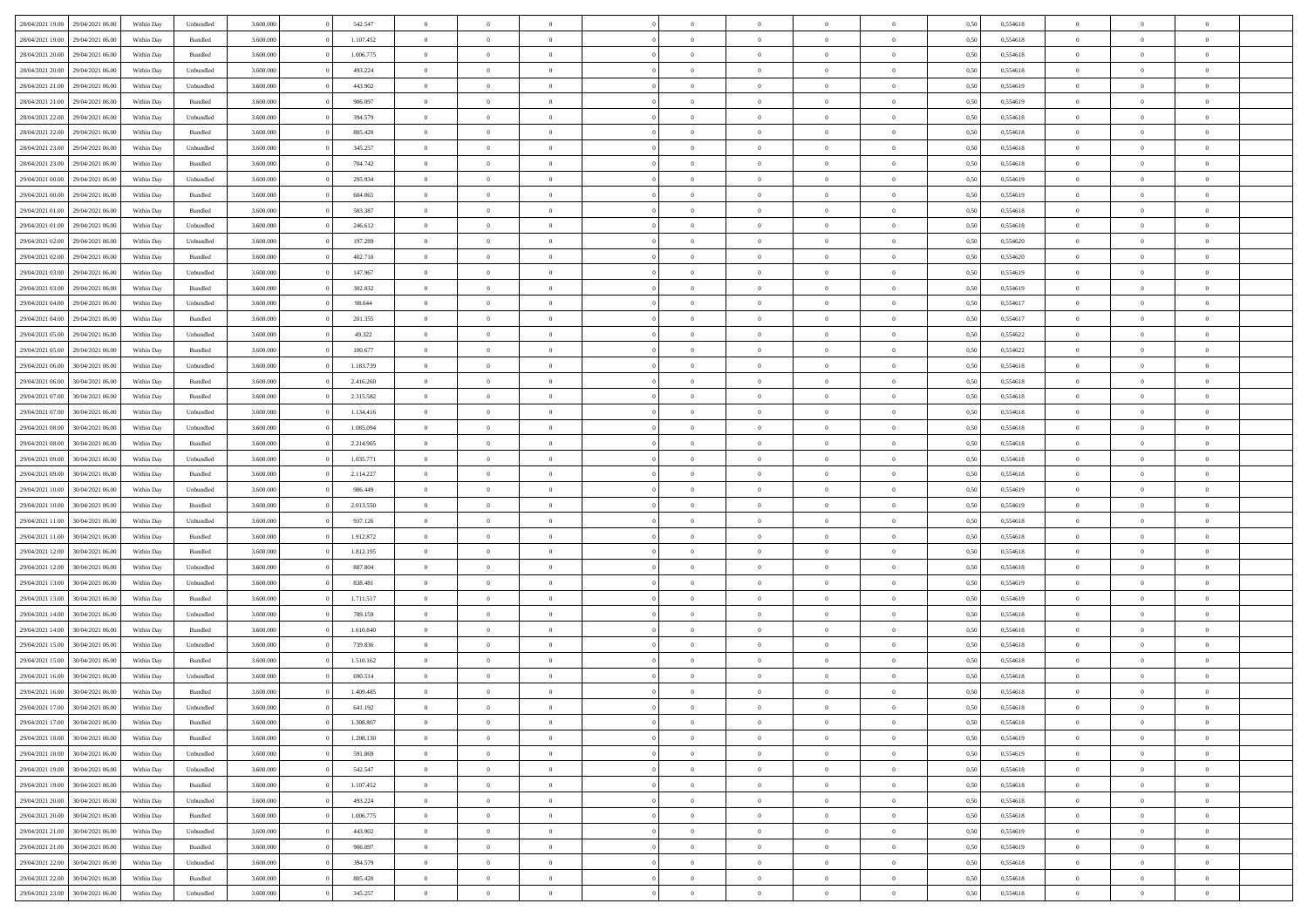| 29/04/2021 23:00 30/04/2021 06:00 | Within Day | Bundled   | 3 600 000 | 704.742   | $\Omega$       | $\Omega$       | $\Omega$       |            |  | 0.50 | 0.554618 |          |  |  |
|-----------------------------------|------------|-----------|-----------|-----------|----------------|----------------|----------------|------------|--|------|----------|----------|--|--|
| 30/04/2021 00:00 30/04/2021 06:00 | Within Day | Bundled   | 3.600,000 | 604.065   | $\Omega$       | $\mathbf{0}$   | $\Omega$       |            |  | 0.50 | 0,554619 |          |  |  |
| 30/04/2021 00:00 30/04/2021 06:00 | Within Day | Unbundled | 3.600.000 | 295.934   | $\Omega$       | $\Omega$       | $\Omega$       |            |  | 0.50 | 0,554619 |          |  |  |
| 30/04/2021 01:00 30/04/2021 06:00 | Within Day | Unbundled | 3.600,000 | 246.612   | $\overline{0}$ | $^{\circ}$     | $\Omega$       |            |  | 0,50 | 0,554618 |          |  |  |
| 30/04/2021 01:00 30/04/2021 06:00 | Within Day | Bundled   | 3.600.000 | 503.387   | $\theta$       | $\overline{0}$ | $\Omega$       |            |  | 0.50 | 0,554618 |          |  |  |
| 30/04/2021 02:00 30/04/2021 06:00 | Within Day | Unbundled | 3.600.000 | 197.289   | $\overline{0}$ | $\overline{0}$ | $\overline{0}$ |            |  | 0.50 | 0,554620 |          |  |  |
| 30/04/2021 02:00 30/04/2021 06:00 | Within Day | Bundled   | 3.600.000 | 402.710   | $\Omega$       | $\sim$ 0       | $\Omega$       |            |  | 0.50 | 0,554620 |          |  |  |
| 30/04/2021 03:00 30/04/2021 06:00 | Within Day | Unbundled | 3.600,000 | 147.967   | $\Omega$       | $\Omega$       | $\overline{0}$ |            |  | 0.50 | 0,554619 |          |  |  |
| 30/04/2021 03:00 30/04/2021 06:00 | Within Day | Bundled   | 3.600,000 | 302.032   | $\overline{0}$ | $\overline{0}$ | $\overline{0}$ |            |  | 0.50 | 0,554619 |          |  |  |
| 30/04/2021 04:00 30/04/2021 06:00 | Within Day | Unbundled | 3.600.000 | 98.644    | $\overline{0}$ | $\overline{0}$ | $\overline{0}$ |            |  | 0.50 | 0,554617 |          |  |  |
| 30/04/2021 04:00 30/04/2021 06:00 | Within Day | Bundled   | 3.600.000 | 201.355   | $\theta$       | $\Omega$       | $\Omega$       |            |  | 0.50 | 0,554617 |          |  |  |
| 30/04/2021 06:00 01/05/2021 06:00 | Within Day | Unbundled | 3.600,000 | 1.183.739 | $\Omega$       | $\mathbf{0}$   | $\Omega$       | $\sqrt{2}$ |  | 0.50 | 0,554618 | $\Omega$ |  |  |
| 30/04/2021 06:00 01/05/2021 06:00 | Within Day | Bundled   | 3.600,000 | 2.416.260 | $^{\circ}$     | $^{\circ}$     | $\Omega$       |            |  | 0.50 | 0.554618 |          |  |  |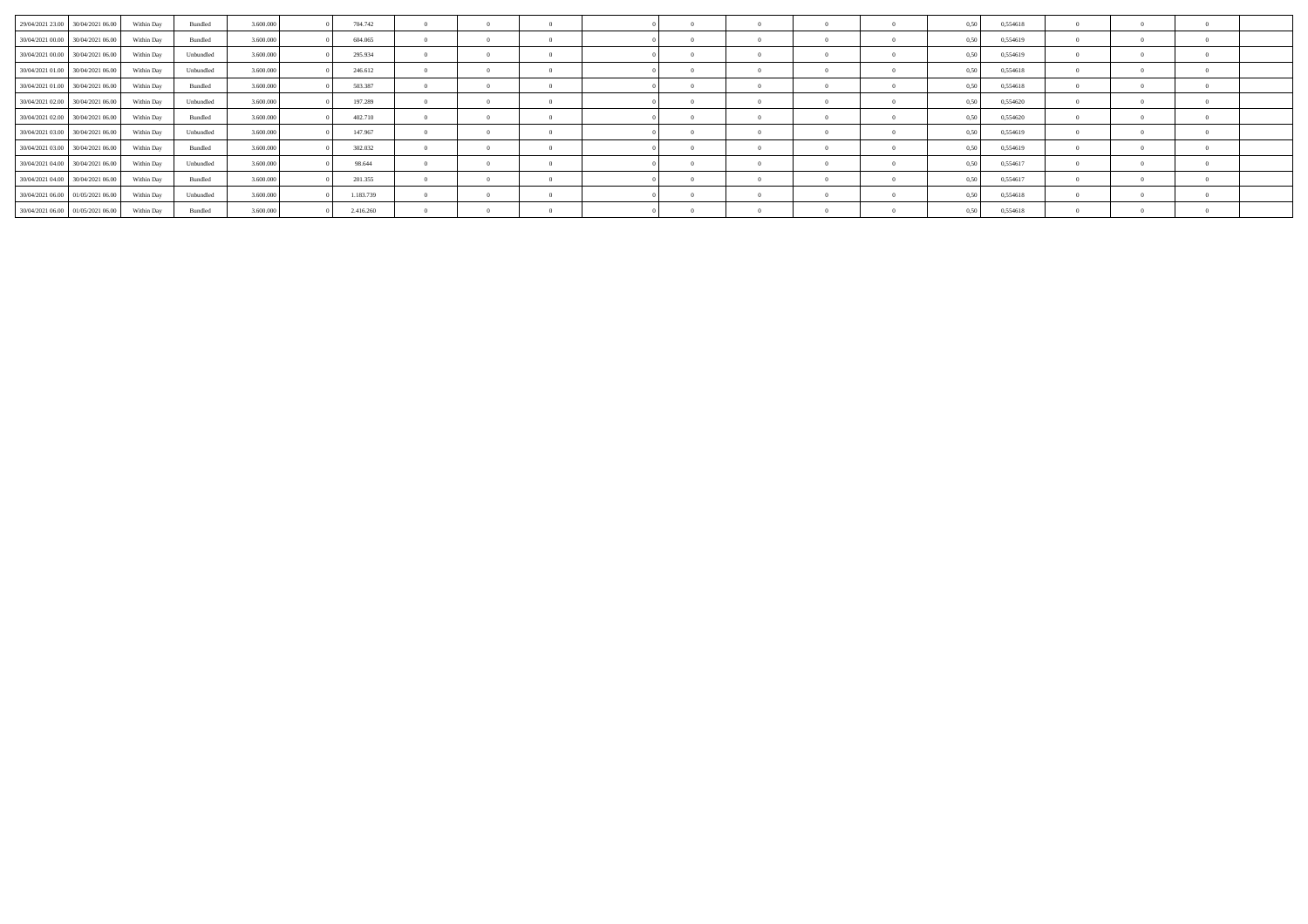## **SNAM RETE GAS**

**Transportation capacity at Entry Point interconnected with foreign pipelines**

**Update to 29/04/2021 of offered and assigned capacity in auction day-ahead and within-day**

**Thermal Year 2020/2021**

(Values in Ncm/day (0° C; 1,01325 bar) - 1 Scm=0,94794378 Ncm; Prices in c/Ncm)

**Entry Point**

**GORIZIA**

| Interrupted<br>Offered<br>Transportati<br>capacity<br><b>Auction</b><br><b>Split factor</b><br>Note<br><b>Auction type</b><br>Capacity<br>Reserve price -<br><b>Auction premiun</b><br><b>Auction premium</b><br>Reserve price -<br>Auction<br>Reserve price -<br>Reserve price -<br>capacity type<br>on capacity<br>(before<br>Firm<br>Interruptible<br>То<br>Interruptible<br>Firm<br>From<br>premium -<br>Interruptible<br>- Interruptible<br>Interruptible<br>Firm<br>premium - Firm<br>auction)<br>Firm<br>- Firm<br>Interruptible<br>Interruptible<br>01/04/2021 06:00<br>02/04/2021 06.00<br>3.797.694<br>2.548.949<br>$\overline{0}$<br>0,50<br>0,005257<br>Day Ahead<br>Bundled<br>$\overline{0}$<br>$\overline{0}$<br>$\theta$<br>$\overline{0}$<br>$\bf{0}$<br>$\theta$<br>0,005257<br>$\overline{0}$<br>$\bf{0}$<br>3.797.694<br>$\overline{0}$<br>01/04/2021 06.00<br>02/04/2021 06:00<br>1.248.744<br>0,50<br>0,005257<br>$\bf{0}$<br>0,005257<br>Day Ahead<br>Unbundled<br>$\overline{0}$<br>$\Omega$<br>$\Omega$<br>$\theta$<br>$\overline{0}$<br>$\overline{0}$<br>$\overline{0}$<br>03/04/2021 06:00<br>3.797.694<br>2.548.949<br>$\overline{0}$<br>0,005257<br>$\theta$<br>0,005257<br>02/04/2021 06.00<br>Day Ahead<br>Bundled<br>$\theta$<br>$\Omega$<br>$\theta$<br>$\Omega$<br>0,50<br>$\overline{0}$<br>$\Omega$<br>$\theta$<br>02/04/2021 06:00<br>03/04/2021 06:00<br>Unbundled<br>3.797.694<br>1.248.744<br>$\overline{0}$<br>$\overline{0}$<br>$\Omega$<br>$\Omega$<br>$\theta$<br>$\overline{0}$<br>$\theta$<br>0,50<br>0,005257<br>0.005257<br>$\mathbf{0}$<br>Day Ahead<br>04/04/2021 06:00<br>3.797.694<br>2.548.949<br>$\overline{0}$<br>$\bf{0}$<br>0,005257<br>$\theta$<br>0,005257<br>03/04/2021 06:00<br>Day Ahead<br>Bundled<br>$\overline{0}$<br>$\overline{0}$<br>$\theta$<br>$\theta$<br>$\theta$<br>0,50<br>$\overline{0}$<br>03/04/2021 06:00<br>04/04/2021 06:00<br>Unbundled<br>3.797.694<br>1.248.744<br>$\overline{0}$<br>$\Omega$<br>$\theta$<br>$\theta$<br>0.50<br>0.005257<br>$\theta$<br>0.005257<br>Day Ahead<br>$\theta$<br>$\theta$<br>$\theta$<br>$\theta$<br>3.797.694<br>2.548.949<br>$\overline{0}$<br>$\theta$<br>0.005257<br>$\theta$<br>0.005257<br>04/04/2021 06:00<br>05/04/2021 06:00<br>Bundled<br>$\Omega$<br>$\Omega$<br>$\theta$<br>0,50<br>Day Ahead<br>$\theta$<br>$\Omega$<br>$\theta$<br>04/04/2021 06:00<br>05/04/2021 06:00<br>Day Ahead<br>Unbundled<br>3.797.694<br>1.248.744<br>$\overline{0}$<br>$\overline{0}$<br>$\theta$<br>$\theta$<br>$\bf{0}$<br>0,50<br>0,005257<br>$\theta$<br>0.005257<br>$\overline{0}$<br>$\theta$<br>$\overline{0}$<br>3,797.694<br>1.248.744<br>$\overline{0}$<br>0.005257<br>$\theta$<br>0.005257<br>05/04/2021 06:00<br>06/04/2021 06:00<br>Unbundled<br>$\Omega$<br>$\Omega$<br>$\bf{0}$<br>0.50<br>Day Ahead<br>$\theta$<br>$\theta$<br>$\Omega$<br>$\theta$<br>05/04/2021 06.00<br>06/04/2021 06.00<br>Day Ahead<br>Bundled<br>3.797.694<br>2.548.949<br>$\overline{0}$<br>$\theta$<br>$\theta$<br>$\theta$<br>$\bf{0}$<br>0,50<br>0,005257<br>$\theta$<br>0,005257<br>$\Omega$<br>$\overline{0}$<br>$\overline{0}$<br>06/04/2021 06:00<br>07/04/2021 06:00<br>3.797.694<br>1.248.744<br>$\overline{0}$<br>$\bf{0}$<br>0,005257<br>$\theta$<br>0,005257<br>Day Ahead<br>Unbundled<br>$\overline{0}$<br>$\overline{0}$<br>$\theta$<br>$\theta$<br>$\overline{0}$<br>0,50<br>$\overline{0}$<br>$\,$ 0 $\,$<br>3.797.694<br>2.548.949<br>$\overline{0}$<br>$\,$ 0 $\,$<br>0,005257<br>0,005257<br>06/04/2021 06:00<br>07/04/2021 06.00<br>Day Ahead<br>Bundled<br>$\overline{0}$<br>$\overline{0}$<br>$\overline{0}$<br>$\theta$<br>$\overline{0}$<br>0,50<br>$\overline{0}$<br>07/04/2021 06.00<br>08/04/2021 06:00<br>3.797.694<br>2.548.949<br>$\overline{0}$<br>0,005257<br>$\theta$<br>0,005257<br>Day Ahead<br>Bundled<br>$\overline{0}$<br>$\Omega$<br>$\Omega$<br>$\theta$<br>$\Omega$<br>$\bf{0}$<br>0,50<br>$\overline{0}$<br>$\overline{0}$<br>$\theta$<br>07/04/2021 06:00<br>08/04/2021 06:00<br>Unbundled<br>3.797.694<br>1.248.744<br>$\overline{0}$<br>$\Omega$<br>$\Omega$<br>$\theta$<br>$\overline{0}$<br>$\theta$<br>0,50<br>0.005257<br>0.005257<br>$\theta$<br>Day Ahead<br>3.797.694<br>2.548.949<br>$\overline{0}$<br>0,50<br>$\theta$<br>08/04/2021 06:00<br>09/04/2021 06:00<br>Day Ahead<br>Bundled<br>$\theta$<br>$\Omega$<br>$\Omega$<br>$\theta$<br>$\Omega$<br>$\bf{0}$<br>0,005257<br>0,005257<br>$\theta$<br>3.797.694<br>1.248.744<br>08/04/2021 06:00<br>09/04/2021 06:00<br>Day Ahead<br>Unbundled<br>$\overline{0}$<br>$\theta$<br>$\Omega$<br>$\theta$<br>$\theta$<br>0.50<br>0.005257<br>$\theta$<br>0.005257<br>$\theta$<br>$\Omega$<br>10/04/2021 06:00<br>3.797.694<br>2.548.949<br>$\overline{0}$<br>$\overline{0}$<br>$\overline{0}$<br>$\theta$<br>$\theta$<br>$\overline{0}$<br>$\overline{0}$<br>0,50<br>0,005257<br>$\overline{0}$<br>0.005257<br>09/04/2021 06:00<br>Day Ahead<br>Bundled<br>$\bf{0}$<br>09/04/2021 06.00<br>10/04/2021 06:00<br>Day Ahead<br>Unbundled<br>3.797.694<br>1.248.744<br>$\overline{0}$<br>$\overline{0}$<br>$\overline{0}$<br>$\theta$<br>$\theta$<br>$\theta$<br>$\,$ 0<br>0,50<br>0,005257<br>$\theta$<br>0,005257<br>$\overline{0}$<br>0/04/2021 06:00<br>11/04/2021 06.00<br>3.797.694<br>1.248.744<br>$\overline{0}$<br>$\bf{0}$<br>0,005257<br>$\theta$<br>0.005257<br>Unbundled<br>$\theta$<br>$\Omega$<br>$\Omega$<br>$\theta$<br>0,50<br>Day Ahead<br>$\Omega$<br>$\theta$<br>3.797.694<br>2.548.949<br>$\overline{0}$<br>$\theta$<br>$\theta$<br>0,005257<br>10/04/2021 06.00<br>11/04/2021 06.00<br>Bundled<br>$\theta$<br>$\Omega$<br>$\Omega$<br>0,50<br>0,005257<br>Day Ahead<br>$\mathbf{a}$<br>$\Omega$<br>$\theta$<br>12/04/2021 06:00<br>3.797.694<br>2.548.949<br>$\overline{0}$<br>0,50<br>0,005257<br>$\theta$<br>0,005257<br>11/04/2021 06:00<br>Day Ahead<br>Bundled<br>$\theta$<br>$\Omega$<br>$\theta$<br>$\theta$<br>$\Omega$<br>$\Omega$<br>$\theta$<br>3.797.694<br>1.248.744<br>11/04/2021 06:00<br>12/04/2021 06:00<br>$\overline{0}$<br>$\theta$<br>0,50<br>0,005257<br>$\theta$<br>0,005257<br>Day Ahead<br>Unbundled<br>$\Omega$<br>$\Omega$<br>$\Omega$<br>$\mathbf{a}$<br>$\Omega$<br>$\sqrt{2}$<br>3.797.694<br>1.248.744<br>$\overline{0}$<br>$\overline{0}$<br>$\theta$<br>$\bf{0}$<br>0,50<br>0,005257<br>$\theta$<br>0,005257<br>12/04/2021 06.00<br>13/04/2021 06.00<br>Day Ahead<br>Unbundled<br>$\Omega$<br>$\theta$<br>$\Omega$<br>$\overline{0}$<br>12/04/2021 06:00<br>13/04/2021 06:00<br>Day Ahead<br><b>Bundled</b><br>3.797.694<br>2.548.949<br>$\overline{0}$<br>$\Omega$<br>$\Omega$<br>$\Omega$<br>$\theta$<br>0,50<br>0.005257<br>$\Omega$<br>0.005257<br>$\theta$<br>$\theta$<br>$\theta$<br>$\overline{0}$<br>$\theta$<br>13/04/2021 06:00<br>14/04/2021 06:00<br>Bundled<br>3.797.694<br>2.548.949<br>$\Omega$<br>$\overline{0}$<br>0,50<br>0,005257<br>0,005257<br>Day Ahead<br>$\Omega$<br>$\Omega$<br>$\theta$<br>$\overline{0}$<br>$\overline{0}$<br>13/04/2021 06:00<br>14/04/2021 06.00<br>Day Ahead<br>Unbundled<br>3.797.694<br>1.248.744<br>$\overline{0}$<br>$\overline{0}$<br>$\overline{0}$<br>$\theta$<br>$\bf{0}$<br>0,50<br>0,005257<br>$\theta$<br>0,005257<br>$\theta$<br>$\overline{0}$<br>$\overline{0}$<br>3.797.694<br>1.248.744<br>$\overline{0}$<br>$\overline{0}$<br>$\theta$<br>$\bf{0}$<br>0,005257<br>$\,$ 0 $\,$<br>0,005257<br>14/04/2021 06:00<br>15/04/2021 06.00<br>Unbundled<br>$\overline{0}$<br>$\theta$<br>$\theta$<br>0,50<br>$\overline{0}$<br>Day Ahead<br>3.797.694<br>$\overline{0}$<br>$\theta$<br>14/04/2021 06.00<br>15/04/2021 06:00<br>Day Ahead<br>Bundled<br>2.548.949<br>$\overline{0}$<br>$\theta$<br>$\theta$<br>$\theta$<br>$\overline{0}$<br>$\bf{0}$<br>0,50<br>0,005257<br>0,005257<br>$\overline{0}$<br>15/04/2021 06:00<br>16/04/2021 06:00<br>3.797.694<br>2.548.949<br>$\theta$<br>0,005257<br>$\theta$<br>0,005257<br>Day Ahead<br>Bundled<br>$\theta$<br>$\Omega$<br>$\theta$<br>$\Omega$<br>$\Omega$<br>0,50<br>$\theta$<br>1.248.744<br>$\overline{0}$<br>$\theta$<br>0,005257<br>$\mathbf{0}$<br>15/04/2021 06:00<br>16/04/2021 06:00<br>Unbundled<br>3.797.694<br>$\overline{0}$<br>$\Omega$<br>$\theta$<br>0,50<br>0,005257<br>Day Ahead<br>$\theta$<br>$\Omega$<br>$\theta$<br>16/04/2021 06:00<br>17/04/2021 06:00<br>Unbundled<br>3.797.694<br>1.248.744<br>$\overline{0}$<br>$\Omega$<br>$\theta$<br>$\bf{0}$<br>0,50<br>0,005257<br>$\theta$<br>0,005257<br>Day Ahead<br>$\theta$<br>$\theta$<br>$\Omega$<br>$\theta$<br>2.548.949<br>$\overline{0}$<br>0.005257<br>$\Omega$<br>16/04/2021 06:00<br>17/04/2021 06:00<br>Day Ahead<br>Bundled<br>3.797.694<br>$\overline{0}$<br>$\Omega$<br>$\theta$<br>$\theta$<br>$\overline{0}$<br>$\theta$<br>0.50<br>0.005257<br>$\theta$<br>3.797.694<br>1.248.744<br>$\overline{0}$<br>$\theta$<br>$\bf{0}$<br>0,50<br>0,005257<br>$\theta$<br>0,005257<br>17/04/2021 06.00<br>18/04/2021 06.00<br>Day Ahead<br>Unbundled<br>$\overline{0}$<br>$\Omega$<br>$\theta$<br>$\Omega$<br>$\theta$<br>3.797.694<br>$\overline{0}$<br>$\theta$<br>0.005257<br>17/04/2021 06:00<br>18/04/2021 06:00<br>Bundled<br>2.548.949<br>$\overline{0}$<br>$\overline{0}$<br>$\theta$<br>$\theta$<br>$\overline{0}$<br>$\bf{0}$<br>0.50<br>0.005257<br>$\overline{0}$<br>Day Ahead<br>19/04/2021 06:00<br>3.797.694<br>2.548.949<br>$\overline{0}$<br>$\bf{0}$<br>0,50<br>0,005257<br>$\theta$<br>0,005257<br>18/04/2021 06:00<br>Bundled<br>$\Omega$<br>$\Omega$<br>$\theta$<br>Day Ahead<br>$\Omega$<br>$\theta$<br>$\Omega$ |                  | Timeframe        |           |           |           |          |           | <b>Offered capacity</b> |          | Assigned capacity | Day-Ahead |          |          | <b>Total Prices</b> |          |      |          |          | <b>SRG Prices</b> |                |  |
|-------------------------------------------------------------------------------------------------------------------------------------------------------------------------------------------------------------------------------------------------------------------------------------------------------------------------------------------------------------------------------------------------------------------------------------------------------------------------------------------------------------------------------------------------------------------------------------------------------------------------------------------------------------------------------------------------------------------------------------------------------------------------------------------------------------------------------------------------------------------------------------------------------------------------------------------------------------------------------------------------------------------------------------------------------------------------------------------------------------------------------------------------------------------------------------------------------------------------------------------------------------------------------------------------------------------------------------------------------------------------------------------------------------------------------------------------------------------------------------------------------------------------------------------------------------------------------------------------------------------------------------------------------------------------------------------------------------------------------------------------------------------------------------------------------------------------------------------------------------------------------------------------------------------------------------------------------------------------------------------------------------------------------------------------------------------------------------------------------------------------------------------------------------------------------------------------------------------------------------------------------------------------------------------------------------------------------------------------------------------------------------------------------------------------------------------------------------------------------------------------------------------------------------------------------------------------------------------------------------------------------------------------------------------------------------------------------------------------------------------------------------------------------------------------------------------------------------------------------------------------------------------------------------------------------------------------------------------------------------------------------------------------------------------------------------------------------------------------------------------------------------------------------------------------------------------------------------------------------------------------------------------------------------------------------------------------------------------------------------------------------------------------------------------------------------------------------------------------------------------------------------------------------------------------------------------------------------------------------------------------------------------------------------------------------------------------------------------------------------------------------------------------------------------------------------------------------------------------------------------------------------------------------------------------------------------------------------------------------------------------------------------------------------------------------------------------------------------------------------------------------------------------------------------------------------------------------------------------------------------------------------------------------------------------------------------------------------------------------------------------------------------------------------------------------------------------------------------------------------------------------------------------------------------------------------------------------------------------------------------------------------------------------------------------------------------------------------------------------------------------------------------------------------------------------------------------------------------------------------------------------------------------------------------------------------------------------------------------------------------------------------------------------------------------------------------------------------------------------------------------------------------------------------------------------------------------------------------------------------------------------------------------------------------------------------------------------------------------------------------------------------------------------------------------------------------------------------------------------------------------------------------------------------------------------------------------------------------------------------------------------------------------------------------------------------------------------------------------------------------------------------------------------------------------------------------------------------------------------------------------------------------------------------------------------------------------------------------------------------------------------------------------------------------------------------------------------------------------------------------------------------------------------------------------------------------------------------------------------------------------------------------------------------------------------------------------------------------------------------------------------------------------------------------------------------------------------------------------------------------------------------------------------------------------------------------------------------------------------------------------------------------------------------------------------------------------------------------------------------------------------------------------------------------------------------------------------------------------------------------------------------------------------------------------------------------------------------------------------------------------------------------------------------------------------------------------------------------------------------------------------------------------------------------------------------------------------------------------------------------------------------------------------------------------------------------------------------------------------------------------------------------------------------------------------------------------------------------------------------------------------------------------------------------------------------------------------------------------------------------------------------------------------------------------------------------------------------------------------------------------------------------------------------------------------------------------------------------------------------------------------------------------------------------------------------------------------------------------------------------------------------------------------------------------------------------------------------------------------------------------------------------------------------------------------------------------------------------------------------------------------------------------------------------------------------------------------------------------------------------------------------------------------------------------------------------------------------------------------------------------------------------------------------------------------------------------------------------------------------------------------------------------------------------------------------------------------------------------------------------------------------------------------------------------------------------------------------------------------------------------------------------------------------------------------------------------------------------------------------------------------------------------------------------------------------------------------------------------------------------------------------------------------------------------------------------------------------------------------------------------------------------------------------------------------------------------------------------------------------------------------------------------------------------------------------------------------------------------------------------------------------------------------------------------------------------------------|------------------|------------------|-----------|-----------|-----------|----------|-----------|-------------------------|----------|-------------------|-----------|----------|----------|---------------------|----------|------|----------|----------|-------------------|----------------|--|
|                                                                                                                                                                                                                                                                                                                                                                                                                                                                                                                                                                                                                                                                                                                                                                                                                                                                                                                                                                                                                                                                                                                                                                                                                                                                                                                                                                                                                                                                                                                                                                                                                                                                                                                                                                                                                                                                                                                                                                                                                                                                                                                                                                                                                                                                                                                                                                                                                                                                                                                                                                                                                                                                                                                                                                                                                                                                                                                                                                                                                                                                                                                                                                                                                                                                                                                                                                                                                                                                                                                                                                                                                                                                                                                                                                                                                                                                                                                                                                                                                                                                                                                                                                                                                                                                                                                                                                                                                                                                                                                                                                                                                                                                                                                                                                                                                                                                                                                                                                                                                                                                                                                                                                                                                                                                                                                                                                                                                                                                                                                                                                                                                                                                                                                                                                                                                                                                                                                                                                                                                                                                                                                                                                                                                                                                                                                                                                                                                                                                                                                                                                                                                                                                                                                                                                                                                                                                                                                                                                                                                                                                                                                                                                                                                                                                                                                                                                                                                                                                                                                                                                                                                                                                                                                                                                                                                                                                                                                                                                                                                                                                                                                                                                                                                                                                                                                                                                                                                                                                                                                                                                                                                                                                                                                                                                                                                                                                                                                                                                                                                                                                                                                                                                                                                                                                                                                                                                                                                                                                                                                                                                               |                  |                  |           |           |           | Assigned |           |                         |          |                   |           |          |          |                     |          |      |          |          |                   |                |  |
|                                                                                                                                                                                                                                                                                                                                                                                                                                                                                                                                                                                                                                                                                                                                                                                                                                                                                                                                                                                                                                                                                                                                                                                                                                                                                                                                                                                                                                                                                                                                                                                                                                                                                                                                                                                                                                                                                                                                                                                                                                                                                                                                                                                                                                                                                                                                                                                                                                                                                                                                                                                                                                                                                                                                                                                                                                                                                                                                                                                                                                                                                                                                                                                                                                                                                                                                                                                                                                                                                                                                                                                                                                                                                                                                                                                                                                                                                                                                                                                                                                                                                                                                                                                                                                                                                                                                                                                                                                                                                                                                                                                                                                                                                                                                                                                                                                                                                                                                                                                                                                                                                                                                                                                                                                                                                                                                                                                                                                                                                                                                                                                                                                                                                                                                                                                                                                                                                                                                                                                                                                                                                                                                                                                                                                                                                                                                                                                                                                                                                                                                                                                                                                                                                                                                                                                                                                                                                                                                                                                                                                                                                                                                                                                                                                                                                                                                                                                                                                                                                                                                                                                                                                                                                                                                                                                                                                                                                                                                                                                                                                                                                                                                                                                                                                                                                                                                                                                                                                                                                                                                                                                                                                                                                                                                                                                                                                                                                                                                                                                                                                                                                                                                                                                                                                                                                                                                                                                                                                                                                                                                                                               |                  |                  |           |           |           |          |           |                         |          |                   |           |          |          |                     |          |      |          |          |                   |                |  |
|                                                                                                                                                                                                                                                                                                                                                                                                                                                                                                                                                                                                                                                                                                                                                                                                                                                                                                                                                                                                                                                                                                                                                                                                                                                                                                                                                                                                                                                                                                                                                                                                                                                                                                                                                                                                                                                                                                                                                                                                                                                                                                                                                                                                                                                                                                                                                                                                                                                                                                                                                                                                                                                                                                                                                                                                                                                                                                                                                                                                                                                                                                                                                                                                                                                                                                                                                                                                                                                                                                                                                                                                                                                                                                                                                                                                                                                                                                                                                                                                                                                                                                                                                                                                                                                                                                                                                                                                                                                                                                                                                                                                                                                                                                                                                                                                                                                                                                                                                                                                                                                                                                                                                                                                                                                                                                                                                                                                                                                                                                                                                                                                                                                                                                                                                                                                                                                                                                                                                                                                                                                                                                                                                                                                                                                                                                                                                                                                                                                                                                                                                                                                                                                                                                                                                                                                                                                                                                                                                                                                                                                                                                                                                                                                                                                                                                                                                                                                                                                                                                                                                                                                                                                                                                                                                                                                                                                                                                                                                                                                                                                                                                                                                                                                                                                                                                                                                                                                                                                                                                                                                                                                                                                                                                                                                                                                                                                                                                                                                                                                                                                                                                                                                                                                                                                                                                                                                                                                                                                                                                                                                                               |                  |                  |           |           |           |          |           |                         |          |                   |           |          |          |                     |          |      |          |          |                   |                |  |
|                                                                                                                                                                                                                                                                                                                                                                                                                                                                                                                                                                                                                                                                                                                                                                                                                                                                                                                                                                                                                                                                                                                                                                                                                                                                                                                                                                                                                                                                                                                                                                                                                                                                                                                                                                                                                                                                                                                                                                                                                                                                                                                                                                                                                                                                                                                                                                                                                                                                                                                                                                                                                                                                                                                                                                                                                                                                                                                                                                                                                                                                                                                                                                                                                                                                                                                                                                                                                                                                                                                                                                                                                                                                                                                                                                                                                                                                                                                                                                                                                                                                                                                                                                                                                                                                                                                                                                                                                                                                                                                                                                                                                                                                                                                                                                                                                                                                                                                                                                                                                                                                                                                                                                                                                                                                                                                                                                                                                                                                                                                                                                                                                                                                                                                                                                                                                                                                                                                                                                                                                                                                                                                                                                                                                                                                                                                                                                                                                                                                                                                                                                                                                                                                                                                                                                                                                                                                                                                                                                                                                                                                                                                                                                                                                                                                                                                                                                                                                                                                                                                                                                                                                                                                                                                                                                                                                                                                                                                                                                                                                                                                                                                                                                                                                                                                                                                                                                                                                                                                                                                                                                                                                                                                                                                                                                                                                                                                                                                                                                                                                                                                                                                                                                                                                                                                                                                                                                                                                                                                                                                                                                               |                  |                  |           |           |           |          |           |                         |          |                   |           |          |          |                     |          |      |          |          |                   |                |  |
|                                                                                                                                                                                                                                                                                                                                                                                                                                                                                                                                                                                                                                                                                                                                                                                                                                                                                                                                                                                                                                                                                                                                                                                                                                                                                                                                                                                                                                                                                                                                                                                                                                                                                                                                                                                                                                                                                                                                                                                                                                                                                                                                                                                                                                                                                                                                                                                                                                                                                                                                                                                                                                                                                                                                                                                                                                                                                                                                                                                                                                                                                                                                                                                                                                                                                                                                                                                                                                                                                                                                                                                                                                                                                                                                                                                                                                                                                                                                                                                                                                                                                                                                                                                                                                                                                                                                                                                                                                                                                                                                                                                                                                                                                                                                                                                                                                                                                                                                                                                                                                                                                                                                                                                                                                                                                                                                                                                                                                                                                                                                                                                                                                                                                                                                                                                                                                                                                                                                                                                                                                                                                                                                                                                                                                                                                                                                                                                                                                                                                                                                                                                                                                                                                                                                                                                                                                                                                                                                                                                                                                                                                                                                                                                                                                                                                                                                                                                                                                                                                                                                                                                                                                                                                                                                                                                                                                                                                                                                                                                                                                                                                                                                                                                                                                                                                                                                                                                                                                                                                                                                                                                                                                                                                                                                                                                                                                                                                                                                                                                                                                                                                                                                                                                                                                                                                                                                                                                                                                                                                                                                                                               |                  |                  |           |           |           |          |           |                         |          |                   |           |          |          |                     |          |      |          |          |                   |                |  |
|                                                                                                                                                                                                                                                                                                                                                                                                                                                                                                                                                                                                                                                                                                                                                                                                                                                                                                                                                                                                                                                                                                                                                                                                                                                                                                                                                                                                                                                                                                                                                                                                                                                                                                                                                                                                                                                                                                                                                                                                                                                                                                                                                                                                                                                                                                                                                                                                                                                                                                                                                                                                                                                                                                                                                                                                                                                                                                                                                                                                                                                                                                                                                                                                                                                                                                                                                                                                                                                                                                                                                                                                                                                                                                                                                                                                                                                                                                                                                                                                                                                                                                                                                                                                                                                                                                                                                                                                                                                                                                                                                                                                                                                                                                                                                                                                                                                                                                                                                                                                                                                                                                                                                                                                                                                                                                                                                                                                                                                                                                                                                                                                                                                                                                                                                                                                                                                                                                                                                                                                                                                                                                                                                                                                                                                                                                                                                                                                                                                                                                                                                                                                                                                                                                                                                                                                                                                                                                                                                                                                                                                                                                                                                                                                                                                                                                                                                                                                                                                                                                                                                                                                                                                                                                                                                                                                                                                                                                                                                                                                                                                                                                                                                                                                                                                                                                                                                                                                                                                                                                                                                                                                                                                                                                                                                                                                                                                                                                                                                                                                                                                                                                                                                                                                                                                                                                                                                                                                                                                                                                                                                                               |                  |                  |           |           |           |          |           |                         |          |                   |           |          |          |                     |          |      |          |          |                   |                |  |
|                                                                                                                                                                                                                                                                                                                                                                                                                                                                                                                                                                                                                                                                                                                                                                                                                                                                                                                                                                                                                                                                                                                                                                                                                                                                                                                                                                                                                                                                                                                                                                                                                                                                                                                                                                                                                                                                                                                                                                                                                                                                                                                                                                                                                                                                                                                                                                                                                                                                                                                                                                                                                                                                                                                                                                                                                                                                                                                                                                                                                                                                                                                                                                                                                                                                                                                                                                                                                                                                                                                                                                                                                                                                                                                                                                                                                                                                                                                                                                                                                                                                                                                                                                                                                                                                                                                                                                                                                                                                                                                                                                                                                                                                                                                                                                                                                                                                                                                                                                                                                                                                                                                                                                                                                                                                                                                                                                                                                                                                                                                                                                                                                                                                                                                                                                                                                                                                                                                                                                                                                                                                                                                                                                                                                                                                                                                                                                                                                                                                                                                                                                                                                                                                                                                                                                                                                                                                                                                                                                                                                                                                                                                                                                                                                                                                                                                                                                                                                                                                                                                                                                                                                                                                                                                                                                                                                                                                                                                                                                                                                                                                                                                                                                                                                                                                                                                                                                                                                                                                                                                                                                                                                                                                                                                                                                                                                                                                                                                                                                                                                                                                                                                                                                                                                                                                                                                                                                                                                                                                                                                                                                               |                  |                  |           |           |           |          |           |                         |          |                   |           |          |          |                     |          |      |          |          |                   |                |  |
|                                                                                                                                                                                                                                                                                                                                                                                                                                                                                                                                                                                                                                                                                                                                                                                                                                                                                                                                                                                                                                                                                                                                                                                                                                                                                                                                                                                                                                                                                                                                                                                                                                                                                                                                                                                                                                                                                                                                                                                                                                                                                                                                                                                                                                                                                                                                                                                                                                                                                                                                                                                                                                                                                                                                                                                                                                                                                                                                                                                                                                                                                                                                                                                                                                                                                                                                                                                                                                                                                                                                                                                                                                                                                                                                                                                                                                                                                                                                                                                                                                                                                                                                                                                                                                                                                                                                                                                                                                                                                                                                                                                                                                                                                                                                                                                                                                                                                                                                                                                                                                                                                                                                                                                                                                                                                                                                                                                                                                                                                                                                                                                                                                                                                                                                                                                                                                                                                                                                                                                                                                                                                                                                                                                                                                                                                                                                                                                                                                                                                                                                                                                                                                                                                                                                                                                                                                                                                                                                                                                                                                                                                                                                                                                                                                                                                                                                                                                                                                                                                                                                                                                                                                                                                                                                                                                                                                                                                                                                                                                                                                                                                                                                                                                                                                                                                                                                                                                                                                                                                                                                                                                                                                                                                                                                                                                                                                                                                                                                                                                                                                                                                                                                                                                                                                                                                                                                                                                                                                                                                                                                                                               |                  |                  |           |           |           |          |           |                         |          |                   |           |          |          |                     |          |      |          |          |                   |                |  |
|                                                                                                                                                                                                                                                                                                                                                                                                                                                                                                                                                                                                                                                                                                                                                                                                                                                                                                                                                                                                                                                                                                                                                                                                                                                                                                                                                                                                                                                                                                                                                                                                                                                                                                                                                                                                                                                                                                                                                                                                                                                                                                                                                                                                                                                                                                                                                                                                                                                                                                                                                                                                                                                                                                                                                                                                                                                                                                                                                                                                                                                                                                                                                                                                                                                                                                                                                                                                                                                                                                                                                                                                                                                                                                                                                                                                                                                                                                                                                                                                                                                                                                                                                                                                                                                                                                                                                                                                                                                                                                                                                                                                                                                                                                                                                                                                                                                                                                                                                                                                                                                                                                                                                                                                                                                                                                                                                                                                                                                                                                                                                                                                                                                                                                                                                                                                                                                                                                                                                                                                                                                                                                                                                                                                                                                                                                                                                                                                                                                                                                                                                                                                                                                                                                                                                                                                                                                                                                                                                                                                                                                                                                                                                                                                                                                                                                                                                                                                                                                                                                                                                                                                                                                                                                                                                                                                                                                                                                                                                                                                                                                                                                                                                                                                                                                                                                                                                                                                                                                                                                                                                                                                                                                                                                                                                                                                                                                                                                                                                                                                                                                                                                                                                                                                                                                                                                                                                                                                                                                                                                                                                                               |                  |                  |           |           |           |          |           |                         |          |                   |           |          |          |                     |          |      |          |          |                   |                |  |
|                                                                                                                                                                                                                                                                                                                                                                                                                                                                                                                                                                                                                                                                                                                                                                                                                                                                                                                                                                                                                                                                                                                                                                                                                                                                                                                                                                                                                                                                                                                                                                                                                                                                                                                                                                                                                                                                                                                                                                                                                                                                                                                                                                                                                                                                                                                                                                                                                                                                                                                                                                                                                                                                                                                                                                                                                                                                                                                                                                                                                                                                                                                                                                                                                                                                                                                                                                                                                                                                                                                                                                                                                                                                                                                                                                                                                                                                                                                                                                                                                                                                                                                                                                                                                                                                                                                                                                                                                                                                                                                                                                                                                                                                                                                                                                                                                                                                                                                                                                                                                                                                                                                                                                                                                                                                                                                                                                                                                                                                                                                                                                                                                                                                                                                                                                                                                                                                                                                                                                                                                                                                                                                                                                                                                                                                                                                                                                                                                                                                                                                                                                                                                                                                                                                                                                                                                                                                                                                                                                                                                                                                                                                                                                                                                                                                                                                                                                                                                                                                                                                                                                                                                                                                                                                                                                                                                                                                                                                                                                                                                                                                                                                                                                                                                                                                                                                                                                                                                                                                                                                                                                                                                                                                                                                                                                                                                                                                                                                                                                                                                                                                                                                                                                                                                                                                                                                                                                                                                                                                                                                                                                               |                  |                  |           |           |           |          |           |                         |          |                   |           |          |          |                     |          |      |          |          |                   |                |  |
|                                                                                                                                                                                                                                                                                                                                                                                                                                                                                                                                                                                                                                                                                                                                                                                                                                                                                                                                                                                                                                                                                                                                                                                                                                                                                                                                                                                                                                                                                                                                                                                                                                                                                                                                                                                                                                                                                                                                                                                                                                                                                                                                                                                                                                                                                                                                                                                                                                                                                                                                                                                                                                                                                                                                                                                                                                                                                                                                                                                                                                                                                                                                                                                                                                                                                                                                                                                                                                                                                                                                                                                                                                                                                                                                                                                                                                                                                                                                                                                                                                                                                                                                                                                                                                                                                                                                                                                                                                                                                                                                                                                                                                                                                                                                                                                                                                                                                                                                                                                                                                                                                                                                                                                                                                                                                                                                                                                                                                                                                                                                                                                                                                                                                                                                                                                                                                                                                                                                                                                                                                                                                                                                                                                                                                                                                                                                                                                                                                                                                                                                                                                                                                                                                                                                                                                                                                                                                                                                                                                                                                                                                                                                                                                                                                                                                                                                                                                                                                                                                                                                                                                                                                                                                                                                                                                                                                                                                                                                                                                                                                                                                                                                                                                                                                                                                                                                                                                                                                                                                                                                                                                                                                                                                                                                                                                                                                                                                                                                                                                                                                                                                                                                                                                                                                                                                                                                                                                                                                                                                                                                                                               |                  |                  |           |           |           |          |           |                         |          |                   |           |          |          |                     |          |      |          |          |                   |                |  |
|                                                                                                                                                                                                                                                                                                                                                                                                                                                                                                                                                                                                                                                                                                                                                                                                                                                                                                                                                                                                                                                                                                                                                                                                                                                                                                                                                                                                                                                                                                                                                                                                                                                                                                                                                                                                                                                                                                                                                                                                                                                                                                                                                                                                                                                                                                                                                                                                                                                                                                                                                                                                                                                                                                                                                                                                                                                                                                                                                                                                                                                                                                                                                                                                                                                                                                                                                                                                                                                                                                                                                                                                                                                                                                                                                                                                                                                                                                                                                                                                                                                                                                                                                                                                                                                                                                                                                                                                                                                                                                                                                                                                                                                                                                                                                                                                                                                                                                                                                                                                                                                                                                                                                                                                                                                                                                                                                                                                                                                                                                                                                                                                                                                                                                                                                                                                                                                                                                                                                                                                                                                                                                                                                                                                                                                                                                                                                                                                                                                                                                                                                                                                                                                                                                                                                                                                                                                                                                                                                                                                                                                                                                                                                                                                                                                                                                                                                                                                                                                                                                                                                                                                                                                                                                                                                                                                                                                                                                                                                                                                                                                                                                                                                                                                                                                                                                                                                                                                                                                                                                                                                                                                                                                                                                                                                                                                                                                                                                                                                                                                                                                                                                                                                                                                                                                                                                                                                                                                                                                                                                                                                                               |                  |                  |           |           |           |          |           |                         |          |                   |           |          |          |                     |          |      |          |          |                   |                |  |
|                                                                                                                                                                                                                                                                                                                                                                                                                                                                                                                                                                                                                                                                                                                                                                                                                                                                                                                                                                                                                                                                                                                                                                                                                                                                                                                                                                                                                                                                                                                                                                                                                                                                                                                                                                                                                                                                                                                                                                                                                                                                                                                                                                                                                                                                                                                                                                                                                                                                                                                                                                                                                                                                                                                                                                                                                                                                                                                                                                                                                                                                                                                                                                                                                                                                                                                                                                                                                                                                                                                                                                                                                                                                                                                                                                                                                                                                                                                                                                                                                                                                                                                                                                                                                                                                                                                                                                                                                                                                                                                                                                                                                                                                                                                                                                                                                                                                                                                                                                                                                                                                                                                                                                                                                                                                                                                                                                                                                                                                                                                                                                                                                                                                                                                                                                                                                                                                                                                                                                                                                                                                                                                                                                                                                                                                                                                                                                                                                                                                                                                                                                                                                                                                                                                                                                                                                                                                                                                                                                                                                                                                                                                                                                                                                                                                                                                                                                                                                                                                                                                                                                                                                                                                                                                                                                                                                                                                                                                                                                                                                                                                                                                                                                                                                                                                                                                                                                                                                                                                                                                                                                                                                                                                                                                                                                                                                                                                                                                                                                                                                                                                                                                                                                                                                                                                                                                                                                                                                                                                                                                                                                               |                  |                  |           |           |           |          |           |                         |          |                   |           |          |          |                     |          |      |          |          |                   |                |  |
|                                                                                                                                                                                                                                                                                                                                                                                                                                                                                                                                                                                                                                                                                                                                                                                                                                                                                                                                                                                                                                                                                                                                                                                                                                                                                                                                                                                                                                                                                                                                                                                                                                                                                                                                                                                                                                                                                                                                                                                                                                                                                                                                                                                                                                                                                                                                                                                                                                                                                                                                                                                                                                                                                                                                                                                                                                                                                                                                                                                                                                                                                                                                                                                                                                                                                                                                                                                                                                                                                                                                                                                                                                                                                                                                                                                                                                                                                                                                                                                                                                                                                                                                                                                                                                                                                                                                                                                                                                                                                                                                                                                                                                                                                                                                                                                                                                                                                                                                                                                                                                                                                                                                                                                                                                                                                                                                                                                                                                                                                                                                                                                                                                                                                                                                                                                                                                                                                                                                                                                                                                                                                                                                                                                                                                                                                                                                                                                                                                                                                                                                                                                                                                                                                                                                                                                                                                                                                                                                                                                                                                                                                                                                                                                                                                                                                                                                                                                                                                                                                                                                                                                                                                                                                                                                                                                                                                                                                                                                                                                                                                                                                                                                                                                                                                                                                                                                                                                                                                                                                                                                                                                                                                                                                                                                                                                                                                                                                                                                                                                                                                                                                                                                                                                                                                                                                                                                                                                                                                                                                                                                                                               |                  |                  |           |           |           |          |           |                         |          |                   |           |          |          |                     |          |      |          |          |                   |                |  |
|                                                                                                                                                                                                                                                                                                                                                                                                                                                                                                                                                                                                                                                                                                                                                                                                                                                                                                                                                                                                                                                                                                                                                                                                                                                                                                                                                                                                                                                                                                                                                                                                                                                                                                                                                                                                                                                                                                                                                                                                                                                                                                                                                                                                                                                                                                                                                                                                                                                                                                                                                                                                                                                                                                                                                                                                                                                                                                                                                                                                                                                                                                                                                                                                                                                                                                                                                                                                                                                                                                                                                                                                                                                                                                                                                                                                                                                                                                                                                                                                                                                                                                                                                                                                                                                                                                                                                                                                                                                                                                                                                                                                                                                                                                                                                                                                                                                                                                                                                                                                                                                                                                                                                                                                                                                                                                                                                                                                                                                                                                                                                                                                                                                                                                                                                                                                                                                                                                                                                                                                                                                                                                                                                                                                                                                                                                                                                                                                                                                                                                                                                                                                                                                                                                                                                                                                                                                                                                                                                                                                                                                                                                                                                                                                                                                                                                                                                                                                                                                                                                                                                                                                                                                                                                                                                                                                                                                                                                                                                                                                                                                                                                                                                                                                                                                                                                                                                                                                                                                                                                                                                                                                                                                                                                                                                                                                                                                                                                                                                                                                                                                                                                                                                                                                                                                                                                                                                                                                                                                                                                                                                                               |                  |                  |           |           |           |          |           |                         |          |                   |           |          |          |                     |          |      |          |          |                   |                |  |
|                                                                                                                                                                                                                                                                                                                                                                                                                                                                                                                                                                                                                                                                                                                                                                                                                                                                                                                                                                                                                                                                                                                                                                                                                                                                                                                                                                                                                                                                                                                                                                                                                                                                                                                                                                                                                                                                                                                                                                                                                                                                                                                                                                                                                                                                                                                                                                                                                                                                                                                                                                                                                                                                                                                                                                                                                                                                                                                                                                                                                                                                                                                                                                                                                                                                                                                                                                                                                                                                                                                                                                                                                                                                                                                                                                                                                                                                                                                                                                                                                                                                                                                                                                                                                                                                                                                                                                                                                                                                                                                                                                                                                                                                                                                                                                                                                                                                                                                                                                                                                                                                                                                                                                                                                                                                                                                                                                                                                                                                                                                                                                                                                                                                                                                                                                                                                                                                                                                                                                                                                                                                                                                                                                                                                                                                                                                                                                                                                                                                                                                                                                                                                                                                                                                                                                                                                                                                                                                                                                                                                                                                                                                                                                                                                                                                                                                                                                                                                                                                                                                                                                                                                                                                                                                                                                                                                                                                                                                                                                                                                                                                                                                                                                                                                                                                                                                                                                                                                                                                                                                                                                                                                                                                                                                                                                                                                                                                                                                                                                                                                                                                                                                                                                                                                                                                                                                                                                                                                                                                                                                                                                               |                  |                  |           |           |           |          |           |                         |          |                   |           |          |          |                     |          |      |          |          |                   |                |  |
|                                                                                                                                                                                                                                                                                                                                                                                                                                                                                                                                                                                                                                                                                                                                                                                                                                                                                                                                                                                                                                                                                                                                                                                                                                                                                                                                                                                                                                                                                                                                                                                                                                                                                                                                                                                                                                                                                                                                                                                                                                                                                                                                                                                                                                                                                                                                                                                                                                                                                                                                                                                                                                                                                                                                                                                                                                                                                                                                                                                                                                                                                                                                                                                                                                                                                                                                                                                                                                                                                                                                                                                                                                                                                                                                                                                                                                                                                                                                                                                                                                                                                                                                                                                                                                                                                                                                                                                                                                                                                                                                                                                                                                                                                                                                                                                                                                                                                                                                                                                                                                                                                                                                                                                                                                                                                                                                                                                                                                                                                                                                                                                                                                                                                                                                                                                                                                                                                                                                                                                                                                                                                                                                                                                                                                                                                                                                                                                                                                                                                                                                                                                                                                                                                                                                                                                                                                                                                                                                                                                                                                                                                                                                                                                                                                                                                                                                                                                                                                                                                                                                                                                                                                                                                                                                                                                                                                                                                                                                                                                                                                                                                                                                                                                                                                                                                                                                                                                                                                                                                                                                                                                                                                                                                                                                                                                                                                                                                                                                                                                                                                                                                                                                                                                                                                                                                                                                                                                                                                                                                                                                                                               |                  |                  |           |           |           |          |           |                         |          |                   |           |          |          |                     |          |      |          |          |                   |                |  |
|                                                                                                                                                                                                                                                                                                                                                                                                                                                                                                                                                                                                                                                                                                                                                                                                                                                                                                                                                                                                                                                                                                                                                                                                                                                                                                                                                                                                                                                                                                                                                                                                                                                                                                                                                                                                                                                                                                                                                                                                                                                                                                                                                                                                                                                                                                                                                                                                                                                                                                                                                                                                                                                                                                                                                                                                                                                                                                                                                                                                                                                                                                                                                                                                                                                                                                                                                                                                                                                                                                                                                                                                                                                                                                                                                                                                                                                                                                                                                                                                                                                                                                                                                                                                                                                                                                                                                                                                                                                                                                                                                                                                                                                                                                                                                                                                                                                                                                                                                                                                                                                                                                                                                                                                                                                                                                                                                                                                                                                                                                                                                                                                                                                                                                                                                                                                                                                                                                                                                                                                                                                                                                                                                                                                                                                                                                                                                                                                                                                                                                                                                                                                                                                                                                                                                                                                                                                                                                                                                                                                                                                                                                                                                                                                                                                                                                                                                                                                                                                                                                                                                                                                                                                                                                                                                                                                                                                                                                                                                                                                                                                                                                                                                                                                                                                                                                                                                                                                                                                                                                                                                                                                                                                                                                                                                                                                                                                                                                                                                                                                                                                                                                                                                                                                                                                                                                                                                                                                                                                                                                                                                                               |                  |                  |           |           |           |          |           |                         |          |                   |           |          |          |                     |          |      |          |          |                   |                |  |
|                                                                                                                                                                                                                                                                                                                                                                                                                                                                                                                                                                                                                                                                                                                                                                                                                                                                                                                                                                                                                                                                                                                                                                                                                                                                                                                                                                                                                                                                                                                                                                                                                                                                                                                                                                                                                                                                                                                                                                                                                                                                                                                                                                                                                                                                                                                                                                                                                                                                                                                                                                                                                                                                                                                                                                                                                                                                                                                                                                                                                                                                                                                                                                                                                                                                                                                                                                                                                                                                                                                                                                                                                                                                                                                                                                                                                                                                                                                                                                                                                                                                                                                                                                                                                                                                                                                                                                                                                                                                                                                                                                                                                                                                                                                                                                                                                                                                                                                                                                                                                                                                                                                                                                                                                                                                                                                                                                                                                                                                                                                                                                                                                                                                                                                                                                                                                                                                                                                                                                                                                                                                                                                                                                                                                                                                                                                                                                                                                                                                                                                                                                                                                                                                                                                                                                                                                                                                                                                                                                                                                                                                                                                                                                                                                                                                                                                                                                                                                                                                                                                                                                                                                                                                                                                                                                                                                                                                                                                                                                                                                                                                                                                                                                                                                                                                                                                                                                                                                                                                                                                                                                                                                                                                                                                                                                                                                                                                                                                                                                                                                                                                                                                                                                                                                                                                                                                                                                                                                                                                                                                                                                               |                  |                  |           |           |           |          |           |                         |          |                   |           |          |          |                     |          |      |          |          |                   |                |  |
|                                                                                                                                                                                                                                                                                                                                                                                                                                                                                                                                                                                                                                                                                                                                                                                                                                                                                                                                                                                                                                                                                                                                                                                                                                                                                                                                                                                                                                                                                                                                                                                                                                                                                                                                                                                                                                                                                                                                                                                                                                                                                                                                                                                                                                                                                                                                                                                                                                                                                                                                                                                                                                                                                                                                                                                                                                                                                                                                                                                                                                                                                                                                                                                                                                                                                                                                                                                                                                                                                                                                                                                                                                                                                                                                                                                                                                                                                                                                                                                                                                                                                                                                                                                                                                                                                                                                                                                                                                                                                                                                                                                                                                                                                                                                                                                                                                                                                                                                                                                                                                                                                                                                                                                                                                                                                                                                                                                                                                                                                                                                                                                                                                                                                                                                                                                                                                                                                                                                                                                                                                                                                                                                                                                                                                                                                                                                                                                                                                                                                                                                                                                                                                                                                                                                                                                                                                                                                                                                                                                                                                                                                                                                                                                                                                                                                                                                                                                                                                                                                                                                                                                                                                                                                                                                                                                                                                                                                                                                                                                                                                                                                                                                                                                                                                                                                                                                                                                                                                                                                                                                                                                                                                                                                                                                                                                                                                                                                                                                                                                                                                                                                                                                                                                                                                                                                                                                                                                                                                                                                                                                                                               |                  |                  |           |           |           |          |           |                         |          |                   |           |          |          |                     |          |      |          |          |                   |                |  |
|                                                                                                                                                                                                                                                                                                                                                                                                                                                                                                                                                                                                                                                                                                                                                                                                                                                                                                                                                                                                                                                                                                                                                                                                                                                                                                                                                                                                                                                                                                                                                                                                                                                                                                                                                                                                                                                                                                                                                                                                                                                                                                                                                                                                                                                                                                                                                                                                                                                                                                                                                                                                                                                                                                                                                                                                                                                                                                                                                                                                                                                                                                                                                                                                                                                                                                                                                                                                                                                                                                                                                                                                                                                                                                                                                                                                                                                                                                                                                                                                                                                                                                                                                                                                                                                                                                                                                                                                                                                                                                                                                                                                                                                                                                                                                                                                                                                                                                                                                                                                                                                                                                                                                                                                                                                                                                                                                                                                                                                                                                                                                                                                                                                                                                                                                                                                                                                                                                                                                                                                                                                                                                                                                                                                                                                                                                                                                                                                                                                                                                                                                                                                                                                                                                                                                                                                                                                                                                                                                                                                                                                                                                                                                                                                                                                                                                                                                                                                                                                                                                                                                                                                                                                                                                                                                                                                                                                                                                                                                                                                                                                                                                                                                                                                                                                                                                                                                                                                                                                                                                                                                                                                                                                                                                                                                                                                                                                                                                                                                                                                                                                                                                                                                                                                                                                                                                                                                                                                                                                                                                                                                                               |                  |                  |           |           |           |          |           |                         |          |                   |           |          |          |                     |          |      |          |          |                   |                |  |
|                                                                                                                                                                                                                                                                                                                                                                                                                                                                                                                                                                                                                                                                                                                                                                                                                                                                                                                                                                                                                                                                                                                                                                                                                                                                                                                                                                                                                                                                                                                                                                                                                                                                                                                                                                                                                                                                                                                                                                                                                                                                                                                                                                                                                                                                                                                                                                                                                                                                                                                                                                                                                                                                                                                                                                                                                                                                                                                                                                                                                                                                                                                                                                                                                                                                                                                                                                                                                                                                                                                                                                                                                                                                                                                                                                                                                                                                                                                                                                                                                                                                                                                                                                                                                                                                                                                                                                                                                                                                                                                                                                                                                                                                                                                                                                                                                                                                                                                                                                                                                                                                                                                                                                                                                                                                                                                                                                                                                                                                                                                                                                                                                                                                                                                                                                                                                                                                                                                                                                                                                                                                                                                                                                                                                                                                                                                                                                                                                                                                                                                                                                                                                                                                                                                                                                                                                                                                                                                                                                                                                                                                                                                                                                                                                                                                                                                                                                                                                                                                                                                                                                                                                                                                                                                                                                                                                                                                                                                                                                                                                                                                                                                                                                                                                                                                                                                                                                                                                                                                                                                                                                                                                                                                                                                                                                                                                                                                                                                                                                                                                                                                                                                                                                                                                                                                                                                                                                                                                                                                                                                                                                               |                  |                  |           |           |           |          |           |                         |          |                   |           |          |          |                     |          |      |          |          |                   |                |  |
|                                                                                                                                                                                                                                                                                                                                                                                                                                                                                                                                                                                                                                                                                                                                                                                                                                                                                                                                                                                                                                                                                                                                                                                                                                                                                                                                                                                                                                                                                                                                                                                                                                                                                                                                                                                                                                                                                                                                                                                                                                                                                                                                                                                                                                                                                                                                                                                                                                                                                                                                                                                                                                                                                                                                                                                                                                                                                                                                                                                                                                                                                                                                                                                                                                                                                                                                                                                                                                                                                                                                                                                                                                                                                                                                                                                                                                                                                                                                                                                                                                                                                                                                                                                                                                                                                                                                                                                                                                                                                                                                                                                                                                                                                                                                                                                                                                                                                                                                                                                                                                                                                                                                                                                                                                                                                                                                                                                                                                                                                                                                                                                                                                                                                                                                                                                                                                                                                                                                                                                                                                                                                                                                                                                                                                                                                                                                                                                                                                                                                                                                                                                                                                                                                                                                                                                                                                                                                                                                                                                                                                                                                                                                                                                                                                                                                                                                                                                                                                                                                                                                                                                                                                                                                                                                                                                                                                                                                                                                                                                                                                                                                                                                                                                                                                                                                                                                                                                                                                                                                                                                                                                                                                                                                                                                                                                                                                                                                                                                                                                                                                                                                                                                                                                                                                                                                                                                                                                                                                                                                                                                                                               |                  |                  |           |           |           |          |           |                         |          |                   |           |          |          |                     |          |      |          |          |                   |                |  |
|                                                                                                                                                                                                                                                                                                                                                                                                                                                                                                                                                                                                                                                                                                                                                                                                                                                                                                                                                                                                                                                                                                                                                                                                                                                                                                                                                                                                                                                                                                                                                                                                                                                                                                                                                                                                                                                                                                                                                                                                                                                                                                                                                                                                                                                                                                                                                                                                                                                                                                                                                                                                                                                                                                                                                                                                                                                                                                                                                                                                                                                                                                                                                                                                                                                                                                                                                                                                                                                                                                                                                                                                                                                                                                                                                                                                                                                                                                                                                                                                                                                                                                                                                                                                                                                                                                                                                                                                                                                                                                                                                                                                                                                                                                                                                                                                                                                                                                                                                                                                                                                                                                                                                                                                                                                                                                                                                                                                                                                                                                                                                                                                                                                                                                                                                                                                                                                                                                                                                                                                                                                                                                                                                                                                                                                                                                                                                                                                                                                                                                                                                                                                                                                                                                                                                                                                                                                                                                                                                                                                                                                                                                                                                                                                                                                                                                                                                                                                                                                                                                                                                                                                                                                                                                                                                                                                                                                                                                                                                                                                                                                                                                                                                                                                                                                                                                                                                                                                                                                                                                                                                                                                                                                                                                                                                                                                                                                                                                                                                                                                                                                                                                                                                                                                                                                                                                                                                                                                                                                                                                                                                                               |                  |                  |           |           |           |          |           |                         |          |                   |           |          |          |                     |          |      |          |          |                   |                |  |
|                                                                                                                                                                                                                                                                                                                                                                                                                                                                                                                                                                                                                                                                                                                                                                                                                                                                                                                                                                                                                                                                                                                                                                                                                                                                                                                                                                                                                                                                                                                                                                                                                                                                                                                                                                                                                                                                                                                                                                                                                                                                                                                                                                                                                                                                                                                                                                                                                                                                                                                                                                                                                                                                                                                                                                                                                                                                                                                                                                                                                                                                                                                                                                                                                                                                                                                                                                                                                                                                                                                                                                                                                                                                                                                                                                                                                                                                                                                                                                                                                                                                                                                                                                                                                                                                                                                                                                                                                                                                                                                                                                                                                                                                                                                                                                                                                                                                                                                                                                                                                                                                                                                                                                                                                                                                                                                                                                                                                                                                                                                                                                                                                                                                                                                                                                                                                                                                                                                                                                                                                                                                                                                                                                                                                                                                                                                                                                                                                                                                                                                                                                                                                                                                                                                                                                                                                                                                                                                                                                                                                                                                                                                                                                                                                                                                                                                                                                                                                                                                                                                                                                                                                                                                                                                                                                                                                                                                                                                                                                                                                                                                                                                                                                                                                                                                                                                                                                                                                                                                                                                                                                                                                                                                                                                                                                                                                                                                                                                                                                                                                                                                                                                                                                                                                                                                                                                                                                                                                                                                                                                                                                               |                  |                  |           |           |           |          |           |                         |          |                   |           |          |          |                     |          |      |          |          |                   |                |  |
|                                                                                                                                                                                                                                                                                                                                                                                                                                                                                                                                                                                                                                                                                                                                                                                                                                                                                                                                                                                                                                                                                                                                                                                                                                                                                                                                                                                                                                                                                                                                                                                                                                                                                                                                                                                                                                                                                                                                                                                                                                                                                                                                                                                                                                                                                                                                                                                                                                                                                                                                                                                                                                                                                                                                                                                                                                                                                                                                                                                                                                                                                                                                                                                                                                                                                                                                                                                                                                                                                                                                                                                                                                                                                                                                                                                                                                                                                                                                                                                                                                                                                                                                                                                                                                                                                                                                                                                                                                                                                                                                                                                                                                                                                                                                                                                                                                                                                                                                                                                                                                                                                                                                                                                                                                                                                                                                                                                                                                                                                                                                                                                                                                                                                                                                                                                                                                                                                                                                                                                                                                                                                                                                                                                                                                                                                                                                                                                                                                                                                                                                                                                                                                                                                                                                                                                                                                                                                                                                                                                                                                                                                                                                                                                                                                                                                                                                                                                                                                                                                                                                                                                                                                                                                                                                                                                                                                                                                                                                                                                                                                                                                                                                                                                                                                                                                                                                                                                                                                                                                                                                                                                                                                                                                                                                                                                                                                                                                                                                                                                                                                                                                                                                                                                                                                                                                                                                                                                                                                                                                                                                                                               |                  |                  |           |           |           |          |           |                         |          |                   |           |          |          |                     |          |      |          |          |                   |                |  |
|                                                                                                                                                                                                                                                                                                                                                                                                                                                                                                                                                                                                                                                                                                                                                                                                                                                                                                                                                                                                                                                                                                                                                                                                                                                                                                                                                                                                                                                                                                                                                                                                                                                                                                                                                                                                                                                                                                                                                                                                                                                                                                                                                                                                                                                                                                                                                                                                                                                                                                                                                                                                                                                                                                                                                                                                                                                                                                                                                                                                                                                                                                                                                                                                                                                                                                                                                                                                                                                                                                                                                                                                                                                                                                                                                                                                                                                                                                                                                                                                                                                                                                                                                                                                                                                                                                                                                                                                                                                                                                                                                                                                                                                                                                                                                                                                                                                                                                                                                                                                                                                                                                                                                                                                                                                                                                                                                                                                                                                                                                                                                                                                                                                                                                                                                                                                                                                                                                                                                                                                                                                                                                                                                                                                                                                                                                                                                                                                                                                                                                                                                                                                                                                                                                                                                                                                                                                                                                                                                                                                                                                                                                                                                                                                                                                                                                                                                                                                                                                                                                                                                                                                                                                                                                                                                                                                                                                                                                                                                                                                                                                                                                                                                                                                                                                                                                                                                                                                                                                                                                                                                                                                                                                                                                                                                                                                                                                                                                                                                                                                                                                                                                                                                                                                                                                                                                                                                                                                                                                                                                                                                                               |                  |                  |           |           |           |          |           |                         |          |                   |           |          |          |                     |          |      |          |          |                   |                |  |
|                                                                                                                                                                                                                                                                                                                                                                                                                                                                                                                                                                                                                                                                                                                                                                                                                                                                                                                                                                                                                                                                                                                                                                                                                                                                                                                                                                                                                                                                                                                                                                                                                                                                                                                                                                                                                                                                                                                                                                                                                                                                                                                                                                                                                                                                                                                                                                                                                                                                                                                                                                                                                                                                                                                                                                                                                                                                                                                                                                                                                                                                                                                                                                                                                                                                                                                                                                                                                                                                                                                                                                                                                                                                                                                                                                                                                                                                                                                                                                                                                                                                                                                                                                                                                                                                                                                                                                                                                                                                                                                                                                                                                                                                                                                                                                                                                                                                                                                                                                                                                                                                                                                                                                                                                                                                                                                                                                                                                                                                                                                                                                                                                                                                                                                                                                                                                                                                                                                                                                                                                                                                                                                                                                                                                                                                                                                                                                                                                                                                                                                                                                                                                                                                                                                                                                                                                                                                                                                                                                                                                                                                                                                                                                                                                                                                                                                                                                                                                                                                                                                                                                                                                                                                                                                                                                                                                                                                                                                                                                                                                                                                                                                                                                                                                                                                                                                                                                                                                                                                                                                                                                                                                                                                                                                                                                                                                                                                                                                                                                                                                                                                                                                                                                                                                                                                                                                                                                                                                                                                                                                                                                               |                  |                  |           |           |           |          |           |                         |          |                   |           |          |          |                     |          |      |          |          |                   |                |  |
|                                                                                                                                                                                                                                                                                                                                                                                                                                                                                                                                                                                                                                                                                                                                                                                                                                                                                                                                                                                                                                                                                                                                                                                                                                                                                                                                                                                                                                                                                                                                                                                                                                                                                                                                                                                                                                                                                                                                                                                                                                                                                                                                                                                                                                                                                                                                                                                                                                                                                                                                                                                                                                                                                                                                                                                                                                                                                                                                                                                                                                                                                                                                                                                                                                                                                                                                                                                                                                                                                                                                                                                                                                                                                                                                                                                                                                                                                                                                                                                                                                                                                                                                                                                                                                                                                                                                                                                                                                                                                                                                                                                                                                                                                                                                                                                                                                                                                                                                                                                                                                                                                                                                                                                                                                                                                                                                                                                                                                                                                                                                                                                                                                                                                                                                                                                                                                                                                                                                                                                                                                                                                                                                                                                                                                                                                                                                                                                                                                                                                                                                                                                                                                                                                                                                                                                                                                                                                                                                                                                                                                                                                                                                                                                                                                                                                                                                                                                                                                                                                                                                                                                                                                                                                                                                                                                                                                                                                                                                                                                                                                                                                                                                                                                                                                                                                                                                                                                                                                                                                                                                                                                                                                                                                                                                                                                                                                                                                                                                                                                                                                                                                                                                                                                                                                                                                                                                                                                                                                                                                                                                                                               |                  |                  |           |           |           |          |           |                         |          |                   |           |          |          |                     |          |      |          |          |                   |                |  |
|                                                                                                                                                                                                                                                                                                                                                                                                                                                                                                                                                                                                                                                                                                                                                                                                                                                                                                                                                                                                                                                                                                                                                                                                                                                                                                                                                                                                                                                                                                                                                                                                                                                                                                                                                                                                                                                                                                                                                                                                                                                                                                                                                                                                                                                                                                                                                                                                                                                                                                                                                                                                                                                                                                                                                                                                                                                                                                                                                                                                                                                                                                                                                                                                                                                                                                                                                                                                                                                                                                                                                                                                                                                                                                                                                                                                                                                                                                                                                                                                                                                                                                                                                                                                                                                                                                                                                                                                                                                                                                                                                                                                                                                                                                                                                                                                                                                                                                                                                                                                                                                                                                                                                                                                                                                                                                                                                                                                                                                                                                                                                                                                                                                                                                                                                                                                                                                                                                                                                                                                                                                                                                                                                                                                                                                                                                                                                                                                                                                                                                                                                                                                                                                                                                                                                                                                                                                                                                                                                                                                                                                                                                                                                                                                                                                                                                                                                                                                                                                                                                                                                                                                                                                                                                                                                                                                                                                                                                                                                                                                                                                                                                                                                                                                                                                                                                                                                                                                                                                                                                                                                                                                                                                                                                                                                                                                                                                                                                                                                                                                                                                                                                                                                                                                                                                                                                                                                                                                                                                                                                                                                                               |                  |                  |           |           |           |          |           |                         |          |                   |           |          |          |                     |          |      |          |          |                   |                |  |
|                                                                                                                                                                                                                                                                                                                                                                                                                                                                                                                                                                                                                                                                                                                                                                                                                                                                                                                                                                                                                                                                                                                                                                                                                                                                                                                                                                                                                                                                                                                                                                                                                                                                                                                                                                                                                                                                                                                                                                                                                                                                                                                                                                                                                                                                                                                                                                                                                                                                                                                                                                                                                                                                                                                                                                                                                                                                                                                                                                                                                                                                                                                                                                                                                                                                                                                                                                                                                                                                                                                                                                                                                                                                                                                                                                                                                                                                                                                                                                                                                                                                                                                                                                                                                                                                                                                                                                                                                                                                                                                                                                                                                                                                                                                                                                                                                                                                                                                                                                                                                                                                                                                                                                                                                                                                                                                                                                                                                                                                                                                                                                                                                                                                                                                                                                                                                                                                                                                                                                                                                                                                                                                                                                                                                                                                                                                                                                                                                                                                                                                                                                                                                                                                                                                                                                                                                                                                                                                                                                                                                                                                                                                                                                                                                                                                                                                                                                                                                                                                                                                                                                                                                                                                                                                                                                                                                                                                                                                                                                                                                                                                                                                                                                                                                                                                                                                                                                                                                                                                                                                                                                                                                                                                                                                                                                                                                                                                                                                                                                                                                                                                                                                                                                                                                                                                                                                                                                                                                                                                                                                                                                               |                  |                  |           |           |           |          |           |                         |          |                   |           |          |          |                     |          |      |          |          |                   |                |  |
|                                                                                                                                                                                                                                                                                                                                                                                                                                                                                                                                                                                                                                                                                                                                                                                                                                                                                                                                                                                                                                                                                                                                                                                                                                                                                                                                                                                                                                                                                                                                                                                                                                                                                                                                                                                                                                                                                                                                                                                                                                                                                                                                                                                                                                                                                                                                                                                                                                                                                                                                                                                                                                                                                                                                                                                                                                                                                                                                                                                                                                                                                                                                                                                                                                                                                                                                                                                                                                                                                                                                                                                                                                                                                                                                                                                                                                                                                                                                                                                                                                                                                                                                                                                                                                                                                                                                                                                                                                                                                                                                                                                                                                                                                                                                                                                                                                                                                                                                                                                                                                                                                                                                                                                                                                                                                                                                                                                                                                                                                                                                                                                                                                                                                                                                                                                                                                                                                                                                                                                                                                                                                                                                                                                                                                                                                                                                                                                                                                                                                                                                                                                                                                                                                                                                                                                                                                                                                                                                                                                                                                                                                                                                                                                                                                                                                                                                                                                                                                                                                                                                                                                                                                                                                                                                                                                                                                                                                                                                                                                                                                                                                                                                                                                                                                                                                                                                                                                                                                                                                                                                                                                                                                                                                                                                                                                                                                                                                                                                                                                                                                                                                                                                                                                                                                                                                                                                                                                                                                                                                                                                                                               |                  |                  |           |           |           |          |           |                         |          |                   |           |          |          |                     |          |      |          |          |                   |                |  |
|                                                                                                                                                                                                                                                                                                                                                                                                                                                                                                                                                                                                                                                                                                                                                                                                                                                                                                                                                                                                                                                                                                                                                                                                                                                                                                                                                                                                                                                                                                                                                                                                                                                                                                                                                                                                                                                                                                                                                                                                                                                                                                                                                                                                                                                                                                                                                                                                                                                                                                                                                                                                                                                                                                                                                                                                                                                                                                                                                                                                                                                                                                                                                                                                                                                                                                                                                                                                                                                                                                                                                                                                                                                                                                                                                                                                                                                                                                                                                                                                                                                                                                                                                                                                                                                                                                                                                                                                                                                                                                                                                                                                                                                                                                                                                                                                                                                                                                                                                                                                                                                                                                                                                                                                                                                                                                                                                                                                                                                                                                                                                                                                                                                                                                                                                                                                                                                                                                                                                                                                                                                                                                                                                                                                                                                                                                                                                                                                                                                                                                                                                                                                                                                                                                                                                                                                                                                                                                                                                                                                                                                                                                                                                                                                                                                                                                                                                                                                                                                                                                                                                                                                                                                                                                                                                                                                                                                                                                                                                                                                                                                                                                                                                                                                                                                                                                                                                                                                                                                                                                                                                                                                                                                                                                                                                                                                                                                                                                                                                                                                                                                                                                                                                                                                                                                                                                                                                                                                                                                                                                                                                                               |                  |                  |           |           |           |          |           |                         |          |                   |           |          |          |                     |          |      |          |          |                   |                |  |
|                                                                                                                                                                                                                                                                                                                                                                                                                                                                                                                                                                                                                                                                                                                                                                                                                                                                                                                                                                                                                                                                                                                                                                                                                                                                                                                                                                                                                                                                                                                                                                                                                                                                                                                                                                                                                                                                                                                                                                                                                                                                                                                                                                                                                                                                                                                                                                                                                                                                                                                                                                                                                                                                                                                                                                                                                                                                                                                                                                                                                                                                                                                                                                                                                                                                                                                                                                                                                                                                                                                                                                                                                                                                                                                                                                                                                                                                                                                                                                                                                                                                                                                                                                                                                                                                                                                                                                                                                                                                                                                                                                                                                                                                                                                                                                                                                                                                                                                                                                                                                                                                                                                                                                                                                                                                                                                                                                                                                                                                                                                                                                                                                                                                                                                                                                                                                                                                                                                                                                                                                                                                                                                                                                                                                                                                                                                                                                                                                                                                                                                                                                                                                                                                                                                                                                                                                                                                                                                                                                                                                                                                                                                                                                                                                                                                                                                                                                                                                                                                                                                                                                                                                                                                                                                                                                                                                                                                                                                                                                                                                                                                                                                                                                                                                                                                                                                                                                                                                                                                                                                                                                                                                                                                                                                                                                                                                                                                                                                                                                                                                                                                                                                                                                                                                                                                                                                                                                                                                                                                                                                                                                               |                  |                  |           |           |           |          |           |                         |          |                   |           |          |          |                     |          |      |          |          |                   |                |  |
|                                                                                                                                                                                                                                                                                                                                                                                                                                                                                                                                                                                                                                                                                                                                                                                                                                                                                                                                                                                                                                                                                                                                                                                                                                                                                                                                                                                                                                                                                                                                                                                                                                                                                                                                                                                                                                                                                                                                                                                                                                                                                                                                                                                                                                                                                                                                                                                                                                                                                                                                                                                                                                                                                                                                                                                                                                                                                                                                                                                                                                                                                                                                                                                                                                                                                                                                                                                                                                                                                                                                                                                                                                                                                                                                                                                                                                                                                                                                                                                                                                                                                                                                                                                                                                                                                                                                                                                                                                                                                                                                                                                                                                                                                                                                                                                                                                                                                                                                                                                                                                                                                                                                                                                                                                                                                                                                                                                                                                                                                                                                                                                                                                                                                                                                                                                                                                                                                                                                                                                                                                                                                                                                                                                                                                                                                                                                                                                                                                                                                                                                                                                                                                                                                                                                                                                                                                                                                                                                                                                                                                                                                                                                                                                                                                                                                                                                                                                                                                                                                                                                                                                                                                                                                                                                                                                                                                                                                                                                                                                                                                                                                                                                                                                                                                                                                                                                                                                                                                                                                                                                                                                                                                                                                                                                                                                                                                                                                                                                                                                                                                                                                                                                                                                                                                                                                                                                                                                                                                                                                                                                                                               |                  |                  |           |           |           |          |           |                         |          |                   |           |          |          |                     |          |      |          |          |                   |                |  |
|                                                                                                                                                                                                                                                                                                                                                                                                                                                                                                                                                                                                                                                                                                                                                                                                                                                                                                                                                                                                                                                                                                                                                                                                                                                                                                                                                                                                                                                                                                                                                                                                                                                                                                                                                                                                                                                                                                                                                                                                                                                                                                                                                                                                                                                                                                                                                                                                                                                                                                                                                                                                                                                                                                                                                                                                                                                                                                                                                                                                                                                                                                                                                                                                                                                                                                                                                                                                                                                                                                                                                                                                                                                                                                                                                                                                                                                                                                                                                                                                                                                                                                                                                                                                                                                                                                                                                                                                                                                                                                                                                                                                                                                                                                                                                                                                                                                                                                                                                                                                                                                                                                                                                                                                                                                                                                                                                                                                                                                                                                                                                                                                                                                                                                                                                                                                                                                                                                                                                                                                                                                                                                                                                                                                                                                                                                                                                                                                                                                                                                                                                                                                                                                                                                                                                                                                                                                                                                                                                                                                                                                                                                                                                                                                                                                                                                                                                                                                                                                                                                                                                                                                                                                                                                                                                                                                                                                                                                                                                                                                                                                                                                                                                                                                                                                                                                                                                                                                                                                                                                                                                                                                                                                                                                                                                                                                                                                                                                                                                                                                                                                                                                                                                                                                                                                                                                                                                                                                                                                                                                                                                                               |                  |                  |           |           |           |          |           |                         |          |                   |           |          |          |                     |          |      |          |          |                   |                |  |
|                                                                                                                                                                                                                                                                                                                                                                                                                                                                                                                                                                                                                                                                                                                                                                                                                                                                                                                                                                                                                                                                                                                                                                                                                                                                                                                                                                                                                                                                                                                                                                                                                                                                                                                                                                                                                                                                                                                                                                                                                                                                                                                                                                                                                                                                                                                                                                                                                                                                                                                                                                                                                                                                                                                                                                                                                                                                                                                                                                                                                                                                                                                                                                                                                                                                                                                                                                                                                                                                                                                                                                                                                                                                                                                                                                                                                                                                                                                                                                                                                                                                                                                                                                                                                                                                                                                                                                                                                                                                                                                                                                                                                                                                                                                                                                                                                                                                                                                                                                                                                                                                                                                                                                                                                                                                                                                                                                                                                                                                                                                                                                                                                                                                                                                                                                                                                                                                                                                                                                                                                                                                                                                                                                                                                                                                                                                                                                                                                                                                                                                                                                                                                                                                                                                                                                                                                                                                                                                                                                                                                                                                                                                                                                                                                                                                                                                                                                                                                                                                                                                                                                                                                                                                                                                                                                                                                                                                                                                                                                                                                                                                                                                                                                                                                                                                                                                                                                                                                                                                                                                                                                                                                                                                                                                                                                                                                                                                                                                                                                                                                                                                                                                                                                                                                                                                                                                                                                                                                                                                                                                                                                               |                  |                  |           |           |           |          |           |                         |          |                   |           |          |          |                     |          |      |          |          |                   |                |  |
|                                                                                                                                                                                                                                                                                                                                                                                                                                                                                                                                                                                                                                                                                                                                                                                                                                                                                                                                                                                                                                                                                                                                                                                                                                                                                                                                                                                                                                                                                                                                                                                                                                                                                                                                                                                                                                                                                                                                                                                                                                                                                                                                                                                                                                                                                                                                                                                                                                                                                                                                                                                                                                                                                                                                                                                                                                                                                                                                                                                                                                                                                                                                                                                                                                                                                                                                                                                                                                                                                                                                                                                                                                                                                                                                                                                                                                                                                                                                                                                                                                                                                                                                                                                                                                                                                                                                                                                                                                                                                                                                                                                                                                                                                                                                                                                                                                                                                                                                                                                                                                                                                                                                                                                                                                                                                                                                                                                                                                                                                                                                                                                                                                                                                                                                                                                                                                                                                                                                                                                                                                                                                                                                                                                                                                                                                                                                                                                                                                                                                                                                                                                                                                                                                                                                                                                                                                                                                                                                                                                                                                                                                                                                                                                                                                                                                                                                                                                                                                                                                                                                                                                                                                                                                                                                                                                                                                                                                                                                                                                                                                                                                                                                                                                                                                                                                                                                                                                                                                                                                                                                                                                                                                                                                                                                                                                                                                                                                                                                                                                                                                                                                                                                                                                                                                                                                                                                                                                                                                                                                                                                                                               | 18/04/2021 06:00 | 19/04/2021 06.00 | Day Ahead | Unbundled | 3.797.694 |          | 1.248.744 | $\overline{0}$          | $\theta$ | $\theta$          |           | $\theta$ | $\Omega$ | $\overline{0}$      | $\bf{0}$ | 0,50 | 0,005257 | $\theta$ | 0,005257          | $\overline{0}$ |  |
| 19/04/2021 06:00<br>20/04/2021 06:00<br>3.797.694<br>2.548.949<br>$\theta$<br>$\theta$<br>$\theta$<br>$\theta$<br>0,50<br>0,005257<br>$\theta$<br>0,005257<br>Day Ahead<br>Bundled<br>$\Omega$<br>$\theta$<br>$\Omega$<br>$\theta$                                                                                                                                                                                                                                                                                                                                                                                                                                                                                                                                                                                                                                                                                                                                                                                                                                                                                                                                                                                                                                                                                                                                                                                                                                                                                                                                                                                                                                                                                                                                                                                                                                                                                                                                                                                                                                                                                                                                                                                                                                                                                                                                                                                                                                                                                                                                                                                                                                                                                                                                                                                                                                                                                                                                                                                                                                                                                                                                                                                                                                                                                                                                                                                                                                                                                                                                                                                                                                                                                                                                                                                                                                                                                                                                                                                                                                                                                                                                                                                                                                                                                                                                                                                                                                                                                                                                                                                                                                                                                                                                                                                                                                                                                                                                                                                                                                                                                                                                                                                                                                                                                                                                                                                                                                                                                                                                                                                                                                                                                                                                                                                                                                                                                                                                                                                                                                                                                                                                                                                                                                                                                                                                                                                                                                                                                                                                                                                                                                                                                                                                                                                                                                                                                                                                                                                                                                                                                                                                                                                                                                                                                                                                                                                                                                                                                                                                                                                                                                                                                                                                                                                                                                                                                                                                                                                                                                                                                                                                                                                                                                                                                                                                                                                                                                                                                                                                                                                                                                                                                                                                                                                                                                                                                                                                                                                                                                                                                                                                                                                                                                                                                                                                                                                                                                                                                                                                            |                  |                  |           |           |           |          |           |                         |          |                   |           |          |          |                     |          |      |          |          |                   |                |  |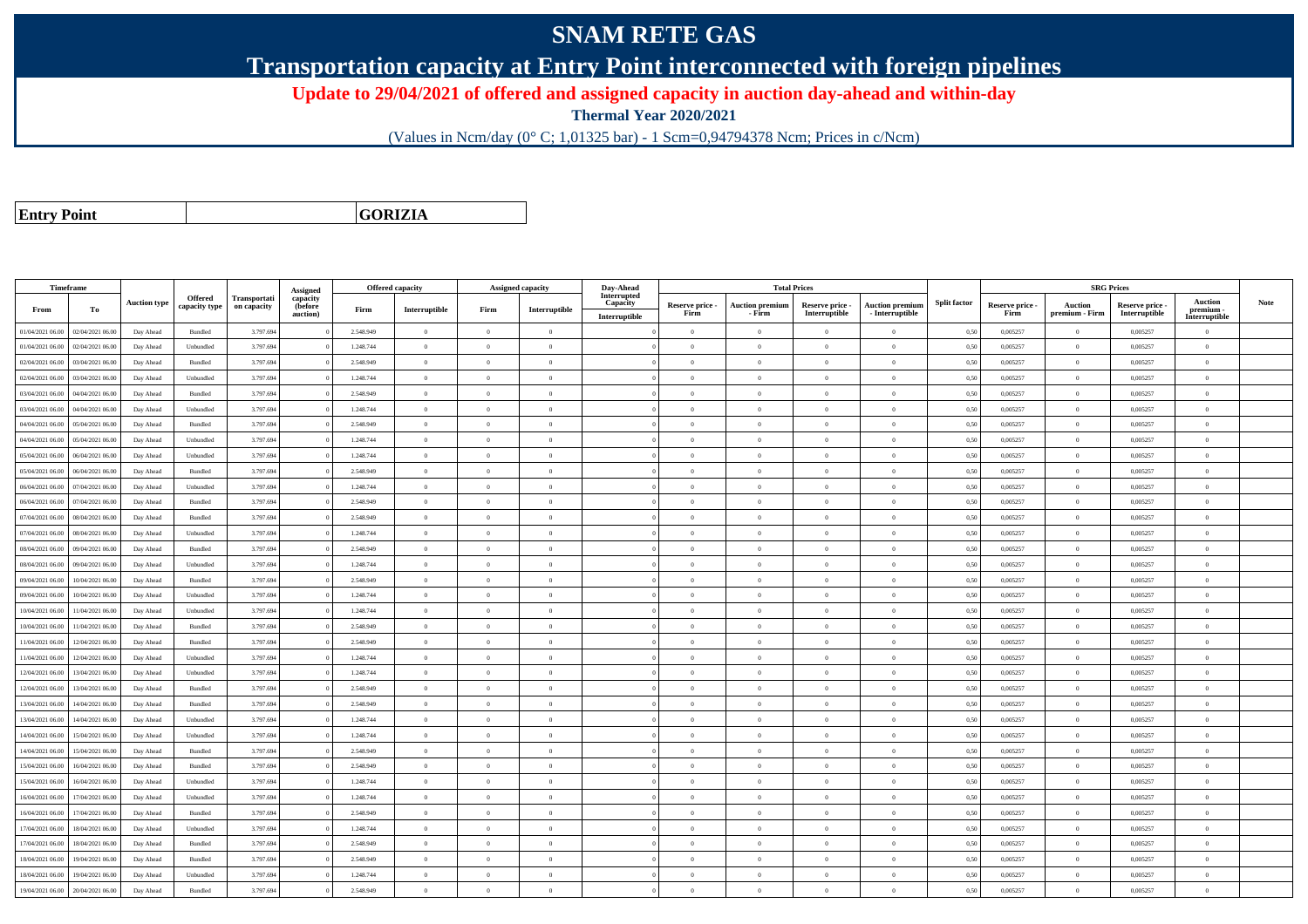| 19/04/2021 06:00                  | 20/04/2021 06:00 | Day Ahead  | Unbundled          | 3.797.694 | 1.248.744 | $\overline{0}$ | $\Omega$       |                |                | $\theta$       | $\Omega$       | $\Omega$       | 0,50 | 0,005257 | $\mathbf{0}$   | 0,005257       | $\Omega$       |  |
|-----------------------------------|------------------|------------|--------------------|-----------|-----------|----------------|----------------|----------------|----------------|----------------|----------------|----------------|------|----------|----------------|----------------|----------------|--|
| 20/04/2021 06:00                  | 21/04/2021 06:00 | Day Ahead  | Unbundled          | 3.797.694 | 1.248.744 | $\overline{0}$ | $\overline{0}$ | $\overline{0}$ |                | $\overline{0}$ | $\overline{0}$ | $\theta$       | 0,50 | 0,005257 | $\bf{0}$       | 0,005257       | $\bf{0}$       |  |
| 20/04/2021 06:00                  | 21/04/2021 06:00 | Day Ahead  | Bundled            | 3.797.694 | 2.548.949 | $\overline{0}$ | $\bf{0}$       | $\overline{0}$ | $\overline{0}$ | $\,$ 0 $\,$    | $\overline{0}$ | $\bf{0}$       | 0,50 | 0,005257 | $\bf{0}$       | 0,005257       | $\bf{0}$       |  |
| 21/04/2021 06:00                  | 22/04/2021 06:00 | Day Ahead  | Bundled            | 3.797.694 | 2.548.949 | $\overline{0}$ | $\overline{0}$ | $\overline{0}$ | $^{\circ}$     | $\overline{0}$ | $\overline{0}$ | $\bf{0}$       | 0.50 | 0,005257 | $\mathbf{0}$   | 0,005257       | $\overline{0}$ |  |
|                                   |                  |            |                    |           |           |                |                |                |                |                |                |                |      |          |                |                |                |  |
| 21/04/2021 06:00                  | 22/04/2021 06.00 | Day Ahead  | Unbundled          | 3.797.694 | 1.248.744 | $\overline{0}$ | $\overline{0}$ | $\overline{0}$ |                | $\overline{0}$ | $\overline{0}$ | $\theta$       | 0,50 | 0,005257 | $\bf{0}$       | 0,005257       | $\overline{0}$ |  |
| 22/04/2021 06:00                  | 23/04/2021 06:00 | Day Ahead  | Unbundled          | 3.797.694 | 1.248.744 | $\overline{0}$ | $\bf{0}$       | $\overline{0}$ | $\overline{0}$ | $\bf{0}$       | $\overline{0}$ | $\bf{0}$       | 0,50 | 0,005257 | $\mathbf{0}$   | 0,005257       | $\bf{0}$       |  |
| 22/04/2021 06:00                  | 23/04/2021 06:00 | Day Ahead  | Bundled            | 3.797.694 | 2.548.949 | $\overline{0}$ | $\overline{0}$ | $\overline{0}$ | $\Omega$       | $\overline{0}$ | $\overline{0}$ | $\bf{0}$       | 0,50 | 0,005257 | $\overline{0}$ | 0,005257       | $\overline{0}$ |  |
| 23/04/2021 06:00                  | 24/04/2021 06.00 | Day Ahead  | Bundled            | 3.797.694 | 2.548.949 | $\overline{0}$ | $\overline{0}$ | $\overline{0}$ |                | $\overline{0}$ | $\overline{0}$ | $\theta$       | 0,50 | 0,005257 | $\bf{0}$       | 0,005257       | $\bf{0}$       |  |
|                                   |                  |            |                    |           |           |                |                |                |                |                |                |                |      |          |                |                |                |  |
| 23/04/2021 06:00                  | 24/04/2021 06.00 | Day Ahead  | Unbundled          | 3.797.694 | 1.248.744 | $\overline{0}$ | $\overline{0}$ | $\overline{0}$ | $\overline{0}$ | $\,$ 0 $\,$    | $\overline{0}$ | $\bf{0}$       | 0,50 | 0,005257 | $\bf{0}$       | 0,005257       | $\bf{0}$       |  |
| 24/04/2021 06:00                  | 25/04/2021 06:00 | Day Ahead  | Bundled            | 3.797.694 | 2.548.949 | $\overline{0}$ | $\overline{0}$ | $\overline{0}$ | $\Omega$       | $\overline{0}$ | $\overline{0}$ | $\bf{0}$       | 0.50 | 0,005257 | $\mathbf{0}$   | 0,005257       | $\overline{0}$ |  |
| 24/04/2021 06:00                  | 25/04/2021 06:00 | Day Ahead  | Unbundled          | 3.797.694 | 1.248.744 | $\overline{0}$ | $\overline{0}$ | $\overline{0}$ | $\overline{0}$ | $\overline{0}$ | $\overline{0}$ | $\theta$       | 0,50 | 0,005257 | $\,$ 0 $\,$    | 0,005257       | $\bf{0}$       |  |
| 25/04/2021 06:00                  | 26/04/2021 06:00 | Day Ahead  | Bundled            | 3.797.694 | 2.548.949 | $\overline{0}$ | $\bf{0}$       | $\overline{0}$ | $\overline{0}$ | $\bf{0}$       | $\overline{0}$ | $\bf{0}$       | 0,50 | 0,005257 | $\bf{0}$       | 0,005257       | $\bf{0}$       |  |
|                                   |                  |            |                    |           |           |                |                |                |                |                |                |                |      |          | $\mathbf{0}$   |                |                |  |
| 25/04/2021 06:00                  | 26/04/2021 06:00 | Day Ahead  | Unbundled          | 3.797.694 | 1.248.744 | $\overline{0}$ | $\overline{0}$ | $\overline{0}$ | $^{\circ}$     | $\overline{0}$ | $\overline{0}$ | $\bf{0}$       | 0.50 | 0.005257 |                | 0.005257       | $\overline{0}$ |  |
| 26/04/2021 06:00                  | 27/04/2021 06.00 | Day Ahead  | Bundled            | 3.797.694 | 2.548.949 | $\overline{0}$ | $\overline{0}$ | $\overline{0}$ |                | $\overline{0}$ | $\overline{0}$ | $\theta$       | 0,50 | 0,005257 | $\bf{0}$       | 0,005257       | $\overline{0}$ |  |
| 26/04/2021 06:00                  | 27/04/2021 06:00 | Day Ahead  | Unbundled          | 3.797.694 | 1.248.744 | $\overline{0}$ | $\overline{0}$ | $\overline{0}$ | $\overline{0}$ | $\bf{0}$       | $\overline{0}$ | $\bf{0}$       | 0,50 | 0,005257 | $\overline{0}$ | 0,005257       | $\bf{0}$       |  |
| 27/04/2021 06:00                  | 28/04/2021 06:00 | Day Ahead  | Unbundled          | 3.797.694 | 1.248.744 | $\overline{0}$ | $\overline{0}$ | $\overline{0}$ | $\Omega$       | $\overline{0}$ | $\overline{0}$ | $\bf{0}$       | 0,50 | 0,005257 | $\overline{0}$ | 0,005257       | $\overline{0}$ |  |
| 27/04/2021 06:00                  | 28/04/2021 06:00 |            |                    | 3.797.694 | 2.548.949 | $\overline{0}$ | 2.548.949      | $\overline{0}$ | 1,146833       | 0,002121       | $\overline{0}$ | $\theta$       |      | 0,005257 | 0,001060       |                | $\bf{0}$       |  |
|                                   |                  | Day Ahead  | Bundled            |           |           |                |                |                |                |                |                |                | 0,50 |          |                | 0,005257       |                |  |
| 28/04/2021 06:00                  | 29/04/2021 06.00 | Day Ahead  | Bundled            | 3.797.694 | 2.548.949 | $\overline{0}$ | $\overline{0}$ | $\overline{0}$ | $\overline{0}$ | $\bf{0}$       | $\overline{0}$ | $\bf{0}$       | 0,50 | 0,005257 | $\bf{0}$       | 0,005257       | $\bf{0}$       |  |
| 28/04/2021 06:00                  | 29/04/2021 06:00 | Day Ahead  | Unbundled          | 3.797.694 | 1.248.744 | $\overline{0}$ | $\overline{0}$ | $\overline{0}$ | $\Omega$       | $\overline{0}$ | $\overline{0}$ | $\bf{0}$       | 0.50 | 0,005257 | $\overline{0}$ | 0,005257       | $\overline{0}$ |  |
| 29/04/2021 06:00                  | 30/04/2021 06:00 | Day Ahead  | Unbundled          | 3.797.694 | 1.248.744 | $\overline{0}$ | $\overline{0}$ | $\overline{0}$ | $\overline{0}$ | $\overline{0}$ | $\overline{0}$ | $\theta$       | 0,50 | 0,005257 | $\,$ 0 $\,$    | 0,005257       | $\bf{0}$       |  |
| 29/04/2021 06:00                  | 30/04/2021 06:00 | Day Ahead  | Bundled            | 3.797.694 | 2.548.949 | $\overline{0}$ | $\bf{0}$       | $\overline{0}$ | $\overline{0}$ | $\bf{0}$       | $\overline{0}$ | $\bf{0}$       | 0,50 | 0,005257 | $\bf{0}$       | 0,005257       | $\bf{0}$       |  |
|                                   |                  |            |                    |           |           |                |                |                |                |                |                |                |      |          |                |                |                |  |
| 30/04/2021 06:00                  | 01/05/2021 06:00 | Day Ahead  | Unbundled          | 3.797.694 | 1.248.744 | $\overline{0}$ | $\overline{0}$ | $\overline{0}$ | $^{\circ}$     | $\overline{0}$ | $\overline{0}$ | $\bf{0}$       | 0.50 | 0,005257 | $\mathbf{0}$   | 0.005257       | $\overline{0}$ |  |
| 30/04/2021 06:00                  | 01/05/2021 06:00 | Day Ahead  | Bundled            | 3.797.694 | 2.548.949 | $\overline{0}$ | $\overline{0}$ | $\overline{0}$ |                | $\overline{0}$ | $\overline{0}$ | $\theta$       | 0,50 | 0,005257 | $\bf{0}$       | 0,005257       | $\overline{0}$ |  |
| 01/04/2021 06:00                  | 02/04/2021 06.00 | Within Day | Bundled            | 3.797.694 | 2.548.949 | $\overline{0}$ | $\bf{0}$       | $\overline{0}$ | $\overline{0}$ | $\bf{0}$       | $\overline{0}$ | $\bf{0}$       | 0,50 | 0,525747 | $\bf{0}$       | $\bf{0}$       | $\bf{0}$       |  |
| 01/04/2021 06:00                  | 02/04/2021 06:00 | Within Dav | Unbundled          | 3.797.694 | 1.248.744 | $\overline{0}$ | $\overline{0}$ | $\overline{0}$ | $\Omega$       | $\overline{0}$ | $\overline{0}$ | $\bf{0}$       | 0,50 | 0,525747 | $\mathbf{0}$   | $\overline{0}$ | $\overline{0}$ |  |
|                                   |                  |            |                    |           |           |                |                |                |                |                |                |                |      |          |                |                |                |  |
| 01/04/2021 07:00                  | 02/04/2021 06:00 | Within Day | Unbundled          | 3.797.694 | 1.196.712 | $\overline{0}$ | $\overline{0}$ | $\overline{0}$ |                | $\overline{0}$ | $\overline{0}$ | $\theta$       | 0,50 | 0,525747 | $\bf{0}$       | $\overline{0}$ | $\bf{0}$       |  |
| 01/04/2021 07:00                  | 02/04/2021 06.00 | Within Day | Bundled            | 3.797.694 | 2.442.742 | $\overline{0}$ | $\overline{0}$ | $\overline{0}$ | $\overline{0}$ | $\,$ 0 $\,$    | $\overline{0}$ | $\bf{0}$       | 0,50 | 0,525747 | $\bf{0}$       | $\overline{0}$ | $\bf{0}$       |  |
| 01/04/2021 08:00                  | 02/04/2021 06:00 | Within Dav | Unbundled          | 3.797.694 | 1.144.682 | $\overline{0}$ | $\overline{0}$ | $\overline{0}$ | $\Omega$       | $\overline{0}$ | $\overline{0}$ | $\bf{0}$       | 0.50 | 0,525747 | $\mathbf{0}$   | $\overline{0}$ | $\overline{0}$ |  |
| 01/04/2021 08:00                  | 02/04/2021 06:00 | Within Day | Bundled            | 3.797.694 | 2.336.536 | $\overline{0}$ | $\overline{0}$ | $\overline{0}$ | $\overline{0}$ | $\overline{0}$ | $\overline{0}$ | $\theta$       | 0,50 | 0,525747 | $\bf{0}$       | $\overline{0}$ | $\overline{0}$ |  |
|                                   |                  |            |                    |           |           |                |                |                |                |                |                |                |      |          |                |                |                |  |
| 01/04/2021 09:00                  | 02/04/2021 06.00 | Within Day | Bundled            | 3.797.694 | 2.230.330 | $\overline{0}$ | $\bf{0}$       | $\overline{0}$ | $\overline{0}$ | $\bf{0}$       | $\overline{0}$ | $\bf{0}$       | 0,50 | 0,525747 | $\bf{0}$       | $\bf{0}$       | $\bf{0}$       |  |
| 01/04/2021 09:00                  | 02/04/2021 06.00 | Within Day | Unbundled          | 3.797.694 | 1.092.650 | $\overline{0}$ | $\Omega$       | $\Omega$       | $^{\circ}$     | $\theta$       | $\overline{0}$ | $\theta$       | 0.50 | 0,525747 | $\,$ 0 $\,$    | $\Omega$       | $\Omega$       |  |
| 01/04/2021 10:00                  | 02/04/2021 06:00 | Within Day | Unbundled          | 3.797.694 | 1.040.620 | $\overline{0}$ | $\overline{0}$ | $\overline{0}$ |                | $\overline{0}$ | $\overline{0}$ | $\theta$       | 0,50 | 0,525747 | $\bf{0}$       | $\overline{0}$ | $\overline{0}$ |  |
| 01/04/2021 10:00                  | 02/04/2021 06.00 | Within Day | Bundled            | 3.797.694 | 2.124.124 | $\overline{0}$ | $\bf{0}$       | $\overline{0}$ | $\overline{0}$ | $\bf{0}$       | $\overline{0}$ | $\bf{0}$       | 0,50 | 0,525747 | $\bf{0}$       | $\bf{0}$       | $\bf{0}$       |  |
|                                   | 02/04/2021 06:00 |            |                    |           | 988,588   | $\overline{0}$ | $\Omega$       | $\Omega$       | $\Omega$       | $\theta$       | $\overline{0}$ | $\mathbf{0}$   | 0.50 |          | $\mathbf{0}$   |                | $\theta$       |  |
| 01/04/2021 11:00                  |                  | Within Day | Unbundled          | 3.797.694 |           |                |                |                |                |                |                |                |      | 0,525747 |                | $\overline{0}$ |                |  |
| 01/04/2021 11:00                  | 02/04/2021 06:00 | Within Day | Bundled            | 3.797.694 | 2.017.917 | $\overline{0}$ | $\overline{0}$ | $\overline{0}$ | $\overline{0}$ | $\overline{0}$ | $\overline{0}$ | $\theta$       | 0,50 | 0,525747 | $\bf{0}$       | $\overline{0}$ | $\bf{0}$       |  |
| 01/04/2021 12:00                  | 02/04/2021 06.00 | Within Day | Unbundled          | 3.797.694 | 936.558   | $\overline{0}$ | $\bf{0}$       | $\overline{0}$ | $\overline{0}$ | $\bf{0}$       | $\overline{0}$ | $\bf{0}$       | 0,50 | 0,525747 | $\bf{0}$       | $\overline{0}$ | $\bf{0}$       |  |
| 01/04/2021 12:00                  | 02/04/2021 06:00 | Within Day | Bundled            | 3.797.694 | 1.911.711 | $\overline{0}$ | $\Omega$       | $\Omega$       | $\Omega$       | $\theta$       | $\overline{0}$ | $\mathbf{0}$   | 0.50 | 0,525747 | $\mathbf{0}$   | $\Omega$       | $\theta$       |  |
| 01/04/2021 13:00                  | 02/04/2021 06:00 | Within Day | Unbundled          | 3.797.694 | 884.526   | $\overline{0}$ | $\overline{0}$ | $\overline{0}$ | $\overline{0}$ | $\overline{0}$ | $\overline{0}$ | $\theta$       | 0,50 | 0,525747 | $\,$ 0 $\,$    | $\overline{0}$ | $\bf{0}$       |  |
|                                   |                  |            |                    |           |           |                |                |                |                |                |                |                |      |          |                |                |                |  |
| 01/04/2021 13:00                  | 02/04/2021 06.00 | Within Day | Bundled            | 3.797.694 | 1.805.505 | $\overline{0}$ | $\bf{0}$       | $\overline{0}$ | $\overline{0}$ | $\,$ 0 $\,$    | $\overline{0}$ | $\bf{0}$       | 0,50 | 0,525747 | $\bf{0}$       | $\bf{0}$       | $\bf{0}$       |  |
| 01/04/2021 14:00                  | 02/04/2021 06.00 | Within Day | Bundled            | 3.797.694 | 1.699.299 | $\overline{0}$ | $\Omega$       | $\Omega$       | $^{\circ}$     | $\theta$       | $\overline{0}$ | $\theta$       | 0.50 | 0,525747 | $\bf{0}$       | $\overline{0}$ | $\Omega$       |  |
| 01/04/2021 14:00                  | 02/04/2021 06:00 | Within Day | Unbundled          | 3.797.694 | 832.496   | $\overline{0}$ | $\overline{0}$ | $\overline{0}$ | $\overline{0}$ | $\bf{0}$       | $\overline{0}$ | $\bf{0}$       | 0,50 | 0,525747 | $\,$ 0 $\,$    | $\overline{0}$ | $\overline{0}$ |  |
| 01/04/2021 15:00                  | 02/04/2021 06.00 | Within Day | Unbundled          | 3.797.694 | 780.464   | $\overline{0}$ | $\bf{0}$       | $\overline{0}$ | $\overline{0}$ | $\bf{0}$       | $\overline{0}$ | $\bf{0}$       | 0,50 | 0,525747 | $\bf{0}$       | $\bf{0}$       | $\bf{0}$       |  |
|                                   | 02/04/2021 06:00 |            |                    |           |           | $\overline{0}$ | $\Omega$       | $\Omega$       | $\sqrt{2}$     | $\Omega$       | $\overline{0}$ | $\theta$       | 0.50 |          | $\overline{0}$ | $\Omega$       | $\theta$       |  |
| 01/04/2021 15:00                  |                  | Within Day | Bundled            | 3.797.694 | 1.593.092 |                |                |                |                |                |                |                |      | 0,525747 |                |                |                |  |
| 01/04/2021 16:00                  | 02/04/2021 06:00 | Within Day | Unbundled          | 3.797.694 | 728.433   | $\overline{0}$ | $\bf{0}$       | $\overline{0}$ | $\overline{0}$ | $\bf{0}$       | $\overline{0}$ | $\bf{0}$       | 0,50 | 0,525747 | $\bf{0}$       | $\bf{0}$       | $\bf{0}$       |  |
| 01/04/2021 16:00 02/04/2021 06:00 |                  | Within Day | Bundled            | 3.797.694 | 1.486.887 | $\bf{0}$       |                |                |                |                |                |                | 0,50 | 0,525747 | $\bf{0}$       |                |                |  |
| 01/04/2021 17:00                  | 02/04/2021 06:00 | Within Day | Unbundled          | 3.797.694 | 676.403   | $\overline{0}$ | $\overline{0}$ | $\Omega$       | $\Omega$       | $\overline{0}$ | $\overline{0}$ | $\mathbf{0}$   | 0.50 | 0,525747 | $\overline{0}$ | $\overline{0}$ | $\overline{0}$ |  |
| 01/04/2021 17:00                  | 02/04/2021 06:00 | Within Day | Bundled            | 3.797.694 | 1.380.680 | $\overline{0}$ | $\,$ 0 $\,$    | $\overline{0}$ | $\overline{0}$ | $\,$ 0         | $\overline{0}$ | $\bf{0}$       | 0,50 | 0,525747 | $\bf{0}$       | $\,$ 0 $\,$    | $\bf{0}$       |  |
|                                   |                  |            |                    |           |           |                |                |                |                |                |                |                |      |          |                |                |                |  |
| 01/04/2021 18:00                  | 02/04/2021 06:00 | Within Day | Unbundled          | 3.797.694 | 624.371   | $\overline{0}$ | $\overline{0}$ | $\overline{0}$ | $\overline{0}$ | $\overline{0}$ | $\overline{0}$ | $\bf{0}$       | 0,50 | 0,525747 | $\overline{0}$ | $\overline{0}$ | $\bf{0}$       |  |
| 01/04/2021 18:00                  | 02/04/2021 06:00 | Within Day | $\mathbf B$ undled | 3.797.694 | 1.274.474 | $\overline{0}$ | $\overline{0}$ | $\overline{0}$ | $\Omega$       | $\overline{0}$ | $\overline{0}$ | $\mathbf{0}$   | 0,50 | 0,525747 | $\,$ 0 $\,$    | $\bf{0}$       | $\bf{0}$       |  |
| 01/04/2021 19:00                  | 02/04/2021 06:00 | Within Day | Unbundled          | 3.797.694 | 572.341   | $\overline{0}$ | $\,$ 0 $\,$    | $\overline{0}$ | $\overline{0}$ | $\,$ 0         | $\overline{0}$ | $\bf{0}$       | 0,50 | 0,525747 | $\bf{0}$       | $\overline{0}$ | $\bf{0}$       |  |
| 01/04/2021 19:00                  | 02/04/2021 06:00 | Within Day | Bundled            | 3.797.694 | 1.168.268 | $\overline{0}$ | $\overline{0}$ | $\overline{0}$ | $\overline{0}$ | $\overline{0}$ | $\overline{0}$ | $\bf{0}$       | 0,50 | 0,525747 | $\overline{0}$ | $\overline{0}$ | $\bf{0}$       |  |
|                                   |                  |            |                    |           |           |                |                |                |                |                |                |                |      |          |                |                |                |  |
| 01/04/2021 20:00                  | 02/04/2021 06:00 | Within Day | Bundled            | 3.797.694 | 1.062.062 | $\overline{0}$ | $\overline{0}$ | $\overline{0}$ | $\Omega$       | $\overline{0}$ | $\overline{0}$ | $\overline{0}$ | 0.50 | 0,525747 | $\overline{0}$ | $\bf{0}$       | $\overline{0}$ |  |
| 01/04/2021 20:00                  | 02/04/2021 06:00 | Within Day | Unbundled          | 3.797.694 | 520.309   | $\overline{0}$ | $\,$ 0 $\,$    | $\overline{0}$ | $\overline{0}$ | $\bf{0}$       | $\overline{0}$ | $\bf{0}$       | 0,50 | 0,525747 | $\,0\,$        | $\bf{0}$       | $\bf{0}$       |  |
| 01/04/2021 21:00                  | 02/04/2021 06:00 | Within Day | Unbundled          | 3.797.694 | 468.279   | $\overline{0}$ | $\overline{0}$ | $\overline{0}$ | $\overline{0}$ | $\bf{0}$       | $\overline{0}$ | $\bf{0}$       | 0,50 | 0,525747 | $\overline{0}$ | $\bf{0}$       | $\bf{0}$       |  |
| 01/04/2021 21:00                  | 02/04/2021 06:00 | Within Day | Bundled            | 3.797.694 | 955.855   | $\overline{0}$ | $\overline{0}$ | $\overline{0}$ | $\Omega$       | $\overline{0}$ | $\overline{0}$ | $\mathbf{0}$   | 0.50 | 0,525747 | $\bf{0}$       | $\overline{0}$ | $\overline{0}$ |  |
| 01/04/2021 22.00                  | 02/04/2021 06:00 | Within Day | Unbundled          | 3.797.694 | 416.247   | $\overline{0}$ | $\,$ 0 $\,$    | $\overline{0}$ | $\overline{0}$ | $\,$ 0 $\,$    | $\overline{0}$ | $\bf{0}$       | 0,50 | 0,525747 | $\,$ 0 $\,$    | $\,$ 0 $\,$    | $\bf{0}$       |  |
|                                   |                  |            |                    |           |           |                |                |                |                |                |                |                |      |          |                |                |                |  |
| 01/04/2021 22.00                  | 02/04/2021 06:00 | Within Day | Bundled            | 3.797.694 | 849.650   | $\overline{0}$ | $\overline{0}$ | $\overline{0}$ | $\overline{0}$ | $\bf{0}$       | $\overline{0}$ | $\bf{0}$       | 0,50 | 0,525747 | $\overline{0}$ | $\overline{0}$ | $\bf{0}$       |  |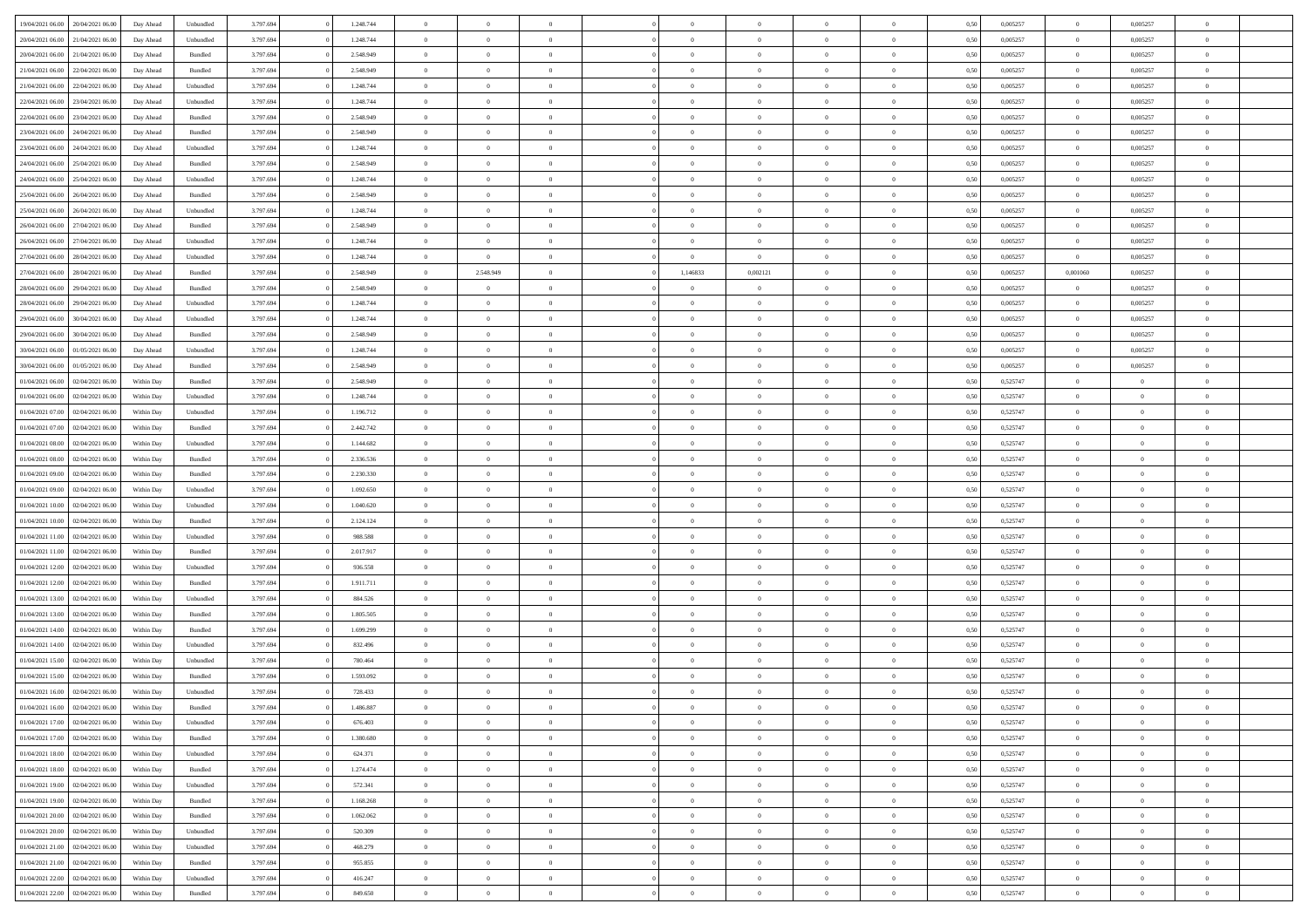|                  |                  |            |                    |           |           | $\overline{0}$ | $\Omega$       |                |                | $\Omega$       | $\Omega$       | $\theta$       |      |          | $\theta$       |                | $\theta$       |  |
|------------------|------------------|------------|--------------------|-----------|-----------|----------------|----------------|----------------|----------------|----------------|----------------|----------------|------|----------|----------------|----------------|----------------|--|
| 01/04/2021 23:00 | 02/04/2021 06:00 | Within Day | Unbundled          | 3.797.694 | 364.217   |                |                |                | $\Omega$       |                |                |                | 0.50 | 0,525746 |                | $\theta$       |                |  |
| 01/04/2021 23:00 | 02/04/2021 06:00 | Within Day | Bundled            | 3.797.694 | 743.443   | $\overline{0}$ | $\theta$       | $\overline{0}$ | $\overline{0}$ | $\bf{0}$       | $\overline{0}$ | $\bf{0}$       | 0,50 | 0,525746 | $\theta$       | $\theta$       | $\overline{0}$ |  |
| 02/04/2021 00:00 | 02/04/2021 06.00 | Within Day | Unbundled          | 3.797.694 | 312.185   | $\overline{0}$ | $\overline{0}$ | $\overline{0}$ | $\bf{0}$       | $\bf{0}$       | $\bf{0}$       | $\bf{0}$       | 0,50 | 0,525747 | $\bf{0}$       | $\overline{0}$ | $\overline{0}$ |  |
| 02/04/2021 00:00 | 02/04/2021 06:00 | Within Dav | Bundled            | 3.797.694 | 637.237   | $\overline{0}$ | $\overline{0}$ | $\overline{0}$ | $\overline{0}$ | $\bf{0}$       | $\overline{0}$ | $\overline{0}$ | 0.50 | 0,525747 | $\theta$       | $\theta$       | $\overline{0}$ |  |
|                  |                  |            |                    |           |           | $\overline{0}$ | $\theta$       | $\overline{0}$ |                | $\bf{0}$       | $\overline{0}$ |                |      |          | $\theta$       | $\overline{0}$ | $\overline{0}$ |  |
| 02/04/2021 01:00 | 02/04/2021 06:00 | Within Day | Bundled            | 3.797.694 | 531.030   |                |                |                | $\overline{0}$ |                |                | $\bf{0}$       | 0,50 | 0,525747 |                |                |                |  |
| 02/04/2021 01:00 | 02/04/2021 06.00 | Within Day | Unbundled          | 3.797.694 | 260.155   | $\overline{0}$ | $\bf{0}$       | $\overline{0}$ | $\bf{0}$       | $\overline{0}$ | $\overline{0}$ | $\mathbf{0}$   | 0,50 | 0,525747 | $\overline{0}$ | $\overline{0}$ | $\bf{0}$       |  |
| 02/04/2021 02:00 | 02/04/2021 06:00 | Within Dav | Unbundled          | 3.797.694 | 208.123   | $\overline{0}$ | $\overline{0}$ | $\overline{0}$ | $\overline{0}$ | $\overline{0}$ | $\overline{0}$ | $\overline{0}$ | 0.50 | 0,525748 | $\theta$       | $\overline{0}$ | $\overline{0}$ |  |
| 02/04/2021 02:00 | 02/04/2021 06:00 | Within Day | Bundled            | 3.797.694 | 424.825   | $\overline{0}$ | $\theta$       | $\overline{0}$ | $\overline{0}$ | $\bf{0}$       | $\overline{0}$ | $\bf{0}$       | 0,50 | 0,525748 | $\theta$       | $\theta$       | $\overline{0}$ |  |
| 02/04/2021 03:00 | 02/04/2021 06.00 | Within Day | Bundled            | 3.797.694 | 318.618   | $\overline{0}$ | $\overline{0}$ | $\overline{0}$ | $\overline{0}$ | $\bf{0}$       | $\overline{0}$ | $\bf{0}$       | 0,50 | 0,525747 | $\,0\,$        | $\overline{0}$ | $\overline{0}$ |  |
| 02/04/2021 03:00 | 02/04/2021 06:00 | Within Dav | Unbundled          | 3.797.694 | 156.093   | $\overline{0}$ | $\overline{0}$ | $\overline{0}$ | $\overline{0}$ | $\overline{0}$ | $\overline{0}$ | $\overline{0}$ | 0.50 | 0,525747 | $\theta$       | $\overline{0}$ | $\overline{0}$ |  |
|                  |                  |            |                    |           |           |                |                |                |                |                |                |                |      |          |                |                |                |  |
| 02/04/2021 04:00 | 02/04/2021 06:00 | Within Day | Unbundled          | 3.797.694 | 104.061   | $\overline{0}$ | $\theta$       | $\overline{0}$ | $\overline{0}$ | $\bf{0}$       | $\overline{0}$ | $\bf{0}$       | 0,50 | 0,525746 | $\,$ 0 $\,$    | $\overline{0}$ | $\overline{0}$ |  |
| 02/04/2021 04:00 | 02/04/2021 06.00 | Within Day | Bundled            | 3.797.694 | 212.412   | $\overline{0}$ | $\overline{0}$ | $\overline{0}$ | $\overline{0}$ | $\bf{0}$       | $\overline{0}$ | $\bf{0}$       | 0,50 | 0,525746 | $\overline{0}$ | $\overline{0}$ | $\overline{0}$ |  |
| 02/04/2021 05:00 | 02/04/2021 06:00 | Within Day | Unbundled          | 3.797.694 | 52.031    | $\overline{0}$ | $\overline{0}$ | $\overline{0}$ | $\overline{0}$ | $\bf{0}$       | $\overline{0}$ | $\overline{0}$ | 0.50 | 0,525751 | $\theta$       | $\theta$       | $\overline{0}$ |  |
| 02/04/2021 05:00 | 02/04/2021 06:00 | Within Day | Bundled            | 3.797.694 | 106.206   | $\overline{0}$ | $\theta$       | $\overline{0}$ | $\overline{0}$ | $\bf{0}$       | $\overline{0}$ | $\bf{0}$       | 0,50 | 0,525751 | $\theta$       | $\theta$       | $\overline{0}$ |  |
| 02/04/2021 06.00 | 03/04/2021 06:00 | Within Day | Unbundled          | 3.797.694 | 1.248.744 | $\overline{0}$ | $\bf{0}$       | $\overline{0}$ | $\overline{0}$ | $\overline{0}$ | $\overline{0}$ | $\mathbf{0}$   | 0,50 | 0,525747 | $\overline{0}$ | $\overline{0}$ | $\bf{0}$       |  |
|                  |                  |            |                    |           |           |                |                |                |                |                |                |                |      |          |                |                |                |  |
| 02/04/2021 06:00 | 03/04/2021 06:00 | Within Dav | Bundled            | 3.797.694 | 2.548.949 | $\overline{0}$ | $\overline{0}$ | $\overline{0}$ | $\overline{0}$ | $\overline{0}$ | $\overline{0}$ | $\overline{0}$ | 0.50 | 0,525747 | $\theta$       | $\overline{0}$ | $\overline{0}$ |  |
| 02/04/2021 07:00 | 03/04/2021 06:00 | Within Day | Bundled            | 3.797.694 | 2.442.742 | $\overline{0}$ | $\theta$       | $\overline{0}$ | $\overline{0}$ | $\bf{0}$       | $\overline{0}$ | $\bf{0}$       | 0,50 | 0,525747 | $\theta$       | $\theta$       | $\overline{0}$ |  |
| 02/04/2021 07:00 | 03/04/2021 06:00 | Within Day | Unbundled          | 3.797.694 | 1.196.712 | $\overline{0}$ | $\overline{0}$ | $\overline{0}$ | $\overline{0}$ | $\bf{0}$       | $\overline{0}$ | $\bf{0}$       | 0,50 | 0,525747 | $\,0\,$        | $\overline{0}$ | $\overline{0}$ |  |
| 02/04/2021 08:00 | 03/04/2021 06:00 | Within Day | Unbundled          | 3.797.694 | 1.144.682 | $\overline{0}$ | $\overline{0}$ | $\overline{0}$ | $\overline{0}$ | $\overline{0}$ | $\overline{0}$ | $\overline{0}$ | 0.50 | 0,525747 | $\theta$       | $\overline{0}$ | $\overline{0}$ |  |
| 02/04/2021 08:00 | 03/04/2021 06:00 | Within Day | Bundled            | 3.797.694 | 2.336.536 | $\overline{0}$ | $\theta$       | $\overline{0}$ | $\overline{0}$ | $\bf{0}$       | $\overline{0}$ | $\bf{0}$       | 0,50 | 0,525747 | $\,$ 0 $\,$    | $\theta$       | $\overline{0}$ |  |
| 02/04/2021 09:00 | 03/04/2021 06:00 | Within Day | Unbundled          | 3.797.694 | 1.092.650 | $\overline{0}$ | $\overline{0}$ | $\overline{0}$ | $\overline{0}$ | $\bf{0}$       | $\overline{0}$ | $\bf{0}$       | 0,50 | 0,525747 | $\,0\,$        | $\overline{0}$ | $\overline{0}$ |  |
|                  | 03/04/2021 06:00 |            | Bundled            | 3.797.694 | 2.230.330 | $\overline{0}$ | $\overline{0}$ | $\overline{0}$ |                | $\bf{0}$       | $\overline{0}$ |                | 0.50 | 0,525747 | $\theta$       | $\theta$       | $\overline{0}$ |  |
| 02/04/2021 09:00 |                  | Within Day |                    |           |           |                |                |                | $\overline{0}$ |                |                | $\overline{0}$ |      |          |                |                |                |  |
| 02/04/2021 10:00 | 03/04/2021 06:00 | Within Day | Unbundled          | 3.797.694 | 1.040.620 | $\overline{0}$ | $\theta$       | $\overline{0}$ | $\overline{0}$ | $\bf{0}$       | $\overline{0}$ | $\bf{0}$       | 0,50 | 0,525747 | $\,$ 0 $\,$    | $\overline{0}$ | $\overline{0}$ |  |
| 02/04/2021 10:00 | 03/04/2021 06:00 | Within Day | Bundled            | 3.797.694 | 2.124.124 | $\overline{0}$ | $\bf{0}$       | $\overline{0}$ | $\overline{0}$ | $\overline{0}$ | $\overline{0}$ | $\mathbf{0}$   | 0,50 | 0,525747 | $\overline{0}$ | $\overline{0}$ | $\bf{0}$       |  |
| 02/04/2021 11:00 | 03/04/2021 06:00 | Within Dav | Unbundled          | 3.797.694 | 988.588   | $\overline{0}$ | $\overline{0}$ | $\overline{0}$ | $\overline{0}$ | $\overline{0}$ | $\overline{0}$ | $\overline{0}$ | 0.50 | 0,525747 | $\theta$       | $\overline{0}$ | $\overline{0}$ |  |
| 02/04/2021 11:00 | 03/04/2021 06:00 | Within Day | Bundled            | 3.797.694 | 2.017.917 | $\overline{0}$ | $\theta$       | $\overline{0}$ | $\overline{0}$ | $\bf{0}$       | $\overline{0}$ | $\bf{0}$       | 0,50 | 0,525747 | $\theta$       | $\theta$       | $\overline{0}$ |  |
| 02/04/2021 12:00 | 03/04/2021 06:00 | Within Day | Bundled            | 3.797.694 | 1.911.711 | $\overline{0}$ | $\overline{0}$ | $\overline{0}$ | $\overline{0}$ | $\bf{0}$       | $\overline{0}$ | $\bf{0}$       | 0,50 | 0,525747 | $\,0\,$        | $\overline{0}$ | $\overline{0}$ |  |
| 02/04/2021 12:00 | 03/04/2021 06:00 | Within Day | Unbundled          | 3.797.694 | 936.558   | $\overline{0}$ | $\overline{0}$ | $\overline{0}$ | $\overline{0}$ | $\overline{0}$ | $\overline{0}$ | $\overline{0}$ | 0.50 | 0,525747 | $\theta$       | $\overline{0}$ | $\overline{0}$ |  |
|                  |                  |            |                    |           |           |                |                |                |                |                |                |                |      |          |                |                |                |  |
| 02/04/2021 13:00 | 03/04/2021 06:00 | Within Day | Unbundled          | 3.797.694 | 884.526   | $\overline{0}$ | $\theta$       | $\overline{0}$ | $\overline{0}$ | $\bf{0}$       | $\overline{0}$ | $\bf{0}$       | 0,50 | 0,525747 | $\,$ 0 $\,$    | $\overline{0}$ | $\overline{0}$ |  |
| 02/04/2021 13:00 | 03/04/2021 06:00 | Within Day | Bundled            | 3.797.694 | 1.805.505 | $\overline{0}$ | $\overline{0}$ | $\overline{0}$ | $\overline{0}$ | $\bf{0}$       | $\overline{0}$ | $\bf{0}$       | 0,50 | 0,525747 | $\bf{0}$       | $\overline{0}$ | $\overline{0}$ |  |
| 02/04/2021 14:00 | 03/04/2021 06:00 | Within Day | Unbundled          | 3.797.694 | 832.496   | $\overline{0}$ | $\Omega$       | $\Omega$       | $\Omega$       | $\Omega$       | $\overline{0}$ | $\overline{0}$ | 0,50 | 0,525747 | $\,0\,$        | $\theta$       | $\theta$       |  |
| 02/04/2021 14:00 | 03/04/2021 06:00 | Within Day | Bundled            | 3.797.694 | 1.699.299 | $\overline{0}$ | $\theta$       | $\overline{0}$ | $\overline{0}$ | $\bf{0}$       | $\overline{0}$ | $\bf{0}$       | 0,50 | 0,525747 | $\theta$       | $\theta$       | $\overline{0}$ |  |
| 02/04/2021 15:00 | 03/04/2021 06:00 | Within Day | Unbundled          | 3.797.694 | 780.464   | $\overline{0}$ | $\overline{0}$ | $\overline{0}$ | $\overline{0}$ | $\bf{0}$       | $\overline{0}$ | $\mathbf{0}$   | 0,50 | 0,525747 | $\bf{0}$       | $\overline{0}$ | $\bf{0}$       |  |
| 02/04/2021 15:00 | 03/04/2021 06:00 | Within Day | Bundled            | 3.797.694 | 1.593.092 | $\overline{0}$ | $\Omega$       | $\Omega$       | $\Omega$       | $\bf{0}$       | $\overline{0}$ | $\overline{0}$ | 0.50 | 0,525747 | $\,0\,$        | $\theta$       | $\theta$       |  |
|                  |                  |            |                    |           |           | $\overline{0}$ | $\theta$       | $\overline{0}$ |                | $\bf{0}$       | $\overline{0}$ |                |      |          |                | $\theta$       | $\overline{0}$ |  |
| 02/04/2021 16:00 | 03/04/2021 06:00 | Within Day | Unbundled          | 3.797.694 | 728.433   |                |                |                | $\overline{0}$ |                |                | $\bf{0}$       | 0,50 | 0,525747 | $\,$ 0 $\,$    |                |                |  |
| 02/04/2021 16:00 | 03/04/2021 06:00 | Within Day | Bundled            | 3.797.694 | 1.486.887 | $\overline{0}$ | $\overline{0}$ | $\overline{0}$ | $\bf{0}$       | $\bf{0}$       | $\bf{0}$       | $\bf{0}$       | 0,50 | 0,525747 | $\,0\,$        | $\overline{0}$ | $\overline{0}$ |  |
| 02/04/2021 17:00 | 03/04/2021 06:00 | Within Day | Unbundled          | 3.797.694 | 676,403   | $\overline{0}$ | $\Omega$       | $\Omega$       | $\Omega$       | $\Omega$       | $\theta$       | $\overline{0}$ | 0.50 | 0,525747 | $\theta$       | $\theta$       | $\theta$       |  |
| 02/04/2021 17:00 | 03/04/2021 06:00 | Within Day | Bundled            | 3.797.694 | 1.380.680 | $\overline{0}$ | $\theta$       | $\overline{0}$ | $\overline{0}$ | $\bf{0}$       | $\overline{0}$ | $\bf{0}$       | 0,50 | 0,525747 | $\,$ 0 $\,$    | $\overline{0}$ | $\overline{0}$ |  |
| 02/04/2021 18:00 | 03/04/2021 06:00 | Within Day | Bundled            | 3.797.694 | 1.274.474 | $\overline{0}$ | $\overline{0}$ | $\overline{0}$ | $\bf{0}$       | $\bf{0}$       | $\bf{0}$       | $\bf{0}$       | 0,50 | 0,525747 | $\bf{0}$       | $\overline{0}$ | $\overline{0}$ |  |
| 02/04/2021 18:00 | 03/04/2021 06:00 | Within Day | Unbundled          | 3.797.694 | 624.371   | $\overline{0}$ | $\Omega$       | $\overline{0}$ | $\Omega$       | $\Omega$       | $\overline{0}$ | $\overline{0}$ | 0,50 | 0,525747 | $\,0\,$        | $\theta$       | $\theta$       |  |
| 02/04/2021 19:00 | 03/04/2021 06:00 | Within Day | Unbundled          | 3.797.694 | 572.341   | $\overline{0}$ | $\theta$       | $\overline{0}$ | $\overline{0}$ | $\bf{0}$       | $\overline{0}$ | $\bf{0}$       | 0,50 | 0,525747 | $\,$ 0 $\,$    | $\overline{0}$ | $\overline{0}$ |  |
|                  |                  |            |                    |           |           |                |                |                |                |                |                |                |      |          |                |                |                |  |
| 02/04/2021 19:00 | 03/04/2021 06:00 | Within Day | Bundled            | 3.797.694 | 1.168.268 | $\overline{0}$ | $\overline{0}$ | $\overline{0}$ | $\bf{0}$       | $\bf{0}$       | $\bf{0}$       | $\mathbf{0}$   | 0,50 | 0,525747 | $\bf{0}$       | $\overline{0}$ | $\bf{0}$       |  |
| 02/04/2021 20:00 | 03/04/2021 06:00 | Within Day | Unbundled          | 3.797.694 | 520,309   | $\overline{0}$ | $\Omega$       | $\Omega$       | $\Omega$       | $\Omega$       | $\Omega$       | $\overline{0}$ | 0.50 | 0,525747 | $\theta$       | $\theta$       | $\theta$       |  |
| 02/04/2021 20:00 | 03/04/2021 06:00 | Within Day | Bundled            | 3.797.694 | 1.062.062 | $\overline{0}$ | $\,$ 0 $\,$    | $\overline{0}$ | $\bf{0}$       | $\,$ 0         | $\bf{0}$       | $\bf{0}$       | 0,50 | 0,525747 | $\,0\,$        | $\overline{0}$ | $\overline{0}$ |  |
| 02/04/2021 21:00 | 03/04/2021 06:00 | Within Day | Unbundled          | 3.797.694 | 468.279   | $\bf{0}$       | $\bf{0}$       |                |                |                |                |                | 0,50 | 0,525747 | $\bf{0}$       | $\overline{0}$ |                |  |
| 02/04/2021 21:00 | 03/04/2021 06:00 | Within Day | Bundled            | 3.797.694 | 955,855   | $\overline{0}$ | $\overline{0}$ | $\overline{0}$ | $\Omega$       | $\overline{0}$ | $\overline{0}$ | $\overline{0}$ | 0,50 | 0,525747 | $\theta$       | $\theta$       | $\theta$       |  |
| 02/04/2021 22.00 | 03/04/2021 06:00 | Within Day | Unbundled          | 3.797.694 | 416.247   | $\overline{0}$ | $\bf{0}$       | $\overline{0}$ | $\bf{0}$       | $\,$ 0 $\,$    | $\overline{0}$ | $\,$ 0 $\,$    | 0,50 | 0,525747 | $\,$ 0 $\,$    | $\,$ 0 $\,$    | $\,$ 0         |  |
|                  |                  |            |                    |           |           |                |                |                |                |                |                |                |      |          |                |                |                |  |
| 02/04/2021 22.00 | 03/04/2021 06:00 | Within Day | Bundled            | 3.797.694 | 849.650   | $\overline{0}$ | $\overline{0}$ | $\overline{0}$ | $\overline{0}$ | $\overline{0}$ | $\overline{0}$ | $\mathbf{0}$   | 0,50 | 0,525747 | $\overline{0}$ | $\bf{0}$       | $\overline{0}$ |  |
| 02/04/2021 23:00 | 03/04/2021 06:00 | Within Day | $\mathbf B$ undled | 3.797.694 | 743.443   | $\overline{0}$ | $\overline{0}$ | $\overline{0}$ | $\Omega$       | $\overline{0}$ | $\overline{0}$ | $\overline{0}$ | 0,50 | 0,525746 | $\overline{0}$ | $\,$ 0 $\,$    | $\overline{0}$ |  |
| 02/04/2021 23:00 | 03/04/2021 06:00 | Within Day | Unbundled          | 3.797.694 | 364.217   | $\overline{0}$ | $\,$ 0         | $\overline{0}$ | $\bf{0}$       | $\,$ 0 $\,$    | $\overline{0}$ | $\,$ 0 $\,$    | 0,50 | 0,525746 | $\,$ 0 $\,$    | $\overline{0}$ | $\,$ 0         |  |
| 03/04/2021 00:00 | 03/04/2021 06:00 | Within Day | Unbundled          | 3.797.694 | 312.185   | $\overline{0}$ | $\overline{0}$ | $\overline{0}$ | $\overline{0}$ | $\overline{0}$ | $\overline{0}$ | $\mathbf{0}$   | 0,50 | 0,525747 | $\overline{0}$ | $\overline{0}$ | $\overline{0}$ |  |
| 03/04/2021 00:00 | 03/04/2021 06:00 | Within Day | Bundled            | 3.797.694 | 637.237   | $\overline{0}$ | $\overline{0}$ | $\overline{0}$ | $\overline{0}$ | $\overline{0}$ | $\overline{0}$ | $\bf{0}$       | 0.50 | 0,525747 | $\overline{0}$ | $\theta$       | $\overline{0}$ |  |
| 03/04/2021 01:00 | 03/04/2021 06:00 | Within Day | Unbundled          | 3.797.694 | 260.155   | $\overline{0}$ | $\,$ 0         | $\overline{0}$ | $\bf{0}$       | $\bf{0}$       | $\bf{0}$       | $\bf{0}$       | 0,50 | 0,525747 | $\,$ 0 $\,$    | $\overline{0}$ | $\overline{0}$ |  |
| 03/04/2021 01:00 | 03/04/2021 06:00 | Within Day | Bundled            | 3.797.694 | 531.030   | $\overline{0}$ | $\bf{0}$       | $\overline{0}$ | $\overline{0}$ | $\overline{0}$ | $\overline{0}$ | $\mathbf{0}$   | 0,50 | 0,525747 | $\overline{0}$ | $\overline{0}$ | $\bf{0}$       |  |
|                  |                  |            |                    |           |           |                |                |                |                |                |                |                |      |          |                |                |                |  |
| 03/04/2021 02:00 | 03/04/2021 06:00 | Within Day | Unbundled          | 3.797.694 | 208.123   | $\overline{0}$ | $\overline{0}$ | $\overline{0}$ | $\Omega$       | $\overline{0}$ | $\overline{0}$ | $\overline{0}$ | 0.50 | 0,525748 | $\overline{0}$ | $\overline{0}$ | $\overline{0}$ |  |
| 03/04/2021 02:00 | 03/04/2021 06:00 | Within Day | Bundled            | 3.797.694 | 424.825   | $\overline{0}$ | $\bf{0}$       | $\overline{0}$ | $\bf{0}$       | $\bf{0}$       | $\bf{0}$       | $\mathbf{0}$   | 0,50 | 0,525748 | $\,$ 0 $\,$    | $\,$ 0 $\,$    | $\bf{0}$       |  |
| 03/04/2021 03:00 | 03/04/2021 06:00 | Within Day | Unbundled          | 3.797.694 | 156.093   | $\overline{0}$ | $\overline{0}$ | $\overline{0}$ | $\overline{0}$ | $\overline{0}$ | $\bf{0}$       | $\mathbf{0}$   | 0,50 | 0,525747 | $\overline{0}$ | $\bf{0}$       | $\overline{0}$ |  |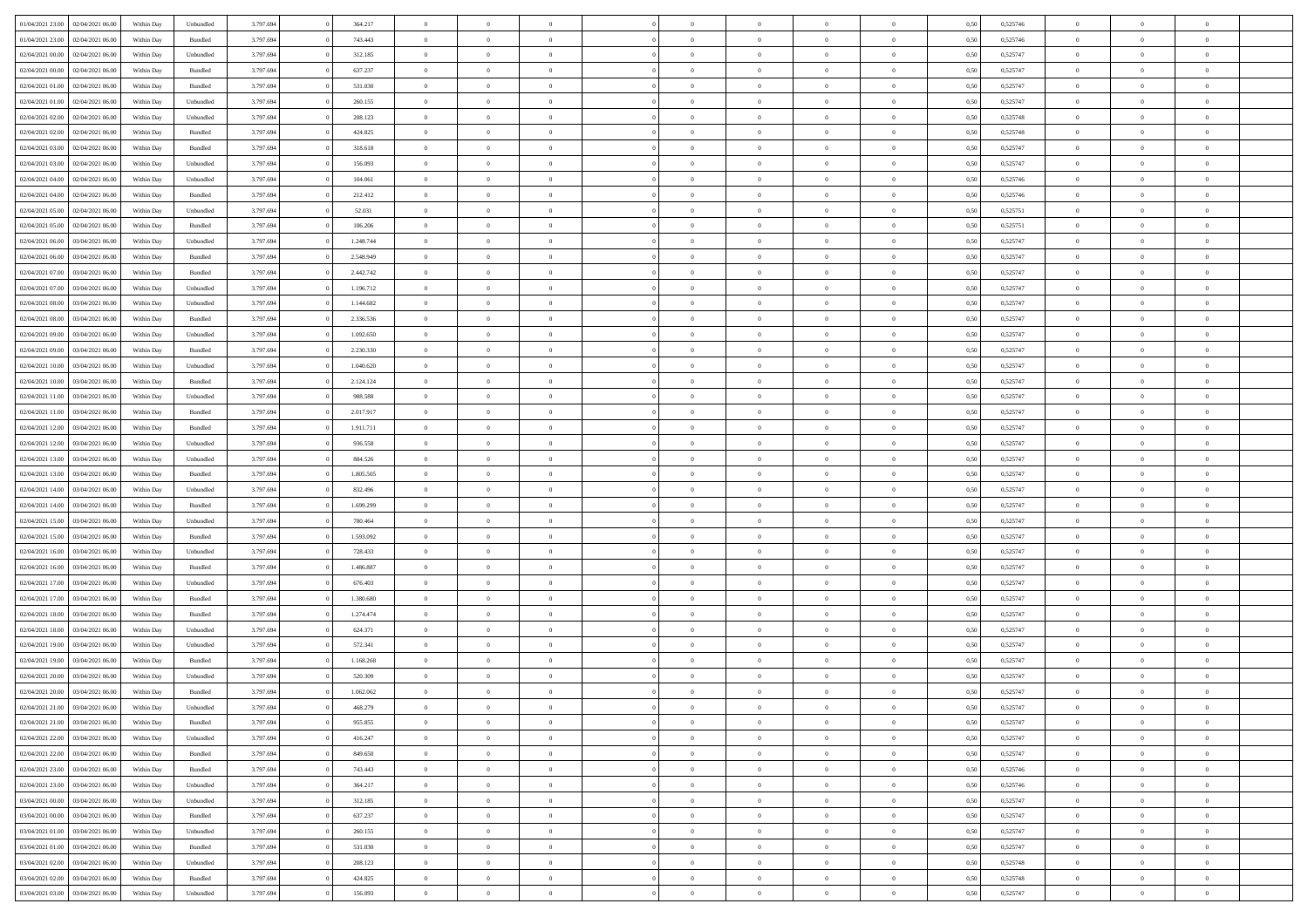| 03/04/2021 03:00                  | 03/04/2021 06:00 | Within Day | Bundled            | 3.797.694 | 318.618   | $\overline{0}$ | $\Omega$       |                | $\Omega$       | $\Omega$       | $\Omega$       | $\theta$       | 0.50 | 0,525747 | $\theta$       | $\theta$       | $\theta$       |  |
|-----------------------------------|------------------|------------|--------------------|-----------|-----------|----------------|----------------|----------------|----------------|----------------|----------------|----------------|------|----------|----------------|----------------|----------------|--|
| 03/04/2021 04:00                  | 03/04/2021 06:00 | Within Day | Unbundled          | 3.797.694 | 104.061   | $\overline{0}$ | $\theta$       | $\overline{0}$ | $\overline{0}$ | $\bf{0}$       | $\overline{0}$ | $\bf{0}$       | 0,50 | 0,525746 | $\theta$       | $\theta$       | $\overline{0}$ |  |
| 03/04/2021 04:00                  | 03/04/2021 06:00 | Within Day | Bundled            | 3.797.694 | 212.412   | $\overline{0}$ | $\overline{0}$ | $\overline{0}$ | $\bf{0}$       | $\bf{0}$       | $\bf{0}$       | $\bf{0}$       | 0,50 | 0,525746 | $\overline{0}$ | $\overline{0}$ | $\overline{0}$ |  |
| 03/04/2021 05:00                  | 03/04/2021 06:00 | Within Dav | Bundled            | 3.797.694 | 106,206   | $\overline{0}$ | $\overline{0}$ | $\overline{0}$ | $\overline{0}$ | $\bf{0}$       | $\overline{0}$ | $\overline{0}$ | 0.50 | 0,525751 | $\theta$       | $\theta$       | $\overline{0}$ |  |
| 03/04/2021 05:00                  | 03/04/2021 06:00 | Within Day | Unbundled          | 3.797.694 | 52.031    | $\overline{0}$ | $\theta$       | $\overline{0}$ | $\overline{0}$ | $\bf{0}$       | $\overline{0}$ | $\bf{0}$       | 0,50 | 0,525751 | $\theta$       | $\overline{0}$ | $\overline{0}$ |  |
|                                   |                  |            |                    |           |           |                |                |                |                |                |                |                |      |          |                |                |                |  |
| 03/04/2021 06:00                  | 04/04/2021 06.00 | Within Day | Unbundled          | 3.797.694 | 1.248.744 | $\overline{0}$ | $\bf{0}$       | $\overline{0}$ | $\bf{0}$       | $\overline{0}$ | $\overline{0}$ | $\mathbf{0}$   | 0,50 | 0,525747 | $\overline{0}$ | $\overline{0}$ | $\bf{0}$       |  |
| 03/04/2021 06:00                  | 04/04/2021 06.00 | Within Dav | Bundled            | 3.797.694 | 2.548.949 | $\overline{0}$ | $\overline{0}$ | $\overline{0}$ | $\overline{0}$ | $\bf{0}$       | $\overline{0}$ | $\overline{0}$ | 0.50 | 0,525747 | $\theta$       | $\overline{0}$ | $\overline{0}$ |  |
| 03/04/2021 07:00                  | 04/04/2021 06.00 | Within Day | Unbundled          | 3.797.694 | 1.196.712 | $\overline{0}$ | $\theta$       | $\overline{0}$ | $\overline{0}$ | $\bf{0}$       | $\overline{0}$ | $\bf{0}$       | 0,50 | 0,525747 | $\theta$       | $\theta$       | $\overline{0}$ |  |
| 03/04/2021 07:00                  | 04/04/2021 06.00 | Within Day | Bundled            | 3.797.694 | 2.442.742 | $\overline{0}$ | $\overline{0}$ | $\overline{0}$ | $\bf{0}$       | $\bf{0}$       | $\bf{0}$       | $\bf{0}$       | 0,50 | 0,525747 | $\,0\,$        | $\overline{0}$ | $\overline{0}$ |  |
| 03/04/2021 08:00                  | 04/04/2021 06.00 | Within Dav | Unbundled          | 3.797.694 | 1.144.682 | $\overline{0}$ | $\overline{0}$ | $\overline{0}$ | $\overline{0}$ | $\overline{0}$ | $\overline{0}$ | $\overline{0}$ | 0.50 | 0,525747 | $\theta$       | $\overline{0}$ | $\overline{0}$ |  |
| 03/04/2021 08:00                  | 04/04/2021 06.00 | Within Day | Bundled            | 3.797.694 | 2.336.536 | $\overline{0}$ | $\theta$       | $\overline{0}$ | $\overline{0}$ | $\bf{0}$       | $\overline{0}$ | $\bf{0}$       | 0,50 | 0,525747 | $\,$ 0 $\,$    | $\overline{0}$ | $\overline{0}$ |  |
| 03/04/2021 09:00                  | 04/04/2021 06.00 | Within Day | Unbundled          | 3.797.694 | 1.092.650 | $\overline{0}$ | $\overline{0}$ | $\overline{0}$ | $\bf{0}$       | $\bf{0}$       | $\bf{0}$       | $\bf{0}$       | 0,50 | 0,525747 | $\overline{0}$ | $\overline{0}$ | $\overline{0}$ |  |
|                                   |                  |            |                    |           |           |                |                |                |                |                |                |                |      |          |                |                |                |  |
| 03/04/2021 09:00                  | 04/04/2021 06:00 | Within Day | Bundled            | 3.797.694 | 2.230.330 | $\overline{0}$ | $\overline{0}$ | $\overline{0}$ | $\overline{0}$ | $\bf{0}$       | $\overline{0}$ | $\overline{0}$ | 0.50 | 0,525747 | $\theta$       | $\theta$       | $\overline{0}$ |  |
| 03/04/2021 10:00                  | 04/04/2021 06.00 | Within Day | Bundled            | 3.797.694 | 2.124.124 | $\overline{0}$ | $\theta$       | $\overline{0}$ | $\overline{0}$ | $\bf{0}$       | $\overline{0}$ | $\overline{0}$ | 0,50 | 0,525747 | $\theta$       | $\theta$       | $\overline{0}$ |  |
| 03/04/2021 10:00                  | 04/04/2021 06.00 | Within Day | Unbundled          | 3.797.694 | 1.040.620 | $\overline{0}$ | $\bf{0}$       | $\overline{0}$ | $\bf{0}$       | $\overline{0}$ | $\overline{0}$ | $\mathbf{0}$   | 0,50 | 0,525747 | $\overline{0}$ | $\overline{0}$ | $\bf{0}$       |  |
| 03/04/2021 11:00                  | 04/04/2021 06.00 | Within Dav | Unbundled          | 3.797.694 | 988.588   | $\overline{0}$ | $\overline{0}$ | $\overline{0}$ | $\overline{0}$ | $\overline{0}$ | $\overline{0}$ | $\overline{0}$ | 0.50 | 0,525747 | $\theta$       | $\overline{0}$ | $\overline{0}$ |  |
| 03/04/2021 11:00                  | 04/04/2021 06.00 | Within Day | Bundled            | 3.797.694 | 2.017.917 | $\overline{0}$ | $\theta$       | $\overline{0}$ | $\overline{0}$ | $\bf{0}$       | $\overline{0}$ | $\bf{0}$       | 0,50 | 0,525747 | $\theta$       | $\theta$       | $\overline{0}$ |  |
| 03/04/2021 12:00                  | 04/04/2021 06.00 | Within Day | Unbundled          | 3.797.694 | 936.558   | $\overline{0}$ | $\overline{0}$ | $\overline{0}$ | $\bf{0}$       | $\bf{0}$       | $\bf{0}$       | $\bf{0}$       | 0,50 | 0,525747 | $\,0\,$        | $\overline{0}$ | $\overline{0}$ |  |
| 03/04/2021 12:00                  | 04/04/2021 06.00 | Within Day | Bundled            | 3.797.694 | 1.911.711 | $\overline{0}$ | $\overline{0}$ | $\overline{0}$ | $\overline{0}$ | $\overline{0}$ | $\overline{0}$ | $\overline{0}$ | 0.50 | 0,525747 | $\theta$       | $\overline{0}$ | $\overline{0}$ |  |
| 03/04/2021 13:00                  | 04/04/2021 06.00 | Within Day | Unbundled          | 3.797.694 | 884.526   | $\overline{0}$ | $\theta$       | $\overline{0}$ | $\overline{0}$ | $\bf{0}$       | $\overline{0}$ | $\bf{0}$       | 0,50 | 0,525747 | $\,$ 0 $\,$    | $\theta$       | $\overline{0}$ |  |
|                                   |                  |            |                    |           |           |                |                |                |                |                |                |                |      |          |                |                |                |  |
| 03/04/2021 13:00                  | 04/04/2021 06:00 | Within Day | Bundled            | 3.797.694 | 1.805.505 | $\overline{0}$ | $\overline{0}$ | $\overline{0}$ | $\bf{0}$       | $\bf{0}$       | $\bf{0}$       | $\bf{0}$       | 0,50 | 0,525747 | $\,0\,$        | $\overline{0}$ | $\overline{0}$ |  |
| 03/04/2021 14:00                  | 04/04/2021 06:00 | Within Day | Unbundled          | 3.797.694 | 832.496   | $\overline{0}$ | $\overline{0}$ | $\overline{0}$ | $\overline{0}$ | $\bf{0}$       | $\overline{0}$ | $\overline{0}$ | 0.50 | 0,525747 | $\theta$       | $\theta$       | $\overline{0}$ |  |
| 03/04/2021 14:00                  | 04/04/2021 06.00 | Within Day | Bundled            | 3.797.694 | 1.699.299 | $\overline{0}$ | $\theta$       | $\overline{0}$ | $\overline{0}$ | $\bf{0}$       | $\overline{0}$ | $\bf{0}$       | 0,50 | 0,525747 | $\,$ 0 $\,$    | $\overline{0}$ | $\overline{0}$ |  |
| 03/04/2021 15:00                  | 04/04/2021 06.00 | Within Day | Unbundled          | 3.797.694 | 780.464   | $\overline{0}$ | $\bf{0}$       | $\overline{0}$ | $\bf{0}$       | $\overline{0}$ | $\overline{0}$ | $\mathbf{0}$   | 0,50 | 0,525747 | $\bf{0}$       | $\overline{0}$ | $\bf{0}$       |  |
| 03/04/2021 15:00                  | 04/04/2021 06.00 | Within Dav | Bundled            | 3.797.694 | 1.593.092 | $\overline{0}$ | $\overline{0}$ | $\overline{0}$ | $\overline{0}$ | $\overline{0}$ | $\overline{0}$ | $\overline{0}$ | 0.50 | 0,525747 | $\theta$       | $\overline{0}$ | $\overline{0}$ |  |
| 03/04/2021 16:00                  | 04/04/2021 06.00 | Within Day | Bundled            | 3.797.694 | 1.486.887 | $\overline{0}$ | $\theta$       | $\overline{0}$ | $\overline{0}$ | $\bf{0}$       | $\overline{0}$ | $\bf{0}$       | 0,50 | 0,525747 | $\theta$       | $\theta$       | $\overline{0}$ |  |
| 03/04/2021 16:00                  | 04/04/2021 06.00 | Within Day | Unbundled          | 3.797.694 | 728.433   | $\overline{0}$ | $\overline{0}$ | $\overline{0}$ | $\bf{0}$       | $\bf{0}$       | $\bf{0}$       | $\bf{0}$       | 0,50 | 0,525747 | $\,0\,$        | $\overline{0}$ | $\overline{0}$ |  |
| 03/04/2021 17:00                  | 04/04/2021 06.00 |            | Unbundled          | 3.797.694 | 676.403   | $\overline{0}$ | $\overline{0}$ | $\overline{0}$ | $\overline{0}$ | $\overline{0}$ | $\overline{0}$ | $\overline{0}$ | 0.50 | 0,525747 | $\theta$       | $\overline{0}$ | $\overline{0}$ |  |
|                                   |                  | Within Day |                    |           |           |                |                |                |                |                |                |                |      |          |                |                |                |  |
| 03/04/2021 17:00                  | 04/04/2021 06.00 | Within Day | Bundled            | 3.797.694 | 1.380.680 | $\overline{0}$ | $\theta$       | $\overline{0}$ | $\overline{0}$ | $\bf{0}$       | $\overline{0}$ | $\bf{0}$       | 0,50 | 0,525747 | $\,$ 0 $\,$    | $\overline{0}$ | $\overline{0}$ |  |
| 03/04/2021 18:00                  | 04/04/2021 06:00 | Within Day | Unbundled          | 3.797.694 | 624.371   | $\overline{0}$ | $\overline{0}$ | $\overline{0}$ | $\bf{0}$       | $\bf{0}$       | $\bf{0}$       | $\bf{0}$       | 0,50 | 0,525747 | $\bf{0}$       | $\overline{0}$ | $\overline{0}$ |  |
| 03/04/2021 18:00                  | 04/04/2021 06.00 | Within Day | Bundled            | 3.797.694 | 1.274.474 | $\overline{0}$ | $\Omega$       | $\Omega$       | $\Omega$       | $\Omega$       | $\Omega$       | $\overline{0}$ | 0,50 | 0,525747 | $\,0\,$        | $\Omega$       | $\theta$       |  |
| 03/04/2021 19:00                  | 04/04/2021 06.00 | Within Day | Unbundled          | 3.797.694 | 572.341   | $\overline{0}$ | $\theta$       | $\overline{0}$ | $\overline{0}$ | $\bf{0}$       | $\overline{0}$ | $\bf{0}$       | 0,50 | 0,525747 | $\theta$       | $\theta$       | $\overline{0}$ |  |
| 03/04/2021 19:00                  | 04/04/2021 06:00 | Within Day | Bundled            | 3.797.694 | 1.168.268 | $\overline{0}$ | $\overline{0}$ | $\overline{0}$ | $\overline{0}$ | $\bf{0}$       | $\overline{0}$ | $\mathbf{0}$   | 0,50 | 0,525747 | $\overline{0}$ | $\overline{0}$ | $\bf{0}$       |  |
| 03/04/2021 20.00                  | 04/04/2021 06:00 | Within Day | Unbundled          | 3.797.694 | 520.309   | $\overline{0}$ | $\Omega$       | $\Omega$       | $\Omega$       | $\bf{0}$       | $\overline{0}$ | $\overline{0}$ | 0.50 | 0,525747 | $\,0\,$        | $\theta$       | $\theta$       |  |
| 03/04/2021 20:00                  | 04/04/2021 06.00 | Within Day | Bundled            | 3.797.694 | 1.062.062 | $\overline{0}$ | $\theta$       | $\overline{0}$ | $\overline{0}$ | $\bf{0}$       | $\overline{0}$ | $\bf{0}$       | 0,50 | 0,525747 | $\,$ 0 $\,$    | $\theta$       | $\overline{0}$ |  |
|                                   |                  |            |                    |           |           |                | $\overline{0}$ |                |                | $\bf{0}$       |                |                |      |          | $\,0\,$        | $\overline{0}$ | $\overline{0}$ |  |
| 03/04/2021 21.00                  | 04/04/2021 06.00 | Within Day | Bundled            | 3.797.694 | 955.855   | $\overline{0}$ |                | $\overline{0}$ | $\overline{0}$ |                | $\overline{0}$ | $\bf{0}$       | 0,50 | 0,525747 |                |                |                |  |
| 03/04/2021 21:00                  | 04/04/2021 06:00 | Within Day | Unbundled          | 3.797.694 | 468,279   | $\overline{0}$ | $\Omega$       | $\Omega$       | $\Omega$       | $\Omega$       | $\theta$       | $\overline{0}$ | 0.50 | 0,525747 | $\theta$       | $\theta$       | $\theta$       |  |
| 03/04/2021 22:00                  | 04/04/2021 06.00 | Within Day | Unbundled          | 3.797.694 | 416.247   | $\overline{0}$ | $\theta$       | $\overline{0}$ | $\overline{0}$ | $\bf{0}$       | $\overline{0}$ | $\bf{0}$       | 0,50 | 0,525747 | $\,$ 0 $\,$    | $\overline{0}$ | $\overline{0}$ |  |
| 03/04/2021 22.00                  | 04/04/2021 06.00 | Within Day | Bundled            | 3.797.694 | 849.650   | $\overline{0}$ | $\overline{0}$ | $\overline{0}$ | $\overline{0}$ | $\bf{0}$       | $\overline{0}$ | $\bf{0}$       | 0,50 | 0,525747 | $\overline{0}$ | $\overline{0}$ | $\overline{0}$ |  |
| 03/04/2021 23:00                  | 04/04/2021 06.00 | Within Day | Unbundled          | 3.797.694 | 364.217   | $\overline{0}$ | $\Omega$       | $\overline{0}$ | $\Omega$       | $\Omega$       | $\overline{0}$ | $\overline{0}$ | 0,50 | 0,525746 | $\,0\,$        | $\theta$       | $\theta$       |  |
| 03/04/2021 23:00                  | 04/04/2021 06.00 | Within Day | Bundled            | 3.797.694 | 743.443   | $\overline{0}$ | $\theta$       | $\overline{0}$ | $\overline{0}$ | $\bf{0}$       | $\overline{0}$ | $\bf{0}$       | 0,50 | 0,525746 | $\,$ 0 $\,$    | $\overline{0}$ | $\overline{0}$ |  |
| 04/04/2021 00:00                  | 04/04/2021 06.00 | Within Day | Unbundled          | 3.797.694 | 312.185   | $\overline{0}$ | $\overline{0}$ | $\overline{0}$ | $\overline{0}$ | $\bf{0}$       | $\overline{0}$ | $\mathbf{0}$   | 0,50 | 0,525747 | $\overline{0}$ | $\overline{0}$ | $\bf{0}$       |  |
| 04/04/2021 00:00                  | 04/04/2021 06:00 | Within Day | Bundled            | 3.797.694 | 637.237   | $\overline{0}$ | $\Omega$       | $\Omega$       | $\Omega$       | $\Omega$       | $\Omega$       | $\overline{0}$ | 0.50 | 0,525747 | $\theta$       | $\theta$       | $\theta$       |  |
| 04/04/2021 01:00                  | 04/04/2021 06:00 | Within Day | Unbundled          | 3.797.694 | 260.155   | $\overline{0}$ | $\,$ 0 $\,$    | $\overline{0}$ | $\bf{0}$       | $\,$ 0         | $\overline{0}$ | $\bf{0}$       | 0,50 | 0,525747 | $\,0\,$        | $\overline{0}$ | $\overline{0}$ |  |
| 04/04/2021 01:00 04/04/2021 06:00 |                  | Within Day | $\mathbf B$ undled | 3.797.694 | 531.030   |                |                |                |                |                |                |                |      |          |                |                |                |  |
|                                   |                  |            |                    |           |           | $\bf{0}$       | $\bf{0}$       |                |                |                |                |                | 0,50 | 0,525747 | $\bf{0}$       | $\overline{0}$ |                |  |
| 04/04/2021 02.00                  | 04/04/2021 06:00 | Within Day | Unbundled          | 3.797.694 | 208,123   | $\overline{0}$ | $\overline{0}$ | $\overline{0}$ | $\Omega$       | $\overline{0}$ | $\overline{0}$ | $\overline{0}$ | 0,50 | 0,525748 | $\theta$       | $\theta$       | $\theta$       |  |
| 04/04/2021 02:00                  | 04/04/2021 06:00 | Within Day | Bundled            | 3.797.694 | 424.825   | $\overline{0}$ | $\,$ 0         | $\overline{0}$ | $\overline{0}$ | $\,$ 0 $\,$    | $\overline{0}$ | $\,$ 0 $\,$    | 0,50 | 0,525748 | $\,$ 0 $\,$    | $\,$ 0 $\,$    | $\,$ 0         |  |
| 04/04/2021 03:00                  | 04/04/2021 06:00 | Within Day | Bundled            | 3.797.694 | 318.618   | $\overline{0}$ | $\overline{0}$ | $\overline{0}$ | $\overline{0}$ | $\overline{0}$ | $\overline{0}$ | $\mathbf{0}$   | 0,50 | 0,525747 | $\overline{0}$ | $\bf{0}$       | $\bf{0}$       |  |
| 04/04/2021 03:00                  | 04/04/2021 06:00 | Within Day | Unbundled          | 3.797.694 | 156.093   | $\overline{0}$ | $\overline{0}$ | $\overline{0}$ | $\Omega$       | $\overline{0}$ | $\overline{0}$ | $\overline{0}$ | 0,50 | 0,525747 | $\overline{0}$ | $\theta$       | $\overline{0}$ |  |
| 04/04/2021 04:00                  | 04/04/2021 06:00 | Within Day | Unbundled          | 3.797.694 | 104.061   | $\overline{0}$ | $\,$ 0         | $\overline{0}$ | $\overline{0}$ | $\,$ 0 $\,$    | $\overline{0}$ | $\mathbf{0}$   | 0,50 | 0,525746 | $\,$ 0 $\,$    | $\overline{0}$ | $\overline{0}$ |  |
| 04/04/2021 04:00                  | 04/04/2021 06:00 | Within Day | Bundled            | 3.797.694 | 212.412   | $\overline{0}$ | $\overline{0}$ | $\overline{0}$ | $\overline{0}$ | $\overline{0}$ | $\overline{0}$ | $\mathbf{0}$   | 0,50 | 0,525746 | $\overline{0}$ | $\overline{0}$ | $\bf{0}$       |  |
| 04/04/2021 05:00                  | 04/04/2021 06:00 | Within Day | Unbundled          | 3.797.694 | 52.031    | $\overline{0}$ | $\overline{0}$ | $\overline{0}$ | $\Omega$       | $\overline{0}$ | $\overline{0}$ | $\bf{0}$       | 0.50 | 0,525751 | $\overline{0}$ | $\theta$       | $\overline{0}$ |  |
| 04/04/2021 05:00                  | 04/04/2021 06:00 |            | Bundled            | 3.797.694 | 106.206   | $\overline{0}$ | $\,$ 0         |                |                | $\bf{0}$       |                |                |      | 0,525751 | $\,$ 0 $\,$    | $\overline{0}$ | $\overline{0}$ |  |
|                                   |                  | Within Day |                    |           |           |                |                | $\overline{0}$ | $\overline{0}$ |                | $\overline{0}$ | $\bf{0}$       | 0,50 |          |                |                |                |  |
| 04/04/2021 06.00                  | 05/04/2021 06:00 | Within Day | Unbundled          | 3.797.694 | 1.248.744 | $\overline{0}$ | $\bf{0}$       | $\overline{0}$ | $\overline{0}$ | $\overline{0}$ | $\overline{0}$ | $\mathbf{0}$   | 0,50 | 0,525747 | $\overline{0}$ | $\overline{0}$ | $\bf{0}$       |  |
| 04/04/2021 06:00                  | 05/04/2021 06:00 | Within Day | Bundled            | 3.797.694 | 2.548.949 | $\overline{0}$ | $\overline{0}$ | $\overline{0}$ | $\Omega$       | $\overline{0}$ | $\overline{0}$ | $\overline{0}$ | 0.50 | 0,525747 | $\overline{0}$ | $\overline{0}$ | $\overline{0}$ |  |
| 04/04/2021 07:00                  | 05/04/2021 06:00 | Within Day | Unbundled          | 3.797.694 | 1.196.712 | $\overline{0}$ | $\bf{0}$       | $\overline{0}$ | $\overline{0}$ | $\bf{0}$       | $\overline{0}$ | $\bf{0}$       | 0,50 | 0,525747 | $\,$ 0 $\,$    | $\,$ 0 $\,$    | $\bf{0}$       |  |
| 04/04/2021 07:00                  | 05/04/2021 06:00 | Within Day | Bundled            | 3.797.694 | 2.442.742 | $\overline{0}$ | $\bf{0}$       | $\overline{0}$ | $\bf{0}$       | $\bf{0}$       | $\overline{0}$ | $\bf{0}$       | 0,50 | 0,525747 | $\overline{0}$ | $\overline{0}$ | $\bf{0}$       |  |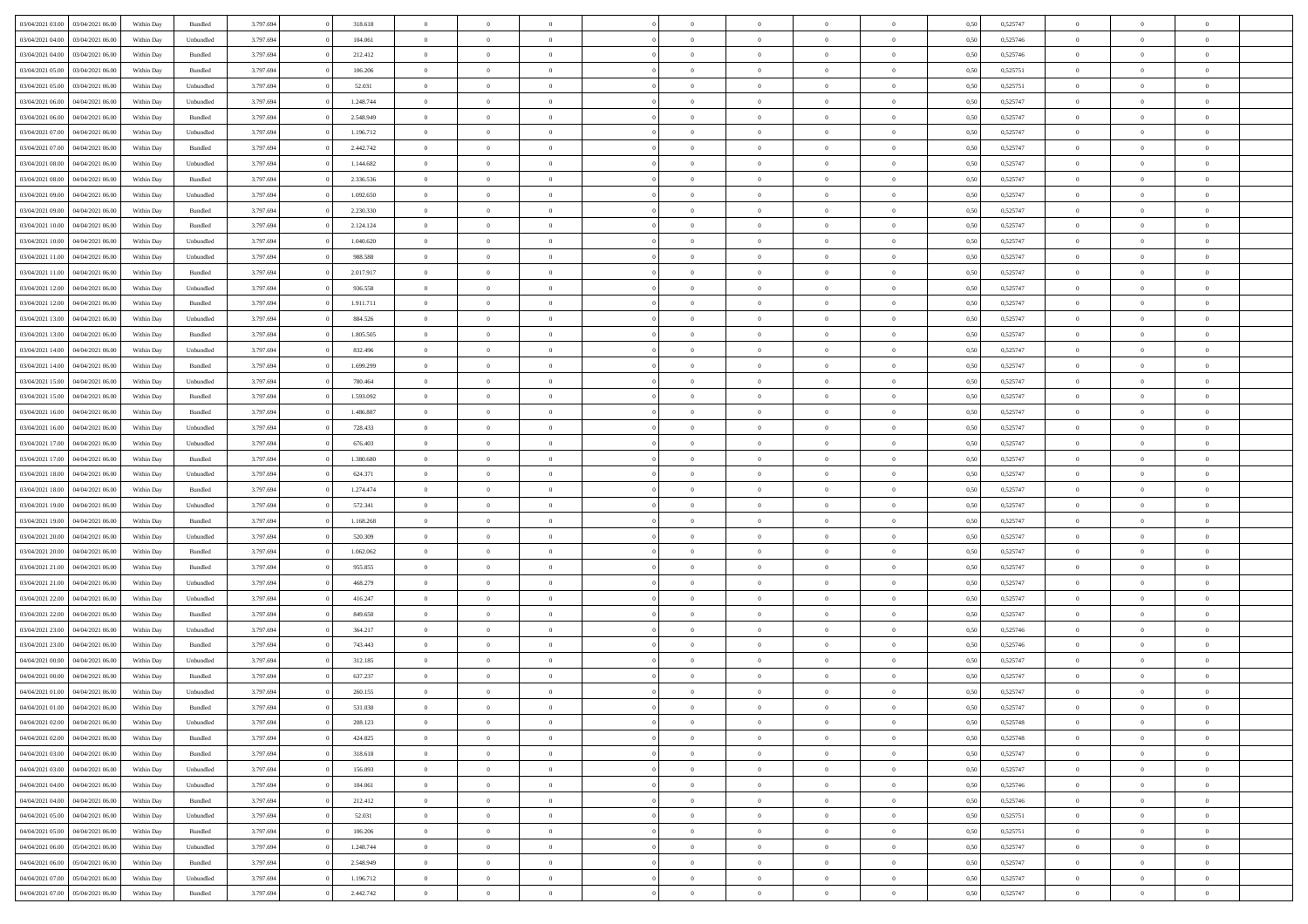|                                   |                  |            |                    |           |           |                | $\Omega$       |                |                | $\Omega$       | $\theta$       | $\theta$       |      |          | $\theta$       |                | $\theta$       |  |
|-----------------------------------|------------------|------------|--------------------|-----------|-----------|----------------|----------------|----------------|----------------|----------------|----------------|----------------|------|----------|----------------|----------------|----------------|--|
| 04/04/2021 08:00                  | 05/04/2021 06:00 | Within Day | Bundled            | 3.797.694 | 2.336.536 | $\overline{0}$ |                |                | $\Omega$       |                |                |                | 0,50 | 0,525747 |                | $\theta$       |                |  |
| 04/04/2021 08:00                  | 05/04/2021 06:00 | Within Day | Unbundled          | 3.797.694 | 1.144.682 | $\overline{0}$ | $\theta$       | $\overline{0}$ | $\overline{0}$ | $\bf{0}$       | $\overline{0}$ | $\bf{0}$       | 0,50 | 0,525747 | $\theta$       | $\overline{0}$ | $\overline{0}$ |  |
| 04/04/2021 09:00                  | 05/04/2021 06:00 | Within Day | Unbundled          | 3.797.694 | 1.092.650 | $\overline{0}$ | $\bf{0}$       | $\overline{0}$ | $\bf{0}$       | $\bf{0}$       | $\bf{0}$       | $\mathbf{0}$   | 0,50 | 0,525747 | $\overline{0}$ | $\overline{0}$ | $\overline{0}$ |  |
| 04/04/2021 09:00                  | 05/04/2021 06:00 | Within Dav | Bundled            | 3.797.694 | 2.230.330 | $\overline{0}$ | $\overline{0}$ | $\overline{0}$ | $\overline{0}$ | $\bf{0}$       | $\overline{0}$ | $\overline{0}$ | 0.50 | 0,525747 | $\theta$       | $\theta$       | $\overline{0}$ |  |
| 04/04/2021 11:00                  | 05/04/2021 06:00 | Within Day | Unbundled          | 3.797.694 | 988.588   | $\overline{0}$ | $\theta$       | $\overline{0}$ | $\overline{0}$ | $\bf{0}$       | $\overline{0}$ | $\bf{0}$       | 0,50 | 0,525747 | $\theta$       | $\overline{0}$ | $\overline{0}$ |  |
|                                   |                  |            |                    |           |           |                |                |                |                |                |                |                |      |          |                |                |                |  |
| 04/04/2021 11:00                  | 05/04/2021 06:00 | Within Day | Bundled            | 3.797.694 | 2.017.917 | $\overline{0}$ | $\overline{0}$ | $\overline{0}$ | $\bf{0}$       | $\overline{0}$ | $\overline{0}$ | $\mathbf{0}$   | 0,50 | 0,525747 | $\overline{0}$ | $\overline{0}$ | $\bf{0}$       |  |
| 04/04/2021 12:00                  | 05/04/2021 06:00 | Within Dav | Unbundled          | 3.797.694 | 936.558   | $\overline{0}$ | $\overline{0}$ | $\overline{0}$ | $\overline{0}$ | $\overline{0}$ | $\overline{0}$ | $\overline{0}$ | 0.50 | 0,525747 | $\theta$       | $\overline{0}$ | $\overline{0}$ |  |
| 04/04/2021 12:00                  | 05/04/2021 06:00 | Within Day | Bundled            | 3.797.694 | 1.911.711 | $\overline{0}$ | $\theta$       | $\overline{0}$ | $\overline{0}$ | $\bf{0}$       | $\overline{0}$ | $\bf{0}$       | 0,50 | 0,525747 | $\theta$       | $\theta$       | $\overline{0}$ |  |
| 04/04/2021 13:00                  | 05/04/2021 06:00 | Within Day | Unbundled          | 3.797.694 | 884.526   | $\overline{0}$ | $\overline{0}$ | $\overline{0}$ | $\bf{0}$       | $\bf{0}$       | $\bf{0}$       | $\bf{0}$       | 0,50 | 0,525747 | $\,0\,$        | $\overline{0}$ | $\overline{0}$ |  |
| 04/04/2021 13:00                  | 05/04/2021 06:00 | Within Dav | Bundled            | 3.797.694 | 1.805.505 | $\overline{0}$ | $\overline{0}$ | $\overline{0}$ | $\overline{0}$ | $\overline{0}$ | $\overline{0}$ | $\overline{0}$ | 0.50 | 0,525747 | $\theta$       | $\overline{0}$ | $\overline{0}$ |  |
| 04/04/2021 14:00                  | 05/04/2021 06:00 | Within Day | Unbundled          | 3.797.694 | 832.496   | $\overline{0}$ | $\theta$       | $\overline{0}$ | $\overline{0}$ | $\bf{0}$       | $\overline{0}$ | $\bf{0}$       | 0,50 | 0,525747 | $\,$ 0 $\,$    | $\overline{0}$ | $\overline{0}$ |  |
| 04/04/2021 14:00                  | 05/04/2021 06:00 | Within Day | Bundled            | 3.797.694 | 1.699.299 | $\overline{0}$ | $\overline{0}$ | $\overline{0}$ | $\bf{0}$       | $\bf{0}$       | $\overline{0}$ | $\mathbf{0}$   | 0,50 | 0,525747 | $\bf{0}$       | $\overline{0}$ | $\bf{0}$       |  |
|                                   |                  |            |                    |           |           |                |                |                |                |                |                |                |      |          | $\theta$       |                |                |  |
| 04/04/2021 15:00                  | 05/04/2021 06:00 | Within Dav | Bundled            | 3.797.694 | 1.593.092 | $\overline{0}$ | $\overline{0}$ | $\overline{0}$ | $\overline{0}$ | $\bf{0}$       | $\overline{0}$ | $\overline{0}$ | 0.50 | 0,525747 |                | $\theta$       | $\overline{0}$ |  |
| 04/04/2021 15:00                  | 05/04/2021 06:00 | Within Day | Unbundled          | 3.797.694 | 780.464   | $\overline{0}$ | $\theta$       | $\overline{0}$ | $\overline{0}$ | $\bf{0}$       | $\overline{0}$ | $\bf{0}$       | 0,50 | 0,525747 | $\theta$       | $\overline{0}$ | $\overline{0}$ |  |
| 04/04/2021 16:00                  | 05/04/2021 06:00 | Within Day | Unbundled          | 3.797.694 | 728.433   | $\overline{0}$ | $\overline{0}$ | $\overline{0}$ | $\overline{0}$ | $\overline{0}$ | $\overline{0}$ | $\mathbf{0}$   | 0,50 | 0,525747 | $\bf{0}$       | $\overline{0}$ | $\bf{0}$       |  |
| 04/04/2021 16:00                  | 05/04/2021 06:00 | Within Dav | Bundled            | 3.797.694 | 1.486.887 | $\overline{0}$ | $\overline{0}$ | $\overline{0}$ | $\overline{0}$ | $\overline{0}$ | $\overline{0}$ | $\overline{0}$ | 0.50 | 0,525747 | $\theta$       | $\overline{0}$ | $\overline{0}$ |  |
| 04/04/2021 17.00                  | 05/04/2021 06:00 | Within Day | Unbundled          | 3.797.694 | 676.403   | $\overline{0}$ | $\theta$       | $\overline{0}$ | $\overline{0}$ | $\bf{0}$       | $\overline{0}$ | $\bf{0}$       | 0,50 | 0,525747 | $\,$ 0 $\,$    | $\theta$       | $\overline{0}$ |  |
| 04/04/2021 17.00                  | 05/04/2021 06:00 | Within Day | Bundled            | 3.797.694 | 1.380.680 | $\overline{0}$ | $\overline{0}$ | $\overline{0}$ | $\overline{0}$ | $\bf{0}$       | $\overline{0}$ | $\mathbf{0}$   | 0,50 | 0,525747 | $\bf{0}$       | $\overline{0}$ | $\overline{0}$ |  |
| 04/04/2021 18:00                  | 05/04/2021 06:00 | Within Dav | Unbundled          | 3.797.694 | 624.371   | $\overline{0}$ | $\overline{0}$ | $\overline{0}$ | $\overline{0}$ | $\overline{0}$ | $\overline{0}$ | $\overline{0}$ | 0.50 | 0,525747 | $\theta$       | $\overline{0}$ | $\overline{0}$ |  |
| 04/04/2021 18:00                  | 05/04/2021 06:00 | Within Day | Bundled            | 3.797.694 | 1.274.474 | $\overline{0}$ | $\theta$       | $\overline{0}$ | $\overline{0}$ | $\bf{0}$       | $\overline{0}$ | $\bf{0}$       | 0,50 | 0,525747 | $\,$ 0 $\,$    | $\overline{0}$ | $\overline{0}$ |  |
|                                   |                  |            |                    |           |           |                |                |                |                |                |                |                |      |          |                |                |                |  |
| 04/04/2021 19:00                  | 05/04/2021 06:00 | Within Day | Unbundled          | 3.797.694 | 572.341   | $\overline{0}$ | $\overline{0}$ | $\overline{0}$ | $\overline{0}$ | $\bf{0}$       | $\overline{0}$ | $\mathbf{0}$   | 0,50 | 0,525747 | $\bf{0}$       | $\overline{0}$ | $\bf{0}$       |  |
| 04/04/2021 19:00                  | 05/04/2021 06:00 | Within Day | Bundled            | 3.797.694 | 1.168.268 | $\overline{0}$ | $\overline{0}$ | $\overline{0}$ | $\overline{0}$ | $\bf{0}$       | $\overline{0}$ | $\overline{0}$ | 0.50 | 0,525747 | $\theta$       | $\overline{0}$ | $\overline{0}$ |  |
| 04/04/2021 20.00                  | 05/04/2021 06:00 | Within Day | Bundled            | 3.797.694 | 1.062.062 | $\overline{0}$ | $\theta$       | $\overline{0}$ | $\overline{0}$ | $\bf{0}$       | $\overline{0}$ | $\bf{0}$       | 0,50 | 0,525747 | $\,$ 0 $\,$    | $\overline{0}$ | $\overline{0}$ |  |
| 04/04/2021 20.00                  | 05/04/2021 06:00 | Within Day | Unbundled          | 3.797.694 | 520.309   | $\overline{0}$ | $\overline{0}$ | $\overline{0}$ | $\overline{0}$ | $\overline{0}$ | $\overline{0}$ | $\mathbf{0}$   | 0,50 | 0,525747 | $\bf{0}$       | $\overline{0}$ | $\bf{0}$       |  |
| 04/04/2021 21:00                  | 05/04/2021 06:00 | Within Dav | Unbundled          | 3.797.694 | 468.279   | $\overline{0}$ | $\overline{0}$ | $\overline{0}$ | $\overline{0}$ | $\overline{0}$ | $\overline{0}$ | $\overline{0}$ | 0.50 | 0,525747 | $\theta$       | $\overline{0}$ | $\overline{0}$ |  |
| 04/04/2021 21:00                  | 05/04/2021 06:00 | Within Day | Bundled            | 3.797.694 | 955.855   | $\overline{0}$ | $\theta$       | $\overline{0}$ | $\overline{0}$ | $\bf{0}$       | $\overline{0}$ | $\bf{0}$       | 0,50 | 0,525747 | $\theta$       | $\theta$       | $\overline{0}$ |  |
| 04/04/2021 22.00                  | 05/04/2021 06:00 | Within Day | Unbundled          | 3.797.694 | 416.247   | $\overline{0}$ | $\overline{0}$ | $\overline{0}$ | $\overline{0}$ | $\bf{0}$       | $\overline{0}$ | $\bf{0}$       | 0,50 | 0,525747 | $\,0\,$        | $\overline{0}$ | $\overline{0}$ |  |
|                                   | 05/04/2021 06:00 |            | Bundled            | 3.797.694 | 849.650   | $\overline{0}$ | $\overline{0}$ | $\overline{0}$ | $\overline{0}$ | $\overline{0}$ | $\overline{0}$ | $\overline{0}$ | 0.50 | 0,525747 | $\theta$       | $\overline{0}$ | $\overline{0}$ |  |
| 04/04/2021 22.00                  |                  | Within Day |                    |           |           |                |                |                |                |                |                |                |      |          |                |                |                |  |
| 04/04/2021 23:00                  | 05/04/2021 06:00 | Within Day | Unbundled          | 3.797.694 | 364.217   | $\overline{0}$ | $\theta$       | $\overline{0}$ | $\overline{0}$ | $\bf{0}$       | $\overline{0}$ | $\bf{0}$       | 0,50 | 0,525746 | $\,$ 0 $\,$    | $\overline{0}$ | $\overline{0}$ |  |
| 04/04/2021 23.00                  | 05/04/2021 06:00 | Within Day | Bundled            | 3.797.694 | 743.443   | $\overline{0}$ | $\bf{0}$       | $\overline{0}$ | $\overline{0}$ | $\bf{0}$       | $\overline{0}$ | $\bf{0}$       | 0,50 | 0,525746 | $\bf{0}$       | $\overline{0}$ | $\bf{0}$       |  |
| 05/04/2021 00:00                  | 05/04/2021 06:00 | Within Day | Unbundled          | 3.797.694 | 312.185   | $\bf{0}$       | $\Omega$       | $\overline{0}$ | $\Omega$       | $\Omega$       | $\overline{0}$ | $\overline{0}$ | 0,50 | 0,525747 | $\,0\,$        | $\theta$       | $\theta$       |  |
| 05/04/2021 00:00                  | 05/04/2021 06:00 | Within Day | Bundled            | 3.797.694 | 637.237   | $\overline{0}$ | $\theta$       | $\overline{0}$ | $\overline{0}$ | $\bf{0}$       | $\overline{0}$ | $\bf{0}$       | 0,50 | 0,525747 | $\,$ 0 $\,$    | $\overline{0}$ | $\overline{0}$ |  |
| 05/04/2021 01:00                  | 05/04/2021 06:00 | Within Day | Unbundled          | 3.797.694 | 260.155   | $\overline{0}$ | $\overline{0}$ | $\overline{0}$ | $\bf{0}$       | $\overline{0}$ | $\overline{0}$ | $\mathbf{0}$   | 0,50 | 0,525747 | $\bf{0}$       | $\overline{0}$ | $\bf{0}$       |  |
| 05/04/2021 01:00                  | 05/04/2021 06:00 | Within Day | Bundled            | 3.797.694 | 531.030   | $\overline{0}$ | $\Omega$       | $\Omega$       | $\Omega$       | $\bf{0}$       | $\overline{0}$ | $\overline{0}$ | 0.50 | 0,525747 | $\,0\,$        | $\theta$       | $\theta$       |  |
| 05/04/2021 02:00                  | 05/04/2021 06:00 | Within Day | Bundled            | 3.797.694 | 424.825   | $\overline{0}$ | $\theta$       | $\overline{0}$ | $\overline{0}$ | $\bf{0}$       | $\overline{0}$ | $\bf{0}$       | 0,50 | 0,525748 | $\,$ 0 $\,$    | $\overline{0}$ | $\overline{0}$ |  |
|                                   |                  |            |                    |           |           |                | $\overline{0}$ |                |                | $\bf{0}$       |                |                |      |          | $\bf{0}$       | $\overline{0}$ | $\bf{0}$       |  |
| 05/04/2021 02:00                  | 05/04/2021 06:00 | Within Day | Unbundled          | 3.797.694 | 208.123   | $\overline{0}$ |                | $\overline{0}$ | $\bf{0}$       |                | $\bf{0}$       | $\bf{0}$       | 0,50 | 0,525748 |                |                |                |  |
| 05/04/2021 03:00                  | 05/04/2021 06:00 | Within Day | Unbundled          | 3.797.694 | 156,093   | $\overline{0}$ | $\Omega$       | $\overline{0}$ | $\Omega$       | $\theta$       | $\overline{0}$ | $\overline{0}$ | 0.50 | 0,525747 | $\,$ 0 $\,$    | $\theta$       | $\theta$       |  |
| 05/04/2021 03:00                  | 05/04/2021 06:00 | Within Day | Bundled            | 3.797.694 | 318.618   | $\overline{0}$ | $\overline{0}$ | $\overline{0}$ | $\overline{0}$ | $\bf{0}$       | $\overline{0}$ | $\bf{0}$       | 0,50 | 0,525747 | $\,$ 0 $\,$    | $\overline{0}$ | $\overline{0}$ |  |
| 05/04/2021 04:00                  | 05/04/2021 06:00 | Within Day | Unbundled          | 3.797.694 | 104.061   | $\overline{0}$ | $\overline{0}$ | $\overline{0}$ | $\bf{0}$       | $\bf{0}$       | $\bf{0}$       | $\mathbf{0}$   | 0,50 | 0,525746 | $\bf{0}$       | $\overline{0}$ | $\bf{0}$       |  |
| 05/04/2021 04:00                  | 05/04/2021 06:00 | Within Day | Bundled            | 3.797.694 | 212.412   | $\overline{0}$ | $\Omega$       | $\overline{0}$ | $\Omega$       | $\overline{0}$ | $\overline{0}$ | $\overline{0}$ | 0,50 | 0,525746 | $\,0\,$        | $\theta$       | $\theta$       |  |
| 05/04/2021 05:00                  | 05/04/2021 06:00 | Within Day | Unbundled          | 3.797.694 | 52.031    | $\overline{0}$ | $\overline{0}$ | $\overline{0}$ | $\overline{0}$ | $\bf{0}$       | $\overline{0}$ | $\bf{0}$       | 0,50 | 0,525751 | $\,$ 0 $\,$    | $\overline{0}$ | $\overline{0}$ |  |
| 05/04/2021 05:00                  | 05/04/2021 06:00 | Within Day | Bundled            | 3.797.694 | 106.206   | $\overline{0}$ | $\overline{0}$ | $\overline{0}$ | $\bf{0}$       | $\bf{0}$       | $\bf{0}$       | $\mathbf{0}$   | 0,50 | 0,525751 | $\bf{0}$       | $\overline{0}$ | $\bf{0}$       |  |
| 05/04/2021 06:00                  | 06/04/2021 06:00 | Within Day | Unbundled          | 3.797.694 | 1.248.744 | $\overline{0}$ | $\Omega$       | $\Omega$       | $\Omega$       | $\Omega$       | $\Omega$       | $\overline{0}$ | 0.50 | 0,525747 | $\theta$       | $\theta$       | $\theta$       |  |
| 05/04/2021 06:00                  | 06/04/2021 06:00 | Within Day | Bundled            | 3.797.694 | 2.548.949 | $\overline{0}$ | $\overline{0}$ | $\overline{0}$ | $\bf{0}$       | $\,$ 0         | $\bf{0}$       | $\bf{0}$       | 0,50 | 0,525747 | $\,0\,$        | $\,$ 0 $\,$    | $\overline{0}$ |  |
| 05/04/2021 07:00 06/04/2021 06:00 |                  |            |                    |           |           |                |                |                |                |                |                |                |      |          |                |                |                |  |
|                                   |                  | Within Day | $\mathbf B$ undled | 3.797.694 | 2.442.742 | $\overline{0}$ | $\bf{0}$       |                |                |                |                |                | 0,50 | 0,525747 | $\bf{0}$       | $\overline{0}$ |                |  |
| 05/04/2021 07:00                  | 06/04/2021 06:00 | Within Day | Unbundled          | 3.797.694 | 1.196.712 | $\overline{0}$ | $\overline{0}$ | $\overline{0}$ | $\Omega$       | $\overline{0}$ | $\overline{0}$ | $\overline{0}$ | 0,50 | 0,525747 | $\theta$       | $\theta$       | $\Omega$       |  |
| 05/04/2021 08:00                  | 06/04/2021 06:00 | Within Day | Unbundled          | 3.797.694 | 1.144.682 | $\overline{0}$ | $\,$ 0         | $\overline{0}$ | $\bf{0}$       | $\,$ 0 $\,$    | $\overline{0}$ | $\mathbf{0}$   | 0,50 | 0,525747 | $\,$ 0 $\,$    | $\,$ 0 $\,$    | $\,$ 0         |  |
| 05/04/2021 08:00                  | 06/04/2021 06:00 | Within Day | Bundled            | 3.797.694 | 2.336.536 | $\overline{0}$ | $\overline{0}$ | $\overline{0}$ | $\overline{0}$ | $\overline{0}$ | $\overline{0}$ | $\mathbf{0}$   | 0,50 | 0,525747 | $\overline{0}$ | $\bf{0}$       | $\bf{0}$       |  |
| 05/04/2021 09:00                  | 06/04/2021 06:00 | Within Day | Unbundled          | 3.797.694 | 1.092.650 | $\overline{0}$ | $\overline{0}$ | $\overline{0}$ | $\Omega$       | $\overline{0}$ | $\overline{0}$ | $\overline{0}$ | 0,50 | 0,525747 | $\overline{0}$ | $\theta$       | $\overline{0}$ |  |
| 05/04/2021 09:00                  | 06/04/2021 06:00 | Within Day | Bundled            | 3.797.694 | 2.230.330 | $\overline{0}$ | $\,$ 0         | $\overline{0}$ | $\overline{0}$ | $\,$ 0 $\,$    | $\overline{0}$ | $\mathbf{0}$   | 0,50 | 0,525747 | $\,$ 0 $\,$    | $\overline{0}$ | $\overline{0}$ |  |
| 05/04/2021 10:00                  | 06/04/2021 06:00 | Within Day | Unbundled          | 3.797.694 | 1.040.620 | $\overline{0}$ | $\overline{0}$ | $\overline{0}$ | $\overline{0}$ | $\overline{0}$ | $\overline{0}$ | $\mathbf{0}$   | 0,50 | 0,525747 | $\overline{0}$ | $\overline{0}$ | $\bf{0}$       |  |
| 05/04/2021 10:00                  | 06/04/2021 06:00 | Within Day | Bundled            | 3.797.694 | 2.124.124 | $\overline{0}$ | $\overline{0}$ | $\overline{0}$ | $\Omega$       | $\overline{0}$ | $\overline{0}$ | $\bf{0}$       | 0.50 | 0,525747 | $\overline{0}$ | $\theta$       | $\overline{0}$ |  |
| 05/04/2021 11:00                  | 06/04/2021 06:00 | Within Day | Unbundled          | 3.797.694 | 988.588   | $\overline{0}$ | $\,$ 0         | $\overline{0}$ | $\bf{0}$       | $\bf{0}$       | $\bf{0}$       | $\bf{0}$       | 0,50 | 0,525747 | $\,$ 0 $\,$    | $\overline{0}$ | $\overline{0}$ |  |
|                                   |                  |            |                    |           |           |                |                |                |                |                |                |                |      |          |                |                |                |  |
| 05/04/2021 11:00                  | 06/04/2021 06:00 | Within Day | Bundled            | 3.797.694 | 2.017.917 | $\overline{0}$ | $\bf{0}$       | $\overline{0}$ | $\overline{0}$ | $\overline{0}$ | $\overline{0}$ | $\mathbf{0}$   | 0,50 | 0,525747 | $\overline{0}$ | $\overline{0}$ | $\bf{0}$       |  |
| 05/04/2021 12:00                  | 06/04/2021 06:00 | Within Day | Unbundled          | 3.797.694 | 936.558   | $\overline{0}$ | $\overline{0}$ | $\overline{0}$ | $\Omega$       | $\overline{0}$ | $\overline{0}$ | $\bf{0}$       | 0.50 | 0,525747 | $\overline{0}$ | $\theta$       | $\overline{0}$ |  |
| 05/04/2021 12:00                  | 06/04/2021 06:00 | Within Day | Bundled            | 3.797.694 | 1.911.711 | $\overline{0}$ | $\bf{0}$       | $\overline{0}$ | $\overline{0}$ | $\bf{0}$       | $\bf{0}$       | $\mathbf{0}$   | 0,50 | 0,525747 | $\,$ 0 $\,$    | $\,$ 0 $\,$    | $\bf{0}$       |  |
| 05/04/2021 13:00                  | 06/04/2021 06:00 | Within Day | Bundled            | 3.797.694 | 1.805.505 | $\overline{0}$ | $\overline{0}$ | $\overline{0}$ | $\overline{0}$ | $\bf{0}$       | $\bf{0}$       | $\mathbf{0}$   | 0,50 | 0,525747 | $\overline{0}$ | $\bf{0}$       | $\bf{0}$       |  |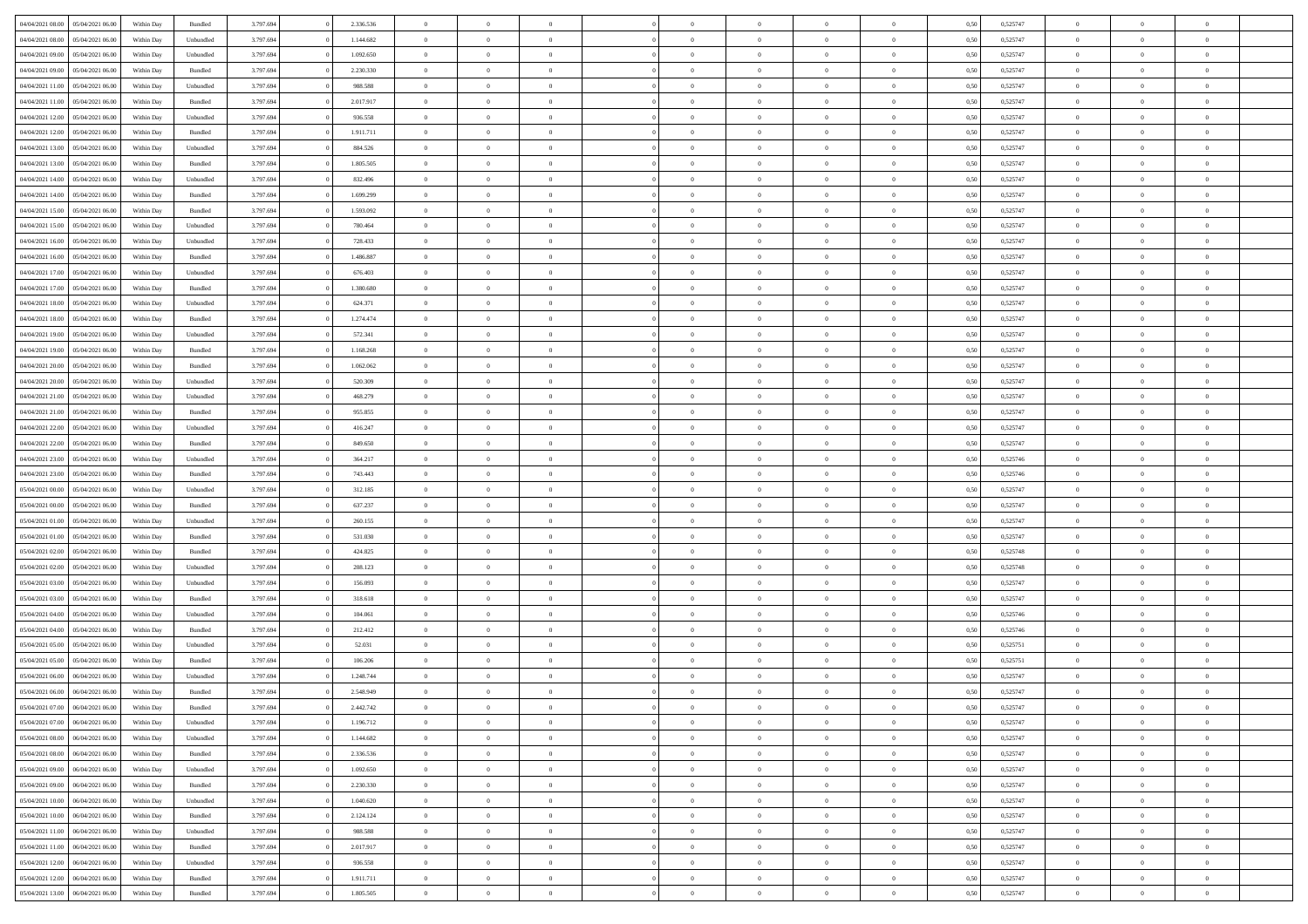| 05/04/2021 13:00                  | 06/04/2021 06:00 | Within Day | Unbundled          | 3.797.694 | 884.526   | $\overline{0}$ | $\theta$       |                | $\Omega$       | $\Omega$       | $\theta$       | $\theta$       | 0,50 | 0,525747 | $\theta$       | $\overline{0}$ | $\theta$       |  |
|-----------------------------------|------------------|------------|--------------------|-----------|-----------|----------------|----------------|----------------|----------------|----------------|----------------|----------------|------|----------|----------------|----------------|----------------|--|
|                                   |                  |            |                    |           |           |                |                |                |                |                |                |                |      |          |                |                |                |  |
| 05/04/2021 14:00                  | 06/04/2021 06:00 | Within Day | Unbundled          | 3.797.694 | 832.496   | $\overline{0}$ | $\theta$       | $\overline{0}$ | $\overline{0}$ | $\bf{0}$       | $\overline{0}$ | $\bf{0}$       | 0,50 | 0,525747 | $\theta$       | $\overline{0}$ | $\overline{0}$ |  |
| 05/04/2021 14:00                  | 06/04/2021 06:00 | Within Day | Bundled            | 3.797.694 | 1.699.299 | $\overline{0}$ | $\bf{0}$       | $\overline{0}$ | $\bf{0}$       | $\bf{0}$       | $\bf{0}$       | $\mathbf{0}$   | 0,50 | 0,525747 | $\bf{0}$       | $\overline{0}$ | $\overline{0}$ |  |
| 05/04/2021 15:00                  | 06/04/2021 06:00 | Within Dav | Unbundled          | 3.797.694 | 780.464   | $\overline{0}$ | $\overline{0}$ | $\overline{0}$ | $\overline{0}$ | $\bf{0}$       | $\overline{0}$ | $\overline{0}$ | 0.50 | 0,525747 | $\theta$       | $\theta$       | $\overline{0}$ |  |
|                                   |                  |            |                    |           |           | $\overline{0}$ | $\theta$       | $\overline{0}$ | $\overline{0}$ | $\bf{0}$       | $\overline{0}$ |                |      |          | $\theta$       | $\overline{0}$ | $\overline{0}$ |  |
| 05/04/2021 15:00                  | 06/04/2021 06:00 | Within Day | Bundled            | 3.797.694 | 1.593.092 |                |                |                |                |                |                | $\bf{0}$       | 0,50 | 0,525747 |                |                |                |  |
| 05/04/2021 16:00                  | 06/04/2021 06:00 | Within Day | Unbundled          | 3.797.694 | 728.433   | $\overline{0}$ | $\overline{0}$ | $\overline{0}$ | $\bf{0}$       | $\overline{0}$ | $\overline{0}$ | $\mathbf{0}$   | 0,50 | 0,525747 | $\bf{0}$       | $\overline{0}$ | $\bf{0}$       |  |
| 05/04/2021 16:00                  | 06/04/2021 06:00 | Within Dav | Bundled            | 3.797.694 | 1.486.887 | $\overline{0}$ | $\overline{0}$ | $\overline{0}$ | $\overline{0}$ | $\overline{0}$ | $\overline{0}$ | $\overline{0}$ | 0.50 | 0,525747 | $\theta$       | $\overline{0}$ | $\overline{0}$ |  |
| 05/04/2021 17:00                  | 06/04/2021 06:00 | Within Day | Unbundled          | 3.797.694 | 676.403   | $\overline{0}$ | $\theta$       | $\overline{0}$ | $\overline{0}$ | $\bf{0}$       | $\overline{0}$ | $\bf{0}$       | 0,50 | 0,525747 | $\theta$       | $\theta$       | $\overline{0}$ |  |
| 05/04/2021 17.00                  | 06/04/2021 06:00 | Within Day | Bundled            | 3.797.694 | 1.380.680 | $\overline{0}$ | $\overline{0}$ | $\overline{0}$ | $\bf{0}$       | $\bf{0}$       | $\bf{0}$       | $\bf{0}$       | 0,50 | 0,525747 | $\,0\,$        | $\overline{0}$ | $\overline{0}$ |  |
|                                   |                  |            |                    |           |           |                | $\overline{0}$ |                |                | $\overline{0}$ |                |                |      |          | $\theta$       | $\overline{0}$ | $\overline{0}$ |  |
| 05/04/2021 18:00                  | 06/04/2021 06:00 | Within Dav | Bundled            | 3.797.694 | 1.274.474 | $\overline{0}$ |                | $\overline{0}$ | $\overline{0}$ |                | $\overline{0}$ | $\overline{0}$ | 0.50 | 0,525747 |                |                |                |  |
| 05/04/2021 18:00                  | 06/04/2021 06:00 | Within Day | Unbundled          | 3.797.694 | 624.371   | $\overline{0}$ | $\theta$       | $\overline{0}$ | $\overline{0}$ | $\bf{0}$       | $\overline{0}$ | $\bf{0}$       | 0,50 | 0,525747 | $\,$ 0 $\,$    | $\overline{0}$ | $\overline{0}$ |  |
| 05/04/2021 19:00                  | 06/04/2021 06:00 | Within Day | Unbundled          | 3.797.694 | 572.341   | $\overline{0}$ | $\bf{0}$       | $\overline{0}$ | $\bf{0}$       | $\bf{0}$       | $\bf{0}$       | $\mathbf{0}$   | 0,50 | 0,525747 | $\bf{0}$       | $\overline{0}$ | $\bf{0}$       |  |
| 05/04/2021 19:00                  | 06/04/2021 06:00 | Within Day | Bundled            | 3.797.694 | 1.168.268 | $\overline{0}$ | $\overline{0}$ | $\overline{0}$ | $\overline{0}$ | $\bf{0}$       | $\overline{0}$ | $\overline{0}$ | 0.50 | 0,525747 | $\theta$       | $\theta$       | $\overline{0}$ |  |
| 05/04/2021 20.00                  | 06/04/2021 06:00 | Within Day | Unbundled          | 3.797.694 | 520.309   | $\overline{0}$ | $\theta$       | $\overline{0}$ | $\overline{0}$ | $\bf{0}$       | $\overline{0}$ | $\bf{0}$       | 0,50 | 0,525747 | $\theta$       | $\overline{0}$ | $\overline{0}$ |  |
|                                   |                  |            |                    |           |           |                |                |                |                |                |                |                |      |          |                |                |                |  |
| 05/04/2021 20:00                  | 06/04/2021 06:00 | Within Day | Bundled            | 3.797.694 | 1.062.062 | $\overline{0}$ | $\overline{0}$ | $\overline{0}$ | $\bf{0}$       | $\overline{0}$ | $\overline{0}$ | $\mathbf{0}$   | 0,50 | 0,525747 | $\bf{0}$       | $\overline{0}$ | $\bf{0}$       |  |
| 05/04/2021 21:00                  | 06/04/2021 06:00 | Within Dav | Unbundled          | 3.797.694 | 468.279   | $\overline{0}$ | $\overline{0}$ | $\overline{0}$ | $\overline{0}$ | $\overline{0}$ | $\overline{0}$ | $\overline{0}$ | 0.50 | 0,525747 | $\theta$       | $\overline{0}$ | $\overline{0}$ |  |
| 05/04/2021 21:00                  | 06/04/2021 06:00 | Within Day | Bundled            | 3.797.694 | 955.855   | $\overline{0}$ | $\theta$       | $\overline{0}$ | $\overline{0}$ | $\bf{0}$       | $\overline{0}$ | $\bf{0}$       | 0,50 | 0,525747 | $\theta$       | $\theta$       | $\overline{0}$ |  |
| 05/04/2021 22.00                  | 06/04/2021 06:00 | Within Day | Unbundled          | 3.797.694 | 416.247   | $\overline{0}$ | $\overline{0}$ | $\overline{0}$ | $\bf{0}$       | $\bf{0}$       | $\bf{0}$       | $\mathbf{0}$   | 0,50 | 0,525747 | $\,0\,$        | $\overline{0}$ | $\overline{0}$ |  |
| 05/04/2021 22:00                  | 06/04/2021 06:00 | Within Dav | Bundled            | 3.797.694 | 849.650   | $\overline{0}$ | $\overline{0}$ | $\overline{0}$ | $\overline{0}$ | $\overline{0}$ | $\overline{0}$ | $\overline{0}$ | 0.50 | 0,525747 | $\theta$       | $\overline{0}$ | $\overline{0}$ |  |
| 05/04/2021 23:00                  | 06/04/2021 06:00 | Within Day | Unbundled          | 3.797.694 | 364.217   | $\overline{0}$ | $\theta$       | $\overline{0}$ | $\overline{0}$ | $\bf{0}$       | $\overline{0}$ | $\bf{0}$       | 0,50 | 0,525746 | $\,$ 0 $\,$    | $\overline{0}$ | $\overline{0}$ |  |
|                                   |                  |            |                    |           |           |                |                |                |                |                |                |                |      |          |                |                |                |  |
| 05/04/2021 23.00                  | 06/04/2021 06:00 | Within Day | Bundled            | 3.797.694 | 743.443   | $\overline{0}$ | $\overline{0}$ | $\overline{0}$ | $\bf{0}$       | $\bf{0}$       | $\bf{0}$       | $\bf{0}$       | 0,50 | 0,525746 | $\bf{0}$       | $\overline{0}$ | $\bf{0}$       |  |
| 06/04/2021 00:00                  | 06/04/2021 06:00 | Within Day | Bundled            | 3.797.694 | 637.237   | $\overline{0}$ | $\overline{0}$ | $\overline{0}$ | $\overline{0}$ | $\bf{0}$       | $\overline{0}$ | $\overline{0}$ | 0.50 | 0,525747 | $\theta$       | $\overline{0}$ | $\overline{0}$ |  |
| 06/04/2021 00:00                  | 06/04/2021 06:00 | Within Day | Unbundled          | 3.797.694 | 312.185   | $\overline{0}$ | $\theta$       | $\overline{0}$ | $\overline{0}$ | $\bf{0}$       | $\overline{0}$ | $\bf{0}$       | 0,50 | 0,525747 | $\,$ 0 $\,$    | $\overline{0}$ | $\overline{0}$ |  |
| 06/04/2021 01:00                  | 06/04/2021 06:00 | Within Day | Unbundled          | 3.797.694 | 260.155   | $\overline{0}$ | $\overline{0}$ | $\overline{0}$ | $\bf{0}$       | $\overline{0}$ | $\overline{0}$ | $\mathbf{0}$   | 0,50 | 0,525747 | $\overline{0}$ | $\overline{0}$ | $\bf{0}$       |  |
| 06/04/2021 01:00                  | 06/04/2021 06:00 | Within Dav | Bundled            | 3.797.694 | 531.030   | $\overline{0}$ | $\overline{0}$ | $\overline{0}$ | $\overline{0}$ | $\overline{0}$ | $\overline{0}$ | $\overline{0}$ | 0.50 | 0,525747 | $\theta$       | $\overline{0}$ | $\overline{0}$ |  |
| 06/04/2021 02:00                  | 06/04/2021 06:00 | Within Day | Unbundled          | 3.797.694 | 208.123   | $\overline{0}$ | $\theta$       | $\overline{0}$ | $\overline{0}$ | $\bf{0}$       | $\overline{0}$ | $\bf{0}$       | 0,50 | 0,525748 | $\theta$       | $\theta$       | $\overline{0}$ |  |
| 06/04/2021 02:00                  | 06/04/2021 06:00 | Within Day | Bundled            | 3.797.694 | 424.825   | $\overline{0}$ | $\overline{0}$ | $\overline{0}$ | $\bf{0}$       | $\bf{0}$       | $\bf{0}$       | $\bf{0}$       | 0,50 | 0,525748 | $\,0\,$        | $\overline{0}$ | $\overline{0}$ |  |
| 06/04/2021 03:00                  | 06/04/2021 06:00 |            | Unbundled          | 3.797.694 | 156.093   | $\overline{0}$ | $\overline{0}$ | $\overline{0}$ | $\overline{0}$ | $\overline{0}$ | $\overline{0}$ | $\overline{0}$ | 0.50 | 0,525747 | $\theta$       | $\overline{0}$ | $\overline{0}$ |  |
|                                   |                  | Within Day |                    |           |           |                |                |                |                |                |                |                |      |          |                |                |                |  |
| 06/04/2021 03:00                  | 06/04/2021 06:00 | Within Day | Bundled            | 3.797.694 | 318.618   | $\overline{0}$ | $\theta$       | $\overline{0}$ | $\overline{0}$ | $\bf{0}$       | $\overline{0}$ | $\bf{0}$       | 0,50 | 0,525747 | $\,$ 0 $\,$    | $\overline{0}$ | $\overline{0}$ |  |
| 06/04/2021 04:00                  | 06/04/2021 06:00 | Within Day | Unbundled          | 3.797.694 | 104.061   | $\overline{0}$ | $\overline{0}$ | $\overline{0}$ | $\bf{0}$       | $\bf{0}$       | $\bf{0}$       | $\bf{0}$       | 0,50 | 0,525746 | $\overline{0}$ | $\overline{0}$ | $\bf{0}$       |  |
| 06/04/2021 04:00                  | 06/04/2021 06:00 | Within Day | Bundled            | 3.797.694 | 212.412   | $\overline{0}$ | $\Omega$       | $\overline{0}$ | $\Omega$       | $\Omega$       | $\overline{0}$ | $\overline{0}$ | 0,50 | 0,525746 | $\,0\,$        | $\theta$       | $\theta$       |  |
| 06/04/2021 05:00                  | 06/04/2021 06:00 | Within Day | Bundled            | 3.797.694 | 106.206   | $\overline{0}$ | $\theta$       | $\overline{0}$ | $\overline{0}$ | $\bf{0}$       | $\overline{0}$ | $\bf{0}$       | 0,50 | 0,525751 | $\,$ 0 $\,$    | $\overline{0}$ | $\overline{0}$ |  |
| 06/04/2021 05:00                  | 06/04/2021 06:00 | Within Day | Unbundled          | 3.797.694 | 52.031    | $\overline{0}$ | $\overline{0}$ | $\overline{0}$ | $\bf{0}$       | $\overline{0}$ | $\overline{0}$ | $\mathbf{0}$   | 0,50 | 0,525751 | $\overline{0}$ | $\overline{0}$ | $\bf{0}$       |  |
| 06/04/2021 06:00                  | 07/04/2021 06:00 | Within Day | Unbundled          | 3.797.694 | 1.248.744 | $\overline{0}$ | $\Omega$       | $\Omega$       | $\Omega$       | $\bf{0}$       | $\overline{0}$ | $\overline{0}$ | 0.50 | 0,525747 | $\,0\,$        | $\theta$       | $\theta$       |  |
| 06/04/2021 06:00                  | 07/04/2021 06:00 | Within Day | Bundled            | 3.797.694 | 2.548.949 | $\overline{0}$ | $\theta$       | $\overline{0}$ | $\overline{0}$ | $\bf{0}$       | $\overline{0}$ | $\bf{0}$       | 0,50 | 0,525747 | $\,$ 0 $\,$    | $\overline{0}$ | $\overline{0}$ |  |
|                                   |                  |            |                    |           |           |                |                |                |                |                |                |                |      |          |                |                |                |  |
| 06/04/2021 07:00                  | 07/04/2021 06.00 | Within Day | Unbundled          | 3.797.694 | 1.196.712 | $\overline{0}$ | $\overline{0}$ | $\overline{0}$ | $\overline{0}$ | $\bf{0}$       | $\overline{0}$ | $\bf{0}$       | 0,50 | 0,525747 | $\bf{0}$       | $\overline{0}$ | $\bf{0}$       |  |
| 06/04/2021 07:00                  | 07/04/2021 06:00 | Within Day | Bundled            | 3.797.694 | 2.442.742 | $\overline{0}$ | $\Omega$       | $\overline{0}$ | $\Omega$       | $\theta$       | $\overline{0}$ | $\overline{0}$ | 0.50 | 0,525747 | $\,$ 0 $\,$    | $\theta$       | $\theta$       |  |
| 06/04/2021 08:00                  | 07/04/2021 06:00 | Within Day | Unbundled          | 3.797.694 | 1.144.682 | $\overline{0}$ | $\theta$       | $\overline{0}$ | $\overline{0}$ | $\bf{0}$       | $\overline{0}$ | $\bf{0}$       | 0,50 | 0,525747 | $\,$ 0 $\,$    | $\overline{0}$ | $\overline{0}$ |  |
| 06/04/2021 08:00                  | 07/04/2021 06.00 | Within Day | Bundled            | 3.797.694 | 2.336.536 | $\overline{0}$ | $\bf{0}$       | $\overline{0}$ | $\overline{0}$ | $\bf{0}$       | $\overline{0}$ | $\mathbf{0}$   | 0,50 | 0,525747 | $\overline{0}$ | $\overline{0}$ | $\bf{0}$       |  |
| 06/04/2021 09:00                  | 07/04/2021 06.00 | Within Day | Unbundled          | 3.797.694 | 1.092.650 | $\overline{0}$ | $\Omega$       | $\overline{0}$ | $\Omega$       | $\overline{0}$ | $\overline{0}$ | $\overline{0}$ | 0,50 | 0,525747 | $\,0\,$        | $\theta$       | $\theta$       |  |
| 06/04/2021 09:00                  | 07/04/2021 06:00 | Within Day | Bundled            | 3.797.694 | 2.230.330 | $\overline{0}$ | $\theta$       | $\overline{0}$ | $\overline{0}$ | $\bf{0}$       | $\overline{0}$ | $\bf{0}$       | 0,50 | 0,525747 | $\,$ 0 $\,$    | $\overline{0}$ | $\overline{0}$ |  |
|                                   |                  |            |                    |           |           |                |                |                |                |                |                |                |      |          |                |                |                |  |
| 06/04/2021 10:00                  | 07/04/2021 06.00 | Within Day | Unbundled          | 3.797.694 | 1.040.620 | $\overline{0}$ | $\overline{0}$ | $\overline{0}$ | $\overline{0}$ | $\bf{0}$       | $\overline{0}$ | $\mathbf{0}$   | 0,50 | 0,525747 | $\overline{0}$ | $\overline{0}$ | $\bf{0}$       |  |
| 06/04/2021 10:00                  | 07/04/2021 06:00 | Within Day | Bundled            | 3.797.694 | 2.124.124 | $\overline{0}$ | $\Omega$       | $\Omega$       | $\Omega$       | $\Omega$       | $\Omega$       | $\overline{0}$ | 0.50 | 0,525747 | $\theta$       | $\theta$       | $\theta$       |  |
| 06/04/2021 11:00                  | 07/04/2021 06:00 | Within Day | Bundled            | 3.797.694 | 2.017.917 | $\overline{0}$ | $\overline{0}$ | $\overline{0}$ | $\bf{0}$       | $\,$ 0         | $\overline{0}$ | $\bf{0}$       | 0,50 | 0,525747 | $\,0\,$        | $\,$ 0 $\,$    | $\overline{0}$ |  |
| 06/04/2021 11:00 07/04/2021 06:00 |                  | Within Day | Unbundled          | 3.797.694 | 988.588   | $\bf{0}$       | $\bf{0}$       |                |                |                |                |                | 0,50 | 0,525747 | $\bf{0}$       | $\overline{0}$ |                |  |
| 06/04/2021 12:00                  | 07/04/2021 06:00 | Within Day | Unbundled          | 3.797.694 | 936.558   | $\overline{0}$ | $\overline{0}$ | $\overline{0}$ | $\Omega$       | $\overline{0}$ | $\overline{0}$ | $\overline{0}$ | 0,50 | 0,525747 | $\theta$       | $\theta$       | $\theta$       |  |
| 06/04/2021 12:00                  | 07/04/2021 06:00 | Within Day | Bundled            | 3.797.694 | 1.911.711 | $\overline{0}$ | $\,$ 0         | $\overline{0}$ | $\overline{0}$ | $\,$ 0 $\,$    | $\overline{0}$ | $\,$ 0 $\,$    | 0,50 | 0,525747 | $\,$ 0 $\,$    | $\,$ 0 $\,$    | $\,$ 0         |  |
| 06/04/2021 13:00                  | 07/04/2021 06:00 | Within Day | Unbundled          | 3.797.694 | 884.526   | $\overline{0}$ | $\overline{0}$ | $\overline{0}$ | $\overline{0}$ | $\overline{0}$ | $\overline{0}$ | $\mathbf{0}$   | 0,50 | 0,525747 | $\overline{0}$ | $\bf{0}$       | $\overline{0}$ |  |
|                                   |                  |            |                    |           |           |                | $\overline{0}$ |                | $\Omega$       | $\overline{0}$ | $\overline{0}$ |                |      |          |                | $\theta$       | $\overline{0}$ |  |
| 06/04/2021 13:00                  | 07/04/2021 06:00 | Within Day | $\mathbf B$ undled | 3.797.694 | 1.805.505 | $\overline{0}$ |                | $\overline{0}$ |                |                |                | $\overline{0}$ | 0,50 | 0,525747 | $\overline{0}$ |                |                |  |
| 06/04/2021 14:00                  | 07/04/2021 06:00 | Within Day | Unbundled          | 3.797.694 | 832.496   | $\overline{0}$ | $\,$ 0         | $\overline{0}$ | $\overline{0}$ | $\,$ 0 $\,$    | $\overline{0}$ | $\mathbf{0}$   | 0,50 | 0,525747 | $\,$ 0 $\,$    | $\overline{0}$ | $\overline{0}$ |  |
| 06/04/2021 14:00                  | 07/04/2021 06:00 | Within Day | Bundled            | 3.797.694 | 1.699.299 | $\overline{0}$ | $\overline{0}$ | $\overline{0}$ | $\overline{0}$ | $\overline{0}$ | $\overline{0}$ | $\mathbf{0}$   | 0,50 | 0,525747 | $\overline{0}$ | $\overline{0}$ | $\overline{0}$ |  |
| 06/04/2021 15:00                  | 07/04/2021 06:00 | Within Day | Unbundled          | 3.797.694 | 780.464   | $\overline{0}$ | $\overline{0}$ | $\overline{0}$ | $\overline{0}$ | $\overline{0}$ | $\overline{0}$ | $\bf{0}$       | 0.50 | 0,525747 | $\overline{0}$ | $\theta$       | $\overline{0}$ |  |
| 06/04/2021 15:00                  | 07/04/2021 06:00 | Within Day | Bundled            | 3.797.694 | 1.593.092 | $\overline{0}$ | $\,$ 0         | $\overline{0}$ | $\overline{0}$ | $\bf{0}$       | $\overline{0}$ | $\bf{0}$       | 0,50 | 0,525747 | $\,$ 0 $\,$    | $\overline{0}$ | $\overline{0}$ |  |
| 06/04/2021 16:00                  | 07/04/2021 06:00 | Within Day | Bundled            | 3.797.694 | 1.486.887 | $\overline{0}$ | $\bf{0}$       | $\overline{0}$ | $\overline{0}$ | $\overline{0}$ | $\overline{0}$ | $\mathbf{0}$   | 0,50 | 0,525747 | $\overline{0}$ | $\overline{0}$ | $\bf{0}$       |  |
| 06/04/2021 16:00                  | 07/04/2021 06:00 | Within Day | Unbundled          | 3.797.694 | 728.433   | $\overline{0}$ | $\overline{0}$ | $\overline{0}$ | $\Omega$       | $\overline{0}$ | $\overline{0}$ | $\overline{0}$ | 0.50 | 0,525747 | $\overline{0}$ | $\overline{0}$ | $\overline{0}$ |  |
| 06/04/2021 17:00                  | 07/04/2021 06:00 |            |                    | 3.797.694 | 676.403   | $\overline{0}$ | $\bf{0}$       |                | $\bf{0}$       | $\bf{0}$       |                |                |      | 0,525747 | $\,$ 0 $\,$    | $\,$ 0 $\,$    | $\bf{0}$       |  |
|                                   |                  | Within Day | Unbundled          |           |           |                |                | $\overline{0}$ |                |                | $\overline{0}$ | $\mathbf{0}$   | 0,50 |          |                |                |                |  |
| 06/04/2021 17:00                  | 07/04/2021 06:00 | Within Day | Bundled            | 3.797.694 | 1.380.680 | $\overline{0}$ | $\overline{0}$ | $\overline{0}$ | $\overline{0}$ | $\overline{0}$ | $\overline{0}$ | $\mathbf{0}$   | 0,50 | 0,525747 | $\overline{0}$ | $\bf{0}$       | $\overline{0}$ |  |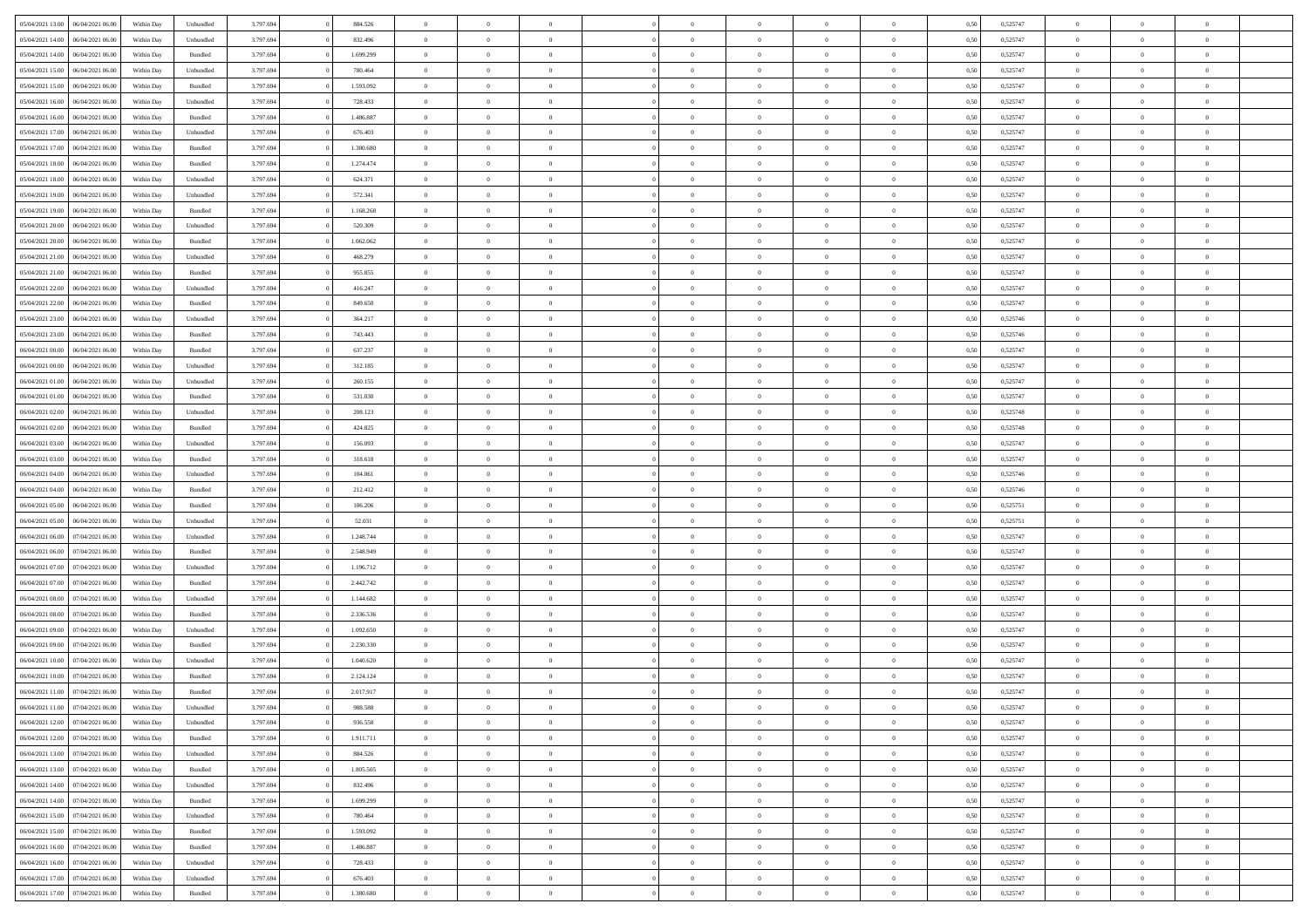| 06/04/2021 18:00                  | 07/04/2021 06:00 | Within Day | Unbundled | 3.797.694 | 624.371   | $\overline{0}$ | $\theta$       |                | $\Omega$       | $\Omega$       | $\theta$       | $\theta$       | 0,50 | 0,525747 | $\theta$       | $\overline{0}$ | $\theta$       |  |
|-----------------------------------|------------------|------------|-----------|-----------|-----------|----------------|----------------|----------------|----------------|----------------|----------------|----------------|------|----------|----------------|----------------|----------------|--|
| 06/04/2021 18:00                  | 07/04/2021 06:00 | Within Day | Bundled   | 3.797.694 | 1.274.474 | $\overline{0}$ | $\theta$       | $\overline{0}$ | $\overline{0}$ | $\bf{0}$       | $\overline{0}$ | $\bf{0}$       | 0,50 | 0,525747 | $\theta$       | $\overline{0}$ | $\overline{0}$ |  |
| 06/04/2021 19:00                  | 07/04/2021 06.00 | Within Day | Unbundled | 3.797.694 | 572.341   | $\overline{0}$ | $\bf{0}$       | $\overline{0}$ | $\overline{0}$ | $\bf{0}$       | $\overline{0}$ | $\mathbf{0}$   | 0,50 | 0,525747 | $\bf{0}$       | $\overline{0}$ | $\overline{0}$ |  |
|                                   |                  |            |           |           |           |                |                |                |                |                |                |                |      |          | $\theta$       |                |                |  |
| 06/04/2021 19:00                  | 07/04/2021 06:00 | Within Dav | Bundled   | 3.797.694 | 1.168.268 | $\overline{0}$ | $\overline{0}$ | $\overline{0}$ | $\overline{0}$ | $\bf{0}$       | $\overline{0}$ | $\overline{0}$ | 0.50 | 0,525747 |                | $\theta$       | $\overline{0}$ |  |
| 06/04/2021 20:00                  | 07/04/2021 06:00 | Within Day | Unbundled | 3.797.694 | 520.309   | $\overline{0}$ | $\theta$       | $\overline{0}$ | $\overline{0}$ | $\bf{0}$       | $\overline{0}$ | $\bf{0}$       | 0,50 | 0,525747 | $\theta$       | $\overline{0}$ | $\overline{0}$ |  |
| 06/04/2021 20:00                  | 07/04/2021 06.00 | Within Day | Bundled   | 3.797.694 | 1.062.062 | $\overline{0}$ | $\overline{0}$ | $\overline{0}$ | $\bf{0}$       | $\overline{0}$ | $\overline{0}$ | $\mathbf{0}$   | 0,50 | 0,525747 | $\overline{0}$ | $\overline{0}$ | $\bf{0}$       |  |
| 06/04/2021 21:00                  | 07/04/2021 06.00 | Within Dav | Unbundled | 3.797.694 | 468.279   | $\overline{0}$ | $\overline{0}$ | $\overline{0}$ | $\overline{0}$ | $\overline{0}$ | $\overline{0}$ | $\overline{0}$ | 0.50 | 0,525747 | $\theta$       | $\overline{0}$ | $\overline{0}$ |  |
|                                   |                  |            |           |           |           |                |                |                |                |                |                |                |      |          |                |                |                |  |
| 06/04/2021 21:00                  | 07/04/2021 06:00 | Within Day | Bundled   | 3.797.694 | 955.855   | $\overline{0}$ | $\theta$       | $\overline{0}$ | $\overline{0}$ | $\bf{0}$       | $\overline{0}$ | $\bf{0}$       | 0,50 | 0,525747 | $\theta$       | $\theta$       | $\overline{0}$ |  |
| 06/04/2021 22.00                  | 07/04/2021 06.00 | Within Day | Bundled   | 3.797.694 | 849.650   | $\overline{0}$ | $\overline{0}$ | $\overline{0}$ | $\bf{0}$       | $\bf{0}$       | $\bf{0}$       | $\bf{0}$       | 0,50 | 0,525747 | $\,0\,$        | $\overline{0}$ | $\overline{0}$ |  |
| 06/04/2021 22:00                  | 07/04/2021 06.00 | Within Dav | Unbundled | 3.797.694 | 416.247   | $\overline{0}$ | $\overline{0}$ | $\overline{0}$ | $\overline{0}$ | $\overline{0}$ | $\overline{0}$ | $\overline{0}$ | 0.50 | 0,525747 | $\theta$       | $\overline{0}$ | $\overline{0}$ |  |
|                                   |                  |            |           |           |           |                |                |                |                |                |                |                |      |          |                |                |                |  |
| 06/04/2021 23:00                  | 07/04/2021 06:00 | Within Day | Bundled   | 3.797.694 | 743.443   | $\overline{0}$ | $\theta$       | $\overline{0}$ | $\overline{0}$ | $\bf{0}$       | $\overline{0}$ | $\bf{0}$       | 0,50 | 0,525746 | $\,$ 0 $\,$    | $\overline{0}$ | $\overline{0}$ |  |
| 06/04/2021 23.00                  | 07/04/2021 06.00 | Within Day | Unbundled | 3.797.694 | 364.217   | $\overline{0}$ | $\bf{0}$       | $\overline{0}$ | $\bf{0}$       | $\bf{0}$       | $\bf{0}$       | $\mathbf{0}$   | 0,50 | 0,525746 | $\overline{0}$ | $\overline{0}$ | $\bf{0}$       |  |
| 07/04/2021 00:00                  | 07/04/2021 06:00 | Within Dav | Bundled   | 3.797.694 | 637.237   | $\overline{0}$ | $\overline{0}$ | $\overline{0}$ | $\overline{0}$ | $\bf{0}$       | $\overline{0}$ | $\overline{0}$ | 0.50 | 0,525747 | $\theta$       | $\theta$       | $\overline{0}$ |  |
| 07/04/2021 00:00                  | 07/04/2021 06.00 | Within Day | Unbundled | 3.797.694 | 312.185   | $\overline{0}$ | $\theta$       | $\overline{0}$ | $\overline{0}$ | $\bf{0}$       | $\overline{0}$ | $\bf{0}$       | 0,50 | 0,525747 | $\theta$       | $\overline{0}$ | $\overline{0}$ |  |
|                                   |                  |            |           |           |           |                |                |                |                |                |                |                |      |          |                |                |                |  |
| 07/04/2021 01:00                  | 07/04/2021 06.00 | Within Day | Bundled   | 3.797.694 | 531.030   | $\overline{0}$ | $\overline{0}$ | $\overline{0}$ | $\bf{0}$       | $\overline{0}$ | $\overline{0}$ | $\mathbf{0}$   | 0,50 | 0,525747 | $\overline{0}$ | $\overline{0}$ | $\bf{0}$       |  |
| 07/04/2021 01:00                  | 07/04/2021 06:00 | Within Dav | Unbundled | 3.797.694 | 260.155   | $\overline{0}$ | $\overline{0}$ | $\overline{0}$ | $\overline{0}$ | $\overline{0}$ | $\overline{0}$ | $\overline{0}$ | 0.50 | 0,525747 | $\theta$       | $\overline{0}$ | $\overline{0}$ |  |
| 07/04/2021 02:00                  | 07/04/2021 06:00 | Within Day | Unbundled | 3.797.694 | 208.123   | $\overline{0}$ | $\theta$       | $\overline{0}$ | $\overline{0}$ | $\bf{0}$       | $\overline{0}$ | $\bf{0}$       | 0,50 | 0,525748 | $\theta$       | $\theta$       | $\overline{0}$ |  |
| 07/04/2021 02:00                  | 07/04/2021 06.00 | Within Day | Bundled   | 3.797.694 | 424.825   | $\overline{0}$ | $\overline{0}$ | $\overline{0}$ | $\overline{0}$ | $\bf{0}$       | $\overline{0}$ | $\bf{0}$       | 0,50 | 0,525748 | $\,0\,$        | $\overline{0}$ | $\overline{0}$ |  |
|                                   |                  |            |           |           |           |                |                |                |                |                |                |                |      |          |                |                |                |  |
| 07/04/2021 03:00                  | 07/04/2021 06.00 | Within Dav | Unbundled | 3.797.694 | 156.093   | $\overline{0}$ | $\overline{0}$ | $\overline{0}$ | $\overline{0}$ | $\overline{0}$ | $\overline{0}$ | $\overline{0}$ | 0.50 | 0,525747 | $\theta$       | $\overline{0}$ | $\overline{0}$ |  |
| 07/04/2021 03:00                  | 07/04/2021 06:00 | Within Day | Bundled   | 3.797.694 | 318.618   | $\overline{0}$ | $\theta$       | $\overline{0}$ | $\overline{0}$ | $\bf{0}$       | $\overline{0}$ | $\bf{0}$       | 0,50 | 0,525747 | $\,$ 0 $\,$    | $\overline{0}$ | $\overline{0}$ |  |
| 07/04/2021 04:00                  | 07/04/2021 06.00 | Within Day | Bundled   | 3.797.694 | 212.412   | $\overline{0}$ | $\overline{0}$ | $\overline{0}$ | $\overline{0}$ | $\bf{0}$       | $\overline{0}$ | $\bf{0}$       | 0,50 | 0,525746 | $\bf{0}$       | $\overline{0}$ | $\bf{0}$       |  |
| 07/04/2021 04:00                  | 07/04/2021 06:00 | Within Day | Unbundled | 3.797.694 | 104,061   | $\overline{0}$ | $\overline{0}$ | $\overline{0}$ | $\overline{0}$ | $\bf{0}$       | $\overline{0}$ | $\overline{0}$ | 0.50 | 0,525746 | $\theta$       | $\overline{0}$ | $\overline{0}$ |  |
|                                   |                  |            |           |           |           |                |                |                |                |                |                |                |      |          |                |                |                |  |
| 07/04/2021 05:00                  | 07/04/2021 06:00 | Within Day | Unbundled | 3.797.694 | 52.031    | $\overline{0}$ | $\theta$       | $\overline{0}$ | $\overline{0}$ | $\bf{0}$       | $\overline{0}$ | $\bf{0}$       | 0,50 | 0,525751 | $\,$ 0 $\,$    | $\overline{0}$ | $\overline{0}$ |  |
| 07/04/2021 05:00                  | 07/04/2021 06.00 | Within Day | Bundled   | 3.797.694 | 106.206   | $\overline{0}$ | $\overline{0}$ | $\overline{0}$ | $\overline{0}$ | $\overline{0}$ | $\overline{0}$ | $\mathbf{0}$   | 0,50 | 0,525751 | $\bf{0}$       | $\overline{0}$ | $\bf{0}$       |  |
| 07/04/2021 06:00                  | 08/04/2021 06:00 | Within Dav | Unbundled | 3.797.694 | 1.248.744 | $\overline{0}$ | $\overline{0}$ | $\overline{0}$ | $\overline{0}$ | $\overline{0}$ | $\overline{0}$ | $\overline{0}$ | 0.50 | 0,525747 | $\theta$       | $\overline{0}$ | $\overline{0}$ |  |
| 07/04/2021 06:00                  | 08/04/2021 06:00 | Within Day | Bundled   | 3.797.694 | 2.548.949 | $\overline{0}$ | $\theta$       | $\overline{0}$ | $\overline{0}$ | $\bf{0}$       | $\overline{0}$ | $\bf{0}$       | 0,50 | 0,525747 | $\theta$       | $\theta$       | $\overline{0}$ |  |
|                                   |                  |            |           |           |           |                |                |                |                |                |                |                |      |          |                |                |                |  |
| 07/04/2021 07:00                  | 08/04/2021 06:00 | Within Day | Unbundled | 3.797.694 | 1.196.712 | $\overline{0}$ | $\overline{0}$ | $\overline{0}$ | $\overline{0}$ | $\bf{0}$       | $\overline{0}$ | $\bf{0}$       | 0,50 | 0,525747 | $\,0\,$        | $\overline{0}$ | $\overline{0}$ |  |
| 07/04/2021 07:00                  | 08/04/2021 06:00 | Within Day | Bundled   | 3.797.694 | 2.442.742 | $\overline{0}$ | $\overline{0}$ | $\overline{0}$ | $\overline{0}$ | $\overline{0}$ | $\overline{0}$ | $\overline{0}$ | 0.50 | 0,525747 | $\theta$       | $\overline{0}$ | $\overline{0}$ |  |
| 07/04/2021 08:00                  | 08/04/2021 06:00 | Within Day | Unbundled | 3.797.694 | 1.144.682 | $\overline{0}$ | $\theta$       | $\overline{0}$ | $\overline{0}$ | $\bf{0}$       | $\overline{0}$ | $\bf{0}$       | 0,50 | 0,525747 | $\,$ 0 $\,$    | $\overline{0}$ | $\overline{0}$ |  |
| 07/04/2021 08:00                  | 08/04/2021 06:00 | Within Day | Bundled   | 3.797.694 | 2.336.536 | $\overline{0}$ | $\overline{0}$ | $\overline{0}$ | $\overline{0}$ | $\bf{0}$       | $\overline{0}$ | $\bf{0}$       | 0,50 | 0,525747 | $\bf{0}$       | $\overline{0}$ | $\bf{0}$       |  |
|                                   |                  |            |           |           |           |                |                |                |                |                |                |                |      |          |                |                |                |  |
| 07/04/2021 09:00                  | 08/04/2021 06:00 | Within Day | Unbundled | 3.797.694 | 1.092.650 | $\overline{0}$ | $\Omega$       | $\Omega$       | $\Omega$       | $\Omega$       | $\overline{0}$ | $\overline{0}$ | 0,50 | 0,525747 | $\,0\,$        | $\theta$       | $\theta$       |  |
| 07/04/2021 09:00                  | 08/04/2021 06:00 | Within Day | Bundled   | 3.797.694 | 2.230.330 | $\overline{0}$ | $\theta$       | $\overline{0}$ | $\overline{0}$ | $\bf{0}$       | $\overline{0}$ | $\bf{0}$       | 0,50 | 0,525747 | $\theta$       | $\overline{0}$ | $\overline{0}$ |  |
| 07/04/2021 10:00                  | 08/04/2021 06:00 | Within Day | Bundled   | 3.797.694 | 2.124.124 | $\overline{0}$ | $\overline{0}$ | $\overline{0}$ | $\overline{0}$ | $\overline{0}$ | $\overline{0}$ | $\mathbf{0}$   | 0,50 | 0,525747 | $\bf{0}$       | $\overline{0}$ | $\bf{0}$       |  |
| 07/04/2021 10:00                  | 08/04/2021 06:00 |            | Unbundled | 3.797.694 | 1.040.620 | $\overline{0}$ | $\Omega$       | $\Omega$       | $\Omega$       | $\bf{0}$       | $\overline{0}$ | $\overline{0}$ | 0.50 | 0,525747 | $\,0\,$        | $\theta$       | $\theta$       |  |
|                                   |                  | Within Day |           |           |           |                |                |                |                |                |                |                |      |          |                |                |                |  |
| 07/04/2021 11:00                  | 08/04/2021 06:00 | Within Day | Unbundled | 3.797.694 | 988.588   | $\overline{0}$ | $\theta$       | $\overline{0}$ | $\overline{0}$ | $\bf{0}$       | $\overline{0}$ | $\bf{0}$       | 0,50 | 0,525747 | $\,$ 0 $\,$    | $\overline{0}$ | $\overline{0}$ |  |
| 07/04/2021 11:00                  | 08/04/2021 06:00 | Within Day | Bundled   | 3.797.694 | 2.017.917 | $\overline{0}$ | $\overline{0}$ | $\overline{0}$ | $\overline{0}$ | $\bf{0}$       | $\overline{0}$ | $\bf{0}$       | 0,50 | 0,525747 | $\bf{0}$       | $\overline{0}$ | $\bf{0}$       |  |
| 07/04/2021 12:00                  | 08/04/2021 06:00 | Within Day | Unbundled | 3.797.694 | 936,558   | $\overline{0}$ | $\Omega$       | $\Omega$       | $\Omega$       | $\theta$       | $\overline{0}$ | $\overline{0}$ | 0.50 | 0,525747 | $\,$ 0 $\,$    | $\theta$       | $\theta$       |  |
| 07/04/2021 12:00                  | 08/04/2021 06:00 | Within Day | Bundled   | 3.797.694 | 1.911.711 | $\overline{0}$ | $\theta$       | $\overline{0}$ | $\overline{0}$ | $\bf{0}$       | $\overline{0}$ | $\bf{0}$       | 0,50 | 0,525747 | $\,$ 0 $\,$    | $\overline{0}$ | $\overline{0}$ |  |
|                                   |                  |            |           |           |           |                |                |                |                |                |                |                |      |          |                |                |                |  |
| 07/04/2021 13:00                  | 08/04/2021 06:00 | Within Day | Unbundled | 3.797.694 | 884.526   | $\overline{0}$ | $\bf{0}$       | $\overline{0}$ | $\overline{0}$ | $\bf{0}$       | $\overline{0}$ | $\bf{0}$       | 0,50 | 0,525747 | $\bf{0}$       | $\overline{0}$ | $\bf{0}$       |  |
| 07/04/2021 13:00                  | 08/04/2021 06:00 | Within Day | Bundled   | 3.797.694 | 1.805.505 | $\overline{0}$ | $\Omega$       | $\overline{0}$ | $\Omega$       | $\overline{0}$ | $\overline{0}$ | $\overline{0}$ | 0,50 | 0,525747 | $\,0\,$        | $\theta$       | $\theta$       |  |
| 07/04/2021 14:00                  | 08/04/2021 06:00 | Within Day | Unbundled | 3.797.694 | 832.496   | $\overline{0}$ | $\overline{0}$ | $\overline{0}$ | $\overline{0}$ | $\bf{0}$       | $\overline{0}$ | $\bf{0}$       | 0,50 | 0,525747 | $\,$ 0 $\,$    | $\overline{0}$ | $\overline{0}$ |  |
|                                   |                  |            |           |           |           |                |                |                |                | $\bf{0}$       |                |                |      |          |                | $\overline{0}$ | $\bf{0}$       |  |
| 07/04/2021 14:00                  | 08/04/2021 06:00 | Within Day | Bundled   | 3.797.694 | 1.699.299 | $\overline{0}$ | $\overline{0}$ | $\overline{0}$ | $\overline{0}$ |                | $\overline{0}$ | $\mathbf{0}$   | 0,50 | 0,525747 | $\overline{0}$ |                |                |  |
| 07/04/2021 15:00                  | 08/04/2021 06:00 | Within Day | Bundled   | 3.797.694 | 1.593.092 | $\overline{0}$ | $\Omega$       | $\Omega$       | $\Omega$       | $\Omega$       | $\Omega$       | $\overline{0}$ | 0.50 | 0,525747 | $\theta$       | $\theta$       | $\theta$       |  |
| 07/04/2021 15:00                  | 08/04/2021 06:00 | Within Day | Unbundled | 3.797.694 | 780.464   | $\overline{0}$ | $\overline{0}$ | $\overline{0}$ | $\bf{0}$       | $\,$ 0         | $\bf{0}$       | $\bf{0}$       | 0,50 | 0,525747 | $\,0\,$        | $\,$ 0 $\,$    | $\overline{0}$ |  |
| 07/04/2021 16:00 08/04/2021 06:00 |                  | Within Day | Unbundled | 3.797.694 | 728.433   | $\bf{0}$       | $\bf{0}$       |                |                |                |                |                | 0,50 | 0,525747 | $\bf{0}$       | $\overline{0}$ |                |  |
|                                   |                  |            |           |           |           |                |                |                | $\Omega$       |                |                |                |      |          | $\theta$       |                | $\theta$       |  |
| 07/04/2021 16:00                  | 08/04/2021 06:00 | Within Day | Bundled   | 3.797.694 | 1.486.887 | $\overline{0}$ | $\overline{0}$ | $\overline{0}$ |                | $\overline{0}$ | $\overline{0}$ | $\overline{0}$ | 0,50 | 0,525747 |                | $\theta$       |                |  |
| 07/04/2021 17:00                  | 08/04/2021 06:00 | Within Day | Unbundled | 3.797.694 | 676.403   | $\overline{0}$ | $\,$ 0         | $\overline{0}$ | $\bf{0}$       | $\,$ 0 $\,$    | $\overline{0}$ | $\,$ 0 $\,$    | 0,50 | 0,525747 | $\,$ 0 $\,$    | $\,$ 0 $\,$    | $\,$ 0         |  |
| 07/04/2021 17:00                  | 08/04/2021 06:00 | Within Day | Bundled   | 3.797.694 | 1.380.680 | $\overline{0}$ | $\overline{0}$ | $\overline{0}$ | $\overline{0}$ | $\overline{0}$ | $\overline{0}$ | $\mathbf{0}$   | 0,50 | 0,525747 | $\overline{0}$ | $\bf{0}$       | $\overline{0}$ |  |
| 07/04/2021 18:00                  | 08/04/2021 06:00 | Within Day | Unbundled | 3.797.694 | 624.371   | $\overline{0}$ | $\overline{0}$ | $\overline{0}$ | $\Omega$       | $\overline{0}$ | $\overline{0}$ | $\overline{0}$ | 0,50 | 0,525747 | $\overline{0}$ | $\overline{0}$ | $\overline{0}$ |  |
|                                   |                  |            |           |           |           |                |                |                |                |                |                |                |      |          |                |                |                |  |
| 07/04/2021 18:00                  | 08/04/2021 06:00 | Within Day | Bundled   | 3.797.694 | 1.274.474 | $\overline{0}$ | $\,$ 0         | $\overline{0}$ | $\bf{0}$       | $\,$ 0 $\,$    | $\overline{0}$ | $\,$ 0 $\,$    | 0,50 | 0,525747 | $\,$ 0 $\,$    | $\overline{0}$ | $\overline{0}$ |  |
| 07/04/2021 19:00                  | 08/04/2021 06:00 | Within Day | Unbundled | 3.797.694 | 572.341   | $\overline{0}$ | $\overline{0}$ | $\overline{0}$ | $\overline{0}$ | $\overline{0}$ | $\overline{0}$ | $\mathbf{0}$   | 0,50 | 0,525747 | $\overline{0}$ | $\overline{0}$ | $\bf{0}$       |  |
| 07/04/2021 19:00                  | 08/04/2021 06:00 | Within Day | Bundled   | 3.797.694 | 1.168.268 | $\overline{0}$ | $\overline{0}$ | $\overline{0}$ | $\overline{0}$ | $\overline{0}$ | $\overline{0}$ | $\bf{0}$       | 0.50 | 0,525747 | $\overline{0}$ | $\theta$       | $\overline{0}$ |  |
| 07/04/2021 20:00                  | 08/04/2021 06:00 | Within Day | Unbundled | 3.797.694 | 520.309   | $\overline{0}$ | $\,$ 0         | $\overline{0}$ | $\bf{0}$       | $\bf{0}$       | $\bf{0}$       | $\bf{0}$       | 0,50 | 0,525747 | $\,$ 0 $\,$    | $\overline{0}$ | $\overline{0}$ |  |
|                                   |                  |            |           |           |           |                |                |                |                |                |                |                |      |          |                |                |                |  |
| 07/04/2021 20:00                  | 08/04/2021 06:00 | Within Day | Bundled   | 3.797.694 | 1.062.062 | $\overline{0}$ | $\bf{0}$       | $\overline{0}$ | $\overline{0}$ | $\overline{0}$ | $\overline{0}$ | $\mathbf{0}$   | 0,50 | 0,525747 | $\overline{0}$ | $\overline{0}$ | $\bf{0}$       |  |
| 07/04/2021 21:00                  | 08/04/2021 06:00 | Within Day | Bundled   | 3.797.694 | 955.855   | $\overline{0}$ | $\overline{0}$ | $\overline{0}$ | $\Omega$       | $\overline{0}$ | $\overline{0}$ | $\overline{0}$ | 0.50 | 0,525747 | $\overline{0}$ | $\overline{0}$ | $\overline{0}$ |  |
| 07/04/2021 21:00                  | 08/04/2021 06:00 | Within Day | Unbundled | 3.797.694 | 468.279   | $\overline{0}$ | $\bf{0}$       | $\overline{0}$ | $\bf{0}$       | $\bf{0}$       | $\bf{0}$       | $\mathbf{0}$   | 0,50 | 0,525747 | $\,$ 0 $\,$    | $\,$ 0 $\,$    | $\bf{0}$       |  |
| 07/04/2021 22.00                  | 08/04/2021 06:00 | Within Day | Unbundled | 3.797.694 | 416.247   | $\overline{0}$ | $\overline{0}$ | $\overline{0}$ | $\overline{0}$ | $\overline{0}$ | $\bf{0}$       | $\mathbf{0}$   | 0,50 | 0,525747 | $\overline{0}$ | $\bf{0}$       | $\bf{0}$       |  |
|                                   |                  |            |           |           |           |                |                |                |                |                |                |                |      |          |                |                |                |  |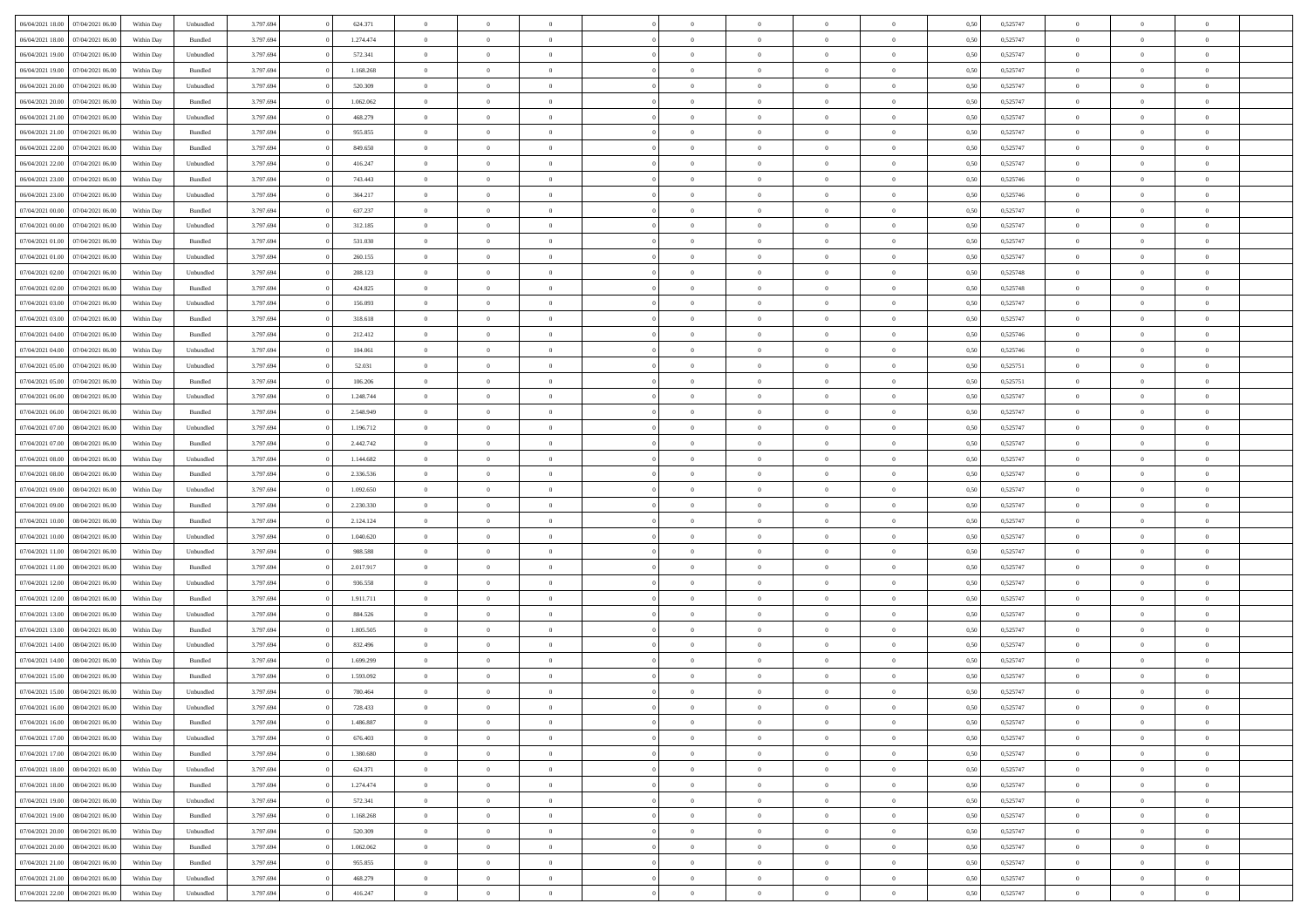| 07/04/2021 22.00<br>08/04/2021 06:00 | Within Day | Bundled            | 3.797.694 |         | 849.650   | $\overline{0}$ | 314.443        | $\overline{0}$ | 1,158170       | $\theta$       |                | $\overline{0}$ | 0,50 | 0,525747 | $\theta$       | $\theta$       | $\overline{0}$ |  |
|--------------------------------------|------------|--------------------|-----------|---------|-----------|----------------|----------------|----------------|----------------|----------------|----------------|----------------|------|----------|----------------|----------------|----------------|--|
|                                      |            |                    |           |         |           |                |                |                |                |                |                |                |      |          |                |                |                |  |
| 07/04/2021 23.00<br>08/04/2021 06.00 | Within Day | Unbundled          | 3.797.694 | 314.442 | 364.217   | $\overline{0}$ | $\overline{0}$ | $\overline{0}$ | $\bf{0}$       | $\bf{0}$       | $\overline{0}$ | $\mathbf{0}$   | 0,50 | 0,525746 | $\overline{0}$ | $\bf{0}$       | $\overline{0}$ |  |
| 07/04/2021 23.00<br>08/04/2021 06:00 | Within Day | Bundled            | 3.797.694 | 314.442 | 468,305   | $\overline{0}$ | $\overline{0}$ | $\overline{0}$ | $\bf{0}$       | $\bf{0}$       | $\overline{0}$ | $\,$ 0 $\,$    | 0.50 | 0,525746 | $\bf{0}$       | $\overline{0}$ | $\bf{0}$       |  |
| 08/04/2021 00:00<br>08/04/2021 06:00 | Within Day | Unbundled          | 3.797.694 | 314.442 | 312.185   | $\overline{0}$ | $\overline{0}$ | $\overline{0}$ | $\bf{0}$       | $\overline{0}$ | $\overline{0}$ | $\,$ 0 $\,$    | 0,50 | 0,525747 | $\,$ 0 $\,$    | $\overline{0}$ | $\overline{0}$ |  |
| 08/04/2021 00:00<br>08/04/2021 06.00 | Within Day | Bundled            | 3.797.694 | 314.442 | 401.405   | $\overline{0}$ | $\overline{0}$ | $\overline{0}$ | $\overline{0}$ | $\bf{0}$       | $\overline{0}$ | $\bf{0}$       | 0,50 | 0,525747 | $\,$ 0 $\,$    | $\bf{0}$       | $\overline{0}$ |  |
| 08/04/2021 01:00<br>08/04/2021 06:00 | Within Day | Unbundled          | 3.797.694 | 314.442 | 260.155   | $\overline{0}$ | $\overline{0}$ | $\overline{0}$ | $\bf{0}$       | $\bf{0}$       | $\overline{0}$ | $\mathbf{0}$   | 0.50 | 0.525747 | $\,$ 0 $\,$    | $\theta$       | $\overline{0}$ |  |
| 08/04/2021 01:00<br>08/04/2021 06:00 | Within Day | Bundled            | 3.797.694 | 314.442 | 334.504   | $\overline{0}$ | 211.266        | $\overline{0}$ | 1,158170       | $\overline{0}$ | $\overline{0}$ | $\bf{0}$       | 0,50 | 0,525747 | $\,$ 0 $\,$    | $\theta$       | $\overline{0}$ |  |
| 08/04/2021 02:00<br>08/04/2021 06.00 | Within Day | Bundled            | 3.797.694 | 525.708 | 98.590    | $\overline{0}$ | $\overline{0}$ | $\overline{0}$ | $\overline{0}$ | $\bf{0}$       | $\overline{0}$ | $\bf{0}$       | 0,50 | 0,525748 | $\,$ 0 $\,$    | $\bf{0}$       | $\overline{0}$ |  |
| 08/04/2021 02:00<br>08/04/2021 06:00 | Within Day | Unbundled          | 3.797.694 | 525.708 | 208.123   | $\overline{0}$ | $\overline{0}$ | $\overline{0}$ | $\bf{0}$       | $\bf{0}$       | $\overline{0}$ | $\mathbf{0}$   | 0.50 | 0.525748 | $\bf{0}$       | $\overline{0}$ | $\bf{0}$       |  |
| 08/04/2021 03:00<br>08/04/2021 06:00 | Within Day | Unbundled          | 3.797.694 | 525.708 | 156.093   | $\overline{0}$ | $\overline{0}$ | $\overline{0}$ | $\bf{0}$       | $\bf{0}$       | $\overline{0}$ | $\,$ 0 $\,$    | 0,50 | 0,525747 | $\,$ 0         | $\overline{0}$ | $\overline{0}$ |  |
|                                      |            |                    |           |         |           |                |                |                |                |                |                |                |      |          |                |                |                |  |
| 08/04/2021 03:00<br>08/04/2021 06.00 | Within Day | Bundled            | 3.797.694 | 525.708 | 73.942    | $\overline{0}$ | $\overline{0}$ | $\overline{0}$ | $\overline{0}$ | $\bf{0}$       | $\overline{0}$ | $\bf{0}$       | 0,50 | 0,525747 | $\,$ 0 $\,$    | $\bf{0}$       | $\overline{0}$ |  |
| 08/04/2021 04:00<br>08/04/2021 06:00 | Within Day | Unbundled          | 3.797.694 | 525.708 | 104,061   | $\overline{0}$ | $\overline{0}$ | $\overline{0}$ | $\bf{0}$       | $\bf{0}$       | $\overline{0}$ | $\,$ 0 $\,$    | 0.50 | 0,525746 | $\bf{0}$       | $\overline{0}$ | $\,$ 0         |  |
| 08/04/2021 04:00<br>08/04/2021 06:00 | Within Day | Bundled            | 3.797.694 | 525.708 | 49.295    | $\overline{0}$ | $\overline{0}$ | $\overline{0}$ | $\overline{0}$ | $\overline{0}$ | $\overline{0}$ | $\,$ 0 $\,$    | 0,50 | 0,525746 | $\,$ 0 $\,$    | $\,$ 0 $\,$    | $\overline{0}$ |  |
| 08/04/2021 05:00<br>08/04/2021 06.00 | Within Day | Unbundled          | 3.797.694 | 525.708 | 52.031    | $\overline{0}$ | $\overline{0}$ | $\overline{0}$ | $\overline{0}$ | $\bf{0}$       | $\overline{0}$ | $\bf{0}$       | 0,50 | 0,525751 | $\,$ 0 $\,$    | $\bf{0}$       | $\overline{0}$ |  |
| 08/04/2021 05:00<br>08/04/2021 06:00 | Within Day | Bundled            | 3.797.694 | 525.708 | 24.647    | $\overline{0}$ | $\overline{0}$ | $\overline{0}$ | $\bf{0}$       | $\bf{0}$       | $\overline{0}$ | $\mathbf{0}$   | 0.50 | 0,525751 | $\,$ 0 $\,$    | $\theta$       | $\overline{0}$ |  |
| 08/04/2021 06:00<br>09/04/2021 06:00 | Within Day | Unbundled          | 3.797.694 |         | 1.248.744 | $\overline{0}$ | $\overline{0}$ | $\overline{0}$ | $\bf{0}$       | $\overline{0}$ | $\overline{0}$ | $\bf{0}$       | 0,50 | 0,525747 | $\,$ 0         | $\theta$       | $\overline{0}$ |  |
| 08/04/2021 06:00<br>09/04/2021 06.0  | Within Day | Bundled            | 3.797.694 |         | 2.548.949 | $\overline{0}$ | $\overline{0}$ | $\overline{0}$ | $\overline{0}$ | $\bf{0}$       | $\overline{0}$ | $\bf{0}$       | 0,50 | 0,525747 | $\,$ 0 $\,$    | $\bf{0}$       | $\overline{0}$ |  |
| 08/04/2021 07:00<br>09/04/2021 06:00 | Within Day | Unbundled          | 3.797.694 |         | 1.196.712 | $\overline{0}$ | $\overline{0}$ | $\overline{0}$ | $\bf{0}$       | $\bf{0}$       | $\overline{0}$ | $\mathbf{0}$   | 0.50 | 0.525747 | $\bf{0}$       | $\overline{0}$ | $\bf{0}$       |  |
| 08/04/2021 07:00<br>09/04/2021 06:00 | Within Day | Bundled            | 3.797.694 |         | 2.442.742 | $\overline{0}$ | $\overline{0}$ | $\overline{0}$ | $\bf{0}$       | $\bf{0}$       | $\overline{0}$ | $\,$ 0 $\,$    | 0,50 | 0,525747 | $\,$ 0 $\,$    | $\,$ 0 $\,$    | $\overline{0}$ |  |
|                                      |            |                    |           |         |           |                |                |                |                |                |                |                |      |          |                |                |                |  |
| 08/04/2021 08:00<br>09/04/2021 06.0  | Within Day | Bundled            | 3.797.694 |         | 2.336.536 | $\overline{0}$ | $\overline{0}$ | $\overline{0}$ | $\overline{0}$ | $\bf{0}$       | $\overline{0}$ | $\mathbf{0}$   | 0,50 | 0,525747 | $\,$ 0 $\,$    | $\bf{0}$       | $\overline{0}$ |  |
| 08/04/2021 08:00<br>09/04/2021 06:00 | Within Day | Unbundled          | 3.797.694 |         | 1.144.682 | $\overline{0}$ | $\overline{0}$ | $\overline{0}$ | $\bf{0}$       | $\bf{0}$       | $\overline{0}$ | $\,$ 0 $\,$    | 0.50 | 0.525747 | $\bf{0}$       | $\overline{0}$ | $\,$ 0         |  |
| 08/04/2021 09:00<br>09/04/2021 06:00 | Within Day | Unbundled          | 3.797.694 |         | 1.092.650 | $\overline{0}$ | $\overline{0}$ | $\overline{0}$ | $\bf{0}$       | $\overline{0}$ | $\overline{0}$ | $\,$ 0 $\,$    | 0,50 | 0,525747 | $\,$ 0 $\,$    | $\overline{0}$ | $\overline{0}$ |  |
| 08/04/2021 09:00<br>09/04/2021 06.0  | Within Day | Bundled            | 3.797.694 |         | 2.230.330 | $\overline{0}$ | $\overline{0}$ | $\overline{0}$ | $\overline{0}$ | $\bf{0}$       | $\overline{0}$ | $\bf{0}$       | 0,50 | 0,525747 | $\,$ 0 $\,$    | $\bf{0}$       | $\overline{0}$ |  |
| 08/04/2021 10:00<br>09/04/2021 06:00 | Within Day | Unbundled          | 3.797.694 |         | 1.040.620 | $\overline{0}$ | $\overline{0}$ | $\overline{0}$ | $\bf{0}$       | $\bf{0}$       | $\overline{0}$ | $\mathbf{0}$   | 0.50 | 0.525747 | $\,$ 0 $\,$    | $\overline{0}$ | $\overline{0}$ |  |
| 08/04/2021 10:00<br>09/04/2021 06:00 | Within Day | Bundled            | 3.797.694 |         | 2.124.124 | $\overline{0}$ | $\overline{0}$ | $\overline{0}$ | $\bf{0}$       | $\bf{0}$       | $\overline{0}$ | $\bf{0}$       | 0,50 | 0,525747 | $\,$ 0 $\,$    | $\theta$       | $\overline{0}$ |  |
| 08/04/2021 11:00<br>09/04/2021 06.0  | Within Day | Unbundled          | 3.797.694 |         | 988.588   | $\overline{0}$ | $\overline{0}$ | $\overline{0}$ | $\,$ 0 $\,$    | $\bf{0}$       | $\overline{0}$ | $\bf{0}$       | 0,50 | 0,525747 | $\,$ 0 $\,$    | $\bf{0}$       | $\overline{0}$ |  |
| 08/04/2021 11:00<br>09/04/2021 06:00 | Within Day | Bundled            | 3.797.694 |         | 2.017.917 | $\overline{0}$ | $\overline{0}$ | $\overline{0}$ | $\bf{0}$       | $\bf{0}$       | $\overline{0}$ | $\mathbf{0}$   | 0.50 | 0.525747 | $\bf{0}$       | $\overline{0}$ | $\bf{0}$       |  |
| 08/04/2021 12:00<br>09/04/2021 06:00 | Within Day | Unbundled          | 3.797.694 |         | 936.558   | $\overline{0}$ | $\overline{0}$ | $\overline{0}$ | $\bf{0}$       | $\bf{0}$       | $\overline{0}$ | $\,$ 0 $\,$    | 0,50 | 0,525747 | $\,$ 0         | $\overline{0}$ | $\overline{0}$ |  |
| 09/04/2021 06.0                      | Within Day | Bundled            | 3.797.694 |         | 1.911.711 | $\overline{0}$ | $\overline{0}$ | $\overline{0}$ | $\overline{0}$ | $\bf{0}$       | $\overline{0}$ | $\mathbf{0}$   | 0,50 | 0,525747 | $\overline{0}$ | $\bf{0}$       | $\overline{0}$ |  |
| 08/04/2021 12:00                     |            |                    |           |         |           |                |                |                |                |                |                |                |      |          |                |                |                |  |
| 08/04/2021 13:00<br>09/04/2021 06:00 | Within Day | Bundled            | 3.797.694 |         | 1.805.505 | $\overline{0}$ | $\overline{0}$ | $\overline{0}$ | $\bf{0}$       | $\overline{0}$ | $\overline{0}$ | $\,$ 0 $\,$    | 0.50 | 0.525747 | $\bf{0}$       | $\overline{0}$ | $\,$ 0         |  |
| 08/04/2021 13:00<br>09/04/2021 06:00 | Within Day | Unbundled          | 3.797.694 |         | 884.526   | $\overline{0}$ | $\overline{0}$ | $\overline{0}$ | $\overline{0}$ | $\overline{0}$ | $\overline{0}$ | $\overline{0}$ | 0,50 | 0,525747 | $\theta$       | $\overline{0}$ | $\overline{0}$ |  |
| 08/04/2021 14:00<br>09/04/2021 06.0  | Within Day | Unbundled          | 3.797.694 |         | 832.496   | $\overline{0}$ | $\overline{0}$ | $\overline{0}$ | $\overline{0}$ | $\bf{0}$       | $\overline{0}$ | $\bf{0}$       | 0,50 | 0,525747 | $\,$ 0 $\,$    | $\bf{0}$       | $\overline{0}$ |  |
| 08/04/2021 14:00<br>09/04/2021 06:00 | Within Day | Bundled            | 3.797.694 |         | 1.699.299 | $\overline{0}$ | $\overline{0}$ | $\overline{0}$ | $\bf{0}$       | $\bf{0}$       | $\overline{0}$ | $\mathbf{0}$   | 0.50 | 0.525747 | $\,$ 0 $\,$    | $\theta$       | $\overline{0}$ |  |
| 08/04/2021 15:00<br>09/04/2021 06:00 | Within Dav | Unbundled          | 3.797.694 |         | 780.464   | $\overline{0}$ | $\overline{0}$ | $\overline{0}$ | $\overline{0}$ | $\overline{0}$ | $\overline{0}$ | $\overline{0}$ | 0,50 | 0,525747 | $\overline{0}$ | $\theta$       | $\overline{0}$ |  |
| 08/04/2021 15:00<br>09/04/2021 06.0  | Within Day | Bundled            | 3.797.694 |         | 1.593.092 | $\overline{0}$ | $\overline{0}$ | $\overline{0}$ | $\overline{0}$ | $\bf{0}$       | $\overline{0}$ | $\bf{0}$       | 0,50 | 0,525747 | $\,$ 0 $\,$    | $\bf{0}$       | $\overline{0}$ |  |
| 08/04/2021 16:00<br>09/04/2021 06:00 | Within Day | Unbundled          | 3.797.694 |         | 728.433   | $\overline{0}$ | $\overline{0}$ | $\overline{0}$ | $\bf{0}$       | $\bf{0}$       | $\overline{0}$ | $\,$ 0 $\,$    | 0.50 | 0.525747 | $\bf{0}$       | $\overline{0}$ | $\bf{0}$       |  |
| 08/04/2021 16:00<br>09/04/2021 06:00 | Within Day | Bundled            | 3.797.694 |         | 1.486.887 | $\overline{0}$ | $\overline{0}$ | $\overline{0}$ | $\overline{0}$ | $\overline{0}$ | $\overline{0}$ | $\mathbf{0}$   | 0,50 | 0,525747 | $\overline{0}$ | $\overline{0}$ | $\overline{0}$ |  |
| 08/04/2021 17:00<br>09/04/2021 06.0  | Within Day | Unbundled          | 3.797.694 |         | 676.403   | $\overline{0}$ | $\overline{0}$ | $\overline{0}$ | $\overline{0}$ | $\bf{0}$       | $\overline{0}$ | $\mathbf{0}$   | 0,50 | 0,525747 | $\overline{0}$ | $\bf{0}$       | $\overline{0}$ |  |
| 08/04/2021 17.00<br>09/04/2021 06:00 | Within Day | Bundled            | 3.797.694 |         | 1.380.680 | $\overline{0}$ | $\overline{0}$ | $\overline{0}$ |                | $\overline{0}$ | $\overline{0}$ | $\,$ 0 $\,$    | 0.50 | 0.525747 | $\bf{0}$       | $\overline{0}$ | $\,$ 0         |  |
|                                      |            |                    |           |         |           |                |                |                | $\bf{0}$       |                |                |                |      |          |                |                |                |  |
| 08/04/2021 18:00<br>09/04/2021 06:00 | Within Dav | Unbundled          | 3.797.694 |         | 624.371   | $\overline{0}$ | $\overline{0}$ | $\overline{0}$ | $\overline{0}$ | $\overline{0}$ | $\overline{0}$ | $\overline{0}$ | 0,50 | 0,525747 | $\theta$       | $\theta$       | $\overline{0}$ |  |
| 08/04/2021 18:00<br>09/04/2021 06.0  | Within Day | Bundled            | 3.797.694 |         | 1.274.474 | $\overline{0}$ | $\overline{0}$ | $\overline{0}$ | $\overline{0}$ | $\bf{0}$       | $\overline{0}$ | $\bf{0}$       | 0,50 | 0,525747 | $\,$ 0 $\,$    | $\bf{0}$       | $\overline{0}$ |  |
| 08/04/2021 19:00<br>09/04/2021 06.00 | Within Day | Bundled            | 3.797.694 |         | 1.168.268 | $\overline{0}$ | $\overline{0}$ | $\overline{0}$ | $\overline{0}$ | $\overline{0}$ | $\overline{0}$ | $\mathbf{0}$   | 0.50 | 0.525747 | $\bf{0}$       | $\theta$       | $\overline{0}$ |  |
| 08/04/2021 19:00<br>09/04/2021 06:00 | Within Day | Unbundled          | 3.797.694 |         | 572.341   | $\overline{0}$ | $\overline{0}$ | $\overline{0}$ | $\overline{0}$ | $\overline{0}$ | $\Omega$       | $\overline{0}$ | 0.50 | 0,525747 | $\theta$       | $\theta$       | $\overline{0}$ |  |
| 08/04/2021 20:00<br>09/04/2021 06.00 | Within Day | Unbundled          | 3.797.694 |         | 520.309   | $\overline{0}$ | $\overline{0}$ | $\overline{0}$ | $\overline{0}$ | $\bf{0}$       | $\overline{0}$ | $\mathbf{0}$   | 0,50 | 0,525747 | $\overline{0}$ | $\bf{0}$       | $\overline{0}$ |  |
| 08/04/2021 20:00 09/04/2021 06:00    | Within Day | $\mathbf B$ undled | 3.797.694 |         | 1.062.062 | $\bf{0}$       | $\,$ 0 $\,$    |                | $\bf{0}$       |                |                | $\theta$       | 0,50 | 0,525747 | $\theta$       | $\overline{0}$ |                |  |
| 08/04/2021 21:00 09/04/2021 06:00    | Within Day | Unbundled          | 3.797.694 |         | 468.279   | $\overline{0}$ | $\overline{0}$ | $\overline{0}$ | $\overline{0}$ | $\overline{0}$ | $\overline{0}$ | $\overline{0}$ | 0,50 | 0,525747 | $\theta$       | $\overline{0}$ | $\overline{0}$ |  |
| 08/04/2021 21:00<br>09/04/2021 06.00 | Within Day | Bundled            | 3.797.694 |         | 955.855   | $\overline{0}$ | $\overline{0}$ | $\overline{0}$ | $\bf{0}$       | $\overline{0}$ | $\overline{0}$ | $\bf{0}$       | 0,50 | 0,525747 | $\overline{0}$ | $\overline{0}$ | $\bf{0}$       |  |
| 08/04/2021 22:00<br>09/04/2021 06:00 | Within Day | Unbundled          | 3.797.694 |         | 416.247   | $\overline{0}$ | $\overline{0}$ | $\overline{0}$ | $\,$ 0 $\,$    | $\overline{0}$ | $\overline{0}$ | $\mathbf{0}$   | 0.50 | 0,525747 | $\overline{0}$ | $\overline{0}$ | $\overline{0}$ |  |
| 08/04/2021 22:00<br>09/04/2021 06:00 | Within Day | Bundled            | 3.797.694 |         | 849.650   | $\overline{0}$ | $\overline{0}$ | $\overline{0}$ | $\overline{0}$ | $\overline{0}$ | $\overline{0}$ | $\mathbf{0}$   | 0,50 | 0,525747 | $\overline{0}$ | $\theta$       | $\overline{0}$ |  |
| 08/04/2021 23:00<br>09/04/2021 06:00 | Within Day | Unbundled          | 3.797.694 |         | 364.217   | $\overline{0}$ | $\overline{0}$ | $\overline{0}$ | $\bf{0}$       | $\bf{0}$       | $\overline{0}$ | $\mathbf{0}$   | 0,50 | 0,525746 | $\,$ 0         | $\overline{0}$ | $\overline{0}$ |  |
|                                      |            |                    |           |         |           |                |                |                |                |                |                |                |      |          |                |                |                |  |
| 08/04/2021 23:00<br>09/04/2021 06:00 | Within Day | Bundled            | 3.797.694 |         | 743.443   | $\overline{0}$ | $\overline{0}$ | $\overline{0}$ | $\bf{0}$       | $\overline{0}$ | $\overline{0}$ | $\,$ 0 $\,$    | 0.50 | 0.525746 | $\,$ 0 $\,$    | $\theta$       | $\,$ 0         |  |
| 09/04/2021 00:00<br>09/04/2021 06:00 | Within Day | Bundled            | 3.797.694 |         | 637.237   | $\overline{0}$ | $\overline{0}$ | $\overline{0}$ | $\overline{0}$ | $\overline{0}$ | $\overline{0}$ | $\mathbf{0}$   | 0,50 | 0,525747 | $\overline{0}$ | $\theta$       | $\overline{0}$ |  |
| 09/04/2021 00:00<br>09/04/2021 06:00 | Within Day | Unbundled          | 3.797.694 |         | 312.185   | $\overline{0}$ | $\overline{0}$ | $\overline{0}$ | $\bf{0}$       | $\overline{0}$ | $\overline{0}$ | $\,$ 0 $\,$    | 0,50 | 0,525747 | $\bf{0}$       | $\overline{0}$ | $\,$ 0         |  |
| 09/04/2021 01:00<br>09/04/2021 06:00 | Within Day | Unbundled          | 3.797.694 |         | 260.155   | $\overline{0}$ | $\overline{0}$ | $\overline{0}$ | $\overline{0}$ | $\bf{0}$       | $\overline{0}$ | $\mathbf{0}$   | 0.50 | 0.525747 | $\overline{0}$ | $\bf{0}$       | $\,$ 0         |  |
| 09/04/2021 01:00<br>09/04/2021 06:00 | Within Dav | Bundled            | 3.797.694 |         | 531.030   | $\overline{0}$ | $\overline{0}$ | $\overline{0}$ | $\overline{0}$ | $\overline{0}$ | $\overline{0}$ | $\mathbf{0}$   | 0,50 | 0,525747 | $\overline{0}$ | $\theta$       | $\overline{0}$ |  |
| 09/04/2021 02.00<br>09/04/2021 06.00 | Within Day | Unbundled          | 3.797.694 |         | 208.123   | $\overline{0}$ | $\overline{0}$ | $\overline{0}$ | $\bf{0}$       | $\bf{0}$       | $\overline{0}$ | $\,$ 0 $\,$    | 0,50 | 0,525748 | $\overline{0}$ | $\overline{0}$ | $\bf{0}$       |  |
| 09/04/2021 02:00 09/04/2021 06:00    | Within Day | Bundled            | 3.797.694 |         | 424.825   | $\,$ 0 $\,$    | $\overline{0}$ | $\overline{0}$ | $\bf{0}$       | $\,$ 0 $\,$    | $\overline{0}$ | $\,0\,$        | 0,50 | 0,525748 | $\,$ 0 $\,$    | $\,$ 0 $\,$    | $\,$ 0 $\,$    |  |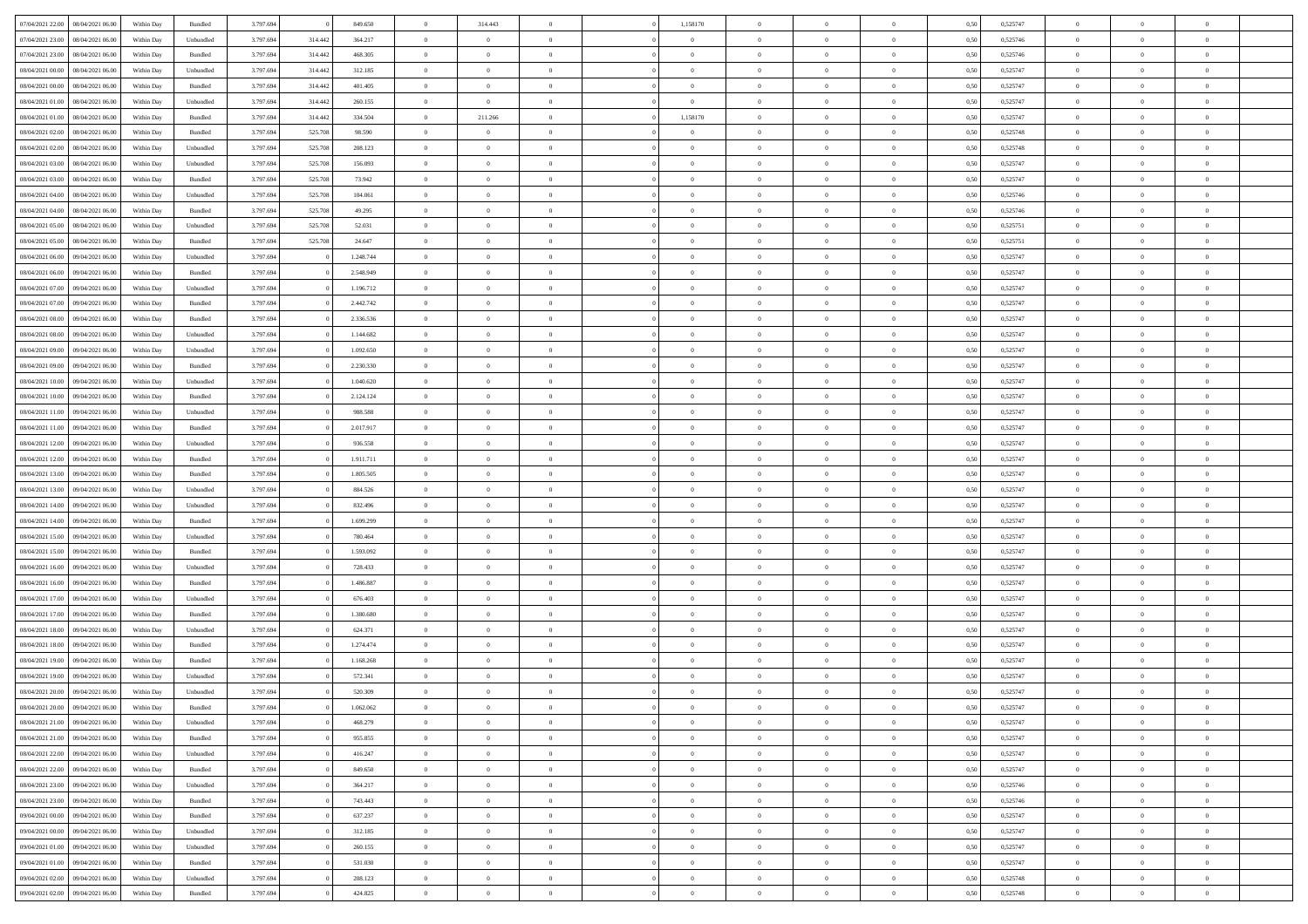|                  |                  |            |           |           |           | $\overline{0}$ | $\Omega$       |                |                | $\Omega$       | $\Omega$       | $\theta$       |      |          | $\theta$       |                | $\theta$       |  |
|------------------|------------------|------------|-----------|-----------|-----------|----------------|----------------|----------------|----------------|----------------|----------------|----------------|------|----------|----------------|----------------|----------------|--|
| 09/04/2021 03:00 | 09/04/2021 06:00 | Within Day | Unbundled | 3.797.694 | 156.093   |                |                |                | $\Omega$       |                |                |                | 0.50 | 0,525747 |                | $\theta$       |                |  |
| 09/04/2021 03:00 | 09/04/2021 06:00 | Within Day | Bundled   | 3.797.694 | 318.618   | $\overline{0}$ | $\theta$       | $\overline{0}$ | $\overline{0}$ | $\bf{0}$       | $\overline{0}$ | $\bf{0}$       | 0,50 | 0,525747 | $\theta$       | $\overline{0}$ | $\overline{0}$ |  |
| 09/04/2021 04:00 | 09/04/2021 06:00 | Within Day | Unbundled | 3.797.694 | 104.061   | $\overline{0}$ | $\overline{0}$ | $\overline{0}$ | $\bf{0}$       | $\bf{0}$       | $\bf{0}$       | $\bf{0}$       | 0,50 | 0,525746 | $\bf{0}$       | $\overline{0}$ | $\overline{0}$ |  |
| 09/04/2021 04:00 | 09/04/2021 06:00 | Within Dav | Bundled   | 3.797.694 | 212.412   | $\overline{0}$ | $\overline{0}$ | $\overline{0}$ | $\overline{0}$ | $\bf{0}$       | $\overline{0}$ | $\overline{0}$ | 0.50 | 0,525746 | $\theta$       | $\theta$       | $\overline{0}$ |  |
| 09/04/2021 05:00 | 09/04/2021 06:00 | Within Day | Unbundled | 3.797.694 | 52.031    | $\overline{0}$ | $\theta$       | $\overline{0}$ | $\overline{0}$ | $\bf{0}$       | $\overline{0}$ | $\bf{0}$       | 0,50 | 0,525751 | $\theta$       | $\overline{0}$ | $\overline{0}$ |  |
|                  |                  |            |           |           |           |                |                |                |                |                |                |                |      |          |                |                |                |  |
| 09/04/2021 05:00 | 09/04/2021 06:00 | Within Day | Bundled   | 3.797.694 | 106.206   | $\overline{0}$ | $\bf{0}$       | $\overline{0}$ | $\bf{0}$       | $\overline{0}$ | $\overline{0}$ | $\mathbf{0}$   | 0,50 | 0,525751 | $\bf{0}$       | $\overline{0}$ | $\bf{0}$       |  |
| 09/04/2021 06:00 | 10/04/2021 06:00 | Within Dav | Bundled   | 3.797.694 | 2.548.949 | $\overline{0}$ | $\overline{0}$ | $\overline{0}$ | $\overline{0}$ | $\bf{0}$       | $\overline{0}$ | $\overline{0}$ | 0.50 | 0,525747 | $\theta$       | $\overline{0}$ | $\overline{0}$ |  |
| 09/04/2021 06:00 | 10/04/2021 06:00 | Within Day | Unbundled | 3.797.694 | 1.248.744 | $\overline{0}$ | $\theta$       | $\overline{0}$ | $\overline{0}$ | $\bf{0}$       | $\overline{0}$ | $\bf{0}$       | 0,50 | 0,525747 | $\theta$       | $\theta$       | $\overline{0}$ |  |
| 09/04/2021 07:00 | 10/04/2021 06:00 | Within Day | Unbundled | 3.797.694 | 1.196.712 | $\overline{0}$ | $\overline{0}$ | $\overline{0}$ | $\bf{0}$       | $\bf{0}$       | $\bf{0}$       | $\bf{0}$       | 0,50 | 0,525747 | $\,0\,$        | $\overline{0}$ | $\overline{0}$ |  |
| 09/04/2021 07:00 | 10/04/2021 06:00 | Within Dav | Bundled   | 3.797.694 | 2.442.742 | $\overline{0}$ | $\overline{0}$ | $\overline{0}$ | $\overline{0}$ | $\overline{0}$ | $\overline{0}$ | $\overline{0}$ | 0.50 | 0,525747 | $\theta$       | $\overline{0}$ | $\overline{0}$ |  |
| 09/04/2021 08:00 | 10/04/2021 06:00 | Within Day | Unbundled | 3.797.694 | 1.144.682 | $\overline{0}$ | $\theta$       | $\overline{0}$ | $\overline{0}$ | $\bf{0}$       | $\overline{0}$ | $\bf{0}$       | 0,50 | 0,525747 | $\,$ 0 $\,$    | $\overline{0}$ | $\overline{0}$ |  |
| 09/04/2021 08:00 | 10/04/2021 06:00 | Within Day | Bundled   | 3.797.694 | 2.336.536 | $\overline{0}$ | $\overline{0}$ | $\overline{0}$ | $\bf{0}$       | $\bf{0}$       | $\bf{0}$       | $\bf{0}$       | 0,50 | 0,525747 | $\overline{0}$ | $\overline{0}$ | $\overline{0}$ |  |
|                  |                  |            |           |           |           |                |                |                |                |                |                |                |      |          | $\theta$       |                |                |  |
| 09/04/2021 09:00 | 10/04/2021 06:00 | Within Day | Unbundled | 3.797.694 | 1.092.650 | $\overline{0}$ | $\overline{0}$ | $\overline{0}$ | $\overline{0}$ | $\bf{0}$       | $\overline{0}$ | $\overline{0}$ | 0.50 | 0,525747 |                | $\theta$       | $\overline{0}$ |  |
| 09/04/2021 09:00 | 10/04/2021 06:00 | Within Day | Bundled   | 3.797.694 | 2.230.330 | $\overline{0}$ | $\theta$       | $\overline{0}$ | $\overline{0}$ | $\bf{0}$       | $\overline{0}$ | $\overline{0}$ | 0,50 | 0,525747 | $\theta$       | $\theta$       | $\overline{0}$ |  |
| 09/04/2021 10:00 | 10/04/2021 06:00 | Within Day | Unbundled | 3.797.694 | 1.040.620 | $\overline{0}$ | $\bf{0}$       | $\overline{0}$ | $\bf{0}$       | $\overline{0}$ | $\overline{0}$ | $\mathbf{0}$   | 0,50 | 0,525747 | $\overline{0}$ | $\overline{0}$ | $\bf{0}$       |  |
| 09/04/2021 10:00 | 10/04/2021 06:00 | Within Dav | Bundled   | 3.797.694 | 2.124.124 | $\overline{0}$ | $\overline{0}$ | $\overline{0}$ | $\overline{0}$ | $\overline{0}$ | $\overline{0}$ | $\overline{0}$ | 0.50 | 0,525747 | $\theta$       | $\overline{0}$ | $\overline{0}$ |  |
| 09/04/2021 11:00 | 10/04/2021 06:00 | Within Day | Bundled   | 3.797.694 | 2.017.917 | $\overline{0}$ | $\theta$       | $\overline{0}$ | $\overline{0}$ | $\bf{0}$       | $\overline{0}$ | $\bf{0}$       | 0,50 | 0,525747 | $\theta$       | $\theta$       | $\overline{0}$ |  |
| 09/04/2021 11:00 | 10/04/2021 06:00 | Within Day | Unbundled | 3.797.694 | 988.588   | $\overline{0}$ | $\overline{0}$ | $\overline{0}$ | $\bf{0}$       | $\bf{0}$       | $\bf{0}$       | $\bf{0}$       | 0,50 | 0,525747 | $\,0\,$        | $\overline{0}$ | $\overline{0}$ |  |
| 09/04/2021 12:00 | 10/04/2021 06:00 | Within Dav | Unbundled | 3.797.694 | 936.558   | $\overline{0}$ | $\overline{0}$ | $\overline{0}$ | $\overline{0}$ | $\overline{0}$ | $\overline{0}$ | $\overline{0}$ | 0.50 | 0,525747 | $\theta$       | $\overline{0}$ | $\overline{0}$ |  |
| 09/04/2021 12:00 | 10/04/2021 06:00 |            | Bundled   | 3.797.694 | 1.911.711 | $\overline{0}$ | $\theta$       | $\overline{0}$ | $\overline{0}$ | $\bf{0}$       | $\overline{0}$ |                |      | 0,525747 | $\,$ 0 $\,$    | $\theta$       | $\overline{0}$ |  |
|                  |                  | Within Day |           |           |           |                |                |                |                |                |                | $\bf{0}$       | 0,50 |          |                |                |                |  |
| 09/04/2021 13:00 | 10/04/2021 06:00 | Within Day | Unbundled | 3.797.694 | 884.526   | $\overline{0}$ | $\overline{0}$ | $\overline{0}$ | $\bf{0}$       | $\bf{0}$       | $\bf{0}$       | $\bf{0}$       | 0,50 | 0,525747 | $\,0\,$        | $\overline{0}$ | $\overline{0}$ |  |
| 09/04/2021 13:00 | 10/04/2021 06:00 | Within Day | Bundled   | 3.797.694 | 1.805.505 | $\overline{0}$ | $\overline{0}$ | $\overline{0}$ | $\overline{0}$ | $\bf{0}$       | $\overline{0}$ | $\overline{0}$ | 0.50 | 0,525747 | $\theta$       | $\theta$       | $\overline{0}$ |  |
| 09/04/2021 14:00 | 10/04/2021 06:00 | Within Day | Unbundled | 3.797.694 | 832.496   | $\overline{0}$ | $\theta$       | $\overline{0}$ | $\overline{0}$ | $\bf{0}$       | $\overline{0}$ | $\bf{0}$       | 0,50 | 0,525747 | $\,$ 0 $\,$    | $\overline{0}$ | $\overline{0}$ |  |
| 09/04/2021 14:00 | 10/04/2021 06:00 | Within Day | Bundled   | 3.797.694 | 1.699.299 | $\overline{0}$ | $\bf{0}$       | $\overline{0}$ | $\bf{0}$       | $\overline{0}$ | $\overline{0}$ | $\mathbf{0}$   | 0,50 | 0,525747 | $\bf{0}$       | $\overline{0}$ | $\bf{0}$       |  |
| 09/04/2021 15:00 | 10/04/2021 06:00 | Within Dav | Unbundled | 3.797.694 | 780.464   | $\overline{0}$ | $\overline{0}$ | $\overline{0}$ | $\overline{0}$ | $\overline{0}$ | $\overline{0}$ | $\overline{0}$ | 0.50 | 0,525747 | $\theta$       | $\overline{0}$ | $\overline{0}$ |  |
| 09/04/2021 15:00 | 10/04/2021 06:00 | Within Day | Bundled   | 3.797.694 | 1.593.092 | $\overline{0}$ | $\theta$       | $\overline{0}$ | $\overline{0}$ | $\bf{0}$       | $\overline{0}$ | $\bf{0}$       | 0,50 | 0,525747 | $\theta$       | $\theta$       | $\overline{0}$ |  |
|                  |                  |            |           |           |           |                |                |                |                |                |                |                |      |          |                |                |                |  |
| 09/04/2021 16:00 | 10/04/2021 06:00 | Within Day | Unbundled | 3.797.694 | 728.433   | $\overline{0}$ | $\overline{0}$ | $\overline{0}$ | $\bf{0}$       | $\bf{0}$       | $\bf{0}$       | $\bf{0}$       | 0,50 | 0,525747 | $\,0\,$        | $\overline{0}$ | $\overline{0}$ |  |
| 09/04/2021 16:00 | 10/04/2021 06:00 | Within Day | Bundled   | 3.797.694 | 1.486.887 | $\overline{0}$ | $\overline{0}$ | $\overline{0}$ | $\overline{0}$ | $\overline{0}$ | $\overline{0}$ | $\overline{0}$ | 0.50 | 0,525747 | $\theta$       | $\overline{0}$ | $\overline{0}$ |  |
| 09/04/2021 17:00 | 10/04/2021 06:00 | Within Day | Bundled   | 3.797.694 | 1.380.680 | $\overline{0}$ | $\theta$       | $\overline{0}$ | $\overline{0}$ | $\bf{0}$       | $\overline{0}$ | $\bf{0}$       | 0,50 | 0,525747 | $\,$ 0 $\,$    | $\overline{0}$ | $\overline{0}$ |  |
| 09/04/2021 17:00 | 10/04/2021 06:00 | Within Day | Unbundled | 3.797.694 | 676.403   | $\overline{0}$ | $\overline{0}$ | $\overline{0}$ | $\bf{0}$       | $\bf{0}$       | $\bf{0}$       | $\bf{0}$       | 0,50 | 0,525747 | $\bf{0}$       | $\overline{0}$ | $\overline{0}$ |  |
| 09/04/2021 18:00 | 10/04/2021 06:00 | Within Day | Unbundled | 3.797.694 | 624.371   | $\overline{0}$ | $\Omega$       | $\Omega$       | $\Omega$       | $\Omega$       | $\Omega$       | $\overline{0}$ | 0,50 | 0,525747 | $\,0\,$        | $\Omega$       | $\theta$       |  |
| 09/04/2021 18:00 | 10/04/2021 06:00 | Within Day | Bundled   | 3.797.694 | 1.274.474 | $\overline{0}$ | $\theta$       | $\overline{0}$ | $\overline{0}$ | $\bf{0}$       | $\overline{0}$ | $\bf{0}$       | 0,50 | 0,525747 | $\theta$       | $\theta$       | $\overline{0}$ |  |
| 09/04/2021 19:00 | 10/04/2021 06:00 | Within Day | Unbundled | 3.797.694 | 572.341   | $\overline{0}$ | $\overline{0}$ | $\overline{0}$ | $\bf{0}$       | $\bf{0}$       | $\overline{0}$ | $\mathbf{0}$   | 0,50 | 0,525747 | $\bf{0}$       | $\overline{0}$ | $\bf{0}$       |  |
|                  |                  |            |           |           |           |                |                |                |                |                |                |                |      |          |                |                |                |  |
| 09/04/2021 19:00 | 10/04/2021 06:00 | Within Day | Bundled   | 3.797.694 | 1.168.268 | $\overline{0}$ | $\Omega$       | $\Omega$       | $\Omega$       | $\Omega$       | $\Omega$       | $\overline{0}$ | 0.50 | 0,525747 | $\,0\,$        | $\theta$       | $\theta$       |  |
| 09/04/2021 20:00 | 10/04/2021 06:00 | Within Day | Unbundled | 3.797.694 | 520.309   | $\overline{0}$ | $\theta$       | $\overline{0}$ | $\overline{0}$ | $\bf{0}$       | $\overline{0}$ | $\bf{0}$       | 0,50 | 0,525747 | $\,$ 0 $\,$    | $\theta$       | $\overline{0}$ |  |
| 09/04/2021 20:00 | 10/04/2021 06:00 | Within Day | Bundled   | 3.797.694 | 1.062.062 | $\overline{0}$ | $\overline{0}$ | $\overline{0}$ | $\bf{0}$       | $\bf{0}$       | $\bf{0}$       | $\bf{0}$       | 0,50 | 0,525747 | $\,0\,$        | $\overline{0}$ | $\overline{0}$ |  |
| 09/04/2021 21:00 | 10/04/2021 06:00 | Within Day | Unbundled | 3.797.694 | 468,279   | $\overline{0}$ | $\Omega$       | $\Omega$       | $\Omega$       | $\Omega$       | $\theta$       | $\overline{0}$ | 0.50 | 0,525747 | $\theta$       | $\theta$       | $\theta$       |  |
| 09/04/2021 21.00 | 10/04/2021 06:00 | Within Day | Bundled   | 3.797.694 | 955.855   | $\overline{0}$ | $\theta$       | $\overline{0}$ | $\overline{0}$ | $\bf{0}$       | $\overline{0}$ | $\bf{0}$       | 0,50 | 0,525747 | $\,$ 0 $\,$    | $\overline{0}$ | $\overline{0}$ |  |
| 09/04/2021 22.00 | 10/04/2021 06:00 | Within Day | Bundled   | 3.797.694 | 849.650   | $\overline{0}$ | $\overline{0}$ | $\overline{0}$ | $\bf{0}$       | $\bf{0}$       | $\bf{0}$       | $\bf{0}$       | 0,50 | 0,525747 | $\overline{0}$ | $\overline{0}$ | $\overline{0}$ |  |
| 09/04/2021 22.00 | 10/04/2021 06:00 | Within Day | Unbundled | 3.797.694 | 416.247   | $\overline{0}$ | $\Omega$       | $\Omega$       | $\Omega$       | $\Omega$       | $\overline{0}$ | $\overline{0}$ | 0,50 | 0,525747 | $\,0\,$        | $\theta$       | $\theta$       |  |
| 09/04/2021 23:00 | 10/04/2021 06:00 | Within Day | Unbundled | 3.797.694 | 364.217   | $\overline{0}$ | $\theta$       | $\overline{0}$ | $\overline{0}$ | $\bf{0}$       | $\overline{0}$ | $\bf{0}$       | 0,50 | 0,525746 | $\,$ 0 $\,$    | $\overline{0}$ | $\overline{0}$ |  |
|                  |                  |            |           |           |           |                |                |                |                |                |                |                |      |          |                |                |                |  |
| 09/04/2021 23.00 | 10/04/2021 06:00 | Within Day | Bundled   | 3.797.694 | 743.443   | $\overline{0}$ | $\overline{0}$ | $\overline{0}$ | $\bf{0}$       | $\bf{0}$       | $\bf{0}$       | $\mathbf{0}$   | 0,50 | 0,525746 | $\overline{0}$ | $\overline{0}$ | $\bf{0}$       |  |
| 10/04/2021 00:00 | 10/04/2021 06:00 | Within Day | Unbundled | 3.797.694 | 312.185   | $\overline{0}$ | $\Omega$       | $\Omega$       | $\Omega$       | $\Omega$       | $\Omega$       | $\Omega$       | 0.50 | 0,525747 | $\theta$       | $\Omega$       | $\theta$       |  |
| 10/04/2021 00:00 | 10/04/2021 06:00 | Within Day | Bundled   | 3.797.694 | 637.237   | $\overline{0}$ | $\,$ 0 $\,$    | $\overline{0}$ | $\bf{0}$       | $\,$ 0         | $\bf{0}$       | $\bf{0}$       | 0,50 | 0,525747 | $\,0\,$        | $\overline{0}$ | $\overline{0}$ |  |
| 10/04/2021 01:00 | 10/04/2021 06:00 | Within Day | Unbundled | 3.797.694 | 260.155   | $\bf{0}$       | $\bf{0}$       |                |                |                |                |                | 0,50 | 0,525747 | $\bf{0}$       | $\overline{0}$ |                |  |
| 10/04/2021 01:00 | 10/04/2021 06:00 | Within Day | Bundled   | 3.797.694 | 531.030   | $\overline{0}$ | $\overline{0}$ | $\overline{0}$ | $\Omega$       | $\overline{0}$ | $\overline{0}$ | $\overline{0}$ | 0,50 | 0,525747 | $\theta$       | $\theta$       | $\theta$       |  |
| 10/04/2021 02:00 | 10/04/2021 06:00 | Within Day | Unbundled | 3.797.694 | 208.123   | $\overline{0}$ | $\bf{0}$       | $\overline{0}$ | $\bf{0}$       | $\,$ 0 $\,$    | $\overline{0}$ | $\,$ 0 $\,$    | 0,50 | 0,525748 | $\,$ 0 $\,$    | $\,$ 0 $\,$    | $\,$ 0         |  |
| 10/04/2021 02:00 | 10/04/2021 06:00 | Within Day | Bundled   | 3.797.694 | 424.825   | $\overline{0}$ | $\overline{0}$ | $\overline{0}$ | $\overline{0}$ | $\overline{0}$ | $\overline{0}$ | $\mathbf{0}$   | 0,50 | 0,525748 | $\overline{0}$ | $\bf{0}$       | $\overline{0}$ |  |
|                  |                  |            |           |           |           |                |                |                |                |                |                |                |      |          |                |                |                |  |
| 10/04/2021 03:00 | 10/04/2021 06:00 | Within Day | Unbundled | 3.797.694 | 156.093   | $\overline{0}$ | $\overline{0}$ | $\overline{0}$ | $\Omega$       | $\overline{0}$ | $\overline{0}$ | $\overline{0}$ | 0,50 | 0,525747 | $\overline{0}$ | $\theta$       | $\overline{0}$ |  |
| 10/04/2021 03:00 | 10/04/2021 06:00 | Within Day | Bundled   | 3.797.694 | 318.618   | $\overline{0}$ | $\,$ 0         | $\overline{0}$ | $\overline{0}$ | $\,$ 0 $\,$    | $\overline{0}$ | $\mathbf{0}$   | 0,50 | 0,525747 | $\,$ 0 $\,$    | $\overline{0}$ | $\overline{0}$ |  |
| 10/04/2021 04:00 | 10/04/2021 06:00 | Within Day | Bundled   | 3.797.694 | 212.412   | $\overline{0}$ | $\overline{0}$ | $\overline{0}$ | $\overline{0}$ | $\overline{0}$ | $\overline{0}$ | $\mathbf{0}$   | 0,50 | 0,525746 | $\overline{0}$ | $\overline{0}$ | $\bf{0}$       |  |
| 10/04/2021 04:00 | 10/04/2021 06:00 | Within Day | Unbundled | 3.797.694 | 104,061   | $\overline{0}$ | $\overline{0}$ | $\overline{0}$ | $\Omega$       | $\overline{0}$ | $\overline{0}$ | $\bf{0}$       | 0.50 | 0,525746 | $\overline{0}$ | $\theta$       | $\overline{0}$ |  |
| 10/04/2021 05:00 | 10/04/2021 06:00 | Within Day | Unbundled | 3.797.694 | 52.031    | $\overline{0}$ | $\,$ 0         | $\overline{0}$ | $\bf{0}$       | $\bf{0}$       | $\bf{0}$       | $\bf{0}$       | 0,50 | 0,525751 | $\,$ 0 $\,$    | $\overline{0}$ | $\overline{0}$ |  |
| 10/04/2021 05:00 | 10/04/2021 06:00 | Within Day | Bundled   | 3.797.694 | 106.206   | $\overline{0}$ | $\bf{0}$       | $\overline{0}$ | $\overline{0}$ | $\overline{0}$ | $\overline{0}$ | $\mathbf{0}$   | 0,50 | 0,525751 | $\overline{0}$ | $\overline{0}$ | $\bf{0}$       |  |
| 10/04/2021 06:00 | 11/04/2021 06:00 | Within Day | Unbundled | 3.797.694 | 1.248.744 | $\overline{0}$ | $\overline{0}$ | $\overline{0}$ | $\Omega$       | $\overline{0}$ | $\overline{0}$ | $\overline{0}$ | 0.50 | 0,525747 | $\overline{0}$ | $\overline{0}$ | $\overline{0}$ |  |
|                  |                  |            |           |           |           |                |                |                |                |                |                |                |      |          |                |                |                |  |
| 10/04/2021 06:00 | 11/04/2021 06:00 | Within Day | Bundled   | 3.797.694 | 2.548.949 | $\overline{0}$ | $\bf{0}$       | $\overline{0}$ | $\bf{0}$       | $\bf{0}$       | $\bf{0}$       | $\mathbf{0}$   | 0,50 | 0,525747 | $\,$ 0 $\,$    | $\,$ 0 $\,$    | $\bf{0}$       |  |
| 10/04/2021 07:00 | 11/04/2021 06:00 | Within Day | Unbundled | 3.797.694 | 1.196.712 | $\overline{0}$ | $\overline{0}$ | $\overline{0}$ | $\overline{0}$ | $\bf{0}$       | $\bf{0}$       | $\mathbf{0}$   | 0,50 | 0,525747 | $\overline{0}$ | $\bf{0}$       | $\bf{0}$       |  |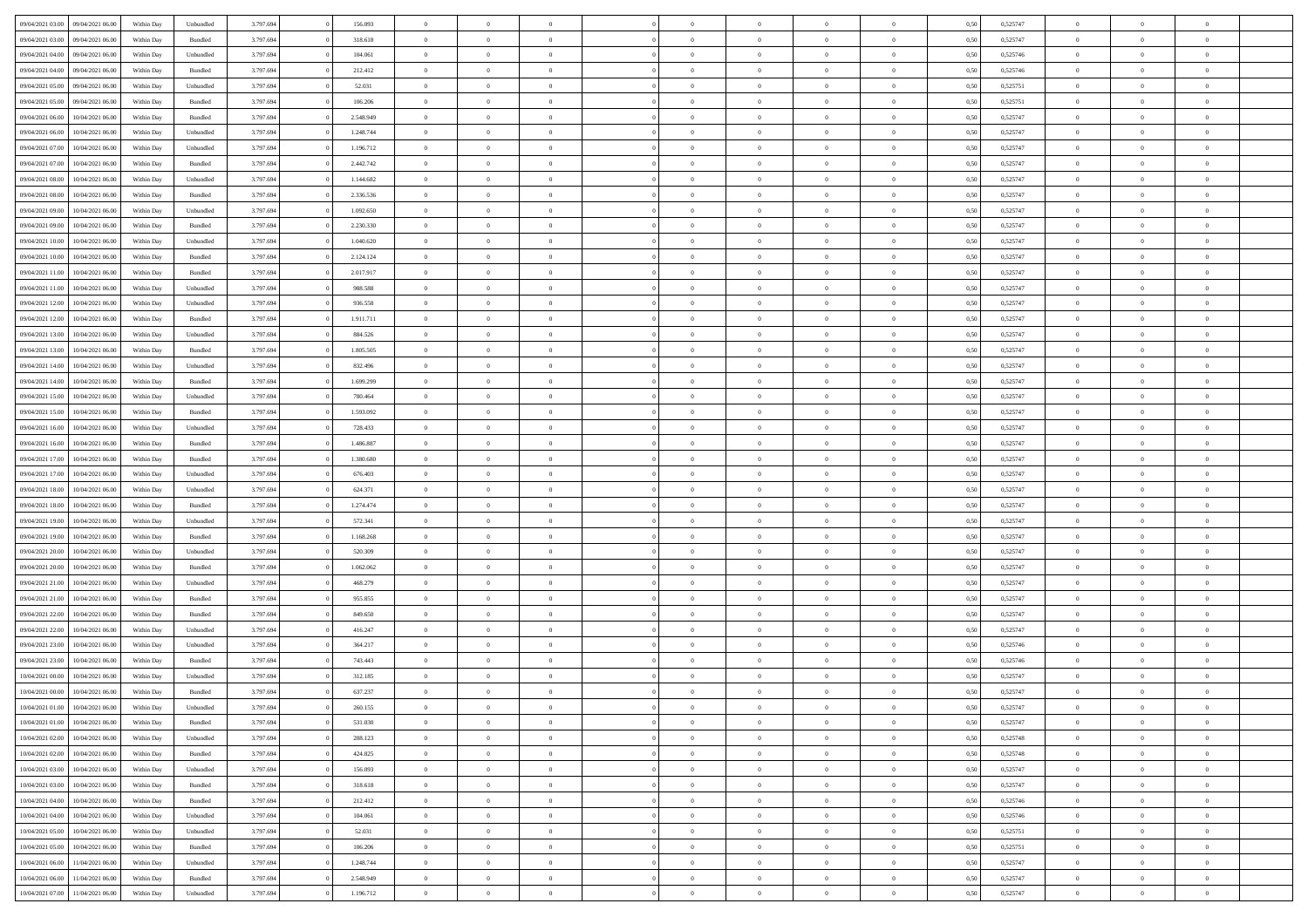| 10/04/2021 07:00                  | 11/04/2021 06:00 | Within Day | Bundled            | 3.797.694 | 2.442.742 | $\overline{0}$ | $\Omega$       |                | $\Omega$       | $\Omega$       | $\theta$       | $\theta$       | 0.50 | 0,525747 | $\theta$       | $\theta$       | $\theta$       |  |
|-----------------------------------|------------------|------------|--------------------|-----------|-----------|----------------|----------------|----------------|----------------|----------------|----------------|----------------|------|----------|----------------|----------------|----------------|--|
|                                   |                  |            |                    |           |           |                |                |                |                |                |                |                |      |          |                |                |                |  |
| 10/04/2021 08:00                  | 11/04/2021 06:00 | Within Day | Unbundled          | 3.797.694 | 1.144.682 | $\overline{0}$ | $\theta$       | $\overline{0}$ | $\overline{0}$ | $\bf{0}$       | $\overline{0}$ | $\bf{0}$       | 0,50 | 0,525747 | $\theta$       | $\overline{0}$ | $\overline{0}$ |  |
| 10/04/2021 08:00                  | 11/04/2021 06:00 | Within Day | Bundled            | 3.797.694 | 2.336.536 | $\overline{0}$ | $\bf{0}$       | $\overline{0}$ | $\bf{0}$       | $\bf{0}$       | $\bf{0}$       | $\mathbf{0}$   | 0,50 | 0,525747 | $\overline{0}$ | $\overline{0}$ | $\overline{0}$ |  |
| 10/04/2021 09:00                  | 11/04/2021 06:00 | Within Dav | Bundled            | 3.797.694 | 2.230.330 | $\overline{0}$ | $\overline{0}$ | $\overline{0}$ | $\overline{0}$ | $\bf{0}$       | $\overline{0}$ | $\overline{0}$ | 0.50 | 0,525747 | $\theta$       | $\theta$       | $\overline{0}$ |  |
|                                   |                  |            |                    |           |           | $\overline{0}$ | $\theta$       | $\overline{0}$ | $\overline{0}$ | $\bf{0}$       | $\overline{0}$ |                |      |          | $\theta$       | $\overline{0}$ | $\overline{0}$ |  |
| 10/04/2021 09:00                  | 11/04/2021 06:00 | Within Day | Unbundled          | 3.797.694 | 1.092.650 |                |                |                |                |                |                | $\bf{0}$       | 0,50 | 0,525747 |                |                |                |  |
| 10/04/2021 10:00                  | 11/04/2021 06:00 | Within Day | Unbundled          | 3.797.694 | 1.040.620 | $\overline{0}$ | $\overline{0}$ | $\overline{0}$ | $\bf{0}$       | $\overline{0}$ | $\overline{0}$ | $\mathbf{0}$   | 0,50 | 0,525747 | $\bf{0}$       | $\overline{0}$ | $\bf{0}$       |  |
| 10/04/2021 10:00                  | 11/04/2021 06:00 | Within Dav | Bundled            | 3.797.694 | 2.124.124 | $\overline{0}$ | $\overline{0}$ | $\overline{0}$ | $\overline{0}$ | $\overline{0}$ | $\overline{0}$ | $\overline{0}$ | 0.50 | 0,525747 | $\theta$       | $\overline{0}$ | $\overline{0}$ |  |
| 10/04/2021 11:00                  | 11/04/2021 06:00 | Within Day | Unbundled          | 3.797.694 | 988.588   | $\overline{0}$ | $\theta$       | $\overline{0}$ | $\overline{0}$ | $\bf{0}$       | $\overline{0}$ | $\bf{0}$       | 0,50 | 0,525747 | $\theta$       | $\theta$       | $\overline{0}$ |  |
| 10/04/2021 11:00                  | 11/04/2021 06:00 | Within Day | Bundled            | 3.797.694 | 2.017.917 | $\overline{0}$ | $\overline{0}$ | $\overline{0}$ | $\bf{0}$       | $\bf{0}$       | $\bf{0}$       | $\bf{0}$       | 0,50 | 0,525747 | $\,0\,$        | $\overline{0}$ | $\overline{0}$ |  |
| 10/04/2021 12:00                  | 11/04/2021 06:00 | Within Dav | Unbundled          | 3.797.694 | 936.558   | $\overline{0}$ | $\overline{0}$ | $\overline{0}$ | $\overline{0}$ | $\overline{0}$ | $\overline{0}$ | $\overline{0}$ | 0.50 | 0,525747 | $\theta$       | $\overline{0}$ | $\overline{0}$ |  |
|                                   |                  |            |                    |           |           |                |                |                |                |                |                |                |      |          |                |                |                |  |
| 10/04/2021 12:00                  | 11/04/2021 06:00 | Within Day | Bundled            | 3.797.694 | 1.911.711 | $\overline{0}$ | $\theta$       | $\overline{0}$ | $\overline{0}$ | $\bf{0}$       | $\overline{0}$ | $\bf{0}$       | 0,50 | 0,525747 | $\,$ 0 $\,$    | $\overline{0}$ | $\overline{0}$ |  |
| 10/04/2021 13:00                  | 11/04/2021 06:00 | Within Day | Unbundled          | 3.797.694 | 884.526   | $\overline{0}$ | $\bf{0}$       | $\overline{0}$ | $\bf{0}$       | $\bf{0}$       | $\bf{0}$       | $\mathbf{0}$   | 0,50 | 0,525747 | $\bf{0}$       | $\overline{0}$ | $\bf{0}$       |  |
| 10/04/2021 13:00                  | 11/04/2021 06:00 | Within Dav | Bundled            | 3.797.694 | 1.805.505 | $\overline{0}$ | $\overline{0}$ | $\overline{0}$ | $\overline{0}$ | $\bf{0}$       | $\overline{0}$ | $\overline{0}$ | 0.50 | 0,525747 | $\theta$       | $\theta$       | $\overline{0}$ |  |
| 10/04/2021 14:00                  | 11/04/2021 06:00 | Within Day | Unbundled          | 3.797.694 | 832.496   | $\overline{0}$ | $\theta$       | $\overline{0}$ | $\overline{0}$ | $\bf{0}$       | $\overline{0}$ | $\bf{0}$       | 0,50 | 0,525747 | $\theta$       | $\overline{0}$ | $\overline{0}$ |  |
| 10/04/2021 14:00                  | 11/04/2021 06:00 | Within Day | Bundled            | 3.797.694 | 1.699.299 | $\overline{0}$ | $\overline{0}$ | $\overline{0}$ | $\bf{0}$       | $\overline{0}$ | $\overline{0}$ | $\mathbf{0}$   | 0,50 | 0,525747 | $\bf{0}$       | $\overline{0}$ | $\bf{0}$       |  |
|                                   |                  |            |                    |           |           |                |                |                |                |                |                |                |      |          |                |                |                |  |
| 10/04/2021 15:00                  | 11/04/2021 06:00 | Within Dav | Bundled            | 3.797.694 | 1.593.092 | $\overline{0}$ | $\overline{0}$ | $\overline{0}$ | $\overline{0}$ | $\overline{0}$ | $\overline{0}$ | $\overline{0}$ | 0.50 | 0,525747 | $\theta$       | $\overline{0}$ | $\overline{0}$ |  |
| 10/04/2021 15:00                  | 11/04/2021 06:00 | Within Day | Unbundled          | 3.797.694 | 780.464   | $\overline{0}$ | $\theta$       | $\overline{0}$ | $\overline{0}$ | $\bf{0}$       | $\overline{0}$ | $\bf{0}$       | 0,50 | 0,525747 | $\theta$       | $\theta$       | $\overline{0}$ |  |
| 10/04/2021 16:00                  | 11/04/2021 06:00 | Within Day | Unbundled          | 3.797.694 | 728.433   | $\overline{0}$ | $\overline{0}$ | $\overline{0}$ | $\bf{0}$       | $\bf{0}$       | $\bf{0}$       | $\mathbf{0}$   | 0,50 | 0,525747 | $\bf{0}$       | $\overline{0}$ | $\overline{0}$ |  |
| 10/04/2021 16:00                  | 11/04/2021 06:00 | Within Day | Bundled            | 3.797.694 | 1.486.887 | $\overline{0}$ | $\overline{0}$ | $\overline{0}$ | $\overline{0}$ | $\overline{0}$ | $\overline{0}$ | $\overline{0}$ | 0.50 | 0,525747 | $\theta$       | $\overline{0}$ | $\overline{0}$ |  |
| 10/04/2021 17:00                  | 11/04/2021 06:00 | Within Day | Unbundled          | 3.797.694 | 676.403   | $\overline{0}$ | $\theta$       | $\overline{0}$ | $\overline{0}$ | $\bf{0}$       | $\overline{0}$ | $\bf{0}$       | 0,50 | 0,525747 | $\,$ 0 $\,$    | $\overline{0}$ | $\overline{0}$ |  |
| 10/04/2021 17:00                  | 11/04/2021 06:00 | Within Day | Bundled            | 3.797.694 | 1.380.680 | $\overline{0}$ | $\overline{0}$ | $\overline{0}$ | $\bf{0}$       | $\bf{0}$       | $\bf{0}$       | $\bf{0}$       | 0,50 | 0,525747 | $\bf{0}$       | $\overline{0}$ | $\bf{0}$       |  |
| 10/04/2021 18:00                  | 11/04/2021 06:00 | Within Day | Unbundled          | 3.797.694 | 624.371   | $\overline{0}$ | $\overline{0}$ | $\overline{0}$ | $\overline{0}$ | $\bf{0}$       | $\overline{0}$ | $\overline{0}$ | 0.50 | 0,525747 | $\theta$       | $\overline{0}$ | $\overline{0}$ |  |
|                                   |                  |            |                    |           |           |                |                |                |                |                |                |                |      |          |                |                |                |  |
| 10/04/2021 18:00                  | 11/04/2021 06:00 | Within Day | Bundled            | 3.797.694 | 1.274.474 | $\overline{0}$ | $\theta$       | $\overline{0}$ | $\overline{0}$ | $\bf{0}$       | $\overline{0}$ | $\bf{0}$       | 0,50 | 0,525747 | $\,$ 0 $\,$    | $\overline{0}$ | $\overline{0}$ |  |
| 10/04/2021 19:00                  | 11/04/2021 06:00 | Within Day | Unbundled          | 3.797.694 | 572.341   | $\overline{0}$ | $\overline{0}$ | $\overline{0}$ | $\bf{0}$       | $\overline{0}$ | $\overline{0}$ | $\mathbf{0}$   | 0,50 | 0,525747 | $\bf{0}$       | $\overline{0}$ | $\bf{0}$       |  |
| 10/04/2021 19:00                  | 11/04/2021 06:00 | Within Dav | Bundled            | 3.797.694 | 1.168.268 | $\overline{0}$ | $\overline{0}$ | $\overline{0}$ | $\overline{0}$ | $\overline{0}$ | $\overline{0}$ | $\overline{0}$ | 0.50 | 0,525747 | $\theta$       | $\overline{0}$ | $\overline{0}$ |  |
| 10/04/2021 20:00                  | 11/04/2021 06:00 | Within Day | Bundled            | 3.797.694 | 1.062.062 | $\overline{0}$ | $\theta$       | $\overline{0}$ | $\overline{0}$ | $\bf{0}$       | $\overline{0}$ | $\bf{0}$       | 0,50 | 0,525747 | $\theta$       | $\theta$       | $\overline{0}$ |  |
| 10/04/2021 20:00                  | 11/04/2021 06:00 | Within Day | Unbundled          | 3.797.694 | 520.309   | $\overline{0}$ | $\overline{0}$ | $\overline{0}$ | $\bf{0}$       | $\bf{0}$       | $\bf{0}$       | $\bf{0}$       | 0,50 | 0,525747 | $\,0\,$        | $\overline{0}$ | $\overline{0}$ |  |
| 10/04/2021 21:00                  | 11/04/2021 06:00 | Within Day | Unbundled          | 3.797.694 | 468.279   | $\overline{0}$ | $\overline{0}$ | $\overline{0}$ | $\overline{0}$ | $\overline{0}$ | $\overline{0}$ | $\overline{0}$ | 0.50 | 0,525747 | $\theta$       | $\overline{0}$ | $\overline{0}$ |  |
|                                   |                  |            |                    |           |           |                |                |                |                |                |                |                |      |          |                |                |                |  |
| 10/04/2021 21:00                  | 11/04/2021 06:00 | Within Day | Bundled            | 3.797.694 | 955.855   | $\overline{0}$ | $\theta$       | $\overline{0}$ | $\overline{0}$ | $\bf{0}$       | $\overline{0}$ | $\bf{0}$       | 0,50 | 0,525747 | $\,$ 0 $\,$    | $\overline{0}$ | $\overline{0}$ |  |
| 10/04/2021 22:00                  | 11/04/2021 06:00 | Within Day | Unbundled          | 3.797.694 | 416.247   | $\overline{0}$ | $\overline{0}$ | $\overline{0}$ | $\bf{0}$       | $\bf{0}$       | $\bf{0}$       | $\bf{0}$       | 0,50 | 0,525747 | $\bf{0}$       | $\overline{0}$ | $\bf{0}$       |  |
| 10/04/2021 22:00                  | 11/04/2021 06.00 | Within Day | Bundled            | 3.797.694 | 849,650   | $\overline{0}$ | $\Omega$       | $\Omega$       | $\Omega$       | $\Omega$       | $\overline{0}$ | $\overline{0}$ | 0,50 | 0,525747 | $\,0\,$        | $\theta$       | $\theta$       |  |
| 10/04/2021 23:00                  | 11/04/2021 06:00 | Within Day | Unbundled          | 3.797.694 | 364.217   | $\overline{0}$ | $\theta$       | $\overline{0}$ | $\overline{0}$ | $\bf{0}$       | $\overline{0}$ | $\bf{0}$       | 0,50 | 0,525746 | $\,$ 0 $\,$    | $\overline{0}$ | $\overline{0}$ |  |
| 10/04/2021 23:00                  | 11/04/2021 06:00 | Within Day | Bundled            | 3.797.694 | 743.443   | $\overline{0}$ | $\overline{0}$ | $\overline{0}$ | $\bf{0}$       | $\overline{0}$ | $\overline{0}$ | $\mathbf{0}$   | 0,50 | 0,525746 | $\bf{0}$       | $\overline{0}$ | $\bf{0}$       |  |
| 11/04/2021 00:00                  | 11/04/2021 06:00 | Within Day | Unbundled          | 3.797.694 | 312.185   | $\overline{0}$ | $\Omega$       | $\Omega$       | $\Omega$       | $\bf{0}$       | $\overline{0}$ | $\overline{0}$ | 0.50 | 0,525747 | $\,0\,$        | $\theta$       | $\theta$       |  |
|                                   |                  |            |                    |           |           | $\overline{0}$ | $\theta$       | $\overline{0}$ |                | $\bf{0}$       | $\overline{0}$ |                |      |          |                |                | $\overline{0}$ |  |
| 11/04/2021 00:00                  | 11/04/2021 06:00 | Within Day | Bundled            | 3.797.694 | 637.237   |                |                |                | $\overline{0}$ |                |                | $\bf{0}$       | 0,50 | 0,525747 | $\,$ 0 $\,$    | $\overline{0}$ |                |  |
| 11/04/2021 01:00                  | 11/04/2021 06:00 | Within Day | Unbundled          | 3.797.694 | 260.155   | $\overline{0}$ | $\overline{0}$ | $\overline{0}$ | $\bf{0}$       | $\bf{0}$       | $\bf{0}$       | $\bf{0}$       | 0,50 | 0,525747 | $\bf{0}$       | $\overline{0}$ | $\bf{0}$       |  |
| 11/04/2021 01:00                  | 11/04/2021 06:00 | Within Day | Bundled            | 3.797.694 | 531.030   | $\overline{0}$ | $\Omega$       | $\Omega$       | $\Omega$       | $\theta$       | $\overline{0}$ | $\overline{0}$ | 0.50 | 0,525747 | $\,$ 0 $\,$    | $\theta$       | $\theta$       |  |
| 11/04/2021 02:00                  | 11/04/2021 06:00 | Within Day | Bundled            | 3.797.694 | 424.825   | $\overline{0}$ | $\theta$       | $\overline{0}$ | $\overline{0}$ | $\bf{0}$       | $\overline{0}$ | $\bf{0}$       | 0,50 | 0,525748 | $\,$ 0 $\,$    | $\overline{0}$ | $\overline{0}$ |  |
| 11/04/2021 02:00                  | 11/04/2021 06:00 | Within Day | Unbundled          | 3.797.694 | 208.123   | $\overline{0}$ | $\bf{0}$       | $\overline{0}$ | $\bf{0}$       | $\bf{0}$       | $\bf{0}$       | $\bf{0}$       | 0,50 | 0,525748 | $\overline{0}$ | $\overline{0}$ | $\bf{0}$       |  |
| 11/04/2021 03:00                  | 11/04/2021 06.00 | Within Day | Unbundled          | 3.797.694 | 156.093   | $\overline{0}$ | $\Omega$       | $\overline{0}$ | $\Omega$       | $\overline{0}$ | $\overline{0}$ | $\overline{0}$ | 0,50 | 0,525747 | $\,0\,$        | $\theta$       | $\theta$       |  |
| 11/04/2021 03:00                  | 11/04/2021 06:00 | Within Day | Bundled            | 3.797.694 | 318.618   | $\overline{0}$ | $\overline{0}$ | $\overline{0}$ | $\overline{0}$ | $\,$ 0         | $\overline{0}$ | $\bf{0}$       | 0,50 | 0,525747 | $\,$ 0 $\,$    | $\overline{0}$ | $\overline{0}$ |  |
|                                   |                  |            |                    |           |           |                |                |                |                |                |                |                |      |          |                |                |                |  |
| 11/04/2021 04:00                  | 11/04/2021 06:00 | Within Day | Unbundled          | 3.797.694 | 104.061   | $\overline{0}$ | $\overline{0}$ | $\overline{0}$ | $\bf{0}$       | $\bf{0}$       | $\bf{0}$       | $\mathbf{0}$   | 0,50 | 0,525746 | $\overline{0}$ | $\overline{0}$ | $\bf{0}$       |  |
| 11/04/2021 04:00                  | 11/04/2021 06:00 | Within Day | Bundled            | 3.797.694 | 212.412   | $\overline{0}$ | $\Omega$       | $\Omega$       | $\Omega$       | $\Omega$       | $\Omega$       | $\overline{0}$ | 0.50 | 0,525746 | $\theta$       | $\theta$       | $\theta$       |  |
| 11/04/2021 05:00                  | 11/04/2021 06:00 | Within Day | Unbundled          | 3.797.694 | 52.031    | $\overline{0}$ | $\overline{0}$ | $\overline{0}$ | $\bf{0}$       | $\,$ 0         | $\bf{0}$       | $\bf{0}$       | 0,50 | 0,525751 | $\,0\,$        | $\,$ 0 $\,$    | $\overline{0}$ |  |
| 11/04/2021 05:00                  | 11/04/2021 06:00 | Within Day | $\mathbf B$ undled | 3.797.694 | 106.206   | $\bf{0}$       | $\bf{0}$       |                |                |                |                |                | 0,50 | 0,525751 | $\bf{0}$       | $\overline{0}$ |                |  |
| 11/04/2021 06:00                  | 12/04/2021 06:00 | Within Day | Unbundled          | 3.797.694 | 1.248.744 | $\overline{0}$ | $\overline{0}$ | $\overline{0}$ | $\Omega$       | $\theta$       | $\overline{0}$ | $\overline{0}$ | 0,50 | 0,525747 | $\theta$       | $\theta$       | $\theta$       |  |
| 11/04/2021 06:00                  | 12/04/2021 06:00 | Within Day | Bundled            | 3.797.694 | 2.548.949 | $\overline{0}$ | $\,$ 0         | $\overline{0}$ | $\bf{0}$       | $\,$ 0 $\,$    | $\overline{0}$ | $\mathbf{0}$   | 0,50 | 0,525747 | $\,$ 0 $\,$    | $\,$ 0 $\,$    | $\,$ 0         |  |
|                                   |                  |            |                    |           |           |                |                |                |                |                |                |                |      |          |                |                |                |  |
| 11/04/2021 07:00                  | 12/04/2021 06:00 | Within Day | Bundled            | 3.797.694 | 2.442.742 | $\overline{0}$ | $\overline{0}$ | $\overline{0}$ | $\overline{0}$ | $\overline{0}$ | $\overline{0}$ | $\mathbf{0}$   | 0,50 | 0,525747 | $\overline{0}$ | $\bf{0}$       | $\bf{0}$       |  |
| 11/04/2021 07:00                  | 12/04/2021 06:00 | Within Day | Unbundled          | 3.797.694 | 1.196.712 | $\overline{0}$ | $\overline{0}$ | $\overline{0}$ | $\Omega$       | $\overline{0}$ | $\overline{0}$ | $\overline{0}$ | 0,50 | 0,525747 | $\overline{0}$ | $\theta$       | $\overline{0}$ |  |
| 11/04/2021 08:00                  | 12/04/2021 06:00 | Within Day | Unbundled          | 3.797.694 | 1.144.682 | $\overline{0}$ | $\,$ 0         | $\overline{0}$ | $\overline{0}$ | $\,$ 0 $\,$    | $\overline{0}$ | $\mathbf{0}$   | 0,50 | 0,525747 | $\,$ 0 $\,$    | $\overline{0}$ | $\overline{0}$ |  |
| 11/04/2021 08:00                  | 12/04/2021 06:00 | Within Day | Bundled            | 3.797.694 | 2.336.536 | $\overline{0}$ | $\overline{0}$ | $\overline{0}$ | $\overline{0}$ | $\overline{0}$ | $\overline{0}$ | $\mathbf{0}$   | 0,50 | 0,525747 | $\overline{0}$ | $\overline{0}$ | $\bf{0}$       |  |
| 11/04/2021 11:00                  | 12/04/2021 06:00 | Within Day | Unbundled          | 3.797.694 | 988,588   | $\overline{0}$ | $\overline{0}$ | $\overline{0}$ | $\Omega$       | $\overline{0}$ | $\overline{0}$ | $\bf{0}$       | 0.50 | 0,525747 | $\overline{0}$ | $\theta$       | $\overline{0}$ |  |
| 11/04/2021 11:00                  | 12/04/2021 06:00 | Within Day | Bundled            | 3.797.694 | 2.017.917 | $\overline{0}$ | $\,$ 0         | $\overline{0}$ | $\bf{0}$       | $\bf{0}$       | $\bf{0}$       | $\bf{0}$       | 0,50 | 0,525747 | $\,$ 0 $\,$    | $\overline{0}$ | $\overline{0}$ |  |
|                                   |                  |            |                    |           |           |                |                |                |                |                |                |                |      |          |                |                |                |  |
| 11/04/2021 12:00                  | 12/04/2021 06:00 | Within Day | Unbundled          | 3.797.694 | 936.558   | $\overline{0}$ | $\bf{0}$       | $\overline{0}$ | $\overline{0}$ | $\overline{0}$ | $\overline{0}$ | $\mathbf{0}$   | 0,50 | 0,525747 | $\overline{0}$ | $\overline{0}$ | $\bf{0}$       |  |
| 11/04/2021 12:00                  | 12/04/2021 06:00 | Within Day | Bundled            | 3.797.694 | 1.911.711 | $\overline{0}$ | $\overline{0}$ | $\overline{0}$ | $\Omega$       | $\overline{0}$ | $\overline{0}$ | $\bf{0}$       | 0.50 | 0,525747 | $\overline{0}$ | $\theta$       | $\overline{0}$ |  |
| 11/04/2021 13:00                  | 12/04/2021 06:00 | Within Day | Unbundled          | 3.797.694 | 884.526   | $\overline{0}$ | $\bf{0}$       | $\overline{0}$ | $\overline{0}$ | $\bf{0}$       | $\bf{0}$       | $\mathbf{0}$   | 0,50 | 0,525747 | $\,$ 0 $\,$    | $\,$ 0 $\,$    | $\bf{0}$       |  |
| 11/04/2021 13:00 12/04/2021 06:00 |                  | Within Day | Bundled            | 3.797.694 | 1.805.505 | $\overline{0}$ | $\overline{0}$ | $\overline{0}$ | $\overline{0}$ | $\bf{0}$       | $\bf{0}$       | $\mathbf{0}$   | 0,50 | 0,525747 | $\overline{0}$ | $\bf{0}$       | $\bf{0}$       |  |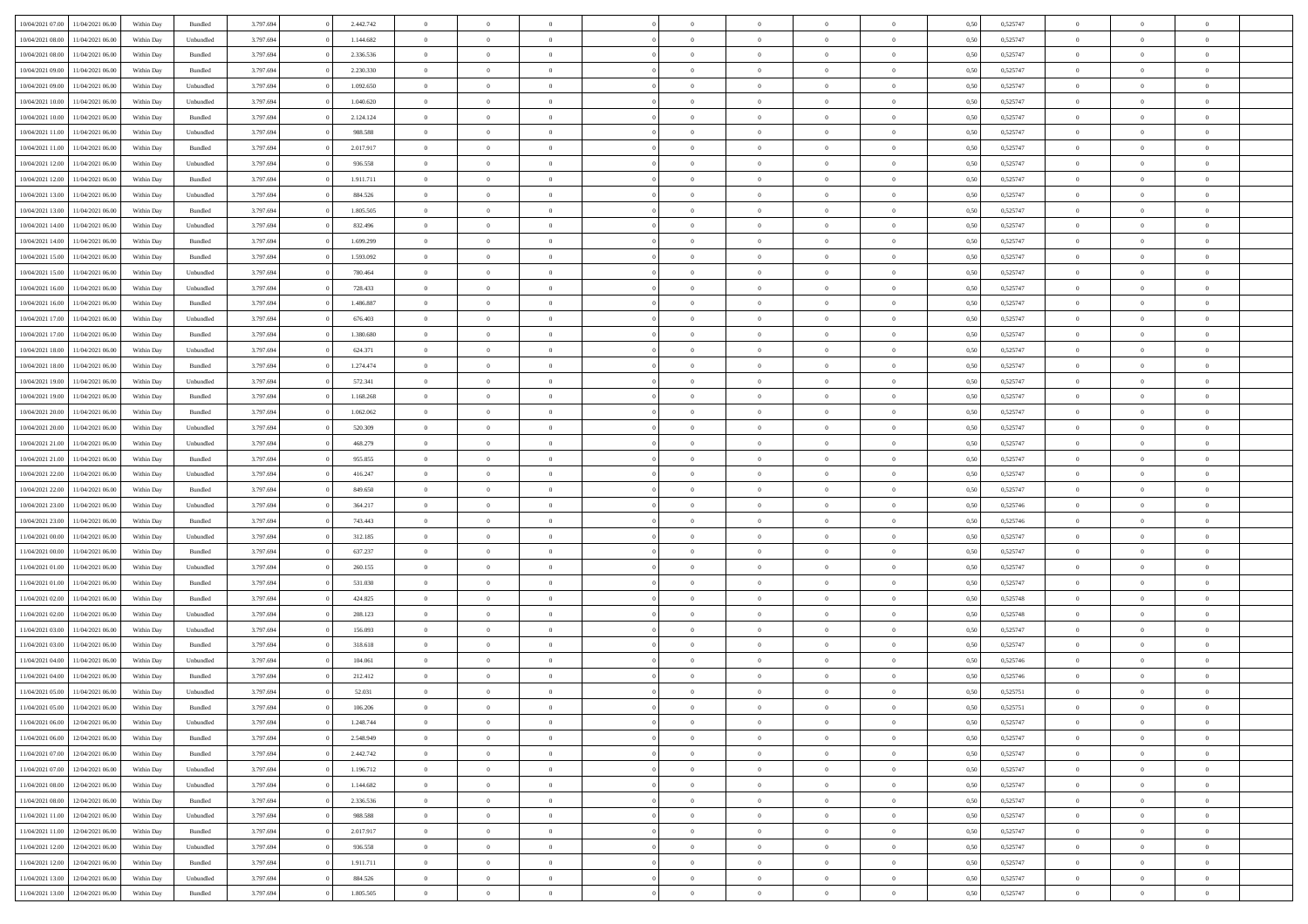| 11/04/2021 14:00                  | 12/04/2021 06:00 | Within Dav | Unbundled          | 3.797.694 |           | 832.496   | $\overline{0}$ | $\Omega$       |                | $\Omega$       | $\Omega$       | $\Omega$       | $\theta$       | 0.50 | 0,525747 | $\theta$       | $\theta$       | $\theta$       |  |
|-----------------------------------|------------------|------------|--------------------|-----------|-----------|-----------|----------------|----------------|----------------|----------------|----------------|----------------|----------------|------|----------|----------------|----------------|----------------|--|
|                                   |                  |            |                    |           |           |           |                |                |                |                |                |                |                |      |          |                |                |                |  |
| 11/04/2021 14:00                  | 12/04/2021 06:00 | Within Day | Bundled            | 3.797.694 |           | 1.699.299 | $\overline{0}$ | $\overline{0}$ | $\overline{0}$ | $\overline{0}$ | $\bf{0}$       | $\overline{0}$ | $\bf{0}$       | 0,50 | 0,525747 | $\theta$       | $\overline{0}$ | $\overline{0}$ |  |
| 11/04/2021 15:00                  | 12/04/2021 06:00 | Within Day | Bundled            | 3.797.694 |           | 1.593.092 | $\overline{0}$ | 1.474          | $\overline{0}$ | 1,158170       | $\bf{0}$       | $\bf{0}$       | $\mathbf{0}$   | 0,50 | 0,525747 | $\bf{0}$       | $\overline{0}$ | $\overline{0}$ |  |
| 11/04/2021 15:00                  | 12/04/2021 06:00 | Within Dav | Unbundled          | 3.797.694 |           | 780,464   | $\overline{0}$ | $\overline{0}$ | $\overline{0}$ | $\overline{0}$ | $\bf{0}$       | $\overline{0}$ | $\overline{0}$ | 0.50 | 0,525747 | $\theta$       | $\theta$       | $\overline{0}$ |  |
| 11/04/2021 16:00                  | 12/04/2021 06:00 | Within Day | Unbundled          | 3.797.694 | 1.474     | 728.433   | $\overline{0}$ | $\theta$       | $\overline{0}$ | $\overline{0}$ | $\bf{0}$       | $\overline{0}$ | $\bf{0}$       | 0,50 | 0,525747 | $\theta$       | $\overline{0}$ | $\overline{0}$ |  |
| 11/04/2021 16:00                  | 12/04/2021 06:00 | Within Day | Bundled            | 3.797.694 | 1.474     | 1.485.511 | $\overline{0}$ | $\bf{0}$       | $\overline{0}$ | $\bf{0}$       | $\overline{0}$ | $\overline{0}$ | $\mathbf{0}$   | 0,50 | 0,525747 | $\bf{0}$       | $\overline{0}$ | $\bf{0}$       |  |
|                                   |                  |            |                    |           |           |           |                |                |                |                | $\overline{0}$ |                |                |      |          | $\theta$       | $\overline{0}$ | $\overline{0}$ |  |
| 11/04/2021 17:00                  | 12/04/2021 06:00 | Within Dav | Unbundled          | 3.797.694 | 1.474     | 676,403   | $\overline{0}$ | $\overline{0}$ | $\overline{0}$ | $\overline{0}$ |                | $\overline{0}$ | $\overline{0}$ | 0.50 | 0,525747 |                |                |                |  |
| 11/04/2021 17:00                  | 12/04/2021 06:00 | Within Day | Bundled            | 3.797.694 | 1.474     | 1.379.402 | $\overline{0}$ | $\theta$       | $\overline{0}$ | $\overline{0}$ | $\bf{0}$       | $\overline{0}$ | $\bf{0}$       | 0,50 | 0,525747 | $\theta$       | $\theta$       | $\overline{0}$ |  |
| 11/04/2021 18:00                  | 12/04/2021 06:00 | Within Day | Unbundled          | 3.797.694 | 1.474     | 624.371   | $\overline{0}$ | $\overline{0}$ | $\overline{0}$ | $\bf{0}$       | $\bf{0}$       | $\bf{0}$       | $\bf{0}$       | 0,50 | 0,525747 | $\,0\,$        | $\overline{0}$ | $\overline{0}$ |  |
| 11/04/2021 18:00                  | 12/04/2021 06:00 | Within Dav | Bundled            | 3.797.694 | 1.474     | 1.273.295 | $\overline{0}$ | $\overline{0}$ | $\overline{0}$ | $\overline{0}$ | $\overline{0}$ | $\overline{0}$ | $\overline{0}$ | 0.50 | 0,525747 | $\theta$       | $\overline{0}$ | $\overline{0}$ |  |
| 11/04/2021 19:00                  | 12/04/2021 06:00 | Within Day | Unbundled          | 3.797.694 | 1.474     | 572.341   | $\overline{0}$ | $\theta$       | $\overline{0}$ | $\overline{0}$ | $\bf{0}$       | $\overline{0}$ | $\bf{0}$       | 0,50 | 0,525747 | $\,$ 0 $\,$    | $\overline{0}$ | $\overline{0}$ |  |
| 11/04/2021 19:00                  | 12/04/2021 06:00 | Within Day | Bundled            | 3.797.694 | 1.474     | 1.167.187 | $\overline{0}$ | $\overline{0}$ | $\overline{0}$ | $\bf{0}$       | $\bf{0}$       | $\bf{0}$       | $\mathbf{0}$   | 0,50 | 0,525747 | $\bf{0}$       | $\overline{0}$ | $\overline{0}$ |  |
| 11/04/2021 20:00                  | 12/04/2021 06:00 | Within Day | Bundled            | 3.797.694 | 1.474     | 1.061.079 | $\overline{0}$ | $\overline{0}$ | $\overline{0}$ | $\overline{0}$ | $\bf{0}$       | $\overline{0}$ | $\overline{0}$ | 0.50 | 0,525747 | $\theta$       | $\theta$       | $\overline{0}$ |  |
|                                   |                  |            |                    |           |           |           | $\overline{0}$ | $\theta$       |                |                | $\bf{0}$       |                |                |      |          | $\theta$       | $\overline{0}$ |                |  |
| 11/04/2021 20:00                  | 12/04/2021 06:00 | Within Day | Unbundled          | 3.797.694 | 1.474     | 520.309   |                |                | $\overline{0}$ | $\overline{0}$ |                | $\overline{0}$ | $\bf{0}$       | 0,50 | 0,525747 |                |                | $\overline{0}$ |  |
| 11/04/2021 21:00                  | 12/04/2021 06:00 | Within Day | Unbundled          | 3.797.694 | 1.474     | 468.279   | $\overline{0}$ | $\bf{0}$       | $\overline{0}$ | $\bf{0}$       | $\overline{0}$ | $\overline{0}$ | $\mathbf{0}$   | 0,50 | 0,525747 | $\bf{0}$       | $\overline{0}$ | $\bf{0}$       |  |
| 11/04/2021 21:00                  | 12/04/2021 06:00 | Within Dav | Bundled            | 3.797.694 | 1.474     | 954.971   | $\overline{0}$ | $\overline{0}$ | $\overline{0}$ | $\overline{0}$ | $\overline{0}$ | $\overline{0}$ | $\overline{0}$ | 0.50 | 0,525747 | $\theta$       | $\overline{0}$ | $\overline{0}$ |  |
| 11/04/2021 22:00                  | 12/04/2021 06:00 | Within Day | Unbundled          | 3.797.694 | 1.474     | 416.247   | $\overline{0}$ | $\theta$       | $\overline{0}$ | $\overline{0}$ | $\bf{0}$       | $\overline{0}$ | $\bf{0}$       | 0,50 | 0,525747 | $\,$ 0 $\,$    | $\theta$       | $\overline{0}$ |  |
| 11/04/2021 22.00                  | 12/04/2021 06:00 | Within Day | Bundled            | 3.797.694 | 1.474     | 848.863   | $\overline{0}$ | $\overline{0}$ | $\overline{0}$ | $\bf{0}$       | $\bf{0}$       | $\bf{0}$       | $\mathbf{0}$   | 0,50 | 0,525747 | $\,0\,$        | $\overline{0}$ | $\overline{0}$ |  |
| 11/04/2021 23:00                  | 12/04/2021 06:00 | Within Day | Unbundled          | 3.797.694 | 1.474     | 364,217   | $\overline{0}$ | $\overline{0}$ | $\overline{0}$ | $\overline{0}$ | $\overline{0}$ | $\overline{0}$ | $\overline{0}$ | 0.50 | 0,525746 | $\theta$       | $\overline{0}$ | $\overline{0}$ |  |
| 11/04/2021 23:00                  | 12/04/2021 06:00 | Within Day | Bundled            | 3.797.694 | 1.474     | 742.755   | $\overline{0}$ | $\theta$       | $\overline{0}$ | $\overline{0}$ | $\bf{0}$       | $\overline{0}$ | $\bf{0}$       | 0,50 | 0,525746 | $\,$ 0 $\,$    | $\theta$       | $\overline{0}$ |  |
|                                   |                  |            |                    |           |           |           |                |                |                |                |                |                |                |      |          |                |                |                |  |
| 12/04/2021 00:00                  | 12/04/2021 06:00 | Within Day | Unbundled          | 3.797.694 | 1.474     | 312.185   | $\overline{0}$ | $\overline{0}$ | $\overline{0}$ | $\bf{0}$       | $\bf{0}$       | $\bf{0}$       | $\bf{0}$       | 0,50 | 0,525747 | $\,0\,$        | $\overline{0}$ | $\overline{0}$ |  |
| 12/04/2021 00:00                  | 12/04/2021 06:00 | Within Day | Bundled            | 3.797.694 | 1.474     | 636,647   | $\overline{0}$ | $\overline{0}$ | $\overline{0}$ | $\overline{0}$ | $\bf{0}$       | $\overline{0}$ | $\overline{0}$ | 0.50 | 0,525747 | $\theta$       | $\theta$       | $\overline{0}$ |  |
| 12/04/2021 01:00                  | 12/04/2021 06:00 | Within Day | Unbundled          | 3.797.694 | 1.474     | 260.155   | $\overline{0}$ | $\theta$       | $\overline{0}$ | $\overline{0}$ | $\bf{0}$       | $\overline{0}$ | $\bf{0}$       | 0,50 | 0,525747 | $\,$ 0 $\,$    | $\overline{0}$ | $\overline{0}$ |  |
| 12/04/2021 01:00                  | 12/04/2021 06:00 | Within Day | Bundled            | 3.797.694 | 1.474     | 530.539   | $\overline{0}$ | $\bf{0}$       | $\overline{0}$ | $\bf{0}$       | $\overline{0}$ | $\overline{0}$ | $\mathbf{0}$   | 0,50 | 0,525747 | $\bf{0}$       | $\overline{0}$ | $\bf{0}$       |  |
| 12/04/2021 02:00                  | 12/04/2021 06:00 | Within Day | Bundled            | 3.797.694 | 1.474     | 424.431   | $\overline{0}$ | $\overline{0}$ | $\overline{0}$ | $\overline{0}$ | $\overline{0}$ | $\overline{0}$ | $\overline{0}$ | 0.50 | 0,525748 | $\theta$       | $\overline{0}$ | $\overline{0}$ |  |
| 12/04/2021 02:00                  | 12/04/2021 06:00 | Within Day | Unbundled          | 3.797.694 | 1.474     | 208.123   | $\overline{0}$ | $\theta$       | $\overline{0}$ | $\overline{0}$ | $\bf{0}$       | $\overline{0}$ | $\bf{0}$       | 0,50 | 0,525748 | $\theta$       | $\theta$       | $\overline{0}$ |  |
| 12/04/2021 03:00                  | 12/04/2021 06:00 | Within Day | Unbundled          | 3.797.694 | 1.474     | 156.093   | $\overline{0}$ | $\overline{0}$ | $\overline{0}$ | $\bf{0}$       | $\bf{0}$       | $\bf{0}$       | $\bf{0}$       | 0,50 | 0,525747 | $\,0\,$        | $\overline{0}$ | $\overline{0}$ |  |
| 12/04/2021 03:00                  | 12/04/2021 06:00 |            | Bundled            | 3.797.694 | 1.474     | 318,324   | $\overline{0}$ | $\overline{0}$ | $\overline{0}$ | $\overline{0}$ | $\overline{0}$ | $\overline{0}$ | $\overline{0}$ | 0.50 | 0,525747 | $\theta$       | $\overline{0}$ | $\overline{0}$ |  |
|                                   |                  | Within Day |                    |           |           |           |                |                |                |                |                |                |                |      |          |                |                |                |  |
| 12/04/2021 04:00                  | 12/04/2021 06:00 | Within Day | Unbundled          | 3.797.694 | 1.474     | 104.061   | $\overline{0}$ | $\theta$       | $\overline{0}$ | $\overline{0}$ | $\bf{0}$       | $\overline{0}$ | $\bf{0}$       | 0,50 | 0,525746 | $\,$ 0 $\,$    | $\overline{0}$ | $\overline{0}$ |  |
| 12/04/2021 04:00                  | 12/04/2021 06:00 | Within Day | Bundled            | 3.797.694 | 1.474     | 212.215   | $\overline{0}$ | $\overline{0}$ | $\overline{0}$ | $\bf{0}$       | $\bf{0}$       | $\bf{0}$       | $\bf{0}$       | 0,50 | 0,525746 | $\overline{0}$ | $\overline{0}$ | $\overline{0}$ |  |
| 12/04/2021 05:00                  | 12/04/2021 06:00 | Within Day | Unbundled          | 3.797.694 | 1.474     | 52.031    | $\overline{0}$ | $\Omega$       | $\overline{0}$ | $\Omega$       | $\Omega$       | $\overline{0}$ | $\overline{0}$ | 0,50 | 0,525751 | $\,0\,$        | $\theta$       | $\theta$       |  |
| 12/04/2021 05:00                  | 12/04/2021 06:00 | Within Day | Bundled            | 3.797.694 | 1.474     | 106.108   | $\overline{0}$ | $\theta$       | $\overline{0}$ | $\overline{0}$ | $\bf{0}$       | $\overline{0}$ | $\bf{0}$       | 0,50 | 0,525751 | $\,$ 0 $\,$    | $\overline{0}$ | $\overline{0}$ |  |
| 12/04/2021 06:00                  | 13/04/2021 06:00 | Within Day | Unbundled          | 3.797.694 |           | 1.248.744 | $\overline{0}$ | $\bf{0}$       | $\overline{0}$ | $\bf{0}$       | $\bf{0}$       | $\overline{0}$ | $\mathbf{0}$   | 0,50 | 0,525747 | $\overline{0}$ | $\overline{0}$ | $\bf{0}$       |  |
| 12/04/2021 06:00                  | 13/04/2021 06:00 | Within Day | Bundled            | 3.797.694 |           | 2.548.949 | $\overline{0}$ | $\Omega$       | $\Omega$       | $\Omega$       | $\bf{0}$       | $\overline{0}$ | $\overline{0}$ | 0.50 | 0,525747 | $\,0\,$        | $\theta$       | $\theta$       |  |
| 12/04/2021 07:00                  | 13/04/2021 06:00 | Within Day | Bundled            | 3.797.694 |           | 2.442.742 | $\overline{0}$ | $\theta$       | $\overline{0}$ | $\overline{0}$ | $\bf{0}$       | $\overline{0}$ | $\bf{0}$       | 0,50 | 0,525747 | $\,$ 0 $\,$    | $\theta$       | $\overline{0}$ |  |
|                                   |                  |            |                    |           |           |           |                |                |                |                |                |                |                |      |          |                |                |                |  |
| 12/04/2021 07:00                  | 13/04/2021 06:00 | Within Day | Unbundled          | 3.797.694 |           | 1.196.712 | $\overline{0}$ | $\overline{0}$ | $\overline{0}$ | $\bf{0}$       | $\bf{0}$       | $\bf{0}$       | $\bf{0}$       | 0,50 | 0,525747 | $\,0\,$        | $\overline{0}$ | $\overline{0}$ |  |
| 12/04/2021 08:00                  | 13/04/2021 06:00 | Within Day | Unbundled          | 3.797.694 |           | 1.144.682 | $\overline{0}$ | $\Omega$       | $\overline{0}$ | $\Omega$       | $\overline{0}$ | $\overline{0}$ | $\overline{0}$ | 0.50 | 0,525747 | $\,$ 0 $\,$    | $\theta$       | $\theta$       |  |
| 12/04/2021 08:00                  | 13/04/2021 06:00 | Within Day | Bundled            | 3.797.694 |           | 2.336.536 | $\overline{0}$ | $\theta$       | $\overline{0}$ | $\overline{0}$ | $\bf{0}$       | $\overline{0}$ | $\bf{0}$       | 0,50 | 0,525747 | $\,$ 0 $\,$    | $\overline{0}$ | $\overline{0}$ |  |
| 12/04/2021 09:00                  | 13/04/2021 06:00 | Within Day | Unbundled          | 3.797.694 |           | 1.092.650 | $\overline{0}$ | $\overline{0}$ | $\overline{0}$ | $\bf{0}$       | $\bf{0}$       | $\bf{0}$       | $\bf{0}$       | 0,50 | 0,525747 | $\bf{0}$       | $\overline{0}$ | $\overline{0}$ |  |
| 12/04/2021 09:00                  | 13/04/2021 06:00 | Within Day | $\mathbf B$ undled | 3.797.694 |           | 2.230.330 | $\overline{0}$ | $\Omega$       | $\overline{0}$ | $\Omega$       | $\overline{0}$ | $\overline{0}$ | $\overline{0}$ | 0,50 | 0,525747 | $\,0\,$        | $\theta$       | $\theta$       |  |
| 12/04/2021 10:00                  | 13/04/2021 06:00 | Within Day | Unbundled          | 3.797.694 |           | 1.040.620 | $\overline{0}$ | $\theta$       | $\overline{0}$ | $\overline{0}$ | $\,$ 0         | $\overline{0}$ | $\bf{0}$       | 0,50 | 0,525747 | $\,$ 0 $\,$    | $\overline{0}$ | $\overline{0}$ |  |
| 12/04/2021 10:00                  | 13/04/2021 06:00 | Within Day | Bundled            | 3.797.694 |           | 2.124.124 | $\overline{0}$ | $\overline{0}$ | $\overline{0}$ | $\bf{0}$       | $\bf{0}$       | $\bf{0}$       | $\mathbf{0}$   | 0,50 | 0,525747 | $\overline{0}$ | $\overline{0}$ | $\bf{0}$       |  |
| 12/04/2021 11:00                  | 13/04/2021 06:00 |            | Unbundled          | 3.797.694 |           | 988,588   | $\overline{0}$ | $\Omega$       | $\Omega$       | $\Omega$       | $\Omega$       | $\Omega$       | $\overline{0}$ | 0.50 | 0,525747 | $\theta$       | $\theta$       | $\theta$       |  |
|                                   |                  | Within Day |                    |           |           |           |                |                |                |                |                |                |                |      |          |                |                |                |  |
| 12/04/2021 11:00                  | 13/04/2021 06:00 | Within Day | Bundled            | 3.797.694 |           | 2.017.917 | $\overline{0}$ | $\,$ 0 $\,$    | $\overline{0}$ | $\bf{0}$       | $\,$ 0         | $\bf{0}$       | $\bf{0}$       | 0,50 | 0,525747 | $\,0\,$        | $\overline{0}$ | $\overline{0}$ |  |
| 12/04/2021 12:00                  | 13/04/2021 06:00 | Within Day | Unbundled          | 3.797.694 |           | 936.558   | $\bf{0}$       |                |                |                |                |                |                | 0,50 | 0,525747 | $\bf{0}$       | $\bf{0}$       |                |  |
| 12/04/2021 12:00                  | 13/04/2021 06:00 | Within Day | Bundled            | 3.797.694 |           | 1.911.711 | $\overline{0}$ | $\overline{0}$ | $\overline{0}$ | $\Omega$       | $\overline{0}$ | $\overline{0}$ | $\overline{0}$ | 0,50 | 0,525747 | $\theta$       | $\theta$       | $\theta$       |  |
| 12/04/2021 13:00                  | 13/04/2021 06:00 | Within Day | Bundled            | 3.797.694 |           | 1.805.505 | $\overline{0}$ | 1.804.114      | $\overline{0}$ | 1,158171       | $\,$ 0 $\,$    | $\overline{0}$ | $\,$ 0 $\,$    | 0,50 | 0,525747 | $\,$ 0 $\,$    | $\,$ 0 $\,$    | $\,$ 0         |  |
| 12/04/2021 13:00                  | 13/04/2021 06:00 | Within Day | Unbundled          | 3.797.694 |           | 884.526   | $\overline{0}$ | $\sim$ 0       | $\overline{0}$ | $\overline{0}$ | $\overline{0}$ | $\overline{0}$ | $\mathbf{0}$   | 0,50 | 0,525747 | $\overline{0}$ | $\bf{0}$       | $\overline{0}$ |  |
| 12/04/2021 14:00                  | 13/04/2021 06:00 | Within Day | Unbundled          | 3.797.694 | 1.804.113 | 832.496   | $\overline{0}$ | $\overline{0}$ | $\overline{0}$ | $\overline{0}$ | $\overline{0}$ | $\overline{0}$ | $\overline{0}$ | 0,50 | 0,525747 | $\overline{0}$ | $\theta$       | $\overline{0}$ |  |
| 12/04/2021 14:00                  | 13/04/2021 06:00 | Within Day | Bundled            | 3.797.694 | 1.804.113 | 1.309     | $\overline{0}$ | $\,$ 0         | $\overline{0}$ | $\bf{0}$       | $\,$ 0 $\,$    | $\overline{0}$ | $\,$ 0 $\,$    | 0,50 | 0,525747 | $\,$ 0 $\,$    | $\overline{0}$ | $\,$ 0         |  |
|                                   |                  |            |                    |           |           |           |                |                |                |                |                |                |                |      |          |                |                |                |  |
| 12/04/2021 15:00                  | 13/04/2021 06:00 | Within Day | Unbundled          | 3.797.694 | 1.804.113 | 780.464   | $\overline{0}$ | $\overline{0}$ | $\overline{0}$ | $\overline{0}$ | $\overline{0}$ | $\overline{0}$ | $\mathbf{0}$   | 0,50 | 0,525747 | $\overline{0}$ | $\overline{0}$ | $\overline{0}$ |  |
| 12/04/2021 15:00                  | 13/04/2021 06:00 | Within Day | Bundled            | 3.797.694 | 1.804.113 | 1.227     | $\overline{0}$ | $\overline{0}$ | $\overline{0}$ | $\overline{0}$ | $\overline{0}$ | $\overline{0}$ | $\bf{0}$       | 0.50 | 0,525747 | $\overline{0}$ | $\theta$       | $\overline{0}$ |  |
| 12/04/2021 16:00                  | 13/04/2021 06:00 | Within Day | Unbundled          | 3.797.694 | 1.804.113 | 728.433   | $\overline{0}$ | $\,$ 0         | $\overline{0}$ | $\bf{0}$       | $\bf{0}$       | $\bf{0}$       | $\bf{0}$       | 0,50 | 0,525747 | $\,$ 0 $\,$    | $\overline{0}$ | $\overline{0}$ |  |
| 12/04/2021 16:00                  | 13/04/2021 06:00 | Within Day | Bundled            | 3.797.694 | 1.804.113 | 1.146     | $\overline{0}$ | $\bf{0}$       | $\overline{0}$ | $\overline{0}$ | $\overline{0}$ | $\overline{0}$ | $\mathbf{0}$   | 0,50 | 0,525747 | $\overline{0}$ | $\overline{0}$ | $\bf{0}$       |  |
| 12/04/2021 17:00                  | 13/04/2021 06:00 | Within Day | Unbundled          | 3.797.694 | 1.804.113 | 676.403   | $\overline{0}$ | $\overline{0}$ | $\overline{0}$ | $\Omega$       | $\overline{0}$ | $\overline{0}$ | $\bf{0}$       | 0.50 | 0,525747 | $\overline{0}$ | $\theta$       | $\overline{0}$ |  |
| 12/04/2021 17:00                  | 13/04/2021 06:00 | Within Day | Bundled            | 3.797.694 | 1.804.113 | 1.063     | $\overline{0}$ | $\bf{0}$       | $\overline{0}$ | $\bf{0}$       | $\bf{0}$       | $\bf{0}$       | $\mathbf{0}$   | 0,50 | 0,525747 | $\,$ 0 $\,$    | $\,$ 0 $\,$    | $\bf{0}$       |  |
| 12/04/2021 18:00 13/04/2021 06:00 |                  | Within Day | Bundled            | 3.797.694 | 1.804.113 | 982       | $\overline{0}$ | $\overline{0}$ | $\overline{0}$ | $\overline{0}$ | $\overline{0}$ | $\bf{0}$       | $\mathbf{0}$   | 0,50 | 0,525747 | $\overline{0}$ | $\bf{0}$       | $\overline{0}$ |  |
|                                   |                  |            |                    |           |           |           |                |                |                |                |                |                |                |      |          |                |                |                |  |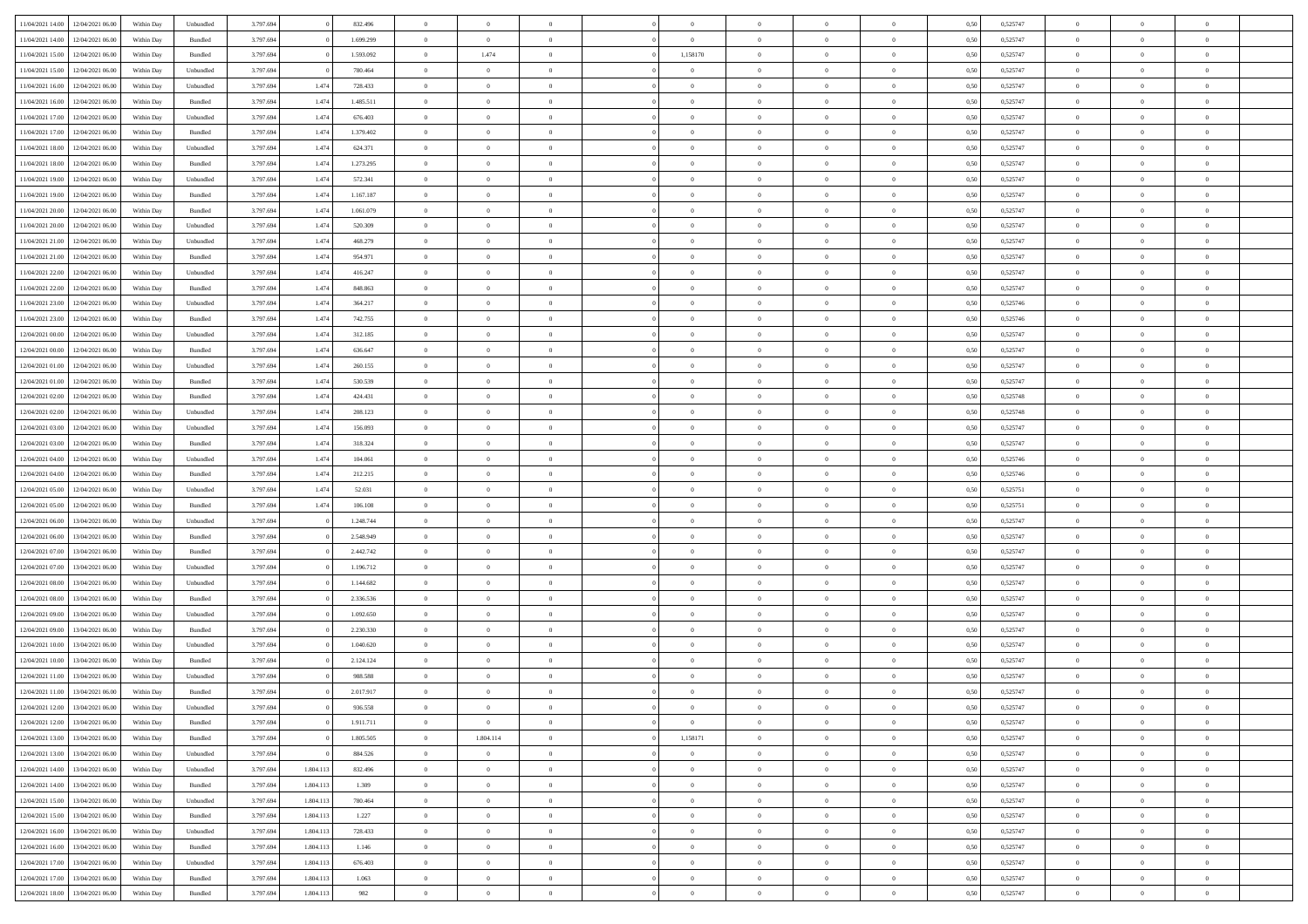| 12/04/2021 18:00 | 13/04/2021 06:00                  | Within Day         | Unbundled                   | 3.797.694 | 1.804.113 | 624.371   | $\overline{0}$ | $\theta$       |                | $\overline{0}$ | $\bf{0}$       | $\overline{0}$ | $\theta$       | 0,50 | 0,525747 | $\theta$       | $\theta$       | $\theta$       |  |
|------------------|-----------------------------------|--------------------|-----------------------------|-----------|-----------|-----------|----------------|----------------|----------------|----------------|----------------|----------------|----------------|------|----------|----------------|----------------|----------------|--|
| 12/04/2021 19:00 | 13/04/2021 06:00                  | Within Day         | Unbundled                   | 3.797.694 | 1.804.11  | 572.341   | $\bf{0}$       | <sup>1</sup>   | $\overline{0}$ | $\overline{0}$ | $\bf{0}$       | $\bf{0}$       | $\bf{0}$       | 0,50 | 0,525747 | $\,$ 0 $\,$    | $\overline{0}$ | $\overline{0}$ |  |
| 12/04/2021 19:00 | 13/04/2021 06:00                  | Within Day         | $\mathbf{B}$ undled         | 3.797.694 | 1.804.113 | 900       | $\overline{0}$ | $\overline{0}$ | $\overline{0}$ | $\overline{0}$ | $\bf{0}$       | $\overline{0}$ | $\mathbf{0}$   | 0.50 | 0,525747 | $\overline{0}$ | $\,$ 0 $\,$    | $\bf{0}$       |  |
|                  |                                   |                    |                             |           |           |           |                | $\overline{0}$ |                |                |                |                |                |      |          |                |                |                |  |
| 12/04/2021 20:00 | 13/04/2021 06:00                  | Within Day         | Unbundled                   | 3.797.694 | 1.804.114 | 520.308   | $\overline{0}$ |                | $\overline{0}$ | $\overline{0}$ | $\,0\,$        | $\overline{0}$ | $\overline{0}$ | 0,50 | 0,525747 | $\,$ 0 $\,$    | $\overline{0}$ | $\overline{0}$ |  |
| 12/04/2021 20:00 | 13/04/2021 06.00                  | Within Day         | Bundled                     | 3.797.694 | 1.804.114 | 818       | $\overline{0}$ | $\overline{0}$ | $\overline{0}$ | $\overline{0}$ | $\,$ 0         | $\overline{0}$ | $\bf{0}$       | 0,50 | 0,525747 | $\,$ 0 $\,$    | $\overline{0}$ | $\overline{0}$ |  |
| 12/04/2021 21:00 | 13/04/2021 06:00                  | Within Day         | Unbundled                   | 3.797.694 | 1.804.114 | 468.278   | $\overline{0}$ | $\overline{0}$ | $\overline{0}$ | $\overline{0}$ | $\bf{0}$       | $\overline{0}$ | $\bf{0}$       | 0.50 | 0.525747 | $\,0\,$        | $\theta$       | $\overline{0}$ |  |
| 12/04/2021 21:00 | 13/04/2021 06:00                  | Within Day         | Bundled                     | 3.797.694 | 1.804.114 | 736       | $\overline{0}$ | $\overline{0}$ | $\overline{0}$ | $\overline{0}$ | $\bf{0}$       | $\overline{0}$ | $\bf{0}$       | 0,50 | 0,525747 | $\,$ 0 $\,$    | $\theta$       | $\overline{0}$ |  |
| 12/04/2021 22:00 | 13/04/2021 06.00                  | Within Day         | Unbundled                   | 3.797.694 | 1.804.114 | 416.246   | $\overline{0}$ | $\overline{0}$ | $\overline{0}$ | $\overline{0}$ | $\,$ 0         | $\bf{0}$       | $\bf{0}$       | 0,50 | 0,525747 | $\,$ 0 $\,$    | $\overline{0}$ | $\overline{0}$ |  |
| 12/04/2021 22:00 | 13/04/2021 06:00                  | Within Day         | Bundled                     | 3.797.694 | 1.804.114 | 654       | $\overline{0}$ | $\overline{0}$ | $\overline{0}$ | $\overline{0}$ | $\bf{0}$       | $\overline{0}$ | $\bf{0}$       | 0.50 | 0.525747 | $\,0\,$        | $\overline{0}$ | $\bf{0}$       |  |
| 12/04/2021 23:00 | 13/04/2021 06:00                  | Within Day         | Unbundled                   | 3.797.694 | 1.804.114 | 364.216   | $\overline{0}$ | $\overline{0}$ | $\overline{0}$ | $\overline{0}$ | $\bf{0}$       | $\overline{0}$ | $\bf{0}$       | 0,50 | 0,525746 | $\,$ 0 $\,$    | $\overline{0}$ | $\overline{0}$ |  |
| 12/04/2021 23:00 | 13/04/2021 06.00                  | Within Day         | Bundled                     | 3.797.694 | 1.804.114 | 573       | $\bf{0}$       | $\overline{0}$ | $\overline{0}$ | $\overline{0}$ | $\,$ 0         | $\bf{0}$       | $\bf{0}$       | 0,50 | 0,525746 | $\,$ 0 $\,$    | $\overline{0}$ | $\overline{0}$ |  |
| 13/04/2021 00:00 | 13/04/2021 06:00                  | Within Day         | Bundled                     | 3.797.694 | 1.804.114 | 491       | $\overline{0}$ | $\overline{0}$ | $\overline{0}$ | $\overline{0}$ | $\bf{0}$       | $\overline{0}$ | $\mathbf{0}$   | 0.50 | 0,525747 | $\,$ 0 $\,$    | $\,$ 0 $\,$    | $\bf{0}$       |  |
| 13/04/2021 00:00 | 13/04/2021 06:00                  | Within Day         | Unbundled                   | 3.797.694 | 1.804.114 | 312.185   | $\overline{0}$ | $\overline{0}$ | $\overline{0}$ | $\overline{0}$ | $\bf{0}$       | $\overline{0}$ | $\overline{0}$ | 0,50 | 0,525747 | $\,$ 0 $\,$    | $\overline{0}$ | $\overline{0}$ |  |
| 13/04/2021 01:00 | 13/04/2021 06:00                  | Within Day         | Unbundled                   | 3.797.694 | 1.804.11  | 260.154   | $\overline{0}$ | $\theta$       | $\overline{0}$ | $\overline{0}$ | $\,$ 0         | $\overline{0}$ | $\bf{0}$       | 0,50 | 0,525747 | $\,$ 0 $\,$    | $\overline{0}$ | $\overline{0}$ |  |
| 13/04/2021 01:00 | 13/04/2021 06:00                  | Within Day         | Bundled                     | 3.797.694 | 1.804.114 | 408       | $\overline{0}$ | $\overline{0}$ | $\overline{0}$ | $\overline{0}$ | $\bf{0}$       | $\overline{0}$ | $\bf{0}$       | 0.50 | 0.525747 | $\,0\,$        | $\theta$       | $\overline{0}$ |  |
|                  |                                   |                    |                             |           |           |           | $\overline{0}$ | $\overline{0}$ | $\overline{0}$ | $\overline{0}$ |                | $\overline{0}$ |                |      |          | $\,$ 0 $\,$    | $\theta$       | $\overline{0}$ |  |
| 13/04/2021 02:00 | 13/04/2021 06:00                  | Within Day         | Unbundled                   | 3.797.694 | 1.804.114 | 208.123   |                |                |                |                | $\bf{0}$       |                | $\bf{0}$       | 0,50 | 0,525748 |                |                |                |  |
| 13/04/2021 02:00 | 13/04/2021 06.00                  | Within Day         | Bundled                     | 3.797.694 | 1.804.114 | 327       | $\overline{0}$ | $\overline{0}$ | $\overline{0}$ | $\overline{0}$ | $\,$ 0         | $\bf{0}$       | $\bf{0}$       | 0,50 | 0,525748 | $\,$ 0 $\,$    | $\overline{0}$ | $\overline{0}$ |  |
| 13/04/2021 03:00 | 13/04/2021 06:00                  | Within Day         | Unbundled                   | 3.797.694 | 1.804.114 | 156,093   | $\overline{0}$ | $\overline{0}$ | $\overline{0}$ | $\overline{0}$ | $\bf{0}$       | $\overline{0}$ | $\mathbf{0}$   | 0.50 | 0.525747 | $\bf{0}$       | $\overline{0}$ | $\bf{0}$       |  |
| 13/04/2021 03:00 | 13/04/2021 06:00                  | Within Day         | Bundled                     | 3.797.694 | 1.804.114 | 245       | $\overline{0}$ | $\overline{0}$ | $\overline{0}$ | $\overline{0}$ | $\bf{0}$       | $\overline{0}$ | $\bf{0}$       | 0,50 | 0,525747 | $\,$ 0 $\,$    | $\overline{0}$ | $\overline{0}$ |  |
| 13/04/2021 04:00 | 13/04/2021 06.00                  | Within Day         | Unbundled                   | 3.797.694 | 1.804.114 | 104.061   | $\overline{0}$ | $\overline{0}$ | $\overline{0}$ | $\overline{0}$ | $\bf{0}$       | $\bf{0}$       | $\bf{0}$       | 0,50 | 0,525746 | $\,$ 0 $\,$    | $\overline{0}$ | $\overline{0}$ |  |
| 13/04/2021 04:00 | 13/04/2021 06:00                  | Within Day         | $\mathbf B$ undled          | 3.797.694 | 1.804.114 | 164       | $\overline{0}$ | $\overline{0}$ | $\overline{0}$ | $\overline{0}$ | $\bf{0}$       | $\overline{0}$ | $\mathbf{0}$   | 0.50 | 0,525746 | $\,$ 0 $\,$    | $\,$ 0 $\,$    | $\overline{0}$ |  |
| 13/04/2021 05:00 | 13/04/2021 06:00                  | Within Day         | Bundled                     | 3.797.694 | 1.804.114 | $81\,$    | $\overline{0}$ | $\overline{0}$ | $\overline{0}$ | $\overline{0}$ | $\bf{0}$       | $\overline{0}$ | $\overline{0}$ | 0,50 | 0,525751 | $\,$ 0 $\,$    | $\overline{0}$ | $\overline{0}$ |  |
| 13/04/2021 05:00 | 13/04/2021 06:00                  | Within Day         | Unbundled                   | 3.797.694 | 1.804.114 | 52.031    | $\overline{0}$ | $\overline{0}$ | $\overline{0}$ | $\overline{0}$ | $\,$ 0         | $\bf{0}$       | $\bf{0}$       | 0,50 | 0,525751 | $\,$ 0 $\,$    | $\overline{0}$ | $\overline{0}$ |  |
| 13/04/2021 06:00 | 14/04/2021 06:00                  | Within Day         | Unbundled                   | 3.797.694 |           | 1.248.744 | $\overline{0}$ | $\overline{0}$ | $\overline{0}$ | $\overline{0}$ | $\bf{0}$       | $\overline{0}$ | $\bf{0}$       | 0.50 | 0.525747 | $\,0\,$        | $\overline{0}$ | $\overline{0}$ |  |
| 13/04/2021 06:00 | 14/04/2021 06:00                  | Within Day         | Bundled                     | 3.797.694 |           | 2.548.949 | $\overline{0}$ | $\overline{0}$ | $\overline{0}$ | $\overline{0}$ | $\bf{0}$       | $\overline{0}$ | $\bf{0}$       | 0,50 | 0,525747 | $\,$ 0 $\,$    | $\theta$       | $\overline{0}$ |  |
| 13/04/2021 07:00 | 14/04/2021 06.00                  | Within Day         | Unbundled                   | 3.797.694 |           | 1.196.712 | $\overline{0}$ | $\theta$       | $\overline{0}$ | $\overline{0}$ | $\,$ 0         | $\overline{0}$ | $\bf{0}$       | 0,50 | 0,525747 | $\,$ 0 $\,$    | $\overline{0}$ | $\overline{0}$ |  |
| 13/04/2021 07:00 | 14/04/2021 06:00                  | Within Day         | Bundled                     | 3.797.694 |           | 2.442.742 | $\overline{0}$ | $\overline{0}$ | $\overline{0}$ | $\overline{0}$ | $\bf{0}$       | $\overline{0}$ | $\bf{0}$       | 0.50 | 0.525747 | $\bf{0}$       | $\overline{0}$ | $\bf{0}$       |  |
| 13/04/2021 08:00 | 14/04/2021 06:00                  | Within Day         | Unbundled                   | 3.797.694 |           | 1.144.682 | $\overline{0}$ | $\overline{0}$ | $\overline{0}$ | $\overline{0}$ | $\bf{0}$       | $\overline{0}$ | $\bf{0}$       | 0,50 | 0,525747 | $\,$ 0 $\,$    | $\overline{0}$ | $\overline{0}$ |  |
|                  |                                   |                    |                             |           |           |           |                |                |                |                |                |                |                |      |          |                |                |                |  |
| 13/04/2021 08:00 | 14/04/2021 06.00                  | Within Day         | Bundled                     | 3.797.694 |           | 2.336.536 | $\bf{0}$       | $\overline{0}$ | $\overline{0}$ | $\overline{0}$ | $\bf{0}$       | $\overline{0}$ | $\bf{0}$       | 0,50 | 0,525747 | $\,$ 0 $\,$    | $\overline{0}$ | $\overline{0}$ |  |
| 13/04/2021 09:00 | 14/04/2021 06:00                  | Within Day         | Unbundled                   | 3.797.694 |           | 1.092.650 | $\overline{0}$ | $\overline{0}$ | $\overline{0}$ | $\overline{0}$ | $\bf{0}$       | $\overline{0}$ | $\mathbf{0}$   | 0.50 | 0,525747 | $\,$ 0 $\,$    | $\,$ 0 $\,$    | $\overline{0}$ |  |
| 13/04/2021 09:00 | 14/04/2021 06:00                  | Within Dav         | Bundled                     | 3.797.694 |           | 2.230.330 | $\overline{0}$ | $\overline{0}$ | $\overline{0}$ | $\overline{0}$ | $\overline{0}$ | $\overline{0}$ | $\mathbf{0}$   | 0.50 | 0,525747 | $\theta$       | $\overline{0}$ | $\overline{0}$ |  |
| 13/04/2021 10:00 | 14/04/2021 06.00                  | Within Day         | Unbundled                   | 3.797.694 |           | 1.040.620 | $\overline{0}$ | $\overline{0}$ | $\overline{0}$ | $\overline{0}$ | $\,$ 0         | $\bf{0}$       | $\bf{0}$       | 0,50 | 0,525747 | $\,$ 0 $\,$    | $\overline{0}$ | $\overline{0}$ |  |
| 13/04/2021 10:00 | 14/04/2021 06:00                  | Within Day         | Bundled                     | 3.797.694 |           | 2.124.124 | $\overline{0}$ | $\overline{0}$ | $\overline{0}$ | $\overline{0}$ | $\bf{0}$       | $\overline{0}$ | $\bf{0}$       | 0.50 | 0.525747 | $\,0\,$        | $\theta$       | $\overline{0}$ |  |
| 13/04/2021 11:00 | 14/04/2021 06:00                  | Within Dav         | Bundled                     | 3.797.694 |           | 2.017.917 | $\overline{0}$ | $\overline{0}$ | $\Omega$       | $\overline{0}$ | $\mathbf{0}$   | $\overline{0}$ | $\overline{0}$ | 0.50 | 0,525747 | $\theta$       | $\overline{0}$ | $\overline{0}$ |  |
| 13/04/2021 11:00 | 14/04/2021 06.00                  | Within Day         | Unbundled                   | 3.797.694 |           | 988.588   | $\bf{0}$       | $\overline{0}$ | $\overline{0}$ | $\overline{0}$ | $\,$ 0         | $\bf{0}$       | $\bf{0}$       | 0,50 | 0,525747 | $\,$ 0 $\,$    | $\overline{0}$ | $\overline{0}$ |  |
| 13/04/2021 12:00 | 14/04/2021 06:00                  | Within Day         | Unbundled                   | 3.797.694 |           | 936.558   | $\overline{0}$ | $\overline{0}$ | $\overline{0}$ | $\overline{0}$ | $\bf{0}$       | $\overline{0}$ | $\mathbf{0}$   | 0.50 | 0.525747 | $\bf{0}$       | $\overline{0}$ | $\bf{0}$       |  |
| 13/04/2021 12:00 | 14/04/2021 06:00                  | Within Dav         | Bundled                     | 3.797.694 |           | 1.911.711 | $\overline{0}$ | $\overline{0}$ | $\overline{0}$ | $\overline{0}$ | $\overline{0}$ | $\overline{0}$ | $\overline{0}$ | 0,50 | 0,525747 | $\theta$       | $\overline{0}$ | $\overline{0}$ |  |
| 13/04/2021 13:00 | 14/04/2021 06.00                  | Within Day         | Unbundled                   | 3.797.694 |           | 884.526   | $\bf{0}$       | $\overline{0}$ | $\overline{0}$ | $\bf{0}$       | $\bf{0}$       | $\bf{0}$       | $\bf{0}$       | 0,50 | 0,525747 | $\,$ 0 $\,$    | $\overline{0}$ | $\overline{0}$ |  |
| 13/04/2021 13:00 | 14/04/2021 06:00                  | Within Day         | Bundled                     | 3.797.694 |           | 1.805.505 | $\overline{0}$ | $\overline{0}$ | $\overline{0}$ | $\overline{0}$ | $\bf{0}$       | $\overline{0}$ | $\mathbf{0}$   | 0.50 | 0,525747 | $\overline{0}$ | $\,$ 0 $\,$    | $\overline{0}$ |  |
| 13/04/2021 14:00 | 14/04/2021 06:00                  | Within Dav         | Unbundled                   | 3.797.694 |           | 832.496   | $\overline{0}$ | $\overline{0}$ | $\theta$       | $\overline{0}$ | $\mathbf{0}$   | $\overline{0}$ | $\mathbf{0}$   | 0.50 | 0,525747 | $\theta$       | $\overline{0}$ | $\overline{0}$ |  |
| 13/04/2021 14:00 | 14/04/2021 06.00                  | Within Day         | Bundled                     | 3.797.694 |           | 1.699.299 | $\overline{0}$ | $\overline{0}$ | $\overline{0}$ | $\overline{0}$ | $\bf{0}$       | $\overline{0}$ | $\bf{0}$       | 0,50 | 0,525747 | $\,$ 0 $\,$    | $\overline{0}$ | $\overline{0}$ |  |
| 13/04/2021 15:00 | 14/04/2021 06:00                  | Within Day         | Unbundled                   | 3.797.694 |           | 780,464   | $\overline{0}$ | $\overline{0}$ | $\overline{0}$ | $\overline{0}$ | $\bf{0}$       | $\overline{0}$ | $\bf{0}$       | 0.50 | 0,525747 | $\,0\,$        | $\theta$       | $\overline{0}$ |  |
| 13/04/2021 15:00 | 14/04/2021 06:00                  | Within Dav         | Bundled                     | 3.797.694 |           | 1.593.092 | $\overline{0}$ | $\theta$       | $\Omega$       | $\Omega$       | $\bf{0}$       | $\overline{0}$ | $\overline{0}$ | 0.50 | 0,525747 | $\theta$       | $\overline{0}$ | $\overline{0}$ |  |
|                  |                                   |                    |                             | 3.797.694 |           |           |                | $\overline{0}$ | $\overline{0}$ |                | $\,$ 0         |                |                |      |          | $\,$ 0 $\,$    | $\overline{0}$ | $\overline{0}$ |  |
| 13/04/2021 16:00 | 14/04/2021 06:00                  | Within Day         | Bundled                     |           |           | 1.486.887 | $\overline{0}$ |                |                | $\bf{0}$       |                | $\bf{0}$       | $\bf{0}$       | 0,50 | 0,525747 |                |                |                |  |
| 13/04/2021 16:00 | 14/04/2021 06:00                  | Within ${\bf Day}$ | $\ensuremath{\mathsf{Unb}}$ | 3.797.694 |           | 728.433   | $\bf{0}$       | $\bf{0}$       |                | $^{\circ}$     | $\Omega$       |                |                | 0,50 | 0,525747 | $\bf{0}$       | $\theta$       |                |  |
| 13/04/2021 17:00 | 14/04/2021 06:00                  | Within Day         | Unbundled                   | 3.797.694 |           | 676.403   | $\overline{0}$ | $\overline{0}$ | $\overline{0}$ | $\overline{0}$ | $\overline{0}$ | $\overline{0}$ | $\mathbf{0}$   | 0,50 | 0,525747 | $\theta$       | $\overline{0}$ | $\overline{0}$ |  |
| 13/04/2021 17:00 | 14/04/2021 06:00                  | Within Day         | Bundled                     | 3.797.694 |           | 1.380.680 | $\overline{0}$ | $\overline{0}$ | $\overline{0}$ | $\bf{0}$       | $\overline{0}$ | $\overline{0}$ | $\bf{0}$       | 0,50 | 0,525747 | $\overline{0}$ | $\overline{0}$ | $\bf{0}$       |  |
| 13/04/2021 18:00 | 14/04/2021 06:00                  | Within Day         | Unbundled                   | 3.797.694 |           | 624.371   | $\overline{0}$ | $\overline{0}$ | $\overline{0}$ | $\overline{0}$ | $\overline{0}$ | $\overline{0}$ | $\mathbf{0}$   | 0.50 | 0,525747 | $\overline{0}$ | $\bf{0}$       | $\bf{0}$       |  |
| 13/04/2021 18:00 | 14/04/2021 06:00                  | Within Day         | Bundled                     | 3.797.694 |           | 1.274.474 | $\overline{0}$ | $\overline{0}$ | $\overline{0}$ | $\overline{0}$ | $\overline{0}$ | $\overline{0}$ | $\mathbf{0}$   | 0,50 | 0,525747 | $\overline{0}$ | $\theta$       | $\overline{0}$ |  |
| 13/04/2021 19:00 | 14/04/2021 06:00                  | Within Day         | Unbundled                   | 3.797.694 |           | 572.341   | $\overline{0}$ | $\overline{0}$ | $\overline{0}$ | $\overline{0}$ | $\bf{0}$       | $\bf{0}$       | $\bf{0}$       | 0,50 | 0,525747 | $\,$ 0 $\,$    | $\overline{0}$ | $\overline{0}$ |  |
| 13/04/2021 19:00 | 14/04/2021 06:00                  | Within Day         | Bundled                     | 3.797.694 |           | 1.168.268 | $\overline{0}$ | $\overline{0}$ | $\overline{0}$ | $\overline{0}$ | $\bf{0}$       | $\overline{0}$ | $\mathbf{0}$   | 0.50 | 0.525747 | $\,$ 0 $\,$    | $\overline{0}$ | $\overline{0}$ |  |
| 13/04/2021 20:00 | 14/04/2021 06:00                  | Within Day         | Unbundled                   | 3.797.694 |           | 520.309   | $\overline{0}$ | $\overline{0}$ | $\overline{0}$ | $\overline{0}$ | $\overline{0}$ | $\overline{0}$ | $\overline{0}$ | 0,50 | 0,525747 | $\overline{0}$ | $\theta$       | $\overline{0}$ |  |
| 13/04/2021 20:00 | 14/04/2021 06:00                  | Within Day         | Bundled                     | 3.797.694 |           | 1.062.062 | $\overline{0}$ | $\,$ 0         | $\overline{0}$ | $\bf{0}$       | $\,$ 0 $\,$    | $\overline{0}$ | $\bf{0}$       | 0,50 | 0,525747 | $\,$ 0 $\,$    | $\overline{0}$ | $\overline{0}$ |  |
| 13/04/2021 21:00 | 14/04/2021 06:00                  | Within Day         | Unbundled                   | 3.797.694 |           | 468.279   | $\overline{0}$ | $\overline{0}$ | $\overline{0}$ | $\overline{0}$ | $\bf{0}$       | $\overline{0}$ | $\mathbf{0}$   | 0.50 | 0.525747 | $\mathbf{0}$   | $\,$ 0 $\,$    | $\overline{0}$ |  |
| 13/04/2021 21:00 | 14/04/2021 06:00                  | Within Dav         | Bundled                     | 3.797.694 |           | 955.855   | $\overline{0}$ | $\overline{0}$ | $\overline{0}$ | $\overline{0}$ | $\overline{0}$ | $\overline{0}$ | $\overline{0}$ | 0,50 | 0,525747 | $\overline{0}$ | $\overline{0}$ | $\overline{0}$ |  |
|                  |                                   |                    |                             |           |           |           |                | $\overline{0}$ |                | $\bf{0}$       | $\bf{0}$       |                |                |      |          | $\bf{0}$       | $\overline{0}$ | $\bf{0}$       |  |
| 13/04/2021 22:00 | 14/04/2021 06:00                  | Within Day         | Bundled                     | 3.797.694 |           | 849.650   | $\overline{0}$ |                | $\overline{0}$ |                |                | $\bf{0}$       | $\bf{0}$       | 0,50 | 0,525747 |                |                |                |  |
|                  | 13/04/2021 22:00 14/04/2021 06:00 | Within Day         | Unbundled                   | 3.797.694 |           | 416.247   | $\overline{0}$ | $\,$ 0 $\,$    | $\overline{0}$ | $\overline{0}$ | $\,$ 0 $\,$    | $\overline{0}$ | $\,$ 0 $\,$    | 0,50 | 0,525747 | $\overline{0}$ | $\,$ 0 $\,$    | $\,$ 0 $\,$    |  |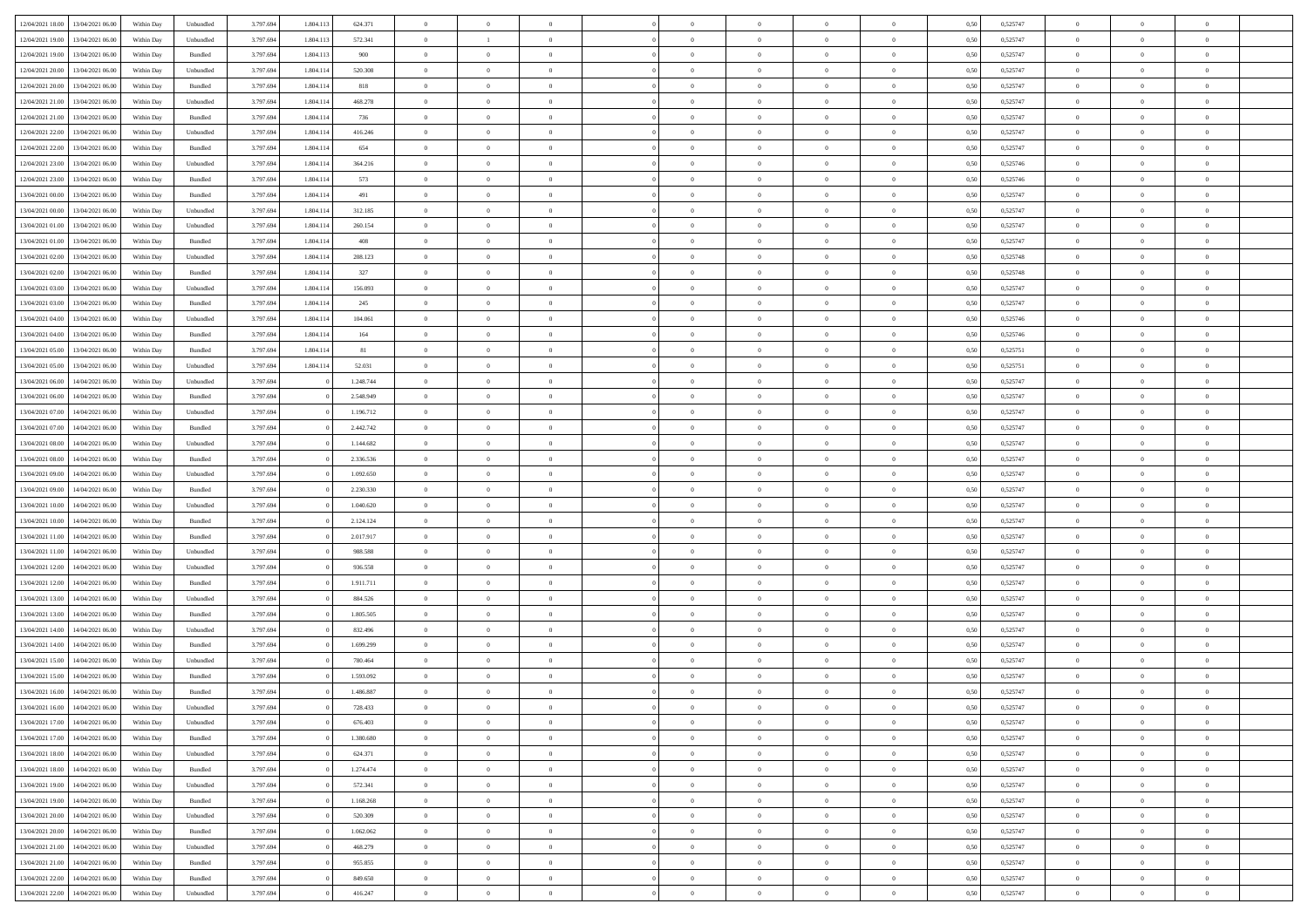| 13/04/2021 23:00 | 14/04/2021 06:00 | Within Day | Unbundled          | 3.797.694 | 364.217   | $\overline{0}$ | $\theta$       |                | $\Omega$       | $\Omega$       | $\Omega$       | $\theta$       | 0.50 | 0,525746 | $\theta$       | $\theta$       | $\theta$       |  |
|------------------|------------------|------------|--------------------|-----------|-----------|----------------|----------------|----------------|----------------|----------------|----------------|----------------|------|----------|----------------|----------------|----------------|--|
|                  |                  |            |                    |           |           |                |                |                |                |                |                |                |      |          |                |                |                |  |
| 13/04/2021 23:00 | 14/04/2021 06:00 | Within Day | Bundled            | 3.797.694 | 743.443   | $\overline{0}$ | $\theta$       | $\overline{0}$ | $\overline{0}$ | $\bf{0}$       | $\overline{0}$ | $\bf{0}$       | 0,50 | 0,525746 | $\theta$       | $\overline{0}$ | $\overline{0}$ |  |
| 14/04/2021 00:00 | 14/04/2021 06:00 | Within Day | Unbundled          | 3.797.694 | 312.185   | $\overline{0}$ | $\overline{0}$ | $\overline{0}$ | $\bf{0}$       | $\bf{0}$       | $\bf{0}$       | $\bf{0}$       | 0,50 | 0,525747 | $\bf{0}$       | $\overline{0}$ | $\overline{0}$ |  |
| 14/04/2021 00:00 | 14/04/2021 06:00 | Within Dav | Bundled            | 3.797.694 | 637.237   | $\overline{0}$ | $\overline{0}$ | $\overline{0}$ | $\overline{0}$ | $\bf{0}$       | $\overline{0}$ | $\overline{0}$ | 0.50 | 0,525747 | $\theta$       | $\theta$       | $\overline{0}$ |  |
| 14/04/2021 01:00 | 14/04/2021 06:00 | Within Day | Unbundled          | 3.797.694 | 260.155   | $\overline{0}$ | $\theta$       | $\overline{0}$ | $\overline{0}$ | $\bf{0}$       | $\overline{0}$ | $\bf{0}$       | 0,50 | 0,525747 | $\theta$       | $\overline{0}$ | $\overline{0}$ |  |
|                  |                  |            |                    |           |           |                |                |                |                |                |                |                |      |          |                |                |                |  |
| 14/04/2021 01:00 | 14/04/2021 06:00 | Within Day | Bundled            | 3.797.694 | 531.030   | $\overline{0}$ | $\bf{0}$       | $\overline{0}$ | $\bf{0}$       | $\overline{0}$ | $\overline{0}$ | $\mathbf{0}$   | 0,50 | 0,525747 | $\overline{0}$ | $\overline{0}$ | $\bf{0}$       |  |
| 14/04/2021 02:00 | 14/04/2021 06:00 | Within Dav | Unbundled          | 3.797.694 | 208.123   | $\overline{0}$ | $\overline{0}$ | $\overline{0}$ | $\overline{0}$ | $\overline{0}$ | $\overline{0}$ | $\overline{0}$ | 0.50 | 0,525748 | $\theta$       | $\overline{0}$ | $\overline{0}$ |  |
| 14/04/2021 02.00 | 14/04/2021 06:00 | Within Day | Bundled            | 3.797.694 | 424.825   | $\overline{0}$ | $\theta$       | $\overline{0}$ | $\overline{0}$ | $\bf{0}$       | $\overline{0}$ | $\bf{0}$       | 0,50 | 0,525748 | $\theta$       | $\theta$       | $\overline{0}$ |  |
| 14/04/2021 03:00 | 14/04/2021 06:00 | Within Day | Bundled            | 3.797.694 | 318.618   | $\overline{0}$ | $\overline{0}$ | $\overline{0}$ | $\bf{0}$       | $\bf{0}$       | $\bf{0}$       | $\bf{0}$       | 0,50 | 0,525747 | $\,0\,$        | $\overline{0}$ | $\overline{0}$ |  |
| 14/04/2021 03:00 | 14/04/2021 06:00 | Within Dav | Unbundled          | 3.797.694 | 156.093   | $\overline{0}$ | $\overline{0}$ | $\overline{0}$ | $\overline{0}$ | $\overline{0}$ | $\overline{0}$ | $\overline{0}$ | 0.50 | 0,525747 | $\theta$       | $\overline{0}$ | $\overline{0}$ |  |
| 14/04/2021 04:00 | 14/04/2021 06:00 | Within Day | Unbundled          | 3.797.694 | 104.061   | $\overline{0}$ | $\theta$       | $\overline{0}$ | $\overline{0}$ | $\bf{0}$       | $\overline{0}$ | $\bf{0}$       | 0,50 | 0,525746 | $\,$ 0 $\,$    | $\overline{0}$ | $\overline{0}$ |  |
|                  |                  |            |                    |           |           |                | $\overline{0}$ |                |                | $\bf{0}$       |                |                |      |          |                | $\overline{0}$ | $\overline{0}$ |  |
| 14/04/2021 04:00 | 14/04/2021 06:00 | Within Day | Bundled            | 3.797.694 | 212.412   | $\overline{0}$ |                | $\overline{0}$ | $\bf{0}$       |                | $\bf{0}$       | $\bf{0}$       | 0,50 | 0,525746 | $\overline{0}$ |                |                |  |
| 14/04/2021 05:00 | 14/04/2021 06:00 | Within Day | Unbundled          | 3.797.694 | 52.031    | $\overline{0}$ | $\overline{0}$ | $\overline{0}$ | $\overline{0}$ | $\bf{0}$       | $\overline{0}$ | $\overline{0}$ | 0.50 | 0,525751 | $\theta$       | $\theta$       | $\overline{0}$ |  |
| 14/04/2021 05:00 | 14/04/2021 06:00 | Within Day | Bundled            | 3.797.694 | 106.206   | $\overline{0}$ | $\theta$       | $\overline{0}$ | $\overline{0}$ | $\bf{0}$       | $\overline{0}$ | $\bf{0}$       | 0,50 | 0,525751 | $\theta$       | $\theta$       | $\overline{0}$ |  |
| 14/04/2021 06:00 | 15/04/2021 06:00 | Within Day | Unbundled          | 3.797.694 | 1.248.744 | $\overline{0}$ | $\bf{0}$       | $\overline{0}$ | $\bf{0}$       | $\overline{0}$ | $\overline{0}$ | $\mathbf{0}$   | 0,50 | 0,525747 | $\overline{0}$ | $\overline{0}$ | $\bf{0}$       |  |
| 14/04/2021 06:00 | 15/04/2021 06:00 | Within Dav | Bundled            | 3.797.694 | 2.548.949 | $\overline{0}$ | $\overline{0}$ | $\overline{0}$ | $\overline{0}$ | $\overline{0}$ | $\overline{0}$ | $\overline{0}$ | 0.50 | 0,525747 | $\theta$       | $\overline{0}$ | $\overline{0}$ |  |
| 14/04/2021 07:00 | 15/04/2021 06:00 | Within Day | Unbundled          | 3.797.694 | 1.196.712 | $\overline{0}$ | $\theta$       | $\overline{0}$ | $\overline{0}$ | $\bf{0}$       | $\overline{0}$ | $\bf{0}$       | 0,50 | 0,525747 | $\theta$       | $\theta$       | $\overline{0}$ |  |
| 14/04/2021 07:00 | 15/04/2021 06:00 | Within Day | Bundled            | 3.797.694 | 2.442.742 | $\overline{0}$ | $\overline{0}$ | $\overline{0}$ | $\bf{0}$       | $\bf{0}$       | $\bf{0}$       | $\bf{0}$       | 0,50 | 0,525747 | $\,0\,$        | $\overline{0}$ | $\overline{0}$ |  |
| 14/04/2021 08:00 | 15/04/2021 06:00 | Within Day | Unbundled          | 3.797.694 | 1.144.682 | $\overline{0}$ | $\overline{0}$ | $\overline{0}$ | $\overline{0}$ | $\overline{0}$ | $\overline{0}$ | $\overline{0}$ | 0.50 | 0,525747 | $\theta$       | $\overline{0}$ | $\overline{0}$ |  |
|                  |                  |            |                    |           |           |                |                |                |                |                |                |                |      |          |                |                |                |  |
| 14/04/2021 08:00 | 15/04/2021 06:00 | Within Day | Bundled            | 3.797.694 | 2.336.536 | $\overline{0}$ | $\theta$       | $\overline{0}$ | $\overline{0}$ | $\bf{0}$       | $\overline{0}$ | $\bf{0}$       | 0,50 | 0,525747 | $\theta$       | $\theta$       | $\overline{0}$ |  |
| 14/04/2021 09:00 | 15/04/2021 06:00 | Within Day | Bundled            | 3.797.694 | 2.230.330 | $\overline{0}$ | $\overline{0}$ | $\overline{0}$ | $\bf{0}$       | $\bf{0}$       | $\bf{0}$       | $\bf{0}$       | 0,50 | 0,525747 | $\,0\,$        | $\overline{0}$ | $\overline{0}$ |  |
| 14/04/2021 09:00 | 15/04/2021 06:00 | Within Day | Unbundled          | 3.797.694 | 1.092.650 | $\overline{0}$ | $\overline{0}$ | $\overline{0}$ | $\overline{0}$ | $\bf{0}$       | $\overline{0}$ | $\overline{0}$ | 0.50 | 0,525747 | $\theta$       | $\theta$       | $\overline{0}$ |  |
| 14/04/2021 10:00 | 15/04/2021 06:00 | Within Day | Bundled            | 3.797.694 | 2.124.124 | $\overline{0}$ | $\theta$       | $\overline{0}$ | $\overline{0}$ | $\bf{0}$       | $\overline{0}$ | $\bf{0}$       | 0,50 | 0,525747 | $\,$ 0 $\,$    | $\overline{0}$ | $\overline{0}$ |  |
| 14/04/2021 10:00 | 15/04/2021 06:00 | Within Day | Unbundled          | 3.797.694 | 1.040.620 | $\overline{0}$ | $\bf{0}$       | $\overline{0}$ | $\bf{0}$       | $\overline{0}$ | $\overline{0}$ | $\mathbf{0}$   | 0,50 | 0,525747 | $\overline{0}$ | $\overline{0}$ | $\bf{0}$       |  |
| 14/04/2021 11:00 | 15/04/2021 06:00 | Within Dav | Bundled            | 3.797.694 | 2.017.917 | $\overline{0}$ | $\overline{0}$ | $\overline{0}$ | $\overline{0}$ | $\overline{0}$ | $\overline{0}$ | $\overline{0}$ | 0.50 | 0,525747 | $\theta$       | $\overline{0}$ | $\overline{0}$ |  |
| 14/04/2021 11:00 | 15/04/2021 06:00 | Within Day | Unbundled          | 3.797.694 | 988.588   | $\overline{0}$ | $\theta$       | $\overline{0}$ | $\overline{0}$ | $\bf{0}$       | $\overline{0}$ | $\bf{0}$       | 0,50 | 0,525747 | $\theta$       | $\theta$       | $\overline{0}$ |  |
|                  |                  |            |                    |           |           |                |                |                |                |                |                |                |      |          |                |                |                |  |
| 14/04/2021 12:00 | 15/04/2021 06:00 | Within Day | Bundled            | 3.797.694 | 1.911.711 | $\overline{0}$ | $\overline{0}$ | $\overline{0}$ | $\bf{0}$       | $\bf{0}$       | $\bf{0}$       | $\bf{0}$       | 0,50 | 0,525747 | $\,0\,$        | $\overline{0}$ | $\overline{0}$ |  |
| 14/04/2021 12:00 | 15/04/2021 06:00 | Within Day | Unbundled          | 3.797.694 | 936.558   | $\overline{0}$ | $\overline{0}$ | $\overline{0}$ | $\overline{0}$ | $\overline{0}$ | $\overline{0}$ | $\overline{0}$ | 0.50 | 0,525747 | $\theta$       | $\overline{0}$ | $\overline{0}$ |  |
| 14/04/2021 13:00 | 15/04/2021 06:00 | Within Day | Unbundled          | 3.797.694 | 884.526   | $\overline{0}$ | $\theta$       | $\overline{0}$ | $\overline{0}$ | $\bf{0}$       | $\overline{0}$ | $\bf{0}$       | 0,50 | 0,525747 | $\,$ 0 $\,$    | $\overline{0}$ | $\overline{0}$ |  |
| 14/04/2021 13:00 | 15/04/2021 06:00 | Within Day | Bundled            | 3.797.694 | 1.805.505 | $\overline{0}$ | $\overline{0}$ | $\overline{0}$ | $\overline{0}$ | $\bf{0}$       | $\overline{0}$ | $\bf{0}$       | 0,50 | 0,525747 | $\bf{0}$       | $\overline{0}$ | $\overline{0}$ |  |
| 14/04/2021 14:00 | 15/04/2021 06:00 | Within Day | Unbundled          | 3.797.694 | 832.496   | $\overline{0}$ | $\Omega$       | $\Omega$       | $\Omega$       | $\Omega$       | $\overline{0}$ | $\overline{0}$ | 0,50 | 0,525747 | $\,0\,$        | $\theta$       | $\theta$       |  |
| 14/04/2021 14:00 | 15/04/2021 06:00 | Within Day | Bundled            | 3.797.694 | 1.699.299 | $\overline{0}$ | $\theta$       | $\overline{0}$ | $\overline{0}$ | $\bf{0}$       | $\overline{0}$ | $\bf{0}$       | 0,50 | 0,525747 | $\theta$       | $\theta$       | $\overline{0}$ |  |
| 14/04/2021 15:00 | 15/04/2021 06:00 | Within Day | Bundled            | 3.797.694 | 1.593.092 | $\overline{0}$ | $\overline{0}$ | $\overline{0}$ | $\overline{0}$ | $\bf{0}$       | $\overline{0}$ | $\mathbf{0}$   | 0,50 | 0,525747 | $\bf{0}$       | $\overline{0}$ | $\bf{0}$       |  |
| 14/04/2021 15:00 | 15/04/2021 06:00 |            | Unbundled          | 3.797.694 | 780,464   | $\overline{0}$ | $\Omega$       | $\Omega$       | $\Omega$       | $\bf{0}$       | $\overline{0}$ | $\overline{0}$ | 0.50 | 0,525747 | $\,0\,$        | $\theta$       | $\theta$       |  |
|                  |                  | Within Day |                    |           |           |                |                |                |                |                |                |                |      |          |                |                |                |  |
| 14/04/2021 16:00 | 15/04/2021 06:00 | Within Day | Unbundled          | 3.797.694 | 728.433   | $\overline{0}$ | $\theta$       | $\overline{0}$ | $\overline{0}$ | $\bf{0}$       | $\overline{0}$ | $\bf{0}$       | 0,50 | 0,525747 | $\,$ 0 $\,$    | $\theta$       | $\overline{0}$ |  |
| 14/04/2021 16:00 | 15/04/2021 06:00 | Within Day | Bundled            | 3.797.694 | 1.486.887 | $\overline{0}$ | $\overline{0}$ | $\overline{0}$ | $\overline{0}$ | $\bf{0}$       | $\overline{0}$ | $\bf{0}$       | 0,50 | 0,525747 | $\,0\,$        | $\overline{0}$ | $\overline{0}$ |  |
| 14/04/2021 17:00 | 15/04/2021 06:00 | Within Day | Unbundled          | 3.797.694 | 676,403   | $\overline{0}$ | $\Omega$       | $\Omega$       | $\Omega$       | $\theta$       | $\theta$       | $\overline{0}$ | 0.50 | 0,525747 | $\theta$       | $\theta$       | $\theta$       |  |
| 14/04/2021 17:00 | 15/04/2021 06:00 | Within Day | Bundled            | 3.797.694 | 1.380.680 | $\overline{0}$ | $\theta$       | $\overline{0}$ | $\overline{0}$ | $\bf{0}$       | $\overline{0}$ | $\bf{0}$       | 0,50 | 0,525747 | $\,$ 0 $\,$    | $\overline{0}$ | $\overline{0}$ |  |
| 14/04/2021 18:00 | 15/04/2021 06:00 | Within Day | Unbundled          | 3.797.694 | 624.371   | $\overline{0}$ | $\overline{0}$ | $\overline{0}$ | $\overline{0}$ | $\bf{0}$       | $\overline{0}$ | $\bf{0}$       | 0,50 | 0,525747 | $\bf{0}$       | $\overline{0}$ | $\overline{0}$ |  |
| 14/04/2021 18:00 | 15/04/2021 06:00 | Within Day | Bundled            | 3.797.694 | 1.274.474 | $\overline{0}$ | $\Omega$       | $\overline{0}$ | $\Omega$       | $\Omega$       | $\overline{0}$ | $\overline{0}$ | 0,50 | 0,525747 | $\,0\,$        | $\theta$       | $\theta$       |  |
| 14/04/2021 19:00 | 15/04/2021 06:00 | Within Day | Unbundled          | 3.797.694 | 572.341   | $\overline{0}$ | $\theta$       | $\overline{0}$ | $\overline{0}$ | $\bf{0}$       | $\overline{0}$ | $\bf{0}$       | 0,50 | 0,525747 | $\,$ 0 $\,$    | $\overline{0}$ | $\overline{0}$ |  |
| 14/04/2021 19:00 | 15/04/2021 06:00 | Within Day | Bundled            | 3.797.694 | 1.168.268 | $\overline{0}$ | $\overline{0}$ | $\overline{0}$ | $\overline{0}$ | $\bf{0}$       | $\overline{0}$ | $\mathbf{0}$   | 0,50 | 0,525747 | $\bf{0}$       | $\overline{0}$ | $\bf{0}$       |  |
|                  |                  |            |                    |           |           |                |                |                |                |                |                |                |      |          |                |                |                |  |
| 14/04/2021 20:00 | 15/04/2021 06:00 | Within Day | Unbundled          | 3.797.694 | 520,309   | $\overline{0}$ | $\Omega$       | $\Omega$       | $\Omega$       | $\Omega$       | $\Omega$       | $\overline{0}$ | 0.50 | 0,525747 | $\theta$       | $\theta$       | $\theta$       |  |
| 14/04/2021 20:00 | 15/04/2021 06:00 | Within Day | Bundled            | 3.797.694 | 1.062.062 | $\overline{0}$ | $\,$ 0 $\,$    | $\overline{0}$ | $\bf{0}$       | $\,$ 0         | $\overline{0}$ | $\bf{0}$       | 0,50 | 0,525747 | $\,0\,$        | $\overline{0}$ | $\overline{0}$ |  |
| 14/04/2021 21:00 | 15/04/2021 06:00 | Within Day | $\mathbf B$ undled | 3.797.694 | 955.855   | $\bf{0}$       | $\bf{0}$       |                |                |                |                |                | 0,50 | 0,525747 | $\bf{0}$       | $\overline{0}$ |                |  |
| 14/04/2021 21:00 | 15/04/2021 06:00 | Within Day | Unbundled          | 3.797.694 | 468,279   | $\overline{0}$ | $\overline{0}$ | $\overline{0}$ | $\Omega$       | $\overline{0}$ | $\overline{0}$ | $\overline{0}$ | 0,50 | 0,525747 | $\theta$       | $\theta$       | $\Omega$       |  |
| 14/04/2021 22.00 | 15/04/2021 06:00 | Within Day | Unbundled          | 3.797.694 | 416.247   | $\overline{0}$ | $\bf{0}$       | $\overline{0}$ | $\bf{0}$       | $\,$ 0 $\,$    | $\overline{0}$ | $\,$ 0 $\,$    | 0,50 | 0,525747 | $\,$ 0 $\,$    | $\,$ 0 $\,$    | $\,$ 0         |  |
| 14/04/2021 22.00 | 15/04/2021 06:00 | Within Day | Bundled            | 3.797.694 | 849.650   | $\overline{0}$ | $\overline{0}$ | $\overline{0}$ | $\overline{0}$ | $\overline{0}$ | $\overline{0}$ | $\mathbf{0}$   | 0,50 | 0,525747 | $\overline{0}$ | $\bf{0}$       | $\overline{0}$ |  |
| 14/04/2021 23:00 | 15/04/2021 06:00 | Within Day | Unbundled          | 3.797.694 | 364.217   | $\overline{0}$ | $\overline{0}$ | $\overline{0}$ | $\Omega$       | $\overline{0}$ | $\overline{0}$ | $\overline{0}$ | 0,50 | 0,525746 | $\overline{0}$ | $\theta$       | $\overline{0}$ |  |
| 14/04/2021 23:00 | 15/04/2021 06:00 | Within Day | Bundled            | 3.797.694 | 743.443   | $\overline{0}$ | $\,$ 0         | $\overline{0}$ | $\overline{0}$ | $\,$ 0 $\,$    | $\overline{0}$ | $\mathbf{0}$   | 0,50 | 0,525746 | $\,$ 0 $\,$    | $\overline{0}$ | $\overline{0}$ |  |
|                  |                  |            |                    |           |           |                |                |                |                |                |                |                |      |          |                |                |                |  |
| 15/04/2021 00:00 | 15/04/2021 06:00 | Within Day | Unbundled          | 3.797.694 | 312.185   | $\overline{0}$ | $\overline{0}$ | $\overline{0}$ | $\overline{0}$ | $\overline{0}$ | $\overline{0}$ | $\mathbf{0}$   | 0,50 | 0,525747 | $\overline{0}$ | $\overline{0}$ | $\bf{0}$       |  |
| 15/04/2021 00:00 | 15/04/2021 06:00 | Within Day | Bundled            | 3.797.694 | 637.237   | $\overline{0}$ | $\overline{0}$ | $\overline{0}$ | $\overline{0}$ | $\overline{0}$ | $\overline{0}$ | $\bf{0}$       | 0.50 | 0,525747 | $\overline{0}$ | $\theta$       | $\overline{0}$ |  |
| 15/04/2021 01:00 | 15/04/2021 06:00 | Within Day | Unbundled          | 3.797.694 | 260.155   | $\overline{0}$ | $\,$ 0         | $\overline{0}$ | $\bf{0}$       | $\bf{0}$       | $\bf{0}$       | $\bf{0}$       | 0,50 | 0,525747 | $\,$ 0 $\,$    | $\overline{0}$ | $\overline{0}$ |  |
| 15/04/2021 01:00 | 15/04/2021 06:00 | Within Day | Bundled            | 3.797.694 | 531.030   | $\overline{0}$ | $\bf{0}$       | $\overline{0}$ | $\overline{0}$ | $\overline{0}$ | $\overline{0}$ | $\mathbf{0}$   | 0,50 | 0,525747 | $\overline{0}$ | $\overline{0}$ | $\bf{0}$       |  |
| 15/04/2021 02:00 | 15/04/2021 06:00 | Within Day | Bundled            | 3.797.694 | 424.825   | $\overline{0}$ | $\overline{0}$ | $\overline{0}$ | $\Omega$       | $\overline{0}$ | $\overline{0}$ | $\overline{0}$ | 0.50 | 0,525748 | $\overline{0}$ | $\overline{0}$ | $\overline{0}$ |  |
| 15/04/2021 02:00 | 15/04/2021 06:00 | Within Day | Unbundled          | 3.797.694 | 208.123   | $\overline{0}$ | $\bf{0}$       | $\overline{0}$ | $\bf{0}$       | $\bf{0}$       | $\bf{0}$       | $\mathbf{0}$   | 0,50 | 0,525748 | $\,$ 0 $\,$    | $\,$ 0 $\,$    | $\bf{0}$       |  |
| 15/04/2021 03:00 | 15/04/2021 06:00 | Within Day | Unbundled          | 3.797.694 | 156.093   | $\overline{0}$ | $\overline{0}$ | $\overline{0}$ | $\overline{0}$ | $\overline{0}$ | $\bf{0}$       | $\mathbf{0}$   | 0,50 | 0,525747 | $\overline{0}$ | $\bf{0}$       | $\bf{0}$       |  |
|                  |                  |            |                    |           |           |                |                |                |                |                |                |                |      |          |                |                |                |  |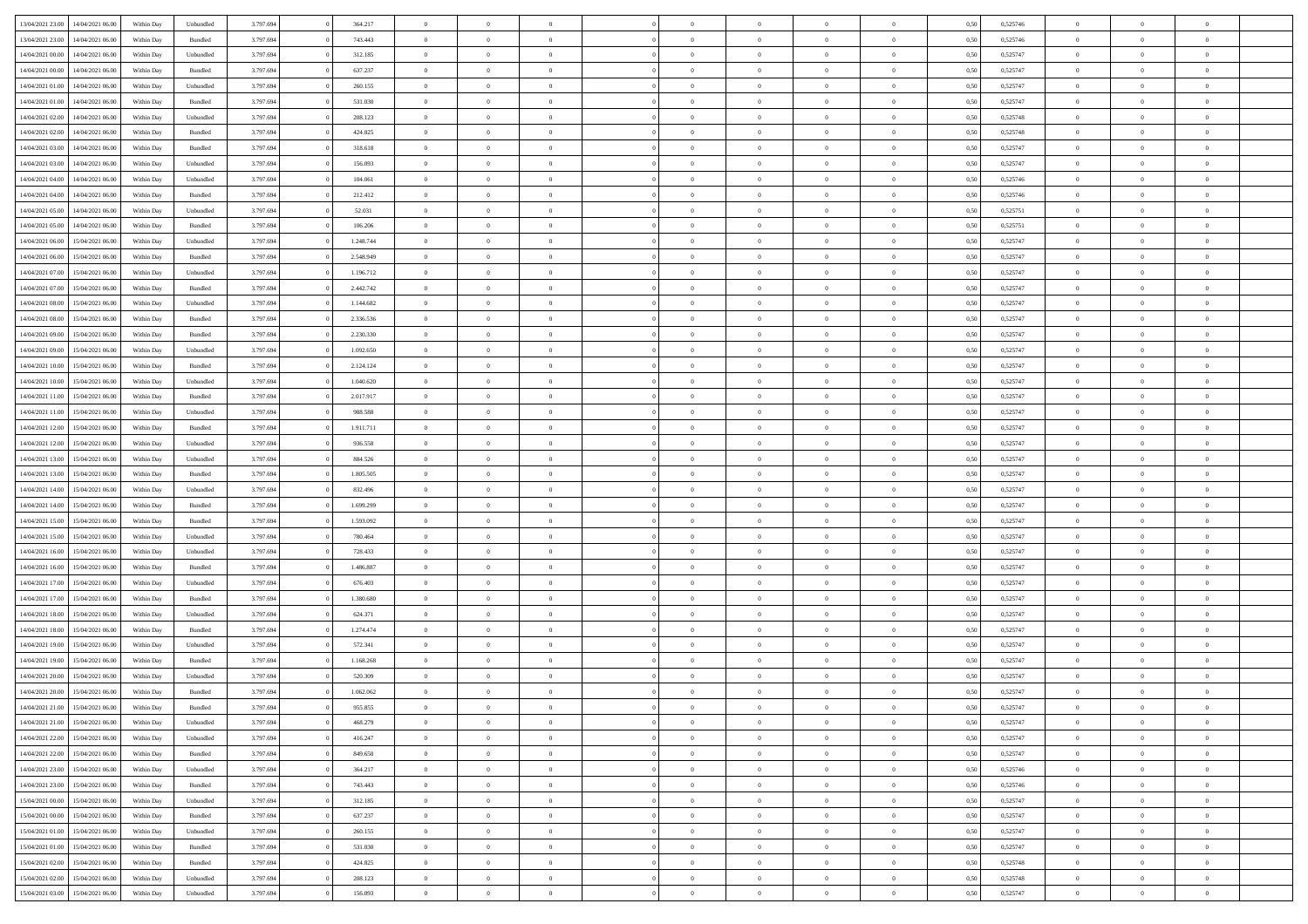| 15/04/2021 03:00                  | 15/04/2021 06:00 | Within Day | Bundled            | 3.797.694 | 318.618   | $\overline{0}$ | $\Omega$       |                | $\Omega$       | $\Omega$       | $\Omega$       | $\theta$       | 0.50 | 0,525747 | $\theta$       | $\theta$       | $\theta$       |  |
|-----------------------------------|------------------|------------|--------------------|-----------|-----------|----------------|----------------|----------------|----------------|----------------|----------------|----------------|------|----------|----------------|----------------|----------------|--|
|                                   |                  |            |                    |           |           |                |                |                |                |                |                |                |      |          |                |                |                |  |
| 15/04/2021 04:00                  | 15/04/2021 06:00 | Within Day | Unbundled          | 3.797.694 | 104.061   | $\overline{0}$ | $\theta$       | $\overline{0}$ | $\overline{0}$ | $\bf{0}$       | $\overline{0}$ | $\bf{0}$       | 0,50 | 0,525746 | $\theta$       | $\theta$       | $\overline{0}$ |  |
| 15/04/2021 04:00                  | 15/04/2021 06:00 | Within Day | Bundled            | 3.797.694 | 212.412   | $\overline{0}$ | $\overline{0}$ | $\overline{0}$ | $\bf{0}$       | $\bf{0}$       | $\bf{0}$       | $\bf{0}$       | 0,50 | 0,525746 | $\bf{0}$       | $\overline{0}$ | $\overline{0}$ |  |
| 15/04/2021 05:00                  | 15/04/2021 06:00 | Within Day | Unbundled          | 3.797.694 | 52.031    | $\overline{0}$ | $\theta$       | $\overline{0}$ | $\overline{0}$ | $\bf{0}$       | $\overline{0}$ | $\overline{0}$ | 0.50 | 0,525751 | $\theta$       | $\theta$       | $\overline{0}$ |  |
|                                   |                  |            |                    |           |           | $\overline{0}$ | $\theta$       | $\overline{0}$ |                | $\bf{0}$       | $\overline{0}$ |                |      |          | $\theta$       | $\theta$       | $\overline{0}$ |  |
| 15/04/2021 05:00                  | 15/04/2021 06:00 | Within Day | Bundled            | 3.797.694 | 106.206   |                |                |                | $\overline{0}$ |                |                | $\bf{0}$       | 0,50 | 0,525751 |                |                |                |  |
| 15/04/2021 06:00                  | 16/04/2021 06:00 | Within Day | Unbundled          | 3.797.694 | 1.248.744 | $\overline{0}$ | $\bf{0}$       | $\overline{0}$ | $\bf{0}$       | $\overline{0}$ | $\overline{0}$ | $\mathbf{0}$   | 0,50 | 0,525747 | $\overline{0}$ | $\overline{0}$ | $\bf{0}$       |  |
| 15/04/2021 06:00                  | 16/04/2021 06:00 | Within Dav | Bundled            | 3.797.694 | 2.548.949 | $\overline{0}$ | $\overline{0}$ | $\overline{0}$ | $\overline{0}$ | $\bf{0}$       | $\overline{0}$ | $\overline{0}$ | 0.50 | 0,525747 | $\theta$       | $\overline{0}$ | $\overline{0}$ |  |
| 15/04/2021 07:00                  | 16/04/2021 06:00 | Within Day | Unbundled          | 3.797.694 | 1.196.712 | $\overline{0}$ | $\theta$       | $\overline{0}$ | $\overline{0}$ | $\bf{0}$       | $\overline{0}$ | $\bf{0}$       | 0,50 | 0,525747 | $\theta$       | $\theta$       | $\overline{0}$ |  |
| 15/04/2021 07:00                  | 16/04/2021 06:00 | Within Day | Bundled            | 3.797.694 | 2.442.742 | $\overline{0}$ | $\overline{0}$ | $\overline{0}$ | $\bf{0}$       | $\bf{0}$       | $\bf{0}$       | $\bf{0}$       | 0,50 | 0,525747 | $\,0\,$        | $\overline{0}$ | $\overline{0}$ |  |
| 15/04/2021 08:00                  | 16/04/2021 06:00 | Within Dav | Bundled            | 3.797.694 | 2.336.536 | $\overline{0}$ | $\overline{0}$ | $\overline{0}$ | $\overline{0}$ | $\overline{0}$ | $\overline{0}$ | $\overline{0}$ | 0.50 | 0,525747 | $\theta$       | $\overline{0}$ | $\overline{0}$ |  |
|                                   |                  |            |                    |           |           |                |                |                |                |                |                |                |      |          |                |                |                |  |
| 15/04/2021 08:00                  | 16/04/2021 06:00 | Within Day | Unbundled          | 3.797.694 | 1.144.682 | $\overline{0}$ | $\theta$       | $\overline{0}$ | $\overline{0}$ | $\bf{0}$       | $\overline{0}$ | $\bf{0}$       | 0,50 | 0,525747 | $\,$ 0 $\,$    | $\overline{0}$ | $\overline{0}$ |  |
| 15/04/2021 09:00                  | 16/04/2021 06:00 | Within Day | Unbundled          | 3.797.694 | 1.092.650 | $\overline{0}$ | $\overline{0}$ | $\overline{0}$ | $\bf{0}$       | $\bf{0}$       | $\bf{0}$       | $\bf{0}$       | 0,50 | 0,525747 | $\bf{0}$       | $\overline{0}$ | $\overline{0}$ |  |
| 15/04/2021 09:00                  | 16/04/2021 06:00 | Within Day | Bundled            | 3.797.694 | 2.230.330 | $\overline{0}$ | $\overline{0}$ | $\overline{0}$ | $\overline{0}$ | $\bf{0}$       | $\overline{0}$ | $\overline{0}$ | 0.50 | 0,525747 | $\theta$       | $\theta$       | $\overline{0}$ |  |
| 15/04/2021 10:00                  | 16/04/2021 06:00 | Within Day | Unbundled          | 3.797.694 | 1.040.620 | $\overline{0}$ | $\theta$       | $\overline{0}$ | $\overline{0}$ | $\bf{0}$       | $\overline{0}$ | $\bf{0}$       | 0,50 | 0,525747 | $\theta$       | $\theta$       | $\overline{0}$ |  |
| 15/04/2021 10:00                  | 16/04/2021 06:00 | Within Day | Bundled            | 3.797.694 | 2.124.124 | $\overline{0}$ | $\bf{0}$       | $\overline{0}$ | $\bf{0}$       | $\overline{0}$ | $\overline{0}$ | $\mathbf{0}$   | 0,50 | 0,525747 | $\overline{0}$ | $\overline{0}$ | $\bf{0}$       |  |
|                                   |                  |            |                    |           |           |                |                |                |                |                |                |                |      |          |                |                |                |  |
| 15/04/2021 11:00                  | 16/04/2021 06:00 | Within Dav | Unbundled          | 3.797.694 | 988.588   | $\overline{0}$ | $\overline{0}$ | $\overline{0}$ | $\overline{0}$ | $\overline{0}$ | $\overline{0}$ | $\overline{0}$ | 0.50 | 0,525747 | $\theta$       | $\overline{0}$ | $\overline{0}$ |  |
| 15/04/2021 11:00                  | 16/04/2021 06:00 | Within Day | Bundled            | 3.797.694 | 2.017.917 | $\overline{0}$ | $\theta$       | $\overline{0}$ | $\overline{0}$ | $\bf{0}$       | $\overline{0}$ | $\bf{0}$       | 0,50 | 0,525747 | $\theta$       | $\theta$       | $\overline{0}$ |  |
| 15/04/2021 12:00                  | 16/04/2021 06:00 | Within Day | Unbundled          | 3.797.694 | 936.558   | $\overline{0}$ | $\overline{0}$ | $\overline{0}$ | $\bf{0}$       | $\bf{0}$       | $\bf{0}$       | $\bf{0}$       | 0,50 | 0,525747 | $\,0\,$        | $\overline{0}$ | $\overline{0}$ |  |
| 15/04/2021 12:00                  | 16/04/2021 06:00 | Within Day | Bundled            | 3.797.694 | 1.911.711 | $\overline{0}$ | $\overline{0}$ | $\overline{0}$ | $\overline{0}$ | $\overline{0}$ | $\overline{0}$ | $\overline{0}$ | 0.50 | 0,525747 | $\theta$       | $\overline{0}$ | $\overline{0}$ |  |
| 15/04/2021 13:00                  | 16/04/2021 06:00 | Within Day | Bundled            | 3.797.694 | 1.805.505 | $\overline{0}$ | $\theta$       | $\overline{0}$ | $\overline{0}$ | $\bf{0}$       | $\overline{0}$ | $\bf{0}$       | 0,50 | 0,525747 | $\,$ 0 $\,$    | $\theta$       | $\overline{0}$ |  |
| 15/04/2021 13:00                  | 16/04/2021 06:00 | Within Day | Unbundled          | 3.797.694 | 884.526   | $\overline{0}$ | $\overline{0}$ | $\overline{0}$ | $\bf{0}$       | $\bf{0}$       | $\bf{0}$       | $\bf{0}$       | 0,50 | 0,525747 | $\,0\,$        | $\overline{0}$ | $\overline{0}$ |  |
|                                   | 16/04/2021 06:00 |            | Unbundled          | 3.797.694 | 832.496   | $\overline{0}$ | $\overline{0}$ | $\overline{0}$ |                | $\bf{0}$       | $\overline{0}$ |                | 0.50 | 0,525747 | $\theta$       | $\theta$       | $\overline{0}$ |  |
| 15/04/2021 14:00                  |                  | Within Day |                    |           |           |                |                |                | $\overline{0}$ |                |                | $\overline{0}$ |      |          |                |                |                |  |
| 15/04/2021 14:00                  | 16/04/2021 06:00 | Within Day | Bundled            | 3.797.694 | 1.699.299 | $\overline{0}$ | $\theta$       | $\overline{0}$ | $\overline{0}$ | $\bf{0}$       | $\overline{0}$ | $\bf{0}$       | 0,50 | 0,525747 | $\,$ 0 $\,$    | $\overline{0}$ | $\overline{0}$ |  |
| 15/04/2021 15:00                  | 16/04/2021 06:00 | Within Day | Unbundled          | 3.797.694 | 780.464   | $\overline{0}$ | $\bf{0}$       | $\overline{0}$ | $\bf{0}$       | $\overline{0}$ | $\overline{0}$ | $\mathbf{0}$   | 0,50 | 0,525747 | $\overline{0}$ | $\overline{0}$ | $\bf{0}$       |  |
| 15/04/2021 15:00                  | 16/04/2021 06:00 | Within Dav | Bundled            | 3.797.694 | 1.593.092 | $\overline{0}$ | $\overline{0}$ | $\overline{0}$ | $\overline{0}$ | $\overline{0}$ | $\overline{0}$ | $\overline{0}$ | 0.50 | 0,525747 | $\theta$       | $\overline{0}$ | $\overline{0}$ |  |
| 15/04/2021 16:00                  | 16/04/2021 06:00 | Within Day | Unbundled          | 3.797.694 | 728.433   | $\overline{0}$ | $\theta$       | $\overline{0}$ | $\overline{0}$ | $\bf{0}$       | $\overline{0}$ | $\bf{0}$       | 0,50 | 0,525747 | $\theta$       | $\theta$       | $\overline{0}$ |  |
| 15/04/2021 16:00                  | 16/04/2021 06:00 | Within Day | Bundled            | 3.797.694 | 1.486.887 | $\overline{0}$ | $\overline{0}$ | $\overline{0}$ | $\overline{0}$ | $\bf{0}$       | $\overline{0}$ | $\bf{0}$       | 0,50 | 0,525747 | $\,0\,$        | $\overline{0}$ | $\overline{0}$ |  |
| 15/04/2021 17:00                  | 16/04/2021 06:00 | Within Day | Unbundled          | 3.797.694 | 676.403   | $\overline{0}$ | $\overline{0}$ | $\overline{0}$ | $\overline{0}$ | $\overline{0}$ | $\overline{0}$ | $\overline{0}$ | 0.50 | 0,525747 | $\theta$       | $\overline{0}$ | $\overline{0}$ |  |
|                                   |                  |            |                    |           |           |                |                |                |                |                |                |                |      |          |                |                |                |  |
| 15/04/2021 17:00                  | 16/04/2021 06:00 | Within Day | Bundled            | 3.797.694 | 1.380.680 | $\overline{0}$ | $\theta$       | $\overline{0}$ | $\overline{0}$ | $\bf{0}$       | $\overline{0}$ | $\bf{0}$       | 0,50 | 0,525747 | $\,$ 0 $\,$    | $\overline{0}$ | $\overline{0}$ |  |
| 15/04/2021 18:00                  | 16/04/2021 06:00 | Within Day | Unbundled          | 3.797.694 | 624.371   | $\overline{0}$ | $\overline{0}$ | $\overline{0}$ | $\overline{0}$ | $\bf{0}$       | $\overline{0}$ | $\bf{0}$       | 0,50 | 0,525747 | $\bf{0}$       | $\overline{0}$ | $\overline{0}$ |  |
| 15/04/2021 18:00                  | 16/04/2021 06:00 | Within Day | Bundled            | 3.797.694 | 1.274.474 | $\overline{0}$ | $\Omega$       | $\Omega$       | $\Omega$       | $\Omega$       | $\Omega$       | $\overline{0}$ | 0,50 | 0,525747 | $\,0\,$        | $\Omega$       | $\theta$       |  |
| 15/04/2021 19:00                  | 16/04/2021 06:00 | Within Day | Bundled            | 3.797.694 | 1.168.268 | $\overline{0}$ | $\theta$       | $\overline{0}$ | $\overline{0}$ | $\bf{0}$       | $\overline{0}$ | $\bf{0}$       | 0,50 | 0,525747 | $\theta$       | $\theta$       | $\overline{0}$ |  |
| 15/04/2021 19:00                  | 16/04/2021 06:00 | Within Day | Unbundled          | 3.797.694 | 572.341   | $\overline{0}$ | $\overline{0}$ | $\overline{0}$ | $\overline{0}$ | $\bf{0}$       | $\overline{0}$ | $\mathbf{0}$   | 0,50 | 0,525747 | $\bf{0}$       | $\overline{0}$ | $\bf{0}$       |  |
| 15/04/2021 20:00                  | 16/04/2021 06:00 | Within Day | Unbundled          | 3.797.694 | 520.309   | $\overline{0}$ | $\Omega$       | $\Omega$       | $\Omega$       | $\bf{0}$       | $\overline{0}$ | $\overline{0}$ | 0.50 | 0,525747 | $\,0\,$        | $\theta$       | $\theta$       |  |
|                                   |                  |            |                    |           |           | $\overline{0}$ | $\theta$       | $\overline{0}$ |                | $\bf{0}$       | $\overline{0}$ |                |      |          |                | $\theta$       | $\overline{0}$ |  |
| 15/04/2021 20:00                  | 16/04/2021 06:00 | Within Day | Bundled            | 3.797.694 | 1.062.062 |                |                |                | $\overline{0}$ |                |                | $\bf{0}$       | 0,50 | 0,525747 | $\,$ 0 $\,$    |                |                |  |
| 15/04/2021 21:00                  | 16/04/2021 06:00 | Within Day | Unbundled          | 3.797.694 | 468.279   | $\overline{0}$ | $\overline{0}$ | $\overline{0}$ | $\overline{0}$ | $\bf{0}$       | $\overline{0}$ | $\bf{0}$       | 0,50 | 0,525747 | $\,0\,$        | $\overline{0}$ | $\overline{0}$ |  |
| 15/04/2021 21:00                  | 16/04/2021 06:00 | Within Day | Bundled            | 3.797.694 | 955,855   | $\overline{0}$ | $\Omega$       | $\Omega$       | $\Omega$       | $\Omega$       | $\theta$       | $\overline{0}$ | 0.50 | 0,525747 | $\theta$       | $\theta$       | $\theta$       |  |
| 15/04/2021 22:00                  | 16/04/2021 06:00 | Within Day | Unbundled          | 3.797.694 | 416.247   | $\overline{0}$ | $\theta$       | $\overline{0}$ | $\overline{0}$ | $\bf{0}$       | $\overline{0}$ | $\bf{0}$       | 0,50 | 0,525747 | $\,$ 0 $\,$    | $\overline{0}$ | $\overline{0}$ |  |
| 15/04/2021 22.00                  | 16/04/2021 06:00 | Within Day | Bundled            | 3.797.694 | 849.650   | $\overline{0}$ | $\overline{0}$ | $\overline{0}$ | $\overline{0}$ | $\bf{0}$       | $\overline{0}$ | $\bf{0}$       | 0,50 | 0,525747 | $\overline{0}$ | $\overline{0}$ | $\overline{0}$ |  |
| 15/04/2021 23:00                  | 16/04/2021 06:00 | Within Day | Unbundled          | 3.797.694 | 364.217   | $\overline{0}$ | $\Omega$       | $\overline{0}$ | $\Omega$       | $\Omega$       | $\overline{0}$ | $\overline{0}$ | 0,50 | 0,525746 | $\,0\,$        | $\theta$       | $\theta$       |  |
| 15/04/2021 23:00                  | 16/04/2021 06:00 | Within Day | Bundled            | 3.797.694 | 743.443   | $\overline{0}$ | $\theta$       | $\overline{0}$ | $\overline{0}$ | $\bf{0}$       | $\overline{0}$ | $\bf{0}$       | 0,50 | 0,525746 | $\,$ 0 $\,$    | $\overline{0}$ | $\overline{0}$ |  |
|                                   |                  |            |                    |           |           |                |                |                |                |                |                |                |      |          |                |                |                |  |
| 16/04/2021 00:00                  | 16/04/2021 06:00 | Within Day | Bundled            | 3.797.694 | 637.237   | $\overline{0}$ | $\overline{0}$ | $\overline{0}$ | $\overline{0}$ | $\bf{0}$       | $\overline{0}$ | $\mathbf{0}$   | 0,50 | 0,525747 | $\overline{0}$ | $\overline{0}$ | $\bf{0}$       |  |
| 16/04/2021 00:00                  | 16/04/2021 06:00 | Within Day | Unbundled          | 3.797.694 | 312.185   | $\overline{0}$ | $\Omega$       | $\Omega$       | $\Omega$       | $\Omega$       | $\Omega$       | $\overline{0}$ | 0.50 | 0,525747 | $\theta$       | $\theta$       | $\theta$       |  |
| 16/04/2021 01:00                  | 16/04/2021 06:00 | Within Day | Unbundled          | 3.797.694 | 260.155   | $\overline{0}$ | $\,$ 0 $\,$    | $\overline{0}$ | $\bf{0}$       | $\,$ 0         | $\overline{0}$ | $\bf{0}$       | 0,50 | 0,525747 | $\,0\,$        | $\overline{0}$ | $\overline{0}$ |  |
| 16/04/2021 01:00                  | 16/04/2021 06:00 | Within Day | $\mathbf B$ undled | 3.797.694 | 531.030   | $\bf{0}$       | $\bf{0}$       |                |                |                |                |                | 0,50 | 0,525747 | $\bf{0}$       | $\overline{0}$ |                |  |
| 16/04/2021 02:00                  | 16/04/2021 06:00 | Within Day | Unbundled          | 3.797.694 | 208,123   | $\overline{0}$ | $\overline{0}$ | $\overline{0}$ | $\Omega$       | $\overline{0}$ | $\overline{0}$ | $\overline{0}$ | 0,50 | 0,525748 | $\theta$       | $\theta$       | $\theta$       |  |
| 16/04/2021 02:00                  | 16/04/2021 06:00 | Within Day | Bundled            | 3.797.694 | 424.825   | $\overline{0}$ | $\,$ 0         | $\overline{0}$ | $\overline{0}$ | $\,$ 0 $\,$    | $\overline{0}$ | $\,$ 0 $\,$    | 0,50 | 0,525748 | $\,$ 0 $\,$    | $\,$ 0 $\,$    | $\,$ 0         |  |
|                                   |                  |            |                    |           |           |                |                |                |                |                |                |                |      |          |                |                |                |  |
| 16/04/2021 03:00                  | 16/04/2021 06:00 | Within Day | Unbundled          | 3.797.694 | 156.093   | $\overline{0}$ | $\overline{0}$ | $\overline{0}$ | $\overline{0}$ | $\overline{0}$ | $\overline{0}$ | $\mathbf{0}$   | 0,50 | 0,525747 | $\overline{0}$ | $\bf{0}$       | $\bf{0}$       |  |
| 16/04/2021 03:00                  | 16/04/2021 06:00 | Within Day | Bundled            | 3.797.694 | 318.618   | $\overline{0}$ | $\overline{0}$ | $\overline{0}$ | $\Omega$       | $\overline{0}$ | $\overline{0}$ | $\overline{0}$ | 0,50 | 0,525747 | $\overline{0}$ | $\theta$       | $\overline{0}$ |  |
| 16/04/2021 04:00                  | 16/04/2021 06:00 | Within Day | Unbundled          | 3.797.694 | 104.061   | $\overline{0}$ | $\,$ 0         | $\overline{0}$ | $\overline{0}$ | $\,$ 0 $\,$    | $\overline{0}$ | $\mathbf{0}$   | 0,50 | 0,525746 | $\,$ 0 $\,$    | $\overline{0}$ | $\overline{0}$ |  |
| 16/04/2021 04:00                  | 16/04/2021 06:00 | Within Day | Bundled            | 3.797.694 | 212.412   | $\overline{0}$ | $\overline{0}$ | $\overline{0}$ | $\overline{0}$ | $\overline{0}$ | $\overline{0}$ | $\mathbf{0}$   | 0,50 | 0,525746 | $\overline{0}$ | $\overline{0}$ | $\bf{0}$       |  |
| 16/04/2021 05:00                  | 16/04/2021 06:00 | Within Day | Unbundled          | 3.797.694 | 52.031    | $\overline{0}$ | $\overline{0}$ | $\overline{0}$ | $\Omega$       | $\overline{0}$ | $\overline{0}$ | $\bf{0}$       | 0.50 | 0,525751 | $\overline{0}$ | $\theta$       | $\overline{0}$ |  |
| 16/04/2021 05:00                  | 16/04/2021 06:00 | Within Day | Bundled            | 3.797.694 | 106.206   | $\overline{0}$ | $\,$ 0         | $\overline{0}$ | $\overline{0}$ | $\bf{0}$       | $\overline{0}$ | $\bf{0}$       | 0,50 | 0,525751 | $\,$ 0 $\,$    | $\overline{0}$ | $\overline{0}$ |  |
| 16/04/2021 06:00                  | 17/04/2021 06:00 | Within Day | Bundled            | 3.797.694 | 2.548.949 | $\overline{0}$ | $\bf{0}$       | $\overline{0}$ | $\overline{0}$ | $\overline{0}$ | $\overline{0}$ | $\mathbf{0}$   | 0,50 | 0,525747 | $\overline{0}$ | $\overline{0}$ | $\bf{0}$       |  |
|                                   |                  |            |                    |           |           |                |                |                |                |                |                |                |      |          |                |                |                |  |
| 16/04/2021 06:00                  | 17/04/2021 06:00 | Within Day | Unbundled          | 3.797.694 | 1.248.744 | $\overline{0}$ | $\overline{0}$ | $\overline{0}$ | $\Omega$       | $\overline{0}$ | $\overline{0}$ | $\overline{0}$ | 0.50 | 0,525747 | $\overline{0}$ | $\overline{0}$ | $\overline{0}$ |  |
| 16/04/2021 07:00                  | 17/04/2021 06:00 | Within Day | Unbundled          | 3.797.694 | 1.196.712 | $\overline{0}$ | $\bf{0}$       | $\overline{0}$ | $\overline{0}$ | $\bf{0}$       | $\bf{0}$       | $\mathbf{0}$   | 0,50 | 0,525747 | $\,$ 0 $\,$    | $\,$ 0 $\,$    | $\bf{0}$       |  |
| 16/04/2021 07:00 17/04/2021 06:00 |                  | Within Day | Bundled            | 3.797.694 | 2.442.742 | $\overline{0}$ | $\overline{0}$ | $\overline{0}$ | $\overline{0}$ | $\bf{0}$       | $\bf{0}$       | $\mathbf{0}$   | 0,50 | 0,525747 | $\overline{0}$ | $\bf{0}$       | $\bf{0}$       |  |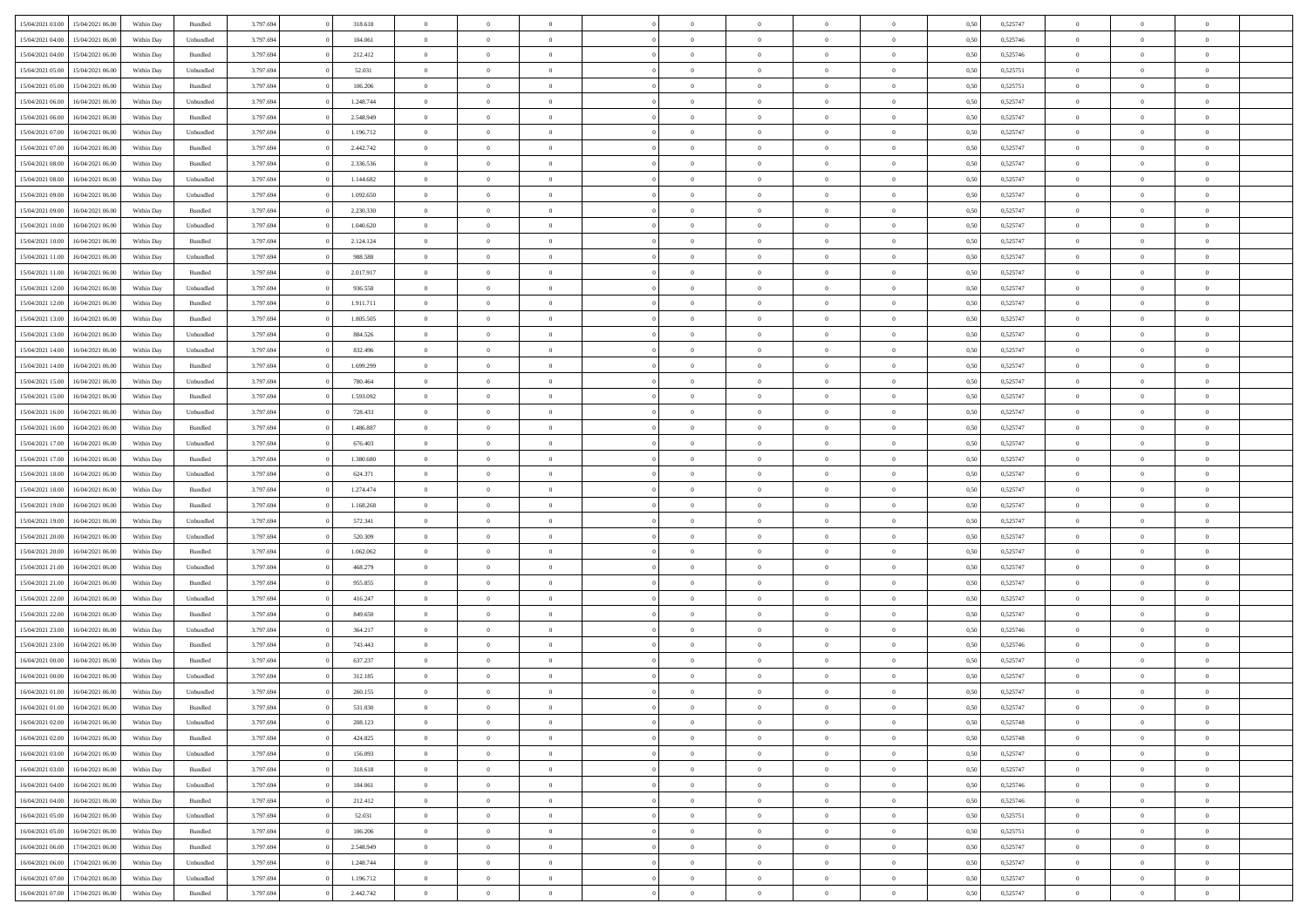| 16/04/2021 08:00 | 17/04/2021 06:00 | Within Day | Unbundled | 3.797.694 | 1.144.682 | $\overline{0}$ | $\theta$       |                | $\Omega$       | $\Omega$       | $\theta$       | $\theta$       | 0.50 | 0,525747 | $\theta$       | $\overline{0}$ | $\overline{0}$ |  |
|------------------|------------------|------------|-----------|-----------|-----------|----------------|----------------|----------------|----------------|----------------|----------------|----------------|------|----------|----------------|----------------|----------------|--|
|                  |                  |            |           |           |           |                |                |                |                |                |                |                |      |          |                |                |                |  |
| 16/04/2021 08:00 | 17/04/2021 06:00 | Within Day | Bundled   | 3.797.694 | 2.336.536 | $\overline{0}$ | $\theta$       | $\overline{0}$ | $\overline{0}$ | $\bf{0}$       | $\overline{0}$ | $\,$ 0 $\,$    | 0,50 | 0,525747 | $\theta$       | $\overline{0}$ | $\overline{0}$ |  |
| 16/04/2021 09:00 | 17/04/2021 06:00 | Within Day | Unbundled | 3.797.694 | 1.092.650 | $\overline{0}$ | $\bf{0}$       | $\overline{0}$ | $\bf{0}$       | $\bf{0}$       | $\bf{0}$       | $\mathbf{0}$   | 0,50 | 0,525747 | $\overline{0}$ | $\overline{0}$ | $\overline{0}$ |  |
| 16/04/2021 09:00 | 17/04/2021 06:00 | Within Dav | Bundled   | 3.797.694 | 2.230.330 | $\overline{0}$ | $\overline{0}$ | $\overline{0}$ | $\overline{0}$ | $\bf{0}$       | $\overline{0}$ | $\overline{0}$ | 0.50 | 0,525747 | $\theta$       | $\theta$       | $\overline{0}$ |  |
| 16/04/2021 10:00 | 17/04/2021 06:00 | Within Day | Unbundled | 3.797.694 | 1.040.620 | $\overline{0}$ | $\theta$       | $\overline{0}$ | $\overline{0}$ | $\bf{0}$       | $\overline{0}$ | $\bf{0}$       | 0,50 | 0,525747 | $\theta$       | $\overline{0}$ | $\overline{0}$ |  |
|                  |                  |            |           |           |           |                |                |                |                |                |                |                |      |          |                |                |                |  |
| 16/04/2021 10:00 | 17/04/2021 06:00 | Within Day | Bundled   | 3.797.694 | 2.124.124 | $\overline{0}$ | $\overline{0}$ | $\overline{0}$ | $\bf{0}$       | $\overline{0}$ | $\overline{0}$ | $\mathbf{0}$   | 0,50 | 0,525747 | $\overline{0}$ | $\overline{0}$ | $\bf{0}$       |  |
| 16/04/2021 11:00 | 17/04/2021 06:00 | Within Dav | Bundled   | 3.797.694 | 2.017.917 | $\overline{0}$ | $\overline{0}$ | $\overline{0}$ | $\overline{0}$ | $\overline{0}$ | $\overline{0}$ | $\overline{0}$ | 0.50 | 0,525747 | $\theta$       | $\overline{0}$ | $\overline{0}$ |  |
| 16/04/2021 11:00 | 17/04/2021 06:00 | Within Day | Unbundled | 3.797.694 | 988.588   | $\overline{0}$ | $\theta$       | $\overline{0}$ | $\overline{0}$ | $\bf{0}$       | $\overline{0}$ | $\bf{0}$       | 0,50 | 0,525747 | $\theta$       | $\theta$       | $\overline{0}$ |  |
| 16/04/2021 12:00 | 17/04/2021 06:00 | Within Day | Unbundled | 3.797.694 | 936.558   | $\overline{0}$ | $\overline{0}$ | $\overline{0}$ | $\bf{0}$       | $\bf{0}$       | $\bf{0}$       | $\bf{0}$       | 0,50 | 0,525747 | $\,0\,$        | $\overline{0}$ | $\overline{0}$ |  |
| 16/04/2021 12:00 | 17/04/2021 06:00 | Within Dav | Bundled   | 3.797.694 | 1.911.711 | $\overline{0}$ | $\overline{0}$ | $\overline{0}$ | $\overline{0}$ | $\overline{0}$ | $\overline{0}$ | $\overline{0}$ | 0.50 | 0,525747 | $\theta$       | $\overline{0}$ | $\overline{0}$ |  |
| 16/04/2021 13:00 | 17/04/2021 06:00 | Within Day | Unbundled | 3.797.694 | 884.526   | $\overline{0}$ | $\theta$       | $\overline{0}$ | $\overline{0}$ | $\bf{0}$       | $\overline{0}$ | $\bf{0}$       | 0,50 | 0,525747 | $\,$ 0 $\,$    | $\overline{0}$ | $\overline{0}$ |  |
| 16/04/2021 13:00 | 17/04/2021 06:00 | Within Day | Bundled   | 3.797.694 | 1.805.505 | $\overline{0}$ | $\overline{0}$ | $\overline{0}$ | $\bf{0}$       | $\bf{0}$       | $\bf{0}$       | $\mathbf{0}$   | 0,50 | 0,525747 | $\overline{0}$ | $\overline{0}$ | $\bf{0}$       |  |
| 16/04/2021 14:00 | 17/04/2021 06:00 | Within Day | Unbundled | 3.797.694 | 832.496   | $\overline{0}$ | $\overline{0}$ | $\overline{0}$ | $\overline{0}$ | $\bf{0}$       | $\overline{0}$ | $\overline{0}$ | 0.50 | 0,525747 | $\theta$       | $\theta$       | $\overline{0}$ |  |
|                  |                  |            |           |           |           |                |                |                |                |                |                |                |      |          |                |                |                |  |
| 16/04/2021 14:00 | 17/04/2021 06:00 | Within Day | Bundled   | 3.797.694 | 1.699.299 | $\overline{0}$ |                | $\overline{0}$ | 1,158170       | $\bf{0}$       | $\overline{0}$ | $\bf{0}$       | 0,50 | 0,525747 | $\theta$       | $\overline{0}$ | $\overline{0}$ |  |
| 16/04/2021 15:00 | 17/04/2021 06:00 | Within Day | Unbundled | 3.797.694 | 780.464   | $\overline{0}$ | $\overline{0}$ | $\overline{0}$ | $\bf{0}$       | $\overline{0}$ | $\overline{0}$ | $\mathbf{0}$   | 0,50 | 0,525747 | $\overline{0}$ | $\overline{0}$ | $\bf{0}$       |  |
| 16/04/2021 15:00 | 17/04/2021 06:00 | Within Dav | Bundled   | 3.797.694 | 1.593.091 | $\overline{0}$ | $\overline{0}$ | $\overline{0}$ | $\overline{0}$ | $\overline{0}$ | $\overline{0}$ | $\overline{0}$ | 0.50 | 0,525747 | $\theta$       | $\overline{0}$ | $\overline{0}$ |  |
| 16/04/2021 16:00 | 17/04/2021 06:00 | Within Day | Unbundled | 3.797.694 | 728.433   | $\overline{0}$ | $\theta$       | $\overline{0}$ | $\overline{0}$ | $\bf{0}$       | $\overline{0}$ | $\bf{0}$       | 0,50 | 0,525747 | $\,$ 0 $\,$    | $\theta$       | $\overline{0}$ |  |
| 16/04/2021 16:00 | 17/04/2021 06:00 | Within Day | Bundled   | 3.797.694 | 1.486.885 | $\overline{0}$ | $\overline{0}$ | $\overline{0}$ | $\bf{0}$       | $\bf{0}$       | $\bf{0}$       | $\mathbf{0}$   | 0,50 | 0,525747 | $\,0\,$        | $\overline{0}$ | $\overline{0}$ |  |
| 16/04/2021 17:00 | 17/04/2021 06:00 | Within Day | Bundled   | 3.797.694 | 1.380.679 | $\overline{0}$ | $\overline{0}$ | $\overline{0}$ | $\overline{0}$ | $\overline{0}$ | $\overline{0}$ | $\overline{0}$ | 0.50 | 0,525747 | $\theta$       | $\overline{0}$ | $\overline{0}$ |  |
| 16/04/2021 17:00 | 17/04/2021 06:00 | Within Day | Unbundled | 3.797.694 | 676.403   | $\overline{0}$ | $\theta$       | $\overline{0}$ | $\overline{0}$ | $\bf{0}$       | $\overline{0}$ | $\bf{0}$       | 0,50 | 0,525747 | $\,$ 0 $\,$    | $\overline{0}$ | $\overline{0}$ |  |
|                  |                  |            |           |           |           |                | $\overline{0}$ |                |                | $\bf{0}$       |                |                |      |          | $\bf{0}$       | $\overline{0}$ | $\bf{0}$       |  |
| 16/04/2021 18:00 | 17/04/2021 06:00 | Within Day | Unbundled | 3.797.694 | 624.371   | $\overline{0}$ |                | $\overline{0}$ | $\overline{0}$ |                | $\overline{0}$ | $\mathbf{0}$   | 0,50 | 0,525747 | $\theta$       |                |                |  |
| 16/04/2021 18:00 | 17/04/2021 06:00 | Within Day | Bundled   | 3.797.694 | 1.274.473 | $\overline{0}$ | $\overline{0}$ | $\overline{0}$ | $\overline{0}$ | $\bf{0}$       | $\overline{0}$ | $\overline{0}$ | 0.50 | 0,525747 |                | $\overline{0}$ | $\overline{0}$ |  |
| 16/04/2021 19:00 | 17/04/2021 06:00 | Within Day | Unbundled | 3.797.694 | 572.341   | $\overline{0}$ | $\theta$       | $\overline{0}$ | $\overline{0}$ | $\bf{0}$       | $\overline{0}$ | $\bf{0}$       | 0,50 | 0,525747 | $\,$ 0 $\,$    | $\overline{0}$ | $\overline{0}$ |  |
| 16/04/2021 19:00 | 17/04/2021 06:00 | Within Day | Bundled   | 3.797.694 | 1.168.267 | $\overline{0}$ | $\overline{0}$ | $\overline{0}$ | $\overline{0}$ | $\overline{0}$ | $\overline{0}$ | $\mathbf{0}$   | 0,50 | 0,525747 | $\overline{0}$ | $\overline{0}$ | $\bf{0}$       |  |
| 16/04/2021 20:00 | 17/04/2021 06:00 | Within Dav | Unbundled | 3.797.694 | 520.309   | $\overline{0}$ | $\overline{0}$ | $\overline{0}$ | $\overline{0}$ | $\overline{0}$ | $\overline{0}$ | $\overline{0}$ | 0.50 | 0,525747 | $\theta$       | $\overline{0}$ | $\overline{0}$ |  |
| 16/04/2021 20:00 | 17/04/2021 06:00 | Within Day | Bundled   | 3.797.694 | 1.062.061 | $\overline{0}$ | $\theta$       | $\overline{0}$ | $\overline{0}$ | $\bf{0}$       | $\overline{0}$ | $\bf{0}$       | 0,50 | 0,525747 | $\theta$       | $\theta$       | $\overline{0}$ |  |
| 16/04/2021 21.00 | 17/04/2021 06:00 | Within Day | Unbundled | 3.797.694 | 468.279   | $\overline{0}$ | $\overline{0}$ | $\overline{0}$ | $\overline{0}$ | $\bf{0}$       | $\overline{0}$ | $\bf{0}$       | 0,50 | 0,525747 | $\,0\,$        | $\overline{0}$ | $\overline{0}$ |  |
| 16/04/2021 21:00 | 17/04/2021 06:00 | Within Day | Bundled   | 3.797.694 | 955.854   | $\overline{0}$ | $\overline{0}$ | $\overline{0}$ | $\overline{0}$ | $\overline{0}$ | $\overline{0}$ | $\overline{0}$ | 0.50 | 0,525747 | $\theta$       | $\overline{0}$ | $\overline{0}$ |  |
| 16/04/2021 22:00 | 17/04/2021 06:00 |            | Bundled   | 3.797.694 | 849.648   | $\overline{0}$ | $\theta$       | $\overline{0}$ | $\overline{0}$ | $\bf{0}$       | $\overline{0}$ |                |      | 0,525747 | $\,$ 0 $\,$    | $\overline{0}$ | $\overline{0}$ |  |
|                  |                  | Within Day |           |           |           |                |                |                |                |                |                | $\bf{0}$       | 0,50 |          |                |                |                |  |
| 16/04/2021 22:00 | 17/04/2021 06:00 | Within Day | Unbundled | 3.797.694 | 416.247   | $\overline{0}$ | $\overline{0}$ | $\overline{0}$ | $\overline{0}$ | $\bf{0}$       | $\overline{0}$ | $\bf{0}$       | 0,50 | 0,525747 | $\overline{0}$ | $\overline{0}$ | $\bf{0}$       |  |
| 16/04/2021 23:00 | 17/04/2021 06:00 | Within Day | Unbundled | 3.797.694 | 364.217   | $\overline{0}$ | $\Omega$       | $\overline{0}$ | $\Omega$       | $\Omega$       | $\overline{0}$ | $\overline{0}$ | 0,50 | 0,525746 | $\,0\,$        | $\theta$       | $\theta$       |  |
| 16/04/2021 23:00 | 17/04/2021 06:00 | Within Day | Bundled   | 3.797.694 | 743.442   | $\overline{0}$ | $\theta$       | $\overline{0}$ | $\overline{0}$ | $\bf{0}$       | $\overline{0}$ | $\bf{0}$       | 0,50 | 0,525746 | $\,$ 0 $\,$    | $\overline{0}$ | $\overline{0}$ |  |
| 17/04/2021 00:00 | 17/04/2021 06:00 | Within Day | Unbundled | 3.797.694 | 312.185   | $\overline{0}$ | $\overline{0}$ | $\overline{0}$ | $\overline{0}$ | $\overline{0}$ | $\overline{0}$ | $\mathbf{0}$   | 0,50 | 0,525747 | $\overline{0}$ | $\overline{0}$ | $\bf{0}$       |  |
| 17/04/2021 00:00 | 17/04/2021 06:00 | Within Day | Bundled   | 3.797.694 | 637.236   | $\overline{0}$ | $\Omega$       | $\Omega$       | $\Omega$       | $\bf{0}$       | $\overline{0}$ | $\overline{0}$ | 0.50 | 0,525747 | $\,0\,$        | $\theta$       | $\theta$       |  |
| 17/04/2021 01:00 | 17/04/2021 06:00 | Within Day | Unbundled | 3.797.694 | 260.155   | $\overline{0}$ | $\theta$       | $\overline{0}$ | $\overline{0}$ | $\bf{0}$       | $\overline{0}$ | $\bf{0}$       | 0,50 | 0,525747 | $\,$ 0 $\,$    | $\overline{0}$ | $\overline{0}$ |  |
| 17/04/2021 01:00 | 17/04/2021 06:00 | Within Day | Bundled   | 3.797.694 | 531.030   | $\overline{0}$ | $\overline{0}$ | $\overline{0}$ | $\overline{0}$ | $\bf{0}$       | $\overline{0}$ | $\bf{0}$       | 0,50 | 0,525747 | $\bf{0}$       | $\overline{0}$ | $\bf{0}$       |  |
| 17/04/2021 02:00 | 17/04/2021 06:00 | Within Day | Unbundled | 3.797.694 | 208.123   | $\overline{0}$ | $\Omega$       | $\overline{0}$ | $\Omega$       | $\overline{0}$ | $\overline{0}$ | $\overline{0}$ | 0.50 | 0,525748 | $\,$ 0 $\,$    | $\theta$       | $\theta$       |  |
|                  |                  |            |           |           |           |                |                |                |                |                |                |                |      |          |                |                |                |  |
| 17/04/2021 02:00 | 17/04/2021 06:00 | Within Day | Bundled   | 3.797.694 | 424.824   | $\overline{0}$ | $\overline{0}$ | $\overline{0}$ | $\overline{0}$ | $\bf{0}$       | $\overline{0}$ | $\bf{0}$       | 0,50 | 0,525748 | $\,$ 0 $\,$    | $\overline{0}$ | $\overline{0}$ |  |
| 17/04/2021 03:00 | 17/04/2021 06:00 | Within Day | Unbundled | 3.797.694 | 156.093   | $\overline{0}$ | $\overline{0}$ | $\overline{0}$ | $\bf{0}$       | $\bf{0}$       | $\bf{0}$       | $\mathbf{0}$   | 0,50 | 0,525747 | $\overline{0}$ | $\overline{0}$ | $\bf{0}$       |  |
| 17/04/2021 03:00 | 17/04/2021 06:00 | Within Day | Bundled   | 3.797.694 | 318.618   | $\overline{0}$ | $\Omega$       | $\overline{0}$ | $\Omega$       | $\bf{0}$       | $\overline{0}$ | $\overline{0}$ | 0,50 | 0,525747 | $\,0\,$        | $\theta$       | $\theta$       |  |
| 17/04/2021 04:00 | 17/04/2021 06:00 | Within Day | Bundled   | 3.797.694 | 212.411   | $\overline{0}$ | $\overline{0}$ | $\overline{0}$ | $\overline{0}$ | $\,$ 0         | $\overline{0}$ | $\bf{0}$       | 0,50 | 0,525746 | $\,$ 0 $\,$    | $\overline{0}$ | $\overline{0}$ |  |
| 17/04/2021 04:00 | 17/04/2021 06:00 | Within Day | Unbundled | 3.797.694 | 104.061   | $\overline{0}$ | $\overline{0}$ | $\overline{0}$ | $\bf{0}$       | $\bf{0}$       | $\bf{0}$       | $\mathbf{0}$   | 0,50 | 0,525746 | $\overline{0}$ | $\overline{0}$ | $\bf{0}$       |  |
| 17/04/2021 05:00 | 17/04/2021 06:00 | Within Day | Unbundled | 3.797.694 | 52.031    | $\overline{0}$ | $\Omega$       | $\Omega$       | $\Omega$       | $\Omega$       | $\Omega$       | $\overline{0}$ | 0.50 | 0,525751 | $\theta$       | $\theta$       | $\theta$       |  |
| 17/04/2021 05:00 | 17/04/2021 06:00 | Within Day | Bundled   | 3.797.694 | 106.206   | $\overline{0}$ | $\overline{0}$ | $\overline{0}$ | $\bf{0}$       | $\,$ 0         | $\bf{0}$       | $\bf{0}$       | 0,50 | 0,525751 | $\,0\,$        | $\,0\,$        | $\overline{0}$ |  |
| 17/04/2021 06:00 | 18/04/2021 06:00 | Within Day | Unbundled | 3.797.694 | 1.248.744 | $\overline{0}$ | $\bf{0}$       |                |                |                |                |                | 0,50 | 0,525747 | $\bf{0}$       | $\overline{0}$ |                |  |
|                  | 18/04/2021 06:00 |            |           | 3.797.694 | 2.548.949 | $\overline{0}$ | $\overline{0}$ | $\overline{0}$ | $\Omega$       | $\theta$       | $\overline{0}$ |                |      |          | $\theta$       | $\theta$       | $\theta$       |  |
| 17/04/2021 06:00 |                  | Within Day | Bundled   |           |           |                |                |                |                |                |                | $\overline{0}$ | 0,50 | 0,525747 |                |                |                |  |
| 17/04/2021 07:00 | 18/04/2021 06:00 | Within Day | Unbundled | 3.797.694 | 1.196.712 | $\overline{0}$ | $\,$ 0         | $\overline{0}$ | $\bf{0}$       | $\,$ 0 $\,$    | $\overline{0}$ | $\mathbf{0}$   | 0,50 | 0,525747 | $\,$ 0 $\,$    | $\,$ 0 $\,$    | $\,$ 0         |  |
| 17/04/2021 07:00 | 18/04/2021 06:00 | Within Day | Bundled   | 3.797.694 | 2.442.742 | $\overline{0}$ | $\overline{0}$ | $\overline{0}$ | $\overline{0}$ | $\overline{0}$ | $\overline{0}$ | $\mathbf{0}$   | 0,50 | 0,525747 | $\overline{0}$ | $\bf{0}$       | $\bf{0}$       |  |
| 17/04/2021 08:00 | 18/04/2021 06:00 | Within Day | Unbundled | 3.797.694 | 1.144.682 | $\overline{0}$ | $\overline{0}$ | $\overline{0}$ | $\Omega$       | $\overline{0}$ | $\overline{0}$ | $\bf{0}$       | 0,50 | 0,525747 | $\overline{0}$ | $\theta$       | $\overline{0}$ |  |
| 17/04/2021 08:00 | 18/04/2021 06:00 | Within Day | Bundled   | 3.797.694 | 2.336.536 | $\overline{0}$ | $\,$ 0         | $\overline{0}$ | $\overline{0}$ | $\overline{0}$ | $\overline{0}$ | $\bf{0}$       | 0,50 | 0,525747 | $\,$ 0 $\,$    | $\overline{0}$ | $\overline{0}$ |  |
| 17/04/2021 09:00 | 18/04/2021 06:00 | Within Day | Bundled   | 3.797.694 | 2.230.330 | $\overline{0}$ | $\overline{0}$ | $\overline{0}$ | $\overline{0}$ | $\overline{0}$ | $\overline{0}$ | $\mathbf{0}$   | 0,50 | 0,525747 | $\overline{0}$ | $\bf{0}$       | $\bf{0}$       |  |
| 17/04/2021 09:00 | 18/04/2021 06:00 | Within Day | Unbundled | 3.797.694 | 1.092.650 | $\overline{0}$ | $\overline{0}$ | $\overline{0}$ | $\Omega$       | $\overline{0}$ | $\overline{0}$ | $\bf{0}$       | 0.50 | 0,525747 | $\overline{0}$ | $\theta$       | $\overline{0}$ |  |
| 17/04/2021 10:00 | 18/04/2021 06:00 | Within Day | Unbundled | 3.797.694 | 1.040.620 | $\overline{0}$ | $\,$ 0         | $\overline{0}$ | $\bf{0}$       | $\bf{0}$       | $\bf{0}$       | $\bf{0}$       | 0,50 | 0,525747 | $\,$ 0 $\,$    | $\overline{0}$ | $\overline{0}$ |  |
|                  |                  |            |           |           |           |                | $\bf{0}$       |                |                |                |                |                |      |          |                | $\overline{0}$ | $\bf{0}$       |  |
| 17/04/2021 10:00 | 18/04/2021 06:00 | Within Day | Bundled   | 3.797.694 | 2.124.124 | $\overline{0}$ |                | $\overline{0}$ | $\overline{0}$ | $\overline{0}$ | $\bf{0}$       | $\mathbf{0}$   | 0,50 | 0,525747 | $\overline{0}$ |                |                |  |
| 17/04/2021 11:00 | 18/04/2021 06:00 | Within Day | Unbundled | 3.797.694 | 988,588   | $\overline{0}$ | $\overline{0}$ | $\overline{0}$ | $\Omega$       | $\overline{0}$ | $\overline{0}$ | $\bf{0}$       | 0.50 | 0,525747 | $\overline{0}$ | $\theta$       | $\overline{0}$ |  |
| 17/04/2021 11:00 | 18/04/2021 06:00 | Within Day | Bundled   | 3.797.694 | 2.017.917 | $\overline{0}$ | $\bf{0}$       | $\overline{0}$ | $\overline{0}$ | $\bf{0}$       | $\bf{0}$       | $\mathbf{0}$   | 0,50 | 0,525747 | $\,$ 0 $\,$    | $\,$ 0 $\,$    | $\bf{0}$       |  |
| 17/04/2021 12:00 | 18/04/2021 06:00 | Within Day | Unbundled | 3.797.694 | 936.558   | $\overline{0}$ | $\overline{0}$ | $\overline{0}$ | $\overline{0}$ | $\bf{0}$       | $\overline{0}$ | $\mathbf{0}$   | 0,50 | 0,525747 | $\overline{0}$ | $\bf{0}$       | $\bf{0}$       |  |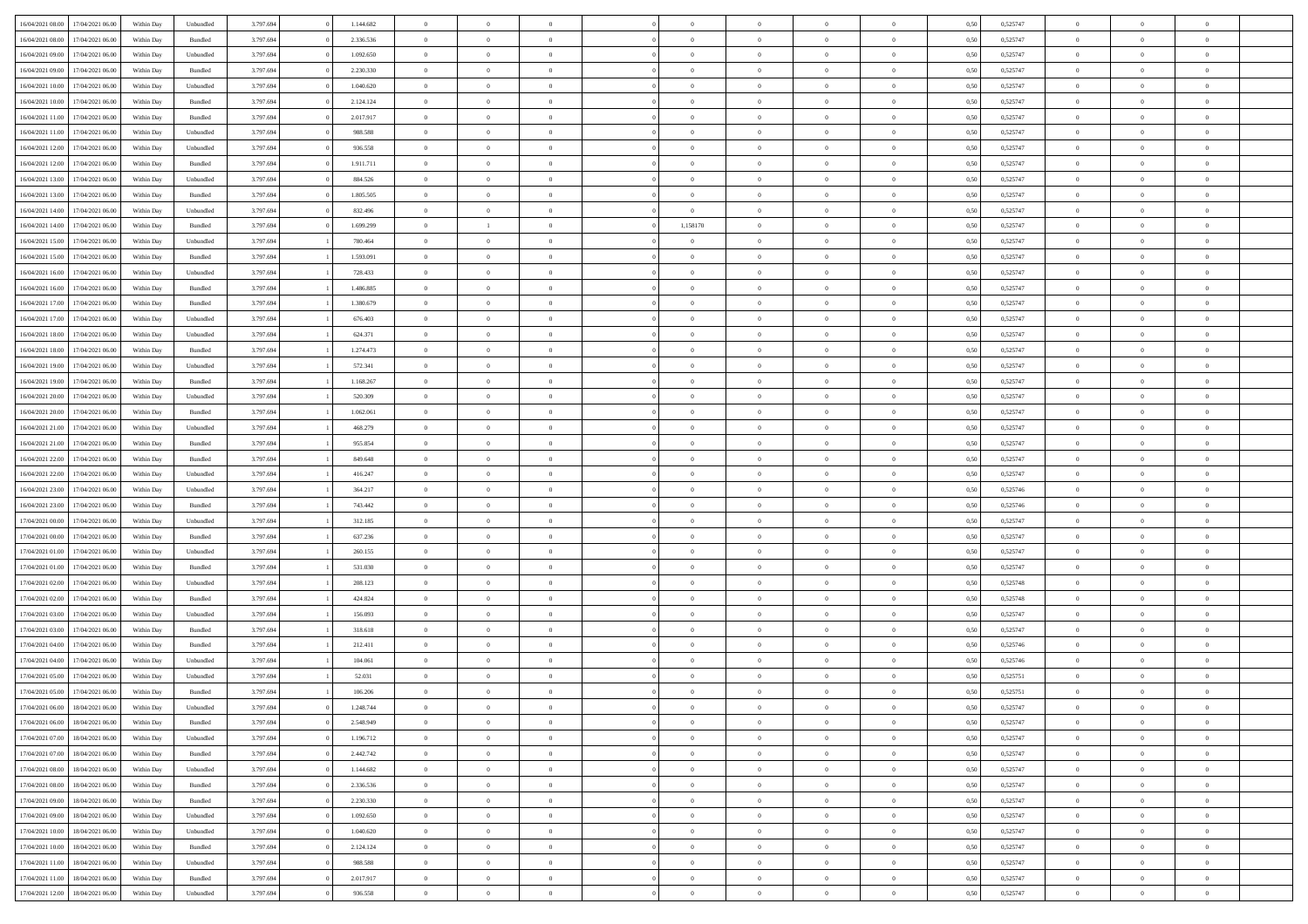| 17/04/2021 12:00 | 18/04/2021 06:00                  | Within Day | Bundled            | 3.797.694 | 1.911.711 | $\overline{0}$ | $\theta$       |                | $\overline{0}$ | $\bf{0}$       | $\overline{0}$ | $\theta$       | 0,50 | 0,525747 | $\theta$       | $\theta$       | $\overline{0}$ |  |
|------------------|-----------------------------------|------------|--------------------|-----------|-----------|----------------|----------------|----------------|----------------|----------------|----------------|----------------|------|----------|----------------|----------------|----------------|--|
|                  |                                   |            |                    |           |           | $\overline{0}$ | $\overline{0}$ |                |                |                |                |                |      |          |                |                | $\overline{0}$ |  |
| 17/04/2021 13:00 | 18/04/2021 06:00                  | Within Day | Unbundled          | 3.797.694 | 884.526   |                |                | $\overline{0}$ | $\overline{0}$ | $\,$ 0         | $\overline{0}$ | $\bf{0}$       | 0,50 | 0,525747 | $\,$ 0 $\,$    | $\overline{0}$ |                |  |
| 17/04/2021 13:00 | 18/04/2021 06:00                  | Within Day | Bundled            | 3.797.694 | 1.805.505 | $\overline{0}$ | $\overline{0}$ | $\overline{0}$ | $\overline{0}$ | $\bf{0}$       | $\overline{0}$ | $\mathbf{0}$   | 0.50 | 0,525747 | $\bf{0}$       | $\overline{0}$ | $\overline{0}$ |  |
| 17/04/2021 14:00 | 18/04/2021 06:00                  | Within Day | Unbundled          | 3.797.694 | 832.496   | $\overline{0}$ | $\overline{0}$ | $\overline{0}$ | $\overline{0}$ | $\,$ 0         | $\overline{0}$ | $\overline{0}$ | 0,50 | 0,525747 | $\,$ 0 $\,$    | $\overline{0}$ | $\overline{0}$ |  |
| 17/04/2021 14:00 | 18/04/2021 06:00                  | Within Day | Bundled            | 3.797.694 | 1.699.299 | $\overline{0}$ | $\theta$       | $\overline{0}$ |                | $\overline{0}$ | $\overline{0}$ | $\bf{0}$       | 0,50 | 0,525747 | $\,$ 0 $\,$    | $\overline{0}$ | $\overline{0}$ |  |
| 17/04/2021 15:00 | 18/04/2021 06:00                  | Within Day | Bundled            | 3.797.694 | 1.593.092 | $\overline{0}$ | $\overline{0}$ | $\overline{0}$ | $\overline{0}$ | $\bf{0}$       | $\overline{0}$ | $\overline{0}$ | 0.50 | 0.525747 | $\,0\,$        | $\theta$       | $\overline{0}$ |  |
| 17/04/2021 15:00 | 18/04/2021 06:00                  | Within Day | Unbundled          | 3.797.694 | 780.464   | $\overline{0}$ | $\overline{0}$ | $\overline{0}$ | $\overline{0}$ | $\,$ 0         | $\overline{0}$ | $\overline{0}$ | 0,50 | 0,525747 | $\,$ 0 $\,$    | $\theta$       | $\overline{0}$ |  |
| 17/04/2021 16:00 | 18/04/2021 06.00                  | Within Day | Unbundled          | 3.797.694 | 728.433   | $\overline{0}$ | $\theta$       | $\overline{0}$ | $\overline{0}$ | $\bf{0}$       | $\overline{0}$ | $\bf{0}$       | 0,50 | 0,525747 | $\,$ 0 $\,$    | $\overline{0}$ | $\overline{0}$ |  |
| 17/04/2021 16:00 | 18/04/2021 06:00                  | Within Day | Bundled            | 3.797.694 | 1.486.887 | $\overline{0}$ | $\overline{0}$ | $\overline{0}$ | $\overline{0}$ | $\bf{0}$       | $\overline{0}$ | $\bf{0}$       | 0.50 | 0.525747 | $\,0\,$        | $\overline{0}$ | $\overline{0}$ |  |
| 17/04/2021 17:00 | 18/04/2021 06:00                  | Within Day | Unbundled          | 3.797.694 | 676.403   | $\overline{0}$ | $\overline{0}$ | $\overline{0}$ | $\overline{0}$ | $\,$ 0         | $\overline{0}$ | $\bf{0}$       | 0,50 | 0,525747 | $\,$ 0 $\,$    | $\overline{0}$ | $\overline{0}$ |  |
|                  |                                   |            |                    |           |           |                |                |                |                |                |                |                |      |          |                |                |                |  |
| 17/04/2021 17:00 | 18/04/2021 06:00                  | Within Day | Bundled            | 3.797.694 | 1.380.680 | $\overline{0}$ | $\theta$       | $\overline{0}$ | $\overline{0}$ | $\,$ 0         | $\overline{0}$ | $\bf{0}$       | 0,50 | 0,525747 | $\,$ 0 $\,$    | $\overline{0}$ | $\overline{0}$ |  |
| 17/04/2021 18:00 | 18/04/2021 06:00                  | Within Day | Unbundled          | 3.797.694 | 624.371   | $\overline{0}$ | $\overline{0}$ | $\overline{0}$ | $\overline{0}$ | $\bf{0}$       | $\overline{0}$ | $\mathbf{0}$   | 0.50 | 0,525747 | $\bf{0}$       | $\overline{0}$ | $\overline{0}$ |  |
| 17/04/2021 18:00 | 18/04/2021 06:00                  | Within Day | Bundled            | 3.797.694 | 1.274.474 | $\overline{0}$ | $\overline{0}$ | $\overline{0}$ | $\overline{0}$ | $\,$ 0         | $\overline{0}$ | $\overline{0}$ | 0,50 | 0,525747 | $\,$ 0 $\,$    | $\overline{0}$ | $\overline{0}$ |  |
| 17/04/2021 19:00 | 18/04/2021 06:00                  | Within Day | Unbundled          | 3.797.694 | 572.341   | $\overline{0}$ | $\theta$       | $\overline{0}$ | $\overline{0}$ | $\overline{0}$ | $\overline{0}$ | $\bf{0}$       | 0,50 | 0,525747 | $\,$ 0 $\,$    | $\overline{0}$ | $\overline{0}$ |  |
| 17/04/2021 19:00 | 18/04/2021 06:00                  | Within Day | Bundled            | 3.797.694 | 1.168.268 | $\overline{0}$ | $\overline{0}$ | $\overline{0}$ | $\overline{0}$ | $\,$ 0         | $\overline{0}$ | $\bf{0}$       | 0.50 | 0.525747 | $\theta$       | $\theta$       | $\overline{0}$ |  |
| 17/04/2021 20:00 | 18/04/2021 06:00                  | Within Day | Bundled            | 3.797.694 | 1.062.062 | $\overline{0}$ | $\overline{0}$ | $\overline{0}$ | $\overline{0}$ | $\,$ 0         | $\overline{0}$ | $\bf{0}$       | 0,50 | 0,525747 | $\,$ 0 $\,$    | $\theta$       | $\overline{0}$ |  |
| 17/04/2021 20:00 | 18/04/2021 06.00                  | Within Day | Unbundled          | 3.797.694 | 520.309   | $\overline{0}$ | $\theta$       | $\overline{0}$ |                | $\bf{0}$       | $\overline{0}$ | $\bf{0}$       | 0,50 | 0,525747 | $\,$ 0 $\,$    | $\overline{0}$ | $\overline{0}$ |  |
| 17/04/2021 21:00 | 18/04/2021 06:00                  | Within Day | Unbundled          | 3.797.694 | 468.279   | $\overline{0}$ | $\overline{0}$ | $\overline{0}$ | $\overline{0}$ | $\bf{0}$       | $\overline{0}$ | $\bf{0}$       | 0.50 | 0.525747 | $\,0\,$        | $\overline{0}$ | $\overline{0}$ |  |
| 17/04/2021 21:00 | 18/04/2021 06:00                  | Within Day | Bundled            | 3.797.694 | 955.855   | $\overline{0}$ | $\overline{0}$ | $\overline{0}$ | $\overline{0}$ | $\,$ 0         | $\overline{0}$ | $\bf{0}$       | 0,50 | 0,525747 | $\,$ 0 $\,$    | $\overline{0}$ | $\overline{0}$ |  |
| 17/04/2021 22:00 | 18/04/2021 06:00                  | Within Day | Unbundled          | 3.797.694 | 416.247   | $\bf{0}$       | $\theta$       | $\overline{0}$ | $\overline{0}$ | $\,$ 0         | $\overline{0}$ | $\bf{0}$       | 0,50 | 0,525747 | $\,$ 0 $\,$    | $\overline{0}$ | $\overline{0}$ |  |
|                  | 18/04/2021 06:00                  |            |                    |           | 849.650   |                | $\overline{0}$ |                |                |                | $\overline{0}$ |                | 0.50 |          |                | $\overline{0}$ |                |  |
| 17/04/2021 22:00 |                                   | Within Day | Bundled            | 3.797.694 |           | $\overline{0}$ |                | $\overline{0}$ | $\overline{0}$ | $\bf{0}$       |                | $\mathbf{0}$   |      | 0,525747 | $\bf{0}$       |                | $\overline{0}$ |  |
| 17/04/2021 23:00 | 18/04/2021 06:00                  | Within Day | Unbundled          | 3.797.694 | 364.217   | $\overline{0}$ | $\overline{0}$ | $\overline{0}$ | $\overline{0}$ | $\bf{0}$       | $\overline{0}$ | $\overline{0}$ | 0,50 | 0,525746 | $\,$ 0 $\,$    | $\overline{0}$ | $\overline{0}$ |  |
| 17/04/2021 23:00 | 18/04/2021 06:00                  | Within Day | Bundled            | 3.797.694 | 743.443   | $\overline{0}$ | $\theta$       | $\overline{0}$ | $\overline{0}$ | $\bf{0}$       | $\overline{0}$ | $\bf{0}$       | 0,50 | 0,525746 | $\,$ 0 $\,$    | $\overline{0}$ | $\overline{0}$ |  |
| 18/04/2021 00:00 | 18/04/2021 06:00                  | Within Day | Unbundled          | 3.797.694 | 312.185   | $\overline{0}$ | $\overline{0}$ | $\overline{0}$ | $\overline{0}$ | $\bf{0}$       | $\overline{0}$ | $\bf{0}$       | 0.50 | 0.525747 | $\,0\,$        | $\theta$       | $\overline{0}$ |  |
| 18/04/2021 00:00 | 18/04/2021 06:00                  | Within Day | Bundled            | 3.797.694 | 637.237   | $\overline{0}$ | $\theta$       | $\overline{0}$ | $\overline{0}$ | $\,$ 0         | $\overline{0}$ | $\overline{0}$ | 0,50 | 0,525747 | $\,0\,$        | $\theta$       | $\overline{0}$ |  |
| 18/04/2021 01:00 | 18/04/2021 06.00                  | Within Day | Unbundled          | 3.797.694 | 260.155   | $\overline{0}$ | $\theta$       | $\overline{0}$ |                | $\bf{0}$       | $\overline{0}$ | $\bf{0}$       | 0,50 | 0,525747 | $\,$ 0 $\,$    | $\overline{0}$ | $\overline{0}$ |  |
| 18/04/2021 01:00 | 18/04/2021 06:00                  | Within Day | Bundled            | 3.797.694 | 531.030   | $\overline{0}$ | $\overline{0}$ | $\overline{0}$ | $\overline{0}$ | $\bf{0}$       | $\overline{0}$ | $\bf{0}$       | 0.50 | 0.525747 | $\,0\,$        | $\overline{0}$ | $\overline{0}$ |  |
| 18/04/2021 02:00 | 18/04/2021 06:00                  | Within Day | Bundled            | 3.797.694 | 424.825   | $\overline{0}$ | $\overline{0}$ | $\overline{0}$ | $\overline{0}$ | $\,$ 0         | $\overline{0}$ | $\bf{0}$       | 0,50 | 0,525748 | $\,$ 0 $\,$    | $\overline{0}$ | $\overline{0}$ |  |
| 18/04/2021 02:00 | 18/04/2021 06.00                  | Within Day | Unbundled          | 3.797.694 | 208.123   | $\overline{0}$ | $\theta$       | $\overline{0}$ | $\overline{0}$ | $\,$ 0         | $\bf{0}$       | $\bf{0}$       | 0,50 | 0,525748 | $\,$ 0 $\,$    | $\overline{0}$ | $\overline{0}$ |  |
| 18/04/2021 03:00 | 18/04/2021 06:00                  | Within Day | Unbundled          | 3.797.694 | 156.093   | $\overline{0}$ | $\overline{0}$ | $\overline{0}$ | $\overline{0}$ | $\bf{0}$       | $\overline{0}$ | $\mathbf{0}$   | 0.50 | 0,525747 | $\bf{0}$       | $\overline{0}$ | $\overline{0}$ |  |
| 18/04/2021 03:00 | 18/04/2021 06:00                  | Within Dav | Bundled            | 3.797.694 | 318.618   | $\overline{0}$ | $\overline{0}$ | $\overline{0}$ | $\overline{0}$ | $\bf{0}$       | $\overline{0}$ | $\overline{0}$ | 0.50 | 0,525747 | $\theta$       | $\overline{0}$ | $\overline{0}$ |  |
| 18/04/2021 04:00 | 18/04/2021 06.00                  | Within Day | Unbundled          | 3.797.694 | 104.061   | $\overline{0}$ | $\theta$       | $\overline{0}$ | $\overline{0}$ | $\bf{0}$       | $\overline{0}$ | $\bf{0}$       | 0,50 | 0,525746 | $\,$ 0 $\,$    | $\overline{0}$ | $\overline{0}$ |  |
|                  |                                   |            |                    |           |           |                |                |                |                |                |                |                |      |          |                |                |                |  |
| 18/04/2021 04:00 | 18/04/2021 06:00                  | Within Day | Bundled            | 3.797.694 | 212.412   | $\overline{0}$ | $\overline{0}$ | $\overline{0}$ | $\overline{0}$ | $\,$ 0         | $\overline{0}$ | $\bf{0}$       | 0.50 | 0.525746 | $\,0\,$        | $\theta$       | $\overline{0}$ |  |
| 18/04/2021 05:00 | 18/04/2021 06:00                  | Within Dav | Unbundled          | 3.797.694 | 52.031    | $\overline{0}$ | $\theta$       | $\Omega$       | $\overline{0}$ | $\bf{0}$       | $\overline{0}$ | $\overline{0}$ | 0.50 | 0,525751 | $\theta$       | $\overline{0}$ | $\overline{0}$ |  |
| 18/04/2021 05:00 | 18/04/2021 06.00                  | Within Day | Bundled            | 3.797.694 | 106.206   | $\overline{0}$ | $\theta$       | $\overline{0}$ | $\overline{0}$ | $\,$ 0         | $\overline{0}$ | $\bf{0}$       | 0,50 | 0,525751 | $\,$ 0 $\,$    | $\overline{0}$ | $\overline{0}$ |  |
| 18/04/2021 06:00 | 19/04/2021 06:00                  | Within Day | Unbundled          | 3.797.694 | 1.248.744 | $\overline{0}$ | $\overline{0}$ | $\overline{0}$ | $\overline{0}$ | $\bf{0}$       | $\overline{0}$ | $\bf{0}$       | 0.50 | 0,525747 | $\,0\,$        | $\overline{0}$ | $\overline{0}$ |  |
| 18/04/2021 06:00 | 19/04/2021 06:00                  | Within Dav | Bundled            | 3.797.694 | 2.548.949 | $\overline{0}$ | $\overline{0}$ | $\overline{0}$ | $\overline{0}$ | $\overline{0}$ | $\overline{0}$ | $\overline{0}$ | 0.50 | 0,525747 | $\theta$       | $\overline{0}$ | $\overline{0}$ |  |
| 18/04/2021 07:00 | 19/04/2021 06.00                  | Within Day | Bundled            | 3.797.694 | 2.442.742 | $\overline{0}$ | $\overline{0}$ | $\overline{0}$ | $\overline{0}$ | $\bf{0}$       | $\bf{0}$       | $\bf{0}$       | 0,50 | 0,525747 | $\,$ 0 $\,$    | $\overline{0}$ | $\overline{0}$ |  |
| 18/04/2021 07:00 | 19/04/2021 06:00                  | Within Day | Unbundled          | 3.797.694 | 1.196.712 | $\overline{0}$ | $\overline{0}$ | $\overline{0}$ | $\overline{0}$ | $\bf{0}$       | $\overline{0}$ | $\mathbf{0}$   | 0.50 | 0,525747 | $\bf{0}$       | $\overline{0}$ | $\overline{0}$ |  |
| 18/04/2021 08:00 | 19/04/2021 06:00                  | Within Dav | Unbundled          | 3.797.694 | 1.144.682 | $\overline{0}$ | $\overline{0}$ | $\Omega$       | $\overline{0}$ | $\bf{0}$       | $\overline{0}$ | $\overline{0}$ | 0.50 | 0,525747 | $\theta$       | $\overline{0}$ | $\overline{0}$ |  |
| 18/04/2021 08:00 | 19/04/2021 06.00                  | Within Day | Bundled            | 3.797.694 | 2.336.536 | $\overline{0}$ | $\theta$       | $\overline{0}$ | $\overline{0}$ | $\,$ 0         | $\overline{0}$ | $\bf{0}$       | 0,50 | 0,525747 | $\,$ 0 $\,$    | $\overline{0}$ | $\overline{0}$ |  |
| 18/04/2021 09:00 | 19/04/2021 06:00                  | Within Day | Unbundled          | 3.797.694 | 1.092.650 | $\overline{0}$ | $\theta$       | $\overline{0}$ | $\overline{0}$ | $\bf{0}$       | $\Omega$       | $\overline{0}$ | 0.50 | 0,525747 | $\,0\,$        | $\theta$       | $\theta$       |  |
| 18/04/2021 09:00 | 19/04/2021 06:00                  | Within Dav | Bundled            | 3.797.694 | 2.230.330 | $\overline{0}$ | $\Omega$       | $\Omega$       | $\Omega$       | $\bf{0}$       | $\overline{0}$ | $\theta$       | 0.50 | 0,525747 | $\theta$       | $\theta$       | $\overline{0}$ |  |
| 18/04/2021 11:00 | 19/04/2021 06:00                  | Within Day | Unbundled          | 3.797.694 | 988.588   | $\overline{0}$ | $\,$ 0 $\,$    | $\overline{0}$ | $\overline{0}$ | $\,$ 0         | $\bf{0}$       | $\bf{0}$       | 0,50 | 0,525747 | $\,$ 0 $\,$    | $\overline{0}$ | $\overline{0}$ |  |
|                  | 19/04/2021 06:00                  |            |                    |           | 2.017.917 |                |                |                |                |                |                |                |      | 0,525747 |                |                |                |  |
| 18/04/2021 11:00 |                                   | Within Day | $\mathbf B$ undled | 3.797.694 |           | $\bf{0}$       | $\theta$       |                |                |                |                |                | 0,50 |          | $\bf{0}$       | $\theta$       |                |  |
| 18/04/2021 12:00 | 19/04/2021 06:00                  | Within Day | Unbundled          | 3.797.694 | 936.558   | $\overline{0}$ | $\overline{0}$ | $\overline{0}$ | $\overline{0}$ | $\overline{0}$ | $\overline{0}$ | $\overline{0}$ | 0,50 | 0,525747 | $\theta$       | $\overline{0}$ | $\overline{0}$ |  |
| 18/04/2021 12:00 | 19/04/2021 06:00                  | Within Day | Bundled            | 3.797.694 | 1.911.711 | $\overline{0}$ | $\bf{0}$       | $\overline{0}$ | $\overline{0}$ | $\overline{0}$ | $\overline{0}$ | $\bf{0}$       | 0,50 | 0,525747 | $\bf{0}$       | $\overline{0}$ | $\bf{0}$       |  |
| 18/04/2021 13:00 | 19/04/2021 06:00                  | Within Day | Unbundled          | 3.797.694 | 884.526   | $\overline{0}$ | $\overline{0}$ | $\overline{0}$ | $\overline{0}$ | $\overline{0}$ | $\overline{0}$ | $\mathbf{0}$   | 0.50 | 0,525747 | $\overline{0}$ | $\bf{0}$       | $\bf{0}$       |  |
| 18/04/2021 13:00 | 19/04/2021 06:00                  | Within Day | Bundled            | 3.797.694 | 1.805.505 | $\overline{0}$ | $\overline{0}$ | $\overline{0}$ | $\overline{0}$ | $\overline{0}$ | $\overline{0}$ | $\overline{0}$ | 0,50 | 0,525747 | $\overline{0}$ | $\theta$       | $\overline{0}$ |  |
| 18/04/2021 14:00 | 19/04/2021 06:00                  | Within Day | Bundled            | 3.797.694 | 1.699.299 | $\overline{0}$ | $\overline{0}$ | $\overline{0}$ | $\overline{0}$ | $\bf{0}$       | $\overline{0}$ | $\bf{0}$       | 0,50 | 0,525747 | $\,$ 0 $\,$    | $\overline{0}$ | $\overline{0}$ |  |
| 18/04/2021 14:00 | 19/04/2021 06:00                  | Within Day | Unbundled          | 3.797.694 | 832.496   | $\overline{0}$ | $\overline{0}$ | $\overline{0}$ | $\overline{0}$ | $\bf{0}$       | $\overline{0}$ | $\mathbf{0}$   | 0.50 | 0.525747 | $\,$ 0 $\,$    | $\overline{0}$ | $\overline{0}$ |  |
| 18/04/2021 15:00 | 19/04/2021 06:00                  | Within Day | Unbundled          | 3.797.694 | 780.464   | $\overline{0}$ | $\overline{0}$ | $\overline{0}$ | $\overline{0}$ | $\overline{0}$ | $\overline{0}$ | $\overline{0}$ | 0,50 | 0,525747 | $\overline{0}$ | $\overline{0}$ | $\overline{0}$ |  |
| 18/04/2021 15:00 | 19/04/2021 06:00                  | Within Day | Bundled            | 3.797.694 | 1.593.092 | $\overline{0}$ | $\,$ 0         | $\overline{0}$ | $\bf{0}$       | $\,$ 0 $\,$    | $\overline{0}$ | $\bf{0}$       | 0,50 | 0,525747 | $\,$ 0 $\,$    | $\overline{0}$ | $\overline{0}$ |  |
| 18/04/2021 16:00 | 19/04/2021 06:00                  | Within Day | Unbundled          | 3.797.694 | 728.433   | $\overline{0}$ | $\overline{0}$ | $\overline{0}$ | $\overline{0}$ | $\bf{0}$       | $\overline{0}$ | $\mathbf{0}$   | 0.50 | 0.525747 | $\mathbf{0}$   | $\,$ 0 $\,$    | $\overline{0}$ |  |
| 18/04/2021 16:00 | 19/04/2021 06:00                  | Within Day | Bundled            | 3.797.694 | 1.486.887 | $\overline{0}$ | $\overline{0}$ | $\overline{0}$ | $\overline{0}$ | $\overline{0}$ | $\overline{0}$ | $\overline{0}$ | 0,50 | 0,525747 | $\overline{0}$ | $\overline{0}$ | $\overline{0}$ |  |
| 18/04/2021 17:00 | 19/04/2021 06:00                  | Within Day |                    | 3.797.694 | 676.403   | $\overline{0}$ | $\overline{0}$ | $\overline{0}$ | $\bf{0}$       | $\bf{0}$       | $\overline{0}$ | $\bf{0}$       | 0,50 | 0,525747 | $\bf{0}$       | $\overline{0}$ | $\bf{0}$       |  |
|                  |                                   |            | Unbundled          |           |           |                |                |                |                |                |                |                |      |          |                |                |                |  |
|                  | 18/04/2021 17:00 19/04/2021 06:00 | Within Day | Bundled            | 3.797.694 | 1.380.680 | $\overline{0}$ | $\,$ 0 $\,$    | $\overline{0}$ | $\overline{0}$ | $\,$ 0 $\,$    | $\overline{0}$ | $\,$ 0 $\,$    | 0,50 | 0,525747 | $\,$ 0 $\,$    | $\,$ 0 $\,$    | $\,$ 0 $\,$    |  |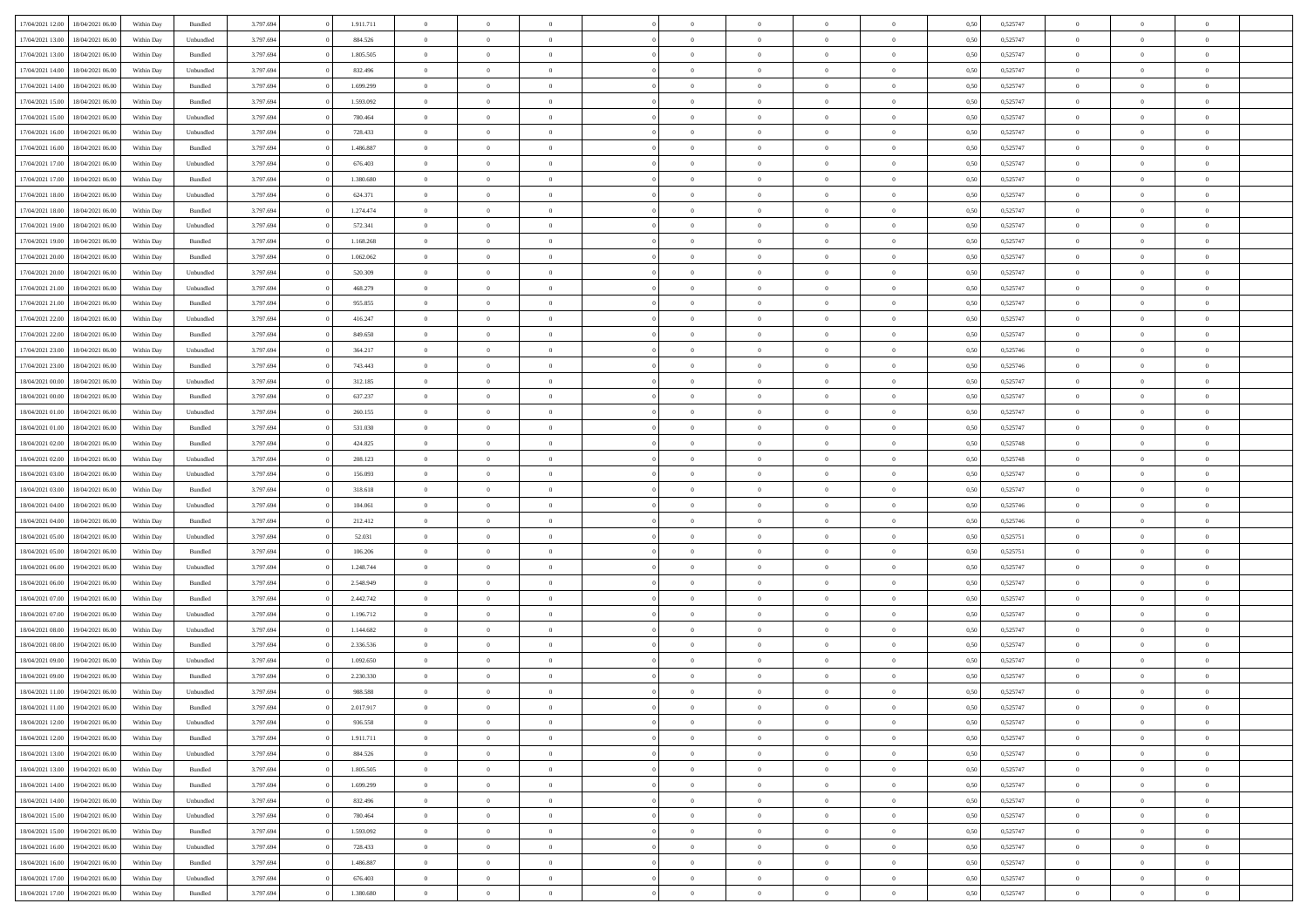| 18/04/2021 18:00                  | 19/04/2021 06:00 | Within Day | Unbundled                   | 3.797.694 | 624.371   | $\overline{0}$ | $\theta$       |                | $\overline{0}$ | $\bf{0}$       | $\overline{0}$ | $\theta$       | 0,50 | 0,525747 | $\theta$       | $\theta$       | $\overline{0}$           |  |
|-----------------------------------|------------------|------------|-----------------------------|-----------|-----------|----------------|----------------|----------------|----------------|----------------|----------------|----------------|------|----------|----------------|----------------|--------------------------|--|
|                                   |                  |            |                             |           |           | $\overline{0}$ | $\overline{0}$ | $\overline{0}$ |                |                |                |                |      |          |                |                | $\overline{0}$           |  |
| 18/04/2021 18:00                  | 19/04/2021 06.00 | Within Day | Bundled                     | 3.797.694 | 1.274.474 |                |                |                | $\overline{0}$ | $\,$ 0         | $\overline{0}$ | $\bf{0}$       | 0,50 | 0,525747 | $\,$ 0 $\,$    | $\overline{0}$ |                          |  |
| 18/04/2021 19:00                  | 19/04/2021 06:00 | Within Day | Bundled                     | 3.797.694 | 1.168.268 | $\overline{0}$ | $\overline{0}$ | $\overline{0}$ | $\overline{0}$ | $\bf{0}$       | $\overline{0}$ | $\mathbf{0}$   | 0.50 | 0,525747 | $\bf{0}$       | $\overline{0}$ | $\overline{0}$           |  |
| 18/04/2021 19:00                  | 19/04/2021 06:00 | Within Day | Unbundled                   | 3.797.694 | 572.341   | $\overline{0}$ | $\overline{0}$ | $\overline{0}$ | $\overline{0}$ | $\bf{0}$       | $\overline{0}$ | $\overline{0}$ | 0,50 | 0,525747 | $\,$ 0 $\,$    | $\overline{0}$ | $\overline{0}$           |  |
| 18/04/2021 20:00                  | 19/04/2021 06.00 | Within Day | Unbundled                   | 3.797.694 | 520.309   | $\overline{0}$ | $\theta$       | $\overline{0}$ | $\overline{0}$ | $\bf{0}$       | $\overline{0}$ | $\bf{0}$       | 0,50 | 0,525747 | $\,$ 0 $\,$    | $\overline{0}$ | $\overline{0}$           |  |
| 18/04/2021 20:00                  | 19/04/2021 06:00 | Within Day | Bundled                     | 3.797.694 | 1.062.062 | $\overline{0}$ | $\overline{0}$ | $\overline{0}$ | $\overline{0}$ | $\bf{0}$       | $\overline{0}$ | $\bf{0}$       | 0.50 | 0.525747 | $\,0\,$        | $\theta$       | $\overline{0}$           |  |
| 18/04/2021 21:00                  | 19/04/2021 06:00 | Within Day | Unbundled                   | 3.797.694 | 468.279   | $\overline{0}$ | $\overline{0}$ | $\overline{0}$ | $\overline{0}$ | $\bf{0}$       | $\overline{0}$ | $\bf{0}$       | 0,50 | 0,525747 | $\,$ 0 $\,$    | $\theta$       | $\overline{0}$           |  |
| 18/04/2021 21:00                  | 19/04/2021 06.00 | Within Day | Bundled                     | 3.797.694 | 955.855   | $\overline{0}$ | $\theta$       | $\overline{0}$ | $\overline{0}$ | $\,$ 0         | $\bf{0}$       | $\bf{0}$       | 0,50 | 0,525747 | $\,$ 0 $\,$    | $\overline{0}$ | $\overline{0}$           |  |
| 18/04/2021 22:00                  | 19/04/2021 06:00 | Within Day | Unbundled                   | 3.797.694 | 416.247   | $\overline{0}$ | $\overline{0}$ | $\overline{0}$ | $\overline{0}$ | $\bf{0}$       | $\overline{0}$ | $\bf{0}$       | 0.50 | 0.525747 | $\,0\,$        | $\overline{0}$ | $\overline{0}$           |  |
| 18/04/2021 22:00                  | 19/04/2021 06:00 | Within Day | Bundled                     | 3.797.694 | 849.650   | $\overline{0}$ | $\overline{0}$ | $\overline{0}$ | $\overline{0}$ | $\bf{0}$       | $\overline{0}$ | $\bf{0}$       | 0,50 | 0,525747 | $\,$ 0 $\,$    | $\overline{0}$ | $\overline{0}$           |  |
|                                   |                  |            |                             |           |           |                |                |                |                |                |                |                |      |          |                |                |                          |  |
| 18/04/2021 23:00                  | 19/04/2021 06.00 | Within Day | Unbundled                   | 3.797.694 | 364.217   | $\overline{0}$ | $\theta$       | $\overline{0}$ | $\overline{0}$ | $\,$ 0         | $\bf{0}$       | $\bf{0}$       | 0,50 | 0,525746 | $\,$ 0 $\,$    | $\overline{0}$ | $\overline{0}$           |  |
| 18/04/2021 23:00                  | 19/04/2021 06:00 | Within Day | Bundled                     | 3.797.694 | 743.443   | $\overline{0}$ | $\overline{0}$ | $\overline{0}$ | $\overline{0}$ | $\bf{0}$       | $\overline{0}$ | $\mathbf{0}$   | 0.50 | 0,525746 | $\,$ 0 $\,$    | $\overline{0}$ | $\overline{\phantom{a}}$ |  |
| 19/04/2021 00:00                  | 19/04/2021 06:00 | Within Day | Unbundled                   | 3.797.694 | 312.185   | $\overline{0}$ | $\overline{0}$ | $\overline{0}$ | $\overline{0}$ | $\,$ 0         | $\overline{0}$ | $\overline{0}$ | 0,50 | 0,525747 | $\,$ 0 $\,$    | $\overline{0}$ | $\overline{0}$           |  |
| 19/04/2021 00:00                  | 19/04/2021 06.00 | Within Day | Bundled                     | 3.797.694 | 637.237   | $\overline{0}$ | $\theta$       | $\overline{0}$ | $\overline{0}$ | $\bf{0}$       | $\overline{0}$ | $\bf{0}$       | 0,50 | 0,525747 | $\,$ 0 $\,$    | $\overline{0}$ | $\overline{0}$           |  |
| 19/04/2021 01:00                  | 19/04/2021 06:00 | Within Day | Bundled                     | 3.797.694 | 531.030   | $\overline{0}$ | $\overline{0}$ | $\overline{0}$ | $\overline{0}$ | $\bf{0}$       | $\overline{0}$ | $\bf{0}$       | 0.50 | 0.525747 | $\theta$       | $\theta$       | $\overline{0}$           |  |
| 19/04/2021 01:00                  | 19/04/2021 06:00 | Within Day | Unbundled                   | 3.797.694 | 260.155   | $\overline{0}$ | $\overline{0}$ | $\overline{0}$ | $\overline{0}$ | $\bf{0}$       | $\overline{0}$ | $\bf{0}$       | 0,50 | 0,525747 | $\,$ 0 $\,$    | $\theta$       | $\overline{0}$           |  |
| 19/04/2021 02:00                  | 19/04/2021 06.00 | Within Day | Unbundled                   | 3.797.694 | 208.123   | $\overline{0}$ | $\theta$       | $\overline{0}$ | $\overline{0}$ | $\,$ 0         | $\overline{0}$ | $\bf{0}$       | 0,50 | 0,525748 | $\,$ 0 $\,$    | $\overline{0}$ | $\overline{0}$           |  |
| 19/04/2021 02:00                  | 19/04/2021 06:00 | Within Day | Bundled                     | 3.797.694 | 424.825   | $\overline{0}$ | $\overline{0}$ | $\overline{0}$ | $\overline{0}$ | $\bf{0}$       | $\overline{0}$ | $\bf{0}$       | 0.50 | 0.525748 | $\,0\,$        | $\overline{0}$ | $\overline{0}$           |  |
| 19/04/2021 03:00                  | 19/04/2021 06:00 | Within Day | Unbundled                   | 3.797.694 | 156.093   | $\overline{0}$ | $\overline{0}$ | $\overline{0}$ | $\overline{0}$ | $\bf{0}$       | $\overline{0}$ | $\bf{0}$       | 0,50 | 0,525747 | $\,$ 0 $\,$    | $\overline{0}$ | $\overline{0}$           |  |
| 19/04/2021 03:00                  | 19/04/2021 06.00 | Within Day | Bundled                     | 3.797.694 | 318.618   | $\overline{0}$ | $\overline{0}$ | $\overline{0}$ | $\overline{0}$ | $\bf{0}$       | $\bf{0}$       | $\bf{0}$       | 0,50 | 0,525747 | $\,$ 0 $\,$    | $\overline{0}$ | $\overline{0}$           |  |
| 19/04/2021 04:00                  | 19/04/2021 06:00 | Within Day | Unbundled                   | 3.797.694 | 104.061   | $\overline{0}$ | $\overline{0}$ | $\overline{0}$ | $\overline{0}$ | $\bf{0}$       | $\overline{0}$ | $\mathbf{0}$   | 0.50 | 0,525746 | $\,$ 0 $\,$    | $\overline{0}$ | $\bf{0}$                 |  |
| 19/04/2021 04:00                  | 19/04/2021 06:00 |            | Bundled                     | 3.797.694 |           | $\overline{0}$ | $\overline{0}$ | $\overline{0}$ | $\overline{0}$ | $\bf{0}$       | $\overline{0}$ | $\overline{0}$ | 0,50 | 0,525746 | $\,$ 0 $\,$    | $\overline{0}$ | $\overline{0}$           |  |
|                                   |                  | Within Day |                             |           | 212.412   |                |                |                |                |                |                |                |      |          |                |                |                          |  |
| 19/04/2021 05:00                  | 19/04/2021 06.00 | Within Day | Unbundled                   | 3.797.694 | 52.031    | $\overline{0}$ | $\theta$       | $\overline{0}$ | $\overline{0}$ | $\,$ 0         | $\overline{0}$ | $\bf{0}$       | 0,50 | 0,525751 | $\,$ 0 $\,$    | $\overline{0}$ | $\overline{0}$           |  |
| 19/04/2021 05:00                  | 19/04/2021 06:00 | Within Day | Bundled                     | 3.797.694 | 106,206   | $\overline{0}$ | $\overline{0}$ | $\overline{0}$ | $\overline{0}$ | $\bf{0}$       | $\overline{0}$ | $\bf{0}$       | 0.50 | 0,525751 | $\,0\,$        | $\theta$       | $\overline{0}$           |  |
| 19/04/2021 06:00                  | 20/04/2021 06:00 | Within Day | Bundled                     | 3.797.694 | 2.548.949 | $\overline{0}$ | $\overline{0}$ | $\overline{0}$ | $\overline{0}$ | $\,$ 0         | $\overline{0}$ | $\overline{0}$ | 0,50 | 0,525747 | $\,$ 0 $\,$    | $\theta$       | $\overline{0}$           |  |
| 19/04/2021 06:00                  | 20/04/2021 06.00 | Within Day | Unbundled                   | 3.797.694 | 1.248.744 | $\overline{0}$ | $\theta$       | $\overline{0}$ | $\overline{0}$ | $\,$ 0         | $\overline{0}$ | $\bf{0}$       | 0,50 | 0,525747 | $\,$ 0 $\,$    | $\overline{0}$ | $\overline{0}$           |  |
| 19/04/2021 07:00                  | 20/04/2021 06:00 | Within Day | Unbundled                   | 3.797.694 | 1.196.712 | $\overline{0}$ | $\overline{0}$ | $\overline{0}$ | $\overline{0}$ | $\bf{0}$       | $\overline{0}$ | $\bf{0}$       | 0.50 | 0.525747 | $\,0\,$        | $\overline{0}$ | $\overline{0}$           |  |
| 19/04/2021 07:00                  | 20/04/2021 06:00 | Within Day | Bundled                     | 3.797.694 | 2.442.742 | $\overline{0}$ | $\overline{0}$ | $\overline{0}$ | $\overline{0}$ | $\bf{0}$       | $\overline{0}$ | $\bf{0}$       | 0,50 | 0,525747 | $\,$ 0 $\,$    | $\overline{0}$ | $\overline{0}$           |  |
| 19/04/2021 08:00                  | 20/04/2021 06.00 | Within Day | Unbundled                   | 3.797.694 | 1.144.682 | $\overline{0}$ | $\overline{0}$ | $\overline{0}$ | $\overline{0}$ | $\bf{0}$       | $\overline{0}$ | $\bf{0}$       | 0,50 | 0,525747 | $\,$ 0 $\,$    | $\overline{0}$ | $\overline{0}$           |  |
| 19/04/2021 08:00                  | 20/04/2021 06:00 | Within Day | Bundled                     | 3.797.694 | 2.336.536 | $\overline{0}$ | $\overline{0}$ | $\overline{0}$ | $\overline{0}$ | $\bf{0}$       | $\overline{0}$ | $\mathbf{0}$   | 0.50 | 0,525747 | $\,$ 0 $\,$    | $\overline{0}$ | $\bf{0}$                 |  |
| 19/04/2021 09:00                  | 20/04/2021 06:00 | Within Dav | Unbundled                   | 3.797.694 | 1.092.650 | $\overline{0}$ | $\overline{0}$ | $\overline{0}$ | $\overline{0}$ | $\overline{0}$ | $\overline{0}$ | $\overline{0}$ | 0.50 | 0,525747 | $\theta$       | $\overline{0}$ | $\overline{0}$           |  |
| 19/04/2021 09:00                  | 20/04/2021 06.00 | Within Day | Bundled                     | 3.797.694 | 2.230.330 | $\overline{0}$ | $\theta$       | $\overline{0}$ | $\overline{0}$ | $\,$ 0         | $\overline{0}$ | $\bf{0}$       | 0,50 | 0,525747 | $\,$ 0 $\,$    | $\overline{0}$ | $\overline{0}$           |  |
|                                   | 20/04/2021 06:00 |            |                             |           | 1.040.620 |                | $\overline{0}$ | $\overline{0}$ | $\overline{0}$ | $\bf{0}$       | $\overline{0}$ |                | 0.50 | 0.525747 | $\,0\,$        | $\theta$       | $\overline{0}$           |  |
| 19/04/2021 10:00                  |                  | Within Day | Unbundled                   | 3.797.694 |           | $\overline{0}$ |                |                |                |                |                | $\bf{0}$       |      |          |                |                |                          |  |
| 19/04/2021 10:00                  | 20/04/2021 06:00 | Within Dav | Bundled                     | 3.797.694 | 2.124.124 | $\overline{0}$ | $\overline{0}$ | $\Omega$       | $\overline{0}$ | $\mathbf{0}$   | $\overline{0}$ | $\overline{0}$ | 0.50 | 0,525747 | $\theta$       | $\overline{0}$ | $\overline{0}$           |  |
| 19/04/2021 11:00                  | 20/04/2021 06.00 | Within Day | Unbundled                   | 3.797.694 | 988.588   | $\overline{0}$ | $\theta$       | $\overline{0}$ | $\overline{0}$ | $\,$ 0         | $\overline{0}$ | $\bf{0}$       | 0,50 | 0,525747 | $\,$ 0 $\,$    | $\overline{0}$ | $\overline{0}$           |  |
| 19/04/2021 11:00                  | 20/04/2021 06:00 | Within Day | Bundled                     | 3.797.694 | 2.017.917 | $\overline{0}$ | $\overline{0}$ | $\overline{0}$ | $\overline{0}$ | $\bf{0}$       | $\overline{0}$ | $\bf{0}$       | 0.50 | 0.525747 | $\bf{0}$       | $\overline{0}$ | $\overline{0}$           |  |
| 19/04/2021 12:00                  | 20/04/2021 06:00 | Within Dav | Bundled                     | 3.797.694 | 1.911.711 | $\overline{0}$ | $\overline{0}$ | $\overline{0}$ | $\overline{0}$ | $\overline{0}$ | $\overline{0}$ | $\overline{0}$ | 0,50 | 0,525747 | $\theta$       | $\overline{0}$ | $\overline{0}$           |  |
| 19/04/2021 12:00                  | 20/04/2021 06.0  | Within Day | Unbundled                   | 3.797.694 | 936.558   | $\overline{0}$ | $\overline{0}$ | $\overline{0}$ | $\bf{0}$       | $\bf{0}$       | $\overline{0}$ | $\bf{0}$       | 0,50 | 0,525747 | $\,$ 0 $\,$    | $\overline{0}$ | $\overline{0}$           |  |
| 19/04/2021 13:00                  | 20/04/2021 06:00 | Within Day | Unbundled                   | 3.797.694 | 884.526   | $\overline{0}$ | $\overline{0}$ | $\overline{0}$ | $\overline{0}$ | $\bf{0}$       | $\overline{0}$ | $\mathbf{0}$   | 0.50 | 0,525747 | $\,$ 0 $\,$    | $\overline{0}$ | $\overline{0}$           |  |
| 19/04/2021 13:00                  | 20/04/2021 06:00 | Within Dav | Bundled                     | 3.797.694 | 1.805.505 | $\overline{0}$ | $\overline{0}$ | $\Omega$       | $\overline{0}$ | $\mathbf{0}$   | $\overline{0}$ | $\overline{0}$ | 0.50 | 0,525747 | $\theta$       | $\overline{0}$ | $\overline{0}$           |  |
| 19/04/2021 14:00                  | 20/04/2021 06.00 | Within Day | Unbundled                   | 3.797.694 | 832.496   | $\overline{0}$ | $\overline{0}$ | $\overline{0}$ | $\overline{0}$ | $\,$ 0         | $\overline{0}$ | $\bf{0}$       | 0,50 | 0,525747 | $\,$ 0 $\,$    | $\overline{0}$ | $\overline{0}$           |  |
| 19/04/2021 14:00                  | 20/04/2021 06:00 | Within Day | Bundled                     | 3.797.694 | 1.699.299 | $\overline{0}$ | $\theta$       | $\overline{0}$ | $\overline{0}$ | $\bf{0}$       | $\Omega$       | $\overline{0}$ | 0.50 | 0,525747 | $\,0\,$        | $\theta$       | $\overline{0}$           |  |
| 19/04/2021 15:00                  | 20/04/2021 06:00 | Within Dav | Unbundled                   | 3.797.694 | 780.464   | $\overline{0}$ | $\Omega$       | $\Omega$       | $\overline{0}$ | $\bf{0}$       | $\overline{0}$ | $\overline{0}$ | 0.50 | 0,525747 | $\theta$       | $\overline{0}$ | $\overline{0}$           |  |
| 19/04/2021 15:00                  | 20/04/2021 06:00 | Within Day | Bundled                     | 3.797.694 | 1.593.092 | $\overline{0}$ | <sup>1</sup>   | $\overline{0}$ | 1,158170       | $\,$ 0         | $\overline{0}$ | $\bf{0}$       | 0,50 | 0,525747 | $\,$ 0 $\,$    | $\overline{0}$ | $\overline{0}$           |  |
| 19/04/2021 16:00                  | 20/04/2021 06:00 | Within Day | $\ensuremath{\mathsf{Unb}}$ | 3.797.694 | 728.433   | $\bf{0}$       | $\theta$       |                | $^{\circ}$     | $\bf{0}$       |                |                | 0,50 | 0,525747 | $\bf{0}$       | $\Omega$       |                          |  |
| 19/04/2021 16:00 20/04/2021 06:00 |                  | Within Day | Bundled                     | 3.797.694 | 1.486.885 | $\overline{0}$ | $\overline{0}$ | $\overline{0}$ | $\overline{0}$ | $\overline{0}$ | $\overline{0}$ | $\mathbf{0}$   | 0,50 | 0,525747 | $\theta$       | $\overline{0}$ | $\overline{0}$           |  |
|                                   |                  |            |                             |           |           |                |                |                |                |                |                |                |      |          |                |                |                          |  |
| 19/04/2021 17:00                  | 20/04/2021 06:00 | Within Day | Bundled                     | 3.797.694 | 1.380.679 | $\overline{0}$ | $\overline{0}$ | $\overline{0}$ | $\bf{0}$       | $\overline{0}$ | $\overline{0}$ | $\bf{0}$       | 0,50 | 0,525747 | $\overline{0}$ | $\overline{0}$ | $\bf{0}$                 |  |
| 19/04/2021 17:00                  | 20/04/2021 06:00 | Within Day | Unbundled                   | 3.797.694 | 676.403   | $\overline{0}$ | $\overline{0}$ | $\overline{0}$ | $\overline{0}$ | $\overline{0}$ | $\overline{0}$ | $\mathbf{0}$   | 0.50 | 0,525747 | $\overline{0}$ | $\bf{0}$       | $\bf{0}$                 |  |
| 19/04/2021 18:00                  | 20/04/2021 06:00 | Within Day | Unbundled                   | 3.797.694 | 624.371   | $\overline{0}$ | $\overline{0}$ | $\overline{0}$ | $\overline{0}$ | $\overline{0}$ | $\overline{0}$ | $\mathbf{0}$   | 0,50 | 0,525747 | $\overline{0}$ | $\theta$       | $\overline{0}$           |  |
| 19/04/2021 18:00                  | 20/04/2021 06:00 | Within Day | Bundled                     | 3.797.694 | 1.274.473 | $\overline{0}$ | $\overline{0}$ | $\overline{0}$ | $\overline{0}$ | $\bf{0}$       | $\bf{0}$       | $\bf{0}$       | 0,50 | 0,525747 | $\,$ 0 $\,$    | $\overline{0}$ | $\overline{0}$           |  |
| 19/04/2021 19:00                  | 20/04/2021 06:00 | Within Day | Unbundled                   | 3.797.694 | 572.341   | $\overline{0}$ | $\overline{0}$ | $\overline{0}$ | $\overline{0}$ | $\bf{0}$       | $\overline{0}$ | $\mathbf{0}$   | 0.50 | 0.525747 | $\,$ 0 $\,$    | $\overline{0}$ | $\overline{0}$           |  |
| 19/04/2021 19:00                  | 20/04/2021 06:00 | Within Day | Bundled                     | 3.797.694 | 1.168.267 | $\overline{0}$ | $\overline{0}$ | $\overline{0}$ | $\overline{0}$ | $\overline{0}$ | $\overline{0}$ | $\overline{0}$ | 0,50 | 0,525747 | $\overline{0}$ | $\theta$       | $\overline{0}$           |  |
| 19/04/2021 20:00                  | 20/04/2021 06:00 | Within Day | Unbundled                   | 3.797.694 | 520.309   | $\overline{0}$ | $\,$ 0         | $\overline{0}$ | $\bf{0}$       | $\,$ 0 $\,$    | $\overline{0}$ | $\bf{0}$       | 0,50 | 0,525747 | $\,$ 0 $\,$    | $\overline{0}$ | $\overline{0}$           |  |
| 19/04/2021 20:00                  | 20/04/2021 06:00 | Within Day | Bundled                     | 3.797.694 | 1.062.061 | $\overline{0}$ | $\overline{0}$ | $\overline{0}$ | $\overline{0}$ | $\bf{0}$       | $\overline{0}$ | $\mathbf{0}$   | 0.50 | 0.525747 | $\mathbf{0}$   | $\bf{0}$       | $\bf{0}$                 |  |
| 19/04/2021 21:00                  | 20/04/2021 06:00 | Within Day | Unbundled                   | 3.797.694 | 468.279   | $\overline{0}$ | $\overline{0}$ | $\overline{0}$ | $\overline{0}$ | $\overline{0}$ | $\overline{0}$ | $\overline{0}$ | 0,50 | 0,525747 | $\overline{0}$ | $\overline{0}$ | $\overline{0}$           |  |
| 19/04/2021 21.00                  | 20/04/2021 06:00 | Within Day | Bundled                     | 3.797.694 | 955.854   | $\overline{0}$ | $\bf{0}$       | $\overline{0}$ | $\bf{0}$       | $\bf{0}$       | $\bf{0}$       | $\bf{0}$       | 0,50 | 0,525747 | $\overline{0}$ | $\overline{0}$ | $\bf{0}$                 |  |
| 19/04/2021 22:00 20/04/2021 06:00 |                  |            | Unbundled                   | 3.797.694 | 416.247   | $\,$ 0 $\,$    | $\,$ 0 $\,$    | $\overline{0}$ | $\overline{0}$ | $\,$ 0 $\,$    | $\,$ 0 $\,$    | $\,$ 0 $\,$    | 0,50 | 0,525747 | $\mathbf{0}^-$ | $\,$ 0 $\,$    | $\,$ 0 $\,$              |  |
|                                   |                  | Within Day |                             |           |           |                |                |                |                |                |                |                |      |          |                |                |                          |  |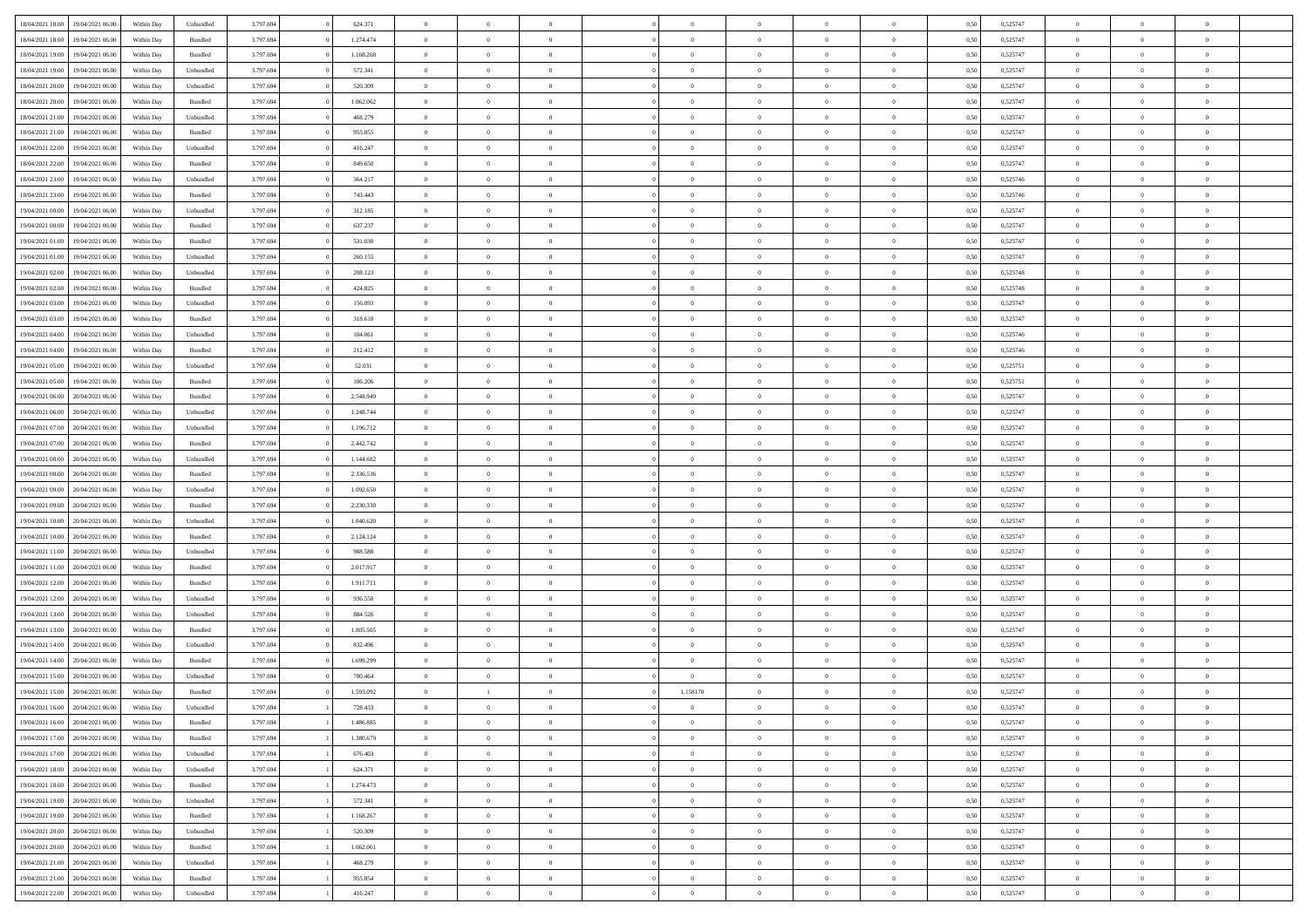| 19/04/2021 22:00                  | 20/04/2021 06:00 | Within Day | Bundled            | 3.797.694 | 849.648   | $\overline{0}$ | $\Omega$       |                | $\Omega$       | $\Omega$       | $\Omega$       | $\theta$       | 0.50 | 0,525747 | $\theta$       | $\theta$       | $\theta$       |  |
|-----------------------------------|------------------|------------|--------------------|-----------|-----------|----------------|----------------|----------------|----------------|----------------|----------------|----------------|------|----------|----------------|----------------|----------------|--|
|                                   |                  |            |                    |           |           |                |                |                |                |                |                |                |      |          |                |                |                |  |
| 19/04/2021 23:00                  | 20/04/2021 06:00 | Within Day | Bundled            | 3.797.694 | 743.442   | $\overline{0}$ | $\theta$       | $\overline{0}$ | $\overline{0}$ | $\bf{0}$       | $\overline{0}$ | $\bf{0}$       | 0,50 | 0,525746 | $\theta$       | $\theta$       | $\overline{0}$ |  |
| 19/04/2021 23:00                  | 20/04/2021 06:00 | Within Day | Unbundled          | 3.797.694 | 364.217   | $\overline{0}$ | $\overline{0}$ | $\overline{0}$ | $\bf{0}$       | $\bf{0}$       | $\bf{0}$       | $\bf{0}$       | 0,50 | 0,525746 | $\bf{0}$       | $\overline{0}$ | $\overline{0}$ |  |
| 20/04/2021 00:00                  | 20/04/2021 06:00 | Within Dav | Unbundled          | 3.797.694 | 312.185   | $\overline{0}$ | $\theta$       | $\overline{0}$ | $\overline{0}$ | $\bf{0}$       | $\overline{0}$ | $\overline{0}$ | 0.50 | 0,525747 | $\theta$       | $\theta$       | $\overline{0}$ |  |
| 20/04/2021 00:00                  | 20/04/2021 06:00 | Within Day | Bundled            | 3.797.694 | 637.236   | $\overline{0}$ | $\theta$       | $\overline{0}$ | $\overline{0}$ | $\bf{0}$       | $\overline{0}$ | $\bf{0}$       | 0,50 | 0,525747 | $\theta$       | $\theta$       | $\overline{0}$ |  |
|                                   |                  |            |                    |           |           |                |                |                |                |                |                |                |      |          |                |                |                |  |
| 20/04/2021 01:00                  | 20/04/2021 06:00 | Within Day | Unbundled          | 3.797.694 | 260.155   | $\overline{0}$ | $\bf{0}$       | $\overline{0}$ | $\bf{0}$       | $\overline{0}$ | $\overline{0}$ | $\mathbf{0}$   | 0,50 | 0,525747 | $\overline{0}$ | $\overline{0}$ | $\bf{0}$       |  |
| 20/04/2021 01:00                  | 20/04/2021 06:00 | Within Dav | Bundled            | 3.797.694 | 531.030   | $\overline{0}$ | $\overline{0}$ | $\overline{0}$ | $\overline{0}$ | $\bf{0}$       | $\overline{0}$ | $\overline{0}$ | 0.50 | 0,525747 | $\theta$       | $\overline{0}$ | $\overline{0}$ |  |
| 20/04/2021 02:00                  | 20/04/2021 06:00 | Within Day | Unbundled          | 3.797.694 | 208.123   | $\overline{0}$ | $\theta$       | $\overline{0}$ | $\overline{0}$ | $\bf{0}$       | $\overline{0}$ | $\bf{0}$       | 0,50 | 0,525748 | $\theta$       | $\theta$       | $\overline{0}$ |  |
| 20/04/2021 02:00                  | 20/04/2021 06:00 | Within Day | Bundled            | 3.797.694 | 424.824   | $\overline{0}$ | $\overline{0}$ | $\overline{0}$ | $\bf{0}$       | $\bf{0}$       | $\overline{0}$ | $\bf{0}$       | 0,50 | 0,525748 | $\,0\,$        | $\overline{0}$ | $\overline{0}$ |  |
| 20/04/2021 03:00                  | 20/04/2021 06:00 | Within Dav | Unbundled          | 3.797.694 | 156.093   | $\overline{0}$ | $\overline{0}$ | $\overline{0}$ | $\overline{0}$ | $\overline{0}$ | $\overline{0}$ | $\overline{0}$ | 0.50 | 0,525747 | $\theta$       | $\overline{0}$ | $\overline{0}$ |  |
| 20/04/2021 03:00                  | 20/04/2021 06:00 | Within Day | Bundled            | 3.797.694 | 318.618   | $\overline{0}$ | $\theta$       | $\overline{0}$ | $\overline{0}$ | $\bf{0}$       | $\overline{0}$ | $\bf{0}$       | 0,50 | 0,525747 | $\,$ 0 $\,$    | $\theta$       | $\overline{0}$ |  |
| 20/04/2021 04:00                  | 20/04/2021 06:00 | Within Day | Bundled            | 3.797.694 | 212.411   | $\overline{0}$ | $\overline{0}$ | $\overline{0}$ | $\overline{0}$ | $\bf{0}$       | $\overline{0}$ | $\bf{0}$       | 0,50 | 0,525746 | $\overline{0}$ | $\overline{0}$ | $\overline{0}$ |  |
|                                   |                  |            |                    |           |           |                |                |                |                |                |                |                |      |          | $\theta$       |                |                |  |
| 20/04/2021 04:00                  | 20/04/2021 06:00 | Within Day | Unbundled          | 3.797.694 | 104.061   | $\overline{0}$ | $\overline{0}$ | $\overline{0}$ | $\overline{0}$ | $\bf{0}$       | $\overline{0}$ | $\overline{0}$ | 0.50 | 0,525746 |                | $\theta$       | $\overline{0}$ |  |
| 20/04/2021 05:00                  | 20/04/2021 06:00 | Within Day | Unbundled          | 3.797.694 | 52.031    | $\overline{0}$ | $\theta$       | $\overline{0}$ | $\overline{0}$ | $\bf{0}$       | $\overline{0}$ | $\overline{0}$ | 0,50 | 0,525751 | $\theta$       | $\theta$       | $\overline{0}$ |  |
| 20/04/2021 05:00                  | 20/04/2021 06:00 | Within Day | Bundled            | 3.797.694 | 106.206   | $\overline{0}$ | $\bf{0}$       | $\overline{0}$ | $\overline{0}$ | $\overline{0}$ | $\overline{0}$ | $\mathbf{0}$   | 0,50 | 0,525751 | $\overline{0}$ | $\overline{0}$ | $\bf{0}$       |  |
| 20/04/2021 06:00                  | 21/04/2021 06:00 | Within Dav | Unbundled          | 3.797.694 | 1.248.744 | $\overline{0}$ | $\overline{0}$ | $\overline{0}$ | $\overline{0}$ | $\bf{0}$       | $\overline{0}$ | $\overline{0}$ | 0.50 | 0,525747 | $\theta$       | $\overline{0}$ | $\overline{0}$ |  |
| 20/04/2021 06:00                  | 21/04/2021 06:00 | Within Day | Bundled            | 3.797.694 | 2.548.949 | $\overline{0}$ | $\theta$       | $\overline{0}$ | $\overline{0}$ | $\bf{0}$       | $\overline{0}$ | $\bf{0}$       | 0,50 | 0,525747 | $\theta$       | $\theta$       | $\overline{0}$ |  |
| 20/04/2021 07:00                  | 21/04/2021 06:00 | Within Day | Unbundled          | 3.797.694 | 1.196.712 | $\overline{0}$ | $\overline{0}$ | $\overline{0}$ | $\overline{0}$ | $\bf{0}$       | $\overline{0}$ | $\bf{0}$       | 0,50 | 0,525747 | $\,0\,$        | $\overline{0}$ | $\overline{0}$ |  |
| 20/04/2021 07:00                  | 21/04/2021 06:00 | Within Day | Bundled            | 3.797.694 | 2.442.742 | $\overline{0}$ | $\overline{0}$ | $\overline{0}$ | $\overline{0}$ | $\overline{0}$ | $\overline{0}$ | $\overline{0}$ | 0.50 | 0,525747 | $\theta$       | $\overline{0}$ | $\overline{0}$ |  |
|                                   |                  |            |                    |           |           |                |                |                |                |                |                |                |      |          |                |                |                |  |
| 20/04/2021 08:00                  | 21/04/2021 06:00 | Within Day | Unbundled          | 3.797.694 | 1.144.682 | $\overline{0}$ | $\theta$       | $\overline{0}$ | $\overline{0}$ | $\bf{0}$       | $\overline{0}$ | $\bf{0}$       | 0,50 | 0,525747 | $\theta$       | $\theta$       | $\overline{0}$ |  |
| 20/04/2021 08:00                  | 21/04/2021 06:00 | Within Day | Bundled            | 3.797.694 | 2.336.536 | $\overline{0}$ | $\overline{0}$ | $\overline{0}$ | $\overline{0}$ | $\bf{0}$       | $\overline{0}$ | $\bf{0}$       | 0,50 | 0,525747 | $\,0\,$        | $\overline{0}$ | $\overline{0}$ |  |
| 20/04/2021 09:00                  | 21/04/2021 06:00 | Within Day | Unbundled          | 3.797.694 | 1.092.650 | $\overline{0}$ | $\overline{0}$ | $\overline{0}$ | $\overline{0}$ | $\bf{0}$       | $\overline{0}$ | $\overline{0}$ | 0.50 | 0,525747 | $\theta$       | $\theta$       | $\overline{0}$ |  |
| 20/04/2021 09:00                  | 21/04/2021 06:00 | Within Day | Bundled            | 3.797.694 | 2.230.330 | $\overline{0}$ | $\theta$       | $\overline{0}$ | $\overline{0}$ | $\bf{0}$       | $\overline{0}$ | $\bf{0}$       | 0,50 | 0,525747 | $\,$ 0 $\,$    | $\overline{0}$ | $\overline{0}$ |  |
| 20/04/2021 10:00                  | 21/04/2021 06:00 | Within Day | Bundled            | 3.797.694 | 2.124.124 | $\overline{0}$ | $\bf{0}$       | $\overline{0}$ | $\overline{0}$ | $\overline{0}$ | $\overline{0}$ | $\mathbf{0}$   | 0,50 | 0,525747 | $\overline{0}$ | $\overline{0}$ | $\bf{0}$       |  |
| 20/04/2021 10:00                  | 21/04/2021 06:00 | Within Dav | Unbundled          | 3.797.694 | 1.040.620 | $\overline{0}$ | $\overline{0}$ | $\overline{0}$ | $\overline{0}$ | $\overline{0}$ | $\overline{0}$ | $\overline{0}$ | 0.50 | 0,525747 | $\theta$       | $\overline{0}$ | $\overline{0}$ |  |
| 20/04/2021 11:00                  | 21/04/2021 06:00 |            |                    | 3.797.694 | 988.588   | $\overline{0}$ | $\theta$       | $\overline{0}$ | $\overline{0}$ | $\bf{0}$       | $\overline{0}$ |                |      | 0,525747 | $\theta$       | $\theta$       | $\overline{0}$ |  |
|                                   |                  | Within Day | Unbundled          |           |           |                |                |                |                |                |                | $\bf{0}$       | 0,50 |          |                |                |                |  |
| 20/04/2021 11:00                  | 21/04/2021 06:00 | Within Day | Bundled            | 3.797.694 | 2.017.917 | $\overline{0}$ | $\overline{0}$ | $\overline{0}$ | $\overline{0}$ | $\bf{0}$       | $\overline{0}$ | $\bf{0}$       | 0,50 | 0,525747 | $\,0\,$        | $\overline{0}$ | $\overline{0}$ |  |
| 20/04/2021 12:00                  | 21/04/2021 06:00 | Within Day | Unbundled          | 3.797.694 | 936.558   | $\overline{0}$ | $\overline{0}$ | $\overline{0}$ | $\overline{0}$ | $\bf{0}$       | $\overline{0}$ | $\overline{0}$ | 0.50 | 0,525747 | $\theta$       | $\overline{0}$ | $\overline{0}$ |  |
| 20/04/2021 12:00                  | 21/04/2021 06:00 | Within Day | Bundled            | 3.797.694 | 1.911.711 | $\overline{0}$ | $\theta$       | $\overline{0}$ | $\overline{0}$ | $\bf{0}$       | $\overline{0}$ | $\bf{0}$       | 0,50 | 0,525747 | $\,$ 0 $\,$    | $\theta$       | $\overline{0}$ |  |
| 20/04/2021 13:00                  | 21/04/2021 06:00 | Within Day | Unbundled          | 3.797.694 | 884.526   | $\overline{0}$ | $\overline{0}$ | $\overline{0}$ | $\bf{0}$       | $\bf{0}$       | $\bf{0}$       | $\bf{0}$       | 0,50 | 0,525747 | $\bf{0}$       | $\overline{0}$ | $\overline{0}$ |  |
| 20/04/2021 13:00                  | 21/04/2021 06.00 | Within Day | Bundled            | 3.797.694 | 1.805.505 | $\overline{0}$ | $\Omega$       | $\Omega$       | $\Omega$       | $\Omega$       | $\Omega$       | $\overline{0}$ | 0,50 | 0,525747 | $\,0\,$        | $\Omega$       | $\theta$       |  |
| 20/04/2021 14:00                  | 21/04/2021 06:00 | Within Day | Unbundled          | 3.797.694 | 832.496   | $\overline{0}$ | $\theta$       | $\overline{0}$ | $\overline{0}$ | $\bf{0}$       | $\overline{0}$ | $\bf{0}$       | 0,50 | 0,525747 | $\theta$       | $\theta$       | $\overline{0}$ |  |
|                                   |                  |            |                    |           |           |                |                |                |                |                |                |                |      |          |                |                |                |  |
| 20/04/2021 14:00                  | 21/04/2021 06:00 | Within Day | Bundled            | 3.797.694 | 1.699.299 | $\overline{0}$ | $\bf{0}$       | $\overline{0}$ | $\bf{0}$       | $\bf{0}$       | $\overline{0}$ | $\mathbf{0}$   | 0,50 | 0,525747 | $\overline{0}$ | $\overline{0}$ | $\bf{0}$       |  |
| 20/04/2021 15:00                  | 21/04/2021 06:00 | Within Day | Bundled            | 3.797.694 | 1.593.092 | $\overline{0}$ | $\Omega$       | $\Omega$       | $\Omega$       | $\Omega$       | $\overline{0}$ | $\overline{0}$ | 0.50 | 0,525747 | $\,0\,$        | $\theta$       | $\theta$       |  |
| 20/04/2021 15:00                  | 21/04/2021 06:00 | Within Day | Unbundled          | 3.797.694 | 780.464   | $\overline{0}$ | $\theta$       | $\overline{0}$ | $\overline{0}$ | $\bf{0}$       | $\overline{0}$ | $\bf{0}$       | 0,50 | 0,525747 | $\,$ 0 $\,$    | $\theta$       | $\overline{0}$ |  |
| 20/04/2021 16:00                  | 21/04/2021 06:00 | Within Day | Unbundled          | 3.797.694 | 728.433   | $\overline{0}$ | $\overline{0}$ | $\overline{0}$ | $\bf{0}$       | $\bf{0}$       | $\bf{0}$       | $\bf{0}$       | 0,50 | 0,525747 | $\,0\,$        | $\overline{0}$ | $\overline{0}$ |  |
| 20/04/2021 16:00                  | 21/04/2021 06:00 | Within Day | Bundled            | 3.797.694 | 1.486.887 | $\overline{0}$ | $\Omega$       | $\Omega$       | $\Omega$       | $\Omega$       | $\theta$       | $\overline{0}$ | 0.50 | 0,525747 | $\theta$       | $\theta$       | $\theta$       |  |
| 20/04/2021 17:00                  | 21/04/2021 06:00 | Within Day | Unbundled          | 3.797.694 | 676.403   | $\overline{0}$ | $\theta$       | $\overline{0}$ | $\overline{0}$ | $\bf{0}$       | $\overline{0}$ | $\bf{0}$       | 0,50 | 0,525747 | $\,$ 0 $\,$    | $\theta$       | $\overline{0}$ |  |
| 20/04/2021 17:00                  | 21/04/2021 06:00 | Within Day | Bundled            | 3.797.694 | 1.380.680 | $\overline{0}$ | $\overline{0}$ | $\overline{0}$ | $\bf{0}$       | $\bf{0}$       | $\bf{0}$       | $\bf{0}$       | 0,50 | 0,525747 | $\overline{0}$ | $\overline{0}$ | $\overline{0}$ |  |
|                                   |                  |            |                    |           |           | $\overline{0}$ | $\Omega$       | $\overline{0}$ | $\Omega$       | $\Omega$       | $\overline{0}$ | $\overline{0}$ |      |          | $\,0\,$        | $\theta$       | $\theta$       |  |
| 20/04/2021 18:00                  | 21/04/2021 06.00 | Within Day | Unbundled          | 3.797.694 | 624.371   |                |                |                |                |                |                |                | 0,50 | 0,525747 |                |                |                |  |
| 20/04/2021 18:00                  | 21/04/2021 06:00 | Within Day | Bundled            | 3.797.694 | 1.274.474 | $\overline{0}$ | $\theta$       | $\overline{0}$ | $\overline{0}$ | $\bf{0}$       | $\overline{0}$ | $\bf{0}$       | 0,50 | 0,525747 | $\,$ 0 $\,$    | $\overline{0}$ | $\overline{0}$ |  |
| 20/04/2021 19:00                  | 21/04/2021 06:00 | Within Day | Unbundled          | 3.797.694 | 572.341   | $\overline{0}$ | $\overline{0}$ | $\overline{0}$ | $\bf{0}$       | $\bf{0}$       | $\bf{0}$       | $\mathbf{0}$   | 0,50 | 0,525747 | $\overline{0}$ | $\overline{0}$ | $\bf{0}$       |  |
| 20/04/2021 19:00                  | 21/04/2021 06:00 | Within Day | Bundled            | 3.797.694 | 1.168.268 | $\overline{0}$ | $\Omega$       | $\Omega$       | $\Omega$       | $\Omega$       | $\Omega$       | $\overline{0}$ | 0.50 | 0,525747 | $\theta$       | $\Omega$       | $\theta$       |  |
| 20/04/2021 20:00                  | 21/04/2021 06:00 | Within Day | Unbundled          | 3.797.694 | 520.309   | $\overline{0}$ | $\,$ 0 $\,$    | $\overline{0}$ | $\bf{0}$       | $\,$ 0         | $\bf{0}$       | $\bf{0}$       | 0,50 | 0,525747 | $\,0\,$        | $\overline{0}$ | $\overline{0}$ |  |
| 20/04/2021 20:00                  | 21/04/2021 06:00 | Within Day | $\mathbf B$ undled | 3.797.694 | 1.062.062 | $\bf{0}$       | $\bf{0}$       |                |                |                |                |                | 0,50 | 0,525747 | $\bf{0}$       | $\overline{0}$ |                |  |
| 20/04/2021 21:00                  | 21/04/2021 06:00 | Within Day | Bundled            | 3.797.694 | 955,855   | $\overline{0}$ | $\overline{0}$ | $\overline{0}$ | $\Omega$       | $\overline{0}$ | $\overline{0}$ | $\overline{0}$ | 0,50 | 0,525747 | $\theta$       | $\theta$       | $\theta$       |  |
| 20/04/2021 21:00                  | 21/04/2021 06:00 | Within Day | Unbundled          | 3.797.694 | 468.279   | $\overline{0}$ | $\,$ 0         | $\overline{0}$ | $\bf{0}$       | $\,$ 0 $\,$    | $\overline{0}$ | $\,$ 0 $\,$    | 0,50 | 0,525747 | $\,$ 0 $\,$    | $\,$ 0 $\,$    | $\,$ 0         |  |
|                                   |                  |            |                    |           |           |                |                |                |                |                |                |                |      |          |                |                |                |  |
| 20/04/2021 22.00                  | 21/04/2021 06:00 | Within Day | Unbundled          | 3.797.694 | 416.247   | $\overline{0}$ | $\overline{0}$ | $\overline{0}$ | $\overline{0}$ | $\overline{0}$ | $\overline{0}$ | $\mathbf{0}$   | 0,50 | 0,525747 | $\overline{0}$ | $\bf{0}$       | $\overline{0}$ |  |
| 20/04/2021 22:00                  | 21/04/2021 06:00 | Within Day | $\mathbf B$ undled | 3.797.694 | 849.650   | $\overline{0}$ | $\overline{0}$ | $\overline{0}$ | $\Omega$       | $\overline{0}$ | $\overline{0}$ | $\overline{0}$ | 0,50 | 0,525747 | $\overline{0}$ | $\theta$       | $\overline{0}$ |  |
| 20/04/2021 23:00                  | 21/04/2021 06:00 | Within Day | Unbundled          | 3.797.694 | 364.217   | $\overline{0}$ | $\,$ 0         | $\overline{0}$ | $\overline{0}$ | $\,$ 0 $\,$    | $\overline{0}$ | $\,$ 0 $\,$    | 0,50 | 0,525746 | $\,$ 0 $\,$    | $\overline{0}$ | $\overline{0}$ |  |
| 20/04/2021 23:00                  | 21/04/2021 06:00 | Within Day | Bundled            | 3.797.694 | 743.443   | $\overline{0}$ | $\overline{0}$ | $\overline{0}$ | $\overline{0}$ | $\overline{0}$ | $\overline{0}$ | $\mathbf{0}$   | 0,50 | 0,525746 | $\overline{0}$ | $\overline{0}$ | $\bf{0}$       |  |
| 21/04/2021 00:00                  | 21/04/2021 06:00 | Within Day | Unbundled          | 3.797.694 | 312.185   | $\overline{0}$ | $\overline{0}$ | $\overline{0}$ | $\Omega$       | $\overline{0}$ | $\overline{0}$ | $\bf{0}$       | 0.50 | 0,525747 | $\overline{0}$ | $\theta$       | $\overline{0}$ |  |
| 21/04/2021 00:00                  | 21/04/2021 06:00 | Within Day | Bundled            | 3.797.694 | 637.237   | $\overline{0}$ | $\,$ 0         | $\overline{0}$ | $\overline{0}$ | $\bf{0}$       | $\overline{0}$ | $\bf{0}$       | 0,50 | 0,525747 | $\,$ 0 $\,$    | $\overline{0}$ | $\overline{0}$ |  |
| 21/04/2021 01:00                  | 21/04/2021 06:00 | Within Day | Unbundled          | 3.797.694 | 260.155   | $\overline{0}$ | $\bf{0}$       | $\overline{0}$ | $\overline{0}$ | $\overline{0}$ | $\overline{0}$ | $\mathbf{0}$   | 0,50 | 0,525747 | $\overline{0}$ | $\overline{0}$ | $\bf{0}$       |  |
|                                   |                  |            |                    |           |           |                |                |                |                |                |                |                |      |          |                |                |                |  |
| 21/04/2021 01:00                  | 21/04/2021 06:00 | Within Day | Bundled            | 3.797.694 | 531.030   | $\overline{0}$ | $\overline{0}$ | $\overline{0}$ | $\Omega$       | $\overline{0}$ | $\overline{0}$ | $\overline{0}$ | 0.50 | 0,525747 | $\overline{0}$ | $\overline{0}$ | $\overline{0}$ |  |
| 21/04/2021 02:00                  | 21/04/2021 06:00 | Within Day | Bundled            | 3.797.694 | 424.825   | $\overline{0}$ | $\bf{0}$       | $\overline{0}$ | $\overline{0}$ | $\bf{0}$       | $\overline{0}$ | $\mathbf{0}$   | 0,50 | 0,525748 | $\,$ 0 $\,$    | $\,$ 0 $\,$    | $\bf{0}$       |  |
| 21/04/2021 02.00 21/04/2021 06.00 |                  | Within Day | Unbundled          | 3.797.694 | 208.123   | $\overline{0}$ | $\bf{0}$       | $\overline{0}$ | $\overline{0}$ | $\bf{0}$       | $\overline{0}$ | $\bf{0}$       | 0,50 | 0,525748 | $\overline{0}$ | $\overline{0}$ | $\bf{0}$       |  |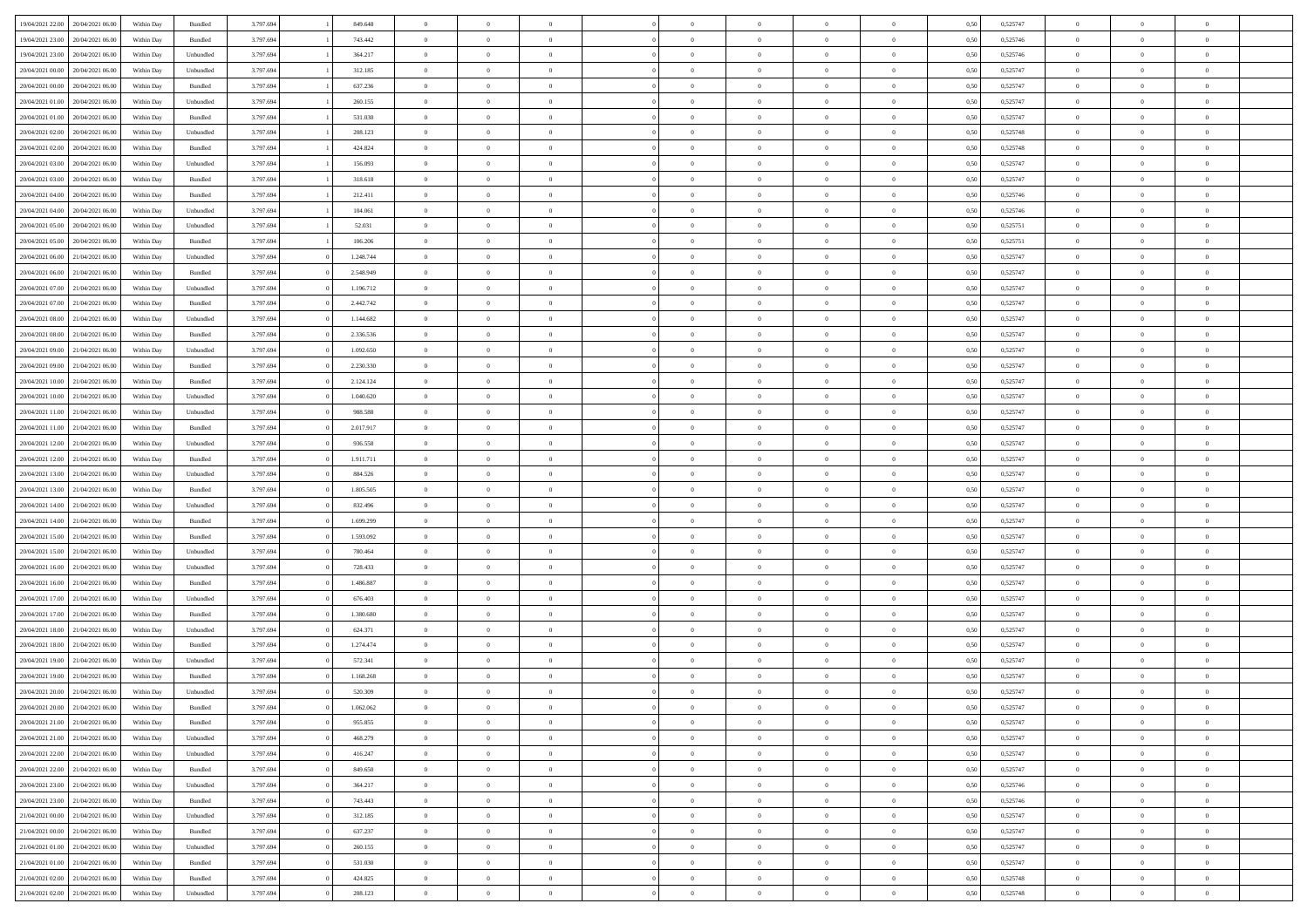|                                   |                  |            |                    |           |           | $\overline{0}$ | $\Omega$       |                |                | $\Omega$       | $\Omega$       | $\theta$       |      |          | $\theta$       |                | $\theta$       |  |
|-----------------------------------|------------------|------------|--------------------|-----------|-----------|----------------|----------------|----------------|----------------|----------------|----------------|----------------|------|----------|----------------|----------------|----------------|--|
| 21/04/2021 03:00                  | 21/04/2021 06:00 | Within Dav | Unbundled          | 3.797.694 | 156.093   |                |                |                | $\Omega$       |                |                |                | 0.50 | 0,525747 |                | $\theta$       |                |  |
| 21/04/2021 03:00                  | 21/04/2021 06:00 | Within Day | Bundled            | 3.797.694 | 318.618   | $\overline{0}$ | $\theta$       | $\overline{0}$ | $\overline{0}$ | $\bf{0}$       | $\overline{0}$ | $\bf{0}$       | 0,50 | 0,525747 | $\theta$       | $\theta$       | $\overline{0}$ |  |
| 21/04/2021 04:00                  | 21/04/2021 06:00 | Within Day | Unbundled          | 3.797.694 | 104.061   | $\overline{0}$ | $\overline{0}$ | $\overline{0}$ | $\bf{0}$       | $\bf{0}$       | $\bf{0}$       | $\bf{0}$       | 0,50 | 0,525746 | $\bf{0}$       | $\overline{0}$ | $\overline{0}$ |  |
| 21/04/2021 04:00                  | 21/04/2021 06:00 | Within Dav | Bundled            | 3.797.694 | 212.412   | $\overline{0}$ | $\theta$       | $\overline{0}$ | $\overline{0}$ | $\bf{0}$       | $\overline{0}$ | $\overline{0}$ | 0.50 | 0,525746 | $\theta$       | $\theta$       | $\overline{0}$ |  |
|                                   |                  |            |                    |           |           |                |                |                |                |                |                |                |      |          |                |                |                |  |
| 21/04/2021 05:00                  | 21/04/2021 06:00 | Within Day | Unbundled          | 3.797.694 | 52.031    | $\overline{0}$ | $\theta$       | $\overline{0}$ | $\overline{0}$ | $\bf{0}$       | $\overline{0}$ | $\bf{0}$       | 0,50 | 0,525751 | $\theta$       | $\theta$       | $\overline{0}$ |  |
| 21/04/2021 05:00                  | 21/04/2021 06:00 | Within Day | Bundled            | 3.797.694 | 106.206   | $\overline{0}$ | $\bf{0}$       | $\overline{0}$ | $\bf{0}$       | $\overline{0}$ | $\overline{0}$ | $\mathbf{0}$   | 0,50 | 0,525751 | $\overline{0}$ | $\overline{0}$ | $\bf{0}$       |  |
| 21/04/2021 06:00                  | 22/04/2021 06:00 | Within Dav | Unbundled          | 3.797.694 | 1.248.744 | $\overline{0}$ | $\overline{0}$ | $\overline{0}$ | $\overline{0}$ | $\bf{0}$       | $\overline{0}$ | $\overline{0}$ | 0.50 | 0,525747 | $\theta$       | $\overline{0}$ | $\overline{0}$ |  |
| 21/04/2021 06:00                  | 22/04/2021 06:00 | Within Day | Bundled            | 3.797.694 | 2.548.949 | $\overline{0}$ | $\theta$       | $\overline{0}$ | $\overline{0}$ | $\bf{0}$       | $\overline{0}$ | $\bf{0}$       | 0,50 | 0,525747 | $\theta$       | $\theta$       | $\overline{0}$ |  |
| 21/04/2021 07:00                  | 22/04/2021 06:00 | Within Day | Unbundled          | 3.797.694 | 1.196.712 | $\overline{0}$ | $\overline{0}$ | $\overline{0}$ | $\bf{0}$       | $\bf{0}$       | $\bf{0}$       | $\bf{0}$       | 0,50 | 0,525747 | $\,0\,$        | $\overline{0}$ | $\overline{0}$ |  |
|                                   |                  |            |                    |           |           |                |                |                |                |                |                |                |      |          |                |                |                |  |
| 21/04/2021 07:00                  | 22/04/2021 06:00 | Within Dav | Bundled            | 3.797.694 | 2.442.742 | $\overline{0}$ | $\overline{0}$ | $\overline{0}$ | $\overline{0}$ | $\overline{0}$ | $\overline{0}$ | $\overline{0}$ | 0.50 | 0,525747 | $\theta$       | $\overline{0}$ | $\overline{0}$ |  |
| 21/04/2021 08:00                  | 22/04/2021 06.00 | Within Day | Bundled            | 3.797.694 | 2.336.536 | $\overline{0}$ | $\theta$       | $\overline{0}$ | $\overline{0}$ | $\bf{0}$       | $\overline{0}$ | $\bf{0}$       | 0,50 | 0,525747 | $\,$ 0 $\,$    | $\theta$       | $\overline{0}$ |  |
| 21/04/2021 08:00                  | 22/04/2021 06:00 | Within Day | Unbundled          | 3.797.694 | 1.144.682 | $\overline{0}$ | $\overline{0}$ | $\overline{0}$ | $\bf{0}$       | $\bf{0}$       | $\bf{0}$       | $\bf{0}$       | 0,50 | 0,525747 | $\overline{0}$ | $\overline{0}$ | $\overline{0}$ |  |
| 21/04/2021 09:00                  | 22/04/2021 06:00 | Within Day | Unbundled          | 3.797.694 | 1.092.650 | $\overline{0}$ | $\theta$       | $\overline{0}$ | $\overline{0}$ | $\bf{0}$       | $\overline{0}$ | $\overline{0}$ | 0.50 | 0,525747 | $\theta$       | $\theta$       | $\overline{0}$ |  |
| 21/04/2021 09:00                  | 22/04/2021 06.00 | Within Day | Bundled            | 3.797.694 | 2.230.330 | $\overline{0}$ | $\theta$       | $\overline{0}$ | $\overline{0}$ | $\bf{0}$       | $\overline{0}$ | $\bf{0}$       | 0,50 | 0,525747 | $\theta$       | $\theta$       | $\overline{0}$ |  |
|                                   |                  |            |                    |           |           |                |                |                |                |                |                |                |      |          |                |                |                |  |
| 21/04/2021 10:00                  | 22/04/2021 06:00 | Within Day | Unbundled          | 3.797.694 | 1.040.620 | $\overline{0}$ | $\bf{0}$       | $\overline{0}$ | $\overline{0}$ | $\overline{0}$ | $\overline{0}$ | $\mathbf{0}$   | 0,50 | 0,525747 | $\bf{0}$       | $\overline{0}$ | $\bf{0}$       |  |
| 21/04/2021 10:00                  | 22/04/2021 06:00 | Within Dav | Bundled            | 3.797.694 | 2.124.124 | $\overline{0}$ | $\overline{0}$ | $\overline{0}$ | $\overline{0}$ | $\bf{0}$       | $\overline{0}$ | $\overline{0}$ | 0.50 | 0,525747 | $\theta$       | $\overline{0}$ | $\overline{0}$ |  |
| 21/04/2021 11:00                  | 22/04/2021 06:00 | Within Day | Unbundled          | 3.797.694 | 988.588   | $\overline{0}$ | $\theta$       | $\overline{0}$ | $\overline{0}$ | $\bf{0}$       | $\overline{0}$ | $\bf{0}$       | 0,50 | 0,525747 | $\theta$       | $\theta$       | $\overline{0}$ |  |
| 21/04/2021 11:00                  | 22/04/2021 06:00 | Within Day | Bundled            | 3.797.694 | 2.017.917 | $\overline{0}$ | $\overline{0}$ | $\overline{0}$ | $\overline{0}$ | $\bf{0}$       | $\overline{0}$ | $\bf{0}$       | 0,50 | 0,525747 | $\,0\,$        | $\overline{0}$ | $\overline{0}$ |  |
| 21/04/2021 12:00                  | 22/04/2021 06:00 | Within Day | Unbundled          | 3.797.694 | 936.558   | $\overline{0}$ | $\overline{0}$ | $\overline{0}$ | $\overline{0}$ | $\overline{0}$ | $\overline{0}$ | $\overline{0}$ | 0.50 | 0,525747 | $\theta$       | $\overline{0}$ | $\overline{0}$ |  |
|                                   |                  |            |                    |           |           |                |                |                |                |                |                |                |      |          |                |                |                |  |
| 21/04/2021 12:00                  | 22/04/2021 06:00 | Within Day | Bundled            | 3.797.694 | 1.911.711 | $\overline{0}$ | $\theta$       | $\overline{0}$ | $\overline{0}$ | $\bf{0}$       | $\overline{0}$ | $\bf{0}$       | 0,50 | 0,525747 | $\theta$       | $\theta$       | $\overline{0}$ |  |
| 21/04/2021 13:00                  | 22/04/2021 06:00 | Within Day | Bundled            | 3.797.694 | 1.805.505 | $\overline{0}$ | $\overline{0}$ | $\overline{0}$ | $\overline{0}$ | $\bf{0}$       | $\overline{0}$ | $\bf{0}$       | 0,50 | 0,525747 | $\,0\,$        | $\overline{0}$ | $\overline{0}$ |  |
| 21/04/2021 13:00                  | 22/04/2021 06:00 | Within Day | Unbundled          | 3.797.694 | 884.526   | $\overline{0}$ | $\overline{0}$ | $\overline{0}$ | $\overline{0}$ | $\bf{0}$       | $\overline{0}$ | $\overline{0}$ | 0.50 | 0,525747 | $\theta$       | $\theta$       | $\overline{0}$ |  |
| 21/04/2021 14:00                  | 22/04/2021 06:00 | Within Day | Unbundled          | 3.797.694 | 832.496   | $\overline{0}$ | $\theta$       | $\overline{0}$ | $\overline{0}$ | $\bf{0}$       | $\overline{0}$ | $\bf{0}$       | 0,50 | 0,525747 | $\,$ 0 $\,$    | $\overline{0}$ | $\overline{0}$ |  |
| 21/04/2021 14:00                  | 22/04/2021 06:00 | Within Day | Bundled            | 3.797.694 | 1.699.299 | $\overline{0}$ | $\bf{0}$       | $\overline{0}$ | $\bf{0}$       | $\overline{0}$ | $\overline{0}$ | $\mathbf{0}$   | 0,50 | 0,525747 | $\overline{0}$ | $\overline{0}$ | $\bf{0}$       |  |
|                                   |                  |            |                    |           |           |                |                |                |                |                |                |                |      |          |                |                |                |  |
| 21/04/2021 15:00                  | 22/04/2021 06:00 | Within Dav | Unbundled          | 3.797.694 | 780.464   | $\overline{0}$ | $\overline{0}$ | $\overline{0}$ | $\overline{0}$ | $\overline{0}$ | $\overline{0}$ | $\overline{0}$ | 0.50 | 0,525747 | $\theta$       | $\overline{0}$ | $\overline{0}$ |  |
| 21/04/2021 15:00                  | 22/04/2021 06:00 | Within Day | Bundled            | 3.797.694 | 1.593.092 | $\overline{0}$ | $\theta$       | $\overline{0}$ | $\overline{0}$ | $\bf{0}$       | $\overline{0}$ | $\bf{0}$       | 0,50 | 0,525747 | $\theta$       | $\theta$       | $\overline{0}$ |  |
| 21/04/2021 16:00                  | 22/04/2021 06:00 | Within Day | Unbundled          | 3.797.694 | 728.433   | $\overline{0}$ | $\overline{0}$ | $\overline{0}$ | $\bf{0}$       | $\bf{0}$       | $\bf{0}$       | $\bf{0}$       | 0,50 | 0,525747 | $\,0\,$        | $\overline{0}$ | $\overline{0}$ |  |
| 21/04/2021 16:00                  | 22/04/2021 06:00 | Within Day | Bundled            | 3.797.694 | 1.486.887 | $\overline{0}$ | $\overline{0}$ | $\overline{0}$ | $\overline{0}$ | $\bf{0}$       | $\overline{0}$ | $\overline{0}$ | 0.50 | 0,525747 | $\theta$       | $\overline{0}$ | $\overline{0}$ |  |
| 21/04/2021 17:00                  | 22/04/2021 06:00 | Within Day | Unbundled          | 3.797.694 | 676.403   | $\overline{0}$ | $\theta$       | $\overline{0}$ | $\overline{0}$ | $\bf{0}$       | $\overline{0}$ | $\bf{0}$       | 0,50 | 0,525747 | $\,$ 0 $\,$    | $\theta$       | $\overline{0}$ |  |
| 21/04/2021 17:00                  | 22/04/2021 06:00 | Within Day | Bundled            | 3.797.694 | 1.380.680 | $\overline{0}$ | $\overline{0}$ | $\overline{0}$ | $\bf{0}$       | $\bf{0}$       | $\bf{0}$       | $\bf{0}$       | 0,50 | 0,525747 | $\bf{0}$       | $\overline{0}$ | $\overline{0}$ |  |
|                                   |                  |            |                    |           |           |                |                |                |                |                |                |                |      |          |                |                | $\theta$       |  |
| 21/04/2021 18:00                  | 22/04/2021 06:00 | Within Day | Unbundled          | 3.797.694 | 624.371   | $\overline{0}$ | $\Omega$       | $\Omega$       | $\Omega$       | $\Omega$       | $\Omega$       | $\overline{0}$ | 0,50 | 0,525747 | $\,0\,$        | $\Omega$       |                |  |
| 21/04/2021 18:00                  | 22/04/2021 06:00 | Within Day | Bundled            | 3.797.694 | 1.274.474 | $\overline{0}$ | $\theta$       | $\overline{0}$ | $\overline{0}$ | $\bf{0}$       | $\overline{0}$ | $\bf{0}$       | 0,50 | 0,525747 | $\theta$       | $\theta$       | $\overline{0}$ |  |
| 21/04/2021 19:00                  | 22/04/2021 06:00 | Within Day | Bundled            | 3.797.694 | 1.168.268 | $\overline{0}$ | $\overline{0}$ | $\overline{0}$ | $\bf{0}$       | $\bf{0}$       | $\overline{0}$ | $\mathbf{0}$   | 0,50 | 0,525747 | $\overline{0}$ | $\overline{0}$ | $\bf{0}$       |  |
| 21/04/2021 19:00                  | 22/04/2021 06:00 | Within Day | Unbundled          | 3.797.694 | 572.341   | $\overline{0}$ | $\Omega$       | $\Omega$       | $\Omega$       | $\bf{0}$       | $\overline{0}$ | $\overline{0}$ | 0.50 | 0,525747 | $\,0\,$        | $\theta$       | $\theta$       |  |
| 21/04/2021 20:00                  | 22/04/2021 06:00 | Within Day | Bundled            | 3.797.694 | 1.062.062 | $\overline{0}$ | $\theta$       | $\overline{0}$ | $\overline{0}$ | $\bf{0}$       | $\overline{0}$ | $\bf{0}$       | 0,50 | 0,525747 | $\,$ 0 $\,$    | $\theta$       | $\overline{0}$ |  |
| 21/04/2021 20:00                  | 22/04/2021 06:00 | Within Day | Unbundled          | 3.797.694 | 520.309   | $\overline{0}$ | $\overline{0}$ | $\overline{0}$ | $\bf{0}$       | $\bf{0}$       | $\overline{0}$ | $\bf{0}$       | 0,50 | 0,525747 | $\,0\,$        | $\overline{0}$ | $\overline{0}$ |  |
|                                   |                  |            |                    |           |           |                | $\Omega$       |                |                | $\Omega$       | $\theta$       |                |      |          | $\theta$       | $\theta$       | $\theta$       |  |
| 21/04/2021 21:00                  | 22/04/2021 06:00 | Within Day | Bundled            | 3.797.694 | 955.855   | $\overline{0}$ |                | $\Omega$       | $\Omega$       |                |                | $\overline{0}$ | 0.50 | 0,525747 |                |                |                |  |
| 21/04/2021 21:00                  | 22/04/2021 06:00 | Within Day | Unbundled          | 3.797.694 | 468.279   | $\overline{0}$ | $\theta$       | $\overline{0}$ | $\overline{0}$ | $\bf{0}$       | $\overline{0}$ | $\bf{0}$       | 0,50 | 0,525747 | $\,$ 0 $\,$    | $\overline{0}$ | $\overline{0}$ |  |
| 21/04/2021 22.00                  | 22/04/2021 06:00 | Within Day | Bundled            | 3.797.694 | 849.650   | $\overline{0}$ | $\overline{0}$ | $\overline{0}$ | $\overline{0}$ | $\bf{0}$       | $\overline{0}$ | $\bf{0}$       | 0,50 | 0,525747 | $\overline{0}$ | $\overline{0}$ | $\overline{0}$ |  |
| 21/04/2021 22:00                  | 22/04/2021 06:00 | Within Day | Unbundled          | 3.797.694 | 416.247   | $\overline{0}$ | $\Omega$       | $\overline{0}$ | $\Omega$       | $\Omega$       | $\overline{0}$ | $\overline{0}$ | 0,50 | 0,525747 | $\,0\,$        | $\theta$       | $\theta$       |  |
| 21/04/2021 23:00                  | 22/04/2021 06:00 | Within Day | Unbundled          | 3.797.694 | 364.217   | $\overline{0}$ | $\theta$       | $\overline{0}$ | $\overline{0}$ | $\bf{0}$       | $\overline{0}$ | $\bf{0}$       | 0,50 | 0,525746 | $\,$ 0 $\,$    | $\overline{0}$ | $\overline{0}$ |  |
| 21/04/2021 23:00                  | 22/04/2021 06:00 | Within Day | Bundled            | 3.797.694 | 743.443   | $\overline{0}$ | $\overline{0}$ | $\overline{0}$ | $\overline{0}$ | $\bf{0}$       | $\overline{0}$ | $\mathbf{0}$   | 0,50 | 0,525746 | $\overline{0}$ | $\overline{0}$ | $\bf{0}$       |  |
|                                   | 22/04/2021 06:00 |            |                    |           |           | $\overline{0}$ | $\Omega$       | $\Omega$       | $\Omega$       | $\Omega$       | $\Omega$       |                |      |          | $\theta$       | $\Omega$       | $\theta$       |  |
| 22/04/2021 00:00                  |                  | Within Day | Unbundled          | 3.797.694 | 312.185   |                |                |                |                |                |                | $\overline{0}$ | 0.50 | 0,525747 |                |                |                |  |
| 22/04/2021 00:00                  | 22/04/2021 06:00 | Within Day | Bundled            | 3.797.694 | 637.237   | $\overline{0}$ | $\,$ 0 $\,$    | $\overline{0}$ | $\bf{0}$       | $\,$ 0         | $\overline{0}$ | $\bf{0}$       | 0,50 | 0,525747 | $\,0\,$        | $\overline{0}$ | $\overline{0}$ |  |
| 22/04/2021 01:00 22/04/2021 06:00 |                  | Within Day | $\mathbf B$ undled | 3.797.694 | 531.030   | $\bf{0}$       | $\bf{0}$       |                |                |                |                |                | 0,50 | 0,525747 | $\bf{0}$       | $\overline{0}$ |                |  |
| 22/04/2021 01:00                  | 22/04/2021 06:00 | Within Day | Unbundled          | 3.797.694 | 260.155   | $\overline{0}$ | $\overline{0}$ | $\overline{0}$ | $\Omega$       | $\overline{0}$ | $\overline{0}$ | $\overline{0}$ | 0,50 | 0,525747 | $\theta$       | $\theta$       | $\theta$       |  |
| 22/04/2021 02:00                  | 22/04/2021 06:00 | Within Day | Unbundled          | 3.797.694 | 208.123   | $\overline{0}$ | $\,$ 0         | $\overline{0}$ | $\overline{0}$ | $\,$ 0 $\,$    | $\overline{0}$ | $\,$ 0 $\,$    | 0,50 | 0,525748 | $\,$ 0 $\,$    | $\,$ 0 $\,$    | $\,$ 0         |  |
| 22/04/2021 02:00                  | 22/04/2021 06:00 | Within Day | Bundled            | 3.797.694 | 424.825   | $\overline{0}$ | $\overline{0}$ | $\overline{0}$ | $\overline{0}$ | $\overline{0}$ | $\overline{0}$ | $\mathbf{0}$   | 0,50 | 0,525748 | $\overline{0}$ | $\bf{0}$       | $\bf{0}$       |  |
|                                   |                  |            |                    |           |           |                | $\overline{0}$ |                | $\Omega$       | $\overline{0}$ | $\overline{0}$ |                |      |          |                | $\theta$       | $\overline{0}$ |  |
| 22/04/2021 03:00                  | 22/04/2021 06:00 | Within Day | Unbundled          | 3.797.694 | 156.093   | $\overline{0}$ |                | $\overline{0}$ |                |                |                | $\overline{0}$ | 0,50 | 0,525747 | $\overline{0}$ |                |                |  |
| 22/04/2021 03:00                  | 22/04/2021 06:00 | Within Day | Bundled            | 3.797.694 | 318.618   | $\overline{0}$ | $\,$ 0         | $\overline{0}$ | $\overline{0}$ | $\,$ 0 $\,$    | $\overline{0}$ | $\mathbf{0}$   | 0,50 | 0,525747 | $\,$ 0 $\,$    | $\overline{0}$ | $\overline{0}$ |  |
| 22/04/2021 04:00                  | 22/04/2021 06:00 | Within Day | Unbundled          | 3.797.694 | 104.061   | $\overline{0}$ | $\overline{0}$ | $\overline{0}$ | $\overline{0}$ | $\overline{0}$ | $\overline{0}$ | $\mathbf{0}$   | 0,50 | 0,525746 | $\overline{0}$ | $\overline{0}$ | $\bf{0}$       |  |
| 22/04/2021 04:00                  | 22/04/2021 06:00 | Within Day | Bundled            | 3.797.694 | 212.412   | $\overline{0}$ | $\overline{0}$ | $\overline{0}$ | $\Omega$       | $\overline{0}$ | $\overline{0}$ | $\bf{0}$       | 0.50 | 0,525746 | $\overline{0}$ | $\theta$       | $\overline{0}$ |  |
| 22/04/2021 05:00                  | 22/04/2021 06:00 | Within Day | Unbundled          | 3.797.694 | 52.031    | $\overline{0}$ | $\,$ 0         | $\overline{0}$ | $\overline{0}$ | $\bf{0}$       | $\overline{0}$ | $\bf{0}$       | 0,50 | 0,525751 | $\,$ 0 $\,$    | $\overline{0}$ | $\overline{0}$ |  |
| 22/04/2021 05:00                  | 22/04/2021 06:00 | Within Day | Bundled            | 3.797.694 | 106.206   | $\overline{0}$ | $\bf{0}$       | $\overline{0}$ | $\overline{0}$ | $\overline{0}$ | $\overline{0}$ | $\mathbf{0}$   | 0,50 | 0,525751 | $\overline{0}$ | $\overline{0}$ | $\bf{0}$       |  |
|                                   |                  |            |                    |           |           |                |                |                |                |                |                |                |      |          |                |                |                |  |
| 22/04/2021 06:00                  | 23/04/2021 06:00 | Within Day | Unbundled          | 3.797.694 | 1.248.744 | $\overline{0}$ | $\overline{0}$ | $\overline{0}$ | $\Omega$       | $\overline{0}$ | $\overline{0}$ | $\overline{0}$ | 0.50 | 0,525747 | $\overline{0}$ | $\theta$       | $\overline{0}$ |  |
| 22/04/2021 06:00                  | 23/04/2021 06:00 | Within Day | Bundled            | 3.797.694 | 2.548.949 | $\overline{0}$ | $\bf{0}$       | $\overline{0}$ | $\overline{0}$ | $\bf{0}$       | $\bf{0}$       | $\mathbf{0}$   | 0,50 | 0,525747 | $\,$ 0 $\,$    | $\,$ 0 $\,$    | $\bf{0}$       |  |
| 22/04/2021 07:00 23/04/2021 06:00 |                  | Within Day | Bundled            | 3.797.694 | 2.442.742 | $\overline{0}$ | $\overline{0}$ | $\overline{0}$ | $\overline{0}$ | $\bf{0}$       | $\bf{0}$       | $\mathbf{0}$   | 0,50 | 0,525747 | $\overline{0}$ | $\bf{0}$       | $\bf{0}$       |  |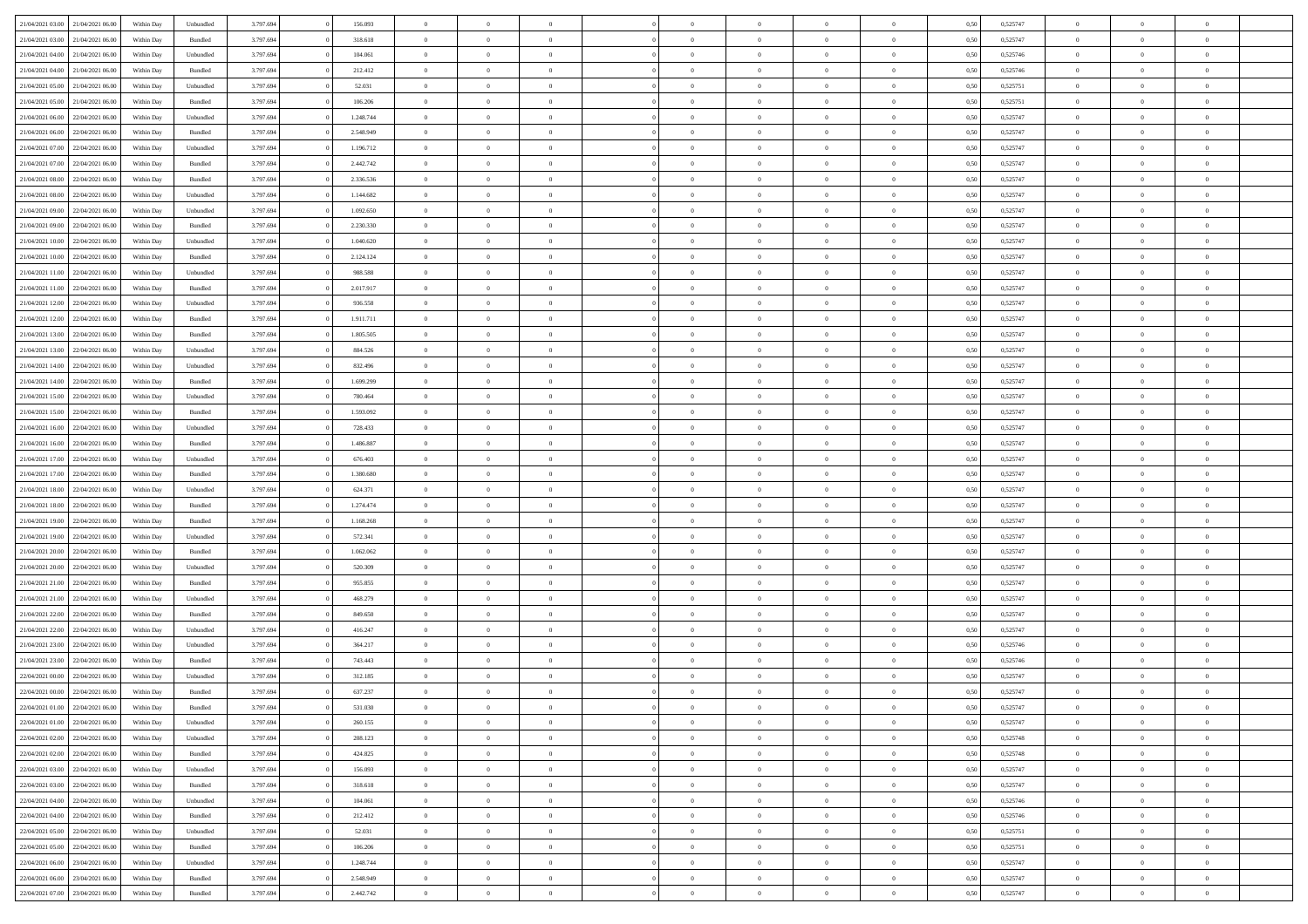| 22/04/2021 07:00 23/04/2021 06:00    | Within Day               | Unbundled | 3.797.694 | 1.196.712 | $\overline{0}$ | $\overline{0}$ | $\Omega$       | $\Omega$       | $\theta$       | $\Omega$       | $\overline{0}$ | 0,50 | 0,525747 | $\theta$       | $\theta$       | $\theta$       |  |
|--------------------------------------|--------------------------|-----------|-----------|-----------|----------------|----------------|----------------|----------------|----------------|----------------|----------------|------|----------|----------------|----------------|----------------|--|
| 22/04/2021 08:00<br>23/04/2021 06:00 | Within Day               | Unbundled | 3.797.694 | 1.144.682 | $\overline{0}$ | $\overline{0}$ | $\overline{0}$ | $\overline{0}$ | $\theta$       | $\overline{0}$ | $\bf{0}$       | 0,50 | 0,525747 | $\theta$       | $\theta$       | $\overline{0}$ |  |
| 22/04/2021 08:00<br>23/04/2021 06:00 | Within Day               | Bundled   | 3.797.694 | 2.336.536 | $\overline{0}$ | $\bf{0}$       | $\overline{0}$ | $\overline{0}$ | $\overline{0}$ | $\overline{0}$ | $\bf{0}$       | 0,50 | 0,525747 | $\bf{0}$       | $\overline{0}$ | $\overline{0}$ |  |
| 22/04/2021 09:00<br>23/04/2021 06:00 | Within Day               | Unbundled | 3.797.694 | 1.092.650 | $\overline{0}$ | $\overline{0}$ | $\overline{0}$ | $\overline{0}$ | $\theta$       | $\overline{0}$ | $\overline{0}$ | 0.50 | 0,525747 | $\theta$       | $\theta$       | $\overline{0}$ |  |
| 22/04/2021 09:00<br>23/04/2021 06:00 | Within Day               | Bundled   | 3.797.694 | 2.230.330 | $\overline{0}$ | $\overline{0}$ | $\overline{0}$ | $\overline{0}$ | $\theta$       | $\overline{0}$ | $\bf{0}$       | 0,50 | 0,525747 | $\theta$       | $\theta$       | $\overline{0}$ |  |
| 22/04/2021 10:00<br>23/04/2021 06:00 | Within Day               | Unbundled | 3.797.694 | 1.040.620 | $\overline{0}$ | $\bf{0}$       | $\overline{0}$ | $\overline{0}$ | $\overline{0}$ | $\overline{0}$ | $\bf{0}$       | 0,50 | 0,525747 | $\overline{0}$ | $\overline{0}$ | $\bf{0}$       |  |
| 22/04/2021 10:00<br>23/04/2021 06:00 |                          | Bundled   | 3.797.694 | 2.124.124 | $\overline{0}$ | $\overline{0}$ | $\overline{0}$ | $\overline{0}$ | $\overline{0}$ | $\overline{0}$ | $\bf{0}$       | 0.5( | 0,525747 | $\theta$       | $\theta$       | $\overline{0}$ |  |
|                                      | Within Day               |           |           |           |                |                |                |                |                |                |                |      |          |                |                |                |  |
| 22/04/2021 11:00<br>23/04/2021 06:00 | Within Day               | Unbundled | 3.797.694 | 988.588   | $\overline{0}$ | $\theta$       | $\overline{0}$ | $\overline{0}$ | $\theta$       | $\overline{0}$ | $\bf{0}$       | 0,50 | 0,525747 | $\theta$       | $\theta$       | $\overline{0}$ |  |
| 22/04/2021 11:00<br>23/04/2021 06:00 | Within Day               | Bundled   | 3.797.694 | 2.017.917 | $\overline{0}$ | $\bf{0}$       | $\overline{0}$ | $\overline{0}$ | $\overline{0}$ | $\overline{0}$ | $\bf{0}$       | 0,50 | 0,525747 | $\bf{0}$       | $\bf{0}$       | $\overline{0}$ |  |
| 22/04/2021 12:00<br>23/04/2021 06:00 | Within Day               | Bundled   | 3.797.694 | 1.911.711 | $\overline{0}$ | $\overline{0}$ | $\overline{0}$ | $\overline{0}$ | $\overline{0}$ | $\overline{0}$ | $\bf{0}$       | 0.50 | 0,525747 | $\theta$       | $\theta$       | $\overline{0}$ |  |
| 22/04/2021 12:00<br>23/04/2021 06:00 | Within Day               | Unbundled | 3.797.694 | 936.558   | $\overline{0}$ | $\overline{0}$ | $\overline{0}$ | $\overline{0}$ | $\theta$       | $\overline{0}$ | $\bf{0}$       | 0,50 | 0,525747 | $\theta$       | $\theta$       | $\overline{0}$ |  |
| 22/04/2021 13:00<br>23/04/2021 06:00 | Within Day               | Unbundled | 3.797.694 | 884.526   | $\overline{0}$ | $\bf{0}$       | $\overline{0}$ | $\overline{0}$ | $\bf{0}$       | $\overline{0}$ | $\bf{0}$       | 0,50 | 0,525747 | $\bf{0}$       | $\overline{0}$ | $\overline{0}$ |  |
| 22/04/2021 13:00<br>23/04/2021 06:00 | Within Day               | Bundled   | 3.797.694 | 1.805.505 | $\overline{0}$ | $\overline{0}$ | $\overline{0}$ | $\overline{0}$ | $\overline{0}$ | $\overline{0}$ | $\overline{0}$ | 0.5( | 0,525747 | $\theta$       | $\theta$       | $\overline{0}$ |  |
| 22/04/2021 14:00<br>23/04/2021 06:00 | Within Day               | Unbundled | 3.797.694 | 832.496   | $\overline{0}$ | $\overline{0}$ | $\overline{0}$ | $\overline{0}$ | $\theta$       | $\overline{0}$ | $\,$ 0 $\,$    | 0,50 | 0,525747 | $\theta$       | $\theta$       | $\overline{0}$ |  |
| 22/04/2021 14:00<br>23/04/2021 06:00 | Within Day               | Bundled   | 3.797.694 | 1.699.299 | $\overline{0}$ | $\bf{0}$       | $\overline{0}$ | $\overline{0}$ | $\overline{0}$ | $\overline{0}$ | $\bf{0}$       | 0,50 | 0,525747 | $\bf{0}$       | $\overline{0}$ | $\bf{0}$       |  |
| 22/04/2021 15:00<br>23/04/2021 06:00 | Within Day               | Unbundled | 3.797.694 | 780.464   | $\overline{0}$ | $\overline{0}$ | $\overline{0}$ | $\overline{0}$ | $\overline{0}$ | $\overline{0}$ | $\overline{0}$ | 0.5( | 0,525747 | $\theta$       | $\theta$       | $\overline{0}$ |  |
| 22/04/2021 15:00<br>23/04/2021 06:00 | Within Day               | Bundled   | 3.797.694 | 1.593.092 | $\overline{0}$ | $\overline{0}$ | $\overline{0}$ | $\overline{0}$ | $\theta$       | $\overline{0}$ | $\bf{0}$       | 0,50 | 0,525747 | $\theta$       | $\theta$       | $\overline{0}$ |  |
| 22/04/2021 16:00<br>23/04/2021 06:00 | Within Day               | Unbundled | 3.797.694 | 728.433   | $\overline{0}$ | $\bf{0}$       | $\overline{0}$ | $\overline{0}$ | $\overline{0}$ | $\overline{0}$ | $\bf{0}$       | 0,50 | 0,525747 | $\bf{0}$       | $\overline{0}$ | $\overline{0}$ |  |
| 22/04/2021 16:00<br>23/04/2021 06:00 | Within Day               | Bundled   | 3.797.694 | 1.486.887 | $\overline{0}$ | $\overline{0}$ | $\overline{0}$ | $\overline{0}$ | $\overline{0}$ | $\overline{0}$ | $\overline{0}$ | 0.50 | 0,525747 | $\theta$       | $\theta$       | $\overline{0}$ |  |
| 22/04/2021 17:00<br>23/04/2021 06:00 | Within Day               | Unbundled | 3.797.694 | 676.403   | $\bf{0}$       | $\overline{0}$ | $\overline{0}$ | $\overline{0}$ | $\theta$       | $\overline{0}$ | $\bf{0}$       | 0,50 | 0,525747 | $\theta$       | $\theta$       | $\overline{0}$ |  |
| 22/04/2021 17:00<br>23/04/2021 06:00 | Within Day               | Bundled   | 3.797.694 | 1.380.680 | $\overline{0}$ | $\bf{0}$       | $\overline{0}$ | $\overline{0}$ | $\overline{0}$ | $\overline{0}$ | $\bf{0}$       | 0,50 | 0,525747 | $\bf{0}$       | $\overline{0}$ | $\overline{0}$ |  |
| 22/04/2021 18:00<br>23/04/2021 06:00 | Within Day               | Bundled   | 3.797.694 | 1.274.474 | $\overline{0}$ | $\overline{0}$ | $\overline{0}$ | $\overline{0}$ | $\overline{0}$ | $\overline{0}$ | $\overline{0}$ | 0.5( | 0,525747 | $\theta$       | $\theta$       | $\overline{0}$ |  |
|                                      |                          |           |           |           |                | $\theta$       |                |                |                |                |                |      |          | $\theta$       | $\theta$       |                |  |
| 22/04/2021 18:00<br>23/04/2021 06:00 | Within Day               | Unbundled | 3.797.694 | 624.371   | $\overline{0}$ |                | $\overline{0}$ | $\overline{0}$ | $\theta$       | $\overline{0}$ | $\bf{0}$       | 0,50 | 0,525747 |                |                | $\overline{0}$ |  |
| 22/04/2021 19:00<br>23/04/2021 06:00 | Within Day               | Unbundled | 3.797.694 | 572.341   | $\overline{0}$ | $\bf{0}$       | $\overline{0}$ | $\overline{0}$ | $\overline{0}$ | $\overline{0}$ | $\bf{0}$       | 0,50 | 0,525747 | $\overline{0}$ | $\overline{0}$ | $\bf{0}$       |  |
| 22/04/2021 19:00<br>23/04/2021 06:00 | Within Day               | Bundled   | 3.797.694 | 1.168.268 | $\overline{0}$ | $\overline{0}$ | $\overline{0}$ | $\overline{0}$ | $\overline{0}$ | $\overline{0}$ | $\overline{0}$ | 0.5( | 0,525747 | $\theta$       | $\theta$       | $\overline{0}$ |  |
| 22/04/2021 20:00<br>23/04/2021 06:00 | Within Day               | Unbundled | 3.797.694 | 520.309   | $\overline{0}$ | $\overline{0}$ | $\overline{0}$ | $\overline{0}$ | $\theta$       | $\overline{0}$ | $\bf{0}$       | 0,50 | 0,525747 | $\theta$       | $\theta$       | $\overline{0}$ |  |
| 22/04/2021 20:00<br>23/04/2021 06:00 | Within Day               | Bundled   | 3.797.694 | 1.062.062 | $\overline{0}$ | $\bf{0}$       | $\overline{0}$ | $\overline{0}$ | $\overline{0}$ | $\bf{0}$       | $\bf{0}$       | 0,50 | 0,525747 | $\bf{0}$       | $\bf{0}$       | $\overline{0}$ |  |
| 22/04/2021 21:00<br>23/04/2021 06:00 | Within Day               | Unbundled | 3.797.694 | 468.279   | $\overline{0}$ | $\overline{0}$ | $\overline{0}$ | $\overline{0}$ | $\overline{0}$ | $\overline{0}$ | $\overline{0}$ | 0.5( | 0,525747 | $\theta$       | $\theta$       | $\overline{0}$ |  |
| 22/04/2021 21:00<br>23/04/2021 06:00 | Within Day               | Bundled   | 3.797.694 | 955.855   | $\bf{0}$       | $\overline{0}$ | $\overline{0}$ | $\overline{0}$ | $\theta$       | $\overline{0}$ | $\bf{0}$       | 0,50 | 0,525747 | $\theta$       | $\theta$       | $\overline{0}$ |  |
| 22/04/2021 22:00<br>23/04/2021 06:00 | Within Day               | Unbundled | 3.797.694 | 416.247   | $\overline{0}$ | $\bf{0}$       | $\overline{0}$ | $\overline{0}$ | $\bf{0}$       | $\overline{0}$ | $\bf{0}$       | 0,50 | 0,525747 | $\bf{0}$       | $\overline{0}$ | $\overline{0}$ |  |
| 22/04/2021 22:00<br>23/04/2021 06.00 | Within Day               | Bundled   | 3.797.694 | 849.650   | $\overline{0}$ | $\overline{0}$ | $\Omega$       | $\Omega$       | $\Omega$       | $\theta$       | $\overline{0}$ | 0,50 | 0,525747 | $\,$ 0 $\,$    | $\Omega$       | $\theta$       |  |
| 22/04/2021 23:00<br>23/04/2021 06:00 | Within Day               | Bundled   | 3.797.694 | 743.443   | $\overline{0}$ | $\overline{0}$ | $\overline{0}$ | $\overline{0}$ | $\theta$       | $\overline{0}$ | $\bf{0}$       | 0,50 | 0,525746 | $\theta$       | $\theta$       | $\overline{0}$ |  |
| 22/04/2021 23:00<br>23/04/2021 06:00 | Within Day               | Unbundled | 3.797.694 | 364.217   | $\overline{0}$ | $\bf{0}$       | $\overline{0}$ | $\overline{0}$ | $\bf{0}$       | $\overline{0}$ | $\bf{0}$       | 0,50 | 0,525746 | $\overline{0}$ | $\overline{0}$ | $\bf{0}$       |  |
| 23/04/2021 00:00<br>23/04/2021 06:00 | Within Day               | Unbundled | 3.797.694 | 312.185   | $\overline{0}$ | $\overline{0}$ | $\Omega$       | $\Omega$       | $\overline{0}$ | $\Omega$       | $\overline{0}$ | 0.50 | 0,525747 | $\bf{0}$       | $\theta$       | $\theta$       |  |
| 23/04/2021 00:00<br>23/04/2021 06:00 | Within Day               | Bundled   | 3.797.694 | 637.237   | $\bf{0}$       | $\overline{0}$ | $\overline{0}$ | $\overline{0}$ | $\theta$       | $\overline{0}$ | $\bf{0}$       | 0,50 | 0,525747 | $\theta$       | $\theta$       | $\overline{0}$ |  |
| 23/04/2021 01:00<br>23/04/2021 06.00 | Within Day               | Unbundled | 3.797.694 | 260.155   | $\overline{0}$ | $\bf{0}$       | $\overline{0}$ | $\overline{0}$ | $\overline{0}$ | $\bf{0}$       | $\bf{0}$       | 0,50 | 0,525747 | $\bf{0}$       | $\overline{0}$ | $\overline{0}$ |  |
| 23/04/2021 01:00<br>23/04/2021 06:00 | Within Day               | Bundled   | 3.797.694 | 531.030   | $\overline{0}$ | $\overline{0}$ | $\Omega$       | $\Omega$       | $\Omega$       | $\Omega$       | $\overline{0}$ | 0.50 | 0,525747 | $\theta$       | $\Omega$       | $\theta$       |  |
| 23/04/2021 02:00<br>23/04/2021 06:00 | Within Day               | Unbundled | 3.797.694 | 208.123   | $\bf{0}$       | $\overline{0}$ | $\overline{0}$ | $\overline{0}$ | $\theta$       | $\overline{0}$ | $\bf{0}$       | 0,50 | 0,525748 | $\theta$       | $\theta$       | $\overline{0}$ |  |
| 23/04/2021 02:00<br>23/04/2021 06:00 | Within Day               | Bundled   | 3.797.694 | 424.825   | $\overline{0}$ | $\bf{0}$       | $\overline{0}$ | $\overline{0}$ | $\overline{0}$ | $\overline{0}$ | $\bf{0}$       | 0,50 | 0,525748 | $\bf{0}$       | $\overline{0}$ | $\overline{0}$ |  |
| 23/04/2021 03:00<br>23/04/2021 06.00 | Within Day               | Unbundled | 3.797.694 | 156.093   | $\overline{0}$ | $\overline{0}$ | $\overline{0}$ | $\Omega$       | $\theta$       | $\Omega$       | $\overline{0}$ | 0,50 | 0,525747 | $\bf{0}$       | $\overline{0}$ | $\theta$       |  |
| 23/04/2021 03:00<br>23/04/2021 06:00 | Within Day               | Bundled   | 3.797.694 | 318.618   | $\bf{0}$       | $\overline{0}$ | $\overline{0}$ | $\overline{0}$ | $\theta$       | $\overline{0}$ | $\bf{0}$       | 0,50 | 0,525747 | $\,$ 0 $\,$    | $\theta$       | $\overline{0}$ |  |
| 23/04/2021 04:00<br>23/04/2021 06.00 | Within Day               | Unbundled | 3.797.694 | 104.061   | $\overline{0}$ | $\bf{0}$       | $\overline{0}$ | $\overline{0}$ | $\overline{0}$ | $\overline{0}$ | $\bf{0}$       | 0,50 | 0,525746 | $\overline{0}$ | $\overline{0}$ | $\bf{0}$       |  |
| 23/04/2021 04:00<br>23/04/2021 06.00 |                          | Bundled   | 3.797.694 | 212.412   | $\overline{0}$ | $\Omega$       | $\Omega$       | $\Omega$       | $\Omega$       | $\theta$       | $\overline{0}$ | 0.50 | 0,525746 | $\theta$       | $\Omega$       | $\theta$       |  |
| 23/04/2021 05:00<br>23/04/2021 06:00 | Within Day<br>Within Day | Bundled   | 3.797.694 | 106.206   | $\bf{0}$       | $\bf{0}$       | $\overline{0}$ | $\overline{0}$ | $\bf{0}$       | $\bf{0}$       | $\bf{0}$       | 0,50 | 0,525751 | $\bf{0}$       | $\bf{0}$       | $\overline{0}$ |  |
| 23/04/2021 05:00 23/04/2021 06:00    | Within Day               | Unbundled | 3.797.694 | 52.031    |                |                |                |                |                |                |                | 0,50 | 0,525751 | $\bf{0}$       | $\bf{0}$       |                |  |
|                                      |                          |           |           |           | $\Omega$       | $\overline{0}$ |                | $\theta$       | $\Omega$       | $\theta$       |                |      |          | $\theta$       | $\theta$       | $\theta$       |  |
| 23/04/2021 06:00 24/04/2021 06:00    | Within Day               | Unbundled | 3.797.694 | 1.248.744 |                |                | $\Omega$       |                |                |                | $\overline{0}$ | 0,50 | 0,525747 |                |                |                |  |
| 23/04/2021 06:00<br>24/04/2021 06:00 | Within Day               | Bundled   | 3.797.694 | 2.548.949 | $\overline{0}$ | $\,$ 0         | $\overline{0}$ | $\overline{0}$ | $\overline{0}$ | $\overline{0}$ | $\,$ 0 $\,$    | 0,50 | 0,525747 | $\,$ 0 $\,$    | $\,$ 0 $\,$    | $\,$ 0         |  |
| 23/04/2021 07:00 24/04/2021 06:00    | Within Day               | Unbundled | 3.797.694 | 1.196.712 | $\overline{0}$ | $\overline{0}$ | $\overline{0}$ | $\overline{0}$ | $\overline{0}$ | $\overline{0}$ | $\bf{0}$       | 0,50 | 0,525747 | $\overline{0}$ | $\bf{0}$       | $\bf{0}$       |  |
| 23/04/2021 07:00<br>24/04/2021 06:00 | Within Day               | Bundled   | 3.797.694 | 2.442.742 | $\overline{0}$ | $\bf{0}$       | $\overline{0}$ | $\overline{0}$ | $\overline{0}$ | $\overline{0}$ | $\bf{0}$       | 0,50 | 0,525747 | $\bf{0}$       | $\theta$       | $\overline{0}$ |  |
| 23/04/2021 08:00<br>24/04/2021 06:00 | Within Day               | Unbundled | 3.797.694 | 1.144.682 | $\overline{0}$ | $\overline{0}$ | $\overline{0}$ | $\overline{0}$ | $\overline{0}$ | $\overline{0}$ | $\bf{0}$       | 0,50 | 0,525747 | $\,$ 0 $\,$    | $\,$ 0 $\,$    | $\overline{0}$ |  |
| 23/04/2021 08:00<br>24/04/2021 06:00 | Within Day               | Bundled   | 3.797.694 | 2.336.536 | $\overline{0}$ | $\overline{0}$ | $\overline{0}$ | $\overline{0}$ | $\overline{0}$ | $\overline{0}$ | $\bf{0}$       | 0,50 | 0,525747 | $\overline{0}$ | $\bf{0}$       | $\bf{0}$       |  |
| 23/04/2021 09:00<br>24/04/2021 06:00 | Within Day               | Unbundled | 3.797.694 | 1.092.650 | $\overline{0}$ | $\bf{0}$       | $\overline{0}$ | $\overline{0}$ | $\overline{0}$ | $\overline{0}$ | $\bf{0}$       | 0.50 | 0,525747 | $\overline{0}$ | $\theta$       | $\overline{0}$ |  |
| 23/04/2021 09:00<br>24/04/2021 06:00 | Within Day               | Bundled   | 3.797.694 | 2.230.330 | $\overline{0}$ | $\,$ 0         | $\overline{0}$ | $\overline{0}$ | $\overline{0}$ | $\overline{0}$ | $\bf{0}$       | 0,50 | 0,525747 | $\,$ 0 $\,$    | $\bf{0}$       | $\overline{0}$ |  |
| 24/04/2021 06:00<br>23/04/2021 10:00 | Within Day               | Bundled   | 3.797.694 | 2.124.124 | $\overline{0}$ | $\bf{0}$       | $\overline{0}$ | $\overline{0}$ | $\overline{0}$ | $\overline{0}$ | $\bf{0}$       | 0,50 | 0,525747 | $\overline{0}$ | $\overline{0}$ | $\bf{0}$       |  |
| 24/04/2021 06:00<br>23/04/2021 10:00 | Within Day               | Unbundled | 3.797.694 | 1.040.620 | $\overline{0}$ | $\overline{0}$ | $\overline{0}$ | $\overline{0}$ | $\overline{0}$ | $\overline{0}$ | $\bf{0}$       | 0.50 | 0,525747 | $\overline{0}$ | $\theta$       | $\overline{0}$ |  |
| 23/04/2021 11:00<br>24/04/2021 06:00 | Within Day               | Unbundled | 3.797.694 | 988.588   | $\overline{0}$ | $\,$ 0         | $\overline{0}$ | $\overline{0}$ | $\overline{0}$ | $\bf{0}$       | $\bf{0}$       | 0,50 | 0,525747 | $\,$ 0 $\,$    | $\,$ 0 $\,$    | $\overline{0}$ |  |
| 23/04/2021 11:00 24/04/2021 06:00    | Within Day               | Bundled   | 3.797.694 | 2.017.917 | $\overline{0}$ | $\bf{0}$       | $\overline{0}$ | $\overline{0}$ | $\bf{0}$       | $\overline{0}$ | $\bf{0}$       | 0,50 | 0,525747 | $\overline{0}$ | $\bf{0}$       | $\overline{0}$ |  |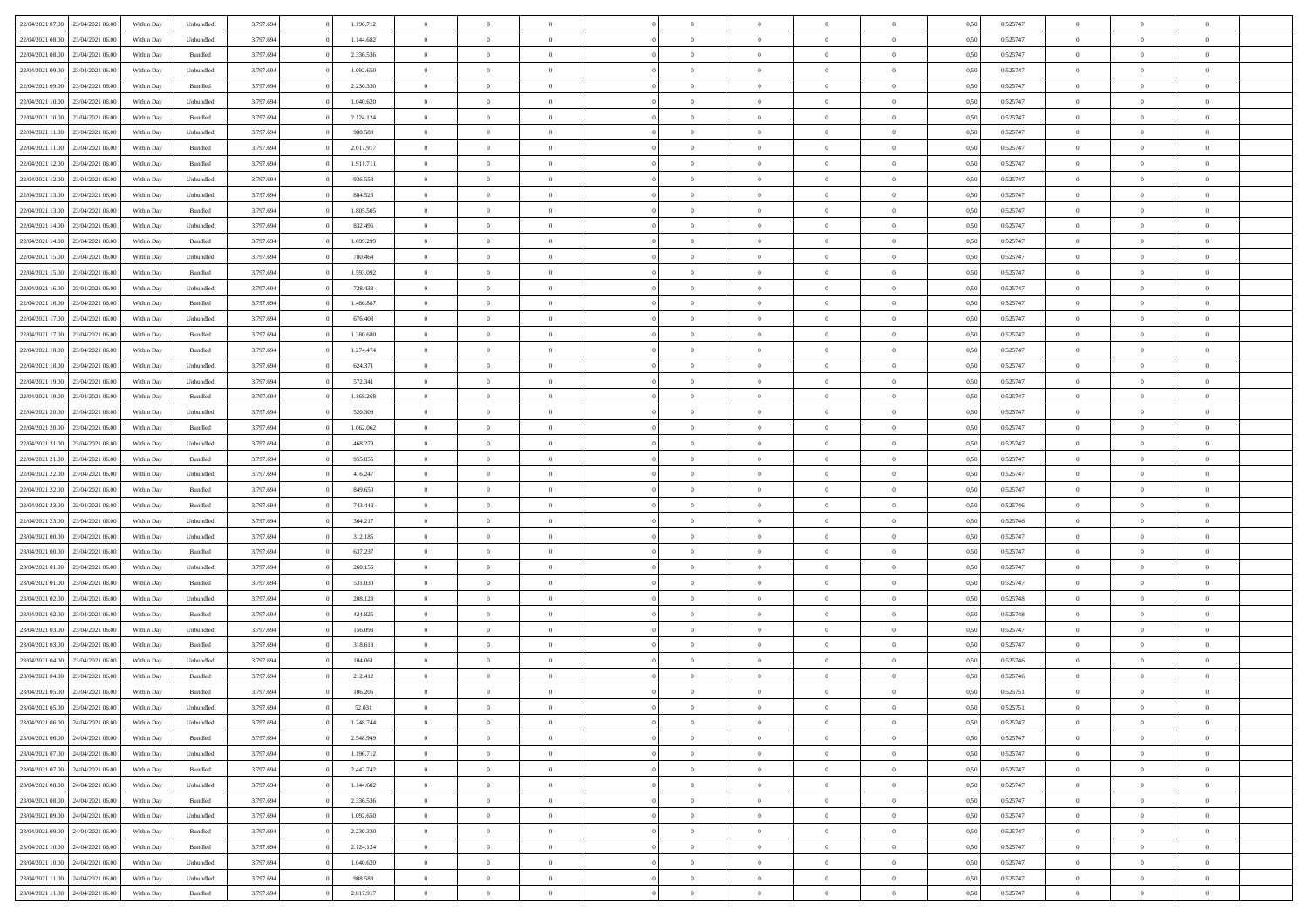| 23/04/2021 12:00 24/04/2021 06:00 |                  | Within Day | Unbundled | 3.797.694 | 936.558   | $\overline{0}$ | $\theta$       |                | $\overline{0}$ | $\bf{0}$       | $\overline{0}$ | $\theta$       | 0,50 | 0,525747 | $\theta$             | $\theta$       | $\overline{0}$ |  |
|-----------------------------------|------------------|------------|-----------|-----------|-----------|----------------|----------------|----------------|----------------|----------------|----------------|----------------|------|----------|----------------------|----------------|----------------|--|
|                                   |                  |            |           |           |           | $\overline{0}$ | $\theta$       |                |                |                |                |                |      |          |                      |                | $\overline{0}$ |  |
| 23/04/2021 12:00                  | 24/04/2021 06.00 | Within Day | Bundled   | 3.797.694 | 1.911.711 |                |                | $\overline{0}$ | $\overline{0}$ | $\,$ 0         | $\bf{0}$       | $\bf{0}$       | 0,50 | 0,525747 | $\,$ 0 $\,$          | $\overline{0}$ |                |  |
| 23/04/2021 13:00                  | 24/04/2021 06:00 | Within Day | Unbundled | 3.797.694 | 884.526   | $\overline{0}$ | $\overline{0}$ | $\overline{0}$ | $\overline{0}$ | $\bf{0}$       | $\overline{0}$ | $\mathbf{0}$   | 0.50 | 0,525747 | $\bf{0}$             | $\overline{0}$ | $\overline{0}$ |  |
| 23/04/2021 13:00                  | 24/04/2021 06.00 | Within Day | Bundled   | 3.797.694 | 1.805.505 | $\overline{0}$ | $\overline{0}$ | $\overline{0}$ | $\overline{0}$ | $\bf{0}$       | $\overline{0}$ | $\overline{0}$ | 0,50 | 0,525747 | $\,$ 0 $\,$          | $\overline{0}$ | $\overline{0}$ |  |
| 23/04/2021 14:00                  | 24/04/2021 06.00 | Within Day | Unbundled | 3.797.694 | 832.496   | $\overline{0}$ | $\theta$       | $\overline{0}$ |                | $\overline{0}$ | $\overline{0}$ | $\bf{0}$       | 0,50 | 0,525747 | $\,$ 0 $\,$          | $\overline{0}$ | $\overline{0}$ |  |
| 23/04/2021 14:00                  | 24/04/2021 06:00 | Within Day | Bundled   | 3.797.694 | 1.699.299 | $\overline{0}$ | $\overline{0}$ | $\overline{0}$ | $\overline{0}$ | $\bf{0}$       | $\overline{0}$ | $\bf{0}$       | 0.50 | 0.525747 | $\,0\,$              | $\theta$       | $\overline{0}$ |  |
| 23/04/2021 15:00                  | 24/04/2021 06.00 | Within Day | Unbundled | 3.797.694 | 780.464   | $\overline{0}$ | $\overline{0}$ | $\overline{0}$ | $\overline{0}$ | $\,$ 0         | $\overline{0}$ | $\overline{0}$ | 0,50 | 0,525747 | $\,$ 0 $\,$          | $\theta$       | $\overline{0}$ |  |
| 23/04/2021 15:00                  | 24/04/2021 06.00 | Within Day | Bundled   | 3.797.694 | 1.593.092 | $\overline{0}$ | $\theta$       | $\overline{0}$ | $\overline{0}$ | $\bf{0}$       | $\overline{0}$ | $\bf{0}$       | 0,50 | 0,525747 | $\,$ 0 $\,$          | $\overline{0}$ | $\overline{0}$ |  |
| 23/04/2021 16:00                  | 24/04/2021 06:00 | Within Day | Bundled   | 3.797.694 | 1.486.887 | $\overline{0}$ | $\overline{0}$ | $\overline{0}$ | $\overline{0}$ | $\bf{0}$       | $\overline{0}$ | $\bf{0}$       | 0.50 | 0.525747 | $\,0\,$              | $\overline{0}$ | $\overline{0}$ |  |
| 23/04/2021 16:00                  | 24/04/2021 06.00 | Within Day | Unbundled | 3.797.694 | 728.433   | $\overline{0}$ | $\overline{0}$ | $\overline{0}$ | $\overline{0}$ | $\,$ 0         | $\overline{0}$ | $\bf{0}$       | 0,50 | 0,525747 | $\,$ 0 $\,$          | $\overline{0}$ | $\overline{0}$ |  |
|                                   |                  |            |           |           |           |                |                |                |                |                |                |                |      |          |                      |                |                |  |
| 23/04/2021 17:00                  | 24/04/2021 06.00 | Within Day | Unbundled | 3.797.694 | 676.403   | $\bf{0}$       | $\theta$       | $\overline{0}$ | $\overline{0}$ | $\,$ 0         | $\overline{0}$ | $\bf{0}$       | 0,50 | 0,525747 | $\,$ 0 $\,$          | $\overline{0}$ | $\overline{0}$ |  |
| 23/04/2021 17:00                  | 24/04/2021 06:00 | Within Day | Bundled   | 3.797.694 | 1.380.680 | $\overline{0}$ | $\overline{0}$ | $\overline{0}$ | $\overline{0}$ | $\bf{0}$       | $\overline{0}$ | $\mathbf{0}$   | 0.50 | 0,525747 | $\bf{0}$             | $\overline{0}$ | $\overline{0}$ |  |
| 23/04/2021 18:00                  | 24/04/2021 06.00 | Within Day | Unbundled | 3.797.694 | 624.371   | $\overline{0}$ | $\theta$       | $\overline{0}$ | $\overline{0}$ | $\,$ 0         | $\overline{0}$ | $\overline{0}$ | 0,50 | 0,525747 | $\,$ 0 $\,$          | $\theta$       | $\overline{0}$ |  |
| 23/04/2021 18:00                  | 24/04/2021 06.00 | Within Day | Bundled   | 3.797.694 | 1.274.474 | $\overline{0}$ | $\theta$       | $\overline{0}$ | $\overline{0}$ | $\overline{0}$ | $\overline{0}$ | $\bf{0}$       | 0,50 | 0,525747 | $\,$ 0 $\,$          | $\overline{0}$ | $\overline{0}$ |  |
| 23/04/2021 19:00                  | 24/04/2021 06:00 | Within Day | Unbundled | 3.797.694 | 572.341   | $\overline{0}$ | $\overline{0}$ | $\overline{0}$ | $\overline{0}$ | $\,$ 0         | $\overline{0}$ | $\bf{0}$       | 0.50 | 0.525747 | $\,0\,$              | $\theta$       | $\overline{0}$ |  |
| 23/04/2021 19:00                  | 24/04/2021 06.00 | Within Day | Bundled   | 3.797.694 | 1.168.268 | $\overline{0}$ | $\overline{0}$ | $\overline{0}$ | $\overline{0}$ | $\bf{0}$       | $\overline{0}$ | $\bf{0}$       | 0,50 | 0,525747 | $\,$ 0 $\,$          | $\theta$       | $\overline{0}$ |  |
| 23/04/2021 20:00                  | 24/04/2021 06.00 | Within Day | Unbundled | 3.797.694 | 520.309   | $\overline{0}$ | $\theta$       | $\overline{0}$ |                | $\bf{0}$       | $\overline{0}$ | $\bf{0}$       | 0,50 | 0,525747 | $\,$ 0 $\,$          | $\overline{0}$ | $\overline{0}$ |  |
| 23/04/2021 20:00                  | 24/04/2021 06:00 | Within Day | Bundled   | 3.797.694 | 1.062.062 | $\overline{0}$ | $\overline{0}$ | $\overline{0}$ | $\overline{0}$ | $\bf{0}$       | $\overline{0}$ | $\bf{0}$       | 0.50 | 0.525747 | $\,0\,$              | $\overline{0}$ | $\overline{0}$ |  |
| 23/04/2021 21:00                  | 24/04/2021 06.00 | Within Day | Bundled   | 3.797.694 | 955.855   | $\overline{0}$ | $\overline{0}$ | $\overline{0}$ | $\overline{0}$ | $\,$ 0         | $\overline{0}$ | $\bf{0}$       | 0,50 | 0,525747 | $\,$ 0 $\,$          | $\overline{0}$ | $\overline{0}$ |  |
| 23/04/2021 21:00                  | 24/04/2021 06.00 | Within Day | Unbundled | 3.797.694 | 468.279   | $\overline{0}$ | $\theta$       | $\overline{0}$ | $\overline{0}$ | $\,$ 0         | $\bf{0}$       | $\bf{0}$       | 0,50 | 0,525747 | $\,$ 0 $\,$          | $\overline{0}$ | $\overline{0}$ |  |
| 23/04/2021 22:00                  | 24/04/2021 06:00 | Within Day | Unbundled | 3.797.694 | 416.247   | $\overline{0}$ | $\overline{0}$ | $\overline{0}$ | $\overline{0}$ | $\bf{0}$       | $\overline{0}$ | $\mathbf{0}$   | 0.50 | 0,525747 | $\bf{0}$             | $\overline{0}$ | $\overline{0}$ |  |
|                                   |                  |            |           |           |           |                | $\overline{0}$ |                |                |                |                |                |      |          |                      | $\overline{0}$ |                |  |
| 23/04/2021 22:00                  | 24/04/2021 06.00 | Within Day | Bundled   | 3.797.694 | 849.650   | $\overline{0}$ |                | $\overline{0}$ | $\overline{0}$ | $\bf{0}$       | $\overline{0}$ | $\overline{0}$ | 0,50 | 0,525747 | $\,$ 0 $\,$          |                | $\overline{0}$ |  |
| 23/04/2021 23:00                  | 24/04/2021 06.00 | Within Day | Unbundled | 3.797.694 | 364.217   | $\overline{0}$ | $\theta$       | $\overline{0}$ | $\overline{0}$ | $\bf{0}$       | $\overline{0}$ | $\bf{0}$       | 0,50 | 0,525746 | $\,$ 0 $\,$          | $\overline{0}$ | $\overline{0}$ |  |
| 23/04/2021 23:00                  | 24/04/2021 06:00 | Within Day | Bundled   | 3.797.694 | 743.443   | $\overline{0}$ | $\overline{0}$ | $\overline{0}$ | $\overline{0}$ | $\bf{0}$       | $\overline{0}$ | $\bf{0}$       | 0.50 | 0.525746 | $\,0\,$              | $\theta$       | $\overline{0}$ |  |
| 24/04/2021 00:00                  | 24/04/2021 06.00 | Within Day | Unbundled | 3.797.694 | 312.185   | $\overline{0}$ | $\overline{0}$ | $\overline{0}$ | $\overline{0}$ | $\,$ 0         | $\overline{0}$ | $\overline{0}$ | 0,50 | 0,525747 | $\,0\,$              | $\theta$       | $\overline{0}$ |  |
| 24/04/2021 00:00                  | 24/04/2021 06.00 | Within Day | Bundled   | 3.797.694 | 637.237   | $\overline{0}$ | $\theta$       | $\overline{0}$ |                | $\bf{0}$       | $\overline{0}$ | $\bf{0}$       | 0,50 | 0,525747 | $\,$ 0 $\,$          | $\overline{0}$ | $\overline{0}$ |  |
| 24/04/2021 01:00                  | 24/04/2021 06:00 | Within Day | Unbundled | 3.797.694 | 260.155   | $\overline{0}$ | $\overline{0}$ | $\overline{0}$ | $\overline{0}$ | $\bf{0}$       | $\overline{0}$ | $\bf{0}$       | 0.50 | 0.525747 | $\,0\,$              | $\overline{0}$ | $\overline{0}$ |  |
| 24/04/2021 01:00                  | 24/04/2021 06.00 | Within Day | Bundled   | 3.797.694 | 531.030   | $\overline{0}$ | $\overline{0}$ | $\overline{0}$ | $\overline{0}$ | $\,$ 0         | $\overline{0}$ | $\bf{0}$       | 0,50 | 0,525747 | $\,$ 0 $\,$          | $\overline{0}$ | $\overline{0}$ |  |
| 24/04/2021 02:00                  | 24/04/2021 06.00 | Within Day | Unbundled | 3.797.694 | 208.123   | $\overline{0}$ | $\theta$       | $\overline{0}$ | $\overline{0}$ | $\,$ 0         | $\bf{0}$       | $\bf{0}$       | 0,50 | 0,525748 | $\,$ 0 $\,$          | $\overline{0}$ | $\overline{0}$ |  |
| 24/04/2021 02:00                  | 24/04/2021 06:00 | Within Day | Bundled   | 3.797.694 | 424.825   | $\overline{0}$ | $\overline{0}$ | $\overline{0}$ | $\overline{0}$ | $\bf{0}$       | $\overline{0}$ | $\mathbf{0}$   | 0.50 | 0,525748 | $\bf{0}$             | $\overline{0}$ | $\overline{0}$ |  |
| 24/04/2021 03:00                  | 24/04/2021 06:00 | Within Dav | Bundled   | 3.797.694 | 318.618   | $\overline{0}$ | $\overline{0}$ | $\overline{0}$ | $\overline{0}$ | $\bf{0}$       | $\overline{0}$ | $\overline{0}$ | 0.50 | 0,525747 | $\theta$             | $\overline{0}$ | $\overline{0}$ |  |
| 24/04/2021 03:00                  | 24/04/2021 06.00 | Within Day | Unbundled | 3.797.694 | 156.093   | $\overline{0}$ | $\theta$       | $\overline{0}$ | $\overline{0}$ | $\bf{0}$       | $\overline{0}$ | $\bf{0}$       | 0,50 | 0,525747 | $\,$ 0 $\,$          | $\overline{0}$ | $\overline{0}$ |  |
|                                   | 24/04/2021 06:00 |            |           |           | 104,061   |                | $\overline{0}$ | $\overline{0}$ | $\overline{0}$ | $\,$ 0         | $\overline{0}$ |                | 0.50 | 0.525746 | $\,0\,$              | $\theta$       | $\overline{0}$ |  |
| 24/04/2021 04:00                  |                  | Within Day | Unbundled | 3.797.694 |           | $\overline{0}$ |                |                |                |                |                | $\bf{0}$       |      |          |                      |                |                |  |
| 24/04/2021 04:00                  | 24/04/2021 06.00 | Within Dav | Bundled   | 3.797.694 | 212.412   | $\overline{0}$ | $\theta$       | $\Omega$       | $\Omega$       | $\bf{0}$       | $\overline{0}$ | $\overline{0}$ | 0.50 | 0,525746 | $\theta$             | $\overline{0}$ | $\overline{0}$ |  |
| 24/04/2021 05:00                  | 24/04/2021 06.00 | Within Day | Unbundled | 3.797.694 | 52.031    | $\overline{0}$ | $\theta$       | $\overline{0}$ |                | $\,$ 0         | $\overline{0}$ | $\bf{0}$       | 0,50 | 0,525751 | $\,$ 0 $\,$          | $\overline{0}$ | $\overline{0}$ |  |
| 24/04/2021 05:00                  | 24/04/2021 06:00 | Within Day | Bundled   | 3.797.694 | 106,206   | $\overline{0}$ | $\overline{0}$ | $\overline{0}$ | $\overline{0}$ | $\bf{0}$       | $\overline{0}$ | $\bf{0}$       | 0.50 | 0,525751 | $\,0\,$              | $\overline{0}$ | $\overline{0}$ |  |
| 24/04/2021 06:00                  | 25/04/2021 06:00 | Within Dav | Unbundled | 3.797.694 | 1.248.744 | $\overline{0}$ | $\overline{0}$ | $\overline{0}$ | $\overline{0}$ | $\overline{0}$ | $\overline{0}$ | $\overline{0}$ | 0.50 | 0,525747 | $\theta$             | $\overline{0}$ | $\overline{0}$ |  |
| 24/04/2021 06.00                  | 25/04/2021 06.00 | Within Day | Bundled   | 3.797.694 | 2.548.949 | $\overline{0}$ | $\overline{0}$ | $\overline{0}$ | $\overline{0}$ | $\bf{0}$       | $\bf{0}$       | $\bf{0}$       | 0,50 | 0,525747 | $\,$ 0 $\,$          | $\overline{0}$ | $\overline{0}$ |  |
| 24/04/2021 07:00                  | 25/04/2021 06:00 | Within Day | Unbundled | 3.797.694 | 1.196.712 | $\overline{0}$ | $\overline{0}$ | $\overline{0}$ | $\overline{0}$ | $\bf{0}$       | $\overline{0}$ | $\mathbf{0}$   | 0.50 | 0,525747 | $\bf{0}$             | $\overline{0}$ | $\overline{0}$ |  |
| 24/04/2021 07:00                  | 25/04/2021 06:00 | Within Dav | Bundled   | 3.797.694 | 2.442.742 | $\overline{0}$ | $\overline{0}$ | $\Omega$       | $\overline{0}$ | $\bf{0}$       | $\overline{0}$ | $\overline{0}$ | 0.50 | 0,525747 | $\theta$             | $\overline{0}$ | $\overline{0}$ |  |
| 24/04/2021 08:00                  | 25/04/2021 06.00 | Within Day | Bundled   | 3.797.694 | 2.336.536 | $\overline{0}$ | $\theta$       | $\overline{0}$ | $\overline{0}$ | $\bf{0}$       | $\overline{0}$ | $\bf{0}$       | 0,50 | 0,525747 | $\,$ 0 $\,$          | $\overline{0}$ | $\overline{0}$ |  |
| 24/04/2021 08:00                  | 25/04/2021 06:00 | Within Day | Unbundled | 3.797.694 | 1.144.682 | $\overline{0}$ | $\theta$       | $\overline{0}$ | $\overline{0}$ | $\overline{0}$ | $\Omega$       | $\overline{0}$ | 0.50 | 0,525747 | $\,0\,$              | $\theta$       | $\theta$       |  |
| 24/04/2021 09:00                  | 25/04/2021 06:00 | Within Dav | Unbundled | 3.797.694 | 1.092.650 | $\overline{0}$ | $\Omega$       | $\Omega$       | $\Omega$       | $\bf{0}$       | $\overline{0}$ | $\bf{0}$       | 0.50 | 0,525747 | $\theta$             | $\theta$       | $\overline{0}$ |  |
| 24/04/2021 09:00                  | 25/04/2021 06.00 | Within Day | Bundled   | 3.797.694 | 2.230.330 | $\overline{0}$ | $\,$ 0 $\,$    | $\overline{0}$ | $\overline{0}$ | $\,$ 0         | $\bf{0}$       | $\bf{0}$       | 0,50 | 0,525747 | $\,$ 0 $\,$          | $\overline{0}$ | $\overline{0}$ |  |
| 24/04/2021 10:00                  | 25/04/2021 06:00 | Within Day | Unbundled | 3.797.694 | 1.040.620 |                | $\mathbf{0}$   |                |                |                |                |                | 0,50 | 0,525747 |                      | $\theta$       |                |  |
|                                   |                  |            |           |           |           | $\bf{0}$       | $\overline{0}$ |                |                | $\overline{0}$ |                |                |      |          | $\bf{0}$<br>$\theta$ | $\overline{0}$ | $\overline{0}$ |  |
| 24/04/2021 10:00 25/04/2021 06:00 |                  | Within Day | Bundled   | 3.797.694 | 2.124.124 | $\overline{0}$ |                | $\overline{0}$ | $\overline{0}$ |                | $\overline{0}$ | $\mathbf{0}$   | 0,50 | 0,525747 |                      |                |                |  |
| 24/04/2021 11:00                  | 25/04/2021 06:00 | Within Day | Unbundled | 3.797.694 | 988.588   | $\overline{0}$ | $\bf{0}$       | $\overline{0}$ | $\bf{0}$       | $\overline{0}$ | $\overline{0}$ | $\bf{0}$       | 0,50 | 0,525747 | $\overline{0}$       | $\overline{0}$ | $\bf{0}$       |  |
| 24/04/2021 11:00                  | 25/04/2021 06:00 | Within Day | Bundled   | 3.797.694 | 2.017.917 | $\overline{0}$ | $\overline{0}$ | $\overline{0}$ | $\overline{0}$ | $\overline{0}$ | $\overline{0}$ | $\mathbf{0}$   | 0.50 | 0,525747 | $\overline{0}$       | $\bf{0}$       | $\bf{0}$       |  |
| 24/04/2021 12:00                  | 25/04/2021 06:00 | Within Day | Unbundled | 3.797.694 | 936.558   | $\overline{0}$ | $\overline{0}$ | $\overline{0}$ | $\overline{0}$ | $\overline{0}$ | $\overline{0}$ | $\mathbf{0}$   | 0,50 | 0,525747 | $\overline{0}$       | $\theta$       | $\overline{0}$ |  |
| 24/04/2021 12:00                  | 25/04/2021 06:00 | Within Day | Bundled   | 3.797.694 | 1.911.711 | $\overline{0}$ | $\overline{0}$ | $\overline{0}$ | $\overline{0}$ | $\bf{0}$       | $\bf{0}$       | $\bf{0}$       | 0,50 | 0,525747 | $\,$ 0 $\,$          | $\overline{0}$ | $\overline{0}$ |  |
| 24/04/2021 13:00                  | 25/04/2021 06:00 | Within Day | Unbundled | 3.797.694 | 884.526   | $\overline{0}$ | $\overline{0}$ | $\overline{0}$ | $\overline{0}$ | $\bf{0}$       | $\overline{0}$ | $\mathbf{0}$   | 0.50 | 0.525747 | $\,$ 0 $\,$          | $\overline{0}$ | $\overline{0}$ |  |
| 24/04/2021 13:00                  | 25/04/2021 06:00 | Within Day | Bundled   | 3.797.694 | 1.805.505 | $\overline{0}$ | $\overline{0}$ | $\overline{0}$ | $\overline{0}$ | $\overline{0}$ | $\overline{0}$ | $\overline{0}$ | 0,50 | 0,525747 | $\overline{0}$       | $\theta$       | $\overline{0}$ |  |
| 24/04/2021 14:00                  | 25/04/2021 06:00 | Within Day | Bundled   | 3.797.694 | 1.699.299 | $\overline{0}$ | $\,$ 0         | $\overline{0}$ | $\bf{0}$       | $\overline{0}$ | $\overline{0}$ | $\bf{0}$       | 0,50 | 0,525747 | $\,$ 0 $\,$          | $\overline{0}$ | $\overline{0}$ |  |
| 24/04/2021 14:00                  | 25/04/2021 06:00 | Within Day | Unbundled | 3.797.694 | 832.496   | $\overline{0}$ | $\overline{0}$ | $\overline{0}$ | $\overline{0}$ | $\bf{0}$       | $\overline{0}$ | $\mathbf{0}$   | 0.50 | 0.525747 | $\mathbf{0}$         | $\bf{0}$       | $\bf{0}$       |  |
| 24/04/2021 15:00                  | 25/04/2021 06:00 | Within Day | Unbundled | 3.797.694 | 780.464   | $\overline{0}$ | $\overline{0}$ | $\overline{0}$ | $\overline{0}$ | $\overline{0}$ | $\overline{0}$ | $\overline{0}$ | 0,50 | 0,525747 | $\overline{0}$       | $\overline{0}$ | $\overline{0}$ |  |
| 24/04/2021 15:00                  | 25/04/2021 06.00 | Within Day | Bundled   | 3.797.694 | 1.593.092 | $\overline{0}$ | $\bf{0}$       | $\overline{0}$ | $\bf{0}$       | $\bf{0}$       | $\bf{0}$       | $\bf{0}$       | 0,50 | 0,525747 | $\overline{0}$       | $\overline{0}$ | $\bf{0}$       |  |
|                                   |                  |            |           |           |           |                |                |                |                |                |                |                |      |          |                      |                |                |  |
| 24/04/2021 16:00 25/04/2021 06:00 |                  | Within Day | Unbundled | 3.797.694 | 728.433   | $\,$ 0 $\,$    | $\,$ 0 $\,$    | $\overline{0}$ | $\overline{0}$ | $\,$ 0 $\,$    | $\,$ 0 $\,$    | $\,$ 0 $\,$    | 0,50 | 0,525747 | $\mathbf{0}^-$       | $\,$ 0 $\,$    | $\,$ 0 $\,$    |  |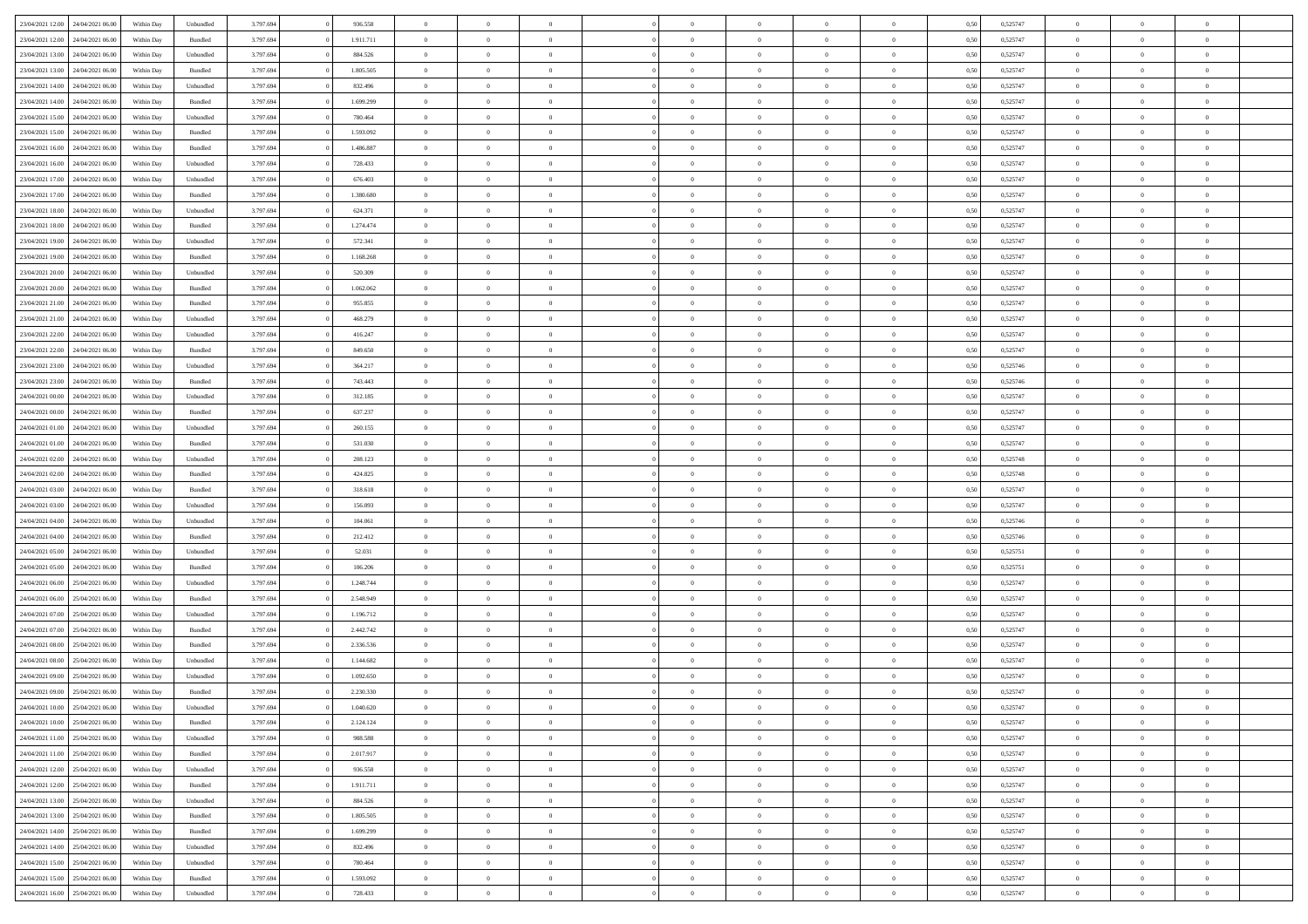| 24/04/2021 16:00 | 25/04/2021 06:00 | Within Day | Bundled            | 3.797.694 | 1.486.887 | $\overline{0}$ | $\Omega$       |                | $\Omega$       | $\Omega$       | $\theta$       | $\theta$       | 0,50 | 0,525747 | $\theta$       | $\theta$       | $\theta$       |  |
|------------------|------------------|------------|--------------------|-----------|-----------|----------------|----------------|----------------|----------------|----------------|----------------|----------------|------|----------|----------------|----------------|----------------|--|
|                  |                  |            |                    |           |           |                |                |                |                |                |                |                |      |          |                |                |                |  |
| 24/04/2021 17:00 | 25/04/2021 06:00 | Within Day | Unbundled          | 3.797.694 | 676.403   | $\overline{0}$ | $\theta$       | $\overline{0}$ | $\overline{0}$ | $\bf{0}$       | $\overline{0}$ | $\,$ 0 $\,$    | 0,50 | 0,525747 | $\theta$       | $\overline{0}$ | $\overline{0}$ |  |
| 24/04/2021 17:00 | 25/04/2021 06:00 | Within Day | Bundled            | 3.797.694 | 1.380.680 | $\overline{0}$ | $\bf{0}$       | $\overline{0}$ | $\bf{0}$       | $\bf{0}$       | $\bf{0}$       | $\mathbf{0}$   | 0,50 | 0,525747 | $\overline{0}$ | $\overline{0}$ | $\overline{0}$ |  |
| 24/04/2021 18:00 | 25/04/2021 06:00 | Within Day | Unbundled          | 3.797.694 | 624.371   | $\overline{0}$ | $\overline{0}$ | $\overline{0}$ | $\overline{0}$ | $\bf{0}$       | $\overline{0}$ | $\overline{0}$ | 0.50 | 0,525747 | $\theta$       | $\theta$       | $\overline{0}$ |  |
| 24/04/2021 18:00 | 25/04/2021 06:00 | Within Day | Bundled            | 3.797.694 | 1.274.474 | $\overline{0}$ | $\theta$       | $\overline{0}$ | $\overline{0}$ | $\bf{0}$       | $\overline{0}$ | $\bf{0}$       | 0,50 | 0,525747 | $\,$ 0 $\,$    | $\overline{0}$ | $\overline{0}$ |  |
| 24/04/2021 19:00 | 25/04/2021 06:00 | Within Day | Bundled            | 3.797.694 | 1.168.268 | $\overline{0}$ | $\overline{0}$ | $\overline{0}$ | $\bf{0}$       | $\overline{0}$ | $\overline{0}$ | $\mathbf{0}$   | 0,50 | 0,525747 | $\overline{0}$ | $\overline{0}$ | $\bf{0}$       |  |
| 24/04/2021 19:00 | 25/04/2021 06.00 | Within Dav | Unbundled          | 3.797.694 | 572.341   | $\overline{0}$ | $\overline{0}$ | $\overline{0}$ | $\overline{0}$ | $\overline{0}$ | $\overline{0}$ | $\overline{0}$ | 0.50 | 0,525747 | $\theta$       | $\overline{0}$ | $\overline{0}$ |  |
|                  |                  |            |                    |           |           |                |                |                |                |                |                |                |      |          |                |                |                |  |
| 24/04/2021 20:00 | 25/04/2021 06:00 | Within Day | Unbundled          | 3.797.694 | 520.309   | $\overline{0}$ | $\theta$       | $\overline{0}$ | $\overline{0}$ | $\bf{0}$       | $\overline{0}$ | $\bf{0}$       | 0,50 | 0,525747 | $\theta$       | $\theta$       | $\overline{0}$ |  |
| 24/04/2021 20:00 | 25/04/2021 06:00 | Within Day | Bundled            | 3.797.694 | 1.062.062 | $\overline{0}$ | $\overline{0}$ | $\overline{0}$ | $\bf{0}$       | $\bf{0}$       | $\bf{0}$       | $\mathbf{0}$   | 0,50 | 0,525747 | $\,0\,$        | $\overline{0}$ | $\overline{0}$ |  |
| 24/04/2021 21:00 | 25/04/2021 06:00 | Within Dav | Unbundled          | 3.797.694 | 468.279   | $\overline{0}$ | $\overline{0}$ | $\overline{0}$ | $\overline{0}$ | $\overline{0}$ | $\overline{0}$ | $\overline{0}$ | 0.50 | 0,525747 | $\theta$       | $\overline{0}$ | $\overline{0}$ |  |
| 24/04/2021 21.00 | 25/04/2021 06:00 | Within Day | Bundled            | 3.797.694 | 955.855   | $\overline{0}$ | $\theta$       | $\overline{0}$ | $\overline{0}$ | $\bf{0}$       | $\overline{0}$ | $\bf{0}$       | 0,50 | 0,525747 | $\,$ 0 $\,$    | $\overline{0}$ | $\overline{0}$ |  |
| 24/04/2021 22.00 | 25/04/2021 06:00 | Within Day | Unbundled          | 3.797.694 | 416.247   | $\overline{0}$ | $\bf{0}$       | $\overline{0}$ | $\bf{0}$       | $\bf{0}$       | $\bf{0}$       | $\mathbf{0}$   | 0,50 | 0,525747 | $\overline{0}$ | $\overline{0}$ | $\bf{0}$       |  |
| 24/04/2021 22:00 | 25/04/2021 06:00 | Within Day | Bundled            | 3.797.694 | 849,650   | $\overline{0}$ | $\overline{0}$ | $\overline{0}$ | $\overline{0}$ | $\bf{0}$       | $\overline{0}$ | $\overline{0}$ | 0.50 | 0,525747 | $\theta$       | $\theta$       | $\overline{0}$ |  |
| 24/04/2021 23:00 | 25/04/2021 06:00 | Within Day | Unbundled          | 3.797.694 | 364.217   | $\overline{0}$ | $\theta$       | $\overline{0}$ | $\overline{0}$ | $\bf{0}$       | $\overline{0}$ | $\bf{0}$       | 0,50 | 0,525746 | $\theta$       | $\overline{0}$ | $\overline{0}$ |  |
|                  |                  |            |                    |           |           |                |                |                |                |                |                |                |      |          |                |                |                |  |
| 24/04/2021 23:00 | 25/04/2021 06:00 | Within Day | Bundled            | 3.797.694 | 743.443   | $\overline{0}$ | $\overline{0}$ | $\overline{0}$ | $\bf{0}$       | $\overline{0}$ | $\overline{0}$ | $\mathbf{0}$   | 0,50 | 0,525746 | $\overline{0}$ | $\overline{0}$ | $\bf{0}$       |  |
| 25/04/2021 00:00 | 25/04/2021 06:00 | Within Dav | Unbundled          | 3.797.694 | 312.185   | $\overline{0}$ | $\overline{0}$ | $\overline{0}$ | $\overline{0}$ | $\overline{0}$ | $\overline{0}$ | $\overline{0}$ | 0.50 | 0,525747 | $\theta$       | $\overline{0}$ | $\overline{0}$ |  |
| 25/04/2021 00:00 | 25/04/2021 06:00 | Within Day | Bundled            | 3.797.694 | 637.237   | $\overline{0}$ | $\theta$       | $\overline{0}$ | $\overline{0}$ | $\bf{0}$       | $\overline{0}$ | $\bf{0}$       | 0,50 | 0,525747 | $\,$ 0 $\,$    | $\theta$       | $\overline{0}$ |  |
| 25/04/2021 01:00 | 25/04/2021 06:00 | Within Day | Bundled            | 3.797.694 | 531.030   | $\overline{0}$ | $\overline{0}$ | $\overline{0}$ | $\bf{0}$       | $\bf{0}$       | $\bf{0}$       | $\mathbf{0}$   | 0,50 | 0,525747 | $\bf{0}$       | $\overline{0}$ | $\bf{0}$       |  |
| 25/04/2021 01:00 | 25/04/2021 06:00 | Within Dav | Unbundled          | 3.797.694 | 260.155   | $\overline{0}$ | $\overline{0}$ | $\overline{0}$ | $\overline{0}$ | $\overline{0}$ | $\overline{0}$ | $\overline{0}$ | 0.50 | 0,525747 | $\theta$       | $\overline{0}$ | $\overline{0}$ |  |
| 25/04/2021 02:00 | 25/04/2021 06:00 | Within Day | Unbundled          | 3.797.694 | 208.123   | $\overline{0}$ | $\theta$       | $\overline{0}$ | $\overline{0}$ | $\bf{0}$       | $\overline{0}$ | $\bf{0}$       | 0,50 | 0,525748 | $\,$ 0 $\,$    | $\overline{0}$ | $\overline{0}$ |  |
| 25/04/2021 02:00 | 25/04/2021 06:00 | Within Day | Bundled            | 3.797.694 | 424.825   | $\overline{0}$ | $\overline{0}$ | $\overline{0}$ | $\bf{0}$       | $\bf{0}$       | $\bf{0}$       | $\mathbf{0}$   | 0,50 | 0,525748 | $\overline{0}$ | $\overline{0}$ | $\bf{0}$       |  |
| 25/04/2021 03:00 | 25/04/2021 06:00 | Within Day | Unbundled          | 3.797.694 | 156.093   | $\overline{0}$ | $\overline{0}$ | $\overline{0}$ | $\overline{0}$ | $\bf{0}$       | $\overline{0}$ | $\overline{0}$ | 0.50 | 0,525747 | $\theta$       | $\overline{0}$ | $\overline{0}$ |  |
| 25/04/2021 03:00 | 25/04/2021 06:00 | Within Day | Bundled            | 3.797.694 | 318.618   | $\overline{0}$ | $\theta$       | $\overline{0}$ | $\overline{0}$ | $\bf{0}$       | $\overline{0}$ | $\bf{0}$       | 0,50 | 0,525747 | $\,$ 0 $\,$    | $\overline{0}$ | $\overline{0}$ |  |
|                  |                  |            |                    |           |           |                |                |                |                |                |                |                |      |          |                |                |                |  |
| 25/04/2021 04:00 | 25/04/2021 06:00 | Within Day | Unbundled          | 3.797.694 | 104.061   | $\overline{0}$ | $\overline{0}$ | $\overline{0}$ | $\bf{0}$       | $\overline{0}$ | $\overline{0}$ | $\mathbf{0}$   | 0,50 | 0,525746 | $\overline{0}$ | $\overline{0}$ | $\bf{0}$       |  |
| 25/04/2021 04:00 | 25/04/2021 06.00 | Within Dav | Bundled            | 3.797.694 | 212.412   | $\overline{0}$ | $\overline{0}$ | $\overline{0}$ | $\overline{0}$ | $\overline{0}$ | $\overline{0}$ | $\overline{0}$ | 0.50 | 0,525746 | $\theta$       | $\overline{0}$ | $\overline{0}$ |  |
| 25/04/2021 05:00 | 25/04/2021 06:00 | Within Day | Unbundled          | 3.797.694 | 52.031    | $\overline{0}$ | $\theta$       | $\overline{0}$ | $\overline{0}$ | $\bf{0}$       | $\overline{0}$ | $\bf{0}$       | 0,50 | 0,525751 | $\theta$       | $\theta$       | $\overline{0}$ |  |
| 25/04/2021 05:00 | 25/04/2021 06:00 | Within Day | Bundled            | 3.797.694 | 106.206   | $\overline{0}$ | $\overline{0}$ | $\overline{0}$ | $\bf{0}$       | $\bf{0}$       | $\bf{0}$       | $\mathbf{0}$   | 0,50 | 0,525751 | $\,0\,$        | $\overline{0}$ | $\overline{0}$ |  |
| 25/04/2021 06:00 | 26/04/2021 06:00 | Within Day | Bundled            | 3.797.694 | 2.548.949 | $\overline{0}$ | $\overline{0}$ | $\overline{0}$ | $\overline{0}$ | $\overline{0}$ | $\overline{0}$ | $\overline{0}$ | 0.50 | 0,525747 | $\theta$       | $\overline{0}$ | $\overline{0}$ |  |
| 25/04/2021 06:00 | 26/04/2021 06:00 | Within Day | Unbundled          | 3.797.694 | 1.248.744 | $\overline{0}$ | $\theta$       | $\overline{0}$ | $\overline{0}$ | $\bf{0}$       | $\overline{0}$ | $\bf{0}$       | 0,50 | 0,525747 | $\,$ 0 $\,$    | $\overline{0}$ | $\overline{0}$ |  |
| 25/04/2021 07:00 | 26/04/2021 06:00 | Within Day | Unbundled          | 3.797.694 | 1.196.712 | $\overline{0}$ | $\overline{0}$ | $\overline{0}$ | $\bf{0}$       | $\bf{0}$       | $\bf{0}$       | $\bf{0}$       | 0,50 | 0,525747 | $\overline{0}$ | $\overline{0}$ | $\bf{0}$       |  |
| 25/04/2021 07:00 | 26/04/2021 06:00 | Within Day | Bundled            | 3.797.694 | 2.442.742 | $\overline{0}$ | $\Omega$       | $\overline{0}$ | $\Omega$       | $\Omega$       | $\overline{0}$ | $\overline{0}$ | 0,50 | 0,525747 | $\,0\,$        | $\theta$       | $\theta$       |  |
| 25/04/2021 08:00 | 26/04/2021 06:00 | Within Day | Unbundled          | 3.797.694 | 1.144.682 | $\overline{0}$ | $\theta$       | $\overline{0}$ | $\overline{0}$ | $\bf{0}$       | $\overline{0}$ | $\bf{0}$       | 0,50 | 0,525747 | $\,$ 0 $\,$    | $\overline{0}$ | $\overline{0}$ |  |
|                  |                  |            |                    |           |           |                |                |                |                |                |                |                |      |          |                |                |                |  |
| 25/04/2021 08:00 | 26/04/2021 06:00 | Within Day | Bundled            | 3.797.694 | 2.336.536 | $\overline{0}$ | $\overline{0}$ | $\overline{0}$ | $\bf{0}$       | $\overline{0}$ | $\overline{0}$ | $\mathbf{0}$   | 0,50 | 0,525747 | $\overline{0}$ | $\overline{0}$ | $\bf{0}$       |  |
| 25/04/2021 09:00 | 26/04/2021 06:00 | Within Day | Unbundled          | 3.797.694 | 1.092.650 | $\overline{0}$ | $\Omega$       | $\Omega$       | $\Omega$       | $\bf{0}$       | $\overline{0}$ | $\overline{0}$ | 0.50 | 0,525747 | $\,0\,$        | $\theta$       | $\theta$       |  |
| 25/04/2021 09:00 | 26/04/2021 06:00 | Within Day | Bundled            | 3.797.694 | 2.230.330 | $\overline{0}$ | $\theta$       | $\overline{0}$ | $\overline{0}$ | $\bf{0}$       | $\overline{0}$ | $\bf{0}$       | 0,50 | 0,525747 | $\,$ 0 $\,$    | $\overline{0}$ | $\overline{0}$ |  |
| 25/04/2021 11:00 | 26/04/2021 06:00 | Within Day | Unbundled          | 3.797.694 | 988.588   | $\overline{0}$ | $\overline{0}$ | $\overline{0}$ | $\bf{0}$       | $\bf{0}$       | $\bf{0}$       | $\mathbf{0}$   | 0,50 | 0,525747 | $\bf{0}$       | $\overline{0}$ | $\bf{0}$       |  |
| 25/04/2021 11:00 | 26/04/2021 06:00 | Within Day | Bundled            | 3.797.694 | 2.017.917 | $\overline{0}$ | $\Omega$       | $\overline{0}$ | $\Omega$       | $\overline{0}$ | $\overline{0}$ | $\overline{0}$ | 0.50 | 0,525747 | $\,$ 0 $\,$    | $\theta$       | $\theta$       |  |
| 25/04/2021 12:00 | 26/04/2021 06:00 | Within Day | Unbundled          | 3.797.694 | 936.558   | $\overline{0}$ | $\theta$       | $\overline{0}$ | $\overline{0}$ | $\,$ 0         | $\overline{0}$ | $\bf{0}$       | 0,50 | 0,525747 | $\,$ 0 $\,$    | $\overline{0}$ | $\overline{0}$ |  |
| 25/04/2021 12:00 | 26/04/2021 06:00 | Within Day | Bundled            | 3.797.694 | 1.911.711 | $\overline{0}$ | $\overline{0}$ | $\overline{0}$ | $\bf{0}$       | $\bf{0}$       | $\bf{0}$       | $\mathbf{0}$   | 0,50 | 0,525747 | $\overline{0}$ | $\overline{0}$ | $\bf{0}$       |  |
| 25/04/2021 13:00 | 26/04/2021 06:00 | Within Day | Bundled            | 3.797.694 | 1.805.505 | $\overline{0}$ | $\Omega$       | $\overline{0}$ | $\Omega$       | $\overline{0}$ | $\overline{0}$ | $\overline{0}$ | 0,50 | 0,525747 | $\,0\,$        | $\theta$       | $\theta$       |  |
|                  |                  |            |                    |           |           |                | $\overline{0}$ |                |                |                |                |                |      |          |                |                |                |  |
| 25/04/2021 13:00 | 26/04/2021 06:00 | Within Day | Unbundled          | 3.797.694 | 884.526   | $\overline{0}$ |                | $\overline{0}$ | $\overline{0}$ | $\,$ 0         | $\overline{0}$ | $\bf{0}$       | 0,50 | 0,525747 | $\,$ 0 $\,$    | $\overline{0}$ | $\overline{0}$ |  |
| 25/04/2021 14:00 | 26/04/2021 06:00 | Within Day | Bundled            | 3.797.694 | 1.699.299 | $\overline{0}$ | $\overline{0}$ | $\overline{0}$ | $\bf{0}$       | $\bf{0}$       | $\bf{0}$       | $\mathbf{0}$   | 0,50 | 0,525747 | $\overline{0}$ | $\overline{0}$ | $\bf{0}$       |  |
| 25/04/2021 14:00 | 26/04/2021 06:00 | Within Day | Unbundled          | 3.797.694 | 832.496   | $\overline{0}$ | $\Omega$       | $\Omega$       | $\Omega$       | $\Omega$       | $\Omega$       | $\overline{0}$ | 0.50 | 0,525747 | $\theta$       | $\theta$       | $\theta$       |  |
| 25/04/2021 15:00 | 26/04/2021 06:00 | Within Day | Bundled            | 3.797.694 | 1.593.092 | $\overline{0}$ | $\overline{0}$ | $\overline{0}$ | $\bf{0}$       | $\,$ 0         | $\bf{0}$       | $\bf{0}$       | 0,50 | 0,525747 | $\,0\,$        | $\,0\,$        | $\overline{0}$ |  |
| 25/04/2021 15:00 | 26/04/2021 06:00 | Within Day | Unbundled          | 3.797.694 | 780.464   | $\bf{0}$       | $\bf{0}$       |                |                |                |                |                | 0,50 | 0,525747 | $\bf{0}$       | $\overline{0}$ |                |  |
| 25/04/2021 16:00 | 26/04/2021 06:00 | Within Day | Bundled            | 3.797.694 | 1.486.887 | $\overline{0}$ | $\overline{0}$ | $\overline{0}$ | $\Omega$       | $\overline{0}$ | $\overline{0}$ | $\overline{0}$ | 0,50 | 0,525747 | $\theta$       | $\theta$       | $\theta$       |  |
| 25/04/2021 16:00 | 26/04/2021 06:00 | Within Day | Unbundled          | 3.797.694 | 728.433   | $\overline{0}$ | $\,$ 0         | $\overline{0}$ | $\bf{0}$       | $\,$ 0 $\,$    | $\overline{0}$ | $\,$ 0 $\,$    | 0,50 | 0,525747 | $\,$ 0 $\,$    | $\,$ 0 $\,$    | $\,$ 0         |  |
| 25/04/2021 17:00 | 26/04/2021 06:00 | Within Day | Unbundled          | 3.797.694 | 676.403   | $\overline{0}$ | $\overline{0}$ | $\overline{0}$ | $\overline{0}$ | $\overline{0}$ | $\overline{0}$ | $\mathbf{0}$   | 0,50 | 0,525747 | $\overline{0}$ | $\bf{0}$       | $\bf{0}$       |  |
| 25/04/2021 17:00 | 26/04/2021 06:00 | Within Day | $\mathbf B$ undled | 3.797.694 | 1.380.680 | $\overline{0}$ | $\overline{0}$ | $\overline{0}$ | $\Omega$       | $\overline{0}$ | $\overline{0}$ | $\overline{0}$ | 0,50 | 0,525747 | $\overline{0}$ | $\theta$       | $\overline{0}$ |  |
|                  |                  |            |                    |           |           |                |                |                |                |                |                |                |      |          |                |                |                |  |
| 25/04/2021 18:00 | 26/04/2021 06:00 | Within Day | Unbundled          | 3.797.694 | 624.371   | $\overline{0}$ | $\,$ 0         | $\overline{0}$ | $\overline{0}$ | $\,$ 0 $\,$    | $\overline{0}$ | $\mathbf{0}$   | 0,50 | 0,525747 | $\,$ 0 $\,$    | $\overline{0}$ | $\overline{0}$ |  |
| 25/04/2021 18:00 | 26/04/2021 06:00 | Within Day | Bundled            | 3.797.694 | 1.274.474 | $\overline{0}$ | $\overline{0}$ | $\overline{0}$ | $\overline{0}$ | $\overline{0}$ | $\overline{0}$ | $\mathbf{0}$   | 0,50 | 0,525747 | $\overline{0}$ | $\overline{0}$ | $\bf{0}$       |  |
| 25/04/2021 19:00 | 26/04/2021 06:00 | Within Day | Bundled            | 3.797.694 | 1.168.268 | $\overline{0}$ | $\overline{0}$ | $\overline{0}$ | $\Omega$       | $\overline{0}$ | $\overline{0}$ | $\bf{0}$       | 0.50 | 0,525747 | $\overline{0}$ | $\theta$       | $\overline{0}$ |  |
| 25/04/2021 19:00 | 26/04/2021 06:00 | Within Day | Unbundled          | 3.797.694 | 572.341   | $\overline{0}$ | $\,$ 0         | $\overline{0}$ | $\bf{0}$       | $\bf{0}$       | $\bf{0}$       | $\bf{0}$       | 0,50 | 0,525747 | $\,$ 0 $\,$    | $\overline{0}$ | $\overline{0}$ |  |
| 25/04/2021 20.00 | 26/04/2021 06:00 | Within Day | Unbundled          | 3.797.694 | 520.309   | $\overline{0}$ | $\bf{0}$       | $\overline{0}$ | $\overline{0}$ | $\overline{0}$ | $\overline{0}$ | $\mathbf{0}$   | 0,50 | 0,525747 | $\overline{0}$ | $\overline{0}$ | $\bf{0}$       |  |
| 25/04/2021 20:00 | 26/04/2021 06:00 | Within Day | Bundled            | 3.797.694 | 1.062.062 | $\overline{0}$ | $\overline{0}$ | $\overline{0}$ | $\Omega$       | $\overline{0}$ | $\overline{0}$ | $\overline{0}$ | 0.50 | 0,525747 | $\overline{0}$ | $\overline{0}$ | $\overline{0}$ |  |
| 25/04/2021 21:00 | 26/04/2021 06:00 | Within Day | Unbundled          | 3.797.694 | 468.279   | $\overline{0}$ | $\bf{0}$       | $\overline{0}$ | $\overline{0}$ | $\bf{0}$       | $\bf{0}$       | $\mathbf{0}$   | 0,50 | 0,525747 | $\,$ 0 $\,$    | $\,$ 0 $\,$    | $\bf{0}$       |  |
|                  |                  |            |                    |           |           |                |                |                |                |                |                |                |      |          |                |                |                |  |
| 25/04/2021 21:00 | 26/04/2021 06:00 | Within Day | Bundled            | 3.797.694 | 955.855   | $\overline{0}$ | $\overline{0}$ | $\overline{0}$ | $\overline{0}$ | $\overline{0}$ | $\bf{0}$       | $\mathbf{0}$   | 0,50 | 0,525747 | $\overline{0}$ | $\bf{0}$       | $\bf{0}$       |  |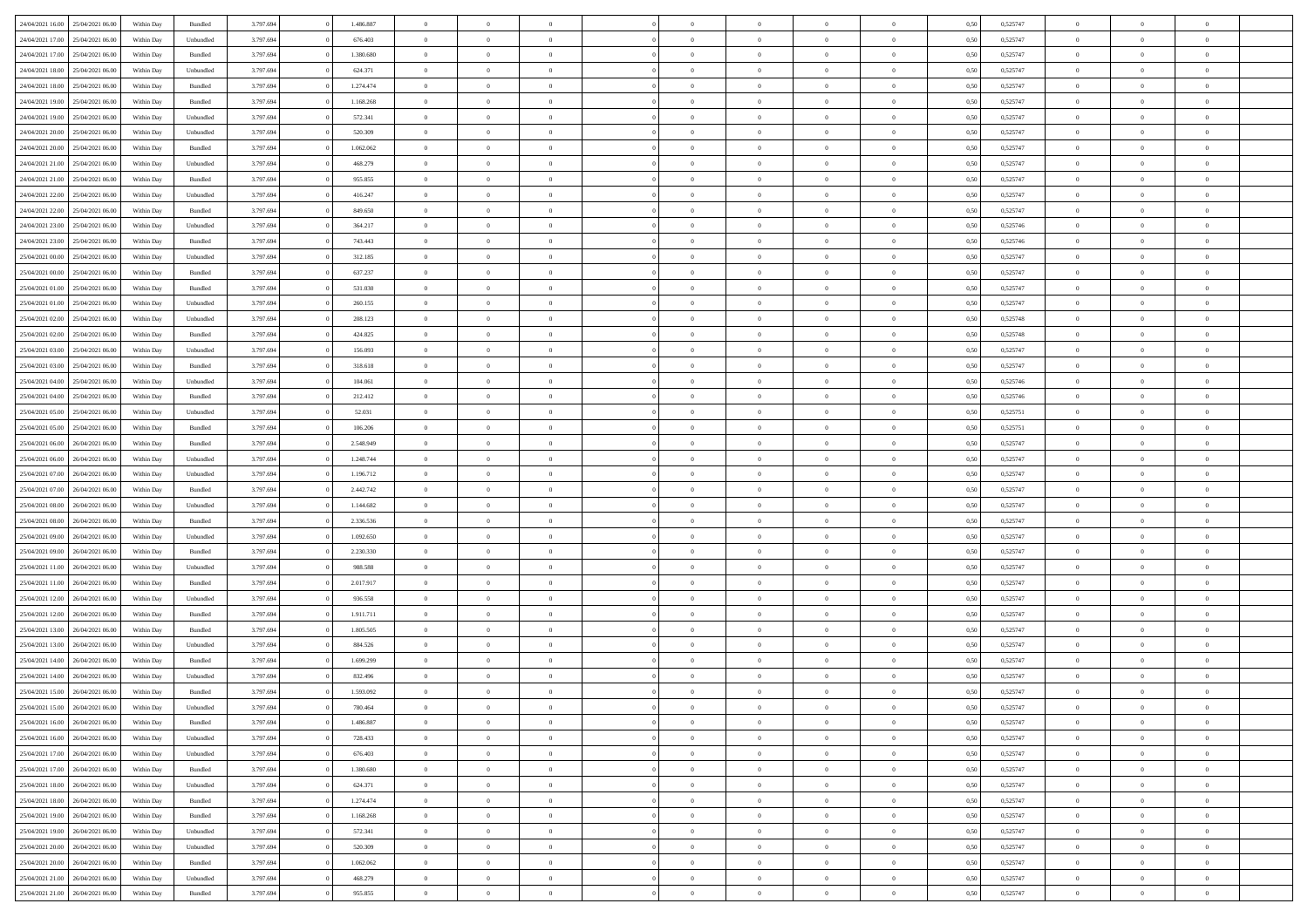| 25/04/2021 22:00 26/04/2021 06:00    | Within Day | Unbundled                   | 3.797.694 | 416.247   | $\overline{0}$ | $\overline{0}$ |                | $\overline{0}$ | $\theta$       |                | $\theta$       | 0,50 | 0,525747 | $\theta$       | $\theta$       | $\overline{0}$ |  |
|--------------------------------------|------------|-----------------------------|-----------|-----------|----------------|----------------|----------------|----------------|----------------|----------------|----------------|------|----------|----------------|----------------|----------------|--|
|                                      |            |                             |           |           |                |                |                |                |                |                |                |      |          |                |                |                |  |
| 25/04/2021 22:00<br>26/04/2021 06.00 | Within Day | Bundled                     | 3.797.69  | 849.650   | $\bf{0}$       | $\bf{0}$       | $\bf{0}$       | $\overline{0}$ | $\overline{0}$ | $\overline{0}$ | $\bf{0}$       | 0,50 | 0,525747 | $\,$ 0 $\,$    | $\bf{0}$       | $\overline{0}$ |  |
| 25/04/2021 23:00<br>26/04/2021 06:00 | Within Day | Unbundled                   | 3.797.694 | 364.217   | $\overline{0}$ | $\bf{0}$       | $\overline{0}$ | $\bf{0}$       | $\bf{0}$       | $\overline{0}$ | $\bf{0}$       | 0.50 | 0,525746 | $\bf{0}$       | $\overline{0}$ | $\overline{0}$ |  |
| 25/04/2021 23:00<br>26/04/2021 06:00 | Within Day | Bundled                     | 3.797.694 | 743.443   | $\overline{0}$ | $\overline{0}$ | $\overline{0}$ | $\overline{0}$ | $\theta$       | $\overline{0}$ | $\bf{0}$       | 0,50 | 0,525746 | $\,$ 0 $\,$    | $\theta$       | $\overline{0}$ |  |
| 26/04/2021 00:00<br>26/04/2021 06.00 | Within Day | Unbundled                   | 3.797.69  | 312.185   | $\overline{0}$ | $\overline{0}$ | $\bf{0}$       | $\overline{0}$ | $\theta$       | $\overline{0}$ | $\bf{0}$       | 0,50 | 0,525747 | $\,$ 0 $\,$    | $\theta$       | $\overline{0}$ |  |
| 26/04/2021 00:00<br>26/04/2021 06:00 |            | Bundled                     | 3.797.694 | 637.237   | $\overline{0}$ | $\overline{0}$ | $\overline{0}$ | $\bf{0}$       | $\overline{0}$ | $\theta$       | $\bf{0}$       | 0.50 | 0.525747 | $\bf{0}$       | $\theta$       | $\overline{0}$ |  |
|                                      | Within Day |                             |           |           |                |                |                |                |                |                |                |      |          |                |                |                |  |
| 26/04/2021 01:00<br>26/04/2021 06:00 | Within Day | Bundled                     | 3.797.694 | 531.030   | $\bf{0}$       | $\overline{0}$ | $\overline{0}$ | $\overline{0}$ | $\overline{0}$ | $\overline{0}$ | $\bf{0}$       | 0,50 | 0,525747 | $\,$ 0 $\,$    | $\theta$       | $\overline{0}$ |  |
| 26/04/2021 01:00<br>26/04/2021 06.00 | Within Day | Unbundled                   | 3.797.694 | 260.155   | $\bf{0}$       | $\overline{0}$ | $\bf{0}$       | $\overline{0}$ | $\overline{0}$ | $\overline{0}$ | $\bf{0}$       | 0,50 | 0,525747 | $\,$ 0 $\,$    | $\bf{0}$       | $\overline{0}$ |  |
| 26/04/2021 02:00<br>26/04/2021 06:00 | Within Day | Unbundled                   | 3.797.694 | 208.123   | $\overline{0}$ | $\bf{0}$       | $\overline{0}$ | $\bf{0}$       | $\overline{0}$ | $\overline{0}$ | $\bf{0}$       | 0.50 | 0.525748 | $\bf{0}$       | $\overline{0}$ | $\overline{0}$ |  |
| 26/04/2021 02:00<br>26/04/2021 06:00 | Within Day | Bundled                     | 3.797.694 | 424.825   | $\bf{0}$       | $\bf{0}$       | $\overline{0}$ | $\overline{0}$ | $\overline{0}$ | $\overline{0}$ | $\bf{0}$       | 0,50 | 0,525748 | $\,$ 0 $\,$    | $\bf{0}$       | $\overline{0}$ |  |
| 26/04/2021 03:00<br>26/04/2021 06.00 | Within Day | Unbundled                   | 3.797.69  | 156.093   | $\bf{0}$       | $\overline{0}$ | $\bf{0}$       | $\bf{0}$       | $\bf{0}$       | $\overline{0}$ | $\bf{0}$       | 0,50 | 0,525747 | $\,$ 0 $\,$    | $\bf{0}$       | $\overline{0}$ |  |
| 26/04/2021 03:00<br>26/04/2021 06:00 | Within Day | Bundled                     | 3.797.694 | 318.618   | $\overline{0}$ | $\bf{0}$       | $\overline{0}$ | $\overline{0}$ | $\bf{0}$       | $\overline{0}$ | $\bf{0}$       | 0.50 | 0,525747 | $\bf{0}$       | $\overline{0}$ | $\overline{0}$ |  |
| 26/04/2021 04:00<br>26/04/2021 06:00 | Within Day | Unbundled                   | 3.797.694 | 104.061   | $\overline{0}$ | $\overline{0}$ | $\overline{0}$ | $\overline{0}$ | $\theta$       | $\overline{0}$ | $\bf{0}$       | 0,50 | 0,525746 | $\,$ 0 $\,$    | $\theta$       | $\overline{0}$ |  |
|                                      |            |                             |           |           |                |                |                |                |                |                |                |      |          |                |                |                |  |
| 26/04/2021 04:00<br>26/04/2021 06.00 | Within Day | Bundled                     | 3.797.69  | 212.412   | $\bf{0}$       | $\overline{0}$ | $\bf{0}$       | $\overline{0}$ | $\bf{0}$       | $\overline{0}$ | $\bf{0}$       | 0,50 | 0,525746 | $\,$ 0 $\,$    | $\bf{0}$       | $\overline{0}$ |  |
| 26/04/2021 05:00<br>26/04/2021 06:00 | Within Day | Unbundled                   | 3.797.694 | 52.031    | $\overline{0}$ | $\overline{0}$ | $\overline{0}$ | $\bf{0}$       | $\bf{0}$       | $\theta$       | $\bf{0}$       | 0.50 | 0,525751 | $\,$ 0 $\,$    | $\theta$       | $\overline{0}$ |  |
| 26/04/2021 05:00<br>26/04/2021 06:00 | Within Day | Bundled                     | 3.797.694 | 106.206   | $\bf{0}$       | $\bf{0}$       | $\overline{0}$ | $\overline{0}$ | $\overline{0}$ | $\overline{0}$ | $\bf{0}$       | 0,50 | 0,525751 | $\,$ 0 $\,$    | $\theta$       | $\overline{0}$ |  |
| 26/04/2021 06:00<br>27/04/2021 06.00 | Within Day | Bundled                     | 3.797.694 | 2.548.949 | $\bf{0}$       | $\overline{0}$ | $\bf{0}$       | $\overline{0}$ | $\bf{0}$       | $\overline{0}$ | $\bf{0}$       | 0,50 | 0,525747 | $\,$ 0 $\,$    | $\bf{0}$       | $\overline{0}$ |  |
| 26/04/2021 06:00<br>27/04/2021 06:00 | Within Day | Unbundled                   | 3.797.694 | 1.248.744 | $\overline{0}$ | $\bf{0}$       | $\overline{0}$ | $\bf{0}$       | $\overline{0}$ | $\overline{0}$ | $\bf{0}$       | 0.50 | 0.525747 | $\bf{0}$       | $\overline{0}$ | $\overline{0}$ |  |
| 26/04/2021 07:00<br>27/04/2021 06:00 | Within Day | Unbundled                   | 3.797.694 | 1.196.712 | $\bf{0}$       | $\bf{0}$       | $\overline{0}$ | $\overline{0}$ | $\overline{0}$ | $\overline{0}$ | $\bf{0}$       | 0,50 | 0,525747 | $\,$ 0 $\,$    | $\bf{0}$       | $\overline{0}$ |  |
| 26/04/2021 07:00<br>27/04/2021 06.00 | Within Day | Bundled                     | 3.797.69  | 2.442.742 | $\bf{0}$       | $\bf{0}$       | $\bf{0}$       | $\bf{0}$       | $\overline{0}$ | $\overline{0}$ | $\bf{0}$       | 0,50 | 0,525747 | $\,$ 0 $\,$    | $\bf{0}$       | $\overline{0}$ |  |
| 26/04/2021 08:00                     |            | Unbundled                   |           | 1.144.682 |                | $\bf{0}$       | $\overline{0}$ |                | $\bf{0}$       | $\overline{0}$ |                | 0.50 |          | $\bf{0}$       | $\overline{0}$ | $\bf{0}$       |  |
| 27/04/2021 06:00                     | Within Day |                             | 3.797.694 |           | $\overline{0}$ |                |                | $\overline{0}$ |                |                | $\bf{0}$       |      | 0,525747 |                |                |                |  |
| 26/04/2021 08:00<br>27/04/2021 06:00 | Within Day | Bundled                     | 3.797.694 | 2.336.536 | $\overline{0}$ | $\overline{0}$ | $\overline{0}$ | $\overline{0}$ | $\theta$       | $\overline{0}$ | $\bf{0}$       | 0,50 | 0,525747 | $\,$ 0 $\,$    | $\theta$       | $\overline{0}$ |  |
| 26/04/2021 09:00<br>27/04/2021 06.00 | Within Day | Unbundled                   | 3.797.69  | 1.092.650 | $\bf{0}$       | $\overline{0}$ | $\bf{0}$       | $\bf{0}$       | $\overline{0}$ | $\overline{0}$ | $\bf{0}$       | 0,50 | 0,525747 | $\,$ 0 $\,$    | $\bf{0}$       | $\overline{0}$ |  |
| 26/04/2021 09:00<br>27/04/2021 06:00 | Within Day | Bundled                     | 3.797.694 | 2.230.330 | $\overline{0}$ | $\overline{0}$ | $\overline{0}$ | $\overline{0}$ | $\overline{0}$ | $\theta$       | $\bf{0}$       | 0.50 | 0.525747 | $\bf{0}$       | $\theta$       | $\overline{0}$ |  |
| 26/04/2021 10:00<br>27/04/2021 06:00 | Within Day | Unbundled                   | 3.797.694 | 1.040.620 | $\bf{0}$       | $\overline{0}$ | $\overline{0}$ | $\overline{0}$ | $\overline{0}$ | $\overline{0}$ | $\bf{0}$       | 0,50 | 0,525747 | $\,$ 0 $\,$    | $\theta$       | $\overline{0}$ |  |
| 26/04/2021 10:00<br>27/04/2021 06.00 | Within Day | Bundled                     | 3.797.694 | 2.124.124 | $\bf{0}$       | $\overline{0}$ | $\bf{0}$       | $\overline{0}$ | $\bf{0}$       | $\overline{0}$ | $\bf{0}$       | 0,50 | 0,525747 | $\,$ 0 $\,$    | $\theta$       | $\overline{0}$ |  |
| 26/04/2021 11:00<br>27/04/2021 06:00 | Within Day | Unbundled                   | 3.797.694 | 988,588   | $\overline{0}$ | $\bf{0}$       | $\overline{0}$ | $\bf{0}$       | $\overline{0}$ | $\overline{0}$ | $\bf{0}$       | 0.50 | 0.525747 | $\bf{0}$       | $\overline{0}$ | $\overline{0}$ |  |
| 26/04/2021 11:00<br>27/04/2021 06:00 | Within Day | Bundled                     | 3.797.694 | 2.017.917 | $\overline{0}$ | $\bf{0}$       | $\overline{0}$ | $\overline{0}$ | $\overline{0}$ | $\overline{0}$ | $\bf{0}$       | 0,50 | 0,525747 | $\,$ 0 $\,$    | $\bf{0}$       | $\overline{0}$ |  |
| 27/04/2021 06.00                     | Within Day | Bundled                     | 3.797.69  |           | $\bf{0}$       | $\bf{0}$       | $\bf{0}$       | $\bf{0}$       | $\overline{0}$ | $\overline{0}$ | $\bf{0}$       | 0,50 | 0,525747 | $\,$ 0 $\,$    | $\bf{0}$       | $\overline{0}$ |  |
| 26/04/2021 12:00                     |            |                             |           | 1.911.711 |                |                |                |                |                |                |                |      |          |                |                |                |  |
| 26/04/2021 12:00<br>27/04/2021 06:00 | Within Day | Unbundled                   | 3.797.694 | 936.558   | $\overline{0}$ | $\bf{0}$       | $\overline{0}$ | $\bf{0}$       | $\bf{0}$       | $\overline{0}$ | $\bf{0}$       | 0.50 | 0,525747 | $\bf{0}$       | $\overline{0}$ | $\overline{0}$ |  |
| 26/04/2021 13:00<br>27/04/2021 06:00 | Within Day | Unbundled                   | 3.797.694 | 884.526   | $\overline{0}$ | $\overline{0}$ | $\overline{0}$ | $\overline{0}$ | $\overline{0}$ | $\overline{0}$ | $\bf{0}$       | 0.50 | 0,525747 | $\theta$       | $\theta$       | $\overline{0}$ |  |
| 26/04/2021 13:00<br>27/04/2021 06.00 | Within Day | Bundled                     | 3.797.694 | 1.805.505 | $\bf{0}$       | $\overline{0}$ | $\bf{0}$       | $\bf{0}$       | $\overline{0}$ | $\overline{0}$ | $\bf{0}$       | 0,50 | 0,525747 | $\,$ 0 $\,$    | $\bf{0}$       | $\overline{0}$ |  |
| 26/04/2021 14:00<br>27/04/2021 06:00 | Within Day | Unbundled                   | 3.797.694 | 832.496   | $\overline{0}$ | $\overline{0}$ | $\overline{0}$ | $\bf{0}$       | $\bf{0}$       | $\overline{0}$ | $\bf{0}$       | 0.50 | 0.525747 | $\,$ 0 $\,$    | $\theta$       | $\overline{0}$ |  |
| 26/04/2021 14:00<br>27/04/2021 06:00 | Within Dav | Bundled                     | 3.797.694 | 1.699.299 | $\overline{0}$ | $\overline{0}$ | $\overline{0}$ | $\overline{0}$ | $\overline{0}$ | $\overline{0}$ | $\overline{0}$ | 0.50 | 0,525747 | $\theta$       | $\theta$       | $\overline{0}$ |  |
| 26/04/2021 15:00<br>27/04/2021 06.00 | Within Day | Unbundled                   | 3.797.694 | 780.464   | $\bf{0}$       | $\overline{0}$ | $\bf{0}$       | $\bf{0}$       | $\bf{0}$       | $\overline{0}$ | $\bf{0}$       | 0,50 | 0,525747 | $\,$ 0 $\,$    | $\bf{0}$       | $\overline{0}$ |  |
| 26/04/2021 15:00<br>27/04/2021 06:00 | Within Day | Bundled                     | 3.797.694 | 1.593.092 | $\overline{0}$ | $\bf{0}$       | $\overline{0}$ | $\bf{0}$       | $\overline{0}$ | $\overline{0}$ | $\bf{0}$       | 0.50 | 0.525747 | $\bf{0}$       | $\overline{0}$ | $\overline{0}$ |  |
| 26/04/2021 16:00<br>27/04/2021 06:00 | Within Day | Unbundled                   | 3.797.694 | 728.433   | $\overline{0}$ | $\overline{0}$ | $\overline{0}$ | $\overline{0}$ | $\overline{0}$ | $\overline{0}$ | $\overline{0}$ | 0.50 | 0,525747 | $\theta$       | $\theta$       | $\overline{0}$ |  |
|                                      |            |                             |           |           | $\bf{0}$       | $\bf{0}$       | $\bf{0}$       |                | $\overline{0}$ | $\overline{0}$ |                |      |          | $\,$ 0 $\,$    | $\bf{0}$       | $\overline{0}$ |  |
| 26/04/2021 16:00<br>27/04/2021 06.00 | Within Day | Bundled                     | 3.797.69  | 1.486.887 |                |                |                | $\bf{0}$       |                |                | $\bf{0}$       | 0,50 | 0,525747 |                |                |                |  |
| 26/04/2021 17:00<br>27/04/2021 06:00 | Within Day | Bundled                     | 3.797.694 | 1.380.680 | $\overline{0}$ | $\bf{0}$       | $\overline{0}$ | $\overline{0}$ | $\bf{0}$       | $\overline{0}$ | $\bf{0}$       | 0.50 | 0,525747 | $\bf{0}$       | $\overline{0}$ | $\overline{0}$ |  |
| 26/04/2021 17:00<br>27/04/2021 06:00 | Within Dav | Unbundled                   | 3.797.694 | 676.403   | $\overline{0}$ | $\overline{0}$ | $\overline{0}$ | $\overline{0}$ | $\overline{0}$ | $\overline{0}$ | $\bf{0}$       | 0.50 | 0,525747 | $\theta$       | $\theta$       | $\overline{0}$ |  |
| 26/04/2021 18:00<br>27/04/2021 06.00 | Within Day | Unbundled                   | 3.797.694 | 624.371   | $\bf{0}$       | $\overline{0}$ | $\bf{0}$       | $\bf{0}$       | $\overline{0}$ | $\overline{0}$ | $\bf{0}$       | 0,50 | 0,525747 | $\,$ 0 $\,$    | $\bf{0}$       | $\overline{0}$ |  |
| 26/04/2021 18:00<br>27/04/2021 06.00 | Within Day | Bundled                     | 3.797.694 | 1.274.474 | $\overline{0}$ | $\overline{0}$ | $\overline{0}$ | $\overline{0}$ | $\overline{0}$ | $\Omega$       | $\bf{0}$       | 0.50 | 0,525747 | $\bf{0}$       | $\theta$       | $\overline{0}$ |  |
| 26/04/2021 19:00<br>27/04/2021 06:00 | Within Dav | Unbundled                   | 3.797.694 | 572.341   | $\overline{0}$ | $\overline{0}$ | $\Omega$       | $\overline{0}$ | $\theta$       | $\overline{0}$ | $\overline{0}$ | 0.50 | 0,525747 | $\theta$       | $\theta$       | $\overline{0}$ |  |
| 26/04/2021 19:00<br>27/04/2021 06:00 | Within Day | Bundled                     | 3.797.694 | 1.168.268 | $\bf{0}$       | $\bf{0}$       | $\bf{0}$       | $\bf{0}$       | $\bf{0}$       | $\overline{0}$ | $\bf{0}$       | 0,50 | 0,525747 | $\,$ 0 $\,$    | $\bf{0}$       | $\overline{0}$ |  |
| 26/04/2021 20:00 27/04/2021 06:00    | Within Day | $\ensuremath{\mathsf{Unb}}$ | 3.797.694 | 520.309   | $\overline{0}$ | $\Omega$       |                | $\Omega$       | $\Omega$       |                |                | 0,50 | 0,525747 | $\theta$       | $\overline{0}$ |                |  |
| 26/04/2021 20:00 27/04/2021 06:00    | Within Day | Bundled                     | 3.797.694 | 1.062.062 | $\overline{0}$ | $\overline{0}$ | $\overline{0}$ | $\overline{0}$ | $\overline{0}$ | $\overline{0}$ | $\bf{0}$       | 0,50 | 0,525747 | $\theta$       | $\overline{0}$ | $\overline{0}$ |  |
|                                      |            |                             |           |           |                |                |                |                |                |                |                |      |          |                |                |                |  |
| 26/04/2021 21.00<br>27/04/2021 06:00 | Within Day | Unbundled                   | 3.797.694 | 468.279   | $\overline{0}$ | $\bf{0}$       | $\overline{0}$ | $\overline{0}$ | $\bf{0}$       | $\overline{0}$ | $\bf{0}$       | 0,50 | 0,525747 | $\bf{0}$       | $\overline{0}$ | $\bf{0}$       |  |
| 26/04/2021 21:00 27/04/2021 06:00    | Within Day | Bundled                     | 3.797.694 | 955.855   | $\overline{0}$ | $\overline{0}$ | $\overline{0}$ | $\overline{0}$ | $\mathbf{0}$   | $\overline{0}$ | $\,$ 0 $\,$    | 0.50 | 0,525747 | $\overline{0}$ | $\bf{0}$       | $\,$ 0 $\,$    |  |
| 26/04/2021 22:00 27/04/2021 06:00    | Within Day | Unbundled                   | 3.797.694 | 416.247   | $\overline{0}$ | $\overline{0}$ | $\overline{0}$ | $\overline{0}$ | $\overline{0}$ | $\overline{0}$ | $\bf{0}$       | 0,50 | 0,525747 | $\overline{0}$ | $\theta$       | $\overline{0}$ |  |
| 26/04/2021 22:00<br>27/04/2021 06:00 | Within Day | Bundled                     | 3.797.694 | 849.650   | $\overline{0}$ | $\bf{0}$       | $\overline{0}$ | $\overline{0}$ | $\bf{0}$       | $\overline{0}$ | $\bf{0}$       | 0,50 | 0,525747 | $\bf{0}$       | $\overline{0}$ | $\overline{0}$ |  |
| 26/04/2021 23:00<br>27/04/2021 06:00 | Within Day | Bundled                     | 3.797.694 | 743.443   | $\overline{0}$ | $\bf{0}$       | $\overline{0}$ | $\overline{0}$ | $\bf{0}$       | $\overline{0}$ | $\bf{0}$       | 0.50 | 0.525746 | $\,$ 0 $\,$    | $\overline{0}$ | $\,$ 0         |  |
| 26/04/2021 23:00 27/04/2021 06:00    | Within Day | Unbundled                   | 3.797.694 | 364.217   | $\overline{0}$ | $\overline{0}$ | $\overline{0}$ | $\overline{0}$ | $\overline{0}$ | $\overline{0}$ | $\bf{0}$       | 0,50 | 0,525746 | $\overline{0}$ | $\theta$       | $\overline{0}$ |  |
| 27/04/2021 00:00<br>27/04/2021 06:00 | Within Day | Unbundled                   | 3.797.694 | 312.185   | $\overline{0}$ | $\overline{0}$ | $\overline{0}$ | $\overline{0}$ | $\overline{0}$ | $\overline{0}$ | $\bf{0}$       | 0,50 | 0,525747 | $\bf{0}$       | $\overline{0}$ | $\,$ 0         |  |
|                                      |            | Bundled                     | 3.797.694 | 637.237   |                | $\overline{0}$ |                |                |                | $\overline{0}$ |                | 0.50 | 0.525747 |                |                | $\,$ 0         |  |
| 27/04/2021 00:00 27/04/2021 06:00    | Within Day |                             |           |           | $\overline{0}$ |                | $\overline{0}$ | $\overline{0}$ | $\overline{0}$ |                | $\bf{0}$       |      |          | $\mathbf{0}$   | $\bf{0}$       |                |  |
| 27/04/2021 01:00 27/04/2021 06:00    | Within Day | Unbundled                   | 3.797.694 | 260.155   | $\overline{0}$ | $\overline{0}$ | $\overline{0}$ | $\overline{0}$ | $\overline{0}$ | $\overline{0}$ | $\bf{0}$       | 0,50 | 0,525747 | $\overline{0}$ | $\overline{0}$ | $\overline{0}$ |  |
| 27/04/2021 01:00<br>27/04/2021 06:00 | Within Day | Bundled                     | 3.797.694 | 531.030   | $\overline{0}$ | $\bf{0}$       | $\overline{0}$ | $\overline{0}$ | $\overline{0}$ | $\overline{0}$ | $\bf{0}$       | 0,50 | 0,525747 | $\bf{0}$       | $\overline{0}$ | $\bf{0}$       |  |
| 27/04/2021 02:00 27/04/2021 06:00    | Within Day | ${\sf Unbundred}$           | 3.797.694 | 208.123   | $\,$ 0 $\,$    | $\bf{0}$       | $\overline{0}$ | $\overline{0}$ | $\,$ 0 $\,$    | $\,$ 0 $\,$    | $\,$ 0 $\,$    | 0,50 | 0,525748 | $\,$ 0 $\,$    | $\,$ 0 $\,$    | $\,$ 0 $\,$    |  |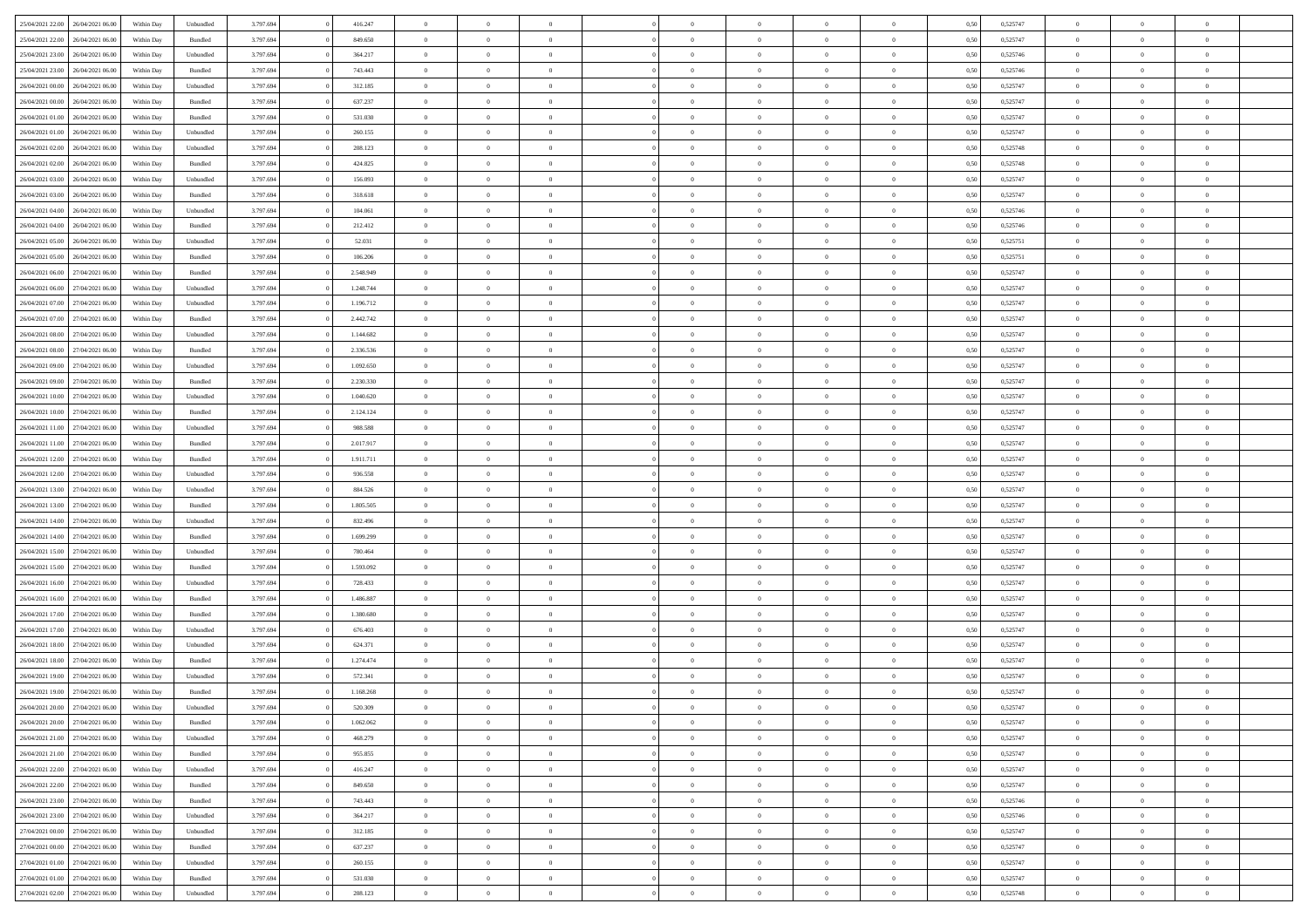| 27/04/2021 02:00                  | 27/04/2021 06:00 | Within Day | Bundled            | 3.797.694 |           | 424.825   | $\overline{0}$ | $\Omega$       |                | $\Omega$       | $\Omega$       | $\Omega$       | $\theta$       | 0.50 | 0,525748 | $\theta$       | $\theta$       | $\theta$       |  |
|-----------------------------------|------------------|------------|--------------------|-----------|-----------|-----------|----------------|----------------|----------------|----------------|----------------|----------------|----------------|------|----------|----------------|----------------|----------------|--|
|                                   |                  |            |                    |           |           |           |                |                |                |                |                |                |                |      |          |                |                |                |  |
| 27/04/2021 03:00                  | 27/04/2021 06.00 | Within Day | Unbundled          | 3.797.694 |           | 156.093   | $\overline{0}$ | $\theta$       | $\overline{0}$ | $\overline{0}$ | $\bf{0}$       | $\overline{0}$ | $\bf{0}$       | 0,50 | 0,525747 | $\theta$       | $\theta$       | $\overline{0}$ |  |
| 27/04/2021 03:00                  | 27/04/2021 06:00 | Within Day | Bundled            | 3.797.694 |           | 318.618   | $\overline{0}$ | $\overline{0}$ | $\overline{0}$ | $\bf{0}$       | $\bf{0}$       | $\bf{0}$       | $\bf{0}$       | 0,50 | 0,525747 | $\overline{0}$ | $\overline{0}$ | $\overline{0}$ |  |
| 27/04/2021 04:00                  | 27/04/2021 06:00 | Within Dav | Unbundled          | 3.797.694 |           | 104.061   | $\overline{0}$ | $\overline{0}$ | $\overline{0}$ | $\overline{0}$ | $\bf{0}$       | $\overline{0}$ | $\overline{0}$ | 0.50 | 0,525746 | $\theta$       | $\theta$       | $\overline{0}$ |  |
| 27/04/2021 04:00                  | 27/04/2021 06.00 | Within Day | Bundled            | 3.797.694 |           | 212.412   | $\overline{0}$ | $\theta$       | $\overline{0}$ | $\overline{0}$ | $\bf{0}$       | $\overline{0}$ | $\bf{0}$       | 0,50 | 0,525746 | $\theta$       | $\overline{0}$ | $\overline{0}$ |  |
| 27/04/2021 05:00                  | 27/04/2021 06:00 | Within Day | Unbundled          | 3.797.694 |           | 52.031    | $\overline{0}$ | $\bf{0}$       | $\overline{0}$ | $\bf{0}$       | $\overline{0}$ | $\overline{0}$ | $\mathbf{0}$   | 0,50 | 0,525751 | $\overline{0}$ | $\overline{0}$ | $\bf{0}$       |  |
| 27/04/2021 05:00                  | 27/04/2021 06.00 | Within Dav | Bundled            | 3.797.694 |           | 106.206   | $\overline{0}$ | $\overline{0}$ | $\overline{0}$ | $\overline{0}$ | $\overline{0}$ | $\overline{0}$ | $\overline{0}$ | 0.50 | 0,525751 | $\theta$       | $\overline{0}$ | $\overline{0}$ |  |
|                                   |                  |            |                    |           |           |           |                |                |                |                |                |                |                |      |          |                |                |                |  |
| 27/04/2021 06:00                  | 28/04/2021 06:00 | Within Day | Unbundled          | 3.797.694 | 2.548.949 | 1.248.744 | $\overline{0}$ | $\theta$       | $\overline{0}$ | $\overline{0}$ | $\bf{0}$       | $\overline{0}$ | $\bf{0}$       | 0,50 | 0,525747 | $\theta$       | $\theta$       | $\overline{0}$ |  |
| 27/04/2021 07:00                  | 28/04/2021 06:00 | Within Day | Unbundled          | 3.797.694 | 2.548.949 | 1.196.712 | $\overline{0}$ | $\overline{0}$ | $\overline{0}$ | $\bf{0}$       | $\bf{0}$       | $\bf{0}$       | $\bf{0}$       | 0,50 | 0,525747 | $\,0\,$        | $\overline{0}$ | $\overline{0}$ |  |
| 27/04/2021 08:00                  | 28/04/2021 06:00 | Within Dav | Unbundled          | 3.797.694 | 2.548.949 | 1.144.682 | $\overline{0}$ | $\overline{0}$ | $\overline{0}$ | $\overline{0}$ | $\overline{0}$ | $\overline{0}$ | $\overline{0}$ | 0.50 | 0,525747 | $\theta$       | $\overline{0}$ | $\overline{0}$ |  |
| 27/04/2021 09:00                  | 28/04/2021 06:00 | Within Day | Unbundled          | 3.797.694 | 2.548.949 | 1.092.650 | $\overline{0}$ | $\theta$       | $\overline{0}$ | $\overline{0}$ | $\bf{0}$       | $\overline{0}$ | $\bf{0}$       | 0,50 | 0,525747 | $\,$ 0 $\,$    | $\overline{0}$ | $\overline{0}$ |  |
| 27/04/2021 10:00                  | 28/04/2021 06:00 | Within Day | Unbundled          | 3.797.694 | 2.548.949 | 1.040.620 | $\overline{0}$ | $\overline{0}$ | $\overline{0}$ | $\bf{0}$       | $\bf{0}$       | $\bf{0}$       | $\bf{0}$       | 0,50 | 0,525747 | $\overline{0}$ | $\overline{0}$ | $\overline{0}$ |  |
| 27/04/2021 11:00                  | 28/04/2021 06:00 | Within Day | Unbundled          | 3.797.694 | 2.548.949 | 988,588   | $\overline{0}$ | $\overline{0}$ | $\overline{0}$ | $\overline{0}$ | $\bf{0}$       | $\overline{0}$ | $\overline{0}$ | 0.50 | 0,525747 | $\theta$       | $\theta$       | $\overline{0}$ |  |
| 27/04/2021 12:00                  | 28/04/2021 06:00 | Within Day | Unbundled          | 3.797.694 | 2.548.949 | 936.558   | $\overline{0}$ | $\theta$       | $\overline{0}$ | $\overline{0}$ | $\bf{0}$       | $\overline{0}$ | $\bf{0}$       | 0,50 | 0,525747 | $\theta$       | $\overline{0}$ | $\overline{0}$ |  |
|                                   |                  |            |                    |           |           |           |                |                |                |                |                |                |                |      |          |                |                |                |  |
| 27/04/2021 13:00                  | 28/04/2021 06:00 | Within Day | Unbundled          | 3.797.694 | 2.548.949 | 884.526   | $\overline{0}$ | $\overline{0}$ | $\overline{0}$ | $\bf{0}$       | $\overline{0}$ | $\overline{0}$ | $\mathbf{0}$   | 0,50 | 0,525747 | $\overline{0}$ | $\overline{0}$ | $\bf{0}$       |  |
| 27/04/2021 14:00                  | 28/04/2021 06:00 | Within Dav | Unbundled          | 3.797.694 | 2.548.949 | 832.496   | $\overline{0}$ | $\overline{0}$ | $\overline{0}$ | $\overline{0}$ | $\overline{0}$ | $\overline{0}$ | $\overline{0}$ | 0.50 | 0,525747 | $\theta$       | $\overline{0}$ | $\overline{0}$ |  |
| 27/04/2021 15:00                  | 28/04/2021 06:00 | Within Day | Unbundled          | 3.797.694 | 2.548.949 | 780.464   | $\overline{0}$ | $\theta$       | $\overline{0}$ | $\overline{0}$ | $\bf{0}$       | $\overline{0}$ | $\bf{0}$       | 0,50 | 0,525747 | $\theta$       | $\theta$       | $\overline{0}$ |  |
| 27/04/2021 16:00                  | 28/04/2021 06:00 | Within Day | Unbundled          | 3.797.694 | 2.548.949 | 728.433   | $\overline{0}$ | $\overline{0}$ | $\overline{0}$ | $\overline{0}$ | $\bf{0}$       | $\overline{0}$ | $\bf{0}$       | 0,50 | 0,525747 | $\,0\,$        | $\overline{0}$ | $\overline{0}$ |  |
| 27/04/2021 17:00                  | 28/04/2021 06:00 | Within Day | Unbundled          | 3.797.694 | 2.548.949 | 676,403   | $\overline{0}$ | $\overline{0}$ | $\overline{0}$ | $\overline{0}$ | $\overline{0}$ | $\overline{0}$ | $\overline{0}$ | 0.50 | 0,525747 | $\theta$       | $\overline{0}$ | $\overline{0}$ |  |
| 27/04/2021 18:00                  | 28/04/2021 06:00 | Within Day | Unbundled          | 3.797.694 | 2.548.949 | 624.371   | $\overline{0}$ | $\theta$       | $\overline{0}$ | $\overline{0}$ | $\bf{0}$       | $\overline{0}$ | $\bf{0}$       | 0,50 | 0,525747 | $\,$ 0 $\,$    | $\theta$       | $\overline{0}$ |  |
| 27/04/2021 19:00                  | 28/04/2021 06:00 | Within Day | Unbundled          | 3.797.694 | 2.548.949 | 572.341   | $\overline{0}$ | $\overline{0}$ | $\overline{0}$ | $\bf{0}$       | $\bf{0}$       | $\overline{0}$ | $\bf{0}$       | 0,50 | 0,525747 | $\bf{0}$       | $\overline{0}$ | $\overline{0}$ |  |
| 27/04/2021 20:00                  | 28/04/2021 06:00 | Within Day | Unbundled          | 3.797.694 | 2.548.949 | 520,309   | $\overline{0}$ | $\overline{0}$ | $\overline{0}$ | $\overline{0}$ | $\bf{0}$       | $\overline{0}$ | $\overline{0}$ | 0.50 | 0,525747 | $\theta$       | $\theta$       | $\overline{0}$ |  |
|                                   |                  |            |                    |           |           |           |                |                |                |                |                |                |                |      |          |                |                |                |  |
| 27/04/2021 21:00                  | 28/04/2021 06:00 | Within Day | Unbundled          | 3.797.694 | 2.548.949 | 468.279   | $\overline{0}$ | $\theta$       | $\overline{0}$ | $\overline{0}$ | $\bf{0}$       | $\overline{0}$ | $\bf{0}$       | 0,50 | 0,525747 | $\,$ 0 $\,$    | $\overline{0}$ | $\overline{0}$ |  |
| 27/04/2021 22.00                  | 28/04/2021 06:00 | Within Day | Unbundled          | 3.797.694 | 2.548.949 | 416.247   | $\overline{0}$ | $\bf{0}$       | $\overline{0}$ | $\overline{0}$ | $\overline{0}$ | $\overline{0}$ | $\mathbf{0}$   | 0,50 | 0,525747 | $\bf{0}$       | $\overline{0}$ | $\bf{0}$       |  |
| 27/04/2021 23:00                  | 28/04/2021 06:00 | Within Dav | Unbundled          | 3.797.694 | 2.548.949 | 364.217   | $\overline{0}$ | $\overline{0}$ | $\overline{0}$ | $\overline{0}$ | $\overline{0}$ | $\overline{0}$ | $\overline{0}$ | 0.50 | 0,525746 | $\theta$       | $\overline{0}$ | $\overline{0}$ |  |
| 28/04/2021 00:00                  | 28/04/2021 06:00 | Within Day | Unbundled          | 3.797.694 | 2.548.949 | 312.185   | $\overline{0}$ | $\theta$       | $\overline{0}$ | $\overline{0}$ | $\bf{0}$       | $\overline{0}$ | $\bf{0}$       | 0,50 | 0,525747 | $\theta$       | $\theta$       | $\overline{0}$ |  |
| 28/04/2021 01:00                  | 28/04/2021 06:00 | Within Day | Unbundled          | 3.797.694 | 2.548.949 | 260.155   | $\overline{0}$ | $\overline{0}$ | $\overline{0}$ | $\bf{0}$       | $\bf{0}$       | $\bf{0}$       | $\bf{0}$       | 0,50 | 0,525747 | $\,0\,$        | $\overline{0}$ | $\overline{0}$ |  |
| 28/04/2021 02:00                  | 28/04/2021 06:00 | Within Day | Unbundled          | 3.797.694 | 2.548.949 | 208,123   | $\overline{0}$ | $\overline{0}$ | $\overline{0}$ | $\overline{0}$ | $\overline{0}$ | $\overline{0}$ | $\overline{0}$ | 0.50 | 0,525748 | $\theta$       | $\overline{0}$ | $\overline{0}$ |  |
| 28/04/2021 03:00                  | 28/04/2021 06:00 | Within Day | Unbundled          | 3.797.694 | 2.548.949 | 156.093   | $\overline{0}$ | $\theta$       | $\overline{0}$ | $\overline{0}$ | $\bf{0}$       | $\overline{0}$ | $\bf{0}$       | 0,50 | 0,525747 | $\,$ 0 $\,$    | $\overline{0}$ | $\overline{0}$ |  |
|                                   |                  |            |                    |           |           |           |                | $\overline{0}$ |                |                | $\bf{0}$       |                |                |      |          | $\bf{0}$       | $\overline{0}$ | $\overline{0}$ |  |
| 28/04/2021 04:00                  | 28/04/2021 06:00 | Within Day | Unbundled          | 3.797.694 | 2.548.949 | 104.061   | $\overline{0}$ |                | $\overline{0}$ | $\bf{0}$       |                | $\bf{0}$       | $\bf{0}$       | 0,50 | 0,525746 |                |                |                |  |
| 28/04/2021 05:00                  | 28/04/2021 06:00 | Within Day | Unbundled          | 3.797.694 | 2.548.949 | 52.031    | $\overline{0}$ | $\Omega$       | $\Omega$       | $\Omega$       | $\Omega$       | $\overline{0}$ | $\overline{0}$ | 0,50 | 0,525751 | $\,0\,$        | $\theta$       | $\theta$       |  |
| 28/04/2021 06:00                  | 29/04/2021 06.00 | Within Day | Unbundled          | 3.797.694 |           | 1.248.744 | $\overline{0}$ | $\theta$       | $\overline{0}$ | $\overline{0}$ | $\bf{0}$       | $\overline{0}$ | $\bf{0}$       | 0,50 | 0,525747 | $\theta$       | $\overline{0}$ | $\overline{0}$ |  |
| 28/04/2021 06:00                  | 29/04/2021 06:00 | Within Day | Bundled            | 3.797.694 |           | 2.548.949 | $\overline{0}$ | $\bf{0}$       | $\overline{0}$ | $\bf{0}$       | $\bf{0}$       | $\overline{0}$ | $\mathbf{0}$   | 0,50 | 0,525747 | $\overline{0}$ | $\overline{0}$ | $\bf{0}$       |  |
| 28/04/2021 07:00                  | 29/04/2021 06:00 | Within Day | Unbundled          | 3.797.694 |           | 1.196.712 | $\overline{0}$ | $\Omega$       | $\Omega$       | $\Omega$       | $\bf{0}$       | $\overline{0}$ | $\overline{0}$ | 0.50 | 0,525747 | $\,0\,$        | $\theta$       | $\theta$       |  |
| 28/04/2021 07:00                  | 29/04/2021 06.00 | Within Day | Bundled            | 3.797.694 |           | 2.442.742 | $\overline{0}$ | $\theta$       | $\overline{0}$ | $\overline{0}$ | $\bf{0}$       | $\overline{0}$ | $\bf{0}$       | 0,50 | 0,525747 | $\,$ 0 $\,$    | $\theta$       | $\overline{0}$ |  |
| 28/04/2021 08:00                  | 29/04/2021 06.00 | Within Day | Unbundled          | 3.797.694 |           | 1.144.682 | $\overline{0}$ | $\overline{0}$ | $\overline{0}$ | $\bf{0}$       | $\bf{0}$       | $\bf{0}$       | $\bf{0}$       | 0,50 | 0,525747 | $\,0\,$        | $\overline{0}$ | $\overline{0}$ |  |
| 28/04/2021 08:00                  | 29/04/2021 06:00 | Within Day | Bundled            | 3.797.694 |           | 2.336.536 | $\overline{0}$ | $\Omega$       | $\Omega$       | $\Omega$       | $\Omega$       | $\overline{0}$ | $\overline{0}$ | 0.50 | 0,525747 | $\theta$       | $\theta$       | $\theta$       |  |
|                                   |                  |            |                    |           |           |           |                |                |                |                |                |                |                |      |          |                |                |                |  |
| 28/04/2021 09:00                  | 29/04/2021 06.00 | Within Day | Bundled            | 3.797.694 |           | 2.230.330 | $\overline{0}$ | $\theta$       | $\overline{0}$ | $\overline{0}$ | $\bf{0}$       | $\overline{0}$ | $\bf{0}$       | 0,50 | 0,525747 | $\,$ 0 $\,$    | $\overline{0}$ | $\overline{0}$ |  |
| 28/04/2021 09:00                  | 29/04/2021 06:00 | Within Day | Unbundled          | 3.797.694 |           | 1.092.650 | $\overline{0}$ | $\overline{0}$ | $\overline{0}$ | $\bf{0}$       | $\bf{0}$       | $\bf{0}$       | $\bf{0}$       | 0,50 | 0,525747 | $\bf{0}$       | $\overline{0}$ | $\overline{0}$ |  |
| 28/04/2021 10:00                  | 29/04/2021 06.00 | Within Day | Unbundled          | 3.797.694 |           | 1.040.620 | $\overline{0}$ | $\Omega$       | $\overline{0}$ | $\Omega$       | $\overline{0}$ | $\overline{0}$ | $\overline{0}$ | 0,50 | 0,525747 | $\,0\,$        | $\theta$       | $\theta$       |  |
| 28/04/2021 10:00                  | 29/04/2021 06.00 | Within Day | Bundled            | 3.797.694 |           | 2.124.124 | $\overline{0}$ | $\theta$       | $\overline{0}$ | $\overline{0}$ | $\bf{0}$       | $\overline{0}$ | $\bf{0}$       | 0,50 | 0,525747 | $\,$ 0 $\,$    | $\overline{0}$ | $\overline{0}$ |  |
| 28/04/2021 11:00                  | 29/04/2021 06.00 | Within Day | Unbundled          | 3.797.694 |           | 988.588   | $\overline{0}$ | $\overline{0}$ | $\overline{0}$ | $\bf{0}$       | $\bf{0}$       | $\bf{0}$       | $\mathbf{0}$   | 0,50 | 0,525747 | $\bf{0}$       | $\overline{0}$ | $\bf{0}$       |  |
| 28/04/2021 11:00                  | 29/04/2021 06:00 | Within Day | Bundled            | 3.797.694 |           | 2.017.917 | $\overline{0}$ | $\Omega$       | $\Omega$       | $\Omega$       | $\Omega$       | $\Omega$       | $\overline{0}$ | 0.50 | 0,525747 | $\theta$       | $\theta$       | $\theta$       |  |
| 28/04/2021 12:00                  | 29/04/2021 06:00 | Within Day | Unbundled          | 3.797.694 |           | 936.558   | $\overline{0}$ | $\,$ 0 $\,$    | $\overline{0}$ | $\bf{0}$       | $\,$ 0         | $\bf{0}$       | $\bf{0}$       | 0,50 | 0,525747 | $\,0\,$        | $\overline{0}$ | $\overline{0}$ |  |
| 28/04/2021 12:00                  | 29/04/2021 06:00 | Within Day | $\mathbf B$ undled | 3.797.694 |           | 1.911.711 | $\bf{0}$       | $\bf{0}$       |                |                |                |                |                | 0,50 | 0,525747 | $\bf{0}$       | $\overline{0}$ |                |  |
| 28/04/2021 13:00                  | 29/04/2021 06:00 | Within Day | Unbundled          | 3.797.694 |           | 884.526   | $\overline{0}$ | $\overline{0}$ | $\overline{0}$ | $\Omega$       | $\overline{0}$ | $\overline{0}$ | $\overline{0}$ | 0,50 | 0,525747 | $\theta$       | $\theta$       | $\theta$       |  |
|                                   |                  |            |                    |           |           |           |                |                |                |                |                |                |                |      |          |                |                |                |  |
| 28/04/2021 13:00                  | 29/04/2021 06:00 | Within Day | Bundled            | 3.797.694 |           | 1.805.505 | $\overline{0}$ | $\,$ 0         | $\overline{0}$ | $\bf{0}$       | $\,$ 0 $\,$    | $\overline{0}$ | $\mathbf{0}$   | 0,50 | 0,525747 | $\,$ 0 $\,$    | $\,$ 0 $\,$    | $\,$ 0         |  |
| 28/04/2021 14:00                  | 29/04/2021 06:00 | Within Day | Bundled            | 3.797.694 |           | 1.699.299 | $\overline{0}$ | $\overline{0}$ | $\overline{0}$ | $\overline{0}$ | $\overline{0}$ | $\overline{0}$ | $\mathbf{0}$   | 0,50 | 0,525747 | $\overline{0}$ | $\bf{0}$       | $\bf{0}$       |  |
| 28/04/2021 14:00                  | 29/04/2021 06:00 | Within Day | Unbundled          | 3.797.694 |           | 832.496   | $\overline{0}$ | $\overline{0}$ | $\overline{0}$ | $\Omega$       | $\overline{0}$ | $\overline{0}$ | $\overline{0}$ | 0,50 | 0,525747 | $\overline{0}$ | $\theta$       | $\overline{0}$ |  |
| 28/04/2021 15:00                  | 29/04/2021 06:00 | Within Day | Unbundled          | 3.797.694 |           | 780.464   | $\overline{0}$ | $\,$ 0         | $\overline{0}$ | $\overline{0}$ | $\,$ 0 $\,$    | $\overline{0}$ | $\mathbf{0}$   | 0,50 | 0,525747 | $\,$ 0 $\,$    | $\overline{0}$ | $\overline{0}$ |  |
| 28/04/2021 15:00                  | 29/04/2021 06:00 | Within Day | Bundled            | 3.797.694 |           | 1.593.092 | $\overline{0}$ | $\overline{0}$ | $\overline{0}$ | $\overline{0}$ | $\overline{0}$ | $\overline{0}$ | $\mathbf{0}$   | 0,50 | 0,525747 | $\overline{0}$ | $\overline{0}$ | $\bf{0}$       |  |
| 28/04/2021 16:00                  | 29/04/2021 06:00 | Within Day | Unbundled          | 3.797.694 |           | 728.433   | $\overline{0}$ | $\overline{0}$ | $\overline{0}$ | $\Omega$       | $\overline{0}$ | $\overline{0}$ | $\bf{0}$       | 0.50 | 0,525747 | $\overline{0}$ | $\theta$       | $\overline{0}$ |  |
| 28/04/2021 16:00                  | 29/04/2021 06:00 | Within Day | Bundled            | 3.797.694 |           | 1.486.887 | $\overline{0}$ | $\,$ 0         | $\overline{0}$ | $\bf{0}$       | $\bf{0}$       | $\bf{0}$       | $\bf{0}$       | 0,50 | 0,525747 | $\,$ 0 $\,$    | $\overline{0}$ | $\overline{0}$ |  |
|                                   |                  |            |                    |           |           |           |                | $\bf{0}$       |                |                |                |                |                |      |          |                | $\overline{0}$ |                |  |
| 28/04/2021 17:00                  | 29/04/2021 06:00 | Within Day | Unbundled          | 3.797.694 |           | 676.403   | $\overline{0}$ |                | $\overline{0}$ | $\overline{0}$ | $\overline{0}$ | $\overline{0}$ | $\mathbf{0}$   | 0,50 | 0,525747 | $\overline{0}$ |                | $\bf{0}$       |  |
| 28/04/2021 17:00                  | 29/04/2021 06:00 | Within Day | Bundled            | 3.797.694 |           | 1.380,680 | $\overline{0}$ | $\overline{0}$ | $\overline{0}$ | $\Omega$       | $\overline{0}$ | $\overline{0}$ | $\bf{0}$       | 0.50 | 0,525747 | $\overline{0}$ | $\theta$       | $\overline{0}$ |  |
| 28/04/2021 18:00                  | 29/04/2021 06:00 | Within Day | Unbundled          | 3.797.694 |           | 624.371   | $\overline{0}$ | $\bf{0}$       | $\overline{0}$ | $\overline{0}$ | $\bf{0}$       | $\bf{0}$       | $\mathbf{0}$   | 0,50 | 0,525747 | $\,$ 0 $\,$    | $\,$ 0 $\,$    | $\bf{0}$       |  |
| 28/04/2021 18:00 29/04/2021 06:00 |                  | Within Day | Bundled            | 3.797.694 |           | 1.274.474 | $\overline{0}$ | $\overline{0}$ | $\overline{0}$ | $\overline{0}$ | $\overline{0}$ | $\bf{0}$       | $\mathbf{0}$   | 0,50 | 0,525747 | $\overline{0}$ | $\bf{0}$       | $\bf{0}$       |  |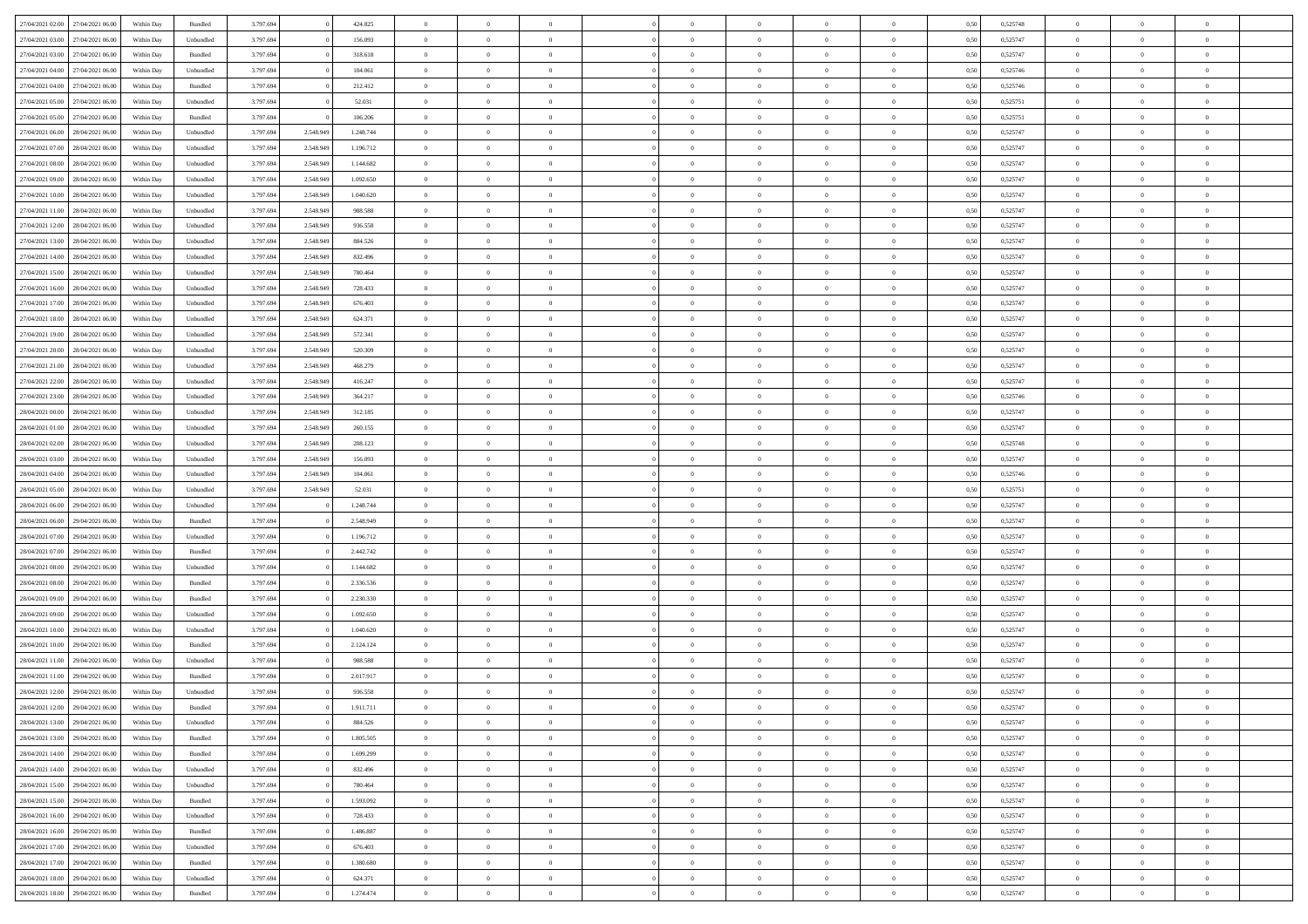| 28/04/2021 19:00 | 29/04/2021 06:00 | Within Day | Unbundled                   | 3.797.694 | 572.341   | $\overline{0}$ | $\theta$       |                | $\overline{0}$ | $\bf{0}$       | $\overline{0}$ | $\theta$       | 0,50 | 0,525747 | $\theta$       | $\theta$       | $\theta$       |  |
|------------------|------------------|------------|-----------------------------|-----------|-----------|----------------|----------------|----------------|----------------|----------------|----------------|----------------|------|----------|----------------|----------------|----------------|--|
|                  |                  |            |                             |           |           | $\overline{0}$ |                | $\overline{0}$ |                |                |                |                |      |          |                |                | $\overline{0}$ |  |
| 28/04/2021 19:00 | 29/04/2021 06.00 | Within Day | Bundled                     | 3.797.694 | 1.168.268 |                | $\overline{0}$ |                | $\overline{0}$ | $\,$ 0         | $\bf{0}$       | $\bf{0}$       | 0,50 | 0,525747 | $\,$ 0 $\,$    | $\overline{0}$ |                |  |
| 28/04/2021 20:00 | 29/04/2021 06:00 | Within Day | Bundled                     | 3.797.694 | 1.062.062 | $\overline{0}$ | $\overline{0}$ | $\overline{0}$ | $\overline{0}$ | $\bf{0}$       | $\overline{0}$ | $\mathbf{0}$   | 0.50 | 0,525747 | $\overline{0}$ | $\overline{0}$ | $\overline{0}$ |  |
| 28/04/2021 20:00 | 29/04/2021 06.00 | Within Day | Unbundled                   | 3.797.694 | 520.309   | $\overline{0}$ | $\overline{0}$ | $\overline{0}$ | $\overline{0}$ | $\,0\,$        | $\overline{0}$ | $\overline{0}$ | 0,50 | 0,525747 | $\,$ 0 $\,$    | $\overline{0}$ | $\overline{0}$ |  |
| 28/04/2021 21:00 | 29/04/2021 06.00 | Within Day | Unbundled                   | 3.797.694 | 468.279   | $\overline{0}$ | $\theta$       | $\overline{0}$ | $\overline{0}$ | $\,$ 0         | $\overline{0}$ | $\bf{0}$       | 0,50 | 0,525747 | $\,$ 0 $\,$    | $\overline{0}$ | $\overline{0}$ |  |
| 28/04/2021 21:00 | 29/04/2021 06:00 | Within Day | Bundled                     | 3.797.694 | 955.855   | $\overline{0}$ | $\overline{0}$ | $\overline{0}$ | $\overline{0}$ | $\bf{0}$       | $\overline{0}$ | $\bf{0}$       | 0.50 | 0.525747 | $\,0\,$        | $\overline{0}$ | $\overline{0}$ |  |
| 28/04/2021 22:00 | 29/04/2021 06:00 | Within Day | Unbundled                   | 3.797.694 | 416.247   | $\overline{0}$ | $\overline{0}$ | $\overline{0}$ | $\overline{0}$ | $\bf{0}$       | $\overline{0}$ | $\bf{0}$       | 0,50 | 0,525747 | $\,$ 0 $\,$    | $\overline{0}$ | $\overline{0}$ |  |
| 28/04/2021 22:00 | 29/04/2021 06.00 | Within Day | Bundled                     | 3.797.694 | 849.650   | $\overline{0}$ | $\overline{0}$ | $\overline{0}$ | $\overline{0}$ | $\,$ 0         | $\overline{0}$ | $\bf{0}$       | 0,50 | 0,525747 | $\,$ 0 $\,$    | $\overline{0}$ | $\overline{0}$ |  |
| 28/04/2021 23:00 | 29/04/2021 06:00 | Within Day | Unbundled                   | 3.797.694 | 364.217   | $\overline{0}$ | $\overline{0}$ | $\overline{0}$ | $\overline{0}$ | $\bf{0}$       | $\overline{0}$ | $\bf{0}$       | 0.50 | 0.525746 | $\bf{0}$       | $\overline{0}$ | $\bf{0}$       |  |
| 28/04/2021 23:00 | 29/04/2021 06:00 | Within Day | Bundled                     | 3.797.694 | 743.443   | $\overline{0}$ | $\overline{0}$ | $\overline{0}$ | $\overline{0}$ | $\bf{0}$       | $\overline{0}$ | $\bf{0}$       | 0,50 | 0,525746 | $\,$ 0 $\,$    | $\overline{0}$ | $\overline{0}$ |  |
|                  |                  |            |                             |           |           |                |                |                |                |                |                |                |      |          |                |                |                |  |
| 29/04/2021 00:00 | 29/04/2021 06.00 | Within Day | Unbundled                   | 3.797.694 | 312.185   | $\overline{0}$ | $\overline{0}$ | $\overline{0}$ | $\overline{0}$ | $\,$ 0         | $\overline{0}$ | $\bf{0}$       | 0,50 | 0,525747 | $\,$ 0 $\,$    | $\overline{0}$ | $\overline{0}$ |  |
| 29/04/2021 00:00 | 29/04/2021 06:00 | Within Day | Bundled                     | 3.797.694 | 637.237   | $\overline{0}$ | $\overline{0}$ | $\overline{0}$ | $\overline{0}$ | $\bf{0}$       | $\overline{0}$ | $\mathbf{0}$   | 0.50 | 0,525747 | $\overline{0}$ | $\,$ 0 $\,$    | $\bf{0}$       |  |
| 29/04/2021 01:00 | 29/04/2021 06.00 | Within Day | Bundled                     | 3.797.694 | 531.030   | $\overline{0}$ | $\overline{0}$ | $\overline{0}$ | $\overline{0}$ | $\bf{0}$       | $\overline{0}$ | $\overline{0}$ | 0,50 | 0,525747 | $\,$ 0 $\,$    | $\overline{0}$ | $\overline{0}$ |  |
| 29/04/2021 01:00 | 29/04/2021 06.00 | Within Day | Unbundled                   | 3.797.694 | 260.155   | $\overline{0}$ | $\theta$       | $\overline{0}$ | $\overline{0}$ | $\,$ 0         | $\overline{0}$ | $\bf{0}$       | 0,50 | 0,525747 | $\,$ 0 $\,$    | $\overline{0}$ | $\overline{0}$ |  |
| 29/04/2021 02:00 | 29/04/2021 06:00 | Within Day | Unbundled                   | 3.797.694 | 208.123   | $\overline{0}$ | $\overline{0}$ | $\overline{0}$ | $\overline{0}$ | $\bf{0}$       | $\overline{0}$ | $\bf{0}$       | 0.50 | 0.525748 | $\,0\,$        | $\theta$       | $\overline{0}$ |  |
| 29/04/2021 02:00 | 29/04/2021 06:00 | Within Day | Bundled                     | 3.797.694 | 424.825   | $\overline{0}$ | $\overline{0}$ | $\overline{0}$ | $\overline{0}$ | $\,$ 0         | $\overline{0}$ | $\bf{0}$       | 0,50 | 0,525748 | $\,$ 0 $\,$    | $\theta$       | $\overline{0}$ |  |
| 29/04/2021 03:00 | 29/04/2021 06.00 | Within Day | Unbundled                   | 3.797.694 | 156.093   | $\overline{0}$ | $\overline{0}$ | $\overline{0}$ | $\overline{0}$ | $\,$ 0         | $\overline{0}$ | $\bf{0}$       | 0,50 | 0,525747 | $\,$ 0 $\,$    | $\overline{0}$ | $\overline{0}$ |  |
| 29/04/2021 03:00 | 29/04/2021 06:00 | Within Day | Bundled                     | 3.797.694 | 318,618   | $\overline{0}$ | $\overline{0}$ | $\overline{0}$ | $\overline{0}$ | $\bf{0}$       | $\overline{0}$ | $\mathbf{0}$   | 0.50 | 0.525747 | $\bf{0}$       | $\overline{0}$ | $\bf{0}$       |  |
| 29/04/2021 04:00 | 29/04/2021 06.00 | Within Day | Unbundled                   | 3.797.694 | 104.061   | $\overline{0}$ | $\overline{0}$ | $\overline{0}$ | $\overline{0}$ | $\bf{0}$       | $\overline{0}$ | $\bf{0}$       | 0,50 | 0,525746 | $\,$ 0 $\,$    | $\overline{0}$ | $\overline{0}$ |  |
| 29/04/2021 04:00 | 29/04/2021 06.00 | Within Day | Bundled                     | 3.797.694 | 212.412   | $\bf{0}$       | $\overline{0}$ | $\overline{0}$ | $\overline{0}$ | $\bf{0}$       | $\bf{0}$       | $\bf{0}$       | 0,50 | 0,525746 | $\,$ 0 $\,$    | $\overline{0}$ | $\overline{0}$ |  |
|                  |                  |            |                             |           |           |                |                |                |                |                |                |                |      |          |                |                |                |  |
| 29/04/2021 05:00 | 29/04/2021 06:00 | Within Day | Unbundled                   | 3.797.694 | 52.031    | $\overline{0}$ | $\overline{0}$ | $\overline{0}$ | $\overline{0}$ | $\bf{0}$       | $\overline{0}$ | $\mathbf{0}$   | 0.50 | 0,525751 | $\,$ 0 $\,$    | $\,$ 0 $\,$    | $\overline{0}$ |  |
| 29/04/2021 05:00 | 29/04/2021 06.00 | Within Day | Bundled                     | 3.797.694 | 106.206   | $\overline{0}$ | $\overline{0}$ | $\overline{0}$ | $\overline{0}$ | $\bf{0}$       | $\overline{0}$ | $\overline{0}$ | 0,50 | 0,525751 | $\,$ 0 $\,$    | $\overline{0}$ | $\overline{0}$ |  |
| 29/04/2021 06:00 | 30/04/2021 06.00 | Within Day | Unbundled                   | 3.797.694 | 1.248.744 | $\overline{0}$ | $\overline{0}$ | $\overline{0}$ | $\overline{0}$ | $\,$ 0         | $\overline{0}$ | $\bf{0}$       | 0,50 | 0,525747 | $\,$ 0 $\,$    | $\overline{0}$ | $\overline{0}$ |  |
| 29/04/2021 06:00 | 30/04/2021 06:00 | Within Day | Bundled                     | 3.797.694 | 2.548.949 | $\overline{0}$ | $\overline{0}$ | $\overline{0}$ | $\overline{0}$ | $\bf{0}$       | $\overline{0}$ | $\bf{0}$       | 0.50 | 0.525747 | $\,0\,$        | $\overline{0}$ | $\overline{0}$ |  |
| 29/04/2021 07:00 | 30/04/2021 06:00 | Within Day | Bundled                     | 3.797.694 | 2.442.742 | $\overline{0}$ | $\overline{0}$ | $\overline{0}$ | $\overline{0}$ | $\,$ 0         | $\overline{0}$ | $\overline{0}$ | 0,50 | 0,525747 | $\,$ 0 $\,$    | $\theta$       | $\overline{0}$ |  |
| 29/04/2021 07:00 | 30/04/2021 06.00 | Within Day | Unbundled                   | 3.797.694 | 1.196.712 | $\overline{0}$ | $\theta$       | $\overline{0}$ | $\overline{0}$ | $\,$ 0         | $\bf{0}$       | $\bf{0}$       | 0,50 | 0,525747 | $\,$ 0 $\,$    | $\overline{0}$ | $\overline{0}$ |  |
| 29/04/2021 08:00 | 30/04/2021 06:00 | Within Day | Unbundled                   | 3.797.694 | 1.144.682 | $\overline{0}$ | $\overline{0}$ | $\overline{0}$ | $\overline{0}$ | $\bf{0}$       | $\overline{0}$ | $\bf{0}$       | 0.50 | 0.525747 | $\bf{0}$       | $\overline{0}$ | $\bf{0}$       |  |
| 29/04/2021 08:00 | 30/04/2021 06:00 | Within Day | Bundled                     | 3.797.694 | 2.336.536 | $\overline{0}$ | $\overline{0}$ | $\overline{0}$ | $\overline{0}$ | $\bf{0}$       | $\overline{0}$ | $\bf{0}$       | 0,50 | 0,525747 | $\,$ 0 $\,$    | $\overline{0}$ | $\overline{0}$ |  |
| 29/04/2021 09:00 | 30/04/2021 06.00 | Within Day | Unbundled                   | 3.797.694 | 1.092.650 | $\bf{0}$       | $\overline{0}$ | $\overline{0}$ | $\overline{0}$ | $\bf{0}$       | $\bf{0}$       | $\bf{0}$       | 0,50 | 0,525747 | $\,$ 0 $\,$    | $\overline{0}$ | $\overline{0}$ |  |
| 29/04/2021 09:00 | 30/04/2021 06:00 | Within Day | Bundled                     | 3.797.694 | 2.230.330 | $\overline{0}$ | $\overline{0}$ | $\overline{0}$ | $\overline{0}$ | $\bf{0}$       | $\overline{0}$ | $\mathbf{0}$   | 0.50 | 0,525747 | $\overline{0}$ | $\,$ 0 $\,$    | $\bf{0}$       |  |
| 29/04/2021 10:00 | 30/04/2021 06:00 | Within Dav | Unbundled                   | 3.797.694 | 1.040.620 | $\overline{0}$ | $\overline{0}$ | $\overline{0}$ | $\overline{0}$ | $\overline{0}$ | $\overline{0}$ | $\overline{0}$ | 0.50 | 0,525747 | $\theta$       | $\overline{0}$ | $\overline{0}$ |  |
|                  | 30/04/2021 06.00 | Within Day | Bundled                     | 3.797.694 | 2.124.124 | $\overline{0}$ | $\overline{0}$ | $\overline{0}$ | $\overline{0}$ | $\,$ 0         | $\bf{0}$       | $\bf{0}$       | 0,50 | 0,525747 | $\,$ 0 $\,$    | $\overline{0}$ | $\overline{0}$ |  |
| 29/04/2021 10:00 |                  |            |                             |           |           |                |                |                |                |                |                |                |      |          |                |                |                |  |
| 29/04/2021 11:00 | 30/04/2021 06:00 | Within Day | Unbundled                   | 3.797.694 | 988,588   | $\overline{0}$ | $\overline{0}$ | $\overline{0}$ | $\overline{0}$ | $\bf{0}$       | $\overline{0}$ | $\bf{0}$       | 0.50 | 0.525747 | $\,0\,$        | $\theta$       | $\overline{0}$ |  |
| 29/04/2021 11:00 | 30/04/2021 06:00 | Within Dav | Bundled                     | 3.797.694 | 2.017.917 | $\overline{0}$ | $\overline{0}$ | $\Omega$       | $\overline{0}$ | $\mathbf{0}$   | $\overline{0}$ | $\overline{0}$ | 0.50 | 0,525747 | $\theta$       | $\overline{0}$ | $\overline{0}$ |  |
| 29/04/2021 12:00 | 30/04/2021 06.00 | Within Day | Bundled                     | 3.797.694 | 1.911.711 | $\bf{0}$       | $\overline{0}$ | $\overline{0}$ | $\overline{0}$ | $\,$ 0         | $\bf{0}$       | $\bf{0}$       | 0,50 | 0,525747 | $\,$ 0 $\,$    | $\overline{0}$ | $\overline{0}$ |  |
| 29/04/2021 12:00 | 30/04/2021 06:00 | Within Day | Unbundled                   | 3.797.694 | 936,558   | $\overline{0}$ | $\overline{0}$ | $\overline{0}$ | $\overline{0}$ | $\bf{0}$       | $\overline{0}$ | $\mathbf{0}$   | 0.50 | 0.525747 | $\bf{0}$       | $\overline{0}$ | $\bf{0}$       |  |
| 29/04/2021 13:00 | 30/04/2021 06:00 | Within Dav | Unbundled                   | 3.797.694 | 884.526   | $\overline{0}$ | $\overline{0}$ | $\overline{0}$ | $\overline{0}$ | $\overline{0}$ | $\overline{0}$ | $\overline{0}$ | 0,50 | 0,525747 | $\theta$       | $\overline{0}$ | $\overline{0}$ |  |
| 29/04/2021 13:00 | 30/04/2021 06.00 | Within Day | Bundled                     | 3.797.694 | 1.805.505 | $\bf{0}$       | $\overline{0}$ | $\overline{0}$ | $\bf{0}$       | $\bf{0}$       | $\bf{0}$       | $\bf{0}$       | 0,50 | 0,525747 | $\,$ 0 $\,$    | $\overline{0}$ | $\overline{0}$ |  |
| 29/04/2021 14:00 | 30/04/2021 06:00 | Within Day | Unbundled                   | 3.797.694 | 832.496   | $\overline{0}$ | $\overline{0}$ | $\overline{0}$ | $\overline{0}$ | $\bf{0}$       | $\overline{0}$ | $\mathbf{0}$   | 0.50 | 0,525747 | $\,$ 0 $\,$    | $\,$ 0 $\,$    | $\bf{0}$       |  |
| 29/04/2021 14:00 | 30/04/2021 06:00 | Within Dav | Bundled                     | 3.797.694 | 1.699.299 | $\overline{0}$ | $\overline{0}$ | $\theta$       | $\overline{0}$ | $\mathbf{0}$   | $\overline{0}$ | $\overline{0}$ | 0.50 | 0,525747 | $\theta$       | $\overline{0}$ | $\overline{0}$ |  |
| 29/04/2021 15:00 | 30/04/2021 06.00 | Within Day | Unbundled                   | 3.797.694 | 780.464   | $\bf{0}$       | $\overline{0}$ | $\overline{0}$ | $\overline{0}$ | $\bf{0}$       | $\overline{0}$ | $\bf{0}$       | 0,50 | 0,525747 | $\,$ 0 $\,$    | $\overline{0}$ | $\overline{0}$ |  |
| 29/04/2021 15:00 | 30/04/2021 06:00 | Within Day | Bundled                     | 3.797.694 | 1.593.092 | $\overline{0}$ | $\overline{0}$ | $\overline{0}$ | $\overline{0}$ | $\bf{0}$       | $\Omega$       | $\bf{0}$       | 0.50 | 0.525747 | $\,0\,$        | $\theta$       | $\overline{0}$ |  |
| 29/04/2021 16:00 | 30/04/2021 06:00 | Within Dav | Unbundled                   | 3.797.694 | 728.433   | $\overline{0}$ | $\theta$       | $\Omega$       | $\Omega$       | $\bf{0}$       | $\overline{0}$ | $\overline{0}$ | 0.50 | 0,525747 | $\theta$       | $\overline{0}$ | $\overline{0}$ |  |
| 29/04/2021 16:00 | 30/04/2021 06:00 | Within Day | Bundled                     | 3.797.694 | 1.486.887 | $\bf{0}$       | $\overline{0}$ | $\overline{0}$ | $\bf{0}$       | $\,$ 0         | $\bf{0}$       | $\bf{0}$       | 0,50 | 0,525747 | $\,$ 0 $\,$    | $\overline{0}$ | $\overline{0}$ |  |
| 29/04/2021 17:00 |                  |            |                             |           | 676.403   |                |                |                |                |                |                |                |      | 0,525747 |                |                |                |  |
|                  | 30/04/2021 06:00 | Within Day | $\ensuremath{\mathsf{Unb}}$ | 3.797.694 |           | $\bf{0}$       | $\theta$       |                | $^{\circ}$     | $\Omega$       |                |                | 0,50 |          | $\bf{0}$       | $\theta$       |                |  |
| 29/04/2021 17:00 | 30/04/2021 06:00 | Within Day | Bundled                     | 3.797.694 | 1.380.680 | $\overline{0}$ | $\overline{0}$ | $\overline{0}$ | $\overline{0}$ | $\overline{0}$ | $\overline{0}$ | $\mathbf{0}$   | 0,50 | 0,525747 | $\theta$       | $\overline{0}$ | $\overline{0}$ |  |
| 29/04/2021 18:00 | 30/04/2021 06:00 | Within Day | Bundled                     | 3.797.694 | 1.274.474 | $\overline{0}$ | $\bf{0}$       | $\overline{0}$ | $\bf{0}$       | $\overline{0}$ | $\overline{0}$ | $\bf{0}$       | 0,50 | 0,525747 | $\bf{0}$       | $\overline{0}$ | $\bf{0}$       |  |
| 29/04/2021 18:00 | 30/04/2021 06:00 | Within Day | Unbundled                   | 3.797.694 | 624.371   | $\overline{0}$ | $\overline{0}$ | $\overline{0}$ | $\overline{0}$ | $\overline{0}$ | $\overline{0}$ | $\mathbf{0}$   | 0.50 | 0,525747 | $\overline{0}$ | $\bf{0}$       | $\bf{0}$       |  |
| 29/04/2021 19:00 | 30/04/2021 06:00 | Within Day | Unbundled                   | 3.797.694 | 572.341   | $\overline{0}$ | $\overline{0}$ | $\overline{0}$ | $\overline{0}$ | $\overline{0}$ | $\overline{0}$ | $\mathbf{0}$   | 0,50 | 0,525747 | $\overline{0}$ | $\theta$       | $\overline{0}$ |  |
| 29/04/2021 19:00 | 30/04/2021 06:00 | Within Day | Bundled                     | 3.797.694 | 1.168.268 | $\overline{0}$ | $\overline{0}$ | $\overline{0}$ | $\overline{0}$ | $\bf{0}$       | $\bf{0}$       | $\bf{0}$       | 0,50 | 0,525747 | $\,$ 0 $\,$    | $\overline{0}$ | $\overline{0}$ |  |
| 29/04/2021 20:00 | 30/04/2021 06:00 | Within Day | Unbundled                   | 3.797.694 | 520.309   | $\overline{0}$ | $\overline{0}$ | $\overline{0}$ | $\overline{0}$ | $\bf{0}$       | $\overline{0}$ | $\mathbf{0}$   | 0.50 | 0.525747 | $\,$ 0 $\,$    | $\overline{0}$ | $\overline{0}$ |  |
| 29/04/2021 20:00 | 30/04/2021 06:00 | Within Day | Bundled                     | 3.797.694 | 1.062.062 | $\overline{0}$ | $\overline{0}$ | $\overline{0}$ | $\overline{0}$ | $\overline{0}$ | $\overline{0}$ | $\overline{0}$ | 0,50 | 0,525747 | $\overline{0}$ | $\theta$       | $\overline{0}$ |  |
| 29/04/2021 21:00 | 30/04/2021 06:00 | Within Day | Unbundled                   | 3.797.694 | 468.279   | $\overline{0}$ | $\,$ 0         | $\overline{0}$ | $\bf{0}$       | $\,$ 0 $\,$    | $\overline{0}$ | $\bf{0}$       | 0,50 | 0,525747 | $\,$ 0 $\,$    | $\overline{0}$ | $\overline{0}$ |  |
| 29/04/2021 21:00 | 30/04/2021 06:00 | Within Day | Bundled                     | 3.797.694 | 955.855   | $\overline{0}$ | $\overline{0}$ | $\overline{0}$ | $\overline{0}$ | $\bf{0}$       | $\overline{0}$ | $\mathbf{0}$   | 0.50 | 0.525747 | $\mathbf{0}$   | $\bf{0}$       | $\bf{0}$       |  |
| 29/04/2021 22.00 | 30/04/2021 06:00 | Within Day | Unbundled                   | 3.797.694 | 416.247   | $\overline{0}$ | $\overline{0}$ | $\overline{0}$ | $\overline{0}$ | $\overline{0}$ | $\overline{0}$ | $\overline{0}$ | 0,50 | 0,525747 | $\overline{0}$ | $\overline{0}$ | $\overline{0}$ |  |
| 29/04/2021 22.00 | 30/04/2021 06:00 | Within Day | Bundled                     | 3.797.694 | 849.650   | $\overline{0}$ | $\bf{0}$       | $\overline{0}$ | $\bf{0}$       | $\bf{0}$       | $\bf{0}$       | $\bf{0}$       | 0,50 | 0,525747 | $\overline{0}$ | $\overline{0}$ | $\bf{0}$       |  |
|                  |                  |            |                             |           |           |                |                |                |                |                |                |                |      |          |                |                |                |  |
| 29/04/2021 23:00 | 30/04/2021 06:00 | Within Day | Unbundled                   | 3.797.694 | 364.217   | $\,$ 0 $\,$    | $\,$ 0 $\,$    | $\overline{0}$ | $\overline{0}$ | $\,$ 0 $\,$    | $\,$ 0 $\,$    | $\,$ 0 $\,$    | 0,50 | 0,525746 | $\mathbf{0}^-$ | $\,$ 0 $\,$    | $\,$ 0 $\,$    |  |